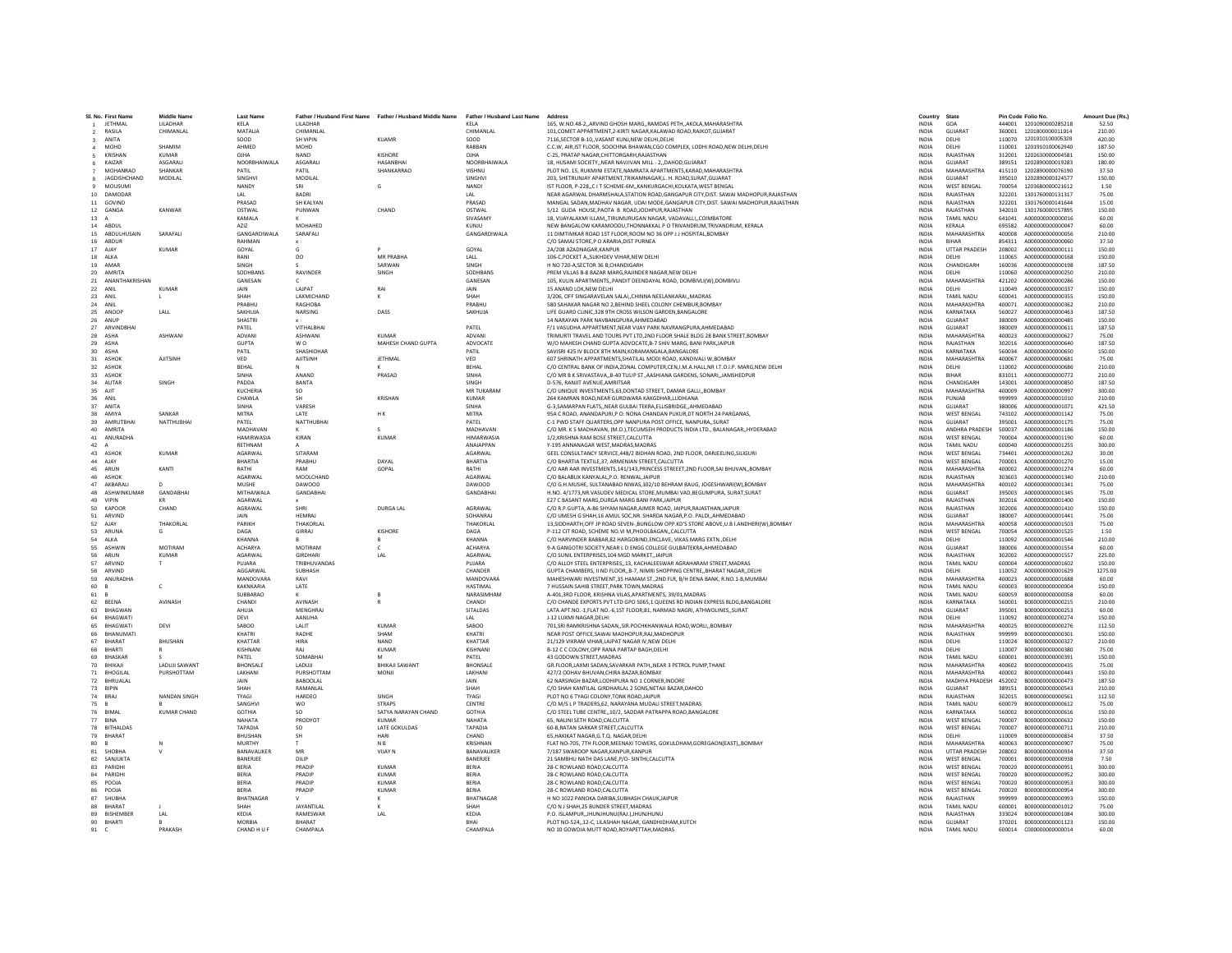|           | SI, No. First Name | <b>Middle Name</b> | <b>Last Name</b>    | Father / Husband First Name | Father / Husband Middle Name | Father / Husband Last Name   | Address                                                                                                     | Country               | State                 |        | Pin Code Folio No       | Amount Due (Rs. |
|-----------|--------------------|--------------------|---------------------|-----------------------------|------------------------------|------------------------------|-------------------------------------------------------------------------------------------------------------|-----------------------|-----------------------|--------|-------------------------|-----------------|
| 92        | CHANDANBALA        |                    | BAGADIA             |                             | CHAND                        | <b>BAGADIA</b>               | BAZAR NO 1.RAMGANJ MANDI.KOT/                                                                               | <b>INDIA</b>          | RAJASTHAN             |        |                         | 210.00          |
|           | 93 CHANDANREN      |                    | SHAH                | <b>GUI ARCHAND</b>          |                              | <b>GUI ARCHAND</b>           | NALIN NIWAS NAGARSHETHS WANDA, GHEEKANTA ROAD, AHMEDABAD                                                    | <b>INDIA</b>          | GUIARAT               |        |                         | 210.00          |
| 94        | CHANDRAKALA        |                    |                     | SHRI                        | <b>BADRITAL</b>              | SHARMA                       | 5/313.SFS.AGRAWAL FARM.MANSAROVAR.JAIPUR                                                                    | <b>INDIA</b>          | RAIASTHAN             | 302020 | C000000000000123        | 187.50          |
| 95        | CHANDRU            | GOVINDRAM          | <b>HIRA</b>         | <b>GOBINDRAM</b>            |                              | <b>HIRA</b>                  | 33 BELLE VIEW.85 WARDEN ROAD.BOMBAY                                                                         | <b>INDIA</b>          | MAHARASHTRA           | 400036 | C000000000000191        | 150.00          |
|           | 96 CHANDRALAXM     |                    | CHATRABHUJ          | CHATRABHUJ                  |                              | <b>HARIDAS</b>               | B-2, BHARAT NAGAR, 2ND FLOOR, FLAT-24,, 342, GRANT ROAD, BOMBAY                                             | INDIA                 | MAHARASHTRA           | 400007 | C000000000000409        | 60.00           |
| 97        | $\epsilon$         |                    | SANDILL             |                             |                              | SANDILL                      | 34 2ND CROSS, INDIRANAGAR II STAGE, BANGALORE BANGALORE                                                     | <b>INDIA</b>          | KARNATAKA             | 560038 | 0000000000000427        | 210.00          |
|           | 98 CHANDRA         | <b>KUMAR</b>       | <b>MINDA</b>        | TANSHUKLAI                  |                              | TANSHUKLAI                   | 13/1B ANUPAMA, KASTUR PARK, SIMPOLI ROAD, BORIWALI (W), BOMBAY                                              | <b>INDIA</b>          | <b>MAHARASHTRA</b>    | 400092 | C000000000000428        | 37.50           |
| 99        | CHIRAG             |                    | PARIKH              | DILIP                       |                              | PARIKH                       | 4, GANESH PARK, B/4 MAIMANDIR, NEAR BHAKTI NAGAR, NADIAD(GUJ.), NADIAD                                      | INDIA                 | <b>GUJARAT</b>        | 387001 | C000000000000590        | 150.00          |
|           | 100 CHANDRA        | SHEKHAR            | PANDEYA             | SHRI                        | BHAGWAN                      | DAS                          | C/O WIRES & FABRIKS(S.A.) LTD., IND. AREA, JHOTWARA, JAIPUR                                                 | <b>INDIA</b>          | RAJASTHAN             | 302012 | C000000000000603        | 300.00          |
| 101       | $\sqrt{2}$         |                    | DHUNNA              | CHARANDASS                  |                              | DHUNNA                       | 58-R MODEL TOWN PHAGWARA PHAGWARA                                                                           | <b>INDIA</b>          | CHANDIGARH            | 144401 | 0000000000000012        | 210.00          |
| 102       | $\overline{D}$     | R JAGADISH         | <b>KUMAR</b>        |                             | RAMANATH                     | <b>GUPTA</b>                 | 33/1 MIDDLE SCHOOL ROAD, VISWESWARAPURAM, BANGALORE                                                         | INDIA                 | KARNATAKA             | 560004 | D000000000000013        | 150.00          |
| 103 D     |                    |                    | SALGUNAN            |                             |                              | DAMODARAN                    | SUNITHA BHAVAN PUTHEN CHANTHA.P O VARKALA, TRIVANDRUM DISTRICT.KERALA STATE.TRIVANDRUM                      | <b>INDIA</b>          | KERALA                | 695141 | D00000000000017         | 187.50          |
|           | 104 DAKSH/         | M                  | <b>MEHTA</b>        | MANSUKHLAI                  |                              | <b>MEHTA</b>                 | CHIRAYU, 1-SHREEJI NAGAR, SHREYASH SOCIETY ROAD-10, RAJKOT                                                  | <b>INDIA</b>          | GUJARAT               | 360001 | D000000000000032        | 210.00          |
|           | 105 DALIEET        | KAUR               | RHATIA              | <b>SUI AKHAN</b>            | <b>SINGH</b>                 | <b>BHATIA</b>                | C/O BANTY.STATION ROAD JUGSALAI JAMSHEDPUR                                                                  | <b>INDIA</b>          | <b>RIHAR</b>          | 831006 | 0000000000000044        | 187.50          |
| 106       | DAN                | <b>SINGH</b>       | RICHT               | <b>BACHE</b>                | SINGH                        | <b>RISHT</b>                 | C2-86 LODHI COLONY.NEW DELHI                                                                                | <b>INDIA</b>          | <b>DELHI</b>          | 110003 | D00000000000066         | 210.00          |
|           | 107 DEBADITYA      |                    | MUKHERJEE           | TARAPADA                    |                              | <b>MUKHERJEE</b>             | DA99 SALT LAKE, CALCUTTA                                                                                    | <b>INDIA</b>          | <b>WEST BENGAL</b>    | 700064 | D00000000000111         | 75.00           |
|           | 108 DEBASIS        |                    | DATTA               | LATE                        | S K                          | DATTA                        | 1/1 RUPCHAND MUKHERJEE LANE.CALCUTTA                                                                        | <b>INDIA</b>          | <b>WEST BENGAL</b>    | 700025 | 0000000000000112        | 150.00          |
|           |                    | NATH               |                     | G                           | $\mathsf{D}$                 | BAHL                         |                                                                                                             | <b>INDIA</b>          |                       | 110057 |                         |                 |
|           | 109 DEVINDAR       |                    | BAHL                |                             |                              |                              | F 4/7 VASANT VIHAR, NEW DELHI                                                                               |                       | DELHI                 |        | D000000000000198        | 75.00           |
|           | 110 DEVINDER       | SINGH              | <b>JOGI</b>         | LATE                        | S JOGINDER                   | SINGH                        | 8 JAT, C/O 56 APO, DELHI                                                                                    | INDIA                 | DELHI                 | 999999 | D00000000000204         | 75.00           |
|           | 111 DHANANJAY      |                    | GAEKWAD             | LAXMANRAO                   |                              | GAEKWAD                      | ISHWAR SADAN 2ND FLOOR, DANDIA BAZAR OPP LAKADI POOL, BARODA                                                | <b>INDIA</b>          | GUJARAT               | 390001 | D00000000000216         | 187.50          |
|           | 112 DHANANJAY      | <b>KUMAR</b>       | JAIN                | D.                          |                              | JAIN                         | A-72.SECTOR-12., NODIA (U.P.), NOIDA                                                                        | <b>INDIA</b>          | <b>UTTAR PRADESH</b>  | 201301 | D00000000000217         | 187.50          |
|           | 113 DHARAM         | VIR                | JAIN                | <b>UCHAMBA</b>              | LAL                          | JAIN                         | MOHAN DAIOSWAL CANCER TREATMENT & RESEARCH FOUNDATION G T ROAD, LUDHIANA                                    | <b>INDIA</b>          | PUNJAB                | 141009 | D000000000000241        | 150.00          |
|           | 114 DHUNDIRAJ      |                    | <b>JOSH</b>         | <b>HARI</b>                 |                              | HARI                         | 122 DNYANESHWAR SOCIETY.SAHAKAR NO 1.PUNE                                                                   | <b>INDIA</b>          | MAHARASHTRA           | 411009 | D00000000000286         | 150.00          |
|           | 115 DINESH         |                    | MAJITHIA            | KALYANJI                    |                              | KALYANJI                     | CAT - III, BLOCK 72/432, BHUMALIA, POST KEVADIA COLONY, KEVADIA COLONY                                      | <b>INDIA</b>          | GUJARAT               | 393151 | D000000000000335        | 60.00           |
|           | 116 DINESH         |                    | KHANDELWAL          | <b>JAINARAIN</b>            |                              | KHANDELWAL                   | PLOT NO. 80. LOHIA NAGAR COLONY."SHANTIKUNJ" ASHAPUR., VARANASI                                             | <b>INDIA</b>          | <b>UTTAR PRADESH</b>  | 999999 | D000000000000338        | 150.00          |
|           | 117 DINESH         |                    | KINI                | VASANTH                     |                              | KINI                         | CIPLA LTD SARKHEI ROAD, NAROL, AHMEDABAD                                                                    | <b>INDIA</b>          | GUIARAT               | 999999 | D000000000000339        | 150.00          |
|           | 118 DINESH         |                    | TODARWAL            |                             |                              | TODARWAL                     | 332 7TH MAIN ROAD 14TH CROSS, IIND BLOCK JAYANAGAR, BANGALORE                                               | <b>INDIA</b>          | KARNATAKA             | 560011 | D000000000000353        | 210.00          |
|           | 119 DIPTI          | DUTTA              | <b>ROY</b>          |                             | K DUTTA                      | <b>ROY</b>                   | FD-179. SALT LAKE CITY.SECTOR III.CALCUTTA                                                                  | <b>INDIA</b>          | <b>WEST BENGAL</b>    | 700091 | D000000000000385        | 150.00          |
|           | 120 DIVYAPRABHA    | NAVINCHANDRA       | CHOKSY              | $\mathbf N$                 | M                            | CHOKSY                       | 5-H PARADISE APPTS, ATHWA GATE, SURAT                                                                       | <b>INDIA</b>          | <b>GUIARAT</b>        | 395001 | D000000000000396        | 187.50          |
|           | 121 NARAINDAS      | <b>HIRANAND</b>    | PHERWAN             | HIRANAND                    |                              | PHERWANI                     | BASANT PARK BLDG NO 6 FLAT NO A-2, CHEMBUR-MAHUL ROAD CHEMBUR, BOMBAY                                       | <b>INDIA</b>          | MAHARASHTRA           | 400071 | D00000000000421         | 75.00           |
|           | 122 DATA           | <b>SCAN PVT</b>    | LTD                 |                             |                              |                              | NO 5, PADMANABHA NAGAR, 3RD. FLOOR, ADYAR CORNER, ADYAR, MADRAS, MADRAS                                     | INDIA                 | TAMIL NADU            | 600020 | D00000000000608         | 225.00          |
|           | 123 DIVVELA        | NARASIMHA          | RAO                 | LATE                        | RAMA                         | KUBHNAIAH                    | 27-1-3 SANTHE BAZAR CHIRALA A P.CHIRALA                                                                     | <b>INDIA</b>          | <b>ANDHRA PRADESH</b> | 523155 | D000000000000664        | 46.50           |
| $124$ D   |                    |                    | MOHANTY             |                             | $\mathsf{R}$                 | <b>MOHANTY</b>               | FLAT NO 776.THEATRE ROAD.CALCUTTA                                                                           | <b>INDIA</b>          | <b>WEST RENGAL</b>    | 700017 | 0000000000000678        | 375.00          |
|           | 125 DEEPAK         | $\mathsf J$        | SHAH                | <b>JAYANTILAL</b>           | K                            | SHAH                         | C/O N.J.SHAH, 25 BUNDER STREET, MADRAS                                                                      | <b>INDIA</b>          | TAMIL NADU            | 600001 | D00000000000782         | 75.00           |
|           | 126 NIRANJAN       |                    | DAS                 |                             | A C                          | DAS                          | PLOT NO 19 SHRI RAM KRISHNA MARG, NEW SANGANER RD SODALA JAIPUR, JAIPUR                                     | <b>INDIA</b>          | RAJASTHAN             | 302019 | D00000000000784         | 150.00          |
|           | 127 RAMA           |                    | DATTA               | <b>IATF</b>                 | MUKTI PADA                   | DATTA                        | 4/47 GAREA 3RD LANE CALCUTTA                                                                                | <b>INDIA</b>          | <b>WEST RENGAL</b>    | 700075 | 0000000000000785        | 37.50           |
|           |                    | PRAKASH            | DEORA               | <b>BARULALII</b>            |                              | DEORA                        |                                                                                                             | <b>INDIA</b>          | RAJASTHAN             | 302001 | D00000000000796         | 150.00          |
| 128 JAI   |                    |                    |                     |                             |                              |                              | C/O SUBHASH BROKERS AGENCY, D 78 NEW GRAIN MANDI CHAND POLE, JAIPUR                                         |                       |                       |        |                         |                 |
|           | 129 DHIRAJ         | <b>HIMATLAL</b>    | MEHTA               | <b>HIMATLAL</b>             | CHATURBHUJ                   | MEHTA                        | 48. N S PATKAR MARG'SONGADH' APT. FLAT NO.- 4., BOMBAY                                                      | <b>INDIA</b>          | MAHARASHTRA           | 400007 | D00000000000874         | 75.00           |
|           | 130 DEBASISH       | PAUL               | <b>CHOWDHURY</b>    | AKINCHAN                    | PAUL                         | CHAUDHURI                    | 5. NARIKELDANGA NORTH ROADCALCUTTA                                                                          | <b>INDIA</b>          | <b>WEST BENGAL</b>    | 700011 | D00000000000904         | 37.50           |
|           | 131 DINESH         |                    | CHOUDHARY           |                             | $\sim$                       | CHOUDHARY                    | 53. TOLLYGUNJ CIRCULAR ROAD.NEW ALIPUR.CALCUTTA                                                             | <b>INDIA</b>          | <b>WEST BENGAL</b>    | 700053 | D00000000000909         | 300.00          |
|           | 132 DILIP          | <b>KUMAR R</b>     | PATFI               | <b>RATILAL</b>              |                              | PATFI                        | NANUBHAI-NI-SHERI,,DAVE-NO-PADA, GUNDHI ROAD,,PATAN (N.G.),PATAN                                            | <b>INDIA</b>          | <b>GUJARAT</b>        | 999999 | 0000000000000918        | 150.00          |
| 133 DILIP |                    |                    | VAKHARIA            | NARBHERAM                   |                              | NARBHERAM                    | J/166 MOHAN NAGAR, DAHANUKAR WADI, KANDIVALI(W), MUMBA                                                      | <b>INDIA</b>          | <b>MAHARASHTRA</b>    | 400067 | D00000000000949         | 150.00          |
| 134 DILIP |                    | <b>KUMAR</b>       | MANNA               | LATE                        | KRISHNADHON                  | MANNA                        | 5G. NABAROY LANE (1ST FLOOR).P.O: ALIPORE.KOLKATA                                                           | <b>INDIA</b>          | <b>WEST BENGAL</b>    | 700027 | D000000000001004        | 7.50            |
| 135 F     |                    | R                  | <b>RAIAGOPALAN</b>  | F.                          | $\mathbf{v}$                 | RAMACHANDRAN                 | 36/2 V CROSS S P EXTN MALLESWARAM RANGALORE                                                                 | <b>INDIA</b>          | KARNATAKA             | 560003 | E0000000000000004       | 60.00           |
| 136       | G                  |                    | KAPOOF              |                             |                              | KAPOOR                       | HOTAL RAINBOW RLY ROAD, GHAZIABAD, GAZIABAD                                                                 | INDIA                 | <b>UTTAR PRADESH</b>  | 201001 | G000000000000023        | 150.00          |
| 137 G     |                    |                    | NAGARAJ/            |                             |                              | SHAMARAC                     | NO 16 4TH MAIN MARUTHI EXTENSION.BANGALORE.BANGALORE                                                        | <b>INDIA</b>          | KARNATAKA             | 560021 | G000000000000024        | 150.00          |
|           | 138 GAYATRI        |                    | SAXENA              |                             | N                            | PRASAD                       | B-180/2 GOVERNMENT COLONY, BANDRA EAST, BOMBAY                                                              | <b>INDIA</b>          | MAHARASHTRA           | 400051 | G000000000000089        | 37.50           |
|           | 139 GEETA          |                    | MATHUR              | HITESH                      | NARIAN                       | MATHUR                       | III / 55.GANDHI NAGAR.JAIPUR                                                                                | <b>INDIA</b>          | RAIASTHAN             | 999999 | G000000000000113        | 210.00          |
|           | 140 GIRIJARAN      |                    | PASUPULETY          |                             |                              | MANOHAR                      | W-B-3-162, VIJAYALAXMIPURAM, BAPATLA                                                                        | <b>INDIA</b>          | ANDHRA PRADESH        | 522101 | G000000000000180        | 210.00          |
|           | 141 GIRISH         | <b>DINKERRAI</b>   | DESAI               | DINKERRA                    |                              | DESAI                        | 135 AZAD SOCIETY, ELLISBRIDGE, AHMEDABAD                                                                    | <b>INDIA</b>          | GUJARAT               | 380015 | G000000000000187        | 150.00          |
|           | 142 GOVIND         |                    | CHAND               | VISHAN                      |                              | DASS                         | C-2/307 JANAK PURI.NEW DELHI                                                                                | <b>INDIA</b>          | DELHI                 | 110058 | 6000000000000222        | 150.00          |
|           | 143 GOVIND         | SHANKER            | POPHALE             | SHANKAR                     | RAO                          | POPHALE                      | 4-4-12 SULTAN BAZAR.HYDERABAD.HYDERABAD                                                                     | INDIA                 | ANDHRA PRADESH        | 500001 | G000000000000313        | 187.50          |
|           | 144 GYAN           | CHAND              | <b>BALIA</b>        | <b>MOHAN</b>                | RAJ                          | <b>BALLA</b>                 | 1448 BARA GANGREKA, RASTA JOHARI BAZAR, JAIPUI                                                              | INDIA                 | RAJASTHAN             | 302003 | G000000000000389        | 150.00          |
| 145 G     |                    |                    | <b>BULLIAH</b>      | NAYAIAH                     |                              | NAYAIAH                      | CLOTH MERCHANT1 DAPULAPADU POST.A P.DAPULAPADU                                                              | <b>INDIA</b>          | ANDHRA PRADESH        | 523190 | G000000000000509        | 75.00           |
|           | 146 GOPAL          |                    | <b>GUPTA</b>        | NARAIN                      | LAL                          | <b>GUPTA</b>                 | C/O KAPIL GUPTA.H.NO. 113 JHALANION.KA RASTA, KISHANPOLE BAZAR JAIPUR                                       | <b>INDIA</b>          | RAJASTHAN             | 302001 | G000000000000548        | 187.50          |
|           | 147 GOTTIPAT       |                    | KONDALARAC          | SUBBARAYUDU                 |                              |                              |                                                                                                             |                       | ANDHRA PRADESH        | 524225 | G000000000000566        | 187.50          |
|           | 148 GOPA           | DAS                | SHARMA              | SUNDER                      | LAL                          | SUBBARAYUDU<br><b>SHARMA</b> | SIDDANA KONDUR P.O., KALIGIRI (MANDAL), NELLORE(DT.), A.P., NELLORE<br>49. GURU NANAK PURA RAJA PARK JAIPUR | INDIA<br><b>INDIA</b> | RAJASTHAN             | 302004 | G000000000000570        | 150.00          |
|           |                    |                    | DAS                 |                             |                              | DAS                          |                                                                                                             |                       | BIHAR                 | 831004 | G000000000000571        | 60.00           |
|           | 149 GOBARDHAN      |                    |                     |                             | c                            |                              | K 2-81, ROAD NO 1, TELLO COLONY, JAMSHEDPUR, BIHAR, JAMSHEDPUR                                              | INDIA                 |                       |        |                         |                 |
|           | 150 AMIT           | R                  | GANDHI              | RAMESH                      |                              | <b>GANDHI</b>                | 610/3 VISHAL COMPLEX NARSING LANE.S V ROAD.MALAD W.BOMBAY                                                   | <b>INDIA</b>          | MAHARASHTRA           | 400064 | 6000000000000583        | 150.00          |
|           | 151 NAVNIT         |                    | GARG                | LATE                        | SRI VED P                    | GARG                         | C/O WIRES & FABRIKS SA LTD, INDUSTRIAL AREA, JHOTWARA, JAIPUR                                               | <b>INDIA</b>          | RAJASTHAN             | 302012 | G000000000000592        | 150.00          |
|           | 152 SATISH         |                    | GOGIA               | <b>SH</b>                   | <b>OM</b>                    | PRAKASH                      | B-532 KAMLA NAGAR.AGRA.AGRA                                                                                 | <b>INDIA</b>          | <b>UTTAR PRADESH</b>  | 282005 | G000000000000606        | 37.50           |
|           | 153 AMIT           | SINGH              | GROVER              | -S                          | $\mathcal{S}$                | GROVER                       | 102 NARMDA APARTMENTS.ALKA NANDA.NEW DELHI                                                                  | <b>INDIA</b>          | DELHI                 | 110019 | 6000000000000625        | 37.50           |
|           | 154 GANESH         | <b>BASUDEV</b>     | DAMLE               | LATE                        | V <sub>D</sub>               | DAMLE                        | B-3, GAVDEVI PRASAD BUILDING,,MANAPADA ROAD, PANDURANG WADI,,DOMBIVLI (WEST),DOMBIVLI                       | <b>INDIA</b>          | MAHARASHTRA           | 421201 | 6000000000000723        | 75.00           |
|           | 155 GAGAN          |                    | <b>IHA</b>          |                             |                              | <b>JHA</b>                   | 244, RAI COLONY, HASANPURA, 'C', JAIPUR, JAIPUR                                                             | <b>INDIA</b>          | RAJASTHAN             | 302006 | G000000000000755        | 150.00          |
|           | 156 HANS           | RAI                | BENGAN              | KODAMA                      |                              | BENGAN                       | C/O GOLDEN INDUSTRIES, 4684, ANSARI ROAD, 21, DARIYA GANJ, NEW DELHI                                        | <b>INDIA</b>          | DELHI                 | 110002 | H00000000000024         | 150.00          |
|           | 157 HARBANS        |                    | SINGH               | BALWANT                     |                              | SINGH                        | NAWAN KOT GALI NO 6.HOUSE NO 2419/20.AMRITSAR                                                               | <b>INDIA</b>          | CHANDIGARH            | 143001 | H000000000000053        | 187.50          |
|           | 158 HARRANS        | SINGH              | <b>REDI</b>         | <b>BEDI</b>                 | <b>ISHAR</b>                 | <b>SINGH</b>                 | 14 RANI KA BAGH.AMRITSAR.AMRITSAR                                                                           | <b>INDIA</b>          | CHANDIGARH            | 143001 | H000000000000055        | 150.00          |
|           | 159 HASMUKH        |                    | SHAH                |                             |                              |                              | 10 ARADHANA APARTMENTS, HAPPY HOME SOCIETY, DAHISAR(WEST), MUMBAI                                           | INDIA                 | MAHARASHTRA           | 400068 | H000000000000195        | 210.00          |
|           | 160 HEMLATA        |                    | KOTHARI             | KAILASH                     | CHAND                        | KOTHAR                       | C/O BOHRA & CO,360 MINT STREET 2ND FLOOR, MADRAS                                                            | <b>INDIA</b>          | TAMIL NADU            | 600079 | H00000000000260         | 210.00          |
|           | 161 HIRAREN        |                    | SHAH                | <b>BHOGILAL</b>             |                              | <b>BHOGILAL</b>              | 278 TARDEO ROAD 10/32 MATRU MANDIR ROMRAY                                                                   | <b>INDIA</b>          | MAHARASHTRA           | 400007 | H000000000000297        | 150.00          |
|           | 162 HITESH         | c                  | VADODARIA           | CHHABILDAS                  |                              | VADODARIA                    | 81 SAHAKARNAGAR SOCIETY, NEAR STATION BOTAD, DIST BHAVNAGAR, BHAVNAGAR                                      | <b>INDIA</b>          | <b>GUIARAT</b>        | 364710 | H000000000000526        | 60.00           |
|           | 163 HARESH         |                    | PAREKH              | RASIKLAL                    |                              | PAREKH                       | PAREKH BHUVANVEER SAWARKAR ROAD.VIRAR (E).VIRAF                                                             | <b>INDIA</b>          | MAHARASHTRA           | 401303 | H000000000000533        | 7.50            |
|           | 164 HARISH         | KUMAR              | TAWANI              | DANAMAL                     |                              | TAWANI                       | 264, SURAYA NAGAR, SUDAMA KUTI,, GOPALPURA BIPASS, JAIPUR                                                   | INDIA                 | RAJASTHAN             | 302015 | H000000000000633        | 150.00          |
|           | 165 HARI           | RAM                | SHARMA              | s.                          |                              | <b>SHARMA</b>                | 9 SHANTI NAGAR., VAID MARG. N B C ROAD. JAIPUR                                                              | <b>INDIA</b>          | RAJASTHAN             | 302006 | H000000000000648        | 75.00           |
|           | 166 INDER          |                    | <b>WADHWAN</b>      | LAXAMANDAS                  |                              | LAXAMANDAS                   | 33 MUKUNDNAGAR, 13 HARI KUNJ, SOCIETY, PUNE, PUNE                                                           | <b>INDIA</b>          | <b>MAHARASHTRA</b>    | 411037 | 1000000000000025        | 150.00          |
|           | 167 INDRA          | PAL                | SINGH               | SEWA                        |                              | SINGH                        | C/O MR H P SINGH, 103-ROHANICK APPT, OFF YARI ROAD, VERSOVA, ANDHERI(E), , MUMBA                            | INDIA                 | MAHARASHTRA           | 999999 | 100000000000067         | 187.50          |
|           | 168 INDRAN         |                    | BASU                | SIDDHARTHA                  |                              | <b>BASU</b>                  | KAMALA KUTIR.NOAPARA BYE LANE. P O GARULIA.24 PARGANAS                                                      | <b>INDIA</b>          | <b>WEST BENGAL</b>    | 743133 | 1000000000000072        | 150.00          |
| 169 IVY   |                    |                    | <b>ROCHE</b>        | <b>HFNRY</b>                | <b>FOWARD</b>                | <b>ROCHE</b>                 | 11 LADHANT HOUSE PROF ALMEIDA ROAD BANDRA ROMBAY                                                            | <b>INDIA</b>          | MAHARASHTRA           | 400050 | 1000000000000118        | 187.50          |
|           | 170 INDUMATI       |                    | CHIPLUNKAR          | SADASHIV                    |                              | SADASHIV                     | NEW 711 SADASHIV PETH, NEAR S I E, PUNE                                                                     | INDIA                 | MAHARASHTRA           | 411030 | 1000000000000157        | 135.00          |
|           | 171 INDRA          |                    | SHARMA              | RAMESHWAR                   | PD                           | SHARMA                       | 308 MAHAVEER NAGAR TONK ROAD JAIPUI                                                                         | <b>INDIA</b>          | RAJASTHAN             | 302018 | 1000000000000166        | 75.00           |
|           | 172 KRISHNAMURTHY  |                    | <b>IYER</b>         |                             | RAMACHANDRA                  | <b>IYER</b>                  | 142, VALAYAPATHY STREET, GANESH NAGAR, CHENNAI                                                              | <b>INDIA</b>          | <b>TAMIL NADU</b>     | 600073 | 1000000000000301        | 37.50           |
|           | 173 USHA           |                    | RHARDWA             | SURIT                       | <b>KUMAR</b>                 | <b>BHARDWAI</b>              | C/233, ANAND VIHAR, DELHI                                                                                   | <b>INDIA</b>          | <b>DELHI</b>          | 110092 | IN30010011727683        | 210.00          |
| 174 ANIL  |                    |                    | KHFMKA              |                             |                              |                              | C/O EMAMI PAPER MILLS LTD,8 BENTINCK STREET, CALCUTTA                                                       | <b>INDIA</b>          | <b>WEST BENGAL</b>    | 700001 | IN30014210034937        | 300.00          |
|           |                    | KRISHAN            | <b>BASNOTRA</b>     | LATE                        | SH MADAN                     | LAL                          |                                                                                                             |                       |                       | 110023 | IN30020610155334        | 210.00          |
|           | 175 MAHINDER       |                    |                     |                             |                              |                              | 1510, LAXMI BAI NAGAR, NEW DELHI                                                                            | <b>INDIA</b>          | DELHI                 |        |                         |                 |
| 176 F     |                    |                    | ALIVELU             |                             | VENKATA                      | <b>RAO</b>                   | MANAGER.ANDHRA BANK.MAIN BRANCH.KURNOOL                                                                     | <b>INDIA</b>          | ANDHRA PRADESH        | 518001 | IN30021411387720        | 210.00          |
|           | 177 PAWAN          | KUMAR              | <b>AGARWAL</b>      | <b>LATE</b>                 | BISHWANATH                   | AGARWAI                      | SHREE SHYAM COMPLEX, RAMKRISHNA ROAD BY LANE, ASHRAM PARA, NEAR SAIL TAX OFFICE, SILIGURI                   | <b>INDIA</b>          | <b>WEST BENGAL</b>    | 734401 | IN30032710331609        | 187.50          |
|           | 178 SHEO           | PRASAD             | AGARWAL             | <b>BADRI</b>                | PRASAD                       | AGARWAI                      | C/O AGARWAL TRADERS, BABAI, M-P                                                                             | INDIA                 | MADHYA PRADESH        | 461661 | IN30039411912913        | 1050.00         |
|           | 179 AJITESH        |                    | MISHRA              |                             | $\mathsf{C}$                 | <b>MISHRA</b>                | LARSEN ANT TOUBRO LTD.ASHISH COMPLEX.CHHANI.BARODA                                                          | <b>INDIA</b>          | GUIARAT               | 391740 | IN30045011601283        | 450.00          |
|           | 180 MAMTA          |                    | <b>JALAN</b>        |                             |                              | <b>JALAN</b>                 | FE 378 SECTOR 3 SALT LAKE CITY.NEAR TANK 12.KOLKATA                                                         | <b>INDIA</b>          | <b>WEST BENGAL</b>    |        | 700091 IN30047641957668 | 750.00          |
|           | 181 TAPAN          | KUMAR              | <b>ROYCHOWDHURY</b> |                             |                              |                              | PLOT NO 26. SREENATH APARTMENT. THANE NAKA ROAD.PANVEL NEW MUMBAI                                           | <b>INDIA</b>          | MAHARASHTRA           |        | 410206 IN30048410196960 | 97.50           |
|           | 182 HARSHLATA      | DEVDAS             | CHANDARANA          | DEVDAS                      |                              | CHANDARANA                   | NEAR GANESH DAIRY.M G ROAD.KEDARESHWAR ROAD.PORBANDAR                                                       | <b>INDIA</b>          | GUJARAT               | 360575 | IN30048412278257        | 150.00          |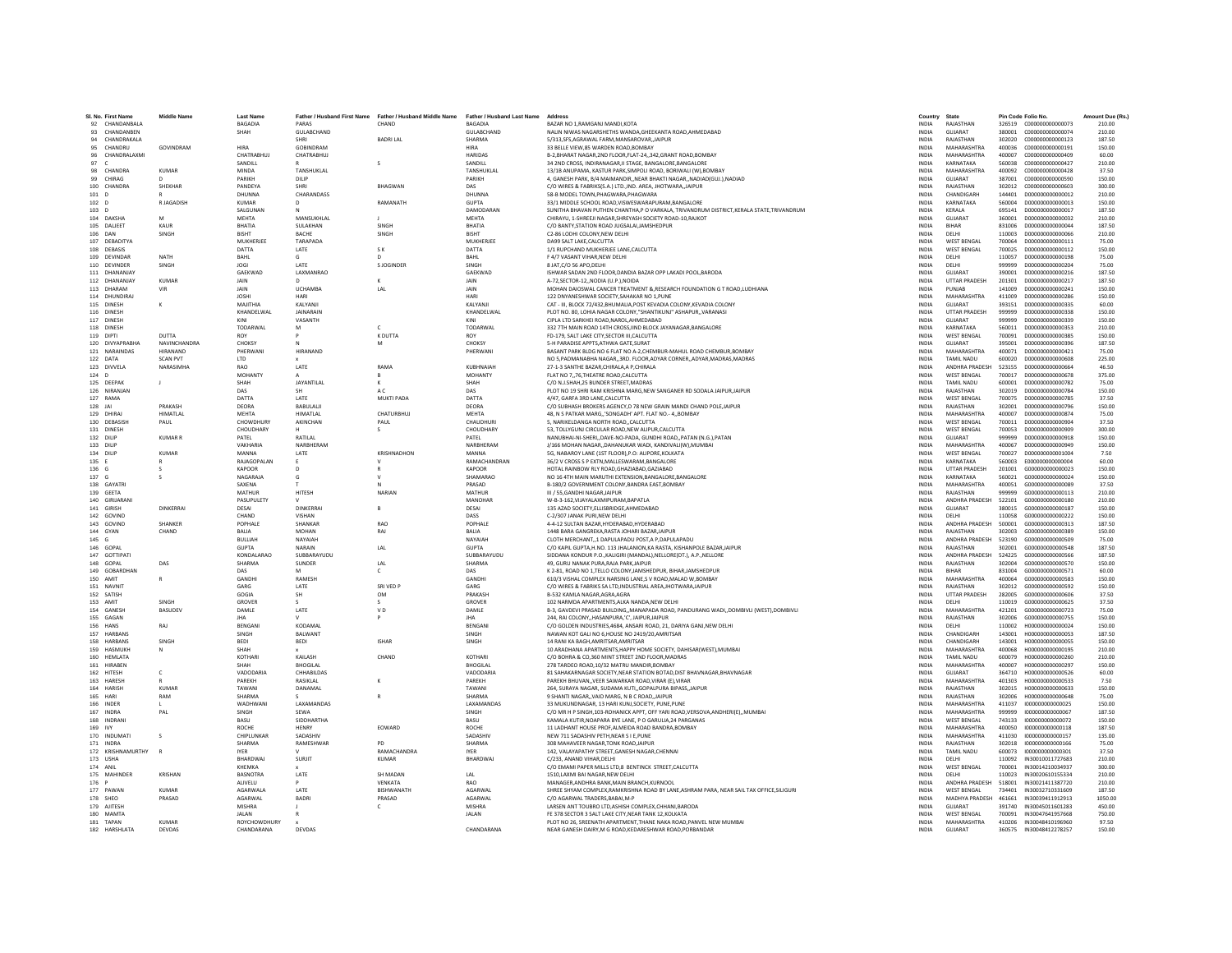| SL No. First Name                 | <b>Middle Name</b>      | <b>Last Name</b>           |                                  | Father / Husband First Name Father / Husband Middle Name Father / Husband Last Name |                           | Address                                                                                                                                   | Country                      | State                             |                  | Pin Code Folio No.                         | Amount Due (Rs.) |
|-----------------------------------|-------------------------|----------------------------|----------------------------------|-------------------------------------------------------------------------------------|---------------------------|-------------------------------------------------------------------------------------------------------------------------------------------|------------------------------|-----------------------------------|------------------|--------------------------------------------|------------------|
| 183 SATNAM                        |                         | SINGH                      |                                  | CHARAT                                                                              | SINGH                     | 1524.GHASS MANDI.CHAURI SARAK.LUDHIANA                                                                                                    | <b>INDIA</b>                 | CHANDIGARH                        |                  | 141001 IN30060110334239                    | 202.50           |
| 184 THUNUGUNTLA                   |                         | <b>APPARAO</b>             | SANKARA                          |                                                                                     | <b>RAO</b>                | CHARTERED ACCOUNT.60, MAIN ROAD.LALAPETGUNTUR                                                                                             | INDIA                        | <b>ANDHRA PRADESH</b>             |                  | 522002 IN30061010066500                    | 225.00           |
| 185 K                             | S RAJESWARI             | NATARAJ                    |                                  | R                                                                                   | NATARAJ                   | D. NO. 70,3RD CROSS, 1ST MAIN, SILVERPARK, DEVANGPET ROAD, HUBLI                                                                          | <b>INDIA</b>                 | KARNATAKA                         | 580020           | IN30061010566144                           | 150.00           |
| 186 HIMANSHU                      | <b>CAPITAL PVT</b>      | DAVE                       | YOGESHKUMAR                      | <b>JAYANTILAL</b>                                                                   | DAVE                      | III 74/1, GEB COLONY, THERMAL POWER STATION, WANAKBORI                                                                                    | <b>INDIA</b>                 | GUIARAT                           |                  | 388239 IN30063610205778                    | 75.00            |
| 187 INDIACO<br>188 SADANI         | SANGEETA KRISHANA       | <b>LTD</b><br><b>KUMAR</b> |                                  |                                                                                     |                           | SURYA PLAZA.214 NAVIPETHLBS ROAD.PUNE<br>C-5/10CIDCO TOWN CENTRENEW AURANGABAD                                                            | <b>INDIA</b><br><b>INDIA</b> | MAHARASHTRA<br>MAHARASHTRA        | 411030<br>431003 | IN30068510454309<br>IN30082910356335       | 150.00<br>750.00 |
| 189 SADANI                        | <b>KRISHNA KUMAR</b>    | HANUMANDAS                 |                                  |                                                                                     |                           | C-5/10,CIDCO TOWN CENTRE,, NEW AURANGABAD                                                                                                 | <b>INDIA</b>                 | MAHARASHTRA                       | 431003           | IN30082910356343                           | 750.00           |
| 190 ANIL                          | <b>KUMAR</b>            | SETH                       |                                  |                                                                                     |                           | 95, JAWAHAR NAGAR EXT., VARANASI                                                                                                          | INDIA                        | <b>UTTAR PRADESH</b>              | 221010           | IN30112715396061                           | 150.00           |
| 191 SHAKUNTALA                    |                         | DEVI                       | SANJAY                           | <b>KUMAR</b>                                                                        | ARRAWATIA                 | SANJAY KUMAR ARRAWATIA, ARRAWATIA COLONY, CHIRAWA, DIST JHUNJHUNU (RAJ.)                                                                  | <b>INDIA</b>                 | RAJASTHAN                         | 333026           | IN30116030258370                           | 75.00            |
| 192 PRADEEP                       | <b>KUMAR</b>            | SETH                       | LATE                             | KN.                                                                                 | SETH                      | A-2. MOHAN MEAKINS.RESIDENTIAL COLONY.MOHAN NAGAR.GHAZIABAD                                                                               | <b>INDIA</b>                 | <b>UTTAR PRADESH</b>              | 201001           | IN30155720024092                           | 187.50           |
| 193 RAMESH<br>194 VINOD           | CHAND                   | <b>IINDAI</b><br>KHANNA    | SATYANARYANA                     |                                                                                     | <b>JINDAL</b>             | JAIN TRANSPORT COMPLEX, NAGPUR ROAD, PADOLI, LAKMAPUR, CHANDRAPUR<br>E 406, PHASE II, MAYUR VIHAR, NEW DELHI                              | INDIA<br><b>INDIA</b>        | GOA<br>DELHI                      | 442401<br>110091 | IN30221040002288<br>IN30226910187402       | 150.00<br>135.00 |
| 195 NIRAJ                         | <b>KUMAR</b>            | BANKA                      | <b>NAURANG</b>                   | PRASAD                                                                              | BANKA                     | CINEMA RAOD.NR VIJAY CHOWK.GORAKHPUR                                                                                                      | <b>INDIA</b>                 | <b>UTTAR PRADESH</b>              | 273001           | IN30290242681264                           | 135.00           |
| 196 J                             |                         | SRINIVASAN                 |                                  |                                                                                     | JAYARAMAN                 | A 713 SAROJINI NAGAR.NEW DELHI                                                                                                            | <b>INDIA</b>                 | DELHI                             | 110023           | J00000000000022                            | 150.00           |
| 197 IAGANNATH                     |                         | RAM                        | <b>NAGINA</b>                    |                                                                                     | SAHU                      | RZ-76C VAISHALI DABRI EXTN,P O PALAM,NEW DELHI                                                                                            | <b>INDIA</b>                 | DELHI                             | 999999           | 10000000000000040                          | 150.00           |
| 198 JAIVEER                       | SINGH                   | KASHANWAL                  |                                  | BALBIR                                                                              | SINGH                     | VILL: PURANI MANDI, KHAIRTHAL,P.O. KHAIRTHAL,RAJASTHAN,ALWAR                                                                              | INDIA                        | RAJASTHAN                         | 999999           | J000000000000115                           | 210.00           |
| 199 JASPAL                        | SINGH                   | KAKAR                      | <b>MEHTAB</b>                    | SINGH                                                                               | KAKAR                     | A/335. DEFENCE COLONY.NEW DELHI                                                                                                           | <b>INDIA</b>                 | DELHI                             | 110024           | J000000000000155                           | 60.00            |
| 200 JATAN<br>201 IAYA             | LAL.<br>$\sim$          | BARDIA<br><b>MEHTA</b>     | KHANYA<br>CHANDULAI              | LAL                                                                                 | <b>CHANDULAL</b>          | 8/224OLD VIDHA DHAR NAGAR JAIPUR.RAJASTHAN JAIPUR<br>C/O TARACHAND DHANIFE 487 S V P RD RAMCHANDRA MANSION. 1ST FLOOR ROMRAY              | <b>INDIA</b><br><b>INDIA</b> | RAJASTHAN<br>MAHARASHTRA          | 302012<br>400004 | 1000000000000170<br>1000000000000191       | 187.50<br>150.00 |
| 202 JAYALKSHMI                    |                         | NARAYANASAWMY              |                                  |                                                                                     | NARAYAIVASWAMY            | C/O P R NARAYANASAWMY, 14 SARASWATHIPURAM WEST CHROMEPET, MADRAS                                                                          | <b>INDIA</b>                 | <b>TAMIL NADU</b>                 | 600044           | J00000000000211                            | 150.00           |
| 203 JAYALKSHMI                    |                         | KARANTH                    | D                                |                                                                                     | KARANTH                   | C/O D.S.KARANTH.17 BELVEDREICGO OTR.BHULABHAI DESAI RD.OPP AMERICAN AM-.BASSY.BREACH CANDYMUMBAI                                          | <b>INDIA</b>                 | <b>MAHARASHTRA</b>                | 400026           | J00000000000213                            | 150.00           |
| 204 JAYANTI                       |                         | CHAUDHRI                   |                                  | c                                                                                   | CHAUDHURY                 | 18/22 BALLYGUNGE PLACE(EAST) 1ST FLOOR.CALCUTTA                                                                                           | <b>INDIA</b>                 | <b>WEST BENGAL</b>                | 700019           | J000000000000228                           | 150.00           |
| 205 IAYSHREE                      |                         | SHAH                       | DHIREN                           |                                                                                     | DHIREN                    | 658 TARDEO ROAD 5-16, KAILASH NAGAR, MUMBAL                                                                                               | <b>INDIA</b>                 | MAHARASHTRA                       | 400007           | 1000000000000305                           | 75.00            |
| 206 JAYSING                       | KRISHANRAO              | LAD.                       | KRISHANRAO                       | M                                                                                   | LAD                       | YOGI NAGAR BLDG NO A/34 BLOCK, NO 004 EKSAR ROAD BORIWALI, WEST BOMBAY, BOMBAY                                                            | <b>INDIA</b>                 | MAHARASHTRA                       | 400092           | 1000000000000311                           | 210.00           |
| 207 JOAQUIN<br>208 JYOTH          |                         | COLACO<br>SALUNKHE         |                                  |                                                                                     | DEEPAK                    | ORGAO LOUTOLIM, GOA, GOA<br>C/O KRISHNA GYAN & CO.157. MINT STREET I FLOOR, MADRAS                                                        | INDIA<br><b>INDIA</b>        | MAHARASHTRA<br><b>TAMIL NADU</b>  | 403718<br>600079 | J00000000000370<br>J00000000000408         | 210.00<br>210.00 |
| 209 JOTIBEN                       | BHUPENDDRA              | DESAI                      | BHUPENDRA                        | RANCHHODJI                                                                          | DESAI                     | VANKO MOHOLLO OPP N K TAILOR.BILIOMORA DIST BULSAR.GUJ STATE.BULSAR                                                                       | <b>INDIA</b>                 | GUJARAT                           | 999999           | J000000000000434                           | 187.50           |
| 210 JYOTSNABEN                    | <b>JASUBHAI</b>         | PATFI                      | <b>JASUBHAI</b>                  |                                                                                     | <b>IASURHAL</b>           | A/2 GITAKUNJ SOCIETYNR. GNFC TOWNSHIP.P O NARMADANAGAR.( GUJRAT ).BHARUCH                                                                 | <b>INDIA</b>                 | GUIARAT                           | 392015           | 1000000000000456                           | 187.50           |
| 211                               |                         | RAMNATHAN                  |                                  | T N CHANDRA                                                                         | SHEKARIAH                 | BHAGYA & CO., NO. 27, BULL TEMPLE ROAD, BANGALORE                                                                                         | INDIA                        | KARNATAKA                         | 560004           | J000000000000482                           | 150.00           |
| 212 JAYABEN                       | KESHAVLAL               | GANDHI                     | KESHAVLAI                        |                                                                                     | GANDHI                    | 22/5.JAGJIVAN MENSION.2ND FANAS WADI.BOMBAY                                                                                               | <b>INDIA</b>                 | MAHARASHTRA                       | 400002           | J00000000000569                            | 1350.00          |
| 213 JAYITA                        |                         | MUKHERJEE                  | RADHA                            | <b>GOBINDA</b>                                                                      | MUKHERJEE                 | C/O R G MUKHERJEE, J L NEHRU ROAD, POST RANIGANJ, DIST BURDWAN, WEST BENGAL, BURDWAN                                                      | <b>INDIA</b>                 | <b>WEST BENGAL</b>                | 713347           | J000000000000611                           | 60.00            |
| 214 IIGNESH<br>215 B              | H                       | FADIA<br><b>IAIN</b>       | <b>HASMUKHLAL</b><br><b>LATE</b> | SHRINM                                                                              | FADIA<br><b>JAIN</b>      | 2-A/4 JITEKARWADI. NEW BLDG2ND FLR. THAKUDWAR ROAD.BOMBAY<br>C/O WIRES & FABRIKS SA LTD, IND AREA JHOTWARA, JAIPUR                        | <b>INDIA</b><br><b>INDIA</b> | MAHARASHTRA<br>RAIASTHAN          | 400002<br>302012 | 1000000000000665<br>J000000000000716       | 60.00<br>150.00  |
| 216 VIRENDR                       | <b>KUMAR</b>            | <b>JAISWA</b>              | RAM                              |                                                                                     | CHARANLAI                 | SHIVALAYA, HOUSE NO.99 SECTOR-9, SIKANDARA, AGRA                                                                                          | <b>INDIA</b>                 | <b>UTTAR PRADESH</b>              | 282007           | J00000000000757                            | 37.50            |
| 217 SIDHARTH                      |                         | JALAN                      | RAJENDRA                         | <b>KUMAR</b>                                                                        | JALAN                     | 118A CHITTARANJAN AVENUE, CALCUTTA                                                                                                        | INDIA                        | <b>WEST BENGAL</b>                | 700073           | J00000000000758                            | 750.00           |
| 218 MAHFSH                        | KUMAR                   | <b>JANGIR</b>              | SHRI                             | <b>RHAGWANA RAM</b>                                                                 | <b>JANGIR</b>             | C/O F25 SHAYAM NAGAR EXTN.RAM PATH NEW SANGANER RDJAIPUR                                                                                  | <b>INDIA</b>                 | RAIASTHAN                         | 302019           | 1000000000000766                           | 300.00           |
| 219 KAMAL                         | KRISHNA                 | <b>IOSHI</b>               | LATE                             | <b>HANUMAN PD</b>                                                                   | <b>IOSHI</b>              | C 67 VAAISHALI NAGARJAIPUR                                                                                                                | <b>INDIA</b>                 | RAIASTHAN                         | 302012           | 1000000000000814                           | 150.00           |
| 220 JAI<br>221 JOAQUIN            | CHAND<br>SEBASTIAO      | AGARWAL<br>COLACO          | PHOOL<br>ANTONIC                 | CHAND<br><b>JOAO</b>                                                                | AGARWAL<br>COLACO         | C-95 VAISHALI NAGAR, JAIPUR, RAJASTHAN, JAIPUR<br>ORGAO, LOUTOLIMGOA                                                                      | <b>INDIA</b><br><b>INDIA</b> | RAJASTHAN<br>MAHARASHTRA          | 302012<br>403713 | J00000000000858<br>J000000000000881        | 75.00<br>150.00  |
| 222 JOHN                          |                         | MASCARENHAS                | <b>GARRIH</b>                    |                                                                                     | MASCARENHAS               | D/8 ACHANAK COLONY, MAHAKALI CAVES ROAD, , ANDHERI (EAST), BOMBAY                                                                         | <b>INDIA</b>                 | MAHARASHTRA                       | 400093           | 1000000000000890                           | 150.00           |
| 223 IAIRAM                        |                         | MOHANIYA                   | RAM                              |                                                                                     | DAYAL                     | 29. KRISHNA SOCIETY. IAII ROAD, MEHSANA MEHESANA                                                                                          | <b>INDIA</b>                 | GUIARAT                           | 384002           | 1000000000000913                           | 150.00           |
| 224 JATIN                         |                         | <b>KHANDWALA</b>           | <b>ASHOK</b>                     |                                                                                     | KHANDWALA                 | 201. STOCK EXCHANGE TOWER. DALAL STREET, FORT, BOMBAY                                                                                     | <b>INDIA</b>                 | MAHARASHTRA                       | 400023           | 1000000000000934                           | 1.50             |
| 225                               |                         | REDDY                      |                                  |                                                                                     | REDDY                     | C-801, ARENJA TOWER, SECTOR, 11, C B D BELAPUR, NAVI, MUMBAI                                                                              | <b>INDIA</b>                 | MAHARASHTRA                       | 400614           | J00000000000942                            | 450.00           |
| 226 JHUMAR                        | SINGH                   | <b>MEHTA</b>               | <b>UMRAO</b>                     | SINGH                                                                               | MEHTA                     | 8/218 VIDHYADAHAR NAGAR, NEAR WATER TANK, JAIPUR                                                                                          | <b>INDIA</b>                 | RAJASTHAN                         | 302012           | J00000000000947                            | 150.00           |
| 227 K                             | JAVERCHAND              | <b>JAIN</b>                | KESRIMAI                         |                                                                                     | <b>JAIN</b>               | 02 BANGALORE HOSIERY COMPLEX A S CHAR STREET CROSS BANGALORE                                                                              | <b>INDIA</b>                 | KARNATAKA                         | 560053           | K000000000000021                           | 210.00           |
| 228<br>$\mathbf{K}$<br>229 K      | V SANDAYA               | SARATHA<br>RANI            |                                  |                                                                                     | KADHIRAESAN<br>VARADARAJ  | 53 CHEETTY STREET, MAYILADUTURAI, T NADU, MAILADUTURAI<br>SRI RAMCHARAN ENTERPRISES.G 9 SAKALAJI MARKET AVENUE ROAD.BANGALORE             | <b>INDIA</b><br><b>INDIA</b> | <b>TAMIL NADLI</b><br>KARNATAKA   | 609001<br>560002 | K000000000000074<br>K000000000000095       | 150.00<br>150.00 |
| 230 KALA                          |                         | AMIN                       | KIRITKUMAR                       |                                                                                     | AMIN                      | 5 TARANGA HILI SOCIETY, NR ARJUN ASHLAM CHANDLODIA, AHMEDABAD                                                                             | INDIA                        | GUJARAT                           | 382481           | K000000000000129                           | 187.50           |
| 231 KALAVATI                      | DEVI                    | <b>ASAWA</b>               | <b>JAIKISHAN</b>                 |                                                                                     | ASAWA                     | 21-3-77 CHOWK.KASARATTA.HYDERABAD                                                                                                         | <b>INDIA</b>                 | ANDHRA PRADESH                    | 500002           | K000000000000138                           | 37.50            |
| 232 KALPANA                       |                         | PARFKH                     | RATILAL                          |                                                                                     | PARFKH                    | F/7 KAMLA APARTMENT.NEAR SHREYAS RAILWAY CROSSING.AMBAWADIAHMEDABAD                                                                       | <b>INDIA</b>                 | GUJARAT                           | 380015           | K000000000000155                           | 187.50           |
| 233 KAMLA                         |                         | BEHAL                      |                                  |                                                                                     | BEHAL                     | C/O ASHOK BEHAL, CENTRAL BANK OF IND, ZONAL COMPUTER CENTRE, I.M.A HALL, NR-I.T.O, I.P. MARG, N.DELHI, NEW DELHI                          | <b>INDIA</b>                 | DELHI                             | 110002           | K000000000000249                           | 150.00           |
| 234 KAMALKANT                     |                         | SHUKLA                     | <b>HIRALAL</b>                   |                                                                                     | SHUKLA                    | 111A/393 RAM NIVAS.ASHOK NAGAR.KANPUR                                                                                                     | INDIA                        | UTTAR PRADESH                     | 208012           | K00000000000279                            | 210.00           |
| 235 KANCHANLAL<br>236 KANCHANMALA | NANALAL                 | SHAH<br>KOTHARI            | <b>BHOGILAL</b><br>NANALA        |                                                                                     | <b>BHOGILAL</b><br>NANALA | 278 TARDEO ROAD.10/32 MATRU MANDIR.BOMBAY<br>UTTAM NIVAS 263/6 PARVATI.NEAR DANDEKAR BRIDGE.PUNE                                          | <b>INDIA</b><br><b>INDIA</b> | MAHARASHTRA<br>MAHARASHTRA        | 400007<br>411030 | K000000000000344<br>K000000000000345       | 150.00<br>150.00 |
| 237 KANTA                         | DAVI                    | <b>AGARWAI</b>             | <b>WO</b>                        | SHYAMI AI                                                                           | <b>AGARWAI</b>            | C/O SHYAM SUNDER SHYAMLAL SADAR ROAD AMBIKAPUR.DT.SURGUJA.M.P. SURGUJA                                                                    | <b>INDIA</b>                 | MADHYA PRADESH                    | 497001           | K000000000000361                           | 37.50            |
| 238 KASHMIR                       | LAL                     | SHARMA                     |                                  | s                                                                                   | SHARMA                    | E-14/A, D.D.A. FLATS.MUNIRRKA.NEW DELHI                                                                                                   | <b>INDIA</b>                 | DELHI                             | 110067           | K000000000000458                           | 150.00           |
| 239 KESHAV                        |                         | KOGEKAR                    | <b>IAGANNATH</b>                 |                                                                                     | JAGANNATH                 | C/O V J KOGEKAR,14 RAMCHANDRA NIVAS RAM MARUTI RD,DADAR,BOMBAY                                                                            | <b>INDIA</b>                 | MAHARASHTRA                       | 400028           | K0000000000000498                          | 150.00           |
| 240 KHUSHAL                       | <b>BHAI BHAVANBHAI</b>  | KAWA                       | SUBRAMANIAN                      |                                                                                     |                           | O 198 R B I STAFF ORS.NEAR EGA THEATRE KILPAUK.MADRAS                                                                                     | <b>INDIA</b>                 | TAMIL NADU                        | 600062           | K000000000000525                           | 150.00           |
| 241 KHYAL                         | <b>SINGH</b>            | RAIPUT                     | SIRA                             |                                                                                     | RAM                       | M 173 LAXMI NAGAR DELHI                                                                                                                   | <b>INDIA</b>                 | DELHI                             | 110092           | K000000000000528                           | 150.00           |
| 242 KOMAL<br>243 KRISHAN          | KUMAR                   | PATHAK<br>SHARMA           | RAMESH<br>RANWAR                 | IAI                                                                                 | PATHAK<br>SHARMA          | 19 4A MOTI NAGAR, NEW DELHI<br>UTTAM KIRANA STORE JANTA NAGAR, HATWARA ROAD, JAIPUR                                                       | INDIA<br>INDIA               | DELHI<br>RAJASTHAN                | 110015<br>302006 | K000000000000655<br>K000000000000676       | 150.00<br>150.00 |
| 244 KRISHANA                      | <b>KUMARI</b>           | SAPRA                      | KRISHAN                          | GOPAL                                                                               | SAPRA                     | 48 GLAMOUR HOUSE.NEAR STARAND CINEMA COLABA.BOMBAY                                                                                        | <b>INDIA</b>                 | MAHARASHTRA                       | 400005           | K000000000000692                           | 60.00            |
| 245 KRISHNAMURTHY                 |                         | <b>IYER</b>                |                                  | RAMACHANDRA                                                                         | <b>IYER</b>               | 142, VALAYAPATHY STREET, GANESH NAGAR, CHENNAI                                                                                            | <b>INDIA</b>                 | <b>TAMIL NADU</b>                 | 600073           | K000000000000738                           | 210.00           |
| 246 KUSUM                         |                         | DUTTA                      | <b>WO</b>                        | MR <sub>D</sub>                                                                     | DATTA                     | 16. EAST END ENCLAVEDELHI                                                                                                                 | <b>INDIA</b>                 | DELHI                             | 110092           | K000000000000795                           | 150.00           |
| 247 KUSUM                         |                         | MODI                       | PURUSHOTTAMBHAI                  |                                                                                     | PURUSHOTTAMBHAI           | PLOT NO 1281-B-2, OPP KHARANIVAS GHOGHA CIRCLE, BHAVNAGAR                                                                                 | INDIA                        | GUJARAT                           | 364001           | K000000000000813                           | 187.50           |
| 248 KALVINDEF<br>249 KAMALA       | SINGH                   | TULI                       | SO.<br><b>WO</b>                 | <b>SINDER</b>                                                                       | SINGH<br>SHANTILAL        | 23. NEW MARKET WEST PATEL NAGAR. NEW DELHI NEW DELHI<br>C/O OM PARKASH & CO., MAIN ROAD, DODBALLAPUR                                      | <b>INDIA</b><br><b>INDIA</b> | DELHI<br>KARNATAKA                | 999999<br>561203 | K000000000000843<br>K000000000000848       | 187.50<br>150.00 |
| 250 KESHAV                        | DEV                     | GOYAL                      | so                               | SHRI                                                                                | MANGATURAM                | C/O SHRI R.P. MODI,E-125, AMBABARI,, JAIPUR                                                                                               | <b>INDIA</b>                 | RAIASTHAN                         | 302012           | K000000000000855                           | 150.00           |
| 251 KANCHAN                       |                         | JAIN                       | wo                               | VIMAL                                                                               | JAIN                      | J/142 RBI STAFF QUARTERS, NR SUBHASH BRIDGE, ASHRAM ROAD, AHMEDABAD                                                                       | INDIA                        | GUJARAT                           | 380027           | K00000000000946                            | 75.00            |
| 252 KISHAN                        | MAI                     | METHANI                    | DHANAK                           |                                                                                     | RAM                       | NEAR HEMU KALANI SCHOOL.SINDHU NAGAR.BHILWARA, RAJ.,BHILWARA                                                                              | <b>INDIA</b>                 | RAIASTHAN                         | 311001           | K0000000000000969                          | 210.00           |
| 253 KAMLA                         | <b>HOLDINGS PRIVATE</b> | <b>LTD</b>                 |                                  |                                                                                     |                           | 2. BENI MADHAV MUKHERJEE LANE.SOUTH HOWRAH.HOWRAH                                                                                         | <b>INDIA</b>                 | <b>WEST BENGAL</b>                | 711101           | K000000000001063                           | 300.00           |
| 254 KRISHNA                       | KUMAR                   | SURANA                     | SOHAN                            | <b>RUX</b>                                                                          | SURANA                    | <b>7 A CHOWRINGEE TERRACE CALCUTTA</b>                                                                                                    | <b>INDIA</b>                 | <b>WEST RENGAL</b>                | 700020           | K00000000001200                            | 150.00           |
| 255<br>256 KAML/                  | v s                     | YAJNANARAYANA<br>KAPRANI   | <b>GOPICHAND</b>                 |                                                                                     | <b>MURTY</b><br>KAPRANI   | A-4, ALSA DEER PARK, 101, VECACHERY, ROAD, GUNINDY, CHENNAI<br>F-243 LUVKRIT, PRIYADARSHINI MARG SHYAM NAGAR EXTENSION, AJMER ROAD JAIPUR | INDIA<br><b>INDIA</b>        | <b>TAMIL NADU</b><br>RAJASTHAN    | 600032<br>302006 | K000000000001224<br>K000000000001227       | 135.00<br>7.50   |
| 257 KAMAL                         |                         | MATALIA                    | <b>BABULAL</b>                   |                                                                                     | MATALIA                   | AKRUTI NIRMANIPILT.6B MUKHYADHYAPAK.BHAVAN.RD.NO-24.FLR-II.ABOVE NITYA-.NAND HALL.SION (W).MUMBAI                                         | <b>INDIA</b>                 | MAHARASHTRA                       | 400022           | K000000000001240                           | 46.50            |
| 258 K                             | $\mathbf{v}$            | <b>RUPASHREE</b>           | VIIAYAMAHANTESH                  |                                                                                     | VIIAYAMAHANTESH           | NO 2620/12TH MAIN. IIIRD CROSS RAIAII NAGAR. IIND STAGE RANGALORE                                                                         | <b>INDIA</b>                 | KARNATAKA                         | 560010           | K000000000001245                           | 150.00           |
| 259 KHARAITI                      | LAL                     | ARORA                      | <b>GURANA</b>                    |                                                                                     | DITTAMAL                  | B-IV-52, NEAR CENTRAL CO-OP BANK, G T ROAD, MOGA (PB), MOGA                                                                               | <b>INDIA</b>                 | CHANDIGARH                        | 142001           | K000000000001453                           | 150.00           |
| 260 KALPESH                       |                         | RATHOD                     |                                  | CHNDRA                                                                              | RATHOD                    | C-23 KASTURINAGAR.DIST GANDHINAGARGUJARAT.GANDHINAGAR                                                                                     | <b>INDIA</b>                 | GUIARAT                           | 382423           | K000000000001528                           | 37.50            |
| 261 KRISHNA                       | AVTAR                   | KHANDELWAL                 | RADHEYSHYAM                      |                                                                                     | KHANDELWAL                | M/S PINK CITY MILLS JHALANIYON KA RASTA, KISHAN POLE BAZAR JAIPUR                                                                         | <b>INDIA</b>                 | RAJASTHAN                         | 302003           | K000000000001549                           | 1050.00          |
| 262 KAMI FSH                      | KUMAR                   | GUPTA                      | <b>KISHANI AI</b>                |                                                                                     | <b>GUPTA</b>              | C/O SUNIL ENTERPRISES 104. M G D MARKET JAIPUR                                                                                            | <b>INDIA</b>                 | RAIASTHAN                         | 302002           | K000000000001552                           | 150.00           |
| 263 KAILASH<br>264 KUSUMA         | CHAND                   | SHARMA<br>YADAV            | DEVENDRA                         | PRATAP SINGH                                                                        | SHARMA<br>YADAV           | M-14, UNIVERSITY QUARTERS,, UNIV. OF RAJASTHAN, JAIPUR<br>410/11, SHASTRI NAGAR, KANPUR                                                   | <b>INDIA</b><br>INDIA        | RAJASTHAN<br><b>UTTAR PRADESH</b> | 302004<br>999999 | K000000000001610<br>K000000000001611       | 75.00<br>75.00   |
| 265 LAKSHMIMADHAV                 |                         | <b>UDAYAGIRI</b>           |                                  |                                                                                     | MADHAVARAO                | 18/67/2. MES COLONY.VENKATAPURAM.SECUNDERABAD                                                                                             | <b>INDIA</b>                 | ANDHRA PRADESH                    | 500015           | L00000000000031                            | 210.00           |
| 266 LALITA                        |                         | DESHPANDE                  | ARVIND                           |                                                                                     | DESHPANDE                 | 12. AG'S COLONY ANAND NAGAR.HEBBAL.BANGALORE                                                                                              | <b>INDIA</b>                 | KARNATAKA                         | 560024           | L000000000000055                           | 37.50            |
| 267   ATA                         |                         | DHASMANA                   | RAIFFV                           |                                                                                     | DHASMANA                  | P NO 86 RAM NAGAR SOPAZA JAIPUR                                                                                                           | <b>INDIA</b>                 | RAIASTHAN                         | 302006           | 1000000000000084                           | 150.00           |
| 268 LATA                          |                         | MANSHAN                    | <b>BHOJRAJ</b>                   |                                                                                     | MANSHAN                   | C/O B.R. MANSHANI, 91-C, SANT KANWAR RAM NAGAR, BHOPAL                                                                                    | INDIA                        | MADHYA PRADESH                    | 462001           | L00000000000088                            | 150.00           |
| 269 LAXMANRAO                     | KRISHNAJI               | GAEKWAD                    | KRISHNAJ                         |                                                                                     | KRISHNAJI                 | ISHWAR SADAN 2ND FLOOR.DANDIA BAZAR OPP LAKADI POOL.BARODA                                                                                | <b>INDIA</b>                 | GUJARAT                           | 390001           | L000000000000107                           | 187.50           |
| 270 LAXMI<br>271   AXMIRAI        | GIRDHARDDAS             | MERCHANT<br>PATFI          | <b>GIRDHARDAS</b>                |                                                                                     | PURSHOTAM<br>PATFI        | 218 SAMUEL STREET.BOMBAY.BOMBAY<br>425 SAVISRI RTH MAIN KORAMANGALA RANGALORE                                                             | <b>INDIA</b><br><b>INDIA</b> | MAHARASHTRA<br>KARNATAKA          | 400003           | L000000000000116<br>560034 100000000000132 | 150.00<br>150.00 |
| 272 III ADHAR                     |                         | RHATIA                     | REHARAL                          | IAI                                                                                 | <b>BHATIA</b>             | 118/485 B KAUSHALPURI.KANPUR.KANPUR                                                                                                       | <b>INDIA</b>                 | <b>LITTAR PRADESH</b>             |                  | 208012 1000000000000182                    | 150.00           |
| 273 LAXMIDAS                      |                         | <b>ASHARA</b>              | S <sub>0</sub>                   | AMROTLAL                                                                            | <b>ASHARS</b>             | C/O SUNITE TEXTILES.GOLE BAZARRAIPUR (M.P.).RAIPUR                                                                                        | <b>INDIA</b>                 |                                   |                  | MADHYA PRADESH 492001 L000000000000210     | 150.00           |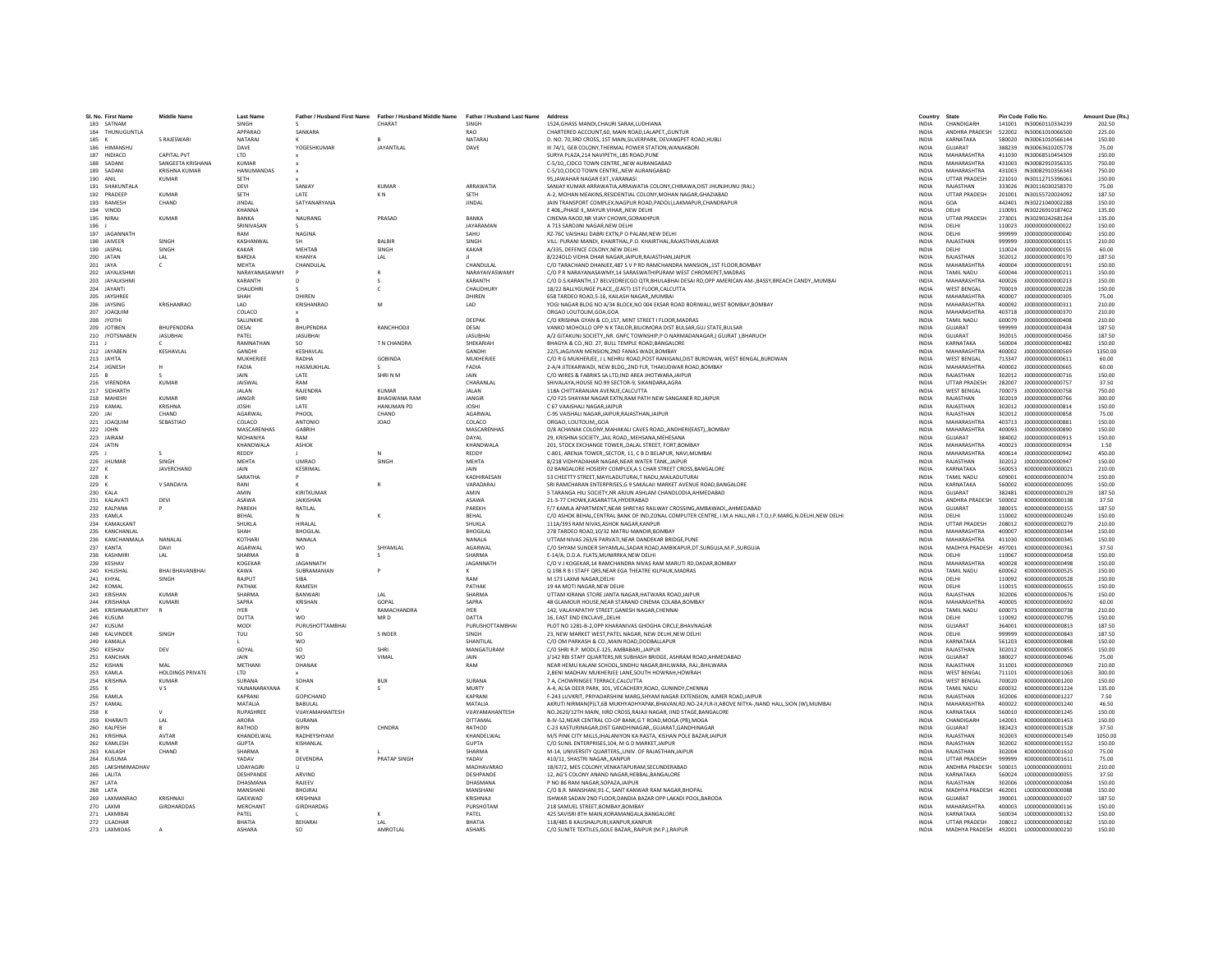| SI, No. First Name   | <b>Middle Name</b>    | <b>Last Name</b>    | Father / Husband First Name | Father / Husband Middle Name | Father / Husband Last Name Address |                                                                                                        | Country      | State                         |        | Pin Code Folio No.                   | Amount Due (Rs. |
|----------------------|-----------------------|---------------------|-----------------------------|------------------------------|------------------------------------|--------------------------------------------------------------------------------------------------------|--------------|-------------------------------|--------|--------------------------------------|-----------------|
| 274 LEELA            | DEVI                  | SAXENA              |                             |                              | PRASAD                             | B 180/2 GOVERNMENT COLONY, BANDRA EAST, BOMBAY, BOMBAY                                                 | <b>INDIA</b> | MAHARASHTRA                   |        | 400051 L000000000000270              | 375.00          |
| 275 LOVLEEN          |                       |                     | MAHESH                      | CHAND                        | <b>BINDAG</b>                      | 2/190 SFS MANSAROVER JAIPUR                                                                            | <b>INDIA</b> | RAJASTHAN                     | 302020 | L00000000000287                      | 60.00           |
| 276 LAKSHMI          | SAI PRASAD            | M                   | NAGABHUSHANAM               |                              | NAGABHUSHANAM                      | M L S PRASAD, OLD SBI COLONY,,I LINE VI Q MANGALAGIRI, GUNTUR DT, ANDRA, GUNTUR                        | <b>INDIA</b> | ANDHRA PRADESH                | 522503 | L00000000000290                      | 112.50          |
| 277 LALITA           |                       | SETH                | <b>SUDHIR</b>               | KUMAR                        | SETHI                              | 14A/8, NEHI APTSSHANTI PARK, UPNAGARNASIK                                                              | <b>INDIA</b> | GOA                           | 422006 | 1000000000000297                     | 60.00           |
| 278 HIND             | <b>ENAMEL CO PVT</b>  | LTD                 |                             |                              |                                    | C/O HIND ENAMEL CO. PVT LTD.,135, CANNING STREET, CALCUTTA                                             | <b>INDIA</b> | <b>WEST BENGAL</b>            | 700001 | L000000000000336                     | 150.00          |
| 279 HIND             | ENAMEL CO PVT         | <b>LTD</b>          |                             |                              |                                    | C/O HIND ENAMEL CO. PVT LTD., 135, CANNING STREET, CALCUTTA                                            | <b>INDIA</b> | <b>WEST BENGAL</b>            | 700001 | L000000000000337                     | 150.00          |
| 280<br>LAXMIDAS      | RATANSH               | TANK                | RATANSHIBHAI                |                              | RATANSHIBHAI                       | C/O GIRIRAJ INVESTMENT, VISHAL TOWAR, KALVA CHOWK, JUNAGADH                                            | INDIA        | GUJARAT                       | 362001 | L000000000000367                     | 450.00          |
| 281 LAKSHM           |                       | SWAMINATHAN         |                             |                              | SWAMINATHAN                        | 95, R.M.S COLONY,, KATOL ROAD, NAGPUR                                                                  | <b>INDIA</b> | GOA                           | 440013 | L00000000000377                      | 150.00          |
| 282 M                |                       | CHITRA              |                             |                              | MUTHUSWAMY                         | F RLOCK 11 D SAKET NEW DELHI                                                                           | <b>INDIA</b> | DELHI                         | 110017 | M00000000000011                      | 150.00          |
| 283<br>M             |                       | SINGH               | SURJIT                      | SINGH                        | RHATIA                             | XX-794 MAYA NAGAR,LUDHIANA,LUDHIANA                                                                    | <b>INDIA</b> | CHANDIGARH                    | 141001 | M000000000000035                     | 150.00          |
| 284 M                |                       | RANGAN              |                             | MAHADEVA                     | <b>IYER</b>                        | 21, SECOND STREET, LAKE AREA, NUNGAMBAKKAM, MADRAS                                                     | <b>INDIA</b> | TAMIL NADU                    | 600034 | M00000000000004                      | 210.00          |
| 285 MADAN            |                       | <b>SINGH</b>        | GUIJAR                      |                              | SINGH                              | L-71 SAROJINI NAGAR.NEW DELHI                                                                          | <b>INDIA</b> | <b>DELHI</b>                  | 110023 | M000000000000084                     | 187.50          |
| 286 MADHU            | <b>BALA</b>           | PAHUJA              | YOG                         | RAJ                          | PAHUJA                             | D K 304, SUBHASH NAGAR, GURGAON, HARYANA, GURGAON                                                      | <b>INDIA</b> | <b>HARYANA</b>                | 122001 | M000000000000115                     | 187.50          |
| 287 MADHRUI          |                       | PANDEY              | KANHAIYALAL                 |                              | PANDEY                             | 15 COSSIPORE ROAD.CALCUTTA                                                                             | <b>INDIA</b> | <b>WEST BENGAL</b>            | 700002 | M000000000000162                     | 187.50          |
| 288<br>MAHABIRPRASAD |                       | JAIN                |                             |                              | CHATERSEN                          | PACHERIWALA BHAWAN TEKDI ROAD, SITABULDI, NAGPUR                                                       | INDIA        | GOA                           | 440012 | M000000000000182                     | 150.00          |
|                      |                       |                     |                             |                              |                                    |                                                                                                        |              |                               |        |                                      |                 |
| 289 MAHENDRA         | <b>RAIINDER SINGH</b> | <b>KUMAR</b>        | MANAK                       |                              | CHANDJI                            | #6. ANUSUYA AVENUEORMES ROAD, KIPAUK.CHENNAI                                                           | <b>INDIA</b> | <b>TAMIL NADU</b>             | 600010 | M000000000000223                     | 150.00          |
| 290 MAI              |                       | VERMA               | MAI                         | MUNSHI                       | RAM                                | DY. DIR GEN(B). INFANTRY DIRECTORATE, ARMY HEADQUARTERS, SENA BHAWAN, NEW DELHI                        | <b>INDIA</b> | <b>DELHI</b>                  | 110011 | M000000000000318                     | 187.50          |
| 291<br>MAHDHAF       |                       | SINGH               |                             | SATNAM                       | SINGH                              | M/S JATINDAR BROS, 2695-CHOWK KARORI GALI BOOTA SINGH, AMRITSAR                                        | INDIA        | CHANDIGARH                    | 143001 | M000000000000373                     | 187.50          |
| 292 MANJIT           |                       | KAUR                | <b>GURJEET</b>              |                              | SINGH                              | C/O RAJA RUBBER CO., 79/2, ZIA MARKET, SHOP NO.2, LATOUCH ROAD.KANPUR                                  | <b>INDIA</b> | <b>UTTAR PRADESH</b>          | 208001 | M000000000000448                     | 150.00          |
| 293 MANJU            |                       | DAGRA               | PAWAN                       | <b>KUMAR</b>                 | DAGRA                              | C/O SAMRAT.PAONA BAJAR.IMPHAL                                                                          | <b>INDIA</b> | MANIPUR                       | 999999 | M00000000000458                      | 150.00          |
| 294 MANVINDER        | SINGH                 | LIPPAL              | <b>ARIARI</b>               | <b>SING</b>                  | <b>UPPAL</b>                       | SAJABAT FURNITURES, MODEL TOWN ROAD, BHARAT NAGAR CHOWK, LUDHIANA                                      | <b>INDIA</b> | CHANDIGARH                    | 141002 | M000000000000583                     | 150.00          |
| 295 MINABEN          | AMRUTLAL              | PATEL               |                             |                              | PATEL                              | 17. PATIDAR NAGARNEAR RAMAPIR MANDIR.DHOBIGATE ROAD.MEHSANA. NORTH GUJARAT.MEHSANA                     | <b>INDIA</b> | GUJARAT                       | 384001 | M000000000000714                     | 210.00          |
| 296 MOHAN            | <b>MURARI</b>         | GOYAL               | LAXMAN                      | SWARU                        | GOYAL                              | 108-D, POCKET I, MAYUR VIHAR, PHASE I, DELHI                                                           | <b>INDIA</b> | DELHI                         | 110091 | M000000000000776                     | 150.00          |
| 297 MOHD             | <b>HANIF</b>          | RAO                 | LATE                        | SHAMBUDDIN                   |                                    | RAO CLINIC, CHHIPA MOHALLA, KUCHAMAN CITY, RAJASTHAN, KUCHAMAN                                         | <b>INDIA</b> | RAJASTHAN                     | 341508 | M000000000000796                     | 112.50          |
| 298 MOHINDER         | PRATAP                | GULATI              | <b>ISHWAR</b>               | DAS                          | GULATI                             | N 30 KIRTI NAGAR.NEW DELHI                                                                             | INDIA        | DELHI                         | 110015 | M000000000000807                     | 187.50          |
| 299<br>MOOLCHAND     |                       | MAHESHWAR           | BHAJANLAL                   |                              | <b>MAHESHWARI</b>                  | C 8 JUDGES COMPOUND, NEHRUNAGAR, AGRA                                                                  | INDIA        | <b>UTTAR PRADESH</b>          | 282002 | M000000000000830                     | 75.00           |
| 300 MOTILAL          |                       | GUPTA               | <b>BADRI</b>                | NARAYAN                      | <b>GUPTA</b>                       | C/O SHREE AJIT KUMAR GUPTA,F 55 KOTHARI COMPLEX, BHOPAL                                                | <b>INDIA</b> | MADHYA PRADESH                | 462006 | M000000000000841                     | 150.00          |
| 301 MUKESH           |                       | AGARWAL             | LATE                        | <b>BL</b>                    | AGARWAI                            | AN 55B SHALIMAR BAGH.DELHI                                                                             | <b>INDIA</b> | DELHI                         | 110033 | M000000000000867                     | 75.00           |
| 302 MUKUL            |                       | <b>GUPTA</b>        | <b>RAJENDRA</b>             |                              | <b>GUPTA</b>                       | F 164/A,SURESH MARG,,BEHIND BAGARIA BHAWAN, 'C' SCHEME,JAIPUR                                          | <b>INDIA</b> | RAJASTHAN                     | 302001 | M000000000000892                     | 60.00           |
| 303 MURLIDHAI        |                       | GOYAL               | SURAJMAL                    |                              | GOYAL                              | C/O ROOP RANI, LALJI SAND KA RASTA CHURA RASTA, JAIPUF                                                 | INDIA        | RAJASTHAN                     | 302003 | M000000000000930                     | 75.00           |
| 304 MAHESH           | <b>KUMAR</b>          | DAMAN               | SHRI                        | MAKHANLAL                    | DAMANI                             | SURYA MAHAL, 4TH FLOOR., 5-BURJORJI BHARUCHA MARG., FORT., MUMBAI                                      | <b>INDIA</b> | MAHARASHTRA                   | 400023 | M000000000001131                     | 60.00           |
| 305 MANISH           | $\mathbf{L}$          | PARFKH              | <b>JAYANTILAL</b>           |                              | PARFKH                             |                                                                                                        | <b>INDIA</b> | MAHARASHTRA                   | 400057 | M000000000001173                     | 60.00           |
| 306 MADHU            |                       | CHANDAK             |                             |                              | CHANDAK                            | 19,JETHVA-NIVAS,42,MAHANT ROAD,VILE-PARLE (E),BOMBAY<br>10/875 MALVIYA NAGARJAIPUR                     | <b>INDIA</b> | RAJASTHAN                     | 302017 | M000000000001270                     | 75.00           |
|                      |                       |                     |                             |                              |                                    |                                                                                                        |              |                               |        |                                      |                 |
| 307<br><b>MAHIM</b>  |                       | AGARWAL             | KRISHAN                     | <b>KUMAR</b>                 | AGARWAI                            | M/S.ALOK BROTHERS, OPP:FOREST CHOKI.ROAD NO.1, V K I AREA JAIPUR                                       | <b>INDIA</b> | RAJASTHAN                     | 302013 | M000000000001315                     | 60.00           |
| 308 MEENA            |                       | MATHUR              |                             |                              | MATHUR                             | A-8 ANITA COLONY.BAJAJ NAGAR JAIPUR                                                                    | <b>INDIA</b> | RAJASTHAN                     | 302017 | M000000000001322                     | 60.00           |
| 309 MOHAN            | LAL                   | <b>AGRAWAL</b>      | PARAS                       | RAM                          | <b>AGRAWAI</b>                     | C/O ANII AGENCIES RIDHAN MARKET ROAD SILIGURI                                                          | <b>INDIA</b> | <b>WEST RENGAL</b>            | 734401 | M000000000001350                     | 225.00          |
| 310<br>MEENA         | J                     | <b>DOSHI</b>        | JAYSUKH                     |                              | DOSHI                              | C/O TALAKCHAND LALACHAND SHAH,,VELANI BHAWAN,SEVARAM LALVANI ROAD,,MULUND (WEST),,BOMBAY               | <b>INDIA</b> | MAHARASHTRA                   | 400080 | M000000000001385                     | 60.00           |
| 311 M                |                       | SEETALAKSHMI        |                             |                              | MUTHUKRISHNAN                      | FIRST TRUST LINK ST., MANDAVELI, MADRAS                                                                | <b>INDIA</b> | TAMIL NADU                    | 600028 | M000000000001418                     | 60.00           |
| 312 MAYA             | M                     | SOLANKI             | MATHURDAS                   |                              | SOLANKI                            | SURAJ MANSION, FLAT NO 2, KOREGAON PARK, BURNING GHAT ROAD, POONA, PUNE                                | <b>INDIA</b> | MAHARASHTRA                   | 411001 | M000000000001437                     | 75.00           |
| 313S                 | н                     | MADHAN              |                             | H                            | CHALLANI                           | <b>3A SARANGAPANI ST T NAGAR MADRAS</b>                                                                | <b>INDIA</b> | <b>TAMIL NADLI</b>            | 600017 | M000000000001441                     | 37.50           |
| 314 MADHL            |                       | MAHTTA              | YOVRAJ                      |                              | MAHTTA                             | 670 DR MUKERJEE NAGAR, DELHI                                                                           | INDIA        | DELHI                         | 110009 | M000000000001446                     | 37.50           |
| 315 PRADEE           |                       | MATHUR              | SRI                         | LN.                          | MATHUR                             | 26. AMBIKA COLONY.TONK ROAD, PO: AIR PORT SANGANER JAIPUR                                              | <b>INDIA</b> | RAJASTHAN                     | 302011 | M000000000001473                     | 150.00          |
| 316 ALKA             |                       | MEENA               | DR                          | 11                           | MEENA                              | HARI CLOTH STORE.V K I A ROAD NO 5.JAIPUR                                                              | <b>INDIA</b> | RAJASTHAN                     | 302013 | M000000000001474                     | 150.00          |
| 317 MANISH           | CHANDRAKANT           | MIRANI              | CHANDRAKANT                 | PREMII                       | MIRANI                             | 6, NAVINVILLA, J.P.ROAD, GHATKOPAR(W), BOMBAY                                                          | <b>INDIA</b> | MAHARASHTRA                   | 400086 | M000000000001624                     | 75.00           |
| 318 MOOL             | CHAND                 | AGARWAL             | MANOHAR                     | LAL                          | <b>AGARWA</b>                      | C-95 VAISHALI NAGAR JAIPUR RAJASTHAN JAIPUF                                                            | <b>INDIA</b> | RAJASTHAN                     | 302012 | M000000000001638                     | 75.00           |
| 319 MALTI            |                       | CHANDKIKA           | PAWAN                       |                              | JAIN                               | 435, FANCY HOUSE, HALDIYAN KA RASTA, JOHRI BAZAR,, JAIPUR                                              | INDIA        | RAJASTHAN                     | 302003 | M000000000001674                     | 225.00          |
| $320$ N              | C.                    | <b>IOSHI</b>        | <b>CHAGANLAL</b>            |                              | <b>IOSHI</b>                       | LAXMI TEA & COLDRINK HOUSE. 89-3/4.SOCIAL NAGAR.OPP:TRANSIST CAMP.BLOCK-2. DHARAVIMUMBAI               | <b>INDIA</b> | MAHARASHTRA                   | 400017 | N000000000000002                     | 187.50          |
| 321<br>N             |                       | RAMANATHAN          |                             | NARAYANA                     | PILLAI                             |                                                                                                        | <b>INDIA</b> | <b>TAMIL NADU</b>             | 627003 | N00000000000025                      | 150.00          |
| N                    | RAMESH                | <b>KUMAR</b>        |                             | NEMI                         | CHAND                              | 4-B SALAI STREET VANNARPET, TIRUNELVELI, TAMILNADU                                                     |              | <b>TAMIL NADU</b>             | 600043 | N00000000000027                      | 60.00           |
| 322                  |                       |                     |                             |                              |                                    | 8-A POLICE STATIION ROAD, PALLAUARAM, MADRAS                                                           | INDIA        |                               |        |                                      |                 |
| 323 N                |                       | SUJATHA             |                             |                              | LAKSHMINARAYANA                    | 10/218 F, ADIMOORTHY NAGAR, ANANTAPUR                                                                  | <b>INDIA</b> | ANDHRA PRADESH                | 515001 | N000000000000035                     | 210.00          |
| 324 NARENDRA         | KHANDUBHAI            | DESAI               | KHANDUBHAI                  | SHANKERJI                    | DESAI                              | 14C KHANDERAO BLOCKS KHOTALHI WADI.FIRST FLOOR ROOM NO 4 V P ROAD.GIRGAUN.BOMBAY                       | <b>INDIA</b> | MAHARASHTRA                   | 400004 | N000000000000173                     | 210.00          |
| 325 NARESH           |                       | AGARWAL             | RAMNIWASH                   |                              | AGARWAL                            | 42 GOPAL BHAWAN.199 PRINCESS STREET.BOMBAY                                                             | <b>INDIA</b> | MAHARASHTRA                   | 400002 | N000000000000199                     | 75.00           |
| 326<br>NAUEEN        | <b>KUMAR</b>          | <b>GUPTA</b>        | GHANSHYAMDASS               |                              | <b>GUPTA</b>                       | C/O GHAN SHYAM DASS GUPTA, 92 JATWARA PULL MITHAI, DELHI                                               | INDIA        | DELHI                         | 110006 | N00000000000263                      | 150.00          |
| 327 NEELIMA          |                       | NAGAR               | VINAY                       | PRAKASH                      | <b>NAGAR</b>                       | 29 VAWAIYA GANESH GANJ, II LANE, LUCKNOW                                                               | <b>INDIA</b> | <b>UTTAR PRADESH</b>          | 226018 | N000000000000352                     | 210.00          |
| 328 NFFRAV           |                       | MAHFSHWARI          | <b>IOTI</b>                 | PRASAD                       | MAHESHWARI                         | 21/47 SHAKTI NAGAR DELHI                                                                               | <b>INDIA</b> | <b>DELHI</b>                  | 110007 | N000000000000372                     | 210.00          |
| 329 NEERJA           |                       | <b>GUPTA</b>        | MAHESH                      | CHAND                        | <b>GUPTA</b>                       | D-39 PRITHIVI RAJ ROAD, ADARSH NAGAR, DELHI                                                            | INDIA        | DELHI                         | 110033 | N000000000000373                     | 150.00          |
| 330 NEETA            | MOHAN                 | RAHEJA              | <b>MOHAN</b>                |                              | RAHEJA                             | 6 ANANDA NIVAS 1ST FLOOR, KUMAR COT LAYOUT MADHAVNAGAR, BANGALORE                                      | <b>INDIA</b> | KARNATAKA                     | 560001 | N000000000000388                     | 150.00          |
| 331 NIMMA            | GOPAL                 | DAS                 | GOPAL                       |                              | GOPAL                              | NO 6/16 CCASA MAJOR ROAD.CASA BLANKA, III FLOOR.EGMORE, MADRAS.MADRAS                                  | <b>INDIA</b> | TAMIL NADLI                   | 600008 | N000000000000448                     | 210.00          |
| 332 NIRENBHA         |                       | SHAH                | <b>NAI INRHA</b>            |                              | <b>NAI INRHAI</b>                  | 111/2 DHIKWA CHOWKY 1ST FLOOR GANDHI ROAD AHMEDABAD                                                    | <b>INDIA</b> | <b>GUIARAT</b>                | 380001 | N000000000000466                     | 60.00           |
| 333 NIRMALA          |                       | CHANDWAR            | KAMAI                       |                              | KUMAR                              | C/O KAMALKUMAR CHANDWAR,C 5/602 GOPINATH MARG, JAIPUR                                                  | <b>INDIA</b> | RAJASTHAN                     | 302001 | N000000000000499                     | 150.00          |
| 334<br>NITIN         | YESHWANT              | LAVATE              | <b>YESHWANT</b>             | VITHAL                       | LAVATE                             | C/O STANDARAD CHARTERED BANK, 25 M G ROAD, BOMBAY                                                      | <b>INDIA</b> | MAHARASHTRA                   | 400023 | N000000000000570                     | 187.50          |
| 335 NEELAM           |                       | <b>JAITLY</b>       | VINOD                       | KUMAR                        | <b>JAITLY</b>                      | 41/3 KABIR NAGAR DURGAKUND VARANASI                                                                    | <b>INDIA</b> | <b>UTTAR PRADESH</b>          | 221005 | N000000000000903                     | 60.00           |
| 336 NARENDRA         |                       | THALL               | <b>YESHWANT</b>             |                              | <b>VESHWANT</b>                    | C/O 278, VALDAMIRA HOUSENEAR GOA URBAN BANK, FOTIHAT., PANJIM, GOAGOA                                  | <b>INDIA</b> | MAHARASHTRA                   | 999999 | N000000000000954                     | 75.00           |
| 337 NEETA            | SANTOSH               | GORE                | SANTOSH                     |                              | SANTOSH                            | 1/25, AHMED SAILOR BUILDING, GOVINDJI VENI ROAD, DADAR, BOMBAY                                         | INDIA        | MAHARASHTRA                   | 400014 | N000000000000963                     | 210.00          |
| 338 NITIN            | RADHESHYAM            | AGARWAL             | RADHESHYAN                  |                              | RADHESHYAM                         | 166. AMBER APARTMENTSDR. M.B. RAUT ROAD, SHIVAJI PARKBOMBAY                                            | <b>INDIA</b> | MAHARASHTRA                   | 400028 | N00000000000970                      | 46.50           |
| 339 NIHITHA          |                       | SHANKARN            |                             |                              | SHANKARN                           | B/79/777 MIG.GANDHI NAGAR, OPP GURUNANAK HOSP., BANDRA (E), BOMBAY                                     | <b>INDIA</b> | MAHARASHTRA                   | 400051 | N000000000000971                     | 45.00           |
| 340 N                |                       | <b>SEFTALAKSHMI</b> | $\mathbf{v}$                |                              | MUTHUVNSHNAN                       | NO 7. FIRST TRUST.LINK STREET. MANDAVELI.MADRAS                                                        | <b>INDIA</b> | <b>TAMIL NADLI</b>            | 600028 | N000000000000989                     | 60.00           |
| 341<br>N             | SRINIVAS              | KINI                |                             |                              |                                    | 4-6-602. "GANESH KUTEER".KARANGALPADY FEILDS, KODIALBAIL.MANGALORE                                     | INDIA        | KARNATAKA                     | 575003 | N000000000000990                     | 60.00           |
|                      | MANSUKHLAL            | SHETH               | MANSUKHLAI                  |                              | SHETH                              |                                                                                                        | <b>INDIA</b> | <b>MAHARASHTRA</b>            | 400104 | N00000000000999                      | 150.00          |
| 342 NIPA             |                       |                     |                             |                              |                                    | C/O EXCEL PACK, 127 YOGI IND.ESTATE,RAMMANDIR ROAD,GOREGAON (W),,BOMBAY                                |              |                               |        |                                      |                 |
| 343 NARENDRA         |                       | SHAH                | <b>JAYANTILAL</b>           |                              | SHAH                               | 25 BUNDER STREET MADRAS MADRAS                                                                         | <b>INDIA</b> | <b>TAMIL NADLI</b>            | 600001 | N000000000001002                     | 150.00          |
| 344<br>$\mathbf{v}$  | VAIDHVA               | NATHAN              | VENKATA                     |                              | RAMAN                              | "SREE CHARANA PADUKA", NO.132, 3RD 'D'CROSS, I MAIN, I STAGE, DOMLVR,, BANGALORE                       | <b>INDIA</b> | KARNATAKA                     | 560071 | N000000000001030                     | 37.50           |
| 345 NAYNA            | RAMESH                | RAVAL               | RAMESH                      |                              | <b>KUMAR</b>                       | C/O RAMESH VRAJLAL THAKER.KIDWAINAGAR PLOT 71/1. RAIYA ROAD.RAJKOT                                     | <b>INDIA</b> | GUJARAT                       | 360005 | N000000000001043                     | 75.00           |
| 346 NEELU            |                       | PATNI               |                             |                              | PATNI                              | 435, FANCY HOUSE, HALDIYAN KA RASTA, JOHRI BAZAR, JAIPUR                                               | <b>INDIA</b> | RAJASTHAN                     | 302003 | N000000000001110                     | 225.00          |
| 347 NARAYAN          |                       | <b>TAORI</b>        | MOTILAL                     |                              | <b>TAORI</b>                       | SHREE INVESTMENTS.OPP.VASANT BHAVAN.NEAR LOKSATTA OFFICE.KASTURA ROADCHANDRAPURCHANDRAPUR              | <b>INDIA</b> | GOA                           | 442401 | N000000000001122                     | 150.00          |
| 348 NEETA            |                       | SINGH               | PRAKASH                     |                              | SINGH                              | DR. PRAKASH SINGH, NPSP UNIT: SITAPUR, ANM TRAINING CENTRE, ROTIGODAM, , SITAPUR-261 001 (UP), SITAPUR | <b>INDIA</b> | <b>UTTAR PRADESH</b>          | 261001 | N000000000001123                     | 75.00           |
| 349 NEEL             | KAMAL                 | SARAWG              | DHAN                        | RAJ                          | JAIN                               | B-1, TRIVENI NAGAR, GOPALPURA BYEPASS, JAIPUR                                                          | <b>INDIA</b> | RAJASTHAN                     | 302018 | N000000000001126                     | 75.00           |
| 350 NARENDRA         |                       | <b>KUMAR</b>        | RAMSARAN                    |                              | SINGH                              | PRESS INFORMATION BUREAU(N.R).G.O.I.M.O.I&B. KENDRIYA SADAN. BLOCK -V.SECTOR - 9A.,CHANDIGARH          | <b>INDIA</b> | CHANDIGARH                    | 160017 | N000000000001128                     | 37.50           |
| 351 NITIN            |                       | <b>AGARWAI</b>      |                             | $\epsilon$                   | <b>GUPTA</b>                       | M/S RAMESH CHANDRA NITIN AGARWAL SARRAF, CHARAI NEEM KI., BARA BAZAR, BAREILLY                         | <b>INDIA</b> | <b>UTTAR PRADESH</b>          | 243003 | N000000000001137                     | 1.50            |
| 352 NEVILLE          |                       | TULI                | RAMJEE                      | DASS                         | TULI                               | 86/A, COZI HOME, 251, PALI HILL, BANDRA(W), BOMBAY                                                     | <b>INDIA</b> | MAHARASHTRA                   | 400050 | N000000000001153                     | 75.00           |
| 353 NOOLU            |                       | TARA                | <b>NVS</b>                  |                              | SURYANARAYANA                      | C/O KOTHAMASU & CO., GANESH MARKET, MAIN BAZAR, VIJAYAWADA                                             | <b>INDIA</b> | ANDHRA PRADESH                | 520001 | N000000000001154                     | 135.00          |
| 354 N                | S P RADHAKRISHNA      | RAIA                | $\mathbf{M}$                | S PERUMAL                    | RAIA                               | "SAI PREM" 287-A SRIRENGAPAI AYAM STREET RAIAPAI AYAM                                                  | <b>INDIA</b> | <b>TAMIL NADLI</b>            | 626117 | N000000000001161                     | 300.00          |
| 355 OM               | PRAKASH               | SAHU                | SAHU                        | RAM                          | KISHAN                             | KOTHI OF LATE SAHU RAM KISHAN, 26 SAHUKARA, PILI BHIT U P, PILI BHIT                                   | <b>INDIA</b> | <b>UTTAR PRADESH</b>          | 262001 | 0000000000000038                     | 150.00          |
| 356 OM               | PARKASH               | SHARMA              | PIARF                       | LAL                          | <b>SHARMA</b>                      | H.NO.2636 CHONKALA MAHALLA, KHARAR, H.NO.H-M-28 PHASE I,, MOHALI, ROPAR, ROPAR                         | <b>INDIA</b> | PUNJAR                        | 999999 | 000000000000084                      | 187.50          |
| 357 OMPRAKASH        |                       | RATHI               | SH NEMI                     | CHAND                        | RATHI                              | H NO. 1852. SECTOR 8.FARIDABAD                                                                         | <b>INDIA</b> | <b>HARYANA</b>                | 121006 | 0000000000000099                     | 75.00           |
| 358 P                | <b>K SHANMUGA</b>     | SUNDARAM            |                             |                              |                                    | 15 RELIANCE RICE MILL ST.KONDITHOPE.MADRAS                                                             | <b>INDIA</b> | <b>TAMIL NADU</b>             | 600079 | P000000000000020                     | 150.00          |
| 359 P                |                       | VEFRADEVI           | <b>WO</b>                   | PAHLAJRAI                    | TIKAMDAS                           | 61. SEVEN WELLS STREET, MADRAS, MADRAS                                                                 | <b>INDIA</b> | <b>TAMIL NADU</b>             | 600001 | P000000000000089                     | 187.50          |
|                      |                       |                     |                             |                              |                                    |                                                                                                        |              |                               |        |                                      |                 |
| 360 PANKAJ           |                       | NIGAM<br>MAHFSHWARI |                             |                              | NIGAM                              | 55/8, SECTORI I,M.B. ROAD, NEW DELHI                                                                   | INDIA        | DELHI<br><b>UTTAR PRADESH</b> | 110017 | P000000000000123<br>P000000000000144 | 150.00          |
| 361 PARAG            |                       |                     | MOOLCHAND                   |                              | MAHESHWARI                         | C 8 JUDGES COMPOUND.NEHRUNAGAR.AGRA<br>CHOPRA SHOES 719 HALWASIYA MARKET, HAZRAT GANJ, LUCKNOW         | <b>INDIA</b> |                               | 282002 |                                      | 75.00           |
| 362 PARDEEP          |                       | <b>KUMAR</b>        | <b>TIRUVENGADACHARL</b>     |                              | CHOPRA<br><b>TIRUVENGADACHARI</b>  |                                                                                                        | <b>INDIA</b> | <b>UTTAR PRADESH</b>          | 226001 | P000000000000161                     | 202.50          |
| 363 PARITHICHERL     | TIRUVCNGADA           | RAMASWAMY           |                             |                              |                                    | OLD 32 FOORTH STREET, KAMARAJ NAGAR MALACAURCRY, KOMBAKONAM                                            | <b>INDIA</b> | TAMIL NADU                    |        | 612002 P000000000000182              | 150.00          |
| 364 PARKASH          | WATI                  | KAPOOR              | MUNI                        | 1 Al                         | KAPOOR                             | N 115 GREATER KAILASH.PART I.NEW DELHI                                                                 | <b>INDIA</b> | DELHI                         | 999999 | P000000000000188                     | 150.00          |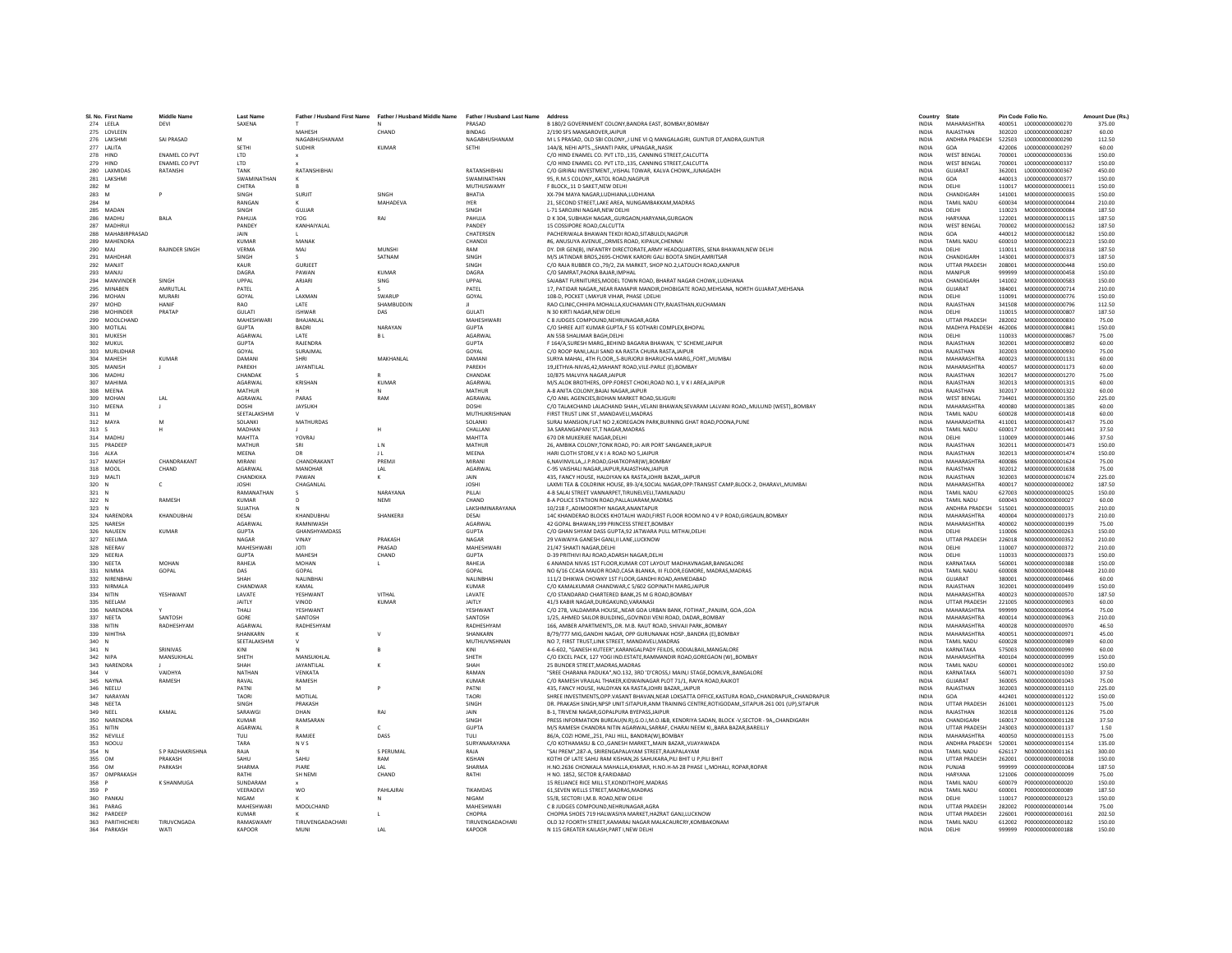| SI. No. First Name              | <b>Middle Name</b>     | <b>Last Name</b>          |                                  | Father / Husband First Name Father / Husband Middle Name Father / Husband Last Name |                              | Address                                                                                                                                             | Country                      | State                                    |                  | Pin Code Folio No.                   | Amount Due (Rs.) |
|---------------------------------|------------------------|---------------------------|----------------------------------|-------------------------------------------------------------------------------------|------------------------------|-----------------------------------------------------------------------------------------------------------------------------------------------------|------------------------------|------------------------------------------|------------------|--------------------------------------|------------------|
| 365 PARMOD                      | <b>KUMAR</b>           | MAHAJAN                   | <b>OM</b>                        | PARKASH                                                                             | <b>SHRUTI</b>                | L-120. IST FLOORLAXMI NAGARDELHI                                                                                                                    | <b>INDIA</b>                 | DELHI                                    |                  |                                      | 150.00           |
| 366 PARVATIREN                  | <b>NAGINDAS</b>        | PATFI                     | <b>NAGINDAS</b>                  |                                                                                     | RARRARHAL                    | TAJ CHEMBER ROOM NO 31-32.1ST FLOOR STATION ROAD.SURAT                                                                                              | INDIA                        | GUIARAT                                  | 395003           | 2000000000000221                     | 150.00           |
| 367 PHILOMENA                   |                        | <b>RODRICKS</b>           | GRIGUL                           |                                                                                     | GRIGUL                       | TAYSHETE HOSPITAL, AT KANKAVLI DIST SINDHUDURG, MAHARASHTRA, SINDHUDURG                                                                             | <b>INDIA</b>                 | MAHARASHTRA                              | 416602           | P000000000000276                     | 187.50           |
| 368 PISTA                       |                        | JAIN                      | SANAT                            | <b>KUMAR</b>                                                                        | JAIN                         | 42/2 LAXMIPURA,LALITPUR,U.P.,LALITPUR                                                                                                               | INDIA                        | <b>UTTAR PRADESH</b>                     | 284403           | P000000000000283                     | 150.00           |
| 369 POONAM                      |                        | BANSAL                    |                                  | K                                                                                   | BANSAL                       | MOTILAL AGARWAL MILLS.BIRLA NAGAR.GWALIOR                                                                                                           | <b>INDIA</b>                 | MADHYA PRADESH                           | 474004           | P000000000000301                     | 60.00            |
| 370 PRABHAKAF<br>371 PRABHAVATI | BAI                    | AAKARAPU<br>MORAY         |                                  |                                                                                     | PRARHAKAR<br><b>ROYAL</b>    | H NO 15-8-474 FEELKHANA.HYDERABAD.HYDERABAD                                                                                                         | <b>INDIA</b>                 | ANDHRA PRADESH<br>KARNATAKA              | 999999<br>560004 | P000000000000335                     | 150.00           |
| 372 PRACH                       |                        | JAIN                      |                                  |                                                                                     | JAIN                         | 31 PATALANNA TEPHLE ROAD, BASAVAD GUDI, BANGALORE<br>JAIN FARM, HERBERT PUR, DEHRADUN                                                               | <b>INDIA</b><br><b>INDIA</b> | <b>UTTAR PRADESH</b>                     | 248142           | P000000000000343<br>P000000000000361 | 187.50<br>150.00 |
| 373 PRAKASH                     |                        | PANANDIKAR                | SURIAL                           |                                                                                     | SURIAJI                      | ABADE FARIA ROAD.MARGAO.GOA                                                                                                                         | <b>INDIA</b>                 | MAHARASHTRA                              | 403601           | P000000000000447                     | 75.00            |
| 374 PRAKASH                     |                        | <b>RUSTOGI</b>            | <b>HANGH</b>                     |                                                                                     | <b>RUSTOGI</b>               | F6/3 KRISHAN NAGAR.DELHI                                                                                                                            | <b>INDIA</b>                 | DELHI                                    | 110051           | P000000000000450                     | 210.00           |
| 375 PRAMILA                     |                        | <b>TODARWAL</b>           | RAIFSH                           |                                                                                     | <b>TODARWAL</b>              | 332 7TH MAIN ROAD 14TH CROSS, IIND BLOCK JAYANAGAR, BANGALORE                                                                                       | <b>INDIA</b>                 | KARNATAKA                                | 560011           | P000000000000470                     | 210.00           |
| 376 PRASHUM                     | <b>KUMAR</b>           | DUTT                      | <b>BISHNU</b>                    | PADA                                                                                | <b>DUTTA</b>                 | 6/1/1C PADMAPUKUR ROAD, CALCUTTA                                                                                                                    | INDIA                        | <b>WEST BENGAL</b>                       | 700092           | P000000000000500                     | 187.50           |
| 377 PRAVINA                     |                        | DHRUNA                    | NARENDRA                         |                                                                                     | NARENDRA                     | 308A PATEL SHOPPING CENTRE, CHANDAVARKAR ROAD, BORIVALI W, BOMBAY                                                                                   | INDIA                        | MAHARASHTRA                              | 400092           | P000000000000566                     | 210.00           |
| 378 PREM<br>379 PREM            | <b>KUMAR</b>           | SACHDEVA<br>SINGH         | AMAR<br>$\mathcal{L}$            | <b>JOGINDER</b>                                                                     | NATH<br>SINGH                | D-59 HUDSON LINE.KINGSWAY CAMP SGTB NAGAR.DELHI<br>979/2. BHINDIAN STREET.PATIALA                                                                   | <b>INDIA</b><br><b>INDIA</b> | DELHI<br>CHANDIGARH                      | 110009<br>147001 | P000000000000596<br>P000000000000623 | 75.00<br>150.00  |
| 380 PRITAM                      | KAUR                   | UPPAL                     |                                  |                                                                                     | LIPPAL                       | SAJABAT FURNITURES, MODEL TOWN ROAD, BHARAT NAGAR CHOWK, LUDHIANA                                                                                   | <b>INDIA</b>                 | CHANDIGARH                               | 141002           | P000000000000653                     | 150.00           |
| 381 PURNIMA                     |                        | VAIDYA                    | BHAKKAMBHA                       |                                                                                     | BHAKKAMBHA                   | 288611 ZAVERIWAD KOTHARI POLE, NEAR PATNIS STREET, AHMEDABAD                                                                                        | <b>INDIA</b>                 | GUJARAT                                  | 380001           | P000000000000713                     | 187.50           |
| 382 PUSHPA                      |                        | RAI                       | KISHIN                           |                                                                                     | DAS                          | 756 POONA MALLEE HIGH ROAD, NEAR PADMA CLINIC KILPAUK, MADRAS                                                                                       | <b>INDIA</b>                 | <b>TAMIL NADU</b>                        | 600010           | P000000000000738                     | 150.00           |
| 383 PUSHPA                      |                        | KADEL                     | KRISHNA                          | CHAND                                                                               | KADEL                        | 157. MINT STREET.1st FLOOR.MADRAS                                                                                                                   | <b>INDIA</b>                 | <b>TAMIL NADU</b>                        | 600079           | P000000000000765                     | 210.00           |
| 384 PUSHPA                      |                        | PATFI                     | <b>JASHBHAI</b>                  |                                                                                     | <b>IASHRHAI</b>              | 945 VISHAL NAGAR TARSALLBARODA                                                                                                                      | <b>INDIA</b>                 | GUIARAT                                  | 390009           | P000000000000782                     | 150.00           |
| 385<br>PARIMAL                  |                        | DHANK                     | PRAVINCHANDRA                    |                                                                                     | <b>PRAVINCHANDRA</b>         | C/O DR.PANKAJ P. DHANKI,3-RAVIKIRAN,CARTER ROAD - 3,,BORIVLI (EAST),,BOMBAY                                                                         | INDIA                        | <b>MAHARASHTRA</b>                       | 400066           | P000000000000994                     | 375.00           |
| 386 PREM                        | <b>I ATA</b>           | <b>GUPTA</b>              | SHRI                             | ROHTASH KANWAR                                                                      | <b>GUPTA</b>                 | C/O MR. SUDHIR KUMAR GUPTA, 211 PUSHPA BHAWAN, OPP TELEPHONE, BHAWAN, COLABA,, BOMBAY                                                               | <b>INDIA</b>                 | MAHARASHTRA                              | 400005           | 2000000000001005                     | 135.00           |
| 387 PANKAJ<br>388 PARESH        |                        | NANDA<br>SHAH             | $\mathsf R$<br>M                 | $\mathsf{D}$                                                                        | NANDA<br>SHAH                | F-243 SHYAMNAGAR-EXTN., PRIYDARSANI MARG.JAIPUR<br>6/9 DAMANI FST. NAUPADA THANF                                                                    | <b>INDIA</b><br><b>INDIA</b> | RAJASTHAN<br>MAHARASHTRA                 | 302006<br>400602 | P000000000001097<br>2000000000001138 | 75.00<br>225.00  |
| 389 PREM                        | CHAND                  | JAIN                      | INDER                            | SAIN                                                                                | JAIN                         | 2, SUDHA SAGAR COLONY, NR. KARDHANI, MARKET, CHIDAND MARG, MALVIYA NAGAR, JAIPUR                                                                    | <b>INDIA</b>                 | RAJASTHAN                                | 302017           | P000000000001262                     | 150.00           |
| 390<br>GOTTIPAT                 |                        | PADM/                     | RANGA                            |                                                                                     | RAO                          | RANGA RAO, 10-34-2 CO OPERATIVE COLONY, KAVALI AP, KAVALI                                                                                           | <b>INDIA</b>                 | ANDHRA PRADESH                           | 524201           | P000000000001267                     | 75.00            |
| 391 AMBRISH                     |                        | PAREEK                    | SHRI                             | HR                                                                                  | PAREEK                       | H NO 814 BABA HARISH CHANDR MARGJAIPUR                                                                                                              | <b>INDIA</b>                 | RAJASTHAN                                | 302001           | P000000000001293                     | 150.00           |
| 392 AMBRISH                     |                        | PAREEK                    | MR                               | H K                                                                                 | PAREEK                       | H NO 814 BABA HARISH CHANDRA MARG.JAIPUR                                                                                                            | <b>INDIA</b>                 | RAJASTHAN                                | 302001           | P000000000001294                     | 150.00           |
| 393 AMBRISH                     |                        | PAREEK                    | MR                               | H <sub>K</sub>                                                                      | PAREEK                       | H NO 814 BABA HARISH CHANDRA MARG.JAIPUR                                                                                                            | <b>INDIA</b>                 | RAJASTHAN                                | 302001           | P000000000001295                     | 150.00           |
| 394 DIPTI                       | s                      | PARIKH                    | SHOBHAN                          |                                                                                     | PARIKH                       | MR SHOBHAN T PARIKH, C/O MR HITESH,DIWAN,5 RAJNIKUNJ NO.2,FLR-1,M G RD,KANDIVALI(W),,MUMBAI                                                         | <b>INDIA</b>                 | MAHARASHTRA                              | 400067           | P000000000001305                     | 75.00            |
| 395 VED                         | $\mathcal{L}$          | PRAKASH                   | SADARSINH                        |                                                                                     | RAM<br>SADARSINH             | 101 VASUNDHRA COLONY TANK ROAD JAIPUR                                                                                                               | <b>INDIA</b>                 | RAJASTHAN                                | 302016           | P000000000001327                     | 150.00           |
| 396 PINAKBA<br>397 PREM         | CHAND                  | PARMAR<br><b>JAIN</b>     | <b>INDER</b>                     |                                                                                     | <b>JAIN</b>                  | KABA RUPA WADI.PALIYAD ROAD.BOTAD<br>2. SUDHA SAGAR COLONY. NR KARDHANI MARKET CHIDAND MARG MALVIYA NAGAR JAIPUR                                    | <b>INDIA</b><br><b>INDIA</b> | GUJARAT<br>RAIASTHAN                     | 364710<br>302017 | P000000000001354<br>P000000000001425 | 37.50<br>225.00  |
| 398 PANKAJ                      | DAMJI                  | SAVLA                     | DAMIL                            | KUNUERJI                                                                            | SAVLA                        | PAKIZA CHAWL,ROOM NO.3,BESIDE,WARDHAMAN COTTAGE,S.V.ROAD,KANDIVALI(W),,BOMBAY                                                                       | <b>INDIA</b>                 | <b>MAHARASHTRA</b>                       | 400067           | P000000000001429                     | 150.00           |
| 399<br>PRABODI                  |                        | DOSH                      | VITHALDAS                        |                                                                                     | VITHALDAS                    | PRABODH V DOSHI, 25/26 NEW MAHAVIR, BLDG 2, BHANDARKAR ROAD, MATUNGA, BOMBAY                                                                        | <b>INDIA</b>                 | MAHARASHTRA                              | 400019           | P000000000001436                     | 150.00           |
| 400 PAWAN                       | <b>KUMAR</b>           | JAIN                      | SARDAR                           | M                                                                                   | <b>JAIN</b>                  | 435. FANCY HOUSE. HALDIYAN KA RASTAJOHRI BAZAR.JAIPUR                                                                                               | <b>INDIA</b>                 | RAJASTHAN                                | 300003           | P000000000001451                     | 75.00            |
| 401 PRAMOD                      |                        | AGARWAL                   |                                  |                                                                                     | AGARWAL                      | THE BANK OF RAJASTHAN LTDSUBODH COLLAGE, RAM BAGH CIRCLE.JAIPUR                                                                                     | <b>INDIA</b>                 | RAJASTHAN                                | 302004           | P000000000001514                     | 150.00           |
| 402 PRASHANT                    | RARURHAL               | PATEL                     | <b>BARURHAL</b>                  |                                                                                     | PATEL                        | A-7, NEELKAMAL SOCIETY,,100, FEET ROAD,,ANAND                                                                                                       | <b>INDIA</b>                 | GUIARAT                                  | 388001           | P000000000001524                     | 75.00            |
| 403 PRAGNA<br>404 R             | BHAGVANJIBHA           | GORECHA<br><b>KASTURI</b> | BHAGVANJIBHAI                    | <b>RAGHAVENDRA</b>                                                                  | <b>GORECHA</b><br><b>RAO</b> | 'JAMNA APPARTMENT', 4TH FLOOR, A-404, DHANDUSAR ROAD, JUNAGARH<br>1058/4 VPSTAIRS 4TH CROSS K N EXTN.YESHWANTPUR.BANGALORE                          | <b>INDIA</b><br><b>INDIA</b> | GUJARAT<br>KARNATAKA                     | 362001<br>560022 | P000000000001667<br>R00000000000026  | 375.00<br>150.00 |
| 405 RADHA                       | <b>KRISHEN</b>         | MATTU                     | SHIV                             |                                                                                     | MATTU                        | C/O A9 RESERVE BANK OFFICERS FLATS.HAUZ KHASNEW DELHI                                                                                               | <b>INDIA</b>                 | DELHI                                    | 110016           | R000000000000085                     | 135.00           |
| 406 RAFAT                       |                        | <b>NAOVI</b>              | AHFTRAM                          | ALL                                                                                 | <b>NAQVI</b>                 | H. NO -1. KIDWAI NAGAR IMI IWAI A PHATAK JAIPUR                                                                                                     | <b>INDIA</b>                 | RAIASTHAN                                | 302015           | B000000000000118                     | 37.50            |
| 407 RAGHUBHA                    | DEVI                   | CHOMAL                    |                                  |                                                                                     |                              | KIRTI BUILDING SUBHASH ROAD, VERAVAL, VERAVAL                                                                                                       | <b>INDIA</b>                 | GUJARAT                                  | 362265           | R000000000000124                     | 187.50           |
| 408 RAJENDRA                    | NATH                   | SAXENA                    | RAJ                              |                                                                                     | <b>BAHADUR</b>               | 223 C BLOCK.GOVINDNAGAR.KANPUR                                                                                                                      | <b>INDIA</b>                 | <b>UTTAR PRADESH</b>                     | 208006           | R00000000000284                      | 187.50           |
| 409 RAJENDRAN                   |                        | PILLAI                    |                                  |                                                                                     |                              | 2 ALOK NAGAR B.AGRA.AGRA                                                                                                                            | <b>INDIA</b>                 | <b>UTTAR PRADESH</b>                     | 999999           | R000000000000301                     | 150.00           |
| 410 RAJESH                      |                        | <b>TEWARI</b>             | RAM                              | DAS                                                                                 | <b>TEWARI</b>                | 119/59 BAMBA ROAD.GUMTI NO 5.KANPUR                                                                                                                 | <b>INDIA</b>                 | <b>UTTAR PRADESH</b>                     | 208012           | R000000000000365                     | 150.00           |
| 411 RAJKUMAR                    |                        | PAREEK                    | BHANWARLAL                       |                                                                                     | PAREEK                       | 4809 SOTIYAN STREET, K G B KA RASTA JOHARI BAZAR, JAIPUR                                                                                            | <b>INDIA</b>                 | RAJASTHAN                                | 302003           | R000000000000437                     | 210.00           |
| 412 RAKESH<br>413 RAM           | <b>NIVAS</b>           | <b>SHARMA</b><br>AWASTH   | ONKAR<br>PT                      | <b>NATH</b><br>SHEONATH                                                             | SHARMA<br>AWASTH             | FLAT-503,A WING,CARARA BLDG,HIRANA-,NDANI ESTATE, OFF GHODBUNDER ROAD,PATLIPADA,THANE(W),,MUMBAI<br>105/481 SRI NAGAR.KANPUR.KANPUR                 | INDIA<br><b>INDIA</b>        | MAHARASHTRA<br><b>UTTAR PRADESH</b>      | 999999<br>208012 | R000000000000506<br>R000000000000564 | 150.00<br>210.00 |
| 414 RAMESH                      | BABU                   | NARASIMHAN                |                                  |                                                                                     | NARASIMHAN                   | C/O R KRISHNAMURTHY,142, VALAYAPATHY STREET, GANESH NAGAR, CHENNAI                                                                                  | <b>INDIA</b>                 | <b>TAMIL NADU</b>                        | 600073           | R000000000000641                     | 150.00           |
| 415 RAMESH                      |                        | <b>HULLUR</b>             |                                  | K MURTHY                                                                            | RAO                          | 16-44-410/1/1, MOOSARAMBAGH, OPP. ANDARA TIMES OFFICE, HYDERABAD (A.P.), HYDERABAD                                                                  | <b>INDIA</b>                 | ANDHRA PRADESH                           | 500036           | R000000000000685                     | 75.00            |
| 416 RAMESH                      |                        | <b>JABI</b>               | SIDDAPPA                         |                                                                                     | <b>JABI</b>                  | 25/4, KAMAXIPURAM, SULLA ROAD, BEHIND MICROWAVE, TOWER, HUBLI, KARNATAKA, HUBLI                                                                     | INDIA                        | KARNATAKA                                | 580023           | R000000000000686                     | 112.50           |
| 417 RAMESH                      | <b>KUMAR</b>           | LADHA                     | <b>GANPATRA</b>                  |                                                                                     | LADHA                        | 693 BABA HARISH CHANDRA MARGJAIPUR                                                                                                                  | <b>INDIA</b>                 | RAJASTHAN                                | 302001           | R000000000000703                     | 210.00           |
| 418 RAMESH                      | <b>KUMAR</b>           | SHARMA                    | DAMUDAR                          | PRASAD                                                                              | SHASTRI                      | P7 KALAKAR ST.CALCUTTA                                                                                                                              | <b>INDIA</b>                 | <b>WEST BENGAL</b>                       | 700070           | B000000000000708                     | 210.00           |
| 419 RAMFSH                      |                        | KUNKULOL                  | <b>FURHAND</b>                   |                                                                                     | <b>KISANDAS</b>              | 371 NANA PETH PUNE PUNE                                                                                                                             | <b>INDIA</b>                 | MAHARASHTRA                              | 411002           | B000000000000711                     | 75.00            |
| 420 RAMESH<br>421 RAMESH        | M                      | SHAH<br>PUNWAN            | MANILAL<br>DULHANDMAI            | $\cup$                                                                              | SHAH<br>DULHANDMA            | C/O SANGITA R SHAH,15, VIRVIJAY FLAT, NEAR GURVMANDIR, NAMVATH NAGAR, DISA, B.K, DISA<br>F-5, 503 TULIP CITADEL, SHREYAS TEKRA, AMBAWADI, AHMEDABAD | <b>INDIA</b><br>INDIA        | GUIARAT<br>GUJARAT                       | 385535<br>380015 | R00000000000715<br>R000000000000725  | 75.00<br>187.50  |
| 422 RAMGOP/                     | RADHAVALLABH           | AGRAWAL                   | RADHAVALLABH                     | GOVINDRAM                                                                           | AGRAWAL                      | GOVIND TEXTILES TRADING CO.249 KALBADEVI ROAD.BOMBAY                                                                                                | <b>INDIA</b>                 | MAHARASHTRA                              | 400002           | R00000000000754                      | 187.50           |
| 423 RAMNIWAS                    |                        | SODHANI                   | <b>SO</b>                        | GAJANANDJI                                                                          | SODHANI                      | 32.EZRA STREET.INORTH BLOCK 1.5TH FLOOR.ROOM NO.569.CALCUTTA                                                                                        | <b>INDIA</b>                 | <b>WEST BENGAL</b>                       | 700001           | R00000000000778                      | 210.00           |
| 424 RANIANI                     |                        | SRIDHAR                   | M                                |                                                                                     | SRIDHAR                      | NO 45 7TH AVENUE ASHOK NAGAR MADRAS                                                                                                                 | <b>INDIA</b>                 | TAMIL NADLI                              | 600083           | R000000000000831                     | 150.00           |
| 425 RANJITH                     | KUMARI                 |                           |                                  | VENU                                                                                | BHAT                         | H NO 33/1017 T D ROAD, ERNAKULAM COLLEGE P O, COCHIN                                                                                                | INDIA                        | KERALA                                   | 682035           | R000000000000836                     | 210.00           |
| 426<br>RAVI                     | <b>KUMAR</b>           | VELURI                    | LATE                             | <b>VSN</b>                                                                          | <b>MURTHY</b>                | C/O MR. V. KRISHNA MOHAN, ADVOCATE.2/3 RT, LIG II.BARKATPURA, HYDRABAD, HYDERABAD                                                                   | <b>INDIA</b>                 | ANDHRA PRADESH                           | 999999           | R000000000000936                     | 150.00           |
| 427 RINA                        | PARESH                 | JARIWALA                  |                                  | $\mathsf{D}$                                                                        | <b>JARIWALA</b>              | 51 VANIA SHERI.MAHIDHARPURA.SURAT                                                                                                                   | <b>INDIA</b>                 | <b>GUJARAT</b>                           | 395003           | R000000000001053                     | 210.00           |
| 428 RISHI<br>429 RITA           | PRAKASH                | <b>TYAGI</b><br>RHATT     | <b>LATE</b><br><b>SHASHIKANT</b> | <b>IAG RAM</b>                                                                      | <b>SINGH</b><br><b>RHATT</b> | 63 SHAKTI VIHAR DELHI<br>SAI DARSHAN.2 STATION PLOT.GONDAL                                                                                          | <b>INDIA</b><br><b>INDIA</b> | DELHI<br>GUIARAT                         | 110034<br>360311 | B000000000001055<br>B000000000001058 | 187.50<br>187.50 |
| 430 ROHIT                       |                        | KANTOR                    | RAJ                              | KUMAR                                                                               | KANTOF                       | 13A RAM NAGAR EXT II, KRISHAN NAGAR, DELHI                                                                                                          | INDIA                        | DELHI                                    | 110051           | R000000000001099                     | 75.00            |
| 431 RUBAB                       | E                      | <b>MORA</b>               | EBRAHIN                          |                                                                                     | <b>MORA</b>                  | 2/31 FATEMA MANZIL.4 MUSAFIRKHANA ROAD.BOMBAY                                                                                                       | <b>INDIA</b>                 | MAHARASHTRA                              | 400001           | R000000000001122                     | 210.00           |
| 432 RUKAMANI                    |                        |                           | RAMANATHAN                       |                                                                                     |                              | NO 10 JAY AMBIKA PRASANNA NO 2.AYRE RD NEAR GAODEVI TEMPLE.DOMBIVLI EAST.THANE                                                                      | <b>INDIA</b>                 | MAHARASHTRA                              | 421201           | R000000000001126                     | 150.00           |
| 433 RUP                         | RANI                   | MFHRA                     | KAILASH                          | NATH                                                                                | MFHRA                        | 43 VIVEKANAND ROAD CALCUTTA                                                                                                                         | <b>INDIA</b>                 | <b>WEST RENGAL</b>                       | 700007           | B000000000001142                     | 187.50           |
| 434 RAMESH                      |                        | <b>SHARMA</b>             | wo                               | <b>HARI KRISHAN</b>                                                                 | SHARMA                       | Q.NO. 21-B, N.F.L. COLONY, PANIPAT ( HARYANA ), PANIPAT                                                                                             | INDIA                        | <b>HARYANA</b>                           | 132106           | R000000000001252                     | 75.00            |
| 435 RAMESH                      |                        | <b>KUMAR</b>              | <sub>SO</sub>                    |                                                                                     | MR S LAL                     | 20-B SARABHA NAGARLUDHIANA.LUDHIANA                                                                                                                 | <b>INDIA</b>                 | CHANDIGARH                               | 141001           | R000000000001366                     | 60.00            |
| 436 RAMANLAL<br>437 RASHMI      |                        | UPADHYAY<br>KHANNA        | NITYARAM<br>SHASHI               |                                                                                     | NITYARAM<br>KHANNA           | A/202.VISHAL APARTMENT.SIR M.V.ROAD.ANDHERI(EAST).BOMBAY.BOMBAY<br>C/O DIPAK MANEKALAL JAVERL 3RD FLOOR. KHETWADI 10TH LANE ROMRAY                  | <b>INDIA</b><br><b>INDIA</b> | MAHARASHTRA<br>MAHARASHTRA               | 400069<br>400004 | R000000000001403<br>B000000000001612 | 37.50<br>150.00  |
| 438 RAMESH                      | AMANMAL                | <b>IASHNANI</b>           | AMARMAI                          |                                                                                     | AMARMAI                      | 10-D, CENCED APARTMENT, PALI HILL ROAD, UNION PARK, KHAR (WEST), MUMBAI                                                                             | <b>INDIA</b>                 | MAHARASHTRA                              | 400052           | B000000000001637                     | 366.00           |
| 439 ROHIT                       | KISHOREBHAI            | DEDHIA                    | <b>KISHOREBHA</b>                |                                                                                     | DEDHIA                       | 2 HAPPY HOME, KAMLA NEHRU CROSS RD.NO.2 KANDIVILI (WEST).BOMBAY                                                                                     | <b>INDIA</b>                 | <b>MAHARASHTRA</b>                       | 400067           | R000000000001660                     | 60.00            |
| 440 ROHIT                       | KISHOREBHAI            | DEDHIA                    | KISHOREBHA                       |                                                                                     | DEDHIA                       | 2 HAPPY HOME, KAMLA NEHRU CROSS RD, NO.2 KANDIVILI (WEST), BOMBAY                                                                                   | INDIA                        | MAHARASHTRA                              | 400067           | R00000000001661                      | 60.00            |
| 441                             | к                      | JAIN                      | <b>GULAB</b>                     | CHAND                                                                               | KOTADIA                      | 469 MINT STREET.MADRAS.MADRAS                                                                                                                       | <b>INDIA</b>                 | <b>TAMIL NADU</b>                        | 600079           | R000000000001693                     | 421.50           |
| 442 RAMAN                       |                        | <b>JAIN</b>               | <b>SH</b>                        | RK                                                                                  | <b>JAIN</b>                  | FLAT NUMBER 100. SANSKRIT NAGAR.SOCIETY, PLOT NO.3 SECTOR 14.ROHINIDELHI                                                                            | <b>INDIA</b>                 | DELHI                                    | 110085           | B000000000001707                     | 187.50           |
| 443 REKHA                       |                        | KHANCHANDANI              |                                  |                                                                                     | LALL                         | C/O M K TRADERS, 1ANAND CHAMBERS, BABA HARISH CH.MARG, JAIPUR                                                                                       | INDIA                        | RAJASTHAN                                | 999999           | R000000000001712                     | 37.50            |
| 444<br>RAJENDRA<br>445 RAHUL    | <b>KUMAR</b><br>VASANT | PARAKH<br>SHAH            | ROOP<br>VASANT                   | CHAND                                                                               | PARAKH<br>SHAH               | C/O ROOP CHAND PARAKH.5/1, LUCAS LANE 3RD FLOOR.CALCUTTA<br>C/O DEEPAK PLASTICS, UNIT NO - 108. JOGANI IND. EST. SENAPATI BAPAT MARG. DADAR. BOMBAY | <b>INDIA</b><br><b>INDIA</b> | <b>WEST BENGAL</b><br>MAHARASHTRA        | 700001<br>400028 | R000000000001717<br>R000000000001731 | 300.00<br>60.00  |
| 446 RAHUL                       | VASANT                 | SHAH                      | VASANT                           |                                                                                     | SHAH                         | C/O DEEPAK PLASTICS, UNIT NO - 108, JOGANI IND EST, SENAPATI BAPAT MARG DADAR, BOMBAY                                                               | <b>INDIA</b>                 | MAHARASHTRA                              | 400028           | B000000000001732                     | 60.00            |
| 447 RAHUL                       | VASANT                 | SHAH                      | VASANT                           |                                                                                     | SHAH                         | C/O DEEPAK PLASTICS, UNIT NO - 108, JOGANI IND.EST., SENAPATI BAPAT MARG, DADAR,, BOMBAY                                                            | <b>INDIA</b>                 | MAHARASHTRA                              | 400028           | R000000000001733                     | 60.00            |
| 448 RAHUL                       | VASANT                 | SHAH                      | VASANT                           |                                                                                     | SHAH                         | C/O DEEPAK PLASTICS.UNIT NO - 108JOGANI IND.ESTSENAPATI BAPAT MARG.DADARBOMBAY                                                                      | <b>INDIA</b>                 | MAHARASHTRA                              | 400028           | R000000000001735                     | 4.50             |
| 449 RAHUL                       | VASANT                 | SHAH                      | VASANT                           |                                                                                     | SHAH                         | C/O DEEPAK PLASTICS, UNIT NO - 108.JOGANI IND.EST., S.B.MARG.DADAR.BOMBAY                                                                           | <b>INDIA</b>                 | MAHARASHTRA                              | 400028           | R000000000001736                     | 60.00            |
| 450 RAHUL                       | VASANT                 | SHAH                      | VASANT                           |                                                                                     | SHAH                         | C/O DEEPAK PLASTICS, UNIT NO - 108 JOGANI IND. EST S.B.MARG DADAR BOMBAY                                                                            | <b>INDIA</b>                 | MAHARASHTRA                              | 400028           | B000000000001737                     | 60.00            |
| 451 RAIFSH                      |                        | KUMAR                     | PARSURAM                         |                                                                                     | KUMAR                        | TISCO GENREL OFFICE, ACCOUNTS DIV, (9.9 SECTION), BISTUPUR, JAMSHEDPUR, BIHAR, JAMSHEDPUR                                                           | <b>INDIA</b>                 | <b>RIHAR</b>                             | 831001           | B000000000001780                     | 105.00           |
| 452 RAJESH<br>453 RAJ           | HARISHANKER<br>DEVI    | OZA<br><b>RUIA</b>        | HARISHANKER                      |                                                                                     | OZA<br><b>RUIA</b>           | C 209 VIVEKANAND NAGAR, S.V.ROAD, BORIVALI (W), BOMBAY<br>122 - B. KARYA ROAD.CALCUTTA                                                              | INDIA<br><b>INDIA</b>        | <b>MAHARASHTRA</b><br><b>WEST BENGAL</b> | 400092<br>700017 | R000000000001782<br>R000000000001794 | 150.00<br>150.00 |
| 454 LACHHMAN                    | DAS CHH                | RAHEJA                    | CHHATA                           |                                                                                     | RAM                          | 8 ANANDA NIWAS 1ST FLOOR, KUMAR COL LAY OUT, MADHAV NAGAR, BANGALORE                                                                                | <b>INDIA</b>                 | KARNATAKA                                | 560001           | R000000000001801                     | 37.50            |
| 455 MOHAN                       |                        | RAI                       | MANORIL AI                       |                                                                                     | MANORII AI                   | 26 CHUNDRAPA MUDLY STREET.MADRAS.MADRAS                                                                                                             | <b>INDIA</b>                 | TAMIL NADLI                              |                  | 600079 R000000000001803              | 37.50            |
|                                 |                        |                           |                                  |                                                                                     |                              |                                                                                                                                                     |                              |                                          |                  |                                      |                  |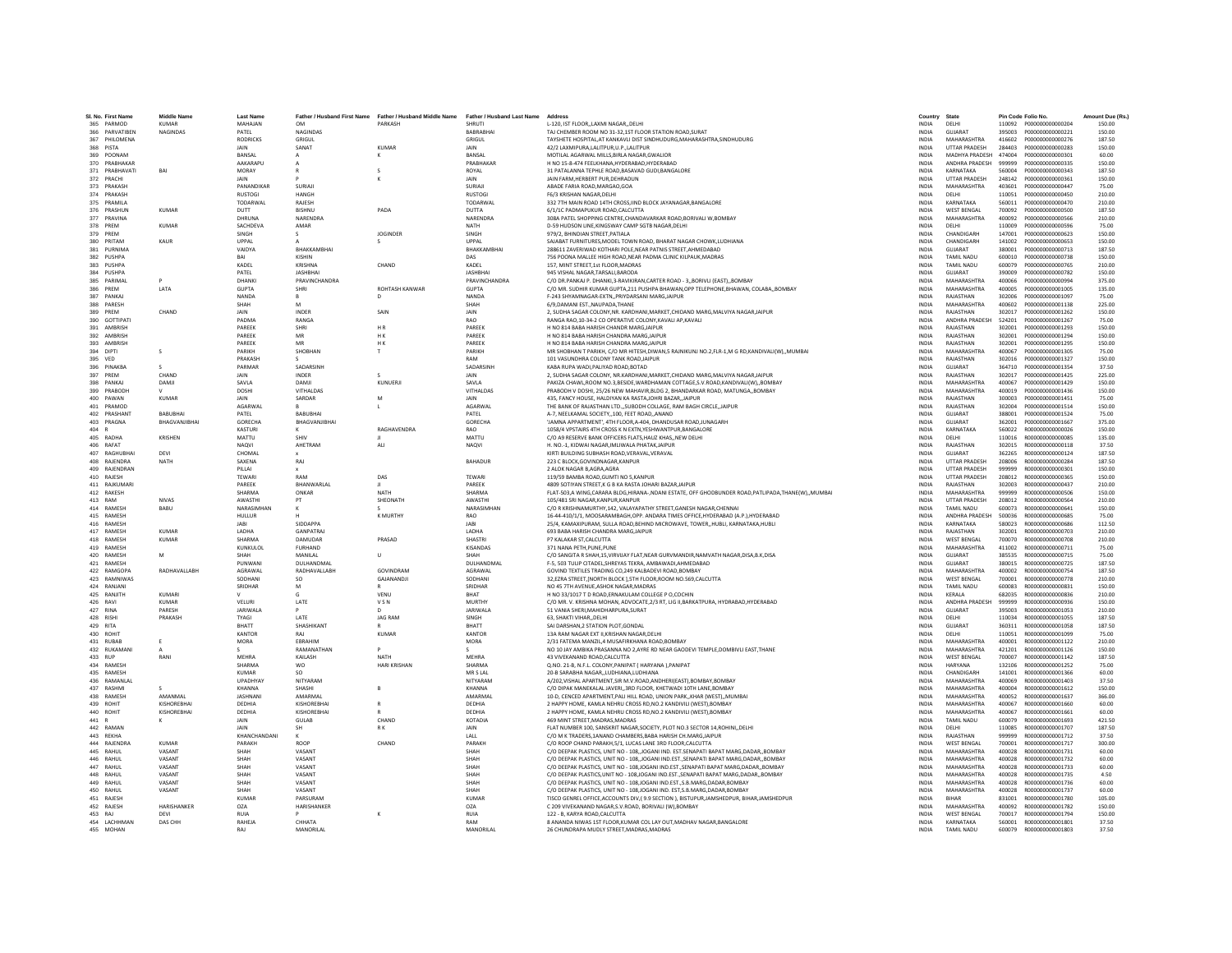|        | SI, No. First Name            | <b>Middle Name</b> | <b>Last Name</b>    | Father / Husband First Name | Father / Husband Middle Name | Father / Husband Last Name Address |                                                                                          | Country                      | State                 |                  | Pin Code Folio No.                    | Amount Due (Rs   |
|--------|-------------------------------|--------------------|---------------------|-----------------------------|------------------------------|------------------------------------|------------------------------------------------------------------------------------------|------------------------------|-----------------------|------------------|---------------------------------------|------------------|
|        | 456 SUSHILA                   |                    | <b>RATHOR</b>       |                             |                              | RATHOR                             | W/O R S RATHOR.IFCI ANAND BHAWAN S C RD.JAIPUR                                           | <b>INDIA</b>                 | RAIASTHAN             | 302001           | R000000000001860                      | 150.00           |
|        | 457 RAJESH                    |                    | AGARWAL             | MOOLCHAND                   |                              | AGARWAL                            | C-95 VAISHALI NAGAR, JAIPUR, RAJASTHAN, JAIPUR                                           | <b>INDIA</b>                 | RAJASTHAN             | 302012           | R000000000002016                      | 75.00            |
|        | 458 RAMABEN                   |                    | DOSHI               | PRABODHRAI                  |                              | PRARODHRAI                         | RAMABEN P DOSHI, 25/26 NEW MAHAVIR, BLDG 2 BHANDARKAR ROAD,, MATUNGA "BOMBAY             | <b>INDIA</b>                 | MAHARASHTRA           | 400019           | R000000000002043                      | 150.00           |
|        | 459 RAJKISHOP                 | RADHESHYAM         | SONKHIA             | RADHESHYAM                  |                              | RADHESHYAM                         | 501, DHANMORA COMPLEX, 5TH FLOOR, ACLAJAN PATIA, RANDER ROAD, SURAT                      | <b>INDIA</b>                 | <b>GUIARAT</b>        | 395009           | B000000000002048                      | 150.00           |
|        | 460 RAMESHKUMAR               | KARSHANLAL         | THAKKAR             | KARSHANLAL                  |                              | THAKKAR                            | C/O RAMESH MEDICAL STORE. OPP. PETROL PUMP.DHANERA(DIST-B.K.).N. GUJRAT.GUJRAT           | <b>INDIA</b>                 | GUJARAT               | 999999           | R000000000002066                      | 75.00            |
|        | 461 REENA                     | BALRAM             | BALANI              | SO.                         | <b>MOTIRAM</b>               | BALANI                             | KARISHMA MED.&GEN. STORES/CLINIC,S-27, CLOVER CENTRE, MOLEDINA RD.,CAMP, PUNE,PUNE       | <b>INDIA</b>                 | MAHARASHTRA           | 411001           | R000000000002096                      | 600.00           |
|        | 462 RUCH                      |                    | <b>JAIN</b>         | SUBHASH                     |                              | JAIN                               | 501, SAVERA APARTMENTS, SEC-13, ROHINI, DELHI                                            | INDIA                        | <b>DELHI</b>          | 110085           | R000000000002215                      | 75.00            |
|        | 463 ROHIT                     |                    | SHAH                | AMRUTLAL                    |                              | SHAH                               | MEHTA BUILDING, ROOM NO: 10,,2ND FLOOR, NAGINDAS MASTER ROAD,,FORT,,BOMBAY               | <b>INDIA</b>                 | MAHARASHTRA           | 400023           | R000000000002243                      | 75.00            |
|        | 464 RANGAMANI                 |                    | MADHAVAN            |                             |                              | MADHAVAN                           | C/O K S MADHAVAN (M.D.), TECUMSEH PRODUCTS INDIA LTD., BALANAGAR, HYDERABAD, HYDERABAD   | <b>INDIA</b>                 | <b>ANDHRA PRADESH</b> | 500037           | B000000000002258                      | 60.00            |
|        | 465 RADHA                     | <b>NATH</b>        | SEN                 | LATE                        | MANMOTHONATH                 | SEN                                | 96/D. BENIATOLA STREET.CALCUTTA                                                          | <b>INDIA</b>                 | <b>WEST BENGAL</b>    | 700005           | R000000000002369                      | 1.50             |
| 466 S  |                               |                    | ARORA               |                             | CHARANJIT                    | SINGH                              | 1698 PHASE VII SECTOR 61.SAS NAGAR MOHALI.MOHALI                                         | <b>INDIA</b>                 | CHANDIGARH            | 160061           | \$000000000000071                     | 37.50            |
| 467 S  |                               |                    | SIVASURRAMANYAN     | SIVALINGA                   |                              | NADAR                              | NO 4 EIGHTH CROSS STREET WEST.SHENOYNAGAR.MADRAS                                         | <b>INDIA</b>                 | TAMIL NADLI           | 600030           | \$000000000000082                     | 187.50           |
|        | 468 SABHARWAL                 | PARMOD             | CHANDER             | SARHARWAL                   |                              |                                    | H NO 79/2A G NO 2 EAST MOTI BAGH SARAI ROHILLA DELHI                                     | <b>INDIA</b>                 | <b>DELHI</b>          | 110007           | \$000000000000096                     | 210.00           |
|        | 469 SADANAND                  |                    | <b>TUGNAIT</b>      | DT                          |                              | PARMANAND                          | XV/10523 BAGHICHI ALLEUDIN.PAHAR GANJ.NEW DELHI                                          | <b>INDIA</b>                 | <b>DELHI</b>          | 110055           | \$000000000000105                     | 210.00           |
|        |                               |                    |                     |                             |                              |                                    |                                                                                          |                              |                       |                  |                                       |                  |
|        | 470 SAIDASAHEB                |                    | SHAIKH              | KASIM                       |                              | SAHEB                              | C/O.MRS S.Z. HUQ, STATE BANK OF INDIA, MAIN BRANCH, PRODDATUR (A.P.), A.P., PRODDATUR    | INDIA                        | ANDHRA PRADESH        | 516360           | S000000000000128                      | 210.00           |
|        | 471 SAMPAT                    | RAJ                | LUNAWAT             | SOHAN                       |                              | IAI                                | 47 KALATHI PILLAI ST.SOWCARPET.MADRAS                                                    | <b>INDIA</b>                 | TAMIL NADU            | 600079           | S000000000000167                      | 210.00           |
|        | 472 SANDEEP                   |                    | VATWANI             | <b>DAYALDAS</b>             |                              | VATWANI                            | L10 RAIOURI GARDEN NEW DELHLNEW DELHL                                                    | <b>INDIA</b>                 | <b>DELHI</b>          | 110027           | \$000000000000186                     | 210.00           |
|        | 473 SANJAY                    | <b>KUMAR</b>       | THIRANI             |                             |                              |                                    | 365/14 GHORPADI PETH, ENBOTE COLONY, PUNE                                                | INDIA                        | MAHARASHTRA           | 999999           | \$000000000000243                     | 187.50           |
|        | 474 SANJAY                    |                    | SEHGAL              |                             |                              | SEHGAL                             | EA-220, MAYA ENCLAVENEW DELHI                                                            | <b>INDIA</b>                 | DELHI                 | 110064           | \$000000000000252                     | 150.00           |
|        | 475 SANJEEE                   | <b>KUMAR</b>       | <b>GUPTA</b>        |                             |                              |                                    | 15/C/1 NOLIN SARKER STREET.CALCUTT/                                                      | <b>INDIA</b>                 | <b>WEST BENGAL</b>    | 700004           | \$000000000000263                     | 210.00           |
|        | 476 SANJEEV                   |                    | <b>RAVEIA</b>       |                             | $\Omega$                     | VAVEIA                             | PLOT NO 139 MEENAKASHI GARDEN, NEW DELHI, NEW DELHI                                      | <b>INDIA</b>                 | <b>DELHI</b>          | 110018           | \$000000000000265                     | 210.00           |
|        | 477 SAROJ                     |                    | SINGH               |                             |                              | SINGH                              | SHIVPURI, SHASTRINAGAR, PATNA, PATNA                                                     | <b>INDIA</b>                 | BIHAR                 | 800023           | \$000000000000438                     | 150.00           |
|        | 478 SAROJIN                   |                    | GAEKWAD             | LAXMANRAO                   |                              | GAEKWAD                            | ISHWARSADAN 2ND FLOOR BLOCK NO 5, DANDIA BAZAR OPP LAKADI POOL, BARODA                   | <b>INDIA</b>                 | GUJARAT               | 390001           | \$000000000000451                     | 187.50           |
|        | 479 SATHEESH                  | BHAT               |                     |                             | VFNU                         | <b>RHAT</b>                        | H NO 33/1017 T D ROAD.ERNAKULAM COLLEGE P O.COCHIN                                       | <b>INDIA</b>                 | KERALA                | 682035           | \$000000000000467                     | 210.00           |
|        | 480 SATWANT                   |                    | KAUR                |                             | <b>RAGHUBIF</b>              | <b>SINGH</b>                       | 23 TIRATH NAGAR, SODALA NEAW SANGANER ROAD, JAIPUR                                       | INDIA                        | RAJASTHAN             | 302006           | \$000000000000522                     | 75.00            |
|        | 481 SAVITABER                 |                    | PATEL               | <b>JASHBHAI</b>             | AMBALAL                      | PATEL                              | A-21, AMBICA SOCIETY, BEHIND G.E.B., POST: KANSARI, KHEDA(GUJ.), KHEDA                   | <b>INDIA</b>                 | GUJARAT               | 388630           | \$000000000000581                     | 150.00           |
|        | 482 SAVITRIRANI               |                    | CHANDIOK            | OM                          | PARKASH                      | CHANDIOK                           | B-236, VAISHALI NAGAR, P.O. KHATIPURAJAIPUR                                              | <b>INDIA</b>                 | RAJASTHAN             | 302012           | \$000000000000609                     | 60.00            |
|        | 483 SH                        | OM PRAKASH         | <b>TANDON</b>       | OM                          | PRAKASH                      | TANDON                             | 6406, KARTA BARYAN, FATEHPURI, DELHI                                                     | <b>INDIA</b>                 | DELHI                 | 110006           | \$000000000000639                     | 150.00           |
|        |                               |                    |                     |                             |                              |                                    |                                                                                          |                              |                       |                  |                                       |                  |
|        | 484 SHAILESH                  |                    | KAKKAD              | JAYANTILAL                  |                              | <b>JAYANTILA</b>                   | PRABHUDAS BLDG, BLOCK NO. - 11,,91A ST. XAVIER SCHOOL ROAD,,VILEPARLE(W),,BOMBAY         | <b>INDIA</b>                 | MAHARASHTRA           | 400056           | \$000000000000681                     | 150.00           |
|        | 485 SHAKUNTALA                | DEVI               | TIKMANY             | PRAHLAD                     | RAI                          | TIKMANY                            | BARA PECH, SHIKOHABAD, SIKOHABAD                                                         | INDIA                        | <b>UTTAR PRADESH</b>  | 205135           | \$000000000000700                     | 150.00           |
|        | 486 SHAMBHUPRASAD             |                    | <b>HARGOVAVDAS</b>  | HARGOVANDAS                 | NARANDAS                     | THAKKAR                            | 5 VRANDAVAN COLONEY.THAKKAR RAMBAK KANKARIA ROAD, AHMEDABAD                              | <b>INDIA</b>                 | GUJARAT               | 380008           | \$000000000000731                     | 210.00           |
|        | 487 SHARDA                    |                    | <b>GUPTA</b>        |                             |                              |                                    | C/O RAM KISHAN MODI.V & P O SADIYAL KALAN.DIST JAIPUR RAJJAIPUR                          | <b>INDIA</b>                 | RAJASTHAN             | 999999           | \$000000000000849                     | 187.50           |
|        | 488 SHASHI                    |                    | KOHII               |                             | $\mathsf{c}$                 | KOHLI                              | C/O VIKAS FINANCE CO, D-3/11 SHIVPURI EXTENTION, DELHI                                   | <b>INDIA</b>                 | <b>DELHI</b>          | 110051           | \$000000000000882                     | 150.00           |
|        | 489 SHEELA                    |                    | <b>BHAGA</b>        | <b>BACHUBHAI</b>            |                              | <b>BACHUBHAI</b>                   | ALUPARU BLDG 3RD FLOOR.R NO 68 19 NAVROJI HILL ROAD.BOMBAY                               | <b>INDIA</b>                 | MAHARASHTRA           | 400009           | \$000000000000912                     | 150.00           |
|        | 490 SHIPRA                    |                    | CHAND               | <b>ARHIUT</b>               | KUMAR                        | CHANDA                             | 85 MOORE AVENUE.REGENT PARK.CALCUTTA                                                     | <b>INDIA</b>                 | <b>WEST BENGAL</b>    | 700040           | \$000000000000948                     | 150.00           |
|        | 491 SHRFF                     | RAM                | KAPOOR              | <b>BANARSI</b>              | IAI                          | KAPOOR                             | HOUSE NO 410 GALI NO 12.LALITA OARK LAXMI NAGAR.DELHI                                    | <b>INDIA</b>                 | <b>DELHI</b>          | 110092           | \$000000000001017                     | 210.00           |
|        | 492 SHRIKANT                  | POPATI AI          | <b>GANDH</b>        | POPATLAL                    | CHANDMAL                     | <b>GANDHI</b>                      | H N 2552 SHAHAJI ROAD, AHMEDNAGAR, AHMEDNAGAR                                            | <b>INDIA</b>                 | MAHARASHTRA           | 414001           | \$000000000001030                     | 60.00            |
|        | 493 SHYAM                     | <b>KUMAR</b>       | SHARMA              | SURAJ                       |                              | MAL                                | I-22 LAJPAT LAGNAGAR-III, NEW DELHI                                                      | INDIA                        | DELHI                 | 110024           | \$000000000001058                     | 75.00            |
|        | 494 SHYAM                     | MANOHAR            | SHUKLA              |                             |                              | SHUKLA                             | 19/105 PATKAPUR.KANPUR.KANPUR                                                            | <b>INDIA</b>                 | <b>UTTAR PRADESH</b>  | 208001           | \$000000000001063                     | 187.50           |
|        | 495 SMRUTIDEVI                |                    | MEHTA               | KAUSHIK                     | M                            | <b>MFHTA</b>                       | K 98 GOVT OFFICERS K COLONEY, SARDAR PATEL NAGAR RD NAVRANGPURA, AHMEDABAD               | <b>INDIA</b>                 | GUIARAT               | 380009           | \$000000000001152                     | 150.00           |
|        | 496 SHREELEKHA                |                    | <b>GUPTA</b>        | FH                          | <b>ROVAT KR</b>              | <b>GUPTA</b>                       | 15/C/1 NOLIN SARKER STREET, CALCUTTA                                                     | INDIA                        | <b>WEST BENGAL</b>    | 700004           | S000000000001217                      | 210.00           |
| 497    | SRINIVAS                      |                    | MADABUSH            | FH                          | M                            | PARTHASARATH                       | C-14, L.I.C. COLONYVIVEK VIHAR POSTDELH                                                  | <b>INDIA</b>                 | DELHI                 | 110095           | S000000000001234                      | 187.50           |
|        |                               | <b>KUMAR</b>       |                     |                             |                              |                                    | H NO 7-1-307/14/F/29 J P NAGAR SANATHNAGAR HYDERABAD                                     |                              | ANDHRA PRADESH        |                  |                                       |                  |
|        | 498 SUBRAHMANYAM<br>499 SUDHA | RANI               | CHOPRA              | FH<br>FH.                   | VIIAY KUMAR                  | CHINNAIAH<br>CHOPRA                |                                                                                          | <b>INDIA</b><br><b>INDIA</b> | PUNIAR                | 500018<br>999999 | S000000000001281<br>\$000000000001339 | 150.00<br>187.50 |
|        |                               |                    |                     |                             |                              |                                    | R K CHOPRA TEXTILE MILLS, GALI GOSSAIAN O/S LAHORI GATE, AMRITSAR                        |                              |                       |                  |                                       |                  |
|        | 500 SUDHA                     |                    | <b>SHARMA</b>       | FH                          | RANA SMAMSHER BAHADUR        | <b>SHARMA</b>                      | 31/2 RLY COLONY LAXMI BAI NAGAR.NEW DELHI                                                | <b>INDIA</b>                 | DELHI                 | 110023           | S000000000001343                      | 150.00           |
|        | 501 SUDHIP                    |                    | SAXENA              | FH                          |                              | SAXENA                             | 42, BAIRATHI COLONY NO 2,M.P., INDORE                                                    | INDIA                        | MADHYA PRADESH        | 452001           | \$000000000001375                     | 75.00            |
|        | 502 SUMAN                     |                    | MITTAL              | FH.                         | <b>SUBOSH KUMAR</b>          | <b>MITTAI</b>                      | P O RISHANPUR VIA RAHADURGANI RIHAR DIST : PURNEA PURNEA                                 | <b>INDIA</b>                 | <b>RIHAR</b>          | 855101           | \$000000000001435                     | 187.50           |
|        | 503 SUNEHR                    | SINGH              | RAJPUT              | FH.                         | C S                          | RAIDLIT                            | B-6, MAHENDRA PARK,, NEAR ADARSH NAGAR, DELHI                                            | <b>INDIA</b>                 | <b>DELHI</b>          | 110033           | \$000000000001485                     | 187.50           |
| 504    | SURENDR/                      | KR                 | JAIN                | FH                          | BHAIRUNDANJI                 | <b>MALOO</b>                       | 163 MINT STREET, MADRAS, MADRAS                                                          | INDIA                        | <b>TAMIL NADU</b>     | 600079           | \$000000000001617                     | 150.00           |
|        | 505 SURFSH                    |                    | LAKHOTIA            | FH.                         | LATA BAL                     | CHAND                              | C/O SHALINI LAKHOTIA,1706, SECTOR 7E, N.I.T., FARIDABAD, HARYANA, FARIDABAD              | <b>INDIA</b>                 | <b>HARYANA</b>        | 121006           | \$000000000001672                     | 150.00           |
|        | 506 SURINDER                  | KAUR               | GOGIA               | FH                          | J S                          | MAKKAR                             | 58B MODEL TOWN EXTENTION.LUDHIANA.LUDHIANA                                               | <b>INDIA</b>                 | CHANDIGARH            | 141002           | S000000000001701                      | 150.00           |
|        | 507 SURINDER                  | KR                 | MFHTA               | FH.                         | <b>DEOKI NANDAN</b>          | <b>MFHTA</b>                       | C 465 DEFENCE COLONY.NEW DELHI                                                           | <b>INDIA</b>                 | <b>DELHI</b>          | 110024           | S000000000001707                      | 60.00            |
| 508    | SURRINDER                     | KR                 | KHURANA             | FH                          | RAM LA                       | <b>KHURAN</b>                      | 6 THE MALL, AGRA, AGRA                                                                   | INDIA                        | <b>UTTAR PRADESH</b>  | 282001           | S000000000001720                      | 187.50           |
|        | 509 SANGEETA                  |                    | SETHI               | <b>WO</b>                   | MR PARAMJIT SINGH            | SETHI                              | INDIAN OVERSEAS COMMERCIAL CORP.27 KENNEDY BRIDGE.BOMBAY                                 | <b>INDIA</b>                 | MAHARASHTRA           | 400004           | S000000000001918                      | 600.00           |
|        | 510 SHORHA                    |                    | KAPAHI              | <b>WO</b>                   | G L                          | KAPAHI                             | DS-721.NEW RAJINDER NAGAR.NEW DELHI                                                      | <b>INDIA</b>                 | <b>DELHI</b>          | 110060           | \$000000000001932                     | 150.00           |
|        | 511 SUSHIL                    | MOHAN              | MARWAH              | $\sf SO$                    | MR MADAN MOHAN               | MARWAH                             | 69, OLD GUPTA COLONY, VIJAY NAGAR, DELHI                                                 | INDIA                        | DELHI                 | 110009           | \$000000000001995                     | 75.00            |
|        | 512 SHAFIC                    |                    | SHAIKH              | SO.                         | MR ABDULHAFIZ                | SHAIKH                             | A-6, JAMMANNAGAR, NR MUSLIM SOCIETY, NAVRANGPURA, AHMEDABAD                              | <b>INDIA</b>                 | <b>GUJARAT</b>        | 380009           | \$000000000002049                     | 60.00            |
|        | 513 SUSHMA                    | MUKESHBHAI         | PATFI               | MUKESH                      | SHANTILAL                    | PATFI                              | SUGAN APARTMENT PART II.FLAT NO.1.OPP.SURAJBA SCHOOL.VASNAAHMEDABAD                      | <b>INDIA</b>                 | GUIARAT               | 380007           | \$000000000002197                     | 46.50            |
|        | 514 SUSHIL                    |                    | KHURANA             | SH RAM                      | SWRUP                        | KHURANA                            |                                                                                          | <b>INDIA</b>                 | CHANDIGARH            |                  |                                       |                  |
|        |                               |                    | SRIRAM              | <b>B SRIRAM</b>             |                              | <b>B SRIBAM</b>                    | C/O S.K.KHERA,151/V KATRAMIT SINGH,,AMRITSAR.,AMRITSAR                                   |                              |                       | 143001           | S000000000002241                      | 150.00           |
|        | 515 SAROJ/                    |                    |                     |                             |                              |                                    | 38, VENKATESH NAGAR, , VIRUGAMBAKKAM, , MADRAS                                           | <b>INDIA</b>                 | <b>TAMIL NADU</b>     | 600092           | \$000000000002307                     | 187.50           |
|        | 516 SAROJ/                    |                    | SRIRAM              | <b>B SRIRAM</b>             |                              | <b>B SRIRAM</b>                    | 38, VENKATESH NAGAR, , VIRUGAMBAKKAM., MADRAS                                            | <b>INDIA</b>                 | TAMIL NADU            | 600092           | \$000000000002323                     | 187.50           |
|        | 517 SUDHAKAR                  | SHANTARAM          | MAYEKAR             | SHANTARAM                   |                              | MAYEKAR                            | 29/3 MANISH NAGAR.4 BUNGLOW, VERSOVA ROAD, ANDHERI(W)., BOMBAY                           | <b>INDIA</b>                 | MAHARASHTRA           | 400058           | S000000000002374                      | 75.00            |
|        | 518 SANKALCHAND               | MAGANLAL           | PATEL               | <b>MAGANI AI</b>            |                              | PATFI                              | A-1/11 PARADISE PARK, NR.SIDHARTH,HOTEL, DAFNALA ROAD, SHAHIBAUG,AHMEDABAD               | <b>INDIA</b>                 | GUIARAT               | 380004           | \$000000000002416                     | 46.50            |
|        | 519 SUNIL                     |                    | <b>KOTHAR</b>       | MANIKANT                    |                              | <b>MANIKANT</b>                    | 1/87 BRINDAVAN SOCIETY, THANE (W), THANE                                                 | INDIA                        | MAHARASHTRA           | 400601           | \$000000000002423                     | 37.50            |
|        | 520 SWAROOR                   |                    | MUKHERJEE           | RADHA                       | <b>GOBINDA</b>               | MUKHERJEE                          | J L NEHRU ROAD, POST RANIGANJ.DT BURDWAN, WEST BENGAL BURDWAN                            | <b>INDIA</b>                 | <b>WEST BENGAL</b>    | 713347           | S00000000002445                       | 60.00            |
|        | 521 SHARMISTHA                |                    | KAR                 | DILIP                       |                              | KAR                                | C/O PRADIP KAR (BAPI).P.O. - JHALJHALIA.MALDA.W.B.,MALDA                                 | <b>INDIA</b>                 | <b>WEST BENGAL</b>    | 732102           | \$000000000002550                     | 187.50           |
|        | 522 SHUR                      |                    | <b>NANDA</b>        |                             | $\Omega$                     | NANDA                              | F-243 LUVKRIT.PRIYADARSHINI MARG. SHYAM NAGAR.EXTENSION. JAIPUR.JAIPUR                   | <b>INDIA</b>                 | RAIASTHAN             | 302019           | \$000000000002658                     | 45.00            |
|        | 523 SHEFAL                    |                    | MANDALIA            | KANTILAI                    |                              | MANDALIA                           | 5/84 SINDHI LANE.VORA BUILDING, 3RD FLR., BOMBAY                                         | <b>INDIA</b>                 | MAHARASHTRA           | 400004           | \$000000000002696                     | 46.50            |
|        | 524 SURESH                    |                    | PATEL               | <b>DINESHBHA</b>            | G                            | PATEL                              | SECTOR NO. 21 BLOCK NO.36/2, CHH TYPE GANDHINAGAR, GUJARAT, GANDHINAGAR                  | <b>INDIA</b>                 | GUJARAT               | 382021           | \$000000000002697                     | 60.00            |
| 525<   |                               | MUTHU              | SURRAMANIAM         |                             | SIVA                         | SURRAMANIAM                        | AC-52.ANNA NAGAR (W).MADRAS.MADRAS                                                       | <b>INDIA</b>                 | TAMIL NADLI           | 600040           | \$000000000002700                     | 187.50           |
|        | 526 SARITA                    |                    | KHANDELWAL          | RAMESH                      |                              | CHAND                              | 3043 NEAR DUMON KA WELL, RAGRON KI KOTHI, GHAT GATE, JAIPUR                              | <b>INDIA</b>                 | RAJASTHAN             | 302003           | \$000000000002739                     | 75.00            |
| 527    | <b>SMITA</b>                  | KAMALAKAR          | <b>DURAGKAR</b>     | KAMALAKAF                   |                              | KAMALAKAR                          | TULASMANJIRI.133-A.RAM NAGAR.NAGPUR                                                      | <b>INDIA</b>                 | MAHARASHTRA           | 999999           | S000000000002763                      | 105.00           |
|        | 528 SANGEET/                  | <b>JITENDRA</b>    | SHAH                | <b>IITENDRA</b>             | KANTILAI                     | <b>SHAH</b>                        | 103, ORIENTAL HOUSE, 229, SAMUEL STREET, MASJID BUNDER, BOMBAY                           | <b>INDIA</b>                 | MAHARASHTRA           | 400003           | \$000000000002768                     | 300.00           |
|        | 529 SANDHYA                   | M                  | SHAH                | MAYUR                       |                              | MAYUR                              | 402, SARITA, VASANT HOUSING COMPLEX, NEAR MAHAVIR NAGAR, DAHANUKARWADIKANDIVALI(W)MUMBAI | <b>INDIA</b>                 | MAHARASHTRA           | 400067           | S000000000002775                      | 75.00            |
|        | 530 SHILPA                    |                    | SHANKARN            |                             |                              | SHANKARN                           | B/79/777 MIG, GANDHI NAGAR, OPP GURUNANAK HOSP., BANDRA (E), ,BOMBAY                     | <b>INDIA</b>                 | MAHARASHTRA           | 400051           | \$000000000002787                     | 45.00            |
|        | 531 SIVAJ                     |                    | CHATTERJEE          | LATE                        | HRISHIKESH                   | CHATTERJEE                         | 7C, KARBALA TANK LANE, CALCUTTA                                                          | INDIA                        | WEST BENGAL           | 700006           | \$000000000002812                     | 150.00           |
|        | 532 SANJEEV                   |                    | AGARWAL             | SAMPAT                      |                              | AGARWAL                            | C/O JAIN BROTHERS, SUBASH MARKET., GEORGE MAHBERT ROAD, SILIGURI                         | <b>INDIA</b>                 | <b>WEST BENGAL</b>    | 734401           | \$000000000002825                     | 187.50           |
|        | 533 SHANTOSH                  | KUMAR              | <b>IHUNIHUNWALA</b> | IAI                         | CHAND                        | <b>IHUNIHUNWALA</b>                | S.K. ENGINEERING WORKS DR. R.P. ROAD BHAGALPUR                                           | <b>INDIA</b>                 | <b>RIHAR</b>          | 999999           | \$000000000002833                     | 75.00            |
|        | 534 SANJAY                    |                    | KUMAR               | NARENDRA                    |                              | KUMAR                              | C - 133, NIRALA NAGAR, BEHIND SARASWATI SHISHU MANDIR, LUCKNOW, U.P., LUCKNOW            | INDIA                        | <b>UTTAR PRADESH</b>  | 999999           | \$000000000002845                     | 135.00           |
| 535    | SATYNARAYAN                   |                    | AGARWAI             | MOOLCHAND                   |                              | AGARWAL                            | C/O BALABUX KANYALAL.P.O. RENWAL.JAIPUR                                                  | <b>INDIA</b>                 | RAJASTHAN             | 303603           | \$000000000002873                     | 60.00            |
|        |                               |                    |                     |                             |                              |                                    |                                                                                          |                              | MAHARASHTRA           |                  |                                       |                  |
|        | 536 SUGARA                    |                    | MUSHE               | <b>GUI AMHUSAIN</b>         |                              | MUSHE                              | C/O G.H.MUSHE, SULTANABAD NIWAS,, 102/10 BEHRAM BAUG, JOGESHWARI(W), BOMBAY              | <b>INDIA</b>                 |                       | 400102           | \$000000000002878                     | 75.00            |
| 537 \$ |                               |                    | SHARMA              | <b>IATF</b>                 | SHRLS L                      | SHARMA                             | OPP. IRRIGATION REST HOUSE, BH. MR. P. K. BHATT HOUSE, SHANKERNAGAR RD, RAIPUR, RAIPUF   | <b>INDIA</b>                 | MADHYA PRADESH 492001 |                  | \$000000000002880                     | 150.00           |
|        | 538 SRIDEV                    |                    | KULKARNI            | DR                          |                              | R K KULKARN                        | H.NO. 63,I TYPE, BANGUR NAGAR, DANDELI                                                   | <b>INDIA</b>                 | KARNATAKA             | 581825           | \$000000000002889                     | 75.00            |
|        | 539 SAVITHRI                  |                    |                     |                             |                              | SWAMINATHAN                        | C 2 IFCI STAFF COLONY, JAGATHPURA RD MALVIYANAGAR, JAIPUR                                | <b>INDIA</b>                 | RAJASTHAN             | 302017           | \$00000000002927                      | 37.50            |
|        | 540 BHARAJ                    |                    | SHAH                | JAYANTILAL                  |                              | SHAH                               | C/O N J SHAH.25 BUNDER STREET.MADRAS                                                     | <b>INDIA</b>                 | TAMIL NADU            | 600001           | S000000000002947                      | 37.50            |
|        | 541 NARENDRA                  |                    | <b>SHAH</b>         | JAYANTILAL                  |                              | SHAH                               | C/O N J SHAH.25.BUNDER STREET.MADRAS                                                     | <b>INDIA</b>                 | <b>TAMIL NADLI</b>    | 600001           | \$000000000002985                     | 37.50            |
|        | 542 SHAKUNTAL/                |                    | <b>SHARMA</b>       |                             |                              | <b>SHARMA</b>                      | H NO 2506 JAILAL MUNSHI MARG,4TH CROSSING PURANI BAGH,JAIPUR                             | INDIA                        | RAJASTHAN             | 302001           | \$000000000003049                     | 150.00           |
|        | 543 AMAR                      |                    | SINGH               | CHATAR                      | SHAI                         | <b>SINGH</b>                       | PLOT NO 101 GANESH COLONEY JHOTWARA JAIPUR JAIPUR                                        | <b>INDIA</b>                 | RAIASTHAN             | 302012           | \$000000000003074                     | 150.00           |
|        | 544 MADAN                     |                    | SINGH               | LT                          | SHRI CHANDRA                 | SINGH                              | C/O PLOT NO 40.SHIV VIHAR V K I JAIPUR                                                   | <b>INDIA</b>                 | RAJASTHAN             |                  |                                       | 150.00           |
|        | 545 SATYFNDRA                 | KUMAR              | SINGH               | <b>SH</b>                   | SHRI KRISHNA                 | <b>SINGH</b>                       | C/O DR G S GARG.E 27 DURGA MARG.BANIPARKJAIPUR                                           | <b>INDIA</b>                 | RAIASTHAN             |                  | 302016 \$000000000003086              | 150.00           |
|        | 546 SATYENDRA                 | KUMAR              | SINGH               | <b>SH</b>                   | SHRI KRISHNA                 | SINGH                              | E 27 DURGA MARG.BANIPARK JAIPUR JAIPUF                                                   | <b>INDIA</b>                 | RAJASTHAN             | 302016           | \$000000000003087                     | 150.00           |
|        |                               |                    |                     |                             |                              |                                    |                                                                                          |                              |                       |                  |                                       |                  |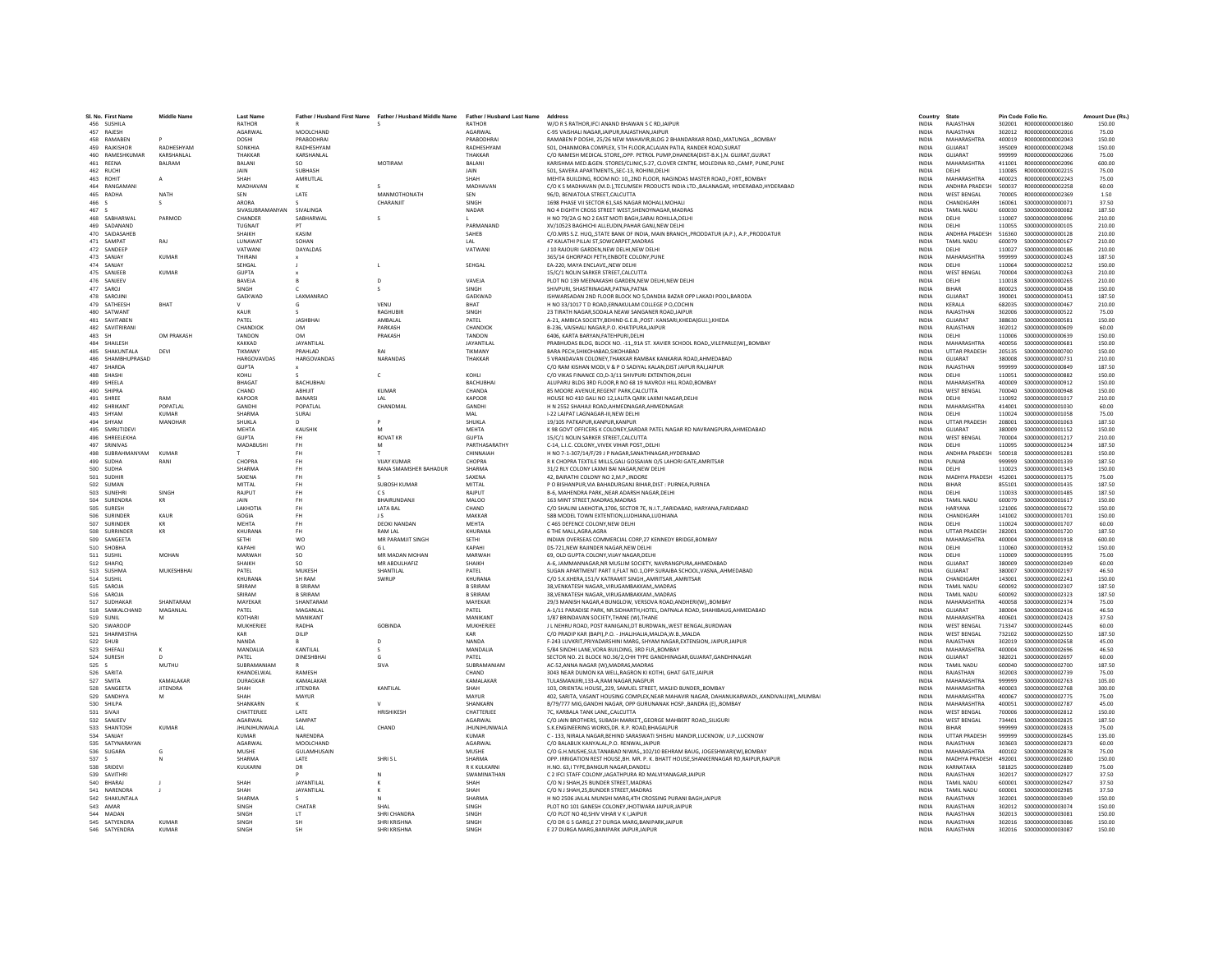| SI, No. First Name          | Middle Name             | <b>Last Name</b>         | Father / Husband First Name | Father / Husband Middle Name | Father / Husband Last Name Address |                                                                                                                    | Country                      | State                                    |                  | Pin Code Folio No.                                 | Amount Due (Rs.) |
|-----------------------------|-------------------------|--------------------------|-----------------------------|------------------------------|------------------------------------|--------------------------------------------------------------------------------------------------------------------|------------------------------|------------------------------------------|------------------|----------------------------------------------------|------------------|
| 547 CHANDRA                 | KANTA                   | SINGHAL                  | BRAJENDRA                   | <b>KUMAR</b>                 | SINGHAL                            | 30/15/1 SWARN PATH.MANSAROVAR.JAIPUR<br>LELOOR 3 A JEEVARTHNAM NAGAR ADYAR CHENNAL                                 | <b>INDIA</b>                 | RAJASTHAN                                | 302018           | \$000000000003089                                  | 150.00           |
| 548 K                       |                         | SRINIVASAN<br>SRINIVASAN |                             |                              | KRISHNAMACHARI                     |                                                                                                                    | <b>INDIA</b><br><b>INDIA</b> | <b>TAMIL NADLI</b><br><b>TAMIL NADLI</b> | 600020           | 600020 \$000000000003099<br>\$000000000003100      | 75.00            |
| 549 K                       |                         |                          |                             |                              | KRISHNAMACHARI                     | I FLOOR, 3 A, JEEVARATHNAM NAGAR, ADYAR, CHENNAI                                                                   |                              |                                          |                  |                                                    | 75.00            |
| 550<br>ATUL                 |                         | SRIVASTAVA               | LATE                        | SHRIM F                      | SRIVASTAV/                         | E-65 CHITRANJAN MARG.C SCHEME JAIPUR                                                                               | <b>INDIA</b>                 | RAJASTHAN                                | 302001           | \$000000000003102                                  | 150.00           |
| 551 GOMATHI                 |                         | SUNDARAM                 |                             |                              | SUNDHARAM                          | 64 NYNIAPPA MAISTRY ST,1ST FLOOR PARK TOWN, MADRAS                                                                 | INDIA                        | TAMIL NADU                               | 600003           | S000000000003111                                   | 1.50             |
| 552 K                       |                         | SUNDHARAM<br>SUNDHARAM   |                             |                              | SADASIVAN                          | 64 NYNIAPPA MAISTRY ST 1ST FLOOR PARK TOWN MADRAS                                                                  | <b>INDIA</b><br><b>INDIA</b> | <b>TAMIL NADLI</b>                       | 600003           | \$000000000003117                                  | 1.50             |
| 553 K                       |                         |                          |                             |                              | SADASIVAN                          | 64 NYNIAPPA MAISTRY ST.1ST FLOOR PARK TOWN.MADRAS                                                                  |                              | <b>TAMIL NADU</b>                        | 600003           | S000000000003124                                   | 1.50             |
| 554 SRIDEVI                 |                         | KULKARN                  | R K KULKARN                 |                              | R K KULKARN                        | H.NO. 63, I TYPE, BANGUR NAGAR, DANDEL                                                                             | INDIA                        | KARNATAKA                                | 581325           | \$000000000003130                                  | 75.00            |
| 555 SUNITA                  |                         | <b>GUPTA</b>             | MAHESH                      | CHANDRA                      | <b>GUPTA</b>                       | C/O MAHESH CHANDRA GUPTA, S.B.I. - KALPI, POST - KALPI, DISTT - JALAUN, U.P., JALAUN                               | <b>INDIA</b>                 | <b>UTTAR PRADESH</b>                     | 285204           | \$00000000003166                                   | 150.00           |
| 556 SHAFIO                  |                         | SHAIKH                   | <b>ARDUI</b>                | HAFI7                        | SHAIKH                             | A/8,JAMMANNAGAR FLATS,MUSLIM SOC.,NAVRANG PURA,,AHMEDABAD                                                          | <b>INDIA</b>                 | <b>GUIARAT</b>                           | 380009           | \$000000000003308                                  | 150.00           |
| 557 SUNIL                   |                         | WADHWA                   | <b>JAGDISH</b>              |                              | <b>WADHWA</b>                      | J K JEWELLERS, 48B BEHARI BAUGH, 3RD BHOWALA, BOMBAY                                                               | INDIA                        | MAHARASHTRA                              | 400002           | S000000000003334                                   | 300.00           |
| 558<br><b>SURES</b>         |                         | JAIN                     | <b>HANS</b>                 | RAJ                          | CHORARIA                           | 2 THA-1 JAWAHAR NAGAR JAIPUR                                                                                       | <b>INDIA</b>                 | RAJASTHAN                                | 302004           | \$000000000003350                                  | 300.00           |
| 559 SUNIL                   |                         | SHETTY                   | SADASHIV                    | M                            | SHETTY                             | HOTEL VAIBHAV, SHAHAR ROAD, ANDHERI(EAST)BOMBAY                                                                    | <b>INDIA</b>                 | MAHARASHTRA                              | 400069           | \$000000000003358                                  | 225.00           |
| 560 SARIA                   |                         | SHARMA                   | <b>BALARAM</b>              |                              | SHARMA                             | 3/27 ELPHINSTONE STAFF OTSSAYANI ROADBOMBAY                                                                        | <b>INDIA</b>                 | MAHARASHTRA                              | 400025           | \$000000000003393                                  | 60.00            |
| 561<br>SUKUMAR              |                         | MUKHERIEI                | s                           | $\mathbb{N}$                 | MUKHERJEE                          | D-57, STREET NO-4, MAHAVIR ENCLAVE, PALAM DABRI ROAD, NEW DELHI                                                    | <b>INDIA</b>                 | <b>DELHI</b>                             | 110045           | \$000000000003402                                  | 75.00            |
| 562 SRIVILAS                | INVESTMENTS AND ESTATES | PLTD                     |                             |                              |                                    | 11-4-649/2, A.C. GUARDS, HYDERABAD                                                                                 | INDIA                        | ANDHRA PRADESH                           | 500004           | S000000000003414                                   | 75.00            |
| 563 SIKHA                   | RANI                    | RAI A                    | PRADIPKUMAR                 |                              | <b>BALA</b>                        | 19, 1ST PHOPHAL WADI, GROUND FLOOR, ROOM NO.3, KALBADEVI ROAD, BOMBAY                                              | <b>INDIA</b>                 | MAHARASHTRA                              | 400002           | \$000000000003457                                  | 75.00            |
| 564<br><b>S</b>             |                         | PARVATHY                 |                             |                              | MURALIDHARAN                       | C/O SRI BALAJI INVESTMENTS, 32, RAJU NAICKAN STREET, FLAT NO-7, WEST MAMBALAM, MADRAS, MADRAS                      | <b>INDIA</b>                 | TAMIL NADU                               | 600033           | S000000000003492                                   | 60.00            |
| 565 SEEMA                   |                         | CHADHA                   |                             |                              | CHADHA                             | E-134 (FIRST FLOOR), KALKAJI, NEW DELHI                                                                            | INDIA                        | DELHI                                    | 110019           | \$000000000003497                                  | 150.00           |
| 566 SHAKUNTALA              |                         | VASIREDDY                | $\mathsf{v}$                | <b>BADARI</b>                | PRASAD                             | 5-78-64/3. I LINEASHOK NAGARGUNTUR                                                                                 | <b>INDIA</b>                 | ANDHRA PRADESH                           | 522002           | \$00000000003514                                   | 150.00           |
| 567 SANJAY                  |                         | SAXENA                   |                             | $\mathbf R$                  | SAXENA                             | C/O MANOJ KR PUROHIT, J-53, KRISHNA MARG, 'C' SCHEME,, JAIPUR                                                      | <b>INDIA</b>                 | RAJASTHAN                                | 302001           | \$000000000003524                                  | 75.00            |
| 568 SHARDA                  |                         | <b>MISHRA</b>            | PAWAN                       | <b>KUMAR</b>                 | <b>MISHRA</b>                      | E-84, PREM NAGAR, JHOTWARA, JAIPUR                                                                                 | <b>INDIA</b>                 | RAJASTHAN                                | 302012           | \$000000000003529                                  | 150.00           |
| 569<br>SAXENA               |                         | <b>SANJAY</b>            |                             | B                            | SAXENA                             | C/O MANOJ KR PUROHIT.J-53. KRISHNA MARG. 'C'SCHEMEJAIPUR                                                           | <b>INDIA</b>                 | RAJASTHAN                                | 302001           | \$000000000003532                                  | 75.00            |
| 570 SHYAMRAC                |                         | ZADE                     | DAYARAM                     |                              | DAYARAM                            | SHOP NO. 6 'A' MARKET, HUDCO,,AMDI NAGAR,,BHILAINAGAR (M.P.),BHILAINAGAR                                           | <b>INDIA</b>                 | MADHYA PRADESH                           | 490006           | \$000000000003539                                  | 75.00            |
| 571 SMITA                   |                         | <b>AGARWAI</b>           | <b>VIVEK</b>                |                              | <b>AGARWAI</b>                     | C/O SRI K K GUPTA.40, KAYASTHAN, CHANDPUR.,DIST: BUNOR (U.P.),BUNOR                                                | <b>INDIA</b>                 | <b>UTTAR PRADESH</b>                     | 999999           | \$000000000003591                                  | 150.00           |
| 572 SATYENDRA               | <b>KUMAR</b>            | <b>SINGH</b>             | <b>SH</b>                   | SHRI KRISHNA                 | SINGH                              | C/O WIRES & FABRIKS (S.A.) LTD., JHOTWARA, IND. AREA, JAIPUR                                                       | <b>INDIA</b>                 | RAJASTHAN                                | 302012           | \$000000000003605                                  | 300.00           |
| 573 SURESH                  |                         | CHANDER                  |                             |                              | PARASRAM                           | 501 SAVERA APARTMENTS.SEC-13, ROHINIDELHI                                                                          | <b>INDIA</b>                 | DELHI                                    | 110085           | \$000000000003608                                  | 75.00            |
| 574 SADHAN                  | CHANDRA                 | DUTT                     | LATE                        | N <sub>C</sub>               | DUTT                               | 263. JODHPUR PARK.CALCUTTA                                                                                         | <b>INDIA</b>                 | <b>WEST BENGAL</b>                       | 700068           | \$00000000003630                                   | 1.50             |
| 575 SAROJ                   |                         | <b>AGRAWAL</b>           | RAMESH                      |                              | <b>AGRAWAI</b>                     | 7. CHHIPABAKHAL, STREET NO.1.INDORE                                                                                | <b>INDIA</b>                 | <b>MADHYA PRADESH</b>                    | 452002           | \$000000000003652                                  | 45.00            |
| 576 SHARDA                  |                         | SONI                     | SHRI                        | RAKESH                       | SONI                               | 72, PRATAP NAGAR,, KHATIPURA,, JAIPUR                                                                              | <b>INDIA</b>                 | RAJASTHAN                                | 302021           | \$000000000003673                                  | 150.00           |
| 577                         |                         | MAHALINGAM               | FH.                         |                              | MAHADEVAN                          | JEEVAN DEEP BLDG,R NO 12, 3RD FLOOR,PANDURANGWADI,MANPADA ROAD DOMBIVLI,EAST THANE MAHARASHTRA,THANE               | <b>INDIA</b>                 | MAHARASHTRA                              | 421201           | T000000000000012                                   | 60.00            |
| 578 TANUJA                  |                         | <b>AGNIHOTRI</b>         | FH.                         | CHANDESH                     | <b>AGNIHOTRI</b>                   | 501. HOYSALA APTS 6 CUNNINGHAM.CRESCENT ROAD.BANGALORE                                                             | <b>INDIA</b>                 | KARNATAKA                                | 560052           | T000000000000031                                   | 150.00           |
| 579 TAPAN                   | KUMAR                   | <b>RISWAS</b>            | <b>FH</b>                   | <b>IIRAN</b>                 | <b>RISWAS</b>                      | C/O SUBHASH CHANDRA AGARWALLA,26/18 MOHINI MOHAN ROAD,CALCUTTA                                                     | <b>INDIA</b>                 | <b>WEST RENGAL</b>                       | 700020           | T000000000000033                                   | 150.00           |
| 580<br>TODARWAI             | <b>INVESTMENT F</b>     | LTD                      |                             |                              |                                    | 40, LAXMI COMPLEX, 2ND FLOOR, K.R ROAD, FORT, OPP. VANI VILAS HOSP., BANGALORE                                     | INDIA                        | KARNATAKA                                | 560002           | T000000000000134                                   | 210.00           |
| 581 TRILOK                  | CHAND                   | JAIN                     | SOBHAGMALI                  |                              | SOBHAGMALI                         | 151/4 IMLI BAZAR.INDORE                                                                                            | <b>INDIA</b>                 | MADHYA PRADESH                           | 452004           | T000000000000142                                   | 60.00            |
| 582 TRILOCHAN               |                         | <b>SINGH</b>             | <b>HURY</b>                 | <b>IT KURTAR</b>             | <b>SINGH</b>                       | COL. ADM, COLLEGE OF DEFENCE MANAGE- MENT. ROLARUM P.O. SECUNDERARAD (A.P.) SECUNDERARAD                           | <b>INDIA</b>                 | ANDHRA PRADESH                           | 500010           | T000000000000195                                   | 60.00            |
| 583 THAKORLAI               |                         | PARIKH                   | VITHALDAS                   |                              | <b>PARIKH</b>                      | C/O HITESH DIWAN,5 RAJNIKUNJ NO.-2, FIRST FLOOR, M G ROAD, KANDIVALI(W), MUMBAI                                    | <b>INDIA</b>                 | MAHARASHTRA                              | 400067           | T000000000000198                                   | 300.00           |
| 584 TUSHAR                  | <b>NAVNITRA</b>         | VORA                     | <b>NAVMITRA</b>             |                              | VORA                               | 15 NATHKRUPA.3/4 V N PURAV MARG.BOMBAY                                                                             | <b>INDIA</b>                 | MAHARASHTRA                              | 400022           | T000000000000231                                   | 150.00           |
|                             |                         |                          |                             |                              | VORA                               |                                                                                                                    |                              | MAHARASHTRA                              |                  |                                                    |                  |
| 585<br>TUSHAR               | <b>NAVNITRAI</b>        | VORA                     | NAVNITRAI                   | т.                           |                                    | 15 NATHKRUPA, 3/4 V N PURAV MARG, BOMBAY                                                                           | INDIA                        |                                          | 400022           | T000000000000232                                   | 150.00           |
| 586 SAROJ                   |                         | <b>TANDON</b>            | SRI                         | K C                          | TANDON                             | 46/7 BUDDHA DEVI LANE.KANPUR.KANPUR                                                                                | <b>INDIA</b>                 | <b>UTTAR PRADESH</b>                     | 999999           | T000000000000237                                   | 37.50            |
| 587 TULSI                   | DFVI                    | <b>IHAMTAN</b>           | KRISHAN                     | <b>KUMAR</b>                 | <b>IHAMTANI</b>                    | 55. PADMAWATI COLONY-A., NEW SANGANER ROAD, JAIPUR                                                                 | <b>INDIA</b>                 | RAIASTHAN                                | 302019           | T000000000000294                                   | 150.00           |
| 588<br>TRILOK               | CHANDRA                 | SADASUKH                 |                             | $\,$ B                       | SADASUKHI                          | 7 'KA',14, JAWAHAR NAGAR,JAIPUR                                                                                    | <b>INDIA</b>                 | RAJASTHAN                                | 302004           | T000000000000295                                   | 150.00           |
| 589 TANVEER                 |                         | KHAN                     | RIA7                        | <b>ALI</b>                   | KHAN                               | C/O SURESH GULATI, H NO. 240, MAHATMA GANDHI NAGAR, AJMER ROAD, JAIPUR, JAIPUR                                     | <b>INDIA</b>                 | RAJASTHAN                                | 302021           | T000000000000318                                   | 75.00            |
| 590                         |                         | <b>IFGADEFSAN</b>        | <b>LATE</b>                 | T <sub>M</sub>               | NARASIMMACHEARI                    | 19. PANTHADI CROSS STREET. MADURAI(TAMIL NADU) MADURAI                                                             | <b>INDIA</b>                 | <b>TAMIL NADLI</b>                       | 625001           | T000000000000320                                   | 75.00            |
| 591 UMED                    | CHAND                   | JAIN                     | <b>FH</b>                   |                              | SAMPATLALIEE                       | KALYAN SINGH BUILDING, SOJATI BUILDING, SOJATI GATE, JODHPUR, JODHPUR                                              | <b>INDIA</b>                 | RAJASTHAN                                | 999999           | U000000000000047                                   | 150.00           |
| 592 USHA                    |                         | <b>DHUNNA</b>            |                             | <b>DESRA</b>                 | DHUNNA                             | 58-B MODEL TOWN.PHAGWARA.PHAGWARA                                                                                  | <b>INDIA</b>                 | PUNJAB                                   | 999999           | U000000000000116                                   | 210.00           |
| 593 USHA                    |                         | RANI                     | $\kappa$                    | $\mathsf{L}$                 | ARORA                              | B/IV/52, NEAR CENTRAL CO, OP, BANK.G.T ROAD, CIVIL LINES., MOGA(PB.), MOGA                                         | <b>INDIA</b>                 | CHANDIGARH                               | 142001           | U00000000000237                                    | 75.00            |
| 594 UMFSH                   |                         | <b>BAROT</b>             | GOVINDLAL                   |                              | <b>GOVINDI AI</b>                  | 33/B PUSHPA PARK, DAFTORY ROAD, MALAD (E), BOMBAY                                                                  | <b>INDIA</b>                 | MAHARASHTRA                              | 400097           | 11000000000000255                                  | 60.00            |
| MANVINDER<br>595            | SINGH                   | LIPPAL                   | ARIAN                       | SINGH                        | <b>UPPAI</b>                       | 655 Z TYPE TIMAR PUR.DELHI                                                                                         | <b>INDIA</b>                 | DELHI                                    | 110054           | U000000000000257                                   | 37.50            |
| 596<br>PRITAM               | KAUR                    | UPPAL                    | ARJAN                       | SINGH                        | UPPAL                              | 655 Z TYPE TIMAR PUR.DELH                                                                                          | INDIA                        | DELHI                                    | 110054           | U000000000000258                                   | 37.50            |
| 597 UNIT                    | <b>TRUST OF</b>         | <b>INDIA</b>             |                             |                              |                                    | COMMERCE CENTRE 1, (29TH FLOOR), WORLD TRADE CENTRE, CUFFE PARDE, COLABA, BOMBAY                                   | <b>INDIA</b>                 | MAHARASHTRA                              | 400005           | U000000000000263                                   | 825.00           |
| 598                         |                         | CHUGH                    | EH                          | LRN                          | CHUG                               | 95, S.F.S. FLATS, REGORI APARTMENTS, (OPP. GOVT. OF INDIA PRESS), NEW DELHI                                        | <b>INDIA</b>                 | DELHI                                    | 110064           | vnoonnoonnoons                                     | 120.00           |
| 599                         |                         | SUYAMPRAKASH             | <b>FH</b>                   | <b>VV</b>                    | <b>KRISHNAM</b>                    | 13 NAMMALWAR STREET, VEPERY, MADRAS                                                                                | INDIA                        | <b>TAMIL NADU</b>                        | 600112           | V000000000000010                                   | 150.00           |
| 600<br>$\mathsf{v}$         |                         | SRIDHARAN                | FH.                         | RAMA                         | SWAMI                              | 23. ANANDAM COLONY.MANDAVELI.MADRAS                                                                                | <b>INDIA</b>                 | TAMIL NADU                               | 600028           | V000000000000037                                   | 150.00           |
| 601 VASANT                  |                         | PARIKH                   | <b>FH</b>                   |                              | TRIKAMLAL                          | C/O PURAK VIRIMAL LTD.225-C ACHARAYA J C BOSE ROAD.CALCUTTA                                                        | <b>INDIA</b>                 | <b>WEST BENGAL</b>                       | 700020           | V000000000000101                                   | 187.50           |
| 602 VASU                    | DEV                     |                          | <b>FH</b>                   | M SEETHA RAMA                | RAJU                               | 83 MAMULPET, BANGALORE, BANGALORE                                                                                  | <b>INDIA</b>                 | KARNATAKA                                | 560053           | V000000000000121                                   | 210.00           |
| 603 VEENESH                 |                         | PARIKH                   |                             | PRAVIN J                     | PARIKH                             | PARIKH APARTMENT GROUND FLOOR.S V ROAD, DAHISAR EAST.BOMBAY                                                        | <b>INDIA</b>                 | MAHARASHTRA                              | 400068           | V000000000000183                                   | 210.00           |
| 604<br>VIBHA                |                         | PANKAJ                   | FH                          |                              | PANKAL                             | C/O DR. C P GUPTA, 160 SOLANI PURAM, ROORKEE (U.P), ROORKEE                                                        | <b>INDIA</b>                 | <b>UTTAR PRADESH</b>                     | 247667           | V000000000000217                                   | 210.00           |
| 605 VIIAY                   | KUMAR                   | CHOPRA                   | <b>FH</b>                   | <b>RAI KUMAF</b>             | CHOPRA                             | R K CHOPRA TEXTILE MILLS.GALI GOSSAIAN O/S LAHORI GATE.AMRITSAR                                                    | <b>INDIA</b>                 | PUNJAR                                   | 999999           | V000000000000269                                   | 187.50           |
| 606 VIJAY                   |                         | MITTAL                   | FH                          | <b>JOTI SARUP</b>            | MITTAL                             | 1509 WAZIR NAGAR, NEW DELHI                                                                                        | <b>INDIA</b>                 | DELHI                                    | 110003           | V000000000000296                                   | 150.00           |
| 607<br>VIJAY                | RAJ                     | JAIN                     | FH                          | LAXMI                        | CHAND                              |                                                                                                                    | <b>INDIA</b>                 | RAJASTHAN                                | 342001           | V000000000000302                                   | 210.00           |
|                             |                         |                          | <b>FH</b>                   | <b>UMRAO</b>                 |                                    | C/O VIJAY RAJ BHERU LAL JAIN, KAPRA BAZAR, JODHPUR                                                                 |                              |                                          |                  | V000000000000312                                   |                  |
| 608 VIJAY<br>609 VIIAYAMALA |                         | YADAV<br>GAEKWAD         | FH.                         | LAXMANRAO                    | SINGH<br>GAEKWAD                   | 207 SAMAYPUR.DELHI                                                                                                 | <b>INDIA</b><br><b>INDIA</b> | DELHI<br>GUIARAT                         | 110042<br>390001 | V000000000000335                                   | 187.50<br>187.50 |
|                             |                         | SHARMA                   |                             |                              | F H                                | ISHWAR SADAN 2ND FLOOR, DANDIA BAZAR OPP LAKADI POOL, BARODA                                                       | <b>INDIA</b>                 |                                          |                  |                                                    |                  |
| 610 VIMAL<br>611 VIMLA      | KANT                    | <b>BALIGA</b>            | <b>FH</b>                   | SHIDHA                       | BALIGA                             | B-51 GANESH NAGAR, P.O. TILAK NAGAR, NEW DELHI<br>2133. 8TH MAIN, 'D' BLOCK, SECOND STAGE, RAJALI NAGAR, BANGALORE | <b>INDIA</b>                 | DELHI<br>KARNATAKA                       | 110018<br>560010 | V000000000000361<br>V000000000000387               | 210.00<br>75.00  |
|                             |                         |                          |                             |                              |                                    |                                                                                                                    |                              |                                          |                  |                                                    |                  |
| 612 VINOD                   |                         | KHANDELWAL               | SHRI                        |                              | NARAIN                             | 52/77 RAMJAS ROAD.KAROL BAGH.NEW DELHI                                                                             | <b>INDIA</b>                 | DELHI                                    | 110005           | V000000000000448                                   | 75.00            |
| 613 VINOD                   |                         | KHANNA                   | RAMRATAN                    |                              | KHANNA                             | POCKET F. FLAT NO 406 MAYUR VIHAR, PHASE ILDELHI                                                                   | <b>INDIA</b>                 | DELHI                                    | 110091           | V000000000000449                                   | 75.00            |
| 614 VIVEK                   | <b>INDIA PVT</b>        | LIMITED                  |                             |                              |                                    | SHANTINIKETAN GROUND FLOOR,R NO 26 8 CAMAC STREET,CALCUTTA                                                         | INDIA                        | <b>WEST BENGAL</b>                       | 700017           | V000000000000577                                   | 210.00           |
| 615 VARINDER                |                         | <b>KUMAR</b>             | SO                          |                              | <b>KLARORA</b>                     | 52-B/IV, NEAR CENTRAL CO-OP. BANK,, CIVIL LINES, G.T. ROAD,, MOGA(PB.), MOGA                                       | <b>INDIA</b>                 | CHANDIGARH                               | 142001           | V000000000000665                                   | 75.00            |
| 616 VINIT                   | VASTUPAL                | SHAH                     | VASTUPAL                    | AMRATI AI                    | SHAH                               | C/O MONEY MAKERS, BLDG, NO.-6.,1ST FLOOR, STADIUM COMPLEX, M G ROAD, NASIK, NASIK                                  | <b>INDIA</b>                 | GOA                                      | 422001           | V000000000000807                                   | 75.00            |
| 617 VARTHAKAV               |                         | SRINIVAS                 | DR                          | VK                           | <b>MOORTHY</b>                     | FLAT NO. 34, BUILDING NO. 1, STATE GOVERNMENT QUARTERS, HAJI ALI, BOMBAY                                           | <b>INDIA</b>                 | MAHARASHTRA                              | 400034           | V000000000000883                                   | 150.00           |
| 618 VASANTBHA               | MANUBHAI                | THAKKAF                  | MANUBHA                     |                              | MANUBHAI                           | 5/7 SAYED MUKARI STREET.OPP BHAGUBHAI CHEMBER, KATHA BAZAR, BOMBAY                                                 | <b>INDIA</b>                 | MAHARASHTRA                              | 400009           | V000000000000908                                   | 2100.00          |
| 619 VAJEDA                  |                         | QUANUNGO                 | MOHOMMED                    |                              | NAFFM                              | 1, MAYUR APARTMENT, BEHIND PARSI-, AGIYARI, FATEHGUNJ, BARODA                                                      | INDIA                        | GUJARAT                                  | 390002           | V000000000001017                                   | 150.00           |
| 620 VINOD                   |                         | AGARWAL                  | RAI                         | CHAND                        | AGARWAL                            | C-95 VAISHALI NAGAR JAIPUR RAJASTHAN JAIPUR                                                                        | <b>INDIA</b>                 | RAJASTHAN                                | 302012           | V000000000001024                                   | 75.00            |
| 621 VENKATA                 | PADMAIA                 | KAMINEN                  |                             | VR.                          | MOHANARAO                          | PLOT NO:52/2; M J COLONY, (OPP) XAVIER SCHOOL, MOULALI(P.O), HYDERABAD                                             | <b>INDIA</b>                 | ANDHRA PRADESH                           | 500040           | V000000000001056                                   | 75.00            |
| 622<br>VAISHAL              | BABUBHA                 | PATEL                    | BABU                        | BHAI                         | PATEL                              | A-7, NEELKAMAL SOCIETY, 100, FEET ROAD, ANANC                                                                      | <b>INDIA</b>                 | GUJARAT                                  | 388001           | V000000000001089                                   | 75.00            |
| 623<br>VINOD                | <b>KUMAR</b>            | PITALIYA                 | <b>SH</b>                   | <b>ROSHAN LAL</b>            | PITALIYA                           | GENERAL ENGINEERING WORKS, INDUSTRIAL AREA, BHARATPUR (RAJASTHAN), BHARATPUR                                       | <b>INDIA</b>                 | RAJASTHAN                                | 321001           | V000000000001121                                   | 150.00           |
| 624 VIIAY                   | RAI                     | <b>KOTHARIN</b>          | NEMICHAND                   |                              | KOTHARI                            | 8. MAHAVEER COLONY. E V K SAMPATH ROAD, VEPERY CHENNAL                                                             | <b>INDIA</b>                 | <b>TAMIL NADU</b>                        | 600007           | V000000000001165                                   | 1.50             |
| 625 YAGNESH                 |                         | MODY                     | BHAGUAYILAL                 |                              | BHAGUAYILAL                        | CHHUTABHAI PATEL ROAD, KANDIVALI EAST BOMBAY, BOMBAY                                                               | INDIA                        | MAHARASHTRA                              | 400101           | Y000000000000005                                   | 187.50           |
| 626<br>YASHPAI              |                         | SINGH                    | DARSHAN                     |                              | SINGH                              | C\O 196 /3 ZONE 1 M.P. NAGAR.BHOPAL                                                                                | <b>INDIA</b>                 | <b>MADHYA PRADESH</b>                    | 462011           | Y000000000000091                                   | 225.00           |
| 627 YAMINI                  | DEVEN                   | <b>VYAS</b>              | DEVEN                       |                              | DEVEN                              | G/5, VARDHMAN NAGAR SOCIETY,, BHYUNGDEV CHAR RASTA, SOLAPUR, GHATLOTIA,, AHMEDABAD                                 | <b>INDIA</b>                 | GUJARAT                                  | 380061           | Y000000000000103                                   | 75.00            |
| 628 ZAFAR                   |                         | TARIO                    | <b>MOHD</b>                 |                              | <b>HAIIM</b>                       | B-17/10 RAMESH NAGAR.NEW DELHI                                                                                     | <b>INDIA</b>                 | <b>DELHI</b>                             | 110015           | 7000000000000003                                   | 150.00           |
| 629 NARPAT                  | MAI                     | RHANDAR                  | SO.                         | LATE SAMPATLAL               | RHANDAR                            | 11 LAKSHMI VILLAS.87 NAPEAN SEA ROAD.BOMBAY                                                                        | <b>INDIA</b>                 | <b>MAHARASHTRA</b>                       | 400006           | 0000000000000077                                   | 600.00           |
| 630 ARIHANT                 |                         | GARG                     | BHAGWAN                     |                              | DASS                               | BHAGWAN DASS & SONS, HANDIAYA BAZAR, BARNALA PB                                                                    | INDIA                        | CHANDIGARH                               | 148101           | A000000000000514                                   | 60.00            |
| 631 B                       |                         | AGGARWAL                 | <b>SO</b>                   | MR O P                       | AGGARWAL                           | A-682 MALVIYA NAGARJAIPUR                                                                                          | <b>INDIA</b>                 | RAJASTHAN                                | 302017           | B00000000000622                                    | 975.00           |
| 632 RIMAL                   |                         | AGGARWAI                 | so.                         | OM P                         | <b>AGGARWAI</b>                    | A-682, SHIV MARG, MALVIYA NAGARJAIPUR                                                                              | <b>INDIA</b>                 | RAIASTHAN                                | 302017           | 8000000000000689                                   | 975.00           |
|                             |                         | SHAH                     |                             |                              | SHAH                               |                                                                                                                    |                              |                                          |                  |                                                    |                  |
| 633 JAYANTILAL              | MANOHAR                 |                          | LAXMICHAND                  |                              |                                    | SH SHREENATHJI CO-OP. HSG. SOC. LTD, FLAT NO-2, PLOT NO-4, SECTOR-14, VASHI, NAVI, MUMBAI                          | INDIA                        | MAHARASHTRA                              | 400703           | J00000000000651<br>K000000000000035                | 75.00            |
| 634 K                       |                         | NAYAK                    |                             | BABURAYA                     | NAYAK                              | NR RUPAVANI TALKIES.BHAVANTHI STREET A S PAI ROAD.MANGALORE                                                        | <b>INDIA</b>                 | KARNATAKA                                | 575001           |                                                    | 210.00           |
| 635 KAUSHLYA                |                         | DEVI<br>KHANDELWAL       | RAM<br>PREMNATH             |                              | LUBHAYA                            | 39 AMRIT NAGAR.NEW DELHI<br>77                                                                                     | <b>INDIA</b><br><b>INDIA</b> | DELHI<br><b>WEST RENGAL</b>              |                  | 110003 K000000000000474<br>999999 K000000000001410 | 150.00<br>37.50  |
| 636 ARUN                    |                         |                          |                             |                              | KHANDELWAL                         |                                                                                                                    |                              |                                          |                  |                                                    |                  |
| 637 LESLIE                  |                         | <b>RODRIGUES</b>         |                             |                              |                                    | ROSARY VILLA CO OP HOUSING SCOEIETY, FLAT NO 1 3RD DOMINIC COLONY, ORLEM MALAD WEST, , BOMBAY                      | <b>INDIA</b>                 | MAHARASHTRA                              | 400064           | L00000000000175                                    | 195.00           |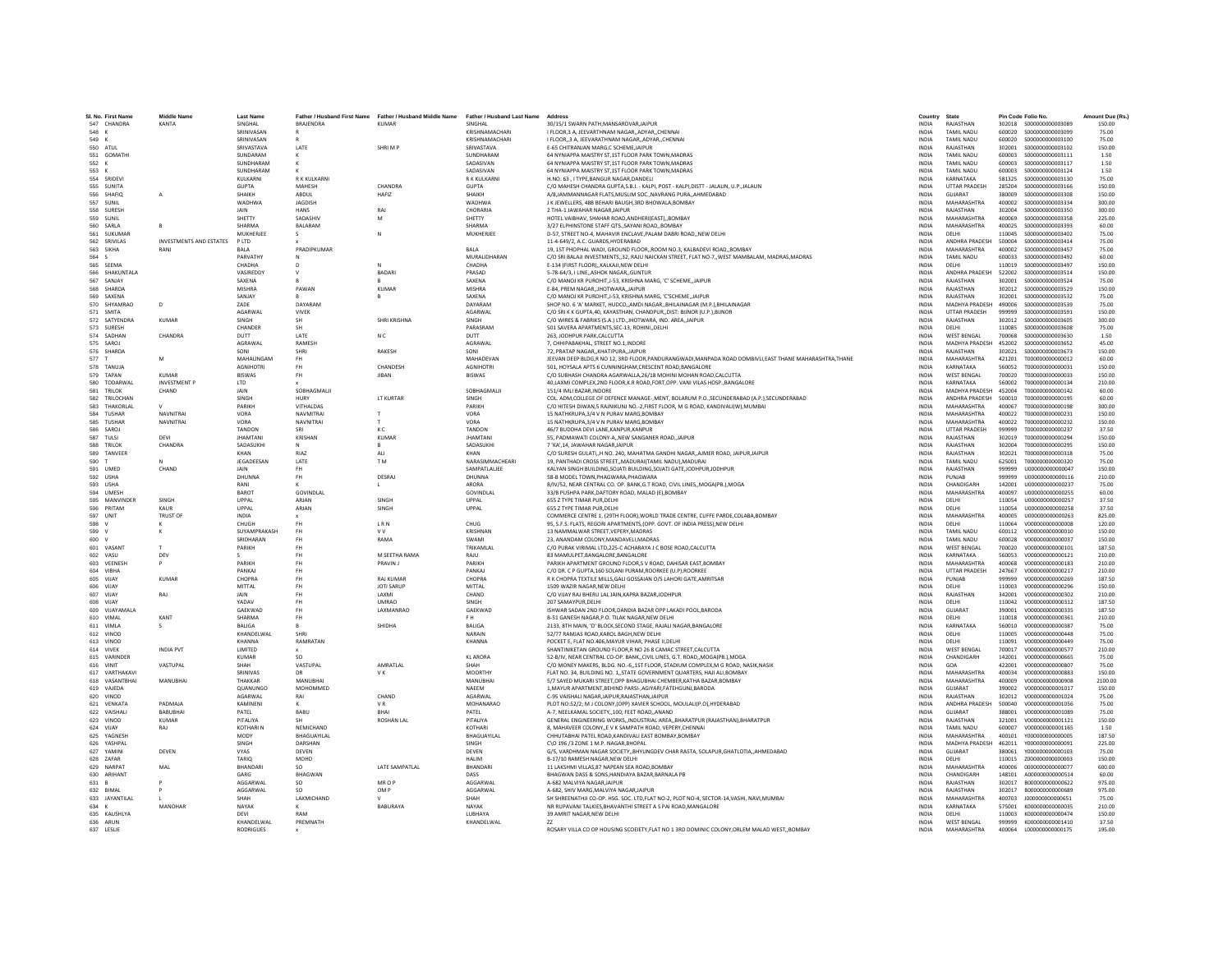|       | SI, No. First Nam |                 | Last Name         |                    | Father / Husband First Name Father / Husband Middle Name | Father / Husband Last Name | Address                                                                                                                | Country       | State                |        | Pin Code Folio No       | Amount Due (Rs. |
|-------|-------------------|-----------------|-------------------|--------------------|----------------------------------------------------------|----------------------------|------------------------------------------------------------------------------------------------------------------------|---------------|----------------------|--------|-------------------------|-----------------|
| 638   | PRANJIVAN         | KESHAVLAL       | SHAH              | KESHAVLAL          |                                                          | KESHAVLAL                  | 101. SHRUSTI COMPLEX.OPP:GOTRI GEB SUB STATION.GOTRI ROAD.VADODAR/                                                     | <b>INDIA</b>  | <b>GUJARA1</b>       | 390021 | P000000000001534        | 150.00          |
| 639 R |                   |                 | NARAYANAN         |                    | $\mathsf{N}$                                             | RAMAMURTHY                 | NO.-1. R K NAGAR. IIND MAIN ROAD, SECOND FLOOR, FLAT RAJA ANNAMALAI, PURAM, CHENNAI, CHENNAI                           | <b>INDIA</b>  | TAMIL NADLI          |        | 600028 R000000000000031 | 150.00          |
|       | 640 RASIKLAL      | BAPULAL         | SHAH              | <b>BAPULAL</b>     |                                                          | <b>RAPULAL</b>             | 101, SHRUSTI COMPLEX, OPP: GOTRI GEB SUB STATION, GOTRI ROAD, , VADODARA                                               | <b>INDIA</b>  | <b>GUIARAT</b>       | 390021 | R00000000002112         | 150.00          |
| 641   | SHANTI            | DEVI            | AGGARWAL          | JAGANNATH          |                                                          | AGGARWAL                   | 1/4 PATEL ROAD JALANDHAR CANTT.PUNJAB.JALANDHAR                                                                        | <b>INDIA</b>  | CHANDIGARI           | 144005 | \$00000000000789        | 202.50          |
|       | 642 SURAJ         |                 | PARKASH           | FH                 | LATE MANOHAR                                             | LAL                        | D-23 GREEN PARK, NEW DELHI                                                                                             | INDIA         | DELHI                | 110016 | S000000000001585        | 210.00          |
|       | 643 SURENDER      |                 | DUREY             | FH.                | RAMBODH                                                  | DURFY                      | AT KATANGLDIST RALAGHAT M P RALAGHAT                                                                                   | <b>INDIA</b>  | MADHYA PRADESH       | 481445 | \$000000000001599       | 187.50          |
|       | 644 VINESH        |                 | SHAH              | <b>JAYANTILAI</b>  |                                                          | SHAH                       | SH SHREENATHJI CO-OP HSG SOC. LTD., FLAT NO-2, PLOT NO-4, SECTOR-14, VASHI, NAVI, MUMBAI                               | <b>INDIA</b>  | MAHARASHTRA          | 400703 | V000000000000834        | 75.00           |
|       | 645 VINESH        |                 | SHAH              | JAYNTILAL          |                                                          | SHAH                       | SH SHREENATHJI CO-OP HSG. SOC. LTD., FLAT NO-2, PLOT NO-4, SECTOR-14, VASHI, NAVI, MUMBAI                              | INDIA         | MAHARASHTRA          | 400703 | V000000000000835        | 75.00           |
| 646   | <b>ASHWAN</b>     | KUMAR           | DHAWAN            | LATE               |                                                          | INDERJIT                   | <b>I 8/88 RAIOURI GARDEN NEW DELHI</b>                                                                                 | <b>INDIA</b>  | <b>DELHI</b>         | 110027 | 4000000000000799        | 150.00          |
|       | 647 ASHOK         | <b>KUMAR</b>    | BUDHWANI          | PRATAP             |                                                          | SINGH                      | C/O SANGEET TAHLANI,608, SOMA APARTMENT, STH FLOOR,,'N' BLOCK, PARNASREE PALLY, BEHALA, KOLKATA                        | <b>INDIA</b>  | <b>WEST BENGAL</b>   | 700060 | A000000000001606        | 60.00           |
| 648   | BHANWARIDEVI      |                 | BIYANI            | RAM                | NIWAS                                                    | BIYANI                     | DIVYA JYOT FLATS, BLDG, NO E/27, SUMUL DAIRY ROAD, SURAT                                                               | <b>INDIA</b>  | GUJARAT              | 395004 | B000000000000819        | 150.00          |
| 649   | CHANDRIKA         |                 | SHAH              | JAYSUKHLAL         |                                                          | JAYSUKHLAL                 | MODI FALI. VANIA STREET.RAJKOT                                                                                         | <b>INDIA</b>  | GUJARAT              | 363621 | C000000000000616        | 75.00           |
|       | 650 CHANDRAKANT   | DUARGADAS       | SATYADEV          | DUARGADAS          |                                                          | DUARGADAS                  | C/O CHANDRAKANT DUARGADAS.USHA KIRAN BLDG4TH FLOOR.44/B. DR.YAGNIK ROAD.RAJKOT                                         | <b>INDIA</b>  | GUJARAT              | 360001 | C000000000000642        | 300.00          |
|       | 651 DILIPKUMAR    |                 | SHFTH             | JAYANTILAL         |                                                          | SHETH                      | F/8,JANAKPURI CO.OP.HOS.SOCIETY LTD.,NR.VISHRAM NAGAR,,GURUKUL ROAD, MEMNAGAR,AHMEDABAD                                | <b>INDIA</b>  | <b>GUIARAT</b>       | 380052 | 0000000000000313        | 150.00          |
| 652   | H                 |                 | AMANNA            | M                  |                                                          | AMANNA                     | 23/354, KANNAMWAR NAGAR, VIKHROLI, BOMBAY                                                                              | <b>INDIA</b>  | MAHARASHTRA          | 400083 | H000000000000487        | 210.00          |
| 653 J |                   |                 | AMANNA            |                    |                                                          | AMANNA                     | 23/354, KANNAMWAR NAGAR, VIKHROLI, BOMBAY                                                                              | <b>INDIA</b>  | MAHARASHTRA          | 400083 | J000000000000625        | 210.00          |
|       | 654 JATIN         | ASHOK           | <b>KHANDWALA</b>  | ASHOK              |                                                          | <b>ASHOK</b>               | JAYANTILAL KHANDWALA & SONS, 201 STOCK EXCH. PLAZA, DALAL STREET, BOMBAY                                               | <b>INDIA</b>  | MAHARASHTRA          | 400023 | 1000000000000676        | 39.00           |
|       | 655 KUNDAN        |                 | VAI A             | <b>WO</b>          | MR                                                       | KALIDAS                    | C/O I.P.VALA,1217, AMBAWADI,B/H GEB OFFICE,BHAVNAGAR                                                                   | <b>INDIA</b>  | <b>GUIARAT</b>       | 364001 | K000000000000950        | 150.00          |
|       | 656 KALIND        |                 | <b>JOSHI</b>      | DATTATRAYA         |                                                          | <b>JOSHI</b>               | 10/360 ICHALKARANJI.ICHALKARANJI                                                                                       | <b>INDIA</b>  | MAHARASHTRA          | 999999 | K000000000001052        | 300.00          |
| 657   | NITIN             |                 | KAMDAR            | JAMNADAS           |                                                          | JAMNADAS                   |                                                                                                                        | <b>INDIA</b>  | GUJARAT              | 360007 | K000000000001332        | 37.50           |
|       |                   | AHMED           |                   |                    |                                                          |                            | 104, DWARKESH-APPARTMENT, 4TH FLOOR, SISTER NIVEDITA SCHOOL STREET CORNER, NEAR KOTECHA CHOWK, UNIVERSITY ROAD, RAJKOT |               |                      |        |                         |                 |
|       | 658 IFTEKHAR      |                 | KHAN              | <b>HASHAM</b>      | <b>ALI</b><br>KUMAR                                      | KHAN                       | V & P.O. NUA.DIST- JHUNJHUNU.RAJASTHAN.JHUNJHUNU                                                                       | <b>INDIA</b>  | RAJASTHAN            | 333041 | K000000000001407        | 150.00          |
|       | 659 LALITA        |                 | <b>GOENKA</b>     | SUSHIL             |                                                          | GOENKA                     | P214 C I T ROAD SCHEME VII M KANKURGACHI CALCUTTA                                                                      | <b>INDIA</b>  | <b>WEST RENGAL</b>   | 700054 | 1.000000000000058       | 210.00          |
| 660   | MANJUL            | <b>JAWAHAR</b>  | VORA              | JAWAHAR            | DEVSI                                                    | VORA                       | GANESH BHUVAN, 270, TELANG ROAD, MATUNGA,, BOMBAY                                                                      | INDIA         | MAHARASHTRA          | 400015 | M000000000001132        | 150.00          |
| 661   | M                 |                 | VASUDEVAN         |                    |                                                          | GOVINDAN                   | PUSHPANJALI XXIV/49 DILKUSH LANE.TRICHUR.TRICHUR                                                                       | <b>INDIA</b>  | KERALA               | 680004 | M000000000001203        | 75.00           |
|       | 662 MOHAMED       | <b>ANFFS</b>    | NOORANI           | MOHAMED            | YUSUE                                                    | NOORANI                    | 37-D. RELMONT, NAPEANSEA ROAD MUMBAL                                                                                   | <b>INDIA</b>  | MAHARASHTRA          | 400006 | M000000000001577        | 75.00           |
| 663 M |                   | N               | PATEL             | NARANRHAI          |                                                          | NARANRHAI                  | SARDAR CHOK, AT. DABHOW, TK. POTLAD, DIST: TIUIR, GUJARAT, TIUIR                                                       | <b>INDIA</b>  | GUIARAT              | 387210 | M000000000001631        | 75.00           |
|       | 664 NITIN         |                 | KAMDAR            | JAMNADAS           |                                                          | JAMNADAS                   | 104, DWARKESH-APPARTMENT, 4TH FLOOR, SISTER NIVEDITA SCHOOL STREET CORNER, NEAR KOTECHA CHOWK, UNIVERSITY ROAD, RAJKOT | <b>INDIA</b>  | <b>GUJARAT</b>       | 360007 | N000000000000557        | 187.50          |
| 665   | NIRMALA           |                 | SUBRAMANIAN       |                    |                                                          | SUBRAMANIAN                | GHARONDA MYTHIRI APT. 305,3-6-638 & 639, ST.NO.9,HIMAYAT NAGAR, HYDERABAD                                              | <b>INDIA</b>  | ANDHRA PRADESH       | 500029 | N00000000000772         | 60.00           |
|       | 666 SHRIKRISHNA   | к               | NADGAVDA          | KASHINATH          |                                                          | NADGAUDA                   | PO BOX 73198 NDOLA ZAMBIA                                                                                              | <b>ZAMRIA</b> | <b>NA</b>            | 999999 | N000000000001004        | 150.00          |
|       | 667 SHRIKRISHNA   |                 | NANDGAUDA         | KASHINATH          |                                                          | NANDGAUDA                  | PO BOX 73198 NDOLA ZAMBIA                                                                                              | <b>ZAMRIA</b> | NA                   | 999999 | N000000000001022        | 150.00          |
| 668   | PREM              | CHAND           | JAIN              | INDER              |                                                          | JAIN                       | 2, SUDHA SAGAR COLONY, NR.KARDHANI, MARKET, CHIDAND MARG, MALVIYA NAGAR, JAIPUR                                        | <b>INDIA</b>  | RAJASTHAN            | 302017 | P000000000001425        | 300.00          |
|       | 669 PERVIN        | <b>MINOO</b>    | MODY              | <b>MINOO</b>       | <b>HORMUSJ</b>                                           | MODY                       | 81 CASA GRANDE LITTLE GIBBS ROAD.BOMBAY                                                                                | <b>INDIA</b>  | MAHARASHTRA          | 400006 | P000000000001435        | 75.00           |
|       | 670 PRAHLAD       | RAI             | KHEMKA            | G                  |                                                          | <b>KHEMKA</b>              | P R KHEMKA, ADVOCATE, 14/155, NEETI NAGAR, MALVIYA NAGAR, JAIPUR                                                       | <b>INDIA</b>  | RAJASTHAN            | 302017 | P000000000001538        | 450.00          |
| 671   |                   | s               | GUPTA             |                    |                                                          | <b>GUPTA</b>               | 86 ANUPURAM.HYDERABAD.HYDERABAD                                                                                        | <b>INDIA</b>  | ANDHRA PRADESH       | 500762 | R000000000000047        | 112.50          |
|       | 672 REETA         |                 | <b>JOSHI</b>      | DILIP              |                                                          | <b>JOSHI</b>               | 10/360 ICHALKARANJI.ICHALKARANJI                                                                                       | <b>INDIA</b>  | MAHARASHTRA          | 416115 | R000000000001460        | 1650.00         |
|       | 673 RANJIT        | <b>KUMAR</b>    | DHAR              | ASHUTOSH           |                                                          | DHAR                       | P31/1 C.I.T. SCHEME VII M.CALCUTTA                                                                                     | <b>INDIA</b>  | <b>WEST BENGAL</b>   | 700054 | R000000000001921        | 75.00           |
|       | 674 RAVINDRA      | SHARMA          | M                 | M                  | NARAYANA                                                 | <b>RHAT</b>                | C/O RAVI SHARES & INVESTMENTS,, K.V.V. SANGHA BUILDING, MAIN ROAD,, PUTTUR (KARNATAKA), PUTTUR                         | <b>INDIA</b>  | KARNATAKA            | 574201 | B000000000002128        | 75.00           |
|       | 675 SUBHASH       | MANAK CHAND     | <b>KABRA</b>      |                    |                                                          |                            | 390 BUDHWAR PETH, CHOLKHAN ALI, PUNE                                                                                   | INDIA         | MAHARASHTRA          | 411002 | \$000000000001268       | 112.50          |
| 676   | <b>SUDHIF</b>     |                 | SAXENA            |                    |                                                          | SAXENA                     | 42. BAIRATHI COLONY NO 2.M.P. INDORE                                                                                   | <b>INDIA</b>  | MADHYA PRADESH       | 452001 | \$000000000001375       | 75.00           |
|       | 677 SANTOSH       |                 | CHORDIA           | LT                 | RAJENDRA                                                 | CHORDIA                    | RAJENDRA SINGH CHORDIA, RTD.CHIF ENG, PLOT A-51, FLAT F-1, FLR-1, P.M.C, HOUSE, SHASTRI NGR, , JAIPUR                  | <b>INDIA</b>  | RAJASTHAN            | 302016 | S000000000003411        | 375.00          |
|       | 678 USHA          | YOGESH          | SHAH              | <b>WO</b>          | YOGESH                                                   | V SHAH                     | 24-26. MINT ROAD. PATEL MANSION. 2ND FLOOR. FORT BOMBAY                                                                | <b>INDIA</b>  | MAHARASHTRA          | 400001 | 11000000000000203       | 150.00          |
| 679   | VALLBHJ           | s               | SHAH              | SO                 |                                                          | SHIVJI                     | 24,26,MINT ROAD, PATEL MANSION, 2ND FLOOR, FORT,, BOMBAY                                                               | <b>INDIA</b>  | MAHARASHTRA          | 400001 | V000000000000669        | 75.00           |
|       | 680 VANDANA       |                 | PALSANE           |                    |                                                          | N PALSANE                  |                                                                                                                        |               | MAHARASHTRA          | 411016 | V000000000000722        | 150.00          |
|       |                   |                 |                   | M                  |                                                          |                            | D-4, FRIENDS PARK, SENAPATI BAPAT RD., PUNE                                                                            | INDIA         |                      |        | V000000000000808        |                 |
| 681   | VALLABHJI         | SHIVJI          | SHAH              | SHIVJI             |                                                          | SHIVJI                     | 24/26 MINT ROAD2/21 PATEL MANSION.FORT.BOMBAY                                                                          | <b>INDIA</b>  | MAHARASHTRA          | 400001 |                         | 75.00           |
|       | 682 RAM           | LAL             | RAHI              | <b>SH</b>          | <b>RAM NATH</b>                                          | RATHI                      | 5. NEAR AMIT HOTEL.STATION ROAD.JAIPUR.RAJASTHAN                                                                       | <b>INDIA</b>  | RAIASTHAN            | 302006 | 1201060500125263        | 150.00          |
|       | 683 DEEPAK        |                 | KOHLI             |                    |                                                          | <b>LKOHL</b>               | FLAT NO 4 IVTH FLOOR, VENUS APARTMENTS BLOCK A, CHADHA COMPLEX LAIPAT NAGAR, JALANDHAR CITY, PUNJAB                    | INDIA         | CHANDIGARH           | 144001 | 1201090000246383        | 3.00            |
| 684   | JETHMAL           | LILADHAR        | KELA              | <b>I II ADHAF</b>  |                                                          | KELA                       | 165, W.NO.48-2, ARVIND GHOSH MARG, RAMDAS PETH, AKOLA, MAHARASHTRA                                                     | <b>INDIA</b>  | GOA                  | 444001 | 1201090000285218        | 52.50           |
|       | 685 SAMIM         |                 | RANU              | MUSTAK             |                                                          | KHAN                       | 14. KYAM KHANIYON KA RAS VILL - MEETHHDLDIST - NAGOLIR NAGOLIR RAJASTAHN                                               | <b>INDIA</b>  | RAIASTHAN            | 341303 | 1201770100143626        | 150.00          |
| 686   | PUSHPAREN         | RASIKRHAI       | PATFI             | RASIKBHAI          | <b>MANDANRHA</b>                                         | PATFI                      | VIMAL NAGAR 'DHRUNI', GUNJAN PARK MAIN ROAD, UNIVERSITY ROAD, RAJKOT, GUJARAT                                          | <b>INDIA</b>  | <b>GUIARAT</b>       | 360007 | 1201800000133156        | 210.00          |
| 687   | <b>GOBIND</b>     | PRASAD          | <b>MARODIA</b>    | LT.                | CHIRANJEE LAL                                            | <b>MARODIA</b>             | 130.BURNS PLOT.RANIGANJ.W.E                                                                                            | <b>INDIA</b>  | <b>WEST BENGAL</b>   | 713347 | 1201890300003579        | 37.50           |
|       | 688 PRABHA        |                 | KALA              | VED                | PRAKASH                                                  | KALA                       | 153/A,CHOPRA GARDEN, YAMUNA NAGAR, YAMUNA NAGAR, HARYANA                                                               | INDIA         | <b>HARYANA</b>       | 135001 | 1201910100032801        | 300.00          |
|       | 689 SANGITA       | RAIFSH          | NAGDIVE           | RAIFSH             |                                                          | RAIFSH                     | 53 - SIDDESHWAR NAGAR, WAGHAPUR ROAD, YAVATMAL, MAHARASHTRA                                                            | <b>INDIA</b>  | GOA                  | 445001 | 1202000000105013        | 75.00           |
| 690   | CHATRARHUI        | <b>GOKALDAS</b> | <b>70LAL</b>      | GOKALDAS           |                                                          | <b>GOKALDAS</b>            | MAHAJAN BAZAR, DWARKA, GUJARAT                                                                                         | <b>INDIA</b>  | GUIARAT              | 361335 | 1202400500003467        | 150.00          |
|       | 691 DEEPIKABEN    | RAJAL           | KOTADIA           | RAJAL              |                                                          | KOTADIA                    | "ANANT", VRUNDAVAN PARK, , SAINATH ROAD, , PETLAD, GUJARAT                                                             | <b>INDIA</b>  | GUJARAT              | 388450 | 1202680100028300        | 3.00            |
| 692   | MOHANRAO          | SHANKAR         | PATIL             | PATIL              | SHANKARRAO                                               | VISHNU                     | PLOT NO. 15, RUKMINI ESTATE, NAMRATA APARTMENTS, KARAD, MAHARASHTRA                                                    | <b>INDIA</b>  | MAHARASHTRA          | 415110 | 1202890000076190        | 37.50           |
|       | 693 RAVI          | SHANKER         | SHARMA            | <b>SH</b>          | <b>BHAGWAN SAHAI</b>                                     | SHARMA                     | 34, GANESH NAGAR, BEHIND POWER HOUSE, JAGATPURA, JAIPUR, RAJ.                                                          | <b>INDIA</b>  | RAIASTHAN            | 302025 | 1202920000080966        | 60.00           |
|       | 694 RITESH        |                 | DARDA             | MAHAVIF            | PRASAD                                                   | DARDA                      | DARDA BHAWAN, OSWALLI MOHALLA, MADANGANJ KISHANGANJ, RAJASTHAN                                                         | <b>INDIA</b>  | RAJASTHAN            | 305801 | 1203450000199598        | 150.00          |
| 695   | HARESH            | VALLABHJ        | SHAH              | VALLABHJI          |                                                          | VALLABHJ                   | HARESH GADA.314 FORTUNE TOWER.SAYAJIGUNJ.VADODARA.GUJARAT                                                              | <b>INDIA</b>  | GUJARAT              | 390005 | 1301670000017186        | 135.00          |
|       | 696 DAMODAF       |                 | LAL               | BADRI              |                                                          | LAL                        | NEAR AGARWAL DHARMSHALA.STATION ROAD.GANGAPUR CITY.DIST. SAWAI MADHOPUR.RAJASTHAN                                      | <b>INDIA</b>  | RAJASTHAN            | 322201 | 1301760000131317        | 75.00           |
|       | 697 GOVIND        |                 | PRASAD            | SH KALYAN          |                                                          | PRASAD                     | MANGAL SADAN.MADHAV NAGAR. UDAI MODE.GANGAPUR CITY.DIST. SAWAI MADHOPUR.RAJASTHAN                                      | <b>INDIA</b>  | RAIASTHAN            | 322201 | 1301760000141644        | 15.00           |
| 698   |                   |                 | KAMALA            |                    |                                                          | SIVASAMY                   | 18, VIJAYALAXMI ILLAM,,TIRUMURUGAN NAGAR, VADAVALLI,,COIMBATORI                                                        | INDIA         | TAMIL NADU           | 641041 | A000000000000016        | 60.00           |
|       | 699 ABDULHUSAIN   | SARAFALI        | GANGARDIWALA      | SARAFALI           |                                                          | GANGARDIWALA               | 11 DIMTIMKAR ROAD 1ST FLOOR, ROOM NO 36 OPP J J HOSPITAL, BOMBAY                                                       | <b>INDIA</b>  | MAHARASHTRA          | 400008 | A000000000000056        | 210.00          |
|       | 700 ARDUR         |                 | RAHMAN            |                    |                                                          |                            | C/O SAMALSTORE P O ARARIA DIST PURNEA                                                                                  | <b>INDIA</b>  | <b>RIHAR</b>         | 854311 | A000000000000060        | 37.50           |
|       | 701 ALKA          |                 | RANI              | DO                 | PRARHA                                                   | LALL                       | 106-C, POCKET A, , SUKHDEV VIHAR, NEW DELHI                                                                            | <b>INDIA</b>  | DELHI                | 110065 | A000000000000168        | 150.00          |
|       | 702 AMAF          |                 | SINGH             |                    | SARWAN                                                   | SINGH                      | H NO 720-A, SECTOR 36 B, CHANDIGARH                                                                                    | <b>INDIA</b>  | CHANDIGARH           | 160036 | A000000000000198        | 187.50          |
| 703   | <b>AMARJEE</b>    | SINGH           | BHAMVRA           | RAMJAS             | SINGH                                                    | <b>BHAMVRA</b>             | C/O EXECUTIVE ENGINEER,C A D MOMEWALI DISTY DIVISION, SRIBIJENAGAR                                                     | INDIA         | RAJASTHAN            | 335704 | A000000000000206        | 210.00          |
|       | 704 ANIL          | <b>KUMAR</b>    | AGARWAL           |                    | N                                                        | AGARWAL                    | L26/389(OLD 3714) BALKA BASTI.RAJA MANDI.AGRA                                                                          | <b>INDIA</b>  | <b>UTTAR PRADESH</b> | 282002 | A000000000000314        | 150.00          |
|       | 705 ANIL          | <b>KUMAR</b>    | <b>JAIN</b>       | <b>LAIPAT</b>      | RAI                                                      | <b>JAIN</b>                | 15 ANAND LOK.NEW DELHI                                                                                                 | <b>INDIA</b>  | <b>DELHI</b>         | 110049 | 4000000000000337        | 150.00          |
| 706   | ANIL              |                 | SHAH              | LAXMICHAND         |                                                          | SHAH                       | 3/206, OFF SINGARAVELAN SALAI,, CHINNA NEELANKARAI,, MADRAS                                                            | INDIA         | TAMIL NADU           | 600041 | A000000000000355        | 150.00          |
|       | 707 ANIL          |                 | PRABHU            | RAGHOBA            |                                                          | PRABHU                     | 580 SAHAKAR NAGAR NO 2.BEHIND SHEEL COLONY CHEMBUR.BOMBAY                                                              | <b>INDIA</b>  | MAHARASHTRA          | 400071 | A000000000000362        | 210.00          |
|       | 708 ANIALL        | DATTATRAYA      | NEWASKAP          | DATTATRAYA         |                                                          | DATTATRAYA                 | PURUA KARMAVEER SOCIETY 416-A DURGA NAGAR PUNE                                                                         | <b>INDIA</b>  | MAHARASHTRA          | 411016 | A000000000000415        | 150.00          |
|       |                   |                 |                   |                    |                                                          |                            |                                                                                                                        |               |                      |        |                         |                 |
|       | 709 ANJANA        | DEVI            | <b>JAIN</b>       |                    |                                                          |                            | 3/127, SARAVAGI MOHALLA, BHILWARA                                                                                      | INDIA         | RAJASTHAN            | 311001 | A000000000000420        | 210.00          |
|       | 710 ANOOP         | LALL            | SAKHUJA           | NARSING            | DASS                                                     | SAKHUJA                    | LIFE GUARD CLINIC.328 9TH CROSS WILSON GARDEN.BANGALORI                                                                | <b>INDIA</b>  | KARNATAKA            | 560027 | A000000000000463        | 187.50          |
|       | 711 ANUP          |                 | <b>SHASTRI</b>    |                    |                                                          |                            | 14 NARAYAN PARK NAVBANGPURA, AHMEDABAD                                                                                 | <b>INDIA</b>  | GUJARAT              | 380009 | A000000000000485        | 150.00          |
|       | 712 ARVINDRHAI    |                 | PATFI             | <b>VITHAI RHAI</b> |                                                          | PATFI                      | F/1 VASUDHA APPARTMENT NEAR VIIAY PARK NAVRANGPURA AHMEDARAD                                                           | <b>INDIA</b>  | <b>GUIARAT</b>       | 380009 | A000000000000611        | 187.50          |
|       | 713 ASHA          | <b>ASHWANI</b>  | ADVANI            | <b>ASHWANI</b>     | KUMAR                                                    | ADVANI                     | TRIMURTI TRAVEL AND TOURS PVT LTD.2ND FLOOR SHALE BLDG 28 BANK STREET.BOMBAY                                           | <b>INDIA</b>  | MAHARASHTRA          | 400023 | A000000000000627        | 75.00           |
|       | 714 ASHA          |                 | <b>GUPTA</b>      | <b>WO</b>          | MAHESH CHAND GUPTA                                       | ADVOCATE                   | W/O MAHESH CHAND GUPTA ADVOCATE, B-7 SHIV MARG, BANI PARK, JAIPUR                                                      | <b>INDIA</b>  | RAJASTHAN            | 302016 | A000000000000640        | 187.50          |
|       | 715 ASHA          |                 | PATIL             | SHASHIDHAR         |                                                          | PATIL                      | SAVISRI 425 IV BLOCK 8TH MAIN.KORAMANGALA.BANGALORE                                                                    | <b>INDIA</b>  | KARNATAKA            | 560034 | A000000000000650        | 150.00          |
|       | 716 ASHIMA        |                 | SOOD              | ASHOK              | KUMAR                                                    | SOOD                       | 805, SUMERU TOWERS., KAUSHAMBI, PO: SAHIBABAD, DIST GAZIABAD                                                           | <b>INDIA</b>  | <b>UTTAR PRADESH</b> | 201010 | A000000000000670        | 150.00          |
|       | 717 ASHOK         | <b>AJITSINE</b> | VED               | <b>AJITSINH</b>    | <b>JETHMAL</b>                                           | VED                        | 607 SHRINATH APPARTMENTS, SHATILAL MODI ROAD, KANDIVALI W, BOMBAY                                                      | <b>INDIA</b>  | MAHARASHTRA          | 400067 | A000000000000681        | 75.00           |
|       | 718 ASHOK         |                 | BEHAL             |                    | к                                                        | BEHAL                      | C/O CENTRAL BANK OF INDIA.ZONAL COMPUTER.CEN.I.M.A.HALL.NR I.T.O.I.P. MARG.NEW DELHI                                   | <b>INDIA</b>  | DELHI                | 110002 | A000000000000686        | 210.00          |
|       | 719 AUTAR         | SINGH           | PADDA             | <b>BANTA</b>       |                                                          | SINGH                      | D-576, RANJIT AVENUE AMRITSAR                                                                                          | <b>INDIA</b>  | CHANDIGARH           | 143001 | A000000000000850        | 187.50          |
|       | 720 AZRA          |                 | SHIRIN            | MUOIM              | <b>LIDDIN</b>                                            | SIDDIOU                    | B-116, IFFCO TOWNSHIP, AONLA., BAREILLY                                                                                | <b>INDIA</b>  | <b>UTTAR PRADESH</b> | 243403 | A000000000000869        | 375.00          |
|       | 721 AJIT          |                 | KUCHERIA          | SO                 |                                                          | TUKARAM                    | C/O UNIQUE INVESTMENTS, 63, DONTAD STREET, DAMAR GALLI,, BOMBAY                                                        | INDIA         | MAHARASHTRA          | 400009 | A000000000000997        | 300.00          |
|       | 722 ASHOK         | GOPAL           | DESAI             | MR GOPAL           |                                                          | GOPAL                      | 1 VISHRAMBAUG SOCIETY.SENAPATI BAPAT ROADPUNI                                                                          | <b>INDIA</b>  | MAHARASHTRA          | 411016 | A000000000001012        | 46.50           |
|       | 723 ANITA         |                 | SINHA             | VARESH             |                                                          | <b>SINHA</b>               | G-3.SAMARPAN FLATS,, NEAR GULBAI TEKRA, ELLISBRIDGE,, AHMEDABAD                                                        | <b>INDIA</b>  | <b>GUIARAT</b>       | 380006 | A000000000001071        | 421.50          |
|       | 724 AMIYA         | SANKAR          | <b>MITRA</b>      | <b>IATF</b>        | HK                                                       | MITRA                      | 95A C ROAD, ANANDAPURI, P O: NONA CHANDAN PUKUR, DT NORTH 24 PARGANAS,                                                 | <b>INDIA</b>  | <b>WEST RENGAL</b>   | 743102 | A000000000001142        | 75.00           |
|       | 725 AMRUTBHA      | NATTHUBHAI      | PATEL             | NATTHUBHAI         |                                                          | PATEL                      | C-1 PWD STAFF QUARTERS, OPP NANPURA POST OFFICE, NANPURA, SURAT                                                        | <b>INDIA</b>  | GUJARAT              | 395001 | A000000000001175        | 75.00           |
|       | 726 AMRITA        |                 | MADHAVAN          |                    |                                                          | MADHAVAN                   | C/O MR. K S MADHAVAN, (M.D.), TECUMSEH PRODUCTS INDIA LTD., BALANAGAR,, HYDERABAD                                      | <b>INDIA</b>  | ANDHRA PRADESH       | 500037 | A000000000001186        | 150.00          |
|       | 727 ANURADHA      |                 | <b>HAMIRWASIA</b> | KIRAN              | <b>KUMAR</b>                                             | <b>HIMARWASIA</b>          | 1/2.KRISHNA RAM BOSE STREET.CALCUTTA                                                                                   | <b>INDIA</b>  | <b>WEST BENGAL</b>   |        | 700004 A000000000001190 | 60.00           |
| 728 A |                   |                 | RETHNAM           |                    |                                                          | ANAIAPPAN                  | Y-195 ANNANAGAR WEST MADRAS MADRAS                                                                                     | <b>INDIA</b>  | <b>TAMIL NADU</b>    | 600040 | A000000000001255        | 300.00          |
|       |                   |                 |                   |                    |                                                          |                            |                                                                                                                        |               |                      |        |                         |                 |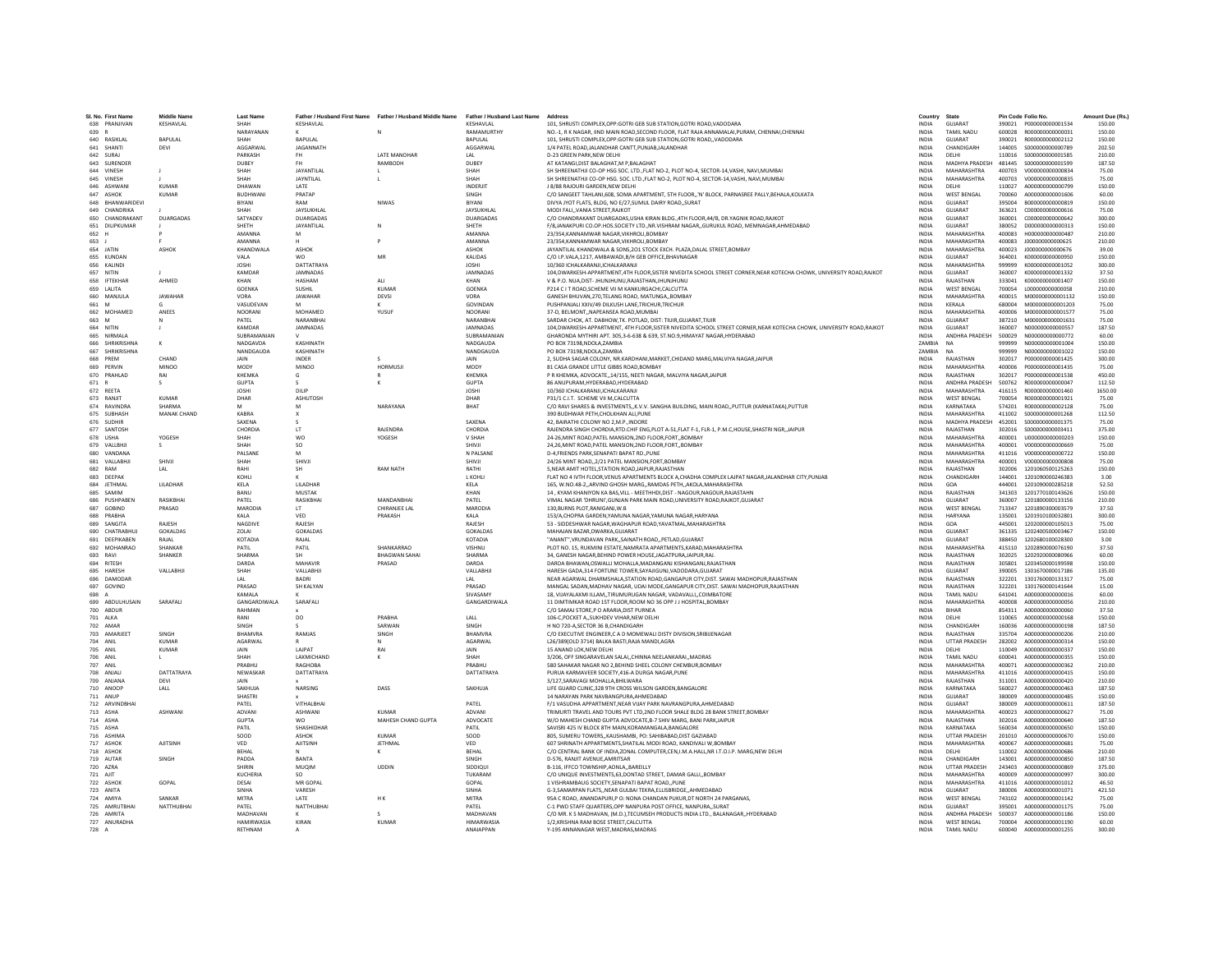| 729 ASHOK<br>730 ARUN<br>731 ARTI<br>732 ASHOK<br>733 ANTONETTE<br>734 ASHOK<br>735 AKBARALI<br>737 VIPIN<br>738 KAPOOR<br>739 ARVINE<br>740 AJAY<br>741 ALKA<br>742 ASHWIN<br>743 ARUN<br>744 ASHWIN<br>745 ARVIND<br>746 ANURADHA<br>747 B<br>748 B<br>749 BABIBEN<br>750 RARY<br>752 BALBIR<br>753 RAIDEV<br>755 BHAGWAT<br>756 BHAGWATI<br>758 RHANUMATI<br>759 BHARAT<br>760 BHARTI<br>761 BHASKAR<br>762 BHIKAI<br>763 BHOGILAL<br>764 BINDU<br>765 RIPIN<br>766 BRA | 736 ASHWINKUMAR<br>751 BALASHAHEE<br>754 RAIVINDERIEET | <b>KUMAR</b><br>KANTI<br>SHIVJI<br>s<br>$\Omega$<br><b>GANDABHAI</b><br>KR<br>CHAND<br>THAKORLAL<br>MOTIRAM<br><b>KUMAR</b><br>T.<br>$\mathsf{C}$<br>AMRUTLAL | AGARWAL<br>RATHI<br>KAPOOR<br><b>VIKAMSEY</b><br>FERNANDES<br><b>AGARWAL</b><br>MUSHE<br>MITHAIWALA<br><b>AGARWAL</b><br>AGRAWAL<br>JAIN<br>PARIKH<br>KHANNA<br><b>ACHARYA</b><br>AGARWAL<br>SOLANKI<br>PUIARA<br><b>MANDOVARA</b><br>KAKNKARIA | SITARAM<br>RAM<br>RAMAN<br>SHIVJI<br>SAVIO<br>MOOLCHAND<br><b>DAWOOD</b><br>GANDABHAI<br>SHRI<br><b>HEMRAJ</b><br>THAKORLAL<br>MOTIRAM<br>GIRDHARI<br>NATWAR | GOPAL<br>KUNVERJI<br>c<br><b>DURGA LAL</b><br>R<br>$\epsilon$ | AGARWAL<br>RATHI<br>KAPOOR<br><b>VIKAMSEY</b><br>FERNANDES<br>AGARWAI<br><b>DAWOOD</b><br>GANDABHA<br>AGRAWAL<br>SOHANRAJ<br>THAKORLAI<br>KHANNA | GEEL CONSULTANCY SERVICE.448/2 BIDHAN ROAD, 2ND FLOOR, DARJEELING.SILIGUR<br>C/O AAR AAR INVESTMENTS 141/143 PRINCESS STREEFT 2ND FLOOR SALBHUVAN, ROMBAY<br>C/O BOMBAY MACHINERY STORES.1.JAVER BHAVAN.NR. MUNICIPAL OFFICE.NASIK ROAD.,NASIK<br>KHIMJI KUNVERJI & CO.52 B'BAY MUTUAL BLDG.SIR P MEHTA RD.FORTBOMBAY<br>A 11/12, KAILASH APTS., RAMBAUG, BORIVALI (W), BOMBAY<br>C/O BALARUX KANYALAL P O RENWAL JAIPUR<br>C/O G.H.MUSHE, SULTANABAD NIWAS, 102/10 BEHRAM BAUG, JOGESHWARI(W), BOMBAY<br>H.NO. 4/1773, NR. VASUDEV MEDICAL STORE, MUMBAI VAD, BEGUMPURA, SURAT, SURAT<br>E27 C BASANT MARG.DURGA MARG BANI PARKJAIPUR<br>C/O R.P.GUPTA, A-86 SHYAM NAGAR AJMER ROAD, JAIPUR, RAJASTHAN JAIPUR<br>C/O UMESH G SHAH,16 AMUL SOC,NR. SHARDA NAGAR,P.O. PALDI,,AHMEDABAD<br>13. SIDDHARTH.OFF JP ROAD SEVEN-. BUNGLOW OPP.KD'S STORE ABOVE.U.B I.ANDHERI(W). BOMBAY | <b>INDIA</b><br><b>INDIA</b><br><b>INDIA</b><br><b>INDIA</b><br>INDIA<br><b>INDIA</b><br><b>INDIA</b><br>INDIA<br><b>INDIA</b><br><b>INDIA</b><br><b>INDIA</b> | <b>WEST BENGAL</b><br>MAHARASHTRA<br>GOA<br>MAHARASHTRA<br>MAHARASHTRA<br>RAIASTHAN<br>MAHARASHTRA<br><b>GUJARAT</b><br>RAJASTHAN<br>RAJASTHAN<br>GUJARAT | 734401<br>422101<br>400001<br>400092<br>303603<br>400102<br>395003<br>302016<br>302006<br>380007 | A000000000001262<br>400002 A000000000001274<br>A000000000001289<br>A000000000001333<br>A000000000001337<br>A000000000001340<br>A000000000001341<br>A000000000001345<br>A000000000001400<br>A000000000001410<br>A000000000001441 | 30.00<br>60.00<br>60.00<br>421.50<br>210.00<br>210.00<br>75.00<br>75.00<br>150.00<br>150.00 |
|----------------------------------------------------------------------------------------------------------------------------------------------------------------------------------------------------------------------------------------------------------------------------------------------------------------------------------------------------------------------------------------------------------------------------------------------------------------------------|--------------------------------------------------------|---------------------------------------------------------------------------------------------------------------------------------------------------------------|-------------------------------------------------------------------------------------------------------------------------------------------------------------------------------------------------------------------------------------------------|--------------------------------------------------------------------------------------------------------------------------------------------------------------|---------------------------------------------------------------|--------------------------------------------------------------------------------------------------------------------------------------------------|----------------------------------------------------------------------------------------------------------------------------------------------------------------------------------------------------------------------------------------------------------------------------------------------------------------------------------------------------------------------------------------------------------------------------------------------------------------------------------------------------------------------------------------------------------------------------------------------------------------------------------------------------------------------------------------------------------------------------------------------------------------------------------------------------------------------------------------------------------------------------------|----------------------------------------------------------------------------------------------------------------------------------------------------------------|-----------------------------------------------------------------------------------------------------------------------------------------------------------|--------------------------------------------------------------------------------------------------|---------------------------------------------------------------------------------------------------------------------------------------------------------------------------------------------------------------------------------|---------------------------------------------------------------------------------------------|
|                                                                                                                                                                                                                                                                                                                                                                                                                                                                            |                                                        |                                                                                                                                                               |                                                                                                                                                                                                                                                 |                                                                                                                                                              |                                                               |                                                                                                                                                  |                                                                                                                                                                                                                                                                                                                                                                                                                                                                                                                                                                                                                                                                                                                                                                                                                                                                                  |                                                                                                                                                                |                                                                                                                                                           |                                                                                                  |                                                                                                                                                                                                                                 |                                                                                             |
|                                                                                                                                                                                                                                                                                                                                                                                                                                                                            |                                                        |                                                                                                                                                               |                                                                                                                                                                                                                                                 |                                                                                                                                                              |                                                               |                                                                                                                                                  |                                                                                                                                                                                                                                                                                                                                                                                                                                                                                                                                                                                                                                                                                                                                                                                                                                                                                  |                                                                                                                                                                |                                                                                                                                                           |                                                                                                  |                                                                                                                                                                                                                                 |                                                                                             |
|                                                                                                                                                                                                                                                                                                                                                                                                                                                                            |                                                        |                                                                                                                                                               |                                                                                                                                                                                                                                                 |                                                                                                                                                              |                                                               |                                                                                                                                                  |                                                                                                                                                                                                                                                                                                                                                                                                                                                                                                                                                                                                                                                                                                                                                                                                                                                                                  |                                                                                                                                                                |                                                                                                                                                           |                                                                                                  |                                                                                                                                                                                                                                 |                                                                                             |
|                                                                                                                                                                                                                                                                                                                                                                                                                                                                            |                                                        |                                                                                                                                                               |                                                                                                                                                                                                                                                 |                                                                                                                                                              |                                                               |                                                                                                                                                  |                                                                                                                                                                                                                                                                                                                                                                                                                                                                                                                                                                                                                                                                                                                                                                                                                                                                                  |                                                                                                                                                                |                                                                                                                                                           |                                                                                                  |                                                                                                                                                                                                                                 |                                                                                             |
|                                                                                                                                                                                                                                                                                                                                                                                                                                                                            |                                                        |                                                                                                                                                               |                                                                                                                                                                                                                                                 |                                                                                                                                                              |                                                               |                                                                                                                                                  |                                                                                                                                                                                                                                                                                                                                                                                                                                                                                                                                                                                                                                                                                                                                                                                                                                                                                  |                                                                                                                                                                |                                                                                                                                                           |                                                                                                  |                                                                                                                                                                                                                                 |                                                                                             |
|                                                                                                                                                                                                                                                                                                                                                                                                                                                                            |                                                        |                                                                                                                                                               |                                                                                                                                                                                                                                                 |                                                                                                                                                              |                                                               |                                                                                                                                                  |                                                                                                                                                                                                                                                                                                                                                                                                                                                                                                                                                                                                                                                                                                                                                                                                                                                                                  |                                                                                                                                                                |                                                                                                                                                           |                                                                                                  |                                                                                                                                                                                                                                 |                                                                                             |
|                                                                                                                                                                                                                                                                                                                                                                                                                                                                            |                                                        |                                                                                                                                                               |                                                                                                                                                                                                                                                 |                                                                                                                                                              |                                                               |                                                                                                                                                  |                                                                                                                                                                                                                                                                                                                                                                                                                                                                                                                                                                                                                                                                                                                                                                                                                                                                                  |                                                                                                                                                                |                                                                                                                                                           |                                                                                                  |                                                                                                                                                                                                                                 |                                                                                             |
|                                                                                                                                                                                                                                                                                                                                                                                                                                                                            |                                                        |                                                                                                                                                               |                                                                                                                                                                                                                                                 |                                                                                                                                                              |                                                               |                                                                                                                                                  |                                                                                                                                                                                                                                                                                                                                                                                                                                                                                                                                                                                                                                                                                                                                                                                                                                                                                  |                                                                                                                                                                |                                                                                                                                                           |                                                                                                  |                                                                                                                                                                                                                                 |                                                                                             |
|                                                                                                                                                                                                                                                                                                                                                                                                                                                                            |                                                        |                                                                                                                                                               |                                                                                                                                                                                                                                                 |                                                                                                                                                              |                                                               |                                                                                                                                                  |                                                                                                                                                                                                                                                                                                                                                                                                                                                                                                                                                                                                                                                                                                                                                                                                                                                                                  |                                                                                                                                                                |                                                                                                                                                           |                                                                                                  |                                                                                                                                                                                                                                 |                                                                                             |
|                                                                                                                                                                                                                                                                                                                                                                                                                                                                            |                                                        |                                                                                                                                                               |                                                                                                                                                                                                                                                 |                                                                                                                                                              |                                                               |                                                                                                                                                  |                                                                                                                                                                                                                                                                                                                                                                                                                                                                                                                                                                                                                                                                                                                                                                                                                                                                                  |                                                                                                                                                                |                                                                                                                                                           |                                                                                                  |                                                                                                                                                                                                                                 |                                                                                             |
|                                                                                                                                                                                                                                                                                                                                                                                                                                                                            |                                                        |                                                                                                                                                               |                                                                                                                                                                                                                                                 |                                                                                                                                                              |                                                               |                                                                                                                                                  |                                                                                                                                                                                                                                                                                                                                                                                                                                                                                                                                                                                                                                                                                                                                                                                                                                                                                  |                                                                                                                                                                |                                                                                                                                                           |                                                                                                  |                                                                                                                                                                                                                                 | 75.00                                                                                       |
|                                                                                                                                                                                                                                                                                                                                                                                                                                                                            |                                                        |                                                                                                                                                               |                                                                                                                                                                                                                                                 |                                                                                                                                                              |                                                               |                                                                                                                                                  |                                                                                                                                                                                                                                                                                                                                                                                                                                                                                                                                                                                                                                                                                                                                                                                                                                                                                  | <b>INDIA</b>                                                                                                                                                   | MAHARASHTRA                                                                                                                                               | 400058                                                                                           | A000000000001503                                                                                                                                                                                                                | 75.00                                                                                       |
|                                                                                                                                                                                                                                                                                                                                                                                                                                                                            |                                                        |                                                                                                                                                               |                                                                                                                                                                                                                                                 |                                                                                                                                                              |                                                               |                                                                                                                                                  | C/O HARVINDER BABBAR.82 HARGOBIND.ENCLAVE. VIKAS MARG EXTNDELHI                                                                                                                                                                                                                                                                                                                                                                                                                                                                                                                                                                                                                                                                                                                                                                                                                  | <b>INDIA</b>                                                                                                                                                   | DELHI                                                                                                                                                     | 110092                                                                                           | A000000000001546                                                                                                                                                                                                                | 210.00                                                                                      |
|                                                                                                                                                                                                                                                                                                                                                                                                                                                                            |                                                        |                                                                                                                                                               |                                                                                                                                                                                                                                                 |                                                                                                                                                              |                                                               | <b>ACHARYA</b>                                                                                                                                   | 9-A GANGOTRI SOCIETY.NEAR L D ENGG COLLEGE GULBAITEKRA AHMEDABAD                                                                                                                                                                                                                                                                                                                                                                                                                                                                                                                                                                                                                                                                                                                                                                                                                 | <b>INDIA</b>                                                                                                                                                   | <b>GUIARAT</b>                                                                                                                                            | 380006                                                                                           | A000000000001554                                                                                                                                                                                                                | 60.00                                                                                       |
|                                                                                                                                                                                                                                                                                                                                                                                                                                                                            |                                                        |                                                                                                                                                               |                                                                                                                                                                                                                                                 |                                                                                                                                                              | LAL                                                           | AGARWAL                                                                                                                                          | C/O SUNIL ENTERPRISES, 104 MGD MARKET, JAIPUR                                                                                                                                                                                                                                                                                                                                                                                                                                                                                                                                                                                                                                                                                                                                                                                                                                    | <b>INDIA</b>                                                                                                                                                   | RAIASTHAN                                                                                                                                                 | 302002                                                                                           | A000000000001557                                                                                                                                                                                                                | 225.00                                                                                      |
|                                                                                                                                                                                                                                                                                                                                                                                                                                                                            |                                                        |                                                                                                                                                               |                                                                                                                                                                                                                                                 |                                                                                                                                                              | LAL                                                           | SOLANKI                                                                                                                                          |                                                                                                                                                                                                                                                                                                                                                                                                                                                                                                                                                                                                                                                                                                                                                                                                                                                                                  | <b>INDIA</b>                                                                                                                                                   | GUJARAT                                                                                                                                                   | 363001                                                                                           | A000000000001599                                                                                                                                                                                                                | 150.00                                                                                      |
|                                                                                                                                                                                                                                                                                                                                                                                                                                                                            |                                                        |                                                                                                                                                               |                                                                                                                                                                                                                                                 | TRIBHUVANDAS                                                                                                                                                 |                                                               | PUIARA                                                                                                                                           | VADIPARA 6, OPP. TALUKA SCHOOL, SURENDRA NAGAR, DIST: SURENDRA NAGAR, SURENDRANAGAR<br>C/O ALLOY STEEL ENTERPRISES13. KACHALEESWAR AGRAHARAM STREET.MADRAS                                                                                                                                                                                                                                                                                                                                                                                                                                                                                                                                                                                                                                                                                                                       | <b>INDIA</b>                                                                                                                                                   | TAMIL NADLI                                                                                                                                               | 600004                                                                                           | A000000000001602                                                                                                                                                                                                                | 150.00                                                                                      |
|                                                                                                                                                                                                                                                                                                                                                                                                                                                                            |                                                        |                                                                                                                                                               |                                                                                                                                                                                                                                                 |                                                                                                                                                              |                                                               |                                                                                                                                                  |                                                                                                                                                                                                                                                                                                                                                                                                                                                                                                                                                                                                                                                                                                                                                                                                                                                                                  |                                                                                                                                                                |                                                                                                                                                           |                                                                                                  |                                                                                                                                                                                                                                 |                                                                                             |
|                                                                                                                                                                                                                                                                                                                                                                                                                                                                            |                                                        |                                                                                                                                                               |                                                                                                                                                                                                                                                 | RAVI                                                                                                                                                         |                                                               | MANDOVARA                                                                                                                                        | MAHESHWARI INVESTMENT, 35 HAMAM ST., 2ND FLR, B/H DENA BANK, R.NO.1-B, MUMBA                                                                                                                                                                                                                                                                                                                                                                                                                                                                                                                                                                                                                                                                                                                                                                                                     | <b>INDIA</b>                                                                                                                                                   | MAHARASHTRA                                                                                                                                               | 400023                                                                                           | A000000000001688                                                                                                                                                                                                                | 60.00                                                                                       |
|                                                                                                                                                                                                                                                                                                                                                                                                                                                                            |                                                        |                                                                                                                                                               |                                                                                                                                                                                                                                                 | LATE                                                                                                                                                         |                                                               | <b>HASTIMAL</b>                                                                                                                                  | 7 HUSSAIN SAHIB STREET, PARK TOWN, MADRAS                                                                                                                                                                                                                                                                                                                                                                                                                                                                                                                                                                                                                                                                                                                                                                                                                                        | <b>INDIA</b>                                                                                                                                                   | TAMIL NADU                                                                                                                                                | 600003                                                                                           | B000000000000004                                                                                                                                                                                                                | 150.00                                                                                      |
|                                                                                                                                                                                                                                                                                                                                                                                                                                                                            |                                                        |                                                                                                                                                               | SUBBARAC                                                                                                                                                                                                                                        |                                                                                                                                                              |                                                               | NARASIMHAM                                                                                                                                       | A-401,3RD FLOOR, KRISHNA VILAS, APARTMENTS, 39/01, MADRAS                                                                                                                                                                                                                                                                                                                                                                                                                                                                                                                                                                                                                                                                                                                                                                                                                        | INDIA                                                                                                                                                          | TAMIL NADU                                                                                                                                                | 600059                                                                                           | B000000000000058                                                                                                                                                                                                                | 60.00                                                                                       |
|                                                                                                                                                                                                                                                                                                                                                                                                                                                                            |                                                        |                                                                                                                                                               | PATEL                                                                                                                                                                                                                                           | AMRUTLAL                                                                                                                                                     | <b>ISHWARDAS</b>                                              | PATEL                                                                                                                                            | AT MALEKPUR WADNAGAR.TA KHERALU.DIST MEHSANA.MEHSANA                                                                                                                                                                                                                                                                                                                                                                                                                                                                                                                                                                                                                                                                                                                                                                                                                             | <b>INDIA</b>                                                                                                                                                   | GUJARAT                                                                                                                                                   | 384355                                                                                           | B00000000000071                                                                                                                                                                                                                 | 75.00                                                                                       |
|                                                                                                                                                                                                                                                                                                                                                                                                                                                                            |                                                        |                                                                                                                                                               | KUDRAVALLY                                                                                                                                                                                                                                      |                                                                                                                                                              | SRRV                                                          | PRASAD                                                                                                                                           | 8-3-319/9 YELLAREDDYGUDA, HYDERABAD                                                                                                                                                                                                                                                                                                                                                                                                                                                                                                                                                                                                                                                                                                                                                                                                                                              | <b>INDIA</b>                                                                                                                                                   | <b>ANDHRA PRADESH</b>                                                                                                                                     | 500873                                                                                           | 8000000000000103                                                                                                                                                                                                                | 195.00                                                                                      |
|                                                                                                                                                                                                                                                                                                                                                                                                                                                                            |                                                        | D                                                                                                                                                             | GHAG                                                                                                                                                                                                                                            | DATTATRAY                                                                                                                                                    |                                                               | DATTATRAY                                                                                                                                        | H NO 945 LOHOGAON, OPP INDIRA THEATRE, PUNE                                                                                                                                                                                                                                                                                                                                                                                                                                                                                                                                                                                                                                                                                                                                                                                                                                      | INDIA                                                                                                                                                          | MAHARASHTRA                                                                                                                                               | 411047                                                                                           | B000000000000135                                                                                                                                                                                                                | 187.50                                                                                      |
|                                                                                                                                                                                                                                                                                                                                                                                                                                                                            |                                                        | SINGH                                                                                                                                                         | <b>BHANDAR</b>                                                                                                                                                                                                                                  | MANOHAR                                                                                                                                                      |                                                               | SINGH                                                                                                                                            | 17 DADU BAGH SANSAR CHANDRA RDJAIPUR                                                                                                                                                                                                                                                                                                                                                                                                                                                                                                                                                                                                                                                                                                                                                                                                                                             | <b>INDIA</b>                                                                                                                                                   | RAJASTHAN                                                                                                                                                 | 302001                                                                                           | B000000000000137                                                                                                                                                                                                                | 210.00                                                                                      |
|                                                                                                                                                                                                                                                                                                                                                                                                                                                                            |                                                        | <b>SINGH</b>                                                                                                                                                  | <b>RHORIA</b>                                                                                                                                                                                                                                   | PRARHIJ                                                                                                                                                      |                                                               | <b>DYAI</b>                                                                                                                                      | FLAT NO. 104A R/3 LAWRENCE ROAD DELHI                                                                                                                                                                                                                                                                                                                                                                                                                                                                                                                                                                                                                                                                                                                                                                                                                                            | <b>INDIA</b>                                                                                                                                                   | <b>DELHI</b>                                                                                                                                              | 110035                                                                                           | B000000000000144                                                                                                                                                                                                                | 150.00                                                                                      |
|                                                                                                                                                                                                                                                                                                                                                                                                                                                                            |                                                        | KAUR                                                                                                                                                          | $\mathbf{H}$                                                                                                                                                                                                                                    | GURIOPAL                                                                                                                                                     | <b>SINGH</b>                                                  | GILL                                                                                                                                             | HOUSE NO 706 SECTOR 11 B,CHANDIGARH                                                                                                                                                                                                                                                                                                                                                                                                                                                                                                                                                                                                                                                                                                                                                                                                                                              | <b>INDIA</b>                                                                                                                                                   | CHANDIGARH                                                                                                                                                | 160011                                                                                           | B000000000000166                                                                                                                                                                                                                | 150.00                                                                                      |
|                                                                                                                                                                                                                                                                                                                                                                                                                                                                            |                                                        |                                                                                                                                                               | DEVI                                                                                                                                                                                                                                            | AANUHA                                                                                                                                                       |                                                               | LAL                                                                                                                                              | J-12 LUXMI NAGAR.DELHI                                                                                                                                                                                                                                                                                                                                                                                                                                                                                                                                                                                                                                                                                                                                                                                                                                                           | <b>INDIA</b>                                                                                                                                                   | DELHI                                                                                                                                                     | 110092                                                                                           | B00000000000274                                                                                                                                                                                                                 | 150.00                                                                                      |
|                                                                                                                                                                                                                                                                                                                                                                                                                                                                            |                                                        | DEVI                                                                                                                                                          | SABOO                                                                                                                                                                                                                                           | LALIT                                                                                                                                                        | <b>KUMAR</b>                                                  | SABOO                                                                                                                                            | 701, SRI RAMKRISHNA SADAN, , SIR. POCHKHANWALA ROAD, WORLI, , BOMBAY                                                                                                                                                                                                                                                                                                                                                                                                                                                                                                                                                                                                                                                                                                                                                                                                             | INDIA                                                                                                                                                          | MAHARASHTRA                                                                                                                                               | 400025                                                                                           | B00000000000276                                                                                                                                                                                                                 | 112.50                                                                                      |
|                                                                                                                                                                                                                                                                                                                                                                                                                                                                            | 757 RHANUMATI                                          |                                                                                                                                                               |                                                                                                                                                                                                                                                 |                                                                                                                                                              |                                                               |                                                                                                                                                  | 15 SHRIRAM NAGAR NORTH STREET AI WARPET MADRAS                                                                                                                                                                                                                                                                                                                                                                                                                                                                                                                                                                                                                                                                                                                                                                                                                                   | <b>INDIA</b>                                                                                                                                                   | TAMIL NADLI                                                                                                                                               | 600018                                                                                           | 8000000000000297                                                                                                                                                                                                                | 150.00                                                                                      |
|                                                                                                                                                                                                                                                                                                                                                                                                                                                                            |                                                        |                                                                                                                                                               | KHATRI                                                                                                                                                                                                                                          | RADHE                                                                                                                                                        | SHAM                                                          | KHATRI                                                                                                                                           | NEAR POST OFFICE SAWAI MADHOPUR.RAJ.MADHOPUR                                                                                                                                                                                                                                                                                                                                                                                                                                                                                                                                                                                                                                                                                                                                                                                                                                     | <b>INDIA</b>                                                                                                                                                   | RAIASTHAN                                                                                                                                                 | 999999                                                                                           | B000000000000301                                                                                                                                                                                                                | 150.00                                                                                      |
|                                                                                                                                                                                                                                                                                                                                                                                                                                                                            |                                                        | <b>BHUSHAN</b>                                                                                                                                                | KHATTAR                                                                                                                                                                                                                                         | <b>HIRA</b>                                                                                                                                                  | NAND                                                          | KHATTAR                                                                                                                                          | 21/129 VIKRAM VIHAR.LAJPAT NAGAR IV.NEW DELHI                                                                                                                                                                                                                                                                                                                                                                                                                                                                                                                                                                                                                                                                                                                                                                                                                                    | <b>INDIA</b>                                                                                                                                                   | DELHI                                                                                                                                                     | 110024                                                                                           | B000000000000327                                                                                                                                                                                                                | 210.00                                                                                      |
|                                                                                                                                                                                                                                                                                                                                                                                                                                                                            |                                                        |                                                                                                                                                               | KISHNANI                                                                                                                                                                                                                                        | RAI                                                                                                                                                          | <b>KUMAR</b>                                                  | KISHNANI                                                                                                                                         | B-12 C C COLONY.OPP RANA PARTAP BAGH.DELHI                                                                                                                                                                                                                                                                                                                                                                                                                                                                                                                                                                                                                                                                                                                                                                                                                                       | <b>INDIA</b>                                                                                                                                                   | DELHI                                                                                                                                                     | 110007                                                                                           | 8000000000000380                                                                                                                                                                                                                | 75.00                                                                                       |
|                                                                                                                                                                                                                                                                                                                                                                                                                                                                            |                                                        |                                                                                                                                                               | PATEL                                                                                                                                                                                                                                           | SOMABHAI                                                                                                                                                     | M                                                             | PATEL                                                                                                                                            | 43 GODOWN STREET.MADRAS                                                                                                                                                                                                                                                                                                                                                                                                                                                                                                                                                                                                                                                                                                                                                                                                                                                          | <b>INDIA</b>                                                                                                                                                   | TAMIL NADU                                                                                                                                                | 600001                                                                                           | B000000000000391                                                                                                                                                                                                                | 150.00                                                                                      |
|                                                                                                                                                                                                                                                                                                                                                                                                                                                                            |                                                        |                                                                                                                                                               |                                                                                                                                                                                                                                                 |                                                                                                                                                              |                                                               |                                                                                                                                                  |                                                                                                                                                                                                                                                                                                                                                                                                                                                                                                                                                                                                                                                                                                                                                                                                                                                                                  |                                                                                                                                                                |                                                                                                                                                           |                                                                                                  |                                                                                                                                                                                                                                 |                                                                                             |
|                                                                                                                                                                                                                                                                                                                                                                                                                                                                            |                                                        | <b>LADUJI SAWANT</b>                                                                                                                                          | <b>BHONSALE</b>                                                                                                                                                                                                                                 | LADUJI                                                                                                                                                       | <b>BHIKAJI SAWANT</b>                                         | <b>BHONSALE</b>                                                                                                                                  | GR.FLOOR,LAXMI SADAN,SAVARKAR PATH,,NEAR 3 PETROL PUMP,THANE                                                                                                                                                                                                                                                                                                                                                                                                                                                                                                                                                                                                                                                                                                                                                                                                                     | <b>INDIA</b>                                                                                                                                                   | MAHARASHTRA                                                                                                                                               | 400602                                                                                           | B000000000000435                                                                                                                                                                                                                | 75.00                                                                                       |
|                                                                                                                                                                                                                                                                                                                                                                                                                                                                            |                                                        | PURSHOTTAM                                                                                                                                                    | LAKHANI                                                                                                                                                                                                                                         | PURSHOTTAM                                                                                                                                                   | <b>MONJ</b>                                                   | LAKHANI                                                                                                                                          | 427/2 ODHAV BHUVAN.CHIRA BAZAR.BOMBAY                                                                                                                                                                                                                                                                                                                                                                                                                                                                                                                                                                                                                                                                                                                                                                                                                                            | <b>INDIA</b>                                                                                                                                                   | MAHARASHTRA                                                                                                                                               | 400002                                                                                           | B000000000000443                                                                                                                                                                                                                | 150.00                                                                                      |
|                                                                                                                                                                                                                                                                                                                                                                                                                                                                            |                                                        | <b>MOHAN</b>                                                                                                                                                  | BHAGWANDAS                                                                                                                                                                                                                                      | <b>MOHAN</b>                                                                                                                                                 |                                                               | BHAWNAN                                                                                                                                          | 1206 NILANJANA MARVE ROAD.MALAD W.BOMBAY                                                                                                                                                                                                                                                                                                                                                                                                                                                                                                                                                                                                                                                                                                                                                                                                                                         | <b>INDIA</b>                                                                                                                                                   | MAHARASHTRA                                                                                                                                               | 400064                                                                                           | B000000000000530                                                                                                                                                                                                                | 37.50                                                                                       |
|                                                                                                                                                                                                                                                                                                                                                                                                                                                                            |                                                        |                                                                                                                                                               | SHAH                                                                                                                                                                                                                                            | <b>RAMANIAI</b>                                                                                                                                              |                                                               | SHAH                                                                                                                                             | C/O SHAH KANTILAL GIRDHARLAL 2 SONS NETAIL BAZAR DAHOD                                                                                                                                                                                                                                                                                                                                                                                                                                                                                                                                                                                                                                                                                                                                                                                                                           | <b>INDIA</b>                                                                                                                                                   | <b>GUIARAT</b>                                                                                                                                            | 389151                                                                                           | B000000000000543                                                                                                                                                                                                                | 210.00                                                                                      |
|                                                                                                                                                                                                                                                                                                                                                                                                                                                                            |                                                        | <b>NANDAN SINGH</b>                                                                                                                                           | TYAGI                                                                                                                                                                                                                                           | HARDEO                                                                                                                                                       | SINGH                                                         | TYAGI                                                                                                                                            | PLOT NO 6 TYAGI COLONY, TONK ROAD, JAIPUR                                                                                                                                                                                                                                                                                                                                                                                                                                                                                                                                                                                                                                                                                                                                                                                                                                        | INDIA                                                                                                                                                          | RAJASTHAN                                                                                                                                                 | 302015                                                                                           | B000000000000561                                                                                                                                                                                                                | 112.50                                                                                      |
| 767 B                                                                                                                                                                                                                                                                                                                                                                                                                                                                      |                                                        |                                                                                                                                                               | SANGHV                                                                                                                                                                                                                                          | <b>WO</b>                                                                                                                                                    | <b>STRAPS</b>                                                 | CENTRE                                                                                                                                           | C/O M/S L P TRADERS.62. NARAYANA MUDALI STREET.MADRAS                                                                                                                                                                                                                                                                                                                                                                                                                                                                                                                                                                                                                                                                                                                                                                                                                            | <b>INDIA</b>                                                                                                                                                   | TAMIL NADU                                                                                                                                                | 600079                                                                                           | B00000000000612                                                                                                                                                                                                                 | 75.00                                                                                       |
| 768 BIMAL                                                                                                                                                                                                                                                                                                                                                                                                                                                                  |                                                        | <b>KUMAR CHAND</b>                                                                                                                                            | <b>GOTHIA</b>                                                                                                                                                                                                                                   | SO.                                                                                                                                                          | SATYA NARAYAN CHAND                                           | <b>GOTHIA</b>                                                                                                                                    | C/O STEEL TUBE CENTRE10/2. SADDAR PATRAPPA ROAD.BANGALORE                                                                                                                                                                                                                                                                                                                                                                                                                                                                                                                                                                                                                                                                                                                                                                                                                        | <b>INDIA</b>                                                                                                                                                   | KARNATAKA                                                                                                                                                 | 560002                                                                                           | B000000000000616                                                                                                                                                                                                                | 150.00                                                                                      |
| 769 RINA                                                                                                                                                                                                                                                                                                                                                                                                                                                                   |                                                        |                                                                                                                                                               | <b>NAHATA</b>                                                                                                                                                                                                                                   | PRODYOT                                                                                                                                                      | KUMAR                                                         | <b>NAHATA</b>                                                                                                                                    | 65. NALINI SETH ROAD.CALCUTTA                                                                                                                                                                                                                                                                                                                                                                                                                                                                                                                                                                                                                                                                                                                                                                                                                                                    | <b>INDIA</b>                                                                                                                                                   | <b>WEST RENGAL</b>                                                                                                                                        | 700007                                                                                           | B000000000000632                                                                                                                                                                                                                | 150.00                                                                                      |
| 770 BITHALDAS                                                                                                                                                                                                                                                                                                                                                                                                                                                              |                                                        |                                                                                                                                                               | <b>TAPADIA</b>                                                                                                                                                                                                                                  | SO.                                                                                                                                                          | LATE GOKULDAS                                                 | TAPADIA                                                                                                                                          | 60-B, RATAN SARKAR STREET, CALCUTTA                                                                                                                                                                                                                                                                                                                                                                                                                                                                                                                                                                                                                                                                                                                                                                                                                                              | <b>INDIA</b>                                                                                                                                                   | <b>WEST BENGAL</b>                                                                                                                                        | 700007                                                                                           | B000000000000711                                                                                                                                                                                                                | 210.00                                                                                      |
| 771 BHARAT                                                                                                                                                                                                                                                                                                                                                                                                                                                                 |                                                        |                                                                                                                                                               | <b>BHUSHAN</b>                                                                                                                                                                                                                                  | <b>SH</b>                                                                                                                                                    | HARI                                                          | CHAND                                                                                                                                            | 65, HAKIKAT NAGAR, G.T.Q. NAGAR, DELHI                                                                                                                                                                                                                                                                                                                                                                                                                                                                                                                                                                                                                                                                                                                                                                                                                                           | INDIA                                                                                                                                                          | DELHI                                                                                                                                                     | 110009                                                                                           | B000000000000834                                                                                                                                                                                                                | 37.50                                                                                       |
| 772 BEENA                                                                                                                                                                                                                                                                                                                                                                                                                                                                  |                                                        |                                                                                                                                                               | SHARMA                                                                                                                                                                                                                                          | M                                                                                                                                                            | -S                                                            | SHARMA                                                                                                                                           | B-182.MANGAL MARG.BAPU NAGARJAIPUR                                                                                                                                                                                                                                                                                                                                                                                                                                                                                                                                                                                                                                                                                                                                                                                                                                               | <b>INDIA</b>                                                                                                                                                   | RAJASTHAN                                                                                                                                                 | 302015                                                                                           | B000000000000838                                                                                                                                                                                                                | 112.50                                                                                      |
| 773 B                                                                                                                                                                                                                                                                                                                                                                                                                                                                      |                                                        |                                                                                                                                                               | SIVKUMAR                                                                                                                                                                                                                                        |                                                                                                                                                              |                                                               | <b>BALSURRAMANIAM</b>                                                                                                                            | 13. VALLIAMMAI STREETKUMARANKUNDRAM. CHROMEPETMADRAS                                                                                                                                                                                                                                                                                                                                                                                                                                                                                                                                                                                                                                                                                                                                                                                                                             | <b>INDIA</b>                                                                                                                                                   | TAMIL NADLI                                                                                                                                               | 600044                                                                                           | 8000000000000902                                                                                                                                                                                                                | 525.00                                                                                      |
| 774 B                                                                                                                                                                                                                                                                                                                                                                                                                                                                      |                                                        |                                                                                                                                                               | <b>MURTHY</b>                                                                                                                                                                                                                                   |                                                                                                                                                              | N B                                                           | <b>KRISHNAM</b>                                                                                                                                  | FLAT NO-705, 7TH FLOOR, MEENAXI TOWERS, GOKULDHAM, GOREGAON(EAST), BOMBAY                                                                                                                                                                                                                                                                                                                                                                                                                                                                                                                                                                                                                                                                                                                                                                                                        | INDIA                                                                                                                                                          | MAHARASHTRA                                                                                                                                               | 400063                                                                                           | B000000000000907                                                                                                                                                                                                                | 75.00                                                                                       |
| 775 SHOBHA                                                                                                                                                                                                                                                                                                                                                                                                                                                                 |                                                        | $\mathsf{v}$                                                                                                                                                  | BANAVALIKER                                                                                                                                                                                                                                     | MR                                                                                                                                                           |                                                               | <b>RANAVALIKEE</b>                                                                                                                               | 7/187 SWAROOP NAGAR KANPUR KANPUR                                                                                                                                                                                                                                                                                                                                                                                                                                                                                                                                                                                                                                                                                                                                                                                                                                                | <b>INDIA</b>                                                                                                                                                   | <b>UTTAR PRADESH</b>                                                                                                                                      | 208002                                                                                           | B000000000000934                                                                                                                                                                                                                | 37.50                                                                                       |
| 776 SHURHA                                                                                                                                                                                                                                                                                                                                                                                                                                                                 |                                                        |                                                                                                                                                               | RHATNAGAR                                                                                                                                                                                                                                       |                                                                                                                                                              | <b>VIJAY N</b>                                                | <b>BHATNAGAR</b>                                                                                                                                 | H NO 1022 PANOKA DARIRA SURHASH CHAUK JAIPUR                                                                                                                                                                                                                                                                                                                                                                                                                                                                                                                                                                                                                                                                                                                                                                                                                                     | <b>INDIA</b>                                                                                                                                                   | RAIASTHAN                                                                                                                                                 | 999999                                                                                           | B000000000000993                                                                                                                                                                                                                | 150.00                                                                                      |
|                                                                                                                                                                                                                                                                                                                                                                                                                                                                            |                                                        |                                                                                                                                                               |                                                                                                                                                                                                                                                 |                                                                                                                                                              |                                                               |                                                                                                                                                  |                                                                                                                                                                                                                                                                                                                                                                                                                                                                                                                                                                                                                                                                                                                                                                                                                                                                                  |                                                                                                                                                                |                                                                                                                                                           |                                                                                                  |                                                                                                                                                                                                                                 |                                                                                             |
| 777 BHARAT                                                                                                                                                                                                                                                                                                                                                                                                                                                                 |                                                        |                                                                                                                                                               | SHAH                                                                                                                                                                                                                                            | <b>JAYANTILAI</b>                                                                                                                                            |                                                               | SHAH                                                                                                                                             | C/O N J SHAH, 25 BUNDER STREET, MADRAS                                                                                                                                                                                                                                                                                                                                                                                                                                                                                                                                                                                                                                                                                                                                                                                                                                           | <b>INDIA</b>                                                                                                                                                   | <b>TAMIL NADU</b>                                                                                                                                         | 600001                                                                                           | 8000000000001012                                                                                                                                                                                                                | 75.00                                                                                       |
| 778 BABULA                                                                                                                                                                                                                                                                                                                                                                                                                                                                 |                                                        |                                                                                                                                                               | PATEL                                                                                                                                                                                                                                           | KHETALAL                                                                                                                                                     |                                                               | KHETALAL                                                                                                                                         | UMIYA SADAN.92 CENTRAL AVENUE.NAGPUF                                                                                                                                                                                                                                                                                                                                                                                                                                                                                                                                                                                                                                                                                                                                                                                                                                             | <b>INDIA</b>                                                                                                                                                   | GOA                                                                                                                                                       | 440008                                                                                           | B000000000001046                                                                                                                                                                                                                | 150.00                                                                                      |
| 779 BISHEMBER                                                                                                                                                                                                                                                                                                                                                                                                                                                              |                                                        | LAL                                                                                                                                                           | KEDIA                                                                                                                                                                                                                                           | RAMESWAR                                                                                                                                                     | LAL                                                           | KEDIA                                                                                                                                            | P.O. ISLAMPUR, JHUNJHUNU(RAJ.), JHUNJHUNU                                                                                                                                                                                                                                                                                                                                                                                                                                                                                                                                                                                                                                                                                                                                                                                                                                        | INDIA                                                                                                                                                          | RAJASTHAN                                                                                                                                                 | 333024                                                                                           | B000000000001084                                                                                                                                                                                                                | 300.00                                                                                      |
| 780 RHAVESH                                                                                                                                                                                                                                                                                                                                                                                                                                                                |                                                        | <b>KANTILAI</b>                                                                                                                                               | MFHTA                                                                                                                                                                                                                                           | KANTILAI                                                                                                                                                     |                                                               | <b>MFHTA</b>                                                                                                                                     | C/O LAXMI MEDICAL STORESMARKET CHOWK, WANKANER.RAJKOT (GUJRAT).RAJKOT                                                                                                                                                                                                                                                                                                                                                                                                                                                                                                                                                                                                                                                                                                                                                                                                            | <b>INDIA</b>                                                                                                                                                   | <b>GUIARAT</b>                                                                                                                                            | 363621                                                                                           | B000000000001104                                                                                                                                                                                                                | 750.00                                                                                      |
| 781 BHARTI                                                                                                                                                                                                                                                                                                                                                                                                                                                                 |                                                        |                                                                                                                                                               | MORRIA                                                                                                                                                                                                                                          | RHARAT                                                                                                                                                       |                                                               | <b>RHAI</b>                                                                                                                                      | PLOT NO-52412-C. LILASHAH NAGAR, GANDHIDHAM,KUTCH                                                                                                                                                                                                                                                                                                                                                                                                                                                                                                                                                                                                                                                                                                                                                                                                                                | <b>INDIA</b>                                                                                                                                                   | GUIARAT                                                                                                                                                   | 370201                                                                                           | B000000000001123                                                                                                                                                                                                                | 150.00                                                                                      |
| 782 C                                                                                                                                                                                                                                                                                                                                                                                                                                                                      |                                                        | PRAKASH                                                                                                                                                       | CHAND H U F                                                                                                                                                                                                                                     | CHAMPALA                                                                                                                                                     |                                                               | CHAMPALA                                                                                                                                         | NO 10 GOWDIA MUTT ROAD.ROYAPETTAH.MADRAS                                                                                                                                                                                                                                                                                                                                                                                                                                                                                                                                                                                                                                                                                                                                                                                                                                         | <b>INDIA</b>                                                                                                                                                   | TAMIL NADU                                                                                                                                                | 600014                                                                                           | C000000000000014                                                                                                                                                                                                                | 60.00                                                                                       |
|                                                                                                                                                                                                                                                                                                                                                                                                                                                                            | 783 CHALUKUNNEL                                        | ABRAHAM                                                                                                                                                       | MATHEW                                                                                                                                                                                                                                          | CHALUKUNNEI                                                                                                                                                  | MATHAI                                                        | ARRAHAM                                                                                                                                          | G 2/6 RANI SATI NAGAR.S V ROAD MALAD WEST.BOMBAY                                                                                                                                                                                                                                                                                                                                                                                                                                                                                                                                                                                                                                                                                                                                                                                                                                 | <b>INDIA</b>                                                                                                                                                   | MAHARASHTRA                                                                                                                                               | 400064                                                                                           | 000000000000031                                                                                                                                                                                                                 | 210.00                                                                                      |
|                                                                                                                                                                                                                                                                                                                                                                                                                                                                            | 784 CHANDANREN                                         |                                                                                                                                                               | SHAH                                                                                                                                                                                                                                            | GULABCHAND                                                                                                                                                   |                                                               | GULABCHAND                                                                                                                                       | NALIN NIWAS NAGARSHETHS WANDA, GHEEKANTA ROAD, AHMEDABAD                                                                                                                                                                                                                                                                                                                                                                                                                                                                                                                                                                                                                                                                                                                                                                                                                         | <b>INDIA</b>                                                                                                                                                   | GUIARAT                                                                                                                                                   | 380001                                                                                           | 000000000000074                                                                                                                                                                                                                 | 210.00                                                                                      |
|                                                                                                                                                                                                                                                                                                                                                                                                                                                                            | 785 CHANDRAKAL/                                        |                                                                                                                                                               |                                                                                                                                                                                                                                                 | SHRI                                                                                                                                                         | <b>BADRI LAL</b>                                              | <b>SHARMA</b>                                                                                                                                    | 5/313.SFS.AGRAWAL FARM.MANSAROVAR.JAIPUR                                                                                                                                                                                                                                                                                                                                                                                                                                                                                                                                                                                                                                                                                                                                                                                                                                         | <b>INDIA</b>                                                                                                                                                   | RAJASTHAN                                                                                                                                                 | 302020                                                                                           | C000000000000123                                                                                                                                                                                                                | 187.50                                                                                      |
| 786                                                                                                                                                                                                                                                                                                                                                                                                                                                                        | <b>CHANDRIKA</b>                                       |                                                                                                                                                               | PAREKH                                                                                                                                                                                                                                          | NIRANJAN                                                                                                                                                     |                                                               | PAREKH                                                                                                                                           | 9/4A, MAYORSHIVSUNMUGUM ST., VILLAGE ROAD, ,NUNGAMBAKKAM, CHENNAI                                                                                                                                                                                                                                                                                                                                                                                                                                                                                                                                                                                                                                                                                                                                                                                                                | <b>INDIA</b>                                                                                                                                                   | TAMIL NADU                                                                                                                                                | 600034                                                                                           | C000000000000181                                                                                                                                                                                                                | 210.00                                                                                      |
| 787 CHANDRU                                                                                                                                                                                                                                                                                                                                                                                                                                                                |                                                        | GOVINDRAM                                                                                                                                                     | <b>HIRA</b>                                                                                                                                                                                                                                     | <b>GOBINDRAM</b>                                                                                                                                             |                                                               | <b>HIRA</b>                                                                                                                                      | 33 BELLE VIEW.85 WARDEN ROAD.BOMBAY                                                                                                                                                                                                                                                                                                                                                                                                                                                                                                                                                                                                                                                                                                                                                                                                                                              | <b>INDIA</b>                                                                                                                                                   | MAHARASHTRA                                                                                                                                               | 400036                                                                                           | C000000000000191                                                                                                                                                                                                                | 150.00                                                                                      |
| 788 CHIMANI AI                                                                                                                                                                                                                                                                                                                                                                                                                                                             |                                                        | <b>KAKALDAS</b>                                                                                                                                               | DOSHI                                                                                                                                                                                                                                           | <b>KAKALDAS</b>                                                                                                                                              | M                                                             | DOSHI                                                                                                                                            | SUNISH APT, 2ND FLOOR FLAT NO 7, OPP, RATNA SAGAR SCHOOL, KAZI'S - MEDAN, GOPIPURA, SURAT, SURAT                                                                                                                                                                                                                                                                                                                                                                                                                                                                                                                                                                                                                                                                                                                                                                                 | <b>INDIA</b>                                                                                                                                                   | <b>GUIARAT</b>                                                                                                                                            | 395001                                                                                           | 000000000000269                                                                                                                                                                                                                 | 60.00                                                                                       |
| 789                                                                                                                                                                                                                                                                                                                                                                                                                                                                        | CHOONILAL                                              | VANDRAVAN                                                                                                                                                     | MAHER                                                                                                                                                                                                                                           | VANDRAVAN                                                                                                                                                    |                                                               | MAHER                                                                                                                                            | 5 SANGAM VALLABH BAUG ROAD, PLOT NO 353 B/16 GHATKOPAR E, BOMBAY                                                                                                                                                                                                                                                                                                                                                                                                                                                                                                                                                                                                                                                                                                                                                                                                                 | INDIA                                                                                                                                                          | MAHARASHTRA                                                                                                                                               | 400077                                                                                           | C000000000000283                                                                                                                                                                                                                | 75.00                                                                                       |
| 790 C                                                                                                                                                                                                                                                                                                                                                                                                                                                                      |                                                        |                                                                                                                                                               | MALHOTRA                                                                                                                                                                                                                                        | LATE                                                                                                                                                         | SH <sub>ND</sub>                                              | <b>MALHOTRA</b>                                                                                                                                  | C-121 ANAND VIHAR,, INDERPRASTHA EXTN., , NEW DELHI                                                                                                                                                                                                                                                                                                                                                                                                                                                                                                                                                                                                                                                                                                                                                                                                                              | <b>INDIA</b>                                                                                                                                                   | DELHI                                                                                                                                                     | 110092                                                                                           | C000000000000396                                                                                                                                                                                                                | 60.00                                                                                       |
| 791 CHAMPA                                                                                                                                                                                                                                                                                                                                                                                                                                                                 |                                                        |                                                                                                                                                               | SUTARIA                                                                                                                                                                                                                                         | <b>RHAI IIRHAI</b>                                                                                                                                           |                                                               | SUTARIA                                                                                                                                          | PLOT NO 139 ROOM NO.3 ROAD.NO.9 JAWAHARNAGAR, GOREGAON (W).BOMBAY                                                                                                                                                                                                                                                                                                                                                                                                                                                                                                                                                                                                                                                                                                                                                                                                                | <b>INDIA</b>                                                                                                                                                   | MAHARASHTRA                                                                                                                                               | 400062                                                                                           | 0000000000000401                                                                                                                                                                                                                | 150.00                                                                                      |
|                                                                                                                                                                                                                                                                                                                                                                                                                                                                            | 792 CHANDRALAXMI                                       |                                                                                                                                                               | CHATRABHU.                                                                                                                                                                                                                                      | CHATRARHUI                                                                                                                                                   |                                                               | <b>HARIDAS</b>                                                                                                                                   |                                                                                                                                                                                                                                                                                                                                                                                                                                                                                                                                                                                                                                                                                                                                                                                                                                                                                  | <b>INDIA</b>                                                                                                                                                   | MAHARASHTRA                                                                                                                                               | 400007                                                                                           | C000000000000409                                                                                                                                                                                                                | 60.00                                                                                       |
| 793 CHIRAG                                                                                                                                                                                                                                                                                                                                                                                                                                                                 |                                                        | D.                                                                                                                                                            | PARIKH                                                                                                                                                                                                                                          | DILIP                                                                                                                                                        |                                                               | PARIKH                                                                                                                                           | B-2, BHARAT NAGAR, 2ND FLOOR, FLAT-24,, 342, GRANT ROAD, BOMBAY<br>4, GANESH PARK, B/4 MAIMANDIR, NEAR BHAKTI NAGAR, NADIAD(GUJ.), NADIAD                                                                                                                                                                                                                                                                                                                                                                                                                                                                                                                                                                                                                                                                                                                                        | <b>INDIA</b>                                                                                                                                                   | <b>GUJARAT</b>                                                                                                                                            | 387001                                                                                           | C000000000000590                                                                                                                                                                                                                | 150.00                                                                                      |
|                                                                                                                                                                                                                                                                                                                                                                                                                                                                            |                                                        |                                                                                                                                                               | PANDEYA                                                                                                                                                                                                                                         | SHRI                                                                                                                                                         |                                                               | DAS                                                                                                                                              |                                                                                                                                                                                                                                                                                                                                                                                                                                                                                                                                                                                                                                                                                                                                                                                                                                                                                  |                                                                                                                                                                | RAJASTHAN                                                                                                                                                 |                                                                                                  | C000000000000603                                                                                                                                                                                                                | 300.00                                                                                      |
| 794 CHANDRA                                                                                                                                                                                                                                                                                                                                                                                                                                                                |                                                        | SHEKHAR                                                                                                                                                       |                                                                                                                                                                                                                                                 |                                                                                                                                                              | BHAGWAN                                                       |                                                                                                                                                  | C/O WIRES & FABRIKS(S.A.) LTD., IND. AREA, JHOTWARA, JAIPUR                                                                                                                                                                                                                                                                                                                                                                                                                                                                                                                                                                                                                                                                                                                                                                                                                      | INDIA                                                                                                                                                          |                                                                                                                                                           | 302012                                                                                           |                                                                                                                                                                                                                                 |                                                                                             |
| 795 D                                                                                                                                                                                                                                                                                                                                                                                                                                                                      |                                                        |                                                                                                                                                               | DHUNNA                                                                                                                                                                                                                                          | CHARANDASS                                                                                                                                                   |                                                               | DHUNNA                                                                                                                                           | 58-B MODEL TOWN.PHAGWARA.PHAGWARA                                                                                                                                                                                                                                                                                                                                                                                                                                                                                                                                                                                                                                                                                                                                                                                                                                                | <b>INDIA</b>                                                                                                                                                   | CHANDIGARH                                                                                                                                                | 144401                                                                                           | D000000000000012                                                                                                                                                                                                                | 210.00                                                                                      |
| 796 D                                                                                                                                                                                                                                                                                                                                                                                                                                                                      |                                                        | <b>R JAGADISH</b>                                                                                                                                             | <b>KUMAR</b>                                                                                                                                                                                                                                    |                                                                                                                                                              | RAMANATH                                                      | <b>GUPTA</b>                                                                                                                                     | 33/1 MIDDLE SCHOOL ROAD.VISWESWARAPURAM.BANGALORE                                                                                                                                                                                                                                                                                                                                                                                                                                                                                                                                                                                                                                                                                                                                                                                                                                | <b>INDIA</b>                                                                                                                                                   | KARNATAKA                                                                                                                                                 | 560004                                                                                           | 0000000000000013                                                                                                                                                                                                                | 150.00                                                                                      |
| 797 DALJEE                                                                                                                                                                                                                                                                                                                                                                                                                                                                 |                                                        | KAUR                                                                                                                                                          | BHATIA                                                                                                                                                                                                                                          | SULAKHAN                                                                                                                                                     | SINGH                                                         | <b>BHATIA</b>                                                                                                                                    | C/O BANTY, STATION ROAD JUGSALAI, JAMSHEDPUR                                                                                                                                                                                                                                                                                                                                                                                                                                                                                                                                                                                                                                                                                                                                                                                                                                     | INDIA                                                                                                                                                          | <b>RIHAR</b>                                                                                                                                              | 831006                                                                                           | D000000000000044                                                                                                                                                                                                                | 187.50                                                                                      |
| 798 DAN                                                                                                                                                                                                                                                                                                                                                                                                                                                                    |                                                        | SINGH                                                                                                                                                         | <b>BISHT</b>                                                                                                                                                                                                                                    | <b>BACHE</b>                                                                                                                                                 | SINGH                                                         | BISHT                                                                                                                                            | C2-86 LODHI COLONY.NEW DELHI                                                                                                                                                                                                                                                                                                                                                                                                                                                                                                                                                                                                                                                                                                                                                                                                                                                     | <b>INDIA</b>                                                                                                                                                   | DELHI                                                                                                                                                     | 110003                                                                                           | D00000000000066                                                                                                                                                                                                                 | 210.00                                                                                      |
| 799 DEBASIS                                                                                                                                                                                                                                                                                                                                                                                                                                                                |                                                        |                                                                                                                                                               | DATTA                                                                                                                                                                                                                                           | <b>IATF</b>                                                                                                                                                  | S K                                                           | DATTA                                                                                                                                            | 1/1 RUPCHAND MUKHERIEF LANE CALCUTTA                                                                                                                                                                                                                                                                                                                                                                                                                                                                                                                                                                                                                                                                                                                                                                                                                                             | <b>INDIA</b>                                                                                                                                                   | <b>WEST RENGAL</b>                                                                                                                                        | 700025                                                                                           | 0000000000000112                                                                                                                                                                                                                | 150.00                                                                                      |
| 800 DEVINDAR                                                                                                                                                                                                                                                                                                                                                                                                                                                               |                                                        | NATH                                                                                                                                                          | BAHL                                                                                                                                                                                                                                            |                                                                                                                                                              | $\mathbf{D}$                                                  | <b>BAHL</b>                                                                                                                                      | F 4/7 VASANT VIHAR, NEW DELHI                                                                                                                                                                                                                                                                                                                                                                                                                                                                                                                                                                                                                                                                                                                                                                                                                                                    | INDIA                                                                                                                                                          | DELHI                                                                                                                                                     | 110057                                                                                           | D00000000000198                                                                                                                                                                                                                 | 75.00                                                                                       |
| 801 DEVINDER                                                                                                                                                                                                                                                                                                                                                                                                                                                               |                                                        | SINGH                                                                                                                                                         | JOGI                                                                                                                                                                                                                                            | LATE                                                                                                                                                         | S JOGINDER                                                    | SINGH                                                                                                                                            | 8 JAT.C/O 56 APO.DELHI                                                                                                                                                                                                                                                                                                                                                                                                                                                                                                                                                                                                                                                                                                                                                                                                                                                           | <b>INDIA</b>                                                                                                                                                   | DELHI                                                                                                                                                     | 999999                                                                                           | D00000000000204                                                                                                                                                                                                                 | 75.00                                                                                       |
| 802 DHANANJAY                                                                                                                                                                                                                                                                                                                                                                                                                                                              |                                                        | <b>KUMAR</b>                                                                                                                                                  | <b>JAIN</b>                                                                                                                                                                                                                                     |                                                                                                                                                              |                                                               | <b>JAIN</b>                                                                                                                                      | A-72,SECTOR-12,,NODIA (U.P.),NOIDA                                                                                                                                                                                                                                                                                                                                                                                                                                                                                                                                                                                                                                                                                                                                                                                                                                               | <b>INDIA</b>                                                                                                                                                   | <b>UTTAR PRADESH</b>                                                                                                                                      | 201301                                                                                           | D00000000000217                                                                                                                                                                                                                 | 187.50                                                                                      |
| 803 DHARAM                                                                                                                                                                                                                                                                                                                                                                                                                                                                 |                                                        | VIR                                                                                                                                                           | <b>JAIN</b>                                                                                                                                                                                                                                     | <b>UCHAMBA</b>                                                                                                                                               | 1AI                                                           | <b>JAIN</b>                                                                                                                                      | MOHAN DAIOSWAL CANCER TREATMENT & RESEARCH FOUNDATION G T ROAD, LUDHIANA                                                                                                                                                                                                                                                                                                                                                                                                                                                                                                                                                                                                                                                                                                                                                                                                         | <b>INDIA</b>                                                                                                                                                   | PUNJAR                                                                                                                                                    | 141009                                                                                           | 0000000000000241                                                                                                                                                                                                                | 150.00                                                                                      |
| 804 DHUNDIRAL                                                                                                                                                                                                                                                                                                                                                                                                                                                              |                                                        |                                                                                                                                                               | <b>IOSHI</b>                                                                                                                                                                                                                                    | HARL                                                                                                                                                         |                                                               | HARL                                                                                                                                             | 122 DNYANESHWAR SOCIETY.SAHAKAR NO 1.PUNE                                                                                                                                                                                                                                                                                                                                                                                                                                                                                                                                                                                                                                                                                                                                                                                                                                        | <b>INDIA</b>                                                                                                                                                   | MAHARASHTRA                                                                                                                                               | 411009                                                                                           | 0000000000000286                                                                                                                                                                                                                | 150.00                                                                                      |
| 805 DINESH                                                                                                                                                                                                                                                                                                                                                                                                                                                                 |                                                        | К                                                                                                                                                             | <b>MAJITHIA</b>                                                                                                                                                                                                                                 | KALYANJI                                                                                                                                                     |                                                               | KALYANJI                                                                                                                                         | CAT - III, BLOCK 72/432, BHUMALIA, POST KEVADIA COLONY, KEVADIA COLONY                                                                                                                                                                                                                                                                                                                                                                                                                                                                                                                                                                                                                                                                                                                                                                                                           | <b>INDIA</b>                                                                                                                                                   | <b>GUJARAT</b>                                                                                                                                            | 393151                                                                                           | D000000000000335                                                                                                                                                                                                                | 60.00                                                                                       |
| 806 DINESH                                                                                                                                                                                                                                                                                                                                                                                                                                                                 |                                                        |                                                                                                                                                               | KHANDELWAL                                                                                                                                                                                                                                      | <b>JAINARAIN</b>                                                                                                                                             |                                                               | KHANDELWAL                                                                                                                                       | PLOT NO. 80. LOHIA NAGAR COLONY."SHANTIKUNJ" ASHAPUR., VARANASI                                                                                                                                                                                                                                                                                                                                                                                                                                                                                                                                                                                                                                                                                                                                                                                                                  | <b>INDIA</b>                                                                                                                                                   | <b>UTTAR PRADESH</b>                                                                                                                                      | 999999                                                                                           | 0000000000000338                                                                                                                                                                                                                | 150.00                                                                                      |
| 807 DINESH                                                                                                                                                                                                                                                                                                                                                                                                                                                                 |                                                        |                                                                                                                                                               | KINI                                                                                                                                                                                                                                            | VASANTH                                                                                                                                                      |                                                               | KINI                                                                                                                                             | CIPLA LTD SARKHEI ROAD, NAROL, AHMEDABAD                                                                                                                                                                                                                                                                                                                                                                                                                                                                                                                                                                                                                                                                                                                                                                                                                                         | <b>INDIA</b>                                                                                                                                                   | GUIARAT                                                                                                                                                   | 999999                                                                                           | 0000000000000339                                                                                                                                                                                                                | 150.00                                                                                      |
| 808 DINESH                                                                                                                                                                                                                                                                                                                                                                                                                                                                 |                                                        |                                                                                                                                                               | TODARWAL                                                                                                                                                                                                                                        | M                                                                                                                                                            | c                                                             | TODARWAL                                                                                                                                         | 332 7TH MAIN ROAD 14TH CROSS, IIND BLOCK JAYANAGAR, BANGALORE                                                                                                                                                                                                                                                                                                                                                                                                                                                                                                                                                                                                                                                                                                                                                                                                                    | <b>INDIA</b>                                                                                                                                                   | KARNATAKA                                                                                                                                                 | 560011                                                                                           | D000000000000353                                                                                                                                                                                                                | 210.00                                                                                      |
| 809 DON                                                                                                                                                                                                                                                                                                                                                                                                                                                                    |                                                        | <b>BOSCO</b>                                                                                                                                                  | SAM                                                                                                                                                                                                                                             | <b>JOSEPH</b>                                                                                                                                                |                                                               | SAM                                                                                                                                              | 16 RENGANATHA PURAM STREET.CHETPUT.MADRAS                                                                                                                                                                                                                                                                                                                                                                                                                                                                                                                                                                                                                                                                                                                                                                                                                                        | <b>INDIA</b>                                                                                                                                                   | TAMIL NADU                                                                                                                                                | 600031                                                                                           | 0000000000000405                                                                                                                                                                                                                | 187.50                                                                                      |
|                                                                                                                                                                                                                                                                                                                                                                                                                                                                            | 810 DOULATRAM                                          |                                                                                                                                                               | KURLIDHAR                                                                                                                                                                                                                                       | MURLIDHAR                                                                                                                                                    |                                                               | MURLIDHAR                                                                                                                                        | SHIVALAYA A BLOCK 3RD FLOOR.143 COMMANDER IN CHIEF ROAD.MADRAS                                                                                                                                                                                                                                                                                                                                                                                                                                                                                                                                                                                                                                                                                                                                                                                                                   | <b>INDIA</b>                                                                                                                                                   | <b>TAMIL NADU</b>                                                                                                                                         | 600105                                                                                           | D000000000000408                                                                                                                                                                                                                | 210.00                                                                                      |
| 811 NARAINDAS                                                                                                                                                                                                                                                                                                                                                                                                                                                              |                                                        | HIRANAND                                                                                                                                                      | PHFRWANI                                                                                                                                                                                                                                        | <b>HIRANAND</b>                                                                                                                                              |                                                               | PHFRWANI                                                                                                                                         | BASANT PARK BLDG NO 6 FLAT NO A-2.CHEMBUR-MAHUL ROAD CHEMBUR.BOMBAY                                                                                                                                                                                                                                                                                                                                                                                                                                                                                                                                                                                                                                                                                                                                                                                                              | <b>INDIA</b>                                                                                                                                                   | MAHARASHTRA                                                                                                                                               | 400071                                                                                           | 0000000000000421                                                                                                                                                                                                                | 75.00                                                                                       |
|                                                                                                                                                                                                                                                                                                                                                                                                                                                                            |                                                        |                                                                                                                                                               |                                                                                                                                                                                                                                                 |                                                                                                                                                              |                                                               |                                                                                                                                                  |                                                                                                                                                                                                                                                                                                                                                                                                                                                                                                                                                                                                                                                                                                                                                                                                                                                                                  |                                                                                                                                                                |                                                                                                                                                           |                                                                                                  |                                                                                                                                                                                                                                 |                                                                                             |
|                                                                                                                                                                                                                                                                                                                                                                                                                                                                            |                                                        | <b>SCAN PVT</b>                                                                                                                                               | LTD                                                                                                                                                                                                                                             |                                                                                                                                                              |                                                               |                                                                                                                                                  | NO 5, PADMANABHA NAGAR,, 3RD. FLOOR, ADYAR CORNER,, ADYAR, MADRAS, MADRAS                                                                                                                                                                                                                                                                                                                                                                                                                                                                                                                                                                                                                                                                                                                                                                                                        | INDIA                                                                                                                                                          | TAMIL NADU                                                                                                                                                | 600020                                                                                           | D00000000000608                                                                                                                                                                                                                 | 225.00                                                                                      |
| 812 DATA                                                                                                                                                                                                                                                                                                                                                                                                                                                                   |                                                        | NARASIMHA                                                                                                                                                     | RAO                                                                                                                                                                                                                                             | LATE                                                                                                                                                         | RAMA                                                          | KUBHNAIAH                                                                                                                                        | 27-1-3 SANTHE BAZAR.CHIRALA.A P.CHIRALA                                                                                                                                                                                                                                                                                                                                                                                                                                                                                                                                                                                                                                                                                                                                                                                                                                          | <b>INDIA</b>                                                                                                                                                   | <b>ANDHRA PRADESH</b>                                                                                                                                     | 523155                                                                                           | D00000000000664                                                                                                                                                                                                                 | 46.50                                                                                       |
| 813 DIVVELA                                                                                                                                                                                                                                                                                                                                                                                                                                                                |                                                        |                                                                                                                                                               | MOHANTY                                                                                                                                                                                                                                         |                                                                                                                                                              | $\mathbb{R}$                                                  | MOHANTY                                                                                                                                          | FLAT NO 7, 76 THEATRE ROAD CALCUTTA                                                                                                                                                                                                                                                                                                                                                                                                                                                                                                                                                                                                                                                                                                                                                                                                                                              | <b>INDIA</b>                                                                                                                                                   | <b>WEST RENGAL</b>                                                                                                                                        | 700017                                                                                           | 0000000000000678                                                                                                                                                                                                                | 375.00                                                                                      |
| 814 D                                                                                                                                                                                                                                                                                                                                                                                                                                                                      |                                                        |                                                                                                                                                               | RAVAI                                                                                                                                                                                                                                           | <b>JANAKKUMAR</b>                                                                                                                                            |                                                               | RAVAI                                                                                                                                            | 39 KAILASHDHAN SOCIETY, NEW SAMA ROAD, PO: E.M.E., BARODA                                                                                                                                                                                                                                                                                                                                                                                                                                                                                                                                                                                                                                                                                                                                                                                                                        | <b>INDIA</b>                                                                                                                                                   | <b>GUIARAT</b>                                                                                                                                            | 390008                                                                                           | 0000000000000716                                                                                                                                                                                                                | 150.00                                                                                      |
| 815 DIPIKA                                                                                                                                                                                                                                                                                                                                                                                                                                                                 |                                                        | J                                                                                                                                                             | SHAH                                                                                                                                                                                                                                            | JAYANTILAL                                                                                                                                                   |                                                               | SHAH                                                                                                                                             | C/O N.J.SHAH.25 BUNDER STREET.MADRAS                                                                                                                                                                                                                                                                                                                                                                                                                                                                                                                                                                                                                                                                                                                                                                                                                                             | <b>INDIA</b>                                                                                                                                                   | TAMIL NADU                                                                                                                                                | 600001                                                                                           | D00000000000782                                                                                                                                                                                                                 | 75.00                                                                                       |
| 816 DEEPAI                                                                                                                                                                                                                                                                                                                                                                                                                                                                 |                                                        |                                                                                                                                                               | DAS                                                                                                                                                                                                                                             | <b>SH</b>                                                                                                                                                    | AC                                                            | DAS                                                                                                                                              | PLOT NO 19 SHRI RAM KRISHNA MARG, NEW SANGANER RD SODALA JAIPUR, JAIPUR                                                                                                                                                                                                                                                                                                                                                                                                                                                                                                                                                                                                                                                                                                                                                                                                          | <b>INDIA</b>                                                                                                                                                   | RAJASTHAN                                                                                                                                                 | 302019                                                                                           | D000000000000784                                                                                                                                                                                                                | 150.00                                                                                      |
| 817 NIRANJAN                                                                                                                                                                                                                                                                                                                                                                                                                                                               |                                                        |                                                                                                                                                               | DATTA                                                                                                                                                                                                                                           | LATE                                                                                                                                                         | <b>MUKTI PADA</b>                                             | DATTA                                                                                                                                            | 4/47. GARFA 3RD LANE.CALCUTTA                                                                                                                                                                                                                                                                                                                                                                                                                                                                                                                                                                                                                                                                                                                                                                                                                                                    | <b>INDIA</b>                                                                                                                                                   | <b>WEST BENGAL</b>                                                                                                                                        |                                                                                                  |                                                                                                                                                                                                                                 | 37.50                                                                                       |
| 818 RAMA<br>819 DEBASISH                                                                                                                                                                                                                                                                                                                                                                                                                                                   |                                                        | PAUL                                                                                                                                                          | CHOWDHURY                                                                                                                                                                                                                                       | <b>AKINCHAN</b>                                                                                                                                              | PAUL                                                          | CHAUDHURI                                                                                                                                        | 5. NARIKELDANGA NORTH ROADCALCUTTA                                                                                                                                                                                                                                                                                                                                                                                                                                                                                                                                                                                                                                                                                                                                                                                                                                               | <b>INDIA</b>                                                                                                                                                   | <b>WEST BENGAL</b>                                                                                                                                        |                                                                                                  |                                                                                                                                                                                                                                 | 37.50                                                                                       |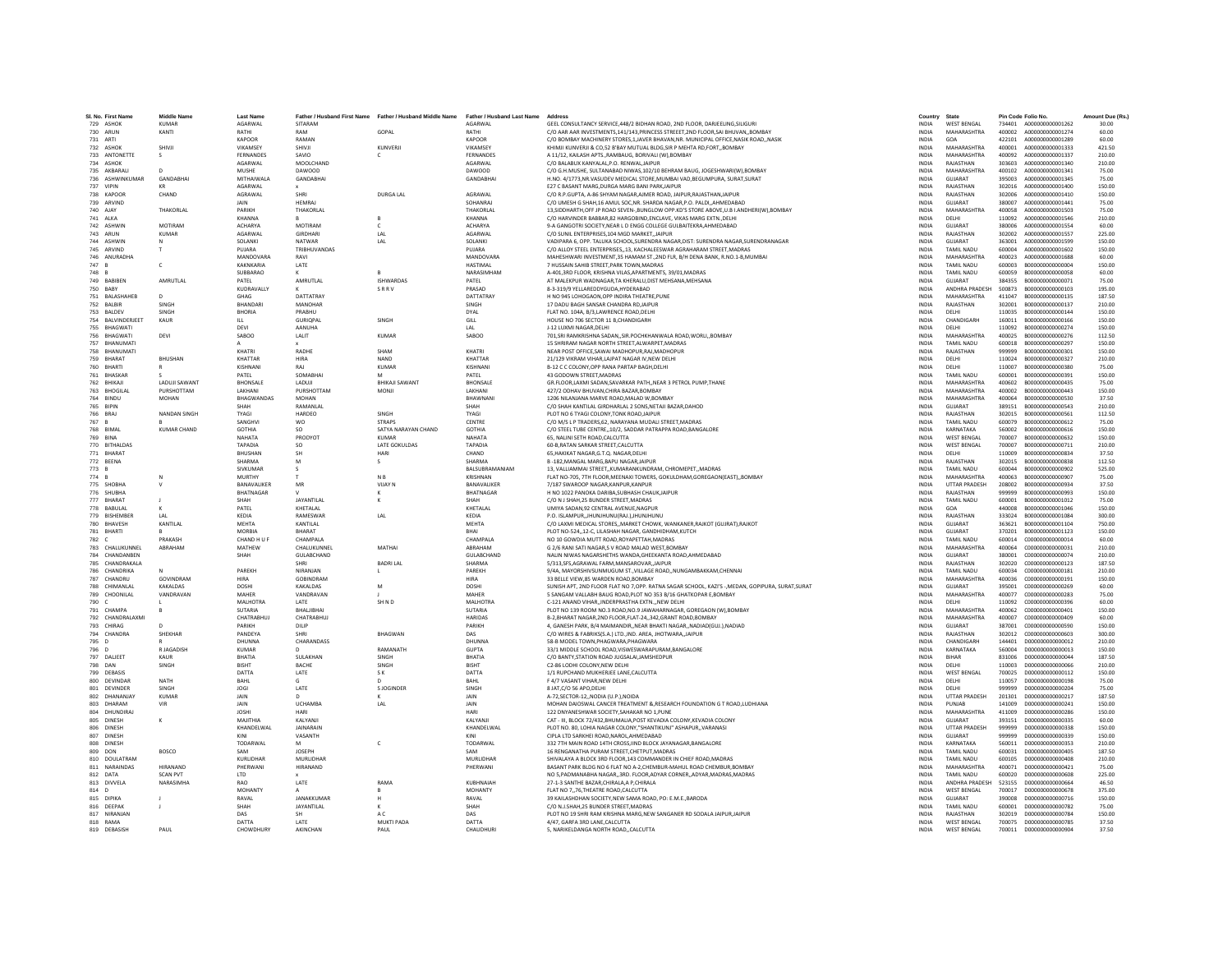| SL No. First Name<br>820 DILIP | <b>Middle Name</b>  | <b>Last Name</b><br>DAVE     |                            | Father / Husband First Name Father / Husband Middle Name Father / Husband Last Name | DAVE                       | Address<br>11/2ND FLOOR. TULSI VRINDA CHS LTD.,L.T. ROAD. BORIVALI(W)., BOMBAY                                                     | Country<br><b>INDIA</b>      | State<br>MAHARASHTRA                         | Pin Code Folio No. | 400092 D000000000000934              | Amount Due (Rs.)<br>150.00 |
|--------------------------------|---------------------|------------------------------|----------------------------|-------------------------------------------------------------------------------------|----------------------------|------------------------------------------------------------------------------------------------------------------------------------|------------------------------|----------------------------------------------|--------------------|--------------------------------------|----------------------------|
| 821 DILIP                      |                     | VAKHARIA                     | NARRHFRAM                  |                                                                                     | NARRHERAM                  | J/166 MOHAN NAGAR., DAHANUKAR WADI, KANDIVALI(W), MUMBAI                                                                           | <b>INDIA</b>                 | MAHARASHTRA                                  | 520004             | 000000000000049                      | 150.00                     |
| 822 DILIP                      | <b>KUMAR</b>        | MANNA                        | LATE                       | KRISHNADHON                                                                         | MANNA                      | 5G, NABAROY LANE (1ST FLOOR), P.O: ALIPORE, KOLKATA                                                                                | <b>INDIA</b>                 | <b>WEST BENGAL</b>                           | 700027             | D000000000001004                     | 7.50                       |
| 823 E                          |                     | RAJAGOPALAN                  |                            |                                                                                     | RAMACHANDRAN               | 36/2 V CROSS S P EXTN.MALLESWARAM.BANGALORE                                                                                        | <b>INDIA</b>                 | KARNATAKA                                    | 560003             | E0000000000000004                    | 60.00                      |
| 824<br>G                       | $\mathcal{L}$       | <b>KAPOOR</b>                | D.                         |                                                                                     | <b>KAPOOR</b>              | HOTAL RAINBOW RLY ROAD.GHAZIABAD.GAZIABAD                                                                                          | <b>INDIA</b>                 | <b>UTTAR PRADESH</b>                         | 201001             | 6000000000000023                     | 150.00                     |
| 825 G                          | s                   | NAGARAJA                     | G                          | $\mathbf{v}$                                                                        | SHAMARAO                   | NO 16 4TH MAIN MARUTHI EXTENSION BANGALORE BANGALORE                                                                               | <b>INDIA</b>                 | KARNATAKA                                    | 560021             | G000000000000024                     | 150.00                     |
| 826 GAYATRI                    |                     | SAXENA                       |                            |                                                                                     | PRASAD                     | B-180/2 GOVERNMENT COLONY, BANDRA EAST, BOMBAY                                                                                     | <b>INDIA</b>                 | MAHARASHTRA                                  | 400051             | G000000000000089                     | 37.50                      |
| 827<br>GEETA                   |                     | MATHUR                       | HITESH                     | NARIAN                                                                              | MATHUR                     | III / 55, GANDHI NAGAR, JAIPUR                                                                                                     | INDIA                        | RAJASTHAN                                    | 999999             | G000000000000113                     | 210.00                     |
| 828 GHASI                      | RAM                 | <b>TAAK</b>                  | <b>BUDDH</b>               |                                                                                     | RAM                        | 16/120 ANAND PURI TANK ROAD.KAROL BAGH.NEW DELHI                                                                                   | <b>INDIA</b>                 | DELHI                                        | 110005             | G000000000000147                     | 210.00                     |
| 829 GIAY                       |                     | SINGH                        | <b>GURDILAL</b>            |                                                                                     | SINGH                      | GIAY SINGH KUCHA KORA HALWAI.HALL BAZAR.AMRITSAR                                                                                   | <b>INDIA</b>                 | CHANDIGARH                                   | 143001             | G000000000000155                     | 210.00                     |
| 830 GIRIJARANI                 |                     | PASUPULETY                   |                            |                                                                                     | MANOHAR                    | W-B-3-162, VIJAYALAXMIPURAM, BAPATLA                                                                                               | INDIA                        | ANDHRA PRADESH                               | 522101             | G000000000000180                     | 210.00                     |
| 831 GIRISH                     | <b>DINKERRAI</b>    | DESAI                        | DINKERRAI                  |                                                                                     | DESAI                      | 135 AZAD SOCIETY, ELLISBRIDGE, AHMEDABAD                                                                                           | INDIA                        | GUJARAT                                      | 380015             | G000000000000187                     | 150.00                     |
| 832 GOVIND                     |                     | CHAND                        | <b>VISHAN</b>              |                                                                                     | DASS                       | C-2/307 JANAK PURI.NEW DELHI                                                                                                       | <b>INDIA</b>                 | DELHI                                        | 110058             | 6000000000000222                     | 150.00                     |
| 833 GOPINATH                   | DASHARATH           | WADEKAR                      | DASHARATH                  |                                                                                     | DASHARATH                  | 165 MUNDHAWA, POONA, PUNE                                                                                                          | <b>INDIA</b>                 | MAHARASHTRA                                  | 411036             | G00000000000277                      | 75.00                      |
| 834 GURRINDAR                  |                     | <b>SINGH</b>                 | RAIINDAR                   |                                                                                     | SINGH                      | FLAT NO 6, 'B' WING, GROUND FLOOR, VIVEK' APPTS, VIDYANAGRI MARG.KAL-JNA, SANTACRUZ(E)BOMBAY                                       | <b>INDIA</b>                 | MAHARASHTRA                                  | 400098             | 6000000000000360                     | 187.50                     |
| 835 GYAN<br>836 GRACY          | CHAND               | BALIA<br>LOBO                | MOHAN                      | RAJ<br>PAUL                                                                         | <b>BALIA</b><br>LOBO       | 1448 BARA GANGREKA, RASTA JOHARI BAZAR, JAIPUR<br>SYNDICATE BANK.SHOOLAY BRANCH, RESIDENCY ROAD.BANGALORE                          | INDIA<br>INDIA               | RAJASTHAN<br>KARNATAKA                       | 302003<br>560025   | G00000000000389<br>G000000000000405  | 150.00<br>187.50           |
|                                |                     |                              | <b>WO</b>                  |                                                                                     |                            |                                                                                                                                    |                              |                                              |                    |                                      |                            |
| 837 GAUTAM<br>838 GOTTIPATI    |                     | AGRAWAL<br><b>KONDALARAO</b> | <b>NAND</b><br>SURRARAYUDU | KISHORE                                                                             | AGRAWAL<br>SURRARAYUDU     | C/O SURYA AUTO PARTS.GURUDWARA BUILDINGS, SEVOKE ROADSILIGURI<br>SIDDANA KONDUR P.O. KALIGIRI (MANDAL) NELLORE(DT.), A.P., NELLORE | <b>INDIA</b><br><b>INDIA</b> | <b>WEST BENGAL</b><br><b>ANDHRA PRADESH</b>  | 734401<br>524225   | G000000000000551<br>6000000000000566 | 225.00<br>187.50           |
| 839 GOBARDHAN                  |                     | DAS                          |                            | c                                                                                   | DAS                        | K 2-81, ROAD NO 1, TELLO COLONY, JAMSHEDPUR, BIHAR, JAMSHEDPUR                                                                     | <b>INDIA</b>                 | <b>BIHAR</b>                                 | 831004             | G000000000000571                     | 60.00                      |
| 840 AMIT                       |                     | GANDH                        | RAMESH                     |                                                                                     | GANDH                      | 610/3 VISHAL COMPLEX NARSING LANE.S V ROAD.MALAD W.BOMBAY                                                                          | <b>INDIA</b>                 | <b>MAHARASHTRA</b>                           | 400064             | G000000000000583                     | 150.00                     |
| 841 NAVNIT                     |                     | GARG                         | LATE                       | SRI VED P                                                                           | GARG                       | C/O WIRES & FABRIKS SA LTD.INDUSTRIAL AREA JHOTWARA JAIPUR                                                                         | <b>INDIA</b>                 | RAJASTHAN                                    | 302012             | G000000000000592                     | 150.00                     |
| 842 MOHIT                      |                     | GOEL                         | <b>SH</b>                  | H <sub>V</sub>                                                                      | GOEL                       | 1509 WAZIR NAGAR NEW DELHI                                                                                                         | <b>INDIA</b>                 | DELHI                                        | 110003             | 6000000000000599                     | 37.50                      |
| 843 AMIT                       | <b>SINGH</b>        | GROVER                       |                            | $\sim$                                                                              | GROVER                     | 102 NARMDA APARTMENTS.ALKA NANDA.NEW DELHI                                                                                         | <b>INDIA</b>                 | DELHI                                        | 110019             | 6000000000000625                     | 37.50                      |
| 844 GAYATRI                    | NARASIMHA           | SHENOY                       | <b>NARASIMH/</b>           | GANESH                                                                              | SHENOY                     | A-11 ANILESH C.H.SOC.,90 FEET CROSS ROAD, MULUND EAST,BOMBAY                                                                       | INDIA                        | MAHARASHTRA                                  | 400081             | G00000000000683                      | 37.50                      |
| 845 GULAAN                     | ABBAS               | ALIMOHAMMED                  | ABBAS                      |                                                                                     | ABBAS                      | BANK OF INDIA, BOMBAY NRI BRANCH,,2ND FLOOR, MITTAL TOWER, C WING,, NARIMAN POINT,, BOMBAY                                         | <b>INDIA</b>                 | MAHARASHTRA                                  | 400021             | G000000000000698                     | 1500.00                    |
| 846 GOPAL                      | KRISHNA             | PALIWAL                      |                            |                                                                                     | PALIWAL                    | B-17, GOVIND DEV COLONY.INNER CIRCLE, GANGAURI BAZAR JAIPUR                                                                        | <b>INDIA</b>                 | RAJASTHAN                                    | 302002             | G000000000000722                     | 225.00                     |
| 847 GAGAN                      |                     | <b>IHA</b>                   |                            |                                                                                     | <b>IHA</b>                 | 244, RAI COLONY, HASANPURA, 'C', JAIPUR, JAIPUR                                                                                    | <b>INDIA</b>                 | RAIASTHAN                                    | 302006             | 6000000000000755                     | 150.00                     |
| 848<br>HANS                    | RAJ                 | BENGAN                       | <b>KODAMA</b>              |                                                                                     | BENGANI                    | C/O GOLDEN INDUSTRIES, 4684, ANSARI ROAD, 21, DARIYA GANJ, NEW DELHI                                                               | INDIA                        | DELHI                                        | 110002             | H00000000000024                      | 150.00                     |
| 849 HARBANS                    |                     | SINGH                        | <b>BALWANT</b>             |                                                                                     | SINGH                      | NAWAN KOT GALI NO 6,HOUSE NO 2419/20,AMRITSAR                                                                                      | <b>INDIA</b>                 | CHANDIGARH                                   | 143001             | H000000000000053                     | 187.50                     |
| 850 HARBANS                    | SINGH               | <b>BEDI</b>                  | <b>BEDI</b>                | <b>ISHAR</b>                                                                        | SINGH                      | 14 RANI KA BAGH, AMRITSAR, AMRITSAR                                                                                                | <b>INDIA</b>                 | CHANDIGARH                                   | 143001             | H000000000000055                     | 150.00                     |
| 851 HFMI ATA                   |                     | KOTHARI                      | <b>KAILASH</b>             | CHAND                                                                               | KOTHARI                    | C/O ROHRA & CO 360 MINT STREET 2ND FLOOR MADRAS                                                                                    | <b>INDIA</b>                 | <b>TAMIL NADLI</b>                           | 600079             | H000000000000260                     | 210.00                     |
| 852 HEMLATA                    |                     | VFFRA                        | <b>TALIE</b>               |                                                                                     | <b>IAII</b>                | 318 NEW GANGAWALA BLDG.TARDEO.TARDEO                                                                                               | <b>INDIA</b>                 | MAHARASHTRA                                  | 400034             | H000000000000263                     | 210.00                     |
| 853<br>HEMLATHA<br>854 H       |                     | ANCHALIA<br>SREENIVASAMURTHY | ASHOK                      | <b>KUMAR</b>                                                                        | ANCHALIA<br>NARAYANAMURTHY | 8/1, 1ST FLOOR, 4TH STREET., DR. RADHAKRISHNAN SALAI., CHENNAI<br>C/O ASHOK STORES, SRINIDHI SHOPPING COMPLEX, SHIMOGA             | <b>INDIA</b><br>INDIA        | <b>TAMIL NADU</b><br>KARNATAKA               | 600004<br>577201   | H00000000000265<br>H00000000000460   | 210.00<br>46.50            |
| 855 HITESH                     | $\mathfrak{c}$      | VADODARIA                    | CHHARILDAS                 |                                                                                     | VADODARIA                  | 81 SAHAKARNAGAR SOCIETY NEAR STATION ROTAD DIST RHAVNAGAR RHAVNAGAR                                                                | <b>INDIA</b>                 | GUIARAT                                      | 364710             | H000000000000526                     | 60.00                      |
| 856 HEMANT                     |                     | SONKHIA                      | PRAKASH                    |                                                                                     | CHAND                      | C/O S B FASTENERS, LOHA MANDI, S C ROAD, JAIPUR                                                                                    | <b>INDIA</b>                 | RAIASTHAN                                    | 302001             | H000000000000531                     | 210.00                     |
| 857 HARESH                     |                     | PAREKH                       | RASIKLAL                   |                                                                                     | PAREKH                     | PAREKH BHUVANVEER SAWARKAR ROAD.VIRAR (E).VIRAR                                                                                    | <b>INDIA</b>                 | <b>MAHARASHTRA</b>                           | 401303             | H000000000000533                     | 7.50                       |
| 858<br><b>HEMANT</b>           | MOHANLAL            | <b>MISTRY</b>                | MOHANLAL                   |                                                                                     | MOHANLAL                   | 16. SUMIT APARTMENTS31-A. CARMICHEL ROADBOMBAY                                                                                     | <b>INDIA</b>                 | MAHARASHTRA                                  | 400026             | H000000000000548                     | 75.00                      |
| 859 HINABEN                    | <b>JIGNESHKUMAR</b> | PATEL                        | JAGNESH                    | <b>KUMAR</b>                                                                        | PATEL                      | C/O SAVITABEN BHOGILAL PATEL, BHAGVANDAS MAMA BLDG, STATION ROAD, RANUJ, DIST - MEHSANA, RANUJ                                     | <b>INDIA</b>                 | GUIARAT                                      | 384275             | H000000000000590                     | 150.00                     |
| 860 HEMANT                     |                     | <b>JAWALL</b>                | SIDRAMAPPA                 |                                                                                     | SIDRAMAPPA                 | 1553/1 AGAI GAON ROAD BARSLTOWN BARSL                                                                                              | <b>INDIA</b>                 | MAHARASHTRA                                  | 413401             | H000000000000601                     | 75.00                      |
| 861 HARISH                     | KUMAF               | TAWANI                       | DANAMAL                    |                                                                                     | TAWANI                     | 264, SURAYA NAGAR, SUDAMA KUTI,, GOPALPURA BIPASS, JAIPUR                                                                          | <b>INDIA</b>                 | RAIASTHAN                                    | 302015             | H000000000000633                     | 150.00                     |
| 862 HARI                       | RAM                 | SHARMA                       |                            |                                                                                     | SHARMA                     | 9 SHANTI NAGAR., VAID MARG, N B C ROAD, JAIPUR                                                                                     | <b>INDIA</b>                 | RAJASTHAN                                    | 302006             | H000000000000648                     | 75.00                      |
| 863<br>INDER                   | L                   | WADHWANI                     | LAXAMANDAS                 |                                                                                     | LAXAMANDAS                 | 33 MUKUNDNAGAR, 13 HARI KUNJ, SOCIETY, PUNE, PUNE                                                                                  | INDIA                        | MAHARASHTRA                                  | 411037             | 1000000000000025                     | 150.00                     |
| 864 INDRA                      | PAI                 | <b>SINGH</b>                 | SEWA                       |                                                                                     | SINGH                      | C/O MR H P SINGH.103-ROHANICK APPT, OFF YARI ROAD.VERSOVA.ANDHERI(E)MUMBA                                                          | <b>INDIA</b>                 | MAHARASHTRA                                  | 999999             | 1000000000000067                     | 187.50                     |
| 865<br>INDRANI                 |                     | BASU                         | SIDDHARTHA                 |                                                                                     | <b>RASU</b>                | KAMALA KUTIR, NOAPARA BYE LANE, P O GARULIA, 24 PARGANAS                                                                           | INDIA                        | <b>WEST BENGAL</b>                           | 743133             | 1000000000000072                     | 150.00                     |
| 866<br>INDUMATI                | s                   | CHIPLUNKAP                   | SADASHIV                   |                                                                                     | SADASHIV                   | NEW 711 SADASHIV PETH, NEAR S I E.PUNE                                                                                             | <b>INDIA</b>                 | MAHARASHTRA                                  | 411030             | 1000000000000157                     | 135.00                     |
| 867 INDRA                      |                     | SHARMA                       | RAMESHWAR                  | PD                                                                                  | SHARMA                     | 308 MAHAVEER NAGAR, TONK ROAD, JAIPUR                                                                                              | INDIA                        | RAJASTHAN                                    | 302018             | 1000000000000166                     | 75.00                      |
| 868 KRISHNAMURTHY              |                     | <b>IYER</b>                  |                            | RAMACHANDRA                                                                         | <b>IYER</b>                | 142. VALAYAPATHY STREET.GANESH NAGAR.CHENNAI                                                                                       | <b>INDIA</b>                 | <b>TAMIL NADU</b>                            | 600073             | 1000000000000301                     | 37.50                      |
| 869 INDIAN<br>870 USHA         | OVERSEAS            | RANK<br><b>RHARDWAI</b>      | <b>INDIAN</b>              | OVERSEAS                                                                            | RANK<br>BHARDWAJ           | POST BAG NO. 354., 32, SANTHOME HIGH ROAD; MADRAS, TAMILNADU, MADRAS                                                               | <b>INDIA</b>                 | TAMIL NADU                                   | 600004             | 1000000000000310                     | 75.00                      |
| 871                            |                     | SIVASANKARAN                 | SURJIT                     | KUMAR                                                                               | NAIR                       | C/233, ANAND VIHAR, DELHI<br>B 102 SALARPURIA SILVER WOODS, RAHAT BAGH NAGAVARA PALYA, C V RAMAN NAGAR POST, BANGALORE             | <b>INDIA</b><br>INDIA        | DELHI<br>KARNATAKA                           | 110092<br>560093   | IN30010011727683<br>IN30014210327682 | 210.00<br>210.00           |
| N<br>872 ARUL                  | AMALI               |                              | LOUIS                      | AA.                                                                                 |                            | INDIAN BANK.TENNUR.TRICHY                                                                                                          | <b>INDIA</b>                 | <b>TAMIL NADU</b>                            | 600017             | IN30017510223592                     | 150.00                     |
| 873 LATAREN                    | RHARATKUMAR         | SHETH                        |                            |                                                                                     |                            | NEAR DAFTARY UPASH RAY.POST DHARANGADHRA.DIST SURENDRANAGAR                                                                        | <b>INDIA</b>                 | GUIARAT                                      |                    | 363310 IN30018310488323              | 187.50                     |
| 874 SHYAM                      | <b>RAIA</b>         | GUPTA                        | HARL                       | PRASAD                                                                              | <b>GUPTA</b>               | 1382 SHANTI NAGAR HIRAN MAGRI SECTOR, NO 5, UDAIPUR RAJASTHAN                                                                      | <b>INDIA</b>                 | RAIASTHAN                                    | 313002             | IN30021412130879                     | 15.00                      |
| 875 PAWAN                      | <b>KUMAR</b>        | AGARWALA                     | LATE                       | BISHWANATH                                                                          | AGARWAL                    | SHREE SHYAM COMPLEX, RAMKRISHNA ROAD BY LANE, ASHRAM PARA, NEAR SAIL TAX OFFICE, SILIGURI                                          | <b>INDIA</b>                 | <b>WEST BENGAL</b>                           | 734401             | IN30032710331609                     | 187.50                     |
| 876 VIKASH                     |                     | RHARTIA                      | PRARHU                     | DAYAL                                                                               | RHARTIA                    | ASIAN MARKETING SERVICES.2ND FLOOR.5 SUN YET SEN STREET.KOLKATA WEST BENGAL                                                        | <b>INDIA</b>                 | <b>WEST BENGAL</b>                           | 700012             | IN30045011308646                     | 15.00                      |
| 877 SUSHMA                     |                     | AGRAWAL                      | SATISH                     | <b>KUMAR</b>                                                                        | AGRAWAL                    | STATE BANK OF INDORE.KHATEGAON.DIST- DEWAS.MADHYA PRADESH                                                                          | <b>INDIA</b>                 | MADHYA PRADESH 455336                        |                    | IN30045011705156                     | 187.50                     |
| 878 MAMTA                      |                     | <b>JALAN</b>                 |                            |                                                                                     | <b>JAI AN</b>              | FE 378 SECTOR 3 SALT LAKE CITY.NEAR TANK 12.KOLKATA                                                                                | <b>INDIA</b>                 | <b>WEST BENGAL</b>                           | 700091             | IN30047641957668                     | 750.00                     |
| 879 RAJIV                      | SUMANTRAI           | BHATARKAR                    | SUMANTRAI                  | DAYALII                                                                             | BHATARKAR                  | 39 MAHADEVNAGAR SOCIETY, SAGRAMPUR, SURAT                                                                                          | INDIA                        | GUJARAT                                      | 395002             | IN30048410612749                     | 150.00                     |
| 880 LATHA                      | v s                 | MRS                          |                            |                                                                                     |                            | 21 RAMAN STREET, ARCOT, VELLORE, VELLORE                                                                                           | INDIA                        | <b>TAMIL NADU</b>                            | 632006             | IN30059710014343                     | 75.00                      |
| 881 SATNAM                     |                     | SINGH                        |                            | CHARAT                                                                              | SINGH                      | 1524.GHASS MANDI.CHAURI SARAK.LUDHIANA                                                                                             | <b>INDIA</b>                 | CHANDIGARH                                   | 141001             | IN30060110334239                     | 202.50                     |
| 882 THUNUGUNTLA                |                     | APPARAO                      | SANKARA                    |                                                                                     | RAO<br><b>BOHRA</b>        | CHARTERED ACCOUNT, 60, MAIN ROAD, LALAPET, GUNTUR                                                                                  | <b>INDIA</b>                 | ANDHRA PRADESH                               | 522002             | IN30061010066500                     | 225.00                     |
| 883 VALLABH<br>884             | DAS<br>S RAJESWARI  | <b>ROHRA</b><br>NATARA       | <b>HANUMAN</b>             | DAS                                                                                 | <b>NATARA</b>              | 8-8-28 STATION ROAD WARANGAL<br>D. NO. 70,3RD CROSS, 1ST MAIN, SILVERPARK, DEVANGPET ROAD, HUBLI                                   | <b>INDIA</b><br>INDIA        | ANDHRA PRADESH<br>KARNATAKA                  | 506002<br>580020   | IN30061010526508<br>IN30061010566144 | 300.00<br>150.00           |
| 885 KOUSHIN                    |                     | BANERJI                      | <b>LATE</b>                | GOPAL                                                                               | BANERJEA                   | 46. B SURYA SEN PARK.KUMARPUR.PO- ASANSOL                                                                                          | <b>INDIA</b>                 | <b>WEST BENGAL</b>                           | 713304             | IN30069310107989                     | 210.00                     |
| 886 NAVINCHANDRA               | AMBALAL             | SHAH                         | AMBALAL                    | MAGANLAL                                                                            | SHAH                       | 10-C NATRAJ SOCIETY.BEHIND DELUX SOCIETY.NIZAMPURA.VADODARA                                                                        | <b>INDIA</b>                 | GUJARAT                                      | 390002             | IN30075711475760                     | 210.00                     |
| 887 DINESHCHANDRA              |                     | ARIWALA                      | MAGANLAL                   | $\Omega$                                                                            | ARIWALA                    | 45, AATMAN PARK,,B\H, HARIDWAR SOC, N\R,,CHHATRAPATI SIVAJI ROAD, ADAJAN,SURAT                                                     | INDIA                        | GUIARAT                                      | 395009             | IN30084510111488                     | 150.00                     |
| 888 NARED                      | <b>INVESTMENT P</b> | LTD                          |                            |                                                                                     |                            | DALAL TOWER, IIND FLOOR, PRATAP TALKIES CHORAHA, BHILWARA                                                                          | INDIA                        | RAJASTHAN                                    | 311001             | IN30105510081920                     | 1.50                       |
| 889 ANANT                      | LAL                 | <b>GUPTA</b>                 | <b>LATE</b>                | <b>TRILOKI</b>                                                                      | SAHU                       | M/S ANANT METALS, NORTH MARKET ROAD, RANCHI, BIHAR                                                                                 | <b>INDIA</b>                 | <b>RIHAR</b>                                 | 834001             | IN30112715390474                     | 187.50                     |
| 890 CHANCHAL                   |                     | SARDA                        | RAVI                       |                                                                                     | SARDA                      | PLOT NO 32.B 37/170 A GIRINAGAR EXT. BIRDOPUR COLONY. VARANASI                                                                     | <b>INDIA</b>                 | <b>UTTAR PRADESH</b>                         | 221010             | IN30112716514117                     | 63.00                      |
| 891 MUKTE                      | <b>GANESH</b>       | PRKASH                       | PRAKASH                    |                                                                                     | PRAKASH                    | MUTKE WADI CHAKAN.TAL KHED.PUNE                                                                                                    | <b>INDIA</b>                 | MAHARASHTRA                                  | 410501             | IN30115122154813                     | 7.50                       |
| 892<br>HARBHAJAI               | SINGH               | MALLHI                       | LATE                       | S WARYAM                                                                            | SINGH                      | LT COL- H.S. MALLHI, VILL P.O.- ARGOWAL, DISTT- HOSHIAR PUR (PB)                                                                   | INDIA                        | CHANDIGARH                                   | 144207             | IN30133017703915                     | 300.00                     |
| 893 VINAY                      | <b>KUMAR</b>        | SOOD                         |                            | <b>LATE VIDYA PRAKASH</b>                                                           | SOOD                       | DB - 67 A.DDA FLATS.HARI NAGAR.NEW DELHI                                                                                           | <b>INDIA</b>                 | DELHI                                        | 110064             | IN30145210055413                     | 150.00                     |
| 894 JAYSWAI                    | <b>JIGAR</b>        | ATULKUMAR                    | JAYSWAL                    | ATULKUMAR                                                                           | AMBUPRASAD                 | SANGAM PARTY PLOT.OPP. GEB.TALOD.DIST-SABARKANTHA                                                                                  | <b>INDIA</b>                 | GUJARAT                                      | 383215             | IN30146910081855                     | 1.50                       |
| 895 AMIN                       |                     | <b>LADAK</b>                 |                            |                                                                                     | <b>LADAK</b>               | A 5/1 KARIMARAD CAMPAL PANAJI GOA                                                                                                  | <b>INDIA</b>                 | MAHARASHTRA                                  | 403001             | IN30154915826550                     | 187.50                     |
| 896 SUJYESHTHA                 | RAIFNDRARHAI        | SHAH                         | RAIFNDRA                   | BHAI                                                                                | SHAH                       | 100 LAVANYA SOCIETY, NR JIVRAJ MEHTA HOSPITAL, VASNA, AHMEDABAD                                                                    | INDIA                        | GUJARAT                                      | 380007             | IN30154916640871                     | 60.00                      |
| 897<br>KIRANKUMAR              | YASHVANTRAY         | <b>ACHARYA</b>               | YASHVANTRAY                |                                                                                     | <b>ACHARYA</b>             | 2 SWIKAR TENAMENT.NR TULIP BUNGLOWS.THALTEJ.AHMEDABAD                                                                              | <b>INDIA</b>                 | GUJARAT                                      | 380052             | IN30154918492103                     | 150.00                     |
| 898 BINA<br>899 GURCHARAN      |                     | AGRAWAL<br><b>SINGH</b>      | <b>JAI</b>                 | <b>KRISHNA DAS</b><br><b>IOGINDER</b>                                               | AGRAWAL<br><b>SINGH</b>    | FLAT NO-8.75/4. HALSEY ROAD.KANPUR<br>79/2 SHOP NO 2 LATOUCHE ROAD KANPUR                                                          | <b>INDIA</b><br><b>INDIA</b> | <b>UTTAR PRADESH</b><br><b>UTTAR PRADESH</b> | 208001<br>208001   | IN30155720614477<br>IN30155720615072 | 75.00<br>150.00            |
|                                |                     | KALRA                        | RAMESH                     | <b>KUMAR</b>                                                                        |                            |                                                                                                                                    | <b>INDIA</b>                 | <b>UTTAR PRADESH</b>                         | 250001             |                                      |                            |
| 900 SUSHMA<br>901 PRECIOUS     | <b>SECURITIES P</b> | LTD                          |                            |                                                                                     | KALRA                      | 54/3, PHOOL BAGH COLONY, MEERUT<br>338 1ST FLOOR, PRABHAT COMPLEX, K G ROAD, BANGALORE                                             | INDIA                        | KARNATAKA                                    | 560009             | IN30155721793502<br>IN30214810016758 | 210.00<br>1.50             |
| 902 B                          | S SIDDALINGESH      | <b>BABU</b>                  |                            |                                                                                     | SADASHIVAPPA               | NO 971.SRI SIDDESHWARA NILAYA, EKAMBARAM STREET, BANGARPET                                                                         | <b>INDIA</b>                 | KARNATAKA                                    | 563114             | IN30214810468896                     | 75.00                      |
| 903 SUBHASH                    | <b>HARINARAYAN</b>  | AGRAWAL                      | HARINARAYAN                |                                                                                     | AGRAWAL                    | OPP TAHSIL COURT.FULCHUR LINE.NEAR JAISTAMBH CHOWK.PO GONDIA                                                                       | <b>INDIA</b>                 | GOA                                          | 441601             | IN30220110104805                     | 15.00                      |
| 904 VINOD                      |                     | KHANNA                       |                            |                                                                                     |                            | E 105 VTH FLOOR S.P.S. RESIDENCY INDIRAPLIRAM, GHAZIARAD                                                                           | <b>INDIA</b>                 | <b>UTTAR PRADESH</b>                         | 201010             | IN30226910187402                     | 135.00                     |
| 905<br>HARI                    | KRISHAN             | SHARMA                       | NATHI                      | RAM                                                                                 | <b>SHARMA</b>              | FLAT NO 36 HIG SF FLATES PINK FLATS, RAJ GURU NAGAR, FEROZEPUR ROAD, LUDHIANA                                                      | INDIA                        | CHANDIGARH                                   | 141001             | IN30302851016230                     | 75.00                      |
| $906$ J                        |                     | SRINIVASAN                   |                            |                                                                                     | <b>JAYARAMAN</b>           | A 713 SAROJINI NAGAR.NEW DELHI                                                                                                     | <b>INDIA</b>                 | DELHI                                        | 110023             | J000000000000022                     | 150.00                     |
| 907 JAGANNATH                  |                     | RAM                          | <b>NAGINA</b>              |                                                                                     | SAHU                       | RZ-76C VAISHALI DABRI EXTN.P O PALAM.NEW DELHI                                                                                     | <b>INDIA</b>                 | DELHI                                        | 999999             | J000000000000040                     | 150.00                     |
| 908 IASHWANTI                  |                     | KARIA                        | <b>IAGIIVAN</b>            | $\Delta$                                                                            | KARIA                      | 4. PATEL COLONY. 3. SATYANAM APPARTMENTS JAMNAGAR                                                                                  | <b>INDIA</b>                 | GUIARAT                                      | 361008             | 1000000000000145                     | 210.00                     |
| 909 IASHY                      |                     | <b>JANI</b>                  | PRAVIN                     |                                                                                     | PRAVIN                     | C/O NAGINDAS & MANEKLAL, 102 DALAMAL CHAMBERS, SIR VITHALDAS, T. MARG,, MUMBAI                                                     | <b>INDIA</b>                 | MAHARASHTRA                                  |                    | 400020 1000000000000150              | 150.00                     |
| 910 JASPAL                     | SINGH               | KAKAR                        | MEHTAB                     | SINGH                                                                               | KAKAR                      | A/335. DEFENCE COLONY.NEW DELH                                                                                                     | <b>INDIA</b>                 | DELHI                                        | 110024             | J000000000000155                     | 60.00                      |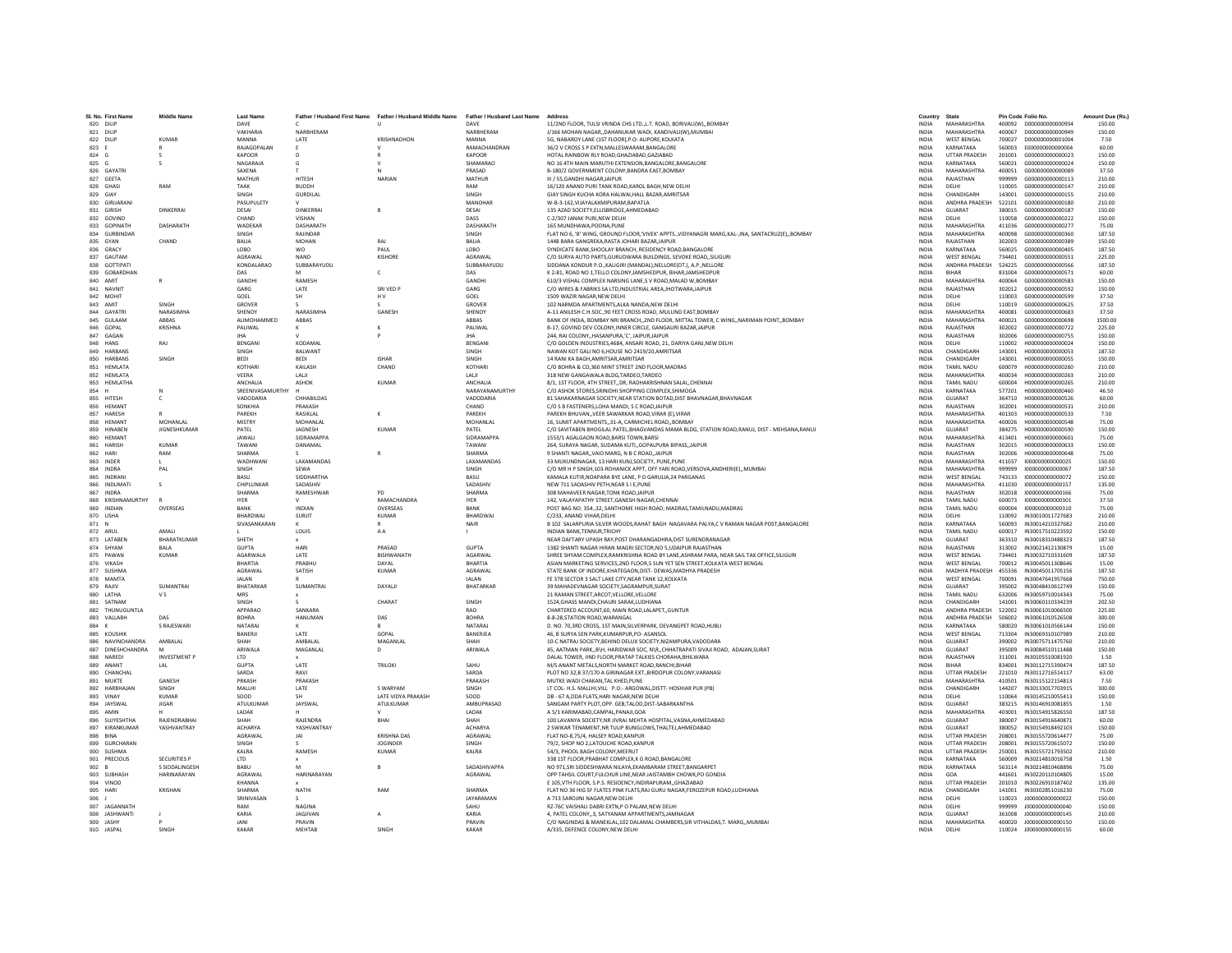| SL No. First Name                     | <b>Middle Name</b>             | <b>Last Name</b>                |                           | Father / Husband First Name Father / Husband Middle Name Father / Husband Last Name |                                   | Address                                                                                                                                               | Country                      | State                                    | Pin Code Folio No. |                                                        | Amount Due (Rs.) |
|---------------------------------------|--------------------------------|---------------------------------|---------------------------|-------------------------------------------------------------------------------------|-----------------------------------|-------------------------------------------------------------------------------------------------------------------------------------------------------|------------------------------|------------------------------------------|--------------------|--------------------------------------------------------|------------------|
| 911 JATAN                             | LAL                            | BARDIA                          | KHANYA                    | LAL                                                                                 |                                   | 8/224OLD VIDHA DHAR NAGARJAIPUR.RAJASTHANJAIPUR                                                                                                       | <b>INDIA</b>                 | RAJASTHAN                                |                    | 302012 J000000000000170                                | 187.50           |
| 912 IAYA                              | $\mathsf{C}$                   | MEHTA                           | CHANDULAL                 |                                                                                     | CHANDLIL AL                       | C/O TARACHAND DHANIFE 487 S V P RD RAMCHANDRA MANSION. 1ST FLOOR ROMRAY                                                                               | INDIA                        | MAHARASHTRA                              | 400004             | 1000000000000191                                       | 150.00           |
| 913 JAYALKSHM                         |                                | <b>NARAYANASAWM</b>             |                           |                                                                                     | NARAYAIVASWAMY                    | C/O P R NARAYANASAWMY, 14 SARASWATHIPURAM WEST CHROMEPET, MADRAS                                                                                      | <b>INDIA</b>                 | <b>TAMIL NADU</b>                        | 600044             | J000000000000211                                       | 150.00           |
| 914 JAYALKSHML<br>915 JAYANTI         |                                | KARANTH<br>CHAUDHRI             |                           | c                                                                                   | KARANTH<br><b>CHAUDHURY</b>       | C/O D.S.KARANTH,17 BELVEDRE(CGO QTR,BHULABHAI DESAI RD,OPP AMERICAN AM-,BASSY,BREACH CANDY,,MUMBAI<br>18/22 BALLYGUNGE PLACE(EAST) 1ST FLOOR.CALCUTTA | <b>INDIA</b><br><b>INDIA</b> | MAHARASHTRA<br><b>WEST BENGAL</b>        | 400026<br>700019   | 1000000000000213<br>1000000000000228                   | 150.00<br>150.00 |
| 916 JAYSING                           | KRISHANRAO                     | 1AD                             | KRISHANRAO                | M                                                                                   | LAD                               | YOGI NAGAR BLDG NO A/34 BLOCK, NO 004 EKSAR ROAD BORIWALI, WEST BOMBAY, BOMBAY                                                                        | <b>INDIA</b>                 | MAHARASHTRA                              | 400092             | J000000000000311                                       | 210.00           |
| 917 JOAQUIM                           |                                | COLACO                          |                           |                                                                                     |                                   | ORGAO LOUTOLIM, GOA, GOA                                                                                                                              | <b>INDIA</b>                 | MAHARASHTRA                              | 403718             | J000000000000370                                       | 210.00           |
| 918 JYOTHI                            |                                | SALUNKHE                        |                           |                                                                                     | DEEPAK                            | C/O KRISHNA GYAN & CO,157, MINT STREET I FLOOR, MADRAS                                                                                                | INDIA                        | TAMIL NADU                               | 600079             | J00000000000408                                        | 210.00           |
| 919 JOTIBEN                           | BHUPENDDRA                     | DESAI                           | BHUPENDRA                 | RANCHHODJI                                                                          | DESAI                             | VANKO MOHOLLO OPP N K TAILOR BILIOMORA DIST BULSAR GUJ STATE BULSAR                                                                                   | <b>INDIA</b>                 | GUJARAT                                  | 999999             | J000000000000434                                       | 187.50           |
| 920 JYOTSNABEN<br>921<br>JOYDEB       | <b>JASUBHAI</b>                | PATEL<br>RANA                   | <b>JASUBHAI</b><br>SO.    | <b>SRI SANTOSH</b>                                                                  | <b>JASUBHAI</b><br>K RANA         | A/2 GITAKUNJ SOCIETYNR. GNFC TOWNSHIP.P O NARMADANAGAR.( GUJRAT ).BHARUCH<br>31/1, R, BEADON ROW, P.O. BEADON STREET, CALCUTTA                        | <b>INDIA</b><br><b>INDIA</b> | GUJARAT<br><b>WEST BENGAL</b>            | 392015<br>700006   | J00000000000456<br>J000000000000465                    | 187.50<br>150.00 |
| 922                                   | c                              | RAMNATHAN                       | so                        | T N CHANDRA                                                                         | SHEKARIAH                         | BHAGYA & CO., NO. 27, BULL TEMPLE ROAD, BANGALORE                                                                                                     | INDIA                        | KARNATAKA                                | 560004             | J00000000000482                                        | 150.00           |
| 923 JAYABEN                           | KESHAVLAL                      | GANDHI                          | KESHAVLAL                 |                                                                                     | GANDHI                            | 22/5, JAGJIVAN MENSION, 2ND FANAS WADI, BOMBAY                                                                                                        | <b>INDIA</b>                 | MAHARASHTRA                              | 400002             | 1000000000000569                                       | 1350.00          |
| 924 JAYITA                            |                                | MUKHERJEE                       | RADHA                     | <b>GOBINDA</b>                                                                      | MUKHERJEE                         | C/O R G MUKHERJEE, J L NEHRU ROAD, POST RANIGANJ, DIST BURDWAN, WEST BENGAL, BURDWAN                                                                  | <b>INDIA</b>                 | <b>WEST BENGAL</b>                       | 713347             | J000000000000611                                       | 60.00            |
| 925 IIGNESH                           |                                | FADIA                           | <b>HASMUKHLAL</b>         |                                                                                     | FADIA                             | 2-A/4 JITEKARWADI. NEW BLDG2ND FLR. THAKUDWAR ROAD.BOMBAY                                                                                             | <b>INDIA</b>                 | MAHARASHTRA                              | 400002             | 1000000000000665                                       | 60.00            |
| 926<br>JAGDISH<br>927 SIDHARTH        | PRASAD                         | KARASIA<br><b>JALAN</b>         | LATE<br>RAJENDRA          | BHARULAL<br><b>KUMAR</b>                                                            | KARASIA<br><b>JALAN</b>           | C/O SURYA AUTO PARTS, GURUDWARA BUILDING, SEVOKE ROAD, SILIGURI<br>118A CHITTARANJAN AVENUE.CALCUTTA                                                  | INDIA<br>INDIA               | <b>WEST BENGAL</b><br><b>WEST BENGAL</b> | 734401<br>700073   | J00000000000672<br>J00000000000758                     | 225.00<br>750.00 |
| 928 MAHESH                            | <b>KUMAR</b>                   | <b>JANGIR</b>                   | SHRI                      | <b>BHAGWANA RAM</b>                                                                 | JANGIR                            | C/O F25 SHAYAM NAGAR EXTN.RAM PATH NEW SANGANER RDJAIPUR                                                                                              | <b>INDIA</b>                 | RAJASTHAN                                | 302019             | 1000000000000766                                       | 300.00           |
| 929 KAMAL                             | KRISHNA                        | <b>IOSHI</b>                    | <b>LATE</b>               | <b>HANUMAN PD</b>                                                                   | <b>IOSHI</b>                      | C 67 VAAISHALLNAGAR JAIPUR                                                                                                                            | <b>INDIA</b>                 | RAIASTHAN                                | 302012             | 1000000000000814                                       | 150.00           |
| 930<br>JAI                            | CHAND                          | AGARWAL                         | PHOOL                     | CHAND                                                                               | AGARWAL                           | C-95 VAISHALI NAGAR, JAIPUR, RAJASTHAN, JAIPUR                                                                                                        | <b>INDIA</b>                 | RAJASTHAN                                | 302012             | J00000000000858                                        | 75.00            |
| 931<br><b>JOAQUIN</b>                 | SEBASTIAO                      | COLACO                          | ANTONIC                   | <b>JOAO</b>                                                                         | COLACO                            | ORGAO, LOUTOLIMGOA                                                                                                                                    | <b>INDIA</b>                 | <b>MAHARASHTRA</b>                       | 403713             | J000000000000881                                       | 150.00           |
| 932 JOHN<br>933 IAI A                 | RARURA                         | MASCARENHAS<br><b>IAVANSINH</b> | GABRIH<br><b>JAIA</b>     | <b>IAVANSINH</b>                                                                    | MASCARENHAS<br><b>MAHORATSINH</b> | D/8 ACHANAK COLONY.MAHAKALI CAVES ROADANDHERI(EAST)BOMBAY<br>2. MANGALMURTI APPARTMENTOPP- TECHNICAL SCHOOL. HIGHWAY ROAD.KALOL (NORTH GUJRAT).KALOL  | <b>INDIA</b><br><b>INDIA</b> | MAHARASHTRA<br>GUIARAT                   | 400093<br>382721   | J00000000000890<br>1000000000000932                    | 150.00<br>150.00 |
| 934 J                                 |                                | REDDY                           |                           | N                                                                                   | REDDY                             | C-801, ARENJA TOWER., SECTOR, 11, C B D BELAPUR, NAVI, MUMBAI                                                                                         | <b>INDIA</b>                 | MAHARASHTRA                              | 400614             | 1000000000000942                                       | 450.00           |
| 935 JATIN                             | MANSUKHLAI                     | SHAH                            | MANSUKHLAI                |                                                                                     | SHAH                              | 3, NEW OWNERSHIP COLONY, RAJAWADI, GHATKOPAR (EAST), MUMBAI                                                                                           | INDIA                        | MAHARASHTRA                              | 400077             | J000000000001022                                       | 60.00            |
| 936 K                                 | JAVERCHAND                     | <b>JAIN</b>                     | KESRIMAL                  |                                                                                     | JAIN                              | 02 BANGALORE HOSIERY COMPLEX A S CHAR STREET CROSS BANGALORE                                                                                          | <b>INDIA</b>                 | KARNATAKA                                | 560053             | K000000000000021                                       | 210.00           |
| 937 K                                 | RAJITH                         | <b>KUMAR</b>                    |                           |                                                                                     | <b>KRUPENDRA</b>                  | 72 VASAVI TEMPLE STREET.VISVESWAARAPURA.BANGALORE                                                                                                     | <b>INDIA</b>                 | KARNATAKA                                | 560004             | K000000000000056                                       | 187.50           |
| 938 K<br>939 KALA                     |                                | SARATHA<br>AMIN                 | KIRITKUMAR                |                                                                                     | KADHIRAFSAN<br>AMIN               | 53 CHEETTY STREET.MAYILADUTURAI.T NADU.MAILADUTURAI<br>5 TARANGA HILI SOCIETY, NR ARJUN ASHLAM CHANDLODIA, AHMEDABAD                                  | <b>INDIA</b><br>INDIA        | <b>TAMIL NADLI</b><br>GUJARAT            | 609001<br>382481   | K000000000000074<br>K000000000000129                   | 150.00<br>187.50 |
| 940 KALAVAT                           | DEVI                           | ASAWA                           | <b>JAIKISHAN</b>          |                                                                                     | <b>ASAWA</b>                      | 21-3-77 CHOWK.KASARATTA.HYDERABAD                                                                                                                     | <b>INDIA</b>                 | ANDHRA PRADESH                           | 500002             | K000000000000138                                       | 37.50            |
| 941 KALPANA                           |                                | PAREKH                          | RATILAL                   |                                                                                     | PAREKH                            | F/7 KAMLA APARTMENT.NEAR SHREYAS RAILWAY CROSSING.AMBAWADIAHMEDABAD                                                                                   | <b>INDIA</b>                 | GUJARAT                                  | 380015             | K000000000000155                                       | 187.50           |
| 942 KAMAI                             | KISHORE                        | DAVE                            | SAMPAT                    | RAI                                                                                 | DAVE                              | PANCHAVATI 25 POLO FIRST IODHPUR IODHPUR                                                                                                              | <b>INDIA</b>                 | RAIASTHAN                                | 342006             | K000000000000187                                       | 210.00           |
| 943 KAMLA                             |                                | RFHAI                           |                           |                                                                                     | RFHAI                             | C/O ASHOK BEHAL, CENTRAL BANK OF IND, ZONAL COMPUTER CENTRE, I.M.A HALL, NR-I.T.O, I.P. MARG, N.DELHI, NEW DELHI                                      | <b>INDIA</b>                 | DELHI                                    | 110002             | K000000000000249                                       | 150.00           |
| 944<br>KAMLA<br>945 KAMALKANT         |                                | RUYAL<br>SHUKLA                 | <b>NAND</b><br>HIRALAL    | RAM                                                                                 | RUYAL<br>SHUKLA                   | M/S DUDI AGRO SERVI CE CENTRE, VILL & CO TIBBI DT SRI GANGA NAGAR, RAJ, GANGANAGAR<br>111A/393 RAM NIVAS.ASHOK NAGAR.KANPUR                           | <b>INDIA</b><br>INDIA        | RAJASTHAN<br><b>UTTAR PRADESH</b>        | 335526<br>208012   | K000000000000265<br>K000000000000279                   | 210.00<br>210.00 |
| 946 KAMI FSHWAR                       | DATT                           | SHARMA                          | $\mathbf{D}$              | $\mathsf{D}$                                                                        | SHARMA                            | FA-86 INDER PURLNEW DELHI                                                                                                                             | <b>INDIA</b>                 | DELHI                                    | 110012             | K000000000000308                                       | 210.00           |
| 947 KANCHAN                           |                                | RHANDARI                        |                           |                                                                                     | <b>RHANDARI</b>                   | 17 DUDU BAGH SANSAR CHANDRA ROAD.JAIPUR                                                                                                               | <b>INDIA</b>                 | RAJASTHAN                                | 302001             | K000000000000325                                       | 210.00           |
| 948 KANCHAM                           |                                | MANCHANDA                       | RAJAN                     |                                                                                     | MANCHANDA                         | M8/D8. JHULELAL SOCIETYROAD NO. 44. PITAMPURA.DELH                                                                                                    | <b>INDIA</b>                 | DELHI                                    | 110034             | K000000000000333                                       | 150.00           |
| 949 KANCHANLAL                        |                                | SHAH                            | <b>BHOGILAI</b>           |                                                                                     | <b>BHOGILAL</b>                   | 278 TARDEO ROAD.10/32 MATRU MANDIR.BOMBAY                                                                                                             | <b>INDIA</b>                 | MAHARASHTRA                              | 400007             | K000000000000344                                       | 150.00           |
| 950 KANCHANMALA<br>951 KANTA          | NANAL AL<br>DAVI               | KOTHARI<br><b>AGARWAL</b>       | NANALA<br><b>WO</b>       | <b>SHYAMI AI</b>                                                                    | NANALA<br><b>AGARWAI</b>          | UTTAM NIVAS 263/6 PARVATI.NEAR DANDEKAR BRIDGE.PUNE                                                                                                   | <b>INDIA</b><br><b>INDIA</b> | MAHARASHTRA<br>MADHYA PRADESH 497001     | 411030             | K000000000000345<br>K000000000000361                   | 150.00<br>37.50  |
| 952 KASHMIR                           | LAL                            | SHARMA                          |                           |                                                                                     | SHARMA                            | C/O SHYAM SUNDER SHYAMLAL SADAR ROAD AMBIKAPUR DT SURGUJA M.P. SURGUJA<br>E-14/A, D.D.A. FLATS.MUNIRRKA.NEW DELHI                                     | <b>INDIA</b>                 | DELHI                                    | 110067             | K0000000000000458                                      | 150.00           |
| 953 KESHAV                            |                                | KOGEKAR                         | JAGANNATH                 |                                                                                     | JAGANNATH                         | C/O V J KOGEKAR.14 RAMCHANDRA NIVAS RAM MARUTI RD.DADAR.BOMBAY                                                                                        | <b>INDIA</b>                 | MAHARASHTRA                              | 400028             | K000000000000498                                       | 150.00           |
| 954 KHUSHAI                           | <b>BHAI BHAVANBHAI</b>         | KAWA                            | SUBRAMANIAN               |                                                                                     |                                   | Q 198 R B I STAFF QRS, NEAR EGA THEATRE KILPAUK, MADRAS                                                                                               | INDIA                        | <b>TAMIL NADU</b>                        | 600062             | K000000000000525                                       | 150.00           |
| 955 KHYAI                             | SINGH                          | RAIPLIT                         | <b>SIRA</b>               |                                                                                     | RAM                               | M 173 LAXMI NAGAR DELHI                                                                                                                               | <b>INDIA</b>                 | DELHI                                    | 110092             | K000000000000528                                       | 150.00           |
| 956 KRISHAN                           | KUMAR                          | SHARMA                          | <b>BANWARI</b>            | IAI                                                                                 | SHARMA                            | UTTAM KIRANA STORE JANTA NAGAR, HATWARA ROAD, JAIPUR                                                                                                  | INDIA                        | RAJASTHAN                                | 302006             | K000000000000676                                       | 150.00           |
| 957<br><b>KRISHAN</b><br>958 KRISHANA | <b>KUMAR</b><br>KUMARI         | TUTEJA<br>SAPRA                 | BHIM<br>KRISHAN           | SEN<br>GOPAL                                                                        | TUTEJA<br>SAPRA                   | 3/10 KALKA JEE EXTENSION.NEW DELHI<br>48 GLAMOUR HOUSE, NEAR STARAND CINEMA COLABA, BOMBAY                                                            | <b>INDIA</b><br>INDIA        | DELHI<br>MAHARASHTRA                     | 110019<br>400005   | K000000000000678<br>K000000000000692                   | 150.00<br>60.00  |
| 959 KRISHNAMURTHY                     |                                | <b>IYER</b>                     |                           | RAMACHANDRA                                                                         | <b>IYER</b>                       | 142. VALAYAPATHY STREET.GANESH NAGAR.CHENNAI                                                                                                          | <b>INDIA</b>                 | TAMIL NADU                               | 600073             | K000000000000738                                       | 210.00           |
| 960 KUSUM                             |                                | DUTTA                           | <b>WO</b>                 | $\mathsf{D}$                                                                        | DATTA                             | 16. EAST END ENCLAVEDELHI                                                                                                                             | <b>INDIA</b>                 | DELHI                                    | 110092             | K000000000000795                                       | 150.00           |
| 961 KALVINDER                         | SINGH                          | TULI                            | <b>SO</b>                 | S INDER                                                                             | SINGH                             | 23, NEW MARKET WEST, PATEL NAGAR, NEW DELHI, NEW DELHI                                                                                                | <b>INDIA</b>                 | DELHI                                    | 999999             | K000000000000843                                       | 187.50           |
| 962 KANCHAN                           |                                | JAIN                            | <b>WO</b>                 | VIMAL                                                                               | JAIN                              | J/142 RBI STAFF QUARTERS, NR SUBHASH BRIDGE, ASHRAM ROAD, AHMEDABAD                                                                                   | INDIA                        | GUJARAT                                  | 380027             | K000000000000946                                       | 75.00            |
| 963 KISHAN<br>964 KAMLA               | MAI<br><b>HOLDINGS PRIVATE</b> | METHANI<br><b>ITD</b>           | DHANAK                    |                                                                                     | RAM                               | NEAR HEMU KALANI SCHOOL.SINDHU NAGAR.BHILWARA, RAJ.,BHILWARA<br>2.BENI MADHAV MUKHERJEE LANE.SOUTH HOWRAH.HOWRAH                                      | <b>INDIA</b><br><b>INDIA</b> | RAJASTHAN<br><b>WEST BENGAL</b>          | 311001<br>711101   | K000000000000969<br>K000000000001063                   | 210.00<br>300.00 |
| 965<br>KAMALA                         | <b>IANARDAN</b>                | KULKARNI                        | <b>JANARDAN</b>           |                                                                                     | <b>KULKARNI</b>                   | 42.GAWANDE LAYOUT.NAGPUR                                                                                                                              | <b>INDIA</b>                 | GOA.                                     | 440015             | K000000000001186                                       | 187.50           |
| 966 K                                 | V S                            | YAJNANARAYANA                   |                           |                                                                                     | MURTY                             | A-4, ALSA DEER PARK, 101, VECACHERY, ROAD, GUNINDY, CHENNAI                                                                                           | <b>INDIA</b>                 | <b>TAMIL NADU</b>                        | 600032             | K000000000001224                                       | 135.00           |
| 967 KAMLA                             |                                | KAPRANI                         | GOPICHAND                 |                                                                                     | KAPRANI                           | F-243 LUVKRIT, PRIYADARSHINI MARG, SHYAM NAGAR EXTENSION, AJMER ROAD, JAIPUR                                                                          | <b>INDIA</b>                 | RAIASTHAN                                | 302006             | K000000000001227                                       | 7.50             |
| 968 KAMAL                             |                                | MATALIA                         | BABULAL                   |                                                                                     | MATALIA                           | AKRUTI NIRMAN(P)LT.6B MUKHYADHYAPAK.BHAVAN.RD.NO-24.FLR-II.ABOVE NITYA-.NAND HALL.SION (W).MUMBAI                                                     | <b>INDIA</b>                 | MAHARASHTRA                              | 400022             | K000000000001240                                       | 46.50            |
| 969<br>970 KAVITA                     | $\mathbf{v}$                   | <b>RUPASHREE</b><br>GOEL        | VIIAYAMAHANTESH<br>RAJESH |                                                                                     | VIIAYAMAHANTESH<br>GOEL           | NO.2620/12TH MAIN, IIIRD CROSS, RAJAJI NAGAR, IIND STAGE, BANGALORE<br>C/O RAJESH GOEL, 39 RAMTE RAM ROAD, GAZIABAD, PINCODE-20                       | <b>INDIA</b><br>INDIA        | KARNATAKA<br><b>UTTAR PRADESH</b>        | 560010<br>999999   | K000000000001245<br>K000000000001468                   | 150.00<br>75.00  |
| 971 K                                 | M                              | JOSEPH                          | K M                       |                                                                                     | MATHAI                            | PLOT NO 11, SOUTH SECTOR, IVTH STREET, NEW COLONY, ADAMBAKKAM, MADRAS                                                                                 | INDIA                        | <b>TAMIL NADU</b>                        | 600088             | K000000000001489                                       | 75.00            |
| 972 K                                 |                                | <b>GEETHA</b>                   | KVS                       |                                                                                     | YAJNANARAYANA                     | A4. ALSADEER PARK.101. VELACHERY ROAD.GUINDY(E).CHENNAI                                                                                               | <b>INDIA</b>                 | <b>TAMIL NADU</b>                        | 600032             | K000000000001490                                       | 75.00            |
| 973 KALPESH                           | $\mathsf{R}$                   | RATHOD                          | <b>BIPIN</b>              | CHNDRA                                                                              | RATHOD                            | C-23 KASTURINAGAR, DIST GANDHINAGAR, , GUJARAT, GANDHINAGAR                                                                                           | <b>INDIA</b>                 | GUIARAT                                  | 382423             | K000000000001528                                       | 37.50            |
| 974 KRISHNA                           | <b>AVTAR</b>                   | KHANDELWAL                      | RADHEYSHYAM               |                                                                                     | KHANDELWA                         | M/S PINK CITY MILLS JHALANIYON KA RASTA, KISHAN POLE BAZAR JAIPUR                                                                                     | <b>INDIA</b>                 | RAJASTHAN                                | 302003             | K000000000001549                                       | 1050.00          |
| 975 KAMLESI<br>976 K                  | <b>KUMAR</b>                   | GUPTA<br>SRIRAM                 | KISHANLAL                 |                                                                                     | <b>GUPTA</b><br>KRISHNAN          | C/O SUNIL ENTERPRISES, 104, M G D MARKET, JAIPU<br>10/194, KRISHNA NIVAS, GAOTHAN, ROAD NO. 3, CHEMBUR., BOMBAY                                       | INDIA<br><b>INDIA</b>        | RAJASTHAN<br>MAHARASHTRA                 | 302002<br>400071   | K000000000001552<br>K000000000001559                   | 150.00<br>300.00 |
| 977 KAILASH                           | CHAND                          | SHARMA                          |                           | п.                                                                                  | SHARMA                            | M-14, UNIVERSITY QUARTERS., UNIV, OF RAJASTHAN JAIPUR                                                                                                 | <b>INDIA</b>                 | RAJASTHAN                                | 302004             | K000000000001610                                       | 75.00            |
| 978 KAMAL                             |                                | AGARWAL                         |                           |                                                                                     | <b>PAGARWAL</b>                   | G-2.CLUSTER-X, PURBACHAL.SECTOR-3, SALT LAKE.KOLKATA                                                                                                  | <b>INDIA</b>                 | <b>WEST BENGAL</b>                       | 700097             | K000000000001737                                       | 60.00            |
| 979 LAKSHMIMADHA\                     |                                | UDAYAGIRI                       |                           |                                                                                     | MADHAVARAO                        | 18/67/2, MES COLONY, VENKATAPURAM, SECUNDERABAD                                                                                                       | INDIA                        | ANDHRA PRADESH                           | 500015             | L000000000000031                                       | 210.00           |
| 980 LALIT                             | KUMAR                          | MITTAL                          | A                         | CHAND                                                                               | AGARWAL                           | P O BISHANPUR.VIA BAHADURGANJ BIHAR.DIST PURNEA.PURNEA                                                                                                | <b>INDIA</b>                 | <b>RIHAR</b>                             | 855101             | 1000000000000042                                       | 187.50           |
| 981 LALIT<br>982 LALITA               | <b>KUMAR</b>                   | SHARMA<br>DESHPANDE             | HARI<br>ARVIND            | RAM                                                                                 | SHARMA<br><b>DESHPANDE</b>        | PLOT 261 ROAD NO 18A OPP PARK, ASHOK NAGAR UDAIPUR, RAJASTHAN, UDAIPUR<br>12. AG'S COLONY ANAND NAGAR.HEBBAL.BANGALORE                                | <b>INDIA</b><br><b>INDIA</b> | RAJASTHAN<br>KARNATAKA                   | 313001<br>560024   | L000000000000044<br>1000000000000055                   | 187.50<br>37.50  |
| 983 LATA                              |                                | DHASMANA                        | RAJEEV                    |                                                                                     | DHASMANA                          | P NO 86 RAM NAGAR, SOPAZA, JAIPUR                                                                                                                     | INDIA                        | RAJASTHAN                                | 302006             | L000000000000084                                       | 150.00           |
| 984 LATA                              |                                | MANSHANI                        | <b>BHOJRAJ</b>            |                                                                                     | MANSHANI                          | C/O B.R. MANSHANI, 91-C, SANT KANWAR RAM NAGAR, BHOPAL                                                                                                | <b>INDIA</b>                 | MADHYA PRADESH 462001                    |                    | L00000000000088                                        | 150.00           |
| 985 LATABEN                           | LAXAMIDAS                      | PANCHMATIYA                     |                           |                                                                                     |                                   | 3-VEKUDI PLOT, NEAR GOPNATH PLOT, BEHIND BHARAT SOAP FACTORY, PORBANDAR, GUJRAT, PORBANDAR                                                            | <b>INDIA</b>                 | GUJARAT                                  | 360575             | L000000000000094                                       | 135.00           |
| 986 LAXMI                             | GIRDHARDDAS                    | <b>MERCHANT</b>                 | <b>GIRDHARDAS</b>         |                                                                                     | PURSHOTAM                         | 218 SAMUEL STREET ROMBAY ROMBAY                                                                                                                       | <b>INDIA</b>                 | MAHARASHTRA                              | 400003             | 1000000000000116                                       | 150.00           |
| 987 LAXMIBA<br>988<br>LEELA           | DEVI                           | PATEL<br>SAXENA                 |                           |                                                                                     | PATEL<br>PRASAD                   | 425 SAVISRI 8TH MAIN, KORAMANGALA, BANGALORE<br>B 180/2 GOVERNMENT COLONY.BANDRA EAST, BOMBAY.BOMBAY                                                  | <b>INDIA</b><br><b>INDIA</b> | KARNATAKA<br>MAHARASHTRA                 | 560034<br>400051   | L000000000000132<br>L00000000000270                    | 150.00<br>375.00 |
| 989 LOVLEEN                           |                                |                                 | MAHESH                    | CHAND                                                                               | <b>BINDAG</b>                     | 2/190 SFS MANSAROVER JAIPUR                                                                                                                           | <b>INDIA</b>                 | RAJASTHAN                                | 302020             | L000000000000287                                       | 60.00            |
| 990   ALITA                           |                                | SETHI                           | <b>SUDHIR</b>             | KUMAR                                                                               | SETHI                             | 14A/8 NEHLAPTS SHANTLPARK UPNAGAR NASIK                                                                                                               | <b>INDIA</b>                 | GOA                                      | 422006             | 1000000000000297                                       | 60.00            |
| 991<br>HIND                           | <b>ENAMEL CO PVT</b>           | LTD                             |                           |                                                                                     |                                   | C/O HIND ENAMEL CO. PVT LTD., 135, CANNING STREET, CALCUTTA                                                                                           | <b>INDIA</b>                 | <b>WEST BENGAL</b>                       | 700001             | L000000000000336                                       | 150.00           |
| 992 HIND                              | <b>ENAMEL CO PVT</b>           | LTD                             |                           |                                                                                     |                                   | C/O HIND ENAMEL CO. PVT LTD., 135, CANNING STREET, CALCUTTA                                                                                           | INDIA                        | <b>WEST BENGAL</b>                       | 700001             | L000000000000337                                       | 150.00           |
| 993 LATHA<br>994 M                    | p                              | VISHWANATH<br>SINGH             | VISHWANATH<br>SURJIT      | SINGH                                                                               | ESWAR<br>BHATIA                   | S3/51, BANGUR NAGAR., GOREGAON (WEST), BOMBAY<br>XX-794 MAYA NAGAR.LUDHIANA.LUDHIANA                                                                  | <b>INDIA</b><br><b>INDIA</b> | <b>MAHARASHTRA</b><br>CHANDIGARH         | 400090<br>141001   | L00000000000386<br>M000000000000035                    | 75.00<br>150.00  |
| 995 M                                 |                                | RANGAN                          | к                         | MAHADEVA                                                                            | <b>IYER</b>                       | 21. SECOND STREET LAKE AREA. NUNGAMBAKKAM MADRAS                                                                                                      | <b>INDIA</b>                 | <b>TAMIL NADLI</b>                       | 600034             | M000000000000044                                       | 210.00           |
| 996 M                                 | S CHANDRASHEKARA               | SETTY                           | M                         |                                                                                     | SADASIVASETTY                     | NO.2 GROUND FLOOR, K.T.APARTMENT, NO.22 & 23 SUBRAMANYA TEMPLE STREET, V.V. PURAM,, BANGALORE                                                         | INDIA                        | KARNATAKA                                | 560004             | M000000000000049                                       | 210.00           |
| 997 M                                 |                                | SOLOMON                         |                           |                                                                                     | SOLOMON                           | W 87 ANNANAGAR.MADRAS.MADRAS                                                                                                                          | <b>INDIA</b>                 | <b>TAMIL NADU</b>                        | 600040             | M000000000000054                                       | 187.50           |
| 998 MADHU                             | <b>BALA</b>                    | PAHUJA                          | YOG                       | RAJ                                                                                 | PAHUJA                            | D K 304, SUBHASH NAGAR., GURGAON, HARYANA, GURGAON                                                                                                    | <b>INDIA</b>                 | <b>HARYANA</b>                           | 122001             | M000000000000115                                       | 187.50           |
| 999 MADHRUI<br>1000 MADHRUI           | MAHAV                          | OAK<br>PANDEY                   | MADHAV<br>KANHAIYAI AI    | RHIKAII                                                                             | OAK<br>PANDEY                     | 929 SADASHIV PETH GADGIL STREET.BHAGIRATHI SADAN.PUNE<br>15 COSSIPORE ROAD CALCUTTA                                                                   | <b>INDIA</b><br><b>INDIA</b> | MAHARASHTRA<br><b>WEST BENGAL</b>        |                    | 411030  M000000000000161<br>700002   M0000000000000162 | 210.00<br>187.50 |
| 1001 MAHABIRPRASAD                    |                                | <b>JAIN</b>                     |                           |                                                                                     | CHATERSEN                         | PACHERIWALA BHAWAN TEKDI ROAD, SITABULDI, NAGPUR                                                                                                      | <b>INDIA</b>                 | GOA                                      | 440012             | M000000000000182                                       | 150.00           |
|                                       |                                |                                 |                           |                                                                                     |                                   |                                                                                                                                                       |                              |                                          |                    |                                                        |                  |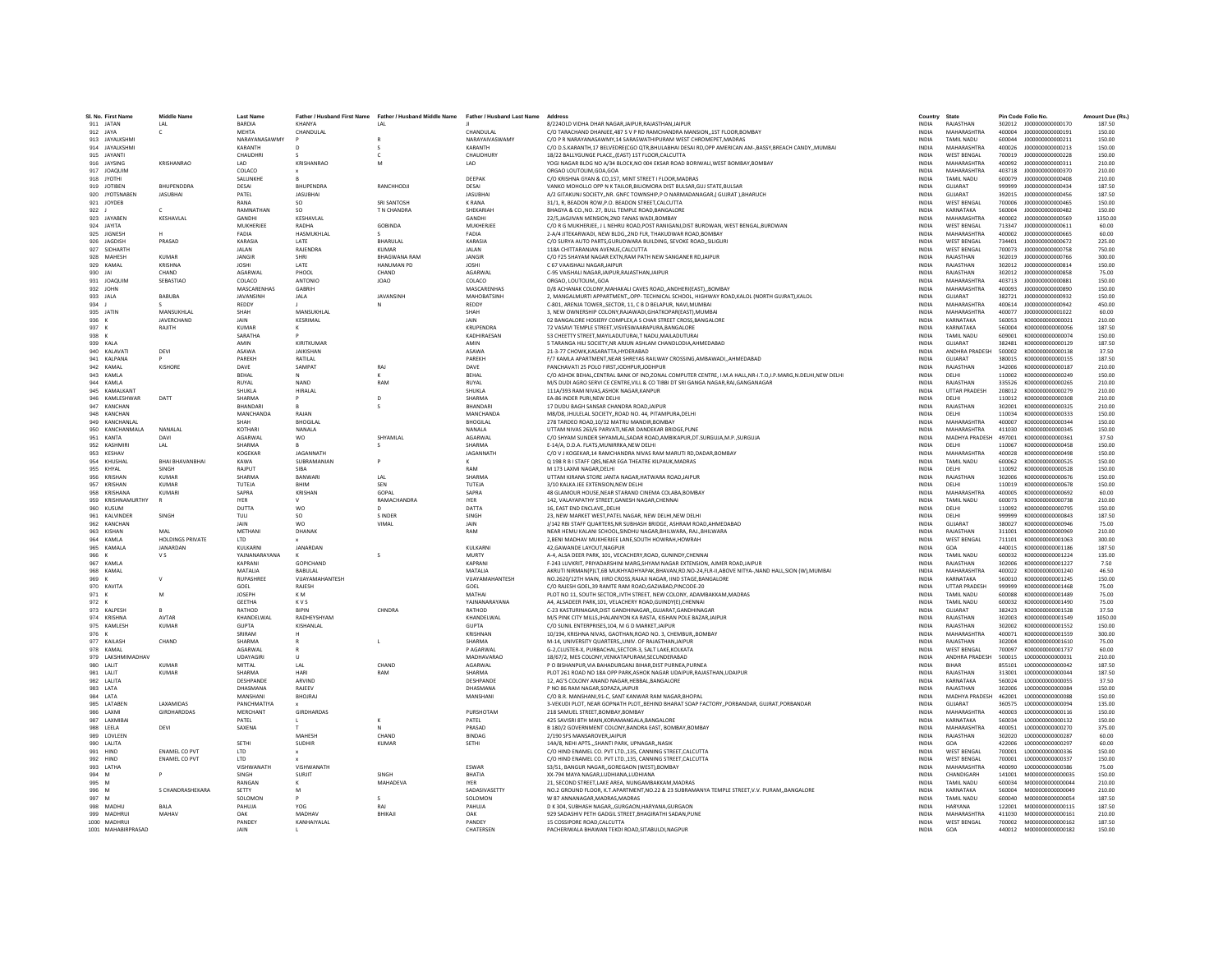| SI. No. First Name             | <b>Middle Name</b>              | <b>Last Name</b>           |                        | Father / Husband First Name Father / Husband Middle Name Father / Husband Last Name |                                | Address                                                                                                                                                                                                       | Country                      | State                                   |                  | Pin Code Folio No.                   | Amount Due (Rs.) |
|--------------------------------|---------------------------------|----------------------------|------------------------|-------------------------------------------------------------------------------------|--------------------------------|---------------------------------------------------------------------------------------------------------------------------------------------------------------------------------------------------------------|------------------------------|-----------------------------------------|------------------|--------------------------------------|------------------|
| 1002 MAHENDRA                  |                                 | <b>KUMAR</b>               | <b>MANAK</b>           |                                                                                     | CHANDJI                        | #6. ANUSUYA AVENUEORMES ROAD, KIPAUK.CHENNAI                                                                                                                                                                  | <b>INDIA</b>                 | <b>TAMIL NADU</b>                       |                  | 600010 M000000000000223              | 150.00           |
| 1003 MAI                       | <b>RAIINDER SINGH</b>           | VFRMA                      | MAI                    | <b>MUNSHI</b>                                                                       | RAM                            | DY, DIR GEN(B), INFANTRY DIRECTORATE.ARMY HEADQUARTERS, SENA BHAWAN.NEW DELHI                                                                                                                                 | <b>INDIA</b>                 | DELHI                                   |                  | 110011   M000000000000318            | 187.50           |
| 1004 MAHDHAF                   |                                 | SINGH                      |                        | SATNAM                                                                              | SINGH                          | M/S JATINDAR BROS, 2695-CHOWK KARORI GALI BOOTA SINGH, AMRITSAR                                                                                                                                               | <b>INDIA</b>                 | CHANDIGARI                              | 143001           | M000000000000373                     | 187.50           |
| 1005 MANISH                    | $\mathfrak{c}$                  | KAMDAR                     | CHHABILDAS             | $\mathsf{D}$                                                                        | KAMDAR                         | C/O EXIM INTERNATIONAL, 55 EZRA STREET STH FLOOR, CALCUTTA                                                                                                                                                    | <b>INDIA</b>                 | <b>WEST RENGAL</b>                      | 700001           | M000000000000428                     | 210.00           |
| 1006 MANJIT                    |                                 | KAUR                       | <b>GURJEET</b>         |                                                                                     | SINGH                          | C/O RAJA RUBBER CO., 79/2, ZIA MARKET, SHOP NO.2. LATOUCH ROAD.KANPUR                                                                                                                                         | <b>INDIA</b>                 | <b>UTTAR PRADESH</b>                    | 208001           | M000000000000448                     | 150.00           |
| 1007 MANJU<br>1008 MANSA       | RAM                             | DAGRA<br>VERMA             | <b>PAWAN</b>           | KUMAR                                                                               | DAGRA<br>VERMA                 | C/O SAMRAT.PAONA BAJAR.IMPHAL                                                                                                                                                                                 | <b>INDIA</b><br><b>INDIA</b> | MANIPUR<br>DELHI                        | 999999<br>110053 | M00000000000458<br>M000000000000560  | 150.00           |
| 1009 MANVINDER                 | SINGH                           | UPPAL                      | PUTTULAL<br>ARJARI     | SING                                                                                | UPPAL                          | C/O. DR.ANIL VERMA, W81, WELCOME SEELAMPUR-III, DELHI<br>SAJABAT FURNITURES, MODEL TOWN ROAD, BHARAT NAGAR CHOWK, LUDHIANA                                                                                    | INDIA                        | CHANDIGARH                              | 141002           | M000000000000583                     | 112.50<br>150.00 |
| 1010 MOHAN                     | <b>MURARI</b>                   | GOYAL                      | LAXMAN                 | SWARUP                                                                              | GOYAL                          | 108-D. POCKET I.MAYUR VIHAR. PHASE I.DELHI                                                                                                                                                                    | <b>INDIA</b>                 | DELHI                                   | 110091           | M000000000000776                     | 150.00           |
| 1011 MOHD                      | <b>HANIF</b>                    | RAO                        | LATE                   | SHAMBUDDIN                                                                          |                                | RAO CLINIC.CHHIPA MOHALLA.KUCHAMAN CITY.RAJASTHAN.KUCHAMAN                                                                                                                                                    | <b>INDIA</b>                 | RAJASTHAN                               | 341508           | M000000000000796                     | 112.50           |
| 1012 MOHINDER                  | PRATAP                          | GULATI                     | <b>ISHWAR</b>          | DAS                                                                                 | GULATI                         | N 30 KIRTI NAGAR, NEW DELHI                                                                                                                                                                                   | <b>INDIA</b>                 | DELHI                                   | 110015           | M000000000000807                     | 187.50           |
| 1013 MOOLCHAND                 |                                 | MAHESHWARI                 | BHAJANLA               |                                                                                     | <b>MAHESHWARI</b>              | C 8 JUDGES COMPOUND, NEHRUNAGAR, AGRA                                                                                                                                                                         | INDIA                        | <b>UTTAR PRADESH</b>                    | 282002           | M000000000000830                     | 75.00            |
| 1014 MOTILAL                   |                                 | <b>GUPTA</b>               | <b>BADRI</b>           | NARAYAN                                                                             | <b>GUPTA</b>                   | C/O SHREE AJIT KUMAR GUPTA,F 55 KOTHARI COMPLEX, BHOPAL                                                                                                                                                       | INDIA                        | MADHYA PRADESH                          | 462006           | M000000000000841                     | 150.00           |
| 1015 MUKESH<br>1016 MUKUL      |                                 | AGARWAL<br><b>GUPTA</b>    | LATE<br>RAIFNDRA       | <b>BL</b>                                                                           | <b>AGARWAL</b><br><b>GUPTA</b> | AN 55B SHALIMAR BAGH.DELHI<br>F 164/A SURESH MARG, REHIND RAGARIA RHAWAN, 'C' SCHEME JAIPUR                                                                                                                   | <b>INDIA</b><br><b>INDIA</b> | DELHI<br>RAIASTHAN                      | 110033<br>302001 | M000000000000867<br>M000000000000892 | 75.00<br>60.00   |
| 1017 MURLIDHAR                 |                                 | GOYAL                      | SURAJMAL               |                                                                                     | GOYAL                          | C/O ROOP RANI, LALJI SAND KA RASTA CHURA RASTA, JAIPUR                                                                                                                                                        | INDIA                        | RAJASTHAN                               | 302003           | M000000000000930                     | 75.00            |
| 1018 MANISH                    | $\mathbf{J}$                    | PAREKH                     | JAYANTILAL             |                                                                                     | PAREKH                         | 19.JETHVA-NIVAS.42.MAHANT ROAD.VILE-PARLE (E).BOMBAY                                                                                                                                                          | INDIA                        | <b>MAHARASHTRA</b>                      | 400057           | M000000000001173                     | 60.00            |
| 1019 MALA                      |                                 | GHOSH                      | MR                     |                                                                                     | P K GHOSH                      | 120.NETAJI SUBHASH ROADP.O.CHINSURAHDIST.HOOGHLY.(WESTBENGAL).HOOGLY                                                                                                                                          | <b>INDIA</b>                 | <b>WEST BENGAL</b>                      | 712101           | M00000000001185                      | 187.50           |
| 1020 MADHU                     |                                 | CHANDAK                    |                        |                                                                                     | CHANDAK                        | 10/875 MAI VIYA NAGAR JAIPUR                                                                                                                                                                                  | <b>INDIA</b>                 | RAIASTHAN                               | 302017           | M000000000001270                     | 75.00            |
| 1021 MINAXIBEN                 | SURYAKANTBHA                    | PATEL                      | <b>SURYAKANT</b>       |                                                                                     | BHAI                           | PUSHPAK LEASING & FINANCE, 9-2ND FL, RAINBOW COMPLEX, NR. HIGH COURT RLY, CROSSING, , AHMEDABAD                                                                                                               | <b>INDIA</b>                 | GUJARAT                                 | 380009           | M000000000001312                     | 60.00            |
| 1022 MAHIMA                    |                                 | <b>AGARWAI</b>             | KRISHAN                | <b>KUMAR</b>                                                                        | AGARWAI                        | M/S.ALOK BROTHERS, OPP:FOREST CHOKI.ROAD NO.1, V K I AREA JAIPUR                                                                                                                                              | <b>INDIA</b>                 | RAJASTHAN                               | 302013           | M000000000001315                     | 60.00            |
| 1023 MEENA<br>1024 MOHAN       | IAI                             | <b>MATHUR</b><br>AGRAWAL   | PARAS                  | RAM                                                                                 | MATHUR<br><b>AGRAWAI</b>       | A-8 ANITA COLONY BAJAJ NAGAR JAIPUR<br>C/O ANIL AGENCIES BIDHAN MARKET ROAD SILIGURI                                                                                                                          | <b>INDIA</b><br><b>INDIA</b> | RAJASTHAN<br><b>WEST RENGAL</b>         | 302017<br>734401 | M000000000001322<br>M000000000001350 | 60.00<br>225.00  |
| 1025 MEENA                     | - 11                            | DOSHI                      | <b>JAYSUKH</b>         |                                                                                     | DOSHI                          | C/O TALAKCHAND LALACHAND SHAH, VELANI BHAWAN, SEVARAM LALVANI ROAD, MULUND (WEST), BOMBAY                                                                                                                     | <b>INDIA</b>                 | MAHARASHTRA                             | 400080           | M000000000001385                     | 60.00            |
| 1026 M                         |                                 | SEETALAKSHM                |                        |                                                                                     | MUTHUKRISHNAN                  | FIRST TRUST LINK ST., MANDAVELI, MADRAS                                                                                                                                                                       | INDIA                        | <b>TAMIL NADU</b>                       | 600028           | M000000000001418                     | 60.00            |
| 1027 MAYA                      | M                               | SOLANKI                    | MATHURDAS              |                                                                                     | <b>SOLANKI</b>                 | SURAJ MANSION, FLAT NO 2, KOREGAON PARK, BURNING GHAT ROAD, POONA, PUNE                                                                                                                                       | <b>INDIA</b>                 | <b>MAHARASHTRA</b>                      | 411001           | M000000000001437                     | 75.00            |
| 1028 S                         |                                 | <b>MADHAN</b>              |                        | H                                                                                   | CHALLANI                       | 3A SARANGAPANI ST.T NAGAR.MADRAS                                                                                                                                                                              | <b>INDIA</b>                 | <b>TAMIL NADU</b>                       | 600017           | M000000000001441                     | 37.50            |
| 1029 MADHU                     |                                 | MAHTTA                     | YOVRAL                 |                                                                                     | MAHTTA                         | 670 DR MUKERIEE NAGAR DELHI                                                                                                                                                                                   | <b>INDIA</b>                 | DELHI                                   | 110009           | M000000000001446                     | 37.50            |
| 1030 KAILASH                   | ANIL                            | MANDIR                     | ANIL                   |                                                                                     | MANDIR                         | 3/6 LAXMINAGAR, MOMAI NIWAS, B/H BWT RAILWAY STATION, RAJKOT                                                                                                                                                  | INDIA                        | GUJARAT                                 | 360002           | M00000000001456                      | 37.50            |
| 1031 ALKA                      |                                 | <b>MEENA</b>               |                        | 11                                                                                  | MEENA                          | HARI CLOTH STORE.V K I A ROAD NO 5.JAIPUR                                                                                                                                                                     | INDIA                        | RAJASTHAN                               | 302013           | M000000000001474                     | 150.00           |
| 1032 MANISH<br>1033 MOOI       | CHANDRAKANT<br>CHAND            | MIRANI<br><b>AGARWAI</b>   | CHANDRAKANT<br>MANOHAR | PREMJI<br>IAI                                                                       | MIRANI<br><b>AGARWAI</b>       | 6, NAVINVILLA, , J.P. ROAD, GHATKOPAR(W), BOMBAY<br>C-95 VAISHALLNAGAR JAIPUR RAJASTHAN JAIPUR                                                                                                                | <b>INDIA</b><br><b>INDIA</b> | MAHARASHTRA<br>RAIASTHAN                | 400086<br>302012 | M00000000001624<br>M000000000001638  | 75.00<br>75.00   |
| 1034 MANOJ                     |                                 | AGARWAL                    | MAIL                   | RAM                                                                                 | <b>AGARWAI</b>                 | C-95 VAISHALI NAGAR JAIPUR RAJASTHAN JAIPUR                                                                                                                                                                   | <b>INDIA</b>                 | RAIASTHAN                               | 302012           | M000000000001639                     | 75.00            |
| 1035 MALA                      | CHANDRAKANT                     | MIRANI                     | CHANDRAKANT            | PREMJI                                                                              | MIRANI                         | C/O MANISH C MIRANI, 6, SWAHRYA, HIGH SOCIETY, OFF R N NARKAR ROAD, GHATKOPAR(E), BOMBAY                                                                                                                      | <b>INDIA</b>                 | <b>MAHARASHTRA</b>                      | 400077           | M000000000001669                     | 75.00            |
| 1036 MALTI                     |                                 | CHANDKIKA                  | PAWAN                  | к                                                                                   | JAIN                           | 435, FANCY HOUSE, HALDIYAN KA RASTA, JOHRI BAZAR, JAIPUR                                                                                                                                                      | INDIA                        | RAJASTHAN                               | 302003           | M000000000001674                     | 225.00           |
| 1037 MUKUL                     |                                 | <b>BOSE</b>                | SUKUMAR                |                                                                                     | <b>BOSE</b>                    | A-1 MEHER APARTMENT, 43 MEHER COLONY, PANCHDEEP NAGAR, WARDHA ROAD, NAGPUR                                                                                                                                    | <b>INDIA</b>                 | GOA                                     | 440025           | M000000000001733                     | 75.00            |
| 1038 MAHENDRA                  |                                 | KUMAWAT                    |                        | <b>JUGAL</b>                                                                        | KISHORE                        | 8-D-K-NAGAR.KHATIPURA ROAD, JHOTWARA,JAIPUR                                                                                                                                                                   | <b>INDIA</b>                 | RAIASTHAN                               | 302012           | M000000000001906                     | 150.00           |
| 1039 MAHESH                    |                                 | <b>JOSHI</b>               | DHIRAJLAL              |                                                                                     | DHIRAJLAL                      | ARVIND NIVAS.4/14, LAXMIVADI.RAJKOT                                                                                                                                                                           | <b>INDIA</b>                 | GUJARAT                                 | 360002           | M000000000001941                     | 375.00           |
| 1040 N<br>1041 N               | c                               | <b>JOSHI</b><br>RAMANATHAN | CHAGANLAL              | NARAYANA                                                                            | <b>JOSHI</b><br>PILLAI         | LAXMI TEA & COLDRINK HOUSE, 89-3/4, SOCIAL NAGAR, OPP: TRANSIST CAMP, BLOCK-2, DHARAVI,, MUMBAI<br>4-B SALAI STREET VANNARPET.TIRUNELVELI.TAMILNADU                                                           | INDIA<br><b>INDIA</b>        | <b>MAHARASHTRA</b><br><b>TAMIL NADU</b> | 400017<br>627003 | N00000000000002<br>N000000000000025  | 187.50<br>150.00 |
| 1042 N                         | <b>RAMESH</b>                   | KUMAR                      | $\sqrt{2}$             | NFMI                                                                                | CHAND                          | 8-A POLICE STATIION ROAD.PALLAUARAM.MADRAS                                                                                                                                                                    | <b>INDIA</b>                 | <b>TAMIL NADLI</b>                      | 600043           | N000000000000027                     | 60.00            |
| 1043 N                         |                                 | SUIATHA                    |                        |                                                                                     | <b>LAKSHMINARAYANA</b>         | 10/218 F., ADIMOORTHY NAGAR, ANANTAPUR                                                                                                                                                                        | <b>INDIA</b>                 | ANDHRA PRADESH                          | 515001           | N000000000000035                     | 210.00           |
| 1044 NANGALI                   |                                 | RAMAKRISHNAN               |                        | M APPU                                                                              | NAIR                           | REMYA, BILARHIKULAM.CALICUT, KERALA,KERALA                                                                                                                                                                    | INDIA                        | KERALA                                  | 673006           | N000000000000114                     | 187.50           |
| 1045 NARENDRA                  | KHANDUBHAI                      | DESAI                      | KHANDUBHAI             | SHANKERJI                                                                           | DESAI                          | 14C KHANDERAO BLOCKS KHOTALHI WADI, FIRST FLOOR ROOM NO 4 V P ROAD, GIRGAUN, BOMBAY                                                                                                                           | INDIA                        | MAHARASHTRA                             | 400004           | N000000000000173                     | 210.00           |
| 1046 NARESH                    |                                 | AGARWAI                    | RAMNIWASH              |                                                                                     | <b>AGARWAI</b>                 | 42 GOPAL RHAWAN 199 PRINCESS STREET ROMRAY                                                                                                                                                                    | <b>INDIA</b>                 | MAHARASHTRA                             | 400002           | N000000000000199                     | 75.00            |
| 1047 NEELIMA                   |                                 | NAGAR                      | VINAY                  | PRAKASH                                                                             | NAGAR                          | 29 VAWAIYA GANESH GANJ, II LANE, LUCKNOW                                                                                                                                                                      | <b>INDIA</b>                 | UTTAR PRADESH                           | 226018           | N000000000000352                     | 210.00           |
| 1048 NEERAV<br>1049 NEERJA     |                                 | MAHESHWARI<br><b>GUPTA</b> | <b>JOTI</b><br>MAHESH  | PRASAD<br>CHAND                                                                     | MAHESHWARI<br><b>GUPTA</b>     | 21/47 SHAKTI NAGAR DELHI<br>D-39 PRITHIVI RAJ ROAD, ADARSH NAGAR, DELHI                                                                                                                                       | <b>INDIA</b><br>INDIA        | DELHI<br>DELHI                          | 110007<br>110033 | N00000000000372<br>N000000000000373  | 210.00<br>75.00  |
| 1050 NEETA                     | MOHAN                           | RAHEJA                     | MOHAN                  | л.                                                                                  | RAHEJA                         | 6 ANANDA NIVAS 1ST FLOOR, KUMAR COT LAYOUT MADHAVNAGAR, BANGALORE                                                                                                                                             | <b>INDIA</b>                 | KARNATAKA                               | 560001           | N000000000000388                     | 150.00           |
| 1051 NIRANJAN                  | SINGH                           | MAROK                      | <b>UTTAM</b>           |                                                                                     | SINGH                          | VILL: HUSSAINPUR PO: BHULLANA, VIA SHEIKHUPUR, TEH. & DIST: KAPURTHALA                                                                                                                                        | <b>INDIA</b>                 | CHANDIGARH                              | 144601           | N000000000000461                     | 150.00           |
| 1052 NIRENBHA                  |                                 | SHAH                       | <b>NAI INRHA</b>       |                                                                                     | <b>NAI INRHAI</b>              | 111/2 DHIKWA CHOWKY 1ST FLOOR, GANDHI ROAD, AHMEDABAD                                                                                                                                                         | <b>INDIA</b>                 | GUIARAT                                 | 380001           | N000000000000466                     | 60.00            |
| 1053 NIRMALA                   |                                 | CHANDWAR                   | KAMAL                  |                                                                                     | <b>KUMAR</b>                   | C/O KAMALKUMAR CHANDWAR.C 5/602 GOPINATH MARGJAIPUR                                                                                                                                                           | <b>INDIA</b>                 | RAJASTHAN                               | 302001           | N000000000000499                     | 150.00           |
| 1054 NITIN                     | YESHWANT                        | LAVATE                     | YESHWANT               | VITHAL                                                                              | LAVATE                         | C/O STANDARAD CHARTERED BANK.25 M G ROAD.BOMBAY                                                                                                                                                               | <b>INDIA</b>                 | MAHARASHTRA                             | 400023           | N000000000000570                     | 187.50           |
| 1055 NAYANA<br>1056 NEELAM     | $\mathbf{I}$                    | SHAH<br>JAITLY             | <b>JAY</b><br>VINOD    | KUMAR                                                                               | SHAH<br>JAITLY                 | MAHALAXMI,S 6, KAPOLE SOC., N S ROAD, NO. 12, JVPD SCHEME, BOMBAY                                                                                                                                             | <b>INDIA</b><br><b>INDIA</b> | MAHARASHTRA<br><b>UTTAR PRADESH</b>     | 400049<br>221005 | N000000000000892<br>N000000000000903 | 150.00<br>60.00  |
| 1057 NAND                      | KISHORE                         | AGRAWAI                    | <b>BHAIRUBU)</b>       |                                                                                     | AGRAWAL                        | 41/3 KABIR NAGAR, DURGAKUND, VARANASI<br>C/O SURYA AUTO PARTS, GURUDWARA BUILDINGS, SEVOK ROAD,, SILIGURI                                                                                                     | INDIA                        | <b>WEST BENGAL</b>                      | 734401           | N000000000000943                     | 225.00           |
| 1058 NARENDRA                  |                                 | THALI                      | YFSHWANT               |                                                                                     | YESHWANT                       | C/O 278, VALDAMIRA HOUSE., NEAR GOA URBAN BANK, FOTIHAT., PANJIM, GOA., GOA                                                                                                                                   | <b>INDIA</b>                 | MAHARASHTRA                             | 999999           | N000000000000954                     | 75.00            |
| 1059 NISHA                     |                                 | JAIN                       | <b>HARISH</b>          | <b>KUMAR</b>                                                                        | JAIN                           | 16/1. RACE COURSE ROAD. PRATAP VIHAR, 1ST FLOOR, BLOCK 101. INDORE. INDORE                                                                                                                                    | <b>INDIA</b>                 | MADHYA PRADESH 452003                   |                  | N000000000000957                     | 60.00            |
| 1060 NFFTA                     | <b>SANTOSH</b>                  | GORE                       | SANTOSH                |                                                                                     | SANTOSH                        | 1/25 AHMED SAILOR RUILDING, GOVINDILVENLROAD, DADAR, ROMRAY                                                                                                                                                   | <b>INDIA</b>                 | <b>MAHARASHTRA</b>                      | 400014           | N000000000000963                     | 210.00           |
| 1061 NITIN                     | RADHESHYAM                      | AGARWAL                    | RADHESHYAM             |                                                                                     | RADHESHYAN                     | 166, AMBER APARTMENTS, DR. M.B. RAUT ROAD, SHIVAJI PARK, BOMBAY                                                                                                                                               | INDIA                        | MAHARASHTRA                             | 400028           | N00000000000970                      | 46.50            |
| 1062 NIHITHA                   |                                 | SHANKARN                   |                        |                                                                                     | SHANKARN                       | B/79/777 MIG, GANDHI NAGAR, OPP GURUNANAK HOSP., BANDRA (E), BOMBAY                                                                                                                                           | INDIA                        | MAHARASHTRA                             | 400051           | N000000000000971                     | 45.00            |
| 1063 N<br>1064 N               | SRINIVAS                        | SEETALAKSHMI<br>KINI       |                        |                                                                                     | MUTHUVNSHNAN<br>KINI           | NO 7. FIRST TRUST.LINK STREET. MANDAVELI.MADRAS<br>4-6-602, "GANESH KUTEER", KARANGALPADY FEILDS, KODIALBAIL, MANGALORE                                                                                       | <b>INDIA</b><br>INDIA        | <b>TAMIL NADU</b><br>KARNATAKA          | 600028<br>575003 | N000000000000989<br>N000000000000990 | 60.00<br>60.00   |
| 1065 NIPA                      | MANSUKHLAL                      | SHFTH                      | MANSUKHLAL             |                                                                                     | SHETH                          | C/O EXCEL PACK, 127 YOGI IND.ESTATE,RAMMANDIR ROAD,GOREGAON (W),,BOMBAY                                                                                                                                       | <b>INDIA</b>                 | MAHARASHTRA                             | 400104           | N000000000000999                     | 150.00           |
| 1066 NARENDRA                  |                                 | SHAH                       | JAYANTILAI             |                                                                                     | SHAH                           | 25 BUNDER STREET, MADRAS, MADRAS                                                                                                                                                                              | INDIA                        | <b>TAMIL NADU</b>                       | 600001           | N000000000001002                     | 150.00           |
| 1067 V                         | VAIDHYA                         | <b>NATHAN</b>              | VENKATA                |                                                                                     | RAMAN                          | "SREE CHARANA PADUKA", NO.132, 3RD 'D'CROSS, I MAIN, I STAGE, DOMLVR,, BANGALORE                                                                                                                              | <b>INDIA</b>                 | KARNATAKA                               | 560071           | N000000000001030                     | 37.50            |
| 1068 NAYNA                     | RAMESH                          | RAVAL                      | RAMESH                 |                                                                                     | <b>KUMAF</b>                   | C/O RAMESH VRAJLAL THAKER.KIDWAINAGAR PLOT 71/1. RAIYA ROAD.RAJKOT                                                                                                                                            | <b>INDIA</b>                 | GUJARAT                                 | 360005           | N000000000001043                     | 75.00            |
| 1069 NEELU                     |                                 | PATNI                      | M                      |                                                                                     | PATNI                          | 435, FANCY HOUSE, HALDIYAN KA RASTA, JOHRI BAZAR, JAIPUR                                                                                                                                                      | INDIA                        | RAJASTHAN                               | 302003           | N000000000001110                     | 225.00           |
| 1070 NARAYAN<br>1071 NEETA     |                                 | TAORI<br>SINGH             | MOTILAL                |                                                                                     | TAORI<br>SINGH                 | SHREE INVESTMENTS, OPP. VASANT BHAVAN, NEAR LOKSATTA OFFICE, KASTURA ROAD,, CHANDRAPUR,, CHANDRAPUR<br>DR. PRAKASH SINGH, NPSP UNIT: SITAPUR, ANM TRAINING CENTRE, ROTIGODAM, , SITAPUR-261 001 (UP), SITAPUR | INDIA<br>INDIA               | GOA<br><b>UTTAR PRADESH</b>             | 442401<br>261001 | N000000000001122<br>N000000000001123 | 150.00<br>75.00  |
| 1072 NATHULAL                  |                                 | PAREEK                     | PRAKASH<br>LATE        |                                                                                     | <b>GOPINATH</b>                | B-2. HARI MARGNEAR JAIN MANDIR.CIVIL LINES.JAIPUR                                                                                                                                                             | <b>INDIA</b>                 | RAJASTHAN                               | 999999           | N000000000001131                     | 75.00            |
| 1073 NITIN                     |                                 | <b>AGARWAL</b>             |                        |                                                                                     | <b>GUPTA</b>                   | M/S RAMESH CHANDRA NITIN AGARWAL, SARRAF, CHARAI NEEM KI,, BARA BAZAR, BAREILLY                                                                                                                               | <b>INDIA</b>                 | <b>UTTAR PRADESH</b>                    | 243003           | N000000000001137                     | 1.50             |
| 1074 NEVILL                    |                                 | TULI                       | RAMJEE                 | DASS                                                                                | TULI                           | 86/A, COZI HOME, 251, PALI HILL, BANDRA(W), BOMBAY                                                                                                                                                            | INDIA                        | MAHARASHTRA                             | 400050           | N000000000001153                     | 75.00            |
| 1075 NOOLU                     |                                 | TARA                       | <b>NVS</b>             |                                                                                     | SURYANARAYANA                  | C/O KOTHAMASU & CO., GANESH MARKET., MAIN BAZAR., VIJAYAWADA                                                                                                                                                  | INDIA                        | ANDHRA PRADESH                          | 520001           | N000000000001154                     | 135.00           |
| 1076 N                         | S P RADHAKRISHNA                | RAJA                       |                        | S PERUMAL                                                                           | RAJA                           | "SAI PREM".287-A. SRIRENGAPALAYAM STREET.RAJAPALAYAM                                                                                                                                                          | <b>INDIA</b>                 | <b>TAMIL NADU</b>                       | 626117           | N000000000001161                     | 300.00           |
| 1077 OM                        | PRAKASH                         | GOYAL HULF                 | RATAN                  | IAI                                                                                 | GOYAL                          | 10/22 KATRAWAZIRKHAN HATHRAS ROAD AGRA                                                                                                                                                                        | <b>INDIA</b>                 | <b>UTTAR PRADESH</b>                    | 282006           | 0000000000000022                     | 75.00            |
| 1078 OM<br>1079 P              | PRAKASH                         | SAHU<br>MALHOTRA           | SAHU<br>$\mathsf{C}$   | RAM                                                                                 | KISHAN<br>MALHOTRA             | KOTHI OF LATE SAHU RAM KISHAN, 26 SAHUKARA, PILI BHIT U P, PILI BHIT<br>C-121 ANAND VIHAR.INDERPRASTHA EXTN NEW DELH                                                                                          | INDIA<br><b>INDIA</b>        | UTTAR PRADESH<br>DELHI                  | 262001<br>110092 | 0000000000000038<br>P000000000000017 | 150.00<br>60.00  |
| 1080 P                         | K SHANMUGA                      | SUNDARAM                   |                        |                                                                                     |                                | 15 RELIANCE RICE MILL ST.KONDITHOPE.MADRAS                                                                                                                                                                    | <b>INDIA</b>                 | <b>TAMIL NADU</b>                       | 600079           | - P000000000000020                   | 150.00           |
| 1081 P                         |                                 | VEERADEVI                  | <b>WO</b>              | PAHI AIRAI                                                                          | <b>TIKAMDAS</b>                | 61 SEVEN WELLS STREET MADRAS MADRAS                                                                                                                                                                           | <b>INDIA</b>                 | TAMIL NADLI                             | 600001           | P000000000000089                     | 187.50           |
| 1082 PANKAJ                    |                                 | <b>NIGAM</b>               |                        |                                                                                     | <b>NIGAM</b>                   | 55/8. SECTORI I.M.B. ROAD.NEW DELHI                                                                                                                                                                           | INDIA                        | DELHI                                   | 110017           | P000000000000123                     | 150.00           |
| 1083 PARAG                     |                                 | MAHESHWARI                 | MOOLCHAND              |                                                                                     | <b>MAHESHWARI</b>              | C 8 JUDGES COMPOUND, NEHRUNAGAR, AGRA                                                                                                                                                                         | INDIA                        | <b>UTTAR PRADESH</b>                    | 282002           | P000000000000144                     | 75.00            |
| 1084 PARDEEF                   |                                 | <b>KUMAR</b>               |                        |                                                                                     | CHOPRA                         | CHOPRA SHOES 719 HALWASIYA MARKET, HAZRAT GANJ, LUCKNOW                                                                                                                                                       | <b>INDIA</b>                 | <b>UTTAR PRADESH</b>                    | 226001           | P000000000000161                     | 202.50           |
| 1085 PARITHICHERI              | TIRUVCNGADA                     | RAMASWAMY                  | TIRUVENGADACHAR        |                                                                                     | TIRUVENGADACHARI               | OLD 32 FOORTH STREET.KAMARAJ NAGAR MALACAURCRY.KOMBAKONAM                                                                                                                                                     | <b>INDIA</b>                 | <b>TAMIL NADU</b>                       | 612002           | P000000000000182                     | 150.00           |
| 1086 PARKASH                   | WATI                            | KAPOOR                     | MUNI                   | IAI                                                                                 | KAPOOR                         | N 115 GREATER KAILASH PART LNEW DELHI                                                                                                                                                                         | <b>INDIA</b>                 | DELHI                                   | 999999           | P000000000000188                     | 150.00           |
| 1087 PARMOD<br>1088 PARVATIBEN | <b>KUMAR</b><br><b>NAGINDAS</b> | MAHAJAN<br>PATEL           | OM<br><b>NAGINDAS</b>  | PARKASH                                                                             | <b>SHRUTI</b><br>BABRABHAI     | L-120, IST FLOOR, LAXMI NAGAR, DELHI<br>TAJ CHEMBER ROOM NO 31-32,1ST FLOOR STATION ROAD, SURAT                                                                                                               | INDIA<br><b>INDIA</b>        | DELHI<br>GUJARAT                        | 110092<br>395003 | P000000000000204<br>P000000000000221 | 150.00<br>150.00 |
| 1089 PAWAN                     | <b>KUMAR</b>                    | CHOUDHARY                  | SHOOBHAGAWAN           |                                                                                     | CHOUDHARY                      | C/O RAMAWTAR MAHABIR PRASAD.161/1 MAHATAMA GANDHI ROAD.CALCUTTA                                                                                                                                               | <b>INDIA</b>                 | <b>WEST BENGAL</b>                      | 700007           | P000000000000263                     | 187.50           |
| 1090 POONAM                    |                                 | RANSAL                     |                        |                                                                                     | <b>RANSAL</b>                  | MOTILAL AGARWAL MILLS BIRLA NAGAR GWALIOR                                                                                                                                                                     | <b>INDIA</b>                 | MADHYA PRADESH 474004 P000000000000301  |                  |                                      | 60.00            |
| 1091 PRARHAKAR                 |                                 | AAKARAPU                   |                        |                                                                                     | PRARHAKAR                      | H NO 15-8-474 FEELKHANA.HYDERABAD.HYDERABAD                                                                                                                                                                   | <b>INDIA</b>                 | ANDHRA PRADESH 999999 P000000000000335  |                  |                                      | 150.00           |
| 1092 PRABHAVATI                | RAI                             | MORAY                      |                        |                                                                                     | ROYAL                          | 31 PATALANNA TEPHLE ROAD.BASAVAD GUDI.BANGALORE                                                                                                                                                               | <b>INDIA</b>                 | KARNATAKA                               | 560004           | P000000000000343                     | 187.50           |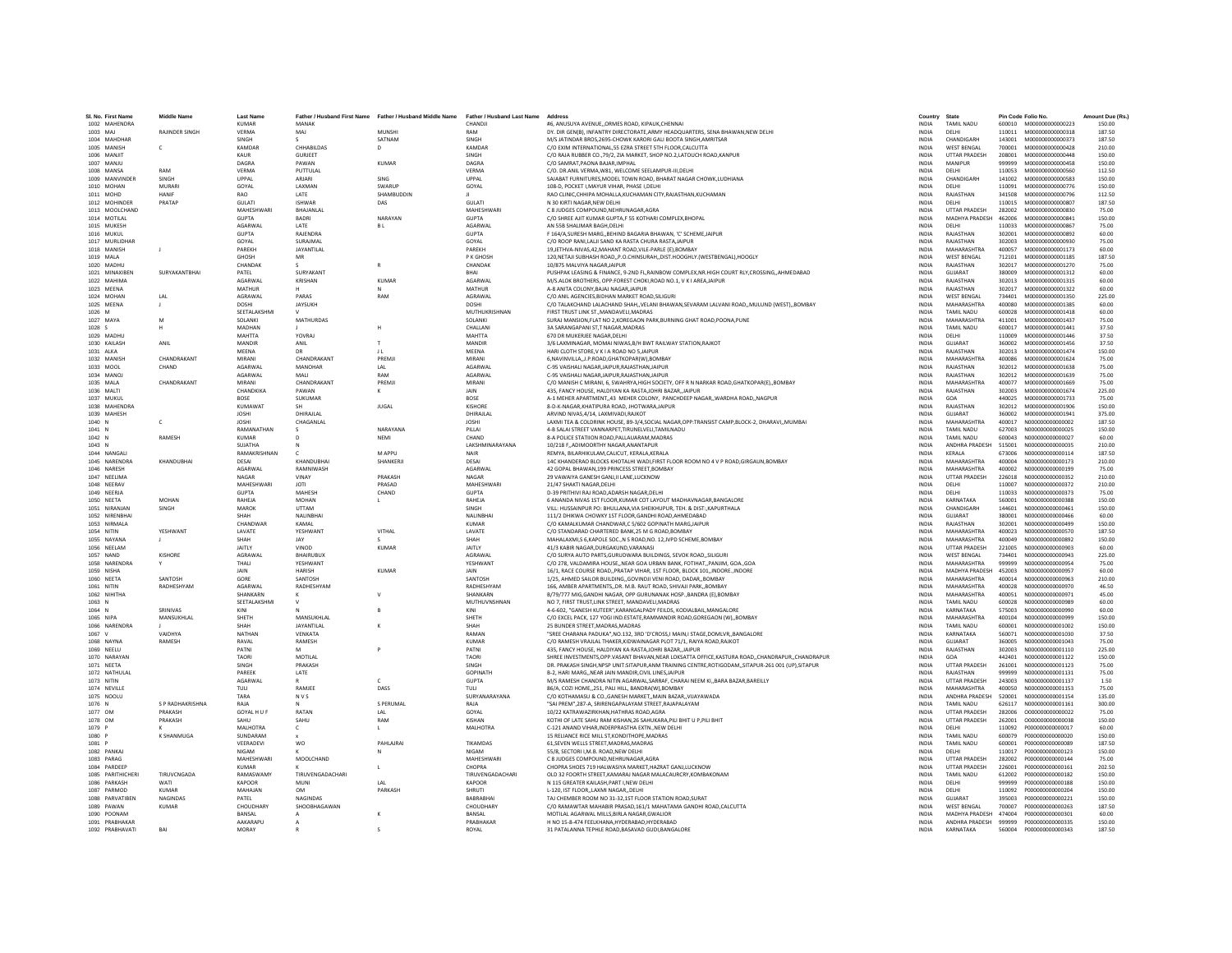| SI. No. First Name               | <b>Middle Name</b>      | <b>Last Name</b>        |                                | Father / Husband First Name Father / Husband Middle Name Father / Husband Last Name |                            | Address                                                                                                                                                      | Country                      | State                             |                  | Pin Code Folio No.                   | Amount Due (Rs.) |
|----------------------------------|-------------------------|-------------------------|--------------------------------|-------------------------------------------------------------------------------------|----------------------------|--------------------------------------------------------------------------------------------------------------------------------------------------------------|------------------------------|-----------------------------------|------------------|--------------------------------------|------------------|
| 1093 PRACHI                      |                         | <b>JAIN</b>             |                                |                                                                                     | IAIN                       | JAIN FARM.HERBERT PUR.DEHRADUN                                                                                                                               | <b>INDIA</b>                 | <b>UTTAR PRADESH</b>              |                  |                                      | 150.00           |
| 1094 PRAFULCHANDRA AMRITI AL     |                         | <b>BHOIANI</b>          | <b>AMRITI AI</b>               |                                                                                     | <b>RHOTANI</b>             | 2 RHOIFSHWAR PLOT PORRANDAR PORRANDAR                                                                                                                        | INDIA                        | GUIARAT                           | 360575           | P000000000000399                     | 150.00           |
| 1095 PRAFULKUMAR                 |                         | THAKKAR                 | KARSANDAS                      |                                                                                     | <b>KARSANDAS</b>           | 34 JANVISHRAM SOCIETY, BEHIND SAHAJANAND COLLEGE AMBAWADI, AHMEDABAD                                                                                         | <b>INDIA</b>                 | GUJARAT                           | 380015           | P000000000000401                     | 37.50            |
| 1096 PRAKASH                     |                         | PANANDIKAR              | SURIAIL                        |                                                                                     | SURIAII                    | ABADE FARIA ROAD.MARGAO.GOA                                                                                                                                  | <b>INDIA</b>                 | MAHARASHTRA                       | 403601           | P000000000000447                     | 75.00            |
| 1097 PRAKASH                     |                         | <b>RUSTOGI</b>          | <b>HANGH</b>                   |                                                                                     | <b>RUSTOGI</b>             | F6/3 KRISHAN NAGAR.DELHI                                                                                                                                     | <b>INDIA</b>                 | DELHI                             | 110051           | P000000000000450                     | 210.00           |
| 1098 PRAMILA                     |                         | TODARWAL<br>KOTHARI     | RAJESH<br>VADILAL              |                                                                                     | <b>TODARWAL</b><br>KOTHARI | 332 7TH MAIN ROAD 14TH CROSS, IIND BLOCK JAYANAGAR, BANGALORE                                                                                                | <b>INDIA</b><br><b>INDIA</b> | KARNATAKA<br>GUJARAT              | 560011<br>380001 | P000000000000470<br>P000000000000475 | 210.00           |
| 1099 PRAMOD<br>1100 PRASHUN      | <b>KUMAR</b>            | DUTT                    | BISHNU                         | PADA                                                                                | DUTTA                      | FRIENDS AND CO, HARI SADAN RATAN POLE, AHMEDABAD<br>6/1/1C PADMAPUKUR ROAD, CALCUTTA                                                                         | INDIA                        | <b>WEST BENGAL</b>                | 700092           | P000000000000500                     | 210.00<br>187.50 |
| 1101 PRATIBHA                    |                         | MOHELA                  | PROF                           | R <sub>N</sub>                                                                      | MOHELA                     | C/O NAVEEN CHANDRA SHARMA, ADVOCATE, TEHSIL COMPOUND, DADRI, , DISTT: GAUTAM BUDH NAGAR, DADRI                                                               | <b>INDIA</b>                 | <b>UTTAR PRADESH</b>              | 203207           | P000000000000514                     | 150.00           |
| 1102 PRAVINA                     |                         | DHRUNA                  | NARENDRA                       |                                                                                     | NARENDRA                   | 308A PATEL SHOPPING CENTRE.CHANDAVARKAR ROAD.BORIVALI W.BOMBAY                                                                                               | <b>INDIA</b>                 | MAHARASHTRA                       | 400092           | P000000000000566                     | 210.00           |
| 1103 PREM                        | KUMAR                   | ARORA                   | SONA                           |                                                                                     | RAM                        | 5/50 MOTI NAGAR.NEW DELHI                                                                                                                                    | <b>INDIA</b>                 | DELHI                             | 110015           | P000000000000594                     | 60.00            |
| 1104 PREM                        | <b>KUMAR</b>            | SACHDEVA                | AMAR                           |                                                                                     | NATH                       | D-59 HUDSON LINE, KINGSWAY CAMP SGTB NAGAR, DELHI                                                                                                            | INDIA                        | DELHI                             | 110009           | P000000000000596                     | 75.00            |
| 1105 PREM                        | KUMARI                  | DANGI                   | ABHAY                          | RAI                                                                                 | DANGI                      | 157 MINT STREET IST FLOOR, MADRAS, MADRAS                                                                                                                    | INDIA                        | <b>TAMIL NADU</b>                 | 600079           | P000000000000597                     | 210.00           |
| 1106 PREM<br>1107 PRITAM         | KAUR                    | SINGH<br>LIPPAL         | -S.<br>$\Delta$                | <b>JOGINDER</b><br>$\mathcal{S}$                                                    | SINGH<br>LIPPAL            | 979/2. BHINDIAN STREET, PATIALA<br>SAIARAT FURNITURES MODEL TOWN ROAD. RHARAT NAGAR CHOWK LUDHIANA                                                           | <b>INDIA</b><br><b>INDIA</b> | CHANDIGARH<br>CHANDIGARH          | 147001<br>141002 | P000000000000623<br>P000000000000653 | 150.00<br>150.00 |
| 1108 PURNIMA                     |                         | VAIDYA                  | <b>ВНАККАМВНА</b>              |                                                                                     | BHAKKAMBHAI                | 288611 ZAVERIWAD KOTHARI POLE, NEAR PATNIS STREET, AHMEDABAD                                                                                                 | INDIA                        | GUJARAT                           | 380001           | P000000000000713                     | 187.50           |
| 1109 PUSHPA                      |                         |                         | KISHIN                         |                                                                                     | DAS                        | 756 POONA MALLEE HIGH ROAD.NEAR PADMA CLINIC KILPAUK.MADRAS                                                                                                  | INDIA                        | <b>TAMIL NADU</b>                 | 600010           | P000000000000738                     | 150.00           |
| 1110 PUSHPA                      |                         | KADEL                   | KRISHNA                        | CHAND                                                                               | KADEL                      | 157. MINT STREET.1st FLOOR.MADRAS                                                                                                                            | <b>INDIA</b>                 | <b>TAMIL NADU</b>                 | 600079           | P000000000000765                     | 210.00           |
| 1111 PUSHPA                      |                         | PATFI                   | <b>IASHRHAI</b>                |                                                                                     | <b>IASHRHAI</b>            | 945 VISHAL NAGAR TARSALLBARODA                                                                                                                               | <b>INDIA</b>                 | GUIARAT                           | 390009           | 2000000000000782                     | 150.00           |
| 1112 POONA                       | <b>DISTRICT LEPROSY</b> | COMMITTEE               |                                |                                                                                     |                            | MANISHA, 2nd FLOOR, FLAT NO. 35, 2-A, MOLEDINA ROAD, POONA, PUNE                                                                                             | <b>INDIA</b>                 | MAHARASHTRA                       | 411001           | P000000000000891                     | 150.00           |
| 1113 PARIMAL                     |                         | DHANKI                  | <b>PRAVINCHANDRA</b>           |                                                                                     | PRAVINCHANDRA              | C/O DR.PANKAJ P. DHANKI.3-RAVIKIRAN.CARTER ROAD - 3BORIVLI (EAST)BOMBAY                                                                                      | <b>INDIA</b>                 | <b>MAHARASHTRA</b>                | 400066           | P000000000000994                     | 375.00           |
| 1114 PREM                        | LATA                    | <b>GUPTA</b>            | SHRI                           | ROHTASH KANWAR                                                                      | <b>GUPTA</b>               | C/O MR. SUDHIR KUMAR GUPTA.211 PUSHPA BHAWAN OPP TELEPHONE.BHAWAN, COLABA., BOMBAY                                                                           | <b>INDIA</b>                 | MAHARASHTRA                       | 400005           | P000000000001005                     | 135.00           |
| 1115 PANKAL<br>1116 PARESH       |                         | NANDA<br>SHAH           | $\mathbb{R}$<br>M              | $\mathsf{D}$                                                                        | NANDA<br>SHAH              | F-243 SHYAMNAGAR-FXTN, PRIYDARSANI MARG JAIPUR<br>6/9 DAMANI EST. NAUPADA THANE                                                                              | <b>INDIA</b><br><b>INDIA</b> | RAIASTHAN<br>MAHARASHTRA          | 302006<br>400602 | 2000000000001097<br>P000000000001138 | 75.00<br>225.00  |
| 1117 PREM                        | CHAND                   | JAIN                    | INDER                          | SAIN                                                                                | JAIN                       | 2, SUDHA SAGAR COLONY, NR. KARDHANI, MARKET, CHIDAND MARG, MALVIYA NAGAR, JAIPUR                                                                             | INDIA                        | RAJASTHAN                         | 302017           | P000000000001262                     | 150.00           |
| 1118 GOTTIPAT                    |                         | PADMA                   | RANGA                          |                                                                                     | <b>RAO</b>                 | RANGA RAO.10-34-2 CO OPERATIVE COLONY.KAVALI AP.KAVALI                                                                                                       | <b>INDIA</b>                 | ANDHRA PRADESH                    | 524201           | P000000000001267                     | 75.00            |
| 1119 DURGESH                     | <b>MOHAN</b>            | PAINULY                 | SHRI                           | M <sub>P</sub>                                                                      | PAINULY                    | S/O SRI M P PAINULY.71 A SHUBHASH NAGAR PANYALA RD.ROORKEE UP.ROORKEE                                                                                        | <b>INDIA</b>                 | <b>UTTAR PRADESH</b>              | 247667           | P000000000001271                     | 150.00           |
| 1120 DURGESH                     | MOHAN                   | PAINULY                 | SHRI                           | M P                                                                                 | PAINULY                    | S/O SRI M P PAINULY, 71 A SHUBHASH NAGAR, PANYALA RD ROORKEE UP, ROORKEE                                                                                     | <b>INDIA</b>                 | <b>UTTAR PRADESH</b>              | 247667           | P000000000001272                     | 150.00           |
| 1121 AMBRISH                     |                         | PAREEK                  | SHRI                           | HR                                                                                  | PAREEK                     | H NO 814 BABA HARISH CHANDR MARG, JAIPUR                                                                                                                     | INDIA                        | RAJASTHAN                         | 302001           | P000000000001293                     | 150.00           |
| 1122 AMBRISH                     |                         | PAREEK                  | MR                             | H <sub>K</sub>                                                                      | PAREEK                     | H NO 814 BABA HARISH CHANDRA MARGJAIPUR                                                                                                                      | INDIA                        | RAJASTHAN                         | 302001           | P000000000001294                     | 150.00           |
| 1123 AMBRISH                     |                         | PAREEK                  | MR                             | H K                                                                                 | PAREEK                     | H NO 814 BABA HARISH CHANDRA MARGJAIPUR                                                                                                                      | <b>INDIA</b>                 | RAJASTHAN                         | 302001           | P000000000001295                     | 150.00           |
| 1124 DIPTI                       | s                       | PARIKH<br>PRAKASH       | SHORHAN                        |                                                                                     | PARIKH<br>RAM              | MR SHOBHAN T PARIKH, C/O MR HITESH,DIWAN,5 RAJNIKUNJ NO.2,FLR-1,M G RD,KANDIVALI(W),,MUMBAI<br>101 VASUNDHRA COLONY TANK ROAD JAIPUR                         | <b>INDIA</b><br><b>INDIA</b> | MAHARASHTRA<br>RAIASTHAN          | 400067<br>302016 | P000000000001305<br>P000000000001327 | 75.00<br>150.00  |
| 1125 VED<br>1126 PADAN           | CHAND                   | NAHAR                   |                                |                                                                                     | NAHAR                      | NO.40, PERUMAL STREET, IIND FLOOR, KONDITHOPE MARKET, KONDITHOPE, CHENNAI                                                                                    | <b>INDIA</b>                 | <b>TAMIL NADU</b>                 | 600079           | P000000000001352                     | 7.50             |
| 1127 PRATUL                      | RAMANLAL                | PATEL                   | RAMANLAL                       |                                                                                     | RAMANLAL                   | 22/A,JAIHIND SOCIETY NR.SARDAR,PATEL,HOSPITAL RAMBAG,MANI NAGAR,AHMEDABAD                                                                                    | INDIA                        | GUJARAT                           | 380008           | P000000000001399                     | 150.00           |
| 1128 PRFM                        | CHAND                   | <b>JAIN</b>             | <b>INDER</b>                   | $\sim$                                                                              | IAIN                       | 2. SUDHA SAGAR COLONY, NR KARDHANI MARKET CHIDAND MARG MALVIYA NAGAR JAIPUR                                                                                  | <b>INDIA</b>                 | RAIASTHAN                         | 302017           | 2000000000001425                     | 225.00           |
| 1129 PANKAJ                      | <b>DAMIL</b>            | SAVI A                  | DAMIL                          | KUNUERIL                                                                            | SAVI A                     | PAKIZA CHAWL.ROOM NO.3.BESIDE.WARDHAMAN COTTAGE.S.V.ROAD.KANDIVALI(W)BOMBAY                                                                                  | <b>INDIA</b>                 | MAHARASHTRA                       | 400067           | 2000000000001429                     | 150.00           |
| 1130 PAWAN                       | <b>KUMAR</b>            | <b>JAIN</b>             | SARDAR                         | M                                                                                   | JAIN                       | 435, FANCY HOUSE, HALDIYAN KA RASTAJOHRI BAZAR, JAIPUR                                                                                                       | <b>INDIA</b>                 | RAJASTHAN                         | 300003           | P000000000001451                     | 75.00            |
| 1131 PRABHA                      |                         | JAIN                    | PAWAN                          |                                                                                     | JAIN                       | PANNA BHAWAN2. ANSARI ROAD, DARYA GANJNEW DELHI                                                                                                              | <b>INDIA</b>                 | DELHI                             | 110002           | P000000000001466                     | 225.00           |
| 1132 PRABHA                      | $\mathsf{R}$            | PAREKAH                 | RAMNIKLAI                      |                                                                                     | RAMNIKLAL                  | 5. VINAY.68 TILAK ROAD.NEAR LION'S.PARK. GHATKOPAR(EAST)BOMBAY                                                                                               | <b>INDIA</b>                 | MAHARASHTRA                       | 400077           | P000000000001468                     | 75.00            |
| 1133 PRAMOD<br>1134 PRASHANT     | RABURHAL                | <b>AGARWAI</b><br>PATEL | <b>BARURHAL</b>                | $\mathsf{L}$                                                                        | AGARWAL<br>PATFI           | THE BANK OF RAJASTHAN LTD SUBODH COLLAGE. RAM BAGH CIRCLE. JAIPUR<br>A-7. NEELKAMAL SOCIETY100. FEET ROADANAND                                               | <b>INDIA</b><br><b>INDIA</b> | RAIASTHAN<br>GUIARAT              | 302004<br>388001 | P000000000001514<br>P000000000001524 | 150.00<br>75.00  |
| 1135 PRADEEF                     |                         | VARMA                   |                                | DEV                                                                                 | VARMA                      | FLAT NO.C-403.PRINCE APARTMENTS.PLOT NO.54. PATPARGANJ.DELHI                                                                                                 | INDIA                        | DELHI                             | 110092           | P000000000001532                     | 75.00            |
| 1136 PRAGNA                      | BHAGVANJIBHAI           | GORECHA                 | BHAGVANJIBHAI                  |                                                                                     | GORECHA                    | 'JAMNA APPARTMENT', 4TH FLOOR, A-404, DHANDUSAR ROAD, JUNAGARH                                                                                               | INDIA                        | GUJARAT                           | 362001           | P000000000001667                     | 375.00           |
| 1137 RADHA                       | KRISHEN                 | MATTU                   | SHIV                           | - 11                                                                                | MATTU                      | C/O A9 RESERVE BANK OFFICERS FLATS.HAUZ KHASNEW DELHI                                                                                                        | <b>INDIA</b>                 | DELHI                             | 110016           | B0000000000000085                    | 135.00           |
| 1138 RAFAT                       |                         | <b>NAQVI</b>            | AHFTRAM                        | <b>ALI</b>                                                                          | NAQVI                      | H. NO.-1, KIDWAI NAGAR,IMLIWALA PHATAK,JAIPUR                                                                                                                | <b>INDIA</b>                 | RAJASTHAN                         | 302015           | R000000000000118                     | 37.50            |
| 1139 RAJ                         | <b>KUMAR</b>            | <b>JAIN</b>             | <b>BABULAL</b>                 |                                                                                     | JAIN                       | B-72 GALI NO-5.NEW GOVINDPURA.DELHI                                                                                                                          | <b>INDIA</b>                 | DELHI                             | 110051           | R000000000000161                     | 187.50           |
| 1140 RAJENDRA                    | <b>NATH</b>             | SAXENA                  | RAJ                            |                                                                                     | BAHADUR                    | 223 C BLOCK, GOVINDNAGAR, KANPUR                                                                                                                             | INDIA                        | <b>UTTAR PRADESH</b>              | 208006           | R000000000000284                     | 187.50           |
| 1141 RAJENDRAN                   |                         | PILLAI                  |                                |                                                                                     |                            | 2 ALOK NAGAR B.AGRA.AGRA                                                                                                                                     | <b>INDIA</b>                 | <b>UTTAR PRADESH</b>              | 999999           | B000000000000301                     | 150.00           |
| 1142 RAJESHWAR<br>1143 RAJKUMARI |                         | KATHPALIA<br>PAREEK     | SATYAPAL<br><b>RHANWARI AI</b> |                                                                                     | KATHPALIA<br>PAREEK        | I-21 JANGPURA EXT.NEW DELHI                                                                                                                                  | <b>INDIA</b><br><b>INDIA</b> | DELHI<br>RAJASTHAN                | 110014<br>302003 | 8000000000000377<br>B000000000000437 | 150.00<br>210.00 |
| 1144 RAKESH                      |                         | SHARMA                  | ONKAR                          | <b>NATH</b>                                                                         | SHARMA                     | 4809 SOTIYAN STREET, K G B KA RASTA JOHARI BAZAR, JAIPUR<br>FLAT-503,A WING,CARARA BLDG,HIRANA-,NDANI ESTATE, OFF GHODBUNDER ROAD,PATLIPADA,THANE(W),,MUMBAI | INDIA                        | MAHARASHTRA                       | 999999           | R000000000000506                     | 150.00           |
| 1145 RAM                         | <b>NIVAS</b>            | AWASTHI                 | PT                             | SHEONATH                                                                            | AWASTHI                    | 105/481 SRI NAGAR.KANPUR.KANPUR                                                                                                                              | <b>INDIA</b>                 | <b>UTTAR PRADESH</b>              | 208012           | R000000000000564                     | 210.00           |
| 1146 RAMASHANKER                 |                         | <b>SHUKLA</b>           | G                              | $\mathbb N$                                                                         | <b>SHUKLA</b>              | 2. SHREE PRABHA SOCIETYSUBHASH PARK, HARNI RING ROADVADODARA (GUIRAT).VADODARA                                                                               | <b>INDIA</b>                 | GUIARAT                           | 390022           | B000000000000626                     | 187.50           |
| 1147 RAMESH                      | BABU                    | NARASIMHAN              |                                | $\epsilon$                                                                          | NARASIMHAN                 | C/O R KRISHNAMURTHY,142, VALAYAPATHY STREET, GANESH NAGAR, CHENNAI                                                                                           | <b>INDIA</b>                 | <b>TAMIL NADU</b>                 | 600073           | R000000000000641                     | 150.00           |
| 1148 RAMESH                      |                         | HULLUR                  |                                | <b>K MURTHY</b>                                                                     | RAO                        | 16-44-410/1/1, MOOSARAMBAGH, OPP. ANDARA TIMES OFFICE, HYDERABAD (A.P.), HYDERABAD                                                                           | <b>INDIA</b>                 | ANDHRA PRADESH                    | 500036           | R000000000000685                     | 75.00            |
| 1149 RAMESH                      |                         | <b>JARI</b>             | SIDDAPPA                       |                                                                                     | <b>IARI</b>                | 25/4. KAMAXIPURAM. SULLA ROAD.BEHIND MICROWAVE. TOWERHUBLI. KARNATAKA.HUBLI                                                                                  | <b>INDIA</b>                 | KARNATAKA                         | 580023           | B000000000000686                     | 112.50           |
| 1150 RAMESH                      | <b>KUMAR</b>            | <b>KAPOOR</b>           |                                | G                                                                                   | <b>KAPOOR</b><br>KISANDAS  | 519 KATRA NEEL.CHANDNI CHOUK.DELHI                                                                                                                           | <b>INDIA</b>                 | DELHI<br>MAHARASHTRA              | 110006           | R000000000000701                     | 150.00           |
| 1151 RAMESH<br>1152 RAMNIWAS     |                         | KUNKULOL<br>SODHANI     | <b>FURHAND</b><br>SO.          | GAJANANDJ                                                                           | SODHANI                    | 371 NANA PETH, PUNE, PUNE<br>32,EZRA STREET, [NORTH BLOCK ], 5TH FLOOR, ROOM NO.569, CALCUTTA                                                                | <b>INDIA</b><br>INDIA        | <b>WEST BENGAL</b>                | 411002<br>700001 | R00000000000711<br>R00000000000778   | 75.00<br>210.00  |
| 1153 RANGABABU                   |                         | KORE                    | RANGAIAH                       |                                                                                     | TORE                       | H NO 30/254, M.R.K. ROAD, VINUKONDA                                                                                                                          | INDIA                        | ANDHRA PRADESH                    | 522647           | B000000000000801                     | 150.00           |
| 1154 RANJANI                     |                         | SRIDHAR                 |                                | $\mathbb{R}$                                                                        | SRIDHAR                    | NO 45 7TH AVENUE.ASHOK NAGAR.MADRAS                                                                                                                          | <b>INDIA</b>                 | <b>TAMIL NADU</b>                 | 600083           | B000000000000831                     | 150.00           |
| 1155 RATILAL                     | SHANKARDAS              | PATEL                   | SHANKARDAS                     |                                                                                     | PATEL                      | O/1 VIKRAM APARTMENT, NEAR SHREYAS RAILWAY CROSSING, AMBAWADI, , AHMEDABAD                                                                                   | INDIA                        | GUIARAT                           | 380015           | R000000000000909                     | 150.00           |
| 1156 RINA                        | PARESH                  | <b>JARIWALA</b>         |                                | $\mathsf{D}$                                                                        | <b>JARIWALA</b>            | 51 VANIA SHERI.MAHIDHARPURA.SURAT                                                                                                                            | <b>INDIA</b>                 | GUIARAT                           | 395003           | B000000000001053                     | 210.00           |
| 1157 RITA                        |                         | BHATT                   | SHASHIKANT                     |                                                                                     | BHATT                      | SAI DARSHAN, 2 STATION PLOT, GONDAL                                                                                                                          | INDIA                        | GUJARAT                           | 360311           | R000000000001058                     | 187.50           |
| 1158 ROHIT                       |                         | KANTOR                  | RAI                            | <b>KUMAR</b>                                                                        | <b>KANTOR</b>              | 13A RAM NAGAR EXT II.KRISHAN NAGAR.DELHI<br>2/31 FATEMA MANZIL.4 MUSAFIRKHANA ROAD.BOMBAY                                                                    | <b>INDIA</b>                 | DELHI<br>MAHARASHTRA              | 110051           | B000000000001099                     | 75.00            |
| 1159 RUBAB<br>1160 RUKAMANI      | E                       | <b>MORA</b>             | EBRAHIM<br>RAMANATHAN          |                                                                                     | <b>MORA</b>                | NO 10 JAY AMBIKA PRASANNA NO 2,AYRE RD NEAR GAODEVI TEMPLE, DOMBIVLI EAST, THANE                                                                             | <b>INDIA</b><br><b>INDIA</b> | MAHARASHTRA                       | 400001<br>421201 | R000000000001122<br>R000000000001126 | 210.00<br>150.00 |
| 1161 RUP                         | RANI                    | MEHRA                   | KAILASH                        | <b>NATH</b>                                                                         | MEHRA                      | 43 VIVEKANAND ROAD, CALCUTTA                                                                                                                                 | INDIA                        | <b>WEST BENGAL</b>                | 700007           | R000000000001142                     | 187.50           |
| 1162 RAGHUNANDAN                 |                         | CHOUDHURY               | <b>SO</b>                      | MR SHYAM                                                                            | CHOUDHURY                  | LUSADIH, P.O. RAIGANJ, DHANBAD (BIHAR), DHANBAD                                                                                                              | <b>INDIA</b>                 | <b>RIHAR</b>                      | 828113           | 8000000000001325                     | 210.00           |
| 1163 RAMESH                      |                         | <b>KUMAR</b>            | <b>SO</b>                      |                                                                                     | <b>SLAL</b>                | 20-B SARABHA NAGARLUDHIANA.LUDHIANA                                                                                                                          | <b>INDIA</b>                 | CHANDIGARH                        | 141001           | R000000000001366                     | 60.00            |
| 1164 RAMANI AI                   |                         | LIPADHYAY               | NITYARAM                       |                                                                                     | <b>NITVARAM</b>            | A/202.VISHAL APARTMENT.SIR M.V.ROAD.ANDHERI(EAST).BOMBAY.BOMBAY                                                                                              | <b>INDIA</b>                 | MAHARASHTRA                       | 400069           | 8000000000001403                     | 37.50            |
| 1165 RADHAGOBINDA                |                         | MUKHERJEI               | LATE                           | PANCHANAN                                                                           | MUKHERJEE                  | J L NEHRU ROAD, POST RANIGANJ, DIST BURDWAN, WEST BENGAL, BURDWAN                                                                                            | INDIA                        | <b>WEST BENGAL</b>                | 713347           | R000000000001534                     | 60.00            |
| 1166 RASHMI                      |                         | KHANNA                  | SHASHI                         |                                                                                     | <b>KHANNA</b>              | C/O DIPAK MANEKALAL JAVERI3RD FLOOR, KHETWADI 10TH LANE.BOMBAY                                                                                               | INDIA                        | MAHARASHTRA                       | 400004           | R000000000001612                     | 150.00           |
| 1167 RAMESH<br>1168 RUKHMAN      | AMANMAL<br>DEVI         | <b>JASHNANI</b><br>DAGA | AMARMAL<br>CHIRANII            | IAI                                                                                 | AMARMAL<br>DAGA            | 10-D. CENCED APARTMENT. PALI HILL ROAD, UNION PARK., KHAR (WEST)., MUMBA                                                                                     | <b>INDIA</b><br><b>INDIA</b> | MAHARASHTRA<br><b>WEST RENGAL</b> | 400052<br>700007 | R000000000001637<br>B000000000001665 | 366.00<br>121.50 |
| 1169 R                           |                         | JAIN                    | <b>GULAB</b>                   | CHAND                                                                               | KOTADIA                    | 35 MUKTA RAM BABU STREET.2ND FLOORCALCUTTA<br>469 MINT STREET.MADRAS.MADRAS                                                                                  | INDIA                        | TAMIL NADU                        | 600079           | R000000000001693                     | 421.50           |
| 1170 RAMAN                       |                         | JAIN                    | SH                             | R K                                                                                 |                            | FLAT NUMBER 100, SANSKRIT NAGAR, SOCIETY, PLOT NO.3 SECTOR 14, ROHINI, , DELHI                                                                               | <b>INDIA</b>                 | DELHI                             | 110085           | B000000000001707                     | 187.50           |
| 1171 ROHIT                       |                         | AGARWAL                 | <b>NAND</b>                    | KISHORE                                                                             | AGARWAL                    | C/O SURYA AUTO PARTS, GURUDWARA, BUILDING, SEVOKE ROAD, SLILIGURI, W.B, SILIGURI                                                                             | <b>INDIA</b>                 | <b>WEST BENGAL</b>                | 734401           | R000000000001708                     | 300.00           |
| 1172 RAMFSH                      | KUMAR                   | <b>AGARWAL</b>          | RAMPRASAD                      |                                                                                     | <b>AGARWAI</b>             | C/O SURYA AUTO PARTS, GURUDWARA BUILDING, SEVOKE ROAD SILIGURI, W.B. SILIGURI                                                                                | <b>INDIA</b>                 | <b>WEST RENGAL</b>                | 734401           | B000000000001709                     | 375.00           |
| 1173 REKHA                       |                         | KHANCHANDANI            |                                |                                                                                     | LALL                       | C/O M K TRADERS.1ANAND CHAMBERS.BABA HARISH CH.MARG.JAIPUR                                                                                                   | <b>INDIA</b>                 | RAJASTHAN                         | 999999           | R000000000001712                     | 37.50            |
| 1174 RAJENDRA                    | <b>KUMAR</b>            | PARAKH                  | ROOP                           | CHAND                                                                               | PARAKH                     | C/O ROOP CHAND PARAKH, 5/1, LUCAS LANE 3RD FLOOR, CALCUTTA                                                                                                   | INDIA                        | <b>WEST BENGAL</b>                | 700001           | R000000000001717                     | 300.00           |
| 1175 RATAN                       | <b>KUMAR</b>            | <b>AGARWAI</b>          | SANT                           | LAL                                                                                 | AGARWAL                    | C/O KRISHNA TRADING COMPANYNEHRU ROAD.KHALPARA.SILIGURI BAZARDARJEELING                                                                                      | <b>INDIA</b>                 | <b>WEST BENGAL</b>                | 734405           | R000000000001760                     | 210.00           |
| 1176 RAJESH<br>1177 RAI          | HARISHANKER<br>DEVI     | <b>OZA</b><br>RUIA      | HARISHANKER                    | к                                                                                   | <b>OZA</b><br>RUIA         | C 209 VIVEKANAND NAGAR, S.V.ROAD, BORIVALI (W), BOMBAY<br>122 - R. KARYA ROAD CALCUTTA                                                                       | <b>INDIA</b><br><b>INDIA</b> | MAHARASHTRA<br><b>WEST RENGAL</b> | 400092<br>700017 | R000000000001782<br>B000000000001794 | 150.00<br>150.00 |
| 1178 LACHHMAN                    | DAS CHI                 | RAHEJA                  | CHHATA                         |                                                                                     | RAM                        | 8 ANANDA NIWAS 1ST FLOOR, KUMAR COL LAY OUT, MADHAV NAGAR, BANGALORE                                                                                         | INDIA                        | KARNATAKA                         | 560001           | R000000000001801                     | 37.50            |
| 1179 MOHAN                       |                         | RAJ                     | <b>MANORILAI</b>               |                                                                                     | MANORILAL                  | 26 CHUNDRAPA MUDLY STREET.MADRAS.MADRAS                                                                                                                      | <b>INDIA</b>                 | <b>TAMIL NADU</b>                 | 600079           | R000000000001803                     | 37.50            |
| 1180 JOYDEB                      |                         | RANA                    | SANTOSH                        | $\kappa$                                                                            | RANA                       | 31/1-R BEADON ROW.PO BEADON STREET.CALCUTTA                                                                                                                  | <b>INDIA</b>                 | <b>WEST BENGAL</b>                | 700006           | R000000000001818                     | 75.00            |
| 1181 SUSHILA                     |                         | RATHOR                  |                                |                                                                                     | RATHOR                     | W/O R S RATHOR IFCLANAND BHAWAN S C RD JAIPUR                                                                                                                | <b>INDIA</b>                 | RAIASTHAN                         | 302001           | B000000000001860                     | 150.00           |
| 1182 RAIFSH                      |                         | AGARWAL                 | MOOLCHAND                      |                                                                                     | <b>AGARWAI</b>             | C-95 VAISHALI NAGAR JAIPUR RAJASTHAN JAIPUR                                                                                                                  | <b>INDIA</b>                 | RAIASTHAN                         |                  | 302012 R000000000002016              | 75.00            |
| 1183 ROHIT                       |                         | POLADIYA                | <b>JIVARAJ</b>                 |                                                                                     | VERSHI                     | MAHAVIR ENTERPRISES11/261 CHEROOTTY ROAD, CALICUT, KERALA, CALICUT                                                                                           | INDIA                        | KERALA                            | 673032           | R000000000002017                     | 60.00            |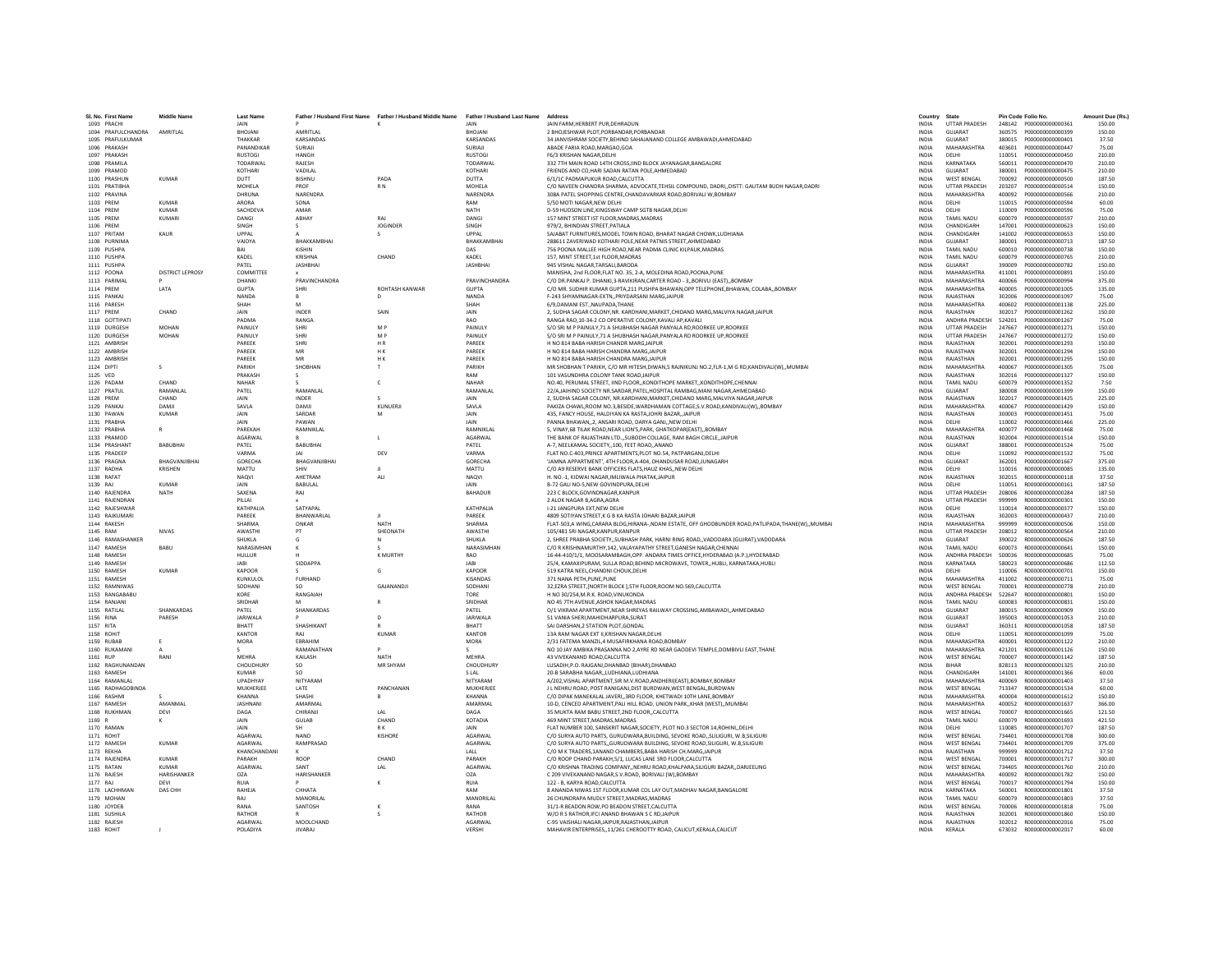| SI, No. First Name | Middle Name  | <b>Last Name</b>         |                                        | Father / Husband First Name Father / Husband Middle Name | Father / Husband Last Name | Address                                                                                                            | Country      | State                   |        | Pin Code Folio No.      | Amount Due (Rs  |
|--------------------|--------------|--------------------------|----------------------------------------|----------------------------------------------------------|----------------------------|--------------------------------------------------------------------------------------------------------------------|--------------|-------------------------|--------|-------------------------|-----------------|
| 1184 RAILIBHAI     | AMICHAND     | PATFI                    | <b>AMICHAND</b>                        |                                                          | PATFI                      | REHIND RHAGYODAY CINEMA RUDDHINAGAR AT PO. & TA VIIAPUR DIST. MEHSANA (N. GUL) MEHSANA                             | <b>INDIA</b> | GUIARAT                 |        | 382870 R000000000002042 | 150.00          |
| 1185 RAMESHKUMAR   | KARSHANLAL   | THAKKAR                  | KARSHANLAL                             |                                                          | THAKKAF                    | C/O RAMESH MEDICAL STORE, OPP. PETROL PUMP, DHANERA(DIST-B.K.), N. GUJRAT, GUJRAT                                  | INDIA        | GUJARAT                 | 999999 | R000000000002066        | 75.00           |
| 1186 REENA         | BALRAM       | BALANI                   | SO                                     | MOTIRAM                                                  | BALANI                     | KARISHMA MED.&GEN. STORES/CLINIC,S-27, CLOVER CENTRE, MOLEDINA RD.,CAMP, PUNE,PUNE                                 | <b>INDIA</b> | MAHARASHTRA             | 411001 | R000000000002096        | 600.00          |
| 1187 RAIFSH        | KUMAR        | <b>GUPTA</b>             | MOHAN                                  | IAI                                                      | <b>GUPTA</b>               | H-49 KARAM PURA SHIVAII MARG, NEW DELHI                                                                            | <b>INDIA</b> | DELHI                   | 110015 | R000000000002164        | 150.00          |
| 1188 RAMBHAI       | DAHYARHAI    | PATEL                    | DAHYARHAI                              | $\epsilon$                                               | PATFI                      | AT & PO VANSOL, TA- ANAND,, DIST : KHEDA, ST: GUJARAT,, VIA - ALINDRA, KHEDA                                       | <b>INDIA</b> | GUIARAT                 | 387115 | R000000000002185        | 225.00          |
| 1189 ROHIT         |              | SHAH                     | AMRUTLAL                               |                                                          | SHAH                       | MEHTA BUILDING, ROOM NO: 10,,2ND FLOOR, NAGINDAS MASTER ROAD, FORT, BOMBAY                                         | <b>INDIA</b> | <b>MAHARASHTRA</b>      | 400023 | R00000000002243         | 75.00           |
| 1190 RASHM         | SHAILESH     | SHAH                     | SHAILESH                               |                                                          | SHAH                       | 18/C PODDAR CO-OP HSG. SOC. LTD.,S V ROAD, KANDIVALI(W), BOMBAY                                                    | INDIA        | MAHARASHTRA             | 400067 | R00000000002245         | 37.50           |
| 1191 RANGAMANI     |              | MADHAVAN                 |                                        | $\varsigma$                                              | <b>MADHAVAN</b>            | C/O K S MADHAVAN (M.D.), TECUMSEH PRODUCTS INDIA LTD., BALANAGAR, HYDERABAD, HYDERABAD                             | <b>INDIA</b> | ANDHRA PRADESH          | 500037 | R000000000002258        | 60.00           |
| 1192 REKHA         |              | SHRIVASTAVA              | <b>IT</b>                              | <b>GYANENDRA NATH</b>                                    | SHRIVASTAVA                | C-1534 (M I G HOUSE), INDIRA NAGAR, LUCKNOW                                                                        | <b>INDIA</b> | <b>UTTAR PRADESH</b>    | 226016 | B000000000002290        | 210.00          |
| 1193 RADHA         | <b>NATH</b>  | SEN                      | LATE                                   | MANMOTHONATH                                             | SEN                        | 96/D, BENIATOLA STREET, CALCUTTA                                                                                   | <b>INDIA</b> | <b>WEST BENGAL</b>      | 700005 | R00000000002369         | 1.50            |
| 1194 RAJ           | <b>KUMAR</b> | SETHI                    | SH                                     | AMIRCHAND                                                | SETHI                      | 302, BLOCK-8, HERITAGE ESTATE, YELAHANKA, BANGALORE                                                                | <b>INDIA</b> | KARNATAKA               | 560064 | B000000000002387        | 210.00          |
| 1195 S             |              | MALARVIZHI               | G                                      |                                                          | SELVARETHINAM              | B4/198, BHEL TOWNSHIP., KAILASAPURAM, TIRUCHIRAPALLI                                                               | <b>INDIA</b> | TAMIL NADU              | 620014 | S000000000000041        | 210.00          |
| 1196 S             |              | <b>GUPTA</b>             | KESHO                                  |                                                          | RAM                        | HOUSE NO 328 SECTOR 16, PANCHKULA, DISTT: AMBALA, HARYANA, AMBALA                                                  | <b>INDIA</b> | HARYANA                 | 134109 | \$000000000000051       | 60.00           |
| 1197 S             | R R V PRASAD | KUDARAVALLI              |                                        | SUBBA                                                    | RAO                        | 8-3-319/9 YELLAREDDYGUDA, HYDERABAD, HYDERABAD                                                                     | INDIA        | ANDHRA PRADESH          | 500873 | \$000000000000060       | 195.00          |
| 1198 S             |              | ARORA                    |                                        | CHARANJIT                                                | SINGH                      | 1698 PHASE VII SECTOR 61.SAS NAGAR MOHALI.MOHAL                                                                    | <b>INDIA</b> | CHANDIGARH              | 160061 | \$00000000000071        | 37.50           |
| 1199 \$            |              | SIVASURRAMANYAN SIVAUNGA |                                        |                                                          | <b>NADAR</b>               | NO 4 FIGHTH CROSS STREET WEST SHENOYNAGAR MADRAS                                                                   | <b>INDIA</b> | TAMIL NADLI             | 600030 | \$000000000000082       | 187.50          |
| 1200 SADANAND      |              | TUGNAIT                  | PT                                     |                                                          | PARMANAND                  | XV/10523 BAGHICHI ALLEUDIN.PAHAR GANJ.NEW DELHI                                                                    | <b>INDIA</b> | <b>DELHI</b>            | 110055 | \$000000000000105       | 210.00          |
| 1201 SAIDASAHEE    |              | SHAIKH                   | KASIM                                  |                                                          | SAHEB                      | C/O.MRS S.Z. HUQSTATE BANK OF INDIA, MAIN BRANCH., PRODDATUR (A.P.), A.P., PRODDATUR                               | <b>INDIA</b> | ANDHRA PRADESH          | 516360 | \$000000000000128       | 210.00          |
| 1202 SAMPAT        | RAJ          | LUNAWAT                  | SOHAN                                  |                                                          | LAL                        | 47 KALATHI PILLAI ST, SOWCARPET, MADRAS                                                                            | INDIA        | TAMIL NADU              | 600079 | \$000000000000167       | 210.00          |
| 1203 SANDEEP       |              | VATWANI                  | <b>DAYALDAS</b>                        |                                                          | VATWANI                    | L10 RAIOURI GARDEN NEW DELHI NEW DELHI                                                                             | <b>INDIA</b> | DELHI                   | 110027 | \$000000000000186       | 210.00          |
| 1204 SANDIP        | VASANT       | <b>SALOKHE</b>           | VASANT                                 | GOPAL                                                    | SALOKHE                    | 1573 A RANKALA TOWER.IYERKAR LANE.KOLHAPUR                                                                         | <b>INDIA</b> | MAHARASHTRA             | 416002 | \$000000000000199       | 37.50           |
|                    |              |                          |                                        |                                                          |                            |                                                                                                                    |              |                         |        |                         |                 |
| 1205 SANJAY        |              | SEHGAL                   |                                        |                                                          | SEHGAL                     | EA-220, MAYA ENCLAVENEW DELHI                                                                                      | <b>INDIA</b> | DELHI                   | 110064 | \$00000000000252        | 150.00          |
| 1206 SANJEEB       | <b>KUMAR</b> | <b>GUPTA</b>             |                                        |                                                          |                            | 15/C/1 NOLIN SARKER STREET.CALCUTTA                                                                                | <b>INDIA</b> | WEST BENGAL             | 700004 | \$00000000000263        | 210.00          |
| 1207 SANTOSH       |              | DEVI                     | <b>MAHENDRA</b>                        |                                                          | KUMAR                      | X-15 NAVEEN SHAHADRA.DELHI                                                                                         | <b>INDIA</b> | DELHI                   | 110032 | \$000000000000298       | 210.00          |
| 1208 SARLA         |              | GOEL                     | <b>SURFSH</b>                          |                                                          | KUAMR                      | C/O M/S CHUNNILAL RAJNISH KUMAR.2732 NAYA BAZAR.DELHI                                                              | <b>INDIA</b> | DELHI                   | 110006 | \$000000000000372       | 150.00          |
| 1209 SAROJ         |              | RANI                     | DHARAM                                 |                                                          | PAL                        | 42, J EXTENSION, GALI NO.5, LAXMI NAGAR, DELHI                                                                     | <b>INDIA</b> | DELHI                   | 110092 | \$000000000000435       | 187.50          |
| 1210 SAROJ         |              | SINGH                    | $\epsilon$                             | $\varsigma$                                              | SINGH                      | SHIVPURI, SHASTRINAGAR, PATNA, PATNA                                                                               | <b>INDIA</b> | BIHAR                   | 800023 | S000000000000438        | 150.00          |
| 1211 SATPAI        | KUMAR        | ARORA                    |                                        |                                                          |                            | 9398/9 MULTANI DHANDHA PAHAR GUNLNEW DELHI                                                                         | <b>INDIA</b> | DELHI                   | 110055 | \$000000000000518       | 210.00          |
| 1212 SATWANT       |              | KAUR                     |                                        | RAGHURIE                                                 | SINGH                      | 23 TIRATH NAGAR, SODALA NEAW SANGANER ROAD, JAIPUR                                                                 | INDIA        | RAJASTHAN               | 302006 | \$000000000000522       | 75.00           |
| 1213 SAVITABEN     |              | PATEL                    | <b>JASHBHAI</b>                        | AMBALAL                                                  | PATEL                      | A-21, AMBICA SOCIETY, BEHIND G.E.B., POST: KANSARI, KHEDA(GUJ.), KHEDA                                             | <b>INDIA</b> | GUJARAT                 | 388630 | \$000000000000581       | 150.00          |
| 1214 SAVITRI       |              | TAYAL                    | NARENDER                               | <b>KUMAR</b>                                             | TAYAL                      | C/O SRI N K TAYAL SYNDICATE BANK, JHAJJAR ROAD, P.O.ROHTAK, HARYANA, ROHTAK                                        | <b>INDIA</b> | <b>HARYANA</b>          | 124001 | \$000000000000607       | 187.50          |
| 1215 SAVITRIRANI   |              | CHANDIOK                 | <b>OM</b>                              | <b>PARKASH</b>                                           | CHANDIOK                   | B-236, VAISHALI NAGAR, P.O. KHATIPURAJAIPUR                                                                        | <b>INDIA</b> | RAIASTHAN               | 302012 | \$000000000000609       | 60.00           |
| 1216 SHAHIDA       | YUSUF        | DHUMADIA                 | YUSUF                                  |                                                          | DHUMADIA                   | POST BOX NO 10.LIGHT BAZAR.NAVAPUR                                                                                 | <b>INDIA</b> | GOA                     | 425418 | \$000000000000657       | 60.00           |
| 1217 SHAIL         |              | GARG                     | V <sub>P</sub>                         |                                                          | GARG                       | C/O PANKAJ GARG., F-66 A, FIRST FLOOR, GREEN PARK MAIN, NEW DELHI                                                  | INDIA        | DELHI                   | 110016 | \$000000000000661       | 75.00           |
| 1218 SHAILESH      |              | KAKKAD                   | <b>JAYANTILAL</b>                      |                                                          | JAYANTILAL                 | PRABHUDAS BLDG, BLOCK NO. - 11., 91A ST, XAVIER SCHOOL ROAD., VILEPARLE(W)., BOMBAY                                | <b>INDIA</b> | MAHARASHTRA             | 400056 | \$00000000000681        | 150.00          |
| 1219 SHAKUNTALA    | DEVI         | TIKMANY                  | PRAHLAD                                | RAI                                                      | TIKMANY                    | <b>BARA PECH SHIKOHARAD SIKOHARAD</b>                                                                              | <b>INDIA</b> | <b>UTTAR PRADESH</b>    | 205135 | \$000000000000700       | 150.00          |
| 1220 SHAMBHUPRASAD |              | <b>HARGOVAVDAS</b>       | <b>HARGOVANDAS</b>                     | NARANDAS                                                 | THAKKAR                    | 5 VRANDAVAN COLONEY, THAKKAR RAMBAK KANKARIA ROAD, AHMEDABAD                                                       | <b>INDIA</b> | GUIARAT                 | 380008 | \$000000000000731       | 210.00          |
| 1221 SHEELA        |              | BHAGAT                   | BACHUBHAI                              |                                                          | <b>BACHUBHAI</b>           | ALUPARU BLDG 3RD FLOOR,R NO 68 19 NAVROJI HILL ROAD,BOMBAY                                                         | <b>INDIA</b> | MAHARASHTRA             | 400009 | \$000000000000912       | 150.00          |
| 1222 SHIPRA        |              | CHAND                    | ABHIJIT                                | <b>KUMAR</b>                                             | CHANDA                     | 85 MOORE AVENUE.REGENT PARK.CALCUTTA                                                                               | <b>INDIA</b> | <b>WEST BENGAL</b>      | 700040 | \$000000000000948       | 150.00          |
| 1223 SHIVE         | KUMAR        | CHATURVEDI               | RAM                                    | NARAIN                                                   | CHATURVEDI                 | H NO 343, NAHARGARH ROAD JAGGANATH LANE JAIPUR                                                                     | <b>INDIA</b> | RAIASTHAN               | 302001 | \$000000000000982       | 150.00          |
| 1224 SHREE         | RAM          | KAPOOR                   | <b>BANARSI</b>                         | LAL                                                      | KAPOOR                     | HOUSE NO 410 GALI NO 12, LALITA QARK LAXMI NAGAR, DELHI                                                            | INDIA        | DELHI                   | 110092 | \$000000000001017       | 210.00          |
| 1225 SHRIKAN'      | POPATLAL     | GANDHI                   | POPATLAL                               | CHANDMAI                                                 | <b>GANDHI</b>              | H N 2552 SHAHAJI ROAD AHMEDNAGAR AHMEDNAGAR                                                                        | <b>INDIA</b> | <b>MAHARASHTRA</b>      | 414001 | \$000000000001030       | 60.00           |
| 1226 SHYAM         | <b>KUMAR</b> | SHARMA                   | SURAJ                                  |                                                          | MAL                        | I-22 LAJPAT LAGNAGAR-III.NEW DELHI                                                                                 | <b>INDIA</b> | DELHI                   | 110024 | \$000000000001058       | 75.00           |
| 1227 SHYAM         | MANOHAR      | <b>SHUKLA</b>            | D.                                     |                                                          | SHUKLA                     | 19/105 PATKAPUR KANPUR KANPUR                                                                                      | <b>INDIA</b> | <b>UTTAR PRADESH</b>    | 208001 | \$000000000001063       | 187.50          |
| 1228 SMRUTIDEV     |              | MEHTA                    | KAUSHIK                                | M                                                        | MEHTA                      | K 98 GOVT OFFICERS K COLONEY, SARDAR PATEL NAGAR RD NAVRANGPURA, AHMEDABAD                                         | <b>INDIA</b> | GUJARAT                 | 380009 | S000000000001152        | 150.00          |
| 1229 SHREELEKHA    |              | <b>GUPTA</b>             | <b>ROVAT KR</b>                        |                                                          | <b>GUPTA</b>               | 15/C/1 NOLIN SARKER STREET, CALCUTTA                                                                               | INDIA        | <b>WEST BENGAL</b>      | 700004 | S000000000001217        | 210.00          |
| 1230 SRIDHARAN     |              |                          | <b>VAITHFI INGAM</b>                   |                                                          |                            | V SRIDHARAN NO 17, FIRST STREET, JAYALAXMIPURAM, NUNGAMBAKKAM, MADRAS                                              | <b>INDIA</b> | TAMIL NADLI             | 600034 | \$000000000001226       | 150.00          |
| 1231 SRINIVAS      |              | MADABUSHI                |                                        |                                                          | PARTHASARATHY              | C-14, L.I.C. COLONY, VIVEK VIHAR POST, DELHI                                                                       | <b>INDIA</b> | <b>DELHI</b>            | 110095 | S000000000001234        | 187.50          |
| 1232 SUBHAS        | CHANDRA      | <b>JHUNJHUNWALA</b>      | KALI PRASAD JHON                       | <b>JHUN</b>                                              | WALA                       | CHITTARANJAN ROAD, P O RANIGANJ, RAIGANJ                                                                           | INDIA        | <b>WEST BENGAL</b>      | 713347 | S000000000001248        | 37.50           |
| 1233 SUBHAS        | REDDY        | KUMBAM                   | KUMBAM BALKRISHNA                      |                                                          | REDDY                      | H NO 7-112/2, PLOT NO. 5-B, HUDA COLONY,, SAROOR NAGAR, HYDERABAD (A.P.), HYDERABAD                                | <b>INDIA</b> | ANDHRA PRADESH          | 500035 | \$000000000001249       | 150.00          |
| 1234 SUBHASH       | CHAND        | BHIWANIWAL               | CH L CHANDAN                           |                                                          | MAL                        | H 81/3 SHIVAJI PARK.PUNJABI BAGH.NEW DELHI                                                                         | <b>INDIA</b> | DELHI                   | 110026 | S000000000001252        | 210.00          |
| 1235 SURRAHMANYAM  | KUMAR        |                          |                                        |                                                          | CHINNAIAH                  | H NO 7-1-307/14/F/29 J P NAGAR SANATHNAGAR HYDERABAD                                                               | <b>INDIA</b> | <b>ANDHRA PRADESH</b>   | 500018 | \$000000000001281       | 150.00          |
|                    |              | JAIN                     |                                        |                                                          | MAL                        |                                                                                                                    |              |                         |        |                         |                 |
| 1236 SUDARSHAN     | <b>KUMAR</b> |                          | KALYAN                                 |                                                          |                            | 4283 MAIN BAZAR PAHAR GANG, NEW DELHI                                                                              | INDIA        | DELHI                   | 110055 | S000000000001292        | 150.00          |
| 1237 SUDERSHAN     | RANI         | NARANG                   | LD.<br><b>VIIAY KUMAR</b>              |                                                          | NARANG                     | BLOCK NO 51 ORT 35, OLD RAJINDER NAGAR.NEW DELHI<br>R K CHOPRA TEXTILE MILLS GALLGOSSAIAN O/S LAHORI GATE AMRITSAR | <b>INDIA</b> | DELHI                   | 110060 | S000000000001303        | 187.50          |
| 1238 SUDHA         |              | CHOPRA                   |                                        |                                                          | CHOPRA                     |                                                                                                                    | <b>INDIA</b> | PUNJAR                  | 999999 | \$000000000001339       | 187.50          |
| 1239 SUDHA         |              | <b>SHARMA</b>            | RANA SMAMSHER                          | BAHADUR                                                  | SHARMA                     | 31/2 RLY COLONY LAXMI BAI NAGAR, NEW DELHI                                                                         | <b>INDIA</b> | DELHI                   | 110023 | S000000000001343        | 150.00          |
| 1240 SUDHIR        |              | SAXENA<br>MITTAL         | <b>SUBOSH KUMAR</b>                    |                                                          | SAXENA<br>MITTAL           | 42. BAIRATHI COLONY NO 2.M.P. INDORE                                                                               | <b>INDIA</b> | MADHYA PRADESH          | 452001 | S000000000001375        | 75.00<br>187.50 |
| 1241 SUMAN         |              |                          |                                        |                                                          |                            | P O BISHANPUR, VIA BAHADURGANJ BIHAR, DIST : PURNEA, PURNEA                                                        | INDIA        | <b>BIHAR</b>            | 855101 | S000000000001435        |                 |
| 1242 SUNFHRI       | SINGH        | RAIPLIT                  | C <sub>S</sub><br><b>RHAIRLINDANIL</b> |                                                          | RAIPUT                     | B-6. MAHENDRA PARKNEAR ADARSH NAGAR.DELHI                                                                          | <b>INDIA</b> | DELHI                   | 110033 | \$000000000001485       | 187.50          |
| 1243 SURENDRA      | KR           | <b>JAIN</b>              |                                        |                                                          | MALOO                      | 163 MINT STREET, MADRAS, MADRAS                                                                                    | <b>INDIA</b> | TAMIL NADU              | 600079 | S000000000001617        | 150.00          |
| 1244 SURESH        |              | <b>LAKHOTIA</b>          | <b>LATA BAL</b>                        |                                                          | CHAND                      | C/O SHALINI LAKHOTIA,1706, SECTOR 7E, N.I.T., FARIDABAD, HARYANA, FARIDABAD                                        | <b>INDIA</b> | HARYANA                 | 121006 | \$000000000001672       | 150.00          |
| 1245 SURINDER      | KR           | MFHTA                    | <b>DEOKI NANDAN</b>                    |                                                          | MEHTA                      | C 465 DEFENCE COLONY.NEW DELHI                                                                                     | <b>INDIA</b> | <b>DELHI</b>            | 110024 | \$000000000001707       | 60.00           |
| 1246 SUSHEEL       | KR           | <b>JAIN</b>              | <b>LAKHMI CHAND</b>                    |                                                          | <b>JAIN</b>                | C/O M/S LAKSHMICHAND SUSHIL KR JAIN.1095 . FRASH KHANA.DELHI                                                       | <b>INDIA</b> | <b>DELHI</b><br>HARYANA | 110006 | \$000000000001737       | 210.00          |
| 1247 SUSHIL        | KR           | GOAL                     | CHANDI                                 |                                                          | <b>GARLI</b>               | HOUSE NO-679, SECTOR 21,, PANCHKULA, DIST. - AMBALA, HARYANA, AMBALA                                               | <b>INDIA</b> |                         | 134109 | \$000000000001753       | 187.50          |
| 1248 SANGEETA      |              | SETHI                    | wo                                     | MR PARAMJIT SINGH                                        | SETHI                      | INDIAN OVERSEAS COMMERCIAL CORP,27 KENNEDY BRIDGE, BOMBAY                                                          | INDIA        | MAHARASHTRA             | 400004 | \$000000000001918       | 600.00          |
| 1249 SHOBHA        |              | KAPAHI                   | <b>WO</b>                              | G L                                                      | KAPAHI                     | DS-721.NEW RAJINDER NAGAR.NEW DELHI                                                                                | <b>INDIA</b> | DELHI                   | 110060 | S000000000001932        | 150.00          |
| 1250 SUSMITA       |              | MEHTA                    | <b>WO</b>                              | MR                                                       | NIRANIAN                   | 22. GITANIAI I WAI KESHWAR ROAD ROMRAY                                                                             | <b>INDIA</b> | MAHARASHTRA             | 400006 | \$000000000001981       | 300.00          |
| 1251 SUSHIL        | <b>MOHAN</b> | MARWAH                   | SO                                     | MR MADAN MOHAN                                           | MARWAH                     | 69. OLD GUPTA COLONY.VIJAY NAGAR.DELHI                                                                             | <b>INDIA</b> | DELHI                   | 110009 | \$000000000001995       | 75.00           |
| 1252 SHAFIO        |              | SHAIKH                   | SO.                                    | <b>ABDULHAFI2</b>                                        | SHAIKH                     | A-6. JAMMANNAGAR.NR MUSLIM SOCIETY. NAVRANGPURA.AHMEDABAD                                                          | <b>INDIA</b> | GUJARAT                 | 380009 | \$000000000002049       | 60.00           |
| 1253 SUSHMA        | MUKESHBHAI   | PATEL                    | MUKESH                                 | SHANTILAL                                                | PATEL                      | SUGAN APARTMENT PART II.FLAT NO.1.OPP.SURAJBA SCHOOL.VASNAAHMEDABAD                                                | <b>INDIA</b> | GUJARAT                 | 380007 | S000000000002197        | 46.50           |
| 1254 SUSHIL        |              | KHURANA                  | <b>SH RAM</b>                          | SWRUP                                                    | KHURANA                    | C/O S.K.KHERA.151/V KATRAMIT SINGH., AMRITSAR, AMRITSAR                                                            | <b>INDIA</b> | CHANDIGARH              | 143001 | \$000000000002241       | 150.00          |
| 1255 S             |              | RAVISHANKAF              |                                        |                                                          | SURRAMANIAN                | FLAT A-4, STILT FIRST FLOOR, R.B.CLASSIC, BIJLI NAGAR, (NEAR DASHMES NAGAR), AURANGABAD                            | <b>INDIA</b> | MAHARASHTRA             | 431005 | \$000000000002246       | 60.00           |
| 1256 SUNII         |              | WADHWA                   | JAGDISH                                |                                                          | WADHWA                     | C/O JAGDISH STORES72.CANNING STREET.SHOP NO 67-68CALCUTTA                                                          | <b>INDIA</b> | <b>WEST BENGAL</b>      | 700001 | \$000000000002306       | 375.00          |
| 1257 SAROJA        |              | SRIRAM                   | R                                      |                                                          | SRIRAM                     | 38. VENKATESH NAGAR VIRUGAMBAKKAM MADRAS                                                                           | <b>INDIA</b> | TAMIL NADU              | 600092 | \$000000000002307       | 187.50          |
| 1258 SAROJA        |              | SRIRAM                   |                                        |                                                          | SRIRAM                     | 38. VENKATESH NAGAR VIRUGAMBAKKAM MADRAS                                                                           | <b>INDIA</b> | TAMIL NADU              | 600092 | \$000000000002323       | 187.50          |
| 1259 SARITABEN     | VASANTI AI   | PAREKH                   | VASANTLAL                              |                                                          | VASANTLAI                  | "CHITYANYA SARITA", 4 CHITRAKUT, DHAM, NEAR PANCHVATI SOCIETY, RAJKOT                                              | <b>INDIA</b> | GUJARAT                 | 360001 | \$000000000002362       | 37.50           |
| 1260 SUDHAKAF      | SHANTARAM    | MAYEKAR                  | SHANTARAM                              |                                                          | MAYEKAR                    | 29/3 MANISH NAGAR,4 BUNGLOW, VERSOVA ROAD, ANDHERI(W),, BOMBAY                                                     | INDIA        | <b>MAHARASHTRA</b>      | 400058 | S000000000002374        | 75.00           |
| 1261 SANKALCHAND   | MAGANLAL     | PATEL                    | MAGANLAL                               |                                                          | PATEL                      | A-1/11 PARADISE PARK, NR.SIDHARTH,HOTEL, DAFNALA ROAD, SHAHIBAUG,AHMEDABAD                                         | <b>INDIA</b> | GUJARAT                 | 380004 | S000000000002416        | 46.50           |
| 1262 SHASHIKALA    |              | NIHAI ANI                | <b>ROOPKUMAR</b>                       |                                                          | NIHAI ANI                  | BARRACK NO 833, SECTION 17, ULHASNAGAR, ULHASNAGAR                                                                 | <b>INDIA</b> | MAHARASHTRA             | 421003 | \$000000000002421       | 45.00           |
| 1263 SUNII         | M            | KOTHARI                  | MANIKANT                               |                                                          | MANIKANT                   | 1/87 BRINDAVAN SOCIETY, THANE (W), THANE                                                                           | INDIA        | MAHARASHTRA             | 400601 | S000000000002423        | 37.50           |
| 1264 SWAROOP       |              | MUKHERJEE                | RADHA                                  | GOBINDA                                                  | MUKHERJEE                  | J L NEHRU ROAD, POST RANIGANJ, DT BURDWAN, , WEST BENGAL, BURDWAN                                                  | <b>INDIA</b> | <b>WEST BENGAL</b>      | 713347 | S000000000002445        | 60.00           |
| 1265 SATYENDRA     | <b>KUMAR</b> | <b>JAIN</b>              | $\epsilon$                             |                                                          | JAIN                       | D-11 M R ENGINEERING COLLEGE.COLONY, JAIPUR JAIPUR                                                                 | <b>INDIA</b> | RAJASTHAN               | 302017 | \$00000000002486        | 75.00           |
| 1266 SAROL         |              | <b>JAIN</b>              |                                        | к                                                        | <b>JAIN</b>                | D-11 M R ENGINEERING.COLLEGE COLONYJAIPUR                                                                          | <b>INDIA</b> | RAIASTHAN               | 302017 | \$000000000002487       | 75.00           |
| 1267 SHARMISTHA    |              | KAR                      | DILIP                                  |                                                          | KAR                        | C/O PRADIP KAR (BAPI), P.O. - JHALJHALIA, MALDA, W.B., MALDA                                                       | <b>INDIA</b> | <b>WEST BENGAL</b>      | 732102 | \$00000000002550        | 187.50          |
| 1268 SHUB          |              | <b>NANDA</b>             |                                        | D                                                        | NANDA                      | F-243 LUVKRIT, PRIYADARSHINI MARG, SHYAM NAGAR, EXTENSION, JAIPUR, JAIPUR                                          | <b>INDIA</b> | RAJASTHAN               | 302019 | \$000000000002658       | 45.00           |
| 1269 SHEFALL       |              | <b>MANDALIA</b>          | <b>KANTILAI</b>                        | -S                                                       | <b>MANDALIA</b>            | 5/84 SINDHI LANE VORA BUILDING 3RD FLR. ROMBAY                                                                     | <b>INDIA</b> | MAHARASHTRA             | 400004 | \$000000000002696       | 46.50           |
| 1270 SURFSH        | $\Omega$     | PATFI                    | <b>DINESHBHAI</b>                      | G                                                        | PATFI                      | SECTOR NO. 21 BLOCK NO.36/2,CHH TYPE GANDHINAGAR, GUJARAT, GANDHINAGAR                                             | <b>INDIA</b> | GUIARAT                 | 382021 | \$000000000002697       | 60.00           |
| 1271 S             | MUTHU        | SUBRAMANIAN              |                                        | SIVA                                                     | SUBRAMANIAN                | AC-52.ANNA NAGAR (W).MADRAS.MADRAS                                                                                 | <b>INDIA</b> | <b>TAMIL NADU</b>       | 600040 | \$00000000002700        | 187.50          |
| 1272 SHOVA         | DEVI         | AGRAWAL                  | RAMFSH                                 | KUMAF                                                    | AGRAWAI                    | C/O SURYA AUTO PARTS, GURUDWARA BUILDING, SEVOKE ROAD, SILIGURI                                                    | <b>INDIA</b> | <b>WEST RENGAL</b>      | 734401 | \$000000000002724       | 225.00          |
| 1273 SARIKA        |              | SHARMA                   | N                                      | s                                                        | SHARMA                     | PLOT NO B4/C. AMBABARI JAIPUR JAIPUR                                                                               | <b>INDIA</b> | RAJASTHAN               | 302012 | \$000000000002732       | 150.00          |
| 1274 SARITA        |              | KHANDEI WAI              | RAMESH                                 |                                                          | CHAND                      | 3043 NEAR DUMON KA WELL RAGRON KI KOTHI, GHAT GATE JAIPUR                                                          | <b>INDIA</b> | RAIASTHAN               | 302003 | \$000000000002739       | 75.00           |
|                    |              |                          |                                        |                                                          |                            |                                                                                                                    |              |                         |        |                         |                 |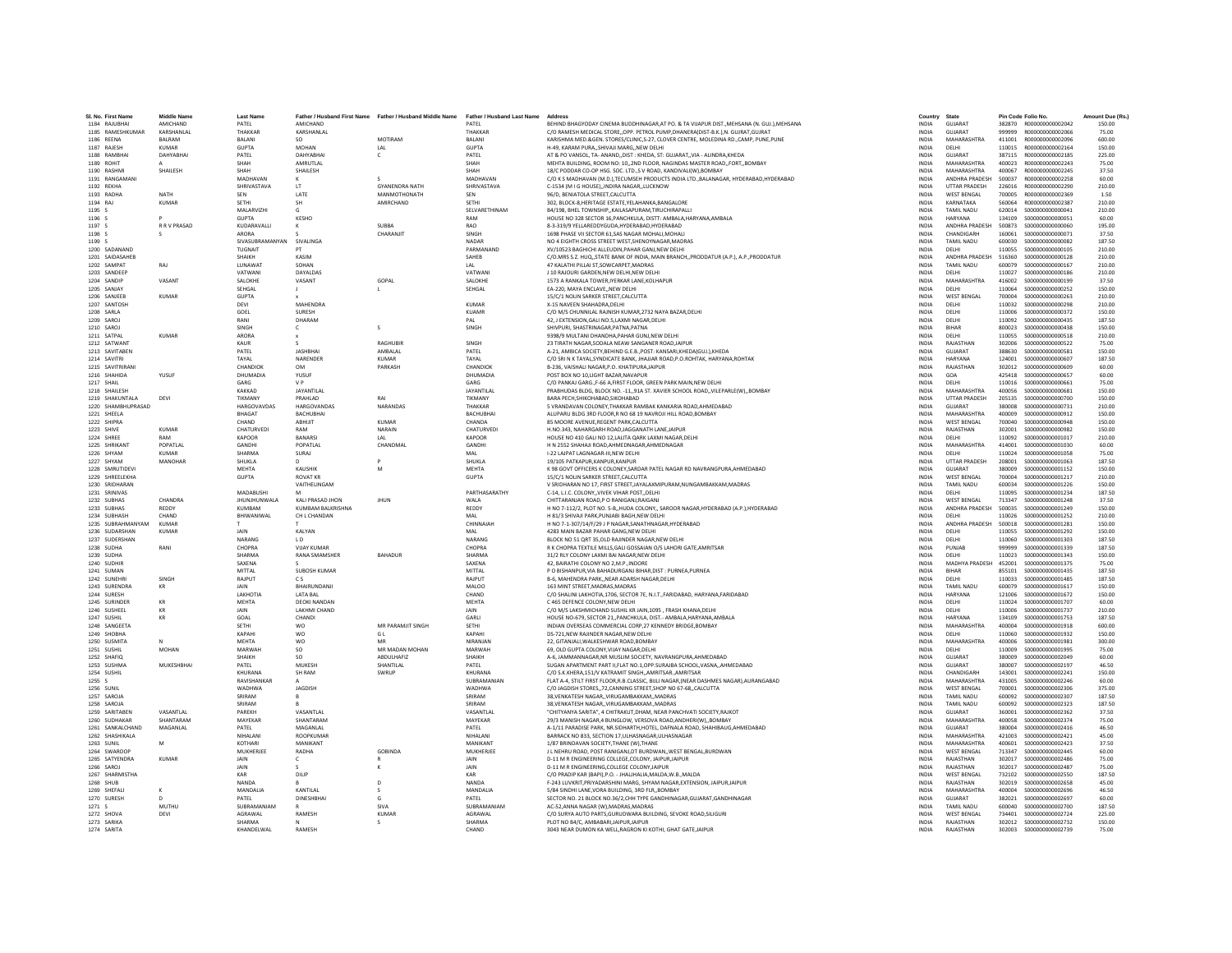| SI. No. First Name            | <b>Middle Name</b>             | <b>Last Name</b>                  |                               | Father / Husband First Name Father / Husband Middle Name Father / Husband Last Name |                                   | Address                                                                                                                                                           | Country                      | State                                         |                  | Pin Code Folio No.                          | Amount Due (Rs.) |
|-------------------------------|--------------------------------|-----------------------------------|-------------------------------|-------------------------------------------------------------------------------------|-----------------------------------|-------------------------------------------------------------------------------------------------------------------------------------------------------------------|------------------------------|-----------------------------------------------|------------------|---------------------------------------------|------------------|
| 1275 SMITA                    | KAMALAKAR                      | DURAGKAR                          | KAMALAKAR                     |                                                                                     | KAMALAKAR                         | TULASMANJIRI.133-A.RAM NAGAR.NAGPUR                                                                                                                               | <b>INDIA</b>                 | <b>MAHARASHTRA</b>                            |                  | 999999 S000000000002763                     | 105.00           |
| 1276 SANGEETA                 | <b>JITENDRA</b>                | SHAH                              | <b>IITENDRA</b>               | KANTILAI                                                                            | SHAH                              | 103. ORIENTAL HOUSE, 229. SAMUEL STREET, MASILD BUNDER, ROMBAY                                                                                                    | INDIA                        | MAHARASHTRA                                   | 500004           | 5000000000002768                            | 300.00           |
| 1277 SANDHYA                  |                                | SHAH                              | <b>MAYUR</b>                  |                                                                                     | MAYUR                             | 402, SARITA, VASANT HOUSING COMPLEX, NEAR MAHAVIR NAGAR, DAHANUKARWADI,, KANDIVALI(W),, MUMBAI                                                                    | <b>INDIA</b>                 | MAHARASHTRA                                   | 400067           | S000000000002775                            | 75.00            |
| 1278 SHILPA<br>1279 SANJEEV   |                                | SHANKARN<br>AGARWAL               | SAMPAT                        |                                                                                     | SHANKARN<br>AGARWAL               | B/79/777 MIG, GANDHI NAGAR, OPP GURUNANAK HOSP., BANDRA (E),, BOMBAY<br>C/O JAIN BROTHERS, SUBASH MARKET., GEORGE MAHBERT ROAD, SILIGURI                          | INDIA<br><b>INDIA</b>        | MAHARASHTRA<br><b>WEST BENGAL</b>             | 400051<br>734401 | S000000000002787<br>\$000000000002825       | 45.00<br>187.50  |
| 1280 SHANTOSH                 | KUMAR                          | <b>JHUNJHUNWALA</b>               | LAL                           | CHAND                                                                               | <b>IHUNIHUNWALA</b>               | S.K.ENGINEERING WORKS.DR. R.P. ROAD.BHAGALPUR                                                                                                                     | <b>INDIA</b>                 | <b>RIHAR</b>                                  | 999999           | \$000000000002833                           | 75.00            |
| 1281 SANJAY                   |                                | <b>KUMAR</b>                      | NARENDRA                      |                                                                                     | KUMAR                             | C - 133, NIRALA NAGAR, BEHIND SARASWATI SHISHU MANDIR, LUCKNOW, U.P., LUCKNOW                                                                                     | <b>INDIA</b>                 | <b>UTTAR PRADESH</b>                          | 999999           | \$000000000002845                           | 135.00           |
| 1282 SATYNARAYAN              |                                | AGARWAL                           | MOOLCHAND                     |                                                                                     | AGARWAL                           | C/O BALABUX KANYALAL, P.O. RENWAL, JAIPUR                                                                                                                         | <b>INDIA</b>                 | RAJASTHAN                                     | 303603           | \$000000000002873                           | 60.00            |
| 1283 SUGARA<br>1284 S         | N                              | <b>MUSHE</b><br>SHARMA            | <b>GULAMHUSAIN</b><br>LATE    | SHRISL                                                                              | <b>MUSHE</b><br>SHARMA            | C/O G.H.MUSHE, SULTANABAD NIWAS,, 102/10 BEHRAM BAUG, JOGESHWARI(W), BOMBAY<br>OPP, IRRIGATION REST HOUSE.BH, MR, P, K, BHATT HOUSE.SHANKERNAGAR RD.RAIPUR.RAIPUR | <b>INDIA</b><br><b>INDIA</b> | MAHARASHTRA<br>MADHYA PRADESH 492001          | 400102           | \$000000000002878<br>\$000000000002880      | 75.00<br>150.00  |
| 1285 SUSHEELA                 |                                | <b>BHANDARI</b>                   | DR                            |                                                                                     | <b>GD RHANDAR</b>                 | HOUSE NO 30, I TYPE, BANGUR NAGAR, DANDELI (N.K.), DANDELI                                                                                                        | <b>INDIA</b>                 | KARNATAKA                                     | 581325           | \$000000000002885                           | 150.00           |
| 1286 SRIDEVI                  |                                | KULKARNI                          | DR                            |                                                                                     | R K KULKARNI                      | H.NO. 63,I TYPE, BANGUR NAGAR, DANDEL                                                                                                                             | <b>INDIA</b>                 | KARNATAKA                                     | 581825           | \$000000000002889                           | 75.00            |
| 1287 BHOLA                    | RAM                            | SAINI                             | <b>BHORI</b>                  | LAL                                                                                 | SAINI                             | C/O WIRES & FABRIKS SA LTD, AREA JHOTWARA JAIPUR, JAIPUR                                                                                                          | <b>INDIA</b>                 | RAIASTHAN                                     | 302012           | \$000000000002910                           | 150.00           |
| 1288 SAVITHRI<br>1289 RHARAI  | $\mathbf{r}$                   | SHAH                              | <b>JAYANTILAI</b>             | <b>N</b><br>$\mathbf{v}$                                                            | SWAMINATHAN<br>SHAH               | C 2 IFCI STAFF COLONY JAGATHPURA RD MALVIYANAGAR JAIPUR<br>C/O N I SHAH 25 BUNDER STREET MADRAS                                                                   | <b>INDIA</b><br><b>INDIA</b> | RAJASTHAN<br><b>TAMIL NADLI</b>               | 302017<br>600001 | \$000000000002927<br>\$000000000002947      | 37.50<br>37.50   |
| 1290 NARENDRA                 |                                | SHAH                              | JAYANTILAL                    |                                                                                     | SHAH                              | C/O N J SHAH, 25, BUNDER STREET, MADRAS                                                                                                                           | <b>INDIA</b>                 | <b>TAMIL NADU</b>                             | 600001           | \$000000000002985                           | 37.50            |
| 1291 RAJENDRA                 |                                | <b>SHARMA</b>                     |                               |                                                                                     | SHARMA                            | 1E48 SUBHASH COLONY, SHASTRI NAGAR, JAIPUR                                                                                                                        | INDIA                        | RAJASTHAN                                     | 302016           | \$000000000003046                           | 225.00           |
| 1292 SHAKUNTALA               |                                | SHARMA                            | $\leq$                        | N                                                                                   | SHARMA                            | H NO 2506 JAILAL MUNSHI MARG.4TH CROSSING PURANI BAGH.JAIPUR                                                                                                      | <b>INDIA</b>                 | RAJASTHAN                                     | 302001           | \$000000000003049                           | 150.00           |
| 1293 SUSHIL                   | <b>KUMAR</b>                   | SHARMA                            | <b>SH</b>                     | DAU LAL                                                                             | SHARMA                            | 89 GAYATRI NAGAR AJMER RD.SODALA JAIPUR.RAJ.JAIPUR                                                                                                                | <b>INDIA</b>                 | RAJASTHAN                                     | 302006           | \$000000000003055                           | 150.00           |
| 1294 SWARN<br>1295 AMAR       | KANTA                          | SHARMA<br>SINGH                   | SUSHIL<br>CHATAR              | <b>KUMAR</b><br>SHAL                                                                | SHARMA<br>SINGH                   | 8. GAYATRI NAGAR.AJMER ROAD SODALA.JAIPUR<br>PLOT NO 101 GANESH COLONEY, JHOTWARA JAIPUR, JAIPUR                                                                  | <b>INDIA</b><br><b>INDIA</b> | RAJASTHAN<br>RAJASTHAN                        | 302006<br>302012 | \$000000000003057<br>\$000000000003074      | 150.00<br>150.00 |
| 1296 MADAN                    |                                | SINGH                             | LT                            | SHRI CHANDRA                                                                        | SINGH                             | C/O PLOT NO 40.SHIV VIHAR V K I JAIPUR                                                                                                                            | <b>INDIA</b>                 | RAJASTHAN                                     | 302013           | \$000000000003081                           | 150.00           |
| 1297 SATYENDRA                | <b>KUMAR</b>                   | SINGH                             | <b>SH</b>                     | SHRI KRISHNA                                                                        | SINGH                             | C/O DR G S GARG.E 27 DURGA MARG.BANIPARKJAIPUR                                                                                                                    | <b>INDIA</b>                 | RAJASTHAN                                     | 302016           | \$000000000003086                           | 150.00           |
| 1298 SATYFNDRA                | KUMAR                          | <b>SINGH</b>                      | <b>SH</b>                     | <b>SHRI KRISHNA</b>                                                                 | <b>SINGH</b>                      | F 27 DURGA MARG BANIPARK JAIPUR JAIPUR                                                                                                                            | <b>INDIA</b>                 | RAIASTHAN                                     | 302016           | \$000000000003087                           | 150.00           |
| 1299 CHANDRA<br>1300 K        | KANTA                          | SINGHAL<br>SRINIVASAN             | <b>BRAJENDRA</b><br>R         | KUMAR                                                                               | SINGHAL<br>KRISHNAMACHAR          | 30/15/1 SWARN PATH, MANSAROVAR, JAIPUR<br>I FLOOR 3 A. JEEVARTHNAM NAGAR., ADYAR., CHENNA                                                                         | <b>INDIA</b><br><b>INDIA</b> | RAJASTHAN<br><b>TAMIL NADU</b>                | 302018<br>600020 | \$000000000003089<br>\$000000000003099      | 150.00<br>75.00  |
| 1301 K                        |                                | SRINIVASAN                        |                               |                                                                                     | KRISHNAMACHARI                    | I FLOOR3 A. JEEVARATHNAM NAGARADYARCHENNAI                                                                                                                        | <b>INDIA</b>                 | <b>TAMIL NADU</b>                             | 600020           | \$000000000003100                           | 75.00            |
| 1302 ATUL                     |                                | SRIVASTAVA                        | <b>LATE</b>                   | SHRIM P                                                                             | SRIVASTAVA                        | <b>E-65 CHITRANIAN MARG C SCHEME IAIPUR</b>                                                                                                                       | <b>INDIA</b>                 | RAIASTHAN                                     | 302001           | \$000000000003102                           | 150.00           |
| 1303 GOMATHI                  |                                | SUNDARAM                          |                               |                                                                                     | SUNDHARAM                         | 64 NYNIAPPA MAISTRY ST.1ST FLOOR PARK TOWN.MADRAS                                                                                                                 | <b>INDIA</b>                 | <b>TAMIL NADU</b>                             | 600003           | S000000000003111                            | 1.50             |
| 1304 K                        |                                | SUNDHARAM                         |                               |                                                                                     | SADASIVAN                         | 64 NYNIAPPA MAISTRY ST,1ST FLOOR PARK TOWN, MADRAS                                                                                                                | INDIA                        | <b>TAMIL NADU</b>                             | 600003           | S000000000003117                            | 1.50             |
| 1305 K<br>1306 SRIDEV         |                                | SUNDHARAM<br>KULKARNI             | к                             |                                                                                     | SADASIVAN<br>K KULKARNI           | 64 NYNIAPPA MAISTRY ST.1ST FLOOR PARK TOWN.MADRAS<br>H.NO. 63. I TYPE.BANGUR NAGAR.DANDELI                                                                        | <b>INDIA</b><br><b>INDIA</b> | <b>TAMIL NADU</b><br>KARNATAKA                | 600003<br>581325 | \$000000000003124<br>\$000000000003130      | 1.50<br>75.00    |
| 1307 SHIKHA                   |                                | SHARMA                            | RAVI                          | KUMAR                                                                               | SHARMA                            | 3 JANKIDAS LANE.OFF MUKTARAM BABU STREET.CALCUTTA                                                                                                                 | <b>INDIA</b>                 | <b>WEST RENGAL</b>                            | 700007           | \$000000000003210                           | 4.50             |
| 1308 SEEMA                    |                                | AGARWAL                           | MALI                          | RAM                                                                                 | AGARWAL                           | C-95 VAISHALI NAGAR, JAIPUR, RAJASTHAN, JAIPUR                                                                                                                    | INDIA                        | RAJASTHAN                                     | 302012           | \$000000000003288                           | 75.00            |
| 1309 SHAFIO                   |                                | SHAIKH                            | ABDUL                         | HAFIZ                                                                               | SHAIKH                            | A/8JAMMANNAGAR FLATS.MUSLIM SOCNAVRANG PURAAHMEDABAD                                                                                                              | <b>INDIA</b>                 | GUJARAT                                       | 380009           | \$000000000003308                           | 150.00           |
| 1310 SUNIL<br>1311 SURFSH     |                                | WADHWA<br><b>JAIN</b>             | <b>JAGDISH</b><br><b>HANS</b> | RAI                                                                                 | WADHWA<br>CHORARIA                | J K JEWELLERS, 48B BEHARI BAUGH, 3RD BHOWALA, BOMBAY<br>2 THA-1 JAWAHAR NAGAR JAIPUR                                                                              | <b>INDIA</b><br><b>INDIA</b> | MAHARASHTRA<br>RAIASTHAN                      | 400002<br>302004 | \$000000000003334<br>\$000000000003350      | 300.00<br>300.00 |
| 1312 SUNIL                    |                                | SHETTY                            | SADASHIV                      | M                                                                                   | SHETTY                            | HOTEL VAIBHAV, SHAHAR ROAD, ANDHERI (EAST), , BOMBAY                                                                                                              | <b>INDIA</b>                 | MAHARASHTRA                                   | 400069           | \$000000000003358                           | 225.00           |
| 1313 SUREKHABEN               | DIPAKKUMAR                     | SHAH                              | <b>DIPAK</b>                  |                                                                                     | <b>DIPAK</b>                      | C/O HETAL KAMAL GANDHI, GANDHI BHAV-, AN, GANDHINI KHADKI, GUNDIKHAD, VISNAGAR (N.G.), VISNAGAR                                                                   | <b>INDIA</b>                 | GUJARAT                                       | 384315           | \$000000000003378                           | 300.00           |
| 1314 SARLA                    |                                | <b>SHARMA</b>                     | <b>BALARAM</b>                |                                                                                     | SHARMA                            | 3/27 ELPHINSTONE STAFF OTSSAYANI ROADBOMBAY                                                                                                                       | INDIA                        | <b>MAHARASHTRA</b>                            | 400025           | \$000000000003393                           | 60.00            |
| 1315 SUKUMAR                  |                                | MUKHERIEF                         | $\mathcal{L}$                 | N                                                                                   | MUKHERIFF                         | D-57 STREET NO-4 MAHAVIR ENCLAVE PALAM DARRI ROAD, NEW DELHI                                                                                                      | <b>INDIA</b>                 | DELHI                                         | 110045           | \$000000000003402                           | 75.00            |
| 1316 SRIVILAS<br>1317 SUNIL   | <b>INVESTMENTS AND ESTATES</b> | PITD<br>GARG                      |                               | MOHAN                                                                               | GARG                              | 11-4-649/2, A.C. GUARDS, HYDERABAD<br>C-82, SECTOR 26., DIST: GHAZI8ABAD, NOIDA                                                                                   | <b>INDIA</b><br>INDIA        | <b>ANDHRA PRADESH</b><br><b>UTTAR PRADESH</b> | 500004<br>201001 | \$000000000003414<br>S000000000003423       | 75.00<br>150.00  |
| 1318 SANJAY                   |                                | <b>KUMAR</b>                      | DAMODAR                       |                                                                                     | LAL                               | C/O DAMODAR LAL SARRON, SARRAFA BAZAR, GANGAPUR CITY, DIST: SWAI MODHOPUR, GANGAPUR                                                                               | <b>INDIA</b>                 | RAJASTHAN                                     | 322201           | \$000000000003438                           | 150.00           |
| 1319 SEEMA                    |                                | MALHOTRA                          |                               |                                                                                     | MALHOTRA                          | E-134, KALKAJI (1ST FLOOR) NEW DELHI                                                                                                                              | <b>INDIA</b>                 | DELHI                                         | 110019           | \$000000000003455                           | 150.00           |
| 1320 SIKHA                    | RANI                           | RAI A                             | PRADIPKLIMAR                  |                                                                                     | <b>BALA</b>                       | 19. 1ST PHOPHAL WADI, GROUND FLOOR, ROOM NO.3, KALBADEVI ROAD., BOMBAY                                                                                            | <b>INDIA</b>                 | MAHARASHTRA                                   | 400002           | \$000000000003457                           | 75.00            |
| 1321 SUNIL<br>1322 S          |                                | SULTANIA<br>PARVATHY              | M                             |                                                                                     | SULTANIA<br>MURALIDHARAN          | 27, 2ND FLOOR, SUGRA BLDG., 16, TRIBHUWAN ROAD, MUMBAI<br>C/O SRI BALAJI INVESTMENTS, 32, RAJU NAICKAN STREET, FLAT NO-7, WEST MAMBALAM, MADRAS, MADRAS           | <b>INDIA</b><br><b>INDIA</b> | MAHARASHTRA<br><b>TAMIL NADU</b>              | 400004<br>600033 | \$000000000003489<br>\$000000000003492      | 300.00<br>60.00  |
| 1323 SEEMA                    |                                | CHADHA                            | N<br>D                        |                                                                                     | CHADHA                            | E-134 (FIRST FLOOR)KALKAJI.NEW DELHI                                                                                                                              | INDIA                        | DELHI                                         | 110019           | S000000000003497                            | 150.00           |
| 1324 SHALINI                  |                                | MATHUR                            | <b>IYOTI</b>                  | PRAKASH                                                                             | MATHUR                            | D-79, PATRAKAR COLONY(OPP, MAMA KE HOTEL), SHANTI PATH.JAIPUR                                                                                                     | <b>INDIA</b>                 | RAIASTHAN                                     | 302003           | \$000000000003504                           | 450.00           |
| 1325 SHAKUNTALA               |                                | VASIREDDY                         | $\mathsf{v}$                  | <b>BADARI</b>                                                                       | PRASAD                            | 5-78-64/3, I LINE, ASHOK NAGAR, GUNTUR                                                                                                                            | <b>INDIA</b>                 | ANDHRA PRADESH                                | 522002           | \$000000000003514                           | 150.00           |
| 1326 SANJAY                   |                                | SAXENA<br><b>MISHRA</b>           | PAWAN                         | <b>KUMAR</b>                                                                        | SAXENA<br><b>MISHRA</b>           | C/O MANOJ KR PUROHIT.J-53, KRISHNA MARG, 'C' SCHEMEJAIPUR                                                                                                         | <b>INDIA</b>                 | RAJASTHAN<br>RAJASTHAN                        | 302001           | \$000000000003524                           | 75.00            |
| 1327 SHARDA<br>1328 SAXENA    |                                | SANJAY                            |                               |                                                                                     | SAXENA                            | E-84, PREM NAGAR, JHOTWARA, JAIPUR<br>C/O MANOLKR PUROHIT I-53, KRISHNA MARG, 'C'SCHEME, JAIPUR                                                                   | INDIA<br><b>INDIA</b>        | RAIASTHAN                                     | 302012<br>302001 | \$000000000003529<br>\$000000000003532      | 150.00<br>75.00  |
| 1329 SHYAMRAO                 | $\overline{D}$                 | 7ADE                              | DAYARAN                       |                                                                                     | DAYARAM                           | SHOP NO. 6 'A' MARKET, HUDCO., AMDI NAGAR, BHILAINAGAR (M.P.), BHILAINAGAR                                                                                        | <b>INDIA</b>                 | MADHYA PRADESH 490006                         |                  | \$000000000003539                           | 75.00            |
| 1330 SMITA                    |                                | AGARWAI                           | VIVEK                         |                                                                                     | AGARWAL                           | C/O SRI K K GUPTA,40, KAYASTHAN, CHANDPUR, DIST: BUNOR (U.P.), BUNOR                                                                                              | <b>INDIA</b>                 | <b>UTTAR PRADESH</b>                          | 999999           | \$000000000003591                           | 150.00           |
| 1331 SURESH                   |                                | CHANDER                           |                               |                                                                                     | PARASRAM                          | 501 SAVERA APARTMENTS.SEC-13, ROHINI.,DELHI                                                                                                                       | <b>INDIA</b>                 | DELHI                                         | 110085           | \$000000000003608                           | 75.00            |
| 1332 SADHAN<br>1333 SAROL     | CHANDRA                        | DUTT<br>AGRAWAL                   | LATE<br>RAMESH                | N C                                                                                 | DUTT<br>AGRAWAL                   | 263, JODHPUR PARK, CALCUTTA<br>7. CHHIPARAKHAI STREET NO 1 INDORE                                                                                                 | INDIA<br><b>INDIA</b>        | <b>WEST BENGAL</b><br>MADHYA PRADESH 452002   | 700068           | \$000000000003630<br>\$000000000003652      | 1.50<br>45.00    |
| 1334 SHARDA                   |                                | SONI                              | SHRI                          | RAKESH                                                                              | SONI                              | 72. PRATAP NAGAR., KHATIPURA., JAIPUR                                                                                                                             | <b>INDIA</b>                 | RAJASTHAN                                     | 302021           | \$000000000003673                           | 150.00           |
| 1335 STANDARD                 | CHARTERED                      | BANK                              | $\mathbf{x}$                  |                                                                                     |                                   | RAJA RAJESHWARI TOWERS.29-30 DR. RADHAKRISHANAN SALAIMYLAPORE, MADRAS.MADRAS                                                                                      | <b>INDIA</b>                 | <b>TAMIL NADU</b>                             | 600004           | \$000000000003690                           | 75.00            |
| 1336 STANDARD                 | CHARTERED                      | BANK                              | $\mathbf{x}$                  |                                                                                     |                                   | RAJA RAJESHWARI TOWERS, 29-30, DR RADHAKRISHNAN SALAI,, MYLAPORE,, CHENNAI                                                                                        | INDIA                        | <b>TAMIL NADU</b>                             | 600004           | \$000000000003694                           | 150.00           |
| 1337 STANDARD<br>1338 SHAH    | CHARTERED                      | RANK<br><b>HITENDRA</b>           | SHANTILAI                     |                                                                                     | SHAH                              | RAIA RAIESHWARI TOWERS 29-30. DR RADHAKRISHNAN SALAL MYLAPORE, CHENNAL<br>A/9B PANCHRATNA APTS OPP.SUNVIEW TOWERS.BHUYANGDEV CROSS RD.AHMEDABAD                   | <b>INDIA</b><br><b>INDIA</b> | TAMIL NADLI<br>GUIARAT                        | 600004<br>380052 | \$000000000003695<br>\$000000000003713      | 150.00<br>150.00 |
| 1339 SANTOSH                  |                                | SHARMA                            | DAMODAR                       | LAL                                                                                 | SHARMA                            | H NO.-959 MISHRA RAJA JI KA RASTA IIIRD CROSSING.CHANDPOLE BAZAR JAIPUR                                                                                           | <b>INDIA</b>                 | RAJASTHAN                                     | 999999           | \$000000000003771                           | 225.00           |
| 1340 T                        |                                | MAHALINGAM                        | MAHADEVAN                     |                                                                                     |                                   | JEEVAN DEEP BLDG,R NO 12, 3RD FLOOR,PANDURANGWADI,MANPADA ROAD DOMBIVLI,EAST THANE MAHARASHTRA,THANE                                                              | <b>INDIA</b>                 | <b>MAHARASHTRA</b>                            | 421201           | T000000000000012                            | 60.00            |
| 1341 T                        |                                | SUBBARAYUDH                       | TIRUPALIAH                    |                                                                                     |                                   | C/O SAI RAM MEDICALS.NEW MALAKPET.HYDERABAD                                                                                                                       | <b>INDIA</b>                 | ANDHRA PRADESH                                | 500036           | T000000000000018                            | 195.00           |
| 1342 TANUJA<br>1343 TAPAN     | KUMAR                          | <b>AGNIHOTRI</b><br><b>RISWAS</b> | CHANDESH<br><b>JIBAN</b>      |                                                                                     | <b>AGNIHOTRI</b><br><b>BISWAS</b> | 501. HOYSALA APTS 6 CUNNINGHAM.CRESCENT ROAD.BANGALORE<br>C/O SUBHASH CHANDRA AGARWALLA 26/18 MOHINI MOHAN ROAD.CALCUTTA                                          | <b>INDIA</b><br><b>INDIA</b> | KARNATAKA<br><b>WEST RENGAL</b>               | 560052<br>700020 | T000000000000031<br>T000000000000033        | 150.00<br>150.00 |
| 1344 TODARWAL                 | <b>INVESTMENT P</b>            | LTD                               |                               |                                                                                     |                                   | 40, LAXMI COMPLEX, 2ND FLOOR, K.R ROAD, FORT, OPP. VANI VILAS HOSP., BANGALORE                                                                                    | <b>INDIA</b>                 | KARNATAKA                                     | 560002           | T000000000000134                            | 210.00           |
| 1345 TRILOK                   | CHAND                          | JAIN                              | SOBHAGMALI                    |                                                                                     | SOBHAGMALI                        | 151/4 IMLI BAZAR.INDORE                                                                                                                                           | INDIA                        | MADHYA PRADESH 452004                         |                  | T000000000000142                            | 60.00            |
| 1346 TRILOCHAN                |                                | <b>SINGH</b>                      | <b>HURY</b>                   | <b>IT KURTAR</b>                                                                    | SINGH                             | COL. ADM COLLEGE OF DEFENCE MANAGE- MENT. ROLARUM P.O. SECUNDERARAD (A.P.) SECUNDERARAD                                                                           | <b>INDIA</b>                 | ANDHRA PRADESH                                | 500010           | T000000000000195                            | 60.00            |
| 1347 THAKORLAL<br>1348 TUSHAR | <b>NAVNITRAI</b>               | PARIKH<br>VORA                    | VITHALDAS<br>NAVMITRAL        | T                                                                                   | PARIKH<br>VORA                    | C/O HITESH DIWAN,5 RAJNIKUNJ NO.-2, FIRST FLOOR, M G ROAD, KANDIVALI(W), MUMBAI<br>15 NATHKRUPA.3/4 V N PURAV MARG.BOMBAY                                         | <b>INDIA</b><br><b>INDIA</b> | MAHARASHTRA<br>MAHARASHTRA                    | 400067<br>400022 | T000000000000198<br>T000000000000231        | 300.00<br>150.00 |
| 1349 TUSHAR                   | <b>NAVNITRA</b>                | VORA                              | NAVNITRAI                     |                                                                                     | VORA                              | 15 NATHKRUPA.3/4 V N PURAV MARG.BOMBAY                                                                                                                            | INDIA                        | MAHARASHTRA                                   | 400022           | T000000000000232                            | 150.00           |
| 1350 TULSI                    | DEVI                           | <b>JHAMTANI</b>                   | KRISHAN                       | KUMAR                                                                               | <b>JHAMTANI</b>                   | 55. PADMAWATI COLONY-A., NEW SANGANER ROAD. JAIPUR                                                                                                                | <b>INDIA</b>                 | RAJASTHAN                                     | 302019           | T000000000000294                            | 150.00           |
| 1351 TAPASI                   |                                | RHATTACHARYA                      | ARUP                          |                                                                                     | RHATTACHARYA                      | 78 A/1, BANGUR PARK., RISHRA., HOOGHLY                                                                                                                            | <b>INDIA</b>                 | <b>WEST RENGAL</b>                            | 712248           | 7000000000000304                            | 150.00           |
| 1352 T                        | $\mathbb{N}$                   | JEGADEESAN                        | LATE                          | T <sub>M</sub>                                                                      | NARASIMMACHEARI                   | 19. PANTHADI CROSS STREET., MADURAI(TAMIL NADU), MADURAI                                                                                                          | <b>INDIA</b>                 | <b>TAMIL NADU</b><br><b>TAMIL NADU</b>        | 625001<br>600079 | T000000000000320                            | 75.00            |
| 1353 U<br>1354 MANVINDER      | SINGH                          | JAIN<br>UPPAL                     | ARJAN                         | SINGH                                                                               | JAIN<br>UPPAL                     | 6 GENERAL MUTHIAH STREET, MADRAS, MADRAS<br>655 Z TYPE TIMAR PUR.DELHI                                                                                            | <b>INDIA</b><br><b>INDIA</b> | DELHI                                         | 110054           | U000000000000244<br>11000000000000257       | 135.00<br>37.50  |
| 1355 PRITAM                   | KAUR                           | <b>LIPPAL</b>                     | ARJAN                         | SINGH                                                                               | UPPAL                             | 655 Z TYPE TIMAR PUR.DELHI                                                                                                                                        | <b>INDIA</b>                 | DELHI                                         | 110054           | 11000000000000258                           | 37.50            |
| 1356 UNIT                     | <b>TRUST OF</b>                | <b>INDIA</b>                      |                               |                                                                                     |                                   | COMMERCE CENTRE 1. (29TH FLOOR). WORLD TRADE CENTRE. CUFFE PARDE.COLABA.BOMBAY                                                                                    | <b>INDIA</b>                 | MAHARASHTRA                                   | 400005           | 11000000000000263                           | 825.00           |
| 1357 V                        |                                | CHUGH                             | $\tt L$ R N                   |                                                                                     | CHUG                              | 95, S.F.S. FLATS, REGORI APARTMENTS, (OPP. GOVT. OF INDIA PRESS), NEW DELHI                                                                                       | INDIA                        | DELHI                                         | 110064           | V000000000000008                            | 120.00           |
| 1358 V<br>1359 V              | $\kappa$                       | SUYAMPRAKASH<br>SRIDHARAN         | <b>VV</b><br>RAMA             |                                                                                     | KRISHNAN<br>SWAMI                 | 13 NAMMALWAR STREET, VEPERY, MADRAS<br>23. ANANDAM COLONY.MANDAVELI.MADRAS                                                                                        | INDIA<br><b>INDIA</b>        | TAMIL NADU<br><b>TAMIL NADU</b>               | 600112<br>600028 | V000000000000010<br>V000000000000037        | 150.00<br>150.00 |
| 1360 VASANT                   |                                | PARIKH                            | TRIKAMLAL                     |                                                                                     |                                   | C/O PURAK VIRIMAL LTD, 225-C ACHARAYA J C BOSE ROAD, CALCUTTA                                                                                                     | <b>INDIA</b>                 | <b>WEST BENGAL</b>                            | 700020           | V000000000000101                            | 187.50           |
| 1361 VASU                     | DEV                            |                                   | FH                            | M SEETHA RAMA                                                                       | RAJU                              | 83 MAMULPET, BANGALORE, BANGALORE                                                                                                                                 | <b>INDIA</b>                 | KARNATAKA                                     | 560053           | V000000000000121                            | 210.00           |
| 1362 VEENESH                  |                                | PARIKH                            | FH                            | PRAVIN J                                                                            | PARIKH                            | PARIKH APARTMENT GROUND FLOOR,S V ROAD, DAHISAR EAST, BOMBAY                                                                                                      | <b>INDIA</b>                 | MAHARASHTRA                                   | 400068           | V000000000000183                            | 210.00           |
| 1363 VEERENDRA<br>1364 VIBHA  |                                | SINGH<br>PANKAJ                   | <sub>SO</sub><br><b>FH</b>    | SURJEET                                                                             | SINGH<br>PANKAJ                   | G 93. 1ST FLOORSAHET.NEW DELHI<br>C/O DR. C P GUPTA, 160 SOLANI PURAM, ROORKEE (U.P), ROORKEE                                                                     | <b>INDIA</b><br><b>INDIA</b> | DELHI<br><b>UTTAR PRADESH</b>                 | 110017           | V000000000000187<br>247667 V000000000000217 | 210.00<br>210.00 |
| 1365 VIDYA                    |                                | <b>WATI</b>                       | FH.                           | <b>RAILNDER</b>                                                                     | KUMAR                             | 6/37.NEHRU NAGAR.NEW DELHI                                                                                                                                        | <b>INDIA</b>                 | DELHI                                         |                  | 110065  V000000000000230                    | 210.00           |
|                               |                                |                                   |                               |                                                                                     |                                   |                                                                                                                                                                   |                              |                                               |                  |                                             |                  |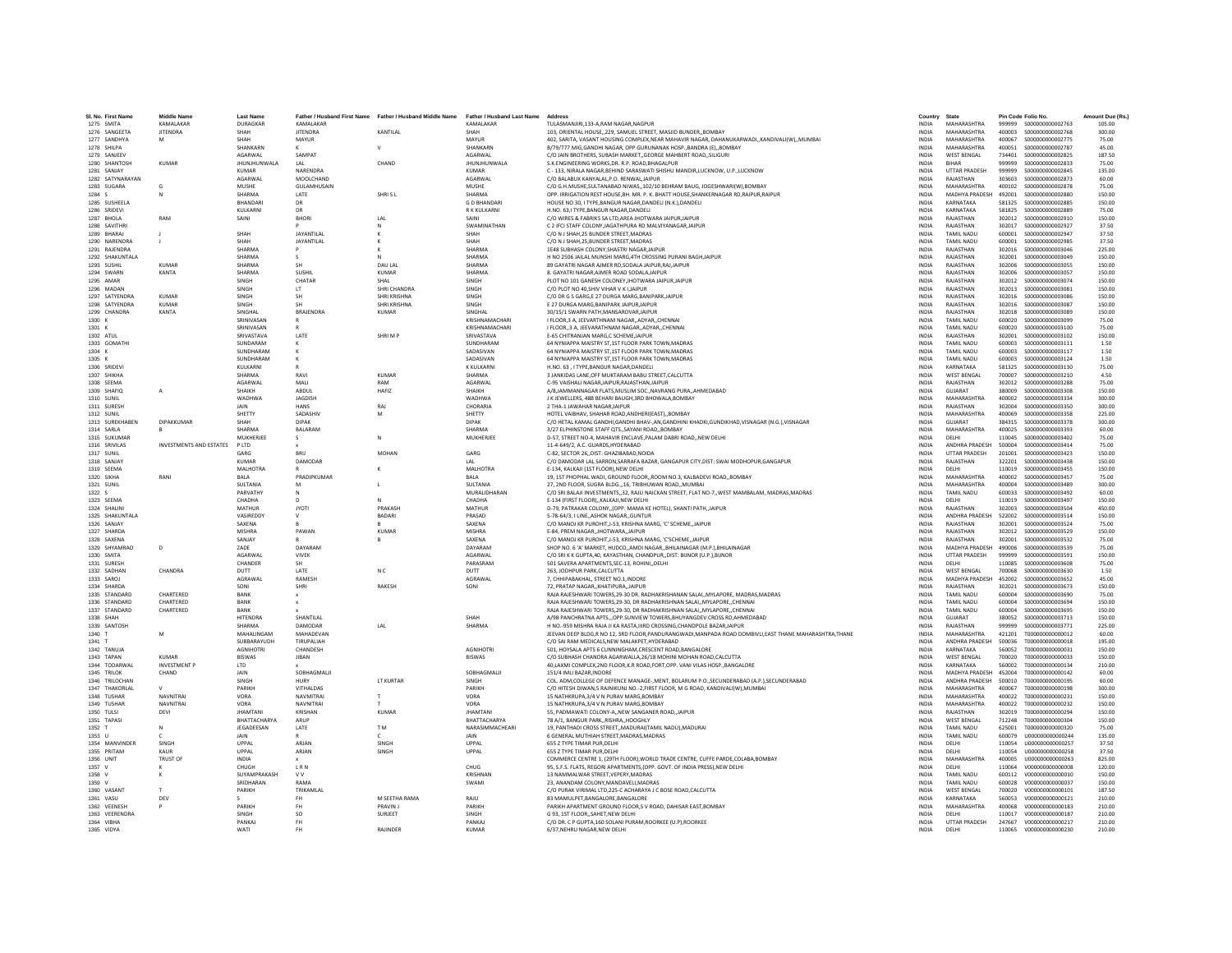| SI, No. First Name              | Middle Name                   | <b>Last Name</b>      |                        | Father / Husband First Name Father / Husband Middle Name | Father / Husband Last Name Address |                                                                                                                               | Country                      | State                         |                  | Pin Code Folio No<br>V000000000000269          | Amount Due (Rs.  |
|---------------------------------|-------------------------------|-----------------------|------------------------|----------------------------------------------------------|------------------------------------|-------------------------------------------------------------------------------------------------------------------------------|------------------------------|-------------------------------|------------------|------------------------------------------------|------------------|
| 1366 VIJAY                      | <b>KUMAR</b>                  | CHOPRA                |                        | <b>RAJ KUMAR</b>                                         | CHOPRA                             | R K CHOPRA TEXTILE MILLS, GALI GOSSAIAN O/S LAHORI GATE, AMRITSAR                                                             | <b>INDIA</b>                 | PUNJAE                        | 999999           |                                                | 187.50           |
| 1367 VIIAY<br><b>1368 VIIAY</b> | RAI                           | MITTAI<br><b>JAIN</b> | <b>FH</b><br><b>FH</b> | <b>IOTI SARUP</b><br><b>LAXMI</b>                        | MITTAL<br>CHAND                    | 1509 WAZIR NAGAR NEW DELHI                                                                                                    | <b>INDIA</b><br><b>INDIA</b> | DELHI<br>RAIASTHAN            | 342001           | 110003    V000000000000296<br>V000000000000302 | 150.00<br>210.00 |
|                                 |                               |                       |                        |                                                          |                                    | C/O VIJAY RAJ BHERU LAL JAIN, KAPRA BAZAR, JODHPUR                                                                            |                              |                               |                  |                                                |                  |
| 1369 VIKRAN<br>1370 VIMLA       | SURESHCHANDRA                 | GANDHI                | <b>FH</b>              | SURESH F                                                 | GANDHI<br><b>BALIGA</b>            | 205. AKASHDEEP, NEAR, SHREYASH RLY, CROSSING, AMBAWADI, AHMEDABAD                                                             | INDIA                        | GUJARAT<br>KARNATAKA          | 380015           | V000000000000347<br>V000000000000387           | 210.00           |
|                                 |                               | <b>BALIGA</b>         |                        | SHIDHA                                                   |                                    | 2133, 8TH MAIN, 'D' BLOCK, SECOND STAGE, RAJALI NAGAR, BANGALORE                                                              | INDIA                        |                               | 560010           |                                                | 75.00            |
| 1371 VINOD<br>1372 VINOD        |                               | KHANDELWAL<br>KHANNA  | SHRI<br>RAMRATAN       |                                                          | NARAIN<br>KHANNA                   | 52/77 RAMIAS ROAD KAROL BAGH NEW DELHI                                                                                        | <b>INDIA</b><br><b>INDIA</b> | DELHI<br>DELHI                | 110005<br>110091 | V000000000000448<br>V0000000000000449          | 75.00<br>75.00   |
|                                 |                               | THAKKAR               |                        |                                                          |                                    | POCKET E, FLAT NO.406, MAYUR VIHAR, PHASE II, DELHI                                                                           |                              |                               |                  |                                                |                  |
| 1373 VINODRAY<br>1374 VIVEK     | INDIA PVT                     | LIMITED               | PURUSHOTTAMDAS         |                                                          | THAKKAF                            | 375/2 AMBIKA NIVAS, SECTOR-22 GANDHINAGAR, GUJARAT, GANDHINAGAR<br>SHANTINIKETAN GROUND FLOOR.R NO 26 8 CAMAC STREET.CALCUTTA | INDIA                        | GUJARAT<br><b>WEST BENGAL</b> | 382022<br>700017 | V000000000000489<br>V000000000000577           | 202.50<br>210.00 |
|                                 |                               |                       | SO.                    | KAJORIMAL                                                |                                    |                                                                                                                               | <b>INDIA</b>                 |                               |                  |                                                |                  |
| 1375 VIMAL                      | <b>KUMAR</b>                  | JAIN                  |                        |                                                          | JAIN                               | C/O RAJASTHAN STEEL SUPPLIERS, 56, SEMLUDOSS STREET, MADRAS                                                                   | <b>INDIA</b>                 | <b>TAMIL NADU</b>             | 600001           | V000000000000640                               | 150.00           |
| 1376 VIKRAM                     | MAHASUKHLAL                   | SHAH                  | MAHASUKHLAL            | MAGANLAL                                                 | SHAH                               | 22/5 GELDABHAWAN B WING RIFFLE, RANGE, GHATKOPAR (W), BOMBAY                                                                  | <b>INDIA</b>                 | MAHARASHTRA                   | 400086           | V000000000000762                               | 150.00           |
| 1377 VIVEK                      |                               | GOYAL                 |                        |                                                          | GOYAL                              | 3-DA-16 JAWAHAR NAGAR, JAIPUR                                                                                                 | INDIA                        | RAJASTHAN                     | 302004           | V000000000000841                               | 150.00           |
| 1378 VARSHA                     | VASANT                        | SHAH                  | VASANT                 | NAGJI                                                    | SHAH                               | 8/29.GURUKRUPA CO-OP HOUSING SOCIETY.N.C.KELKAR ROAD.DADAR (W)MUMBAI                                                          | <b>INDIA</b>                 | MAHARASHTRA                   | 400028           | V000000000000861                               | 60.00            |
| 1379 VASANTRHAI<br>1380 PRADEEP | MANURHAI<br><b>KUMAR</b>      | THAKKAR<br>VARMA      | MANURHAI               | DEV                                                      | MANURHAL<br>VARMA                  | 5/7 SAYED MUKARI STREET.OPP BHAGUBHAI CHEMBER.KATHA BAZAR.BOMBAY                                                              | <b>INDIA</b><br><b>INDIA</b> | MAHARASHTRA<br><b>DELHI</b>   | 400009<br>110092 | V000000000000908                               | 2100.00<br>37.50 |
|                                 |                               |                       |                        |                                                          |                                    | C/O SATISH KUMAR VARMA,,FLAT NO.C-403, PRINCE APARTMENTS,PLOT NO.54, PATPARGANJ,DELHI                                         |                              |                               |                  | V000000000000926                               |                  |
| 1381 VAJEDA                     |                               | QUANUNGO              | MOHOMMED               | CHAND                                                    | NAEEN                              | 1, MAYUR APARTMENT, BEHIND PARSI-, AGIYARI, FATEHGUNJ, BARODA                                                                 | <b>INDIA</b>                 | GUJARAT<br>RAIASTHAN          | 390002           | V000000000001017                               | 150.00           |
| 1382 VINOD                      |                               | <b>AGARWAL</b>        | RAI                    |                                                          | <b>AGARWA</b>                      | C-95 VAISHALI NAGAR JAIPUR RAJASTHAN JAIPUR                                                                                   | <b>INDIA</b>                 |                               | 302012           | V000000000001024                               | 75.00            |
| 1383 VIKASH                     |                               | SAHARIA               | SHYAM                  | SUNDER                                                   | SAHARIA                            | 304, JEEVAN DEEP(THIRD FLOOR), OPP. J K TOWER, RING ROAD, , SURAT                                                             | <b>INDIA</b>                 | GUIARAT                       | 395002           | V000000000001085                               | 300.00           |
| 1384 VAISHAL                    | <b>BABUBHA</b>                | PATEL                 | BABU                   | RHAI                                                     | PATEL                              | A-7, NEELKAMAL SOCIETY,,100, FEET ROAD,,ANAND                                                                                 | <b>INDIA</b>                 | <b>GUJARAT</b>                | 388001           | V000000000001089                               | 75.00            |
| 1385 VIJAY                      |                               | AGRAWAI               | RADHA                  | GOVIND                                                   | AGRAWAL                            | 3711 KHATUWALA STREET,, PHUTTA KHUKRA, RAM GANJ, JAIPUR                                                                       | INDIA                        | RAJASTHAN                     | 302002           | V000000000001112                               | 300.00           |
| 1386 VINOD                      | <b>KUMAR</b>                  | PITALIYA              |                        | <b>ROSHAN LAL</b>                                        | PITALIYA                           | GENERAL ENGINEERING WORKSINDUSTRIAL AREABHARATPUR (RAJASTHAN).BHARATPUR                                                       | <b>INDIA</b>                 | RAJASTHAN                     | 321001           | V000000000001121                               | 150.00           |
| 1387 YAGNESH                    |                               | MODY                  | <b>RHAGUAYILAL</b>     |                                                          | BHAGUAYILAL                        | CHHUTABHAI PATEL ROAD, KANDIVALI EAST BOMBAY, BOMBAY                                                                          | <b>INDIA</b>                 | MAHARASHTRA                   | 400101           | Y000000000000005                               | 187.50           |
| 1388 YASHPA                     |                               | SINGH                 | DARSHAN                |                                                          | SINGH                              | C\O 196 /3 ZONE 1 M.P. NAGAR, BHOPAL                                                                                          | INDIA                        | MADHYA PRADESH                | 462011           | Y000000000000091                               | 225.00           |
| 1389 YAMINI                     | DEVEN                         | VYAS                  | DEVEN                  |                                                          | DEVEN                              | G/5, VARDHMAN NAGAR SOCIETY,, BHYUNGDEV CHAR RASTA, SOLAPUR, GHATLOTIA,, AHMEDABAD                                            | <b>INDIA</b>                 | GUJARAT                       | 380061           | Y000000000000103                               | 75.00            |
| 1390 ZAFAR                      |                               | TARIO                 | MOHD                   |                                                          | <b>HAIIM</b>                       | <b>B-17/10 RAMESH NAGAR NEW DELHI</b>                                                                                         | <b>INDIA</b>                 | <b>DELHI</b>                  | 110015           | 7000000000000003                               | 150.00           |
| 1391 ZAHED                      |                               | MAHMOOD               | MAHMOOD                |                                                          | YUNUS                              | 201. BARTON CENTRE84, M. G. ROAD.BANGALORE                                                                                    | <b>INDIA</b>                 | KARNATAKA                     | 560001           | Z000000000000004                               | 210.00           |
| 1392 ZAMILA                     |                               | <b>KAPADIA</b>        |                        |                                                          |                                    | AZIZ SILK & COTTON FACTORY, GULAMBABA MILL COMP STATION ROAD, SURAT                                                           | <b>INDIA</b>                 | GUJARAT                       | 395001           | 200000000000007                                | 37.50            |
| 1393 NARPAT                     | MAL                           | <b>BHANDAR</b>        | so                     | LATE SAMPATLAL                                           | BHANDARI                           | 11 LAKSHMI VILLAS, 87 NAPEAN SEA ROAD, BOMBAY                                                                                 | INDIA                        | <b>MAHARASHTRA</b>            | 400006           | 000000000000077                                | 600.00           |
| 1394 ARIHANT                    |                               | GARG                  | BHAGWAN                |                                                          | DASS                               | BHAGWAN DASS & SONS.HANDIAYA BAZAR.BARNALA PB                                                                                 | <b>INDIA</b>                 | CHANDIGARH                    | 148101           | 4000000000000514                               | 60.00            |
| 1395 B                          |                               | AGGARWAL              | <b>SO</b>              | MR O P                                                   | AGGARWAI                           | A-682 MALVIYA NAGAR JAIPUR                                                                                                    | <b>INDIA</b>                 | RAJASTHAN                     | 302017           | B000000000000622                               | 975.00           |
| 1396 BIMAL                      |                               | AGGARWAI              | <b>SO</b>              | OM P                                                     | AGGARWAI                           | A-682, SHIV MARG, MALVIYA NAGARJAIPUR                                                                                         | <b>INDIA</b>                 | RAJASTHAN                     | 302017           | B00000000000689                                | 975.00           |
| 1397 JYOTI                      |                               | THAKKAR               | KIRTI                  |                                                          | KIRTI                              | F/25/303, YUMANA NAGAR, OFF. LINK RD, LOKHANDWALA COMPLEX, ANDHERI (WEST), BOMBAY                                             | <b>INDIA</b>                 | MAHARASHTRA                   | 400058           | J000000000000418                               | 135.00           |
| 1398 JAYANTILAL                 |                               | SHAH                  | LAXMICHAND             | $\mathsf{v}$                                             | SHAH                               | SH SHREENATHJI CO-OP. HSG. SOC. LTD, FLAT NO-2, PLOT NO-4, SECTOR-14, VASHI, NAVI, MUMBAI                                     | <b>INDIA</b>                 | MAHARASHTRA                   | 400703           | J000000000000651                               | 75.00            |
| 1399 K                          | <b>MANOHAR</b>                | NAYAK                 |                        | BABURAYA                                                 | NAYAK                              | NR RUPAVANI TALKIES, BHAVANTHI STREET A S PAI ROAD, MANGALORE                                                                 | INDIA                        | KARNATAKA                     | 575001           | K000000000000035                               | 210.00           |
| 1400 KAUSHLYA                   |                               | DEVI                  | RAM                    |                                                          | LUBHAYA                            | 39 AMRIT NAGAR.NEW DELHI                                                                                                      | <b>INDIA</b>                 | DELHI                         | 110003           | K000000000000474                               | 150.00           |
| 1401 ARUN                       |                               | KHANDELWAI            | PREMNATH               |                                                          | KHANDELWAL                         |                                                                                                                               | <b>INDIA</b>                 | <b>WEST BENGAL</b>            | 999999           | K000000000001410                               | 37.50            |
| 1402 I FSLIE                    |                               | <b>RODRIGUES</b>      |                        |                                                          |                                    | ROSARY VILLA CO OP HOUSING SCOEIETY. FLAT NO 1 3RD DOMINIC COLONY. ORLEM MALAD WEST., BOMBAY                                  | <b>INDIA</b>                 | MAHARASHTRA                   | 400064           | L00000000000175                                | 195.00           |
| 1403 NARENDR                    |                               | KUMAR                 | RAMSARAN               |                                                          | SINGH                              | PRESS INFORMATION BUREAU(N.R),G.O.I,M.O.I&B, KENDRIYA SADAN, BLOCK -V, SECTOR - 9A,, CHANDIGARH                               | INDIA                        | CHANDIGARH                    | 160017           | N000000000001128                               | 37.50            |
| 1404 PRANJIVAN                  | KESHAVLAL                     | SHAH                  | KESHAVLAL              |                                                          | KESHAVLAL                          | 101. SHRUSTI COMPLEX.OPP:GOTRI GEB SUB STATION.GOTRI ROAD.VADODARA                                                            | <b>INDIA</b>                 | GUJARAT                       | 390021           | P000000000001534                               | 150.00           |
| 1405 R                          |                               | NARAYANAN             |                        |                                                          | RAMAMURTHY                         | NO.-1. R K NAGAR. IIND MAIN ROAD.SECOND FLOOR. FLAT RAJA ANNAMALAI.PURAM. CHENNAI.CHENNAI                                     | <b>INDIA</b>                 | <b>TAMIL NADU</b>             | 600028           | R000000000000031                               | 150.00           |
| 1406 RASIKLAL                   | BAPULAL                       | SHAH                  | <b>RAPULAL</b>         |                                                          | <b>RAPULAL</b>                     | 101, SHRUSTI COMPLEX, OPP: GOTRI GEB SUB STATION, GOTRI ROAD, , VADODARA                                                      | <b>INDIA</b>                 | <b>GUIARAT</b>                | 390021           | R00000000002112                                | 150.00           |
| 1407 RAJ                        |                               | <b>KUMAR</b>          | RAMESH                 | KR                                                       | <b>SHARMA</b>                      | A-302, CHANDRESH SWAGAT, SHANKESHWAR NAGAR, ACHOLE ROAD, NALLASOPARA(E), THANE, THANE                                         | <b>INDIA</b>                 | <b>MAHARASHTRA</b>            | 401203           | R00000000002168                                | 150.00           |
| 1408 SHANT                      | DEVI                          | AGGARWAL              | JAGANNATH              |                                                          | AGGARWAL                           | 1/4 PATEL ROAD, JALANDHAR CANTT, PUNJAB, JALANDHAR                                                                            | INDIA                        | CHANDIGARH                    | 144005           | \$000000000000789                              | 202.50           |
| 1409 SURAJ                      |                               | PARKASH               | FH.                    | LATE MANOHAR                                             | LAL                                | D-23 GREEN PARK.NEW DELHI                                                                                                     | <b>INDIA</b>                 | DELHI                         | 110016           | S000000000001585                               | 210.00           |
| 1410 SURENDER                   |                               | DUBEY                 | FH                     | RAMBODH                                                  | DUBEY                              | AT KATANGI, DIST BALAGHAT, M P. BALAGHAT                                                                                      | <b>INDIA</b>                 | MADHYA PRADESH                | 481445           | S000000000001599                               | 187.50           |
| 1411 VINESH                     |                               | SHAH                  | JAYANTILAL             |                                                          | SHAH                               | SH SHREENATHJI CO-OP HSG SOC. LTD., FLAT NO-2, PLOT NO-4, SECTOR-14, VASHI, NAVI, MUMBAI                                      | INDIA                        | MAHARASHTRA                   | 400703           | V000000000000834                               | 75.00            |
| 1412 VINESH                     |                               | SHAH                  | JAYNTILAL              |                                                          | SHAH                               | SH SHREENATHJI CO-OP HSG, SOC, LTD., FLAT NO-2, PLOT NO-4, SECTOR-14/VASHI, NAVI, MUMBAI                                      | <b>INDIA</b>                 | MAHARASHTRA                   | 400703           | V000000000000835                               | 75.00            |
| 1413 ASHWANI                    | KUMAR                         | DHAWAN                | <b>IATF</b>            |                                                          | <b>INDERIA</b>                     | <b>I 8/88 RAIOURI GARDEN NEW DELHI</b>                                                                                        | <b>INDIA</b>                 | <b>DELHI</b>                  | 110027           | 4000000000000799                               | 150.00           |
| 1414 AMIT                       |                               | SHARMA                | <b>KAILASH</b>         | CHANDRA                                                  | <b>SHARMA</b>                      | H NO 2032 BIRDHI CHAND BHAIYA KA CHOLK, KHAZANE WALON KA RASTA. JAIPUR                                                        | <b>INDIA</b>                 | RAIASTHAN                     | 302001           | A000000000001580                               | 150.00           |
| 1415 ASHON                      | <b>KUMAR</b>                  | <b>BUDHWAN</b>        | PRATAP                 |                                                          | SINGH                              | C/O SANGEET TAHLANI.608. SOMA APARTMENT, STH FLOOR., 'N' BLOCK, PARNASREE PALLY.BEHALA.KOLKATA                                | <b>INDIA</b>                 | <b>WEST BENGAL</b>            | 700060           | A000000000001606                               | 60.00            |
| 1416 BHANWARIDEVI               |                               | BIYANI                | RAM                    | <b>NIWAS</b>                                             | BIYANI                             | DIVYA JYOT FLATS, BLDG, NO E/27, SUMUL DAIRY ROAD,, SURAT                                                                     | INDIA                        | GUJARAT                       | 395004           | B000000000000819                               | 150.00           |
| <b>1417 RAIRIR</b>              | <b>SINGH</b>                  | RAWAL                 |                        | $\sim$                                                   | RAWAI                              | 153. LAXMI NAGARNIWARU ROAD.JHOTWARA.JAIPUR                                                                                   | <b>INDIA</b>                 | RAIASTHAN                     | 302012           | B000000000001136                               | 75.00            |
| 1418 CHANDRIKA                  |                               | <b>SHAH</b>           | JAYSUKHLAL             |                                                          | <b>JAYSUKHLAI</b>                  | MODI FAIL VANIA STREET RAIKOT                                                                                                 | <b>INDIA</b>                 | GUIARAT                       | 363621           | C000000000000616                               | 75.00            |
| 1419 CHANDRAKANT                | <b>DUARGADAS</b>              | SATYADEV              | <b>DUARGADAS</b>       |                                                          | DUARGADAS                          | C/O CHANDRAKANT DUARGADAS, USHA KIRAN BLDG., 4TH FLOOR, 44/B, DR.YAGNIK ROAD, RAJKOT                                          | <b>INDIA</b>                 | GUJARAT                       | 360001           | C000000000000642                               | 300.00           |
| 1420 HARISH                     | VASUDEV                       | PANCHOL               | VASUDEV                |                                                          | <b>RHAI</b>                        | 13/149 NAVARANG FLATS.NEAR BHID BHANJAN BAPUNAGAR.AHMEDABAD                                                                   | <b>INDIA</b>                 | GUIARAT                       | 380024           | H000000000000139                               | 150.00           |
| 1421 H                          |                               | AMANNA                | M                      |                                                          | <b>AMANNA</b>                      | 23/354, KANNAMWAR NAGAR, VIKHROLI, BOMBAY                                                                                     | <b>INDIA</b>                 | <b>MAHARASHTRA</b>            | 400083           | H00000000000487                                | 210.00           |
| 1422 JYOTI                      |                               | THAKKAR               | KIRTI                  |                                                          | KIRTI                              | F/25/303, YUMANA NAGAR, OFF. LINK RD, LOKHANDWALA COMPLEX, ANDHERI (WEST), BOMBAY                                             | <b>INDIA</b>                 | MAHARASHTRA                   | 400058           | J00000000000418                                | 75.00            |
| 1423                            |                               | <b>AMANNA</b>         |                        |                                                          | <b>AMANNA</b>                      | 23/354.KANNAMWAR NAGAR.VIKHROLI.BOMBAY                                                                                        | <b>INDIA</b>                 | MAHARASHTRA                   | 400083           | J000000000000625                               | 210.00           |
| 1424 JATIN                      | <b>ASHOK</b>                  | KHANDWALA             | ASHOK                  |                                                          | <b>ASHOK</b>                       | JAYANTILAL KHANDWALA & SONS, 201 STOCK EXCH. PLAZA, DALAL STREET, BOMBAY                                                      | <b>INDIA</b>                 | MAHARASHTRA                   | 400023           | J00000000000676                                | 39.00            |
| 1425 K                          | <b>I MOHAMED</b>              | ALL                   |                        |                                                          |                                    | C/O MD. HYDER.AG-53. ANNA NAGAR.MADRAS                                                                                        | <b>INDIA</b>                 | TAMII NADLI                   | 600040           | K000000000000020                               | 187.50           |
| 1426 KUNDAI                     |                               | VALA                  | <b>WO</b>              | MR                                                       | KALIDAS                            | C/O I.P.VALA,1217, AMBAWADI,B/H GEB OFFICE,BHAVNAGAR                                                                          | INDIA                        | GUJARAT                       | 364001           | K000000000000950                               | 150.00           |
| 1427 KALIND                     |                               | <b>JOSHI</b>          | DATTATRAYA             |                                                          | <b>JOSHI</b>                       | 10/360 ICHALKARANJI.ICHALKARANJI                                                                                              | <b>INDIA</b>                 | <b>MAHARASHTRA</b>            | 999999           | K000000000001052                               | 300.00           |
| 1428 NITIN                      |                               | KAMDAR                | <b>IAMNADAS</b>        |                                                          | <b>IAMNADAS</b>                    | 104.DWARKESH-APPARTMENT.4TH FLOOR.SISTER NIVEDITA SCHOOL STREET CORNER.NEAR KOTECHA CHOWK, UNIVERSITY ROAD.RAJKOT             | <b>INDIA</b>                 | <b>GUIARAT</b>                | 360007           | K000000000001332                               | 37.50            |
| 1429 IFTEKHAF                   | AHMED                         | KHAN                  | <b>HASHAM</b>          | ALL                                                      | KHAN                               | V & P.O. NUA, DIST- JHUNJHUNU, RAJASTHAN, JHUNJHUNU                                                                           | <b>INDIA</b>                 | RAIASTHAN                     | 333041           | K000000000001407                               | 150.00           |
| 1430 LALITA                     |                               | <b>GOENKA</b>         | SUSHIL                 | KUMAR                                                    | GOENKA                             | P214 C I T ROAD, SCHEME VII M KANKURGACHI, CALCUTTA                                                                           | <b>INDIA</b>                 | <b>WEST BENGAL</b>            | 700054           | L00000000000058                                | 210.00           |
| 1431 MADAN                      | LAL                           | JAIN                  | LATE                   | KHEMRAJ                                                  | JAIN                               | C/O MADANLAL GOURISHANKAR,1, GANESH CHANDRA AVENUE, 4TH FLOOR, CALCUTTA                                                       | INDIA                        | <b>WEST BENGAL</b>            | 700013           | M000000000000075                               | 421.50           |
| 1432 MANJULA                    | <b>JAWAHAR</b>                | VORA                  | <b>JAWAHAF</b>         | DEVSI                                                    | <b>VORA</b>                        | GANESH BHUVAN.270.TELANG ROAD, MATUNGABOMBAY                                                                                  | <b>INDIA</b>                 | MAHARASHTRA                   | 400015           | M000000000001132                               | 150.00           |
| 1433 M                          |                               | VASUDEVAN             | M                      |                                                          | GOVINDAN                           | PUSHPANJALI XXIV/49 DILKUSH LANE.TRICHUR.TRICHUR                                                                              | <b>INDIA</b>                 | <b>KFRAIA</b>                 | 680004           | M000000000001203                               | 75.00            |
| 1434 MOHAMED                    | ANEES                         | NOORANI               | MOHAMED                | YUSUF                                                    | NOORANI                            | 37-D, BELMONT, NAPEANSEA ROAD, MUMBAI                                                                                         | INDIA                        | <b>MAHARASHTRA</b>            | 400006           | M000000000001577                               | 75.00            |
| 1435 M                          |                               | PATEL                 | NARANBHAI              |                                                          | NARANBHAI                          | SARDAR CHOK, AT, DABHOW, TK, POTLAD, DIST: TIUIR, GUJARAT, TIUIR                                                              | <b>INDIA</b>                 | <b>GUJARAT</b>                | 387210           | M00000000001631                                | 75.00            |
| 1436 NITIN                      |                               | KAMDAR                | <b>IAMNADAS</b>        |                                                          | <b>IAMNADAS</b>                    | 104, DWARKESH-APPARTMENT, 4TH FLOOR, SISTER NIVEDITA SCHOOL STREET CORNER, NEAR KOTECHA CHOWK, UNIVERSITY ROAD, RAJKOT        | <b>INDIA</b>                 | GUIARAT                       | 360007           | N000000000000557                               | 187.50           |
| 1437 SHRIKRISHNA                |                               | NADGAVD/              | KASHINATH              |                                                          | NADGAUDA                           | PO BOX 73198.NDOLA.ZAMBIA                                                                                                     | ZAMBIA                       | <b>NA</b>                     | 999999           | N000000000001004                               | 150.00           |
| 1438 SHRIKRISHNA                |                               | NANDGAUD/             | KASHINATH              |                                                          | NANDGAUDA                          | PO BOX 73198.NDOLA.ZAMBIA                                                                                                     | ZAMBIA                       |                               | 999999           | N000000000001022                               | 150.00           |
| 1439 PREM                       | CHAND                         | JAIN                  | INDER                  |                                                          | JAIN                               | 2, SUDHA SAGAR COLONY, NR.KARDHANI, MARKET, CHIDAND MARG, MALVIYA NAGAR, JAIPUR                                               | INDIA                        | RAJASTHAN                     | 302017           | P000000000001425                               | 300.00           |
| 1440 PERVIN                     | MINOO                         | MODY                  | <b>MINOO</b>           | <b>HORMUSIL</b>                                          | MODY                               | 81 CASA GRANDE LITTLE GIBBS ROAD.BOMBAY                                                                                       | <b>INDIA</b>                 | MAHARASHTRA                   | 400006           | 2000000000001435                               | 75.00            |
| 1441 PRAHLAD                    | RAI                           | KHFMKA                | G                      |                                                          | KHFMKA                             | P R KHEMKA, ADVOCATE, 14/155, NEETI NAGAR, MALVIYA NAGAR, JAIPUR                                                              | <b>INDIA</b>                 | RAJASTHAN                     | 302017           | P000000000001538                               | 450.00           |
| 1442 R                          |                               | <b>GUPTA</b>          |                        |                                                          | <b>GUPTA</b>                       | 86 ANUPURAM.HYDERABAD.HYDERABAD                                                                                               | <b>INDIA</b>                 | <b>ANDHRA PRADESH</b>         | 500762           | R000000000000047                               | 112.50           |
| 1443 RAMGOPAI                   | RADHAVALLABH                  | AGRAWAL               | RADHAVALLABH           | GOVINDRAM                                                | AGRAWAL                            | GOVIND TEXTILES TRADING CO.249 KALBADEVI ROAD.BOMBAY                                                                          | <b>INDIA</b>                 | MAHARASHTRA                   | 400002           | B000000000000754                               | 187.50           |
| 1444 REFTA                      |                               | <b>IOSHI</b>          | DILIP                  |                                                          | <b>JOSHI</b>                       | 10/360 ICHALKARANJI.ICHALKARANJI                                                                                              | <b>INDIA</b>                 | MAHARASHTRA                   | 416115           | R000000000001460                               | 1650.00          |
| 1445 RANJIT                     | KUMAR                         | DHAR                  | ASHUTOSH               |                                                          | DHAR                               | P31/1 C.I.T. SCHEME VII M, CALCUTTA                                                                                           | <b>INDIA</b>                 | <b>WEST BENGAL</b>            | 700054           | R000000000001921                               | 75.00            |
| 1446 RAVINDRA                   | SHARMA                        |                       | M                      | NARAYANA                                                 | <b>RHAT</b>                        | C/O RAVI SHARES & INVESTMENTS, K.V.V. SANGHA BUILDING, MAIN ROAD, PUTTUR (KARNATAKA), PUTTUR                                  | <b>INDIA</b>                 | KARNATAKA                     | 574201           | R00000000002128                                | 75.00            |
|                                 |                               |                       |                        |                                                          |                                    |                                                                                                                               |                              |                               |                  |                                                |                  |
| 1447 SHANTI<br>1448 SUBHASH     | SHAMLAL<br><b>MANAK CHAND</b> | AHUJA<br>KARRA        | SHAMLAL<br><b>FH</b>   |                                                          | <b>JAMNADAS</b>                    | PLOT NO 468 14TH T Q S ROAD KAHR BOMBAY<br>390 BUDHWAR PETH CHOLKHAN ALL PUNE                                                 | <b>INDIA</b><br><b>INDIA</b> | MAHARASHTRA<br>MAHARASHTRA    | 400052<br>411002 | \$000000000000801<br>\$000000000001268         | 75.00<br>112.50  |
|                                 |                               | SAXENA                | FH                     | -S                                                       | SAXENA                             | 42, BAIRATHI COLONY NO 2, M.P., INDORE                                                                                        | <b>INDIA</b>                 | MADHYA PRADESH                | 452001           |                                                | 75.00            |
| 1449 SUDHIR                     |                               |                       |                        |                                                          |                                    |                                                                                                                               |                              |                               |                  | \$000000000001375                              |                  |
| 1450 SHOBHANA                   |                               | <b>RUPARALIA</b>      | <b>MATHURDAS</b>       | RAIFNDRA                                                 | <b>MATHURDAS</b>                   | 5, MAITHANI COTTAGE, LAJPATRAI ROAD, VALI PARLE (WEST), , BOMBAY                                                              | <b>INDIA</b>                 | MAHARASHTRA                   | 400056           | S00000000002149                                | 271.50           |
| 1451 SANTOSH                    |                               | CHORDIA               | <b>IT</b>              |                                                          | CHORDIA                            | RAJENDRA SINGH CHORDIA.RTD.CHIF ENG.PLOT A-51.FLAT F-1, FLR-1, P.M.C.HOUSE.SHASTRI NGR.JAIPUR                                 | <b>INDIA</b>                 | RAJASTHAN                     | 302016           | S000000000003411                               | 375.00           |
| 1452 USHA                       | YOGESH                        | SHAH                  | <b>WO</b>              | YOGESH                                                   | <b>V SHAH</b>                      | 24-26. MINT ROAD. PATEL MANSION. 2ND FLOOR. FORT BOMBAY                                                                       | <b>INDIA</b>                 | MAHARASHTRA                   | 400001           | 11000000000000203                              | 150.00           |
| 1453 VIJAY                      | <b>KUMAR</b>                  | <b>GUPTA</b>          | <b>FH</b>              | J P                                                      | <b>GUPTA</b>                       | H.NO.E-1,, CENTRAL EXCISE COLONY, RANJEET NAGAR, KANPUR                                                                       | <b>INDIA</b>                 | <b>UTTAR PRADESH</b>          | 208005           | V000000000000275                               | 150.00           |
| 1454 VALLBHJI                   |                               | SHAH                  | SO                     |                                                          | SHIVJI                             | 24,26,MINT ROAD, PATEL MANSION, 2ND FLOOR, FORT, BOMBAY                                                                       | INDIA                        | MAHARASHTRA                   | 400001           | V000000000000669                               | 75.00            |
| 1455 VANDANA                    |                               | PALSANE               | M <sub>N</sub>         |                                                          | PALSANE                            | D-4, FRIENDS PARK, SENAPATI BAPAT RD., PUNE                                                                                   | <b>INDIA</b>                 | MAHARASHTRA                   | 411016           | V000000000000722                               | 150.00           |
| 1456 VALLABHJI                  | SHIVII                        | SHAH                  | SHIVII                 |                                                          | SHIVII                             | 24/26 MINT ROAD, 2/21 PATEL MANSION, FORT, BOMBAY                                                                             | <b>INDIA</b>                 | MAHARASHTRA                   | 400001           | V000000000000808                               | 75.00            |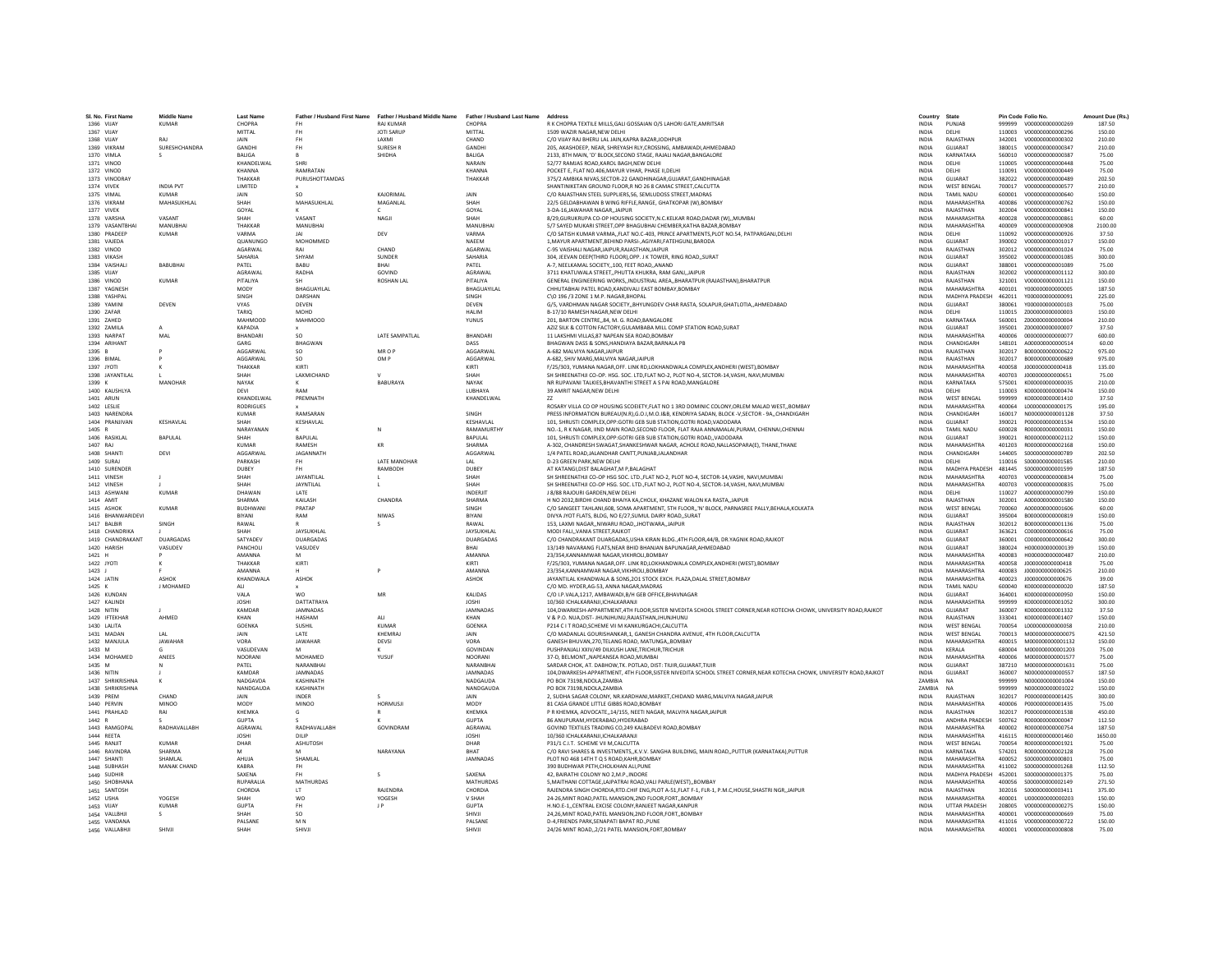| SI, No. First Name               | <b>Middle Name</b>   | <b>Last Name</b>          | Father / Husband First Name | Father /<br><b>Husband Middle Name</b> | Father / Husband Last Name       | Address                                                                                                                                                                   | Country                      | State                                |                  | Pin Code Folio No                           | Amount Due (Rs.  |
|----------------------------------|----------------------|---------------------------|-----------------------------|----------------------------------------|----------------------------------|---------------------------------------------------------------------------------------------------------------------------------------------------------------------------|------------------------------|--------------------------------------|------------------|---------------------------------------------|------------------|
| 1457 VARTHAKAVI                  | MUKESH               | SRINIVAS<br>KOTHARI       | DR<br>MUKESH                | VK                                     | <b>MOORTHY</b><br><b>KOTHARI</b> | FLAT NO. 34, BUILDING NO. 1,,STATE GOVERNMENT QUARTERS, HAJI ALI,BOMBAY<br>67/1 DAULATGANJ, HATHI PALA, INDORE, M.P                                                       | <b>INDIA</b><br><b>INDIA</b> | MAHARASHTRA<br>MADHYA PRADESH        | 452007           | 400034 V000000000000883<br>1201060800011115 | 150.00<br>210.00 |
| 1458 KUNDAN                      |                      | KOHLI                     |                             |                                        | <b>L KOHLI</b>                   |                                                                                                                                                                           | <b>INDIA</b>                 | CHANDIGARH                           | 144001           | 1201090000246383                            | 3.00             |
| 1459 DEEPAK<br>1460 JETHMAL      | <b>I II ADHAR</b>    | <b>KFIA</b>               | LILADHAR                    |                                        | KELA                             | FLAT NO 4 IVTH FLOOR, VENUS APARTMENTS BLOCK A, CHADHA COMPLEX LAJPAT NAGAR, JALANDHAR CITY, PUNJAB<br>165, W.NO.48-2, ARVIND GHOSH MARG, RAMDAS PETH, AKOLA, MAHARASHTRA | <b>INDIA</b>                 | GOA                                  | 444001           | 1201090000285218                            | 52.50            |
| 1461 ABEDABIB                    | <b>MOHMED FARUK</b>  | SHAIKH                    | MR                          | MOHMED                                 | <b>FARUK</b>                     | RIVER VIEW. NEAR JUMMA MASJID.MALABARI DARWAJA.BHARUCH.GUJARAT                                                                                                            | <b>INDIA</b>                 | GUJARAT                              | 392001           | 1201130000008075                            | 150.00           |
| 1462 MURAD                       |                      | KHAN                      | SARDAR                      |                                        | <b>MOHAMMED</b>                  | 6, KAYAMKHANI KA MOHALLA, VILL - MITHADI, TE. LADANUN, DIST. NAGAOR, RAJASTAHN                                                                                            | <b>INDIA</b>                 | RAJASTHAN                            | 999999           | 1201770100143947                            | 150.00           |
| 1463 SANGITA                     | RAJESH               | NAGDIVI                   | RAJESH                      |                                        | RAJESH                           | 6, SAISAHWAS BORALE BILDERS, NR DEHANKAR LAYOUT, YAVATMAL, MAHARASHTRA                                                                                                    | INDIA                        | GOA                                  | 445001           | 1202000000105013                            | 75.00            |
| 1464 DEEPIKABEN                  | RAJAL                | KOTADIA                   | RAJAL                       |                                        | <b>KOTADIA</b>                   | "ANANT".VRUNDAVAN PARKSAINATH ROADPETLAD.GUJARAT                                                                                                                          | <b>INDIA</b>                 | GUJARAT                              | 388450           | 1202680100028300                            | 3.00             |
| 1465 AMAN                        |                      | <b>JAIN</b>               | <b>IANESHWAR</b>            | DAS                                    | <b>IAIN</b>                      | H - 23 HEAVY WATER COLONY RAWATRHATA KOTA RAJASTHAN                                                                                                                       | <b>INDIA</b>                 | RAIASTHAN                            | 323307           | 1202840000038011                            | 52.50            |
| 1466 KUSUM                       |                      | BAID                      | RAICHAND                    |                                        | BAID                             | B-3 , NEETAJI SUBASH NAGAR,KISAN MARG,JAIPUR,RAJASTHAN                                                                                                                    | INDIA                        | RAJASTHAN                            | 302015           | 1202920000065236                            | 225.00           |
| 1467 RAVI                        | SHANKER              | <b>SHARMA</b>             |                             | <b>BHAGWAN SAHA</b>                    | <b>SHARMA</b>                    | 34. GANESH NAGAR.BEHIND POWER HOUSE JAGATPURA JAIPUR.RAJ                                                                                                                  | <b>INDIA</b>                 | RAJASTHAN                            | 302025           | 1202920000080966                            | 60.00            |
| 1468 MANDA                       | VIIAY                | RUIWALE                   | VUAY                        |                                        | VIIAY                            | 1.SHIVMOHINI APARTMENT, VIJAY.HOUSING SOC., NEAR JAGADAMBA.MANDIR, GORAKSHAN ROAD.AKOLA.MAHARASHTRA                                                                       | <b>INDIA</b>                 | GOA                                  | 444005           | 1203150000003635                            | 75.00            |
| 1469 HARESH                      | VALLABHJ             | SHAH                      | VALLARHI                    |                                        | <b>VALLARHII</b>                 | HARESH GADA.314 FORTUNE TOWER.SAYAJIGUNJ.VADODARA.GUJARAT                                                                                                                 | <b>INDIA</b>                 | GUIARAT                              | 390005           | 1301670000017186                            | 135.00           |
| 1470 SABERABEN                   | M                    | PATEL                     | DAUD                        | <b>IIMAR</b>                           | KEROSINWALA                      | VITTHAL DARJI HOUSE, DHANJISHA JIN, PALEJ, BHARUCH, GUJARAT                                                                                                               | <b>INDIA</b>                 | <b>GUJARAT</b>                       | 392220           | 1301670000450844                            | 60.00            |
| 1471 GOVIND                      |                      | PRASAD                    | SH KALYAN                   |                                        | PRASAD                           | MANGAL SADAN, MADHAV NAGAR, UDAI MODE, GANGAPUR CITY, DIST. SAWAI MADHOPUR                                                                                                | <b>INDIA</b>                 | RAJASTHAN                            | 322201           | 1301760000141644                            | 15.00            |
| 1472 A                           |                      | <b>KAMALA</b>             |                             |                                        | SIVASAMY                         | 18. VIJAYALAXMI ILLAMTIRUMURUGAN NAGAR, VADAVALLICOIMBATORE                                                                                                               | <b>INDIA</b>                 | TAMIL NADU                           | 641041           | A000000000000016                            | 60.00            |
| 1473 ABDUL                       |                      | AZIZ                      | MOHAHED                     |                                        | KUNIU                            | NEW BANGALOW KARAMOODU, THONNAKKAL P O TRIVANDRUM, TRIVANDRUM, KERALA                                                                                                     | <b>INDIA</b>                 | <b>KFRAIA</b>                        | 695582           | A000000000000047                            | 60.00            |
| 1474 ABDULHUSAIN                 | SARAFALI             | GANGARDIWALA              | SARAFALI                    |                                        | GANGARDIWALA                     | 11 DIMTIMKAR ROAD 1ST FLOOR, ROOM NO 36 OPP J J HOSPITAL, BOMBAY                                                                                                          | <b>INDIA</b>                 | MAHARASHTRA                          | 400008           | A000000000000056                            | 210.00           |
| 1475 ABDUR                       |                      | RAHMAN                    |                             |                                        |                                  | C/O SAMAJ STORE,P O ARARIA, DIST PURNEA                                                                                                                                   | INDIA                        | BIHAR                                | 854311           | A000000000000060                            | 37.50            |
| 1476 ALKA                        |                      | RANI                      | DO.                         | PRABHA                                 | LALL                             | 106-C.POCKET A., SUKHDEV VIHAR, NEW DELHI                                                                                                                                 | <b>INDIA</b>                 | DELHI                                | 110065           | A000000000000168                            | 150.00           |
| 1477 AMAR                        |                      | SINGH                     | s.                          | SARWAN                                 | <b>SINGH</b>                     | H NO 720-A SECTOR 36 B CHANDIGARH                                                                                                                                         | <b>INDIA</b>                 | CHANDIGARH                           | 160036           | A000000000000198                            | 187.50           |
| 1478 ANANTHAKRISHAN              |                      | GANESAN                   |                             |                                        | GANESAN                          | 105, KULIN APARTMENTS,, PANDIT DEENDAYAL ROAD, DOMBIVLI(W), DOMBIVLI                                                                                                      | INDIA                        | MAHARASHTRA                          | 421202           | A000000000000286                            | 150.00           |
| 1479 ANIL                        | <b>KUMAR</b>         | JAIN                      | LAJPAT                      |                                        | JAIN                             | 15 ANAND LOK.NEW DELH                                                                                                                                                     | <b>INDIA</b>                 | DELHI                                | 110049           | A000000000000337                            | 150.00           |
| 1480 ANIL                        |                      | SHAH                      | LAXMICHAND                  |                                        | SHAH                             | 3/206. OFF SINGARAVELAN SALAICHINNA NEELANKARAIMADRAS                                                                                                                     | <b>INDIA</b>                 | <b>TAMIL NADU</b>                    | 600041           | A000000000000355                            | 150.00           |
| 1481 ANIL                        |                      | PRARHU                    | RAGHORA                     |                                        | PRARHU                           | 580 SAHAKAR NAGAR NO 2.BEHIND SHEEL COLONY CHEMBUR.BOMBAY                                                                                                                 | <b>INDIA</b>                 | MAHARASHTRA                          | 400071           | A000000000000362                            | 210.00           |
| 1482 ANJAL                       | DATTATRAYA           | NEWASKAI                  | DATTATRAYA                  |                                        | DATTATRAYA                       | PURUA KARMAVEER SOCIETY, 416-A DURGA NAGAR, PUN                                                                                                                           | INDIA                        | <b>MAHARASHTRA</b>                   | 411016           | A000000000000415                            | 150.00           |
| 1483 ANOOP                       | LALL                 | SAKHUJA                   | NARSING                     | DASS                                   | SAKHUJA                          | LIFE GUARD CLINIC,328 9TH CROSS WILSON GARDEN, BANGALORE                                                                                                                  | <b>INDIA</b>                 | KARNATAKA                            | 560027           | A000000000000463                            | 187.50           |
| 1484 ANUP                        |                      | SHASTRI                   |                             |                                        |                                  | 14 NARAYAN PARK NAVRANGPURA AHMEDARAD                                                                                                                                     | <b>INDIA</b>                 | <b>GUIARAT</b>                       | 380009           | A000000000000485                            | 150.00           |
| 1485 ARVINDBHAI                  | ASHWANI              | PATEL                     | <b>VITHAI RHAI</b>          | KIMAAR                                 | PATFI                            | F/1 VASUDHA APPARTMENT, NEAR VIJAY PARK NAVRANGPURA, AHMEDABAD                                                                                                            | <b>INDIA</b>                 | GUIARAT<br>MAHARASHTRA               | 900088           | A000000000000611                            | 187.50           |
| 1486 ASHA                        |                      | ADVANI                    | <b>ASHWANI</b>              |                                        | <b>ADVANI</b>                    | TRIMURTI TRAVEL AND TOURS PVT LTD, 2ND FLOOR SHALE BLDG 28 BANK STREET, BOMBAY                                                                                            | <b>INDIA</b>                 |                                      | 400023           | A000000000000627                            | 75.00<br>187.50  |
| 1487 ASHA                        |                      | <b>GUPTA</b><br>PATIL     | <b>WO</b><br>SHASHIDHAP     | MAHESH CHAND GUPTA                     | ADVOCATE                         | W/O MAHESH CHAND GUPTA ADVOCATE, B-7 SHIV MARG, BANI PARK, JAIPUR<br>SAVISRI 425 IV BLOCK 8TH MAIN.KORAMANGALA.BANGALORE                                                  | INDIA                        | RAJASTHAN<br>KARNATAKA               | 302016           | A000000000000640                            |                  |
| 1488 ASHA                        |                      | SOOD                      | ASHOK                       | KUMAR                                  | PATIL<br>SOOD                    | 805, SUMERU TOWERS., KAUSHAMBI, PO: SAHIBABAD, DIST GAZIABAD                                                                                                              | <b>INDIA</b><br><b>INDIA</b> | <b>UTTAR PRADESH</b>                 | 560034<br>201010 | A000000000000650<br>A000000000000670        | 150.00<br>150.00 |
| 1489 ASHIMA<br>1490 ASHOK        | <b>AJITSINH</b>      | VED                       | <b>AJITSINH</b>             | JETHMAI                                | VED                              | 607 SHRINATH APPARTMENTS, SHATILAL MODI ROAD, KANDIVALI W, BOMBAY                                                                                                         | INDIA                        | MAHARASHTRA                          | 400067           | A000000000000681                            | 75.00            |
| 1491 ASHOK                       |                      | AKAR                      | MOHAN                       | LAL                                    | AKAR                             | 3187 AKAR BHAWAN CHANDPOLE BAZAR.KALYAN JI KA RASTA JAIPUR                                                                                                                | <b>INDIA</b>                 | RAJASTHAN                            | 302001           | A000000000000682                            | 75.00            |
| 1492 AZRA                        |                      | SHIRIN                    | MUQIM                       | <b>UDDIN</b>                           | SIDDIOU                          | B-116, IFFCO TOWNSHIP, AONLA., BAREILLY                                                                                                                                   | <b>INDIA</b>                 | <b>UTTAR PRADESH</b>                 | 243403           | A000000000000869                            | 375.00           |
| 1493 AJIT                        |                      | <b>KUCHERIA</b>           | SO.                         |                                        | TUKARAM                          | C/O UNIQUE INVESTMENTS, 63, DONTAD STREET, DAMAR GALLI,, BOMBAY                                                                                                           | INDIA                        | MAHARASHTRA                          | 400009           | A000000000000997                            | 300.00           |
| 1494 ANITA                       |                      | SINHA                     | VARESH                      |                                        | SINHA                            | G-3.SAMARPAN FLATSNEAR GULBAI TEKRA.ELLISBRIDGEAHMEDABAD                                                                                                                  | <b>INDIA</b>                 | GUJARAT                              | 380006           | A000000000001071                            | 421.50           |
| 1495 ANJU                        |                      | <b>KASERA</b>             | SHIVDUTTARAI                |                                        | KASERA                           | C-188 BIRLASAGAR COLONY, PO : PORBANDAR-2, PORBANDAR                                                                                                                      | <b>INDIA</b>                 | GUJARAT                              | 360576           | A000000000001097                            | 60.00            |
| 1496 AMRUTBHAI                   | NATTHURHAI           | PATFI                     | NATTHURHAL                  |                                        | PATFI                            | C-1 PWD STAFF OUARTERS OPP NANPURA POST OFFICE, NANPURA, SURAT                                                                                                            | <b>INDIA</b>                 | GUIARAT                              | 395001           | 4000000000001175                            | 75.00            |
| 1497 AMRITA                      |                      | MADHAVAN                  |                             | $\mathcal{S}$                          | MADHAVAN                         | C/O MR. K S MADHAVAN, (M.D.), TECUMSEH PRODUCTS INDIA LTD., BALANAGAR, HYDERABAD                                                                                          | <b>INDIA</b>                 | ANDHRA PRADESH                       | 500037           | A000000000001186                            | 150.00           |
| 1498 ANURADHA                    |                      | <b>HAMIRWASIA</b>         | KIRAN                       | <b>KUMAR</b>                           | <b>HIMARWASI</b>                 | 1/2.KRISHNA RAM BOSE STREET.CALCUTTA                                                                                                                                      | <b>INDIA</b>                 | <b>WEST BENGAL</b>                   | 700004           | A000000000001190                            | 60.00            |
| 1499 AFZAL                       | ARDUI                | KARDER                    | ABDUL                       | KADER HAJI                             | <b>ISMAIL</b>                    | 106/108 NEW KAZI STREET,, 2ND FLOOR, ROOM NO-4, BOMBAY                                                                                                                    | INDIA                        | MAHARASHTRA                          | 400003           | A000000000001201                            | 421.50           |
| 1500 AMITABH                     |                      | <b>GUPTA</b>              | SHRI                        | CHANDRA                                | VIRA                             | 151 RAIROONI KHANDAK LUCKNOW 1 LUCKNOW                                                                                                                                    | <b>INDIA</b>                 | <b>UTTAR PRADESH</b>                 | 999999           | A000000000001233                            | 210.00           |
| 1501 A                           |                      | RETHNAM                   |                             |                                        | <b>ANAIAPPAN</b>                 | Y-195 ANNANAGAR WEST.MADRAS.MADRAS                                                                                                                                        | <b>INDIA</b>                 | TAMIL NADLI                          | 600040           | A000000000001255                            | 300.00           |
| 1502 ASHOK                       | <b>KUMAR</b>         | AGARWAL                   | SITARAM                     |                                        | AGARWAL                          | GEEL CONSULTANCY SERVICE,448/2 BIDHAN ROAD, 2ND FLOOR, DARJEELING, SILIGURI                                                                                               | INDIA                        | <b>WEST BENGAL</b>                   | 734401           | A000000000001262                            | 30.00            |
| 1503 ARUN                        | KANTI                | RATHI                     | RAM                         | GOPAL                                  | RATHI                            | C/O AAR AAR INVESTMENTS.141/143.PRINCESS STREEET.2ND FLOOR.SAI BHUVANBOMBAY                                                                                               | <b>INDIA</b>                 | MAHARASHTRA                          | 400002           | A000000000001274                            | 60.00            |
| 1504 ARTI                        |                      | <b>KAPOOR</b>             | RAMAN                       |                                        | <b>KAPOOR</b>                    | C/O BOMBAY MACHINERY STORES.1.JAVER BHAVAN.NR. MUNICIPAL OFFICE.NASIK ROADNASIK                                                                                           | <b>INDIA</b>                 | GOA                                  | 422101           | A000000000001289                            | 60.00            |
| 1505 ASHWINKUMAR                 | GANDABHAI            | MITHAIWALA                | GANDABHAI                   |                                        | GANDABHAI                        | H.NO. 4/1773, NR. VASUDEV MEDICAL STORE, MUMBAI VAD, BEGUMPURA, SURAT, SURAT                                                                                              | INDIA                        | GUJARAT                              | 395003           | A000000000001345                            | 75.00            |
| 1506 VIPIN                       |                      | AGARWAL                   |                             |                                        |                                  | E27 C BASANT MARG.DURGA MARG BANI PARKJAIPUF                                                                                                                              | <b>INDIA</b>                 | RAJASTHAN                            | 302016           | A000000000001400                            | 150.00           |
| 1507 KAPOOR                      | CHAND                | AGRAWAL                   | SHRI                        | <b>DURGA LAL</b>                       | <b>AGRAWAI</b>                   | C/O R.P.GUPTA, A-86 SHYAM NAGAR AJMER ROAD, JAIPUR RAJASTHAN JAIPUR                                                                                                       | <b>INDIA</b>                 | RAJASTHAN                            | 302006           | A000000000001410                            | 150.00           |
| 1508 GULAM                       | <b>ARRAS ALL</b>     | MOHAMMED                  | MR                          | HARIRULLAHRHALALL                      | <b>MOHAMMED</b>                  | NOBLE TRADERS PO ROX 497 RAHRAIN                                                                                                                                          | RAHRAIN NA                   |                                      | 999999           | 4000000000001427                            | 150.00           |
| 1509 ARVIND                      |                      | JAIN                      | <b>HEMRAJ</b>               |                                        | SOHANRAJ                         | C/O UMESH G SHAH,16 AMUL SOC, NR. SHARDA NAGAR, P.O. PALDI,, AHMEDABAD                                                                                                    | INDIA                        | GUJARAT                              | 380007           | A000000000001441                            | 75.00            |
| 1510 AJAY                        | THAKORLAL            | PARIKH                    | THAKORLAL                   |                                        | THAKORLAI                        | 13, SIDDHARTH, OFF JP ROAD SEVEN-, BUNGLOW OPP.KD'S STORE ABOVE, U.B I.ANDHERI(W), BOMBAY                                                                                 | <b>INDIA</b>                 | MAHARASHTRA                          | 400058           | A000000000001503                            | 75.00            |
| 1511 ASHON                       |                      | <b>KIRPLANI</b>           | <b>JUMOMAL</b>              |                                        | <b>ILIMOMAL</b>                  | C/O RACHANA COLDNRGH SENTER BUS STATION ROAD. AT BANTWA BANTWA                                                                                                            | <b>INDIA</b>                 | GUIARAT                              | 362620           | A000000000001540                            | 75.00            |
| 1512 ALKA                        |                      | KHANNA                    |                             |                                        | KHANNA                           | C/O HARVINDER BABBAR.82 HARGOBIND.ENCLAVE. VIKAS MARG EXTNDELHI                                                                                                           | <b>INDIA</b>                 | DELHI                                | 110092           | A000000000001546                            | 210.00           |
| 1513 ASHWIN                      | MOTIRAM              | <b>ACHARYA</b>            | MOTIRAM                     | $\epsilon$                             | <b>ACHARYA</b>                   | 9-A GANGOTRI SOCIETY, NEAR L D ENGG COLLEGE GULBAITEKRA, AHMEDABAD                                                                                                        | <b>INDIA</b>                 | GUJARAT                              | 380006           | A000000000001554                            | 60.00            |
| 1514 ARUN                        | <b>KUMAR</b>         | AGARWAL                   | GIRDHAR                     | LAL                                    | AGARWAI                          | C/O SUNIL ENTERPRISES.104 MGD MARKET.JAIPUR                                                                                                                               | <b>INDIA</b>                 | RAJASTHAN                            | 302002           | A000000000001557                            | 225.00           |
| 1515 ARVIND                      |                      | PUJARA<br><b>BLIDHWAN</b> | TRIBHUVANDAS<br>PRATAP      |                                        | PUJARA<br>SINGH                  | C/O ALLOY STEEL ENTERPRISES, 13, KACHALEESWAR AGRAHARAM STREET, MADRAS                                                                                                    | <b>INDIA</b><br>INDIA        | <b>TAMIL NADU</b>                    | 600004<br>700060 | A000000000001602                            | 150.00           |
| 1516 ASHOK                       | <b>KUMAR</b>         | PATEL                     | BALDEVBHA                   |                                        | BALDEVBHAI                       | C/O SANGEET TAHLANI,608, SOMA APARTMENT, 5TH FLOOR,,'N' BLOCK, PARNASREE PALLY, BEHALA, KOLKATA                                                                           |                              | <b>WEST BENGAL</b><br><b>GUJARAT</b> | 380016           | A000000000001606<br>A000000000001614        | 60.00            |
| 1517 ASHA                        |                      | PATFI                     |                             |                                        |                                  | 30, MAHA PRABHUJI SOCIETY, ASARVA, AHMEDABAD                                                                                                                              | INDIA                        | GUIARAT                              |                  | A000000000001618                            | 75.00            |
| 1518 ASHABEN<br>1519 ANURADHA    | <b>BALDEVBHAI</b>    | MANDOVARA                 | BALDEVBHA<br>RAVI           |                                        | BALDEVBHAI<br>MANDOVARA          | 30. MAHA PRABHUJI SOCIETY., ASARVA, AHMEDABAD<br>MAHESHWARI INVESTMENT.35 HAMAM ST., 2ND FLR. B/H DENA BANK, R.NO.1-B.MUMBAI                                              | <b>INDIA</b><br><b>INDIA</b> | MAHARASHTRA                          | 380016<br>400023 | A000000000001688                            | 75.00<br>60.00   |
| 1520 B                           |                      | KAKNKARIA                 | LATE                        |                                        | <b>HASTIMAL</b>                  | 7 HUSSAIN SAHIB STREET, PARK TOWN, MADRAS                                                                                                                                 | <b>INDIA</b>                 | TAMIL NADLI                          | 600003           | B0000000000000004                           | 150.00           |
| 1521 B                           | <b>PADMANABHA</b>    | NAIDU                     |                             | GOVINDARAJULU                          | NAIDU                            | 11 15TH MAIN ROAD, VASANTHANAGAR, BANGALORE                                                                                                                               | INDIA                        | KARNATAKA                            | 560052           | B00000000000036                             | 150.00           |
| 1522 B                           | PRAKASH CHAND        | DUGAR                     | BHERUDAN                    |                                        | <b>DUGAR</b>                     | NO 11 PERIYANAIYA KARAN STREET.SOWCARPET.MADRAS                                                                                                                           | <b>INDIA</b>                 | TAMIL NADU                           | 600079           | B00000000000038                             | 150.00           |
| 1523 B                           |                      | SUBBARAC                  |                             |                                        | NARASIMHAM                       | A-401 3RD FLOOR, KRISHNA VILAS APARTMENTS, 39/01 MADRAS                                                                                                                   | <b>INDIA</b>                 | TAMIL NADLI                          | 600059           | B000000000000058                            | 60.00            |
| 1524 BALASHAHEB                  | $\Omega$             | GHAG                      | DATTATRAY                   |                                        | DATTATRAY                        | H NO 945 LOHOGAON.OPP INDIRA THEATRE.PUNI                                                                                                                                 | <b>INDIA</b>                 | MAHARASHTRA                          | 411047           | B000000000000135                            | 187.50           |
| 1525 BALBIR                      |                      | SINGH                     |                             | MANOHAR                                | SINGH                            | HX-97, E-7 EXTENSION.ARERA COLONY.BHOPAL, M P.BHOPAL                                                                                                                      | <b>INDIA</b>                 | MADHYA PRADESH                       | 462016           | B000000000000136                            | 37.50            |
| 1526 BALDEV                      | SINGH                | BHORIA                    | PRABHU                      |                                        | DYAL                             | FLAT NO. 104A, B/3,LAWRENCE ROAD, DELHI                                                                                                                                   | INDIA                        | DELHI                                | 110035           | B000000000000144                            | 150.00           |
| 1527 BHAGWAT                     |                      | DEVI                      | AANUHA                      |                                        | LAL                              | J-12 LUXMI NAGAR DELHI                                                                                                                                                    | <b>INDIA</b>                 | DELHI                                | 110092           | 8000000000000274                            | 150.00           |
| 1528 BHAGWATI                    | DEVI                 | SAROO                     | LALIT                       | KUMAR                                  | SAROO                            | 701, SRI RAMKRISHNA SADAN,, SIR. POCHKHANWALA ROAD, WORLI,, BOMBAY                                                                                                        | <b>INDIA</b>                 | MAHARASHTRA                          | 400025           | B00000000000276                             | 112.50           |
| 1529 BHAIRU                      | <b>SHIVAPA</b>       | BARAMAT                   | SHIVAPA                     | KALLAPA                                | BARAMATI                         | C/O BANK OF MAHARASHTRA, MAHADWAR RD. BRANCH, SHENDE BUILDING, KHARI CORNER, KOLHAPUR, KOLHAPUR                                                                           | INDIA                        | MAHARASHTRA                          | 416012           | B00000000000284                             | 210.00           |
| 1530 BHANUMATI                   |                      |                           |                             |                                        |                                  | 15 SHRIRAM NAGAR NORTH STREET.ALWARPET.MADRAS                                                                                                                             | <b>INDIA</b>                 | TAMII NADLI                          | 600018           | 8000000000000297                            | 150.00           |
| 1531 BHANUMATI                   |                      | KHATRI                    | RADHE                       | SHAM                                   | KHATRI                           | NEAR POST OFFICE SAWAI MADHOPUR.RAJ.MADHOPUR                                                                                                                              | <b>INDIA</b>                 | RAJASTHAN                            | 999999           | B000000000000301                            | 150.00           |
| 1532 BHARAT                      | <b>BHUSHAN</b>       | KHATTAR                   | <b>HIRA</b>                 | NAND                                   | KHATTAR                          | 21/129 VIKRAM VIHAR, LAJPAT NAGAR IV, NEW DELHI                                                                                                                           | <b>INDIA</b>                 | <b>DELHI</b>                         | 110024           | B000000000000327                            | 210.00           |
| 1533 BHARTI                      |                      | KISHNAN                   | RAJ                         | KUMAR                                  | KISHNAN                          | B-12 C C COLONY, OPP RANA PARTAP BAGH, DELHI                                                                                                                              | INDIA                        | DELHI                                | 110007           | B000000000000380                            | 75.00            |
| 1534 BHASKAR                     |                      | PATEL                     | SOMABHAI                    | M                                      | PATEL                            | 43 GODOWN STREET.MADRAS                                                                                                                                                   | <b>INDIA</b>                 | <b>TAMIL NADU</b>                    | 600001           | B000000000000391                            | 150.00           |
| 1535 BHERUDAN                    |                      | DUGAR                     | SUGANMAL                    |                                        | DUGAR                            | NO 11 PERIYANAIYA KARAN STREET SOWCARPET MADRAS                                                                                                                           | <b>INDIA</b>                 | TAMIL NADLI                          | 600079           | B000000000000432                            | 150.00           |
| 1536 BHIKAJI                     | <b>LADUJI SAWANT</b> | <b>RHONSALL</b>           | LADUJI                      | <b>BHIKAJI SAWANT</b>                  | <b>BHONSALE</b>                  | GR.FLOOR,LAXMI SADAN,SAVARKAR PATH,,NEAR 3 PETROL PUMP,THANE                                                                                                              | <b>INDIA</b>                 | <b>MAHARASHTRA</b>                   | 400602           | B000000000000435                            | 75.00            |
| 1537 BHOGILAL                    | PURSHOTTAM           | LAKHANI                   | PURSHOTTAM                  | <b>MONJI</b>                           | LAKHAN                           | 427/2 ODHAV BHUVAN.CHIRA BAZAR.BOMBAY                                                                                                                                     | <b>INDIA</b>                 | MAHARASHTRA                          | 400002           | B000000000000443                            | 150.00           |
| 1538 BRAJ                        | NANDAN SINGH         | TYAGI                     | HARDEO                      | SINGH                                  | TYAGI                            | PLOT NO 6 TYAGI COLONY, TONK ROAD, JAIPUR                                                                                                                                 | INDIA                        | RAJASTHAN                            | 302015           | B000000000000561                            | 112.50           |
| 1539 B                           |                      | SANGHVI                   | <b>WO</b>                   | <b>STRAPS</b>                          | CENTRE<br><b>GOTHIA</b>          | C/O M/S L P TRADERS, 62, NARAYANA MUDALI STREET. MADRAS                                                                                                                   | <b>INDIA</b>                 | TAMIL NADLI                          | 600079           | 8000000000000612                            | 75.00            |
| 1540 BIMAL                       | <b>KUMAR CHAND</b>   | <b>GOTHIA</b>             | SO <sub>1</sub>             | SATYA NARAYAN CHAND                    |                                  | C/O STEEL TUBE CENTRE,,10/2, SADDAR PATRAPPA ROAD, BANGALORE                                                                                                              | <b>INDIA</b>                 | KARNATAKA                            | 560002           | B000000000000616                            | 150.00           |
| 1541 BINA                        |                      | NAHATA<br><b>LAKHI</b>    | PRODYOT<br>PESOOMAL         | <b>KUMAR</b>                           | NAHATA                           | 65. NALINI SETH ROAD.CALCUTTA<br>1-6-15. MAHALAXMI BLDG.M G ROAD.SECUNDERABAD                                                                                             | <b>INDIA</b>                 | <b>WEST BENGAL</b><br>ANDHRA PRADESH | 700007           | B000000000000632                            | 150.00<br>37.50  |
| 1542 BIHARILAI<br>1543 BITHALDAS |                      | TAPADIA                   | <b>SO</b>                   | <b>LATE GOKULDAS</b>                   | LAKHI<br>TAPADIA                 | 60-B.RATAN SARKAR STREET.CALCUTTA                                                                                                                                         | <b>INDIA</b><br><b>INDIA</b> | <b>WEST RENGAL</b>                   | 500003<br>700007 | B000000000000707<br>8000000000000711        | 210.00           |
| 1544 B                           |                      | <b>MURTHY</b>             |                             | N <sub>B</sub>                         | <b>KRISHNAM</b>                  | FLAT NO-705, 7TH FLOOR, MEENAXI TOWERS, GOKULDHAM, GOREGAON(EAST), ,BOMBAY                                                                                                | <b>INDIA</b>                 | <b>MAHARASHTRA</b>                   | 400063           | B000000000000907                            | 75.00            |
| 1545 SHOBHA                      |                      | BANAVALIKER               | MR                          | <b>VIJAY N</b>                         | BANAVALIKER                      | 7/187 SWAROOP NAGAR.KANPUR.KANPUR                                                                                                                                         | INDIA                        | <b>UTTAR PRADESH</b>                 | 208002           | B000000000000934                            | 37.50            |
| 1546 PARIDHI                     |                      | BERIA                     | PRADIP                      | <b>KUMAR</b>                           | <b>BERIA</b>                     | 28-C ROWLAND ROAD.CALCUTTA                                                                                                                                                | <b>INDIA</b>                 | <b>WEST BENGAL</b>                   | 700020           | B000000000000951                            | 300.00           |
| 1547 PARIDHI                     |                      | <b>RERIA</b>              | PRADIP                      | KUMAR                                  | <b>RERIA</b>                     | 28-C ROWLAND ROAD CALCUTTA                                                                                                                                                | <b>INDIA</b>                 | <b>WEST RENGAL</b>                   | 700020           | 8000000000000952                            | 300.00           |
|                                  |                      |                           |                             |                                        |                                  |                                                                                                                                                                           |                              |                                      |                  |                                             |                  |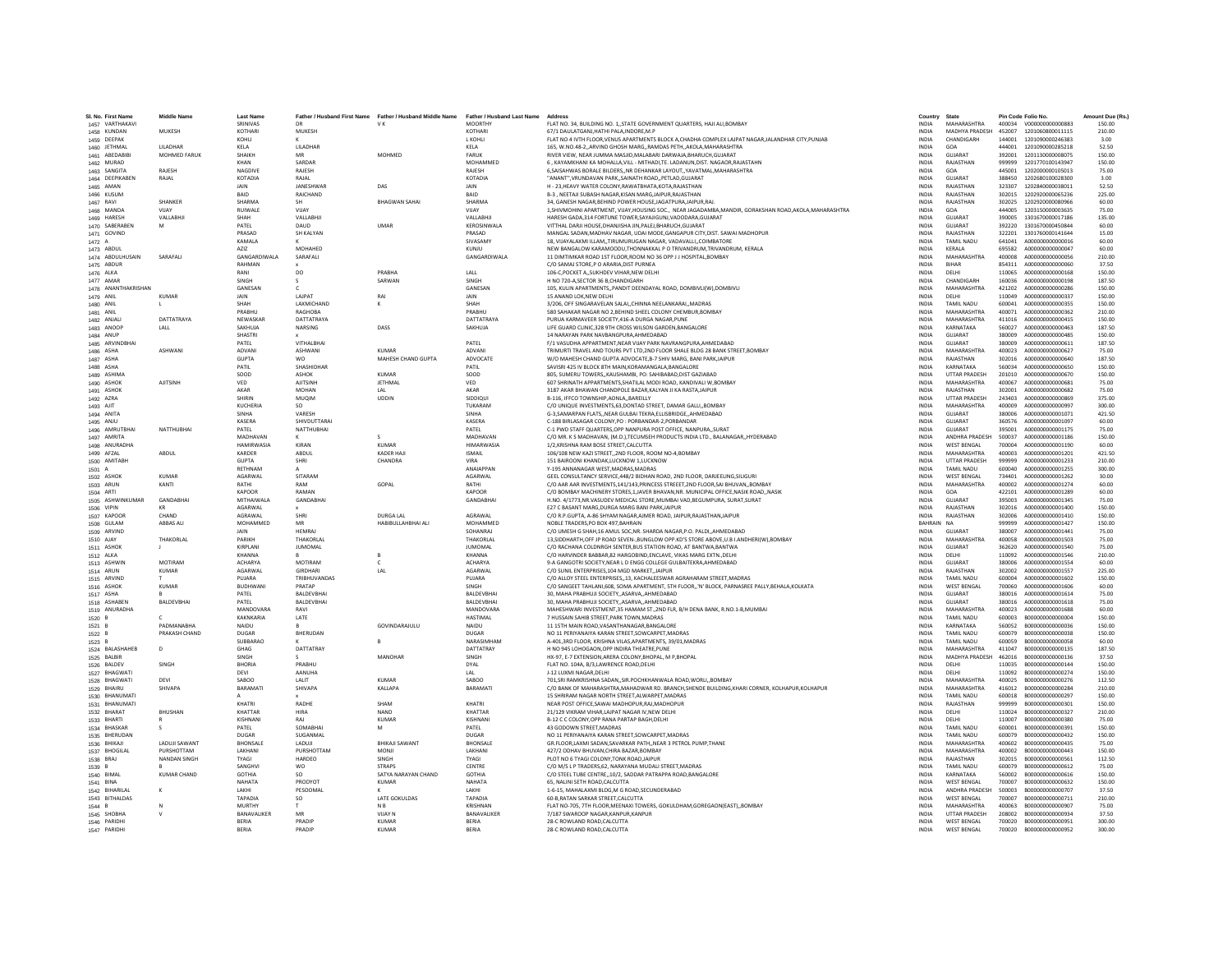| SI. No. First Name                     | <b>Middle Name</b>           | <b>Last Name</b>           |                            | Father / Husband First Name Father / Husband Middle Name Father / Husband Last Name |                                   | Address                                                                                                                                         | Country                      | State                               |                  | Pin Code Folio No.                    | Amount Due (Rs.) |
|----------------------------------------|------------------------------|----------------------------|----------------------------|-------------------------------------------------------------------------------------|-----------------------------------|-------------------------------------------------------------------------------------------------------------------------------------------------|------------------------------|-------------------------------------|------------------|---------------------------------------|------------------|
| 1548 POOJA                             |                              | BERIA                      | PRADIP                     | <b>KUMAR</b>                                                                        | <b>RERIA</b>                      | 28-C ROWLAND ROAD CALCUTTA                                                                                                                      | <b>INDIA</b>                 | <b>WEST BENGAL</b>                  |                  |                                       | 300.00           |
| 1549 POOJA                             |                              | <b>RERIA</b>               | PRADIP                     | KUMAR                                                                               | <b>RERIA</b>                      | 28-C ROWLAND ROAD CALCUTTA                                                                                                                      | <b>INDIA</b>                 | <b>WEST RENGAL</b>                  |                  | 700020 B000000000000954               | 300.00           |
| 1550 SHUBHA                            |                              | BHATNAGAR                  |                            |                                                                                     | <b>BHATNAGAR</b>                  | H NO 1022 PANOKA DARIBA, SUBHASH CHAUK, JAIPUR                                                                                                  | <b>INDIA</b>                 | RAJASTHAN                           | 999999           | B000000000000993                      | 150.00           |
| 1551 BHARAT                            |                              | SHAH                       | JAYANTILAI                 |                                                                                     | SHAH                              | C/O N J SHAH, 25 BUNDER STREET, MADRAS                                                                                                          | INDIA                        | <b>TAMIL NADU</b>                   | 600001           | B000000000001012                      | 75.00            |
| 1552 BISHEMBER                         | LAL                          | KEDIA                      | RAMESWAR                   | LAL                                                                                 | KEDIA                             | P.O. ISLAMPUR, JHUNJHUNU(RAJ.), JHUNJHUNU                                                                                                       | <b>INDIA</b>                 | RAJASTHAN                           | 333024           | B000000000001084                      | 300.00           |
| 1553 C                                 | RAMESH                       | <b>KUMAR</b>               |                            |                                                                                     | CHOKKALINAM                       | NO 6A 11 SUNDARA MURTHY ROAD.COXTOWN.BANGALORE                                                                                                  | <b>INDIA</b>                 | KARNATAKA                           | 560005           | C000000000000017                      | 150.00           |
| 1554 CHALUKUNNEL                       | ARRAHAM                      | MATHEW<br>SHAH             | CHAILIKUNNEL<br>GULABCHAND | MATHAI                                                                              | ARRAHAM                           | G 2/6 RANI SATI NAGAR S V ROAD MALAD WEST ROMRAY                                                                                                | <b>INDIA</b>                 | MAHARASHTRA                         | 400064           | 000000000000031                       | 210.00           |
| 1555 CHANDANBEN<br>1556 CHANDRIKA      |                              | PAREKH                     | NIRANJAN                   |                                                                                     | GULABCHAND<br>PAREKH              | NALIN NIWAS NAGARSHETHS WANDA, GHEEKANTA ROAD, AHMEDABAD<br>9/4A, MAYORSHIVSUNMUGUM ST., VILLAGE ROAD., NUNGAMBAKKAM, CHENNAI                   | INDIA<br><b>INDIA</b>        | GUJARAT<br><b>TAMIL NADU</b>        | 380001<br>600034 | C000000000000074<br>C000000000000181  | 210.00<br>210.00 |
| 1557 CHANDRU                           | GOVINDRAM                    | <b>HIRA</b>                | GOBINDRAM                  |                                                                                     | <b>HIRA</b>                       | 33 BELLE VIEW.85 WARDEN ROAD.BOMBAY                                                                                                             | <b>INDIA</b>                 | MAHARASHTRA                         | 400036           | C000000000000191                      | 150.00           |
| 1558 CHAITANYA                         | <b>DINESHCHANDRA</b>         | TRIPATHI                   | SO.                        | DINESHCHANDRA B                                                                     | TRIPATHI                          | 2694, VASTA CHELII'S POLE.SHAHPUR.AHMEDABAD                                                                                                     | <b>INDIA</b>                 | GUIARAT                             | 380001           | 000000000000330                       | 75.00            |
| 1559 C                                 |                              | MALHOTRA                   | LATE                       | SHND                                                                                | MALHOTRA                          | C-121 ANAND VIHAR,, INDERPRASTHA EXTN., , NEW DELHI                                                                                             | INDIA                        | DELHI                               | 110092           | C000000000000396                      | 60.00            |
| 1560 CHAMPA                            |                              | <b>SUTARIA</b>             | BHALIBHA                   |                                                                                     | SUTARIA                           | PLOT NO 139 ROOM NO.3 ROAD, NO.9 JAWAHARNAGAR, GOREGAON (W), BOMBAY                                                                             | <b>INDIA</b>                 | <b>MAHARASHTRA</b>                  | 400062           | C000000000000401                      | 150.00           |
| 1561 CHANDRALAXMI                      |                              | CHATRABHUJ                 | CHATRABHUJ                 |                                                                                     | <b>HARIDAS</b>                    | B-2, BHARAT NAGAR, 2ND FLOOR, FLAT-24,, 342, GRANT ROAD, BOMBAY                                                                                 | INDIA                        | MAHARASHTRA                         | 400007           | C000000000000409                      | 60.00            |
| 1562 ANJALI                            |                              | CHATURVEDI                 | SHIVE                      | KUMAR                                                                               | CHATURVEDI                        | C 45 HARI MARG MAI VIYA NAGAR JAIPUR                                                                                                            | <b>INDIA</b>                 | RAIASTHAN                           | 302017           | 000000000000461                       | 37.50            |
| 1563 CHIRAG                            | $\Omega$                     | PARIKH                     | DILIP                      |                                                                                     | <b>PARIKH</b>                     | 4, GANESH PARK, B/4 MAIMANDIR, NEAR BHAKTI NAGAR, NADIAD(GUJ.), NADIAD                                                                          | <b>INDIA</b>                 | GUIARAT                             | 387001           | 000000000000590                       | 150.00           |
| 1564 CHANDRIKA<br>1565 D               | R JAGADISH                   | SHAH<br><b>KUMAR</b>       | <b>JAYSUKHLAL</b><br>D     | RAMANATH                                                                            | <b>JAYSUKHLAI</b><br><b>GUPTA</b> | MODI FALI,, VANIA STREET, RAJKOT<br>33/1 MIDDLE SCHOOL ROAD, VISWESWARAPURAM, BANGALORE                                                         | INDIA<br><b>INDIA</b>        | GUJARAT<br>KARNATAKA                | 363621<br>560004 | C000000000000616<br>D00000000000013   | 75.00<br>150.00  |
| 1566 D                                 |                              | SALGUNAN                   |                            |                                                                                     | DAMODARAN                         | SUNITHA BHAVAN PUTHEN CHANTHA, P O VARKALA, TRIVANDRUM DISTRICT, KERALA STATE, TRIVANDRUM                                                       | <b>INDIA</b>                 | KERALA                              | 695141           | D00000000000017                       | 187.50           |
| 1567 DALJEET                           | KAUR                         | RHATIA                     | SULAKHAN                   | <b>SINGH</b>                                                                        | <b>RHATIA</b>                     | C/O BANTY.STATION ROAD JUGSALAI JAMSHEDPUR                                                                                                      | <b>INDIA</b>                 | <b>RIHAR</b>                        | 831006           | 0000000000000044                      | 187.50           |
| 1568 DEEN                              | DAYAL                        | SHARMA                     |                            | $\mathsf{N}$                                                                        | SHARMA                            | 136 SHILP COLONY, KALWA- ROAD JHOTWARA, JAIPUR                                                                                                  | <b>INDIA</b>                 | RAJASTHAN                           | 302012           | D00000000000114                       | 150.00           |
| 1569 DEEPAK                            |                              | GOEL                       | SHYAM                      | LAL                                                                                 | GOEL                              | 1775/53 HARI SINGH NALWA.KAROL BAGH.NEW DELHI                                                                                                   | <b>INDIA</b>                 | DELHI                               | 110005           | D00000000000128                       | 187.50           |
| 1570 DEVINDAR                          | <b>NATH</b>                  | BAHL                       |                            | $\mathsf{D}$                                                                        | BAHL                              | F 4/7 VASANT VIHAR, NEW DELHI                                                                                                                   | INDIA                        | DELHI                               | 110057           | D000000000000198                      | 75.00            |
| 1571 DEVINDER                          | <b>SINGH</b>                 | <b>IOGI</b>                | <b>LATE</b>                | S IOGINDER                                                                          | <b>SINGH</b>                      | 8 JAT.C/O 56 APO.DELHI                                                                                                                          | <b>INDIA</b>                 | DELHI                               | 999999           | 0000000000000204                      | 75.00            |
| 1572 DEVRAJ                            |                              | DUGAR                      | BHERUDAN                   |                                                                                     | DUGAR                             | NO 11 PERIYANIAYA KARAN STREET, SOWCARPET, MADRAS                                                                                               | <b>INDIA</b>                 | <b>TAMIL NADU</b>                   | 600079           | D00000000000212                       | 150.00           |
| 1573 DHANANJAY<br>1574 DHARAM          | <b>KUMAR</b><br><b>VIR</b>   | JAIN<br><b>JAIN</b>        | <b>UCHAMBA</b>             | LAL                                                                                 | JAIN<br>JAIN                      | A-72.SECTOR-12., NODIA (U.P.), NOIDA<br>MOHAN DAIOSWAL CANCER TREATMENT & RESEARCH FOUNDATION G T ROAD, LUDHIANA                                | <b>INDIA</b><br>INDIA        | <b>UTTAR PRADESH</b><br>PUNJAB      | 201301<br>141009 | D00000000000217<br>D00000000000241    | 187.50<br>150.00 |
| 1575 DHUNDIRAL                         |                              | <b>IOSHI</b>               | HARI                       |                                                                                     | HARI                              | 122 DNYANESHWAR SOCIETY SAHAKAR NO 1 PUNE                                                                                                       | <b>INDIA</b>                 | MAHARASHTRA                         | 411009           | 0000000000000286                      | 150.00           |
| 1576 DINESH                            | ĸ                            | MAIITHIA                   | KAIYANII                   |                                                                                     | <b>KAI YANII</b>                  | CAT - III, BLOCK 72/432, BHUMALIA, POST KEVADIA COLONY, KEVADIA COLONY                                                                          | <b>INDIA</b>                 | GUIARAT                             | 393151           | D000000000000335                      | 60.00            |
| 1577 DINESH                            |                              | KHANDELWAL                 | <b>JAINARAIN</b>           |                                                                                     | KHANDELWAL                        | PLOT NO. 80, LOHIA NAGAR COLONY, "SHANTIKUNJ" ASHAPUR,, VARANASI                                                                                | <b>INDIA</b>                 | <b>UTTAR PRADESH</b>                | 999999           | D00000000000338                       | 150.00           |
| 1578 DINESH                            |                              |                            | VASANTH                    |                                                                                     | KIN                               | CIPLA LTD SARKHEI ROAD.NAROL.AHMEDABAD                                                                                                          | <b>INDIA</b>                 | GUJARAT                             | 999999           | D00000000000339                       | 150.00           |
| 1579 DINESH                            |                              | TODARWAL                   | M                          | $\mathsf{c}$                                                                        | TODARWAL                          | 332 7TH MAIN ROAD 14TH CROSS, IIND BLOCK JAYANAGAR, BANGALORE                                                                                   | INDIA                        | KARNATAKA                           | 560011           | D000000000000353                      | 210.00           |
| 1580 DIVYAPRABHA                       | <b>NAVINCHANDRA</b>          | CHOKSY                     | $\mathbf{M}$               | M                                                                                   | CHOKSY                            | 5-H PARADISE APPTS ATHWA GATE SURAT                                                                                                             | <b>INDIA</b>                 | GUIARAT                             | 395001           | 0000000000000396                      | 187.50           |
| 1581 DON                               | <b>BOSCO</b>                 | SAM                        | <b>IOSEPH</b>              |                                                                                     | SAM                               | 16 RENGANATHA PURAM STREET, CHETPUT, MADRAS                                                                                                     | INDIA                        | <b>TAMIL NADU</b>                   | 600031           | D000000000000405                      | 187.50           |
| 1582 NARAINDAS                         | HIRANAND                     | PHERWANI                   | HIRANAND                   |                                                                                     | PHERWANI                          | BASANT PARK BLDG NO 6 FLAT NO A-2, CHEMBUR-MAHUL ROAD CHEMBUR, BOMBAY                                                                           | <b>INDIA</b>                 | MAHARASHTRA                         | 400071           | D00000000000421                       | 75.00            |
| 1583 DATA<br>1584 DIVVELA              | <b>SCAN PVT</b><br>NARASIMHA | LTD<br>RAO                 | LATE                       | RAMA                                                                                | KURHNAIAH                         | NO 5, PADMANABHA NAGAR,, 3RD. FLOOR, ADYAR CORNER,, ADYAR, MADRAS, MADRAS<br>27-1-3 SANTHE RAZAR CHIRALA A P CHIRALA                            | INDIA<br><b>INDIA</b>        | <b>TAMIL NADU</b><br>ANDHRA PRADESH | 600020<br>523155 | D00000000000608<br>0000000000000664   | 225.00<br>46.50  |
| 1585 D                                 |                              | MOHANTY                    |                            | $\mathsf{R}$                                                                        | <b>MOHANTY</b>                    | FLAT NO 7., 76. THEATRE ROAD.CALCUTTA                                                                                                           | <b>INDIA</b>                 | <b>WEST BENGAL</b>                  | 700017           | 0000000000000678                      | 375.00           |
| 1586 DEEPAK                            | $\mathbf{J}$                 | SHAH                       | JAYANTILAI                 | $\kappa$                                                                            | SHAH                              | C/O N.J.SHAH, 25 BUNDER STREET, MADRAS                                                                                                          | <b>INDIA</b>                 | <b>TAMIL NADU</b>                   | 600001           | D00000000000782                       | 75.00            |
| 1587 NIRANJAN                          |                              | DAS                        |                            | A C                                                                                 | DAS                               | PLOT NO 19 SHRI RAM KRISHNA MARG, NEW SANGANER RD SODALA JAIPUR, JAIPUR                                                                         | <b>INDIA</b>                 | RAJASTHAN                           | 302019           | D00000000000784                       | 150.00           |
| 1588 RAMA                              |                              | DATTA                      | LATE                       | MUKTI PADA                                                                          | DATTA                             | 4/47. GARFA 3RD LANE.CALCUTTA                                                                                                                   | <b>INDIA</b>                 | <b>WEST BENGAL</b>                  | 700075           | D000000000000785                      | 37.50            |
| 1589 DINESH                            |                              | CHOUDHARY                  |                            |                                                                                     | CHOUDHARY                         | 53. TOLLYGUNJ CIRCULAR ROAD.NEW ALIPUR.CALCUTTA                                                                                                 | <b>INDIA</b>                 | <b>WEST BENGAL</b>                  | 700053           | 0000000000000909                      | 300.00           |
| 1590 DILIP                             |                              | DAVE                       |                            |                                                                                     | DAVE                              | 11/2ND FLOOR, TULSI VRINDA CHS LTD., L.T. ROAD, BORIVALI(W),, BOMBAY                                                                            | <b>INDIA</b>                 | MAHARASHTRA                         | 400092           | 0000000000000934                      | 150.00           |
| 1591 DILIP                             |                              | VAKHARIA                   | NARBHERAN                  |                                                                                     | NARBHERAN                         | J/166 MOHAN NAGAR., DAHANUKAR WADI, KANDIVALI(W).MUMBAI                                                                                         | <b>INDIA</b>                 | MAHARASHTRA                         | 400067           | D00000000000949                       | 150.00           |
| 1592 E                                 |                              | RAJAGOPALAN                |                            |                                                                                     | RAMACHANDRAN                      | 36/2 V CROSS S P EXTN, MALLESWARAM, BANGALORE                                                                                                   | INDIA                        | KARNATAKA                           | 560003           | E000000000000004                      | 60.00            |
| 1593 GWEN                              | R                            | <b>FERNANDES</b><br>KAPOOR | LATE<br>D                  | <b>VICTOR</b>                                                                       | <b>FERNANDES</b><br>KAPOOR        | GWEN RITA FERNANDES.15 RAJAN NEVIC VILLA, OFF CARTER RD.BANDRA, BOMBAY<br>HOTAL RAINBOW RLY ROAD, GHAZIABAD, GAZIABAD                           | <b>INDIA</b><br><b>INDIA</b> | MAHARASHTRA<br><b>UTTAR PRADESH</b> | 400050<br>201001 | E0000000000000042<br>G000000000000023 | 37.50<br>150.00  |
| 1594 G<br>1595 G                       |                              | NAGARAJA                   |                            |                                                                                     | SHAMARAO                          | NO 16 4TH MAIN MARUTHI EXTENSION, BANGALORE, BANGALORE                                                                                          | INDIA                        | KARNATAKA                           | 560021           | G000000000000024                      | 150.00           |
| 1596 GAYATRI                           |                              | SAXENA                     |                            |                                                                                     | PRASAD                            | B-180/2 GOVERNMENT COLONY, BANDRA EAST, BOMBAY                                                                                                  | INDIA                        | MAHARASHTRA                         | 400051           | G000000000000089                      | 37.50            |
| 1597 GEETA                             |                              | MATHUR                     | HITESH                     | NARIAN                                                                              | MATHUR                            | III / 55.GANDHI NAGAR.JAIPUR                                                                                                                    | <b>INDIA</b>                 | RAJASTHAN                           | 999999           | G000000000000113                      | 210.00           |
| 1598 GIRDHARI                          | LAL                          | <b>AGARWALA</b>            | $\mathsf{G}$               | $\mathsf L$                                                                         | <b>AGARWALA</b>                   | C/O MANOJ KUMAR & CO,52/3A STRAND ROAD, CALCUTTA                                                                                                | <b>INDIA</b>                 | <b>WEST BENGAL</b>                  | 700070           | 6000000000000165                      | 60.00            |
| 1599 GIRIJARAN                         |                              | PASUPULETY                 |                            |                                                                                     | MANOHAR                           | W-B-3-162, VIJAYALAXMIPURAM, BAPATLA                                                                                                            | <b>INDIA</b>                 | ANDHRA PRADESH                      | 522101           | G000000000000180                      | 210.00           |
| 1600 GIRISH                            | <b>DINKERRAI</b>             | DESAI                      | DINKERRAI                  |                                                                                     | DESAI                             | 135 AZAD SOCIETY, ELLISBRIDGE, AHMEDABAD                                                                                                        | <b>INDIA</b>                 | GUJARAT                             | 380015           | G000000000000187                      | 150.00           |
| 1601 GOVIND                            |                              | CHAND                      | <b>VISHAN</b>              |                                                                                     | DASS                              | C-2/307 JANAK PURI.NEW DELHI                                                                                                                    | <b>INDIA</b>                 | DELHI                               | 110058           | 6000000000000222                      | 150.00           |
| 1602 GOPINATH                          | DASHARATH                    | WADEKAR<br><b>SINGH</b>    | DASHARATH<br>RAJINDAR      |                                                                                     | DASHARATH<br>SINGH                | 165 MUNDHAWA, POONA, PUNE                                                                                                                       | <b>INDIA</b><br><b>INDIA</b> | MAHARASHTRA<br>MAHARASHTRA          | 411036<br>400098 | G000000000000277<br>G000000000000360  | 75.00<br>187.50  |
| 1603 GURBINDAR<br>1604 GURDARSHANSINGH |                              | OBEROI                     |                            |                                                                                     | OBEROI                            | FLAT NO 6, 'B' WING, GROUND FLOOR,'VIVEK' APPTS., VIDYANAGRI MARG, KAL-, INA, SANTACRUZ(E),, BOMBAY<br>32 OKHALA PHASE II SCHEME III, NEW DELHI | INDIA                        | DELHI                               | 110020           | G000000000000368                      | 150.00           |
| 1605 GRACY                             |                              | LOBO                       | <b>WO</b>                  | PAUL                                                                                | LOBO                              | SYNDICATE BANK, SHOOLAY BRANCH, RESIDENCY ROAD, BANGALORE                                                                                       | INDIA                        | KARNATAKA                           | 560025           | G000000000000405                      | 187.50           |
| 1606 G                                 | TAMANNA                      | NIHALANI                   | RAJKUMAR                   |                                                                                     | NIHALANI                          | BARRACK NO 833.SECTION 17. ULHASANAGAR.ULHASNAGAR                                                                                               | <b>INDIA</b>                 | MAHARASHTRA                         | 421003           | G000000000000503                      | 45.00            |
| 1607 GAUTAM                            |                              | AGRAWAL                    | <b>NAND</b>                | KISHORE                                                                             | AGRAWAL                           | C/O SURYA AUTO PARTS, GURUDWARA BUILDINGS, SEVOKE ROAD, SILIGURI                                                                                | <b>INDIA</b>                 | <b>WEST BENGAL</b>                  | 734401           | G000000000000551                      | 225.00           |
| 1608 GOTTIPATI                         |                              | KONDALARAO                 | SUBBARAYUDU                |                                                                                     | SUBBARAYUDU                       | SIDDANA KONDUR P.O., KALIGIRI (MANDAL), NELLORE(DT.), A.P., NELLORE                                                                             | INDIA                        | ANDHRA PRADESH                      | 524225           | G000000000000566                      | 187.50           |
| 1609 NAVNIT                            |                              | GARG                       | LATE                       | SRI VED P                                                                           | GARG                              | C/O WIRES & FABRIKS SA LTD, INDUSTRIAL AREA, JHOTWARA, JAIPUR                                                                                   | INDIA                        | RAJASTHAN                           | 302012           | G000000000000592                      | 150.00           |
| 1610 SUNITA                            |                              | GODHA                      | SHRI                       | AK.                                                                                 | <b>GODHA</b>                      | 2245 SIWAR BAKLIWALAN KA MANDIR.KA RASTA KISHAN POLE BAZAR JAIPUR                                                                               | <b>INDIA</b>                 | RAJASTHAN                           | 302003           | G000000000000598                      | 37.50            |
| 1611 SAROJ<br>1612 AMIT                | <b>SINGH</b>                 | GOYAL<br>GROVER            | ANUP                       |                                                                                     | GOYAL<br>GROVER                   | D 99 TULSI MARG.BANI PARK.JAIPUR<br>102 NARMDA APARTMENTS, ALKA NANDA, NEW DELHI                                                                | <b>INDIA</b><br><b>INDIA</b> | RAJASTHAN<br>DELHI                  | 302006<br>110019 | G000000000000618<br>G000000000000625  | 75.00<br>37.50   |
| 1613 RAJ                               | KUMARI                       | <b>GUPTA</b>               | DEB                        | DUTT                                                                                | <b>GUPTA</b>                      | 36/B NANDO MULLIK LANE, CALCUTTA                                                                                                                | INDIA                        | <b>WEST BENGAL</b>                  | 700006           | G00000000000649                       | 37.50            |
| 1614 GHANSHYAM                         | СННОТАВНА                    | PATEL                      | CHHOTABHAI                 |                                                                                     | PATEL                             | C M PATEL & SONS.POST : MOHOLEL, DIST KHEDA, GUJARAT                                                                                            | <b>INDIA</b>                 | GUIARAT                             | 367330           | 6000000000000679                      | 75.00            |
| 1615 GULAAM                            | ABBAS                        | ALIMOHAMMED                | ABBAS                      |                                                                                     | ABBAS                             | BANK OF INDIA, BOMBAY NRI BRANCH., 2ND FLOOR, MITTAL TOWER, C WING., NARIMAN POINT., BOMBAY                                                     | <b>INDIA</b>                 | MAHARASHTRA                         | 400021           | G000000000000698                      | 1500.00          |
| 1616 GAGAN                             |                              | <b>IHA</b>                 |                            | $\mathbf{D}$                                                                        | <b>IHA</b>                        | 244. RAI COLONYHASANPURA.'C'. JAIPUR.JAIPUR                                                                                                     | <b>INDIA</b>                 | RAJASTHAN                           | 302006           | 6000000000000755                      | 150.00           |
| 1617 HANS                              | RAI                          | BENGAN                     | KODAMAI                    |                                                                                     | <b>BENGAN</b>                     | C/O GOLDEN INDUSTRIES, 4684, ANSARI ROAD, 21, DARIYA GANJ, NEW DELHI                                                                            | INDIA                        | DELHI                               | 110002           | H00000000000024                       | 150.00           |
| 1618 HANSABEN                          | DUYALAL                      | SHAH                       | DAJALAL                    | SULACHAND                                                                           | SHAH                              | 21 GIGAR APARTMENT LALUBHAI POLE, MANGAL PARCKH S KHOCHO, AHMEDABAD                                                                             | INDIA                        | GUJARAT                             | 999999           | H00000000000031                       | 187.50           |
| 1619 HARBANS                           |                              | SINGH                      | BALWANT                    |                                                                                     | SINGH                             | NAWAN KOT GALI NO 6.HOUSE NO 2419/20.AMRITSAR                                                                                                   | <b>INDIA</b>                 | CHANDIGARH                          | 143001           | H000000000000053                      | 187.50           |
| 1620 HARBANS                           | SINGH                        | <b>BEDI</b><br>KOTHARI     | <b>BEDI</b><br>KAILASH     | <b>ISHAR</b><br>CHAND                                                               | SINGH<br>KOTHARI                  | 14 RANI KA BAGH, AMRITSAR, AMRITSAR                                                                                                             | <b>INDIA</b>                 | CHANDIGARH<br>TAMIL NADU            | 143001           | H000000000000055<br>H000000000000260  | 150.00           |
| 1621 HEMLATA<br>1622 HEMLATHA          |                              | ANCHALIA                   | ASHOK                      | KUMAR                                                                               | ANCHALIA                          | C/O BOHRA & CO,360 MINT STREET 2ND FLOOR, MADRAS<br>8/1, 1ST FLOOR, 4TH STREET, DR, RADHAKRISHNAN SALAI, CHENNAI                                | <b>INDIA</b><br>INDIA        | <b>TAMIL NADU</b>                   | 600079<br>600004 | H00000000000265                       | 210.00<br>210.00 |
| 1623 H                                 |                              | AMANNA                     |                            |                                                                                     | <b>AMANNA</b>                     | 23/354.KANNAMWAR NAGAR.VIKHROLI.BOMBAY                                                                                                          | <b>INDIA</b>                 | MAHARASHTRA                         | 400083           | H000000000000487                      | 210.00           |
| 1624 HARESH                            |                              | PAREKH                     | RASIKLAL                   | $\kappa$                                                                            | PAREKH                            | PAREKH BHUVANVEER SAWARKAR ROAD.VIRAR (E).VIRAR                                                                                                 | <b>INDIA</b>                 | MAHARASHTRA                         | 401303           | H000000000000533                      | 7.50             |
| 1625 HAJI                              | YOUNAS HAJI MOHAMED          | NOORANI                    | HAII                       |                                                                                     | MOHAMED                           | PLOT NO 20, BH. DENA VIHAR SOCIETY, ADAJAN PATIA, SURAT                                                                                         | <b>INDIA</b>                 | GUIARAT                             | 395009           | H000000000000565                      | 46.50            |
| 1626 HINABEN                           | <b>JIGNESHKUMAR</b>          | PATEL                      | JAGNESH                    | <b>KUMAR</b>                                                                        | PATEL                             | C/O SAVITABEN BHOGILAL PATEL, BHAGVANDAS MAMA BLDG, STATION ROAD, RANUJ, DIST - MEHSANA, RANUJ                                                  | INDIA                        | GUJARAT                             | 384275           | H000000000000590                      | 150.00           |
| 1627 HARISH                            | <b>KUMAR</b>                 | TAWANI                     | DANAMAL                    |                                                                                     | TAWANI                            | 264. SURAYA NAGAR, SUDAMA KUTI., GOPALPURA BIPASS, JAIPUR                                                                                       | <b>INDIA</b>                 | RAJASTHAN                           | 302015           | H00000000000633                       | 150.00           |
| 1628 HARI                              | RAM                          | SHARMA                     |                            |                                                                                     | SHARMA                            | 9 SHANTI NAGAR., VAID MARG, N B C ROAD, JAIPUR                                                                                                  | <b>INDIA</b>                 | RAJASTHAN                           | 302006           | H000000000000648                      | 75.00            |
| 1629 INDER                             |                              | WADHWANI                   | <b>LAXAMANDAS</b>          |                                                                                     | <b>LAXAMANDAS</b>                 | 33 MUKUNDNAGAR 13 HARLKUNI SOCIETY. PUNE PUNE                                                                                                   | <b>INDIA</b>                 | MAHARASHTRA                         | 411037           | 1000000000000025                      | 150.00           |
| 1630 INDRA<br>1631 INDRANI             | PAL                          | SINGH<br>BASU              | SEWA<br>SIDDHARTHA         |                                                                                     | SINGH<br>BASU                     | C/O MR H P SINGH, 103-ROHANICK APPT, OFF YARI ROAD, VERSOVA, ANDHERI(E),, MUMBAI<br>KAMALA KUTIR.NOAPARA BYE LANE. P O GARULIA.24 PARGANAS      | INDIA<br>INDIA               | MAHARASHTRA<br><b>WEST BENGAL</b>   | 999999<br>743133 | 1000000000000067<br>1000000000000072  | 187.50<br>150.00 |
| 1632 ISH                               | <b>KUMARI</b>                | VARMA                      | <b>JAIDEV</b>              |                                                                                     | VARMA                             | C/O SATISH KUMAR VARMA, FLAT NO.C-403, PRINCE APARTMENTS, PLOT NO.54, PATPARGANJ, DELHI                                                         | <b>INDIA</b>                 | DELHI                               | 110092           | 1000000000000108                      | 202.50           |
| 1633 INDUMATI                          |                              | CHIPLUNKAR                 | SADASHIV                   |                                                                                     | SADASHIV                          | NEW 711 SADASHIV PETH.NEAR S I E.PUNE                                                                                                           | <b>INDIA</b>                 | MAHARASHTRA                         | 411030           | 1000000000000157                      | 135.00           |
| 1634 INDRA                             |                              | SHARMA                     | RAMESHWAI                  |                                                                                     | SHARMA                            | 308 MAHAVEER NAGAR TONK ROAD JAIPUR                                                                                                             | <b>INDIA</b>                 | RAJASTHAN                           | 302018           | 1000000000000166                      | 75.00            |
| 1635 KRISHNAMURTHY                     |                              | <b>IYER</b>                | $\mathsf{V}$               | RAMACHANDRA                                                                         | <b>IYER</b>                       | 142, VALAYAPATHY STREET, GANESH NAGAR, CHENNAI                                                                                                  | INDIA                        | <b>TAMIL NADU</b>                   | 600073           | 1000000000000301                      | 37.50            |
| 1636 SATYANARAYAN                      |                              | AGRAWAI                    |                            |                                                                                     |                                   | B 4 MANEK APARTMENTS, SANGHANI ESTATE, GHATKOPAR WEST, MUMBAI                                                                                   | <b>INDIA</b>                 | MAHARASHTRA                         | 400086           | IN30001110249642                      | 187.50           |
| 1637 USHA                              |                              | BHARDWAJ                   | SURJIT                     | <b>KUMAR</b>                                                                        | BHARDWAJ                          | C/233, ANAND VIHAR, DELHI                                                                                                                       | <b>INDIA</b>                 | DELHI                               |                  | 110092 IN30010011727683               | 210.00           |
| 1638 PARSHANT                          |                              | SHARMA                     | NIRMAL                     | KUMAR                                                                               | <b>SHARMA</b>                     | S/O NIRMAL KUMAR SHARMA.BHUTNATH ROAD.NAYA BASS.SUJANGARH                                                                                       | <b>INDIA</b>                 | RAIASTHAN                           |                  | 331507 IN30011810964582               | 150.00           |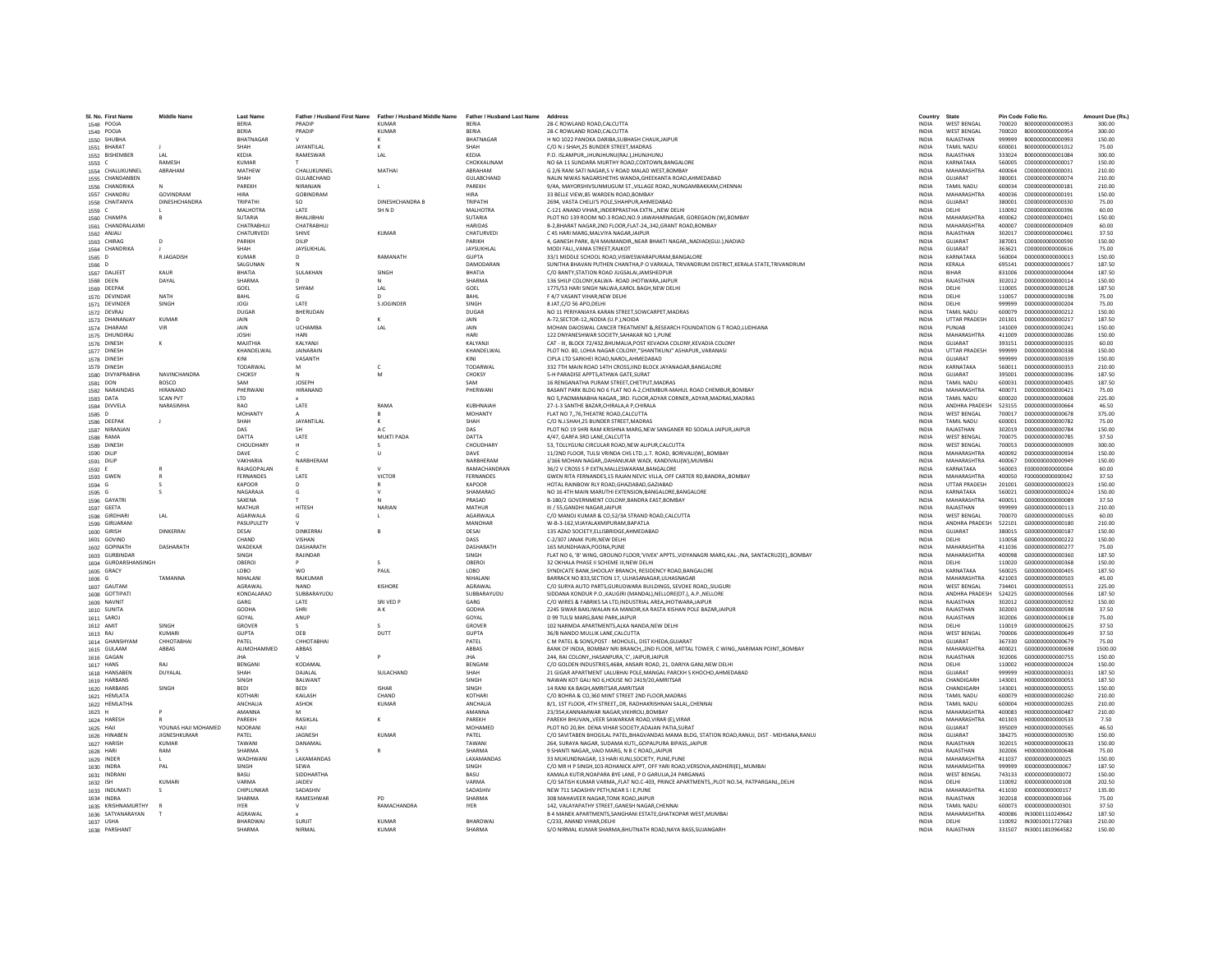| SI. No. First Name              | <b>Middle Name</b>      | <b>Last Name</b>                |                           |                                                                                                     |                                     | Address                                                                                                                                                            | Country                      | State                             |                  | Pin Code Folio No.                          | Amount Due (Rs.) |
|---------------------------------|-------------------------|---------------------------------|---------------------------|-----------------------------------------------------------------------------------------------------|-------------------------------------|--------------------------------------------------------------------------------------------------------------------------------------------------------------------|------------------------------|-----------------------------------|------------------|---------------------------------------------|------------------|
| 1639 HEMANT                     |                         | GUGLE                           | VIIAY                     | Father / Husband First Name Father / Husband Middle Name Father / Husband Last Name<br><b>KUMAR</b> | GUGLE                               | 1278 SADASHIV PETH, BAJIRAO ROAD, NAVA VISHNU CHOWK, PUNE                                                                                                          | <b>INDIA</b>                 | <b>MAHARASHTRA</b>                |                  | 411030 IN30012610695362                     | 187.50           |
| 1640 NAVIN                      | <b>RHOGILAL</b>         | SHAH                            | <b>BHOGILAL</b>           |                                                                                                     | SHAH                                | 202. YOGINATH.50, PURSHOTTAM NAGAR.OFF PRODUCTIVITY ROAD.VADODARA                                                                                                  | <b>INDIA</b>                 | GUIARAT                           |                  | 390020 IN30015910039556                     | 150.00           |
| 1641 RAMESHLLAL                 | SHANKARLAL              | GANDHI                          | SHANKARLAL                | RATANCHAND                                                                                          | <b>GANDHI</b>                       | 806 GURUWAR PETH.PUNE                                                                                                                                              | <b>INDIA</b>                 | <b>MAHARASHTRA</b>                | 411042           | IN30028010427744                            | 187.50           |
| 1642 ANIL                       | KUMAR                   | PODDAR                          | RAM                       | KARAN                                                                                               | PODDAR                              | 9/12, LAL BAZAR ST., 3RD FLOOR, ' E ' BLOCK, ROOM NO. 9(8), CALCUTTA                                                                                               | <b>INDIA</b>                 | <b>WEST BENGAL</b>                | 700001           | IN30032710084810                            | 1.50             |
| 1643 PAWAN                      | <b>KUMAR</b>            | AGARWALA                        | LATE                      | BISHWANATH                                                                                          | AGARWAL                             | SHREE SHYAM COMPLEX, RAMKRISHNA ROAD BY LANE, ASHRAM PARA, NEAR SAIL TAX OFFICE, SILIGURI                                                                          | <b>INDIA</b>                 | <b>WEST BENGAL</b>                | 734401           | IN30032710331609                            | 187.50           |
| 1644 ANILKUMAF                  | <b>HARILAL</b>          | MANDALAYWALA<br><b>MISHRA</b>   | <b>HIRALAL</b>            | MAGANLAL<br>$\epsilon$                                                                              | MANDALAYWALA<br>MISHRA              | B-48, SWASHRAYA CO.OP.HSG, SOCIETY.DIWALI BAG, ATHWA GATE.SURAT<br>LARSEN ANT TOUBRO LTD.ASHISH COMPLEX.CHHANI.BARODA                                              | <b>INDIA</b><br><b>INDIA</b> | GUJARAT<br>GUIARAT                | 395001<br>391740 | IN30042510025655<br>IN30045011601283        | 450.00<br>450.00 |
| 1645 AJITESH<br>1646 JAGATJIT   | SINGH                   | GREWAL                          | MAGHAF                    |                                                                                                     | SINGH                               | VILL AND P O JODHAN, DISTT LUDHIANA                                                                                                                                | INDIA                        | CHANDIGARH                        | 142029           | IN30047610242401                            | 187.50           |
| 1647 MAMTA                      |                         | JALAN                           |                           |                                                                                                     | JALAN                               | FE 378 SECTOR 3 SALT LAKE CITY, NEAR TANK 12, KOLKATA                                                                                                              | <b>INDIA</b>                 | <b>WEST BENGAL</b>                | 700091           | IN30047641957668                            | 750.00           |
| 1648 MOHIT                      | <b>KUMAR</b>            | CHOUBEY                         | MAHESH                    | <b>KUMAR</b>                                                                                        | CHOUBEY                             | 325/3 KAMLA NEHRU NAGAR JABALPUR. MADHYA PRADESH                                                                                                                   | <b>INDIA</b>                 | MADHYA PRADESH 482001             |                  | IN30051312622072                            | 15.00            |
| 1649 SATNAM                     |                         | <b>SINGH</b>                    |                           | CHARAT                                                                                              | SINGH                               | 1524.GHASS MANDI.CHAURI SARAK.LUDHIANA                                                                                                                             | <b>INDIA</b>                 | CHANDIGARH                        | 141001           | IN30060110334239                            | 202.50           |
| 1650 THUNUGUNTL                 |                         | APPARAO                         | SANKARA                   |                                                                                                     | <b>RAO</b>                          | CHARTERED ACCOUNT, 60, MAIN ROAD, LALAPET, GUNTUR                                                                                                                  | INDIA                        | ANDHRA PRADESH                    | 522002           | IN30061010066500                            | 225.00           |
| 1651 K                          | S RAJESWARI             | <b>NATARAJ</b>                  | к                         |                                                                                                     | NATARAL                             | D. NO. 70.3RD CROSS, 1ST MAIN, SILVERPARK, DEVANGPET ROAD, HUBL                                                                                                    | <b>INDIA</b>                 | KARNATAKA<br>MAHARASHTRA          | 580020<br>400022 | IN30061010566144                            | 150.00           |
| 1652 GIRISH<br>1653 SANTOSH     | -B                      | <b>JOSHI</b><br>SONIGARA        | RAMESH                    | KUMAR C                                                                                             | SONINGARA                           | BLDG NO 3 FLAT NO 2,3/2 TENANTS CHS LTD, SAMARTH NAGAR, CHUNABHATTI EAST MUMBAI<br>157 DEV DARSHAN APARTMENT NO 1 RARNARY ROAD KILPAUK CHENNAL                     | INDIA<br><b>INDIA</b>        | TAMIL NADLI                       | 600010           | IN30088813170042<br>IN30108022138880        | 600.00<br>210.00 |
| 1654 ANANT                      | I AI                    | <b>GUPTA</b>                    | <b>LATE</b>               | <b>TRILOKI</b>                                                                                      | SAHU                                | M/S ANANT METALS, NORTH MARKET ROAD, RANCHI, BIHAR                                                                                                                 | <b>INDIA</b>                 | <b>RIHAR</b>                      | 834001           | IN30112715390474                            | 187.50           |
| 1655 RAM                        | RAJ                     | MEENA                           | CHIRANJ                   |                                                                                                     | I AI                                | PLOT NO. 226 ASHOK VIHAR, NEAR JAGAT PURA, RAILWAY CROSSING JAGAT PURA, JAIPUR - RAJASTHAN                                                                         | INDIA                        | RAJASTHAN                         | 302017           | IN30112715662248                            | 150.00           |
| 1656 CHANCHAL                   |                         | SARDA                           | RAVI                      |                                                                                                     | SARDA                               | PLOT NO 32,B 37/170 A GIRINAGAR EXT., BIRDOPUR COLONY, VARANASI                                                                                                    | <b>INDIA</b>                 | <b>UTTAR PRADESH</b>              | 221010           | IN30112716514117                            | 63.00            |
| 1657 NATARAJAN                  | M                       |                                 | MUTHU                     |                                                                                                     | GOUNDER                             | Q/115 SENGAZHANI.KOVAIPUDUR.COIMBATORE                                                                                                                             | <b>INDIA</b>                 | <b>TAMIL NADU</b>                 | 641042           | IN30131320599073                            | 37.50            |
| 1658 JAYSWAL                    | <b>IIGAR</b>            | <b>ATULKUMAR</b>                | <b>JAYSWAI</b>            | <b>ATULKUMAR</b>                                                                                    | AMRUPRASAD                          | SANGAM PARTY PLOT.OPP. GEB.TALOD.DIST-SABARKANTHA                                                                                                                  | <b>INDIA</b>                 | GUIARAT                           | 383215           | IN30146910081855                            | 1.50             |
| 1659 SHASHI                     |                         | JALAN<br>GELANI                 | NANDKISHORE<br>UDHAMDAS   |                                                                                                     | <b>JALAN</b><br><b>GELANI</b>       | A-201, P.C.M.C. CHS., OPP. COSMOS BANK, AJMERA COMPLEX, PIMPRI, PUNE<br>2781 NEAR HARI MANDIR NALBAND GALLI ATHAN                                                  | <b>INDIA</b><br><b>INDIA</b> | <b>MAHARASHTRA</b><br>KARNATAKA   | 411018<br>591304 | IN30160410171208<br>IN30192630659931        | 450.00<br>75.00  |
| 1660 DROUPADI<br>1661 PRECIOUS  | <b>SECURITIES P</b>     | <b>LTD</b>                      |                           |                                                                                                     |                                     | 338 1ST FLOOR, PRABHAT COMPLEX, K G ROAD, BANGALORI                                                                                                                | INDIA                        | KARNATAKA                         | 560009           | IN30214810016758                            | 1.50             |
| 1662 SUBHASH                    | <b>HARINARAYAN</b>      | AGRAWAL                         | HARINARAYAN               |                                                                                                     | AGRAWAL                             | OPP TAHSIL COURT, FULCHUR LINE, NEAR JAISTAMBH CHOWK, PO GONDIA                                                                                                    | <b>INDIA</b>                 | GOA                               | 441601           | IN30220110104805                            | 15.00            |
| 1663 RASHMI                     |                         | JAIN                            | PANKAJ                    |                                                                                                     | JAIN                                | KHATI KHANA ROAD.HATHRAS.UP                                                                                                                                        | INDIA                        | <b>UTTAR PRADESH</b>              | 204101           | IN30240410053813                            | 150.00           |
| 1664 J                          |                         | SRINIVASAN                      |                           |                                                                                                     | <b>JAYARAMAN</b>                    | A 713 SAROJINI NAGAR NEW DELHI                                                                                                                                     | <b>INDIA</b>                 | DELHI                             | 110023           | J00000000000022                             | 150.00           |
| 1665 JAGANNATH                  |                         | RAM                             | NAGINA                    |                                                                                                     | SAHU                                | RZ-76C VAISHALI DABRI EXTN,P O PALAM,NEW DELHI                                                                                                                     | INDIA                        | DELHI                             | 999999           | J00000000000040                             | 150.00           |
| 1666 JASHWANTI                  |                         | KARIA                           | <b>IAGIIVAN</b>           |                                                                                                     | KARIA                               | 4. PATEL COLONY3. SATYANAM APPARTMENTS.JAMNAGAR                                                                                                                    | <b>INDIA</b>                 | GUIARAT                           | 361008           | 1000000000000145                            | 210.00           |
| 1667 JASPAL                     | SINGH                   | KAKAR<br><b>MFHTA</b>           | <b>MFHTAR</b><br>CHANDULA | <b>SINGH</b>                                                                                        | KAKAR<br><b>CHANDULAI</b>           | A/335. DEFENCE COLONY.NEW DELHI<br>C/O TARACHAND DHANJEE.487 S V P RD RAMCHANDRA MANSION1ST FLOOR.BOMBAY                                                           | <b>INDIA</b><br><b>INDIA</b> | DELHI<br>MAHARASHTRA              | 110024<br>400004 | J000000000000155<br>J00000000000191         | 60.00<br>150.00  |
| 1668 JAYA<br>1669 JAYALKSHMI    |                         | NARAYANASAWMY                   |                           |                                                                                                     | NARAYAIVASWAMY                      | C/O P R NARAYANASAWMY.14 SARASWATHIPURAM WEST CHROMEPET.MADRAS                                                                                                     | <b>INDIA</b>                 | <b>TAMIL NADU</b>                 | 600044           | J00000000000211                             | 150.00           |
| 1670 JAYALKSHMI                 |                         | KARANTH                         | D                         |                                                                                                     | KARANTH                             | C/O D.S.KARANTH,17 BELVEDRE(CGO QTR,BHULABHAI DESAI RD,OPP AMERICAN AM-,BASSY,BREACH CANDY,,MUMBAI                                                                 | INDIA                        | MAHARASHTRA                       | 400026           | J000000000000213                            | 150.00           |
| 1671 JAYANTI                    |                         | CHAUDHRI                        |                           | $\epsilon$                                                                                          | <b>CHAUDHURY</b>                    | 18/22 BALLYGUNGE PLACE(EAST) 1ST FLOOR.CALCUTTA                                                                                                                    | <b>INDIA</b>                 | <b>WEST RENGAL</b>                | 700019           | 1000000000000228                            | 150.00           |
| 1672 JAYSHREE                   |                         | SHAH                            | DHIREN                    |                                                                                                     | DHIREN                              | 658 TARDEO ROAD, 5-16, KAILASH NAGAR, MUMBAI                                                                                                                       | <b>INDIA</b>                 | MAHARASHTRA                       | 400007           | J000000000000305                            | 75.00            |
| 1673 JAYSING                    | <b>KRISHANRAO</b>       | LAD                             | KRISHANRAC                |                                                                                                     | LAD                                 | YOGI NAGAR BLDG NO A/34 BLOCK, NO 004 EKSAR ROAD BORIWALI, WEST BOMBAY, BOMBAY                                                                                     | <b>INDIA</b>                 | MAHARASHTRA                       | 400092           | J000000000000311                            | 210.00           |
| 1674 JITENDRAKUMAR              | <b>JAYANTILAL</b>       | GANDHI                          | JAYANTILAL                | G                                                                                                   | <b>GANDHI</b>                       | DURVESH NAGAR.BLOCK NO 53.JUNAGADH                                                                                                                                 | INDIA                        | GUJARAT                           | 362001           | J000000000000362                            | 187.50           |
| 1675 JYOTHI                     | RHUPENDORA              | SALUNKHE<br>DESAL               | <b>BHUPENDRA</b>          | RANCHHODJI                                                                                          | DEEPAK<br>DESAL                     | C/O KRISHNA GYAN & CO 157, MINT STREET LELOOR MADRAS                                                                                                               | <b>INDIA</b><br><b>INDIA</b> | <b>TAMIL NADLI</b><br>GUIARAT     | 600079<br>999999 | 1000000000000408<br>1000000000000434        | 210.00<br>187.50 |
| 1676 JOTIBEN<br>1677 JYOTSNABEN | <b>JASUBHAI</b>         | PATEL                           | <b>JASUBHAI</b>           |                                                                                                     | <b>JASUBHA</b>                      | VANKO MOHOLLO OPP N K TAILOR, BILIOMORA DIST BULSAR, GUJ STATE, BULSAR<br>A/2 GITAKUNJ SOCIETY,,NR. GNFC TOWNSHIP,P O NARMADANAGAR,( GUJRAT ),BHARUCH              | <b>INDIA</b>                 | GUJARAT                           | 392015           | J00000000000456                             | 187.50           |
| 1678 JOYDEB                     |                         | RANA                            | -SO                       | SRI SANTOSH                                                                                         | <b>K RANA</b>                       | 31/1, R, BEADON ROW, P.O. BEADON STREET, CALCUTTA                                                                                                                  | INDIA                        | <b>WEST BENGAL</b>                | 700006           | J000000000000465                            | 150.00           |
| 1679 J                          |                         | RAMNATHAN                       | SO.                       | T N CHANDRA                                                                                         | SHEKARIAH                           | BHAGYA & CO., NO. 27, BULL TEMPLE ROAD, BANGALORE                                                                                                                  | <b>INDIA</b>                 | KARNATAKA                         | 560004           | 1000000000000482                            | 150.00           |
| 1680 JAYABEN                    | <b>KFSHAVLAI</b>        | <b>GANDHI</b>                   | KESHAVLAL                 |                                                                                                     | <b>GANDHI</b>                       | 22/5.JAGJIVAN MENSION.2ND FANAS WADI.BOMBAY                                                                                                                        | <b>INDIA</b>                 | MAHARASHTRA                       | 400002           | 1000000000000569                            | 1350.00          |
| 1681 JAYITA                     |                         | MUKHERJEE                       | RADHA                     | GOBINDA                                                                                             | MUKHERJEE                           | C/O R G MUKHERJEE, J L NEHRU ROAD, POST RANIGANJ, DIST BURDWAN, WEST BENGAL, BURDWAN                                                                               | <b>INDIA</b>                 | <b>WEST BENGAL</b>                | 713347           | J000000000000611                            | 60.00            |
| 1682 J                          |                         | AMANNA                          |                           |                                                                                                     | AMANNA                              | 23/354.KANNAMWAR NAGAR.VIKHROLI.BOMBAY                                                                                                                             | <b>INDIA</b>                 | MAHARASHTRA                       | 400083           | J000000000000625                            | 210.00           |
| 1683 JIGNESH                    | PRASAD                  | FADIA<br>KARASIA                | HASMUKHLAL                | BHARULAL                                                                                            | FADIA<br>KARASIA                    | 2-A/4 JITEKARWADI, NEW BLDG,,2ND FLR, THAKUDWAR ROAD,BOMBAY<br>C/O SURYA AUTO PARTS.GURUDWARA BUILDING. SEVOKE ROADSILIGURI                                        | INDIA                        | MAHARASHTRA<br><b>WEST BENGAL</b> | 400002           | J00000000000665<br>1000000000000672         | 60.00<br>225.00  |
| 1684 JAGDISH<br>1685 JAYANTILAL |                         | THAKKAR                         | LATE<br><b>BACHARDAS</b>  |                                                                                                     | THAKKAR                             | 1 SHRINATH KURPA, M G ROAD, VILEPARLE (E), BOMBAY                                                                                                                  | <b>INDIA</b><br><b>INDIA</b> | MAHARASHTRA                       | 734401<br>400057 | J000000000000674                            | 49.50            |
| 1686 JUGAL                      | KISHORE                 | DHOOT                           | SANKER                    | LAL                                                                                                 | DHOOT                               | LAXMI NIVAS - D - 60,, INF.OFF- PRATAR NAGAR P.S., KAMALA, NEHRU NAGAR, JODHPUR, JODHPUR                                                                           | <b>INDIA</b>                 | RAJASTHAN                         | 342003           | J00000000000698                             | 187.50           |
| 1687 SIDHARTH                   |                         | <b>JALAN</b>                    | RAJENDRA                  | <b>KUMAR</b>                                                                                        | <b>JALAN</b>                        | 118A CHITTARANJAN AVENUE.CALCUTTA                                                                                                                                  | <b>INDIA</b>                 | <b>WEST BENGAL</b>                | 700073           | J00000000000758                             | 750.00           |
| 1688 MAHESH                     | KUMAR                   | JANGIR                          | SHRI                      | <b>BHAGWANA RAM</b>                                                                                 | <b>JANGIR</b>                       | C/O F25 SHAYAM NAGAR EXTN.RAM PATH NEW SANGANER RDJAIPUR                                                                                                           | <b>INDIA</b>                 | RAJASTHAN                         | 302019           | J00000000000766                             | 300.00           |
| 1689 KAMAL                      | KRISHNA                 | <b>JOSHI</b>                    | LATE                      | <b>HANUMAN PD</b>                                                                                   | <b>IOSHI</b>                        | C 67 VAAISHALI NAGARJAIPUR                                                                                                                                         | <b>INDIA</b>                 | RAIASTHAN                         | 302012           | 1000000000000814                            | 150.00           |
| 1690 JAI                        | CHAND                   | <b>AGARWAL</b>                  | PHOOL                     | CHAND                                                                                               | <b>AGARWAI</b>                      | C-95 VAISHALI NAGAR, JAIPUR, RAJASTHAN, JAIPUR                                                                                                                     | <b>INDIA</b>                 | RAJASTHAN                         | 302012           | J00000000000858                             | 75.00            |
| 1691 JOHN<br>1692 JALA          | BABUBA                  | MASCARENHAS<br><b>JAVANSINH</b> | GABRIH<br><b>JALA</b>     | JAVANSINH                                                                                           | MASCARENHAS<br>MAHOBATSINH          | D/8 ACHANAK COLONY, MAHAKALI CAVES ROAD, , ANDHERI (EAST), , BOMBAY<br>2, MANGALMURTI APPARTMENT, OPP- TECHNICAL SCHOOL, HIGHWAY ROAD, KALOL (NORTH GUJRAT), KALOL | INDIA<br><b>INDIA</b>        | MAHARASHTRA<br>GUIARAT            | 400093<br>382721 | J00000000000890<br>1000000000000932         | 150.00<br>150.00 |
| 1693 J                          |                         | REDDY                           |                           | <b>N</b>                                                                                            | <b>REDDY</b>                        | C-801, ARENJA TOWER., SECTOR, 11, C B D BELAPUR, NAVI, MUMBAI                                                                                                      | <b>INDIA</b>                 | MAHARASHTRA                       | 400614           | J00000000000942                             | 450.00           |
| 1694                            | <b>IAVERCHAND</b>       | <b>JAIN</b>                     | KESRIMAL                  |                                                                                                     | IAIN                                | 02 BANGALORE HOSIERY COMPLEX A S CHAR STREET CROSS BANGALORE                                                                                                       | <b>INDIA</b>                 | KARNATAKA                         | 560053           | K000000000000021                            | 210.00           |
| 1695 K                          |                         | JAYAKUMAF                       | M                         |                                                                                                     | NAIR                                | THACHOTH HOUSE, P.O.CHEROOR, TRICHUR                                                                                                                               | INDIA                        | KERALA                            | 680008           | K000000000000022                            | 150.00           |
| 1696 K                          | <b>RAJITH</b>           | KUMAR                           |                           |                                                                                                     | KRUPENDRA                           | 72 VASAVI TEMPLE STREET, VISVESWAARAPURA, BANGALORE                                                                                                                | INDIA                        | KARNATAKA                         | 560004           | K000000000000056                            | 187.50           |
| 1697 K                          |                         | SARATHA                         | P                         |                                                                                                     | KADHIRAESAN                         | 53 CHEETTY STREET.MAYILADUTURAI.T NADU.MAILADUTURAI                                                                                                                | <b>INDIA</b>                 | <b>TAMIL NADU</b>                 | 609001           | K000000000000074                            | 150.00           |
| 1698 K                          | V SANDAYA               | RANI<br>BHAGAT                  |                           |                                                                                                     | VARADARAJ                           | SRI RAMCHARAN ENTERPRISES, G 9 SAKALAJI MARKET AVENUE ROAD, BANGALORE                                                                                              | INDIA                        | KARNATAKA                         | 560002           | K000000000000095                            | 150.00           |
| 1699 KAILASH<br>1700 KALA       | PRASAD                  | AMIN                            | KIRITKUMAR                |                                                                                                     | BHAGAT<br>AMIN                      | H.NO.9825C, AHATA THAKUR DASS, OPP. SARAI ROHILLA STATION, NEW ROHTAK ROAD, NEW DELHI<br>5 TARANGA HILI SOCIETY, NR ARJUN ASHLAM CHANDLODIA, AHMEDABAD             | INDIA<br>INDIA               | DELHI<br>GUJARAT                  | 110005<br>382481 | K000000000000119<br>K000000000000129        | 210.00<br>187.50 |
| 1701 KALPANA                    |                         | PAREKH                          | RATILAL                   |                                                                                                     | PAREKH                              | F/7 KAMLA APARTMENT.NEAR SHREYAS RAILWAY CROSSING.AMBAWADIAHMEDABAD                                                                                                | <b>INDIA</b>                 | GUJARAT                           | 380015           | K000000000000155                            | 187.50           |
| 1702 KAMINI                     |                         | DEVI                            | GOPAL                     |                                                                                                     | DAS                                 | 14/266 GANESH MARKET.GUR KI MANDI.AGRA                                                                                                                             | <b>INDIA</b>                 | <b>UTTAR PRADESH</b>              | 282003           | K000000000000245                            | 37.50            |
| 1703 KAMLA                      |                         | BEHAL                           |                           |                                                                                                     | <b>RFHAI</b>                        | C/O ASHOK BEHAL, CENTRAL BANK OF IND, ZONAL COMPUTER CENTRE, I.M.A HALL, NR-I.T.O, I.P. MARG, N.DELHI, NEW DELHI                                                   | <b>INDIA</b>                 | DELHI                             | 110002           | K000000000000249                            | 150.00           |
| 1704 KAMALKANT                  |                         | SHUKLA                          | HIRALAL                   |                                                                                                     | SHUKLA                              | 111A/393 RAM NIVAS, ASHOK NAGAR, KANPUR                                                                                                                            | <b>INDIA</b>                 | UTTAR PRADESH                     | 208012           | K000000000000279                            | 210.00           |
| 1705 KAMNI                      |                         |                                 | SATISH                    |                                                                                                     | CHANDER                             | MIG FLAT NO 515, SECTOR NO 8, POCKET NO 8, ROHINI., DELHI                                                                                                          | <b>INDIA</b>                 | DELHI                             | 110085           | K000000000000310                            | 210.00           |
| 1706 KANCHAN<br>1707 KANCHANLAL |                         | MANCHANDA<br>SHAH               | RAJAN<br><b>BHOGILAL</b>  |                                                                                                     | <b>MANCHANDA</b><br><b>RHOGILAL</b> | M8/D8. JHULELAL SOCIETYROAD NO. 44. PITAMPURA.DELHI<br>278 TARDEO ROAD 10/32 MATRU MANDIR ROMRAY                                                                   | <b>INDIA</b><br><b>INDIA</b> | DELHI<br>MAHARASHTRA              | 110034<br>400007 | K000000000000333<br>K000000000000344        | 150.00<br>150.00 |
| 1708 KANCHANMALA                | NANALAL                 | KOTHARI                         | NANALA                    |                                                                                                     | NANALA                              | UTTAM NIVAS 263/6 PARVATI, NEAR DANDEKAR BRIDGE, PUNE                                                                                                              | INDIA                        | MAHARASHTRA                       | 411030           | K000000000000345                            | 150.00           |
| 1709 KANTA                      | DAVI                    | AGARWAL                         | wo                        | SHYAMLAL                                                                                            | AGARWAL                             | C/O SHYAM SUNDER SHYAMLAL, SADAR ROAD, AMBIKAPUR, DT. SURGUJA, M.P., SURGUJA                                                                                       | <b>INDIA</b>                 | MADHYA PRADESH                    | 497001           | K000000000000361                            | 37.50            |
| 1710 KASHMIR                    | LAL                     | SHARMA                          |                           | - 5.                                                                                                | SHARMA                              | E-14/A, D.D.A, FLATS, MUNIRRKA, NEW DELHI                                                                                                                          | <b>INDIA</b>                 | DELHI                             | 110067           | K000000000000458                            | 150.00           |
| 1711 KESHAV                     |                         | KOGEKAR                         | JAGANNATH                 |                                                                                                     | <b>JAGANNATH</b>                    | C/O V J KOGEKAR.14 RAMCHANDRA NIVAS RAM MARUTI RD.DADAR.BOMBAY                                                                                                     | <b>INDIA</b>                 | MAHARASHTRA                       | 400028           | K000000000000498                            | 150.00           |
| 1712 KHUSHAI                    | <b>BHAI BHAVANBHAI</b>  | KAWA                            | SUBRAMANIAN               |                                                                                                     |                                     | Q 198 R B I STAFF QRS, NEAR EGA THEATRE KILPAUK, MADRAS                                                                                                            | <b>INDIA</b>                 | <b>TAMIL NADU</b>                 | 600062           | K000000000000525                            | 150.00           |
| 1713 KHYAL                      | SINGH<br>KUMAR          | RAJPUT                          | SIBA<br>BANWARI           |                                                                                                     | RAM<br>SHARMA                       | M 173 LAXMI NAGAR, DELHI<br>UTTAM KIRANA STORE JANTA NAGAR, HATWARA ROAD JAIPUR                                                                                    | <b>INDIA</b>                 | DELHI<br>RAJASTHAN                | 110092           | K000000000000528                            | 150.00           |
| 1714 KRISHAN<br>1715 KRISHANA   | KUMARI                  | <b>SHARMA</b><br>SAPRA          | KRISHAN                   | A <br>GOPAL                                                                                         | SAPRA                               | 48 GLAMOUR HOUSE.NEAR STARAND CINEMA COLABA.BOMBAY                                                                                                                 | <b>INDIA</b><br><b>INDIA</b> | MAHARASHTRA                       | 302006<br>400005 | K000000000000676<br>K000000000000692        | 150.00<br>60.00  |
| 1716 KRISHNAMURTHY              |                         | <b>IYER</b>                     |                           | RAMACHANDRA                                                                                         | <b>IYER</b>                         | 142, VALAYAPATHY STREET, GANESH NAGAR, CHENNAI                                                                                                                     | <b>INDIA</b>                 | <b>TAMIL NADU</b>                 | 600073           | K000000000000738                            | 210.00           |
| 1717 KULDEER                    | <b>CHOWDARY</b>         | THAMMINENI                      |                           |                                                                                                     | BALAPPA                             | D NO:4-600E, DEPTI SCHOOL, OPP: JANAS-, HAKTI NAGAR, NEAR BEDLARY BYPASS, , JUNCTION RD., ANANTPUR(A.P), ANANTAPUR                                                 | INDIA                        | ANDHRA PRADESH                    | 515004           | K000000000000748                            | 195.00           |
| 1718 KALVINDER                  | SINGH                   | TULI                            | <sub>SO</sub>             | S INDER                                                                                             | SINGH                               | 23, NEW MARKET WEST, PATEL NAGAR, NEW DELHI, NEW DELHI                                                                                                             | <b>INDIA</b>                 | DELHI                             | 999999           |                                             | 187.50           |
| 1719 KESHAV                     | DEV                     | GOYAL                           | <sub>SO</sub>             | SHRI                                                                                                | MANGATURAM                          | C/O SHRI R.P. MODI.E-125. AMBABARI. JAIPUR                                                                                                                         | <b>INDIA</b>                 | RAJASTHAN                         | 302012           | K000000000000855                            | 150.00           |
| 1720 KANCHAN                    |                         | <b>JAIN</b>                     | <b>WO</b>                 | VIMAI                                                                                               | <b>JAIN</b>                         | J/142 RBI STAFF QUARTERS.NR SUBHASH BRIDGE. ASHRAM ROAD.AHMEDABAD                                                                                                  | <b>INDIA</b>                 | GUIARAT                           | 380027           | K000000000000946                            | 75.00            |
| 1721 KALINDI<br>1722 KAMLA      | <b>HOLDINGS PRIVATE</b> | <b>JOSHI</b><br>LTD             | DATTATRAYA                |                                                                                                     | <b>JOSHI</b>                        | 10/360 ICHALKARANJI,ICHALKARANJI<br>2, BENI MADHAV MUKHERJEE LANE, SOUTH HOWRAH, HOWRAH                                                                            | INDIA<br><b>INDIA</b>        | MAHARASHTRA<br><b>WEST BENGAL</b> | 999999<br>711101 | K000000000001052<br>K000000000001063        | 300.00<br>300.00 |
| 1723 KAMALA                     | JANARDAN                | KULKARNI                        | JANARDAN                  |                                                                                                     | KULKARNI                            | 42.GAWANDE LAYOUT, NAGPUR                                                                                                                                          | <b>INDIA</b>                 | GOA                               | 440015           | K000000000001186                            | 187.50           |
| 1724 KAMLA                      |                         | KAPRANI                         | GOPICHAND                 |                                                                                                     | KAPRANI                             | F-243 LUVKRIT, PRIYADARSHINI MARG SHYAM NAGAR EXTENSION, AJMER ROAD JAIPUR                                                                                         | <b>INDIA</b>                 | RAJASTHAN                         | 302006           | K000000000001227                            | 7.50             |
| 1725 KAMAL                      |                         | MATALIA                         | BABULAL                   |                                                                                                     | MATALIA                             | AKRUTI NIRMAN(P)LT,6B MUKHYADHYAPAK,BHAVAN,RD.NO-24,FLR-II,ABOVE NITYA-,NAND HALL,SION (W),MUMBAI                                                                  | <b>INDIA</b>                 | MAHARASHTRA                       | 400022           | K000000000001240                            | 46.50            |
| 1726 K                          |                         | RUPASHREE                       | VUAYAMAHANTESH            |                                                                                                     | VIJAYAMAHANTESH                     | NO.2620/12TH MAIN, IIIRD CROSS, RAJAJI NAGAR, IIND STAGE, BANGALORE                                                                                                | INDIA                        | KARNATAKA                         | 560010           | K000000000001245                            | 150.00           |
| 1727 KULKARNI                   | PRAMOD                  | MARUTI                          | KULKARNI                  | MARUT                                                                                               | VISHWANATH                          | C/O SAGAR EMPORIUM.255 BHAVANI PETH.SATARA                                                                                                                         | <b>INDIA</b>                 | <b>MAHARASHTRA</b>                | 415002           | K000000000001465                            | 75.00            |
| 1728 KAVITA                     | MOHAMED                 | GOEL<br>SURATI                  | RAJESH<br>MOHAMED         |                                                                                                     | GOEL<br>MOHAMED                     | C/O RAJESH GOEL.39 RAMTE RAM ROAD.GAZIABAD, PINCODE-20                                                                                                             | <b>INDIA</b><br><b>INDIA</b> | <b>UTTAR PRADESH</b><br>GUIARAT   | 999999           | K000000000001468<br>999999 K000000000001474 | 75.00<br>75.00   |
| 1729 KUSUMBIBI                  |                         |                                 |                           |                                                                                                     |                                     | C/O MUNSHI AHMED SHETH.NANU BAZAR, RANDER.SURAT                                                                                                                    |                              |                                   |                  |                                             |                  |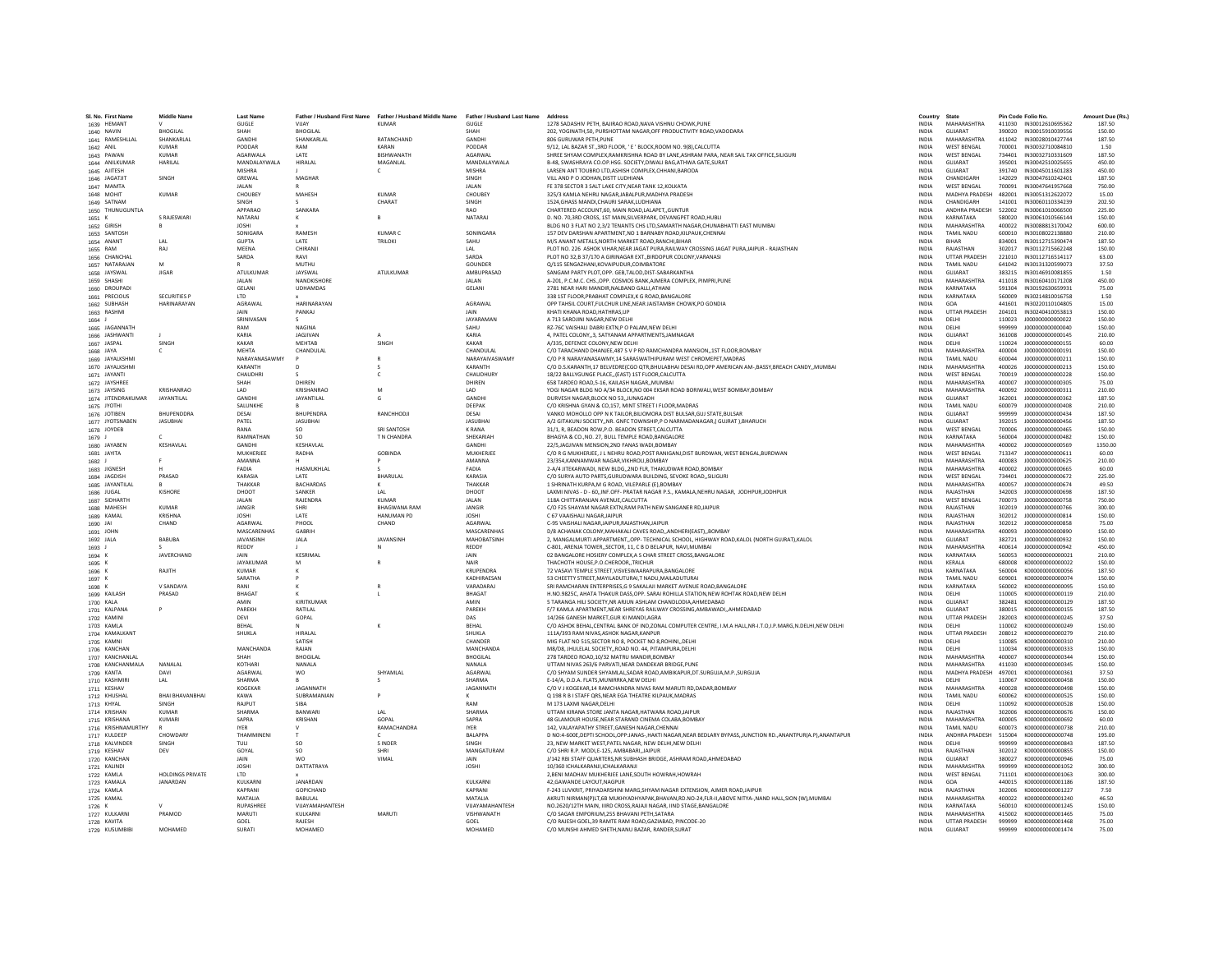| SL No. First Name              | <b>Middle Name</b>            | <b>Last Name</b>                 |                           | Father / Husband First Name Father / Husband Middle Name Father / Husband Last Name |                                     | Address                                                                                                                                               | Country                      | State                                    |                  | Pin Code Folio No.                          | Amount Due (Rs.) |
|--------------------------------|-------------------------------|----------------------------------|---------------------------|-------------------------------------------------------------------------------------|-------------------------------------|-------------------------------------------------------------------------------------------------------------------------------------------------------|------------------------------|------------------------------------------|------------------|---------------------------------------------|------------------|
| 1730 K                         |                               | <b>GEETHA</b>                    | <b>KVS</b>                |                                                                                     | YAINANARAYANA                       | A4. ALSADEER PARK.101. VELACHERY ROAD.GUINDY(E).CHENNAI                                                                                               | <b>INDIA</b>                 | <b>TAMIL NADU</b>                        |                  | 600032 K000000000001490                     | 75.00            |
| 1731 KALPESH                   | $\mathbf{R}$                  | RATHOD                           | <b>RIPIN</b>              | CHNDRA                                                                              | RATHOD                              | C-23 KASTURINAGAR DIST GANDHINAGAR, GUIARAT GANDHINAGAR                                                                                               | <b>INDIA</b>                 | GUIARAT                                  |                  | 382423 K000000000001528                     | 37.50            |
| 1732 KRISHNA                   | <b>AVTAR</b>                  | KHANDELWAL                       | RADHEYSHYAM               |                                                                                     | KHANDELWA                           | M/S PINK CITY MILLS, JHALANIYON KA RASTA, KISHAN POLE BAZAR, JAIPUR                                                                                   | <b>INDIA</b>                 | RAJASTHAN                                | 302003           | K000000000001549                            | 1050.00          |
| 1733 KAMLESH<br>1734 K         | KUMAF                         | GUPTA<br>SRIRAM                  | KISHANLAL<br>н.           |                                                                                     | <b>GUPTA</b><br><b>KRISHNAM</b>     | C/O SUNIL ENTERPRISES, 104, M G D MARKET, JAIPUR<br>10/194, KRISHNA NIVAS, GAOTHAN, ROAD NO. 3, CHEMBUR,, BOMBAY                                      | INDIA<br><b>INDIA</b>        | RAJASTHAN<br>MAHARASHTRA                 | 302002<br>400071 | K000000000001552<br>K000000000001559        | 150.00<br>300.00 |
| 1735 KAILASH                   | CHAND                         | SHARMA                           |                           |                                                                                     | SHARMA                              | M-14. UNIVERSITY QUARTERS., UNIV. OF RAJASTHAN JAIPUR                                                                                                 | <b>INDIA</b>                 | RAJASTHAN                                | 302004           | K000000000001610                            | 75.00            |
| 1736 KUSUMA                    |                               | YADAV                            | DEVENDRA                  | <b>PRATAP SINGH</b>                                                                 | YADAV                               | 410/11. SHASTRI NAGAR, KANPUR                                                                                                                         | <b>INDIA</b>                 | <b>UTTAR PRADESH</b>                     | 999999           | K000000000001611                            | 75.00            |
| 1737 KISHAN                    | LAL                           | AGRAWAL                          | CHUNNI                    | LAL JI                                                                              | AGRAWAL                             | C/O AVINASH TRADERS,,DINANATHJI KI GALI, CHANDPOLE BAZAR,JAIPUR                                                                                       | INDIA                        | RAJASTHAN                                | 302001           | K000000000001624                            | 150.00           |
| 1738 K<br>1739 KALPESH         | <b>S SANKARA</b><br>AMBALAL   | RAMESWARAN<br>PATEL              | AMBALAL                   |                                                                                     | SUBBIAH<br>PATEL                    | TE 20/66, RAJ VIHAR UPSTAIRS, MELARANOOR, KARAMANA, TRIVANDRAM<br>23. TASKAND SOCIETY.NEAR BHUDARPURA.AMBAWADI.AHMEDABAD                              | <b>INDIA</b><br><b>INDIA</b> | KERALA<br>GUJARAT                        | 695002<br>380015 | K000000000001643<br>K000000000001755        | 36.00<br>300.00  |
| 1740 KAMAL                     | KUMAR                         | MUKHERIFF                        | LATE                      | NARENDRA CH                                                                         | MUKHERIFF                           | 9/1C. DHARMOTALA ROAD KASRA KOLKATA                                                                                                                   | <b>INDIA</b>                 | <b>WEST RENGAL</b>                       | 700042           | K000000000001769                            | 1.50             |
| 1741 LAKSHMIMADHAV             |                               | UDAYAGIRI                        |                           |                                                                                     | MADHAVARAC                          | 18/67/2, MES COLONY, VENKATAPURAM, SECUNDERABAD                                                                                                       | INDIA                        | ANDHRA PRADESH                           | 500015           | L00000000000031                             | 210.00           |
| 1742 LALITA                    |                               | DESHPANDE                        | ARVIND                    |                                                                                     | DESHPANDE                           | 12. AG'S COLONY ANAND NAGAR.HEBBAL.BANGALORE                                                                                                          | <b>INDIA</b>                 | KARNATAKA                                | 560024           | L00000000000055                             | 37.50            |
| 1743 LATA<br>1744 LATA         |                               | DHASMANA<br>MANSHANI             | RAJEEV<br><b>BHOIRA</b>   |                                                                                     | DHASMANA<br>MANSHANI                | P NO 86 RAM NAGAR SOPAZA JAIPUR<br>C/O R.R. MANSHANI 91-C. SANT KANWAR RAM NAGAR RHOPAL                                                               | INDIA<br><b>INDIA</b>        | RAJASTHAN<br>MADHYA PRADESH 462001       | 302006           | L000000000000084<br>1.000000000000088       | 150.00<br>150.00 |
| 1745 LATABEN                   | <b>LAXAMIDAS</b>              | PANCHMATIYA                      |                           |                                                                                     |                                     | 3-VEKUDI PLOT, NEAR GOPNATH PLOT, BEHIND BHARAT SOAP FACTORY, PORBANDAR, GUIRAT, PORBANDAR                                                            | <b>INDIA</b>                 | GUIARAT                                  | 360575           | 1.0000000000000094                          | 135.00           |
| 1746 LAXMIBAI                  |                               | PATEL                            |                           |                                                                                     | PATEL                               | 425 SAVISRI 8TH MAIN, KORAMANGALA, BANGALORE                                                                                                          | INDIA                        | KARNATAKA                                | 560034           | L000000000000132                            | 150.00           |
| 1747 LEELA                     | DEVI                          | SAXENA                           |                           |                                                                                     | PRASAD                              | B 180/2 GOVERNMENT COLONY, BANDRA EAST, BOMBAY, BOMBAY                                                                                                | <b>INDIA</b>                 | MAHARASHTRA                              | 400051           | L00000000000270                             | 375.00           |
| 1748 LOVLEEN                   | <b>FNAMEL CO PVT</b>          | <b>ITD</b>                       | MAHESH                    | CHAND                                                                               | <b>BINDAG</b>                       | 2/190 SFS MANSAROVER JAIPUR<br>C/O HIND ENAMEL CO. PVT LTD.,135, CANNING STREET, CALCUTTA                                                             | <b>INDIA</b><br><b>INDIA</b> | RAJASTHAN<br><b>WEST RENGAL</b>          | 700001           | 302020 L000000000000287<br>1000000000000336 | 60.00<br>150.00  |
| 1749 HIND<br>1750 HIND         | <b>ENAMEL CO PVT</b>          | LTD                              |                           |                                                                                     |                                     | C/O HIND ENAMEL CO. PVT LTD., 135, CANNING STREET, CALCUTTA                                                                                           | <b>INDIA</b>                 | <b>WEST BENGAL</b>                       | 700001           | L000000000000337                            | 150.00           |
| 1751 M                         | <b>BHANWAR LAL</b>            | <b>BOHRA</b>                     | LATE                      | MANGI LAL                                                                           | <b>BOHRA</b>                        | C/O MEENA JEWELLERY.144 J N S C BOSE ROAD.MADRAS                                                                                                      | <b>INDIA</b>                 | <b>TAMIL NADU</b>                        | 600079           | M00000000000007                             | 60.00            |
| 1752 M                         |                               | SINGH                            | SURJIT                    | SINGH                                                                               | BHATIA                              | XX-794 MAYA NAGAR,LUDHIANA,LUDHIANA                                                                                                                   | INDIA                        | CHANDIGARH                               | 141001           | M000000000000035                            | 150.00           |
| 1753 M                         | S CHANDRASHEKARA              | RANGAN<br>SETTY                  | $\kappa$<br>M             | MAHADEVA                                                                            | <b>IYER</b><br>SADASIVASETTY        | 21. SECOND STREET LAKE AREA. NUNGAMBAKKAM MADRAS                                                                                                      | <b>INDIA</b><br><b>INDIA</b> | <b>TAMIL NADLI</b><br>KARNATAKA          | 600034<br>560004 | M000000000000044<br>M000000000000049        | 210.00<br>210.00 |
| 1754 M<br>1755 MADAN           |                               | SINGH                            | GUJJAR                    |                                                                                     | SINGH                               | NO.2 GROUND FLOOR, K.T.APARTMENT, NO.22 & 23 SUBRAMANYA TEMPLE STREET, V.V. PURAM, BANGALORE<br>L-71 SAROJINI NAGAR.NEW DELHI                         | <b>INDIA</b>                 | DELHI                                    | 110023           | M000000000000084                            | 187.50           |
| 1756 MADHRUI                   |                               | PANDEY                           | KANHAIYALAL               |                                                                                     | PANDEY                              | 15 COSSIPORE ROAD.CALCUTTA                                                                                                                            | INDIA                        | WEST BENGAL                              | 700002           | M000000000000162                            | 187.50           |
| 1757 MAHABIRPRASAD             |                               | <b>JAIN</b>                      |                           |                                                                                     | CHATERSEN                           | PACHERIWAI A RHAWAN TEKDI ROAD SITARULDI NAGPUR                                                                                                       | <b>INDIA</b>                 | GOA                                      | 440012           | M000000000000182                            | 150.00           |
| 1758 MAHESH                    | <b>RAIINDER SINGH</b>         | <b>JANI</b><br><b>VERMA</b>      | SHIVSHANKER               | MUNSHI                                                                              | <b>JANI</b><br>RAM                  | 3 4 A A11 CHAMBER JUMRINA LANE EAST BOMBAY                                                                                                            | <b>INDIA</b>                 | MAHARASHTRA                              | 400023           | M000000000000297                            | 210.00           |
| 1759 MAJ<br>1760 MAHDHAR       |                               | SINGH                            | MAJ                       | SATNAM                                                                              | SINGH                               | DY, DIR GEN(B), INFANTRY DIRECTORATE.ARMY HEADQUARTERS, SENA BHAWAN.NEW DELHI<br>M/S JATINDAR BROS.2695-CHOWK KARORI GALI BOOTA SINGH.AMRITSAR        | <b>INDIA</b><br><b>INDIA</b> | DELHI<br>CHANDIGARH                      | 110011<br>143001 | M000000000000318<br>M000000000000373        | 187.50<br>187.50 |
| 1761 MANISH                    | $\mathsf{C}$                  | KAMDAR                           | CHHABILDAS                | D                                                                                   | KAMDAR                              | C/O EXIM INTERNATIONAL, 55 EZRA STREET STH FLOOR, CALCUTTA                                                                                            | INDIA                        | <b>WEST BENGAL</b>                       | 700001           | M000000000000428                            | 210.00           |
| 1762 MANJIT                    |                               | KALIR                            | GURIEET                   |                                                                                     | SINGH                               | C/O RAJA RUBBER CO., 79/2, ZIA MARKET, SHOP NO.2, LATOUCH ROAD, KANPUR                                                                                | <b>INDIA</b>                 | <b>UTTAR PRADESH</b>                     | 208001           | M000000000000448                            | 150.00           |
| 1763 MANJU                     |                               | DAGRA                            | PAWAN                     | KUMAR                                                                               | DAGRA                               | C/O SAMRAT, PAONA BAJAR, IMPHAL                                                                                                                       | <b>INDIA</b>                 | MANIPUR                                  | 999999           | M000000000000458                            | 150.00           |
| 1764 MANOHAR                   | SINGH                         | KUCKIAN<br>UPPAL                 | ARJARI                    | SING                                                                                | UPPAL                               | C/O SUNDER BAUG ESTATE, 3/141 142 NEAR KAMANI KURLA, BOMBAY<br>SAJABAT FURNITURES, MODEL TOWN ROAD, BHARAT NAGAR CHOWK, LUDHIANA                      | <b>INDIA</b><br>INDIA        | MAHARASHTRA<br>CHANDIGARH                | 400070<br>141002 | M000000000000518<br>M000000000000583        | 75.00<br>150.00  |
| 1765 MANVINDER<br>1766 MOHAN   | MURARI                        | GOYAL                            | <b>LAXMAN</b>             | SWARLIP                                                                             | GOYAL                               | 108-D. POCKET I MAYUR VIHAR. PHASE LDELHI                                                                                                             | <b>INDIA</b>                 | DELHI                                    | 110091           | M000000000000776                            | 150.00           |
| 1767 MOHANDAS                  |                               | CHHATTAN                         | <b>TOPANDAS</b>           |                                                                                     | <b>TOPANDAS</b>                     | D/119 GURU NANAK CO-OP HSG SOC LTD.THANA E.MAHARASHTRA.THANE                                                                                          | <b>INDIA</b>                 | MAHARASHTRA                              | 400603           | M000000000000780                            | 150.00           |
| 1768 MOHD                      |                               | SULAIMAN                         | ABUL                      | <b>HASAN</b>                                                                        | SAHFR                               | WATCHFIN ABID CIRCLE, NAMPALLY STATION ROAD, HYDERABAD                                                                                                | <b>INDIA</b>                 | ANDHRA PRADESH                           | 500001           | M00000000000799                             | 210.00           |
| 1769 MOHINDER                  | PRATAP                        | GULATI                           | <b>ISHWAR</b>             | DAS                                                                                 | GULATI                              | N 30 KIRTI NAGAR.NEW DELHI                                                                                                                            | <b>INDIA</b>                 | DELHI<br><b>UTTAR PRADESH</b>            | 110015           | M000000000000807                            | 187.50           |
| 1770 MOOLCHAND<br>1771 MOTILAL |                               | <b>MAHESHWAR</b><br><b>GUPTA</b> | BHAJANLAI<br><b>BADRI</b> | NARAYAN                                                                             | MAHESHWARI<br><b>GUPTA</b>          | C 8 JUDGES COMPOUND, NEHRUNAGAR, AGRA<br>C/O SHREE AJIT KUMAR GUPTA,F 55 KOTHARI COMPLEX, BHOPAL                                                      | <b>INDIA</b><br><b>INDIA</b> | MADHYA PRADESH 462006                    | 282002           | M000000000000830<br>M000000000000841        | 75.00<br>150.00  |
| 1772 MUKESH                    |                               | AGARWAL                          | <b>LATE</b>               | <b>BL</b>                                                                           | <b>AGARWAI</b>                      | AN 55R SHALIMAR RAGH DELHI                                                                                                                            | <b>INDIA</b>                 | DELHI                                    | 110033           | M000000000000867                            | 75.00            |
| 1773 MUKUL                     |                               | <b>GUPTA</b>                     | RAJENDRA                  |                                                                                     | <b>GUPTA</b>                        | F 164/A,SURESH MARG,,BEHIND BAGARIA BHAWAN, 'C' SCHEME,JAIPUR                                                                                         | <b>INDIA</b>                 | RAJASTHAN                                | 302001           | M000000000000892                            | 60.00            |
| 1774 M                         |                               | BOOTHALINGAM                     |                           |                                                                                     |                                     | 5-69, MAIN ROAD SIDE, VADAKKOOR, THOVALAI                                                                                                             | INDIA                        | <b>TAMIL NADU</b>                        | 629302           | M000000000001004                            | 150.00           |
| 1775 MANISH                    | $\mathbf{J}$                  | PAREKH<br>CHANDAK                | JAYANTILAL                |                                                                                     | PAREKH<br>CHANDAK                   | 19.JETHVA-NIVAS.42.MAHANT ROAD.VILE-PARLE (E).BOMBAY<br>10/875 MALVIYA NAGAR JAIPUR                                                                   | <b>INDIA</b><br><b>INDIA</b> | MAHARASHTRA<br>RAIASTHAN                 | 400057<br>302017 | M000000000001173<br>M00000000001270         | 60.00<br>75.00   |
| 1776 MADHU<br>1777 MAHIMA      |                               | AGARWAL                          | KRISHAN                   | <b>KUMAR</b>                                                                        | AGARWAL                             | M/S.ALOK BROTHERS, OPP:FOREST CHOKI,ROAD NO.1, V K I AREA,JAIPUR                                                                                      | INDIA                        | RAJASTHAN                                | 302013           | M000000000001315                            | 60.00            |
| 1778 MEENA                     |                               | <b>MATHUR</b>                    |                           |                                                                                     | MATHUR                              | A-8 ANITA COLONY.BAJAJ NAGAR.JAIPUR                                                                                                                   | INDIA                        | RAJASTHAN                                | 302017           | M000000000001322                            | 60.00            |
| 1779 MOHAN                     | LAL                           | AGRAWAL                          | PARAS                     | RAM                                                                                 | AGRAWAL                             | C/O ANIL AGENCIES.BIDHAN MARKET ROAD.SILIGURI                                                                                                         | <b>INDIA</b>                 | <b>WEST BENGAL</b>                       | 734401           | M000000000001350                            | 225.00           |
| 1780 MEENA                     | $\mathsf J$                   | DOSHI<br>SEETALAKSHMI            | JAYSUKH                   |                                                                                     | DOSHI<br>MUTHUKRISHNAN              | C/O TALAKCHAND LALACHAND SHAH, VELANI BHAWAN, SEVARAM LALVANI ROAD, , MULUND (WEST), , BOMBAY<br>FIRST TRUST LINK ST., MANDAVELI, MADRAS              | <b>INDIA</b><br><b>INDIA</b> | MAHARASHTRA<br><b>TAMIL NADLI</b>        | 400080<br>600028 | M000000000001385                            | 60.00<br>60.00   |
| 1781 M<br>1782 MAYA            |                               | SOLANKI                          | MATHURDAS                 |                                                                                     | SOLANKI                             | SURAJ MANSION, FLAT NO 2, KOREGAON PARK, BURNING GHAT ROAD, POONA, PUNE                                                                               | <b>INDIA</b>                 | MAHARASHTRA                              | 411001           | M000000000001418<br>M000000000001437        | 75.00            |
| 1783 S                         | H                             | MADHAN                           |                           | н                                                                                   | CHALLANI                            | 3A SARANGAPANI ST.T NAGAR.MADRAS                                                                                                                      | <b>INDIA</b>                 | <b>TAMIL NADU</b>                        | 600017           | M000000000001441                            | 37.50            |
| 1784 MADHU                     |                               | <b>MAHTTA</b>                    | YOVRAJ                    |                                                                                     | MAHTTA                              | 670 DR MUKERJEE NAGAR.DELHI                                                                                                                           | <b>INDIA</b>                 | DELHI                                    | 110009           | M000000000001446                            | 37.50            |
| 1785 GULAM                     | <b>ARRAS ALL</b>              | MOHAMMED<br>MOHAMMED             | MR                        | HARIRULLARHALALL                                                                    | <b>MOHD</b>                         | NOBLE TRADERS.PO BOX 497.BAHRAIN                                                                                                                      | RAHRAIN NA<br>BAHRAIN NA     |                                          | 999999           | M000000000001509                            | 150.00           |
| 1786 GULAM<br>1787 GULAM       | ABBAS ALI<br>ABBAS ALI        | MOHAMMED                         | MR                        | HABIBULLAHBHAI ALI                                                                  | MOHD                                | NOBLE TRADERS, PO BOX 497, BAHRAIN<br>NOBLE TRADERS, PO BOX 497, BAHRAIN                                                                              | BAHRAIN NA                   |                                          | 999999<br>999999 | M00000000001510<br>M000000000001511         | 150.00<br>150.00 |
| 1788 GULAM                     | <b>ABBAS ALI</b>              | MOHAMMED                         | MR                        | HABIBULLAHBHAI ALI                                                                  | MOHD                                | NOBLE TRADERS, PO BOX 497, BAHRAIN                                                                                                                    | BAHRAIN NA                   |                                          | 999999           | M000000000001512                            | 150.00           |
| 1789 GULAM                     | ABBAS ALI                     | MOHAMMED                         | MR                        | HABIBULLAH BHAI ALI                                                                 | <b>MOHD</b>                         | NOBLE TRADERS.PO BOX 497.BAHRAIN                                                                                                                      | BAHRAIN NA                   |                                          | 999999           | M000000000001513                            | 150.00           |
| 1790 GULAM                     | ABBAS ALI                     | MOHAMMED                         | MR                        | HABIBULLAM ALI                                                                      | MOHAMMED                            | NOBLE TRADERS, PO BOX 497, BAHRAIN                                                                                                                    | BAHRAIN NA                   |                                          | 999999           | M000000000001514                            | 150.00           |
| 1791 GULAM<br>1792 GULAM       | ABBAS ALI<br><b>ABBAS ALI</b> | MOHAMMED<br>MOHAMMED             | MR<br>MR                  | HABIBULLAH ALI<br>HABIBULLAH ALI                                                    | MOHD<br>MOHAMMED                    | NOBLE TRADERS, PO BOX 497, BAHRAIN<br>NOBLE TRADERS.PO BOX 497.BAHRAIN                                                                                | BAHRAIN NA<br>BAHRAIN NA     |                                          | 999999<br>999999 | M000000000001515<br>M000000000001516        | 150.00<br>150.00 |
| 1793 GULAM                     | <b>ABBAS ALI</b>              | MOHAMMED                         | MR                        | HABIBULLAHBHAS ALI                                                                  | MOHD                                | NOBLE TRADERS.PO BOX 497.BAHRAIN                                                                                                                      | BAHRAIN NA                   |                                          | 999999           | M00000000001517                             | 150.00           |
| 1794 GULAM                     | ABBAS ALI                     | MOHAMMED                         | MR                        | HABIBULLAHBHAI ALI                                                                  | MOHAMMED                            | NOBLE TRADERS.PO BOX 497.BAHRAIN                                                                                                                      | BAHRAIN NA                   |                                          | 999999           | M00000000001518                             | 150.00           |
| 1795 GULAM<br>1796 GULAM       | ABBAS ALI<br>ABBAS ALI        | MOHAMMED<br>MOHAMMED             | MR<br>MR                  | HABIBULLAH ALI<br>HABIBULLAHBHAI ALI                                                | MOHAMMED<br><b>MOHD</b>             | NOBLE TRADERS, PO BOX 497, BAHRAIN<br>NOBLE TRADERS.PO BOX 497.BAHRAIN                                                                                | BAHRAIN NA<br>RAHRAIN NA     |                                          | 999999<br>999999 | M000000000001519<br>M000000000001520        | 150.00<br>150.00 |
| 1797 GULAM                     | <b>ABBAS ALI</b>              | MOHAMMED                         | HABIBULLABHAI             | ALL                                                                                 | MOHAMMED                            | NOBLE TRADERS.PO BOX 497.BAHRAIN                                                                                                                      | BAHRAIN NA                   |                                          | 999999           | M000000000001521                            | 150.00           |
| 1798 GULAM                     | <b>ARRAS ALL</b>              | MOHAMMED                         | MR                        | HARIRUI I AHRHAI ALI                                                                | <b>MOHD</b>                         | NORI E TRADERS PO ROX 497 RAHRAIN                                                                                                                     | RAHRAIN NA                   |                                          | 999999           | M000000000001522                            | 150.00           |
| 1799 GULAM                     | ABBAS ALI                     | MOHAMMED                         | MR                        | HABIBULLAHBHAI ALI                                                                  | MOHD                                | NOBLE TRADERS, P O BOX 497, BAHRAIN                                                                                                                   | BAHRAIN NA                   |                                          | 999999           | M00000000001525                             | 150.00           |
| 1800 GULAM                     | ABBAS ALI                     | MOHAMMED                         | MR                        | HABIBULLAHBHAI ALI                                                                  | MOHD                                | NOBLE TRADERS, PO BOX 497, BAHRAIN                                                                                                                    | BAHRAIN NA                   |                                          | 999999           | M000000000001526                            | 150.00           |
| 1801 GULAM<br>1802 GULAM       | ABBAS ALI<br>ABBAS ALI        | MOHAMMED<br>MOHAMMED             | MR<br>HABIBULLABHAI       | HABIBULLAHBHAI ALI<br>ALL.                                                          | MOHD<br>MOHAMMED                    | NOBLE TRADERS.PO BOX 497.BAHRAIN<br>NOBLE TRADERS.PO BOX 497.BAHRAIN                                                                                  | BAHRAIN NA<br>BAHRAIN NA     |                                          | 999999<br>999999 | M00000000001527<br>M000000000001528         | 150.00<br>150.00 |
| 1803 GULAM                     | ABBAS ALI                     | MOHAMMED                         | MR                        | HABIBULLAM ALI                                                                      | <b>MOHD</b>                         | NOBLE TRADERS, PO BOX 497, BAHRAIN                                                                                                                    | BAHRAIN NA                   |                                          | 999999           | M000000000001530                            | 150.00           |
| 1804 MANISH                    | CHANDRAKANT                   | MIRANI                           | CHANDRAKANT               | PREMJI                                                                              | MIRANI                              | 6,NAVINVILLA,,J.P.ROAD,GHATKOPAR(W),BOMBAY                                                                                                            | INDIA                        | <b>MAHARASHTRA</b>                       | 400086           | M000000000001624                            | 75.00            |
| 1805 MOOL                      | CHAND                         | AGARWAL                          | MANOHAR                   | IAI                                                                                 | AGARWAL                             | C-95 VAISHALI NAGAR JAIPUR RAJASTHAN JAIPUR                                                                                                           | <b>INDIA</b>                 | RAJASTHAN                                | 302012           | M00000000001638                             | 75.00            |
| 1806 MANOJ<br>1807 MUKESH      |                               | AGARWAL<br>KIRPLANI              | MALI<br><b>IUMOMA</b>     | RAM                                                                                 | AGARWAL<br><b>JUMOMAI</b>           | C-95 VAISHALI NAGAR JAIPUR RAJASTHAN JAIPUR<br>RACHANA COLDNNGH SENTER, NEAR BUS STATION ROADBANTWA                                                   | <b>INDIA</b><br><b>INDIA</b> | RAJASTHAN<br>GUIARAT                     | 302012<br>362620 | M000000000001639<br>M00000000001652         | 75.00<br>75.00   |
| 1808 MALTI                     |                               | CHANDKIKA                        | PAWAN                     |                                                                                     | JAIN                                | 435, FANCY HOUSE, HALDIYAN KA RASTA, JOHRI BAZAR, JAIPUR                                                                                              | INDIA                        | RAJASTHAN                                | 302003           | M000000000001674                            | 225.00           |
| 1809 M                         |                               | SAILAJA                          |                           |                                                                                     | RAMANA                              | HOUSE NO. 171/2RT.VIJAYNAGAR COLONY.HYDERABAD                                                                                                         | <b>INDIA</b>                 | ANDHRA PRADESH                           | 500457           | M000000000001694                            | 150.00           |
| 1810 MAHIMA                    |                               | PANDYA                           | RAJ                       | <b>KUMAR</b>                                                                        | <b>JAIN</b>                         | B-1. TRIVENI NAGAR.GOPALPURA BYEPASS.JAIPUR                                                                                                           | <b>INDIA</b>                 | RAJASTHAN                                | 302018           | M000000000001699                            | 75.00            |
| 1811 MOHAN                     | RAI                           | <b>BAGMAR</b><br><b>JOSHI</b>    | MANGILAI                  |                                                                                     | MANGIL AL<br><b>JOSHI</b>           | 47. KALATHI PILLAI STREET, SOWCARPET, CHENNAL                                                                                                         | <b>INDIA</b>                 | <b>TAMIL NADLI</b><br><b>MAHARASHTRA</b> | 600079<br>400017 | M000000000001879<br>N00000000000002         | 150.00<br>187.50 |
| 1812 N<br>1813 N               |                               | RAMANATHAN                       | CHAGANLAL                 | NARAYANA                                                                            | PILLAI                              | LAXMI TEA & COLDRINK HOUSE, 89-3/4, SOCIAL NAGAR, OPP: TRANSIST CAMP, BLOCK-2, DHARAVI,, MUMBAI<br>4-B SALAI STREET VANNARPET, TIRUNELVELI, TAMILNADU | INDIA<br>INDIA               | TAMIL NADU                               | 627003           | N00000000000025                             | 150.00           |
| 1814 N                         |                               | RAMESH                           | <b>G</b>                  |                                                                                     | NANDEESWARAPPA                      | C/O SMT SAROJAMMA BAZAR STREET.DEVANAHALLI TOWN.BANGALORE                                                                                             | <b>INDIA</b>                 | KARNATAKA                                | 562110           | N00000000000026                             | 187.50           |
| 1815 N                         | RAMESH                        | <b>KUMAR</b>                     | D                         | NEMI                                                                                | CHAND                               | 8-A POLICE STATIION ROAD.PALLAUARAM.MADRAS                                                                                                            | <b>INDIA</b>                 | <b>TAMIL NADU</b>                        | 600043           | N00000000000027                             | 60.00            |
| 1816 N<br>1817 NARAYAN         | DAS                           | SUJATHA<br>CHOWDHUR              | LATE                      | MAHENDRA DAS                                                                        | LAKSHMINARAYANA<br><b>CHOWDHURY</b> | 10/218 F. ADIMOORTHY NAGAR ANANTAPUR<br>BIJALI APARTMENT, FLAT NO.3C,148, VIDYASAGAR SARANI,(512, PURBAPARA ROAD),KOLKATA                             | <b>INDIA</b><br>INDIA        | ANDHRA PRADESH<br><b>WEST BENGAL</b>     | 515001<br>700063 | N000000000000035<br>N000000000000140        | 210.00<br>60.00  |
| 1818 NARENDRA                  | KHANDUBHAI                    | DESAI                            | KHANDUBHAI                | SHANKERJI                                                                           | DESAI                               | 14C KHANDERAO BLOCKS KHOTALHI WADI.FIRST FLOOR ROOM NO 4 V P ROAD.GIRGAUN.BOMBAY                                                                      | <b>INDIA</b>                 | MAHARASHTRA                              | 400004           | N000000000000173                            | 210.00           |
| 1819 NARESH                    |                               | AGARWAL                          | RAMNIWASH                 |                                                                                     | AGARWAL                             | 42 GOPAL BHAWAN.199 PRINCESS STREET.BOMBAY                                                                                                            | <b>INDIA</b>                 | MAHARASHTRA                              |                  | 400002 N000000000000199                     | 75.00            |
| 1820 NAUEEN                    | KUMAR                         | GUPTA                            | <b>GHANSHYAMDASS</b>      |                                                                                     | <b>GUPTA</b>                        | C/O GHAN SHYAM DASS GUPTA.92 JATWARA PULL MITHAI.DELHI                                                                                                | <b>INDIA</b>                 | DELHI                                    |                  |                                             | 150.00           |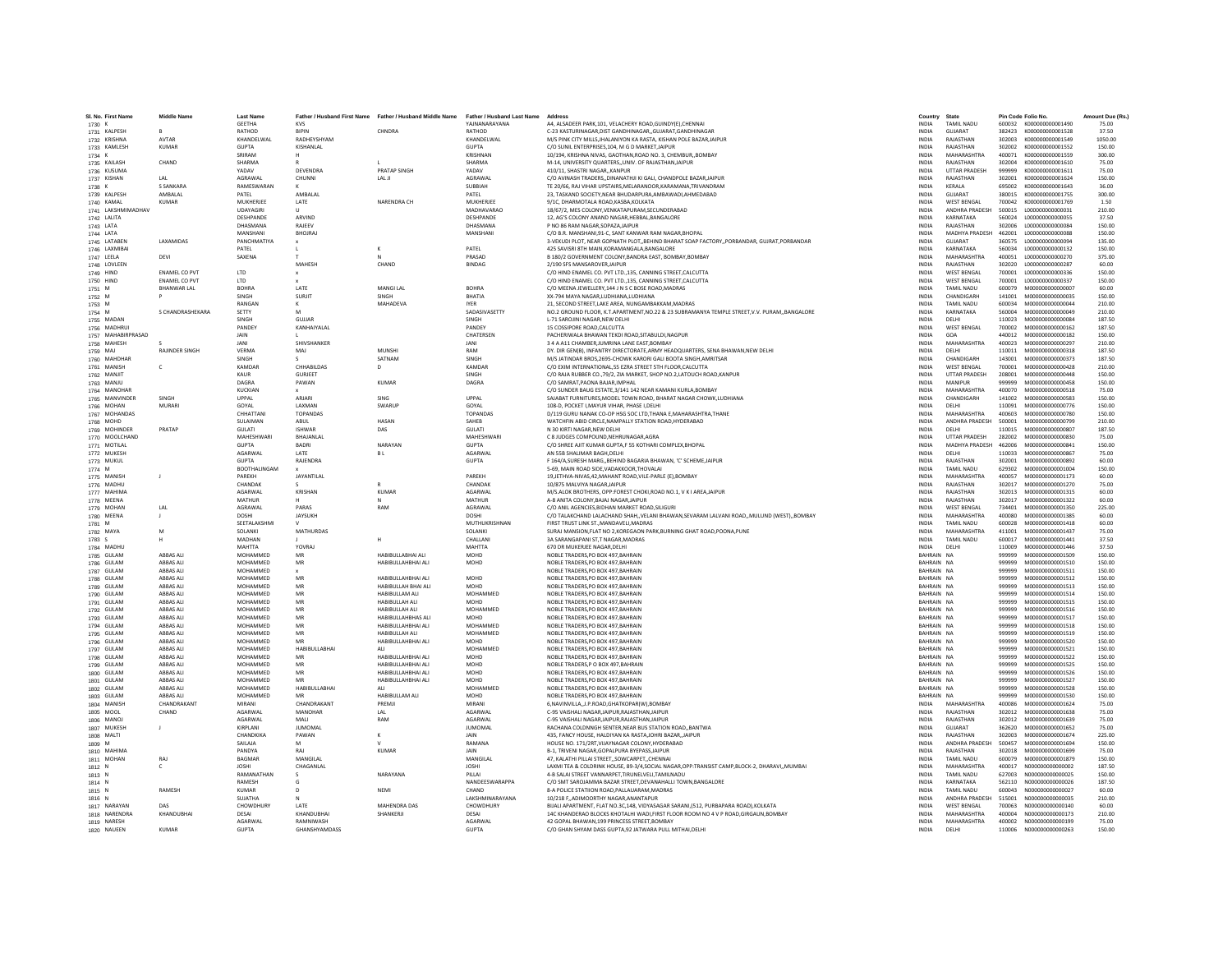| SL No. First Name<br>1821 NAWAL   | <b>Middle Name</b><br><b>KISHORE</b> | <b>Last Name</b><br>SHARMA | <b>ISHWAR</b>     | Father / Husband First Name Father / Husband Middle Name Father / Husband Last Name |                                | Address<br>3/501. MUKTAPEL NAGAR.BIKANER                                                                                                                 | Country<br><b>INDIA</b>      | State<br>RAJASTHAN                 |                  | Pin Code Folio No.<br>999999 N000000000000299 | Amount Due (Rs.)<br>150.00 |
|-----------------------------------|--------------------------------------|----------------------------|-------------------|-------------------------------------------------------------------------------------|--------------------------------|----------------------------------------------------------------------------------------------------------------------------------------------------------|------------------------------|------------------------------------|------------------|-----------------------------------------------|----------------------------|
| 1822 NEELIMA                      |                                      | <b>NAGAR</b>               | VINAY             | PRAKASH                                                                             | <b>NAGAR</b>                   | 29 VAWAIYA GANESH GANLILLANE LUCKNOW                                                                                                                     | <b>INDIA</b>                 | <b>UTTAR PRADESH</b>               |                  |                                               | 210.00                     |
| 1823 NEERAV                       |                                      | <b>MAHESHWAR</b>           | <b>JOTI</b>       | PRASAD                                                                              | MAHESHWAR                      | 21/47 SHAKTI NAGAR DELHI                                                                                                                                 | <b>INDIA</b>                 | DELHI                              | 110007           | N00000000000372                               | 210.00                     |
| 1824 NEERJA                       |                                      | <b>GUPTA</b>               | MAHESH            | CHAND                                                                               | <b>GUPTA</b>                   | D-39 PRITHIVI RAJ ROAD, ADARSH NAGAR, DELHI                                                                                                              | <b>INDIA</b>                 | DELHI                              | 110033           | N000000000000373                              | 75.00                      |
| 1825 NEETA                        | MOHAN                                | RAHEJA                     | <b>MOHAN</b>      |                                                                                     | RAHEJA                         | 6 ANANDA NIVAS 1ST FLOOR, KUMAR COT LAYOUT MADHAVNAGAR, BANGALORE                                                                                        | <b>INDIA</b>                 | KARNATAKA                          | 560001           | N000000000000388                              | 150.00                     |
| 1826 NIRENBHA                     |                                      | SHAH                       | NALINBHAI         |                                                                                     | NALINBHAI                      | 111/2 DHIKWA CHOWKY 1ST FLOOR GANDHI ROAD AHMEDABAD                                                                                                      | <b>INDIA</b>                 | GUJARAT                            | 380001           | N000000000000466                              | 60.00                      |
| 1827 NIRMALA                      |                                      | CHANDWAR                   | KAMAI             |                                                                                     | KUMAR                          | C/O KAMALKUMAR CHANDWAR C 5/602 GOPINATH MARG JAIPUR                                                                                                     | <b>INDIA</b>                 | RAIASTHAN                          | 302001           | N000000000000499                              | 150.00                     |
| 1828 NITIN                        | YESHWANT                             | LAVATE                     | YESHWANT          | VITHAL                                                                              | LAVATE                         | C/O STANDARAD CHARTERED BANK, 25 M G ROAD, BOMBAY                                                                                                        | <b>INDIA</b>                 | <b>MAHARASHTRA</b>                 | 400023           | N000000000000570                              | 187.50                     |
| 1829 NAND                         | KISHORE                              | AGRAWAL                    | <b>BHAIRUBUX</b>  |                                                                                     | AGRAWAL                        | C/O SURYA AUTO PARTS.GURUDWARA BUILDINGS, SEVOK ROAD., SILIGURI                                                                                          | <b>INDIA</b>                 | <b>WEST BENGAL</b>                 | 734401           | N000000000000943                              | 225.00                     |
| 1830 NARENDRA                     |                                      | THALI                      | YESHWANT          |                                                                                     | YESHWANT                       | C/O 278, VALDAMIRA HOUSENEAR GOA URBAN BANK, FOTIHAT., PANJIM, GOA., GOA                                                                                 | <b>INDIA</b>                 | MAHARASHTRA                        | 999999           | N000000000000954                              | 75.00                      |
| 1831 NEETA                        | SANTOSH                              | GORE                       | SANTOSH           |                                                                                     | SANTOSH                        | 1/25. AHMED SAILOR BUILDINGGOVINDJI VENI ROAD. DADARBOMBAY                                                                                               | <b>INDIA</b>                 | MAHARASHTRA                        | 400014           | N000000000000963                              | 210.00                     |
| 1832 NITIN                        | RADHESHYAM                           | AGARWAL                    | RADHESHYAM        |                                                                                     | RADHESHYAM                     | 166, AMBER APARTMENTS, DR. M.B. RAUT ROAD, SHIVAJI PARK, BOMBAY                                                                                          | <b>INDIA</b>                 | MAHARASHTRA                        | 400028           | N00000000000970                               | 46.50                      |
| 1833 NIHITHA                      |                                      | SHANKARN<br>SEETALAKSHMI   |                   |                                                                                     | SHANKARN<br>MUTHUVNSHNAN       | B/79/777 MIG.GANDHI NAGAR, OPP GURUNANAK HOSP., BANDRA (E), BOMBAY<br>NO 7, FIRST TRUST, LINK STREET, MANDAVELI, MADRAS                                  | <b>INDIA</b><br>INDIA        | MAHARASHTRA<br><b>TAMIL NADU</b>   | 400051<br>600028 | N00000000000971<br>N000000000000989           | 45.00<br>60.00             |
| 1834 N<br>1835 N                  | SRINIVAS                             | KINI                       |                   |                                                                                     | KINI                           | 4-6-602. "GANESH KUTEER" KARANGALPADY FELLDS, KODIALRAIL MANGALORE                                                                                       | <b>INDIA</b>                 | KARNATAKA                          | 575003           | N000000000000990                              | 60.00                      |
| 1836 NIPA                         | MANSUKHLAL                           | SHETH                      | <b>MANSUKHLAI</b> |                                                                                     | SHETH                          | C/O EXCEL PACK, 127 YOGI IND.ESTATE,RAMMANDIR ROAD,GOREGAON (W),,BOMBAY                                                                                  | <b>INDIA</b>                 | MAHARASHTRA                        | 400104           | N000000000000999                              | 150.00                     |
| 1837 NARENDRA                     |                                      | SHAH                       | <b>JAYANTILAL</b> |                                                                                     | SHAH                           | 25 BUNDER STREET, MADRAS, MADRAS                                                                                                                         | <b>INDIA</b>                 | <b>TAMIL NADU</b>                  | 600001           | N000000000001002                              | 150.00                     |
| 1838 SHRIKRISHNA                  |                                      | NADGAVDA                   | KASHINATH         |                                                                                     | NADGAUD/                       | PO BOX 73198, NDOLA, ZAMBIA                                                                                                                              | ZAMBIA                       |                                    | 999999           | N000000000001004                              | 150.00                     |
| 1839 SHRIKRISHNA                  |                                      | NANDGAUDA                  | KASHINATH         |                                                                                     | NANDGAUDA                      | PO BOX 73198.NDOLA.ZAMBIA                                                                                                                                | ZAMBIA                       | <b>NA</b>                          | 999999           | N000000000001022                              | 150.00                     |
| 1840 V                            | VAIDHYA                              | <b>NATHAN</b>              | VENKATA           |                                                                                     | RAMAN                          | "SREE CHARANA PADUKA".NO.132. 3RD 'D'CROSS.I MAIN.I STAGE.DOMLVRBANGALORE                                                                                | <b>INDIA</b>                 | KARNATAKA                          | 560071           | N000000000001030                              | 37.50                      |
| 1841 NAYNA                        | RAMESH                               | RAVAL                      | RAMESH            |                                                                                     | <b>KUMAR</b>                   | C/O RAMESH VRAJLAL THAKER, KIDWAINAGAR PLOT 71/1, RAIYA ROAD, RAJKOT                                                                                     | <b>INDIA</b>                 | GUIARAT                            | 360005           | N000000000001043                              | 75.00                      |
| 1842 NEELU                        |                                      | PATNI                      |                   |                                                                                     | PATNI                          | 435, FANCY HOUSE, HALDIYAN KA RASTAJOHRI BAZAR, JAIPUR                                                                                                   | <b>INDIA</b>                 | RAJASTHAN                          | 302003           | N000000000001110                              | 225.00                     |
| 1843 NARAYAN                      |                                      | TAORI                      | MOTILAL           |                                                                                     | TAORI                          | SHREE INVESTMENTS, OPP. VASANT BHAVAN, NEAR LOKSATTA OFFICE, KASTURA ROAD,, CHANDRAPUR,, CHANDRAPUR                                                      | INDIA                        | GOA                                | 442401           | N000000000001122                              | 150.00                     |
| 1844 NEETA                        |                                      | <b>SINGH</b>               | PRAKASH           |                                                                                     | SINGH                          | DR. PRAKASH SINGH, NPSP UNIT:SITAPUR, ANM TRAINING CENTRE, ROTIGODAM, , SITAPUR-261 001 (UP), SITAPUR                                                    | <b>INDIA</b>                 | <b>UTTAR PRADESH</b>               | 261001           | N000000000001123                              | 75.00                      |
| 1845 NEEL<br>1846 NATHULAL        | KAMAI                                | SARAWGI<br>PAREEK          | DHAN<br>LATE      | RAI                                                                                 | <b>JAIN</b><br><b>GOPINATH</b> | B-1. TRIVENI NAGAR.GOPALPURA BYEPASS.JAIPUR<br>B-2. HARI MARGNEAR JAIN MANDIR.CIVIL LINES.JAIPUR                                                         | <b>INDIA</b><br><b>INDIA</b> | RAIASTHAN<br>RAJASTHAN             | 302018<br>999999 | N00000000001126<br>N000000000001131           | 75.00<br>75.00             |
| 1847 NEVILLE                      |                                      | TULI                       | RAMJEE            | DASS                                                                                | <b>TULI</b>                    | 86/A, COZI HOME, 251, PALI HILL, BANDRA(W), BOMBAY                                                                                                       | <b>INDIA</b>                 | MAHARASHTRA                        | 400050           | N000000000001153                              | 75.00                      |
| 1848 NOOLU                        |                                      | TARA                       | <b>NVS</b>        |                                                                                     | SURYANARAYANA                  | C/O KOTHAMASU & CO. GANESH MARKET, MAIN BAZAR, VIJAYAWADA                                                                                                | <b>INDIA</b>                 | ANDHRA PRADESH                     | 520001           | N000000000001154                              | 135.00                     |
| 1849 N                            | S P RADHAKRISHNA                     | RAIA                       | N                 | S PERUMAL                                                                           | RAIA                           | "SAI PREM".287-A. SRIRENGAPALAYAM STREET.RAJAPALAYAM                                                                                                     | <b>INDIA</b>                 | <b>TAMIL NADLI</b>                 | 626117           | N000000000001161                              | 300.00                     |
| 1850 NEETA                        |                                      | OREROL                     |                   |                                                                                     | OBEROL                         | 12. AARTI, V P ROAD, SANTACRUZIWEST), MUMBAI                                                                                                             | <b>INDIA</b>                 | MAHARASHTRA                        | 400054           | N000000000001212                              | 150.00                     |
| 1851 OM                           | PRAKASH                              | SAHU                       | SAHU              | RAM                                                                                 | KISHAN                         | KOTHI OF LATE SAHU RAM KISHAN,26 SAHUKARA,PILI BHIT U P,PILI BHIT                                                                                        | <b>INDIA</b>                 | <b>UTTAR PRADESH</b>               | 262001           | 000000000000038                               | 150.00                     |
| 1852 P                            |                                      | MALHOTRA                   | c                 |                                                                                     | <b>MALHOTRA</b>                | C-121 ANAND VIHAR, INDERPRASTHA EXTN., NEW DELHI                                                                                                         | INDIA                        | DELHI                              | 110092           | P000000000000017                              | 60.00                      |
| 1853 P                            | <b>K SHANMUGA</b>                    | SUNDARAM                   |                   |                                                                                     |                                | 15 RELIANCE RICE MILL ST KONDITHOPE MADRAS                                                                                                               | <b>INDIA</b>                 | <b>TAMIL NADLI</b>                 | 600079           | P000000000000020                              | 150.00                     |
| 1854 P                            |                                      | VEERADEVI                  | <b>WO</b>         | PAHLAJRAI                                                                           | <b>TIKAMDAS</b>                | 61, SEVEN WELLS STREET, MADRAS, MADRAS                                                                                                                   | <b>INDIA</b>                 | <b>TAMIL NADU</b>                  | 600001           | P000000000000089                              | 187.50                     |
| 1855 PANKAJ                       |                                      | NIGAM                      |                   | N                                                                                   | NIGAM                          | 55/8. SECTORI I.M.B. ROAD.NEW DELHI                                                                                                                      | <b>INDIA</b>                 | DELHI                              | 110017           | P000000000000123                              | 150.00                     |
| 1856 PARAG                        |                                      | MAHESHWARI                 | MOOLCHAND         |                                                                                     | MAHESHWAR                      | C 8 JUDGES COMPOUND, NEHRUNAGAR, AGRA                                                                                                                    | <b>INDIA</b>                 | <b>UTTAR PRADESH</b>               | 282002           | P000000000000144                              | 75.00                      |
| 1857 PARDEEP<br>1858 PARITHICHERI | TIRUVCNGADA                          | KUMAR<br>RAMASWAMY         | TIRUVENGADACHARI  | $\blacksquare$                                                                      | CHOPRA<br>TIRUVENGADACHARI     | CHOPRA SHOES 719 HALWASIYA MARKET.HAZRAT GANJ.LUCKNOW<br>OLD 32 FOORTH STREET, KAMARAJ NAGAR MALACAURCRY, KOMBAKONAM                                     | <b>INDIA</b><br><b>INDIA</b> | <b>UTTAR PRADESH</b><br>TAMIL NADU | 226001<br>612002 | P000000000000161<br>P000000000000182          | 202.50<br>150.00           |
| 1859 PARKASH                      | WATI                                 | <b>KAPOOR</b>              | MUNI              | LAL                                                                                 | KAPOOR                         | N 115 GREATER KAILASH, PART I, NEW DELHI                                                                                                                 | <b>INDIA</b>                 | DELHI                              | 999999           | P000000000000188                              | 150.00                     |
| 1860 PARMOD                       | <b>KUMAF</b>                         | MAHAJAN                    | OM                | PARKASH                                                                             | SHRUTI                         | L-120, IST FLOOR,,LAXMI NAGAR,,DELHI                                                                                                                     | INDIA                        | DELHI                              | 110092           | P000000000000204                              | 150.00                     |
| 1861 PARVATIBEN                   | <b>NAGINDAS</b>                      | PATEL                      | <b>NAGINDAS</b>   |                                                                                     | RARRARHA                       | TAJ CHEMBER ROOM NO 31-32,1ST FLOOR STATION ROAD, SURAT                                                                                                  | <b>INDIA</b>                 | GUIARAT                            | 395003           | P000000000000221                              | 150.00                     |
| 1862 PRABHAKAR                    |                                      | <b>AAKARAPLI</b>           |                   |                                                                                     | PRARHAKAE                      | H NO 15-8-474 FEELKHANA.HYDERABAD.HYDERABAD                                                                                                              | <b>INDIA</b>                 | ANDHRA PRADESH                     | 999999           | P000000000000335                              | 150.00                     |
| 1863 PRABHAVATI                   | RAI                                  | MORAY                      |                   | s                                                                                   | ROYAL                          | 31 PATALANNA TEPHLE ROAD.BASAVAD GUDI.BANGALORE                                                                                                          | <b>INDIA</b>                 | KARNATAKA                          | 560004           | P000000000000343                              | 187.50                     |
| 1864 PRACHI                       |                                      | <b>JAIN</b>                |                   |                                                                                     | JAIN                           | JAIN FARM.HERBERT PUR.DEHRADUN                                                                                                                           | <b>INDIA</b>                 | <b>UTTAR PRADESH</b>               | 248142           | P000000000000361                              | 150.00                     |
| 1865 PRAFULCHANDRA                | AMRITLAL                             | BHOJANI                    | AMRITLAL          |                                                                                     | BHOJANI                        | 2 BHOJESHWAR PLOT, PORBANDAR, PORBANDAR                                                                                                                  | INDIA                        | GUJARAT                            | 360575           | P000000000000399                              | 150.00                     |
| 1866 PRAKASH                      |                                      | PANANDIKAR                 | SURIAJI           |                                                                                     | SURIAIL                        | ABADE FARIA ROAD.MARGAO.GOA                                                                                                                              | <b>INDIA</b>                 | MAHARASHTRA                        | 403601           | P0000000000000447                             | 75.00                      |
| 1867 PRAMILA                      |                                      | TODARWAL<br>KOTHARI        | RAJESH<br>VADILAL |                                                                                     | TODARWA<br>KOTHARI             | 332 7TH MAIN ROAD 14TH CROSS, IIND BLOCK JAYANAGAR, BANGALORE                                                                                            | <b>INDIA</b>                 | KARNATAKA<br>GUJARAT               | 560011<br>380001 | P000000000000470<br>P000000000000475          | 210.00<br>210.00           |
| 1868 PRAMOD<br>1869 PRASHUN       | <b>KUMAR</b>                         | <b>DUTT</b>                | <b>BISHNU</b>     | PADA                                                                                | <b>DUTTA</b>                   | FRIENDS AND CO, HARI SADAN RATAN POLE, AHMEDABAD<br>6/1/1C PADMAPUKUR ROAD.CALCUTTA                                                                      | INDIA<br>INDIA               | <b>WEST BENGAL</b>                 | 700092           | P000000000000500                              | 187.50                     |
| 1870 PRATIBHA                     |                                      | MOHELA                     | PROF              | R <sub>N</sub>                                                                      | MOHELA                         | C/O NAVEEN CHANDRA SHARMA, ADVOCATE, TEHSIL COMPOUND, DADRI, , DISTT: GAUTAM BUDH NAGAR, DADRI                                                           | <b>INDIA</b>                 | <b>UTTAR PRADESH</b>               | 203207           | P000000000000514                              | 150.00                     |
| 1871 PRAVINA                      |                                      | DHRUNA                     | NARENDRA          |                                                                                     | NARENDRA                       | 308A PATEL SHOPPING CENTRE.CHANDAVARKAR ROAD.BORIVALI W.BOMBAY                                                                                           | <b>INDIA</b>                 | MAHARASHTRA                        | 400092           | P000000000000566                              | 210.00                     |
| 1872 PREM                         | KUMAR                                | ARORA                      | SONA              |                                                                                     | RAM                            | 5/50 MOTI NAGAR NEW DELHI                                                                                                                                | <b>INDIA</b>                 | DELHI                              | 110015           | P000000000000594                              | 60.00                      |
| 1873 PREM                         | <b>KUMAF</b>                         | SACHDEVA                   | AMAR              |                                                                                     | <b>NATH</b>                    | D-59 HUDSON LINE, KINGSWAY CAMP SGTB NAGAR, DELHI                                                                                                        | INDIA                        | DELHI                              | 110009           | P000000000000596                              | 75.00                      |
| 1874 PREM                         | KUMARI                               | <b>DANGI</b>               | ABHAY             | RAI                                                                                 | DANGI                          | 157 MINT STREET IST FLOOR MADRAS MADRAS                                                                                                                  | <b>INDIA</b>                 | TAMIL NADU                         | 600079           | P000000000000597                              | 210.00                     |
| 1875 PREM                         |                                      | SINGH                      | - 5.              | <b>JOGINDER</b>                                                                     | SINGH                          | 979/2. BHINDIAN STREET.PATIALA                                                                                                                           | <b>INDIA</b>                 | CHANDIGARH                         | 147001           | P000000000000623                              | 150.00                     |
| 1876 PRITAM                       | KAUR                                 | LIPPAL                     |                   | s                                                                                   | <b>HPPAL</b>                   | SAJABAT FURNITURES.MODEL TOWN ROAD, BHARAT NAGAR CHOWK.LUDHIANA                                                                                          | <b>INDIA</b>                 | CHANDIGARH                         | 141002           | P000000000000653                              | 150.00                     |
| 1877 PROMILA                      |                                      | <b>KUMAR</b>               | SURESH            |                                                                                     | <b>KUMAR</b>                   | C/O MANAV STHALI SCHOOL,37 PUSA ROAD, NEW DELHI                                                                                                          | INDIA                        | DELHI                              | 110005           | P000000000000678                              | 150.00                     |
| 1878 PURNIMA<br>1879 PURSHOTTAM   |                                      | VAIDYA<br><b>RUSTAGI</b>   | BHAKKAMBHA<br>RAM |                                                                                     | BHAKKAMBHAI<br><b>KUMAR</b>    | 288611 ZAVERIWAD KOTHARI POLE, NEAR PATNIS STREET, AHMEDABAD<br>5838. JAGIWARA.NAI SARAK.DELHI                                                           | <b>INDIA</b><br><b>INDIA</b> | GUJARAT<br>DELHI                   | 380001<br>110006 | P000000000000713<br>P000000000000717          | 187.50<br>150.00           |
| 1880 PUSHPA                       |                                      | RAI                        | KISHIN            |                                                                                     | DAS                            | 756 POONA MALLEE HIGH ROAD, NEAR PADMA CLINIC KILPAUK, MADRAS                                                                                            | <b>INDIA</b>                 | <b>TAMIL NADU</b>                  | 600010           | P000000000000738                              | 150.00                     |
| 1881 PUSHPA                       |                                      | KADEL                      | KRISHNA           | CHAND                                                                               | KADEL                          | 157, MINT STREET, 1st FLOOR, MADRAS                                                                                                                      | INDIA                        | <b>TAMIL NADU</b>                  | 600079           | P000000000000765                              | 210.00                     |
| 1882 PUSHPA                       |                                      | PATEL                      | <b>JASHBHAI</b>   |                                                                                     | <b>JASHBHAI</b>                | 945 VISHAL NAGAR.TARSALI.BARODA                                                                                                                          | <b>INDIA</b>                 | GUJARAT                            | 390009           | P000000000000782                              | 150.00                     |
| 1883 PARIMAL                      |                                      | DHANKI                     | PRAVINCHANDRA     |                                                                                     | PRAVINCHANDRA                  | C/O DR.PANKAJ P. DHANKI,3-RAVIKIRAN,CARTER ROAD - 3,,BORIVLI (EAST),,BOMBAY                                                                              | <b>INDIA</b>                 | MAHARASHTRA                        | 400066           | P000000000000994                              | 375.00                     |
| 1884 PREM                         | LATA                                 | <b>GUPTA</b>               | SHRI              | ROHTASH KANWAR                                                                      | <b>GUPTA</b>                   | C/O MR. SUDHIR KUMAR GUPTA.211 PUSHPA BHAWAN.OPP TELEPHONE.BHAWAN. COLABABOMBAY                                                                          | <b>INDIA</b>                 | MAHARASHTRA                        | 400005           | P000000000001005                              | 135.00                     |
| 1885 PANKAJ                       |                                      | NANDA                      |                   | $\Omega$                                                                            | NANDA                          | F-243 SHYAMNAGAR-EXTN,, PRIYDARSANI MARG, JAIPUR                                                                                                         | <b>INDIA</b>                 | RAJASTHAN                          | 302006           | P000000000001097                              | 75.00                      |
| 1886 PARESH                       |                                      | SHAH                       |                   |                                                                                     | SHAH                           | 6/9, DAMANI EST., NAUPADA, THANE                                                                                                                         | <b>INDIA</b>                 | MAHARASHTRA                        | 400602           | P000000000001138                              | 225.00                     |
| 1887 PREM                         | CHAND                                | <b>JAIN</b>                | INDER             | SAIN                                                                                | JAIN                           | 2, SUDHA SAGAR COLONY, NR. KARDHANI, MARKET, CHIDAND MARG, MALVIYA NAGAR, JAIPUR                                                                         | <b>INDIA</b>                 | RAJASTHAN                          | 302017           | P000000000001262                              | 150.00                     |
| 1888 GOTTIPAT                     |                                      | PADMA<br>PARFFK            | RANGA             | <b>HR</b>                                                                           | <b>RAO</b><br>PARFFK           | RANGA RAO.10-34-2 CO OPERATIVE COLONY.KAVALI AP.KAVALI                                                                                                   | <b>INDIA</b>                 | ANDHRA PRADESH<br>RAIASTHAN        | 524201           | P000000000001267                              | 75.00<br>150.00            |
| 1889 AMBRISH<br>1890 AMBRISH      |                                      | PAREEK                     | SHRI<br>MR        | HK                                                                                  | PAREEK                         | H NO 814 BABA HARISH CHANDR MARGJAIPUR<br>H NO 814 BABA HARISH CHANDRA MARG, JAIPUR                                                                      | <b>INDIA</b><br>INDIA        | RAJASTHAN                          | 302001<br>302001 | P000000000001293<br>P000000000001294          | 150.00                     |
| 1891 AMBRISH                      |                                      | PAREEK                     | MR                | H K                                                                                 | PAREEK                         | H NO 814 BABA HARISH CHANDRA MARG, JAIPUR                                                                                                                | INDIA                        | RAJASTHAN                          | 302001           | P000000000001295                              | 150.00                     |
| 1892 JITENDRA                     |                                      | PAREEK                     | GOVINDRAM         |                                                                                     | PAREEK                         | OPP LOVELY STORE.PUROHIT PARA.BRAHMPURO JAIPUR.JAIPUR                                                                                                    | <b>INDIA</b>                 | RAJASTHAN                          | 999999           | P000000000001297                              | 150.00                     |
| 1893 DIPTI                        |                                      | PARIKH                     | SHOBHAN           |                                                                                     | PARIKH                         | MR SHOBHAN T PARIKH, C/O MR HITESH,DIWAN,5 RAJNIKUNJ NO.2,FLR-1,M G RD,KANDIVALI(W),,MUMBAI                                                              | <b>INDIA</b>                 | MAHARASHTRA                        | 400067           | P000000000001305                              | 75.00                      |
| 1894 AMBALAL                      | SHIVARHAI                            | PATEL                      | SHIVABHAI         | PURSHOTTAM BHAI                                                                     | PATEL                          | 23 TASKAND SOC BEHIND C N VIDHYALAY, AMBAWADI AHMEDABAD, AHMEDABAD                                                                                       | <b>INDIA</b>                 | GUIARAT                            | 380015           | P000000000001310                              | 37.50                      |
| 1895 AMBALAL                      | SHIVABHAI                            | PATEL                      | SHIVABHAI         | PURSHOTTAM BHAI                                                                     | PATEL                          | 23 TASKAND SOCIETY, BEHIND C N VIDHYALAYA, AMBAWADI, AHMEDABAD                                                                                           | <b>INDIA</b>                 | GUJARAT                            | 380015           | P000000000001311                              | 37.50                      |
| 1896 VED                          |                                      | PRAKASH                    |                   |                                                                                     | RAM                            | 101 VASUNDHRA COLONY TANK ROAD JAIPUR                                                                                                                    | <b>INDIA</b>                 | RAJASTHAN                          | 302016           | P000000000001327                              | 150.00                     |
| 1897 PADAM                        | CHAND                                | <b>NAHAR</b>               |                   | $\epsilon$                                                                          | NAHAR                          | NO.40, PERUMAL STREET, IIND FLOOR,, KONDITHOPE MARKET,, KONDITHOPE, CHENNAI                                                                              | <b>INDIA</b>                 | <b>TAMIL NADU</b>                  | 600079           | P000000000001352                              | 7.50                       |
| 1898 PINAKB/                      | RAMANLAL                             | PARMAR                     | SADARSINH         |                                                                                     | SADARSINE                      | KABA RUPA WADI, PALIYAD ROAD, BOTAD                                                                                                                      | <b>INDIA</b>                 | GUJARAT                            | 364710           | P000000000001354                              | 37.50                      |
| 1899 PRATUL<br>1900 PREM          | CHAND                                | PATEL<br><b>JAIN</b>       | RAMANLAI<br>INDER |                                                                                     | RAMANLAL<br>JAIN               | 22/A,JAIHIND SOCIETY NR.SARDAR,PATEL,HOSPITAL RAMBAG,MANI NAGAR,AHMEDABAD<br>2. SUDHA SAGAR COLONY, NR.KARDHANI.MARKET.CHIDAND MARG.MALVIYA NAGAR.JAIPUF | <b>INDIA</b><br><b>INDIA</b> | GUJARAT<br>RAJASTHAN               | 380008<br>302017 | P000000000001399<br>P000000000001425          | 150.00<br>225.00           |
| 1901 PANKAJ                       | DAMJI                                | SAVLA                      | DAMJI             | KUNUERJI                                                                            | SAVLA                          | PAKIZA CHAWL.ROOM NO.3.BESIDE.WARDHAMAN COTTAGE.S.V.ROAD.KANDIVALI(W)BOMBAY                                                                              | <b>INDIA</b>                 | MAHARASHTRA                        | 400067           | P000000000001429                              | 150.00                     |
| 1902 PUSHPA                       | SANIAY                               | <b>GUPTA</b>               | SANJAY            | G                                                                                   | GUPTA                          | PLOT NO. 115 FAST WARDHAMAN NAGAR, NAGPUR                                                                                                                | <b>INDIA</b>                 | MAHARASHTRA                        | 999999           | P000000000001446                              | 150.00                     |
| 1903 PAWAN                        | <b>KUMAR</b>                         | <b>JAIN</b>                | SARDAR            | M                                                                                   | JAIN                           | 435, FANCY HOUSE, HALDIYAN KA RASTA, JOHRI BAZAR, JAIPUR                                                                                                 | INDIA                        | RAJASTHAN                          | 300003           | P000000000001451                              | 75.00                      |
| 1904 PRABHA                       |                                      | JAIN                       | PAWAN             |                                                                                     | JAIN                           | PANNA BHAWAN,,2, ANSARI ROAD, DARYA GANJ,,NEW DELHI                                                                                                      | <b>INDIA</b>                 | DELHI                              | 110002           | P000000000001466                              | 225.00                     |
| 1905 PRAFUL                       | $\Omega$                             | UNADKAT                    | DHIRAILAL         |                                                                                     | DHIRAJLAL                      | 9. KRISHNA APPARTMENT.OPP.- POLICE HEAD QUARTER.JUNAGADH.JUNDGADH                                                                                        | <b>INDIA</b>                 | GUJARAT                            | 999999           | P000000000001488                              | 150.00                     |
| 1906 PRAMOD                       |                                      | AGARWAL                    |                   |                                                                                     | AGARWAL                        | THE BANK OF RAJASTHAN LTD SUBODH COLLAGE. RAM BAGH CIRCLE. JAIPUR                                                                                        | <b>INDIA</b>                 | RAJASTHAN                          | 302004           | P000000000001514                              | 150.00                     |
| 1907 PRASHANT                     | RABURHA                              | PATEL                      | <b>BABUBHAI</b>   |                                                                                     | PATEL                          | A-7, NEELKAMAL SOCIETY,,100, FEET ROAD,,ANAND                                                                                                            | <b>INDIA</b>                 | GUJARAT                            | 388001           | P000000000001524                              | 75.00                      |
| 1908 PRAMOD                       | <b>KUMAR</b>                         | RASTOGI<br>VARMA           | LT.<br>SATISH     | SH V P<br><b>KUMAR</b>                                                              | RASTOG<br>VARMA                | C-49, PREET VIHAR, VIKAS MARG, DELHI                                                                                                                     | <b>INDIA</b><br><b>INDIA</b> | DELHI<br>DELHI                     | 110092<br>110092 | P000000000001556<br>P000000000001578          | 37.50<br>75.00             |
| 1909 PIYUSH<br>1910 R             |                                      | <b>GUPTA</b>               | $\mathcal{L}$     | к                                                                                   | <b>GUPTA</b>                   | FLAT NO. C-403, PRINCE APARTMENTS, PLOT NO. 54, PATPARGANJ, DELHI<br>86 ANUPURAM.HYDERABAD.HYDERABAD                                                     | <b>INDIA</b>                 |                                    |                  | ANDHRA PRADESH 500762 R000000000000047        | 112.50                     |
| 1911 RADHA                        | KRISHEN                              | MATTU                      | SHIV              |                                                                                     | MATTU                          | C/O A9 RESERVE BANK OFFICERS FLATS, HAUZ KHAS,, NEW DELHI                                                                                                | <b>INDIA</b>                 | DELHI                              |                  | 110016 R000000000000085                       | 135.00                     |
|                                   |                                      |                            |                   |                                                                                     |                                |                                                                                                                                                          |                              |                                    |                  |                                               |                            |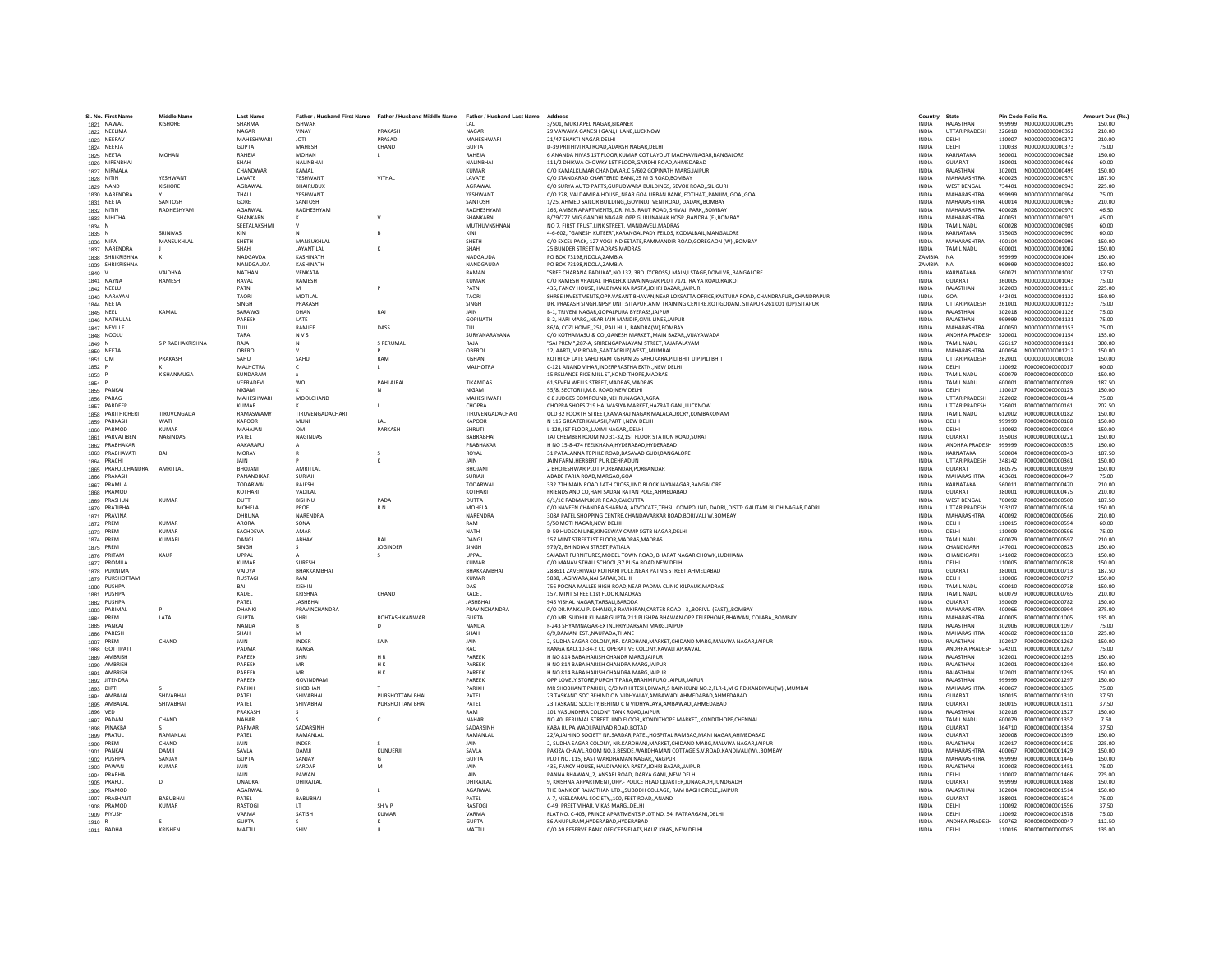| SI, No. First Nam | <b>Middle Name</b> | Last Nam           | Father / Husband First Name | Father / Husband Middle Name | Father / Husband Last Name | Address                                                                                          | Country      | State                 |        | Pin Code Folio No.      | Amount Due (Rs  |
|-------------------|--------------------|--------------------|-----------------------------|------------------------------|----------------------------|--------------------------------------------------------------------------------------------------|--------------|-----------------------|--------|-------------------------|-----------------|
| 1912 RAFAT        |                    | <b>NAOVI</b>       | AHFTRAM                     | ALL                          | <b>NAOVI</b>               | H. NO.-1. KIDWAI NAGAR, IMLIWALA PHATAK, JAIPUR                                                  | <b>INDIA</b> | RAIASTHAN             |        | 302015 R000000000000118 | 37.50           |
| 1913 RAJ          |                    | <b>BUDHIRAJA</b>   | SHIV                        |                              | PRATAP                     | G-233 PREET VIHAR.DELHI                                                                          | <b>INDIA</b> | DELHI                 | 110092 | R000000000000140        | 60.00           |
| 1914 RAJ          | RANI               | <b>GUPTA</b>       |                             |                              | <b>GUPTA</b>               | D 12 KAILASH COLONY.NEW DELHI                                                                    | <b>INDIA</b> | DELHI                 | 110048 | R00000000000200         | 150.00          |
| 1915 RAJENDRA     | <b>NATH</b>        | SAXENA             | RAI                         |                              | <b>BAHADUE</b>             | 223 C BLOCK.GOVINDNAGAR.KANPUR                                                                   | <b>INDIA</b> | <b>UTTAR PRADESH</b>  | 208006 | B000000000000284        | 187.50          |
| 1916 RAJENDRA     | s.                 | PANDYA             | SHANTILAL                   |                              | PANAYA                     | C/O DR R R PANDYA, OPP DHURU FLAT 3 SHUBHASH NAGAR, RAIYA ROAD RAJKOT, RAJKOT                    | <b>INDIA</b> | <b>GUJARAT</b>        | 360001 | R000000000000296        | 210.00          |
| 1917 RAJENDRAN    |                    | PILLAL             |                             |                              |                            | 2 ALOK NAGAR B.AGRA.AGRA                                                                         | <b>INDIA</b> | <b>UTTAR PRADESH</b>  | 999999 | R000000000000301        | 150.00          |
| 1918 RAJKUMARI    |                    | PAREEK             | BHANWARLAL                  |                              | PAREEK                     | 4809 SOTIYAN STREET, K G B KA RASTA JOHARI BAZAR, JAIPUR                                         | INDIA        | RAJASTHAN             | 302003 | R000000000000437        | 210.00          |
| 1919 RAKESH       |                    | SHARMA             | ONKAR                       | <b>NATH</b>                  | <b>SHARMA</b>              | FLAT-503,A WING,CARARA BLDG,HIRANA-,NDANI ESTATE, OFF GHODBUNDER ROAD,PATLIPADA,THANE(W),,MUMBAI | <b>INDIA</b> | MAHARASHTRA           | 999999 | R000000000000506        | 150.00          |
| 1920 RAM          | <b>NIVAS</b>       | AWASTHI            | PT                          | SHEONATH                     | <b>AWASTHI</b>             | 105/481 SRI NAGAR KANPUR KANPUR                                                                  | <b>INDIA</b> | <b>UTTAR PRADESH</b>  | 208012 | B000000000000564        | 210.00          |
| 1921 RAMANLAI     | AMRUTLAL           | MODH               |                             |                              |                            | OPP BADU PAAREKHS STREET, SIDHPUR, N G, SIDHPUR                                                  | INDIA        | <b>GUJARAT</b>        | 999999 | R00000000000619         | 190.50          |
| 1922 RAMASHANKER  |                    | SHUKLA             |                             | N                            | SHUKLA                     | 2, SHREE PRABHA SOCIETY, SUBHASH PARK, HARNI RING ROAD, VADODARA (GUJRAT), VADODARA              | <b>INDIA</b> | <b>GUJARAT</b>        | 390022 | R00000000000626         | 187.50          |
| 1923 RAMESH       | BABU               | NARASIMHAN         |                             |                              | NARASIMHAN                 | C/O R KRISHNAMURTHY.142. VALAYAPATHY STREET.GANESH NAGAR.CHENNAI                                 | <b>INDIA</b> | TAMIL NADU            | 600073 | R000000000000641        | 150.00          |
| 1924 RAMESH       |                    | HULLUR             |                             | K MURTHY                     | RAO                        | 16-44-410/1/1, MOOSARAMBAGH, OPP. ANDARA TIMES OFFICE, HYDERABAD (A.P.). HYDERABAD               | <b>INDIA</b> | <b>ANDHRA PRADESH</b> | 500036 | B000000000000685        | 75.00           |
| 1925 RAMESH       |                    | AR                 | SIDDAPPA                    |                              | <b>JARI</b>                | 25/4, KAMAXIPURAM, SULLA ROAD, BEHIND MICROWAVE, TOWER,, HUBLI, KARNATAKA, HUBLI                 | <b>INDIA</b> | KARNATAKA             | 580023 | 8000000000000686        | 112.50          |
| 1926 RAMESH       | <b>KUMAR</b>       | <b>KAPOOR</b>      |                             | G                            | KAPOOR                     | 519 KATRA NEEL.CHANDNI CHOUK.DELHI                                                               | <b>INDIA</b> | DELHI                 | 110006 | R000000000000701        | 150.00          |
| 1927 RAMESH       |                    | KUNKULOL           | <b>FURHAND</b>              |                              | <b>KISANDAS</b>            | 371 NANA PETH, PUNE, PUNE                                                                        | <b>INDIA</b> | MAHARASHTRA           | 411002 | B000000000000711        | 75.00           |
| 1928 RAMGOPAL     | RADHAVALLABH       | <b>AGRAWAL</b>     | RADHAVALLABH                | GOVINDRAM                    | <b>AGRAWAI</b>             | GOVIND TEXTILES TRADING CO,249 KALBADEVI ROAD, BOMBAY                                            | <b>INDIA</b> | MAHARASHTRA           | 400002 | B000000000000754        | 187.50          |
| 1929 RAMNIWAS     |                    | SODHANI            | SO.                         | GAJANANDJI                   | SODHANI                    | 32, EZRA STREET, [NORTH BLOCK ], 5TH FLOOR, ROOM NO.569, CALCUTTA                                | <b>INDIA</b> | <b>WEST BENGAL</b>    | 700001 | R00000000000778         | 210.00          |
| 1930 RANJANI      |                    | SRIDHAR            |                             |                              | SRIDHAF                    | NO 45 7TH AVENUE, ASHOK NAGAR, MADRAS                                                            | INDIA        | TAMIL NADU            | 600083 | R000000000000831        | 150.00          |
| 1931 RANJITH      | KUMARI             |                    |                             | VENU                         | <b>BHAT</b>                | H NO 33/1017 T D ROAD.ERNAKULAM COLLEGE P O.COCHIN                                               | <b>INDIA</b> | KERALA                | 682035 | B000000000000836        | 210.00          |
| 1932 RASHMI       |                    | TANDON             |                             |                              |                            | F 450 GREATER KAILASH II NEW DELHI                                                               | <b>INDIA</b> | DELHI                 | 110048 | B000000000000860        | 150.00          |
| 1933 RATILA       | SHANKARDAS         | PATEL              | SHANKARDAS                  |                              | PATEL                      | O/1 VIKRAM APARTMENT, NEAR SHREYAS RAILWAY CROSSING, AMBAWADI,, AHMEDABAD                        | INDIA        | <b>GUJARAT</b>        | 380015 | R000000000000909        | 150.00          |
| 1934 RAVI         |                    | KUMAR              | AMIR                        |                              | CHAND                      | A1/137 SAFDARJUNG ENCLAVE.NEW DELHI                                                              | <b>INDIA</b> | DELHI                 | 110029 | R000000000000933        | 112.50          |
|                   | KUMAR              | VELURI             | LATE                        | VSN                          | MURTHY                     | C/O MR. V. KRISHNA MOHAN, ADVOCATE, 2/3 RT, LIG II, BARKATPURA, HYDRABAD, HYDERABAD              | <b>INDIA</b> | ANDHRA PRADESH        | 999999 | R000000000000936        | 150.00          |
| 1935 RAVI         | PARFSH             | <b>JARIWALA</b>    |                             | $\mathsf{D}$                 | <b>JARIWALA</b>            | 51 VANIA SHERI MAHIDHARPURA SURAT                                                                | <b>INDIA</b> | <b>GUIARAT</b>        | 395003 | B000000000001053        | 210.00          |
| 1936 RINA         |                    |                    |                             |                              |                            |                                                                                                  |              |                       |        |                         |                 |
| 1937 RITA         |                    | RHATT              | SHASHIKANT                  | $\mathsf{R}$                 | <b>BHATT</b>               | SAI DARSHAN, 2 STATION PLOT, GONDAL                                                              | INDIA        | GUJARAT               | 360311 | R000000000001058        | 187.50          |
| 1938 ROHIT        |                    | <b>KANTOR</b>      | RAJ                         | <b>KUMAF</b>                 | KANTOR                     | 13A RAM NAGAR EXT II, KRISHAN NAGAR, DELHI                                                       | <b>INDIA</b> | DELHI                 | 110051 | R000000000001099        | 75.00           |
| 1939 RUBAB        |                    | MORA               | <b>FRRAHIM</b>              |                              | MORA                       | 2/31 FATEMA MANZIL 4 MUSAFIRKHANA ROAD ROMRAY                                                    | <b>INDIA</b> | MAHARASHTRA           | 400001 | B000000000001122        | 210.00          |
| 1940 RUKAMANI     | A                  |                    | RAMANATHAN                  |                              |                            | NO 10 JAY AMBIKA PRASANNA NO 2,AYRE RD NEAR GAODEVI TEMPLE, DOMBIVLI EAST, THANE                 | <b>INDIA</b> | MAHARASHTRA           | 421201 | R000000000001126        | 150.00          |
| 1941 RAMESH       |                    | <b>KUMAR</b>       | SO                          |                              | S LAL                      | 20-B SARABHA NAGAR, ,LUDHIANA, LUDHIANA                                                          | <b>INDIA</b> | CHANDIGARH            | 141001 | R000000000001366        | 60.00           |
| 1942 RAMANLAL     |                    | <b>UPADHYAY</b>    | NITYARAM                    |                              | NITYARAM                   | A/202, VISHAL APARTMENT, SIR M.V.ROAD, ANDHERI (EAST), BOMBAY, BOMBAY                            | <b>INDIA</b> | <b>MAHARASHTRA</b>    | 400069 | R000000000001403        | 37.50           |
| 1943 RADHAGOBINDA |                    | MUKHERJEE          | LATE                        | PANCHANAN                    | MUKHERJEE                  | J L NEHRU ROAD, POST RANIGANJ, DIST BURDWAN, WEST BENGAL BURDWAN                                 | <b>INDIA</b> | <b>WEST BENGAL</b>    | 713347 | R000000000001534        | 60.00           |
| 1944 RASHMI       |                    | KHANNA             | SHASHI                      |                              | KHANNA                     | C/O DIPAK MANEKALAL JAVERI3RD FLOOR, KHETWADI 10TH LANE.BOMBAY                                   | <b>INDIA</b> | MAHARASHTRA           | 400004 | R000000000001612        | 150.00          |
| 1945 RAMESH       | AMANMAL            | <b>JASHNAN</b>     | AMARMAI                     |                              | AMARMA                     | 10-D, CENCED APARTMENT, PALI HILL ROAD, UNION PARK, KHAR (WEST), MUMBA                           | INDIA        | MAHARASHTRA           | 400052 | R000000000001637        | 366.00          |
| 1946 ROHIT        | KISHORERHAI        | DEDHIA             | KISHOREBHAI                 | $\mathbb{R}$                 | DEDHIA                     | 2 HAPPY HOME, KAMLA NEHRU CROSS RD.NO.2 KANDIVILI (WEST).BOMBAY                                  | <b>INDIA</b> | MAHARASHTRA           | 400067 | B000000000001660        | 60.00           |
| 1947 ROHIT        | KISHOREBHAI        | DEDHIA             | KISHOREBHAI                 | $\mathbb{R}$                 | DEDHIA                     | 2 HAPPY HOME, KAMLA NEHRU CROSS RD, NO.2 KANDIVILI (WEST), BOMBAY                                | <b>INDIA</b> | MAHARASHTRA           | 400067 | R000000000001661        | 60.00           |
| 1948 R            |                    | JAIN               | GULAB                       | CHAND                        | <b>KOTADIA</b>             | 469 MINT STREET.MADRAS.MADRAS                                                                    | <b>INDIA</b> | <b>TAMIL NADU</b>     | 600079 | R000000000001693        | 421.50          |
| 1949 RAMADEV      |                    | AGARWAL            | VUAY                        | PRAKASH                      | AGARWAI                    | JAI SAKET CHSH LTD, FLAT NO 2, DADY SETH PATH, MALAD(W), BOMBAY                                  | <b>INDIA</b> | MAHARASHTRA           | 400064 | R000000000001703        | 60.00           |
| 1950 RAMAN        |                    | <b>JAIN</b>        |                             | RK                           | JAIN                       | FLAT NUMBER 100, SANSKRIT NAGAR, SOCIETY, PLOT NO.3 SECTOR 14, ROHINI, DELH                      | <b>INDIA</b> | DELHI                 | 110085 | R00000000001707         | 187.50          |
| 1951 ROHIT        |                    | <b>AGARWAL</b>     | <b>NAND</b>                 | KISHORE                      | <b>AGARWAI</b>             | C/O SURYA AUTO PARTS, GURUDWARA, BUILDING, SEVOKE ROAD., SLILIGURI, W.B.SILIGUR                  | <b>INDIA</b> | <b>WEST RENGAL</b>    | 734401 | B000000000001708        | 300.00          |
| 1952 RAMESH       | <b>KUMAR</b>       | <b>AGARWAL</b>     | RAMPRASAD                   |                              | AGARWAL                    | C/O SURYA AUTO PARTS, GURUDWARA BUILDING, SEVOKE ROAD, SILIGURI, W.B, SILIGURI                   | <b>INDIA</b> | <b>WEST BENGAL</b>    | 734401 | R000000000001709        | 375.00          |
| 1953 REKHA        |                    | KHANCHANDANI       |                             |                              | LALL                       | C/O M K TRADERS.1ANAND CHAMBERS.BABA HARISH CH.MARG.JAIPUI                                       | <b>INDIA</b> | RAJASTHAN             | 999999 | R000000000001712        | 37.50           |
|                   | KUMAR              | PARAKH             | ROOP                        | CHAND                        | PARAKH                     | C/O ROOP CHAND PARAKH,5/1, LUCAS LANE 3RD FLOOR,CALCUTTA                                         |              | <b>WEST BENGAL</b>    |        |                         | 300.00          |
| 1954 RAJENDRA     |                    |                    |                             |                              |                            |                                                                                                  | INDIA        |                       | 700001 | R000000000001717        |                 |
| 1955 RATAN        | KUMAR              | <b>AGARWAL</b>     | SANT                        | LAL                          | <b>AGARWAI</b>             | C/O KRISHNA TRADING COMPANYNEHRU ROAD.KHALPARA.SILIGURI BAZARDARJEELING                          | <b>INDIA</b> | <b>WEST RENGAL</b>    | 734405 | B000000000001760        | 210.00          |
| 1956 RAJESH       | HARISHANKER        | O <sub>7</sub> A   | HARISHANKER                 |                              | <b>OZA</b>                 | C 209 VIVEKANAND NAGAR, S.V.ROAD, BORIVALI (W), BOMBAY                                           | <b>INDIA</b> | <b>MAHARASHTRA</b>    | 400092 | R000000000001782        | 150.00          |
| 1957 RAJ          | DEVI               | RUIA               |                             |                              | <b>RUIA</b>                | 122 - B, KARYA ROAD, CALCUTTA                                                                    | INDIA        | WEST BENGAL           | 700017 | R000000000001794        | 150.00          |
| 1958 LACHHMAN     | DAS CHE            | RAHEJA             | CHHATA                      |                              | RAM                        | 8 ANANDA NIWAS 1ST FLOOR.KUMAR COL LAY OUT.MADHAV NAGAR.BANGALORE                                | <b>INDIA</b> | KARNATAKA             | 560001 | B000000000001801        | 37.50           |
| 1959 MOHAN        |                    | RAJ                | MANORILAL                   |                              | MANORILAL                  | 26 CHUNDRAPA MUDLY STREET.MADRAS.MADRAS                                                          | <b>INDIA</b> | <b>TAMIL NADU</b>     | 600079 | R000000000001803        | 37.50           |
| 1960 JOYDEE       |                    | RANA               | SANTOSH                     |                              | RANA                       | 31/1-R BEADON ROW, PO BEADON STREET, CALCUTTA                                                    | INDIA        | <b>WEST BENGAL</b>    | 700006 | R000000000001818        | 75.00           |
| 1961 KETAKI       | SHAILESH           | <b>RANDERIA</b>    | SHAILESH                    |                              | SHAILESH                   | C/O GOVIND PAREKH & CO., NO 6.BURHANI ESTATE.2ND LINE BEACH.MADRAS                               | <b>INDIA</b> | TAMIL NADU            | 600001 | R000000000001819        | 150.00          |
| 1962 SUSHIL/      |                    | RATHOR             |                             | $\sim$                       | RATHOR                     | W/O R S RATHOR.IFCI ANAND BHAWAN S C RD.JAIPUR                                                   | <b>INDIA</b> | RAJASTHAN             | 302001 | R000000000001860        | 150.00          |
| 1963 RAJESH       |                    | <b>AGARWAL</b>     | MOOLCHAND                   |                              | <b>AGARWAI</b>             | C-95 VAISHALLNAGAR JAIPUR RAJASTHAN JAIPUR                                                       | <b>INDIA</b> | RAIASTHAN             | 302012 | B000000000002016        | 75.00           |
| 1964 ROHIT        |                    | POLADIYA           | <b>JIVARAJ</b>              |                              | VERSHI                     | MAHAVIR ENTERPRISES,,11/261 CHEROOTTY ROAD, CALICUT, KERALA, CALICUT                             | INDIA        | KERALA                | 673032 | R000000000002017        | 60.00           |
| 1965 RAJUBHA      | AMICHAND           | PATEL              | AMICHAND                    |                              | PATEL                      | BEHIND BHAGYODAY CINEMA BUDDHINAGAR, AT PO. & TA VIJAPUR DIST., MEHSANA (N. GUJ.), MEHSANA       | <b>INDIA</b> | <b>GUJARAT</b>        | 382870 | R000000000002042        | 150.00          |
| 1966 RAJKISHOF    | RADHESHYAN         | SONKHIA            | RADHESHYAM                  |                              | RADHESHYAM                 | 501. DHANMORA COMPLEX. 5TH FLOOR ACLAJAN PATIA. RANDER ROAD.SURAT                                | <b>INDIA</b> | GUIARAT               | 395009 | B000000000002048        | 150.00          |
| 1967 RAMESHKUMAR  | KARSHANLAL         | THAKKAR            | KARSHANLAL                  |                              | THAKKAR                    | C/O RAMESH MEDICAL STOREOPP. PETROL PUMP.DHANERA(DIST-B.K.).N. GUJRAT.GUJRAT                     | <b>INDIA</b> | <b>GUIARAT</b>        | 999999 | B000000000002066        | 75.00           |
| 1968 REENA        | <b>BALRAM</b>      | <b>BALANI</b>      | SO.                         | MOTIRAM                      | <b>BALANI</b>              | KARISHMA MED.&GEN. STORES/CLINIC,S-27, CLOVER CENTRE, MOLEDINA RD.,CAMP, PUNE,PUNE               | <b>INDIA</b> | MAHARASHTRA           | 411001 | B000000000002096        | 600.00          |
| 1969 RAJESH       | KUMAR              | <b>GUPTA</b>       | <b>MOHAN</b>                | LAL                          | <b>GUPTA</b>               | H-49. KARAM PURASHIVAJI MARGNEW DELHI                                                            | <b>INDIA</b> | DELHI                 | 110015 | R000000000002164        | 150.00          |
| 1970 ROHIT        |                    | SHAH               | AMRUTLAL                    |                              | SHAH                       | MEHTA BUILDING, ROOM NO: 10,,2ND FLOOR, NAGINDAS MASTER ROAD, FORT, BOMBAY                       | <b>INDIA</b> | MAHARASHTRA           | 400023 | R000000000002243        | 75.00           |
| 1971 RANGAMANI    |                    | MADHAVAN           |                             |                              | MADHAVAN                   | C/O K S MADHAVAN (M.D.), TECUMSEH PRODUCTS INDIA LTD., BALANAGAR, HYDERABAD, HYDERABAD           | <b>INDIA</b> | ANDHRA PRADESH        | 500037 | R00000000002258         | 60.00           |
| 1972 REKHA        |                    | <b>SHRIVASTAVA</b> | LT                          | <b>GYANENDRA NATH</b>        | SHRIVASTAVA                | C-1534 (M I G HOUSE), INDIRA NAGAR, LUCKNOW                                                      | INDIA        | <b>UTTAR PRADESH</b>  | 226016 | R00000000002290         | 210.00          |
| 1973 RADHA        | <b>NATH</b>        | SEN                | <b>LATE</b>                 | MANMOTHONATH                 | SFN                        | 96/D. BENIATOLA STREET.CALCUTTA                                                                  | <b>INDIA</b> | <b>WEST BENGAL</b>    | 700005 | B000000000002369        | 1.50            |
| 1974 RAVINDER     | SINGH              | NARANG             | PREM                        | SINGH                        | NARANO                     | PUNJAB & SIND BANK.RZ-1-B. ROSHANPURA.NAJAFGARH.NEW DELHI                                        | <b>INDIA</b> | DELHI                 | 110043 | R00000000002377         | 187.50          |
| 1975 RAVINDER     | <b>SINGH</b>       | <b>NARANG</b>      | PREM                        | <b>SINGH</b>                 | NARANG                     | PUNJAB & SIND BANK.RZ-1-B.ROSHANPURA.NAJAFGARH.NEW DELHI                                         | <b>INDIA</b> | DELHI                 | 110043 | B000000000002378        | 187.50          |
| 1976 RANBIR       |                    | SINGH              |                             | HUKAM                        | SINGH                      | A-21, MAYA PURI, PHASE II, NEW DELHI                                                             | INDIA        | DELHI                 | 110064 | R000000000002383        | 22.50           |
|                   |                    | RAMESH             |                             | RAGHAVENDRA                  | <b>RAO</b>                 | NO.33. "SRIVATSA" III CROSS.WIDIA LAYOUTVIJAYA NAGAR II STAGE.BANGALORE                          | <b>INDIA</b> | KARNATAKA             | 560040 | R000000000002388        | 150.00          |
| 1977 R<br>1978 S  | <b>IOSEPHINE</b>   | <b>FLORA</b>       |                             |                              | <b>SERASTINE</b>           | 14 GANDHI AVENUE PURASAWAI KAM MADRAS                                                            | <b>INDIA</b> | TAMIL NADLI           | 600084 | \$000000000000021       | 150.00          |
|                   |                    | MAI ARVIZHI        |                             |                              | <b>SEI VARETHINAM</b>      | B4/198, BHELTOWNSHIP, KAILASAPURAM, TIRUCHIRAPALLI                                               | <b>INDIA</b> | TAMIL NADLI           | 620014 | \$000000000000041       | 210.00          |
| 1979 S<br>1980 S  | s                  | ARORA              |                             | CHARANJIT                    | SINGH                      | 1698 PHASE VII SECTOR 61.SAS NAGAR MOHALI.MOHAL                                                  | <b>INDIA</b> | CHANDIGARI            | 160061 | \$00000000000071        | 37.50           |
|                   |                    | SIVASUBRAMANYAN    | SIVALINGA                   |                              |                            |                                                                                                  |              |                       |        |                         | 187.50          |
| 1981 S            |                    |                    |                             |                              | NADAR                      | NO 4 EIGHTH CROSS STREET WEST, SHENOYNAGAR, MADRAS                                               | <b>INDIA</b> | TAMIL NADU            | 600030 | \$000000000000082       |                 |
| 1982 SABHARWAL    | PARMOD             | CHANDER            | SABHARWAL                   | $\sim$                       |                            | H NO 79/2A G NO 2 EAST MOTI BAGH SARAI ROHILLA DELHI                                             | <b>INDIA</b> | DELHI                 | 110007 | \$000000000000096       | 210.00          |
| 1983 SADANAND     |                    | TUGNAIT            | <b>DT</b>                   |                              | PARMANAND                  | XV/10523 BAGHICHI ALLEUDIN.PAHAR GANJ.NEW DELHI                                                  | <b>INDIA</b> | <b>DELHI</b>          | 110055 | \$000000000000105       | 210.00          |
| 1984 SAIDASAHEB   |                    | SHAIKH             | KASIM                       |                              | SAHEB                      | C/O.MRS S.Z. HUQ, STATE BANK OF INDIA, MAIN BRANCH, PRODDATUR (A.P.), A.P., PRODDATUR            | INDIA        | ANDHRA PRADESH        | 516360 | \$000000000000128       | 210.00          |
| 1985 SAMPAT       | RAI                | <b>IUNAWAT</b>     | SOHAN                       |                              | IAI                        | 47 KALATHI PILLAI ST.SOWCARPET.MADRAS                                                            | <b>INDIA</b> | <b>TAMIL NADU</b>     | 600079 | \$000000000000167       | 210.00          |
| 1986 SANDEEP      |                    | VATWANI            | DAYALDAS                    |                              | VATWANI                    | J 10 RAJOURI GARDEN.NEW DELHI.NEW DELHI                                                          | <b>INDIA</b> | DELHI                 | 110027 | \$000000000000186       | 210.00          |
| 1987 SANGITA      |                    | <b>NARSARIA</b>    |                             |                              | NARSARIA                   | C/O F C MODI,30 BANSTALLA LANE,CALCUTTA                                                          | <b>INDIA</b> | <b>WEST BENGAL</b>    | 700007 | \$000000000000215       | 75.00           |
| 1988 SANJAY       |                    | SEHGAL             |                             |                              | SEHGAL                     | EA-220, MAYA ENCLAVE, NEW DELH                                                                   | INDIA        | DELHI                 | 110064 | S000000000000252        | 150.00          |
| 1989 SANJEEB      | <b>KUMAR</b>       | <b>GUPTA</b>       |                             |                              |                            | 15/C/1 NOLIN SARKER STREET.CALCUTTA                                                              | <b>INDIA</b> | <b>WEST BENGAL</b>    | 700004 | \$000000000000263       | 210.00          |
| 1990 SANTOSH      |                    | KUMAR              |                             | ×                            | <b>GUPTA</b>               | N K 260 CHARAN IIT PURA JAI ANDHAR CITY JAI ANDHAR                                               | <b>INDIA</b> | CHANDIGARH            | 144001 | \$000000000000321       | 210.00          |
| 1991 SARLA        |                    | GOEL               | SURESH                      |                              | KUAMR                      | C/O M/S CHUNNILAL RAJNISH KUMAR, 2732 NAYA BAZAR, DELHI                                          | <b>INDIA</b> | <b>DELHI</b>          | 110006 | \$000000000000372       | 150.00          |
| 1992 SAROJ        |                    | SINGH              |                             |                              | SINGH                      | SHIVPURI, SHASTRINAGAR, PATNA, PATNA                                                             | <b>INDIA</b> | BIHAR                 | 800023 | \$000000000000438       | 150.00          |
| 1993 SATISH       | <b>KUMAR</b>       | VARMA              | JAIDEV                      |                              | VARMA                      | FLAT NO. C-403, PRINCE APARTMENTS,, PLOT NO. 54, PATPARGANJ, DELHI                               | INDIA        | DELHI                 | 110092 | \$000000000000503       | 210.00          |
| 1994 SATPAL       | KUMAR              | ARORA              |                             |                              |                            | 9398/9 MULTANI DHANDHA, PAHAR GUNJ, NEW DELHI                                                    | <b>INDIA</b> | DELHI                 | 110055 | \$000000000000518       | 210.00          |
| 1995 SATWANT      |                    | KALIR              |                             | <b>RAGHUBIF</b>              | SINGH                      | 23 TIRATH NAGAR, SODALA NEAW SANGANER ROAD, JAIPUR                                               | <b>INDIA</b> | RAIASTHAN             | 302006 | \$000000000000522       | 75.00           |
| 1996 SATYAPRAKASH |                    | BANSAL             | RAMESHWARDAS                |                              | RAMESHWARDAS               | INDOS COURT 4TH FLOOR, ROOM NO 26 A ROAD, CHURCHGATE, BOMBAY                                     | <b>INDIA</b> | MAHARASHTRA           | 400020 | \$000000000000553       | 210.00          |
| 1997 SAVITABEN    |                    | PATEL              | <b>JASHBHAI</b>             | AMRAI AI                     | PATEL                      | A-21, AMBICA SOCIETY, BEHIND G.E.B., POST: KANSARI, KHEDAIGUJ, ), KHEDA                          | <b>INDIA</b> | GUJARAT               | 388630 | \$000000000000581       | 150.00          |
| 1998 SAVITRIRANI  |                    | CHANDIOK           | <b>OM</b>                   | PARKASH                      | CHANDIOK                   | B-236, VAISHALI NAGAR, P.O. KHATIPURAJAIPUR                                                      | <b>INDIA</b> | RAIASTHAN             | 302012 | \$000000000000609       | 60.00           |
|                   |                    |                    |                             | <b>SA</b>                    |                            |                                                                                                  | <b>INDIA</b> | <b>WEST BENGAL</b>    | 700064 | \$000000000000644       |                 |
| 1999 SHABANA      |                    | ANJOON<br>GARG     |                             | V <sub>P</sub>               | ANJOOM<br>GARG             | BD 260, SALT LAKE, CALCUTTA<br>C/O PANKAJ GARG., F-66 A, FIRST FLOOR, GREEN PARK MAIN, NEW DELHI | <b>INDIA</b> | DELHI                 | 110016 | \$000000000000661       | 210.00<br>75.00 |
| 2000 SHAIL        |                    |                    |                             |                              |                            |                                                                                                  |              |                       |        |                         |                 |
| 2001 SHAILESH     |                    | KAKKAD             | JAYANTILAL                  | RAI                          | JAYANTILAL                 | PRABHUDAS BLDG, BLOCK NO. - 11,,91A ST. XAVIER SCHOOL ROAD,,VILEPARLE(W),,BOMBAY                 | <b>INDIA</b> | MAHARASHTRA           |        |                         | 150.00          |
| 2002 SHAKUNTALA   | DEVI               | TIKMANY            | PRAHLAD                     |                              | TIKMANY                    | <b>BARA PECH SHIKOHARAD SIKOHARAD</b>                                                            | <b>INDIA</b> | <b>UTTAR PRADESH</b>  |        |                         | 150.00          |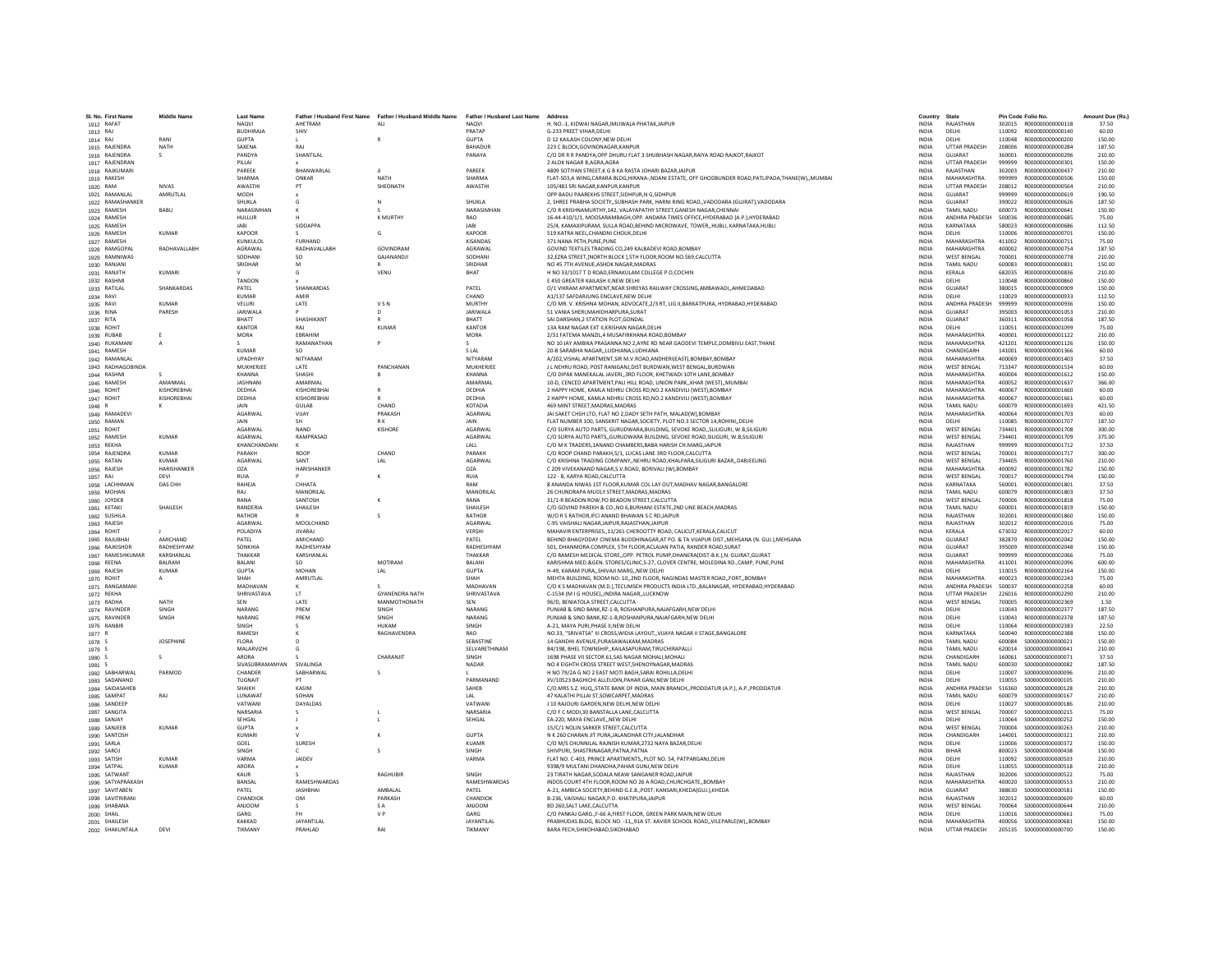| SL No. First Name                   | <b>Middle Name</b>      | <b>Last Name</b>          |                                     | Father / Husband First Name Father / Husband Middle Name Father / Husband Last Name |                                    | Address                                                                                                                                      | Country                      | State                                    |                  | Pin Code Folio No.                     | Amount Due (Rs.) |
|-------------------------------------|-------------------------|---------------------------|-------------------------------------|-------------------------------------------------------------------------------------|------------------------------------|----------------------------------------------------------------------------------------------------------------------------------------------|------------------------------|------------------------------------------|------------------|----------------------------------------|------------------|
| 2003 SHAKUNTALA                     |                         | VANGANI                   | KESHAWDAS                           |                                                                                     | KESHAWDAS                          | UNITED INDIA INSURANCE CO LTD.DIGAMBER JAIN DHARAM SHALA BLDG.P BOX NO 233 JAIPUR.JAIPUR                                                     | <b>INDIA</b>                 | RAJASTHAN                                |                  |                                        | 210.00           |
| 2004 SHAMBHUPRASAD                  |                         | <b>HARGOVAVDAS</b>        | <b>HARGOVANDAS</b>                  | <b>NARANDAS</b>                                                                     | THAKKAR                            | 5 VRANDAVAN COLONEY THAKKAR RAMRAK KANKARIA ROAD AHMEDARAD                                                                                   | <b>INDIA</b>                 | GUIARAT                                  | 380008           | \$000000000000731                      | 210.00           |
| 2005 SHARDA                         |                         | <b>GUPTA</b>              |                                     |                                                                                     |                                    | C/O RAM KISHAN MODI.V & P O SADIYAL KALAN.DIST JAIPUR RAJJAIPUR                                                                              | <b>INDIA</b>                 | RAJASTHAN                                | 999999           | \$000000000000849                      | 187.50           |
| 2006 SHASHI                         |                         | KOHLI                     |                                     | c                                                                                   | KOHLI                              | C/O VIKAS FINANCE CO, D-3/11 SHIVPURI EXTENTION, DELH                                                                                        | INDIA                        | DELHI                                    | 110051           | \$000000000000882                      | 150.00           |
| 2007 SHEELA<br>2008 SHIPRA          |                         | <b>BHAGAT</b><br>CHAND    | <b>BACHUBHA</b><br>ABHUIT           | <b>KUMAR</b>                                                                        | <b>BACHUBHA</b><br>CHANDA          | ALUPARU BLDG 3RD FLOOR.R NO 68 19 NAVROJI HILL ROAD.BOMBAY<br>85 MOORE AVENUE.REGENT PARK.CALCUTTA                                           | <b>INDIA</b><br><b>INDIA</b> | <b>MAHARASHTRA</b><br><b>WEST BENGAL</b> | 400009<br>700040 | \$000000000000912<br>S000000000000948  | 150.00<br>150.00 |
| 2009 SHREE                          | RAM                     | KAPOOR                    | <b>BANARSI</b>                      | IAI                                                                                 | KAPOOR                             | HOUSE NO 410 GALLNO 12 LAUTA OARK LAXMLNAGAR DELHI                                                                                           | <b>INDIA</b>                 | DELHI                                    | 110092           | \$000000000001017                      | 210.00           |
| 2010 SHRIKAN'                       | POPATLAI                | GANDHI                    | POPATLA                             | CHANDMAL                                                                            | GANDHI                             | H N 2552 SHAHAJI ROAD, AHMEDNAGAR, AHMEDNAGAR                                                                                                | INDIA                        | <b>MAHARASHTRA</b>                       | 414001           | \$000000000001030                      | 60.00            |
| 2011 SHUBHADA                       | SHANTILAL               | SINGBAI                   | SHANTILAI                           |                                                                                     | SINGBAL                            | MANGUERISH PRASAD.MUNDWEL.VASCO DA GAMA GOA.GO/                                                                                              | <b>INDIA</b>                 | MAHARASHTRA                              | 403802           | S000000000001047                       | 210.00           |
| 2012 SHYAM                          | <b>KUMAR</b><br>MANOHAR | SHARMA<br><b>SHUKLA</b>   | SURAJ                               |                                                                                     | <b>MAL</b><br><b>SHUKLA</b>        | I-22 LAJPAT LAGNAGAR-III.NEW DELHI<br>19/105 PATKAPUR KANPUR KANPUR                                                                          | <b>INDIA</b><br><b>INDIA</b> | DELHI<br><b>UTTAR PRADESH</b>            | 110024<br>208001 | \$000000000001058<br>\$000000000001063 | 75.00<br>187.50  |
| 2013 SHYAM<br>2014 SMRUTIDEVI       |                         | MEHTA                     | KAUSHIK                             | M                                                                                   | MEHTA                              | K 98 GOVT OFFICERS K COLONEY, SARDAR PATEL NAGAR RD NAVRANGPURA, AHMEDABAD                                                                   | INDIA                        | GUJARAT                                  | 380009           | S000000000001152                       | 150.00           |
| 2015 SMT                            | MANJU                   | AGARWAL                   | <b>FH</b>                           | <b>SUBHASH</b>                                                                      | CHANDRA                            | C/O BIDHI CHAND AGRAWAL.4217.MADIA.KATRA.MATHURA ROADAGRA                                                                                    | <b>INDIA</b>                 | <b>UTTAR PRADESH</b>                     | 999999           | S000000000001155                       | 187.50           |
| 2016 SHREELEKHA                     |                         | <b>GUPTA</b>              | <b>FH</b>                           | <b>ROVAT KR</b>                                                                     | <b>GUPTA</b>                       | 15/C/1 NOLIN SARKER STREET.CALCUTTA                                                                                                          | INDIA                        | <b>WEST BENGAL</b>                       | 700004           | S000000000001217                       | 210.00           |
| 2017 SRIDHARAN                      |                         |                           | <b>FH</b>                           |                                                                                     | <b>VAITHFI INGAM</b>               | V SRIDHARAN NO 17 FIRST STREET JAYALAXMIPURAM NUNGAMRAKKAM MADRAS                                                                            | <b>INDIA</b>                 | <b>TAMIL NADLI</b>                       | 600034           | \$000000000001226                      | 150.00           |
| 2018 SRINIVAS                       |                         | MADARUSHI                 | <b>FH</b>                           | M                                                                                   | PARTHASARATHY                      | C-14, L.I.C. COLONYVIVEK VIHAR POSTDELHI                                                                                                     | <b>INDIA</b>                 | DELHI                                    | 110095           | \$000000000001234                      | 187.50           |
| 2019 SUBHAS<br>2020 SUBHAS          | CHANDRA<br>REDDY        | JHUNJHUNWALA<br>KUMBAM    | FH<br><b>FH</b>                     | KALI PRASAD JHON JHUN<br>KUMBAM BALKRISHNA                                          | WALA<br>REDDY                      | CHITTARANJAN ROAD, PO RANIGANJ, RAIGANJ<br>H NO 7-112/2, PLOT NO. 5-B,,HUDA COLONY,, SAROOR NAGAR,HYDERABAD (A.P.),HYDERABAD                 | INDIA<br><b>INDIA</b>        | <b>WEST BENGAL</b><br>ANDHRA PRADESH     | 713347<br>500035 | \$000000000001248<br>S000000000001249  | 37.50<br>150.00  |
| 2021 SUBHASH                        | CHAND                   | BHIWANIWAL                | <b>FH</b>                           | CH L CHANDAN                                                                        | <b>MAL</b>                         | H 81/3 SHIVAJI PARK.PUNJABI BAGH.NEW DELHI                                                                                                   | <b>INDIA</b>                 | DELHI                                    | 110026           | S000000000001252                       | 210.00           |
| 2022 SUDHA                          | RANI                    | CHOPRA                    | <b>FH</b>                           | VIIAY KUMAR                                                                         | CHOPRA                             | R K CHOPRA TEXTILE MILLS GALI GOSSAIAN O/S LAHORI GATE AMRITSAR                                                                              | <b>INDIA</b>                 | PUNJAR                                   | 999999           | \$000000000001339                      | 187.50           |
| 2023 SUDHA                          |                         | SHARMA                    | FH.                                 | RANA SMAMSHER BAHADUR                                                               | SHARMA                             | 31/2 RLY COLONY LAXMI BAI NAGAR, NEW DELHI                                                                                                   | <b>INDIA</b>                 | DELHI                                    | 110023           | S000000000001343                       | 150.00           |
| 2024 SUDHIR<br>2025 SUDHIR          | G                       | DICHOLKAR<br>SAXENA       | GANGARAM<br><b>FH</b>               | SAVLARAM                                                                            | DICHOLKAR<br>SAXENA                | 1/43 SEETA SADAN.D L MARG KALACHOWKI.BOMBAY<br>42. BAIRATHI COLONY NO 2.M.P. INDORE                                                          | INDIA<br>INDIA               | MAHARASHTRA<br>MADHYA PRADESH            | 400033<br>452001 | \$000000000001358<br>S000000000001375  | 150.00<br>150.00 |
| 2026 SUMAN                          |                         | MITTAL                    | <b>FH</b>                           | SUROSH KUMAR                                                                        | <b>MITTAI</b>                      | P O RISHANPUR VIA RAHADURGANI RIHAR DIST : PURNEA PURNEA                                                                                     | <b>INDIA</b>                 | <b>RIHAR</b>                             | 855101           | \$000000000001435                      | 187.50           |
| 2027 SUNDARLALL                     |                         | <b>BOTHRA</b>             | FH <sub>1</sub>                     | MULCHAND                                                                            | <b>ROTHRA</b>                      | C/O MADAN JUTE SUPPLY, 20 MULLICK STREET, CALCUTTA                                                                                           | <b>INDIA</b>                 | <b>WEST BENGAL</b>                       | 700007           | \$000000000001472                      | 210.00           |
| 2028 SUNEHR                         | SINGH                   | RAJPUT                    | <b>FH</b>                           | CS.                                                                                 | RAJPUT                             | B-6, MAHENDRA PARKNEAR ADARSH NAGAR.DELHI                                                                                                    | <b>INDIA</b>                 | DELHI                                    | 110033           | S000000000001485                       | 187.50           |
| 2029 SURENDRA                       | KR                      | JAIN                      | <b>FH</b>                           | BHAIRUNDANJI                                                                        | MALOO                              | 163 MINT STREET, MADRAS, MADRAS                                                                                                              | INDIA                        | TAMIL NADU                               | 600079           | \$000000000001617                      | 150.00           |
| 2030 SURFSH                         |                         | <b>LAKHOTIA</b>           | FH <sub>1</sub>                     | <b>LATA RAI</b>                                                                     | CHAND                              | C/O SHALINI LAKHOTIA 1706, SECTOR 7E, N.L.T. FARIDARAD, HARYANA FARIDARAD                                                                    | <b>INDIA</b>                 | <b>HARYANA</b>                           | 121006           | \$000000000001672                      | 150.00           |
| 2031 SURINDER<br>2032 SURINDER      | KAUR<br>KR              | GOGIA<br><b>MEHTA</b>     | <b>FH</b><br>FH <sub>1</sub>        | $\overline{15}$<br>DEOKLNANDAN                                                      | MAKKAR<br><b>MFHTA</b>             | 58B MODEL TOWN EXTENTION, LUDHIANA, LUDHIANA<br>C 465 DEFENCE COLONY.NEW DELHI                                                               | <b>INDIA</b><br><b>INDIA</b> | CHANDIGARH<br>DELHI                      | 141002<br>110024 | \$000000000001701<br>\$000000000001707 | 150.00<br>60.00  |
| 2033 SANGEETA                       |                         | SETHI                     | <b>WO</b>                           | MR PARAMJIT SINGH                                                                   | SETHI                              | INDIAN OVERSEAS COMMERCIAL CORP.27 KENNEDY BRIDGE.BOMBAY                                                                                     | <b>INDIA</b>                 | MAHARASHTRA                              | 400004           | S000000000001918                       | 600.00           |
| 2034 SHOBHA                         |                         | KAPAHI                    | WO                                  | G L                                                                                 | KAPAHI                             | DS-721, NEW RAJINDER NAGAR, NEW DELHI                                                                                                        | INDIA                        | DELHI                                    | 110060           | S000000000001932                       | 150.00           |
| 2035 SUSMITA                        | $\mathbf{N}$            | <b>MEHTA</b>              | <b>WO</b>                           | MR                                                                                  | NIRANIAN                           | 22. GITANIALL WALKESHWAR ROAD ROMRAY                                                                                                         | <b>INDIA</b>                 | MAHARASHTRA                              | 400006           | \$000000000001981                      | 300.00           |
| 2036 SUSHIL                         | MOHAN                   | MARWAH                    | so                                  | MR MADAN MOHAN                                                                      | MARWAH                             | 69, OLD GUPTA COLONY, VIJAY NAGAR, DELHI                                                                                                     | INDIA                        | DELHI                                    | 110009           | \$000000000001995                      | 75.00            |
| 2037 SUSHMA                         | MUKESHBHA               | PATEL<br><b>KHURANA</b>   | MUKESH<br>SH RAM                    | SHANTILAL<br>SWRUP                                                                  | PATEL<br>KHURANA                   | SUGAN APARTMENT PART II, FLAT NO.1, OPP.SURAJBA SCHOOL, VASNA, , AHMEDABAD                                                                   | <b>INDIA</b>                 | GUJARAT<br>CHANDIGARH                    | 380007<br>143001 | S000000000002197<br>S000000000002241   | 46.50<br>150.00  |
| 2038 SUSHIL<br>2039 S               |                         | RAVISHANKAR               |                                     |                                                                                     | SURRAMANIAN                        | C/O S.K.KHERA,151/V KATRAMIT SINGH,,AMRITSAR.,AMRITSAR<br>FLAT A-4, STILT FIRST FLOOR R R CLASSIC, BULLNAGAR (NEAR DASHMES NAGAR) AURANGARAD | INDIA<br><b>INDIA</b>        | MAHARASHTRA                              | 431005           | \$000000000002246                      | 60.00            |
| 2040 SHASHIDHAR                     | $\leq$                  | <b>SANIKOP</b>            | SHIVALINGAPPA                       | $\overline{R}$                                                                      | SANIKOP                            | 402, 4TH FLOOR, "YASHOWAN", T-H KATARIA MARG, BEHIND MAHIM HEAD POST OFFICE, MAHIM, MUMBAI                                                   | <b>INDIA</b>                 | MAHARASHTRA                              | 400016           | \$000000000002260                      | 300.00           |
| 2041 SAROJA                         |                         | SRIRAM                    |                                     |                                                                                     | SRIRAM                             | 38, VENKATESH NAGAR, , VIRUGAMBAKKAM, , MADRAS                                                                                               | <b>INDIA</b>                 | <b>TAMIL NADU</b>                        | 600092           | \$000000000002307                      | 187.50           |
| 2042 SAROJA                         |                         | SRIRAM                    |                                     |                                                                                     | SRIRAM                             | 38, VENKATESH NAGAR, , VIRUGAMBAKKAM., MADRAS                                                                                                | <b>INDIA</b>                 | TAMIL NADU                               | 600092           | \$000000000002323                      | 187.50           |
| 2043 SUDHAKAR                       | SHANTARAM               | MAYEKAR                   | SHANTARAM                           |                                                                                     | MAYEKAR                            | 29/3 MANISH NAGAR.4 BUNGLOW, VERSOVA ROAD, ANDHERI(W)., BOMBAY                                                                               | <b>INDIA</b>                 | MAHARASHTRA                              | 400058           | \$000000000002374                      | 75.00            |
| 2044 SANKALCHAND<br>2045 SHASHIKALA | MAGANLAL                | PATEL<br>NIHAI ANI        | <b>MAGANLAL</b><br><b>ROOPKUMAF</b> |                                                                                     | PATFI<br>NIHAI ANI                 | A-1/11 PARADISE PARK, NR.SIDHARTH,HOTEL, DAFNALA ROAD, SHAHIBAUG,AHMEDABAD<br>BARRACK NO 833, SECTION 17, ULHASNAGAR, ULHASNAGAR             | <b>INDIA</b><br><b>INDIA</b> | GUIARAT<br>MAHARASHTRA                   | 380004<br>421003 | S000000000002416<br>\$000000000002421  | 46.50<br>45.00   |
| 2046 SUNIL                          |                         | KOTHARI                   | MANIKANT                            |                                                                                     | <b>MANIKANT</b>                    | 1/87 BRINDAVAN SOCIETY.THANE (W).THANE                                                                                                       | <b>INDIA</b>                 | <b>MAHARASHTRA</b>                       | 400601           | S000000000002423                       | 37.50            |
| 2047 SWAROOP                        |                         | MUKHERJEE                 | RADHA                               | <b>GOBINDA</b>                                                                      | MUKHERJEE                          | J L NEHRU ROAD, POST RANIGANJ, DT BURDWAN, , WEST BENGAL, BURDWAN                                                                            | INDIA                        | <b>WEST BENGAL</b>                       | 713347           | S000000000002445                       | 60.00            |
| 2048 SAIKAT                         |                         | MUKHERJEE                 | RADHA                               | <b>GOBINDA</b>                                                                      | MUKHERJEE                          | J L NEHRU ROAD, POST RANIGANJ.DIST BURDWAN, WEST BENGAL BURDWAN                                                                              | <b>INDIA</b>                 | <b>WEST BENGAL</b>                       | 713347           | \$000000000002446                      | 60.00            |
| 2049 SUNITA                         |                         | <b>JAIN</b>               | MAHAVEER                            | CHAND                                                                               | <b>JAIN</b>                        | 2245, MODI KHANA, JAIPUR                                                                                                                     | <b>INDIA</b>                 | RAJASTHAN                                | 302003           | S000000000002464                       | 75.00            |
| 2050 SATYENDRA<br>2051 SAROJ        | <b>KUMAR</b>            | JAIN<br>JAIN              |                                     |                                                                                     | <b>JAIN</b><br>JAIN                | D-11 M R ENGINEERING COLLEGE, COLONY, JAIPUR, JAIPUR<br>D-11 M R ENGINEERING, COLLEGE COLONY, JAIPUR                                         | INDIA<br>INDIA               | RAJASTHAN<br>RAJASTHAN                   | 302017<br>302017 | \$000000000002486<br>S00000000002487   | 75.00<br>75.00   |
| 2052 SHARMISTHA                     |                         | KAR                       | -S.<br>DILIP                        |                                                                                     | KAR                                | C/O PRADIP KAR (BAPI), P.O. - JHALJHALIA, MALDA, W.B., MALDA                                                                                 | <b>INDIA</b>                 | <b>WEST BENGAL</b>                       | 732102           | \$000000000002550                      | 187.50           |
| 2053 SHUB                           |                         | <b>NANDA</b>              |                                     | $\mathbf{D}$                                                                        | NANDA                              | F-243 LUVKRIT, PRIYADARSHINI MARG, SHYAM NAGAR, EXTENSION, JAIPUR, JAIPUR                                                                    | <b>INDIA</b>                 | RAIASTHAN                                | 302019           | \$000000000002658                      | 45.00            |
| 2054 SANJAY                         | R                       | VORA                      | RAMESH                              | C                                                                                   | VORA                               | SANJAY TIMBER MART.99 KHETWADI MAIN ROAD.BOMBAY                                                                                              | <b>INDIA</b>                 | MAHARASHTRA                              | 400004           | \$000000000002680                      | 210.00           |
| 2055 SHEFALI                        | к                       | MANDALIA                  | KANTILAL                            |                                                                                     | MANDALIA                           | 5/84 SINDHI LANE, VORA BUILDING, 3RD FLR,, BOMBAY                                                                                            | <b>INDIA</b>                 | MAHARASHTRA                              | 400004           | \$000000000002696                      | 46.50            |
| 2056 SURESH                         | $\Omega$                | PATEL                     | <b>DINESHBHAI</b>                   | G                                                                                   | PATEL                              | SECTOR NO. 21 BLOCK NO.36/2,CHH TYPE GANDHINAGAR, GUJARAT, GANDHINAGAR                                                                       | <b>INDIA</b>                 | GUIARAT                                  | 382021           | \$000000000002697                      | 60.00            |
| 2057 S<br>2058 SHOVA                | MUTHU<br>DEVI           | SUBRAMANIAM<br>AGRAWAL    | RAMESH                              | SIVA<br><b>KUMAR</b>                                                                | SUBRAMANIAM<br>AGRAWAI             | AC-52.ANNA NAGAR (W).MADRAS.MADRAS<br>C/O SURYA AUTO PARTS, GURUDWARA BUILDING, SEVOKE ROAD, SILIGURI                                        | <b>INDIA</b><br><b>INDIA</b> | <b>TAMIL NADU</b><br><b>WEST RENGAL</b>  | 600040<br>734401 | \$000000000002700<br>\$000000000002724 | 187.50<br>225.00 |
| 2059 SMITA                          | KAMALAKAR               | DURAGKAR                  | KAMALAKAF                           |                                                                                     | KAMALAKAR                          | TULASMANJIRI,133-A,RAM NAGAR,NAGPUR                                                                                                          | INDIA                        | MAHARASHTRA                              | 999999           | \$000000000002763                      | 105.00           |
| 2060 SANGEET/                       | <b>JITENDRA</b>         | SHAH                      | <b>JITENDRA</b>                     | KANTILAL                                                                            | SHAH                               | 103, ORIENTAL HOUSE, 229, SAMUEL STREET, MASJID BUNDER, BOMBAY                                                                               | INDIA                        | MAHARASHTRA                              | 400003           | S000000000002768                       | 300.00           |
| 2061 SANDHYA                        | м                       | SHAH                      | <b>MAYUR</b>                        |                                                                                     | MAYUR                              | 402. SARITA, VASANT HOUSING COMPLEX, NEAR MAHAVIR NAGAR, DAHANUKARWADI., KANDIVALI(W)., MUMBA                                                | <b>INDIA</b>                 | MAHARASHTRA                              | 400067           | \$000000000002775                      | 75.00            |
| 2062 SHILPA                         |                         | SHANKARN                  |                                     |                                                                                     | SHANKARN                           | B/79/777 MIG, GANDHI NAGAR, OPP GURUNANAK HOSP., BANDRA (E), BOMBAY                                                                          | <b>INDIA</b>                 | MAHARASHTRA                              | 400051           | \$000000000002787                      | 45.00            |
| 2063 SIVAJI<br>2064 SANJEEV         |                         | CHATTERJEE<br>AGARWAL     | LATE<br>SAMPAT                      | HRISHIKESH                                                                          | CHATTERJEE<br>AGARWAL              | 7C, KARBALA TANK LANE, CALCUTTA<br>C/O JAIN BROTHERS, SUBASH MARKET, GEORGE MAHBERT ROAD, SILIGURI                                           | <b>INDIA</b><br>INDIA        | <b>WEST BENGAL</b><br><b>WEST BENGAL</b> | 700006<br>734401 | S000000000002812<br>\$000000000002825  | 150.00<br>187.50 |
| 2065 SHANTOSH                       | <b>KUMAR</b>            | <b>JHUNJHUNWALA</b>       | LAL                                 | CHAND                                                                               | <b>JHUNJHUNWALA</b>                | S.K.ENGINEERING WORKS.DR. R.P. ROAD.BHAGALPUR                                                                                                | <b>INDIA</b>                 | <b>BIHAR</b>                             | 999999           | \$000000000002833                      | 75.00            |
| 2066 SHWETA                         |                         | JHUNJHUNWALA              | SANTOSH                             | KUMAR                                                                               | <b>JHUNJHUNWALA</b>                | S.K.ENGINEERING WORKS.DR. RAJENDRA PRASAD ROADBHAGALPUR                                                                                      | <b>INDIA</b>                 | BIHAR                                    | 999999           | S000000000002834                       | 375.00           |
| 2067 SANJAY                         |                         | KUMAR                     | NARENDRA                            |                                                                                     | KUMAR                              | C - 133. NIRALA NAGAR BEHIND SARASWATI SHISHU MANDIR LUCKNOW, U.P. LUCKNOW                                                                   | <b>INDIA</b>                 | <b>UTTAR PRADESH</b>                     | 999999           | \$000000000002845                      | 135.00           |
| 2068 S                              |                         | <b>SHARMA</b>             | LATE                                | SHRIS <sub>L</sub>                                                                  | SHARMA                             | OPP. IRRIGATION REST HOUSE, BH. MR. P. K. BHATT HOUSE, SHANKERNAGAR RD, RAIPUR, RAIPUF                                                       | INDIA                        | MADHYA PRADESH 492001                    |                  | \$000000000002880                      | 150.00           |
| 2069 SRIDEVI<br>2070 TRIPTI         |                         | KULKARN<br>SAHA           | DR<br>MR                            | <b>SAMIR KUMAF</b>                                                                  | R K KULKARN<br>SAHA                | H.NO. 63.I TYPE.BANGUR NAGAR.DANDELI<br>BC-130 SECTOR-1.SALT LAKE CITY.CALCUTTA                                                              | <b>INDIA</b><br><b>INDIA</b> | KARNATAKA<br><b>WEST BENGAL</b>          | 581825<br>700064 | \$000000000002889<br>\$000000000002903 | 75.00<br>37.50   |
| 2071 BHOLA                          | RAM                     | SAINI                     | <b>RHORI</b>                        | IAI                                                                                 | SAINI                              | C/O WIRES & FABRIKS SA LTD.AREA JHOTWARA JAIPURJAIPUR                                                                                        | <b>INDIA</b>                 | RAIASTHAN                                | 302012           | \$00000000002910                       | 150.00           |
| 2072 SAVITHR                        |                         |                           |                                     |                                                                                     | SWAMINATHAN                        | C 2 IFCI STAFF COLONY, JAGATHPURA RD MALVIYANAGAR, JAIPUR                                                                                    | INDIA                        | RAJASTHAN                                | 302017           | S000000000002927                       | 37.50            |
| 2073 BHARAJ                         |                         | SHAH                      | <b>JAYANTILAI</b>                   |                                                                                     | SHAH                               | C/O N J SHAH, 25 BUNDER STREET, MADRAS                                                                                                       | INDIA                        | TAMIL NADU                               | 600001           | \$000000000002947                      | 37.50            |
| 2074 NARENDRA                       | п.                      | SHAH                      | JAYANTILAL                          | к                                                                                   | SHAH                               | C/O N J SHAH.25.BUNDER STREET.MADRAS                                                                                                         | <b>INDIA</b>                 | <b>TAMIL NADU</b>                        | 600001           | \$000000000002985                      | 37.50            |
| 2075 RAJENDRA                       |                         | SHARMA                    | RAIFNDRA                            | к                                                                                   | SHARMA                             | 1E48 SUBHASH COLONY.SHASTRI NAGAR.JAIPUR                                                                                                     | <b>INDIA</b>                 | RAJASTHAN<br>RAIASTHAN                   | 302016           | \$000000000003046                      | 225.00           |
| 2076 SANTOSH<br>2077 AMAR           |                         | SHEKHAWAT<br>SINGH        | CHATAR                              | SHAL                                                                                | SINGH<br>SINGH                     | C/O SH SURENDRA SINGH CHOUHAN, 76 BANK COLONY MADHUBAN, ALWAR RAJ, ALWAR<br>PLOT NO 101 GANESH COLONEY, JHOTWARA JAIPUR, JAIPU               | <b>INDIA</b><br>INDIA        | RAJASTHAN                                | 999999<br>302012 | \$000000000003064<br>\$000000000003074 | 150.00<br>150.00 |
| 2078 BHAWANI                        |                         | SINGH                     | GUMAN                               |                                                                                     | SINGH                              | C/O WIRES FABRICKS SA LTD.INDUSTRIAL AREA JHOTWARA.JAIPUR                                                                                    | <b>INDIA</b>                 | RAJASTHAN                                | 302012           | \$000000000003075                      | 75.00            |
| 2079 MADAN                          |                         | SINGH                     | LT                                  | SHRI CHANDRA                                                                        | SINGH                              | C/O PLOT NO 40.SHIV VIHAR V K I JAIPUR                                                                                                       | <b>INDIA</b>                 | RAJASTHAN                                | 302013           | \$000000000003081                      | 150.00           |
| 2080 RAJENDRA                       |                         | SINGH                     | <b>BISHAN</b>                       |                                                                                     | SINGH                              | C/O SH SURENDRA SINGH CHOUHAN, 76 BANK COLONY MADHUBAN, ALWAR RAJ, ALWAR                                                                     | <b>INDIA</b>                 | RAIASTHAN                                | 999999           | \$000000000003085                      | 150.00           |
| 2081 SATYENDRA                      | <b>KUMAR</b>            | SINGH                     |                                     | SHRI KRISHNA                                                                        | SINGH                              | C/O DR G S GARG,E 27 DURGA MARG,BANIPARK,JAIPUR                                                                                              | INDIA                        | RAJASTHAN                                | 302016           | \$000000000003086                      | 150.00           |
| 2082 SATYENDRA                      | <b>KUMAR</b>            | SINGH<br>SINGH            | SH<br>SHRI                          | SHRI KRISHNA<br>B S                                                                 | SINGH<br>DHAKAR                    | E 27 DURGA MARG.BANIPARK JAIPUR JAIPUR<br>C/O INDIAN OVERSEAS BANK.SARAF HOUSE OPP A IR M I RDJAIPUR                                         | <b>INDIA</b><br><b>INDIA</b> | RAJASTHAN<br>RAJASTHAN                   | 302016<br>302001 | \$000000000003087<br>\$000000000003088 | 150.00<br>150.00 |
| 2083 UDAI<br>2084 ATUL              |                         | SRIVASTAVA                | <b>LATE</b>                         | SHRIMP                                                                              | SRIVASTAVA                         | <b>E-65 CHITRANIAN MARG C SCHEME IAIPUR</b>                                                                                                  | <b>INDIA</b>                 | RAIASTHAN                                | 302001           | \$000000000003102                      | 150.00           |
| 2085 GOMATH                         |                         | SUNDARAM                  |                                     |                                                                                     | SUNDHARAM                          | 64 NYNIAPPA MAISTRY ST, 1ST FLOOR PARK TOWN, MADRAS                                                                                          | INDIA                        | <b>TAMIL NADU</b>                        | 600003           | \$000000000003111                      | 1.50             |
| 2086 K                              |                         | SUNDHARAM                 |                                     |                                                                                     | SADASIVAN                          | 64 NYNIAPPA MAISTRY ST.1ST FLOOR PARK TOWN.MADRAS                                                                                            | INDIA                        | TAMIL NADU                               | 600003           | \$000000000003117                      | 1.50             |
| 2087 K                              |                         | SUNDHARAM                 | K                                   |                                                                                     | SADASIVAN                          | 64 NYNIAPPA MAISTRY ST.1ST FLOOR PARK TOWN.MADRAS                                                                                            | <b>INDIA</b>                 | <b>TAMIL NADU</b>                        | 600003           | S000000000003124                       | 1.50             |
| 2088 SRIDEVI                        |                         | KULKARNI<br><b>GANDHI</b> |                                     | <b>RHAI</b>                                                                         | <b>K KULKARNI</b><br><b>GANDHI</b> | H.NO. 63 . I TYPE.BANGUR NAGAR.DANDELI<br>HODI STREET.8/427 MOTA BARIYAWAD.HIRAGHASU CHAL.NAVSARI                                            | <b>INDIA</b>                 | KARNATAKA<br>GUIARAT                     | 581325<br>396445 | S000000000003130                       | 75.00<br>150.00  |
| 2089 SUNITA<br>2090 SARLA           | <b>BENC</b>             | AGARWAI                   | CHIMAN<br>MALI                      | RAM                                                                                 | AGARWAL                            | C-95 VAISHALI NAGAR, JAIPUR, RAJASTHAN, JAIPUR                                                                                               | <b>INDIA</b><br>INDIA        | RAJASTHAN                                | 302012           | \$000000000003269<br>\$000000000003286 | 75.00            |
| 2091 SUNIL                          |                         | WADHWA                    | <b>JAGDISH</b>                      |                                                                                     | WADHWA                             | J K JEWELLERS, 48B BEHARI BAUGH, 3RD BHOWALA, BOMBAY                                                                                         | <b>INDIA</b>                 | <b>MAHARASHTRA</b>                       | 400002           | S000000000003334                       | 300.00           |
| 2092 SURESH                         |                         | JAIN                      | <b>HANS</b>                         | RAJ                                                                                 | CHORARIA                           | 2 THA-1 JAWAHAR NAGAR JAIPUR                                                                                                                 | <b>INDIA</b>                 | RAJASTHAN                                |                  |                                        | 300.00           |
| 2093 SUNIL                          |                         | SHETTY                    | SADASHIV                            | M                                                                                   | SHETTY                             | HOTEL VAIBHAV, SHAHAR ROAD, ANDHERI (EAST) BOMBAY                                                                                            | <b>INDIA</b>                 | MAHARASHTRA                              |                  | 400069 \$000000000003358               | 225.00           |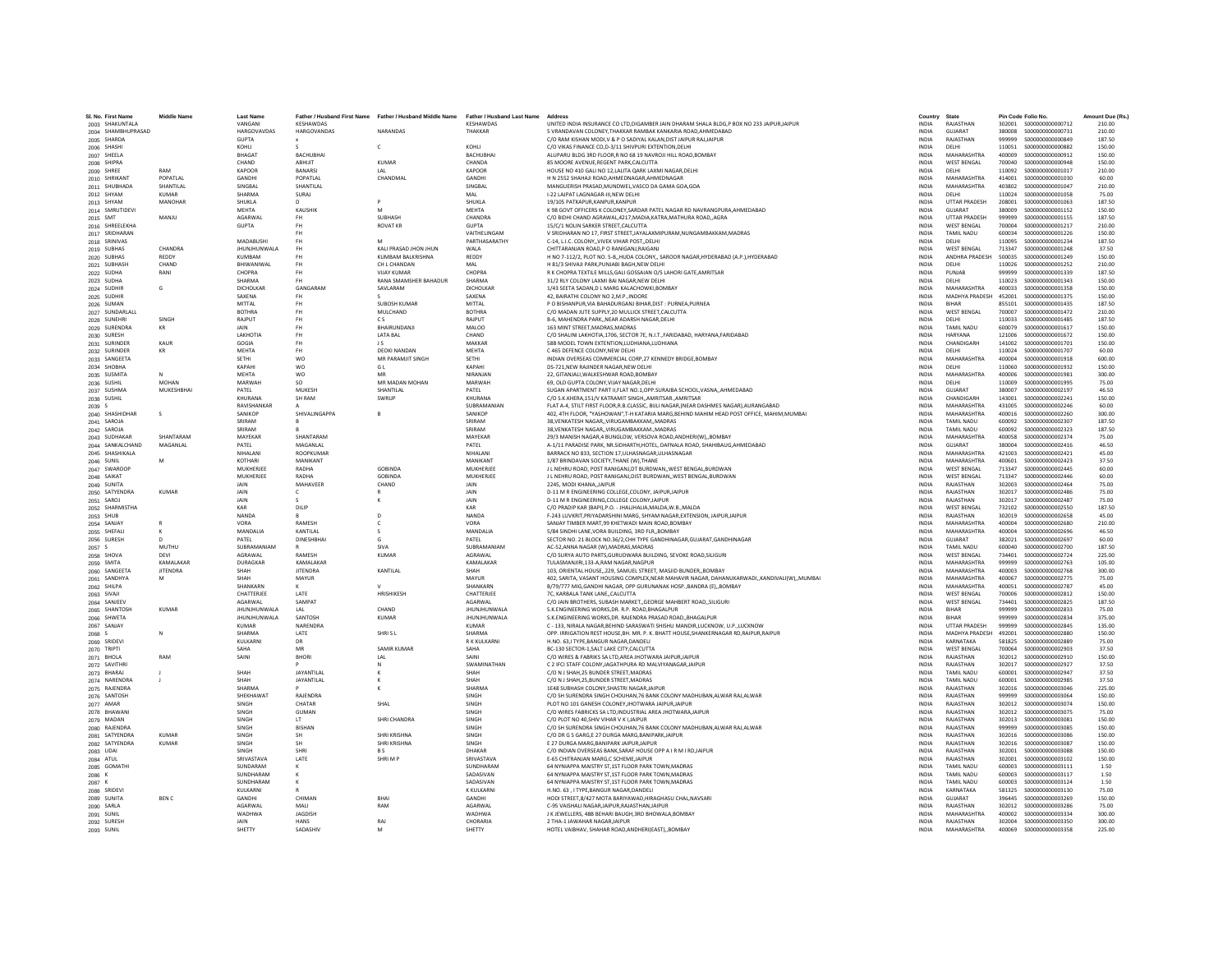| SL No. First Name                          | <b>Middle Name</b>      | <b>Last Name</b>             |                    | Father / Husband First Name Father / Husband Middle Name Father / Husband Last Name |                                | Address                                                                                                                                                       | Country                      | State                              | Pin Code Folio No. |                                             | Amount Due (Rs.) |
|--------------------------------------------|-------------------------|------------------------------|--------------------|-------------------------------------------------------------------------------------|--------------------------------|---------------------------------------------------------------------------------------------------------------------------------------------------------------|------------------------------|------------------------------------|--------------------|---------------------------------------------|------------------|
| 2094 SUREKHABEN                            | DIPAKKUMAR              | SHAH                         | <b>DIPAK</b>       |                                                                                     | <b>DIPAK</b>                   | C/O HETAL KAMAL GANDHI GANDHI BHAV-AN GANDHINI KHADKI GUNDIKHAD VISNAGAR (N.G.) VISNAGAR                                                                      | <b>INDIA</b>                 | GUJARAT                            |                    |                                             | 300.00           |
| 2095 SWARAJ                                |                         | TULL                         | <b>RAMIFFDASS</b>  |                                                                                     | TULL                           | C/O SWARALRAM INV. 86, CO7LHOME, 251, PALLHILL RANDRA, ROMRAY                                                                                                 | <b>INDIA</b>                 | MAHARASHTRA                        |                    | 400050 5000000000003401                     | 75.00            |
| 2096 SUKUMAR                               |                         | MUKHERJEE                    |                    |                                                                                     | MUKHERJEE                      | D-57, STREET NO-4, MAHAVIR ENCLAVE, PALAM DABRI ROAD, NEW DELHI                                                                                               | <b>INDIA</b>                 | DELHI                              | 110045             | \$000000000003402                           | 75.00            |
| 2097 SRIVILAS                              | INVESTMENTS AND ESTATES | P LTD                        |                    |                                                                                     |                                | 11-4-649/2, A.C. GUARDS, HYDERABAD                                                                                                                            | INDIA                        | ANDHRA PRADESH                     | 500004             | S000000000003414                            | 75.00            |
| 2098 SAVITABEN                             | PUNAMBHAI               | PATEL                        | PUNAMBHA           |                                                                                     | PATEL                          | C/O RAJANIKANT M PATEL, 36, MAHATMA GANDHI SHOPPING CENTRE, BORSAD, DIST-KHEDA(GUJ.), KHEDA                                                                   | <b>INDIA</b>                 | <b>GUJARAT</b>                     | 388540             | S000000000003434                            | 150.00           |
| 2099 SHISHIR                               |                         | KHANDWALA<br>MAI HOTRA       | JAYANTILAL         |                                                                                     | JAYANTILAL<br><b>MAI HOTRA</b> | 7/10. BOTAWALA BLDG 1ST FLOORROOM NO.-5. HORNIMAN CIRCLE. FORT.MUMBAI<br>F-134 KAI KAII (1ST FLOOR) NEW DELHI                                                 | <b>INDIA</b><br><b>INDIA</b> | MAHARASHTRA<br>DELHI               | 400023<br>110019   | S000000000003440<br>\$000000000003455       | 37.50<br>150.00  |
| 2100 SEEMA<br>2101 SIKHA                   | RANI                    | BALA                         | PRADIPKUMAR        |                                                                                     | <b>BALA</b>                    | 19, 1ST PHOPHAL WADI, GROUND FLOOR, ROOM NO.3, KALBADEVI ROAD, BOMBAY                                                                                         | INDIA                        | MAHARASHTRA                        | 400002             | \$000000000003457                           | 75.00            |
| 2102 SUNIL                                 |                         | SULTANIA                     |                    |                                                                                     | SULTANIA                       | 27. 2ND FLOOR, SUGRA BLDG 16, TRIBHUWAN ROAD., MUMBAI                                                                                                         | <b>INDIA</b>                 | MAHARASHTRA                        | 400004             | \$000000000003489                           | 300.00           |
| 2103 S                                     |                         | PARVATHY                     | $\mathbb N$        |                                                                                     | MURALIDHARAN                   | C/O SRI BALAJI INVESTMENTS, 32, RAJU NAICKAN STREET, FLAT NO-7, WEST MAMBALAM, MADRAS, MADRAS                                                                 | <b>INDIA</b>                 | <b>TAMIL NADU</b>                  | 600033             | S000000000003492                            | 60.00            |
| 2104 SEEMA                                 |                         | CHADHA                       | $\sqrt{2}$         | $\mathbf{M}$                                                                        | CHADHA                         | F-134 (FIRST FLOOR). KALKAILNEW DELHI                                                                                                                         | <b>INDIA</b>                 | DELHI                              | 110019             | \$000000000003497                           | 150.00           |
| 2105 SHAKUNTALA                            |                         | VASIREDDY                    |                    | <b>BADARI</b>                                                                       | PRASAD                         | 5-78-64/3. I LINEASHOK NAGARGUNTUR                                                                                                                            | INDIA                        | ANDHRA PRADESH                     | 522002             | S000000000003514                            | 150.00           |
| 2106 SANJAY                                |                         | SAXENA                       |                    |                                                                                     | SAXENA                         | C/O MANOJ KR PUROHIT, J-53, KRISHNA MARG, 'C' SCHEME, JAIPUR                                                                                                  | INDIA                        | RAJASTHAN                          | 302001             | S000000000003524                            | 75.00            |
| 2107 SHARDA                                |                         | <b>MISHRA</b>                | PAWAN              | <b>KUMAR</b>                                                                        | MISHRA                         | E-84, PREM NAGAR, JHOTWARA, JAIPUR                                                                                                                            | <b>INDIA</b>                 | RAJASTHAN                          | 302012             | \$000000000003529                           | 150.00           |
| 2108 SAXENA                                |                         | SANJAY                       |                    | B                                                                                   | SAXENA                         | C/O MANOJ KR PUROHIT.J-53. KRISHNA MARG. 'C'SCHEMEJAIPUR                                                                                                      | <b>INDIA</b>                 | RAJASTHAN                          | 302001             | S000000000003532                            | 75.00            |
| 2109 SHYAMRAO                              | $\sqrt{2}$              | <b>ZADE</b>                  | DAYARAM            |                                                                                     | DAYARAM                        | SHOP NO. 6 'A' MARKET, HUDCO., AMDI NAGAR, BHILAINAGAR (M.P.), BHILAINAGAR                                                                                    | <b>INDIA</b>                 | MADHYA PRADESH 490006<br>KARNATAKA |                    | \$000000000003539                           | 75.00            |
| 2110 SHANKAR<br>2111 SMITA                 | <b>KRISHNA</b>          | YAJI<br>AGARWAL              | LATE<br>VIVEK      | KM.                                                                                 | YAII<br>AGARWAL                | B/H JANATHA HIGH SCHOOL,, POST ; SHIRALI, KANARA<br>C/O SRI K K GUPTA.40, KAYASTHAN, CHANDPUR., DIST: BUNOR (U.P.), BUNOR                                     | <b>INDIA</b><br><b>INDIA</b> | <b>UTTAR PRADES</b>                | 581354<br>999999   | \$000000000003572                           | 75.00<br>150.00  |
| 2112 SATYENDRA                             | <b>KUMAR</b>            | SINGH                        | <b>SH</b>          | SHRI KRISHNA                                                                        | SINGH                          | C/O WIRES & FABRIKS (S.A.) LTD. JHOTWARA. IND. AREA. JAIPUR                                                                                                   | <b>INDIA</b>                 | RAJASTHAN                          | 302012             | \$000000000003605                           | 300.00           |
| 2113 SURESH                                |                         | CHANDER                      | <b>SH</b>          |                                                                                     | PARASRAM                       | 501 SAVERA APARTMENTS.SEC-13, ROHINIDELHI                                                                                                                     | <b>INDIA</b>                 | DELHI                              | 110085             | \$000000000003608                           | 75.00            |
| 2114 SADHAN                                | CHANDRA                 | <b>DUTT</b>                  | <b>LATE</b>        | N.C.                                                                                | DUTT                           | 263. JODHPUR PARK.CALCUTTA                                                                                                                                    | <b>INDIA</b>                 | <b>WEST RENGAL</b>                 | 700068             | \$000000000003630                           | 1.50             |
| 2115 SHARDA                                |                         | SONI                         | SHRI               | RAKESH                                                                              | SONI                           | 72, PRATAP NAGAR, KHATIPURA, JAIPUR                                                                                                                           | INDIA                        | RAJASTHAN                          | 302021             | \$000000000003673                           | 150.00           |
| 2116 STANDARD                              | CHARTERED               | BANK                         | $\mathbf{x}$       |                                                                                     |                                | RAJA RAJESHWARI TOWERS, 29-30 DR. RADHAKRISHANAN SALAI, MYLAPORE, MADRAS, MADRAS                                                                              | <b>INDIA</b>                 | <b>TAMIL NADU</b>                  | 600004             | \$000000000003690                           | 75.00            |
| 2117 STANDARD                              | CHARTERED               | BANK                         |                    |                                                                                     |                                | RAJA RAJESHWARI TOWERS.29-30. DR RADHAKRISHNAN SALAIMYLAPORECHENNAI                                                                                           | <b>INDIA</b>                 | <b>TAMIL NADU</b>                  | 600004             | \$000000000003694                           | 150.00           |
| 2118 STANDARD                              | CHARTERED               | RANK                         |                    |                                                                                     |                                | RAIA RAIFSHWARI TOWERS 29-30. DR RADHAKRISHNAN SALAL MYLAPORE, CHENNAL                                                                                        | <b>INDIA</b>                 | <b>TAMIL NADLI</b>                 | 600004             | \$000000000003695                           | 150.00           |
| 2119 SANTOSH                               |                         | SHARMA<br>DAS                | DAMODAR            | LAL                                                                                 | SHARMA<br>DAS                  | H NO.-959 MISHRA RAJA JI KA RASTA, IIIRD CROSSING, CHANDPOLE BAZAR, JAIPUR<br>C/O SUBRATA DAS.CHARAKDANGABARASAT.NORTH 24 PGSKOLKATA                          | INDIA<br><b>INDIA</b>        | RAJASTHAN<br><b>WEST BENGAL</b>    | 999999<br>700124   | \$000000000003771<br>\$000000000003833      | 225.00<br>1.50   |
| 2120 SANDHYA<br>2121 T                     | M                       | MAHALINGAM                   | <b>FH</b>          |                                                                                     | MAHADEVAN                      | JEEVAN DEEP BLDG,R NO 12, 3RD FLOOR,PANDURANGWADI,MANPADA ROAD DOMBIVLI,EAST THANE MAHARASHTRA,THANE                                                          | <b>INDIA</b>                 | MAHARASHTRA                        | 421201             | T000000000000012                            | 60.00            |
| 2122 TANUJA                                |                         | <b>AGNIHOTRI</b>             | <b>FH</b>          | CHANDESH                                                                            | <b>AGNIHOTRI</b>               | 501. HOYSALA APTS 6 CUNNINGHAM.CRESCENT ROAD.BANGALORE                                                                                                        | <b>INDIA</b>                 | KARNATAKA                          | 560052             | T000000000000031                            | 150.00           |
| 2123 TAPAN                                 | KUMAR                   | <b>RISWAS</b>                | <b>FH</b>          | <b>IIRAN</b>                                                                        | <b>RISWAS</b>                  | C/O SURHASH CHANDRA AGARWALLA 26/18 MOHINI MOHAN ROAD CALCUTTA                                                                                                | <b>INDIA</b>                 | <b>WEST RENGAL</b>                 | 700020             | T000000000000033                            | 150.00           |
| 2124 TEJASWIN                              |                         | GUHA                         | FH                 | SATYABRATA                                                                          | GUHA                           | C/O MR.S.GOEL, HOUSE NO.587, SECT.-23, GURGAON                                                                                                                | INDIA                        | <b>HARYANA</b>                     | 122017             | T000000000000103                            | 150.00           |
| 2125 TODARWAL                              | <b>INVESTMENT P</b>     | LTD                          |                    |                                                                                     |                                | 40, LAXMI COMPLEX, 2ND FLOOR, K.R ROAD, FORT, OPP. VANI VILAS HOSP., BANGALORE                                                                                | <b>INDIA</b>                 | KARNATAKA                          | 560002             | T000000000000134                            | 210.00           |
| 2126 TRILOK                                | CHAND                   | JAIN                         | SOBHAGMALI         |                                                                                     | SOBHAGMALII                    | 151/4 IMLI BAZAR INDORE                                                                                                                                       | <b>INDIA</b>                 | MADHYA PRADESH 452004              |                    | T000000000000142                            | 60.00            |
| 2127 TRILOCHAN                             |                         | SINGH                        | <b>HURY</b>        | <b>IT KURTAR</b>                                                                    | <b>SINGH</b>                   | COL. ADM.COLLEGE OF DEFENCE MANAGE-.MENT, BOLARUM P.O., SECUNDERABAD (A.P.). SECUNDERABAD                                                                     | <b>INDIA</b>                 | ANDHRA PRADESH                     | 500010             | T000000000000195                            | 60.00            |
| 2128 THAKORLAI                             |                         | PARIKH                       | VITHALDAS          |                                                                                     | PARIKH                         | C/O HITESH DIWAN,5 RAJNIKUNJ NO.-2,FIRST FLOOR, M G ROAD, KANDIVALI(W),MUMBAI                                                                                 | <b>INDIA</b>                 | MAHARASHTRA                        | 400067             | T000000000000198                            | 300.00           |
| 2129 TUSHAR                                | <b>NAVNITRA</b>         | VORA                         | <b>NAVMITRA</b>    |                                                                                     | VORA                           | 15 NATHKRUPA.3/4 V N PURAV MARG.BOMBAY                                                                                                                        | <b>INDIA</b>                 | MAHARASHTRA                        | 400022             | T000000000000231                            | 150.00           |
| 2130 TUSHAR                                | <b>NAVNITRAI</b>        | VORA                         | NAVNITRAI          |                                                                                     | VORA                           | 15 NATHKRUPA.3/4 V N PURAV MARG.BOMBAY                                                                                                                        | <b>INDIA</b>                 | MAHARASHTRA                        | 400022             | T000000000000232                            | 150.00           |
| 2131 TULSI                                 | DEVI<br>CHANDRA         | <b>JHAMTANI</b><br>SADASUKHI | KRISHAN            | KUMAR                                                                               | <b>JHAMTANI</b><br>SADASUKHI   | 55. PADMAWATI COLONY-ANEW SANGANER ROADJAIPUR<br>7 'KA' 14 JAWAHAR NAGAR JAIPUR                                                                               | <b>INDIA</b><br><b>INDIA</b> | RAJASTHAN<br>RAIASTHAN             | 302019<br>302004   | T000000000000294<br>T000000000000295        | 150.00<br>150.00 |
| 2132 TRILOK<br>2133 1                      |                         | JEGADEESAN                   | LATE               | T M                                                                                 | NARASIMMACHEARI                | 19, PANTHADI CROSS STREET,, MADURAI (TAMIL NADU), MADURAI                                                                                                     | INDIA                        | <b>TAMIL NADU</b>                  | 625001             | T000000000000320                            | 75.00            |
| 2134 UMED                                  | CHAND                   | <b>JAIN</b>                  | <b>FH</b>          |                                                                                     | SAMPATLALIEE                   | KALYAN SINGH BUILDING.SOJATI BUILDING.SOJATI GATE JODHPUR JODHPUR                                                                                             | <b>INDIA</b>                 | RAJASTHAN                          | 999999             |                                             | 150.00           |
| 2135 UMESH                                 | CHAND                   | <b>RUSTAGI</b>               | <b>FH</b>          |                                                                                     |                                | B2/205, MAYUR APARTMENT, PLOT NO.53.SECTOR-IX.ROHINI.NEW DELHI                                                                                                | <b>INDIA</b>                 | DELHI                              | 110085             | U000000000000052                            | 210.00           |
| 2136 USHA                                  |                         | DHUNNA                       | FH.                | DESRAI                                                                              | DHUNNA                         | 58-B MODEL TOWN PHAGWARA PHAGWARA                                                                                                                             | <b>INDIA</b>                 | PUNJAR                             | 999999             | 11000000000000116                           | 210.00           |
| 2137 UTTAM                                 | <b>KUMAR</b>            | AGARWAL                      | <b>FH</b>          | LAL CHAND                                                                           | AGARWAL                        | P O BISHANPUR, VIA BAHADURGANJ BIHAR, DIST PURNEA, PURNEA                                                                                                     | INDIA                        | <b>RIHAR</b>                       | 855101             | U000000000000174                            | 187.50           |
| 2138 USHA                                  | YOGESH                  | SHAH                         | YOGESH             |                                                                                     | YOGESH                         | 24/26 MINT ROAD,,2/21 PATEL MANSION, FORT,,BOMBAY                                                                                                             | <b>INDIA</b>                 | MAHARASHTRA                        | 400001             | U000000000000231                            | 75.00            |
| 2139 UMESH                                 |                         | BAROT                        | GOVINDLA           |                                                                                     | GOVINDLAI                      | 33/B PUSHPA PARK.DAFTORY ROAD, MALAD (E).BOMBAY                                                                                                               | <b>INDIA</b>                 | MAHARASHTRA                        | 400097             | U00000000000255                             | 60.00            |
| 2140 MANVINDER                             | SINGH                   | UPPAL                        | ARJAN              | SINGH                                                                               | UPPAL                          | 655 Z TYPE TIMAR PUR.DELHI                                                                                                                                    | <b>INDIA</b>                 | DELHI                              | 110054             | U000000000000257                            | 37.50            |
| 2141 PRITAM                                | KAUR                    | LIPPAL                       | ARIAN              | <b>SINGH</b>                                                                        | <b>UPPAL</b>                   | 655 7 TYPE TIMAR PUR DEI HI                                                                                                                                   | <b>INDIA</b>                 | DELHI                              | 110054             | 11000000000000258                           | 37.50            |
| 2142 UNIT                                  | <b>TRUST OF</b>         | INDIA<br>CHUGH               |                    | <b>LRN</b>                                                                          | CHUG                           | COMMERCE CENTRE 1, (29TH FLOOR), WORLD TRADE CENTRE, CUFFE PARDE, COLABA, BOMBAY<br>95, S.F.S. FLATS, REGORI APARTMENTS.(OPP, GOVT, OF INDIA PRESS).NEW DELHI | INDIA<br><b>INDIA</b>        | MAHARASHTRA<br>DELHI               | 400005<br>110064   | U00000000000263<br>V000000000000008         | 825.00<br>120.00 |
| 2143 V<br>2144 V                           | к                       | SUYAMPRAKASH                 | <b>FH</b>          | <b>VV</b>                                                                           | KRISHNAN                       | 13 NAMMALWAR STREET.VEPERY.MADRAS                                                                                                                             | <b>INDIA</b>                 | <b>TAMIL NADU</b>                  | 600112             | V000000000000010                            | 150.00           |
| 2145 V                                     |                         | SRIDHARAN                    | <b>FH</b>          | RAMA                                                                                | <b>SWAMI</b>                   | 23. ANANDAM COLONY MANDAVELL MADRAS                                                                                                                           | <b>INDIA</b>                 | <b>TAMIL NADLI</b>                 | 600028             | V000000000000037                            | 150.00           |
| 2146 VASANT                                |                         | PARIKH                       | <b>FH</b>          |                                                                                     | TRIKAMLAL                      | C/O PURAK VIRIMAL LTD,225-C ACHARAYA J C BOSE ROAD,CALCUTTA                                                                                                   | <b>INDIA</b>                 | <b>WEST BENGAL</b>                 | 700020             | V000000000000101                            | 187.50           |
| 2147 VASU                                  | DEV                     |                              | FH                 | M SEETHA RAMA                                                                       | RAJU                           | 83 MAMULPET, BANGALORE, BANGALORE                                                                                                                             | INDIA                        | KARNATAKA                          | 560053             | V000000000000121                            | 210.00           |
| 2148 VEENA                                 |                         | JAIN                         | <b>FH</b>          | <b>INDERJEET</b>                                                                    | JAIN                           | MAKAM MAL KUNDANLAL JAIN.COMMISSION AGENTS.P O RAMAN.RAMAN                                                                                                    | INDIA                        | CHANDIGARH                         | 151301             | V000000000000163                            | 210.00           |
| 2149 VEENESH                               | <b>P</b>                | PARIKH                       | <b>FH</b>          | PRAVIN J                                                                            | PARIKH                         | PARIKH APARTMENT GROUND FLOOR.S V ROAD, DAHISAR EAST.BOMBAY                                                                                                   | <b>INDIA</b>                 | MAHARASHTRA                        | 400068             | V000000000000183                            | 210.00           |
| 2150 VENKOBAYYA                            | $\mathbf{H}$            | DOWLATARAD                   | <b>FH</b>          |                                                                                     | HANUMANTHAYYA                  | H NO 11-12-59 RRESTHAWARPET RAICHUR KARNATAKA                                                                                                                 | <b>INDIA</b>                 | KARNATAKA                          | 584101             | V000000000000210                            | 187.50           |
| 2151 VIJAY                                 | <b>KUMAR</b>            | CHOPRA                       | <b>FH</b>          | <b>RAJ KUMAR</b>                                                                    | CHOPRA                         | R K CHOPRA TEXTILE MILLS, GALI GOSSAIAN O/S LAHORI GATE, AMRITSAR                                                                                             | INDIA                        | PUNJAB                             | 999999             | V000000000000269                            | 187.50           |
| 2152 VIJAY                                 |                         | MITTAL                       | <b>FH</b>          | <b>JOTI SARUF</b>                                                                   | MITTAL                         | 1509 WAZIR NAGAR.NEW DELHI                                                                                                                                    | <b>INDIA</b>                 | DELHI                              | 110003             | V000000000000296                            | 150.00           |
| 2153 VIJAY                                 | RAJ                     | JAIN                         | <b>FH</b>          | LAXMI                                                                               | CHAND                          | C/O VIJAY RAJ BHERU LAL JAIN, KAPRA BAZAR, JODHPUR                                                                                                            | <b>INDIA</b>                 | RAJASTHAN                          | 342001             | V000000000000302                            | 210.00           |
| 2154 VIJAY                                 |                         | YADAV<br>BALIGA              | FH <sub>1</sub>    | <b>UMRAO</b><br>SHIDHA                                                              | <b>SINGH</b><br><b>BALIGA</b>  | 207 SAMAYPUR DELHI                                                                                                                                            | <b>INDIA</b>                 | DELHI<br>KARNATAKA                 | 110042<br>560010   | V000000000000312                            | 187.50           |
| 2155 VIMLA<br>2156 VINOD                   | s                       | KHANDELWAL                   | B<br>SHRI          |                                                                                     | NARAIN                         | 2133, 8TH MAIN, 'D' BLOCK, SECOND STAGE, RAJALI NAGAR, BANGALORE<br>52/77 RAMJAS ROAD, KAROL BAGH, NEW DELHI                                                  | INDIA<br>INDIA               | DELHI                              | 110005             | V000000000000387<br>V000000000000448        | 75.00<br>75.00   |
| 2157 VINOD                                 |                         | KHANNA                       | <b>RAMRATAM</b>    |                                                                                     | KHANNA                         | POCKET E. FLAT NO.406.MAYUR VIHAR, PHASE II.DELHI                                                                                                             | <b>INDIA</b>                 | DELHI                              | 110091             | V000000000000449                            | 75.00            |
| 2158 VINODRAY                              |                         | THAKKAR                      | PURUSHOTTAMDAS     |                                                                                     | THAKKAR                        | 375/2 AMBIKA NIVAS.SECTOR-22 GANDHINAGAR.GUJARAT.GANDHINAGAR                                                                                                  | <b>INDIA</b>                 | GUJARAT                            | 382022             | V000000000000489                            | 202.50           |
| 2159 VIVEK                                 | <b>INDIA PVT</b>        | <b>I IMITED</b>              |                    |                                                                                     |                                | SHANTINIKETAN GROUND FLOOR R NO 26 8 CAMAC STREET CALCUTTA                                                                                                    | <b>INDIA</b>                 | <b>WEST RENGAL</b>                 | 700017             | V000000000000577                            | 210.00           |
| 2160 V                                     |                         | NAGARAJAN                    | so                 | s v                                                                                 | RAMAN                          | 15(OLD NO. 7), I MAIN ROAD, R.A. PURAM, CHENNAI                                                                                                               | INDIA                        | <b>TAMIL NADU</b>                  | 600028             | V000000000000608                            | 60.00            |
| 2161 VIKRAM                                | MAHASUKHLAL             | SHAH                         | MAHASUKHLAL        | MAGANLAL                                                                            | SHAH                           | 22/5 GELDABHAWAN B WING RIFFLE.RANGE, GHATKOPAR (W).BOMBAY                                                                                                    | INDIA                        | <b>MAHARASHTRA</b>                 | 400086             | V000000000000762                            | 150.00           |
| 2162 VIVEK                                 |                         | GOYAL                        | $\kappa$           | $\epsilon$                                                                          | GOYAL                          | 3-DA-16JAWAHAR NAGAR, JAIPUR                                                                                                                                  | <b>INDIA</b>                 | RAJASTHAN                          | 302004             | V000000000000841                            | 150.00           |
| 2163 VARTHAKAV                             |                         | SRINIVAS                     | DR                 | VK.                                                                                 | <b>MOORTHY</b>                 | FLAT NO. 34. RUILDING NO. 1. STATE GOVERNMENT OUARTERS. HAILALL ROMRAY                                                                                        | <b>INDIA</b>                 | MAHARASHTRA                        | 400034             | V000000000000883                            | 150.00           |
| 2164 VASANTBHAI                            | MANURHAL                | THAKKAR                      | MANURHAI<br> A     |                                                                                     | MANURHAL                       | 5/7 SAYED MUKARI STREET.OPP BHAGUBHAI CHEMBER.KATHA BAZAR.BOMBAY                                                                                              | <b>INDIA</b>                 | MAHARASHTRA                        | 400009             | V000000000000908                            | 2100.00          |
| 2165 PRADEEP<br>2166 VAJEDA                | KUMAR                   | VARMA<br>QUANUNGO            | MOHOMMED           | DEV                                                                                 | VARMA<br>NAEEM                 | C/O SATISH KUMAR VARMA,,FLAT NO.C-403, PRINCE APARTMENTS, PLOT NO.54, PATPARGANJ, DELHI<br>1. MAYUR APARTMENT. BEHIND PARSI-, AGIYARI, FATEHGUNJ, BARODA      | INDIA<br><b>INDIA</b>        | DELHI<br>GUJARAT                   | 110092<br>390002   | V000000000000926<br>V000000000001017        | 37.50<br>150.00  |
| 2167 VINOD                                 |                         | AGARWAL                      | RAI                | CHAND                                                                               | AGARWAL                        | C-95 VAISHALI NAGAR JAIPUR RAJASTHAN JAIPUR                                                                                                                   | <b>INDIA</b>                 | RAJASTHAN                          | 302012             | V000000000001024                            | 75.00            |
| 2168 VENKATA                               | PADMAIA                 | KAMINENI                     | ĸ                  | VR.                                                                                 | MOHANARAO                      | PLOT NO:52/2: M J COLONY.(OPP) XAVIER SCHOOL. MOULALI(P.O).HYDERABAD                                                                                          | <b>INDIA</b>                 | ANDHRA PRADESH                     | 500040             | V000000000001056                            | 75.00            |
| 2169 VAISHALI                              | <b>BABUBHA</b>          | PATEL                        | BABU               | BHAI                                                                                | PATEL                          | A-7, NEELKAMAL SOCIETY, 100, FEET ROAD, ANAND                                                                                                                 | <b>INDIA</b>                 | GUJARAT                            | 388001             | V000000000001089                            | 75.00            |
| 2170 VIJAY                                 |                         | AGRAWAI                      | RADHA              | GOVIND                                                                              | AGRAWAL                        | 3711 KHATUWALA STREETPHUTTA KHUKRA, RAM GANJ.JAIPUR                                                                                                           | <b>INDIA</b>                 | RAJASTHAN                          | 302002             | V000000000001112                            | 300.00           |
| 2171 VINOD                                 | <b>KUMAR</b>            | PITALIYA                     | <b>SH</b>          | <b>ROSHAN LAL</b>                                                                   | PITALIYA                       | GENERAL ENGINEERING WORKSINDUSTRIAL AREABHARATPUR (RAJASTHAN).BHARATPUR                                                                                       | <b>INDIA</b>                 | RAJASTHAN                          | 321001             | V000000000001121                            | 150.00           |
| 2172 YAGNESH                               |                         | MODY                         | <b>RHAGUAYILAL</b> |                                                                                     | <b>RHAGUAYU AL</b>             | CHHUTARHAI PATEL ROAD KANDIVALLEAST ROMRAY ROMRAY                                                                                                             | <b>INDIA</b>                 | MAHARASHTRA                        | 400101             | Y0000000000000005                           | 187.50           |
| 2173 YASHPAL                               |                         | SINGH                        | DARSHAN            |                                                                                     | <b>SINGH</b>                   | C\O 196 /3 ZONE 1 M.P. NAGAR.BHOPAL                                                                                                                           | <b>INDIA</b>                 | MADHYA PRADESH 462011              |                    | Y000000000000091                            | 225.00           |
| 2174 YOGITA                                |                         | PANDEYA                      |                    |                                                                                     | PANDEYA                        | 13/360, MALVIYA NAGAR, JAIPUR                                                                                                                                 | INDIA                        | RAJASTHAN                          | 302017             | Y000000000000101                            | 300.00           |
| 2175 YAMINI                                | DEVEN                   | <b>VYAS</b>                  | DEVEN              |                                                                                     | DEVEN                          | G/5, VARDHMAN NAGAR SOCIETY, BHYUNGDEV CHAR RASTA, SOLAPUR, GHATLOTIA, AHMEDABAD                                                                              | <b>INDIA</b>                 | GUJARAT                            | 380061             | Y000000000000103                            | 75.00            |
| 2176 ZAFAR                                 |                         | TARIO                        | MOHD               | <b>LATE SAMPATI AI</b>                                                              | <b>HALIM</b>                   | B-17/10 RAMESH NAGAR.NEW DELHI                                                                                                                                | <b>INDIA</b>                 | DELHI                              | 110015             | Z000000000000003                            | 150.00           |
| 2177 NARPAT                                | MAI                     | RHANDARI<br>GARG             | SO.                |                                                                                     | <b>RHANDARI</b><br>DASS        | 11 LAKSHMI VILLAS 87 NAPEAN SEA ROAD ROMRAY                                                                                                                   | <b>INDIA</b>                 | MAHARASHTRA<br>CHANDIGARH          | 400006<br>148101   | 0000000000000077<br>A000000000000514        | 600.00           |
| 2178 ARIHANT<br>2179 B                     |                         | AGGARWA                      | BHAGWAN<br>so      | MR O P                                                                              | AGGARWAI                       | BHAGWAN DASS & SONS, HANDIAYA BAZAR, BARNALA PB<br>A-682 MALVIYA NAGARJAIPUR                                                                                  | INDIA<br><b>INDIA</b>        | RAJASTHAN                          | 302017             | B00000000000622                             | 60.00<br>975.00  |
| 2180 BIMAL                                 |                         | AGGARWAL                     | <b>SO</b>          | OM P                                                                                | AGGARWAL                       | A-682, SHIV MARG, MALVIYA NAGARJAIPUR                                                                                                                         | <b>INDIA</b>                 | RAJASTHAN                          | 302017             | B000000000000689                            | 975.00           |
| 2181 GIAY                                  |                         | <b>SINGH</b>                 | <b>GURDILAI</b>    |                                                                                     | <b>SINGH</b>                   | GIAY SINGH KUCHA KORA HAI WALHALL BAZAR AMRITSAR                                                                                                              | <b>INDIA</b>                 | CHANDIGARH                         | 143001             | 6000000000000155                            | 210.00           |
|                                            |                         |                              |                    |                                                                                     |                                |                                                                                                                                                               |                              |                                    |                    |                                             |                  |
|                                            |                         | SHAH                         | <b>LAXMICHAND</b>  | $\mathbf{v}$                                                                        | SHAH                           | SH SHREENATHJI CO-OP, HSG, SOC, LTD, FLAT NO-2, PLOT NO-4, SECTOR-14/VASHI, NAVI, MUMBAI                                                                      | <b>INDIA</b>                 | MAHARASHTRA                        | 400703             | 1000000000000651                            | 75.00            |
| 2182 JAYANTILAL<br>2183 K<br>2184 KAUSHLYA | MANOHAR                 | NAYAK<br>DEVI                | RAM                | BABURAYA                                                                            | NAYAK<br>LUBHAYA               | NR RUPAVANI TALKIES, BHAVANTHI STREET A S PAI ROAD, MANGALORE<br>39 AMRIT NAGAR.NEW DELHI                                                                     | INDIA<br><b>INDIA</b>        | KARNATAKA<br>DELHI                 | 575001             | K000000000000035<br>110003 K000000000000474 | 210.00<br>150.00 |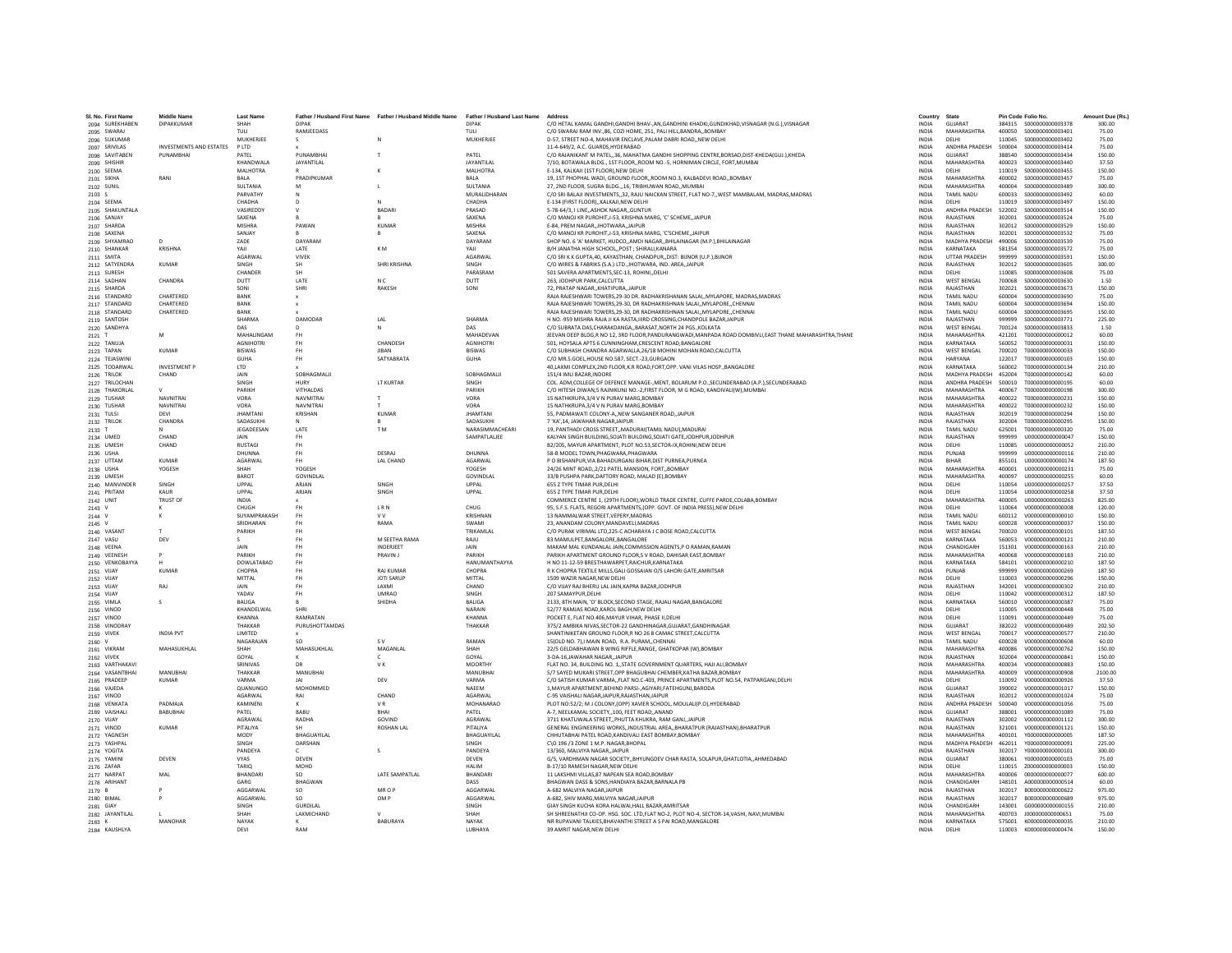| SI, No. First Nam             | <b>Middle Name</b>             | <b>Last Name</b>               |                         | Father / Husband First Name Father / Husband Middle Name | <b>Father / Husband Last Name</b> | Address                                                                                                                                                                         | Country                      | State                                    |                  | Pin Code Folio No                    | Amount Due (Rs.  |
|-------------------------------|--------------------------------|--------------------------------|-------------------------|----------------------------------------------------------|-----------------------------------|---------------------------------------------------------------------------------------------------------------------------------------------------------------------------------|------------------------------|------------------------------------------|------------------|--------------------------------------|------------------|
| 2185 ARUN                     |                                | KHANDELWAL<br><b>RODRIGUES</b> | PREMNATH                |                                                          | KHANDELWAL                        | 77<br>ROSARY VILLA CO OP HOUSING SCOEIETY, FLAT NO 1 3RD DOMINIC COLONY, ORLEM MALAD WEST, , BOMBAY                                                                             | <b>INDIA</b><br><b>INDIA</b> | <b>WEST RENGAL</b><br>MAHARASHTRA        | 999999<br>400064 | K000000000001410<br>L00000000000175  | 37.50<br>195.00  |
| 2186 LESLIE<br>2187 NARENDRA  |                                | <b>KUMAR</b>                   | RAMSARAN                |                                                          | SINGH                             | PRESS INFORMATION BUREAU(N.R).G.O.I.M.O.I&B. KENDRIYA SADAN. BLOCK -V.SECTOR - 9A.,CHANDIGARH                                                                                   | <b>INDIA</b>                 | CHANDIGARH                               | 160017           | N000000000001128                     | 37.50            |
| 2188 PRANJIVAN                | <b>KESHAVLAL</b>               | SHAH                           | KESHAVLAL               |                                                          | <b>KFSHAVI AI</b>                 | 101, SHRUSTI COMPLEX, OPP: GOTRI GEB SUB STATION, GOTRI ROAD, VADODARA                                                                                                          | <b>INDIA</b>                 | GUIARAT                                  | 390021           | P000000000001534                     | 150.00           |
| 2189 R                        |                                | NARAYANAN                      |                         | N                                                        | <b>RAMAMURTHY</b>                 | NO.-1. R K NAGAR. IIND MAIN ROAD.SECOND FLOOR. FLAT RAJA ANNAMALAI.PURAM. CHENNAI.CHENNAI                                                                                       | <b>INDIA</b>                 | <b>TAMIL NADU</b>                        | 600028           | R000000000000031                     | 150.00           |
| 2190 RASIKLAI                 | BAPULAL                        | SHAH                           | <b>BAPULAL</b>          |                                                          | <b>RAPULAI</b>                    | 101, SHRUSTI COMPLEX, OPP: GOTRI GEB SUB STATION, GOTRI ROAD,, VADODARA                                                                                                         | <b>INDIA</b>                 | GUIARAT                                  | 390021           | R00000000002112                      | 150.00           |
| 2191 RAJ                      |                                | <b>KUMAR</b>                   | RAMESH                  | KR                                                       | <b>SHARMA</b>                     | A-302, CHANDRESH SWAGAT, SHANKESHWAR NAGAR, ACHOLE ROAD, NALLASOPARA(E), THANE, THANE                                                                                           | INDIA                        | <b>MAHARASHTRA</b>                       | 401203           | R000000000002168                     | 150.00           |
| 2192 SHANTI                   | DEVI                           | AGGARWAL                       | JAGANNATH               |                                                          | AGGARWAI                          | 1/4 PATEL ROAD, JALANDHAR CANTT, PUNJAB, JALANDHAR                                                                                                                              | <b>INDIA</b>                 | CHANDIGARH                               | 144005           | \$000000000000789                    | 202.50           |
| 2193 SURAJ                    |                                | PARKASH                        | <b>FH</b>               | <b>I ATF MANOHAR</b>                                     | I AI                              | D-23 GREEN PARK NEW DELHI                                                                                                                                                       | <b>INDIA</b>                 | <b>DELHI</b>                             | 110016           | \$000000000001585                    | 210.00           |
| 2194 K                        |                                | SRINIVASAP                     |                         |                                                          | KRISHNAMACHAR                     | I FLOOR, 3 A, JEEVARTHNAM NAGAR, ADYAR, CHENNAI                                                                                                                                 | INDIA                        | <b>TAMIL NADU</b>                        | 600020           | \$000000000003099                    | 75.00            |
| 2195 K                        |                                | SRINIVASAN                     |                         |                                                          | KRISHNAMACHAR                     | I FLOOR3 A. JEEVARATHNAM NAGARADYARCHENNAI                                                                                                                                      | <b>INDIA</b>                 | TAMIL NADU                               | 600020           | \$000000000003100                    | 75.00            |
| 2196 TARUNKUMAR               | M                              | <b>DUDANI</b>                  | MANOHAR                 |                                                          | <b>MANOHAR</b>                    | 41 ANIL APARTMENTS.4TH FLOOR.COLLEGE STREET, AGAR BAZAR.DADAR(W).,MUMBAI                                                                                                        | <b>INDIA</b>                 | <b>MAHARASHTRA</b>                       | 400028           | T000000000000327                     | 75.00            |
| 2197 VINESH                   |                                | SHAH<br>SHAH                   | <b>JAYANTILAI</b>       |                                                          | SHAH<br>SHAH                      | SH SHREENATHJI CO-OP HSG SOC. LTD.,FLAT NO-2, PLOT NO-4, SECTOR-14.VASHI, NAVI,MUMBA                                                                                            | <b>INDIA</b>                 | MAHARASHTRA                              | 400703<br>400703 | V000000000000834                     | 75.00            |
| 2198 VINESH                   |                                |                                | JAYNTILAL               |                                                          |                                   | SH SHREENATHJI CO-OP HSG. SOC. LTD., FLAT NO-2, PLOT NO-4, SECTOR-14, VASHI, NAVI, MUMBAI                                                                                       | <b>INDIA</b>                 | <b>MAHARASHTRA</b>                       |                  | V000000000000835                     | 75.00            |
| 2199 JATIN                    | <b>ASHOK</b><br><b>JAWAHAR</b> | KHANDWALA<br>VORA              | ASHOK<br><b>JAWAHAR</b> | DEVSI                                                    | ASHOK<br>VORA                     | JAYANTILAL KHANDWALA & SONS.201 STOCK EXCH. PLAZA.DALAL STREET.BOMBAY<br>GANESH BHUVAN.270.TELANG ROAD, MATUNGABOMBAY                                                           | <b>INDIA</b><br><b>INDIA</b> | <b>MAHARASHTRA</b><br>MAHARASHTRA        | 400023<br>400015 | J00000000000676<br>M000000000001132  | 39.00<br>150.00  |
| 2200 MANJULA                  |                                | PATFI                          | NARANRHAI               |                                                          | NARANRHAI                         | SARDAR CHOK, AT. DABHOW, TK. POTLAD, DIST: TIUIR, GUJARAT, TIUIR                                                                                                                | <b>INDIA</b>                 | GUIARAT                                  | 387210           | M000000000001631                     | 75.00            |
| 2201 M<br>2202 PREM           | CHAND                          | <b>JAIN</b>                    | <b>INDER</b>            |                                                          | <b>JAIN</b>                       | 2, SUDHA SAGAR COLONY, NR.KARDHANI, MARKET, CHIDAND MARG, MALVIYA NAGAR, JAIPUR                                                                                                 | <b>INDIA</b>                 | RAIASTHAN                                | 302017           | P00000000001425                      | 300.00           |
| 2203 RANJIT                   | <b>KUMAR</b>                   | DHAR                           | <b>ASHUTOSH</b>         |                                                          | DHAR                              | P31/1 C.I.T. SCHEME VII M, CALCUTTA                                                                                                                                             | INDIA                        | <b>WEST BENGAL</b>                       | 700054           | R000000000001921                     | 75.00            |
| 2204 SUBHASH                  | <b>MANAK CHAND</b>             | KABRA                          | <b>FH</b>               |                                                          |                                   | 390 BUDHWAR PETH.CHOLKHAN ALI.PUNE                                                                                                                                              | <b>INDIA</b>                 | MAHARASHTRA                              | 411002           | \$000000000001268                    | 112.50           |
| 2205 JETHMAL                  | <b>I II ADHAR</b>              | <b>KFIA</b>                    | <b>I II ADHAR</b>       |                                                          | KFIA                              | 165 W.NO 48-2, ARVIND GHOSH MARG, RAMDAS PETH, AKOLA MAHARASHTRA                                                                                                                | <b>INDIA</b>                 | GOA                                      | 444001           | 1201090000285218                     | 52.50            |
| 2206 SANTOSH                  |                                | JAIN                           | <b>HIRALAL</b>          |                                                          | JAIN                              | PREMIUM INVESTMENTS,, TAKAR COMPLEX, IST FLOOR, NAHARLAGUN, ARUNACHAL PRADESH,                                                                                                  | INDIA                        | ARUNACHAL                                | 791110           | 1201090001299171                     | 39.00            |
| 2207 TARA                     | DEVI                           | <b>JAIN</b>                    | <b>BHANWAR</b>          | LAL                                                      | GANGWA                            | RAJDHANI AUTO AGENCY.A-SECTOR.NAHARLAGUN.ITANAGAR.ARUNACHAL PRADESH                                                                                                             | <b>INDIA</b>                 | ARUNACHAL                                | 791110           | 1201090001372416                     | 24.00            |
| 2208 MURAR                    | LAL                            | SARAWAG                        | SHUBH                   | KARAN                                                    | SARAWAGI                          | C/O MURARI LAL SARAWAGI.RATANGARH.RATANGARH.RAJASTHAN                                                                                                                           | <b>INDIA</b>                 | RAJASTHAN                                | 331022           | 1201770100519396                     | 450.00           |
| 2209 AMAN                     |                                | <b>JAIN</b>                    | <b>IANESHWAR</b>        | DAS                                                      | <b>JAIN</b>                       | H - 23. HEAVY WATER COLONY.RAWATBHATA.KOTA.RAJASTHAN                                                                                                                            | <b>INDIA</b>                 | RAIASTHAN                                | 323307           | 1202840000038011                     | 52.50            |
| 2210 A                        |                                | KAMALA                         |                         |                                                          | SIVASAMY                          | 18, VIJAYALAXMI ILLAM,,TIRUMURUGAN NAGAR, VADAVALLI,,COIMBATORE                                                                                                                 | INDIA                        | <b>TAMIL NADU</b>                        | 641041           | A000000000000016                     | 60.00            |
| 2211 ABDULHUSAIN              | SARAFALI                       | GANGARDIWALA                   | SARAFALI                |                                                          | GANGARDIWALA                      | 11 DIMTIMKAR ROAD 1ST FLOOR, ROOM NO 36 OPP J J HOSPITAL, BOMBAY                                                                                                                | <b>INDIA</b>                 | MAHARASHTRA                              | 400008           | A000000000000056                     | 210.00           |
| 2212 ABDUR                    |                                | RAHMAN<br><b>JAIN</b>          | RUPAK                   |                                                          | <b>JAIN</b>                       | C/O SAMAI STORE P O ARARIA DIST PURNEA<br>41 RAJPUR ROAD.DELHI                                                                                                                  | <b>INDIA</b><br><b>INDIA</b> | <b>RIHAR</b><br><b>DELHI</b>             | 854311<br>110054 | A000000000000060<br>A000000000000063 | 37.50<br>75.00   |
| 2213 ABHA                     | <b>KUMAR</b>                   | GOYAL                          |                         |                                                          | GOYAL                             | 2A/208 AZADNAGAR, KANPUR                                                                                                                                                        | <b>INDIA</b>                 | <b>UTTAR PRADESH</b>                     | 208002           | A000000000000111                     | 150.00           |
| 2214 AJAY<br>2215 ALKA        |                                | RANI                           | DO                      | PRABHA                                                   | LALL                              | 106-C, POCKET A, , SUKHDEV VIHAR, NEW DELHI                                                                                                                                     | INDIA                        | DELHI                                    | 110065           | A000000000000168                     | 150.00           |
| 2216 AMAR                     |                                | SINGH                          | s.                      | SARWAN                                                   | SINGH                             | H NO 720-A SECTOR 36 B CHANDIGARH                                                                                                                                               | <b>INDIA</b>                 | CHANDIGARH                               | 160036           | A000000000000198                     | 187.50           |
| 2217 ANANTHAKRISHAN           |                                | <b>GANESAN</b>                 |                         |                                                          | GANESAN                           | 105, KULIN APARTMENTS,, PANDIT DEENDAYAL ROAD, DOMBIVLI(W), DOMBIVLI                                                                                                            | <b>INDIA</b>                 | MAHARASHTRA                              | 421202           | A000000000000286                     | 150.00           |
| 2218 ANIL                     |                                | <b>KUMAR</b>                   | <b>SURINDER</b>         |                                                          | <b>KUMAR</b>                      | 10/13E, EAST PATEL NAGAR, NEW DELHI                                                                                                                                             | INDIA                        | DELHI                                    | 110008           | A000000000000310                     | 210.00           |
| 2219 ANIL                     | <b>KUMAR</b>                   | JAIN                           | <b>LAIPAT</b>           | RAI                                                      | <b>JAIN</b>                       | 15 ANAND LOK.NEW DELHI                                                                                                                                                          | <b>INDIA</b>                 | DELHI                                    | 110049           | A000000000000337                     | 150.00           |
| 2220 ANIL                     |                                | SHAH                           | LAXMICHAND              |                                                          | SHAH                              | 3/206, OFF SINGARAVELAN SALAICHINNA NEELANKARAIMADRAS                                                                                                                           | <b>INDIA</b>                 | <b>TAMIL NADU</b>                        | 600041           | A000000000000355                     | 150.00           |
| 2221 ANIL                     |                                | PRARHIL                        | RAGHOBA                 |                                                          | PRARHU                            | 580 SAHAKAR NAGAR NO 2, BEHIND SHEEL COLONY CHEMBUR, BOMBAY                                                                                                                     | <b>INDIA</b>                 | MAHARASHTRA                              | 400071           | A000000000000362                     | 210.00           |
| 2222 ANITA                    |                                | GOEL                           | MURARILAL               |                                                          | GOEL                              | E 41 MASUID MOTH.NEW DELH                                                                                                                                                       | INDIA                        | DELHI                                    | 110048           | A000000000000393                     | 210.00           |
| 2223 ANJALI                   | DATTATRAYA                     | NEWASKAI                       | DATTATRAYA              |                                                          | DATTATRAYA                        | PURUA KARMAVEER SOCIETY,416-A DURGA NAGAR,PUNE                                                                                                                                  | INDIA                        | <b>MAHARASHTRA</b>                       | 411016           | A000000000000415                     | 150.00           |
| 2224 ANOOP                    | IAII                           | SAKHUJA                        | <b>NARSING</b>          | DASS                                                     | SAKHUJA                           | LIFE GUARD CLINIC.328 9TH CROSS WILSON GARDEN BANGALORE                                                                                                                         | <b>INDIA</b>                 | KARNATAKA                                | 560027           | A000000000000463                     | 187.50           |
| 2225 ANU                      |                                | GOEL                           | MURARI                  | LAL                                                      | GOEL                              | E 41 MASJID MOTH.NEW DELHI                                                                                                                                                      | <b>INDIA</b>                 | DELHI                                    | 110048           | A000000000000476                     | 210.00           |
| 2226 ANUP<br>2227 ARVINDBHA   |                                | SHASTR<br>PATFI                | <b>VITHAI RHAI</b>      |                                                          | PATFI                             | 14 NARAYAN PARK NAVBANGPURA, AHMEDABAD<br>F/1 VASUDHA APPARTMENT, NEAR VIJAY PARK NAVRANGPURA, AHMEDABAD                                                                        | INDIA<br>INDIA               | GUJARAT<br>GUIARAT                       | 380009<br>380009 | A000000000000485<br>A000000000000611 | 150.00<br>187.50 |
|                               | <b>ASHWANI</b>                 | ADVANI                         | <b>ASHWANI</b>          | KUMAR                                                    | <b>ADVANI</b>                     | TRIMURTI TRAVEL AND TOURS PVT LTD.2ND FLOOR SHALE BLDG 28 BANK STREET.BOMBAY                                                                                                    | <b>INDIA</b>                 | MAHARASHTRA                              | 400023           | A000000000000627                     | 75.00            |
| 2228 ASHA<br>2229 ASHA        |                                | <b>GUPTA</b>                   | <b>WO</b>               | MAHESH CHAND GUPTA                                       | ADVOCATE                          | W/O MAHESH CHAND GUPTA ADVOCATE, B-7 SHIV MARG, BANI PARK, JAIPUR                                                                                                               | <b>INDIA</b>                 | RAIASTHAN                                | 302016           | A000000000000640                     | 187.50           |
| 2230 ASHA                     |                                | PATIL                          | SHASHIDHAF              |                                                          | PATIL                             | SAVISRI 425 IV BLOCK 8TH MAIN, KORAMANGALA, BANGALORE                                                                                                                           | INDIA                        | KARNATAKA                                | 560034           | A000000000000650                     | 150.00           |
| 2231 ASHIMA                   |                                | SOOD                           | ASHOK                   | <b>KUMAR</b>                                             | SOOD                              | 805, SUMERU TOWERS., KAUSHAMBI, PO: SAHIBABAD, DIST GAZIABAD                                                                                                                    | <b>INDIA</b>                 | <b>UTTAR PRADESH</b>                     | 201010           | A000000000000670                     | 150.00           |
| 2232 ASHOK                    |                                | AGARWAL                        |                         |                                                          | AGARWAL                           | 43 KISHAN NAGAR SHYAM NAGAR JAIPUR                                                                                                                                              | <b>INDIA</b>                 | RAJASTHAN                                | 302019           | A000000000000679                     | 150.00           |
| 2233 ASHOK                    | <b>AJITSINH</b>                | VED                            | <b>AJITSINE</b>         | JETHMAL                                                  | VED                               | 607 SHRINATH APPARTMENTS, SHATILAL MODI ROAD, KANDIVALI W, BOMBAY                                                                                                               | <b>INDIA</b>                 | MAHARASHTRA                              | 400067           | A000000000000681                     | 75.00            |
| 2234 ASHOK                    |                                | AKAR                           | MOHAN                   | LAL                                                      | AKAR                              | 3187 AKAR BHAWAN CHANDPOLE BAZAR, KALYAN JI KA RASTA JAIPUR                                                                                                                     | INDIA                        | RAJASTHAN                                | 302001           | A000000000000682                     | 75.00            |
| 2235 ASHOK                    |                                | BEHAL                          | N                       |                                                          | BEHAL                             | C/O CENTRAL BANK OF INDIA, ZONAL COMPUTER, CEN, I.M.A.HALL, NR I.T.O.I.P. MARG, NEW DELH                                                                                        | <b>INDIA</b>                 | DELHI                                    | 110002           | A000000000000686                     | 210.00           |
| 2236 AUTAR                    | <b>SINGH</b>                   | PADDA                          | <b>BANTA</b>            |                                                          | SINGH                             | D-576 RANIIT AVENUE AMRITSAR                                                                                                                                                    | <b>INDIA</b>                 | CHANDIGARH                               | 143001           | A000000000000850                     | 187.50           |
| 2237 AJIT                     |                                | KUCHERIA                       | SO                      |                                                          | TUKARAM                           | C/O UNIQUE INVESTMENTS, 63, DONTAD STREET, DAMAR GALLI,, BOMBAY                                                                                                                 | INDIA                        | <b>MAHARASHTRA</b>                       | 400009           | A000000000000997                     | 300.00           |
| 2238 ANITA                    |                                | SINHA<br>KASERA                | VARESH                  |                                                          | SINHA<br>KASERA                   | G-3, SAMARPAN FLATS, , NEAR GULBAI TEKRA, ELLISBRIDGE, , AHMEDABAD                                                                                                              | <b>INDIA</b>                 | GUJARAT<br>GUIARAT                       | 380006<br>360576 | A000000000001071<br>4000000000001097 | 421.50           |
| 2239 ANJU                     |                                | PATFI                          | SHIVDUTTARAI            |                                                          | PATFI                             | C-188 BIRLASAGAR COLONY.PO : PORBANDAR-2.PORBANDAF                                                                                                                              | <b>INDIA</b><br><b>INDIA</b> | GUIARAT                                  | 395001           |                                      | 60.00            |
| 2240 AMRUTBHAI<br>2241 AMRITA | <b>NATTHUBHAI</b>              | <b>MADHAVAM</b>                | NATTHUBHAI              | $\mathcal{S}$                                            | MADHAVAN                          | C-1 PWD STAFF QUARTERS, OPP NANPURA POST OFFICE, NANPURA, SURAT<br>C/O MR. K S MADHAVAN, (M.D.), TECUMSEH PRODUCTS INDIA LTD., BALANAGAR,, HYDERABAD                            | <b>INDIA</b>                 | <b>ANDHRA PRADESH</b>                    | 500037           | A000000000001175<br>A000000000001186 | 75.00<br>150.00  |
| 2242 ANURADHA                 |                                | <b>HAMIRWASIA</b>              | KIRAN                   | KUMAR                                                    | <b>HIMARWASIA</b>                 | 1/2.KRISHNA RAM BOSE STREET.CALCUTTA                                                                                                                                            | <b>INDIA</b>                 | <b>WEST BENGAL</b>                       | 700004           | A000000000001190                     | 60.00            |
| 2243 AFZAL                    | ABDUL                          | KARDER                         | ABDUL                   | KADER HAJI                                               | <b>ISMAIL</b>                     | 106/108 NEW KAZI STREET2ND FLOOR, ROOM NO-4.BOMBAY                                                                                                                              | <b>INDIA</b>                 | MAHARASHTRA                              | 400003           | A000000000001201                     | 421.50           |
| 2244 AMITABH                  |                                | <b>GLIPTA</b>                  | SHRI                    | CHANDRA                                                  | <b>VIRA</b>                       | 151 BAIROONI KHANDAK,LUCKNOW 1,LUCKNOW                                                                                                                                          | <b>INDIA</b>                 | <b>UTTAR PRADESH</b>                     | 999999           | A00000000001233                      | 210.00           |
| 2245 A                        |                                | RETHNAM                        |                         |                                                          | <b>ANAIAPPAN</b>                  | Y-195 ANNANAGAR WEST, MADRAS, MADRAS                                                                                                                                            | INDIA                        | TAMIL NADU                               | 600040           | A000000000001255                     | 300.00           |
| 2246 ANIL                     | KUMAR                          | <b>AGARWAI</b>                 | OM                      | PRAKASH                                                  | <b>AGARWAI</b>                    | C/O CAR PLUS . SEVOKE ROAD. OPP GURUDWARA. SILIGURI                                                                                                                             | <b>INDIA</b>                 | <b>WEST BENGAL</b>                       | 734401           | A000000000001261                     | 150.00           |
| 2247 ASHOK                    | <b>KUMAR</b>                   | AGARWAL                        | SITARAM                 |                                                          | AGARWAL                           | GEEL CONSULTANCY SERVICE.448/2 BIDHAN ROAD, 2ND FLOOR, DARJEELING.SILIGURI                                                                                                      | <b>INDIA</b>                 | <b>WEST BENGAL</b>                       | 734401           | A000000000001262                     | 30.00            |
| 2248 ARUN                     | KANTI                          | RATHI                          | RAM                     | GOPAL                                                    | RATHI                             | C/O AAR AAR INVESTMENTS.141/143.PRINCESS STREEET.2ND FLOOR.SAI BHUVANBOMBAY                                                                                                     | <b>INDIA</b>                 | MAHARASHTRA                              | 400002           | A000000000001274                     | 60.00            |
| 2249 ANTHON                   |                                | DIAS                           | LINO                    |                                                          | LINO                              | CAMELLIA APARTMENT, ST. LAWRENCE COLONY, RASILA ROAD, PUN                                                                                                                       | INDIA                        | <b>MAHARASHTRA</b>                       | 411013           | A000000000001288                     | 150.00           |
| 2250 ARTI                     |                                | KAPOOR                         | RAMAN                   |                                                          | KAPOOR                            | C/O BOMBAY MACHINERY STORES.1.JAVER BHAVAN.NR. MUNICIPAL OFFICE.NASIK ROADNASIK                                                                                                 | <b>INDIA</b>                 | GOA                                      | 422101           | A000000000001289                     | 60.00            |
| 2251 AMIT                     |                                | <b>SINGHAI</b>                 | BANSHI                  | DHAR                                                     | AGARWAI                           | C/O ANII AGENCIES BIDHAN MARKET ROAD SILIGURI                                                                                                                                   | <b>INDIA</b>                 | <b>WEST RENGAL</b>                       | 734401           | A000000000001303                     | 375.00           |
| 2252 ASHISH                   | PRAKASH                        | ARYA                           |                         |                                                          | ARYA                              | C/O NAVRATNA JEWELLERS677, MAIN ROADRANCHI (BIHAR)RANCHI                                                                                                                        | <b>INDIA</b>                 | <b>RIHAR</b>                             | 834001           | A000000000001311                     | 210.00           |
| 2253 ADVANCE                  | CONSTRUCTION CO                | PVT LTD<br>MODY                | <b>NA</b><br>NAGARDAS   | G                                                        | <b>MODY</b>                       | C-6/14-02, SECTOR - 6., C.B.D. OPP, KONKAN BHAVAN, NEW BOMBAY, BOMBA<br>11/1102, VIJAY CHAMBERS, TRIBHUVAN ROAD, OPP. DREAMLAND CINEMA, BOMBAY                                  | <b>INDIA</b><br><b>INDIA</b> | <b>MAHARASHTRA</b><br>MAHARASHTRA        | 400614<br>400004 | A000000000001314<br>A000000000001316 | 600.00<br>721.50 |
| 2254 AJAY<br>2255 ANTONETTE   | S                              | <b>FERNANDES</b>               | SAVIO                   | $\epsilon$                                               | FERNANDES                         | A 11/12. KAILASH APTSRAMBAUG. BORIVALI (W).BOMBAY                                                                                                                               | <b>INDIA</b>                 | MAHARASHTRA                              | 400092           | A000000000001337                     | 210.00           |
| 2256 ASHOK                    |                                | <b>AGARMAL</b>                 | MOOLCHAND               |                                                          | <b>AGARWAL</b>                    | C/O BALABUX KANYALAL.P.O. RENWAL.JAIPUR                                                                                                                                         | <b>INDIA</b>                 | RAIASTHAN                                | 303603           | A00000000001340                      | 210.00           |
| 2257 AKBARAL                  | D                              | MUSHE                          | DAWOOD                  |                                                          | DAWOOD                            | C/O G.H.MUSHE, SULTANABAD NIWAS, 102/10 BEHRAM BAUG, JOGESHWARI(W), BOMBAY                                                                                                      | INDIA                        | <b>MAHARASHTRA</b>                       | 400102           | A000000000001341                     | 75.00            |
| 2258 ANMOL                    | KRISHAN                        | SEKHRI                         | GOBIND                  | RAM                                                      | SEKHRI                            | 3RD FLOOR, SAHAKAR BAZAR, OPP.RAILWAY STATION, BANDRA (WEST), MUMBAI                                                                                                            | <b>INDIA</b>                 | MAHARASHTRA                              | 400050           | A000000000001344                     | 225.00           |
| 2259 KAPOOR                   | CHAND                          | AGRAWAL                        | SHRI                    | <b>DURGA LAL</b>                                         | AGRAWAL                           | C/O R.P.GUPTA, A-86 SHYAM NAGAR AJMER ROAD, JAIPUR, RAJASTHAN, JAIPUR                                                                                                           | <b>INDIA</b>                 | RAJASTHAN                                | 302006           | A000000000001410                     | 150.00           |
| 2260 GULAM                    | <b>ABBAS ALI</b>               | MOHAMMED                       | MR                      | HABIBULLAHBHAI ALI                                       | MOHAMMED                          | NOBLE TRADERS, PO BOX 497, BAHRAIN                                                                                                                                              | <b>BAHRAIN</b>               |                                          | 999999           | A000000000001427                     | 150.00           |
| 2261 ARVIND                   |                                |                                | <b>HEMRAJ</b>           |                                                          | SOHANRAJ                          | C/O UMESH G SHAH,16 AMUL SOC,NR. SHARDA NAGAR,P.O. PALDI,,AHMEDABAD                                                                                                             | INDIA                        | GUJARAT                                  | 380007           | A000000000001441                     | 75.00            |
| 2262 AJAY                     | THAKORLAL                      | PARIKH                         | THAKORLAL               |                                                          | THAKORLAI                         | 13.SIDDHARTH.OFF JP ROAD SEVEN-.BUNGLOW OPP.KD'S STORE ABOVE.U.B I.ANDHERI(W).BOMBAY                                                                                            | <b>INDIA</b>                 | MAHARASHTRA                              | 400058           | A000000000001503                     | 75.00            |
| 2263 ALKA                     |                                | KHANNA                         | $\mathbb{R}$            |                                                          | KHANNA                            | C/O HARVINDER BARRAR 82 HARGORIND ENCLAVE VIKAS MARG EXTN. DELHI                                                                                                                | <b>INDIA</b>                 | DELHI                                    | 110092           | A000000000001546                     | 210.00           |
| 2264 ASHWIN                   | MOTIRAM                        | <b>ACHARYA</b>                 | MOTIRAM                 | $\epsilon$                                               | <b>ACHARYA</b>                    | 9-A GANGOTRI SOCIETY, NEAR L D ENGG COLLEGE GULBAITEKRA, AHMEDABAD                                                                                                              | <b>INDIA</b>                 | GUIARAT                                  | 380006           | A000000000001554                     | 60.00            |
| 2265 ARUN                     | <b>KUMAR</b>                   | AGARWAL                        | GIRDHAR                 | LAL                                                      | AGARWAI                           | C/O SUNIL ENTERPRISES.104 MGD MARKET.JAIPUR                                                                                                                                     | <b>INDIA</b>                 | RAJASTHAN                                | 302002           | A000000000001557                     | 225.00           |
| 2266 ARVIND                   |                                | PUJARA                         | TRIBHUVANDAS            |                                                          | PUJARA                            | C/O ALLOY STEEL ENTERPRISES, 13, KACHALEESWAR AGRAHARAM STREET, MADRAS                                                                                                          | INDIA                        | <b>TAMIL NADU</b>                        | 600004           | A000000000001602                     | 150.00           |
| 2267 ASHOK<br>2268 ANURADHA   | KUMAR                          | <b>RUDHWAN</b><br>MANDOVARA    | PRATAP<br>RAVI          |                                                          | SINGH<br>MANDOVARA                | C/O SANGEET TAHLANI.608, SOMA APARTMENT, STH FLOOR., 'N' BLOCK, PARNASREE PALLY.BEHALA.KOLKATA<br>MAHESHWARI INVESTMENT, 35 HAMAM ST., 2ND FLR, B/H DENA BANK, R.NO.1-B, MUMBAI | <b>INDIA</b><br><b>INDIA</b> | <b>WEST RENGAL</b><br><b>MAHARASHTRA</b> | 700060<br>400023 | A000000000001606<br>A000000000001688 | 60.00<br>60.00   |
| 2269                          |                                | KAKNKARIA                      | LATE                    |                                                          | <b>HASTIMAL</b>                   | 7 HUSSAIN SAHIB STREET, PARK TOWN, MADRAS                                                                                                                                       | <b>INDIA</b>                 | TAMIL NADU                               | 600003           | B000000000000004                     | 150.00           |
| 2270 B                        |                                | YATHISH                        | $\mathsf R$             | PADMANABHA                                               | NAIDU                             | 11 15TH MAIN ROAD.VASANTHANAGAR.BANGALORE                                                                                                                                       | <b>INDIA</b>                 | KARNATAKA                                | 560052           | B000000000000034                     | 150.00           |
| 2271 B                        | PADMANARHA                     | NAIDU                          |                         | GOVINDARAJULU                                            | NAIDU                             | 11 15TH MAIN ROAD, VASANTHANAGAR, BANGALORE                                                                                                                                     | <b>INDIA</b>                 | KARNATAKA                                | 560052           | B000000000000036                     | 150.00           |
| 2272 E                        | PRAKASH CHAND                  | DUGAR                          | BHERUDAN                |                                                          | <b>DUGAR</b>                      | NO 11 PERIYANAIYA KARAN STREET, SOWCARPET, MADRAS                                                                                                                               | <b>INDIA</b>                 | <b>TAMIL NADU</b>                        | 600079           | B00000000000038                      | 150.00           |
| $2273$ B                      |                                | SUBBARAC                       |                         |                                                          | NARASIMHAM                        | A-401.3RD FLOOR, KRISHNA VILAS.APARTMENTS, 39/01.MADRAS                                                                                                                         | <b>INDIA</b>                 | <b>TAMIL NADU</b>                        | 600059           | B000000000000058                     | 60.00            |
| 2274 BALBIR                   |                                | SINGH                          | s.                      | <b>MANOHAR</b>                                           | SINGH                             | HX-97, E-7 EXTENSION.ARERA COLONY.BHOPAL, M P.BHOPAL                                                                                                                            | <b>INDIA</b>                 | MADHYA PRADESH                           | 462016           | B000000000000136                     | 37.50            |
| 2275 BALDEV                   | SINGH                          | RHORIA                         | PRARHU                  |                                                          | DYAL                              | FLAT NO. 104A, B/3,LAWRENCE ROAD, DELHI                                                                                                                                         | <b>INDIA</b>                 | DELHI                                    | 110035           | 8000000000000144                     | 150.00           |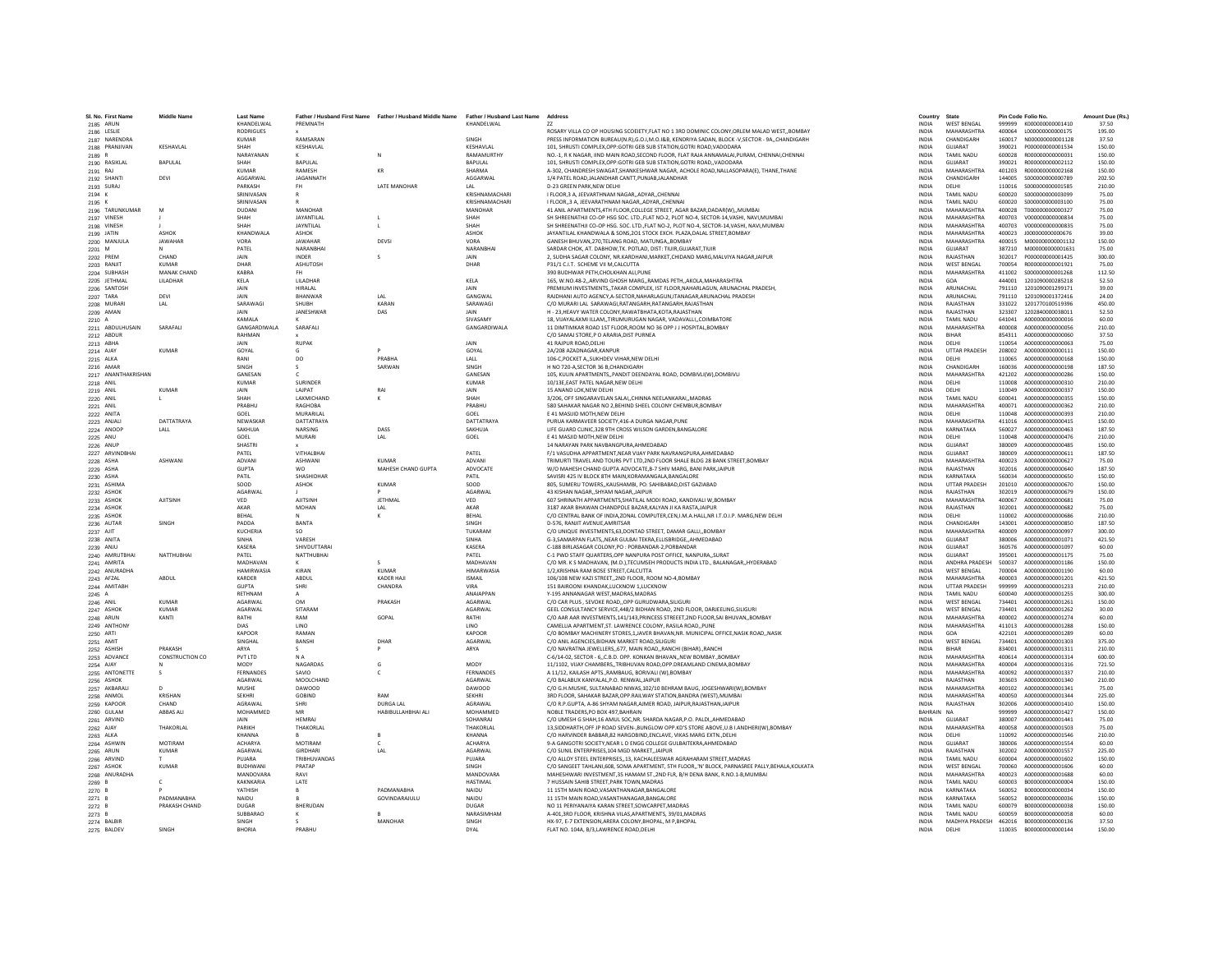| SI, No. First Name           | <b>Middle Name</b>   | <b>Last Name</b>  | Father / Husband First Name | Father / Husband Middle Name | Father / Husband Last Name Address |                                                                                                                                            | Country                      | State                              |                  | Pin Code Folio No.                   | Amount Due (Rs.  |
|------------------------------|----------------------|-------------------|-----------------------------|------------------------------|------------------------------------|--------------------------------------------------------------------------------------------------------------------------------------------|------------------------------|------------------------------------|------------------|--------------------------------------|------------------|
| 2276 BALVINDERJEET           | KAUR                 | $\mathbf{H}$      | <b>GURIOPAL</b>             | SINGH                        | GILL                               | HOUSE NO 706 SECTOR 11 B.CHANDIGARH                                                                                                        | <b>INDIA</b>                 | CHANDIGARH                         |                  |                                      | 150.00           |
| 2277 BASANTA                 |                      | DHOOT             | SUBHASHCHAND                |                              | DHOOT                              | C/O KKRISHNA PROVISIONS, NIRVIGHNA, APT, ALANKAR SOC., PUNDLIK NAGAR ROAD, GARKHEDA,, AURANGABAD                                           | <b>INDIA</b>                 | GOA                                |                  | 431005 B000000000000200              | 150.00           |
| 2278 BHAGWATI                | DEVI                 | DEVI<br>SABOO     | AANUHA<br>LALIT             | <b>KUMAF</b>                 | LAL<br>SABOC                       | J-12 LUXMI NAGAR.DELHI<br>701, SRI RAMKRISHNA SADAN, SIR. POCHKHANWALA ROAD, WORLI, BOMBAY                                                 | <b>INDIA</b><br><b>INDIA</b> | <b>DELHI</b><br><b>MAHARASHTRA</b> | 110092<br>400025 | B000000000000274<br>B00000000000276  | 150.00<br>112.50 |
| 2279 BHAGWATI                | SHIVAPA              | BARAMAT           | SHIVAPA                     | <b>KALLAPA</b>               | BARAMATI                           |                                                                                                                                            |                              | MAHARASHTRA                        | 416012           | B000000000000284                     | 210.00           |
| 2280 BHAIRU                  |                      |                   |                             |                              |                                    | C/O BANK OF MAHARASHTRA, MAHADWAR RD. BRANCH, SHENDE BUILDING, KHARI CORNER, KOLHAPUR, KOLHAPUR                                            | INDIA                        |                                    |                  |                                      |                  |
| 2281 BHANUMATI               |                      | KHATRI<br>KHATTAR | RADHE<br><b>HIRA</b>        | SHAM<br>NAND                 | KHATRI<br>KHATTAR                  | NEAR POST OFFICE SAWAI MADHOPUR RAI MADHOPUR                                                                                               | <b>INDIA</b><br><b>INDIA</b> | RAIASTHAN                          | 999999<br>110024 | B000000000000301                     | 150.00           |
| 2282 BHARAT                  | <b>BHUSHAN</b>       | <b>KISHNAN</b>    | RAJ                         | <b>KUMAF</b>                 | <b>KISHNAN</b>                     | 21/129 VIKRAM VIHAR, LAJPAT NAGAR IV, NEW DELHI<br>B-12 C C COLONY.OPP RANA PARTAP BAGH.DELHI                                              | <b>INDIA</b>                 | DELHI                              | 110007           | B000000000000327<br>B000000000000380 | 210.00           |
| 2283 BHARTI                  |                      |                   | SOMARHA                     |                              | PATEL                              | 43 GODOWN STREET.MADRAS                                                                                                                    |                              | DELHI<br>TAMIL NADU                |                  | B000000000000391                     | 75.00<br>150.00  |
| 2284 BHASKAR                 | s.                   | PATEL             |                             | M                            |                                    |                                                                                                                                            | <b>INDIA</b>                 |                                    | 600001           |                                      |                  |
| 2285 BHAWAR                  |                      | LAL<br>DUGAR      | <b>HIMMAT</b><br>SUGANMAL   |                              | MAI                                | SRI PARSHVA DRUG HOUSE, 21 & 21/2, LALBAGH FORT ROAD, BANGALORE                                                                            | <b>INDIA</b>                 | KARNATAKA                          | 560004           | B000000000000424                     | 210.00           |
| 2286 BHERUDAN                |                      |                   |                             |                              | <b>DUGAR</b>                       | NO 11 PERIYANAIYA KARAN STREET, SOWCARPET, MADRAS                                                                                          | <b>INDIA</b>                 | <b>TAMIL NADU</b>                  | 600079           | B000000000000432                     | 150.00           |
| 2287 BHIKAJI                 | <b>LADUJI SAWANT</b> | <b>BHONSALE</b>   | LADUJI                      | <b>BHIKAJI SAWANT</b>        | <b>BHONSALE</b>                    | GR.FLOOR,LAXMI SADAN,SAVARKAR PATH,,NEAR 3 PETROL PUMP,THANE                                                                               | <b>INDIA</b>                 | <b>MAHARASHTRA</b>                 | 400602           | B000000000000435                     | 75.00            |
| 2288 BHOGILAL                | PURSHOTTAM           | LAKHANI           | PURSHOTTAM                  | <b>MONJI</b>                 | LAKHANI                            | 427/2 ODHAV BHUVAN.CHIRA BAZAR.BOMBAY                                                                                                      | <b>INDIA</b>                 | MAHARASHTRA                        | 400002           | B000000000000443                     | 150.00           |
| 2289 BRAJ                    | NANDAN SINGH         | <b>TYAGI</b>      | HARDEO                      | <b>SINGH</b>                 | <b>TYAGI</b>                       | PLOT NO 6 TYAGLCOLONY TONK ROAD JAIPUR                                                                                                     | <b>INDIA</b>                 | RAIASTHAN                          | 302015           | B000000000000561                     | 112.50           |
| 2290                         |                      | SANGHVI           | <b>WO</b>                   | <b>STRAPS</b>                | CENTRE                             | C/O M/S L P TRADERS, 62, NARAYANA MUDALI STREET, MADRAS                                                                                    | INDIA                        | TAMIL NADU                         | 600079           | B00000000000612                      | 75.00            |
| 2291 BIMAL                   | <b>KUMAR CHAND</b>   | <b>GOTHIA</b>     | SO.                         | SATYA NARAYAN CHAND          | <b>GOTHIA</b>                      | C/O STEEL TUBE CENTRE,,10/2, SADDAR PATRAPPA ROAD, BANGALORE                                                                               | <b>INDIA</b>                 | KARNATAKA                          | 560002           | B000000000000616                     | 150.00           |
| 2292 BIHARILAL               | к                    | LAKHI             | PESOOMAL                    |                              | LAKHI                              | 1-6-15. MAHALAXMI BLDG.M G ROAD.SECUNDERABAD                                                                                               | <b>INDIA</b>                 | ANDHRA PRADESH                     | 500003           | B000000000000707                     | 37.50            |
| 2293 BEENA                   |                      | SHARMA            | MADHUSADAN                  |                              | <b>SHARMA</b>                      | B-182.MANGAL MARG.BAPUNAGAR.JAIPUR                                                                                                         | <b>INDIA</b>                 | RAIASTHAN                          | 302015           | B000000000000832                     | 112.50           |
| 2294 BHARAT                  |                      | <b>BHUSHAN</b>    |                             | HARI                         | CHAND                              | 65. HAKIKAT NAGAR.G.T.O. NAGAR.DELHI                                                                                                       | <b>INDIA</b>                 | DELHI                              | 110009           | B000000000000834                     | 37.50            |
| 2295 BEENA                   |                      | SHARMA            |                             |                              | <b>SHARMA</b>                      | B-182, MANGAL MARG, BAPU NAGAR, JAIPUR                                                                                                     | <b>INDIA</b>                 | RAJASTHAN                          | 302015           | B00000000000838                      | 112.50           |
| 2296 B                       | N                    | MURTHY            |                             | N <sub>B</sub>               | KRISHNAN                           | FLAT NO-705, 7TH FLOOR, MEENAXI TOWERS, GOKULDHAM, GOREGAON(EAST), BOMBAY                                                                  | <b>INDIA</b>                 | MAHARASHTRA                        | 400063           | B000000000000907                     | 75.00            |
| 2297 SHOBHA                  | $\vee$               | BANAVALIKER       | MR                          | <b>VIJAY N</b>               | BANAVALIKER                        | 7/187 SWAROOP NAGAR, KANPUR, KANPUR                                                                                                        | <b>INDIA</b>                 | <b>UTTAR PRADESH</b>               | 208002           | B000000000000934                     | 37.50            |
| 2298 RITU                    |                      | BEHAL             | <b>ASHOR</b>                |                              | <b>BEHA</b>                        | 4, PRAYAG APARTMENT, B-1, VASUNDRA ENCLAVE, DELHI                                                                                          | INDIA                        | DELHI                              | 110096           | B000000000000950                     | 37.50            |
| 2299 PARIDH                  |                      | <b>BERIA</b>      | PRADIP                      | KUMAR                        | <b>BERIA</b>                       | 28-C ROWLAND ROAD CALCUTTA                                                                                                                 | <b>INDIA</b>                 | <b>WEST BENGAL</b>                 | 700020           | 8000000000000951                     | 300.00           |
| 2300 PARIDHI                 |                      | BERIA             | PRADIP                      | <b>KUMAR</b>                 | <b>BERIA</b>                       | 28-C ROWLAND ROAD CALCUTTA                                                                                                                 | <b>INDIA</b>                 | <b>WEST BENGAL</b>                 | 700020           | B000000000000952                     | 300.00           |
| 2301 POOJA                   |                      | <b>RERIA</b>      | PRADIP                      | KUMAR                        | <b>BERIA</b>                       | 28-C ROWLAND ROAD, CALCUTTA                                                                                                                | <b>INDIA</b>                 | <b>WEST BENGAL</b>                 | 700020           | B000000000000953                     | 300.00           |
| 2302 POOJA                   |                      | BERIA             | PRADIP                      | <b>KUMAF</b>                 | <b>BERIA</b>                       | 28-C ROWLAND ROAD, CALCUTTA                                                                                                                | INDIA                        | WEST BENGAL                        | 700020           | B00000000000954                      | 300.00           |
| 2303 SOHANDEV                |                      | BETALA            | SAYARMAL                    |                              | <b>BETALA</b>                      | 17 ERULAPPAN STREET SOWCARPET MADRAS.MADRAS                                                                                                | <b>INDIA</b>                 | TAMIL NADU                         | 600079           | B000000000000960                     | 37.50            |
| 2304 SHUBHA                  |                      | <b>RHATNAGAR</b>  |                             |                              | <b>BHATNAGAR</b>                   | H NO 1022 PANOKA DARIRA SURHASH CHAUK JAIPUR                                                                                               | <b>INDIA</b>                 | RAIASTHAN                          | 999999           | B000000000000993                     | 150.00           |
| 2305 BHARAT                  | $\blacksquare$       | SHAH              | JAYANTILAL                  |                              | SHAH                               | C/O N J SHAH.25 BUNDER STREET.MADRAS                                                                                                       | <b>INDIA</b>                 | <b>TAMIL NADLI</b>                 | 600001           | 8000000000001012                     | 75.00            |
| 2306 B                       |                      | SIVAKUMAR         |                             |                              | BALASUBRAMANIAN                    | C/O K. RANGATHAN (ADVOCATE),,4 - S.K.V. KOIL STREET,,THIRUNAGAR COLONY, ERODE,ERODE                                                        | <b>INDIA</b>                 | TAMIL NADU                         | 638003           | B000000000001045                     | 450.00           |
| 2307 BISHEMBER               | LAL                  | KEDIA             | RAMESWAR                    | LAL                          | KEDIA                              | P.O. ISLAMPUR, JHUNJHUNU(RAJ.), JHUNJHUNU                                                                                                  | INDIA                        | RAJASTHAN                          | 333024           | B000000000001084                     | 300.00           |
| 2308 BHANUDAS                | $\mathsf{R}$         | <b>PASTE</b>      | RAMA                        |                              | PASTE                              | C/O RAM LAXMAN VASAHAT, A WARD ROOM 135 2/3, BEHIND CHAYANA, MILL, T.J.RD. SEWREE,, BOMBAY                                                 | <b>INDIA</b>                 | MAHARASHTRA                        | 400015           | 8000000000001119                     | 75.00            |
| 2309 BHARTI                  | $\mathsf{R}$         | MORRIA            | <b>BHARAT</b>               |                              | <b>RHAI</b>                        | PLOT NO-524,,12-C, LILASHAH NAGAR, GANDHIDHAM,KUTCH                                                                                        | <b>INDIA</b>                 | GUIARAT                            | 370201           | B000000000001123                     | 150.00           |
| 2310 BEENA                   |                      | <b>BHANDAR</b>    |                             |                              | BHANDARI                           | 12/18, MALVIYA NAGAR, JAIPUR                                                                                                               | INDIA                        | RAJASTHAN                          | 302017           | B000000000001130                     | 750.00           |
| 2311 CHALUKUNNEL             | ABRAHAM              | MATHEW            | CHALUKUNNEL                 | MATHAI                       | ARRAHAM                            | G 2/6 RANI SATI NAGAR.S V ROAD MALAD WEST.BOMBAY                                                                                           | <b>INDIA</b>                 | MAHARASHTRA                        | 400064           | 000000000000031                      | 210.00           |
| 2312 CHANDANBEN              |                      | SHAH              | GULABCHAND                  |                              | GULABCHAND                         | NALIN NIWAS NAGARSHETHS WANDA, GHEEKANTA ROAD, AHMEDABAD                                                                                   | <b>INDIA</b>                 | GUJARAT                            | 380001           | C00000000000074                      | 210.00           |
| 2313 CHANDRAVADAN            | CHHOTALAL            | SHETH             | CHHOTALAL                   |                              | CHHOTALAL                          | D-35/321 GANDHINAGAR, BANDRA EAST, BOMBAY                                                                                                  | INDIA                        | MAHARASHTRA                        | 400051           | C000000000000169                     | 210.00           |
| 2314 CHANDRIKA               |                      | PAREKH            | NIRANJAN                    |                              | PAREKH                             | 9/4A, MAYORSHIVSUNMUGUM ST., VILLAGE ROAD, NUNGAMBAKKAM, CHENNAI                                                                           | INDIA                        | TAMIL NADU                         | 600034           | C000000000000181                     | 210.00           |
| 2315 CHANDRU                 | GOVINDRAM            | <b>HIRA</b>       | <b>GOBINDRAM</b>            |                              | <b>HIRA</b>                        | 33 BELLE VIEW.85 WARDEN ROAD.BOMBAY                                                                                                        | <b>INDIA</b>                 | MAHARASHTRA                        | 400036           | C000000000000191                     | 150.00           |
| 2316 CHUAUHANG               |                      | SANGKUNGI         | PARINDRA                    | DUTTA                        | CHOWADHURY                         | C/O HOTEL RELLE VUE P LTD MAHATMA GANDHI ROAD GAUHATI GAWAHATI                                                                             | <b>INDIA</b>                 | ASSAM                              | 781001           | 000000000000288                      | 150.00           |
| 2317 CHAITANYA               | <b>DINESHCHANDRA</b> | TRIPATHI          | <b>SO</b>                   | <b>DINESHCHANDRA B</b>       | TRIPATH                            | 2694, VASTA CHELJI'S POLE, SHAHPUR, AHMEDABAD                                                                                              | INDIA                        | GUJARAT                            | 380001           | C000000000000330                     | 75.00            |
| 2318 C                       |                      | MALHOTRA          | LATE                        | SH <sub>ND</sub>             | <b>MALHOTRA</b>                    | C-121 ANAND VIHARINDERPRASTHA EXTNNEW DELHI                                                                                                | <b>INDIA</b>                 | DELHI                              | 110092           | C000000000000396                     | 60.00            |
| 2319 CHANDRALAXMI            |                      | CHATRARHUI        | CHATRARHUI                  |                              | <b>HARIDAS</b>                     | B-2 RHARAT NAGAR 2ND FLOOR FLAT-24, 342 GRANT ROAD ROMRAY                                                                                  | <b>INDIA</b>                 | MAHARASHTRA                        | 400007           | 0000000000000409                     | 60.00            |
| 2320 C                       |                      | SANDILL           |                             |                              | SANDILL                            | 34 2ND CROSS, INDIRANAGAR, II STAGE, BANGALORE, BANGALORE                                                                                  | <b>INDIA</b>                 | KARNATAKA                          | 560038           | 0000000000000427                     | 210.00           |
| 2321 RONJI                   | SUCHET               | CHAUDHUR          | <b>LATE</b>                 | s c                          | CHAUDHUR                           | 18/22 BALLYGUNJ PLACE EAST, CALCUTTA                                                                                                       | <b>INDIA</b>                 | <b>WEST BENGAL</b>                 | 700019           | C000000000000463                     | 37.50            |
| 2322 CHANDRIKA               |                      | SHAH              | JAYSUKHLAL                  |                              | JAYSUKHLAL                         | MODI FALIVANIA STREET.RAJKOT                                                                                                               | <b>INDIA</b>                 | GUJARAT                            | 363621           | C00000000000616                      | 75.00            |
| 2323 D                       | R JAGADISH           | <b>KUMAR</b>      |                             | RAMANATH                     | <b>GUPTA</b>                       | 33/1 MIDDLE SCHOOL ROAD.VISWESWARAPURAM.BANGALORE                                                                                          | <b>INDIA</b>                 | KARNATAKA                          | 560004           | D000000000000013                     | 150.00           |
| 2324 DALJEET                 | KAUR                 | RHATIA            | <b>SUI AKHAN</b>            | SINGH                        | <b>BHATIA</b>                      | C/O BANTY.STATION ROAD JUGSALAI JAMSHEDPUR                                                                                                 | <b>INDIA</b>                 | <b>RIHAR</b>                       | 831006           | 0000000000000044                     | 187.50           |
| 2325 DAYA                    |                      | <b>NAND</b>       | CHHON                       |                              | CHAND                              | WZ 42 G BLOCK, UTTAM NAGAR, NEW DELHI                                                                                                      | INDIA                        | DELHI                              | 110059           | D00000000000096                      | 210.00           |
| 2326 DEBADITYA               |                      | MUKHERJEE         | TARAPADA                    |                              | MUKHERJEE                          | DA99 SALT LAKE.CALCUTTA                                                                                                                    | <b>INDIA</b>                 | <b>WEST BENGAL</b>                 | 700064           | D000000000000111                     | 75.00            |
| 2327 DEBASIS                 |                      | DATTA             | LATE                        | S K                          | DATTA                              | 1/1 RUPCHAND MUKHERJEE LANE.CALCUTTA                                                                                                       | <b>INDIA</b>                 | <b>WEST BENGAL</b>                 | 700025           | D00000000000112                      | 150.00           |
| 2328 DEEPAI                  |                      | GOEL              | SHYAM                       | IAI                          | GOEL                               | 1775/53 HARI SINGH NALWA,KAROL BAGH,NEW DELHI                                                                                              | <b>INDIA</b>                 | DELHI                              | 110005           | D00000000000128                      | 187.50           |
| 2329 DEEPTI                  |                      | GROVER            | RAMESH                      | CHANDRA                      | GROVER                             | GREEN HOUSE 126/G/85.GOVINDNAGAR.KANPUR                                                                                                    | <b>INDIA</b>                 | <b>UTTAR PRADESH</b>               | 208006           | D00000000000151                      | 210.00           |
| 2330 DEVINDAR                | NATH                 | BAHL              |                             |                              | BAHL                               | F 4/7 VASANT VIHAR.NEW DELHI                                                                                                               | INDIA                        | DELHI                              | 110057           | D00000000000198                      | 75.00            |
| 2331 DEVINDER                | <b>SINGH</b>         | <b>IOGI</b>       | <b>LATE</b>                 | S IOGINDER                   | SINGH                              | 8 IAT C/O 56 APO DELHI                                                                                                                     | <b>INDIA</b>                 | DELHI                              | 999999           | 0000000000000204                     | 75.00            |
| 2332 DEVRAJ                  |                      | DUGAR             | BHERUDAN                    |                              | <b>DUGAR</b>                       | NO 11 PERIYANIAYA KARAN STREET, SOWCARPET, MADRAS                                                                                          | <b>INDIA</b>                 | TAMIL NADLI                        | 600079           | D00000000000212                      | 150.00           |
| 2333 DHANANJAY               | <b>KUMAR</b>         | JAIN              |                             |                              | JAIN                               | A-72.SECTOR-12., NODIA (U.P.), NOIDA                                                                                                       | <b>INDIA</b>                 | <b>UTTAR PRADESH</b>               | 201301           | D00000000000217                      | 187.50           |
| 2334 DHARAM                  |                      | JAIN              | UCHAMBA                     | I AI                         | <b>JAIN</b>                        | MOHAN DAIOSWAL CANCER TREATMENT & RESEARCH FOUNDATION G T ROAD, LUDHIANA                                                                   | <b>INDIA</b>                 | PUNJAB                             | 141009           | 0000000000000241                     | 150.00           |
| 2335 DHAVAL                  | CHANDRAVADAN         | SHETH             | CHANDRAVADAN                |                              | CHANDRAVADAN                       | D-35/321 GANDHINAGAR, M I G COLONY, BANDRA-E, BOMBAY                                                                                       | <b>INDIA</b>                 | MAHARASHTRA                        | 400051           | 0000000000000259                     | 210.00           |
| 2336 DHUNDIRAL               |                      | <b>IOSHI</b>      | HARI                        |                              | HARI                               | 122 DNYANESHWAR SOCIETY, SAHAKAR NO 1, PUNE                                                                                                | <b>INDIA</b>                 | MAHARASHTRA                        | 411009           | 0000000000000286                     | 150.00           |
| 2337 DINESH                  | CHAND                | KHANDELWAI        | PHOOL                       |                              | CHAND                              | 137, HARSH VIHAR, PITAMPURA, DELHI                                                                                                         | INDIA                        | DELHI                              | 110034           | D000000000000324                     | 210.00           |
| 2338 DINESH                  | к                    | MAJITHIA          | KALYANJ                     |                              | KALYANJI                           | CAT - III. BLOCK 72/432.BHUMALIA.POST KEVADIA COLONY.KEVADIA COLONY                                                                        | <b>INDIA</b>                 | <b>GUJARAT</b>                     | 393151           | D000000000000335                     | 60.00            |
| 2339 DINESH                  |                      | KHANDELWAL        | <b>IAINARAIN</b>            |                              | KHANDELWAL                         | PLOT NO. 80. LOHIA NAGAR COLONY."SHANTIKUNJ" ASHAPUR., VARANASI                                                                            | <b>INDIA</b>                 | <b>UTTAR PRADESH</b>               | 999999           | 0000000000000338                     | 150.00           |
| 2340 DINESH                  |                      | KINI              | VASANTH                     |                              | KIN                                | CIPLA LTD SARKHEI ROAD, NAROL, AHMEDABAD                                                                                                   | INDIA                        | <b>GUJARAT</b>                     | 999999           | D000000000000339                     | 150.00           |
| 2341 DINESH                  |                      | MEHTA             | RATILAL                     | $\mathsf{c}$                 | MEHT/                              | 44/46 RAMGOPAL PET.PATNY BUILDING.SECUNDERABAD A P.SECUNDERABAD                                                                            | <b>INDIA</b>                 | <b>ANDHRA PRADESH</b>              | 500003           | D00000000000347                      | 150.00           |
| 2342 DINESH                  |                      | TODARWAL          | M                           | $\epsilon$                   | TODARWAL                           | 332 7TH MAIN ROAD 14TH CROSS.IIND BLOCK JAYANAGAR.BANGALORE                                                                                | <b>INDIA</b>                 | KARNATAKA                          | 560011           | D000000000000353                     | 210.00           |
| 2343 DIPTI                   | DUTTA                | <b>ROY</b>        |                             | K DUTTA                      | <b>ROY</b>                         | FD-179. SALT LAKE CITY SECTOR III.CALCUTTA                                                                                                 | <b>INDIA</b>                 | <b>WEST RENGAL</b>                 | 700091           | 0000000000000385                     | 150.00           |
| 2344 DIVYAPRABHA             | NAVINCHANDRA         | CHOKSY            |                             | M                            | <b>CHOKSY</b>                      | 5-H PARADISE APPTS.ATHWA GATE.SURAT                                                                                                        | <b>INDIA</b>                 | GUJARAT                            | 395001           | D000000000000396                     | 187.50           |
| 2345 DON                     | <b>BOSCO</b>         | SAM               | <b>JOSEPH</b>               |                              | SAM                                | 16 RENGANATHA PURAM STREET, CHETPUT, MADRAS                                                                                                | <b>INDIA</b>                 | TAMIL NADU                         | 600031           | D000000000000405                     | 187.50           |
| 2346 NARAINDAS               | HIRANAND             | PHERWAN           | HIRANAND                    |                              | PHERWANI                           | BASANT PARK BLDG NO 6 FLAT NO A-2.CHEMBUR-MAHUL ROAD CHEMBUR.BOMBAY                                                                        | <b>INDIA</b>                 | MAHARASHTRA                        | 400071           | 0000000000000421                     | 75.00            |
| 2347 DATA                    | <b>SCAN PVT</b>      | <b>LTD</b>        |                             |                              |                                    | NO 5, PADMANABHA NAGAR, 3RD. FLOOR, ADYAR CORNER, ADYAR, MADRAS, MADRAS                                                                    | <b>INDIA</b>                 | <b>TAMIL NADU</b>                  | 600020           | 0000000000000608                     | 225.00           |
| 2348 DIVVELA                 | NARASIMHA            | <b>RAO</b>        | LATE                        | RAMA                         | KUBHNAIAH                          | 27-1-3 SANTHE BAZAR, CHIRALA, A P, CHIRALA                                                                                                 | <b>INDIA</b>                 | ANDHRA PRADESH                     | 523155           | D00000000000664                      | 46.50            |
| 2349 D                       |                      | MOHANTY           |                             |                              | <b>MOHANTY</b>                     | FLAT NO 7,,76,THEATRE ROAD,CALCUTTA                                                                                                        | INDIA                        | WEST BENGAL                        | 700017           | 0000000000000678                     | 375.00           |
| 2350 DIPIKA                  |                      | RAVAL             | JANAKKUMAR                  | н                            | RAVAL                              | 39 KAILASHDHAN SOCIETY.NEW SAMA ROAD, PO: E.M.E.,BARODA                                                                                    | <b>INDIA</b>                 | <b>GUJARAT</b>                     | 390008           | D00000000000716                      | 150.00           |
| 2351 DEEPAK                  | J                    | SHAH              | JAYANTILAL                  |                              | SHAH                               | C/O N.J.SHAH.25 BUNDER STREET.MADRAS                                                                                                       | <b>INDIA</b>                 | TAMIL NADLI                        | 600001           | D00000000000782                      | 75.00            |
| 2352 NIRANJAN                |                      | DAS               |                             | A C                          | DAS                                | PLOT NO 19 SHRI RAM KRISHNA MARG, NEW SANGANER RD SODALA JAIPUR, JAIPUR                                                                    | INDIA                        | RAJASTHAN                          | 302019           | D00000000000784                      | 150.00           |
| 2353 RAMA                    |                      | DATTA             | LATE                        | <b>MUKTI PADA</b>            | DATTA                              | 4/47. GARFA 3RD LANE.CALCUTTA                                                                                                              | <b>INDIA</b>                 | <b>WEST BENGAL</b>                 | 700075           | D00000000000785                      | 37.50            |
| 2354 SUNIL                   | KUMAR                | DE                | RATAN                       |                              | DF                                 | 5 BHURAN DHAR LANE CALCUTTA                                                                                                                | <b>INDIA</b>                 | <b>WEST RENGAL</b>                 | 700012           | 0000000000000793                     | 37.50            |
| 2355 SWAPAN                  |                      | DE                | LATE                        | DAYAL CHAND                  | DE                                 | 44 SANKARITOLA STREET.CALCUTTA                                                                                                             | <b>INDIA</b>                 | <b>WEST BENGAL</b>                 | 700014           | D00000000000794                      | 7.50             |
| 2356 DINESH                  |                      | CHOUDHAR'         |                             |                              | <b>CHOUDHARY</b>                   | 53, TOLLYGUNJ CIRCULAR ROAD, NEW ALIPUR, CALCUTTA                                                                                          | <b>INDIA</b>                 | <b>WEST BENGAL</b>                 | 700053           | D00000000000909                      | 300.00           |
| 2357 DILIP                   |                      | DAVE              |                             | U                            | DAVE                               | 11/2ND FLOOR, TULSI VRINDA CHS LTD., L.T. ROAD, BORIVALI(W),, BOMBAY                                                                       | INDIA                        | <b>MAHARASHTRA</b>                 | 400092           | D00000000000934                      | 150.00           |
|                              | $\epsilon$           | <b>JAIN</b>       |                             |                              | <b>JAIN</b>                        | 50. KALATHI PILLAI STREETSOWCARPET.MADRAS                                                                                                  | <b>INDIA</b>                 | TAMIL NADLI                        | 600079           | 0000000000000948                     | 1.50             |
| 2358 D<br>2359 DILIP         |                      | VAKHARIA          | NARRHFRAM                   |                              | NARRHFRAM                          | J/166 MOHAN NAGAR, DAHANUKAR WADI, KANDIVALI(W), MUMBAI                                                                                    | <b>INDIA</b>                 | MAHARASHTRA                        | 400067           | 0000000000000949                     | 150.00           |
|                              |                      | RAJAGOPALAN       |                             |                              | RAMACHANDRAN                       | 36/2 V CROSS S P EXTN.MALLESWARAM.BANGALOR                                                                                                 | <b>INDIA</b>                 | KARNATAKA                          | 560003           | E000000000000004                     | 60.00            |
| 2360 E<br>2361 GWEN          |                      | FERNANDES         | LATE                        | VICTOR                       | FERNANDES                          | GWEN RITA FERNANDES.15 RAJAN NEVIC VILLA, OFF CARTER RD.BANDRABOMBAY                                                                       | <b>INDIA</b>                 | MAHARASHTRA                        | 400050           | E0000000000000042                    | 37.50            |
|                              | $\leq$               | KAPOOR            | $\mathsf{D}$                |                              | KAPOOR                             | HOTAL RAINBOW RLY ROAD.GHAZIABAD.GAZIABAD                                                                                                  | <b>INDIA</b>                 | <b>UTTAR PRADESH</b>               | 201001           | 6000000000000023                     | 150.00           |
| 2362 G                       |                      | <b>NAGARAJ</b>    |                             |                              | SHAMARAC                           |                                                                                                                                            | <b>INDIA</b>                 | KARNATAKA                          | 560021           | G000000000000024                     | 150.00           |
| 2363 G                       |                      | DHAWAM            | MAHESH                      |                              | DHAWAN                             | NO 16 4TH MAIN MARUTHI EXTENSION, BANGALORE, BANGALORE<br>C/O MAHESH DHAWAN,81-B,SHALIMAR APT,BLOCK B, POCKET W (SFS),SHALIMAR BAGH,,DELHI | INDIA                        | DELHI                              | 110052           | G000000000000086                     | 150.00           |
| 2364 GAYATRI<br>2365 GAYATRI |                      | SAXENA            |                             |                              | PRASAD                             | B-180/2 GOVERNMENT COLONY.BANDRA EAST.BOMBAY                                                                                               | <b>INDIA</b>                 | MAHARASHTRA                        | 400051           | G000000000000089                     | 37.50            |
|                              |                      | MATHUR            | <b>HITFSH</b>               | NARIAN                       | MATHUR                             | III / 55.GANDHI NAGAR.JAIPUR                                                                                                               | <b>INDIA</b>                 | RAIASTHAN                          | 999999           | 6000000000000113                     | 210.00           |
| 2366 GEETA                   |                      |                   |                             |                              |                                    |                                                                                                                                            |                              |                                    |                  |                                      |                  |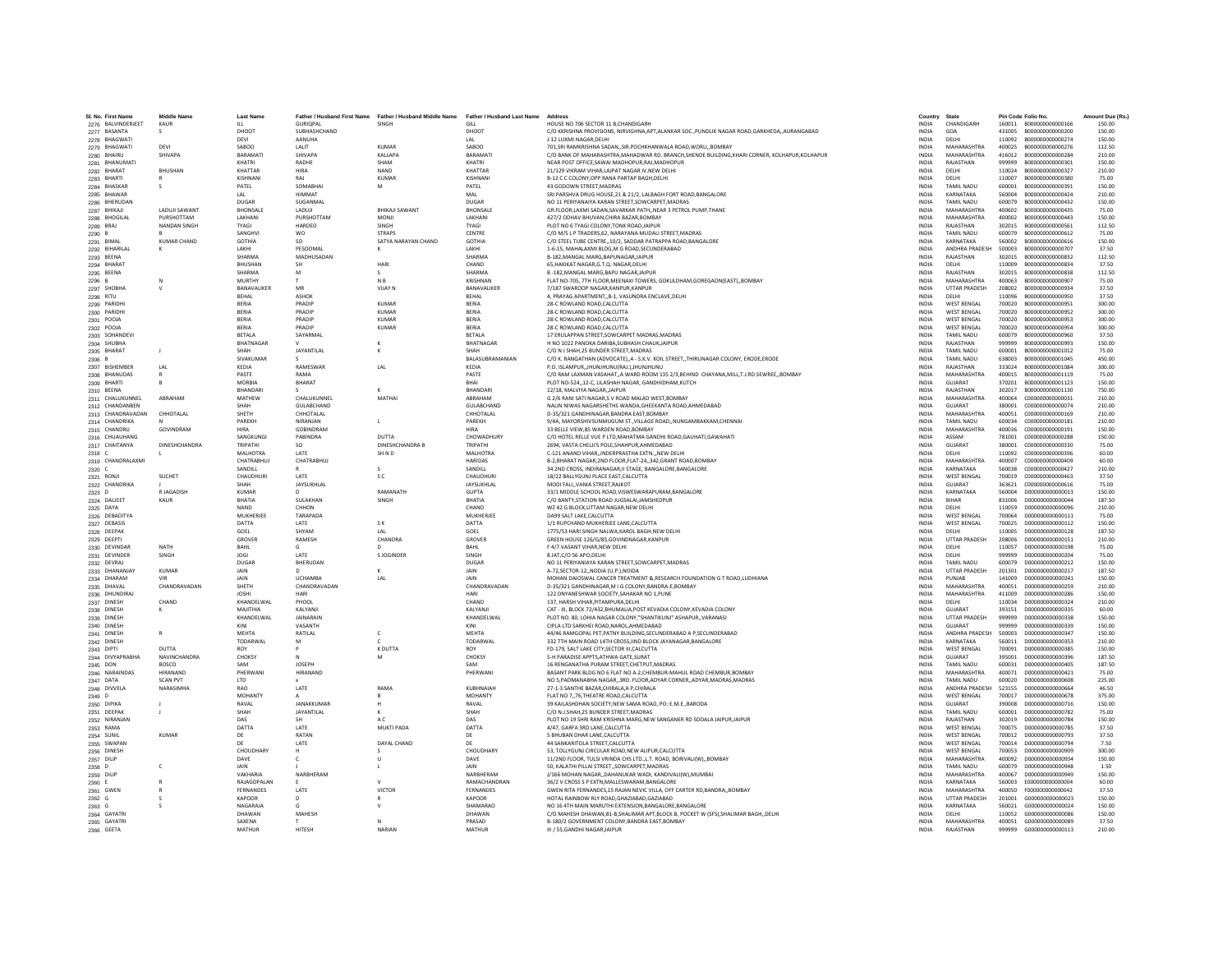| SI, No. First Name                     | Middle Name          | <b>Last Name</b>             |                                 | Father / Husband First Name Father / Husband Middle Name | Father / Husband Last Name Address |                                                                                                                                              | Country                      | State                                   |                  | Pin Code Folio No.                   | Amount Due (Rs.  |
|----------------------------------------|----------------------|------------------------------|---------------------------------|----------------------------------------------------------|------------------------------------|----------------------------------------------------------------------------------------------------------------------------------------------|------------------------------|-----------------------------------------|------------------|--------------------------------------|------------------|
| 2367 GHANSHYAMDASS<br>2368 GIRUARANI   |                      | LALWAN<br>PASUPULETY         | VANIJUMAL                       |                                                          | LALWANI<br>MANOHAR                 | H NO 1471 BISHANRAY KI GALI, KHEJRON KA RASTA IVTH CROSS, JAIPUR<br>W-B-3-162.VIJAYALAXMIPURAM.BAPATLA                                       | INDIA<br><b>INDIA</b>        | RAJASTHAN<br>ANDHRA PRADESH             | 302001<br>522101 | G000000000000146<br>6000000000000180 | 187.50<br>210.00 |
|                                        | DINKERRAL            | DESAL                        | DINKERRAI                       | $\mathsf{R}$                                             | DESAI                              | 135 AZAD SOCIETY.ELLISBRIDGE.AHMEDABAD                                                                                                       | <b>INDIA</b>                 | GUIARAT                                 | 380015           | 6000000000000187                     | 150.00           |
| 2369 GIRISH                            |                      | CHAND                        | VISHAN                          |                                                          | DASS                               |                                                                                                                                              | <b>INDIA</b>                 | <b>DELHI</b>                            | 110058           | G000000000000222                     | 150.00           |
| 2370 GOVIND                            | GANESH               | DANDEKAR                     | GANESH                          | NARAYAN                                                  | DANDEKAF                           | C-2/307 JANAK PURI, NEW DELHI<br>A-804, SICILIAA, B.T.KAWDE ROAD, GHORPADI, PUNE                                                             | INDIA                        | MAHARASHTRA                             | 411001           | G000000000000297                     | 210.00           |
| 2371 GOVIND                            |                      |                              |                                 |                                                          |                                    |                                                                                                                                              |                              |                                         |                  |                                      |                  |
| 2372 GUPTA                             | SAROJ                | RANI<br><b>SINGH</b>         | RAIINDAR                        | к                                                        | <b>GUPTA</b><br><b>SINGH</b>       | 71.VISHWAS ROAD. VISHWAS NAGAR. DELHI<br>FLAT NO 6, 'B' WING, GROUND FLOOR,'VIVEK' APPTS., VIDYANAGRI MARG, KAL-, INA, SANTACRUZ(E),, BOMBAY | <b>INDIA</b><br><b>INDIA</b> | DELHI<br>MAHARASHTRA                    | 110032<br>400098 | G000000000000358<br>6000000000000360 | 210.00<br>187.50 |
| 2373 GURBINDAR<br>2374 GURDARSHANSINGH |                      | OBERO                        |                                 |                                                          | OBERO                              | 32 OKHALA PHASE II SCHEME III, NEW DELHI                                                                                                     | INDIA                        | DELHI                                   | 110020           | G000000000000368                     | 150.00           |
| 2375 GURMUKH                           |                      | SINGH                        | LATE                            | PRITAM                                                   | SINGH                              | NEW COLONY 3/13A.BIRLA NAGAR.GWALIO                                                                                                          | INDIA                        | MADHYA PRADESH                          | 474004           | G00000000000377                      | 210.00           |
|                                        |                      | LOBO                         | <b>WO</b>                       | PAUL                                                     | LOBO                               | SYNDICATE BANK.SHOOLAY BRANCH, RESIDENCY ROAD.BANGALORE                                                                                      | <b>INDIA</b>                 | KARNATAKA                               | 560025           | G000000000000405                     | 187.50           |
| 2376 GRACY                             |                      | <b>AGRAWAI</b>               | <b>NAND</b>                     | KISHORE                                                  | <b>AGRAWAI</b>                     | C/O SURYA AUTO PARTS.GURUDWARA BUILDINGS, SEVOKE ROAD., SILIGURI                                                                             | <b>INDIA</b>                 | <b>WEST RENGAL</b>                      | 734401           | 6000000000000551                     | 225.00           |
| 2377 GAUTAM                            |                      |                              |                                 |                                                          |                                    |                                                                                                                                              |                              |                                         |                  |                                      |                  |
| 2378 GOTTIPATI                         |                      | KONDALARAO<br>MATHAN         | SUBBARAYUDU<br><b>BHIMANDAS</b> |                                                          | SUBBARAYUDU                        | SIDDANA KONDUR P.O., KALIGIRI (MANDAL), NELLORE(DT.), A.P., NELLORE                                                                          | <b>INDIA</b>                 | <b>ANDHRA PRADESH</b><br>MADHYA PRADESH | 524225           | G000000000000566                     | 187.50           |
| 2379 GOPICHAND                         |                      | <b>GANDHI</b>                | RAMESH                          |                                                          | MATHANI<br>GANDHI                  | C/O G.C.MATHANI & CO ( C.A.), MAHAVIR MARKET, M.G.ROAD, RAIPUR<br>610/3 VISHAL COMPLEX NARSING LANE.S V ROAD.MALAD W.BOMBAY                  | <b>INDIA</b>                 | MAHARASHTRA                             | 492001<br>400064 | G000000000000576<br>6000000000000583 | 37.50<br>150.00  |
| 2380 AMIT                              |                      |                              |                                 |                                                          |                                    |                                                                                                                                              | <b>INDIA</b>                 |                                         |                  |                                      |                  |
| 2381 AMIT                              | SINGH                | GROVER                       |                                 | $\leq$<br>DUTT                                           | <b>GROVER</b>                      | 102 NARMDA APARTMENTS, ALKA NANDA, NEW DELH                                                                                                  | <b>INDIA</b>                 | DELHI                                   | 110019           | G000000000000625                     | 37.50            |
| 2382 RAJ                               | <b>KUMAR</b>         | <b>GUPTA</b><br><b>GUPTA</b> | DEB<br>RATTAN                   |                                                          | <b>GUPTA</b>                       | 36/B NANDO MULLIK LANE, CALCUTTA                                                                                                             | INDIA                        | <b>WEST BENGAL</b>                      | 700006           | G000000000000649                     | 37.50<br>37.50   |
| 2383 RAJESH                            | KUMAR                |                              |                                 | <b>KUMAR</b>                                             | <b>GUPTA</b>                       | 4267 BAHUJI ST.PAHARI DHIRAJ.DELHI                                                                                                           | <b>INDIA</b>                 | DELHI                                   | 110006           | 6000000000000651                     |                  |
| 2384 GULAAN                            | ABBAS                | ALIMOHAMMED                  | ABBAS                           |                                                          | ABBAS                              | BANK OF INDIA, BOMBAY NRI BRANCH,,2ND FLOOR, MITTAL TOWER, C WING,, NARIMAN POINT,, BOMBAY                                                   | <b>INDIA</b>                 | MAHARASHTRA                             | 400021           | G000000000000698                     | 1500.00          |
| 2385 GAGAN                             |                      | <b>JHA</b>                   |                                 |                                                          | <b>IHA</b>                         | 244, RAI COLONY, HASANPURA, 'C', JAIPUR, JAIPUR                                                                                              | <b>INDIA</b>                 | RAJASTHAN                               | 302006           | G000000000000755                     | 150.00           |
| 2386 HANS                              | RAJ                  | BENGAN                       | <b>KODAMA</b>                   |                                                          | BENGAN                             | C/O GOLDEN INDUSTRIES, 4684, ANSARI ROAD, 21, DARIYA GANJ, NEW DELHI                                                                         | INDIA                        | DELHI                                   | 110002           | H00000000000024                      | 150.00           |
| 2387 HARBANS                           |                      | SINGH                        | BALWANT                         |                                                          | SINGH                              | NAWAN KOT GALI NO 6,HOUSE NO 2419/20,AMRITSAR                                                                                                | <b>INDIA</b>                 | CHANDIGARH                              | 143001           | H000000000000053                     | 187.50           |
| 2388 HARBANS                           | SINGH                | <b>RFDI</b>                  | <b>REDI</b>                     | <b>ISHAR</b>                                             | <b>SINGH</b>                       | 14 RANI KA BAGH AMRITSAR AMRITSAR                                                                                                            | <b>INDIA</b>                 | CHANDIGARH                              | 143001           | H000000000000055                     | 150.00           |
| 2389 HEMLATA                           |                      | KOTHARI                      | KAILASH                         | CHAND                                                    | KOTHAR                             | C/O BOHRA & CO,360 MINT STREET 2ND FLOOR, MADRAS                                                                                             | <b>INDIA</b>                 | TAMIL NADLI                             | 600079           | H000000000000260                     | 210.00           |
| 2390 HEMLATA                           |                      | VEERA                        | LALI                            |                                                          | LALII                              | 318 NEW GANGAWALA BLDG,TARDEO,TARDEO                                                                                                         | <b>INDIA</b>                 | MAHARASHTRA                             | 400034           | H000000000000263                     | 210.00           |
| 2391 HEMLATHA                          |                      | <b>ANCHALIA</b>              | ASHOK                           | KUMAR                                                    | ANCHALIA                           | 8/1, 1ST FLOOR, 4TH STREET., DR. RADHAKRISHNAN SALAI., CHENNAI                                                                               | <b>INDIA</b>                 | TAMIL NADLI                             | 600004           | H000000000000265                     | 210.00           |
| 2392 HUKAMICHAND                       |                      | KATARIYA                     | NEMICHAND                       |                                                          | KATARIYA                           | C/O RANJIT RAJ & CO COTTON MERCHANT, GANDHI CHOWK, RAICHUR                                                                                   | <b>INDIA</b>                 | KARNATAKA                               | 584101           | H000000000000337                     | 210.00           |
| 2393 H                                 |                      | AMANNA                       | M                               |                                                          | <b>AMANNA</b>                      | 23/354, KANNAMWAR NAGAR, VIKHROLI, BOMBAY                                                                                                    | <b>INDIA</b>                 | MAHARASHTRA                             | 400083           | H000000000000487                     | 210.00           |
| 2394 HASMUKHBHAI                       | BHUDARBHAI           | CHAUHAN                      | BHUDARBHA                       |                                                          | CHAUHAN                            | PL 6/10/5, SECTOR - 17, NEW PANVEL, DIST- RAIGAD, RAIGAD                                                                                     | INDIA                        | MAHARASHTRA                             | 410217           | H000000000000492                     | 135.00           |
| 2395 HITESH                            |                      | VADODARIA                    | CHHABILDAS                      |                                                          | <b>VADODARIA</b>                   | 81 SAHAKARNAGAR SOCIETY.NEAR STATION BOTAD.DIST BHAVNAGAR.BHAVNAGAR                                                                          | <b>INDIA</b>                 | GUJARAT                                 | 364710           | H000000000000526                     | 60.00            |
| 2396 HARESH                            |                      | PARFKH                       | <b>RASIKI AI</b>                | ĸ                                                        | PARFKH                             | PAREKH RHUVAN, VEER SAWARKAR ROAD VIRAR (E) VIRAR                                                                                            | <b>INDIA</b>                 | MAHARASHTRA                             | 401303           | H000000000000533                     | 7.50             |
| 2397 HAJI                              | YOUNAS HAJI MOHAMED  | <b>NOORANI</b>               |                                 |                                                          | MOHAMED                            | PLOT NO 20, BH. DENA VIHAR SOCIETY, ADAJAN PATIA, SURAT                                                                                      | INDIA                        | <b>GUJARAT</b>                          | 395009           | H000000000000565                     | 46.50            |
| 2398 HINABEN                           | <b>JIGNESHKUMAR</b>  | PATEL                        | JAGNESH                         | KUMAR                                                    | PATEL                              | C/O SAVITABEN BHOGILAL PATEL, BHAGVANDAS MAMA BLDG, STATION ROAD, RANUJ, DIST - MEHSANA, RANUJ                                               | <b>INDIA</b>                 | GUJARAT                                 | 384275           | H000000000000590                     | 150.00           |
| 2399 HEMAN                             |                      | <b>JAWALI</b>                | <b>SIDRAMAPPA</b>               |                                                          | <b>SIDRAMAPPA</b>                  | 1553/1 AGALGAON ROAD.BARSI TOWN.BARSI                                                                                                        | <b>INDIA</b>                 | MAHARASHTRA                             | 413401           | H000000000000601                     | 75.00            |
| 2400 HARISH                            | KUMAF                | TAWANI                       | DANAMAL                         |                                                          | TAWANI                             | 264, SURAYA NAGAR, SUDAMA KUTI, GOPALPURA BIPASS, JAIPUR                                                                                     | <b>INDIA</b>                 | RAIASTHAN                               | 302015           | H000000000000633                     | 150.00           |
| 2401 HARI                              | RAM                  | <b>SHARMA</b>                |                                 |                                                          | <b>SHARMA</b>                      | 9 SHANTI NAGAR., VAID MARG, N B C ROAD, JAIPUR                                                                                               | INDIA                        | RAJASTHAN                               | 302006           | H00000000000648                      | 75.00            |
| 2402 INDRA                             | PAL                  | SINGH                        | SEWA                            |                                                          | SINGH                              | C/O MR H P SINGH, 103-ROHANICK APPT, OFF YARI ROAD, VERSOVA, ANDHERI(E),, MUMBAI                                                             | <b>INDIA</b>                 | MAHARASHTRA                             | 999999           | 1000000000000067                     | 187.50           |
| 2403 INDRAN                            |                      | <b>BASU</b>                  | SIDDHARTHA                      |                                                          | <b>BASU</b>                        | KAMALA KUTIR.NOAPARA BYE LANE. P O GARULIA.24 PARGANAS                                                                                       | <b>INDIA</b>                 | <b>WEST RENGAL</b>                      | 743133           | 1000000000000072                     | 150.00           |
| 2404 IVY                               |                      | <b>ROCHE</b>                 | <b>HFNRY</b>                    | EOWARD                                                   | <b>ROCHE</b>                       | 11 LADHANT HOUSE PROF, ALMEIDA ROAD BANDRA, BOMBAY                                                                                           | <b>INDIA</b>                 | MAHARASHTRA                             | 400050           | 1000000000000118                     | 187.50           |
| 2405 INDUMAT                           |                      | CHIPLUNKAF                   | SADASHIV                        |                                                          | SADASHIN                           | NEW 711 SADASHIV PETH, NEAR S I E, PUNE                                                                                                      | INDIA                        | MAHARASHTRA                             | 411030           | 1000000000000157                     | 135.00           |
| 2406 INDRA                             |                      | SHARMA                       | RAMESHWAR                       | <b>PD</b>                                                | SHARMA                             | 308 MAHAVEER NAGAR TONK ROAD JAIPUR                                                                                                          | <b>INDIA</b>                 | RAJASTHAN                               | 302018           | 1000000000000166                     | 75.00            |
| 2407 KRISHNAMURTHY                     |                      | <b>IYER</b>                  | v                               | RAMACHANDRA                                              | <b>IYER</b>                        | 142. VALAYAPATHY STREET.GANESH NAGAR.CHENNAI                                                                                                 | <b>INDIA</b>                 | <b>TAMIL NADU</b>                       | 600073           | 1000000000000301                     | 37.50            |
| 2408 LATABER                           | BHARATKUMAR          | SHETH                        |                                 |                                                          |                                    | NEAR DAFTARY UPASH RAY, POST DHARANGADHRA, DIST SURENDRANAGAR                                                                                | INDIA                        | <b>GUIARAT</b>                          | 363310           | IN30018310488323                     | 187.50           |
| 2409 PAWAN                             | <b>KUMAR</b>         | <b>AGARWALA</b>              | LATE                            | BISHWANATH                                               | AGARWAI                            | SHREE SHYAM COMPLEX, RAMKRISHNA ROAD BY LANE, ASHRAM PARA, NEAR SAIL TAX OFFICE, SILIGURI                                                    | INDIA                        | <b>WEST BENGAL</b>                      | 734401           | IN30032710331609                     | 187.50           |
| 2410 KARVY                             | <b>STOCK BROKING</b> | LIMITED                      |                                 |                                                          |                                    | 529 . ROAD NO 10.BANJARAHILLS.HYDERABAD                                                                                                      | <b>INDIA</b>                 | ANDHRA PRADESH                          | 500034           | IN30039410014644                     | 426.00           |
| 2411 MAMTA                             |                      | <b>JAI AN</b>                |                                 |                                                          | <b>JAI AN</b>                      | FE 378 SECTOR 3 SALT LAKE CITY, NEAR TANK 12, KOLKATA                                                                                        | <b>INDIA</b>                 | <b>WEST BENGAL</b>                      | 700091           | IN30047641957668                     | 750.00           |
| 2412 SANTOSH                           |                      | DFVI                         | <b>MAHENDRA</b>                 |                                                          | KUMAR                              | X 15 NAVEEN SHAHADRA.DELHI                                                                                                                   | <b>INDIA</b>                 | <b>DELHI</b>                            | 110032           | IN30047642680660                     | 210.00           |
| 2413 Y                                 | N <sub>V</sub>       | VIJAYALAKSHM                 | APPA                            |                                                          | <b>RAO</b>                         | 9/1 1ST CROSS A SECTOR, V G RAO NAGAR, VELLORE, TAMILNADU                                                                                    | <b>INDIA</b>                 | TAMIL NADU                              | 632007           | IN30051312658796                     | 112.50           |
| 2414 LATHA                             | V S                  | <b>MRS</b>                   |                                 |                                                          |                                    | 21 RAMAN STREET, ARCOT, VELLORE, VELLORE                                                                                                     | <b>INDIA</b>                 | <b>TAMIL NADLI</b>                      | 632006           | IN30059710014343                     | 75.00            |
| 2415 THUNUGUNTLA                       |                      | APPARAO                      | SANKARA                         |                                                          | <b>RAO</b>                         |                                                                                                                                              | <b>INDIA</b>                 | ANDHRA PRADESH                          | 522002           | IN30061010066500                     | 225.00           |
|                                        | S RAJESWARI          | <b>NATARA</b>                |                                 |                                                          | <b>NATARA</b>                      | CHARTERED ACCOUNT,60, MAIN ROAD,LALAPET,,GUNTUR<br>D. NO. 70,3RD CROSS, 1ST MAIN, SILVERPARK, DEVANGPET ROAD, HUBLI                          | <b>INDIA</b>                 | KARNATAKA                               | 580020           | IN30061010566144                     | 150.00           |
| 2416<br>2417 RAMANIKBHAI               |                      |                              |                                 |                                                          |                                    |                                                                                                                                              |                              | GUJARAT                                 | 382350           |                                      |                  |
|                                        |                      | PATEL                        | DHARAMSHIBHAI                   |                                                          | PATEL                              | 2 SAMARPAN APARTMENT, NEAR RAMJI MANDIR INDIA COLONY, BAPU NAGAR POST T.B. NAGAR, AHMEDABAD                                                  | INDIA                        |                                         |                  | IN30075711477044                     | 75.00            |
| 2418 GIRISH                            |                      | <b>JOSHI</b>                 |                                 |                                                          |                                    | BLDG NO 3 FLAT NO 2,3/2 TENANTS CHS LTD, SAMARTH NAGAR, CHUNABHATTI EAST MUMBAI                                                              | <b>INDIA</b>                 | MAHARASHTRA                             | 400022           | IN30088813170042                     | 600.00           |
| 2419 NIRMALABEN                        |                      | RHATT                        | NAVINCHANDRA                    |                                                          | <b>NAVINCHANDRA</b>                | AMRUT NAGAR, KODINAR,                                                                                                                        | <b>INDIA</b>                 | GUIARAT                                 | 362720           | IN30097410745858                     | 150.00           |
| 2420 ANAN1                             | LAL                  | <b>GUPTA</b>                 | LATE                            | <b>TRILOKI</b>                                           | SAHU                               | M/S ANANT METALS, NORTH MARKET ROAD, RANCHI, BIHAR                                                                                           | INDIA                        | <b>BIHAR</b>                            | 834001           | IN30112715390474                     | 187.50           |
| 2421 SUMAN                             |                      | SETHI                        | INDER                           | PAL                                                      | <b>SETHI</b>                       | 56 AMAN PARK PHASE 5,3RD STREET BEHIND CANADIAN PALACE, NEAR RAJGURU NAGAR, LUDHIANA                                                         | <b>INDIA</b>                 | CHANDIGARH                              | 141001           | IN30114310280415                     | 210.00           |
| 2422 HANWANT                           | RAI                  | MOHNOT                       | SOHAN                           | RAJ                                                      | MOHNOT                             | 37 GANGWAL PARK JAIPUR                                                                                                                       | <b>INDIA</b>                 | RAJASTHAN                               | 302004           | IN30115112565169                     | 187.50           |
| 2423 THAKOR                            | RAILII               | <b>JAVANII</b>               | <b>TAHKOR</b>                   | <b>JAVANII</b>                                           | RAJAJI                             | 91/K, TARADI VAS, AT- UNAVA, TA- UNJHA (N.G.)                                                                                                | <b>INDIA</b>                 | <b>GUIARAT</b>                          | 384170           | IN30123310277479                     | 210.00           |
| 2424 GURUDUTT                          |                      | GATTAN                       | <b>GATTAN</b>                   |                                                          |                                    | 111 COSSIPORE ROAD RAJAKAL, NEAR REGENT CINEMA, NEAR CHITPORE BAZAR, KOLKATA                                                                 | <b>INDIA</b>                 | <b>WEST BENGAL</b>                      | 700002           | IN30131320624575                     | 1.50             |
| 2425 SARBANANDA                        |                      | GATTANI                      | <b>TILAK</b>                    | CHAND                                                    | <b>GATTAN</b>                      | NO 111 COSSIPORE ROAD, RAJAKAL NEAR CHITPORE BAZAR, NEAR REGENT CINEMA, KOLKATA                                                              | INDIA                        | <b>WEST BENGAL</b>                      | 700002           | IN30131320651107                     | 1.50             |
| 2426 JAYSWAL                           | <b>IIGAR</b>         | <b>ATULKUMAR</b>             | <b>JAYSWAI</b>                  | <b>ATULKUMAR</b>                                         | AMRUPRASAD                         | SANGAM PARTY PLOT.OPP. GEB.TALOD.DIST-SABARKANTHA                                                                                            | <b>INDIA</b>                 | <b>GUIARAT</b>                          |                  | 383215 IN30146910081855              | 1.50             |
| 2427 SUJYESHTHA                        | RAJENDRABHAI         | SHAH                         | <b>RAJENDRA</b>                 | <b>RHAI</b>                                              | SHAH                               | 100 LAVANYA SOCIETY, NR JIVRAJ MEHTA HOSPITAL, VASNA, AHMEDABAD                                                                              | <b>INDIA</b>                 | GUIARAT                                 | 380007           | IN30154916640871                     | 60.00            |
| 2428 BINA                              |                      | AGRAWAL                      |                                 | <b>KRISHNA DAS</b>                                       | AGRAWAL                            | FLAT NO-8.75/4, HALSEY ROAD, KANPUR                                                                                                          | <b>INDIA</b>                 | <b>UTTAR PRADESH</b>                    | 208001           | IN30155720614477                     | 75.00            |
| 2429 SUSHM/                            |                      | <b>KAIRA</b>                 | RAMESH                          | KUMAR                                                    | KALRA                              | 54/3, PHOOL BAGH COLONY, MEERUT                                                                                                              | <b>INDIA</b>                 | <b>UTTAR PRADESH</b>                    | 250001           | IN30155721793502                     | 210.00           |
| 2430 MODI                              | CHANDRIKABEN         | JASAVANTLAL                  | <b>MODI</b>                     | JASAVANTLAL                                              | SOMCHAND                           | NO 38. HILLNAGAR SOCIETY PART 2. NEAR SAHAKAR NAGAR HIGHWAY. MEHSANA                                                                         | <b>INDIA</b>                 | GUJARAT                                 | 384002           | IN30169610722807                     | 112.50           |
| 2431 VISHNUGOPA                        |                      | <b>BOOB</b>                  |                                 |                                                          |                                    | PLOT NO 7, SHOP NO 54, RAJENDRA GUNJ, RAICHUR                                                                                                | INDIA                        | KARNATAKA                               | 584102           | IN30192610291993                     | 163.50           |
| 2432 DROUPADI                          |                      | GELAN                        | <b>UDHAMDAS</b>                 |                                                          | GELAN                              | 2781 NEAR HARI MANDIR, NALBAND GALLI, ATHAN                                                                                                  | INDIA                        | KARNATAKA                               | 591304           | IN30192630659931                     | 75.00            |
| 2433 PRECIOUS                          | <b>SECURITIES P</b>  | <b>LTD</b>                   |                                 |                                                          |                                    | 338 1ST FLOOR.PRABHAT COMPLEX.K G ROAD.BANGALORE                                                                                             | <b>INDIA</b>                 | KARNATAKA                               | 560009           | IN30214810016758                     | 1.50             |
| 2434 JHUMAR                            | SINGH                | <b>MFHTA</b>                 | <b>UMRAO</b>                    | <b>SINGH</b>                                             | MFHTA                              | <b>8/218 VIDHYADHAR NAGAR JAIPUR</b>                                                                                                         | <b>INDIA</b>                 | RAIASTHAN                               | 302012           | IN30223610672396                     | 150.00           |
| 2435 RASHMI                            |                      | JAIN                         | PANKAJ                          |                                                          | JAIN                               | KHATI KHANA ROAD, HATHRAS, UF                                                                                                                | INDIA                        | <b>UTTAR PRADESH</b>                    | 204101           | IN30240410053813                     | 150.00           |
| 2436 ASHA                              |                      | KOOLWAL                      | <b>WO</b>                       | KA                                                       | KOOLWA                             | 8/80.VIDHYADHAR NAGARJAIPUR                                                                                                                  | <b>INDIA</b>                 | RAJASTHAN                               | 302023           | IN30253110016037                     | 37.50            |
| 2437 PRAMITA                           |                      | <b>КНЕМКА</b>                | <b>KAMI FSH</b>                 |                                                          | KHFMKA                             | E-230.BANK COLONY.MURLIPURA SCHEME.JAIPUR                                                                                                    | <b>INDIA</b>                 | RAIASTHAN                               | 302013           | IN30270020062569                     | 300.00           |
| 2438 SUNIL                             |                      | RATHORE                      | <b>INDAR</b>                    | SINGH                                                    | <b>RATHORE</b>                     | 141 RATHORE NAGAR, AMRAPALI MARG, QUEENS ROAD, JAIPUR                                                                                        | <b>INDIA</b>                 | RAJASTHAN                               | 302021           | IN30290244791056                     | 300.00           |
| 2439 J                                 |                      | SRINIVASAN                   |                                 |                                                          | <b>JAYARAMAN</b>                   | A 713 SAROJINI NAGAR, NEW DELHI                                                                                                              | <b>INDIA</b>                 | DELHI                                   | 110023           | J000000000000022                     | 150.00           |
| 2440 JAGANNATH                         |                      | RAM                          | NAGINA                          |                                                          | SAHU                               | RZ-76C VAISHALI DABRI EXTN,P O PALAM,NEW DELHI                                                                                               | INDIA                        | DELHI                                   | 999999           | J00000000000040                      | 150.00           |
| 2441 JANKI                             |                      | RAI                          | SHYAM                           |                                                          | SUNDER                             | 35 BAGH DIWAR.FATEHPURI.DELHI                                                                                                                | <b>INDIA</b>                 | DELHI                                   | 110006           | J000000000000140                     | 60.00            |
| 2442 JASHWANTI                         |                      | KARIA                        | <b>IAGIIVAN</b>                 |                                                          | KARIA                              | 4, PATEL COLONY,,3, SATYANAM APPARTMENTS, JAMNAGAR                                                                                           | <b>INDIA</b>                 | <b>GUJARAT</b>                          | 361008           | J00000000000145                      | 210.00           |
| 2443 JASHY                             |                      | <b>JANI</b>                  | PRAVIN                          |                                                          | PRAVIN                             | C/O NAGINDAS & MANEKLAL,102 DALAMAL CHAMBERS, SIR VITHALDAS, T. MARG, , MUMBA                                                                | INDIA                        | MAHARASHTRA                             | 400020           | J00000000000150                      | 150.00           |
| 2444 JASPAL                            | SINGH                | <b>KAKAR</b>                 | MEHTAB                          | SINGH                                                    | <b>KAKAR</b>                       | A/335. DEFENCE COLONY.NEW DELHI                                                                                                              | <b>INDIA</b>                 | DELHI                                   | 110024           | J000000000000155                     | 60.00            |
| 2445 JATAN                             | LAL                  | BARDIA                       | KHANYA                          | LAL                                                      |                                    | 8/224OLD VIDHA DHAR NAGARJAIPUR.RAJASTHANJAIPUR                                                                                              | <b>INDIA</b>                 | RAJASTHAN                               | 302012           | J00000000000170                      | 75.00            |
| 2446 JAYA                              |                      | <b>MFHTA</b>                 | <b>CHANDULAI</b>                |                                                          | <b>CHANDULAI</b>                   | C/O TARACHAND DHANJEE.487 S V P RD RAMCHANDRA MANSION1ST FLOOR.BOMBAY                                                                        | <b>INDIA</b>                 | MAHARASHTRA                             | 400004           | J000000000000191                     | 150.00           |
| 2447 JAYALKSHM                         |                      | NARAYANASAWMY                |                                 |                                                          | NARAYAIVASWAMY                     | C/O P R NARAYANASAWMY.14 SARASWATHIPURAM WEST CHROMEPET.MADRAS                                                                               | INDIA                        | TAMIL NADU                              | 600044           | J00000000000211                      | 150.00           |
| 2448 JAYALKSHMI                        |                      | KARANTH                      | D                               |                                                          | KARANTH                            | C/O D.S.KARANTH,17 BELVEDRE(CGO QTR,BHULABHAI DESAI RD,OPP AMERICAN AM-,BASSY,BREACH CANDY,,MUMBAI                                           | INDIA                        | <b>MAHARASHTRA</b>                      | 400026           | J00000000000213                      | 150.00           |
|                                        |                      | CHAUDHRI                     |                                 | $\epsilon$                                               | CHAUDHURY                          | 18/22 BALLYGUNGE PLACE(EAST) 1ST FLOOR.CALCUTTA                                                                                              | <b>INDIA</b>                 | <b>WEST RENGAL</b>                      | 700019           | 1000000000000228                     | 150.00           |
| 2449 JAYANTI                           |                      |                              | DHIREN                          |                                                          | DHIREN                             | 658 TARDEO ROAD, 5-16, KAILASH NAGAR, MUMBA                                                                                                  | INDIA                        | MAHARASHTRA                             | 400007           | J000000000000305                     |                  |
| 2450 JAYSHREE                          |                      | SHAH                         |                                 |                                                          |                                    |                                                                                                                                              |                              |                                         |                  |                                      | 75.00            |
| 2451 JAYSING                           | <b>KRISHANRAO</b>    | LAD                          | KRISHANRAC                      |                                                          |                                    | YOGI NAGAR BLDG NO A/34 BLOCK, NO 004 EKSAR ROAD BORIWALI, WEST BOMBAY, BOMBAY                                                               | <b>INDIA</b>                 | MAHARASHTRA                             | 400092           | J000000000000311                     | 210.00           |
| 2452 JAYSUKHLAI                        |                      | PUJARA                       | JETHALAL                        |                                                          | <b>JETHALAI</b>                    | JATIN 41 JAGNATH PLOT.OPP RACE COURSE.RAJKOT                                                                                                 | <b>INDIA</b>                 | GUIARAT                                 | 360001           | J000000000000315                     | 187.50           |
| 2453 JITENDRAKUMAR                     | JAYANTILAL           | <b>GANDHI</b>                | JAYANTILAL                      | G                                                        | <b>GANDHI</b>                      | DURVESH NAGAR.BLOCK NO 53.JUNAGADH                                                                                                           | <b>INDIA</b>                 | <b>GUIARAT</b>                          | 362001           | 1000000000000362                     | 187.50           |
| 2454 JYOTH                             |                      | SALUNKHE                     |                                 |                                                          | <b>DEEPAK</b>                      | C/O KRISHNA GYAN & CO,157, MINT STREET I FLOOR, MADRAS                                                                                       | <b>INDIA</b>                 | TAMIL NADU                              | 600079           | J000000000000408                     | 210.00           |
| 2455 JOTIBEN                           | BHUPENDDRA           | DESAI                        | <b>BHUPENDRA</b>                | RANCHHODJI                                               |                                    | VANKO MOHOLLO OPP N K TAILOR, BILIOMORA DIST BULSAR, GUJ STATE, BULSAR                                                                       | INDIA                        | GUJARAT                                 | 999999           | J000000000000434                     | 187.50           |
| 2456 JYOTSNABEN                        | <b>JASUBHAI</b>      | PATEL                        | <b>JASUBHAI</b>                 |                                                          | <b>JASUBHAI</b>                    | A/2 GITAKUNJ SOCIETY,, NR. GNFC TOWNSHIP, PO NARMADANAGAR, (GUJRAT ), BHARUCH                                                                | <b>INDIA</b>                 | GUJARAT                                 |                  | 392015 J000000000000456              | 187.50           |
| $2457$ J                               |                      | RAMNATHAN                    | SO.                             | T N CHANDRA                                              | SHEKARIAH                          | BHAGYA & CO., NO. 27, BULL TEMPLE ROAD, BANGALORE                                                                                            | <b>INDIA</b>                 | KARNATAKA                               | 560004           | 1000000000000482                     | 150.00           |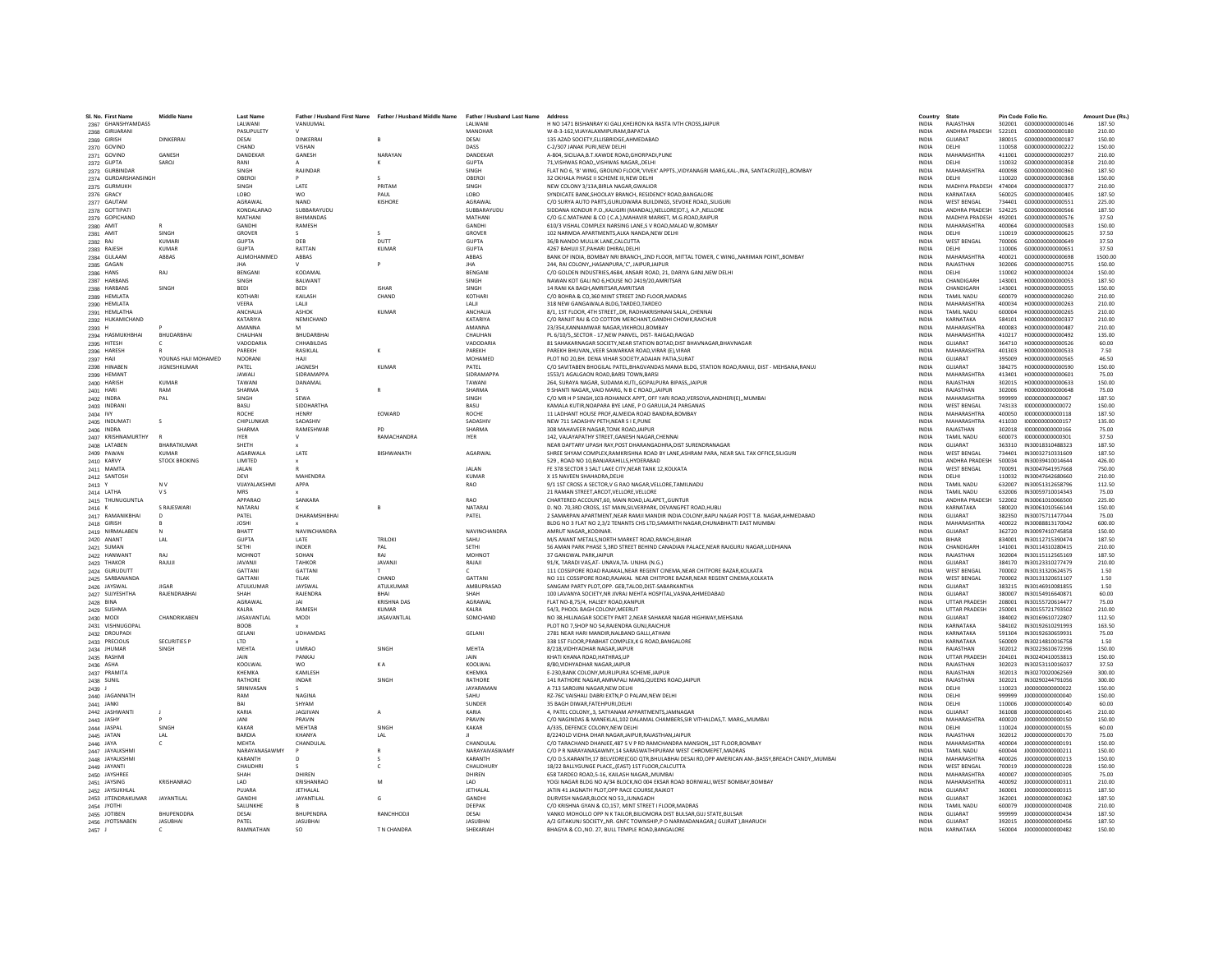| SI, No. First Name          | liddle Name             | <b>Last Name</b>   |                        | Father / Husband First Name Father / Husband Middle Name | Father / Husband Last Name | Address                                                                                                   | Country      | <b>State</b>                      |                  | <b>Pin Code Folio No.</b>            | Amount Due (Rs. |
|-----------------------------|-------------------------|--------------------|------------------------|----------------------------------------------------------|----------------------------|-----------------------------------------------------------------------------------------------------------|--------------|-----------------------------------|------------------|--------------------------------------|-----------------|
| 2458 JAYABEN                | KESHAVLAL               | GANDH              | KESHAVLAL<br>RADHA     | GORINDA                                                  | MUKHERIFF                  | 22/5.JAGJIVAN MENSION.2ND FANAS WADI.BOMBAY                                                               | <b>INDIA</b> | MAHARASHTRA<br><b>WEST RENGAL</b> | 400002<br>713347 | J000000000000569<br>1000000000000611 | 1350.00         |
| 2459 JAYITA                 |                         | MUKHERJEE          |                        |                                                          |                            | C/O R G MUKHERJEE, J L NEHRU ROAD, POST RANIGANJ, DIST BURDWAN, WEST BENGAL, BURDWAN                      | <b>INDIA</b> |                                   |                  |                                      | 60.00           |
| 2460 J                      |                         | AMANNA             |                        |                                                          | AMANNA                     | 23/354 KANNAMWAR NAGAR VIKHROLLROMRAY                                                                     | <b>INDIA</b> | MAHARASHTRA                       | 400083           | 1000000000000625                     | 210.00          |
| 2461 JIGNESH                |                         | FADIA              | <b>HASMUKHLAL</b>      |                                                          | FADIA                      | 2-A/4 JITEKARWADI, NEW BLDG,,2ND FLR, THAKUDWAR ROAD,BOMBAY                                               | <b>INDIA</b> | MAHARASHTRA                       | 400002           | J00000000000665                      | 60.00           |
| 2462 JAGDISH                | PRASAD                  | KARASIA            | LATE                   | BHARULAL                                                 | KARASIA                    | C/O SURYA AUTO PARTS, GURUDWARA BUILDING, SEVOKE ROAD, SILIGUR                                            | INDIA        | <b>WEST BENGAL</b>                | 734401           | J00000000000672                      | 225.00          |
| 2463 JUGAL                  | KISHORE                 | DHOOT              | SANKER                 | IAI                                                      | DHOOT                      | LAXMI NIVAS - D - 60. INF.OFF- PRATAR NAGAR P.S., KAMALA.NEHRU NAGAR, JODHPURJODHPUR                      | <b>INDIA</b> | RAJASTHAN                         | 342003           | 1000000000000698                     | 187.50          |
| 2464 SIDHARTH               |                         | <b>JAI AN</b>      | RAIFNDRA               | KUMAR                                                    | <b>IAI AN</b>              | 118A CHITTARANIAN AVENUE CALCUTTA                                                                         | <b>INDIA</b> | <b>WEST RENGAL</b>                | 700073           | 1000000000000758                     | 750.00          |
| 2465 MAHESH                 | <b>KUMAR</b>            | <b>JANGIR</b>      | SHRI                   | <b>BHAGWANA RAM</b>                                      | JANGIR                     | C/O F25 SHAYAM NAGAR EXTN, RAM PATH NEW SANGANER RD, JAIPUR                                               | <b>INDIA</b> | RAJASTHAN                         | 302019           | J00000000000766                      | 300.00          |
| 2466 KAMAL                  | <b>KRISHN/</b>          | <b>JOSHI</b>       | LATE                   | <b>HANUMAN PD</b>                                        | <b>JOSHI</b>               | C 67 VAAISHALI NAGARJAIPUI                                                                                | <b>INDIA</b> | RAJASTHAN                         | 302012           | J000000000000814                     | 150.00          |
| 2467 JAI                    | CHAND                   | AGARWAL            | PHOOL                  | CHAND                                                    | AGARWAL                    | C-95 VAISHALI NAGARJAIPUR.RAJASTHANJAIPUR                                                                 | <b>INDIA</b> | RAJASTHAN                         | 302012           | J000000000000858                     | 75.00           |
| 2468 JOHN                   |                         | <b>MASCARENHAS</b> | GARRIH                 |                                                          | MASCARENHAS                | D/8 ACHANAK COLONY.MAHAKALI CAVES ROADANDHERI(EAST)BOMBAY                                                 | <b>INDIA</b> | MAHARASHTRA                       | 400093           | 1000000000000890                     | 150.00          |
| 2469 JANARDAN               |                         | <b>GUPTA</b>       | PRAHLAD                |                                                          | RAUI                       | PLOT NO.-419N-3. CIDCOP.O. AURONGABAD (M.S.).AURANGABAD                                                   | <b>INDIA</b> | MAHARASHTRA                       | 999999           | J00000000000900                      | 150.00          |
| 2470 J                      |                         | REDDY              |                        |                                                          | <b>REDDY</b>               | C-801, ARENJA TOWER, SECTOR, 11, C B D BELAPUR, NAVI, MUMBAI                                              | <b>INDIA</b> | MAHARASHTRA                       | 400614           | J000000000000942                     | 450.00          |
| 2471 K                      | JAVERCHAND              | <b>JAIN</b>        | KESRIMAL               |                                                          | JAIN                       | 02 BANGALORE HOSIERY COMPLEX A S CHAR STREET CROSS BANGALORE                                              | <b>INDIA</b> | KARNATAKA                         | 560053           | K000000000000021                     | 210.00          |
| 2472 K                      |                         | <b>JAYAKUMAR</b>   | M                      |                                                          | NAIR                       | THACHOTH HOUSE, P.O.CHEROOR, TRICHUR                                                                      | <b>INDIA</b> | <b>KFRALA</b>                     | 680008           | K00000000000022                      | 150.00          |
| 2473 K                      | RAJITH                  | <b>KUMAR</b>       |                        |                                                          | <b>KRUPENDRA</b>           | 72 VASAVI TEMPLE STREET, VISVESWAARAPURA, BANGALORE                                                       | INDIA        | KARNATAKA                         | 560004           | K000000000000056                     | 187.50          |
| 2474 K                      |                         | SARATHA            |                        |                                                          | KADHIRAESAN                | 53 CHEETTY STREET.MAYILADUTURAI.T NADU.MAILADUTURAI                                                       | <b>INDIA</b> | TAMIL NADLI                       | 609001           | K000000000000074                     | 150.00          |
| 2475 KAILASH                | PRASAD                  | <b>BHAGAT</b>      |                        |                                                          | BHAGAT                     | H.NO.9825C. AHATA THAKUR DASS.OPP. SARAI ROHILLA STATION.NEW ROHTAK ROAD.NEW DELHI                        | <b>INDIA</b> | DELHI                             | 110005           | K000000000000119                     | 210.00          |
| 2476 KAILASH                |                         | VINAYAK            | <b>SIRI</b>            | RAM                                                      | <b>VINAYAR</b>             | W NO 8 KURALI.ROPAR.PUNJAB.ROPAR                                                                          | <b>INDIA</b> | PUNIAR                            | 999999           | K000000000000122                     | 60.00           |
| 2477 KALA                   |                         | AMIN               | KIRITKUMAF             |                                                          | AMIN                       | 5 TARANGA HILI SOCIETY, NR ARJUN ASHLAM CHANDLODIA, AHMEDABAD                                             | INDIA        | GUJARAT                           | 382481           | K000000000000129                     | 187.50          |
| 2478 KALAVAT                | DEVI                    | <b>ASAWA</b>       | JAIKISHAN              |                                                          | <b>ASAWA</b>               | 21-3-77 CHOWK, KASARATTA, HYDERABAD                                                                       | <b>INDIA</b> | ANDHRA PRADESH                    | 500002           | K000000000000138                     | 37.50           |
| 2479 KALPANA                |                         | PARFKH             | <b>RATILAL</b>         |                                                          | PARFKH                     | F/7 KAMI A APARTMENT NEAR SHREYAS RAILWAY CROSSING AMRAWADI. AHMEDARAD                                    | <b>INDIA</b> | <b>GUIARAT</b>                    | 380015           | K000000000000155                     | 187.50          |
| 2480 KAMLA                  |                         | BEHAL              |                        |                                                          | <b>RFHAI</b>               | C/O ASHOK BEHAL,CENTRAL BANK OF IND,ZONAL COMPUTER CENTRE, I.M.A HALL,NR-I.T.O,I.P.MARG,N.DELHI,NEW DELHI | <b>INDIA</b> | DELHI                             | 110002           | K000000000000249                     | 150.00          |
|                             |                         | SHUKLA             | <b>HIRALAI</b>         |                                                          | SHUKLA                     | 111A/393 RAM NIVAS.ASHOK NAGAR.KANPUR                                                                     | <b>INDIA</b> | <b>UTTAR PRADESH</b>              | 208012           | K00000000000279                      | 210.00          |
| 2481 KAMALKANT              | DATT                    | <b>SHARMA</b>      |                        |                                                          | <b>SHARMA</b>              | <b>FA-86 INDER PURLNEW DELHI</b>                                                                          |              |                                   |                  | K000000000000308                     |                 |
| 2482 KAMLESHWAR             |                         |                    |                        |                                                          |                            |                                                                                                           | <b>INDIA</b> | <b>DELHI</b>                      | 110012           |                                      | 210.00          |
| 2483 KANCHAN                |                         | MANCHANDA          | RAIAN                  |                                                          | MANCHANDA                  | M8/D8. JHULELAL SOCIETYROAD NO. 44. PITAMPURA.DELHI                                                       | <b>INDIA</b> | DELHI                             | 110034           | K000000000000333                     | 150.00          |
| 2484 KANCHANLAL             |                         | SHAH               | <b>BHOGILAL</b>        |                                                          | <b>BHOGILAL</b>            | 278 TARDEO ROAD, 10/32 MATRU MANDIR, BOMBAY                                                               | <b>INDIA</b> | MAHARASHTRA                       | 400007           | K000000000000344                     | 150.00          |
| 2485 KANCHANMALA            | NANALAL                 | KOTHAR             | NANALA                 |                                                          | NANALA                     | UTTAM NIVAS 263/6 PARVATI, NEAR DANDEKAR BRIDGE, PUNE                                                     | <b>INDIA</b> | MAHARASHTRA                       | 411030           | K000000000000345                     | 150.00          |
| 2486 KASHMIRI               | IAI                     | <b>SHARMA</b>      |                        | $\sim$                                                   | SHARMA                     | E-14/A, D.D.A, FLATS.MUNIRRKA.NEW DELHI                                                                   | <b>INDIA</b> | DELHI                             | 110067           | K000000000000458                     | 150.00          |
| 2487 KESHAV                 |                         | KOGEKAR            | <b>IAGANNATH</b>       |                                                          | <b>IAGANNATH</b>           | C/O V I KOGEKAR 14 RAMCHANDRA NIVAS RAM MARLITI RD DADAR ROMRAY                                           | <b>INDIA</b> | MAHARASHTRA                       | 400028           | K0000000000000498                    | 150.00          |
| 2488 KHUSHA                 | <b>BHAI BHAVANBHAI</b>  | <b>KAWA</b>        | SUBRAMANIAN            |                                                          |                            | Q 198 R B I STAFF QRS, NEAR EGA THEATRE KILPAUK, MADRAS                                                   | INDIA        | TAMIL NADU                        | 600062           | K000000000000525                     | 150.00          |
| 2489 KHYAL                  | SINGH                   | RAJPUT             | SIBA                   |                                                          | RAM                        | M 173 LAXMI NAGAR.DELHI                                                                                   | <b>INDIA</b> | DELHI                             | 110092           | K000000000000528                     | 150.00          |
| 2490 KOMAL                  |                         | PATHAK             | RAMESH                 |                                                          | PATHAK                     | 19 4A MOTI NAGAR.NEW DELHI                                                                                | <b>INDIA</b> | DELHI                             | 110015           | K000000000000655                     | 150.00          |
| 2491 KRISHAN                | KUMAR                   | KAPOOR             | KOSHIRE                | CHAND                                                    | KAPOOR                     | 10/21 EAST PATEL NAGAR.NEW DELHI                                                                          | <b>INDIA</b> | <b>DELHI</b>                      | 110008           | K000000000000671                     | 195.00          |
| 2492 KRISHAN                | <b>KUMAR</b>            | <b>SHARMA</b>      | <b>BANWAR</b>          |                                                          | SHARM/                     | UTTAM KIRANA STORE JANTA NAGAR, HATWARA ROAD, JAIPUR                                                      | <b>INDIA</b> | RAJASTHAN                         | 302006           | K000000000000676                     | 150.00          |
| 2493 KRISHANA               | <b>KUMAR</b>            | SAPRA              | KRISHAN                | GOPAL                                                    | SAPRA                      | 48 GLAMOUR HOUSE, NEAR STARAND CINEMA COLABA, BOMBAY                                                      | INDIA        | MAHARASHTRA                       | 400005           | K000000000000692                     | 60.00           |
| 2494 KRISHNAMURTHY          |                         | <b>IYER</b>        |                        | <b>RAMACHANDRA</b>                                       | <b>IYER</b>                | 142. VALAYAPATHY STREET GANESH NAGAR CHENNAL                                                              | <b>INDIA</b> | TAMIL NADLI                       | 600073           | K000000000000738                     | 210.00          |
| 2495 KALVINDER              | SINGH                   | TULL               | SO <sub>1</sub>        | <b>SINDER</b>                                            | SINGH                      | 23, NEW MARKET WEST, PATEL NAGAR, NEW DELHI, NEW DELHI                                                    | <b>INDIA</b> | DELHI                             | 999999           | K000000000000843                     | 187.50          |
| 2496 KESHAV                 | DEV                     | GOYAL              | so                     | <b>SHRI</b>                                              | MANGATURAM                 | C/O SHRI R.P. MODI,E-125, AMBABARI,, JAIPUR                                                               | INDIA        | RAJASTHAN                         | 302012           | K000000000000855                     | 150.00          |
| 2497 KAMAL                  | VIPINCHANDRA            | PARIKH             | <b>WO</b>              | VIPINCHANDRA M                                           | PARIKH                     | 413 'C' SAMIR APARTMENTS, 4TH FLOOR, OPP. BANK OF INDIA, 169 S.V. ROAD, ANDHERI (WEST), BOMBAY            | <b>INDIA</b> | MAHARASHTRA                       | 400058           | K000000000000898                     | 210.00          |
| 2498 N                      | <b>VIJAYA</b>           | LAKSHMI            | <b>WO</b>              | <b>PS</b>                                                | <b>HARIHARAN</b>           | NEW NO.32(OLD NO.53/1).BEACH ROAD, KALAKSHETRA COLONY.BESANT NAGAR.CHENNAL                                | <b>INDIA</b> | <b>TAMIL NADU</b>                 | 600090           | K000000000000908                     | 75.00           |
| 2499 KANCHAM                |                         | JAIN               | wo                     | VIMA                                                     | JAIN                       | J/142 RBI STAFF QUARTERS, NR SUBHASH BRIDGE, ASHRAM ROAD, AHMEDABAD                                       | <b>INDIA</b> | GUJARAT                           | 380027           | K000000000000946                     | 75.00           |
| 2500 KAMLA                  | <b>HOLDINGS PRIVATE</b> | LTD                |                        |                                                          |                            | 2, BENI MADHAV MUKHERJEE LANE, SOUTH HOWRAH, HOWRAH                                                       | INDIA        | WEST BENGAL                       | 711101           | K000000000001063                     | 300.00          |
| 2501 K                      | <b>VS</b>               | YAJNANARAYANA      |                        | - S                                                      | MURTY                      | A-4, ALSA DEER PARK, 101, VECACHERY, ROAD, GUNINDY, CHENNAI                                               | <b>INDIA</b> | TAMIL NADU                        | 600032           | K000000000001224                     | 135.00          |
| 2502 KAMLA                  |                         | KAPRANI            | GOPICHAND              |                                                          | <b>KAPRAN</b>              | <b>F-243 LUVKRIT, PRIYADARSHINI MARG SHYAM NAGAR EXTENSION. AIMER ROAD JAIPUR</b>                         | <b>INDIA</b> | RAIASTHAN                         | 302006           | K000000000001227                     | 7.50            |
| 2503 KAMAL                  |                         | MATALIA            | <b>BARULAL</b>         |                                                          | <b>MATALIA</b>             | AKRUTI NIRMAN(P)LT,6B MUKHYADHYAPAK,BHAVAN,RD.NO-24,FLR-II,ABOVE NITYA-,NAND HALL,SION (W),MUMBAI         | <b>INDIA</b> | MAHARASHTRA                       | 400022           | K000000000001240                     | 46.50           |
| 2504 K                      |                         | <b>RUPASHREI</b>   | VUAYAMAHANTESH         |                                                          | VIJAYAMAHANTESH            | NO.2620/12TH MAIN. IIIRD CROSS.RAJAJI NAGAR. IIND STAGE.BANGALORE                                         | <b>INDIA</b> | KARNATAKA                         | 560010           | K000000000001245                     | 150.00          |
| 2505 KAMAL                  | <b>MANEKLAL</b>         | <b>GANDHI</b>      | MANFKI AI              | <b>CHAKALDAS</b>                                         | <b>GANDHI</b>              | GUDIKHAD GANDHINI KHADKI.VISNAGAR.VISNAGAR                                                                | <b>INDIA</b> | GUIARAT                           | 384315           | K000000000001248                     | 75.00           |
|                             | MANEKLAL                | GANDH              | MANFKI AI              | CHAKALDAS                                                | <b>GANDHI</b>              | GUNDIKHAD CANDHINI KHADKI.VISNAGAR.VISNAGAR                                                               | <b>INDIA</b> | <b>GUIARAT</b>                    | 384315           | K000000000001300                     | 75.00           |
| 2506 KAMAL                  | LATA                    | KUMAR              | KUNDAN                 | LAL                                                      | KUMAR                      |                                                                                                           | <b>INDIA</b> | <b>DELHI</b>                      | 999999           | K000000000001435                     | 37.50           |
| 2507 KUSHAI                 |                         |                    |                        |                                                          |                            | FLAT 2D, GIRDHAR APPTS, 28, FERQ SHAH ROAD, NEW DELHI                                                     |              | <b>UTTAR PRADESH</b>              |                  |                                      |                 |
| 2508 KAVITA                 |                         | GOEL               | RAJESH                 |                                                          | GOEL                       | C/O RAJESH GOEL,39 RAMTE RAM ROAD, GAZIABAD, PINCODE-20                                                   | INDIA        |                                   | 999999           | K000000000001468                     | 75.00           |
| 2509 KUSUMBIBI              | MOHAMED                 | SURATI             | MOHAMED                |                                                          | <b>MOHAMED</b>             | C/O MUNSHI AHMED SHETH.NANU BAZAR. RANDER.SURAT                                                           | <b>INDIA</b> | <b>GUJARAT</b>                    | 999999           | K000000000001474                     | 75.00           |
| 2510 K                      |                         | <b>GEETHA</b>      | <b>KVS</b>             |                                                          | YAINANARAYANA              | A4. ALSADEER PARK.101. VELACHERY ROAD.GUINDY(E).CHENNAI                                                   | <b>INDIA</b> | TAMIL NADLI                       | 600032           | K000000000001490                     | 75.00           |
| 2511 KALPESH                |                         | RATHOD             | BIPIN                  | CHNDRA                                                   | RATHOD                     | C-23 KASTURINAGAR, DIST GANDHINAGAR, , GUJARAT, GANDHINAGAR                                               | INDIA        | GUJARAT                           | 382423           | K000000000001528                     | 37.50           |
| 2512 KRISHNA                | AVTAR                   | KHANDELWAI         | RADHEYSHYAM            |                                                          | KHANDELWAL                 | M/S PINK CITY MILLS JHALANIYON KA RASTA, KISHAN POLE BAZAR JAIPUR                                         | <b>INDIA</b> | RAJASTHAN                         | 302003           | K000000000001549                     | 1050.00         |
| 2513 KAMLESH                | <b>KUMAR</b>            | <b>GUPTA</b>       | KISHANLAL              |                                                          | <b>GUPTA</b>               | C/O SUNIL ENTERPRISES.104, M G D MARKET, JAIPUR                                                           | <b>INDIA</b> | RAJASTHAN                         | 302002           | K000000000001552                     | 150.00          |
| 2514 K                      |                         | SRIRAM             |                        |                                                          | KRISHNAN                   | 10/194, KRISHNA NIVAS, GAOTHAN, ROAD NO. 3, CHEMBUR., BOMBAY                                              | <b>INDIA</b> | MAHARASHTRA                       | 400071           | K000000000001559                     | 300.00          |
| 2515 KAILASH                | CHAND                   | <b>SHARMA</b>      |                        |                                                          | SHARMA                     | M-14, UNIVERSITY QUARTERS., UNIV, OF RAJASTHANJAIPU                                                       | <b>INDIA</b> | RAJASTHAN                         | 302004           | K000000000001610                     | 75.00           |
| 2516 K                      | <b>S SANKARA</b>        | RAMESWARAN         |                        |                                                          | <b>SUBBIAH</b>             | TE 20/66, RAJ VIHAR UPSTAIRS, MELARANOOR, KARAMANA, TRIVANDRAM                                            | <b>INDIA</b> | KERALA                            | 695002           | K000000000001643                     | 36.00           |
| 2517 KAMAL                  | KUMAR                   | MUKHERIFF          | <b>IATF</b>            | NARENDRA CH                                              | MUKHERIEE                  | 9/1C. DHARMOTALA ROAD KASRA KOLKATA                                                                       | <b>INDIA</b> | <b>WEST RENGAL</b>                | 700042           | K000000000001769                     | 1.50            |
| 2518 LAKSHMIMADHAV          |                         | <b>UDAYAGIRI</b>   |                        |                                                          | MADHAVARAO                 | 18/67/2, MES COLONY, VENKATAPURAM, SECUNDERABAD                                                           | <b>INDIA</b> | ANDHRA PRADESH                    | 500015           | L00000000000031                      | 210.00          |
| 2519 LALITA                 |                         | DESHPANDE          | ARVIND                 |                                                          | DESHPANDE                  | 12, AG'S COLONY ANAND NAGAR, HEBBAL, BANGALORE                                                            | <b>INDIA</b> | KARNATAKA                         | 560024           | L000000000000055                     | 37.50           |
| 2520 LATA                   |                         | <b>DHASMANA</b>    | RAIFFV                 |                                                          | DHASMANA                   | P NO 86 RAM NAGAR SOPAZA JAIPUR                                                                           | <b>INDIA</b> | RAIASTHAN                         | 302006           | 1000000000000084                     | 150.00          |
| 2521 LATA                   |                         | MANSHANI           | BHOJRAJ                |                                                          | MANSHAN                    | C/O B.R. MANSHANI.91-C. SANT KANWAR RAM NAGAR.BHOPAL                                                      | <b>INDIA</b> | MADHYA PRADESH                    | 462001           | L000000000000088                     | 150.00          |
| 2522 LAXMANRAO              | KRISHNAIL               | GAEKWAD            | KRISHNAJI              |                                                          | KRISHNAIL                  | ISHWAR SADAN 2ND FLOOR, DANDIA BAZAR OPP LAKADI POOL, BARODA                                              | <b>INDIA</b> | <b>GUJARAT</b>                    | 390001           | L00000000000107                      | 187.50          |
| 2523 LAXMIBAI               |                         | PATEL              |                        |                                                          | PATEL                      | 425 SAVISRI 8TH MAIN, KORAMANGALA, BANGALORE                                                              | INDIA        | KARNATAKA                         | 560034           | L000000000000132                     | 150.00          |
| 2524 LEENA                  |                         | JAIN               | VINAY                  |                                                          | CHAND                      | F/8 TRIVENI 66 WALKESHWAR ROAD.BOMBAY.BOMBAY                                                              | <b>INDIA</b> | MAHARASHTRA                       | 400006           | L000000000000169                     | 210.00          |
| 2525 LAXMIDAS               |                         | <b>ASHARA</b>      | SQ.                    | AMROTI AI                                                | <b>ASHARS</b>              | C/O SUNITE TEXTUES GOLF BAZAR, RAIPUR (M.P.) RAIPUR                                                       | <b>INDIA</b> | MADHYA PRADESH                    | 492001           | 1000000000000210                     | 150.00          |
| 2526 LEELA                  | DEVI                    | SAXENA             |                        |                                                          | PRASAD                     | B 180/2 GOVERNMENT COLONY, BANDRA EAST, BOMBAY, BOMBAY                                                    | INDIA        | MAHARASHTRA                       | 400051           | L00000000000270                      | 375.00          |
| 2527 LOVLEEN                |                         |                    | MAHESH                 | CHAND                                                    | <b>BINDAG</b>              | 2/190 SFS MANSAROVER JAIPUR                                                                               | <b>INDIA</b> | RAJASTHAN                         | 302020           | L00000000000287                      | 60.00           |
| 2528 LAKSHM                 | SAI PRASAD              | M                  | NAGARHUSHANAM          |                                                          | NAGABHUSHANAM              | M L S PRASAD, OLD SBI COLONY,,I LINE VI Q MANGALAGIRI, GUNTUR DT, ANDRA, GUNTUR                           | <b>INDIA</b> | ANDHRA PRADESH                    | 522503           | 1000000000000290                     | 112.50          |
| 2529 LALITA                 |                         | SETHI              | <b>SUDHIR</b>          | KUMAR                                                    | SETHI                      | 14A/8, NEHI APTSSHANTI PARK, UPNAGAR., NASIK                                                              | <b>INDIA</b> | GOA                               | 422006           | 1000000000000297                     | 60.00           |
| 2530 HIND                   | <b>ENAMEL CO PVT</b>    | LTD                |                        |                                                          |                            | C/O HIND ENAMEL CO. PVT LTD., 135, CANNING STREET, CALCUTTA                                               | <b>INDIA</b> | <b>WEST BENGAL</b>                | 700001           | L000000000000336                     | 150.00          |
| 2531 HIND                   | <b>ENAMEL CO PVT</b>    | <b>LTD</b>         |                        |                                                          |                            | C/O HIND ENAMEL CO. PVT LTD.,135, CANNING STREET, CALCUTTA                                                | <b>INDIA</b> | WEST BENGAL                       | 700001           | L00000000000337                      | 150.00          |
| 2532 M                      | <b>BHANWAR LAL</b>      | <b>BOHRA</b>       | LATE                   | MANGI LAL                                                | <b>BOHRA</b>               | C/O MEENA JEWELLERY.144 J N S C BOSE ROAD.MADRAS                                                          | <b>INDIA</b> | <b>TAMIL NADU</b>                 | 600079           | M000000000000007                     | 60.00           |
| 2533 M                      |                         | <b>SINGH</b>       | <b>SURJIT</b>          | SINGH                                                    | RHATIA                     | XX-794 MAYA NAGAR.LUDHIANA.LUDHIANA                                                                       | <b>INDIA</b> | CHANDIGARH                        | 141001           | M000000000000035                     | 150.00          |
| 2534 M                      |                         | RANGAN             |                        | MAHADEVA                                                 | <b>IYER</b>                | 21, SECOND STREET, LAKE AREA, NUNGAMBAKKAM, MADRAS                                                        | INDIA        | TAMIL NADU                        | 600034           | M000000000000044                     | 210.00          |
| 2535 M                      | S CHANDRASHEKARA        | SETTY              |                        |                                                          | SADASIVASETTY              | NO.2 GROUND FLOOR, K.T.APARTMENT, NO.22 & 23 SUBRAMANYA TEMPLE STREET, V.V. PURAM, BANGALORE              | <b>INDIA</b> | KARNATAKA                         | 560004           | M000000000000049                     | 210.00          |
| 2536 MADHRUI                |                         | PANDEY             | KANHAIYALAL            |                                                          | PANDEY                     | 15 COSSIPORE ROAD.CALCUTTA                                                                                | <b>INDIA</b> | <b>WEST BENGAL</b>                | 700002           | M000000000000162                     | 187.50          |
| 2537 MAHABIRPRASAD          |                         | <b>JAIN</b>        |                        |                                                          | CHATERSEN                  | PACHERIWALA BHAWAN TEKDI ROAD SITABULDI.NAGPUR                                                            | <b>INDIA</b> | GOA                               | 440012           | M000000000000182                     | 150.00          |
| 2538 MAHENDRA               |                         | <b>KUMAR</b>       | MANAK                  |                                                          | CHANDJ                     | #6. ANUSUYA AVENUEORMES ROAD, KIPAUK.CHENNAI                                                              | <b>INDIA</b> | <b>TAMIL NADU</b>                 | 600010           | M00000000000223                      | 150.00          |
| 2539 MAJ                    | RAJINDER SINGH          | VERMA              | MAJ                    | <b>MUNSHI</b>                                            | RAM                        | DY. DIR GEN(B), INFANTRY DIRECTORATE, ARMY HEADQUARTERS, SENA BHAWAN, NEW DELHI                           | INDIA        | DELHI                             | 110011           | M000000000000318                     | 187.50          |
|                             |                         | <b>JAIN</b>        | <b>SURHASH</b>         |                                                          | <b>JAIN</b>                | 455 THE MAIL LUDHIANA LUDHIANA                                                                            | <b>INDIA</b> | CHANDIGARH                        | 141001           | M000000000000368                     | 150.00          |
| 2540 MANA\<br>2541 MANDABEN | s                       | CONTRACTOR         | SURENDARABHAI          |                                                          | SURENDARABHA               | 2, MAHAVIR SOCIETY, ZAVERI SADAK, POST BOX 47, NAVSARI                                                    | <b>INDIA</b> | GUJARAT                           | 396445           | M000000000000370                     | 210.00          |
|                             |                         |                    |                        |                                                          |                            |                                                                                                           |              |                                   |                  |                                      |                 |
| 2542 MAHDHAR                |                         | SINGH              |                        | SATNAM                                                   | SINGH                      | M/S JATINDAR BROS.2695-CHOWK KARORI GALI BOOTA SINGH.AMRITSAR                                             | <b>INDIA</b> | CHANDIGARH                        | 143001           | M00000000000373                      | 187.50          |
| 2543 MANISH                 | $\mathfrak{c}$          | KAMDAR             | CHHABILDAS             | $\mathsf{D}$                                             | KAMDAF                     | C/O EXIM INTERNATIONAL 55 EZRA STREET STH FLOOR CALCUTTA                                                  | <b>INDIA</b> | <b>WEST BENGAL</b>                | 700001           | M000000000000428                     | 210.00          |
| 2544 MANJIT                 |                         | KALIR              | GURIEFT                |                                                          | SINGH                      | C/O RAJA RUBBER CO., 79/2, ZIA MARKET, SHOP NO.2, LATOUCH ROAD, KANPUR                                    | <b>INDIA</b> | <b>UTTAR PRADESH</b>              | 208001           | M0000000000000448                    | 150.00          |
| 2545 MANJU                  |                         | DAGRA              | PAWAN                  | <b>KUMAF</b>                                             | <b>DAGRA</b>               | C/O SAMRAT.PAONA BAJAR.IMPHAL                                                                             | <b>INDIA</b> | MANIPUR                           | 999999           | M000000000000458                     | 150.00          |
| 2546 MANJU                  |                         | <b>GUPTA</b>       | KAMESH                 |                                                          | <b>GUPTA</b>               | C/O S J P GUPTA STR O BASUDEV CLINI, TAHSIL RD KHURJA D BULAND SHAHR, KHURJA                              | INDIA        | <b>UTTAR PRADESH</b>              | 203131           | M000000000000469                     | 210.00          |
| 2547 MANVINDER              | SINGH                   | LIPPAL             | ARJARI<br>CHANDRAVADAN | SING                                                     | <b>UPPAL</b>               | SAJABAT FURNITURES, MODEL TOWN ROAD, BHARAT NAGAR CHOWK, LUDHIANA                                         | <b>INDIA</b> | CHANDIGARH                        | 141002           | M000000000000583                     | 150.00          |
| 2548 MEENA                  | CHANDRAVADAN            | SHFTH              |                        |                                                          | CHANDRAVADAN               | D 35/321 GANDHINAGAR RANDRA FAST M LG COLONY ROMRAY                                                       | <b>INDIA</b> | MAHARASHTRA                       |                  | 400051 M000000000000629              | 135.00          |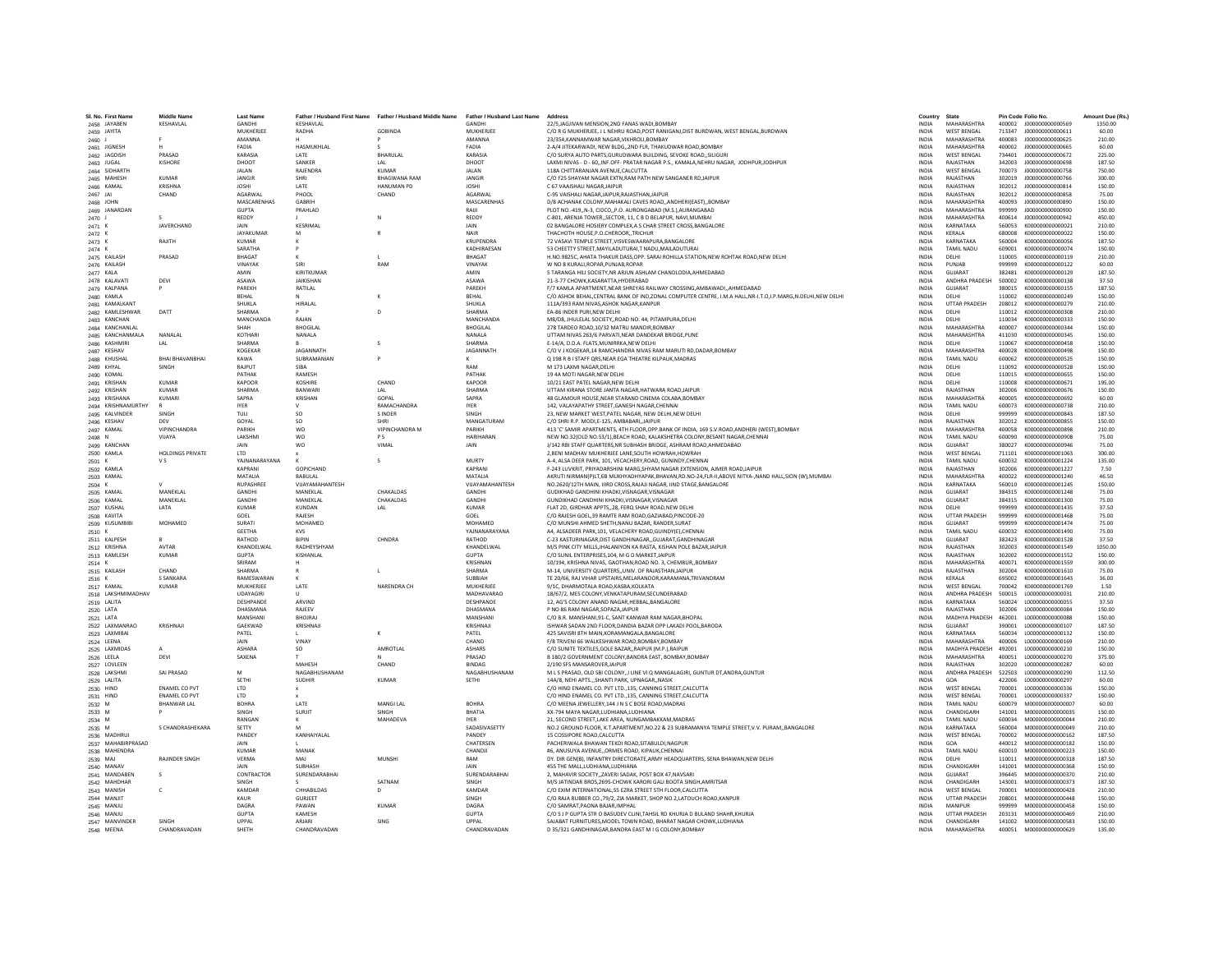| SI. No. First Name             | <b>Middle Name</b>     | <b>Last Name</b>         |                             |                                                                                               |                                | Address                                                                                                                                | Country                      | State                           |                  | Pin Code Folio No.                          | Amount Due (Rs.) |
|--------------------------------|------------------------|--------------------------|-----------------------------|-----------------------------------------------------------------------------------------------|--------------------------------|----------------------------------------------------------------------------------------------------------------------------------------|------------------------------|---------------------------------|------------------|---------------------------------------------|------------------|
| 2549 MOHAN                     | <b>MURARI</b>          | GOYAL                    | LAXMAN                      | Father / Husband First Name Father / Husband Middle Name Father / Husband Last Name<br>SWARUP | GOYAL                          | 108-D. POCKET I.MAYUR VIHAR. PHASE I.DELHI                                                                                             | <b>INDIA</b>                 | DELHI                           |                  | 110091 M000000000000776                     | 150.00           |
| 2550 MOHANDAS                  |                        | CHHATTANI                | <b>TOPANDAS</b>             |                                                                                               | <b>TOPANDAS</b>                | D/119 GURU NANAK CO-OP HSG SOC LTD THANA E MAHARASHTRA THANE                                                                           | <b>INDIA</b>                 | MAHARASHTRA                     | 400603           | M000000000000780                            | 150.00           |
| 2551 MOHD                      | <b>HANIF</b>           | RAO                      | LATE                        | SHAMBUDDIN                                                                                    |                                | RAO CLINIC, CHHIPA MOHALLA, KUCHAMAN CITY, RAJASTHAN, KUCHAMAN                                                                         | <b>INDIA</b>                 | RAIASTHAN                       | 341508           | M000000000000796                            | 112.50           |
| 2552 MOOLCHAND                 |                        | MAHESHWARI               | BHAJANLAL                   |                                                                                               | <b>MAHESHWARI</b>              | C 8 JUDGES COMPOUND, NEHRUNAGAR, AGRA                                                                                                  | INDIA                        | <b>UTTAR PRADESH</b>            | 282002           | M000000000000830                            | 75.00            |
| 2553 MOTILAL                   |                        | <b>GUPTA</b>             | <b>BADRI</b>                | NARAYAN                                                                                       | <b>GUPTA</b>                   | C/O SHREE AJIT KUMAR GUPTA.F 55 KOTHARI COMPLEX.BHOPAL                                                                                 | <b>INDIA</b>                 | MADHYA PRADESH                  | 462006           | M000000000000841                            | 150.00           |
| 2554 MUKESH                    |                        | AGARWAL<br><b>GUPTA</b>  | LATE<br>RAIFNDRA            | <b>BL</b>                                                                                     | <b>AGARWAL</b><br><b>GUPTA</b> | AN 55B SHALIMAR BAGH.DELHI<br>F 164/A SURESH MARG, REHIND RAGARIA RHAWAN, 'C' SCHEME JAIPUR                                            | <b>INDIA</b><br><b>INDIA</b> | DELHI<br>RAIASTHAN              | 110033<br>302001 | M00000000000867<br>M000000000000892         | 75.00<br>60.00   |
| 2555 MUKUL<br>2556 MAHESH      | <b>KUMAR</b>           | <b>DAMAN</b>             | SHRI                        | MAKHANLAL                                                                                     | DAMANI                         | SURYA MAHAL, 4TH FLOOR,,5-BURJORJI BHARUCHA MARG,,FORT,,MUMBAI                                                                         | INDIA                        | MAHARASHTRA                     | 400023           | M000000000001131                            | 60.00            |
| 2557 MANISH                    |                        | PAREKH                   | JAYANTILAL                  |                                                                                               | PAREKH                         | 19.JETHVA-NIVAS.42.MAHANT ROAD.VILE-PARLE (E).BOMBAY                                                                                   | <b>INDIA</b>                 | MAHARASHTRA                     | 400057           | M00000000001173                             | 60.00            |
| 2558 MALA                      |                        | GHOSH                    | MR                          |                                                                                               | P K GHOSH                      | 120.NETAJI SUBHASH ROADP.O.CHINSURAHDIST.HOOGHLY.(WESTBENGAL).HOOGLY                                                                   | <b>INDIA</b>                 | <b>WEST BENGAL</b>              | 712101           | M000000000001185                            | 187.50           |
| 2559 MADHU                     |                        | CHANDAK                  | $\sim$                      |                                                                                               | CHANDAK                        | 10/875 MAI VIYA NAGAR JAIPUR                                                                                                           | <b>INDIA</b>                 | RAIASTHAN                       | 302017           | M000000000001270                            | 75.00            |
| 2560 MINAXIBEN                 | SURYAKANTBHA           | PATEL                    | <b>SURYAKANT</b>            |                                                                                               | <b>RHAI</b>                    | PUSHPAK LEASING & FINANCE, 9-2ND FL, RAINBOW COMPLEX, NR. HIGH COURT RLY, CROSSING, , AHMEDABAD                                        | <b>INDIA</b>                 | <b>GUIARAT</b>                  | 380009           | M000000000001312                            | 60.00            |
| 2561 MAHIMA                    |                        | AGARWAI                  | KRISHAN                     | KUMAR                                                                                         | AGARWAI                        | M/S.ALOK BROTHERS, OPP:FOREST CHOKI,ROAD NO.1, V K I AREA,JAIPUR                                                                       | INDIA                        | RAJASTHAN                       | 302013           | M000000000001315                            | 60.00            |
| 2562 MEENA                     | LAL                    | <b>MATHUR</b>            |                             |                                                                                               | MATHUR                         | A-8 ANITA COLONY.BAJAJ NAGAR.JAIPUF<br>C/O ANIL AGENCIES.BIDHAN MARKET ROAD.SILIGURI                                                   | INDIA                        | RAJASTHAN<br><b>WEST BENGAL</b> | 302017           | M000000000001322                            | 60.00            |
| 2563 MOHAN<br>2564 MEENA       |                        | AGRAWAL<br>DOSHI         | PARAS<br><b>JAYSUKH</b>     | RAM                                                                                           | AGRAWAL<br><b>DOSHI</b>        | C/O TALAKCHAND LALACHAND SHAH. VELANI BHAWAN SEVARAM LALVANI ROAD. MULUND (WEST). BOMBAY                                               | <b>INDIA</b><br><b>INDIA</b> | MAHARASHTRA                     | 734401<br>400080 | M000000000001350<br>M000000000001385        | 225.00<br>60.00  |
| 2565 MALCOHN                   | <b>JOHN</b>            | BAPTISTA                 | <b>JOHN</b>                 |                                                                                               | <b>BAPTISTA</b>                | G.J. NATLE, TAM TALAO BASSEN, VASAI ROAD,, THANE, MAHARASHTRA, THANE                                                                   | <b>INDIA</b>                 | MAHARASHTRA                     | 401201           | M000000000001386                            | 150.00           |
| 2566 M                         |                        | SEETALAKSHM              |                             |                                                                                               | MUTHUKRISHNAN                  | FIRST TRUST LINK ST., MANDAVELI, MADRAS                                                                                                | <b>INDIA</b>                 | <b>TAMIL NADU</b>               | 600028           | M000000000001418                            | 60.00            |
| 2567 MAYA                      | M                      | SOLANKI                  | <b>MATHURDAS</b>            |                                                                                               | SOLANKI                        | SURAJ MANSION.FLAT NO 2.KOREGAON PARK.BURNING GHAT ROAD.POONA.PUNE                                                                     | <b>INDIA</b>                 | MAHARASHTRA                     | 411001           | M000000000001437                            | 75.00            |
| 2568 S                         | н                      | <b>MADHAN</b>            |                             | H                                                                                             | CHALLANI                       | 3A SARANGAPANI ST.T NAGAR.MADRAS                                                                                                       | <b>INDIA</b>                 | <b>TAMIL NADU</b>               | 600017           | M000000000001441                            | 37.50            |
| 2569 MADHU                     |                        | <b>MAHTTA</b>            | YOVRAL                      |                                                                                               | <b>MAHTTA</b>                  | 670 DR MUKERJEE NAGAR.DELHI                                                                                                            | <b>INDIA</b>                 | DELHI                           | 110009           | M000000000001446                            | 37.50            |
| 2570 SAMIP                     | KR                     | MAJUMDAR<br><b>MEENA</b> | LATE<br>DR                  | AK                                                                                            | MAJUMDAR<br>MEENA              | 271/283(1) BLOCK-B,,4TH FLOOR, BANGUR AVENUE, CALCUTTA<br>HARI CLOTH STORE.V K I A ROAD NO 5.JAIPUR                                    | INDIA<br><b>INDIA</b>        | <b>WEST BENGAL</b><br>RAJASTHAN | 700055<br>302013 | M000000000001447                            | 300.00<br>150.00 |
| 2571 ALKA<br>2572 JITEN        |                        | <b>MEHTA</b>             | MR                          | 11<br><b>DINKAR</b>                                                                           | MEHTA                          | 89 ARAMNAGAR II VERSOVA RD.ANDHERI W.BOMBAY                                                                                            | <b>INDIA</b>                 | MAHARASHTRA                     | 400061           | M00000000001474<br>M000000000001492         | 150.00           |
| 2573 PRADIP                    |                        | MITRA                    | PRAFULLA                    |                                                                                               | <b>MITRA</b>                   | C/O CHLORIDE INDUSTRIES LTD. EXIDE HOUSE 59 E CHOWRINGEE RD. CALCUTTA                                                                  | <b>INDIA</b>                 | <b>WEST BENGAL</b>              | 700020           | M000000000001504                            | 37.50            |
| 2574 GULAN                     | ABBAS ALI              | MOHAMMED                 | MR                          | HABIBULLABHAI ALI                                                                             | MOHD                           | NOBLE TRADERS, PO BOX 497, BAHRAIN                                                                                                     | BAHRAIN                      | <b>NA</b>                       | 999999           | M00000000001509                             | 150.00           |
| 2575 GULAM                     | ABBAS ALI              | MOHAMMED                 | MR                          | HABIBULLAHBHAI ALI                                                                            | MOHD                           | NOBLE TRADERS.PO BOX 497.BAHRAIN                                                                                                       | BAHRAIN NA                   |                                 | 999999           | M000000000001510                            | 150.00           |
| 2576 GULAM                     | ABBAS ALI              | MOHAMMED                 |                             |                                                                                               |                                | NOBLE TRADERS.PO BOX 497.BAHRAIN                                                                                                       | BAHRAIN NA                   |                                 | 999999           | M000000000001511                            | 150.00           |
| 2577 GULAM                     | ABBAS ALI              | MOHAMMED                 | MR                          | HABIBULLAHBHAI ALI                                                                            | MOHD                           | NOBLE TRADERS.PO BOX 497.BAHRAIN                                                                                                       | BAHRAIN NA                   |                                 | 999999           | M000000000001512                            | 150.00           |
| 2578 GULAM                     | <b>ARRAS ALL</b>       | MOHAMMED                 | MR                          | HARIRUI I AH RHAI ALL                                                                         | <b>MOHD</b>                    | NOBLE TRADERS.PO BOX 497.BAHRAIN                                                                                                       | RAHRAIN NA                   |                                 | 999999           | M000000000001513                            | 150.00           |
| 2579 GULAN<br>2580 GULAM       | ABBAS ALI<br>ABBAS ALI | MOHAMMED<br>MOHAMMED     | MR                          | HABIBULLAM ALI<br>HABIBULLAH ALI                                                              | MOHAMMED<br>MOHD               | NOBLE TRADERS, PO BOX 497, BAHRAIN<br>NOBLE TRADERS.PO BOX 497.BAHRAIN                                                                 | BAHRAIN NA<br>BAHRAIN NA     |                                 | 999999<br>999999 | M000000000001514<br>M000000000001515        | 150.00<br>150.00 |
| 2581 GULAM                     | ABBAS ALI              | MOHAMMED                 | MR                          | HABIBULLAH ALI                                                                                | MOHAMMED                       | NOBLE TRADERS.PO BOX 497.BAHRAIN                                                                                                       | BAHRAIN NA                   |                                 | 999999           | M00000000001516                             | 150.00           |
| 2582 GULAM                     | <b>ARRAS ALL</b>       | MOHAMMED                 | MR                          | HARIRULLAHRHAS ALL                                                                            | <b>MOHD</b>                    | NOBLE TRADERS.PO BOX 497.BAHRAIN                                                                                                       | RAHRAIN NA                   |                                 | 999999           | M000000000001517                            | 150.00           |
| 2583 GULAM                     | ABBAS ALI              | MOHAMMED                 | MR                          | HABIBULLAHBHAI ALI                                                                            | MOHAMMED                       | NOBLE TRADERS, PO BOX 497, BAHRAIN                                                                                                     | BAHRAIN NA                   |                                 | 999999           | M00000000001518                             | 150.00           |
| 2584 GULAM                     | ABBAS ALI              | MOHAMMED                 | MR                          | <b>HABIBULLAH ALI</b>                                                                         | MOHAMMED                       | NOBLE TRADERS.PO BOX 497.BAHRAIN                                                                                                       | BAHRAIN NA                   |                                 | 999999           | M000000000001519                            | 150.00           |
| 2585 GULAM                     | ABBAS ALI              | MOHAMMED                 | MR                          | HABIBULLAHBHAI ALI                                                                            | MOHD                           | NOBLE TRADERS.PO BOX 497.BAHRAIN                                                                                                       | BAHRAIN NA                   |                                 | 999999           | M000000000001520                            | 150.00           |
| 2586 GULAM                     | ABBAS ALI              | MOHAMMED                 | HABIBULLABHAI               | ALL                                                                                           | MOHAMMED                       | NOBLE TRADERS.PO BOX 497.BAHRAIN                                                                                                       | BAHRAIN NA                   |                                 | 999999           | M00000000001521                             | 150.00           |
| 2587 GULAM                     | ABBAS ALI              | MOHAMMED                 | MR<br>MR                    | HABIBULLAHBHAI ALI                                                                            | <b>MOHD</b>                    | NOBLE TRADERS.PO BOX 497.BAHRAIN                                                                                                       | BAHRAIN NA                   |                                 | 999999           | M000000000001522                            | 150.00           |
| 2588 GULAM<br>2589 GULAM       | ABBAS ALI<br>ABBAS ALI | MOHAMMED<br>MOHAMMED     | MR                          | HABIBULLAHBHAI ALI<br>HABIBULLAHBHAI ALI                                                      | MOHD<br>MOHD                   | NOBLE TRADERS, P O BOX 497, BAHRAIN<br>NOBLE TRADERS.PO BOX 497.BAHRAIN                                                                | BAHRAIN NA<br>BAHRAIN NA     |                                 | 999999<br>999999 | M000000000001525<br>M00000000001526         | 150.00<br>150.00 |
| 2590 GULAM                     | ABBAS ALI              | MOHAMMED                 | MR                          | HABIBULLAHBHAI ALI                                                                            | MOHD                           | NOBLE TRADERS.PO BOX 497.BAHRAIN                                                                                                       | BAHRAIN NA                   |                                 | 999999           | M00000000001527                             | 150.00           |
| 2591 GULAM                     | <b>ARRAS ALL</b>       | MOHAMMED                 | <b>HARIBULLARHAI</b>        | ALL                                                                                           | MOHAMMED                       | NOBLE TRADERS PO ROX 497 BAHRAIN                                                                                                       | RAHRAIN NA                   |                                 | 999999           | M000000000001528                            | 150.00           |
| 2592 GULAN                     | ABBAS ALI              | MOHAMMED                 | MR                          | <b>HABIBULLAM ALI</b>                                                                         | MOHD                           | NOBLE TRADERS, PO BOX 497, BAHRAIN                                                                                                     | BAHRAIN NA                   |                                 | 999999           | M000000000001530                            | 150.00           |
| 2593 ARUN                      | <b>BHUSAN</b>          | MUKHERJEE                | LATE                        | <b>INDU BHUSAN</b>                                                                            | MUKHERJEE                      | 77/D HARISH CHATTERJEE STREET.P O BHOWANIPUR.CALCUTTA                                                                                  | <b>INDIA</b>                 | <b>WEST BENGAL</b>              | 700025           | M000000000001533                            | 7.50             |
| 2594 MANISH                    | CHANDRAKANT            | MIRAN                    | CHANDRAKANT                 | PREMJI                                                                                        | MIRAN                          | 6.NAVINVILLA.J.P.ROAD.GHATKOPAR(W).BOMBAY                                                                                              | <b>INDIA</b>                 | <b>MAHARASHTRA</b>              | 400086           | M000000000001624                            | 75.00            |
| 2595 MOOL                      | CHAND                  | AGARWAL                  | <b>MANOHAR</b>              | LAL                                                                                           | <b>AGARWAL</b>                 | C-95 VAISHALI NAGAR JAIPUR RAJASTHAN JAIPUR                                                                                            | <b>INDIA</b>                 | RAJASTHAN                       | 302012           | M000000000001638                            | 75.00            |
| 2596 MANISH                    | KANAKRAI               | DESAL<br>CHANDKIKA       | KANAKRAL<br>PAWAN           | PRITAWI AI<br>К                                                                               | DESAL<br>JAIN                  | 18. DALMIA BUILDINGT H KATARIA MARGMAHIMBOMBAY<br>435, FANCY HOUSE, HALDIYAN KA RASTA, JOHRI BAZAR, JAIPUR                             | <b>INDIA</b><br>INDIA        | MAHARASHTRA<br>RAJASTHAN        | 400016<br>302003 | M000000000001670<br>M000000000001674        | 150.00<br>225.00 |
| 2597 MALTI<br>2598 M           |                        | SAILAJA                  |                             |                                                                                               | RAMANA                         | HOUSE NO. 171/2RT.VIJAYNAGAR COLONY.HYDERABAD                                                                                          | INDIA                        | ANDHRA PRADESH                  | 500457           | M000000000001694                            | 150.00           |
| 2599 MAHIMA                    |                        | PANDYA                   | RAI                         | <b>KUMAR</b>                                                                                  | <b>JAIN</b>                    | B-1. TRIVENI NAGAR.GOPALPURA BYEPASS.JAIPUR                                                                                            | <b>INDIA</b>                 | RAJASTHAN                       | 302018           | M000000000001699                            | 75.00            |
| 2600 MEENA                     |                        | THAKRAR                  | <b>IITENDRA</b>             |                                                                                               | <b>IITENDRA</b>                | 8-SHRIJI APARTMENT, WADI PLOT., STREET NO.-2, KAMALA PARK AVN PORBANDAR                                                                | <b>INDIA</b>                 | GUIARAT                         | 360575           | M000000000001810                            | 75.00            |
| 2601 N                         | c                      | <b>JOSHI</b>             | CHAGANLA                    |                                                                                               | <b>JOSHI</b>                   | LAXMI TEA & COLDRINK HOUSE, 89-3/4, SOCIAL NAGAR, OPP: TRANSIST CAMP, BLOCK-2, DHARAVI,, MUMBAI                                        | <b>INDIA</b>                 | MAHARASHTRA                     | 400017           | N000000000000002                            | 187.50           |
| 2602 N                         |                        | RAMANATHAN               |                             | NARAYANA                                                                                      | PILLAI                         | 4-B SALAI STREET VANNARPET, TIRUNELVELI, TAMILNADU                                                                                     | INDIA                        | <b>TAMIL NADU</b>               | 627003           | N00000000000025                             | 150.00           |
| 2603 N                         | RAMESH                 | <b>KUMAR</b>             |                             | NEMI                                                                                          | CHAND                          | 8-A POLICE STATIION ROAD, PALLAUARAM, MADRAS                                                                                           | INDIA                        | <b>TAMIL NADU</b>               | 600043           | N00000000000027                             | 60.00            |
| 2604 NANGALI                   | KHANDUBHAI             | RAMAKRISHNAN<br>DESAL    | $\mathcal{C}$<br>KHANDURHAI | M APPU<br><b>SHANKERII</b>                                                                    | NAIR<br>DESAL                  | REMYA, BILARHIKULAM, CALICUT, KERALA, KERALA<br>14C KHANDERAO BLOCKS KHOTALHI WADI.FIRST FLOOR ROOM NO 4 V P ROAD.GIRGAUN.BOMBAY       | <b>INDIA</b><br><b>INDIA</b> | KERALA<br>MAHARASHTRA           | 673006<br>400004 | N000000000000114<br>N000000000000173        | 187.50<br>210.00 |
| 2605 NARENDRA<br>2606 NARESH   |                        | AGARWAL                  | RAMNIWASH                   |                                                                                               | AGARWAL                        | 42 GOPAL BHAWAN, 199 PRINCESS STREET, BOMBAY                                                                                           | INDIA                        | MAHARASHTRA                     | 400002           | N000000000000199                            | 75.00            |
| 2607 NAUEEN                    | <b>KUMAR</b>           | <b>GUPTA</b>             | GHANSHYAMDASS               |                                                                                               | <b>GUPTA</b>                   | C/O GHAN SHYAM DASS GUPTA.92 JATWARA PULL MITHAI.DELHI                                                                                 | <b>INDIA</b>                 | DELHI                           | 110006           | N00000000000263                             | 150.00           |
| 2608 NEELIMA                   |                        | NAGAR                    | VINAY                       | PRAKASH                                                                                       | NAGAR                          | 29 VAWAIYA GANESH GANJ, II LANE, LUCKNOW                                                                                               | <b>INDIA</b>                 | <b>UTTAR PRADESH</b>            | 226018           | N000000000000352                            | 210.00           |
| 2609 NEERAV                    |                        | MAHESHWARI               | <b>IOTI</b>                 | PRASAD                                                                                        | MAHESHWARI                     | 21/47 SHAKTI NAGAR DELHI                                                                                                               | <b>INDIA</b>                 | DELHI                           | 110007           | N000000000000372                            | 210.00           |
| 2610 NEERJA                    |                        | <b>GUPTA</b>             | MAHESH                      | CHAND                                                                                         | <b>GUPTA</b>                   | D-39 PRITHIVI RAJ ROAD, ADARSH NAGAR, DELHI                                                                                            | INDIA                        | DELHI                           | 110033           | N000000000000373                            | 75.00            |
| 2611 NEETA                     | MOHAN                  | RAHEJA<br>SHAH           | MOHAN<br>NALINBHA           |                                                                                               | RAHEJA<br>NALINBHAI            | 6 ANANDA NIVAS 1ST FLOOR, KUMAR COT LAYOUT MADHAVNAGAR, BANGALORE<br>111/2 DHIKWA CHOWKY 1ST FLOOR GANDHI ROAD AHMEDABAD               | INDIA<br><b>INDIA</b>        | KARNATAKA<br>GUJARAT            | 560001<br>380001 | N000000000000388                            | 150.00<br>60.00  |
| 2612 NIRENBHA<br>2613 NIRMALA  |                        | CHANDWAI                 | KAMAL                       |                                                                                               | <b>KUMAR</b>                   | C/O KAMALKUMAR CHANDWAR.C 5/602 GOPINATH MARGJAIPUR                                                                                    | <b>INDIA</b>                 | RAJASTHAN                       | 302001           | N000000000000466<br>N000000000000499        | 150.00           |
| 2614 NITIN                     | YFSHWANT               | <b>LAVATE</b>            | YFSHWANT                    | VITHAL                                                                                        | <b>LAVATE</b>                  | C/O STANDARAD CHARTERED BANK 25 M G ROAD BOMBAY                                                                                        | <b>INDIA</b>                 | MAHARASHTRA                     | 400023           | N000000000000570                            | 187.50           |
| 2615 NEERA                     |                        | MAGO                     |                             |                                                                                               | MAGO                           | C1/107 JANAK PURI, NEW DELHI,NEW DELHI                                                                                                 | INDIA                        | DELHI                           | 110058           | N00000000000904                             | 37.50            |
| 2616 NAND                      | KISHORE                | AGRAWAL                  | <b>BHAIRUBU)</b>            |                                                                                               | AGRAWAL                        | C/O SURYA AUTO PARTS.GURUDWARA BUILDINGS, SEVOK ROAD., SILIGURI                                                                        | INDIA                        | <b>WEST BENGAL</b>              | 734401           | N000000000000943                            | 225.00           |
| 2617 NARENDRA                  | Y                      | THALI                    | YESHWANT                    |                                                                                               | YESHWANT                       | C/O 278, VALDAMIRA HOUSENEAR GOA URBAN BANK, FOTIHATPANJIM, GOAGOA                                                                     | <b>INDIA</b>                 | MAHARASHTRA                     | 999999           | N000000000000954                            | 75.00            |
| 2618 NISHA                     |                        | <b>JAIN</b>              | <b>HARISH</b>               | KUMAR                                                                                         | IAIN                           | 16/1. RACE COURSE ROAD, PRATAP VIHAR, 1ST FLOOR, BLOCK 101, INDORE, INDORE                                                             | <b>INDIA</b>                 | MADHYA PRADESH                  | 452003           | N000000000000957                            | 60.00            |
| 2619 NEETA                     | <b>SANTOSH</b>         | GORE                     | SANTOSH                     |                                                                                               | SANTOSH                        | 1/25. AHMED SAILOR BUILDINGGOVINDJI VENI ROAD. DADARBOMBAY                                                                             | <b>INDIA</b>                 | MAHARASHTRA                     | 400014           | N000000000000963                            | 210.00           |
| 2620 NITIN<br>2621 NIHITHA     | RADHESHYAN             | AGARWAI<br>SHANKARN      | RADHESHYAM                  |                                                                                               | RADHESHYAN<br>SHANKARN         | 166, AMBER APARTMENTS, DR. M.B. RAUT ROAD, SHIVAJI PARK, BOMBAY<br>B/79/777 MIG, GANDHI NAGAR, OPP GURUNANAK HOSP., BANDRA (E), BOMBAY | INDIA<br>INDIA               | MAHARASHTRA<br>MAHARASHTRA      | 400028<br>400051 | N000000000000970<br>N000000000000971        | 46.50<br>45.00   |
| 2622 NALINI                    | NITIN                  | SHAH                     | NITIN                       |                                                                                               | NITIN                          | 153. SHANTINIKETAN, 3RD FLOOR., T K MARG, MATUNGA(W), MUMBAI                                                                           | <b>INDIA</b>                 | MAHARASHTRA                     | 400016           | N00000000000982                             | 187.50           |
| 2623 N                         |                        | <b>SEFTALAKSHMI</b>      |                             |                                                                                               | <b>MUTHUVNSHNAN</b>            | NO 7. FIRST TRUST.LINK STREET. MANDAVELI.MADRAS                                                                                        | <b>INDIA</b>                 | TAMIL NADLI                     | 600028           | N000000000000989                            | 60.00            |
| 2624 N                         | SRINIVAS               | KIN                      |                             |                                                                                               | KINI                           | 4-6-602, "GANESH KUTEER", KARANGALPADY FEILDS, KODIALBAIL, MANGALORE                                                                   | INDIA                        | KARNATAKA                       | 575003           | N000000000000990                            | 60.00            |
| 2625 NIPA                      | MANSUKHLAL             | SHETH                    | MANSUKHLAL                  |                                                                                               | SHETH                          | C/O EXCEL PACK, 127 YOGI IND.ESTATE.RAMMANDIR ROAD.GOREGAON (W)BOMBAY                                                                  | <b>INDIA</b>                 | <b>MAHARASHTRA</b>              | 400104           |                                             | 150.00           |
| 2626 NARESHBHAI                |                        | RESHAMWALA               | NATHUBHAI                   |                                                                                               | RESHAMWALA                     | 7/2366 RAMPURA MAIN ROAD SURAT GUJARAT SURAT                                                                                           | <b>INDIA</b>                 | GUJARAT                         | 395003           | N000000000001001                            | 75.00            |
| 2627 NARENDRA                  |                        | SHAH                     | <b>JAYANTILAI</b>           |                                                                                               | SHAH                           | 25 BUNDER STREET MADRAS MADRAS                                                                                                         | <b>INDIA</b>                 | <b>TAMIL NADLI</b>              | 600001           | N000000000001002                            | 150.00           |
| 2628 SHRIKRISHNA               | K                      | NADGAVDA<br>NANDGAUDA    | KASHINATH<br>KASHINATH      |                                                                                               | NADGAUDA<br>NANDGAUD/          | PO BOX 73198, NDOLA, ZAMBIA<br>PO BOX 73198, NDOLA, ZAMBIA                                                                             | <b>ZAMBIA</b><br>ZAMBIA      | <b>NA</b>                       | 999999<br>999999 | N000000000001004<br>N000000000001022        | 150.00<br>150.00 |
| 2629 SHRIKRISHNA<br>2630 ASHER |                        | NARENDRA                 | JAMNADAS                    |                                                                                               | <b>JAMNADAS</b>                | A 10 JINKY SOC.412 13 S U RD KANDIVALI W.BOMBAY                                                                                        | <b>INDIA</b>                 | MAHARASHTRA                     | 400067           | N000000000001026                            | 37.50            |
| 2631 ASHER                     |                        | NARENDRA                 | JAMNADAS                    |                                                                                               | <b>JAMNADAS</b>                | A 10 JINKA SOC.412 13 S V RD KANDIVELI W.BOMBAY                                                                                        | <b>INDIA</b>                 | MAHARASHTRA                     | 400067           | N000000000001027                            | 37.50            |
| 2632 V                         | VAIDHYA                | <b>NATHAN</b>            | VENKATA                     |                                                                                               | RAMAN                          | "SREE CHARANA PADUKA".NO.132. 3RD 'D'CROSS.I MAIN.I STAGE.DOMLVRBANGALORE                                                              | <b>INDIA</b>                 | KARNATAKA                       | 560071           | N000000000001030                            | 37.50            |
| 2633 NEELU                     |                        | PATNI                    |                             |                                                                                               | PATNI                          | 435, FANCY HOUSE, HALDIYAN KA RASTA, JOHRI BAZAR, JAIPUR                                                                               | INDIA                        | RAJASTHAN                       | 302003           | N000000000001110                            | 225.00           |
| 2634 NARAYAN                   |                        | <b>TAORI</b>             | MOTILAL                     |                                                                                               | <b>TAORI</b>                   | SHREE INVESTMENTS.OPP.VASANT BHAVAN.NEAR LOKSATTA OFFICE.KASTURA ROADCHANDRAPURCHANDRAPUR                                              | INDIA                        | GOA                             | 442401           | N000000000001122                            | 150.00           |
| 2635 NEETA                     |                        | SINGH                    | PRAKASH                     |                                                                                               | SINGH                          | DR. PRAKASH SINGH.NPSP UNIT:SITAPUR.ANM TRAINING CENTRE.ROTIGODAMSITAPUR-261 001 (UP).SITAPUR                                          | <b>INDIA</b>                 | <b>UTTAR PRADESH</b>            | 261001           | N000000000001123                            | 75.00            |
| 2636 NATHULAI                  |                        | PARFFK<br>TULL           | <b>LATE</b><br>RAMIFF       | DASS                                                                                          | <b>GOPINATH</b>                | <b>B-2. HARI MARG, NEAR JAIN MANDIR CIVIL LINES JAIPUR</b>                                                                             | <b>INDIA</b><br><b>INDIA</b> | RAIASTHAN<br>MAHARASHTRA        | 999999           | N000000000001131<br>400050 N000000000001153 | 75.00<br>75.00   |
| 2637 NEVILLE<br>2638 NOOLU     |                        | TARA                     | <b>NVS</b>                  |                                                                                               | TULI.<br>SURYANARAYANA         | 86/A, COZI HOME251, PALI HILL, BANDRA(W), BOMBAY<br>C/O KOTHAMASU & CO., GANESH MARKET, MAIN BAZAR, , VIJAYAWADA                       | INDIA                        | ANDHRA PRADESH                  | 520001           | N000000000001154                            | 135.00           |
| 2639 N                         | S P RADHAKRISHNA       | RAJA                     |                             | S PERUMAL                                                                                     | RAJA                           | "SAI PREM".287-A. SRIRENGAPALAYAM STREET.RAJAPALAYAM                                                                                   | <b>INDIA</b>                 | <b>TAMIL NADU</b>               |                  | 626117 N000000000001161                     | 300.00           |
|                                |                        |                          |                             |                                                                                               |                                |                                                                                                                                        |                              |                                 |                  |                                             |                  |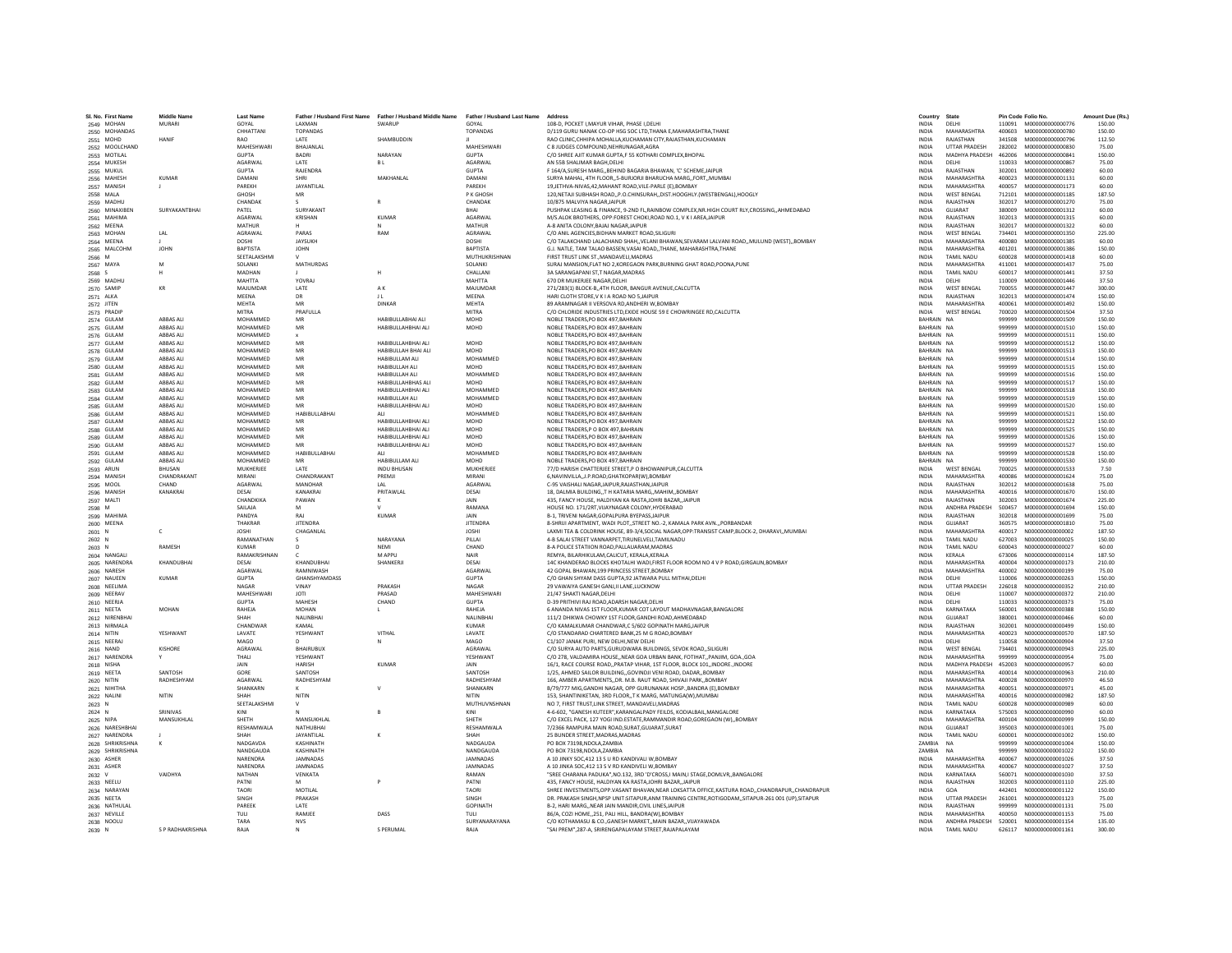| SI, No. First Name     | <b>Middle Name</b>          | <b>Last Name</b> |                    | Father / Husband First Name Father / Husband Middle Name | Father / Husband Last Name Address |                                                                                                   | Country                      | State                |                  | Pin Code Folio No. | Amount Due (Rs. |
|------------------------|-----------------------------|------------------|--------------------|----------------------------------------------------------|------------------------------------|---------------------------------------------------------------------------------------------------|------------------------------|----------------------|------------------|--------------------|-----------------|
| 2640 NALINI            |                             | KHANDELWAL       | RAKESH             |                                                          | KHANDELWAL                         | PUMARTH CREDIT & CAPITAL LTD., 401, ALANKAR POINT, GEETA BHAWAN, SQUARE, A B ROAD, INDORE, INDORE | <b>INDIA</b>                 | MADHYA PRADESH       |                  |                    | 750.00          |
| 2641 NEHA              |                             | AGARWAL          | SUDARSHAN          |                                                          | AGARWAL                            | FLAT J-301, AIITNATH APARTMENT,"A" WING, OSTWAL EMPIRE,TARAPUR ROAD, P.O.BOISAR,DIST.THANE        | <b>INDIA</b>                 | MAHARASHTRA          | 401501           | N00000000001267    | 150.00          |
| 2642 OM                | PRAKASH                     | SAHU             | SAHU               | RAM                                                      | KISHAN                             | KOTHI OF LATE SAHU RAM KISHAN, 26 SAHUKARA, PILI BHIT U P, PILI BHIT                              | <b>INDIA</b>                 | <b>UTTAR PRADESH</b> | 262001           | 0000000000000038   | 150.00          |
| 2643 OM                | PRAKASH                     | <b>GUPTA</b>     |                    |                                                          | <b>GUPTA</b>                       | B-84 NANDPURI EXTENSION22 GODOWN JAIPUR                                                           | <b>INDIA</b>                 | RAJASTHAN            | 302006           | 0000000000000082   | 37.50           |
| 2644 OM                | PARKASH                     | <b>SHARMA</b>    | PIARE              | LAL                                                      | <b>SHARMA</b>                      | H.NO.2636 CHONKALA MAHALLA, KHARAR, H.NO.H-M-28 PHASE I,, MOHALI, ROPAR, ROPAR                    | <b>INDIA</b>                 | PUNJAB               | 999999           | 0000000000000084   | 187.50          |
| 2645 P                 |                             | <b>MAI HOTRA</b> | $\epsilon$         |                                                          | MAI HOTRA                          | C-121 ANAND VIHAR.INDERPRASTHA EXTNNEW DELHI                                                      | <b>INDIA</b>                 | <b>DELHI</b>         | 110092           | P000000000000017   | 60.00           |
| 2646 P                 | K SHANMUGA                  | SUNDARAM         |                    |                                                          |                                    | 15 RELIANCE RICE MILL ST, KONDITHOPE, MADRAS                                                      | <b>INDIA</b>                 | <b>TAMIL NADU</b>    | 600079           | P000000000000020   | 150.00          |
| 2647 PADAM             |                             | <b>KUMAR</b>     |                    | KISHAN                                                   | DASS                               | 169 JAWHAR GANJ.HAPUR.HAPUR                                                                       | <b>INDIA</b>                 | <b>UTTAR PRADESH</b> | 245101           | P000000000000052   | 210.00          |
| 2648 P                 |                             | VEERADEV         | <b>WO</b>          | <b>PAHLAIRA</b>                                          | TIKAMDAS                           | 61.SEVEN WELLS STREET.MADRAS.MADRAS                                                               | <b>INDIA</b>                 | TAMIL NADU           | 600001           | P000000000000089   | 187.50          |
| 2649 PANKAJ            | KUMAR                       | PUROHIT          | GOPI               | KRISHNA                                                  | PUROHIT                            | C/O DR G K PUROHIT, M G HOSPITAL RD, BEHIND P N BANK, JODHPUR RAJ, JODHPUR                        | <b>INDIA</b>                 | RAJASTHAN            | 342001           | P000000000000121   | 210.00          |
| 2650 PANKA             |                             | <b>NIGAM</b>     |                    |                                                          | <b>NIGAM</b>                       | 55/8, SECTORI I, M.B. ROAD, NEW DELHI                                                             | <b>INDIA</b>                 | DELHI                | 110017           | P000000000000123   | 150.00          |
| 2651 PARAG             |                             | MAHESHWARI       | MOOLCHAND          |                                                          | MAHESHWARI                         | C 8 JUDGES COMPOUND, NEHRUNAGAR, AGRA                                                             | <b>INDIA</b>                 | <b>UTTAR PRADESH</b> | 282002           | P000000000000144   | 75.00           |
| 2652 PARAS             | RAI                         | MOHNOT           | PREMRAJ            |                                                          | <b>MOHNOT</b>                      | BADRI NARAIN STREET, GUNDI KA MOHALLA, JODHPUR                                                    | <b>INDIA</b>                 | RAJASTHAN            | 342001           | P000000000000152   | 210.00          |
| 2653 PARDEEP           |                             | KUMAR            |                    | $\blacksquare$                                           | CHOPRA                             | CHOPRA SHOES 719 HALWASIYA MARKET HAZRAT GANLLUCKNOW                                              | <b>INDIA</b>                 | <b>UTTAR PRADESH</b> | 226001           | P000000000000161   | 202.50          |
| 2654 PARITHICHER       | TIRUVCNGADA                 | <b>RAMASWAM</b>  | TIRUVENGADACHAR    |                                                          | TIRUVENGADACHAR                    | OLD 32 FOORTH STREET, KAMARAJ NAGAR MALACAURCRY, KOMBAKONAM                                       | INDIA                        | TAMIL NADU           | 612002           | P000000000000182   | 150.00          |
| 2655 PARKASH           | WAT                         | <b>KAPOOR</b>    | MUNI               | LAL                                                      | KAPOOR                             | N 115 GREATER KAILASH.PART I.NEW DELHI                                                            | <b>INDIA</b>                 | DELHI                | 999999           | P000000000000188   | 150.00          |
| 2656 PARMOD            | <b>KUMAR</b>                | MAHAJAN          | OM                 | PARKASH                                                  | <b>SHRUTI</b>                      | L-120. IST FLOORLAXMI NAGARDELHI                                                                  | <b>INDIA</b>                 | DELHI                | 110092           | P000000000000204   | 150.00          |
| 2657 PAWAN             | DEVI                        | CHOURARIA        | RIKHAR             | CHANDI                                                   | CHOURARIA                          | C/13 VIRAL APARTMENT S V ROAD, OPP AMBAR OSCAR CINEMA ANDHERI, BOMBAY                             | <b>INDIA</b>                 | MAHARASHTRA          | 400058           | P000000000000250   | 210.00          |
| 2658 PAWAN             | <b>KUMAR</b>                | CHOUDHAR'        | SHOOBHAGAWAN       |                                                          | CHOUDHAR                           | C/O RAMAWTAR MAHABIR PRASAD.161/1 MAHATAMA GANDHI ROAD.CALCUTTA                                   | <b>INDIA</b>                 | <b>WEST BENGAL</b>   | 700007           | P000000000000263   | 187.50          |
| 2659 POONAM            |                             | BANSAL           |                    |                                                          | BANSAL                             | MOTILAL AGARWAL MILLS.BIRLA NAGAR.GWALIOR                                                         | <b>INDIA</b>                 | MADHYA PRADESH       | 474004           | P000000000000301   | 60.00           |
| 2660 PRABHAKAR         |                             | AAKARAPL         |                    |                                                          | PRABHAKAR                          | H NO 15-8-474 FEELKHANA.HYDERABAD.HYDERABAD                                                       | <b>INDIA</b>                 | ANDHRA PRADESH       | 999999           | P000000000000335   | 150.00          |
| 2661 PRABHAVATI        | RAI                         | MORAY            |                    | s                                                        | ROYAL                              | 31 PATALANNA TEPHLE ROAD, BASAVAD GUDI, BANGALORE                                                 | <b>INDIA</b>                 | KARNATAKA            | 560004           | P000000000000343   | 187.50          |
| 2662 PRAFULCHANDRA     | AMRITLA                     | <b>BHOJANI</b>   | AMRITLAI           |                                                          | <b>BHOJAN</b>                      | 2 BHOJESHWAR PLOT, PORBANDAR, PORBANDAR                                                           | INDIA                        | GUJARAT              | 360575           | P000000000000399   | 150.00          |
| 2663 PRAFULKUMAR       |                             | THAKKAR          | KARSANDAS          |                                                          | KARSANDAS                          | 34 JANVISHRAM SOCIETY, BEHIND SAHAJANAND COLLEGE AMBAWADI, AHMEDABAD                              | <b>INDIA</b>                 | GUJARAT              | 380015           | P000000000000401   | 37.50           |
| 2664 PRAKASH           |                             | PATIL            |                    | c                                                        | PATIL                              | 98/847 MAHARSHI NAGAR.PUNE.PUNE                                                                   | <b>INDIA</b>                 | MAHARASHTRA          | 411037           | P000000000000415   | 187.50          |
| 2665 PRAKASH           |                             | PANANDIKAR       | SURIAJI            |                                                          | SURIAJI                            | ABADE FARIA ROAD.MARGAO.GOA                                                                       | <b>INDIA</b>                 | MAHARASHTRA          | 403601           | P000000000000447   | 75.00           |
| 2666 PRAKASH           |                             | <b>RUSTOGI</b>   | HANGH              |                                                          | <b>RUSTOG</b>                      | F6/3 KRISHAN NAGAR, DELHI                                                                         | INDIA                        | DELHI                | 110051           | P000000000000450   | 210.00          |
| 2667 PRAMILA           |                             | TODARWAL         | RAJESH             |                                                          | TODARWA                            | 332 7TH MAIN ROAD 14TH CROSS.IIND BLOCK JAYANAGAR.BANGALORE                                       | <b>INDIA</b>                 | KARNATAKA            | 560011           | P000000000000470   | 210.00          |
| 2668 PRAMOD            |                             | KOTHARI          | VADILAI            |                                                          | KOTHARI                            | FRIENDS AND CO.HARI SADAN RATAN POLE.AHMEDABAD                                                    | <b>INDIA</b>                 | <b>GUIARAT</b>       | 380001           | P0000000000000475  | 210.00          |
| 2669 PRASHUN           | KUMAR                       | <b>DUTT</b>      | <b>RISHNU</b>      | PADA                                                     | <b>DUTTA</b>                       | 6/1/1C PADMAPUKUR ROAD.CALCUTTA                                                                   | <b>INDIA</b>                 | <b>WEST RENGAL</b>   | 700092           | P000000000000500   | 187.50          |
| 2670 PRAVINA           |                             | <b>DHRUNA</b>    | NARENDRA           |                                                          | <b>NARENDRA</b>                    | 308A PATEL SHOPPING CENTRE, CHANDAVARKAR ROAD, BORIVALI W, BOMBAY                                 | <b>INDIA</b>                 | MAHARASHTRA          | 400092           | P000000000000566   | 210.00          |
| 2671 PREM              | <b>KUMAR</b>                | ARORA            | SONA               |                                                          | RAM                                | 5/50 MOTI NAGAR, NEW DELHI                                                                        | INDIA                        | DELHI                | 110015           | P000000000000594   | 60.00           |
|                        | KUMAR                       | <b>SACHDEVA</b>  | AMAR               |                                                          | <b>NATH</b>                        | D-59 HUDSON LINE.KINGSWAY CAMP SGTB NAGAR.DELHI                                                   | <b>INDIA</b>                 | <b>DELHI</b>         | 110009           | P000000000000596   | 75.00           |
| 2672 PREM<br>2673 PREM |                             | <b>SINGH</b>     |                    | <b>IOGINDER</b>                                          | <b>SINGH</b>                       | 979/2. BHINDIAN STREET.PATIALA                                                                    | <b>INDIA</b>                 | CHANDIGARH           | 147001           | P000000000000623   | 150.00          |
|                        |                             | PUJARA           | JAYSUKHLAL         |                                                          |                                    |                                                                                                   |                              | GUJARAT              |                  |                    | 187.50          |
| 2674 PREMILABEN        |                             |                  |                    |                                                          | JAYSUKHLAL                         | JATIN 41 JAGNATH PLOT, OPP RACE COURSE, RAJKOT                                                    | <b>INDIA</b>                 |                      | 360001           | P000000000000637   | 187.50          |
| 2675 PRITAM            |                             | KALIR            | <b>JOGINDER</b>    |                                                          | SINGH                              | POCKET GG - 3.M.I.G. FLAT NO 66., VIKASPURI (BODELA).NEW DELH                                     | <b>INDIA</b>                 | DELHI                | 110018           | P000000000000651   |                 |
| 2676 PRITAM            | KAUR                        | LIPPAL           |                    | s                                                        | UPPAL                              | SAJABAT FURNITURES, MODEL TOWN ROAD, BHARAT NAGAR CHOWK, LUDHIANA                                 | <b>INDIA</b>                 | CHANDIGARH           | 141002           | P000000000000653   | 150.00          |
| 2677 PURNIMA           |                             | VAIDYA           | BHAKKAMBHAI        |                                                          | BHAKKAMBHA                         | 288611 ZAVERIWAD KOTHARI POLE, NEAR PATNIS STREET, AHMEDABAD                                      | INDIA                        | GUJARAT              | 380001           | P000000000000713   | 187.50          |
| 2678 PUSHPA            |                             | RAI              | KISHIN             |                                                          | DAS                                | 756 POONA MALLEE HIGH ROAD.NEAR PADMA CLINIC KILPAUK.MADRAS                                       | <b>INDIA</b>                 | TAMIL NADU           | 600010           | P000000000000738   | 150.00          |
| 2679 PUSHPA            |                             | KADEL            | KRISHNA            | CHAND                                                    | KADEL                              | 157. MINT STREET.1st FLOOR.MADRAS                                                                 | <b>INDIA</b>                 | <b>TAMIL NADU</b>    | 600079           | P000000000000765   | 210.00          |
| 2680 PUSHPA            |                             | PATFI            | <b>IASHRHA</b>     |                                                          | <b>IASHRHAI</b>                    | 945 VISHAL NAGAR TARSALL BARODA                                                                   | <b>INDIA</b>                 | <b>GUIARAT</b>       | 390009           | P000000000000782   | 150.00          |
| 2681 PARIMA            |                             | DHANK            | PRAVINCHANDRA      |                                                          | <b>PRAVINCHANDRA</b>               | C/O DR.PANKAJ P. DHANKI,3-RAVIKIRAN,CARTER ROAD - 3,,BORIVLI (EAST),,BOMBAY                       | INDIA                        | MAHARASHTRA          | 400066           | P000000000000994   | 375.00          |
| 2682 PREM              | LATA                        | <b>GUPTA</b>     | SHRI               | ROHTASH KANWAR                                           | <b>GUPTA</b>                       | C/O MR. SUDHIR KUMAR GUPTA, 211 PUSHPA BHAWAN, OPP TELEPHONE, BHAWAN, COLABA,, BOMBAY             | <b>INDIA</b>                 | MAHARASHTRA          | 400005           | P000000000001005   | 135.00          |
| 2683 PANKA             |                             | <b>NANDA</b>     |                    | $\sqrt{2}$                                               | <b>NANDA</b>                       | F-243 SHYAMNAGAR-EXTN. PRIYDARSANI MARG JAIPUR                                                    | <b>INDIA</b>                 | RAIASTHAN            | 302006           | 2000000000001097   | 75.00           |
| 2684 P                 | s                           | <b>HARIHARAN</b> | <b>LATE</b>        | PS                                                       | <b>IYER</b>                        | 32(OLD NO.53/1), BEACH ROAD, KALAKSHETRA COLONY, BESANT NAGAR, CHENNAI                            | <b>INDIA</b>                 | TAMIL NADLI          | 600090           | P000000000001119   | 75.00           |
| 2685 PARESH            |                             | SHAH             |                    |                                                          | SHAH                               | 6/9.DAMANI EST., NAUPADA.THANE                                                                    | <b>INDIA</b>                 | MAHARASHTRA          | 400602           | P000000000001138   | 225.00          |
| 2686 PREM              | CHAND                       | <b>JAIN</b>      | INDER              | SAIN                                                     | JAIN                               | 2, SUDHA SAGAR COLONY, NR. KARDHANI, MARKET, CHIDAND MARG, MALVIYA NAGAR, JAIPUR                  | <b>INDIA</b>                 | RAJASTHAN            | 302017           | P000000000001262   | 150.00          |
| 2687 GOTTIPAT          |                             | PADMA            | RANGA              |                                                          | <b>RAO</b>                         | RANGA RAO.10-34-2 CO OPERATIVE COLONY.KAVALI AP.KAVALI                                            | <b>INDIA</b>                 | ANDHRA PRADESH       | 524201           | P000000000001267   | 75.00           |
| 2688 DURGESH           | MOHAN                       | <b>PAINULY</b>   | SHRI               | M <sub>D</sub>                                           | <b>PAINLILY</b>                    | S/O SRI M P PAINULY, 71 A SHUBHASH NAGAR PANYALA RD, ROORKEE UP, ROORKEE                          | <b>INDIA</b>                 | <b>UTTAR PRADESH</b> | 247667           | P000000000001271   | 150.00          |
| 2689 DURGESH           | <b>MOHAN</b>                | PAINUL'          | SHRI               | M <sub>P</sub>                                           | PAINULY                            | S/O SRI M P PAINULY, 71 A SHUBHASH NAGAR, PANYALA RD ROORKEE UP, ROORKEE                          | INDIA                        | <b>UTTAR PRADESH</b> | 247667           | P000000000001272   | 150.00          |
| 2690 AMBRISH           |                             | PAREEK           | SHRI               | HR.                                                      | PAREEK                             | H NO 814 BABA HARISH CHANDR MARGJAIPUR                                                            | <b>INDIA</b>                 | RAJASTHAN            | 302001           | P000000000001293   | 150.00          |
| 2691 AMBRISH           |                             | PAREEK           | MR                 | HK.                                                      | PAREEK                             | H NO 814 BABA HARISH CHANDRA MARG.JAIPUI                                                          | <b>INDIA</b>                 | RAJASTHAN            | 302001           | P000000000001294   | 150.00          |
| 2692 AMBRISH           |                             | PAREEK           | MR                 | H K                                                      | PAREEK                             | H NO 814 BABA HARISH CHANDRA MARG, JAIPUR                                                         | <b>INDIA</b>                 | RAJASTHAN            | 302001           | P000000000001295   | 150.00          |
| 2693 VED               |                             | PRAKASH          |                    |                                                          | RAM                                | 101 VASUNDHRA COLONY TANK ROAD JAIPUR                                                             | INDIA                        | RAJASTHAN            | 302016           | P000000000001327   | 150.00          |
| 2694 PADAM             | CHAND                       | <b>NAHAR</b>     |                    | c                                                        | NAHAF                              | NO.40, PERUMAL STREET, IIND FLOOR,, KONDITHOPE MARKET,, KONDITHOPE, CHENNAI                       | <b>INDIA</b>                 | TAMIL NADU           | 600079           | P000000000001352   | 7.50            |
| 2695 PINAKBA           |                             | PARMAR           | SADARSINH          |                                                          | SADARSINE                          | KARA RUPA WADI PALIYAD ROAD ROTAD                                                                 | <b>INDIA</b>                 | <b>GUIARAT</b>       | 364710           | P000000000001354   | 37.50           |
| 2696 PRATUL            | RAMANLAL                    | PATEL            | RAMANLAL           |                                                          | RAMANLAL                           | 22/A,JAIHIND SOCIETY NR.SARDAR,PATEL,HOSPITAL RAMBAG,MANI NAGAR,AHMEDABAD                         | <b>INDIA</b>                 | <b>GUJARAT</b>       | 380008           | P000000000001399   | 150.00          |
| 2697 PREM              | CHAND                       | JAIN             | INDER              |                                                          |                                    | 2. SUDHA SAGAR COLONY, NR.KARDHANI.MARKET.CHIDAND MARG.MALVIYA NAGAR.JAIPUI                       | <b>INDIA</b>                 | RAJASTHAN            | 302017           | P000000000001425   | 225.00          |
| 2698 PANKA             | DAMIL                       | SAVLA            | DAMIL              | KUNUERJI                                                 | SAVLA                              | PAKIZA CHAWL,ROOM NO.3,BESIDE,WARDHAMAN COTTAGE,S.V.ROAD,KANDIVALI(W),,BOMBAY                     | <b>INDIA</b>                 | MAHARASHTRA          | 400067           | P000000000001429   | 150.00          |
| 2699 PIYUSH            | SHESHMAL                    | SHAH             | SHESHMAL           |                                                          | SHESHMAL                           | 3/4164 THAKOR BHUVAN.BUNDELAWAD.SURAT                                                             | <b>INDIA</b>                 | <b>GUIARAT</b>       | 395003           | P000000000001438   | 150.00          |
| 2700 PUSHP/            | SANIAY                      | GUPTA            | SANJAY             | G                                                        | <b>GUPTA</b>                       | PLOT NO. 115, EAST WARDHAMAN NAGAR,, NAGPUR                                                       | <b>INDIA</b>                 | <b>MAHARASHTRA</b>   | 999999           | P000000000001446   | 150.00          |
| 2701 PAWAN             | <b>KUMAR</b>                | JAIN             | SARDAR             |                                                          | JAIN                               | 435, FANCY HOUSE, HALDIYAN KA RASTA, JOHRI BAZAR, JAIPUR                                          | <b>INDIA</b>                 | RAJASTHAN            | 300003           | P000000000001451   | 75.00           |
| 2702 PRAFUL            | D.                          | UNADKAT          | DHIRAILAL          |                                                          | DHIRAJLAL                          | 9. KRISHNA APPARTMENT.OPP .- POLICE HEAD QUARTER JUNAGADH JUNDGADH                                | <b>INDIA</b>                 | GUJARAT              | 999999           | P000000000001488   | 150.00          |
| 2703 PRAMOD            |                             | <b>AGARWAL</b>   |                    |                                                          | <b>AGARWAI</b>                     | THE RANK OF RAIASTHAN LTD. SURODH COLLAGE, RAM RAGH CIRCLE, JAIPUR                                | <b>INDIA</b>                 | RAIASTHAN            | 302004           | P000000000001514   | 150.00          |
| 2704 PRASHANT          | <b>BABUBHAI</b>             | PATEL            | <b>BABUBHA</b>     |                                                          | PATEL                              | A-7, NEELKAMAL SOCIETY,,100, FEET ROAD,,ANAND                                                     | INDIA                        | GUJARAT              | 388001           | P000000000001524   | 75.00           |
| 2705 PRAMOD            | <b>KUMAR</b>                | RASTOGI          | LT.                | SH V P                                                   | RASTOG                             | C-49, PREET VIHAR., VIKAS MARG., DELH                                                             | <b>INDIA</b>                 | DELHI                | 110092           | P000000000001556   | 37.50           |
| 2706 PRAVEEN           |                             |                  | SRI                | KRISHNA                                                  | GOPAL                              | 119-127 BAMBA ROAD. DARSHAN PURWA. KANPUR                                                         | <b>INDIA</b>                 | <b>UTTAR PRADESH</b> | 208012           | P000000000001626   | 112.50          |
| 2707 PRAGNA            | <b><i>RHAGVANIIRHAI</i></b> | GORECHA          | RHAGVANIIRHAI      |                                                          | GORECHA                            | 'JAMNA APPARTMENT', 4TH FLOOR, A-404, DHANDUSAR ROAD, JUNAGARH                                    | <b>INDIA</b>                 | <b>GUIARAT</b>       | 362001           | P000000000001667   | 375.00          |
| 2708 RADHA             | KRISHEN                     | MATTU            | SHIV               |                                                          | MATTU                              | C/O A9 RESERVE BANK OFFICERS FLATS.HAUZ KHASNEW DELH                                              | <b>INDIA</b>                 | DELHI                | 110016           | R000000000000085   | 135.00          |
| 2709 RAFAT             |                             | <b>NAQVI</b>     | AHETRAN            | ALI                                                      | <b>NAQVI</b>                       | H. NO.-1, KIDWAI NAGAR,IMLIWALA PHATAK,JAIPUR                                                     | <b>INDIA</b>                 | RAJASTHAN            | 302015           | R000000000000118   | 37.50           |
| 2710 RAGHUNATH         |                             | <b>SFTH</b>      | LATE               | KESTODHONE                                               | <b>SFTA</b>                        | 22/1 GOABAGAN STREET.P O BEADON STREET.CALCUTTA                                                   | <b>INDIA</b>                 | <b>WEST BENGAL</b>   | 700006           | B000000000000127   | 187.50          |
| 2711 RAJ               |                             | <b>BUDHIRAJA</b> | SHIV               |                                                          | PRATAP                             | G-233 PREET VIHAR DELHI                                                                           | <b>INDIA</b>                 | DELHI                | 110092           | R000000000000140   | 60.00           |
| 2712 RAJ               | RANI                        | <b>GUPTA</b>     |                    |                                                          | <b>GUPTA</b>                       | D 12 KAILASH COLONY, NEW DELH                                                                     | <b>INDIA</b>                 | DELHI                | 110048           | R000000000000200   | 150.00          |
| 2713 RAJENDRA          | <b>NATH</b>                 | SAXENA           | RAI                |                                                          | BAHADUF                            | 223 C BLOCK, GOVINDNAGAR, KANPUR                                                                  | INDIA                        | <b>UTTAR PRADESH</b> | 208006           | B000000000000284   | 187.50          |
| 2714 RAJENDRA          | PRASAD                      | <b>SHARMA</b>    | LATE               | V <sub>p</sub>                                           | SHARMA                             | "VITTHAL BHAWAN".2A/367, AZAD NAGAR.KANPUR                                                        | <b>INDIA</b>                 | <b>UTTAR PRADESH</b> | 208002           | R000000000000292   | 150.00          |
| 2715 RAJENDRA          | s                           | PANDYA           | SHANTILAL          |                                                          | PANAYA                             | C/O DR R R PANDYA, OPP DHURU FLAT 3 SHUBHASH NAGAR, RAIYA ROAD RAJKOT, RAJKOT                     | <b>INDIA</b>                 | GUIARAT              | 360001           | R000000000000296   | 210.00          |
| 2716 RAJENDRAM         |                             | PILLAI           |                    |                                                          |                                    | 2 ALOK NAGAR B, AGRA, AGRA                                                                        | INDIA                        | <b>UTTAR PRADESH</b> | 999999           | R000000000000301   | 150.00          |
| 2717 RAJESH            |                             | TEWARI           | RAM                | DAS                                                      | TFWARI                             | 119/59 BAMBA ROAD.GUMTI NO 5.KANPUR                                                               |                              | <b>UTTAR PRADESH</b> |                  | B000000000000365   | 150.00          |
|                        | PAI                         | TREHAN           | AMIR               |                                                          | CHAND                              | NO 1088 SECTOR 18-C CHANDIGARAH CHANDIGARH                                                        | <b>INDIA</b><br><b>INDIA</b> | CHANDIGARH           | 208012<br>160018 | B000000000000395   | 150.00          |
| 2718 RAJINDER          |                             | PAREEK           | <b>RHANWARI AI</b> |                                                          | PAREEK                             | 4809 SOTIYAN STREET, K G B KA RASTA JOHARI BAZAR, JAIPUR                                          | <b>INDIA</b>                 | RAJASTHAN            | 302003           | R000000000000437   | 210.00          |
| 2719 RAJKUMARI         |                             | <b>SHARMA</b>    | ONKAP              | NATH                                                     | SHARM/                             |                                                                                                   | INDIA                        | MAHARASHTRA          | 999999           | R000000000000506   | 150.00          |
| 2720 RAKESH            |                             |                  |                    |                                                          |                                    | FLAT-503,A WING,CARARA BLDG,HIRANA-,NDANI ESTATE, OFF GHODBUNDER ROAD,PATLIPADA,THANE(W),,MUMBAI  |                              |                      |                  |                    |                 |
| 2721 RAM               | <b>NIVAS</b>                | AWASTH           | PT                 | SHEONATH                                                 | AWASTH                             | 105/481 SRI NAGAR.KANPUR.KANPUR                                                                   | INDIA                        | <b>UTTAR PRADESH</b> | 208012           | R000000000000564   | 210.00          |
| 2722 RAMASHANKER       | RABIL                       | <b>SHUKLA</b>    | G                  | N                                                        | <b>SHUKLA</b>                      | 2. SHREE PRABHA SOCIETYSUBHASH PARK, HARNI RING ROADVADODARA (GUIRAT).VADODARA                    | <b>INDIA</b>                 | <b>GUIARAT</b>       | 390022           | B000000000000626   | 187.50          |
| 2723 RAMESH            |                             | NARASIMHAN       |                    |                                                          | NARASIMHAN                         | C/O R KRISHNAMURTHY,142, VALAYAPATHY STREET, GANESH NAGAR, CHENNAI                                | <b>INDIA</b>                 | TAMIL NADLI          | 600073           | R000000000000641   | 150.00          |
| 2724 RAMESH            | <b>HARGOVANDAS</b>          | PATEL            |                    |                                                          | PATEL                              | C/O B H PATEL 1 KRISHNANAGAR SOC.BEHIND M G HOSPITAL VIRAMGAM.AHMEDABAI                           | <b>INDIA</b>                 | GUJARAT              | 382150           | R00000000000683    | 150.00          |
| 2725 RAMESH            |                             | <b>JARI</b>      | SIDDAPPA           |                                                          | <b>IARI</b>                        | 25/4, KAMAXIPURAM, SULLA ROAD.BEHIND MICROWAVE, TOWER., HUBLI, KARNATAKA, HUBLI                   | <b>INDIA</b>                 | KARNATAKA            | 580023           | B000000000000686   | 112.50          |
| 2726 RAMESH            | KUMAR                       | KAPOOR           |                    | G                                                        | KAPOOR                             | 519 KATRA NEEL.CHANDNI CHOUK.DELHI                                                                | <b>INDIA</b>                 | <b>DELHI</b>         | 110006           | B000000000000701   | 150.00          |
| 2727 RAMESH            |                             | <b>KUNKULO</b>   | <b>FURHAND</b>     |                                                          | <b>KISANDAS</b>                    | 371 NANA PETH, PUNE, PUNE                                                                         | <b>INDIA</b>                 | <b>MAHARASHTRA</b>   | 411002           | R000000000000711   | 75.00           |
| 2728 RAMESH            | M                           | SHAH             | MANILAL            |                                                          | SHAH                               | C/O SANGITA R SHAH,15, VIRVIJAY FLAT, NEAR GURVMANDIR, NAMVATH NAGAR, DISA, B.K, DISA             | INDIA                        | GUJARAT              | 385535           | R000000000000715   | 75.00           |
| 2729 RAMGOPAL          | RADHAVALLABH                | AGRAWAL          | RADHAVALLABH       | GOVINDRAM                                                | AGRAWAI                            | GOVIND TEXTILES TRADING CO.249 KALBADEVI ROAD.BOMBAY                                              | <b>INDIA</b>                 | MAHARASHTRA          | 400002           | R00000000000754    | 187.50          |
| 2730 RAMNIWAS          |                             | SODHANI          | SO.                | <b>GAIANANDIL</b>                                        | SODHANI                            | 32.EZRA STREET.INORTH BLOCK 1.5TH FLOOR.ROOM NO.569.CALCUTTA                                      | <b>INDIA</b>                 | <b>WEST RENGAL</b>   | 700001           | 8000000000000778   | 210.00          |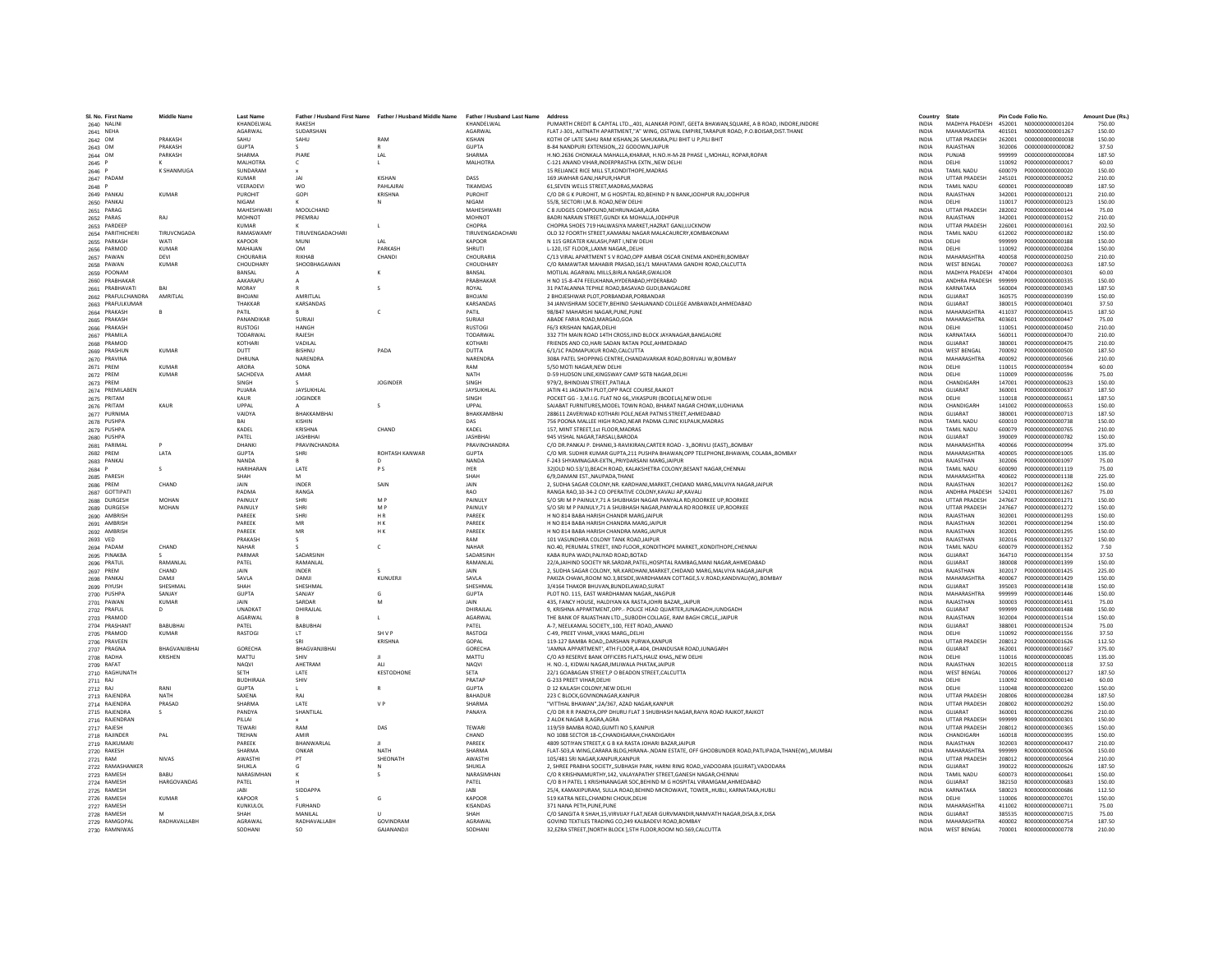| SI. No. First Na<br>2731 RANGABABU |                    | KORE                             | <b>Husband First Name</b><br>RANGAIAH | Father / Husband Middle Name | <b>Father / Husband Last Name</b><br>TORE | H NO 30/254, M.R.K. ROAD, VINUKONDA                                                                                                          | Country<br><b>INDIA</b>      | ANDHRA PRADESH                           | 522647           | R000000000000801                       | 150.00           |
|------------------------------------|--------------------|----------------------------------|---------------------------------------|------------------------------|-------------------------------------------|----------------------------------------------------------------------------------------------------------------------------------------------|------------------------------|------------------------------------------|------------------|----------------------------------------|------------------|
| 2732 RANJANI                       |                    | SRIDHAR                          |                                       |                              | SRIDHAF                                   | NO 45 7TH AVENUE.ASHOK NAGAR.MADRAS                                                                                                          | <b>INDIA</b>                 | <b>TAMIL NADU</b>                        | 600083           | R000000000000831                       | 150.00           |
| 2733 RATILAL                       | SHANKARDAS         | PATEL                            | SHANKARDAS                            |                              | PATEL                                     | O/1 VIKRAM APARTMENT.NEAR SHREYAS RAILWAY CROSSING AMBAWADIAHMEDABAD                                                                         | <b>INDIA</b>                 | <b>GUJARAT</b>                           | 380015           | R000000000000909                       | 150.00           |
| 2734 RESHMA                        |                    | VASWAN                           | <b>MOHANDAS</b>                       |                              | VASWANI                                   | BLOCK NO C/543 108C.BEHIND VENUS CINEMA.ULHASNAGAR                                                                                           | <b>INDIA</b>                 | MAHARASHTRA                              | 421004           | B000000000001041                       | 187.50           |
|                                    | PARESH             | <b>JARIWALA</b>                  |                                       | $\mathbf{D}$                 | <b>JARIWALA</b>                           | 51 VANIA SHERI, MAHIDHARPURA, SURAT                                                                                                          | <b>INDIA</b>                 | GUIARAT                                  | 395003           | R000000000001053                       | 210.00           |
| 2735 RINA<br>2736 ROHIT            |                    | KANTOR                           | RAJ                                   | <b>KUMAF</b>                 | KANTOR                                    | 13A RAM NAGAR EXT II, KRISHAN NAGAR, DELHI                                                                                                   | <b>INDIA</b>                 | DELHI                                    | 110051           | R000000000001099                       | 75.00            |
| 2737 RUBAB                         |                    | <b>MORA</b>                      | FRRAHIM                               |                              | <b>MORA</b>                               | 2/31 FATEMA MANZIL.4 MUSAFIRKHANA ROAD.BOMBAY                                                                                                | <b>INDIA</b>                 | MAHARASHTRA                              | 400001           | R000000000001122                       | 210.00           |
| 2738 RUKAMANI                      | $\mathsf{A}$       | $\sim$                           | RAMANATHAN                            |                              |                                           | NO 10 JAY AMBIKA PRASANNA NO 2, AYRE RD NEAR GAODEVI TEMPLE, DOMBIVLI EAST, THANE                                                            | <b>INDIA</b>                 | MAHARASHTRA                              | 421201           | R000000000001126                       | 150.00           |
| 2739 RAMESH                        |                    | KUMAR                            | SO.                                   |                              | <b>SLAL</b>                               | 20-B SARABHA NAGAR, ,LUDHIANA, LUDHIANA                                                                                                      | <b>INDIA</b>                 | CHANDIGARH                               | 141001           | R000000000001366                       | 60.00            |
| 2740 RAMANLAI                      |                    | <b>UPADHYAY</b>                  | <b>NITYARAM</b>                       |                              | NITYARAM                                  | A/202, VISHAL APARTMENT, SIR M.V.ROAD, ANDHERI (EAST), BOMBAY, BOMBAY                                                                        | <b>INDIA</b>                 | MAHARASHTRA                              | 400069           | R000000000001403                       | 37.50            |
| 2741 RASHIKANT                     | R                  | METHA                            | RATILAL                               | M                            | <b>MEHTA</b>                              | MAHAVIR PARK (A), 98/4 GARODIANAGAR, GHATKOPAR(E), BOMBAY                                                                                    | <b>INDIA</b>                 | MAHARASHTRA                              | 400077           | R000000000001511                       | 271.50           |
|                                    |                    | KHANNA                           | SHASHI                                |                              | KHANNA                                    |                                                                                                                                              | <b>INDIA</b>                 | MAHARASHTRA                              | 400004           | R000000000001612                       | 150.00           |
| 2742 RASHMI<br>2743 RAMESH         | AMANMAL            | <b>JASHNAN</b>                   | AMARMAI                               |                              | AMARMAL                                   | C/O DIPAK MANEKALAL JAVERI,,3RD FLOOR, KHETWADI 10TH LANE,BOMBAY<br>10-D, CENCED APARTMENT, PALI HILL ROAD, UNION PARK,, KHAR (WEST),, MUMBA | INDIA                        | MAHARASHTRA                              | 400052           | R000000000001637                       | 366.00           |
| 2744 ROHIT                         | KISHOREBHAI        | DEDHIA                           | KISHOREBHA                            |                              | DEDHIA                                    | 2 HAPPY HOME, KAMLA NEHRU CROSS RD.NO.2 KANDIVILI (WEST).BOMBAY                                                                              | <b>INDIA</b>                 | MAHARASHTRA                              | 400067           | R000000000001660                       | 60.00            |
|                                    | KISHORFRHAI        | DEDHIA                           | KISHORFRHAI                           |                              | DEDHIA                                    |                                                                                                                                              | <b>INDIA</b>                 | MAHARASHTRA                              | 400067           | R000000000001661                       | 60.00            |
| 2745 ROHIT                         |                    | <b>JAIN</b>                      | <b>GUIAR</b>                          | CHAND                        | KOTADIA                                   | 2 HAPPY HOME, KAMLA NEHRU CROSS RD, NO.2 KANDIVILI (WEST), BOMBAY<br>469 MINT STREET.MADRAS.MADRAS                                           | <b>INDIA</b>                 | TAMIL NADLI                              | 600079           | R000000000001693                       | 421.50           |
| 2746 R                             |                    | AGARWAL                          | VUAY                                  | PRAKASH                      | <b>AGARWA</b>                             | JAI SAKET CHSH LTD. FLAT NO 2.DADY SETH PATH. MALAD(W).BOMBAY                                                                                | <b>INDIA</b>                 | MAHARASHTRA                              | 400064           | R000000000001703                       | 60.00            |
| 2747 RAMADEVI                      |                    | <b>JAIN</b>                      |                                       | R K                          |                                           |                                                                                                                                              |                              | <b>DELHI</b>                             | 110085           | B000000000001707                       | 187.50           |
| 2748 RAMAN                         |                    |                                  | <b>SH</b>                             |                              | <b>JAIN</b>                               | FLAT NUMBER 100, SANSKRIT NAGAR, SOCIETY, PLOT NO.3 SECTOR 14, ROHINI, DELHI                                                                 | INDIA                        |                                          |                  |                                        |                  |
| 2749 ROHIT                         | KUMAR              | <b>AGARWAL</b><br><b>AGARWAI</b> | <b>NAND</b><br>RAMPRASAD              | <b>KISHORE</b>               | <b>AGARWAI</b><br>AGARWA                  | C/O SURYA AUTO PARTS, GURUDWARA BUILDING, SEVOKE ROAD. SLILIGURI, W.B.SILIGUR                                                                | <b>INDIA</b><br><b>INDIA</b> | <b>WEST RENGAL</b><br><b>WEST BENGAL</b> | 734401<br>734401 | B000000000001708                       | 300.00<br>375.00 |
| 2750 RAMESH                        |                    |                                  |                                       |                              |                                           | C/O SURYA AUTO PARTS,, GURUDWARA BUILDING, SEVOKE ROAD, SILIGURI, W.B, SILIGURI                                                              |                              |                                          |                  | R000000000001709                       |                  |
| 2751 REKHA                         |                    | KHANCHANDANI                     |                                       |                              | LALL                                      | C/O M K TRADERS, 1ANAND CHAMBERS, BABA HARISH CH. MARG, JAIPUF                                                                               | INDIA                        | RAJASTHAN                                | 999999           | R000000000001712                       | 37.50            |
| 2752 RAJENDRA                      | KUMAR              | PARAKH                           | ROOP                                  | CHAND                        | PARAKH                                    | C/O ROOP CHAND PARAKH.5/1, LUCAS LANE 3RD FLOOR.CALCUTTA                                                                                     | <b>INDIA</b>                 | <b>WEST BENGAL</b>                       | 700001           | R000000000001717                       | 300.00           |
| 2753 RAJESH                        | <b>HARISHANKER</b> | O <sub>7</sub> A                 | <b>HARISHANKER</b>                    |                              | OZA                                       | C 209 VIVEKANAND NAGAR.S.V.ROAD, BORIVALI (W).BOMBAY                                                                                         | <b>INDIA</b>                 | MAHARASHTRA                              | 400092           | B000000000001782                       | 150.00           |
| 2754 RAJ                           | DEVI               | <b>RUIA</b>                      |                                       |                              | <b>RUIA</b>                               | 122 - B, KARYA ROAD,CALCUTTA                                                                                                                 | INDIA                        | <b>WEST BENGAL</b>                       | 700017           | R000000000001794                       | 150.00           |
| 2755 LACHHMAN                      | DAS CHI-           | RAHEJA                           | CHHATA                                |                              | RAM                                       | 8 ANANDA NIWAS 1ST FLOOR.KUMAR COL LAY OUT.MADHAV NAGAR.BANGALORE                                                                            | <b>INDIA</b>                 | KARNATAKA                                | 560001           | R000000000001801                       | 37.50            |
| 2756 MOHAN                         |                    | RAJ                              | MANORILAL                             |                              | MANORILAL                                 | 26 CHUNDRAPA MUDLY STREET.MADRAS.MADRAS                                                                                                      | <b>INDIA</b>                 | <b>TAMIL NADU</b>                        | 600079           | R000000000001803                       | 37.50            |
| 2757 RAJESH                        |                    | <b>AGARWAL</b>                   | MOOLCHAND                             |                              | AGARWAI                                   | C-95 VAISHALI NAGAR JAIPUR RAJASTHAN JAIPUR                                                                                                  | <b>INDIA</b>                 | RAIASTHAN                                | 302012           | B000000000002016                       | 75.00            |
| 2758 RAJKISHOF                     | RADHESHYAN         | <b>SONKHIA</b>                   | RADHESHYAM                            |                              | RADHESHYAM                                | 501. DHANMORA COMPLEX. 5TH FLOOR ACLAJAN PATIA. RANDER ROAD.SURAT                                                                            | <b>INDIA</b>                 | GUJARAT                                  | 395009           | R000000000002048                       | 150.00           |
| 2759 RAMESHKUMAR                   | KARSHANLAL         | THAKKAR                          | KARSHANLAL                            |                              | THAKKAR                                   | C/O RAMESH MEDICAL STORE, OPP. PETROL PUMP, DHANERA(DIST-B.K.), N. GUJRAT, GUJRAT                                                            | <b>INDIA</b>                 | GUJARAT                                  | 999999           | R00000000002066                        | 75.00            |
| 2760 REENA                         | BALRAM             | <b>BALANI</b>                    | SO.                                   | MOTIRAM                      | BALANI                                    | KARISHMA MED.&GEN. STORES/CLINIC.S-27, CLOVER CENTRE, MOLEDINA RD.,CAMP, PUNE,PUNE                                                           | <b>INDIA</b>                 | MAHARASHTRA                              | 411001           | B000000000002096                       | 600.00           |
| 2761 RAMESH                        | KUMAR              | <b>RUNGTA</b>                    | <b>SURENDRA</b>                       | <b>KUMAR</b>                 | <b>RUNGTA</b>                             | 224. MANSAROWAR COLONY.SHIV MARG.KALWAD ROAD, JHOTAWARA JAIPUR                                                                               | <b>INDIA</b>                 | RAIASTHAN                                | 302012           | R00000000002100                        | 150.00           |
| 2762 RAJESH                        | <b>KUMAR</b>       | <b>GUPTA</b>                     | MOHAN                                 | LAL                          | <b>GUPTA</b>                              | H-49, KARAM PURA, SHIVAJI MARG, NEW DELHI                                                                                                    | INDIA                        | DELHI                                    | 110015           | R000000000002164                       | 150.00           |
| 2763 RAJESHWAR                     |                    | PRASAD                           | VISHWANATH                            |                              | PRASAD                                    | C/O SURESH KARNANI13. PATEL NAGAR, JHOTWARA.,JAIPUR                                                                                          | <b>INDIA</b>                 | RAJASTHAN                                | 302012           | B000000000002182                       | 150.00           |
| 2764 RAJESH                        | D                  | SHINGALA                         | DHIRAILAL                             |                              | SHINGALA                                  | C/O B.H. SHINGALA, E-31., MEDICAL CAMPAS, OPP, PATHIKASHRAM. JAMNAGAR                                                                        | <b>INDIA</b>                 | GUJARAT                                  | 361008           | R000000000002233                       | 37.50            |
| 2765 ROHIT                         |                    | SHAH                             | AMRUTLAL                              |                              | SHAH                                      | MEHTA BUILDING, ROOM NO: 10,,2ND FLOOR, NAGINDAS MASTER ROAD,,FORT,,BOMBAY                                                                   | <b>INDIA</b>                 | MAHARASHTRA                              | 400023           | R000000000002243                       | 75.00            |
| 2766 RANGAMANI                     |                    | MADHAVAI                         |                                       |                              | <b>MADHAVAN</b>                           | C/O K S MADHAVAN (M.D.), TECUMSEH PRODUCTS INDIA LTD., BALANAGAR, HYDERABAD, HYDERABAD                                                       | <b>INDIA</b>                 | <b>ANDHRA PRADESH</b>                    | 500037           | R00000000002258                        | 60.00            |
| 2767 REKHA                         |                    | SHRIVASTAVA                      | LT                                    | <b>GYANENDRA NATH</b>        | SHRIVASTAVA                               | C-1534 (M I G HOUSE) INDIRA NAGAR LUCKNOW                                                                                                    | <b>INDIA</b>                 | <b>UTTAR PRADESH</b>                     | 226016           | R000000000002290                       | 210.00           |
| 2768 RADHA                         | <b>NATH</b>        | SFN                              | <b>LATE</b>                           | MANMOTHONATH                 | SEN                                       | 96/D RENIATOLA STREET CALCUTTA                                                                                                               | <b>INDIA</b>                 | <b>WEST RENGAL</b>                       | 700005           | B000000000002369                       | 1.50             |
| 2769 S                             |                    | MAI ARVIZH                       |                                       |                              | SELVARETHINAM                             | B4/198, BHEL TOWNSHIP,, KAILASAPURAM, TIRUCHIRAPALLI                                                                                         | <b>INDIA</b>                 | TAMIL NADLI                              | 620014           | \$000000000000041                      | 210.00           |
| 2770 S                             | s                  | ARORA                            |                                       | CHARANJIT                    | SINGH                                     | 1698 PHASE VII SECTOR 61, SAS NAGAR MOHALI, MOHALI                                                                                           | <b>INDIA</b>                 | CHANDIGARH                               | 160061           | \$000000000000071                      | 37.50            |
| 2771 S                             |                    | SIVASUBRAMANYAN                  | <b>SIVALINGA</b>                      |                              | <b>NADAF</b>                              | NO 4 EIGHTH CROSS STREET WEST.SHENOYNAGAR.MADRAS                                                                                             | <b>INDIA</b>                 | <b>TAMIL NADU</b>                        | 600030           | \$000000000000082                      | 187.50           |
| 2772 SABHARWAL                     | PARMOD             | CHANDER                          | SABHARWAL                             |                              |                                           | H NO 79/2A G NO 2 EAST MOTI BAGH, SARAI ROHILLA, DELHI                                                                                       | <b>INDIA</b>                 | <b>DELHI</b>                             | 110007           | \$000000000000096                      | 210.00           |
| 2773 SACH                          | DEV                | <b>BINDRA</b>                    | INDER                                 | JIT                          | <b>BINDRA</b>                             | 10 RAM LEELA GROUND, PATHANKOT, PATHANKOT                                                                                                    | INDIA                        | CHANDIGARH                               | 145001           | \$000000000000099                      | 210.00           |
| 2774 SADANAND                      |                    | TUGNAIT                          |                                       |                              | PARMANAND                                 | XV/10523 BAGHICHI ALLEUDIN.PAHAR GANJ.NEW DELHI                                                                                              | <b>INDIA</b>                 | <b>DELHI</b>                             | 110055           | \$000000000000105                      | 210.00           |
| 2775 SADHANA                       |                    | <b>GUPTA</b>                     | RAMESH                                | <b>KUMAF</b>                 | <b>GUPTA</b>                              | W/O RAJESH KUMAR GUPTA.4267, BAHUJI STREET, PAHARI DHIRAJ., DELHI                                                                            | <b>INDIA</b>                 | DELHI                                    | 110006           | \$000000000000109                      | 150.00           |
| 2776 SAGARMAL                      | $\vee$             | SHAH                             |                                       |                              | <b>BHANI</b>                              | 35/39 MIRZA STREET.3RD FLOOR.BOMBAY                                                                                                          | <b>INDIA</b>                 | MAHARASHTRA                              | 400003           | \$000000000000124                      | 150.00           |
| 2777 SAIDASAHEE                    |                    | SHAIKH                           | KASIM                                 |                              | SAHEB                                     | C/O.MRS S.Z. HUQ,,STATE BANK OF INDIA, MAIN BRANCH,,PRODDATUR (A.P.), A.P.,PRODDATUR                                                         | INDIA                        | ANDHRA PRADESH                           | 516360           | S000000000000128                       | 210.00           |
| 2778 SAMPAT                        | RAJ                | LUNAWAT                          | SOHAN                                 |                              | LAL                                       | 47 KALATHI PILLAI ST.SOWCARPET.MADRAS                                                                                                        | <b>INDIA</b>                 | TAMIL NADU                               | 600079           | \$000000000000167                      | 210.00           |
| 2779 SANDEEP                       |                    | VATWAN                           | <b>DAYALDAS</b>                       |                              | VATWANI                                   | L10 RAIOURI GARDEN NEW DELHI NEW DELHI                                                                                                       | <b>INDIA</b>                 | <b>DELHI</b>                             | 110027           | \$000000000000186                      | 210.00           |
| 2780 SANGITA                       |                    | NARSARIA                         |                                       |                              | NARSARIA                                  | C/O F C MODI,30 BANSTALLA LANE,CALCUTTA                                                                                                      | <b>INDIA</b>                 | <b>WEST BENGAL</b>                       | 700007           | \$000000000000215                      | 75.00            |
| 2781 SANJAY                        |                    | SEHGAL                           |                                       |                              | SEHGAL                                    | EA-220, MAYA ENCLAVENEW DELH                                                                                                                 | <b>INDIA</b>                 | DELHI                                    | 110064           | \$000000000000252                      | 150.00           |
| 2782 SANJEEB                       | KUMAR              | <b>GUPTA</b>                     |                                       |                              |                                           | 15/C/1 NOLIN SARKER STREET.CALCUTTA                                                                                                          | <b>INDIA</b>                 | <b>WEST BENGAL</b>                       | 700004           | \$000000000000263                      | 210.00           |
| 2783 SANJEEV                       |                    | BAVEJA                           |                                       | <sup>D</sup>                 | VAVEIA                                    | PLOT NO 139 MEENAKASHI GARDEN.NEW DELHI.NEW DELHI                                                                                            | <b>INDIA</b>                 | DELHI                                    | 110018           | \$000000000000265                      | 210.00           |
| 2784 SANKARA                       | NARAYANAN          | RAGHUNATH                        |                                       | SANKARA                      | NARAYANAN                                 | BLOCK NO 15 GAYATRI CHEDDA NAGAR, CHEMBUR, BOMBAY                                                                                            | <b>INDIA</b>                 | MAHARASHTRA                              | 400089           | \$000000000000282                      | 210.00           |
| 2785 SARITA                        |                    | MITAL                            | OM                                    | PRAKASH                      | MITAL                                     | C/O M/S NATIONAL FURNITURE HOUSE, COURT OF WARDS COMPOUNDS, ALIGARH                                                                          | INDIA                        | <b>UTTAR PRADESH</b>                     | 202001           | \$000000000000362                      | 150.00           |
| 2786 SAROJ                         |                    | AHUJA                            | <b>YOGRAJ</b>                         |                              | AHUJA                                     | 5/199. SUNDER VIHAR.NEW DELHI                                                                                                                | <b>INDIA</b>                 | DELHI                                    | 110041           | \$000000000000392                      | 210.00           |
| 2787 SAROJ                         |                    | RANI                             | DHARAM                                |                              | PAI                                       | 42. I EXTENSION GALLNO 5 LAXMLNAGAR DELHI                                                                                                    | <b>INDIA</b>                 | <b>DELHI</b>                             | 110092           | \$000000000000435                      | 187.50           |
| 2788 SARO.                         |                    | SINGH                            |                                       | s                            | SINGH                                     | SHIVPURI, SHASTRINAGAR, PATNA, PATNA                                                                                                         | INDIA                        | BIHAR                                    | 800023           | \$000000000000438                      | 150.00           |
| 2789 SATPAL                        | <b>KUMAR</b>       | ARORA                            |                                       |                              |                                           | 9398/9 MULTANI DHANDHA.PAHAR GUNJ.NEW DELH                                                                                                   | <b>INDIA</b>                 | DELHI                                    | 110055           | \$000000000000518                      | 210.00           |
| 2790 SATWANT                       |                    | KAUR                             |                                       | <b>RAGHUBIR</b>              | SINGH                                     | 23 TIRATH NAGAR SODALA NEAW SANGANER ROAD.JAIPUR                                                                                             | <b>INDIA</b>                 | RAJASTHAN                                | 302006           | \$000000000000522                      | 75.00            |
| 2791 SATYAPRAKASH                  |                    | <b>RANSAI</b>                    | <b>RAMESHWARDAS</b>                   |                              | <b>RAMESHWARDAS</b>                       | INDOS COURT 4TH FLOOR.ROOM NO 26 A ROAD.CHURCHGATEBOMBAY                                                                                     | <b>INDIA</b>                 | MAHARASHTRA                              | 400020           | \$000000000000553                      | 210.00           |
| 2792 SAVITA                        |                    | <b>GUPTA</b>                     | PRAHALAD                              |                              | NARAIN                                    | 1074 JHALANI STREET.KISHAN POLE BAZAR JAIPUF                                                                                                 | <b>INDIA</b>                 | RAJASTHAN                                | 302001           | \$000000000000568                      | 210.00           |
| 2793 SAVITABEN                     |                    | PATEL                            | <b>JASHBHAI</b>                       | AMBALAL                      | PATEL                                     | A-21, AMBICA SOCIETY, BEHIND G.E.B., POST: KANSARI, KHEDA(GUJ.), KHEDA                                                                       | <b>INDIA</b>                 | GUJARAT                                  | 388630           | \$000000000000581                      | 150.00           |
| 2794 SAVITHRI                      |                    | <b>BHANDAR</b>                   | <b>UTTAM</b>                          |                              | CHAND                                     | 143 TRIPLICANE HIGH ROAD.MADRAS.MADRAS                                                                                                       | <b>INDIA</b>                 | <b>TAMIL NADU</b>                        | 600005           | \$000000000000589                      | 210.00           |
| 2795 SAVITRIRANI                   |                    | CHANDIOK                         | OM                                    | <b>PARKASH</b>               | CHANDIOK                                  | B-236, VAISHALI NAGAR, P.O. KHATIPURAJAIPUR                                                                                                  | <b>INDIA</b>                 | RAJASTHAN                                | 302012           | \$000000000000609                      | 60.00            |
| 2796 SHAIL                         |                    | GARG                             |                                       | V <sub>P</sub>               | GARG                                      | C/O PANKAJ GARG., F-66 A, FIRST FLOOR, GREEN PARK MAIN, NEW DELHI                                                                            | INDIA                        | DELHI                                    | 110016           | \$000000000000661                      | 75.00            |
| 2797 SHAILESH                      |                    | KAKKAD                           | JAYANTILAL                            |                              | JAYANTILAL                                | PRABHUDAS BLDG, BLOCK NO. - 11,,91A ST. XAVIER SCHOOL ROAD,,VILEPARLE(W),,BOMBAY                                                             | <b>INDIA</b>                 | <b>MAHARASHTRA</b>                       | 400056           | \$000000000000681                      | 150.00           |
| 2798 SHAKUNTALA                    |                    | CHADHA                           | BIRBAL                                |                              | CHADHA                                    | F11/33 KRISHAN NAGAR.DELHI                                                                                                                   | <b>INDIA</b>                 | DELHI                                    | 110051           | \$000000000000696                      | 150.00           |
| 2799 SHAKUNTALA                    | DEVI               | TIKMANY                          | PRAHLAD                               | RAI                          | TIKMANY                                   | BARA PECH.SHIKOHABAD.SIKOHABAD                                                                                                               | INDIA                        | <b>UTTAR PRADESH</b>                     | 205135           | \$000000000000700                      | 150.00           |
| 2800 SHAKUNTALA                    |                    | VANGANI                          | KESHAWDAS                             |                              | KESHAWDAS                                 | UNITED INDIA INSURANCE CO LTD, DIGAMBER JAIN DHARAM SHALA BLDG, P BOX NO 233 JAIPUR, JAIPUR                                                  | <b>INDIA</b>                 | RAJASTHAN                                | 302001           | \$000000000000712                      | 210.00           |
| 2801 SHAMBHUPRASAD                 |                    | <b>HARGOVAVDAS</b>               | <b>HARGOVANDAS</b>                    | NARANDAS                     | THAKKAR                                   | 5 VRANDAVAN COLONEY.THAKKAR RAMBAK KANKARIA ROAD.AHMEDABAD                                                                                   | INDIA                        | GUJARAT                                  | 380008           | \$000000000000731                      | 210.00           |
| 2802 SHANTIDEVI                    | RAMCHANDRA         | MEHADIA                          | RAMCHANDRA                            |                              | MEHADIA                                   | MEHADIA & SONS OPP BUTY BUILDING MAIN ROAD SITABUIDLNAGPUR                                                                                   | <b>INDIA</b>                 | GOA                                      | 440012           | \$000000000000811                      | 75.00            |
| 2803 SHARDA                        |                    | GUPTA                            |                                       |                              |                                           | C/O RAM KISHAN MODI.V & P O SADIYAL KALAN.DIST JAIPUR RAJJAIPUR                                                                              | <b>INDIA</b>                 | RAIASTHAN                                | 999999           | \$000000000000849                      | 187.50           |
|                                    |                    | BHAGAT                           | <b>BACHUBHA</b>                       |                              | <b>BACHUBHAI</b>                          | ALUPARU BLDG 3RD FLOOR.R NO 68 19 NAVROJI HILL ROAD.BOMBAY                                                                                   | <b>INDIA</b>                 | MAHARASHTRA                              | 400009           | \$000000000000912                      | 150.00           |
| 2804 SHEELA                        |                    |                                  |                                       | KUMAR                        |                                           |                                                                                                                                              |                              |                                          |                  |                                        |                  |
| 2805 SHIPRA                        | KUMAR              | CHAND<br>CHATURVEDI              | ABHIJIT<br>RAM                        | NARAIN                       | CHANDA<br>CHATURVEDI                      | 85 MOORE AVENUE.REGENT PARK.CALCUTTA                                                                                                         | <b>INDIA</b><br><b>INDIA</b> | <b>WEST BENGAL</b><br>RAIASTHAN          | 700040<br>302001 | \$000000000000948<br>\$000000000000982 | 150.00<br>150.00 |
| 2806 SHIVE                         |                    |                                  |                                       |                              |                                           | H.NO.343, NAHARGARH ROAD, JAGGANATH LANE, JAIPUF                                                                                             |                              |                                          |                  |                                        |                  |
| 2807 SHIVLA                        |                    | <b>DAMAN</b>                     | GOWRI                                 | SHANKER                      | DAMAN                                     | 338 MINT STREET, MADRAS, MADRAS                                                                                                              | INDIA                        | <b>TAMIL NADU</b>                        | 600079           | \$000000000000985                      | 210.00           |
| 2808 SHIVPRIYA                     |                    | DAMANI                           | <b>SHIVIAI</b>                        |                              | DAMANI                                    | 338 MINT STREET, MADRAS, MADRAS                                                                                                              | <b>INDIA</b>                 | TAMIL NADLI                              | 600079           | \$000000000000987                      | 210.00           |
| 2809 SHRIKANT                      | POPATLAL           | GANDH                            | POPATLAL                              | CHANDMAL                     | GANDHI                                    | H N 2552 SHAHAJI ROAD AHMEDNAGAR AHMEDNAGAR                                                                                                  | <b>INDIA</b>                 | MAHARASHTRA                              | 414001           | \$000000000001030                      | 60.00            |
| 2810 SHYAM                         | KUMAR              | SHARMA                           | SURAJ                                 |                              | MAI                                       | I-22 LAJPAT LAGNAGAR-III.NEW DELHI                                                                                                           | <b>INDIA</b>                 | <b>DELHI</b>                             | 110024           | \$000000000001058                      | 75.00            |
| 2811 SHYAM                         | MANOHAR            | SHUKLA                           |                                       |                              | SHUKLA                                    | 19/105 PATKAPUR, KANPUR, KANPUR                                                                                                              | INDIA                        | <b>UTTAR PRADESH</b>                     | 208001           | \$000000000001063                      | 187.50           |
| 2812 SMRUTIDEVI                    |                    | <b>MEHTA</b>                     | KAUSHIK                               | M                            | <b>MEHTA</b>                              | K 98 GOVT OFFICERS K COLONEY, SARDAR PATEL NAGAR RD NAVRANGPURA, AHMEDABAD                                                                   | <b>INDIA</b>                 | GUJARAT                                  | 380009           | S000000000001152                       | 150.00           |
| 2813 SOHAN                         | DEVI               | <b>RETALA</b>                    | <b>FH</b>                             | SAYARMAL                     | <b>RETALA</b>                             | NO 17 FRUI APPAN ST. SOWCARPET MADRAS                                                                                                        | <b>INDIA</b>                 | <b>TAMIL NADLI</b>                       | 600079           | \$000000000001183                      | 150.00           |
| 2814 SOHAN                         | LAL                | RATHORE                          | FH                                    | MI                           | RATHORE                                   | SURYA COLOUR CHEM, 46, MISSION ROAD, (DOUBLE RD.), BANGALORE                                                                                 | <b>INDIA</b>                 | KARNATAKA                                | 560027           | S000000000001192                       | 210.00           |
| 2815 SHREELEKHA                    |                    | <b>GUPTA</b>                     | FH.                                   | <b>ROVAT KR</b>              | <b>GUPTA</b>                              | 15/C/1 NOLIN SARKER STREET.CALCUTTA                                                                                                          | <b>INDIA</b>                 | <b>WEST BENGAL</b>                       | 700004           | S000000000001217                       | 210.00           |
| 2816 SRIDHARAN                     |                    |                                  | FH.                                   |                              | VAITHELINGAM                              | V SRIDHARAN NO 17, FIRST STREET, JAYALAXMIPURAM, NUNGAMBAKKAM, MADRAS                                                                        | <b>INDIA</b>                 | <b>TAMIL NADU</b>                        | 600034           | S000000000001226                       | 150.00           |
| 2817 SRINIVAS                      |                    | MADARUSH                         | FH.                                   | M                            | PARTHASARATHY                             | C-14, L.I.C. COLONY. VIVEK VIHAR POST. DELHI                                                                                                 | <b>INDIA</b>                 | <b>DELHI</b>                             | 110095           | \$000000000001234                      | 187.50           |
| 2818 SUBHAS                        | REDDY              | KUMRAM                           | <b>FH</b>                             | <b>KUMBAM BALKRISHNA</b>     | <b>REDDY</b>                              | H NO 7-112/2, PLOT NO. 5-B,,HUDA COLONY,, SAROOR NAGAR,HYDERABAD (A.P.),HYDERABAD                                                            | <b>INDIA</b>                 | ANDHRA PRADESH                           | 500035           | S000000000001249                       | 150.00           |
| 2819 SUBHASH                       | CHAND              | BHIWANIWAI                       |                                       | CH L CHANDAN                 | MAL                                       | H 81/3 SHIVAJI PARK, PUNJABI BAGH, NEW DELHI                                                                                                 | INDIA                        | DELHI                                    | 110026           | S000000000001252                       | 210.00           |
| 2820 SUBRAHMANYAM                  | KUMAR              |                                  | FH                                    |                              | CHINNAIAH                                 | H NO 7-1-307/14/F/29 J P NAGAR SANATHNAGAR HYDERABAD                                                                                         | <b>INDIA</b>                 | ANDHRA PRADESH                           |                  |                                        | 150.00           |
| 2821 SUDARSHAN                     | KUMAR              | <b>JAIN</b>                      | FH.                                   | <b>KAI YAN</b>               | MAI                                       | 4283 MAIN BAZAR PAHAR GANG.NEW DELHI                                                                                                         | <b>INDIA</b>                 | DELHI                                    |                  | 110055 \$000000000001292               | 150.00           |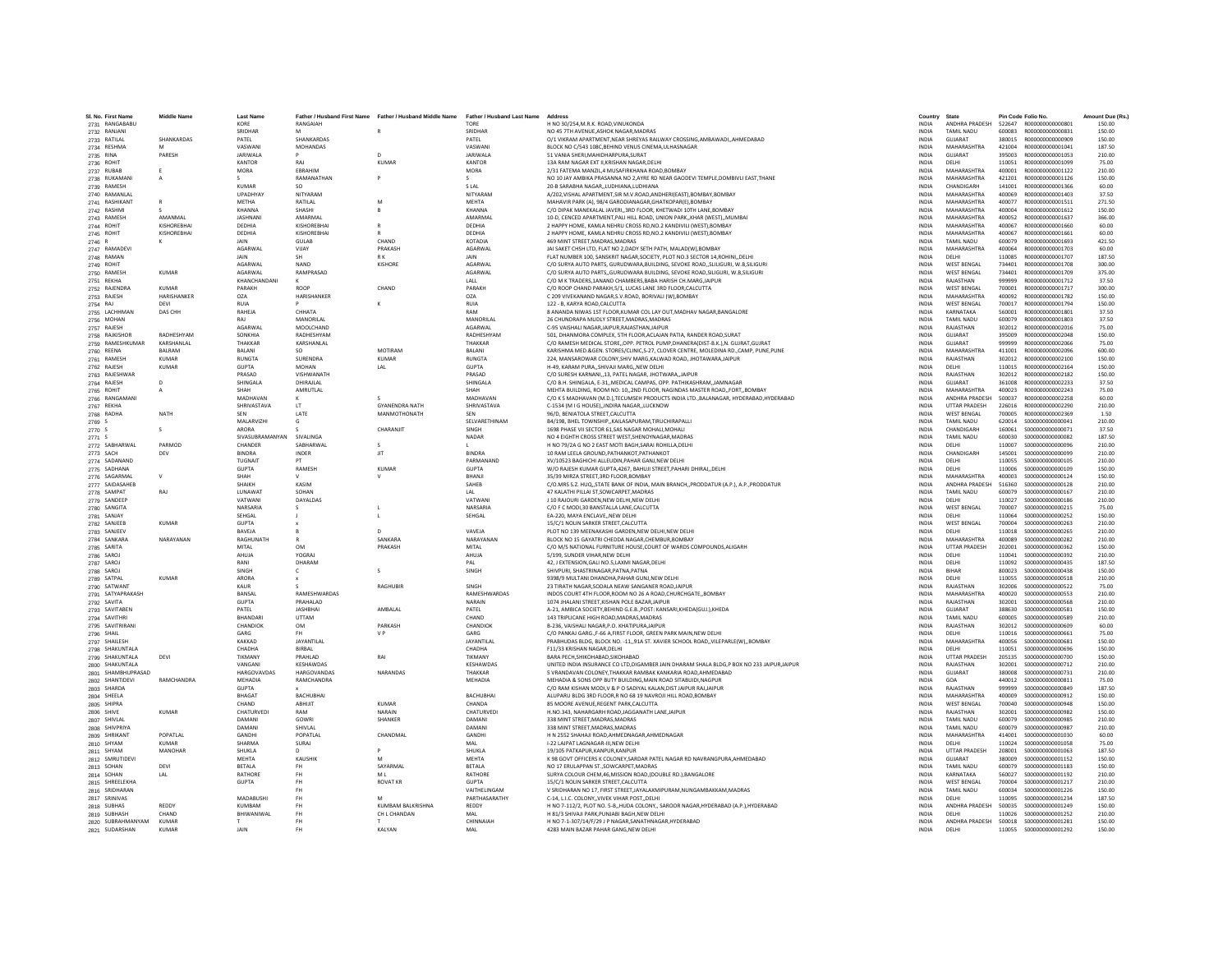| SI, No. First Name           | Middle Name                    | <b>Last Name</b>                   |                    | Father / Husband First Name Father / Husband Middle Name | Father / Husband Last Name Address |                                                                                                                                     | Country                      | State                            |                  | Pin Code Folio No.                    | Amount Due (Rs.  |
|------------------------------|--------------------------------|------------------------------------|--------------------|----------------------------------------------------------|------------------------------------|-------------------------------------------------------------------------------------------------------------------------------------|------------------------------|----------------------------------|------------------|---------------------------------------|------------------|
| 2822 SUDHA                   | RANI                           | CHOPRA<br>SHARMA                   |                    | <b>VIJAY KUMAR</b>                                       | CHOPRA<br>SHARMA                   | R K CHOPRA TEXTILE MILLS, GALI GOSSAIAN O/S LAHORI GATE, AMRITSAR<br>31/2 RLY COLONY LAXMI BAI NAGAR.NEW DELHI                      | <b>INDIA</b>                 | PUNJAE<br>DELHI                  | 999999<br>110023 | S000000000001339<br>\$000000000001343 | 187.50<br>150.00 |
| 2823 SUDHA                   |                                |                                    | <b>FH</b>          | RANA SMAMSHER BAHADUR                                    |                                    |                                                                                                                                     | <b>INDIA</b>                 |                                  |                  |                                       |                  |
| 2824 SUDHIR                  |                                | SAXENA                             | <b>FH</b>          |                                                          | SAXENA                             | 42. BAIRATHI COLONY NO 2.M.P. INDORE                                                                                                | <b>INDIA</b>                 | MADHYA PRADESH                   | 452001           | \$000000000001375                     | 150.00           |
| 2825 SUMAN                   |                                | MITTAL                             | <b>FH</b>          | SUBOSH KUMAR                                             | MITTAI                             | P O BISHANPUR, VIA BAHADURGANJ BIHAR, DIST : PURNEA, PURNEA                                                                         | <b>INDIA</b>                 | <b>BIHAR</b>                     | 855101           | S000000000001435                      | 187.50           |
| 2826 SUNEHR                  | SINGH                          | RAJPUT                             |                    | c s                                                      | <b>RAJPUT</b>                      | B-6, MAHENDRA PARK, NEAR ADARSH NAGAR, DELHI                                                                                        | INDIA                        | DELHI                            | 110033           | S000000000001485                      | 187.50           |
| 2827 SUNIOA                  | DEVI                           | PODDAR                             | <b>FH</b>          | CHUNNILAL                                                | PODDAF                             | LAXMI NIWAS.7/107 SWAROOP NAGAR.KANPUR                                                                                              | <b>INDIA</b>                 | <b>UTTAR PRADESH</b>             | 208002           | S000000000001486                      | 60.00            |
| 2828 SURENDRA                | KR                             | <b>JAIN</b>                        | <b>FH</b>          | RHAIRUNDANII                                             | MALOO                              | 163 MINT STREET MADRAS MADRAS                                                                                                       | <b>INDIA</b>                 | <b>TAMIL NADLI</b>               | 600079           | \$000000000001617                     | 150.00           |
| 2829 SURESH                  |                                | LAKHOTI                            | <b>FH</b>          | <b>LATA BAL</b>                                          | CHAND                              | C/O SHALINI LAKHOTIA,1706, SECTOR 7E, N.I.T., FARIDABAD, HARYANA, FARIDABAD                                                         | <b>INDIA</b>                 | <b>HARYANA</b>                   | 121006           | \$000000000001672                     | 150.00           |
| 2830 SURINDER                | KAUR                           | GOGIA                              | <b>FH</b>          | J S                                                      | MAKKAF                             | 58B MODEL TOWN EXTENTION.LUDHIANA.LUDHIANA                                                                                          | <b>INDIA</b>                 | CHANDIGARH                       | 141002           | S000000000001701                      | 150.00           |
| 2831 SURINDER                | KR                             | <b>MEHTA</b>                       | <b>FH</b>          | <b>DEOKI NANDAN</b>                                      | <b>MEHTA</b>                       | C 465 DEFENCE COLONY.NEW DELHI                                                                                                      | <b>INDIA</b>                 | DELHI                            | 110024           | S000000000001707                      | 60.00            |
| 2832 SURINDER                | NATH                           | MALHOTRA                           | <b>FH</b>          | <b>BADRI NATH</b>                                        | MAI HOTRA                          | B-66.L.I.C.COLONY.JEEVAN NIKETAN.OPP SYED VILLAGE.DELHI                                                                             | <b>INDIA</b>                 | DELHI                            | 110041           | \$000000000001708                     | 210.00           |
| 2833 SANGEETA                |                                | SETHI                              | <b>WO</b>          | MR PARAMJIT SINGH                                        | SETHI                              | INDIAN OVERSEAS COMMERCIAL CORP.27 KENNEDY BRIDGE.BOMBAY                                                                            | <b>INDIA</b>                 | MAHARASHTRA                      | 400004           | \$000000000001918                     | 150.00           |
| 2834 SHOBHA                  |                                | KAPAHI                             | <b>WO</b>          | GL                                                       | KAPAHI                             | DS-721, NEW RAJINDER NAGAR, NEW DELHI                                                                                               | <b>INDIA</b>                 | DELHI                            | 110060           | S000000000001932                      | 150.00           |
| 2835 SUSMITA                 |                                | MEHTA                              | <b>WO</b>          | MF                                                       | NIRANJAN                           | 22. GITANJALI.WALKESHWAR ROAD.BOMBAY                                                                                                | <b>INDIA</b>                 | MAHARASHTRA                      | 400006           | \$000000000001981                     | 300.00           |
| 2836 SUSHIL                  | MOHAN                          | MARWAH                             | <b>SO</b>          | MR MADAN MOHAN                                           | MARWAH                             | 69, OLD GUPTA COLONY, VIJAY NAGAR, DELHI                                                                                            | <b>INDIA</b>                 | DELHI                            | 110009           | \$000000000001995                     | 75.00            |
| 2837 SHAFIQ                  |                                | SHAIKH                             | SO                 | ABDULHAFIZ                                               | SHAIKH                             | A-6, JAMMANNAGAR, NR MUSLIM SOCIETY, NAVRANGPURA, AHMEDABAD                                                                         | INDIA                        | GUJARAT                          | 380009           | \$000000000002049                     | 60.00            |
| 2838 SUSHMA                  | MUKESHBHAI                     | PATEL                              | MUKESH             | SHANTILAL                                                | PATFI                              | SUGAN APARTMENT PART II, FLAT NO.1, OPP.SURAJBA SCHOOL, VASNA, ,AHMEDABAD                                                           | <b>INDIA</b>                 | GUIARAT                          | 380007           | \$000000000002197                     | 46.50            |
| 2839 SUSHIL                  |                                | KHURANA                            | SH RAM             | SWRUP                                                    | KHURANA                            | C/O S.K.KHERA.151/V KATRAMIT SINGHAMRITSARAMRITSAR                                                                                  | <b>INDIA</b>                 | CHANDIGARH                       | 143001           | S000000000002241                      | 150.00           |
| 2840 \$                      |                                | RAVISHANKAR                        |                    |                                                          | SUBRAMANIAN                        | FLAT A-4, STILT FIRST FLOOR, R.B.CLASSIC, BIJLI NAGAR, (NEAR DASHMES NAGAR), AURANGABAD                                             | <b>INDIA</b>                 | MAHARASHTRA                      | 431005           | S00000000002246                       | 60.00            |
| 2841 SHASHIDHAR              |                                | SANIKOR                            | SHIVALINGAPPA      |                                                          | SANIKOR                            | 402, 4TH FLOOR, "YASHOWAN", T-H KATARIA MARG, BEHIND MAHIM HEAD POST OFFICE, MAHIM, MUMBAI                                          | INDIA                        | MAHARASHTRA                      | 400016           | S000000000002260                      | 300.00           |
| 2842 SAROJA                  |                                | SRIRAM                             |                    |                                                          | SRIRAM                             | 38, VENKATESH NAGAR, , VIRUGAMBAKKAM, , MADRAS                                                                                      | <b>INDIA</b>                 | TAMIL NADU                       | 600092           | S000000000002307                      | 187.50           |
| 2843 SAROJA                  |                                | SRIRAM                             |                    |                                                          | SRIRAM                             | 38 VENKATESH NAGAR, VIRUGAMRAKKAM, MADRAS                                                                                           | <b>INDIA</b>                 | TAMII NADLI                      | 600092           | \$000000000002323                     | 187.50           |
| 2844 SUDHAKAR                | SHANTARAM                      | MAYEKAR                            | SHANTARAN          |                                                          | MAYEKAR                            | 29/3 MANISH NAGAR,4 BUNGLOW, VERSOVA ROAD, ANDHERI(W),, BOMBAY                                                                      | <b>INDIA</b>                 | <b>MAHARASHTRA</b>               | 400058           | \$000000000002374                     | 75.00            |
| 2845 SANKALCHAND             | MAGANLAL                       | PATEL                              | MAGANLAI           |                                                          | PATEL                              | A-1/11 PARADISE PARK, NR.SIDHARTH,HOTEL, DAFNALA ROAD, SHAHIBAUG,AHMEDABAD                                                          | <b>INDIA</b>                 | GUJARAT                          | 380004           | \$00000000002416                      | 46.50            |
| 2846 SUNIL                   | M                              | KOTHAR                             | MANIKANT           |                                                          | MANIKANT                           | 1/87 BRINDAVAN SOCIETY.THANE (W).THANE                                                                                              | <b>INDIA</b>                 | MAHARASHTRA                      | 400601           | \$000000000002423                     | 37.50            |
| 2847 SWAROOP                 |                                | MUKHERIFF                          | RADHA              | GOBINDA                                                  | MUKHERIFF                          | J L NEHRU ROAD, POST RANIGANJ, DT BURDWAN, , WEST BENGAL, BURDWAN                                                                   | <b>INDIA</b>                 | <b>WEST RENGAL</b>               | 713347           | S00000000002445                       | 60.00            |
| 2848 SUNITA                  |                                | <b>JAIN</b>                        | MAHAVEER           | CHAND                                                    | <b>JAIN</b>                        | 2245, MODI KHANA, JAIPUR                                                                                                            | <b>INDIA</b>                 | RAJASTHAN                        | 302003           | S00000000002464                       | 75.00            |
| 2849 SATYENDRA               | <b>KUMAR</b>                   | JAIN                               | c                  |                                                          | JAIN                               | D-11 M R ENGINEERING COLLEGE, COLONY, JAIPUR, JAIPUR                                                                                | <b>INDIA</b>                 | RAJASTHAN                        | 302017           | \$00000000002486                      | 75.00            |
| 2850 SAROJ                   |                                | JAIN                               |                    |                                                          | JAIN                               | D-11 M R ENGINEERING.COLLEGE COLONYJAIPUR                                                                                           | <b>INDIA</b>                 | RAJASTHAN                        | 302017           | S000000000002487                      | 75.00            |
| 2851 SHARMISTHA              |                                | KAR                                | DILIP              |                                                          | KAR                                | C/O PRADIP KAR (RAPI) P.O. - IHAI IHAI IA MAI DA W.R. MAI DA                                                                        | <b>INDIA</b>                 | <b>WEST RENGAL</b>               | 732102           | \$000000000002550                     | 187.50           |
| 2852 SANTOSH                 | SURESH                         | JAIN                               | SURESH             |                                                          | SURESH                             | G B GUNDESHA & CO., CHARTERED ACCT., PARTH CO-OP. SOC., 74/13 PASTA PETH,, PUNE                                                     | INDIA                        | MAHARASHTRA                      | 411011           | S000000000002634                      | 150.00           |
| 2853 SHUB                    |                                | <b>NANDA</b>                       |                    | D                                                        | NANDA                              | F-243 LUVKRIT.PRIYADARSHINI MARG, SHYAM NAGAR,EXTENSION, JAIPUR,JAIPUR                                                              | <b>INDIA</b>                 | RAJASTHAN                        | 302019           | \$000000000002658                     | 45.00            |
| 2854 SHEFALL                 |                                | MANDALIA                           | KANTILAL           | -S                                                       | MANDALIA                           | 5/84 SINDHI LANE.VORA BUILDING, 3RD FLR., BOMBAY                                                                                    | <b>INDIA</b>                 | MAHARASHTRA                      | 400004           | \$000000000002696                     | 46.50            |
| 2855 SURESH                  | n.                             | PATFI                              | DINESHBHAI         | $\mathsf{G}$                                             | PATFI                              | SECTOR NO. 21 BLOCK NO.36/2.CHH TYPE GANDHINAGAR.GUJARAT.GANDHINAGAR                                                                | <b>INDIA</b>                 | GUIARAT                          | 382021           | \$000000000002697                     | 60.00            |
|                              | MUTHU                          | SUBRAMANIAM                        |                    | SIVA                                                     | SUBRAMANIAM                        | AC-52.ANNA NAGAR (W).MADRAS.MADRAS                                                                                                  | INDIA                        | TAMIL NADU                       | 600040           | \$00000000002700                      | 187.50           |
| 2856 S<br>2857 SHOVA         | DEVI                           | AGRAWAL                            | RAMESH             | <b>KUMAR</b>                                             | AGRAWAL                            |                                                                                                                                     | <b>INDIA</b>                 | <b>WEST BENGAL</b>               | 734401           | S00000000002724                       | 225.00           |
|                              |                                |                                    |                    |                                                          |                                    | C/O SURYA AUTO PARTS, GURUDWARA BUILDING, SEVOKE ROAD, SILIGURI                                                                     |                              |                                  |                  |                                       |                  |
| 2858 SANDEEP                 |                                | AGRAWAL                            | SAMPAT             | LAL                                                      | AGRAWAI                            | C/O ANIL AGENCIES BIDHAN MARKET ROAD SILIGURI                                                                                       | <b>INDIA</b>                 | <b>WEST RENGAL</b>               | 734401           | \$000000000002725                     | 375.00           |
| 2859 SMITA                   | KAMAI AKAR                     | DURAGKAR                           | <b>KAMALAKAR</b>   |                                                          | KAMALAKAR                          | TULASMANJIRI,133-A,RAM NAGAR,NAGPUR                                                                                                 | <b>INDIA</b>                 | MAHARASHTRA                      | 999999           | \$000000000002763                     | 105.00           |
| 2860 SANGEETA                | <b>JITENDRA</b>                | SHAH                               | <b>JITENDRA</b>    | KANTILAL                                                 | SHAH                               | 103, ORIENTAL HOUSE,,229, SAMUEL STREET, MASJID BUNDER,, BOMBAY                                                                     | INDIA                        | MAHARASHTRA                      | 400003           | \$00000000002768                      | 300.00           |
| 2861 SANDHYA                 | M                              | SHAH                               | MAYUR              |                                                          | MAYUR                              | 402, SARITA, VASANT HOUSING COMPLEX, NEAR MAHAVIR NAGAR, DAHANUKARWADI,, KANDIVALI(W),, MUMBAI                                      | <b>INDIA</b>                 | MAHARASHTRA                      | 400067           | \$000000000002775                     | 75.00            |
| 2862 SHILPA                  |                                | SHANKARM                           | к                  | $\mathsf{v}$                                             | SHANKARN                           | B/79/777 MIG.GANDHI NAGAR, OPP GURUNANAK HOSP., BANDRA (E)., BOMBAY                                                                 | <b>INDIA</b>                 | MAHARASHTRA                      | 400051           | \$000000000002787                     | 45.00            |
| 2863 SUPRABH                 |                                | SHANKARN                           |                    | $\mathbf{v}$                                             | SHANKARN                           | 212, BHARAT INDUSTRIAL ESTATE, LBS MARG,, BHANDUP (WEST), MUMBAI                                                                    | <b>INDIA</b>                 | MAHARASHTRA                      | 400078           | \$00000000002788                      | 60.00            |
| 2864 SUSHMA                  |                                | AGARWAL                            | SUSHIL             | KUMAR                                                    | AGARWAL                            | ANIL AGENCIES, BIDHAN MARKET ROAD, SILIGURI                                                                                         | INDIA                        | <b>WEST BENGAL</b>               | 734401           | \$000000000002789                     | 225.00           |
| 2865 SIVAJI                  |                                | CHATTERJEE                         | LATE               | HRISHIKESH                                               | CHATTERJEE                         | 7C. KARBALA TANK LANECALCUTTA                                                                                                       | <b>INDIA</b>                 | <b>WEST BENGAL</b>               | 700006           | S000000000002812                      | 150.00           |
| 2866 SANJEEV                 |                                | AGARWAI                            | <b>SAMPAT</b>      |                                                          | <b>AGARWAI</b>                     | C/O JAIN BROTHERS, SUBASH MARKET., GEORGE MAHBERT ROAD, SILIGURI                                                                    | <b>INDIA</b>                 | <b>WEST RENGAL</b>               | 734401           | \$000000000002825                     | 187.50           |
| 2867 SUMEET                  |                                | <b>AGARWAI</b>                     | SAMPAT             | LAL                                                      | AGRAWAI                            | C/O ANIL AGENCIES, BIDHAN MARKET ROAD, SILIGURI                                                                                     | <b>INDIA</b>                 | <b>WEST BENGAL</b>               | 734401           | \$000000000002826                     | 225.00           |
| 2868 SHANTOSH                | <b>KUMAR</b>                   | <b>JHUNJHUNWALA</b>                | LAL                | CHAND                                                    | <b>JHUNJHUNWALA</b>                | S.K.ENGINEERING WORKS.DR. R.P. ROAD.BHAGALPU                                                                                        | <b>INDIA</b>                 | BIHAR                            | 999999           | \$000000000002833                     | 75.00            |
| 2869 SHWETA                  |                                | <b>JHUNJHUNWALA</b>                | SANTOSH            | KUMAR                                                    | <b>JHUNJHUNWALA</b>                | S.K.ENGINEERING WORKS.DR. RAJENDRA PRASAD ROADBHAGALPUR                                                                             | <b>INDIA</b>                 | <b>RIHAR</b>                     | 999999           | S000000000002834                      | 375.00           |
| 2870 SURESH                  | <b>LAKHARHAI</b>               | DHAKAN                             | <b>LAKHARHAI</b>   | <b>TUI SHIDAS</b>                                        | DHAKAN                             | 101 RAGHUVANSHI APARTMENT, CHANDAVARKAR LANE, BORIVALI (W), BOMBAY                                                                  | <b>INDIA</b>                 | MAHARASHTRA                      | 400092           | \$000000000002869                     | 60.00            |
| 2871 SATYNARAYAN             |                                | AGARWAI                            | MOOLCHAND          |                                                          | AGARWA                             | C/O BALABUX KANYALAL, P.O. RENWAL, JAIPUR                                                                                           | <b>INDIA</b>                 | RAJASTHAN                        | 303603           | \$000000000002873                     | 60.00            |
| 2872 SARLA                   |                                | <b>MEHTA</b>                       | RASHMI             |                                                          | MEHTA                              | 43 PERSEPOLIS APPARMENT, 100 CUFF PARADE, BOMBAY                                                                                    | <b>INDIA</b>                 | <b>MAHARASHTRA</b>               | 400005           | \$00000000002877                      | 52.50            |
| 2873 SUGARA                  | G                              | MUSHE                              | <b>GULAMHUSAIN</b> |                                                          | <b>MUSHE</b>                       | C/O G.H.MUSHE.SULTANABAD NIWAS102/10 BEHRAM BAUG, JOGESHWARI(W).BOMBAY                                                              | <b>INDIA</b>                 | MAHARASHTRA                      | 400102           | \$000000000002878                     | 75.00            |
| 2874                         | N                              | SHARMA                             | LATE               | SHRISL                                                   | SHARMA                             | OPP, IRRIGATION REST HOUSE.BH, MR, P. K. BHATT HOUSE.SHANKERNAGAR RD.RAIPUR.RAIPUR                                                  | <b>INDIA</b>                 | <b>MADHYA PRADESH</b>            | 492001           | \$000000000002880                     | 150.00           |
| 2875 SUSHEELA                |                                | <b>BHANDAR</b>                     | DR                 |                                                          | <b>GD BHANDAR</b>                  | HOUSE NO 30, I TYPE, BANGUR NAGAR, DANDELI (N.K.), DANDELI                                                                          | INDIA                        | KARNATAKA                        | 581325           | \$000000000002885                     | 150.00           |
| 2876 SRIDEVI                 |                                | KULKARN                            | DR                 |                                                          | R K KULKARNI                       | H.NO. 63.I TYPE.BANGUR NAGAR.DANDELI                                                                                                | <b>INDIA</b>                 | KARNATAKA                        | 581825           | \$00000000002889                      | 75.00            |
| 2877 BHOLA                   | RAM                            | SAINI                              | <b>BHORI</b>       | LAL                                                      | SAINI                              | C/O WIRES & FABRIKS SA LTD.AREA JHOTWARA JAIPURJAIPUR                                                                               | <b>INDIA</b>                 | RAJASTHAN                        | 302012           | S000000000002910                      | 150.00           |
| 2878 SAVITHRI                |                                |                                    |                    | N                                                        | <b>SWAMINATHAN</b>                 | C 2 IFCI STAFF COLONY, JAGATHPURA RD MALVIYANAGAR, JAIPUR                                                                           | <b>INDIA</b>                 | RAIASTHAN                        | 302017           | \$000000000002927                     | 37.50            |
| 2879 BHARAJ                  |                                | SHAH                               | <b>JAYANTILAI</b>  |                                                          | SHAH                               | C/O N J SHAH.25 BUNDER STREET.MADRA:                                                                                                | <b>INDIA</b>                 | TAMIL NADU                       | 600001           | \$000000000002947                     | 37.50            |
| 2880 NARENDRA                |                                | SHAH                               | JAYANTILAL         |                                                          | SHAH                               | C/O N J SHAH, 25, BUNDER STREET, MADRAS                                                                                             | INDIA                        | TAMIL NADU                       | 600001           | S000000000002985                      | 37.50            |
| 2881 RAJENDRA                |                                | SHARMA                             |                    |                                                          | <b>SHARMA</b>                      | 1 F48 SUBHASH COLONY SHASTRI NAGAR JAIPUE                                                                                           | <b>INDIA</b>                 | RAIASTHAN                        | 302016           | \$000000000003046                     | 225.00           |
| 2882 SWARN                   | KANTA                          | SHARMA                             | SUSHIL             | <b>KUMAR</b>                                             | SHARMA                             | 8. GAYATRI NAGAR, AJMER ROAD SODALA, JAIPUR                                                                                         | <b>INDIA</b>                 | RAJASTHAN                        | 302006           | \$000000000003057                     | 150.00           |
|                              |                                | SINGH                              | CHATAR             | SHAL                                                     | SINGH                              |                                                                                                                                     | <b>INDIA</b>                 | RAJASTHAN                        | 302012           | S000000000003074                      | 150.00           |
| 2883 AMAR<br>2884 MADAN      |                                | <b>SINGH</b>                       | <b>IT</b>          | SHRI CHANDRA                                             | SINGH                              | PLOT NO 101 GANESH COLONEY, JHOTWARA JAIPUR, JAIPUR<br>C/O PLOT NO 40.SHIV VIHAR V K I JAIPUR                                       | <b>INDIA</b>                 | RAIASTHAN                        | 302013           | \$00000000003081                      | 150.00           |
|                              |                                | <b>SRIVASTAVA</b>                  | LATE               | SHRIMP                                                   | SRIVASTAVA                         | E-65 CHITRANJAN MARG.C SCHEME JAIPUR                                                                                                | <b>INDIA</b>                 | RAJASTHAN                        | 302001           | \$000000000003102                     | 150.00           |
| 2885 ATUL<br>2886 GOMATH     |                                | SUNDARAM                           |                    |                                                          | SUNDHARAM                          | 64 NYNIAPPA MAISTRY ST,1ST FLOOR PARK TOWN, MADRAS                                                                                  | <b>INDIA</b>                 | TAMIL NADU                       | 600003           | S000000000003111                      | 1.50             |
|                              |                                | SUNDHARAM                          |                    |                                                          | SADASIVAN                          | 64 NYNIAPPA MAISTRY ST,1ST FLOOR PARK TOWN, MADRAS                                                                                  | INDIA                        | TAMIL NADU                       | 600003           | S000000000003117                      | 1.50             |
| 2887 K                       |                                |                                    |                    |                                                          |                                    |                                                                                                                                     |                              |                                  |                  |                                       |                  |
| 2888 K<br>2889 STOCK HOLDING | OF INDIA ITD AC                | SUNDHARAM<br><b>IC MUTUAL FUND</b> |                    |                                                          | SADASIVAN                          | 64 NYNIAPPA MAISTRY ST.1ST FLOOR PARK TOWN.MADRAS<br>A/C LIC MUTUAL FUND, 224 MITTAL COURT, B WING 2ND FLOOR, NARIMAN POINT, BOMBAY | <b>INDIA</b><br><b>INDIA</b> | <b>TAMIL NADU</b><br>MAHARASHTRA | 600003<br>400021 | S000000000003124<br>\$000000000003129 | 1.50<br>150.00   |
|                              |                                |                                    |                    |                                                          |                                    |                                                                                                                                     |                              |                                  |                  |                                       |                  |
| 2890 SRIDEV                  |                                | KULKARN                            |                    |                                                          | KULKARNI                           | H.NO. 63 , I TYPE, BANGUR NAGAR, DANDELI                                                                                            | INDIA                        | KARNATAKA                        | 581325           | \$000000000003130                     | 75.00            |
| 2891 SUNITA                  | <b>BENC</b>                    | GANDHI                             | CHIMAN             | BHAI                                                     | GANDHI                             | HODI STREET,8/427 MOTA BARIYAWAD,HIRAGHASU CHAL,NAVSARI                                                                             | <b>INDIA</b>                 | GUJARAT                          | 396445           | \$000000000003269                     | 150.00           |
| 2892 SARLA                   |                                | AGARWAI                            | MAIL               | RAM                                                      | <b>AGARWAI</b>                     | C-95 VAISHALI NAGAR JAIPUR RAJASTHAN JAIPUR                                                                                         | <b>INDIA</b>                 | RAIASTHAN                        | 302012           | \$000000000003286                     | 75.00            |
| 2893 SEEMA                   |                                | AGARWAI                            | MAIL               | RAM                                                      | <b>AGARWAI</b>                     | C-95 VAISHALI NAGAR JAIPUR RAJASTHAN JAIPUR                                                                                         | <b>INDIA</b>                 | RAIASTHAN                        | 302012           | \$000000000003288                     | 75.00            |
| 2894 SHAFIQ                  | A                              | SHAIKH                             | ABDUL              | HAFI7                                                    | SHAIKH                             | A/8, JAMMANNAGAR FLATS, MUSLIM SOC., NAVRANG PURA,, AHMEDABAD                                                                       | <b>INDIA</b>                 | GUJARAT                          | 380009           | \$000000000003308                     | 150.00           |
| 2895 SURESH                  |                                | JAIN                               | <b>HANS</b>        | RAJ                                                      | CHORARIA                           | 2 THA-1 JAWAHAR NAGAR JAIPUR                                                                                                        | <b>INDIA</b>                 | RAJASTHAN                        | 302004           | \$000000000003350                     | 300.00           |
| 2896 SUNIL                   |                                | SHETTY                             | SADASHIV           | M                                                        | SHETTY                             | HOTEL VAIBHAV, SHAHAR ROAD, ANDHERI(EAST), BOMBAY                                                                                   | <b>INDIA</b>                 | MAHARASHTRA                      | 400069           | \$000000000003358                     | 225.00           |
| 2897 SUKUMAR                 |                                | MUKHERIFF                          | $\epsilon$         |                                                          | MUKHERIEF                          | D-57, STREET NO-4, MAHAVIR ENCLAVE, PALAM DABRI ROAD, ,NEW DELHI                                                                    | <b>INDIA</b>                 | <b>DELHI</b>                     | 110045           | \$000000000003402                     | 75.00            |
| 2898 SANTOSH                 |                                | CHORDIA                            | LT                 | RAJENDRA                                                 | CHORDIA                            | RAJENDRA SINGH CHORDIA, RTD.CHIF ENG, PLOT A-51, FLAT F-1, FLR-1, P.M.C, HOUSE, SHASTRI NGR,, JAIPUR                                | INDIA                        | RAJASTHAN                        | 302016           | \$000000000003411                     | 375.00           |
| 2899 SRIVILAS                | <b>INVESTMENTS AND ESTATES</b> | P LTD                              |                    |                                                          |                                    | 11-4-649/2, A.C. GUARDS, HYDERABAD                                                                                                  | <b>INDIA</b>                 | ANDHRA PRADESH                   | 500004           | S000000000003414                      | 75.00            |
| 2900 SAVITABEN               | PUNAMBHAI                      | PATEL                              | PUNAMBHAI          |                                                          | PATEL                              | C/O RAJANIKANT M PATEL, 36, MAHATMA GANDHI SHOPPING CENTRE, BORSAD, DIST-KHEDA(GUJ.), KHEDA                                         | <b>INDIA</b>                 | GUJARAT                          | 388540           | \$000000000003434                     | 150.00           |
| 2901 SEEMA                   |                                | MALHOTRA                           |                    |                                                          | MAI HOTRA                          | E-134. KALKAJI (1ST FLOOR) NEW DELHI                                                                                                | <b>INDIA</b>                 | DELHI                            | 110019           | \$000000000003455                     | 150.00           |
| 2902 SIKHA                   | RANI                           | <b>BALA</b>                        | PRADIPKUMAF        |                                                          | <b>BALA</b>                        | 19, 1ST PHOPHAL WADI, GROUND FLOOR, ROOM NO.3, KALBADEVI ROAD, BOMBAY                                                               | INDIA                        | MAHARASHTRA                      | 400002           | \$000000000003457                     | 75.00            |
| 2903 SUNIL                   |                                | <b>SULTANIA</b>                    |                    |                                                          | <b>SULTANIA</b>                    | 27, 2ND FLOOR, SUGRA BLDG., 16, TRIBHUWAN ROAD,, MUMBA                                                                              | INDIA                        | MAHARASHTRA                      | 400004           | \$00000000003489                      | 300.00           |
| 2904 S                       |                                | PARVATHY                           | $\mathbf{M}$       |                                                          | MURALIDHARAN                       | C/O SRI BALAJI INVESTMENTS,,32, RAJU NAICKAN STREET, FLAT NO-7,,WEST MAMBALAM, MADRAS, MADRAS                                       | <b>INDIA</b>                 | TAMIL NADLI                      | 600033           | \$000000000003492                     | 60.00            |
| 2905 SEEMA                   |                                | CHADHA                             | $\Omega$           | $\mathbb{N}$                                             | CHADHA                             | E-134 (FIRST FLOOR),,KALKAJI,NEW DELHI                                                                                              | <b>INDIA</b>                 | DELHI                            | 110019           | \$000000000003497                     | 150.00           |
| 2906 SHAKUNTALA              |                                | <b>VASIREDD</b>                    |                    | <b>BADARI</b>                                            | PRASAD                             | 5-78-64/3. I LINEASHOK NAGARGUNTUF                                                                                                  | <b>INDIA</b>                 | ANDHRA PRADESH                   | 522002           | \$000000000003514                     | 150.00           |
| 2907 SANJAY                  |                                | SAXENA                             |                    |                                                          | SAXENA                             | C/O MANOJ KR PUROHIT.J-53, KRISHNA MARG, 'C' SCHEMEJAIPUR                                                                           | <b>INDIA</b>                 | RAJASTHAN                        | 302001           | \$000000000003524                     | 75.00            |
| 2908 SAXENA                  |                                | SANJAY                             |                    |                                                          | SAXFNA                             | C/O MANOJ KR PUROHIT.J-53. KRISHNA MARG. 'C'SCHEMEJAIPUR                                                                            | <b>INDIA</b>                 | RAIASTHAN                        | 302001           | \$000000000003532                     | 75.00            |
| 2909 SHYAMRAC                | D                              | ZADE                               | DAYARAM            |                                                          | DAYARAM                            | SHOP NO. 6 'A' MARKET, HUDCO,,AMDI NAGAR,,BHILAINAGAR (M.P.),BHILAINAGAR                                                            | <b>INDIA</b>                 | <b>MADHYA PRADESH</b>            | 490006           | \$000000000003539                     | 75.00            |
| 2910 SHARAD                  |                                | <b>JOSHI</b>                       | SHANTILAL          |                                                          | <b>JOSHI</b>                       | FLAT NO 4, 18TH FLOOR,, VASHISHTHA DHARA, ASHOK CHAKRAVARTY, ROAD, KANDIVALI(E),, BOMBAY                                            | INDIA                        | MAHARASHTRA                      | 400101           | S000000000003546                      | 300.00           |
| 2911 SIPRA                   |                                | SEAL                               |                    |                                                          | SEAL                               | 44. SIKDARPARA STREETCALCUTTA                                                                                                       | <b>INDIA</b>                 | <b>WEST BENGAL</b>               | 700007           | \$000000000003552                     | 75.00            |
| 2912 SMITA                   |                                | AGARWAI                            | <b>VIVEK</b>       |                                                          | <b>AGARWAI</b>                     | C/O SRI K K GUPTA, 40, KAYASTHAN, CHANDPUR, DIST: BUNOR (U.P.), BUNOR                                                               | <b>INDIA</b>                 | <b>UTTAR PRADESH</b>             | 999999           | \$000000000003591                     | 150.00           |
|                              |                                |                                    |                    |                                                          |                                    |                                                                                                                                     |                              |                                  |                  |                                       |                  |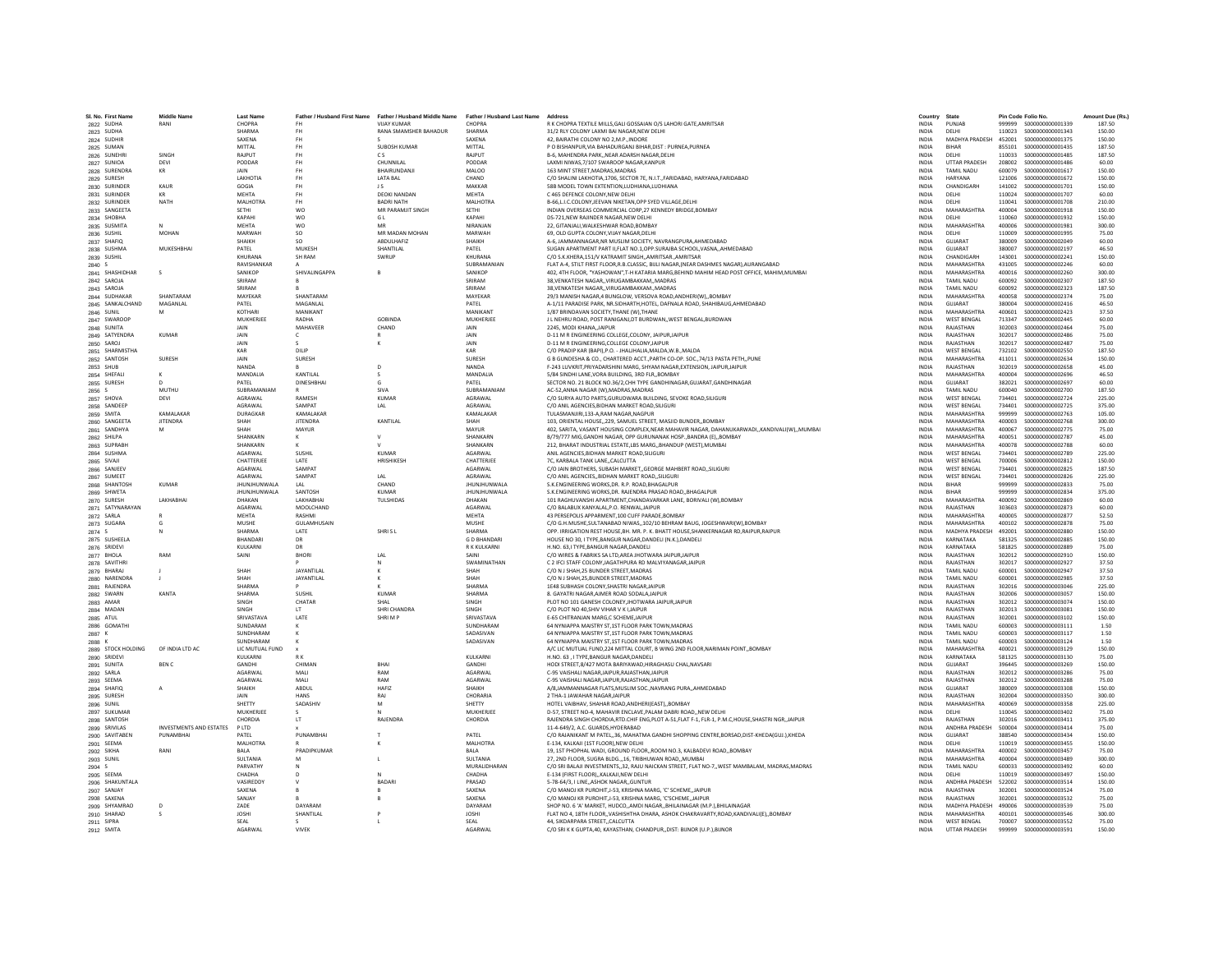| SI, No. First Name              | Middle Name<br><b>KUMAR</b> | <b>Last Name</b>            |                  | Father / Husband First Name Father / Husband Middle Name | Father / Husband Last Name Address |                                                                                                                                            | Country<br><b>INDIA</b>      | State<br>RAJASTHAN              |                  | Pin Code Folio No.                     | Amount Due (Rs.  |
|---------------------------------|-----------------------------|-----------------------------|------------------|----------------------------------------------------------|------------------------------------|--------------------------------------------------------------------------------------------------------------------------------------------|------------------------------|---------------------------------|------------------|----------------------------------------|------------------|
| 2913 SATYENDRA<br>2914 SURESH   |                             | SINGH<br>CHANDER            | <b>SH</b>        | SHRI KRISHNA                                             | SINGH<br>PARASRAM                  | C/O WIRES & FABRIKS (S.A.) LTD., JHOTWARA, IND. AREA, JAIPUR<br>501 SAVERA APARTMENTS, SEC-13, ROHINI, , DELHI                             | <b>INDIA</b>                 | DELHI                           | 110085           | \$000000000003608                      | 300.00<br>75.00  |
| 2915 SADHAN                     | CHANDRA                     | DUTT                        | <b>IATF</b>      |                                                          | DUTT                               | 263. JODHPUR PARK.CALCUTTA                                                                                                                 | <b>INDIA</b>                 | <b>WEST RENGAL</b>              | 700068           | \$000000000003630                      | 1.50             |
|                                 |                             | <b>AGRAWAL</b>              | RAMESH           | N C                                                      | AGRAWAL                            |                                                                                                                                            | <b>INDIA</b>                 | MADHYA PRADESH                  | 452002           | \$000000000003652                      | 45.00            |
| 2916 SAROJ                      | CHARTERED                   | BANK                        |                  |                                                          |                                    | 7, CHHIPABAKHAL, STREET NO.1, INDORE<br>RAJA RAJESHWARI TOWERS, 29-30 DR. RADHAKRISHANAN SALAI,, MYLAPORE, MADRAS, MADRAS                  | INDIA                        | TAMIL NADU                      | 600004           | \$000000000003690                      | 75.00            |
| 2917 STANDARD<br>2918 STANDARD  | CHARTERED                   |                             |                  |                                                          |                                    |                                                                                                                                            |                              |                                 |                  | \$000000000003694                      |                  |
|                                 | CHARTERED                   | BANK<br>RANK                |                  |                                                          |                                    | RAJA RAJESHWARI TOWERS.29-30. DR RADHAKRISHNAN SALAIMYLAPORECHENNAI<br>RAJA RAJESHWARI TOWERS.29-30. DR RADHAKRISHNAN SALAIMYLAPORECHENNAI | <b>INDIA</b><br><b>INDIA</b> | TAMIL NADU<br>TAMIL NADLI       | 600004<br>600004 | \$000000000003695                      | 150.00<br>150.00 |
| 2919 STANDARD<br>2920 SANGEETA  |                             | SOMAN                       | <b>DINESH</b>    | KR                                                       | SOMANI                             | C/O MRS. NIRMALA SHARMA,, E-27, RAMNAGAR EXTN., HAWA SARAK,, SODALA, JAIPUR(RAJ.), JAIPUR                                                  | <b>INDIA</b>                 | RAJASTHAN                       | 302019           | \$000000000003733                      | 525.00           |
| 2921 SANTOSH                    |                             | <b>SHARMA</b>               | DAMODAR          | LAL                                                      | <b>SHARMA</b>                      | H NO.-959 MISHRA RAJA JI KA RASTA, IIIRD CROSSING, CHANDPOLE BAZAR, JAIPUR                                                                 | <b>INDIA</b>                 | RAJASTHAN                       | 999999           | S000000000003771                       | 225.00           |
|                                 |                             |                             | SRI              |                                                          |                                    | 44. SIKDAR PARA STREET.KOLKATA                                                                                                             |                              | <b>WEST BENGAL</b>              |                  |                                        |                  |
| 2922 SIPRA                      |                             | SEAL<br><b>RERIA</b>        | <b>SURFSH</b>    | -S L<br>KUMAR                                            | SEAL<br><b>RERIA</b>               | 28-C. ROWLAND ROAD KOLKATA                                                                                                                 | <b>INDIA</b><br><b>INDIA</b> | <b>WEST RENGAL</b>              | 700007<br>700020 | \$000000000003855<br>\$000000000003858 | 1.50<br>600.00   |
| 2923 SHREYA                     |                             |                             |                  |                                                          |                                    |                                                                                                                                            |                              |                                 |                  |                                        |                  |
| 2924 SAKINABA                   | SHABBIF                     | <b>HUSAIN</b><br>MAHALINGAM | LATE             | SRI SHABBI                                               | <b>HUSSAIN</b><br>MAHADEVAN        | ANKIYA PURA.CAMP.AMRAVATI                                                                                                                  | <b>INDIA</b>                 | MAHARASHTRA<br>MAHARASHTRA      | 444602           | \$000000000003867                      | 375.00           |
| 2925 1                          | KAUR                        |                             | <b>FH</b><br>FH. | G S                                                      |                                    | JEEVAN DEEP BLDG,R NO 12, 3RD FLOOR,PANDURANGWADI,MANPADA ROAD DOMBIVLI,EAST THANE MAHARASHTRA,THANE<br>49 VISHNU PARK NEW DELHI           | <b>INDIA</b><br><b>INDIA</b> | <b>DELHI</b>                    | 421201<br>110018 | T000000000000012<br>T000000000000028   | 60.00<br>210.00  |
| 2926 TALVINDER                  |                             | ANAND<br><b>AGNIHOTRI</b>   | FH.              |                                                          | ANAND<br><b>AGNIHOTR</b>           |                                                                                                                                            | <b>INDIA</b>                 |                                 | 560052           |                                        |                  |
| 2927 TANUJA                     | KUMAR                       |                             |                  | CHANDESH                                                 |                                    | 501, HOYSALA APTS 6 CUNNINGHAM, CRESCENT ROAD, BANGALORE                                                                                   |                              | KARNATAKA                       |                  | T000000000000031                       | 150.00           |
| 2928 TAPAN                      |                             | <b>BISWAS</b>               | FH.              | <b>JIBAN</b>                                             | <b>BISWAS</b>                      | C/O SUBHASH CHANDRA AGARWALLA, 26/18 MOHINI MOHAN ROAD, CALCUTTA                                                                           | INDIA                        | <b>WEST BENGAL</b><br>KARNATAKA | 700020           | T000000000000033<br>7000000000000134   | 150.00           |
| 2929 TODARWAL                   | <b>INVESTMENT P</b>         | <b>ITD</b>                  |                  |                                                          |                                    | 40, LAXMI COMPLEX, 2ND FLOOR, K.R ROAD, FORT, OPP. VANI VILAS HOSP., BANGALORE                                                             | <b>INDIA</b>                 |                                 | 560002           |                                        | 210.00           |
| 2930 TRIPTA                     |                             | BHATIA                      | FH.              | JAGDISH CHANDER                                          | <b>BHATIA</b>                      | 327. DR. SHAM SINGH ROAD.CIVIL LINES.LUDHIANA                                                                                              | <b>INDIA</b>                 | PUNJAB                          | 141001           | T000000000000150                       | 210.00           |
| 2931 TRILOCHAN                  |                             | <b>SINGH</b>                | HURY             | LT KURTAR                                                | SINGH                              | COL. ADM, COLLEGE OF DEFENCE MANAGE-, MENT, BOLARUM P.O., SECUNDERABAD (A.P.), SECUNDERABAD                                                | <b>INDIA</b>                 | ANDHRA PRADESH                  | 500010           | T000000000000195                       | 60.00            |
| 2932 THAKORLAL                  |                             | PARIKH                      | VITHALDAS        |                                                          | PARIKH                             | C/O HITESH DIWAN,5 RAJNIKUNJ NO .- 2, FIRST FLOOR, M G ROAD, KANDIVALI(W), MUMBAI                                                          | INDIA                        | MAHARASHTRA                     | 400067           | T000000000000198                       | 300.00           |
| 2933 TUSHAR                     | <b>NAVNITRA</b>             | VORA                        | <b>NAVMITRAI</b> |                                                          | VORA                               | 15 NATHKRUPA, 3/4 V N PURAV MARG, BOMBAY                                                                                                   | <b>INDIA</b>                 | MAHARASHTRA                     | 400022           | T000000000000231                       | 150.00           |
| 2934 TUSHAR                     | <b>NAVNITRAI</b>            | VORA                        | NAVNITRAL        |                                                          | VORA                               | 15 NATHKRUPA.3/4 V N PURAV MARG.BOMBAY                                                                                                     | <b>INDIA</b>                 | MAHARASHTRA                     | 400022           | T000000000000232                       | 150.00           |
| 2935 TULSI                      | DEVI                        | <b>IHAMTANI</b>             | KRISHAN          | <b>KUMAR</b>                                             | <b>IHAMTANI</b>                    | 55, PADMAWATI COLONY-A,, NEW SANGANER ROAD,, JAIPUR                                                                                        | <b>INDIA</b>                 | RAJASTHAN                       | 302019           | T000000000000294                       | 150.00           |
| 2936 T                          |                             | JEGADEESAN                  | LATE             | T <sub>M</sub>                                           | NARASIMMACHEAR                     | 19, PANTHADI CROSS STREET,, MADURAI (TAMIL NADU), MADURAI                                                                                  | <b>INDIA</b>                 | TAMIL NADU                      | 625001           | T000000000000320                       | 75.00            |
| 2937 UTTAM                      | KUMAR                       | <b>AGARWAL</b>              | FH.              | LAL CHAND                                                | AGARWAL                            | P O BISHANPUR.VIA BAHADURGANJ BIHAR.DIST PURNEA.PURNEA                                                                                     | <b>INDIA</b>                 | <b>RIHAR</b>                    | 855101           | 11000000000000174                      | 187.50           |
| 2938 U                          | $\epsilon$                  | <b>JAIN</b>                 |                  | c                                                        | <b>JAIN</b>                        | 6 GENERAL MUTHIAH STREET.MADRAS.MADRAS                                                                                                     | <b>INDIA</b>                 | <b>TAMIL NADLI</b>              | 600079           | 11000000000000244                      | 135.00           |
| 2939 UMESH                      |                             | <b>RAROT</b>                | <b>GOVINDLAL</b> |                                                          | GOVINDLAI                          | 33/B PUSHPA PARK, DAFTORY ROAD, MALAD (E), BOMBAY                                                                                          | <b>INDIA</b>                 | MAHARASHTRA                     | 400097           | U000000000000255                       | 60.00            |
| 2940 MANVINDER                  | SINGH                       | UPPAL                       | ARJAN            | SINGH                                                    | UPPAL                              | 655 Z TYPE TIMAR PUR.DELHI                                                                                                                 | <b>INDIA</b>                 | DELHI                           | 110054           | U000000000000257                       | 37.50            |
| 2941 PRITAM                     | KAUR                        | UPPAL                       | ARJAN            | SINGH                                                    | UPPAL                              | 655 Z TYPE TIMAR PUR.DELHI                                                                                                                 | <b>INDIA</b>                 | DELHI                           | 110054           | U000000000000258                       | 37.50            |
| 2942 UNIT                       | TRUST OF                    | <b>INDIA</b>                |                  |                                                          |                                    | COMMERCE CENTRE 1, (29TH FLOOR), WORLD TRADE CENTRE, CUFFE PARDE.COLABA.BOMBAY                                                             | <b>INDIA</b>                 | MAHARASHTRA                     | 400005           | 11000000000000263                      | 825.00           |
| 2943 V                          | CHAYA                       | DEVI                        | <b>FH</b>        | V VAIDHAYA                                               | NATHAN                             | "SHREE CHARANA PADUKA", NO.132,3RD 'D' CROSS, I MAIN, I STAGE, DOMLVR LAYOUT,, BANGALORE                                                   | INDIA                        | KARNATAKA                       | 560071           | V000000000000005                       | 150.00           |
| 2944 V                          |                             | CHUGH                       |                  | <b>LRN</b>                                               | CHUG                               | 95, S.F.S. FLATS, REGORI APARTMENTS, (OPP. GOVT. OF INDIA PRESS), NEW DELHI                                                                | <b>INDIA</b>                 | DELHI                           | 110064           | V000000000000008                       | 120.00           |
| 2945 V                          | к                           | SUYAMPRAKASH                | <b>FH</b>        | <b>VV</b>                                                | <b>KRISHNAM</b>                    | 13 NAMMALWAR STREET.VEPERY.MADRAS                                                                                                          | <b>INDIA</b>                 | <b>TAMIL NADU</b>               | 600112           | V000000000000010                       | 150.00           |
| 2946 V                          |                             | SRIDHARAN                   | FH               | RAMA                                                     | <b>SWAMI</b>                       | 23. ANANDAM COLONY.MANDAVELI.MADRAS                                                                                                        | <b>INDIA</b>                 | TAMIL NADLI                     | 600028           | V000000000000037                       | 150.00           |
| 2947 VANDANA                    |                             | PATEL                       |                  | <b>BHAGUBHAI</b>                                         | PATEL                              | 3-MILAN SOCIETY.RACE COURSE ROAD.BARODA                                                                                                    | <b>INDIA</b>                 | GUJARAT                         | 390005           | V000000000000068                       | 37.50            |
| 2948 VASANT                     | GOPAL                       | GATNE                       | <b>FH</b>        | <b>GOPAL BAPUJI</b>                                      | GATNI                              | F 2/7 STATE BANK NAGAR C.H.S., BEHIND M/S VANAZ ENGG. LTD., PAUD ROAD, KOTHURD, PUNE, PUNE                                                 | <b>INDIA</b>                 | MAHARASHTRA                     | 411029           | V000000000000097                       | 210.00           |
| 2949 VASANT                     |                             | PARIKH                      | FH               |                                                          | <b>TRIKAMI AI</b>                  | C/O PURAK VIRIMAL LTD, 225-C ACHARAYA J C BOSE ROAD, CALCUTTA                                                                              | <b>INDIA</b>                 | <b>WEST RENGAL</b>              | 700020           | V000000000000101                       | 187.50           |
| 2950 VASU                       | DEV                         |                             | FH.              | M SEETHA RAMA                                            | RAJU                               | 83 MAMULPET, BANGALORE, BANGALORE                                                                                                          | <b>INDIA</b>                 | KARNATAKA                       | 560053           | V000000000000121                       | 210.00           |
| 2951 VEENA                      |                             | JAIN                        | <b>FH</b>        | <b>INDERJEET</b>                                         | JAIN                               | MAKAM MAL KUNDANLAL JAIN, COMMISSION AGENTS, P O RAMAN, RAMAN                                                                              | INDIA                        | CHANDIGARH                      | 151301           | V000000000000163                       | 210.00           |
| 2952 VEENESH                    |                             | PARIKH                      | FH               | PRAVIN J                                                 | PARIKH                             | PARIKH APARTMENT GROUND FLOOR.S V ROAD, DAHISAR EAST, BOMBAY                                                                               | <b>INDIA</b>                 | MAHARASHTRA                     | 400068           | V000000000000183                       | 210.00           |
| 2953 VENKOBAYYA                 | н                           | DOWLATABAD                  | <b>FH</b>        |                                                          | HANUMANTHAYYA                      | H NO 11-12-59 BRESTHAWARPET.RAICHUR.KARNATAKA                                                                                              | <b>INDIA</b>                 | KARNATAKA                       | 584101           | V000000000000210                       | 187.50           |
| 2954 VENUGOPAL                  |                             | NAIR                        | <b>FH</b>        | PKG                                                      | NAIR                               | PULIPRASARIL HOUSE, KUTTOOR P.O., TIRUVALLA                                                                                                | <b>INDIA</b>                 | KERALA                          | 689106           | V000000000000211                       | 150.00           |
| 2955 VIJAY                      |                             | <b>KUMAR</b>                |                  | <b>SHARDA</b>                                            | SINGH                              | C/O SHRI ANIL SINGH, 2A, PARKVIEW APTS, BH INDER ENCLAVE, ROHTAK ROAD, NEW DELHI, NEW DELHI                                                | INDIA                        | DELHI                           | 110041           | V000000000000259                       | 112.50           |
| 2956 VIJAY                      | <b>KUMAR</b>                | <b>CHOPRA</b>               | FH               | <b>RAJ KUMAR</b>                                         | CHOPRA                             | R K CHOPRA TEXTILE MILLS, GALI GOSSAIAN O/S LAHORI GATE, AMRITSAR                                                                          | <b>INDIA</b>                 | PUNJAB                          | 999999           | V000000000000269                       | 187.50           |
| 2957 VIJAY                      |                             | MITTAL                      | FH               | <b>IOTI SARUP</b>                                        | MITTAL                             | 1509 WAZIR NAGAR NEW DELHI                                                                                                                 | <b>INDIA</b>                 | DELHI                           | 110003           | V000000000000296                       | 150.00           |
| 2958 VIJAY                      | RAI                         | <b>JAIN</b>                 | FH.              | <b>LAXMI</b>                                             | CHAND                              | C/O VIJAY RAJ BHERU LAL JAIN, KAPRA BAZAR, JODHPUR                                                                                         | <b>INDIA</b>                 | RAIASTHAN                       | 342001           | V000000000000302                       | 210.00           |
| 2959 VIJAY                      |                             | YADAV                       | FH               | UMRAC                                                    | SINGH                              | 207 SAMAYPUR.DELHI                                                                                                                         | <b>INDIA</b>                 | DELHI                           | 110042           | V000000000000312                       | 187.50           |
| 2960 VIMLA                      |                             | <b>BALIGA</b>               |                  | SHIDHA                                                   | <b>BALIGA</b>                      | 2133, 8TH MAIN, 'D' BLOCK, SECOND STAGE, RAJALI NAGAR, BANGALORE                                                                           | <b>INDIA</b>                 | KARNATAKA                       | 560010           | V000000000000387                       | 75.00            |
| 2961 VINOD                      |                             | KHANDELWAI                  | <b>SHRI</b>      |                                                          | NARAIN                             | 52/77 RAMJAS ROAD.KAROL BAGH.NEW DELHI                                                                                                     | <b>INDIA</b>                 | <b>DELHI</b>                    | 110005           | V0000000000000448                      | 75.00            |
| 2962 VINOD                      |                             | KHANNA                      | RAMRATAN         |                                                          | <b>KHANNA</b>                      | POCKET E. FLAT NO.406.MAYUR VIHAR, PHASE II.DELHI                                                                                          | <b>INDIA</b>                 | <b>DELHI</b>                    | 110091           | V0000000000000449                      | 75.00            |
| 2963 VINODRAY                   |                             | THAKKAR                     | PURUSHOTTAMDAS   |                                                          | THAKKAR                            | 375/2 AMBIKA NIVAS, SECTOR-22 GANDHINAGAR, GUJARAT, GANDHINAGAR                                                                            | INDIA                        | GUJARAT                         | 382022           | V000000000000489                       | 202.50           |
| 2964 VIRENDRA                   | SINGH                       | KATIYAR                     | LATE             | <b>RAM CHANDRA</b>                                       | KATIYAR                            | H-340, INDRALOK.P.O.-KRISHNANAGAR.LUCKNOW U P.LUCKNOW                                                                                      | <b>INDIA</b>                 | <b>UTTAR PRADESH</b>            | 226005           | V000000000000531                       | 150.00           |
| 2965 VIVEK                      | <b>INDIA PVT</b>            | <b>IMITED</b>               |                  |                                                          |                                    | SHANTINIKETAN GROUND FLOOR.R NO 26 8 CAMAC STREET.CALCUTTA                                                                                 | <b>INDIA</b>                 | <b>WEST RENGAL</b>              | 700017           | V000000000000577                       | 210.00           |
| 2966 V                          |                             | NAGARAJAM                   | SO <sub>1</sub>  | S V                                                      | RAMAN                              | 15(OLD NO. 7), I MAIN ROAD, R.A. PURAM, CHENNAI                                                                                            | INDIA                        | <b>TAMIL NADU</b>               | 600028           | V000000000000608                       | 60.00            |
| 2967 VIMAL                      | <b>KUMAR</b>                | JAIN                        | <b>SO</b>        | KAJORIMA                                                 | JAIN                               | C/O RAJASTHAN STEEL SUPPLIERS.56. SEMLUDOSS STREET.MADRAS                                                                                  | <b>INDIA</b>                 | TAMIL NADU                      | 600001           | V000000000000640                       | 150.00           |
| 2968 VINIT                      | VASTUPAL                    | SHAH                        | VASTUPAL         | AMRATLAL                                                 | SHAH                               | C/O MONEY MAKERS, BLDG. NO.-6,,1ST FLOOR, STADIUM COMPLEX, M G ROAD, NASIK, NASIK                                                          | <b>INDIA</b>                 | GOA                             | 422001           | V000000000000807                       | 75.00            |
| 2969 VIVEK                      |                             | GOYAL                       |                  | $\epsilon$                                               | GOYAL                              | 3-DA-16 JAWAHAR NAGAR JAIPUR                                                                                                               | <b>INDIA</b>                 | RAIASTHAN                       | 302004           | V000000000000841                       | 150.00           |
| 2970 VARTHAKAVI                 |                             | <b>SRINIVAS</b>             | DR               | VK.                                                      | <b>MOORTH</b>                      | FLAT NO. 34, BUILDING NO. 1, STATE GOVERNMENT QUARTERS, HAJI ALI, BOMBAY                                                                   | INDIA                        | MAHARASHTRA                     | 400034           | V000000000000883                       | 150.00           |
| 2971 VASANTBHAI                 | MANUBHAI                    | THAKKAR                     | MANUBHAI         |                                                          | MANUBHA                            | 5/7 SAYED MUKARI STREET, OPP BHAGUBHAI CHEMBER, KATHA BAZAR, BOMBAY                                                                        | <b>INDIA</b>                 | MAHARASHTRA                     | 400009           | V000000000000908                       | 2100.00          |
| 2972 CHANCHAL                   |                             | VIRMANI                     | SATISH           | KUMAR                                                    | VIRMANI                            | 4-A/20 RAIINDER NAGAR NEW DELHI                                                                                                            | <b>INDIA</b>                 | <b>DELHI</b>                    | 110060           | V000000000000937                       | 37.50            |
| 2973 VAJEDA                     |                             | QUANUNGO                    | MOHOMMED         |                                                          | NAEEM                              | 1, MAYUR APARTMENT, BEHIND PARSI-, AGIYARI, FATEHGUNJ, BARODA                                                                              | <b>INDIA</b>                 | GUIARAT                         | 390002           | V000000000001017                       | 150.00           |
| 2974 VINOD                      |                             | AGARWAL                     |                  | CHAND                                                    | AGARWAI                            | C-95 VAISHALI NAGAR, JAIPUR, RAJASTHAN, JAIPUR                                                                                             | <b>INDIA</b>                 | RAJASTHAN                       | 302012           | V000000000001024                       | 75.00            |
| 2975 VAISHAL                    | <b>BABUBHAI</b>             | PATEL                       | <b>BARU</b>      | RHAI                                                     | PATEL                              | A-7, NEELKAMAL SOCIETY100. FEET ROADANAND                                                                                                  | <b>INDIA</b>                 | GUIARAT                         | 388001           | V000000000001089                       | 75.00            |
| 2976 VIJAY                      |                             | AGRAWAL                     | RADHA            | GOVIND                                                   | AGRAWAL                            | 3711 KHATUWALA STREET, PHUTTA KHUKRA, RAM GANJ, JAIPUR                                                                                     | <b>INDIA</b>                 | RAJASTHAN                       | 302002           | V000000000001112                       | 300.00           |
| 2977 VIJAY                      | LUXMI                       | SOMANI                      | MOHAN            | LAL                                                      | SOMANI                             | C/O NIRMALA SHARMA,E-27, RAMNAGAR EXTN., HAWA SARAK,, SODALA, JAIPUR(RAJ.),JAIPUR                                                          | <b>INDIA</b>                 | RAJASTHAN                       | 302019           | V000000000001152                       | 262.50           |
| 2978 VIJAY                      | RAJ                         | KOTHARI M                   | NEMICHAND        |                                                          | KOTHAR                             | 8, MAHAVEER COLONY, E V K SAMPATH ROAD, VEPERY, CHENNA                                                                                     | INDIA                        | TAMIL NADU                      | 600007           | V000000000001165                       | 1.50             |
| 2979 YAGNESH                    |                             | MODY                        | BHAGUAYILAL      |                                                          | BHAGUAYILAL                        | CHHUTABHAI PATEL ROAD.KANDIVALI EAST BOMBAY.BOMBAY                                                                                         | <b>INDIA</b>                 | MAHARASHTRA                     | 400101           | Y000000000000005                       | 187.50           |
| 2980 YESH                       |                             | KASHYAP                     | DFV              | PAI                                                      | <b>KASHYAP</b>                     | CIVIL LINES MOGA MOGA                                                                                                                      | <b>INDIA</b>                 | CHANDIGARH                      | 142001           | Y000000000000026                       | 210.00           |
| 2981 YOGITA                     |                             | <b>PANDEYA</b>              |                  |                                                          | PANDEYA                            | 13/360, MALVIYA NAGAR, JAIPUR                                                                                                              | INDIA                        | RAJASTHAN                       | 302017           | Y000000000000101                       | 300.00           |
| 2982 YAMINI                     | DEVEN                       | <b>VYAS</b>                 | DEVEN            |                                                          | DEVEN                              | G/5, VARDHMAN NAGAR SOCIETY, BHYUNGDEV CHAR RASTA, SOLAPUR, GHATLOTIA, AHMEDABAD                                                           | <b>INDIA</b>                 | GUJARAT                         | 380061           | Y000000000000103                       | 75.00            |
| 2983 ZAFAR                      |                             | TARIO                       | MOHD             |                                                          | <b>HAIIM</b>                       | B-17/10 RAMESH NAGAR.NEW DELHI                                                                                                             | <b>INDIA</b>                 | <b>DELHI</b>                    | 110015           | 7000000000000003                       | 150.00           |
| 2984 NARPAT                     | MAI                         | <b>RHANDAR</b>              | SO.              | LATE SAMPATLAL                                           | <b>BHANDARI</b>                    | 11 LAKSHMI VILLAS, 87 NAPEAN SEA ROAD.BOMBAY                                                                                               | <b>INDIA</b>                 | MAHARASHTRA                     | 400006           | 0000000000000077                       | 600.00           |
| 2985 ARIHANT                    |                             | GARG                        | BHAGWAN          |                                                          | DASS                               | BHAGWAN DASS & SONS, HANDIAYA BAZAR, BARNALA PB                                                                                            | <b>INDIA</b>                 | CHANDIGARH                      | 148101           | A000000000000514                       | 60.00            |
| 2986 B                          |                             | AGGARWAL                    | so               | MR O F                                                   | AGGARWAI                           | A-682 MALVIYA NAGARJAIPUF                                                                                                                  | <b>INDIA</b>                 | RAJASTHAN                       | 302017           | B00000000000622                        | 975.00           |
| 2987 BIMAL                      |                             | AGGARWAL                    | SO.              | OM P                                                     | AGGARWAL                           | A-682, SHIV MARG, MALVIYA NAGARJAIPUR                                                                                                      | <b>INDIA</b>                 | RAJASTHAN                       | 302017           | B000000000000689                       | 975.00           |
| 2988 GIAY                       |                             | <b>SINGH</b>                | GURDUAL          |                                                          | SINGH                              | GIAY SINGH KUCHA KORA HALWAI, HALL BAZAR, AMRITSAR                                                                                         | <b>INDIA</b>                 | CHANDIGARH                      | 143001           | 6000000000000155                       | 210.00           |
| 2989 JAYANTILAL                 |                             | SHAH                        | LAXMICHAND       |                                                          | SHAH                               | SH SHREENATHJI CO-OP. HSG. SOC. LTD, FLAT NO-2, PLOT NO-4, SECTOR-14, VASHI, NAVI, MUMBAI                                                  | INDIA                        | MAHARASHTRA                     | 400703           | J00000000000651                        | 75.00            |
| 2990 K                          | <b>MANOHAR</b>              | NAYAK                       |                  | BABURAYA                                                 | NAYAK                              | NR RUPAVANI TALKIES.BHAVANTHI STREET A S PAI ROAD.MANGALORE                                                                                | <b>INDIA</b>                 | KARNATAKA                       | 575001           | K000000000000035                       | 210.00           |
| 2991 KAUSHLYA                   |                             | DEVI                        | RAM              |                                                          | LUBHAYA                            | 39 AMRIT NAGAR.NEW DELHI                                                                                                                   | <b>INDIA</b>                 | DELHI                           | 110003           | K000000000000474                       | 150.00           |
| 2992 ARUN                       |                             | KHANDELWAL                  | PREMNATH         |                                                          | KHANDELWAL                         |                                                                                                                                            | <b>INDIA</b>                 | <b>WEST BENGAL</b>              | 999999           | K000000000001410                       | 37.50            |
| 2993 LESLIE                     |                             | <b>RODRIGUES</b>            |                  |                                                          |                                    | ROSARY VILLA CO OP HOUSING SCOEIETY, FLAT NO 1 3RD DOMINIC COLONY, ORLEM MALAD WEST,, BOMBAY                                               | <b>INDIA</b>                 | MAHARASHTRA                     | 400064           | L00000000000175                        | 195.00           |
| 2994 M                          |                             | <b>BOOTHALINGAM</b>         |                  |                                                          |                                    | 5-69. MAIN ROAD SIDE.VADAKKOOR.THOVALAI                                                                                                    | <b>INDIA</b>                 | TAMIL NADU                      | 629302           | M000000000001004                       | 150.00           |
|                                 |                             | KUMAR                       | RAMSARAN         |                                                          | <b>SINGH</b>                       | PRESS INFORMATION BUREAU(N.R), G.O.I, M.O.I&B, KENDRIYA SADAN, BLOCK -V, SECTOR - 9A,, CHANDIGARH                                          | <b>INDIA</b>                 | CHANDIGARH                      | 160017           | N000000000001128                       | 37.50            |
| 2995 NARENDRA<br>2996 PRANJIVAN | KESHAVLAL                   | SHAH                        | KESHAVLAL        |                                                          | KESHAVLAL                          | 101, SHRUSTI COMPLEX, OPP: GOTRI GEB SUB STATION, GOTRI ROAD, VADODARA                                                                     | <b>INDIA</b>                 | GUJARAT                         | 390021           | P000000000001534                       | 150.00           |
| 2997 R                          |                             | NARAYANAN                   |                  |                                                          | RAMAMURTHY                         | NO.-1, R K NAGAR, IIND MAIN ROAD, SECOND FLOOR, FLAT RAJA ANNAMALAI, PURAM, CHENNAI, CHENNAI                                               | <b>INDIA</b>                 | TAMIL NADU                      | 600028           | R000000000000031                       | 150.00           |
| 2998 RASIKLAL                   | <b>BAPULAL</b>              | SHAH                        | <b>RAPULAL</b>   |                                                          | <b>BAPULAL</b>                     | 101. SHRUSTI COMPLEX.OPP:GOTRI GEB SUB STATION.GOTRI ROAD., VADODARA                                                                       | <b>INDIA</b>                 | <b>GUIARAT</b>                  | 390021           | R00000000002112                        | 150.00           |
|                                 |                             | KUMAR                       | <b>RAMESH</b>    | KR                                                       | SHARMA                             |                                                                                                                                            | <b>INDIA</b>                 | MAHARASHTRA                     | 401203           | B000000000002168                       | 150.00           |
| 2999 RAJ                        | DEVI                        | AGGARWAI                    | JAGANNATH        |                                                          |                                    | A-302, CHANDRESH SWAGAT, SHANKESHWAR NAGAR, ACHOLE ROAD, NALLASOPARA(E), THANE, THANE                                                      | <b>INDIA</b>                 | CHANDIGARH                      | 144005           | \$000000000000789                      | 202.50           |
| 3000 SHANT                      |                             | PARKASH                     |                  | LATE MANOHAR                                             | AGGARWAI                           | 1/4 PATEL ROAD, JALANDHAR CANTT, PUNJAB, JALANDHAR<br>D-23 GREEN PARK, NEW DELHI                                                           | INDIA                        | DELHI                           | 110016           | \$000000000001585                      | 210.00           |
| 3001 SURAJ                      |                             | SRINIVASAN                  |                  |                                                          | KRISHNAMACHARI                     | I FLOOR.3 A. JEEVARTHNAM NAGARADYARCHENNAI                                                                                                 | <b>INDIA</b>                 | <b>TAMIL NADU</b>               | 600020           | \$000000000003099                      | 75.00            |
| 3002 K                          |                             | SRINIVASAN                  |                  |                                                          | KRISHNAMACHARI                     | I FLOOR3 A. JEEVARATHNAM NAGARADYARCHENNAI                                                                                                 | <b>INDIA</b>                 | <b>TAMIL NADLI</b>              | 600020           | \$000000000003100                      | 75.00            |
| 3003 K                          |                             |                             |                  |                                                          |                                    |                                                                                                                                            |                              |                                 |                  |                                        |                  |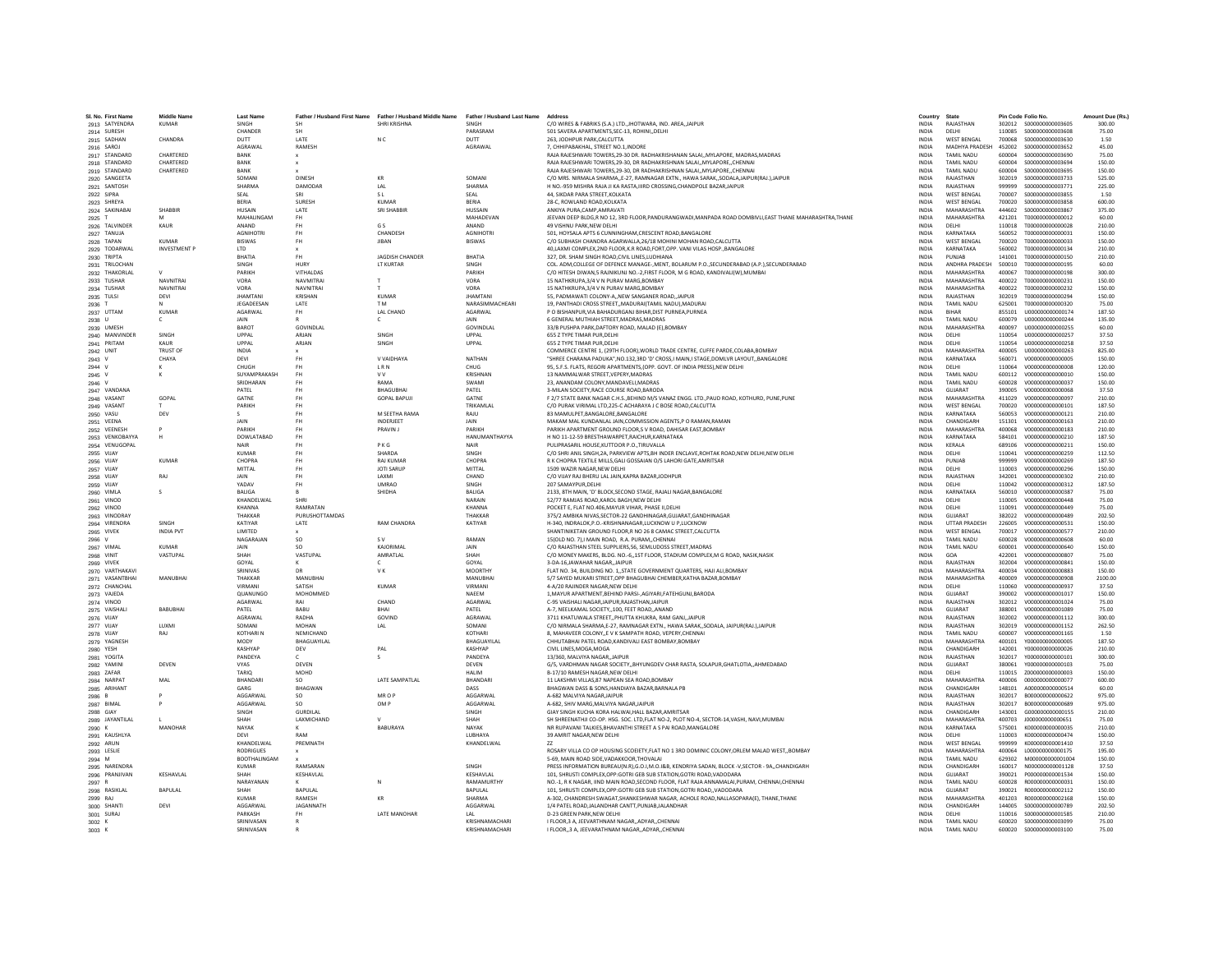| SI, No. First Name          | <b>Middle Name</b>    | <b>Last Name</b>  |                    | Father / Husband First Name Father / Husband Middle Name | Father / Husband Last Name Address |                                                                                               | Country      | State                |        | Pin Code Folio No.                   | Amount Due (Rs. |
|-----------------------------|-----------------------|-------------------|--------------------|----------------------------------------------------------|------------------------------------|-----------------------------------------------------------------------------------------------|--------------|----------------------|--------|--------------------------------------|-----------------|
| 3004 TARUNKUMAR             | M                     | <b>DUDANI</b>     | MANOHAR            |                                                          | <b>MANOHAR</b>                     | 41 ANIL APARTMENTS, 4TH FLOOR, COLLEGE STREET, AGAR BAZAR, DADAR(W),, MUMBAI                  | <b>INDIA</b> | MAHARASHTRA          |        | 400028 T000000000000327              | 75.00           |
| 3005 VINESH                 |                       | SHAH              | JAYANTILAL         |                                                          | SHAH                               | SH SHREENATHJI CO-OP HSG SOC, LTD.,FLAT NO-2, PLOT NO-4, SECTOR-14.VASHI, NAVI.MUMBAI         | <b>INDIA</b> | MAHARASHTRA          |        | 400703 V000000000000834              | 75.00           |
| 3006 VINESH                 |                       | SHAH              | JAYNTILAL          |                                                          | SHAH                               | SH SHREENATHJI CO-OP HSG. SOC. LTD., FLAT NO-2, PLOT NO-4, SECTOR-14, VASHI, NAVI, MUMBAI     | <b>INDIA</b> | MAHARASHTRA          | 400703 | V000000000000835                     | 75.00           |
| 3007 CHANDRAKANT            | DUARGADAS             | <b>SATYADE</b>    | DUARGADAS          |                                                          | <b>DUARGADAS</b>                   | C/O CHANDRAKANT DUARGADAS.USHA KIRAN BLDG4TH FLOOR.44/B. DR.YAGNIK ROAD.RAJKOT                | <b>INDIA</b> | GUJARAT              | 360001 | C000000000000642                     | 300.00          |
| 3008 JATIN                  | ASHOK                 | KHANDWALA         | ASHOK              |                                                          | ASHOK                              | JAYANTILAL KHANDWALA & SONS, 201 STOCK EXCH. PLAZA, DALAL STREET, BOMBAY                      | INDIA        | MAHARASHTRA          | 400023 | J00000000000676                      | 39.00           |
| 3009 MANJUL/                | <b>JAWAHAR</b>        | VORA              | <b>IAWAHAR</b>     | DEVSI                                                    | VORA                               | GANESH RHUVAN 270 TELANG ROAD, MATUNGA, ROMRAY                                                | <b>INDIA</b> | MAHARASHTRA          | 400015 | M000000000001132                     | 150.00          |
| 3010 M                      |                       | PATEL             | <b>NARANRHAI</b>   |                                                          | NARANBHAI                          | SARDAR CHOK, AT. DABHOW, TK. POTLAD, DIST: TIUIR, GUJARAT, TIUIR                              | <b>INDIA</b> | GUJARAT              | 387210 | M000000000001631                     | 75.00           |
| 3011 PREM                   | CHAND                 | JAIN              | INDER              |                                                          | JAIN                               | 2, SUDHA SAGAR COLONY, NR.KARDHANI, MARKET, CHIDAND MARG, MALVIYA NAGAR, JAIPUR               | <b>INDIA</b> | RAJASTHAN            | 302017 | P000000000001425                     | 300.00          |
| 3012 RANJIT                 | KUMAR                 | DHAR              | ASHUTOSH           |                                                          | DHAR                               | P31/1 C.I.T. SCHEME VII M.CALCUTTA                                                            | <b>INDIA</b> | <b>WEST BENGAL</b>   | 700054 | B000000000001921                     | 75.00           |
| 3013 SUBHASH                | MANAK CHAND           | KARRA             | <b>FH</b>          |                                                          |                                    | 390 BUDHWAR PETH.CHOLKHAN ALI.PUNE                                                            | <b>INDIA</b> | MAHARASHTRA          | 411002 | S000000000001268                     | 112.50          |
| 3014 BRAHAM                 | PRAKASH               | <b>MUNDRA</b>     |                    |                                                          |                                    | 3075/76 B WING, OBEROI GARDEN ESTATE, CHANDIVALI STUTIO, MUMBAI, MAHARASHTRA                  | <b>INDIA</b> | MAHARASHTRA          | 400072 | 1201060000128735                     | 252.00          |
| 3015 JETHMAI                | LILADHAR              | KELA              | LILADHAF           |                                                          | KELA                               | 165, W.NO.48-2,,ARVIND GHOSH MARG,,RAMDAS PETH,,AKOLA,MAHARASHTRA                             | INDIA        | GOA                  | 444001 | 1201090000285218                     | 63.00           |
| 3016 USHA                   |                       | <b>TOTLA</b>      | -SH                | <b>LALIT MOHAN</b>                                       | TOTLA                              | C/O PHOOL NIWAS, NEAR JAAT DHARAMSHALA, HANUMANGARH TOWN, HANUMANGARH TOWN, RAJASTHAN         | <b>INDIA</b> | RAJASTHAN            | 335513 | 1201211400002814                     | 360.00          |
| 3017 ROHTASH                | <b>SINGH</b>          | <b>IHAIIARIA</b>  | <b>HAIARI</b>      |                                                          | IAI                                | VPO-A-29 GARH COLONY KOTPUTLL RAJASTHAN                                                       | <b>INDIA</b> | RAIASTHAN            | 303108 | 1201770100524537                     | 225.00          |
| 3018 SATISH                 | <b>KUMAR</b>          | VIRMANI           | NARAIN             |                                                          | DASS                               | 4A/28 (G.F.) OLD RAJINDER NAGA, NEW DELHI, DELHI, DELHI                                       | INDIA        | DELHI                | 110060 | 1201910101809057                     | 180.00          |
| 3019 AMAN                   |                       | <b>JAIN</b>       | JANESHWAF          | DAS                                                      | JAIN                               | H - 23, HEAVY WATER COLONY, RAWATBHATA, KOTA, RAJASTHAN                                       | <b>INDIA</b> | RAJASTHAN            | 323307 | 1202840000038011                     | 63.00           |
| 3020 MOHANRAO               | SHANKAR               | PATIL             | PATIL              | SHANKARRAO                                               | VISHNU                             | PLOT NO. 15, RUKMINI ESTATE, NAMRATA APARTMENTS, KARAD, MAHARASHTRA                           | <b>INDIA</b> | MAHARASHTRA          | 415110 | 1202890000076190                     | 45.00           |
| 3021 MALA                   | DEVI                  | KARNAN            | MANGI              | LAL                                                      | KARNANI                            | C/O GOURDHAN DAS.RAM CHANDAR.MARWARI PATTY.JORHAT.ASSAM                                       | <b>INDIA</b> | ASSAM                | 785001 | 1202890000099731                     | 720.00          |
| 3022 B                      |                       | <b>MALHOTRA</b>   | LATE M             |                                                          | <b>MALHOTRA</b>                    | 43-C BLOCK-A.POCKET N MIG FLAT SHALIMAR BAGH.DELHI.DELHI                                      | <b>INDIA</b> | DELHI                | 110088 | 1203090000019630                     | 45.00           |
| 3023 BASANTA                | SUBHASH               | DHOOT             | SUBHASH            |                                                          | SUBHASH                            | FLAT NO 1 RAJDEEP APPT, NANDIGRAM COLONY, GARKHEDA, AURANGABAD, MAHARASHTRA                   | <b>INDIA</b> | <b>GOA</b>           | 431005 | 1203320003013882                     | 180.00          |
| 3024 NARESH                 | <b>KUMAR</b>          | KALANI            | CHAINA             | RAM                                                      | KALANI                             | G 15.PKT 2.NARAINA VIHAR.NEW DELHI.DELHI                                                      | <b>INDIA</b> | DELHI                | 110028 | 1203350300562576                     | 252.00          |
| 3025 GOVIND                 |                       | PRASAD            | SH KALYAN          |                                                          | PRASAD                             | MANGAL SADAN, MADHAV NAGAR, UDAI MODE, GANGAPUR CITY, DIST. SAWAI MADHOPUR, RAJASTHAN         | <b>INDIA</b> | RAIASTHAN            | 322201 | 1301760000141644                     | 18.00           |
| 3026 INDIRA                 | KANAIYALAL            | SHAH              |                    |                                                          |                                    | F/3, KAMALDEEP APARTMENT, NEAR OLD ARADHANA SCHOOL, ,DAXINI MANINAGAR, AHMEDABAD, GUJARAT     | INDIA        | <b>GUIARAT</b>       | 380001 | 1301990000171515                     | 270.00          |
| 3027 A                      |                       | KAMALA            |                    |                                                          | SIVASAMY                           | 18. VIJAYALAXMI ILLAMTIRUMURUGAN NAGAR, VADAVALLICOIMBATORE                                   | <b>INDIA</b> | TAMIL NADLI          | 641041 | A000000000000016                     | 72.00           |
| 3028 ABDULHUSAIN            | SARAFALI              | GANGARDIWALA      | SARAFALI           |                                                          | GANGARDIWALA                       | 11 DIMTIMKAR ROAD 1ST FLOOR.ROOM NO 36 OPP J J HOSPITAL BOMBAY                                | <b>INDIA</b> | MAHARASHTRA          | 400008 | A000000000000056                     | 252.00          |
| 3029 ABDUF                  |                       | RAHMAN            |                    |                                                          |                                    | C/O SAMAJ STORE, P O ARARIA, DIST PURNEA                                                      | <b>INDIA</b> | RIHAR                | 854311 | A000000000000060                     | 45.00           |
| 3030 ABHA                   |                       | JAIN              | <b>RUPAK</b>       |                                                          | JAIN                               | 41 RAJPUR ROAD, DELHI                                                                         | INDIA        | DELHI                | 110054 | A000000000000063                     | 90.00           |
| 3031 AGDISH                 | CHANDER               | BHATIA            | RAMLAL             |                                                          | BHATIA                             | E 71 ASHOK VIHAR PHASE I DELHI                                                                | <b>INDIA</b> | DELHI                | 110052 | A000000000000090                     | 252.00          |
| 3032 AJAY                   | KUMAR                 | GOYAL             | G                  |                                                          | GOYAL                              | 2A/208 AZADNAGAR KANPUR                                                                       | <b>INDIA</b> | <b>UTTAR PRADESH</b> | 208002 | A000000000000111                     | 180.00          |
| 3033 ALKA                   |                       | RANI              | DO                 | PRARHA                                                   | LALL                               | 106-C, POCKET A, , SUKHDEV VIHAR, NEW DELHI                                                   | <b>INDIA</b> | DELHI                | 110065 | A000000000000168                     | 180.00          |
| 3034 AMAR                   |                       | SINGH             | s                  | SARWAN                                                   | SINGH                              | H NO 720-A SECTOR 36 B CHANDIGARH                                                             | <b>INDIA</b> | CHANDIGARH           | 160036 | A000000000000198                     | 225.00          |
| 3035 AMARJEET               | KOUR                  | DANG              |                    |                                                          |                                    | 177. SAINIK VIHAR DELHI                                                                       | INDIA        | DELHI                | 110034 | A000000000000205                     | 180.00          |
| 3036 ANANTHAKRISHAN         |                       | <b>GANESAN</b>    |                    |                                                          | GANESAN                            | 105, KULIN APARTMENTS, PANDIT DEENDAYAL ROAD, DOMBIVLI(W), DOMBIVLI                           | <b>INDIA</b> | MAHARASHTRA          | 421202 | 4000000000000286                     | 180.00          |
| 3037 ANGOOF                 |                       | DFVI              | FAQIR              |                                                          | CHAND                              | C/O PAWANKUMAR AJAYKUMAR,2006, KUCHACHETAN, KHARI BAOLI,,DELHI                                | <b>INDIA</b> | <b>DELHI</b>         | 110006 | A000000000000292                     | 225.00          |
|                             |                       |                   | <b>LAJPAT</b>      | <b>RAI</b>                                               |                                    |                                                                                               |              |                      |        |                                      |                 |
| 3038 ANIL                   | <b>KUMAR</b><br>KUMAR | JAIN              |                    |                                                          | JAIN<br>RAMI                       | 15 ANAND LOK.NEW DELHI<br>C/O MUNDRA BROTHERS, 384-B KALBADEVI ROAD, BOMBAY                   | INDIA        | DELHI<br>MAHARASHTRA | 110049 | A000000000000337<br>A000000000000343 | 180.00          |
| 3039 ANIL                   |                       | <b>MUNDRA</b>     | SHRI               |                                                          |                                    |                                                                                               | <b>INDIA</b> |                      | 400002 |                                      | 252.00          |
| 3040 ANIL                   |                       | PRABHU            | RAGHOBA            |                                                          | PRABHU                             | 580 SAHAKAR NAGAR NO 2, BEHIND SHEEL COLONY CHEMBUR, BOMBAY                                   | <b>INDIA</b> | MAHARASHTRA          | 400071 | A000000000000362                     | 252.00          |
| 3041 ANITA                  |                       | GOEL              | MURARILAL          |                                                          | GOEL                               | E 41 MASIJID MOTH, NEW DELHI                                                                  | INDIA        | DELHI                | 110048 | A000000000000393                     | 252.00          |
| 3042 ANJALI                 | DATTATRAYA            | NEWASKA           | DATTATRAYA         |                                                          | DATTATRAYA                         | PURUA KARMAVEER SOCIETY.416-A DURGA NAGAR.PUNE                                                | INDIA        | MAHARASHTRA          | 411016 | A000000000000415                     | 180.00          |
| 3043 ANOOP                  | LALL                  | SAKHUJA           | <b>NARSING</b>     | DASS                                                     | SAKHUJA                            | LIFE GUARD CLINIC,328 9TH CROSS WILSON GARDEN, BANGALORE                                      | <b>INDIA</b> | KARNATAKA            | 560027 | A000000000000463                     | 225.00          |
| 3044 ANU                    |                       | GOEL              | MURARI             | IAI                                                      | GOEL                               | F 41 MASIID MOTH NEW DELHI                                                                    | <b>INDIA</b> | <b>DELHI</b>         | 110048 | A000000000000476                     | 252.00          |
| 3045 ANUF                   |                       | <b>SHASTRI</b>    |                    |                                                          |                                    | 14 NARAYAN PARK NAVBANGPURA, AHMEDABAD                                                        | INDIA        | GUJARAT              | 380009 | A000000000000485                     | 180.00          |
| 3046 ANUP                   |                       | SINGHAL           |                    |                                                          | SINGHAL                            | 18, KISHAN PRAKASH BLDG., DELHJ ROAD, OPP. RANI MILL, MEERUT                                  | <b>INDIA</b> | <b>UTTAR PRADESH</b> | 250002 | A000000000000486                     | 252.00          |
| 3047 ANURADHA               |                       | <b>JAIN</b>       |                    |                                                          |                                    | C/O MRIDULIAIN, ADVOCATE ANU-VILLAH, PLOT NO-92 SECTOR-Z NEW POWER HOUSE ROAD JODHPUR         | <b>INDIA</b> | RAIASTHAN            | 342003 | 4000000000000492                     | 180.00          |
| 3048 ARVINDBHAI             |                       | PATFI             | <b>VITHAI RHAI</b> |                                                          | PATFI                              | F/1 VASUDHA APPARTMENT.NEAR VIJAY PARK NAVRANGPURA.AHMEDABAD                                  | <b>INDIA</b> | <b>GUIARAT</b>       | 380009 | A000000000000611                     | 225.00          |
| 3049 ASHA                   | ASHWANI               | ADVANI            | <b>ASHWANI</b>     | KUMAR                                                    | ADVANI                             | TRIMURTI TRAVEL AND TOURS PVT LTD, 2ND FLOOR SHALE BLDG 28 BANK STREET, BOMBAY                | <b>INDIA</b> | MAHARASHTRA          | 400023 | A000000000000627                     | 90.00           |
| 3050 ASHA                   |                       | <b>GUPTA</b>      | <b>WO</b>          | MAHESH CHAND GUPTA                                       | ADVOCATE                           | W/O MAHESH CHAND GUPTA ADVOCATE, B-7 SHIV MARG, BANI PARK, JAIPUR                             | <b>INDIA</b> | RAJASTHAN            | 302016 | A000000000000640                     | 225.00          |
| 3051 ASHA                   |                       | PATIL             | SHASHIDHAF         |                                                          | PATIL                              | SAVISRI 425 IV BLOCK 8TH MAIN.KORAMANGALA.BANGALORE                                           | <b>INDIA</b> | KARNATAKA            | 560034 | A000000000000650                     | 180.00          |
| 3052 ASHIMA                 |                       | soon              | ASHOK              | KUMAR                                                    | SOOD                               | 805, SUMERU TOWERS., KAUSHAMBI, PO: SAHIBABAD, DIST GAZIABAD                                  | <b>INDIA</b> | <b>UTTAR PRADESH</b> | 201010 | A000000000000670                     | 180.00          |
| 3053 ASHOK                  |                       | <b>AGARWA</b>     |                    |                                                          | AGARWA                             | 43 KISHAN NAGAR, SHYAM NAGAR, JAIPU                                                           | INDIA        | RAJASTHAN            | 302019 | A000000000000679                     | 180.00          |
| 3054 ASHOK                  | <b>AJITSINE</b>       | VED               | <b>AJITSINE</b>    | <b>JETHMAL</b>                                           | VFD                                | 607 SHRINATH APPARTMENTS.SHATILAL MODI ROAD, KANDIVALI W.BOMBAY                               | <b>INDIA</b> | MAHARASHTRA          | 400067 | A000000000000681                     | 90.00           |
| 3055 ASHOK                  |                       | AKAR              | MOHAN              | LAL                                                      | AKAR                               | 3187 AKAR BHAWAN CHANDPOLE BAZAR.KALYAN JI KA RASTA JAIPUR                                    | <b>INDIA</b> | RAJASTHAN            | 302001 | A000000000000682                     | 90.00           |
| 3056 ASHOI                  |                       | BEHAL             |                    |                                                          | BEHA                               | C/O CENTRAL BANK OF INDIA, ZONAL COMPUTER, CEN, I.M.A. HALL, NR I.T.O.I.P. MARG, NEW DELHI    | <b>INDIA</b> | <b>DELHI</b>         | 110002 | A000000000000686                     | 252.00          |
| 3057 ASHOK                  | <b>KUMAR</b>          | BANSAI            | CH                 | VED                                                      | PKASH                              | M/S OM PARKASH SATISH KUMAR MANDI KESAR GANJ LUDHIANA                                         | <b>INDIA</b> | PUNJAB               | 999999 | A000000000000715                     | 225.00          |
| 3058 ASHVIN                 | CHUNILAL              | PATEL             | CHUNILAL           |                                                          | PATEL                              | HARIHAR NIWAS 1ST FLOOR, BESANT STREET SANTA CRUZ WEST, BOMBAY                                | INDIA        | MAHARASHTRA          | 400054 | A000000000000790                     | 225.00          |
| 3059 AUTAR                  | SINGH                 | PADDA             | <b>BANTA</b>       |                                                          | <b>SINGH</b>                       | D-576, RANIIT AVENUE AMRITSAR                                                                 | <b>INDIA</b> | CHANDIGARH           | 143001 | A000000000000850                     | 225.00          |
| 3060 AJIT                   |                       | KUCHERIA          | SO.                |                                                          | TUKARAM                            | C/O UNIQUE INVESTMENTS, 63, DONTAD STREET, DAMAR GALLI, BOMBAY                                | <b>INDIA</b> | MAHARASHTRA          | 400009 | A000000000000997                     | 360.00          |
| 3061 ANITA                  |                       | SINHA             | VARESH             |                                                          | <b>SINHA</b>                       | G-3.SAMARPAN FLATSNEAR GULBAI TEKRA.ELLISBRIDGEAHMEDABAD                                      | <b>INDIA</b> | <b>GUJARAT</b>       | 380006 | A000000000001071                     | 505.80          |
| 3062 ANJU                   |                       | KASERA            | SHIVDUTTARAI       |                                                          | <b>KASERA</b>                      | C-188 BIRLASAGAR COLONY.PO : PORBANDAR-2.PORBANDAR                                            | <b>INDIA</b> | GUIARAT              | 360576 | 4000000000001097                     | 72.00           |
| 3063 AMIYA                  | SANKAR                | <b>MITRA</b>      | <b>IATF</b>        | H K                                                      | <b>MITRA</b>                       | 95A C ROAD, ANANDAPURI, P O: NONA CHANDAN PUKUR, DT NORTH 24 PARGANAS,                        | <b>INDIA</b> | <b>WEST RENGAL</b>   | 743102 | A000000000001142                     | 90.00           |
| 3064 ARCHANA                | RAIFSH                | RASANIA           | RAJESH             | AMARCHAND                                                | RASANIA                            | A/16 SUSHILA BAUG SOC, GREEN STREET,S V ROAD, SANTACRUZ (WEST),BOMBAY                         | <b>INDIA</b> | MAHARASHTRA          | 400054 | A000000000001172                     | 72.00           |
| 3065 AMRUTBHAI              | NATTHUBHAI            | PATEL             | NATTHUBHAI         |                                                          | PATEL                              | C-1 PWD STAFF QUARTERS, OPP NANPURA POST OFFICE, NANPURA,, SURAT                              | <b>INDIA</b> | GUJARAT              | 395001 | A000000000001175                     | 90.00           |
| 3066 AMRITA                 |                       | MADHAVAN          |                    | $\sim$                                                   | MADHAVAN                           | C/O MR. K S MADHAVAN, (M.D.).TECUMSEH PRODUCTS INDIA LTD., BALANAGAR., HYDERABAD              | <b>INDIA</b> | ANDHRA PRADESH       | 500037 | A000000000001186                     | 180.00          |
| 3067 ANURADHA               |                       | <b>HAMIRWASIA</b> | KIRAN              | KUMAR                                                    | <b>HIMARWASIA</b>                  | 1/2 KRISHNA RAM ROSE STREET CALCUTTA                                                          | <b>INDIA</b> | <b>WEST RENGAL</b>   | 700004 | A000000000001190                     | 72.00           |
| 3068 AFZAL                  | ABDUL                 | KARDER            | ABDUL              | KADER HAJ                                                | <b>ISMAIL</b>                      | 106/108 NEW KAZI STREET,,2ND FLOOR, ROOM NO-4,BOMBAY                                          | INDIA        | MAHARASHTRA          | 400003 | A000000000001201                     | 505.80          |
| 3069 AMITABH                |                       | <b>GUPTA</b>      | SHRI               | CHANDRA                                                  | VIRA                               | 151 BAIROONI KHANDAK.LUCKNOW 1.LUCKNOV                                                        | <b>INDIA</b> | <b>UTTAR PRADESH</b> | 999999 | A000000000001233                     | 252.00          |
| 3070 A                      |                       | RETHNAM           |                    |                                                          | ANAIAPPAN                          | Y-195 ANNANAGAR WEST.MADRAS.MADRAS                                                            | <b>INDIA</b> | <b>TAMIL NADU</b>    | 600040 | A000000000001255                     | 360.00          |
| 3071 ANIL                   | KUMAR                 | <b>AGARWAI</b>    | OM                 | PRAKASH                                                  | <b>AGARWAI</b>                     | C/O CAR PLUS . SEVOKE ROAD. OPP GURUDWARA. SILIGURI                                           | <b>INDIA</b> | <b>WEST RENGAL</b>   | 734401 | A000000000001261                     | 180.00          |
| 3072 ASHOI                  | <b>KUMAR</b>          | AGARWAL           | SITARAM            |                                                          | <b>AGARWA</b>                      | GEEL CONSULTANCY SERVICE.448/2 BIDHAN ROAD, 2ND FLOOR, DARJEELING.SILIGURI                    | <b>INDIA</b> | <b>WEST BENGAL</b>   | 734401 | A000000000001262                     | 36.00           |
| 3073 ARUN                   | KANTI                 | RATHI             | RAM                | GOPAL                                                    | RATHI                              | C/O AAR AAR INVESTMENTS,141/143, PRINCESS STREEET, 2ND FLOOR, SAI BHUVAN,, BOMBAY             | <b>INDIA</b> | MAHARASHTRA          | 400002 | A000000000001274                     | 72.00           |
| 3074 ANTHON                 |                       | DIAS              | LINO               |                                                          | <b>IINO</b>                        | CAMELLIA APARTMENT.ST. LAWRENCE COLONY. RASILA ROADPUNE                                       | <b>INDIA</b> | MAHARASHTRA          | 411013 | A000000000001288                     | 180.00          |
| 3075 ARTI                   |                       | KAPOOR            | RAMAN              |                                                          | KAPOOR                             | C/O BOMBAY MACHINERY STORES,1,JAVER BHAVAN,NR. MUNICIPAL OFFICE,NASIK ROAD,,NASIK             | <b>INDIA</b> | GOA                  | 422101 | A000000000001289                     | 72.00           |
|                             | PRAKASH               | ARYA              |                    |                                                          | ARYA                               | C/O NAVRATNA JEWELLERS,, 677, MAIN ROAD,, RANCHI (BIHAR)., RANCHI                             | INDIA        | BIHAR                | 834001 | A000000000001311                     | 252.00          |
| 3076 ASHISH<br>3077 ADVANCI | CONSTRUCTION CO       | PVT ITD           | NA                 |                                                          |                                    | C-6/14-02, SECTOR - 6, C.B.D. OPP. KONKAN BHAVAN, NEW BOMBAY., BOMBAY                         | <b>INDIA</b> | MAHARASHTRA          | 400614 | A000000000001314                     | 720.00          |
|                             |                       | <b>FERNANDES</b>  | SAVIO              | $\mathfrak{c}$                                           | FERNANDES                          | A 11/12. KAILASH APTSRAMBAUG. BORIVALI (W).BOMBAY                                             | <b>INDIA</b> | MAHARASHTRA          | 400092 | A000000000001337                     | 252.00          |
| 3078 ANTONETTE              |                       | MUSHE             | <b>DAWOOD</b>      |                                                          | <b>DAWOOD</b>                      |                                                                                               |              | MAHARASHTRA          | 400102 |                                      |                 |
| 3079 AKBARALI               |                       | AGRAWA            | <b>SHRI</b>        |                                                          |                                    | C/O G.H.MUSHE, SULTANABAD NIWAS, 102/10 BEHRAM BAUG, JOGESHWARI(W), BOMBAY                    | <b>INDIA</b> |                      |        | A000000000001341                     | 90.00           |
| 3080 KAPOOF                 | CHAND                 |                   |                    | <b>DURGA LAL</b>                                         | AGRAWAI                            | C/O R.P.GUPTA, A-86 SHYAM NAGAR, AJMER ROAD, JAIPUR, RAJASTHAN, JAIPUR                        | INDIA        | RAJASTHAN            | 302006 | A000000000001410                     | 180.00          |
| 3081 GULAM                  | <b>ABBAS ALI</b>      | MOHAMMED          | MR                 | HABIBULLAHBHAI ALI                                       | MOHAMMED                           | NOBLE TRADERS.PO BOX 497.BAHRAIN                                                              | BAHRAIN NA   |                      | 999999 | A000000000001427                     | 180.00          |
| 3082 ARVIND                 |                       | <b>JAIN</b>       | <b>HFMRA</b>       |                                                          | SOHANRAL                           | C/O UMESH G SHAH,16 AMUL SOC, NR. SHARDA NAGAR, P.O. PALDI, AHMEDABAD                         | <b>INDIA</b> | <b>GUIARAT</b>       | 380007 | A000000000001441                     | 90.00           |
| 3083 ARUNA                  | G                     | DAGA              | GIRRAJ             | KISHOR                                                   | DAGA                               | P-112 CIT ROAD, SCHEME NO.VI M, PHOOLBAGAN, , CALCUTTA                                        | <b>INDIA</b> | <b>WEST BENGAL</b>   | 700054 | A000000000001525                     | 1.80            |
| 3084 ALKA                   |                       | <b>KHANNA</b>     |                    |                                                          | KHANNA                             | C/O HARVINDER BABBAR,82 HARGOBIND, ENCLAVE, VIKAS MARG EXTN., DELHI                           | <b>INDIA</b> | DELHI                | 110092 | A000000000001546                     | 252.00          |
| 3085 ASHWII                 | MOTIRAM               | <b>ACHARYA</b>    | MOTIRAM            | c                                                        | <b>ACHARYA</b>                     | 9-A GANGOTRI SOCIETY, NEAR L D ENGG COLLEGE GULBAITEKRA, AHMEDABAD                            | <b>INDIA</b> | <b>GUJARAT</b>       | 380006 | A000000000001554                     | 72.00           |
| 3086 ARUN                   | KUMAR                 | <b>AGARWAI</b>    | <b>GIRDHARI</b>    | IAI                                                      | <b>AGARWAI</b>                     | C/O SUNIL ENTERPRISES 104 MGD MARKET, JAIPUR                                                  | <b>INDIA</b> | RAIASTHAN            | 302002 | A000000000001557                     | 270.00          |
| 3087 ARVIND                 |                       | PUIARA            | TRIBHUVANDAS       |                                                          | PUIARA                             | C/O ALLOY STEEL ENTERPRISES,,13, KACHALEESWAR AGRAHARAM STREET, MADRAS                        | <b>INDIA</b> | TAMIL NADLI          | 600004 | A000000000001602                     | 180.00          |
| 3088 ASHOK                  | <b>KUMAR</b>          | <b>BUDHWAN</b>    | PRATAP             |                                                          | SINGH                              | C/O SANGEET TAHLANI,608, SOMA APARTMENT, 5TH FLOOR,,'N' BLOCK, PARNASREE PALLY,BEHALA,KOLKATA | <b>INDIA</b> | <b>WEST BENGAL</b>   | 700060 | A000000000001606                     | 72.00           |
| 3089 ASHA                   |                       | PATEL             | BALDEVBHA          |                                                          | BALDEVBHA                          | 30. MAHA PRABHUJI SOCIETY., ASARVA, AHMEDABAD                                                 | <b>INDIA</b> | GUJARAT              | 380016 | A000000000001614                     | 90.00           |
| 3090 ASHABEN                | <b>RAI DEVRHAI</b>    | PATFI             | <b>BALDEVRHA</b>   |                                                          | <b>RAI DEVRHAI</b>                 | 30, MAHA PRABHUJI SOCIETY, ASARVA, AHMEDABAD                                                  | <b>INDIA</b> | GUIARAT              | 380016 | A000000000001618                     | 90.00           |
| 3091 ANURADHA               |                       | MANDOVARA         | RAVI               |                                                          | MANDOVARA                          | MAHESHWARI INVESTMENT, 35 HAMAM ST., 2ND FLR, B/H DENA BANK, R.NO.1-B, MUMBAI                 | <b>INDIA</b> | <b>MAHARASHTRA</b>   | 400023 | A000000000001688                     | 72.00           |
| $3092$ B                    |                       | KAKNKARIA         | LATE               |                                                          | <b>HASTIMAL</b>                    | 7 HUSSAIN SAHIB STREET, PARK TOWN, MADRAS                                                     | INDIA        | TAMIL NADU           | 600003 | B000000000000004                     | 180.00          |
| 3093 B                      |                       | GAUBA             | R                  |                                                          | <b>GAUBA</b>                       | HOUSE NO 3F-32NIT FARIDABAD.HARYANA.FARIDABAD                                                 | <b>INDIA</b> | <b>HARYANA</b>       | 121001 | B000000000000015                     | 252.00          |
| 3094 B                      | PADMANARHA            | NAIDU             | $\mathbb{R}$       | <b>GOVINDARAILILLI</b>                                   | NAIDU                              | 11 15TH MAIN ROAD.VASANTHANAGAR.BANGALORE                                                     | <b>INDIA</b> | KARNATAKA            | 560052 | 8000000000000036                     | 180.00          |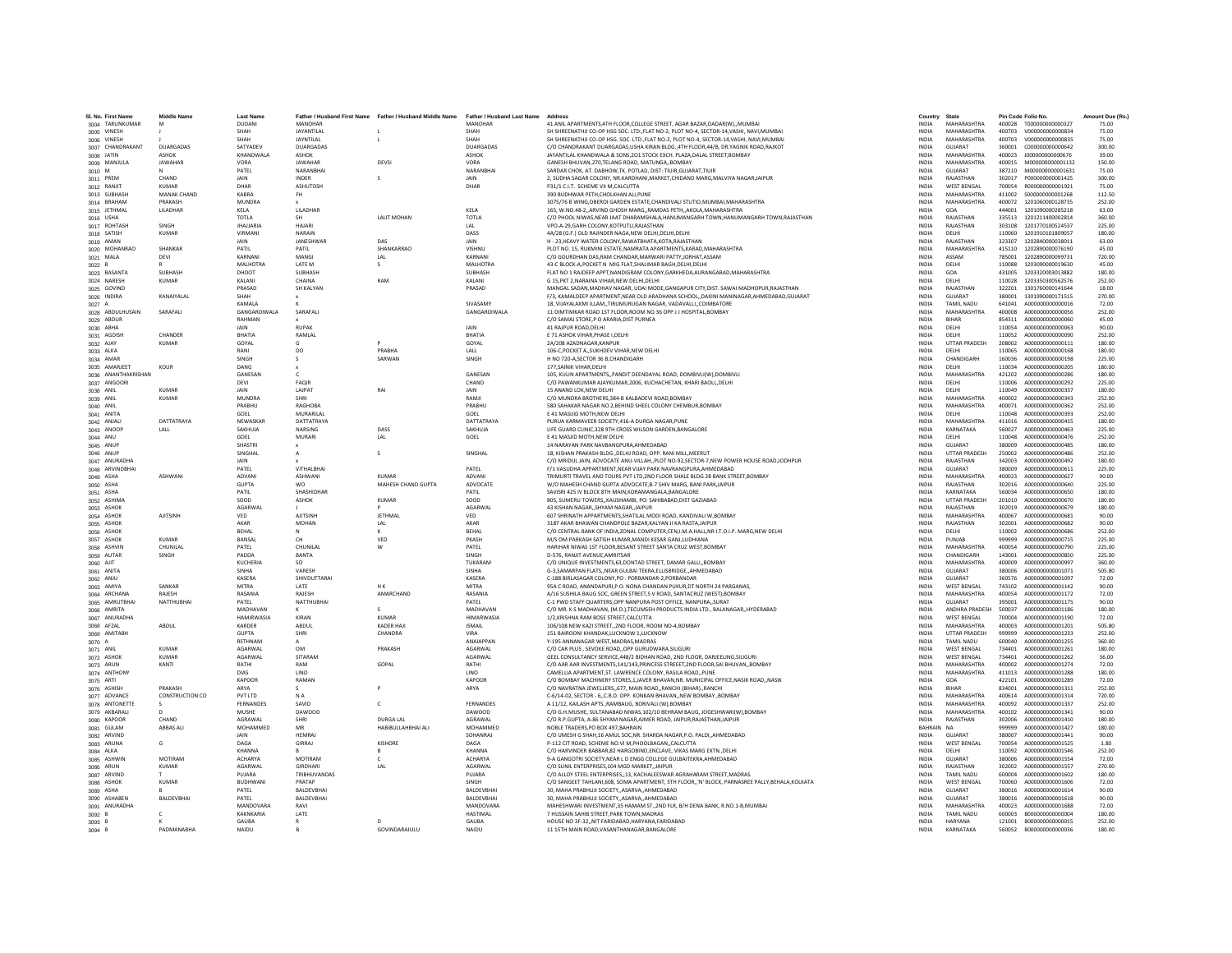| SL No. First Name              | <b>Middle Name</b>        | <b>Last Name</b>       |                                 | Father / Husband First Name Father / Husband Middle Name Father / Husband Last Name |                         | Address                                                                                                                                           | Country                      | State                               |                  | Pin Code Folio No.                         | Amount Due (Rs.) |
|--------------------------------|---------------------------|------------------------|---------------------------------|-------------------------------------------------------------------------------------|-------------------------|---------------------------------------------------------------------------------------------------------------------------------------------------|------------------------------|-------------------------------------|------------------|--------------------------------------------|------------------|
| 3095 B                         | PRAKASH CHAND             | <b>DUGAR</b>           | BHERUDAN                        |                                                                                     | <b>DUGAR</b>            | NO 11 PERIYANAIYA KARAN STREET, SOWCARPET, MADRAS                                                                                                 | <b>INDIA</b>                 | <b>TAMIL NADU</b>                   |                  | 600079 B000000000000038                    | 180.00           |
| 3096B                          |                           | SURBARAO               |                                 |                                                                                     | NARASIMHAM              | A-401 3RD FLOOR, KRISHNA VILAS APARTMENTS, 39/01 MADRAS                                                                                           | <b>INDIA</b>                 | <b>TAMIL NADLI</b>                  |                  | 600059 B000000000000058                    | 72.00            |
| 3097 BADAMBAI                  |                           | PARAKH                 | MADANI AI                       |                                                                                     | PARAKH                  | C/O MR MADAN LAL PARAKH, NAVA BAZAR LONAVLA, DIST PUNE, PUNE                                                                                      | <b>INDIA</b>                 | MAHARASHTRA                         | 410401           | B000000000000108                           | 45.00            |
| 3098 BALASHAHEB                | D                         | GHAG                   | <b>DATTATRAY</b>                |                                                                                     | DATTATRAY               | H NO 945 LOHOGAON, OPP INDIRA THEATRE, PUNE                                                                                                       | INDIA                        | MAHARASHTRA                         | 411047           | B000000000000135                           | 225.00           |
| 3099 BALBIR<br>3100 BALDEV     | SINGH                     | SINGH<br><b>BHORIA</b> | PRABHU                          | MANOHAR                                                                             | SINGH<br><b>DYAL</b>    | HX-97, E-7 EXTENSION, ARERA COLONY, BHOPAL, M P. BHOPAL<br>FLAT NO. 104A, B/3.LAWRENCE ROAD.DELHI                                                 | <b>INDIA</b><br><b>INDIA</b> | <b>MADHYA PRADESH</b><br>DELHI      | 462016<br>110035 | B000000000000136<br>B000000000000144       | 45.00<br>180.00  |
| 3101 BHAGWATI                  |                           | DEVI                   | AANUHA                          |                                                                                     | IAI                     | 1-12 I UXMI NAGAR DELHI                                                                                                                           | <b>INDIA</b>                 | DELHI                               | 110092           | 8000000000000274                           | 180.00           |
| 3102 BHAGWATI                  | DEVI                      | SABOO                  | LALIT                           | <b>KUMAR</b>                                                                        | SABOO                   | 701, SRI RAMKRISHNA SADAN, , SIR. POCHKHANWALA ROAD, WORLI, , BOMBAY                                                                              | INDIA                        | MAHARASHTRA                         | 400025           | B00000000000276                            | 135.00           |
| 3103 BHAIRU                    | SHIVAPA                   | BARAMAT                | <b>SHIVAPA</b>                  | KALLAPA                                                                             | BARAMAT                 | C/O BANK OF MAHARASHTRA.MAHADWAR RD. BRANCH.SHENDE BUILDING.KHARI CORNER. KOLHAPUR.KOLHAPUR                                                       | <b>INDIA</b>                 | MAHARASHTRA                         | 416012           | B000000000000284                           | 252.00           |
| 3104 BHANUMATI                 |                           |                        |                                 |                                                                                     |                         | 15 SHRIRAM NAGAR NORTH STREET.ALWARPET.MADRAS                                                                                                     | <b>INDIA</b>                 | <b>TAMIL NADLI</b>                  | 600018           | 8000000000000297                           | 180.00           |
| 3105 BHANWARLAL                |                           | <b>JAIN</b>            | <b>LATE</b>                     | <b>IODHRAILP</b>                                                                    | <b>JAIN</b>             | 9 KAI YAN KUTIR NEAR LOHIA NAGAR LA SHASHTRI MARG KURLA W ROMRAY                                                                                  | <b>INDIA</b>                 | MAHARASHTRA                         | 400070           | B000000000000316                           | 252.00           |
| 3106 BHARAT                    | <b>BHUSHAN</b>            | KHATTAR                | <b>HIRA</b><br>RAJ              | <b>NAND</b>                                                                         | KHATTAR                 | 21/129 VIKRAM VIHAR.LAJPAT NAGAR IV.NEW DELHI                                                                                                     | <b>INDIA</b>                 | DELHI                               | 110024           | B000000000000327                           | 252.00           |
| 3107 BHARTI<br>3108 BHASKAR    |                           | KISHNANI<br>PATEL      | SOMABHA                         | KUMAR                                                                               | KISHNANI<br>PATEL       | B-12 C C COLONY, OPP RANA PARTAP BAGH, DELHI<br>43 GODOWN STREET.MADRAS                                                                           | <b>INDIA</b><br><b>INDIA</b> | DELHI<br><b>TAMIL NADU</b>          | 110007<br>600001 | B000000000000380<br>B000000000000391       | 90.00<br>180.00  |
| 3109 BHAVNA                    | MAHENDRA                  | PATEL                  | MAHENDRA                        | <b>JAYANTILAL</b>                                                                   | PATEL                   | 34/B HARIDWAR CO OP HOUSING SOCIETY.RANIP                                                                                                         | <b>INDIA</b>                 | GUJARAT                             | 382480           | B00000000000410                            | 252.00           |
| 3110 BHAWAR                    |                           | IAI                    | <b>HIMMAT</b>                   |                                                                                     | MAI                     | SRI PARSHVA DRUG HOUSE, 21 & 21/2, LALBAGH FORT ROAD. BANGALORE                                                                                   | <b>INDIA</b>                 | KARNATAKA                           | 560004           | B000000000000424                           | 252.00           |
| 3111 BHERUDAN                  |                           | DUGAR                  | SUGANMAL                        |                                                                                     | <b>DUGAR</b>            | NO 11 PERIYANAIYA KARAN STREET, SOWCARPET, MADRAS                                                                                                 | INDIA                        | <b>TAMIL NADU</b>                   | 600079           | B000000000000432                           | 180.00           |
| 3112 BHIKAJI                   | <b>LADUJI SAWANT</b>      | <b>BHONSALE</b>        | LADUJI                          | <b>BHIKAJI SAWANT</b>                                                               | BHONSALI                | GR.FLOOR.LAXMI SADAN.SAVARKAR PATHNEAR 3 PETROL PUMP.THANE                                                                                        | <b>INDIA</b>                 | <b>MAHARASHTRA</b>                  | 400602           | B000000000000435                           | 90.00            |
| 3113 BHOGILAL                  | PURSHOTTAM                | LAKHANI                | PURSHOTTAN                      | MONJI                                                                               | LAKHANI                 | 427/2 ODHAV BHUVAN.CHIRA BAZAR.BOMBAY                                                                                                             | <b>INDIA</b>                 | MAHARASHTRA                         | 400002           | B000000000000443                           | 180.00           |
| 3114 BRAJ                      | <b>NANDAN SINGH</b>       | TYAGI<br>SANGHVI       | <b>HARDEO</b><br><b>WO</b>      | SINGH<br><b>STRAPS</b>                                                              | <b>TYAGI</b><br>CENTRE  | PLOT NO 6 TYAGI COLONY.TONK ROAD.JAIPUR<br>C/O M/S L P TRADERS.62. NARAYANA MUDALI STREET.MADRAS                                                  | <b>INDIA</b><br><b>INDIA</b> | RAJASTHAN<br><b>TAMIL NADLI</b>     | 302015<br>600079 | B000000000000561<br>B000000000000612       | 135.00<br>90.00  |
| 3115 B<br>3116 BIMAL           | <b>KUMAR CHAND</b>        | <b>GOTHIA</b>          | <b>SO</b>                       | SATYA NARAYAN CHAND                                                                 | <b>GOTHIA</b>           | C/O STEEL TUBE CENTRE, 10/2, SADDAR PATRAPPA ROAD, BANGALORE                                                                                      | INDIA                        | KARNATAKA                           | 560002           | B000000000000616                           | 180.00           |
| 3117 BINA                      |                           | NAHATA                 | PRODYOT                         | <b>KUMAR</b>                                                                        | NAHATA                  | 65. NALINI SETH ROAD.CALCUTTA                                                                                                                     | <b>INDIA</b>                 | <b>WEST BENGAL</b>                  | 700007           | B000000000000632                           | 180.00           |
| 3118 BIHARILA                  | ĸ                         | LAKHI                  | PESOOMAL                        |                                                                                     | LAKHI                   | 1-6-15. MAHALAXMI BLDG.M G ROAD.SECUNDERABAD                                                                                                      | <b>INDIA</b>                 | ANDHRA PRADESH                      | 500003           | B000000000000707                           | 45.00            |
| 3119 BITHALDAS                 |                           | <b>TAPADIA</b>         | SO.                             | <b>LATE GOKULDAS</b>                                                                | TAPADIA                 | 60-B RATAN SARKAR STREET CALCUTTA                                                                                                                 | <b>INDIA</b>                 | <b>WEST RENGAL</b>                  | 700007           | 8000000000000711                           | 252.00           |
| 3120 BHARAT                    |                           | BHUSHAN                | <b>SH</b>                       | HARI                                                                                | CHAND                   | 65, HAKIKAT NAGAR, G.T.Q. NAGAR, DELHI                                                                                                            | INDIA                        | DELHI                               | 110009           | B000000000000834                           | 45.00            |
| 3121 B                         |                           | SIVKUMAR               |                                 |                                                                                     | BALSUBRAMANIAM          | 13, VALLIAMMAI STREET, KUMARANKUNDRAM, CHROMEPET, MADRAS                                                                                          | <b>INDIA</b>                 | <b>TAMIL NADU</b>                   | 600044           | B000000000000902                           | 630.00           |
| 3122 B<br>3123 SHOBHA          | N                         | MURTHY<br>BANAVALIKER  | . т.<br>MR                      | N <sub>B</sub><br><b>VIJAY N</b>                                                    | KRISHNAN<br>BANAVALIKER | FLAT NO-705, 7TH FLOOR, MEENAXI TOWERS, GOKULDHAM, GOREGAON(EAST), BOMBAY<br>7/187 SWAROOP NAGAR.KANPUR.KANPUR                                    | <b>INDIA</b><br><b>INDIA</b> | MAHARASHTRA<br><b>UTTAR PRADESH</b> | 400063<br>208002 | B000000000000907<br>B000000000000934       | 90.00<br>45.00   |
| 3124 RITU                      |                           | <b>RFHAI</b>           | ASHOK                           |                                                                                     | <b>REHAL</b>            | 4. PRAYAG APARTMENTB-1. VASUNDRA ENCLAVE.DELHI                                                                                                    | <b>INDIA</b>                 | DELHI                               | 110096           | 8000000000000950                           | 45.00            |
| 3125 SHUBHA                    |                           | BHATNAGAR              |                                 |                                                                                     | BHATNAGAR               | H NO 1022 PANOKA DARIBA, SUBHASH CHAUK, JAIPUR                                                                                                    | INDIA                        | RAJASTHAN                           | 999999           | B000000000000993                           | 180.00           |
| 3126 BHARAT                    |                           | SHAH                   | JAYANTILAL                      |                                                                                     | <b>SHAF</b>             | C/O N J SHAH.25 BUNDER STREET.MADRAS                                                                                                              | <b>INDIA</b>                 | <b>TAMIL NADU</b>                   | 600001           | B000000000001012                           | 90.00            |
| 3127 B                         |                           | SIVAKUMAR              |                                 |                                                                                     | BALASUBRAMANIAN         | C/O K, RANGATHAN (ADVOCATE), 4 - S.K.V. KOIL STREET, THIRUNAGAR COLONY, ERODE, ERODE                                                              | <b>INDIA</b>                 | <b>TAMIL NADU</b>                   | 638003           | B000000000001045                           | 540.00           |
| 3128 BISHEMBER                 | IAI                       | KEDIA                  | <b>RAMESWAR</b>                 | 1 Al                                                                                | KEDIA                   | P.O. ISLAMPUR. JHUNJHUNU(RAJ.) JHUNJHUNU                                                                                                          | <b>INDIA</b>                 | RAIASTHAN                           | 333024           | 8000000000001084                           | 360.00           |
| 3129 BHARTI                    |                           | <b>MORBIA</b>          | BHARAT                          |                                                                                     | BHAI                    | PLOT NO-524, 12-C, LILASHAH NAGAR, GANDHIDHAM, KUTCH                                                                                              | INDIA                        | GUJARAT                             | 370201           | B000000000001123                           | 180.00           |
| 3130 BEENA                     | DAS                       | BHANDARI               | RAJARAM                         |                                                                                     | BHANDAR<br>RATHI        | 12/18. MALVIYA NAGAR. JAIPUF<br>14-6-10, BEGUM BAZAR., HYDERABAD                                                                                  | <b>INDIA</b>                 | RAJASTHAN<br>ANDHRA PRADESH         | 302017           | B000000000001130                           | 900.00           |
| 3131 BHAGWAN<br>3132 C         | PRAKASH                   | RATHI<br>CHAND H U F   | CHAMPALA                        |                                                                                     | CHAMPALA                | NO 10 GOWDIA MUTT ROAD.ROYAPETTAH.MADRAS                                                                                                          | <b>INDIA</b><br><b>INDIA</b> | <b>TAMIL NADU</b>                   | 500012<br>600014 | B000000000001179<br>C000000000000014       | 90.00<br>72.00   |
| $3133 \text{ C}$               | <b>RAMESH</b>             | KUMAR                  |                                 |                                                                                     | <b>CHOKKALINAM</b>      | NO 6A 11 SUNDARA MURTHY ROAD.COXTOWN.BANGALORE                                                                                                    | <b>INDIA</b>                 | KARNATAKA                           | 560005           | 000000000000017                            | 180.00           |
| 3134 CHALUKUNNEL               | ABRAHAN                   | MATHEW                 | CHALUKUNNEI                     | MATHAI                                                                              | ABRAHAM                 | G 2/6 RANI SATI NAGAR, S V ROAD MALAD WEST, BOMBAY                                                                                                | INDIA                        | MAHARASHTRA                         | 400064           | C000000000000031                           | 252.00           |
| 3135 CHANDANBEN                |                           | SHAH                   | GULABCHAND                      |                                                                                     | GULABCHAND              | NALIN NIWAS NAGARSHETHS WANDA.GHEEKANTA ROAD.AHMEDABAD                                                                                            | <b>INDIA</b>                 | GUJARAT                             | 380001           | C000000000000074                           | 252.00           |
| 3136 CHANDRIKA                 |                           | PAREKH                 | NIRANJAN                        | л.                                                                                  | PAREKH                  | 9/4A, MAYORSHIVSUNMUGUM ST., VILLAGE ROAD,, NUNGAMBAKKAM, CHENNAI                                                                                 | <b>INDIA</b>                 | <b>TAMIL NADU</b>                   | 600034           | C000000000000181                           | 252.00           |
| 3137 CHANDRU                   | GOVINDRAM                 | <b>HIRA</b>            | GORINDRAM                       |                                                                                     | <b>HIRA</b>             | 33 RELLE VIEW 85 WARDEN ROAD ROMRAY                                                                                                               | <b>INDIA</b>                 | MAHARASHTRA                         | 400036           | 000000000000191                            | 180.00           |
| 3138 CHHAYA<br>3139 CHAITANYA  | RAJENDRA<br>DINESHCHANDRA | SHAH<br>TRIPATHI       | RAJENDRA                        | KANAIYALAL<br><b>DINESHCHANDRA B</b>                                                | SHAH<br>TRIPATHI        | C/O R K SHAH, C/37 BHAVAN PARK,, NEAR ANIL PARK-3, BEH. BRIGHT SCHOOL, VIP ROAD, KARELIBAG,, BARODA<br>2694, VASTA CHELI'S POLE.SHAHPUR.AHMEDABAD | INDIA<br><b>INDIA</b>        | GUJARAT<br>GUJARAT                  | 390018<br>380001 | C000000000000256<br>C000000000000330       | 252.00<br>90.00  |
| 3140 $C$                       |                           | MALHOTRA               | LATE                            | SH N D                                                                              | <b>MALHOTRA</b>         | C-121 ANAND VIHARINDERPRASTHA EXTNNEW DELH                                                                                                        | <b>INDIA</b>                 | DELHI                               | 110092           | C000000000000396                           | 72.00            |
| 3141 CHANDRALAXMI              |                           | CHATRABHUJ             | CHATRABHUJ                      |                                                                                     | <b>HARIDAS</b>          | B-2.BHARAT NAGAR.2ND FLOOR.FLAT-24342.GRANT ROAD.BOMBAY                                                                                           | <b>INDIA</b>                 | MAHARASHTRA                         | 400007           | C000000000000409                           | 72.00            |
| $3142$ C                       |                           | SANDILL                |                                 | s                                                                                   | SANDILL                 | 34 2ND CROSS, INDIRANAGAR, II STAGE, BANGALORE, BANGALORE                                                                                         | <b>INDIA</b>                 | KARNATAKA                           | 560038           | 0000000000000427                           | 252.00           |
| 3143 ANJALI                    |                           | CHATURVEDI             | SHIVE                           | KUMAR                                                                               | CHATURVED               | C 45 HARI MARG, MALVIYA NAGAR, JAIPUI                                                                                                             | INDIA                        | RAJASTHAN                           | 302017           | C000000000000461                           | 45.00            |
| 3144 RONJI                     | SUCHET                    | CHAUDHURI              | LATE                            | s c                                                                                 | CHAUDHURI               | 18/22 BALLYGUNJ PLACE EAST.CALCUTTA                                                                                                               | <b>INDIA</b>                 | <b>WEST BENGAL</b>                  | 700019           | C000000000000463                           | 45.00            |
| 3145 CHIRAG                    | D.<br><b>SHEKHAR</b>      | PARIKH<br>PANDEYA      | DILIP<br>SHRI                   | RHAGWAN                                                                             | PARIKH<br>DAS           | 4. GANESH PARK, B/4 MAIMANDIR., NEAR BHAKTI NAGAR., NADIADIGUJ.), NADIAD<br>C/O WIRES & FABRIKS(S.A.) LTDIND. AREA. JHOTWARA. JAIPUR              | <b>INDIA</b><br><b>INDIA</b> | GUJARAT<br>RAIASTHAN                | 387001<br>302012 | C000000000000590<br>C000000000000603       | 180.00<br>360.00 |
| 3146 CHANDRA<br>3147 CHANDRIKA |                           | SHAH                   | JAYSUKHLAL                      |                                                                                     | JAYSUKHLAL              | MODI FALIVANIA STREET.RAJKOT                                                                                                                      | INDIA                        | GUIARAT                             | 363621           | C000000000000616                           | 90.00            |
| 3148 D                         | R JAGADISH                | <b>KUMAR</b>           |                                 | RAMANATH                                                                            | <b>GUPTA</b>            | 33/1 MIDDLE SCHOOL ROAD, VISWESWARAPURAM, BANGALORE                                                                                               | INDIA                        | KARNATAKA                           | 560004           | D000000000000013                           | 180.00           |
| 3149 DALJEET                   | KAUR                      | BHATIA                 | SULAKHAN                        | SINGH                                                                               | BHATIA                  | C/O BANTY, STATION ROAD JUGSALAI, JAMSHEDPUR                                                                                                      | <b>INDIA</b>                 | <b>BIHAR</b>                        | 831006           | D000000000000044                           | 225.00           |
| 3150 DAYA                      |                           | NAND                   | CHHON                           |                                                                                     | CHAND                   | WZ 42 G BLOCK.UTTAM NAGAR.NEW DELHI                                                                                                               | <b>INDIA</b>                 | DELHI                               | 110059           | D000000000000096                           | 252.00           |
| 3151 DEBADITYA                 |                           | <b>MUKHERIFF</b>       | TARAPADA                        |                                                                                     | MUKHERIEE               | DA99 SALT LAKE.CALCUTTA                                                                                                                           | <b>INDIA</b>                 | <b>WEST RENGAL</b>                  | 700064           | 0000000000000111                           | 90.00            |
| 3152 DEEPTI                    | <b>NATH</b>               | GROVER<br>BAHL         | RAMESH                          | CHANDRA                                                                             | GROVER<br>BAHL          | GREEN HOUSE 126/G/85,GOVINDNAGAR,KANPUR<br>F 4/7 VASANT VIHAR.NEW DELHI                                                                           | INDIA<br><b>INDIA</b>        | <b>UTTAR PRADESH</b><br>DELHI       | 208006<br>110057 | D000000000000151<br>D000000000000198       | 252.00<br>90.00  |
| 3153 DEVINDAR<br>3154 DEVINDER | SINGH                     | <b>JOGI</b>            | LATE                            | S JOGINDER                                                                          | SINGH                   | 8 JAT.C/O 56 APO.DELHI                                                                                                                            | <b>INDIA</b>                 | DELHI                               | 999999           | D000000000000204                           | 90.00            |
| 3155 DEVRAJ                    |                           | DUGAR                  | RHFRUDAN                        |                                                                                     | DUGAR                   | NO 11 PERIYANIAYA KARAN STREET, SOWCARPET, MADRAS                                                                                                 | <b>INDIA</b>                 | <b>TAMIL NADLI</b>                  | 600079           | 0000000000000212                           | 180.00           |
| 3156 DHANANJA'                 | <b>KUMAR</b>              | JAIN                   |                                 |                                                                                     | JAIN                    | A-72,SECTOR-12,,NODIA (U.P.),NOIDA                                                                                                                | INDIA                        | <b>UTTAR PRADESH</b>                | 201301           | D00000000000217                            | 225.00           |
| 3157 DHARAM                    |                           | JAIN                   | <b>UCHAMBA</b>                  | LAL                                                                                 | JAIN                    | MOHAN DAIOSWAL CANCER TREATMENT & RESEARCH FOUNDATION G T ROAD, LUDHIANA                                                                          | INDIA                        | PUNJAB                              | 141009           | D00000000000241                            | 180.00           |
| 3158 DHUNDIRAJ                 |                           | <b>JOSHI</b>           |                                 |                                                                                     | HARI                    | 122 DNYANESHWAR SOCIETY.SAHAKAR NO 1.PUNE                                                                                                         | <b>INDIA</b>                 | MAHARASHTRA                         | 411009           | D00000000000286                            | 180.00           |
| 3159 DINESH                    |                           | MAJITHIA<br>KHANDELWAL | KALYANJI<br><b>IAINARAIN</b>    |                                                                                     | KALYANJI<br>KHANDELWAL  | CAT - III. BLOCK 72/432.BHUMALIA.POST KEVADIA COLONY.KEVADIA COLONY<br>PLOT NO. 80. LOHIA NAGAR COLONY. "SHANTIKUNI" ASHAPUR, VARANASI.           | <b>INDIA</b><br><b>INDIA</b> | GUJARAT<br><b>UTTAR PRADESH</b>     | 999999           | 393151 D000000000000335<br>000000000000338 | 72.00<br>180.00  |
| 3160 DINESH<br>3161 DINESH     |                           | KINI                   | VASANTH                         |                                                                                     |                         | CIPLA LTD SARKHEI ROAD, NAROL, AHMEDABAD                                                                                                          | INDIA                        | GUJARAT                             | 999999           | D00000000000339                            | 180.00           |
| 3162 DINESH                    |                           | MEHTA                  | RATILAL                         |                                                                                     | MEHTA                   | 44/46 RAMGOPAL PET.PATNY BUILDING.SECUNDERABAD A P.SECUNDERABAD                                                                                   | <b>INDIA</b>                 | ANDHRA PRADESH                      | 500003           | D00000000000347                            | 180.00           |
| 3163 DINESH                    | SHANTILAL                 | BHATT                  | <b>BHATT</b>                    | SHANTILAL                                                                           | SHANJIBHAI              | C/38, NAGESHWAR SOC., PART-2, VIP ROAD, KARELIBAUG, BARODA                                                                                        | <b>INDIA</b>                 | GUJARAT                             | 390022           | D000000000000352                           | 360.00           |
| 3164 DINESH                    |                           | <b>TODARWAL</b>        | M                               |                                                                                     | <b>TODARWAL</b>         | 332 7TH MAIN ROAD 14TH CROSS JIND BLOCK JAYANAGAR BANGALORE                                                                                       | <b>INDIA</b>                 | KARNATAKA                           | 560011           | D000000000000353                           | 252.00           |
| 3165 DIPTI                     | <b>DUTTA</b>              | <b>ROY</b>             |                                 | K DUTTA                                                                             | <b>ROY</b>              | FD-179. SALT LAKE CITY SECTOR III.CALCUTTA                                                                                                        | <b>INDIA</b>                 | <b>WEST BENGAL</b>                  | 700091           | 000000000000385                            | 180.00           |
| 3166 DIVYAPRABHA               | NAVINCHANDRA<br>BOSCO     | CHOKSY<br>SAM          | <b>JOSEPH</b>                   |                                                                                     | CHOKSY<br>SAM           | 5-H PARADISE APPTS, ATHWA GATE, SURAT<br>16 RENGANATHA PURAM STREET.CHETPUT.MADRAS                                                                | INDIA<br><b>INDIA</b>        | GUJARAT<br><b>TAMIL NADU</b>        | 395001<br>600031 | D00000000000396<br>D000000000000405        | 225.00<br>225.00 |
| 3167 DON<br>3168 NARAINDAS     | <b>HIRANAND</b>           | PHERWANI               | HIRANAND                        |                                                                                     | PHERWANI                | BASANT PARK BLDG NO 6 FLAT NO A-2.CHEMBUR-MAHUL ROAD CHEMBUR.BOMBAY                                                                               | <b>INDIA</b>                 | MAHARASHTRA                         | 400071           | D00000000000421                            | 90.00            |
| 3169 DURU                      | RAILL                     | <b>I AI VANI</b>       | RAILL                           | <b>INDUR</b>                                                                        | <b>JAIVANI</b>          | A/2 PALM LANDS MORLROAD MAHIM ROMRAY                                                                                                              | <b>INDIA</b>                 | MAHARASHTRA                         | 400016           | 0000000000000442                           | 90.00            |
| 3170 DATA                      | <b>SCAN PVT</b>           | LTD                    |                                 |                                                                                     |                         | NO 5, PADMANABHA NAGAR, 3RD. FLOOR, ADYAR CORNER, ADYAR, MADRAS, MADRAS                                                                           | INDIA                        | <b>TAMIL NADU</b>                   | 600020           | D000000000000608                           | 270.00           |
| 3171 DIVVELA                   | NARASIMHA                 | RAO                    | LATE                            | <b>RAMA</b>                                                                         | KUBHNAIAH               | 27-1-3 SANTHE BAZAR.CHIRALA A P.CHIRALA                                                                                                           | <b>INDIA</b>                 | ANDHRA PRADESH                      | 523155           |                                            | 55.80            |
| 3172 D                         |                           | MOHANTY                |                                 | R                                                                                   | <b>MOHANTY</b>          | FLAT NO 776.THEATRE ROAD.CALCUTTA                                                                                                                 | <b>INDIA</b>                 | <b>WEST BENGAL</b>                  | 700017           | D00000000000678                            | 450.00           |
| 3173 DEEPAK                    |                           | <b>BIHANI</b>          |                                 | M                                                                                   | RIHANI                  | 4 RHA-2 JAWAHAR NAGAR JAIPUR                                                                                                                      | <b>INDIA</b>                 | RAIASTHAN                           | 302004           | 000000000000717                            | 1405.80          |
| 3174 DHIREN                    | VANURHAI                  | <b>MEHTA</b>           | VANURHAI                        | $\mathsf{D}$                                                                        | MFHTA                   | 23 MAKANI MANOR.16 PEDDER ROAD.BOMBAY                                                                                                             | <b>INDIA</b>                 | MAHARASHTRA                         | 400026           | 000000000000772                            | 63.00            |
| 3175 DHIREN<br>3176 DEEPAK     | VANUBHA                   | MEHTA<br>SHAH          | VANUBHAI<br><b>JAYANTILAL</b>   | D<br>к                                                                              | <b>MEHTA</b><br>SHAH    | 23 MAKANI MANOR,16 PEDDER ROAD,BOMBAY<br>C/O NJ.SHAH.25 BUNDER STREET.MADRAS                                                                      | INDIA<br><b>INDIA</b>        | MAHARASHTRA<br><b>TAMIL NADU</b>    | 400026<br>600001 | D00000000000779<br>D00000000000782         | 63.00<br>90.00   |
| 3177 NIRANJAN                  |                           | DAS                    | <b>SH</b>                       | A C                                                                                 | DAS                     | PLOT NO 19 SHRI RAM KRISHNA MARG, NEW SANGANER RD SODALA JAIPUR, JAIPUR                                                                           | <b>INDIA</b>                 | RAJASTHAN                           | 302019           | D00000000000784                            | 180.00           |
| 3178 RAMA                      |                           | DATTA                  | <b>LATE</b>                     | MUKTI PADA                                                                          | DATTA                   | 4/47 GAREA 3RD LANE CALCUTTA                                                                                                                      | <b>INDIA</b>                 | <b>WEST RENGAL</b>                  | 700075           | 000000000000785                            | 45.00            |
| 3179 KANTI                     |                           | DAWDA                  | VANDRAVAN                       |                                                                                     | DAWDA                   | C/O SHAILA KAKKAD 2/I-18, MAHAVIR NAGAR DAHANUKARWADI, KANDIVALI W, BOMBAY                                                                        | INDIA                        | MAHARASHTRA                         | 400067           | D000000000000791                           | 180.00           |
| 3180 KANTI                     |                           | DAWDA                  | VANDRAVAN                       |                                                                                     | DAWDA                   | C/O SHAILA B KAKKAD.2/I-18, MAHABIR NAGAR DHANUKARWADI.KANDIVALI WEST.BOMBAY                                                                      | <b>INDIA</b>                 | MAHARASHTRA                         | 400067           | D00000000000792                            | 180.00           |
| 3181 BAIDYANATH                |                           | DEY                    | $\mathsf{I}$<br><b>KANTILAI</b> | <b>ASHUTOSH</b>                                                                     | DEY                     | 24 BANGUR AVENUE.BLOCK A.CALCUTTA<br>210/211 MADHAV COMPLEX NEAR JANAKPURI HALL DR YAGNIK ROAD RAIKOT                                             | <b>INDIA</b>                 | <b>WEST BENGAL</b>                  | 700055           | D000000000000801                           | 45.00            |
| 3182 DEVYANI<br>3183 DINESH    | ĸ                         | MODI<br>CHOUDHARY      |                                 | -S                                                                                  | KANTILAI<br>CHOLIDHARY  | 53. TOLLYGUNJ CIRCULAR ROAD.NEW ALIPUR.CALCUTTA                                                                                                   | <b>INDIA</b><br><b>INDIA</b> | GUIARAT<br><b>WEST RENGAL</b>       | 360001<br>700053 | 0000000000000839<br>0000000000000909       | 90.00<br>360.00  |
| 3184 DILIP                     |                           | DAVE                   |                                 | U                                                                                   | DAVE                    | 11/2ND FLOOR, TULSI VRINDA CHS LTD., L.T. ROAD, BORIVALI(W),, BOMBAY                                                                              | INDIA                        | MAHARASHTRA                         |                  | 400092 D000000000000934                    | 180.00           |
| 3185 DILIP                     |                           | VAKHARIA               | NARBHERAM                       |                                                                                     | NARBHERAM               | J/166 MOHAN NAGAR., DAHANUKAR WADI, KANDIVALI(W).MUMBAI                                                                                           | <b>INDIA</b>                 | MAHARASHTRA                         |                  | 400067 D000000000000949                    | 180.00           |
|                                |                           |                        |                                 |                                                                                     |                         |                                                                                                                                                   |                              |                                     |                  |                                            |                  |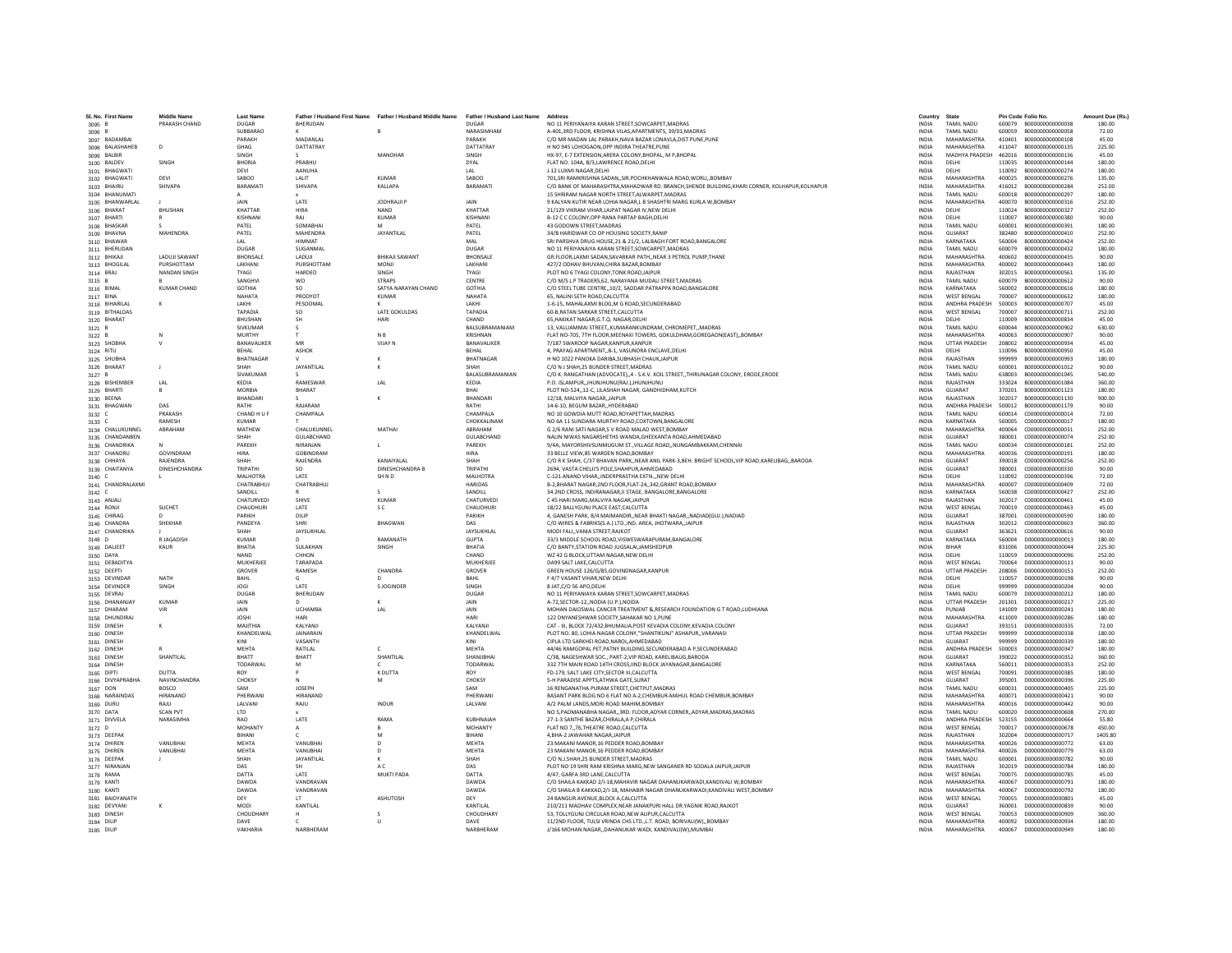| SL No. First Name                | <b>Middle Name</b>          | <b>Last Name</b>                     |                         | Father / Husband First Name Father / Husband Middle Name Father / Husband Last Name |                               | Address                                                                                                                                                      | Country                      | State                                     | Pin Code Folio No. |                                      | Amount Due (Rs.)  |
|----------------------------------|-----------------------------|--------------------------------------|-------------------------|-------------------------------------------------------------------------------------|-------------------------------|--------------------------------------------------------------------------------------------------------------------------------------------------------------|------------------------------|-------------------------------------------|--------------------|--------------------------------------|-------------------|
| 3186 DEVESH                      |                             | <b>BISHNOI</b>                       | $_{1T}$                 | SH B R                                                                              | SINGH                         | SUBHASH NAGAR, NEAR SUGAR FACTORY, KASHIPUR (DIST-U S NAGAR), UDHAM SINGH NAGAR                                                                              | <b>INDIA</b>                 | <b>UTTAR PRADESH</b>                      |                    | 244713 D000000000000957              | 90.00             |
| 3187 E                           |                             | <b>RAIAGOPALAN</b>                   | -F.                     |                                                                                     | RAMACHANDRAN                  | 36/2 V CROSS S P EXTN MALLESWARAM BANGALORE                                                                                                                  | <b>INDIA</b>                 | KARNATAKA                                 | 560003             | E0000000000000004                    | 72.00             |
| 3188 GWEN                        |                             | FERNANDES                            | LATE                    | VICTOR                                                                              | FERNANDES                     | GWEN RITA FERNANDES, 15 RAJAN NEVIC VILLA, OFF CARTER RD, BANDRA,, BOMBAY                                                                                    | <b>INDIA</b>                 | <b>MAHARASHTRA</b>                        | 400050             | E0000000000000042                    | 45.00             |
| 3189 G                           |                             | KAPOOR<br>NAGARAJA                   |                         |                                                                                     | KAPOOR<br>SHAMARAC            | HOTAL RAINBOW RLY ROAD, GHAZIABAD, GAZIABAD                                                                                                                  | INDIA<br><b>INDIA</b>        | <b>UTTAR PRADESH</b><br>KARNATAKA         | 201001<br>560021   | G000000000000023<br>G00000000000024  | 180.00<br>180.00  |
| 3190 G<br>3191 GAYATRI           | s                           | DHAWAN                               | MAHESH                  |                                                                                     | DHAWAN                        | NO 16 4TH MAIN MARUTHI EXTENSION, BANGALORE, BANGALORE<br>C/O MAHESH DHAWAN,81-B,SHALIMAR APT,BLOCK B, POCKET W (SFS),SHALIMAR BAGH,,DELHI                   | <b>INDIA</b>                 | DELHI                                     | 110052             | G000000000000086                     | 180.00            |
| 3192 GAYATRI                     |                             | SAXENA                               |                         | $\mathbf{M}$                                                                        | PRASAD                        | B-180/2 GOVERNMENT COLONY.BANDRA EAST.BOMBAY                                                                                                                 | <b>INDIA</b>                 | MAHARASHTRA                               | 400051             | 6000000000000089                     | 45.00             |
| 3193 GEETA                       |                             | MATHUR                               | HITESH                  | NARIAN                                                                              | MATHUR                        | III / 55, GANDHI NAGAR, JAIPUR                                                                                                                               | INDIA                        | RAJASTHAN                                 | 999999             | G000000000000113                     | 252.00            |
| 3194 GHANSHYAMDASS               |                             | LALWANI                              | VANIJUMA                |                                                                                     | LALWANI                       | H NO 1471 BISHANRAY KI GALI, KHEJRON KA RASTA IVTH CROSS, JAIPUR                                                                                             | <b>INDIA</b>                 | RAJASTHAN                                 | 302001             | G000000000000146                     | 225.00            |
| 3195 GHASI                       | RAM                         | <b>TAAK</b>                          | BUDDH                   |                                                                                     | RAM                           | 16/120 ANAND PURI TANK ROAD.KAROL BAGH.NEW DELHI                                                                                                             | <b>INDIA</b>                 | DELHI                                     | 110005             | G000000000000147                     | 252.00            |
| 3196 GIRIJARANI                  |                             | <b>PASUPULFTY</b>                    |                         |                                                                                     | MANOHAR                       | W-R-3-162 VIIAYAI AXMIPURAM RAPATI A                                                                                                                         | <b>INDIA</b>                 | ANDHRA PRADESH                            | 522101             | 6000000000000180                     | 252.00            |
| 3197 GIRISH                      | <b>DINKERRAL</b><br>KISHORE | DESAL<br>GOEL                        | <b>DINKERRAI</b>        |                                                                                     | DESAI<br>GOEL                 | 135 AZAD SOCIETY, ELLISBRIDGE, AHMEDABAD<br>RESIDENT OF BANKEY BEHARI KUNJ,,E-174,ASHOK VIHAR, PHASE-1, DELHI                                                | <b>INDIA</b><br>INDIA        | GUIARAT<br>DELHI                          | 380015<br>110052   | 6000000000000187<br>G000000000000201 | 180.00<br>180.00  |
| 3198 GIRRAJ<br>3199 GOVIND       |                             | CHAND                                | VISHAN                  |                                                                                     | DASS                          | C-2/307 JANAK PURLNEW DELHI                                                                                                                                  | <b>INDIA</b>                 | DELHI                                     | 110058             | G000000000000222                     | 180.00            |
| 3200 GOPAL                       |                             | KRISHAN                              | $\mathsf{D}$            | $\epsilon$                                                                          | MAHAJAN                       | N 15 MALVIYA NAGAR.NEW DELHI                                                                                                                                 | <b>INDIA</b>                 | DELHI                                     | 110017             | G000000000000250                     | 252.00            |
| 3201 GOVIND                      | <b>GANESH</b>               | DANDEKAR                             | GANESH                  | NARAYAN                                                                             | DANDEKAR                      | A-804 SICILIAA R T KAWDE ROAD GHORPADLPUNE                                                                                                                   | <b>INDIA</b>                 | MAHARASHTRA                               | 411001             | 6000000000000297                     | 252.00            |
| 3202 GURBINDAR                   |                             | <b>SINGH</b>                         | RAJINDAR                |                                                                                     | SINGH                         | FLAT NO 6, 'B' WING, GROUND FLOOR, 'VIVEK' APPTS., VIDYANAGRI MARG, KAL-, INA, SANTACRUZ(E),, BOMBAY                                                         | <b>INDIA</b>                 | MAHARASHTRA                               | 400098             | G000000000000360                     | 225.00            |
| 3203 GURDARSHANSINGH             |                             | OBEROI                               |                         |                                                                                     | OBERO                         | 32 OKHALA PHASE II SCHEME III.NEW DELHI                                                                                                                      | <b>INDIA</b>                 | DELHI                                     | 110020             | G000000000000368                     | 180.00            |
| 3204 GURMUKH                     |                             | SINGH                                | LATE                    | PRITAM                                                                              | SINGH                         | NEW COLONY 3/13A.BIRLA NAGAR.GWALIOR                                                                                                                         | <b>INDIA</b>                 | MADHYA PRADESH 474004                     |                    | 6000000000000377                     | 252.00            |
| 3205 G                           | TAMANNA                     | NIHALANI<br>AGRAWAL                  | RAJKUMAR<br><b>NAND</b> | KISHORF                                                                             | NIHALANI<br><b>AGRAWAI</b>    | BARRACK NO 833.SECTION 17, ULHASANAGAR, ULHASNAGAR<br>C/O SURYA AUTO PARTS.GURUDWARA BUILDINGS, SEVOKE ROADSILIGURI                                          | <b>INDIA</b><br><b>INDIA</b> | MAHARASHTRA<br><b>WEST RENGAL</b>         | 421003<br>734401   | G000000000000503<br>6000000000000551 | 54.00<br>270.00   |
| 3206 GAUTAM<br>3207 GOTTIPATI    |                             | KONDALARAO                           | SUBBARAYUDU             |                                                                                     | SUBBARAYUDU                   | SIDDANA KONDUR P.O., KALIGIRI (MANDAL), NELLORE(DT.), A.P., NELLORE                                                                                          | INDIA                        | ANDHRA PRADESH                            | 524225             | G000000000000566                     | 225.00            |
| 3208 AMIT                        |                             | GANDHI                               | RAMESH                  |                                                                                     | <b>GANDHI</b>                 | 610/3 VISHAL COMPLEX NARSING LANE.S V ROAD.MALAD W.BOMBAY                                                                                                    | <b>INDIA</b>                 | MAHARASHTRA                               | 400064             | G000000000000583                     | 180.00            |
| 3209 NAVNIT                      |                             | GARG                                 | LATE                    | SRI VED P                                                                           | GARG                          | C/O WIRES & FABRIKS SA LTD.INDUSTRIAL AREA JHOTWARA.JAIPUR                                                                                                   | <b>INDIA</b>                 | RAJASTHAN                                 | 302012             | G000000000000592                     | 180.00            |
| 3210 AMIT                        | SINGH                       | GROVER                               |                         |                                                                                     | GROVER                        | 102 NARMDA APARTMENTS ALKA NANDA NEW DELHI                                                                                                                   | <b>INDIA</b>                 | DELHI                                     | 110019             | 6000000000000625                     | 45.00             |
| 3211 RAJ                         | KUMARI                      | <b>GUPTA</b>                         | DEB                     | DUTT                                                                                | <b>GUPTA</b>                  | 36/B NANDO MULLIK LANE, CALCUTTA                                                                                                                             | INDIA                        | <b>WEST BENGAL</b>                        | 700006             | G000000000000649                     | 45.00             |
| 3212 GULAAM                      | ABBAS                       | ALIMOHAMMED                          | ABBAS                   |                                                                                     | ABBAS                         | BANK OF INDIA, BOMBAY NRI BRANCH,,2ND FLOOR, MITTAL TOWER, C WING,,NARIMAN POINT,,BOMBAY                                                                     | <b>INDIA</b>                 | <b>MAHARASHTRA</b>                        | 400021             | G000000000000698                     | 1800.00           |
| 3213 GAGAN                       | RAL                         | <b>IHA</b>                           | KODAMAI                 | P                                                                                   | <b>IHA</b><br>BENGANI         | 244. RAI COLONYHASANPURA.'C'. JAIPUR.JAIPUR<br>C/O GOLDEN INDUSTRIES.4684, ANSARI ROAD, 21, DARIYA GANJ, NEW DELHI                                           | <b>INDIA</b>                 | RAJASTHAN                                 | 302006             | G000000000000755                     | 180.00            |
| 3214 HANS<br>3215 HANSABEN       | <b>DUYALAL</b>              | BENGANI<br>SHAH                      | DAIALAL                 | <b>SULACHAND</b>                                                                    | SHAH                          | 21 GIGAR APARTMENT LALUBHAI POLE.MANGAL PARCKH S KHOCHO.AHMEDABAD                                                                                            | <b>INDIA</b><br><b>INDIA</b> | DELHI<br>GUIARAT                          | 110002<br>999999   | H00000000000024<br>H000000000000031  | 180.00<br>225.00  |
| 3216 HARBANS                     |                             | SINGH                                | <b>BALWAN</b>           |                                                                                     | SINGH                         | NAWAN KOT GALI NO 6,HOUSE NO 2419/20,AMRITSAR                                                                                                                | INDIA                        | CHANDIGARH                                | 143001             | H00000000000053                      | 225.00            |
| 3217 HARBANS                     | SINGH                       | <b>BEDI</b>                          | <b>BEDI</b>             | <b>ISHAR</b>                                                                        | SINGH                         | 14 RANI KA BAGH, AMRITSAR, AMRITSAR                                                                                                                          | INDIA                        | CHANDIGARH                                | 143001             | H000000000000055                     | 180.00            |
| 3218 HEMLATA                     |                             | KOTHARI                              | KAILASH                 | CHAND                                                                               | KOTHARI                       | C/O BOHRA & CO.360 MINT STREET 2ND FLOOR MADRAS                                                                                                              | <b>INDIA</b>                 | <b>TAMIL NADU</b>                         | 600079             | H00000000000260                      | 252.00            |
| 3219 HEMLATA                     |                             | VEFRA                                | <b>TALIE</b>            |                                                                                     | <b>IAII</b>                   | 318 NEW GANGAWALA BLDG TARDEO TARDEO                                                                                                                         | <b>INDIA</b>                 | MAHARASHTRA                               | 400034             | H000000000000263                     | 252.00            |
| 3220 HEMLATHA                    |                             | ANCHALIA                             | ASHOK                   | <b>KUMAR</b>                                                                        | ANCHALIA                      | 8/1, 1ST FLOOR, 4TH STREET, DR, RADHAKRISHNAN SALAI, CHENNAI                                                                                                 | INDIA                        | <b>TAMIL NADU</b>                         | 600004             | H000000000000265                     | 252.00            |
| 3221 H                           |                             | AMANNA                               |                         |                                                                                     | AMANNA                        | 23/354.KANNAMWAR NAGAR.VIKHROLI.BOMBAY                                                                                                                       | <b>INDIA</b>                 | <b>MAHARASHTRA</b>                        | 400083             | H00000000000487                      | 252.00            |
| 3222 HARESH                      | MOHANLAL                    | PAREKH<br><b>MISTRY</b>              | RASIKLAL<br>MOHANLAL    |                                                                                     | PAREKH<br>MOHANLAL            | PAREKH BHUVAN., VEER SAWARKAR ROAD, VIRAR (E), VIRAR<br>16. SUMIT APARTMENTS31-A. CARMICHEL ROADBOMBAY                                                       | <b>INDIA</b><br><b>INDIA</b> | MAHARASHTRA<br>MAHARASHTRA                | 401303<br>400026   | H000000000000533<br>H000000000000548 | 9.00<br>90.00     |
| 3223 HEMANT<br>3224 HAJI         | YOUNAS HAILMOHAMED          | NOORANI                              | HAII                    |                                                                                     | <b>MOHAMED</b>                | PLOT NO 20.BH. DENA VIHAR SOCIETY.ADAJAN PATIA.SURAT                                                                                                         | <b>INDIA</b>                 | GUIARAT                                   | 395009             | H000000000000565                     | 55.80             |
| 3225 HINABEN                     | <b>JIGNESHKUMAR</b>         | PATEL                                | JAGNESH                 | KUMAR                                                                               | PATEL                         | C/O SAVITABEN BHOGILAL PATEL, BHAGVANDAS MAMA BLDG, STATION ROAD, RANUJ, DIST - MEHSANA, RANUJ                                                               | INDIA                        | GUJARAT                                   | 384275             | H00000000000590                      | 180.00            |
| 3226 HARISH                      | <b>KUMAR</b>                | TAWAN                                | DANAMAL                 |                                                                                     | TAWANI                        | 264, SURAYA NAGAR, SUDAMA KUTI., GOPALPURA BIPASS, JAIPUR                                                                                                    | <b>INDIA</b>                 | RAJASTHAN                                 | 302015             | H00000000000633                      | 180.00            |
| 3227 HARI                        | RAM                         | SHARMA                               |                         |                                                                                     | SHARMA                        | 9 SHANTI NAGAR., VAID MARG, N B C ROAD, JAIPUR                                                                                                               | <b>INDIA</b>                 | RAJASTHAN                                 | 302006             | H000000000000648                     | 90.00             |
| 3228 INDER                       |                             | <b>WADHWANI</b>                      | <b>LAXAMANDAS</b>       |                                                                                     | <b>I AXAMANDAS</b>            | 33 MUKUNDNAGAR, 13 HARI KUNJ.SOCIETY, PUNE, PUNE                                                                                                             | <b>INDIA</b>                 | MAHARASHTRA                               | 411037             | 1000000000000025                     | 180.00            |
| 3229 INDRA                       | PAL                         | SINGH                                | SEWA                    |                                                                                     | SINGH                         | C/O MR H P SINGH, 103-ROHANICK APPT, OFF YARI ROAD, VERSOVA, ANDHERI(E),, MUMBAI                                                                             | INDIA                        | MAHARASHTRA                               | 999999             | 1000000000000067                     | 225.00            |
| 3230 INDRANI                     | s                           | BASU<br>CHIPLUNKAR                   | SIDDHARTH/<br>SADASHIV  |                                                                                     | BASU<br>SADASHIV              | KAMALA KUTIR.NOAPARA BYE LANE. P O GARULIA.24 PARGANAS<br>NEW 711 SADASHIV PETH, NEAR S I E.PUNE                                                             | <b>INDIA</b><br><b>INDIA</b> | <b>WEST BENGAL</b><br>MAHARASHTRA         | 743133<br>411030   | 1000000000000072<br>1000000000000157 | 180.00<br>162.00  |
| 3231 INDUMATI<br>3232 INDRA      |                             | SHARMA                               | RAMESHWAR               | PD                                                                                  | SHARMA                        | 308 MAHAVEER NAGAR TONK ROAD JAIPUR                                                                                                                          | <b>INDIA</b>                 | RAJASTHAN                                 | 302018             | 1000000000000166                     | 90.00             |
| 3233 INDERJEET                   |                             | KALIR                                | <b>MOHAN</b>            |                                                                                     | <b>SINGH</b>                  | C/O DR. MOHAN SINGH. H.N. 111A/280. ASHOK NAGARKANPUR (U.P)KANPUR                                                                                            | <b>INDIA</b>                 | <b>UTTAR PRADESH</b>                      | 208012             | 1000000000000174                     | 90.00             |
| 3234 KRISHNAMURTHY               |                             | IYER.                                |                         | RAMACHANDRA                                                                         | <b>IYER</b>                   | 142, VALAYAPATHY STREET, GANESH NAGAR, CHENNAI                                                                                                               | INDIA                        | TAMIL NADU                                | 600073             | 1000000000000301                     | 45.00             |
| 3235 INDRANI                     |                             | MUKHERJEE                            | SRI                     | <b>KAMAL KUMAR</b>                                                                  | MUKHERJEE                     | 9/1C. DHARMOTALA ROAD.KASBA.KOLKATA                                                                                                                          | <b>INDIA</b>                 | <b>WEST BENGAL</b>                        | 700042             | 1000000000000334                     | 9.00              |
| 3236 ANANT                       |                             | SAHARIA                              |                         |                                                                                     |                               | C/O COMTEMPORARY INDUSTRIES.4-C WHITE HOUSE.119 PARK STREET.CALCUTTA                                                                                         | <b>INDIA</b>                 | <b>WEST BENGAL</b>                        | 700016             | IN30014210052537                     | 180.00            |
| 3237 N                           |                             | SIVASANKARAN                         | $\mathbf{k}$            |                                                                                     | NAIR                          | B 102 SALARPURIA SILVER WOODS, RAHAT BAGH NAGAVARA PALYA, C V RAMAN NAGAR POST. BANGALORE                                                                    | <b>INDIA</b>                 | KARNATAKA                                 | 560093             | IN30014210327682                     | 252.00            |
| 3238 PAWAN                       | KUMAR                       | AGARWALA                             | LATE                    | BISHWANATH                                                                          | AGARWAL                       | SHREE SHYAM COMPLEX, RAMKRISHNA ROAD BY LANE, ASHRAM PARA, NEAR SAIL TAX OFFICE, SILIGURI                                                                    | <b>INDIA</b>                 | <b>WEST BENGAL</b>                        | 734401             | IN30032710331609                     | 225.00            |
| 3239 SHEO<br>3240 N              | PRASAD                      | AGARWAL<br>VENKATESH                 | <b>BADRI</b>            | PRASAD<br>S MEENAKSH                                                                | AGARWAL<br>SUNDARAM           | C/O AGARWAL TRADERS, BABAI, M-P<br>OLD NO-66 NEW NO-58.BAZULLAH ROAD.T NAGAR.CHENNAI                                                                         | INDIA<br><b>INDIA</b>        | MADHYA PRADESH<br><b>TAMIL NADU</b>       | 461661<br>600017   | IN30039411912913<br>IN30039415788829 | 1260.00<br>135.00 |
| 3241 SUSHMA                      |                             | AGRAWAL                              | SATISH                  | <b>KUMAR</b>                                                                        | AGRAWAL                       | STATE BANK OF INDORE.KHATEGAON.DIST- DEWAS.MADHYA PRADESH                                                                                                    | <b>INDIA</b>                 | MADHYA PRADESH 455336                     |                    | IN30045011705156                     | 225.00            |
| 3242 MAMTA                       |                             | <b>JAI AN</b>                        |                         |                                                                                     | <b>JAI AN</b>                 | FE 378 SECTOR 3 SALT LAKE CITY.NEAR TANK 12.KOLKATA                                                                                                          | <b>INDIA</b>                 | <b>WEST BENGAL</b>                        | 700091             | IN30047641957668                     | 900.00            |
| 3243 SANTOSH                     |                             | DEVI                                 | <b>MAHENDRA</b>         |                                                                                     | KUMAR                         | X 15 NAVEEN SHAHADRA.DELHI                                                                                                                                   | INDIA                        | DELHI                                     | 110032             | IN30047642680660                     | 252.00            |
| 3244 SABANA                      | SAIID                       | AIBANI                               | SAJID                   | ABDUL AZIZ                                                                          | <b>AIBANI</b>                 | 106 TANTANPURA STREET.MOHAMAD BLDG ROOM NO 17/18/4.MUMBAI.MAHARASHTRA                                                                                        | <b>INDIA</b>                 | MAHARASHTRA                               | 400009             | IN30051315059984                     | 3.60              |
| 3245 SHAH                        | SUREKHABEN                  |                                      |                         |                                                                                     | SHAH                          | 503/505 MOHAMMED BLDG.3RD FLR Q NO 21.MAULANA AZAD RD.MUMBAI MAHARASHTRA                                                                                     | <b>INDIA</b>                 | MAHARASHTRA                               | 400004             | IN30051319422274                     | 360.00            |
| 3246 THUNUGUNTLA                 |                             | APPARAO                              | SANKARA                 |                                                                                     | RAO                           | CHARTERED ACCOUNT 60 MAIN ROAD LALAPET, GUNTUR                                                                                                               | <b>INDIA</b>                 | <b>ANDHRA PRADESH</b>                     | 522002             | IN30061010066500                     | 270.00            |
| 3247 VALLABH<br>3248 K           | DAS<br>S RAJESWARI          | <b>BOHRA</b><br>NATARAJ              | HANUMAN                 | DAS                                                                                 | <b>BOHRA</b><br><b>NATARA</b> | 8-8-28, STATION ROAD, WARANGAL<br>D. NO. 70,3RD CROSS, 1ST MAIN, SILVERPARK, DEVANGPET ROAD, HUBLI                                                           | INDIA<br>INDIA               | ANDHRA PRADESH<br>KARNATAKA               | 506002<br>580020   | IN30061010526508<br>IN30061010566144 | 360.00<br>180.00  |
| 3249 CHAMPAKLAL                  | AMRUTLAL                    | SHAH                                 | AMRUTLAL                |                                                                                     | SHAH                          | 503 ANAND VILA, DEEPA COMPLEX, ADJAN ROAD, SURA'                                                                                                             | <b>INDIA</b>                 | GUJARAT                                   | 395009             | IN30075710644635                     | 180.00            |
| 3250 ANANT                       | LAL                         | <b>GUPTA</b>                         | LATE                    | <b>TRILOKI</b>                                                                      | SAHU                          | M/S ANANT METALS.NORTH MARKET ROAD.RANCHI.BIHAR                                                                                                              | <b>INDIA</b>                 | <b>BIHAR</b>                              | 834001             | IN30112715390474                     | 225.00            |
| $3251$ J                         | <b>V ARUN</b>               | KUMAR                                |                         |                                                                                     |                               | C 6 103 VEENA NAGAR MULUND WEST MUMBAL                                                                                                                       | <b>INDIA</b>                 | MAHARASHTRA                               | 400080             | IN30112715528804                     | 180.00            |
| 3252 ANUP                        |                             | AGRAWAL                              |                         |                                                                                     |                               | ANUP VILA, B 32/16-2, NARIA, VARANASI                                                                                                                        | INDIA                        | <b>UTTAR PRADESH</b>                      | 221005             | IN30112715645219                     | 252.00            |
| 3253 GIRISH                      |                             | ABANI                                | GANPAT                  | RAJ                                                                                 | ABANI                         | ABANI BHAWAN ASOPA STREET, MOTI CHOWK DABGARON KI GALIJODHPUR                                                                                                | INDIA                        | RAJASTHAN                                 | 342002             | IN30112716299754                     | 1.80              |
| 3254 MAHENDRA                    |                             | KHANDELWAL<br>GATTANI                | RADHEY<br>GATTANI       | SHYAM                                                                               | KHANDELWAL                    | H.NO. 44, CHANDRA SHEKHAR AZAD COLONY, SCHEME-3, OUTSIDE GANGAPOLE GATE JAIPUR<br>111 COSSIPORE ROAD RAIAKAL NEAR REGENT CINEMA NEAR CHITPORE RAZAR KOLKATA  | <b>INDIA</b><br><b>INDIA</b> | RAJASTHAN<br><b>WEST RENGAL</b>           | 302002<br>700002   | IN30116030016098<br>IN30131320624575 | 45.00<br>1.80     |
| 3255 GURUDUTT<br>3256 SARBANANDA |                             | GATTANI                              | TII AK                  | CHAND                                                                               | <b>GATTANI</b>                | NO 111 COSSIPORE ROAD.RAJAKAL NEAR CHITPORE BAZAR.NEAR REGENT CINEMA.KOLKATA                                                                                 | <b>INDIA</b>                 | <b>WEST BENGAL</b>                        | 700002             | IN30131320651107                     | 1.80              |
| 3257 SATINDEF                    |                             | MALLHI                               | ATMA                    |                                                                                     | SINGH                         | VILLAGE ARGOWAL, TEHSIL DASUYA, DISTT- HOSHIAR PUR (PB)                                                                                                      | INDIA                        | CHANDIGARH                                | 144205             | IN30133020677666                     | 360.00            |
| 3258 JAYSWAL                     | <b>JIGAR</b>                | ATULKUMAR                            | JAYSWAL                 | ATULKUMAR                                                                           | AMBUPRASAD                    | SANGAM PARTY PLOT.OPP, GEB.TALOD.DIST-SABARKANTHA                                                                                                            | INDIA                        | GUJARAT                                   | 383215             | IN30146910081855                     | 1.80              |
| 3259 PRAVEEN                     |                             | SONI                                 | <b>JAI</b>              | NARAYAN                                                                             | SONI                          | WARD NO. 15.BALOTRA.TEH - PACHPADRA.DIST - BARMER. RAJASTHAN                                                                                                 | <b>INDIA</b>                 | RAJASTHAN                                 | 344022             | IN30148510633762                     | 882.00            |
| 3260 BINA                        |                             | AGRAWAL                              | <b>JAI</b>              | <b>KRISHNA DAS</b>                                                                  | <b>AGRAWAI</b>                | FLAT NO-8 75/4 HALSEY ROAD KANPUR                                                                                                                            | <b>INDIA</b>                 | <b>UTTAR PRADESH</b>                      | 208001             | IN30155720614477                     | 90.00             |
| 3261 SUSHMA                      |                             | KALRA                                | RAMESH                  | KUMAR                                                                               | KALRA                         | B-9 SHREENATH APPARTMENT, BEHIND GOPAL TOWER, MANI NAGAR AHMEDABAD                                                                                           | INDIA                        | GUJARAT                                   | 380008             | IN30155721793502                     | 252.00            |
| 3262 REKHA                       |                             |                                      | RAJESH                  |                                                                                     | SHARMA                        | 1323/13 GALI NO 3.BABA BUDHAJI NAGAR.DAKOHAJALANDHAI                                                                                                         | <b>INDIA</b>                 | CHANDIGARI                                | 146001             | IN30160410065029                     | 90.00             |
| 3263 SHAIK<br>3264 MODI          | CHANDRIKAREN                | <b>ROSHNI</b><br><b>IASAVANTI AI</b> | <b>BASHA</b><br>MODI    | <b>IASAVANTI AI</b>                                                                 | SM.<br>SOMCHAND               | 18-10/. - 20/A. 8TH LINE.KEDARESWARA PET.GANDHI NAGAR (POST).VIJAYAWADA. ANDHRA PRADESH<br>NO 38 HILLNAGAR SOCIETY PART 2 NEAR SAHAKAR NAGAR HIGHWAY MEHSANA | <b>INDIA</b><br><b>INDIA</b> | ANDHRA PRADESH<br>GUIARAT                 | 520003<br>384002   | IN30169610020380<br>IN30169610722807 | 360.00<br>135.00  |
| 3265 SHANTI                      |                             | SHARMA                               | <b>BALDEV</b>           | KRISHAN                                                                             | SHARMA                        | 470 A STREET NO 5.SHARMA COLONY.GURUNANAK PURA(EAST).JALANDHAR                                                                                               | <b>INDIA</b>                 | CHANDIGARH                                | 144009             | IN30184610192619                     | 68.40             |
| 3266 THOTTIKKATTU                |                             | RAMACHANDRAN                         |                         | SEKHARA                                                                             | PANICKER                      | P O BOX 60912, DUBAI, UNITED ARAB EMIRATES                                                                                                                   | UNITED                       | NA                                        | 999999             | IN30189510322832                     | 900.00            |
| 3267 DROUPADI                    |                             | <b>GELANI</b>                        | <b>UDHAMDAS</b>         |                                                                                     | <b>GELANI</b>                 | 2781 NEAR HARI MANDIR NALBAND GALLI ATHAN                                                                                                                    | <b>INDIA</b>                 | KARNATAKA                                 | 591304             | IN30192630659931                     | 90.00             |
| 3268 PRECIOUS                    | <b>SECURITIES P</b>         | <b>LTD</b>                           |                         |                                                                                     |                               | 338 1ST FLOOR, PRABHAT COMPLEX, K G ROAD, BANGALORE                                                                                                          | <b>INDIA</b>                 | KARNATAKA                                 | 560009             | IN30214810016758                     | 1.80              |
| 3269 STEEL                       | <b>CITY SECURITIES</b>      | <b>IIMITED</b>                       |                         |                                                                                     |                               | 49 - 52 - 5/4 SHANTIPURAM VISAKHAPATNAM                                                                                                                      | <b>INDIA</b>                 | <b>ANDHRA PRADESH</b>                     | 530016             | IN30232410444437                     | 135.00            |
| 3270 RASHMI                      |                             | <b>JAIN</b>                          | PANKAJ                  |                                                                                     | <b>JAIN</b>                   | KHATI KHANA ROAD, HATHRAS, UP                                                                                                                                | INDIA                        | <b>UTTAR PRADESH</b>                      | 204101             | IN30240410053813                     | 180.00            |
| 3271 REKHA                       |                             | BHARGAVA                             | RAJENDRA                | NATH                                                                                | <b>BHARGAVA</b><br>POOMALAI   | BHARGAVA STREET.KESHO PURA.MATHURA<br>PA KOPHANOOR VIRUDHACHALAM NO 96.NEW NO 72 RAJAVEETHI.CUDDALORE.TAMILNADU.INDIA                                        | <b>INDIA</b>                 | <b>UTTAR PRADESH</b><br><b>TAMIL NADU</b> | 281001             | IN30262010040414<br>IN30290247992207 | 252.00<br>32.40   |
| 3272 MANIVEL<br>3273 J           |                             | SRINIVASAN                           | SELAPILLAI              |                                                                                     | <b>IAYARAMAN</b>              | A 713 SAROJINI NAGAR NEW DELHI                                                                                                                               | <b>INDIA</b><br><b>INDIA</b> | DELHI                                     | 606204<br>110023   | 1000000000000022                     | 180.00            |
| 3274 JAGANNATH                   |                             | RAM                                  | <b>NAGINA</b>           |                                                                                     | SAHU                          | R7-76C VAISHALLDARRI EXTN P O PALAM NEW DELHI                                                                                                                | <b>INDIA</b>                 | DELHI                                     | 999999             | 10000000000000040                    | 180.00            |
| 3275 JAIVEER                     | SINGH                       | KASHANWAL                            |                         | BALBIR                                                                              | SINGH                         | VILL: PURANI MANDI, KHAIRTHAL,P.O. KHAIRTHAL,RAJASTHAN,ALWAR                                                                                                 | INDIA                        | RAJASTHAN                                 | 999999             | J000000000000115                     | 252.00            |
| 3276 JANARDAN                    |                             | <b>VYAS</b>                          | <b>JYESHTARAM</b>       |                                                                                     | VYAS                          | T/94,SATELITE COMPLEX,PREMCHAND NAGAR ROAD,SATELITE,P.O POLYTECHNIC,,AHMEDABAD                                                                               | <b>INDIA</b>                 | GUJARAT                                   |                    | 380015 J000000000000137              | 90.00             |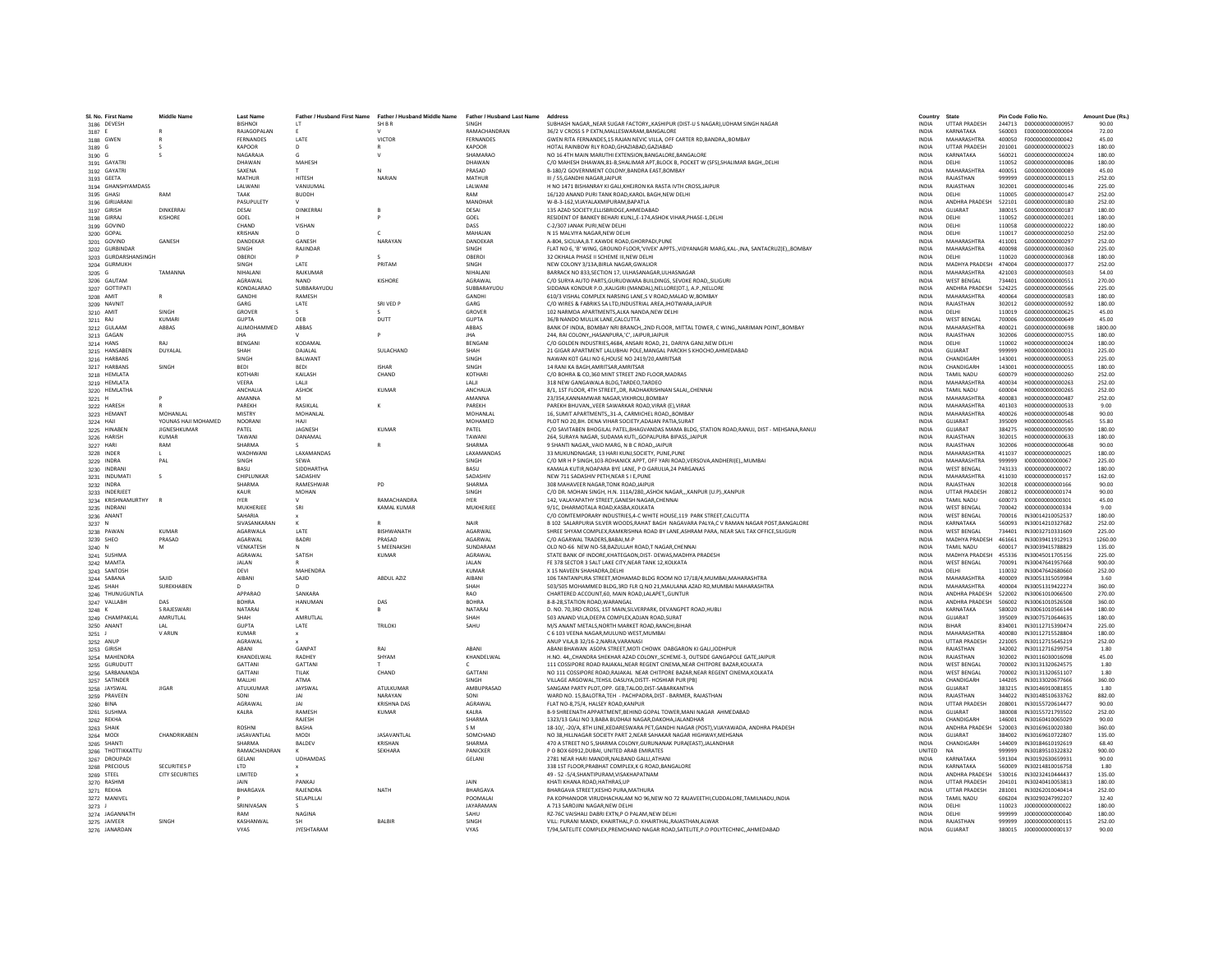| SI. No. First Nam                   | <b>Middle Name</b>      | <b>Last Nam</b>               | Father / Husband First Name | Father / Husband Middle Name | Father / Husband Last Name  | Address                                                                                                                                                      | Country                      | State                            |                  | Pin Code Folio No.                                 | Amount Due (Rs   |
|-------------------------------------|-------------------------|-------------------------------|-----------------------------|------------------------------|-----------------------------|--------------------------------------------------------------------------------------------------------------------------------------------------------------|------------------------------|----------------------------------|------------------|----------------------------------------------------|------------------|
| 3277 JANKI                          |                         | RAI<br>KARIA                  | SHYAM<br>JAGJIVAN           |                              | <b>SUNDER</b><br>KARIA      | 35 RAGH DIWAR FATEHPURLDELHI                                                                                                                                 | <b>INDIA</b><br><b>INDIA</b> | <b>DELHI</b><br>GUIARAT          | 361008           | 110006 1000000000000140<br>J00000000000145         | 72.00<br>252.00  |
| 3278 JASHWANTI<br>3279 JASPAL       | SINGH                   | KAKAR                         | MEHTAB                      | SINGH                        | <b>KAKAF</b>                | 4, PATEL COLONY,,3, SATYANAM APPARTMENTS, JAMNAGAR<br>A/335, DEFENCE COLONY, NEW DELHI                                                                       | <b>INDIA</b>                 | DELHI                            | 110024           | J000000000000155                                   | 72.00            |
| 3280 JAYA                           | c.                      | MEHTA                         | CHANDULAL                   |                              | CHANDULAL                   | C/O TARACHAND DHANJEE,487 S V P RD RAMCHANDRA MANSION,,1ST FLOOR,BOMBAY                                                                                      | <b>INDIA</b>                 | MAHARASHTRA                      | 400004           | 1000000000000191                                   | 180.00           |
| 3281 JAYALKSHM                      |                         | NARAYANASAWMY                 |                             |                              | NARAYAIVASWAMY              | C/O P R NARAYANASAWMY.14 SARASWATHIPURAM WEST CHROMEPET.MADRAS                                                                                               | <b>INDIA</b>                 | <b>TAMIL NADU</b>                | 600044           | J000000000000211                                   | 180.00           |
| 3282 JAYALKSHMI                     |                         | KARANTH                       |                             |                              | KARANTH                     | C/O D.S.KARANTH,17 BELVEDRE(CGO QTR,BHULABHAI DESAI RD,OPP AMERICAN AM-,BASSY,BREACH CANDY,,MUMBAI                                                           | <b>INDIA</b>                 | MAHARASHTRA                      | 400026           | J00000000000213                                    | 180.00           |
| 3283 JAYANTI                        |                         | CHAUDHF                       |                             |                              | CHAUDHUR                    | 18/22 BALLYGUNGE PLACE, (EAST) 1ST FLOOR, CALCUTTA                                                                                                           | INDIA                        | <b>WEST BENGAL</b>               | 700019           | J00000000000228                                    | 180.00           |
| 3284 JAYSHREE                       |                         | SHAH                          | DHIREN                      |                              | DHIREN                      | 658 TARDEO ROAD.5-16, KAILASH NAGAR., MUMBAI                                                                                                                 | <b>INDIA</b>                 | MAHARASHTRA                      | 400007           | J000000000000305                                   | 90.00            |
| 3285 JAYSING                        | KRISHANRAO              | LAD.                          | KRISHANRAO                  | M                            | <b>IAD</b>                  | YOGI NAGAR BLDG NO A/34 BLOCK.NO 004 EKSAR ROAD BORIWALI.WEST BOMBAY.BOMBAY                                                                                  | <b>INDIA</b>                 | MAHARASHTRA                      | 400092           | 1000000000000311                                   | 252.00           |
| 3286 JAYSUKHLAI                     |                         | PUJARA                        | JETHALAL                    |                              | JETHALA                     | JATIN 41 JAGNATH PLOT, OPP RACE COURSE, RAJKOT                                                                                                               | INDIA                        | <b>GUJARAT</b>                   | 360001           | J000000000000315                                   | 225.00           |
| 3287 JITENDRA                       |                         | PANDYA                        | <b>GAJENDRA</b>             |                              | <b>GAJENDR</b>              | C I G E B COLONY, DHUVARAN, GUJARAT, DHUVARAN                                                                                                                | <b>INDIA</b>                 | GUJARAT                          | 388610           | J000000000000356                                   | 252.00           |
| 3288 JITENDRAKUMAR                  | <b>JAYANTILAL</b>       | GANDHI                        | <b>JAYANTILAL</b>           | G                            | <b>GANDHI</b>               | DURVESH NAGAR BLOCK NO 53. JUNAGADH                                                                                                                          | <b>INDIA</b>                 | <b>GUJARAT</b>                   | 362001           | J000000000000362                                   | 225.00           |
| 3289 JYOTHI                         | <b>RHI IDENDORA</b>     | SALUNKHE                      |                             |                              | DEEPAK                      | C/O KRISHNA GYAN & CO.157. MINT STREET I FLOOR, MADRAS                                                                                                       | <b>INDIA</b>                 | <b>TAMIL NADLI</b><br>GUIARAT    | 600079           | 1000000000000408                                   | 252.00           |
| 3290 JOTIBEN                        |                         | DESAI                         | <b>BHUPENDRA</b>            | RANCHHODJI                   | DESAI                       | VANKO MOHOLLO OPP N K TAILOR, BILIOMORA DIST BULSAR, GUJ STATE, BULSAR                                                                                       | <b>INDIA</b>                 |                                  | 999999           | J000000000000434                                   | 225.00           |
| 3291 JYOTSNABEN                     | <b>JASUBHA</b>          | PATEL<br>RAMNATHAN            | <b>JASUBHAI</b>             | T N CHANDRA                  | <b>JASUBHA</b><br>SHEKARIAH | A/2 GITAKUNJ SOCIETY,, NR. GNFC TOWNSHIP, PO NARMADANAGAR, (GUJRAT ), BHARUCH<br>BHAGYA & CO., NO. 27, BULL TEMPLE ROAD, BANGALORE                           | <b>INDIA</b>                 | GUJARAT<br>KARNATAKA             | 392015           | J00000000000456<br>1000000000000482                | 225.00           |
| 3292 J                              |                         | GANDHI                        | SO.                         |                              | <b>GANDHI</b>               |                                                                                                                                                              | <b>INDIA</b><br><b>INDIA</b> | MAHARASHTRA                      | 560004<br>400002 | 1000000000000569                                   | 180.00           |
| 3293 JAYABEN<br>3294 JAYITA         | KESHAVLAL               | MUKHERJEI                     | KESHAVLAL<br>RADHA          | <b>GOBINDA</b>               | <b>MUKHERJEI</b>            | 22/5, JAGJIVAN MENSION, 2ND FANAS WADI, BOMBAY<br>C/O R G MUKHERJEE, J L NEHRU ROAD, POST RANIGANJ, DIST BURDWAN, WEST BENGAL, BURDWAN                       | <b>INDIA</b>                 | <b>WEST BENGAL</b>               | 713347           | J000000000000611                                   | 1620.00<br>72.00 |
| 3295 J                              |                         | AMANNA                        |                             |                              | AMANNA                      | 23/354, KANNAMWAR NAGAR, VIKHROLI, BOMBAY                                                                                                                    | INDIA                        | MAHARASHTRA                      | 400083           | J000000000000625                                   | 252.00           |
| 3296 JIGNESH                        |                         | <b>FADIA</b>                  | HASMUKHLAL                  |                              | FADIA                       | 2-A/4 JITEKARWADI, NEW BLDG., 2ND FLR, THAKUDWAR ROAD, BOMBAY                                                                                                | <b>INDIA</b>                 | MAHARASHTRA                      | 400002           | J00000000000665                                    | 72.00            |
| 3297 JAGDISH                        | PRASAD                  | KARASIA                       | <b>IATF</b>                 | <b>RHARULAL</b>              | KARASIA                     | C/O SURYA AUTO PARTS GURUDWARA BUILDING, SEVOKE ROAD, SILIGURI                                                                                               | <b>INDIA</b>                 | <b>WEST RENGAL</b>               | 734401           | 1000000000000672                                   | 270.00           |
| 3298 JUGAL                          | KISHORE                 | DHOOT                         | SANKER                      |                              | DHOOT                       | LAXMI NIVAS - D - 60,, INF.OFF- PRATAR NAGAR P.S., KAMALA, NEHRU NAGAR, JODHPUR, JODHPUR                                                                     | INDIA                        | RAJASTHAN                        | 342003           | J00000000000698                                    | 225.00           |
| 3299 MONIL                          |                         |                               |                             | <b>HARISH CHANDRA</b>        |                             | B-10 UJWAL PARK SOCIETY.NIBM ROAD, KONOWA, PUNE                                                                                                              | <b>INDIA</b>                 | <b>MAHARASHTRA</b>               | 411048           | J000000000000734                                   | 180.00           |
| 3300 SIDHARTH                       |                         | <b>JALAN</b>                  | RAJENDRA                    | <b>KUMAR</b>                 | <b>JALAN</b>                | 118A CHITTARANJAN AVENUE.CALCUTTA                                                                                                                            | <b>INDIA</b>                 | <b>WEST BENGAL</b>               | 700073           | J00000000000758                                    | 900.00           |
| 3301 MAHESH                         | KUMAR                   | <b>JANGIR</b>                 | <b>SHRI</b>                 | <b>BHAGWANA RAM</b>          | <b>JANGIR</b>               | C/O F25 SHAYAM NAGAR EXTN.RAM PATH NEW SANGANER RDJAIPUR                                                                                                     | <b>INDIA</b>                 | RAIASTHAN                        | 302019           | 1000000000000766                                   | 360.00           |
| 3302 R                              |                         | <b>JAYARAMAM</b>              |                             |                              | RAMAMOORTHY                 | B-1-4 VIJI FLATS-34, PS ST T NAGAR, MADRAS                                                                                                                   | INDIA                        | TAMIL NADU                       | 600017           | J00000000000772                                    | 1.80             |
| 3303 R                              |                         | <b>JAYARAMAN</b>              |                             |                              | RAMAMOORTHY                 | B-1-4 VIJI FLATS-34, PS STREET T NAGAR, MADRAS                                                                                                               | <b>INDIA</b>                 | TAMIL NADU                       | 600017           | J00000000000773                                    | 1.80             |
| 3304 R                              |                         | <b>IAYARAMAN</b>              |                             |                              | RAMAMOORTHY                 | B-1-4 VIJI FLATS-34.P S STREET.T NAGAR MADRAS.MADRAS                                                                                                         | <b>INDIA</b>                 | <b>TAMIL NADLI</b>               | 600017           | 1000000000000774                                   | 1.80             |
| 3305 R                              |                         | <b>JAYARAMAN</b>              |                             |                              | RAMAMOORTHY                 | B-1-4 VIJI FLATS-34, PS ST T NAGAR, MADRAS                                                                                                                   | <b>INDIA</b>                 | TAMIL NADU                       | 600017           | J00000000000775                                    | 1.80             |
| 3306                                |                         | <b>JAYARAMAN</b>              |                             |                              | RAMAMOORTHY                 | B-1-4 VIJI FLATS-34, PS STREET T NAGAR, MADRAS                                                                                                               | <b>INDIA</b>                 | TAMIL NADU                       | 600017           | J00000000000776                                    | 1.80             |
| 3307 R                              |                         | <b>JAYARAMAN</b>              |                             |                              | RAMAMOORTHY                 | B-1-4 VIJI FLATS-34, P S STREET T NAGAR, MADRAS                                                                                                              | INDIA                        | TAMIL NADU                       | 600017           | J00000000000777                                    | 1.80             |
| 3308 R                              |                         | <b>JAYARAMAN</b>              |                             |                              | <b>RAMAMOORTHY</b>          | B-1-4 VIJI FLATS-34.P S ST T NAGAR.MADRAS                                                                                                                    | <b>INDIA</b>                 | <b>TAMIL NADU</b>                | 600017           | J000000000000778                                   | 1.80             |
| 3309 R                              |                         | <b>JAYARAMAN</b>              |                             |                              | RAMAMOORTHY                 | B-1-4 VIJI FLATS-34,P S ST T NAGAR, MADRAS                                                                                                                   | <b>INDIA</b>                 | TAMII NADLI                      | 600017           | J00000000000779                                    | 1.80             |
| 3310 R                              |                         | <b>JAYARAMAN</b>              |                             |                              | RAMAMOORTHY                 | B-1-4 VIJI FLATS-34, PS ST T NAGAR, MADRAS                                                                                                                   | INDIA                        | TAMIL NADU                       | 600017           | J00000000000780                                    | 1.80             |
| 3311 R                              |                         | JAYARAMAN                     |                             |                              | RAMAMOORTHY                 | B-1-4 VIJI FLATS-34.P S ST T NAGAR.MADRAS                                                                                                                    | <b>INDIA</b>                 | TAMIL NADU                       | 600017           | J00000000000781                                    | 1.80             |
| 3312 R                              |                         | <b>JAYARAMAN</b>              |                             |                              | RAMAMOORTHY                 | B-1-4 VIJI FLATS-34.P S ST T NAGAR.MADRAS                                                                                                                    | <b>INDIA</b>                 | TAMIL NADU                       | 600017           | J00000000000782                                    | 1.80             |
| 3313 R                              |                         | JAYARAMAN<br><b>JAYARAMAN</b> |                             |                              | RAMAMOORTHY<br>RAMAMOORTHY  | B-1-4 VIJI FLATS-34, PS STREET T NAGAR, MADRAS<br>B-1-4 VIJI FLATS-34.P S ST T NAGAR.MADRAS                                                                  | INDIA<br><b>INDIA</b>        | TAMIL NADU<br>TAMIL NADU         | 600017<br>600017 | J00000000000783<br>J00000000000784                 | 1.80<br>1.80     |
| 3314 F<br>3315 R                    |                         | <b>JAYARAMAN</b>              |                             |                              | RAMAMOORTHY                 | B-1-4 VIJI FLATS-34,P S ST T NAGAR, MADRAS                                                                                                                   | INDIA                        | TAMIL NADU                       | 600017           | J00000000000785                                    | 1.80             |
| 3316 R                              |                         | <b>IAYARAMAN</b>              |                             |                              | RAMAMOORTHY                 | <b>B-1-4 VIII FLATS-34 P S ST T NAGAR MADRAS</b>                                                                                                             | <b>INDIA</b>                 | <b>TAMIL NADLI</b>               | 600017           | 1000000000000786                                   | 1.80             |
| 3317 R                              |                         | <b>JAYARAMAN</b>              |                             |                              | RAMAMOORTHY                 | B-1-4 VIJI FLATS-34,P S ST T NAGAR, MADRAS                                                                                                                   | <b>INDIA</b>                 | TAMII NADLI                      | 600017           | J00000000000787                                    | 1.80             |
| 3318 R                              |                         | <b>JAYARAMAN</b>              |                             |                              | RAMAMOORTHY                 | B-1-4 VIJI FLATS-34.P S STREET T NAGAR.MADRAS                                                                                                                | <b>INDIA</b>                 | TAMIL NADU                       | 600017           | J00000000000788                                    | 1.80             |
| 3319 R                              |                         | <b>JAYARAMAN</b>              |                             |                              | RAMAMOORTHY                 | B-1-4 VIJI FLATS-34, PS ST T NAGAR, MADRAS                                                                                                                   | INDIA                        | <b>TAMIL NADLI</b>               | 600017           | 1000000000000789                                   | 1.80             |
| 3320 R                              |                         | <b>IAYARAMAN</b>              |                             |                              | RAMAMOORTHY                 | B-1-4 VIJI FLATS -34, PS ST T NAGAR, MADRAS                                                                                                                  | <b>INDIA</b>                 | <b>TAMIL NADLI</b>               | 600017           | 1000000000000790                                   | 1.80             |
| 3321                                |                         | <b>JAYARAMAN</b>              |                             |                              | RAMAMOORTHY                 | B-1-4 VIJI FLATS-34,P S ST T NAGAR, MADRAS                                                                                                                   | <b>INDIA</b>                 | TAMIL NADLI                      | 600017           | J00000000000791                                    | 1.80             |
| 3322 P                              |                         | <b>JAYARAMAN</b>              |                             |                              | RAMAMOORTHY                 | B-1-4 VIJI FLATS-34, P S ST T NAGAR, MADRAS                                                                                                                  | INDIA                        | TAMIL NADU                       | 600017           | J00000000000792                                    | 1.80             |
| 3323 R                              |                         | <b>JAYARAMAN</b>              |                             |                              | RAMAMOORTHY                 | B-1-4 VIJI FLATS-34.P S ST T NAGAR.MADRAS                                                                                                                    | <b>INDIA</b>                 | TAMII NADLI                      | 600017           | 1000000000000793                                   | 1.80             |
| 3324 R                              |                         | <b>JAYARAMAN</b>              |                             |                              | RAMAMOORTHY                 | B-1-4 VIJI FLATS 34,P S ST T NAGAR, MADRAS                                                                                                                   | <b>INDIA</b>                 | TAMIL NADU                       | 600017           | J00000000000794                                    | 1.80             |
| 3325 R                              |                         | <b>JAYARAMAN</b>              |                             |                              | RAMAMOORTHY                 | B-1-4 VIJI FLATS-34, PS STREET T NAGAR, MADRAS                                                                                                               | <b>INDIA</b>                 | TAMIL NADU                       | 600017           | J00000000000795                                    | 1.80             |
| 3326 F                              |                         | <b>JAYARAMAN</b>              |                             |                              | RAMAMOORTHY                 | B-1-4 VJI FLATS-34.P S ST T NAGAR.MADRAS                                                                                                                     | <b>INDIA</b>                 | TAMIL NADL                       | 600017           |                                                    | 1.80             |
| 3327 KAMAL                          | <b>KRISHNA</b>          | <b>JOSHI</b>                  | <b>IATF</b>                 | <b>HANUMAN PD</b>            | <b>JOSHI</b>                | C 67 VAAISHALI NAGARJAIPUR                                                                                                                                   | <b>INDIA</b>                 | RAJASTHAN                        | 302012           | J000000000000814                                   | 180.00           |
| 3328 JAI                            | CHAND                   | <b>AGARWAL</b>                | PHOOL                       | CHAND                        | <b>AGARWAI</b>              | C-95 VAISHALLNAGAR JAIPUR RAJASTHAN JAIPUR                                                                                                                   | <b>INDIA</b>                 | RAIASTHAN                        | 302012           | 1000000000000858                                   | 90.00            |
| 3329 J                              |                         | DEO                           | MADHUSUDHAN                 |                              | DEO                         | C/O TRUPTI, 1 RATAN COLONY, JIWAJIGANJ , LASHKAR, GWALLOR                                                                                                    | INDIA                        | MADHYA PRADESH                   | 474001           | J00000000000886                                    | 180.00           |
| 3330 JOHN                           |                         | MASCARENHAS                   | <b>GABRIH</b>               |                              | MASCARENHAS                 | D/8 ACHANAK COLONY, MAHAKALI CAVES ROAD, , ANDHERI (EAST), , BOMBAY                                                                                          | <b>INDIA</b>                 | MAHARASHTRA                      | 400093           | J000000000000890                                   | 180.00           |
| 3331 JALA                           | <b>BABUBA</b>           | <b>IAVANSINH</b>              | <b>JALA</b>                 | JAVANSINH                    | MAHOBATSINH                 | 2, MANGALMURTI APPARTMENT, OPP- TECHNICAL SCHOOL, HIGHWAY ROAD, KALOL (NORTH GUJRAT), KALOL                                                                  | <b>INDIA</b>                 | GUIARAT                          | 382721           | 1000000000000932                                   | 180.00           |
| 3332 JATIN                          |                         | <b>KHANDWALA</b>              | <b>ASHOK</b>                |                              | KHANDWALA                   | 201. STOCK EXCHANGE TOWER. DALAL STREET, FORT BOMBAY                                                                                                         | <b>INDIA</b>                 | MAHARASHTRA                      | 400023           | 1000000000000934                                   | 1.80             |
| 3333                                | <b>JAVERCHAND</b>       | REDDY                         | KESRIMAL                    |                              | <b>REDDY</b>                | C-801, ARENJA TOWER, SECTOR, 11, C B D BELAPUR, NAVI, MUMBA                                                                                                  | <b>INDIA</b><br><b>INDIA</b> | MAHARASHTRA<br>KARNATAKA         | 400614<br>560053 | J00000000000942<br>K00000000000021                 | 540.00<br>252.00 |
| 3334 K<br>3335 K                    |                         | JAIN<br>JAYAKUMAF             | м                           |                              | JAIN<br><b>NAIR</b>         | 02 BANGALORE HOSIERY COMPLEX, A S CHAR STREET CROSS, BANGALORE<br>THACHOTH HOUSE P.O.CHEROOR., TRICHUR                                                       | <b>INDIA</b>                 | KERALA                           | 680008           | K000000000000022                                   | 180.00           |
| 3336 K                              |                         | KUPPUTHAI                     | NATARAJAN                   |                              | NATARAIAN                   | Q-115, SENGALANI,, KOVAIPUDUR,, COIMBATORE, TAMILNADU, COIMBATORE                                                                                            | <b>INDIA</b>                 | TAMIL NADLI                      | 641042           | K000000000000031                                   | 180.00           |
| 3337 K                              | RAJITH                  | <b>KUMAR</b>                  |                             |                              | KRUPENDRA                   | 72 VASAVI TEMPLE STREET, VISVESWAARAPURA, BANGALORE                                                                                                          | INDIA                        | KARNATAKA                        | 560004           | K000000000000056                                   | 225.00           |
| 3338 K                              |                         | SARATHA                       |                             |                              | KADHIRAESAN                 | 53 CHEETTY STREET.MAYILADUTURAI.T NADU.MAILADUTURAI                                                                                                          | <b>INDIA</b>                 | TAMIL NADLI                      | 609001           | K000000000000074                                   | 180.00           |
| 3339 K                              | V SANDAYA               | RANI                          |                             |                              | VARADARAJ                   | SRI RAMCHARAN ENTERPRISES.G 9 SAKALAJI MARKET AVENUE ROAD.BANGALORE                                                                                          | <b>INDIA</b>                 | KARNATAKA                        | 560002           | K000000000000095                                   | 180.00           |
| 3340 KALA                           |                         | AMIN                          | KIRITKUMAR                  |                              | AMIN                        | 5 TARANGA HILI SOCIETY.NR ARJUN ASHLAM CHANDLODIA.AHMEDABAD                                                                                                  | <b>INDIA</b>                 | <b>GUIARAT</b>                   | 382481           | K000000000000129                                   | 225.00           |
| 3341 KALPANA                        |                         | PAREKH                        | RATILAL                     |                              | PAREKH                      | F/7 KAMLA APARTMENT, NEAR SHREYAS RAILWAY CROSSING, AMBAWADI, , AHMEDABAD                                                                                    | INDIA                        | GUJARAT                          | 380015           | K000000000000155                                   | 225.00           |
| 3342 KAMINI                         |                         | MEHTA                         | KAMLESH                     |                              | <b>MEHTA</b>                | K MAHENDRA KUMAR & CO.192 SAMUEL STREET.BOMBAY                                                                                                               | INDIA                        | MAHARASHTRA                      | 400009           | K000000000000247                                   | 252.00           |
| 3343 KAMLA                          |                         | RFHAI                         |                             |                              | RFHAI                       | C/O ASHOK BEHAL,CENTRAL BANK OF IND,ZONAL COMPUTER CENTRE, I.M.A HALL,NR-I.T.O,I.P.MARG,N.DELHI,NEW DELHI                                                    | <b>INDIA</b>                 | DELHI                            | 110002           | K000000000000249                                   | 180.00           |
| 3344 KAMALKANT                      |                         | SHUKLA                        | <b>HIRAI AI</b>             |                              | SHUKLA                      | 111A/393 RAM NIVAS.ASHOK NAGAR.KANPUR                                                                                                                        | <b>INDIA</b>                 | <b>UTTAR PRADESH</b>             | 208012           | K000000000000279                                   | 252.00           |
| 3345 KAMLESH                        |                         | <b>MATHURIA</b>               | TULSIDAS                    |                              | TULSIDAS                    | 503 MATHURIA APTS.49 SIR M V ROAD ANDHERI.BOMBAY                                                                                                             | <b>INDIA</b>                 | MAHARASHTRA                      | 400069           | K000000000000298                                   | 252.00           |
| 3346 KAMLESHWAR                     | DATT                    | SHARMA                        |                             |                              | SHARMA                      | EA-86 INDER PURI, NEW DELHI                                                                                                                                  | INDIA                        | DELHI                            | 110012           | K000000000000308                                   | 252.00           |
| 3347 KAMNI                          |                         |                               | SATISH<br>RAIAN             |                              | CHANDER<br>MANCHANDA        | MIG FLAT NO 515.SECTOR NO 8. POCKET NO 8.ROHINI., DELHI                                                                                                      | <b>INDIA</b>                 | DELHI<br><b>DELHI</b>            | 110085<br>110034 | K000000000000310                                   | 252.00           |
| 3348 KANCHAN                        |                         | <b>MANCHANDA</b><br>SHAH      | <b>BHOGILAI</b>             |                              | <b>BHOGILAL</b>             | M8/D8, JHULELAL SOCIETY,, ROAD NO. 44, PITAMPURA, DELHI<br>278 TARDEO ROAD, 10/32 MATRU MANDIR, BOMBAY                                                       | <b>INDIA</b><br>INDIA        | MAHARASHTRA                      | 400007           | K000000000000333<br>K000000000000344               | 180.00<br>180.00 |
| 3349 KANCHANLAL<br>3350 KANCHANMALA | NANALAL                 | KOTHARI                       | NANALA                      |                              | NANAI A                     | UTTAM NIVAS 263/6 PARVATI.NEAR DANDEKAR BRIDGE.PUNI                                                                                                          | <b>INDIA</b>                 | MAHARASHTRA                      | 411030           | K000000000000345                                   | 180.00           |
| 3351 KANTA                          | DAVI                    | AGARWAL                       | <b>WO</b>                   | SHYAMLAL                     | AGARWAI                     | C/O SHYAM SUNDER SHYAMLAL SADAR ROAD AMBIKAPUR DT SURGUJA M.P. SURGUJA                                                                                       | <b>INDIA</b>                 | MADHYA PRADESH                   | 497001           | K000000000000361                                   | 45.00            |
| 3352 KASAM                          | MUSAJI                  | MULLA                         | MUSAJI                      | KASAM                        | MULLA                       | AT & POST NAVAPUR W RLY, DIST DHULE, DHULE                                                                                                                   | INDIA                        | GOA                              | 425418           | K000000000000448                                   | 234.00           |
| 3353 KASHMIF                        |                         | <b>SHARMA</b>                 |                             |                              | <b>SHARMA</b>               | E-14/A, D.D.A. FLATS, MUNIRRKA, NEW DELHI                                                                                                                    | INDIA                        | DELHI                            | 110067           | K000000000000458                                   | 180.00           |
| 3354 KHUSHAL                        | <b>BHAI BHAVANBHAI</b>  | KAWA                          | SUBRAMANIAN                 |                              |                             | Q 198 R B I STAFF ORS.NEAR EGA THEATRE KILPAUK.MADRAS                                                                                                        | <b>INDIA</b>                 | <b>TAMIL NADU</b>                | 600062           | K000000000000525                                   | 180.00           |
| 3355 KHYAL                          | <b>SINGH</b>            | RAIPLIT                       | <b>SIRA</b>                 |                              | RAM                         | M 173 LAXMI NAGAR DELHI                                                                                                                                      | <b>INDIA</b>                 | DELHI                            | 110092           | K000000000000528                                   | 180.00           |
| 3356 KOMAL                          |                         | PATHAK                        | RAMESH                      |                              | PATHAK                      | 19 4A MOTI NAGAR, NEW DELHI                                                                                                                                  | <b>INDIA</b>                 | <b>DELHI</b>                     | 110015           | K000000000000655                                   | 180.00           |
| 3357 KRISHAN                        | <b>KUMAF</b>            | <b>SHARMA</b>                 | <b>BANWAR</b>               | LAL                          | SHARM/                      | UTTAM KIRANA STORE JANTA NAGAR, HATWARA ROAD, JAIPUR                                                                                                         | <b>INDIA</b>                 | RAJASTHAN                        | 302006           | K000000000000676                                   | 180.00           |
| 3358 KRISHANA                       | KUMARI                  | SAPRA                         | KRISHAN                     | GOPAL                        | SAPRA                       | 48 GLAMOUR HOUSE, NEAR STARAND CINEMA COLABA, BOMBAY                                                                                                         | INDIA                        | MAHARASHTRA                      | 400005           | K000000000000692                                   | 72.00            |
| 3359 KRISHNAMURTHY                  |                         | <b>IYER</b>                   |                             | RAMACHANDRA                  | <b>IYER</b>                 | 142. VALAYAPATHY STREET.GANESH NAGAR.CHENNAI                                                                                                                 | <b>INDIA</b>                 | <b>TAMIL NADLI</b>               | 600073           | K000000000000738                                   | 252.00           |
| 3360 KRISHNAN                       |                         | SUDHA                         |                             |                              | KRISHNAN                    | 36/1283 MONASTRY ROAD, KARAIKKAMURI ERNAKULAM, COCHIN                                                                                                        | <b>INDIA</b>                 | KERALA                           | 682011           | K000000000000739                                   | 225.00           |
| 3361 KUSUM                          |                         | DUTTA                         | <b>WO</b>                   | D                            | DATTA                       | 16. EAST END ENCLAVEDELHI                                                                                                                                    | <b>INDIA</b>                 | DELHI                            | 110092           | K000000000000795                                   | 180.00           |
| 3362 KALVINDER                      | SINGH                   | TULI                          | SO.                         | <b>SINDER</b>                | SINGH                       | 23, NEW MARKET WEST, PATEL NAGAR, NEW DELHI, NEW DELHI                                                                                                       | <b>INDIA</b>                 | DELHI                            | 999999           | K000000000000843                                   | 225.00           |
| 3363 KESHAV                         | DFV                     | GOYAL                         | SO <sub>1</sub>             | SHRI                         | MANGATURAM                  | C/O SHRI R.P. MODI.E-125, AMBABARI., JAIPUR                                                                                                                  | <b>INDIA</b>                 | RAIASTHAN                        | 302012           | K000000000000855                                   | 180.00           |
| 3364 N                              | VIJAYA<br><b>KUMAR</b>  | LAKSHM<br><b>UPADHYAYA</b>    | <b>WO</b>                   | PS<br>HARI                   | <b>HARIHARAI</b><br>PRASAD  | NEW NO.32(OLD NO.53/1), BEACH ROAD, KALAKSHETRA COLONY, BESANT NAGAR, CHENNAI<br>292/3. MAHAVIR-APARTMENTS.GROUND FLOOR.SION-CHUNABHATI.V N PURAV MARGBOMBAY | <b>INDIA</b><br>INDIA        | TAMIL NADU<br><b>MAHARASHTRA</b> | 600090<br>400022 | K000000000000908<br>K000000000000935               | 90.00<br>72.00   |
| 3365 KETAN                          |                         |                               |                             |                              |                             |                                                                                                                                                              |                              |                                  |                  |                                                    |                  |
| 3366 KANCHAN                        | <b>HOLDINGS PRIVATE</b> | <b>JAIN</b><br><b>ITD</b>     | <b>WO</b>                   | VIMAL                        | JAIN                        | J/142 RBI STAFF QUARTERS.NR SUBHASH BRIDGE, ASHRAM ROAD, AHMEDABAD<br>2. BENI MADHAV MUKHERJEE LANE. SOUTH HOWRAH. HOWRAH                                    | <b>INDIA</b><br><b>INDIA</b> | GUJARAT<br><b>WEST RENGAL</b>    |                  | 380027 K000000000000946<br>711101 K000000000001063 | 90.00<br>360.00  |
| 3367 KAMLA                          |                         |                               |                             |                              |                             |                                                                                                                                                              |                              |                                  |                  |                                                    |                  |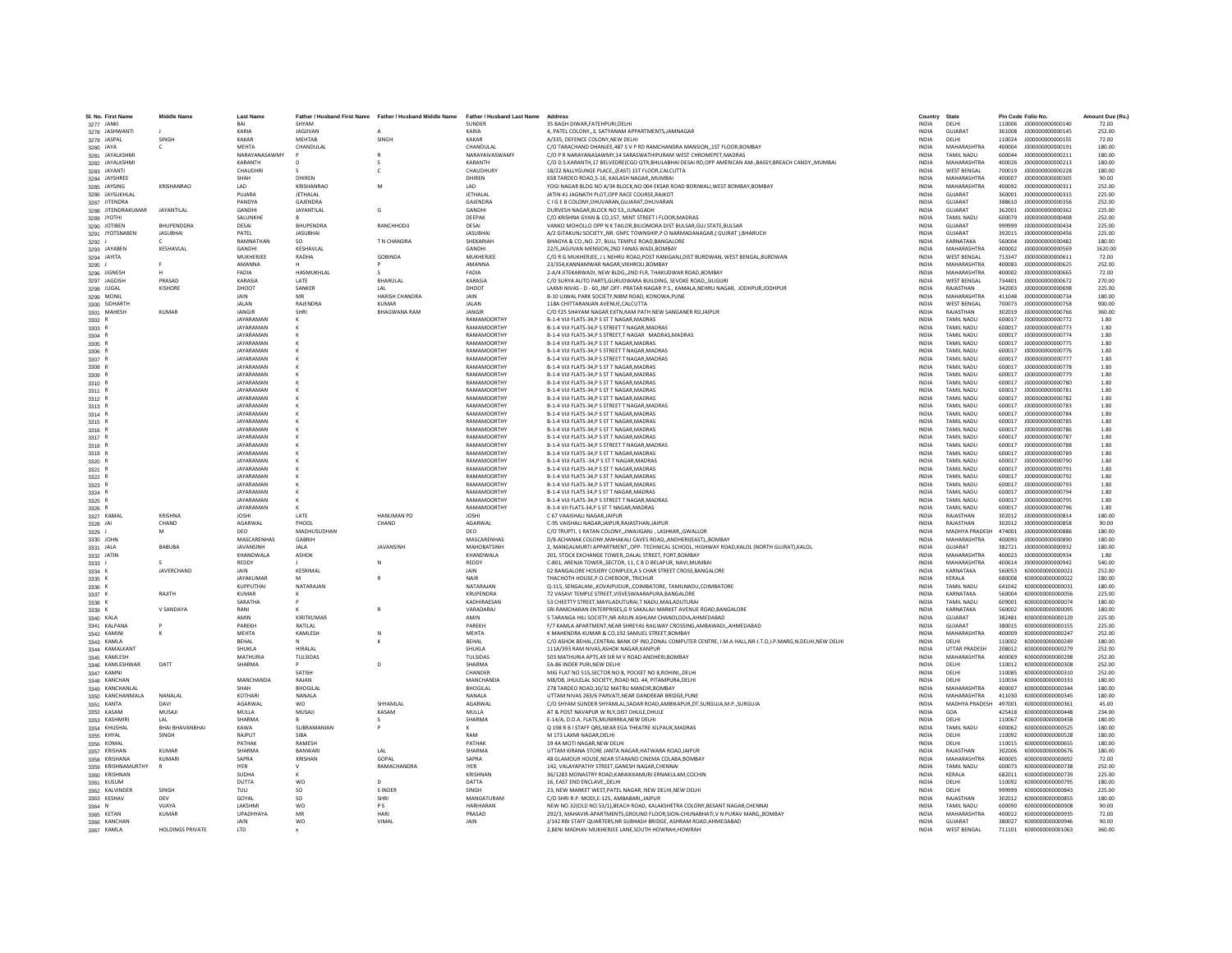| SL No. First Name              | <b>Middle Name</b>       | <b>Last Name</b>        |                              | Father / Husband First Name Father / Husband Middle Name Father / Husband Last Name |                        | Address                                                                                                                                 | Country                      | State                                    | Pin Code Folio No. |                                        | Amount Due (Rs.) |
|--------------------------------|--------------------------|-------------------------|------------------------------|-------------------------------------------------------------------------------------|------------------------|-----------------------------------------------------------------------------------------------------------------------------------------|------------------------------|------------------------------------------|--------------------|----------------------------------------|------------------|
| 3368 KAMALA                    | JANARDAN                 | KULKARNI                | JANARDAN                     |                                                                                     | KULKARNI               | 42.GAWANDE LAYOUT.NAGPUR                                                                                                                | <b>INDIA</b>                 | GOA                                      |                    | 440015 K000000000001186                | 225.00           |
| 3369 K                         | V S                      | YAINANARAYANA           |                              |                                                                                     | MURTY                  | A-4 ALSA DEER PARK 101. VECACHERY ROAD, GUNINDY CHENNAL                                                                                 | <b>INDIA</b>                 | <b>TAMIL NADLI</b>                       |                    | 600032 K000000000001224                | 162.00           |
| 3370 KAMLA                     |                          | KAPRANI                 | <b>GOPICHAND</b>             |                                                                                     | KAPRANI                | F-243 LUVKRIT, PRIYADARSHINI MARG, SHYAM NAGAR EXTENSION, AJMER ROAD, JAIPUR                                                            | <b>INDIA</b>                 | RAJASTHAN                                | 302006             | K000000000001227                       | 9.00             |
| 3371 KAMAL                     |                          | MATALIA                 | BABULAL                      |                                                                                     | MATALIA                | AKRUTI NIRMAN(P)LT,6B MUKHYADHYAPAK,BHAVAN,RD.NO-24,FLR-II,ABOVE NITYA-,NAND HALL,SION (W),MUMBAI                                       | INDIA                        | <b>MAHARASHTRA</b>                       | 400022             | K000000000001240                       | 55.80            |
| 3372 K                         |                          | RUPASHREE               | VUAYAMAHANTESH               |                                                                                     | VIJAYAMAHANTESH        | NO.2620/12TH MAIN, IIIRD CROSS, RAJAJI NAGAR, IIND STAGE, BANGALORE                                                                     | <b>INDIA</b>                 | KARNATAKA                                | 560010             | K000000000001245                       | 180.00           |
| 3373 R                         |                          | KAMALA<br><b>KAMALA</b> | $\mathsf{v}$<br>$\mathbf{v}$ |                                                                                     | RANGAN<br>RANGAN       | B-1-4 VIJI FLATS-34.P S ST T NAGAR.MADRAS                                                                                               | <b>INDIA</b><br><b>INDIA</b> | <b>TAMIL NADU</b><br><b>TAMIL NADLI</b>  | 600017<br>600017   | K000000000001306<br>K000000000001307   | 1.80<br>1.80     |
| 3374 R<br>3375 R               |                          | KAMALA                  | v                            |                                                                                     | RANGAN                 | B-1-4 VIJI FLATS-34.P S ST T NAGAR.MADRAS<br>B-1-4 VIJI FLATS-34,P S ST T NAGAR, MADRAS                                                 | INDIA                        | TAMIL NADU                               | 600017             | K000000000001308                       | 1.80             |
| 3376 R                         |                          | KAMALA                  |                              |                                                                                     | RANGAN                 | B-1-4 VIJI FLATS-34.P S ST T NAGAR.MADRAS                                                                                               | <b>INDIA</b>                 | <b>TAMIL NADU</b>                        | 600017             | K000000000001309                       | 1.80             |
| 3377 R                         |                          | KAMALA                  | $\vee$                       |                                                                                     | RANGAN                 | B-1-4 VIJI FLATS-34.P S ST T NAGAR.MADRAS                                                                                               | <b>INDIA</b>                 | <b>TAMIL NADU</b>                        | 600017             | K000000000001310                       | 1.80             |
| 3378 R                         |                          | <b>KAMALA</b>           | $\vee$                       |                                                                                     | GANGAN                 | B-1-4 VIJI FLATS -34.P S ST T NAGAR.MADRAS                                                                                              | <b>INDIA</b>                 | <b>TAMIL NADLI</b>                       | 600017             | K000000000001311                       | 1.80             |
| 3379 R                         |                          | KAMALA                  |                              |                                                                                     | RANGAN                 | B-1-4 VIJI FLATS-34,P S ST T NAGAR, MADRAS                                                                                              | INDIA                        | <b>TAMIL NADU</b>                        | 600017             | K000000000001312                       | 1.80             |
| 3380 R                         |                          | KAMALA                  |                              |                                                                                     | RANGAN                 | B-1-4 VIJI FLATS-34.P S ST T NAGAR.MADRAS                                                                                               | <b>INDIA</b>                 | <b>TAMIL NADU</b>                        | 600017             | K000000000001313                       | 1.80             |
| 3381 R                         |                          | KAMALA                  |                              |                                                                                     | RANGAN                 | B-1-4 UUI FLATS-34,P S ST T NAGAR, MADRAS                                                                                               | INDIA                        | <b>TAMIL NADU</b>                        | 600017             | K000000000001314                       | 1.80             |
| 3382 R                         |                          | <b>KAMALA</b><br>KAMALA | $\mathbf{v}$<br>$\mathsf{v}$ |                                                                                     | RANGAN<br>RANGAN       | <b>B-1-4 VIII FLATS-34 P S ST T NAGAR MADRAS</b><br>B-1-4 VIJI FLATS-34,P S ST T NAGAR, MADRAS                                          | <b>INDIA</b><br><b>INDIA</b> | <b>TAMIL NADLI</b><br><b>TAMIL NADLI</b> | 600017<br>600017   | K000000000001315<br>K000000000001316   | 1.80<br>1.80     |
| 3383 R<br>3384 R               |                          | KAMALA                  |                              |                                                                                     | RANGAN                 | B-1-4 VIJI FLATS-34, PS ST T NAGAR, MADRAS                                                                                              | INDIA                        | <b>TAMIL NADU</b>                        | 600017             | K000000000001317                       | 1.80             |
| 3385 R                         |                          | KAMALA                  | v                            |                                                                                     | RANGAN                 | B-1-4 VIJI FLATS-34,P S ST T NAGAR, MADRAS                                                                                              | <b>INDIA</b>                 | <b>TAMIL NADU</b>                        | 600017             | K000000000001318                       | 1.80             |
| 3386 R                         |                          | KAMALA                  | $\mathsf{v}$                 |                                                                                     | RANGAN                 | B-1-4 VIJI FLATS-34.P S ST T NAGAR.MADRAS                                                                                               | <b>INDIA</b>                 | <b>TAMIL NADU</b>                        | 600017             | K000000000001319                       | 1.80             |
| 3387 R                         |                          | <b>KAMALA</b>           |                              |                                                                                     | RANGAN                 | B-1-4 VIJI FLATS-34.P S ST T NAGAR.MADRAS                                                                                               | <b>INDIA</b>                 | <b>TAMIL NADLI</b>                       | 600017             | K000000000001320                       | 1.80             |
| 3388 R                         |                          | KAMALA                  | v                            |                                                                                     | RANGAN                 | B-1-4 VIJI FLATS-34,P S ST T NAGAR, MADRAS                                                                                              | <b>INDIA</b>                 | <b>TAMIL NADU</b>                        | 600017             | K000000000001321                       | 1.80             |
| 3389 R                         |                          | KAMALA                  |                              |                                                                                     | RANGAN                 | B-1-4 VIJI FLATS-34.P S ST T NAGAR.MADRAS                                                                                               | <b>INDIA</b>                 | <b>TAMIL NADU</b>                        | 600017             | K000000000001322                       | 1.80             |
| 3390 R                         |                          | KAMALA                  | v                            |                                                                                     | RANGAN                 | B-1-4 VIJI FLATS-34, PS ST T NAGAR, MADRAS                                                                                              | INDIA                        | <b>TAMIL NADU</b>                        | 600017             | K000000000001323                       | 1.80             |
| 3391 R                         |                          | <b>KAMALA</b><br>KAMALA | $\mathsf{v}$                 |                                                                                     | RANGAN<br>RANGAN       | B-1-4 VIJI FLATS 34.P S ST T NAGAR MADRAS<br>B-1-4 VIJI FLATS-34,P S ST T NAGAR, MADRAS                                                 | <b>INDIA</b><br><b>INDIA</b> | <b>TAMIL NADLI</b><br><b>TAMIL NADU</b>  | 600017<br>600017   | K000000000001324<br>K000000000001325   | 1.80<br>1.80     |
| 3392 R<br>3393 R               |                          | KAMALA                  |                              |                                                                                     | RANGAN                 | B-1-4 VIJI FLATS-34.P S ST T NAGAR.MADRAS                                                                                               | <b>INDIA</b>                 | <b>TAMIL NADU</b>                        | 600017             | K000000000001326                       | 1.80             |
| 3394 R                         |                          | KAMALA                  |                              |                                                                                     | RANGAN                 | B-1-4 VIJI FLATS-34,P S ST T NAGAR, MADRAS                                                                                              | INDIA                        | <b>TAMIL NADU</b>                        | 600017             | K000000000001327                       | 1.80             |
| 3395 R                         |                          | <b>KAMALA</b>           | $\mathbf{v}$                 |                                                                                     | RANGAN                 | <b>B-1-4 VIII FLATS-34 P S ST T NAGAR MADRAS</b>                                                                                        | <b>INDIA</b>                 | <b>TAMIL NADLI</b>                       | 600017             | K000000000001328                       | 1.80             |
| 3396 R                         |                          | <b>KAMALA</b>           | $\mathsf{v}$                 |                                                                                     | RANGAN                 | B-1-4 VIJI FLATS-34,P S ST T NAGAR, MADRAS                                                                                              | <b>INDIA</b>                 | <b>TAMIL NADLI</b>                       | 600017             | K000000000001329                       | 1.80             |
| 3397 R                         |                          | KAMALA                  |                              |                                                                                     | RANGAN                 | B-1-4 VIJI FLAT -34, PS ST T NAGAR, MADRAS                                                                                              | <b>INDIA</b>                 | <b>TAMIL NADLI</b>                       | 600017             | K000000000001330                       | 1.80             |
| 3398 PRAVIN                    |                          | KANABAR                 | PRABHUDAS                    |                                                                                     | KANABAR                | C/O SHAILA B KAKKAD 2/I-18, MAHAVIR NAGAR DAHANUKAR WADI, KANDIVALI W, BOMBAY                                                           | <b>INDIA</b>                 | <b>MAHARASHTRA</b>                       | 400067             | K000000000001333                       | 180.00           |
| 3399 PRAVIN                    |                          | KANABAR                 | PRABHUDAS                    |                                                                                     | KANABAR                | C/O SHAILA B KAKKAD 2/I-18, MAHAVIR NAGAR DAHANUKAR WADI, KANDIVALI W, BOMBAY                                                           | INDIA                        | MAHARASHTRA                              | 400067             | K000000000001334                       | 180.00           |
| 3400 SHALIG                    | RAM<br>PRAMOD            | KATARUKA                | SHIW<br><b>KULKARNI</b>      | RHAGAWAN<br>MARUTI                                                                  | KATARUKA<br>VISHWANATH | SARBANANDA SARKAR ROAD.MUNSIFFDANGA PO PURULIA.DT PURULIA W B.PURULLIA                                                                  | <b>INDIA</b><br><b>INDIA</b> | <b>WEST RENGAL</b><br>MAHARASHTRA        | 723101<br>415002   | K000000000001348                       | 45.00<br>90.00   |
| 3401 KULKARNI<br>3402 KAVITA   |                          | MARUTI<br>GOEL          | RAJESH                       |                                                                                     | GOEL                   | C/O SAGAR EMPORIUM,255 BHAVANI PETH,SATARA<br>C/O RAJESH GOEL.39 RAMTE RAM ROAD.GAZIABAD.PINCODE-20                                     | <b>INDIA</b>                 | <b>UTTAR PRADESH</b>                     | 999999             | K000000000001465<br>K000000000001468   | 90.00            |
| 3403 KUSUMBIE                  | MOHAMED                  | <b>SURATI</b>           | MOHAMED                      |                                                                                     | MOHAMED                | C/O MUNSHI AHMED SHETH, NANU BAZAR, RANDER, SURAT                                                                                       | INDIA                        | GUJARAT                                  | 999999             | K000000000001474                       | 90.00            |
| 3404 K                         |                          | <b>GEFTHA</b>           | <b>KVS</b>                   |                                                                                     | YAINANARAYANA          | A4 ALSADEER PARK 101. VELACHERY ROAD GUINDY(E) CHENNAL                                                                                  | <b>INDIA</b>                 | <b>TAMIL NADLI</b>                       | 600032             | K000000000001490                       | 90.00            |
| 3405 KALPESH                   |                          | RATHOD                  | <b>RIPIN</b>                 | CHNDRA                                                                              | RATHOD                 | C-23 KASTURINAGAR.DIST GANDHINAGARGUJARAT.GANDHINAGAR                                                                                   | <b>INDIA</b>                 | GUIARAT                                  | 382423             | K000000000001528                       | 45.00            |
| 3406 KRISHNA                   | AVTAR                    | KHANDELWAL              | RADHEYSHYAM                  |                                                                                     | KHANDELWAL             | M/S PINK CITY MILLS, JHALANIYON KA RASTA, KISHAN POLE BAZAR, JAIPUR                                                                     | <b>INDIA</b>                 | RAJASTHAN                                | 302003             | K000000000001549                       | 1260.00          |
| 3407 KAMLESH                   | <b>KUMAR</b>             | <b>GUPTA</b>            | KISHANLAL                    |                                                                                     | <b>GUPTA</b>           | C/O SUNIL ENTERPRISES, 104, M G D MARKET, JAIPUR                                                                                        | INDIA                        | RAJASTHAN                                | 302002             | K000000000001552                       | 180.00           |
| $3408$ K                       |                          | SRIRAM                  |                              |                                                                                     | KRISHNAN               | 10/194, KRISHNA NIVAS, GAOTHAN, ROAD NO. 3, CHEMBUR., BOMBAY                                                                            | <b>INDIA</b>                 | MAHARASHTRA                              | 400071             | K000000000001559                       | 360.00           |
| 3409 KASIBEN                   |                          | SONEIL<br>SHAH          | VALLARHDAS<br>MOHANI AI      |                                                                                     | SONEIL<br>MOHANLAL     | A-7, PRAFUL CO-OP, HSG, SOCITY LTD, MATHVRADAS ROAD, KANDIVALI(W), BOMBAY<br>HOTEL GULMARGOPP, LUCKY RESTURANT LALDARWAJAAHMEDABAD      | <b>INDIA</b><br><b>INDIA</b> | MAHARASHTRA<br>GUIARAT                   | 400067<br>380001   | K000000000001567<br>K000000000001570   | 180.00<br>180.00 |
| 3410 KANTILAL<br>3411 KANTILAL | DHANJI                   | <b>JOSHI</b>            | DHANJI                       |                                                                                     |                        | C/O BHARAT RUGHANI, BHARAT NIVAS, SWADI PLOT, NEAR SBS  PORBANDAR                                                                       | <b>INDIA</b>                 | GUJARAT                                  | 360575             | K000000000001603                       | 90.00            |
| 3412 KAILASH                   | CHAND                    | SHARMA                  |                              | $\mathsf{L}$                                                                        | SHARMA                 | M-14, UNIVERSITY QUARTERS, UNIV. OF RAJASTHAN JAIPUR                                                                                    | INDIA                        | RAJASTHAN                                | 302004             | K000000000001610                       | 90.00            |
| 3413 K                         | S SANKARA                | RAMESWARAN              |                              |                                                                                     | SURRIAH                | TE 20/66. RAJ VIHAR UPSTAIRS.MELARANOOR.KARAMANA.TRIVANDRAM                                                                             | <b>INDIA</b>                 | KERALA                                   | 695002             | K000000000001643                       | 43.20            |
| 3414 KABITA                    |                          | <b>JALUI</b>            | <b>ASHIT</b>                 |                                                                                     | <b>JALUI</b>           | C/36, ROSE BLOSSOM, 648, SITLADEVI TEMPLE ROAD, MAHIM, MUMBAI, MUMBAI                                                                   | <b>INDIA</b>                 | <b>MAHARASHTRA</b>                       | 400016             | K000000000001686                       | 900.00           |
| 3415 KALPNABEN                 |                          | SHAH                    | NALINBHAI                    |                                                                                     | NALINBHA               | 24, PERADISE APARTMENT, OPP. KETAV PETROL PUMP, AMBAWADI, AHMEDABAD                                                                     | INDIA                        | GUJARAT                                  | 380005             | K000000000001692                       | 252.00           |
| 3416 KAMAL                     |                          | AGARWAL                 | R <sub>P</sub>               |                                                                                     | AGARWAL                | G-2,CLUSTER-X, PURBACHAL, SECTOR-3, SALT LAKE, KOLKATA                                                                                  | INDIA                        | <b>WEST BENGAL</b>                       | 700097             | K000000000001737                       | 72.00            |
| 3417 KAMAL                     | KUMAR                    | MUKHERJEE               | LATE                         | NARENDRA CH                                                                         | MUKHERJEE              | 9/1C. DHARMOTALA ROAD.KASBA.KOLKATA                                                                                                     | <b>INDIA</b>                 | <b>WEST BENGAL</b>                       | 700042             | K000000000001769                       | 1.80             |
| 3418 LALIT<br>3419 LALITA      | <b>KUMAR</b>             | MITTAI<br>DESHPANDE     | IAI<br>ARVIND                | CHAND                                                                               | AGARWAI<br>DESHPANDE   | P O BISHANPUR, VIA BAHADURGANJ BIHAR, DIST PURNEA, PURNEA<br>12, AG'S COLONY ANAND NAGAR, HEBBAL, BANGALORE                             | <b>INDIA</b><br><b>INDIA</b> | <b>RIHAR</b><br>KARNATAKA                | 855101<br>560024   | 1000000000000042<br>L000000000000055   | 225.00<br>45.00  |
| 3420 LATA                      |                          | DHASMANA                | RAJEEV                       |                                                                                     | DHASMANA               | P NO 86 RAM NAGAR, SOPAZA, JAIPUR                                                                                                       | INDIA                        | RAJASTHAN                                | 302006             | L000000000000084                       | 180.00           |
| 3421 LATA                      | <b>HASTIMAL</b>          | GANDHI                  | <b>HASTIMAL</b>              |                                                                                     | <b>GANDHI</b>          | AT PO TALUKA GANGAPUA.DT AURANGABAD.AURANGABAD                                                                                          | <b>INDIA</b>                 | GOA                                      | 431109             | 1.000000000000085                      | 45.00            |
| 3422 LATA                      |                          | MANSHANI                | <b>BHOJRAJ</b>               |                                                                                     | MANSHAN                | C/O B.R. MANSHANI.91-C. SANT KANWAR RAM NAGAR.BHOPAL                                                                                    | <b>INDIA</b>                 | MADHYA PRADESH                           | 462001             | L000000000000088                       | 180.00           |
| 3423 LATHA                     |                          | KUMARI                  | SOHAN                        | LAL                                                                                 | <b>JAIN</b>            | 6 FRULAPPAN STREET 2ND FLOOR.SOWCARPET.MADRAS                                                                                           | <b>INDIA</b>                 | <b>TAMIL NADLI</b>                       | 600079             | 1.000000000000095                      | 180.00           |
| 3424 LAXMIBAI                  |                          | PATEL                   |                              |                                                                                     | PATEL                  | 425 SAVISRI 8TH MAIN, KORAMANGALA, BANGALORE                                                                                            | INDIA                        | KARNATAKA                                | 560034             | L00000000000132                        | 180.00           |
| 3425 LEELA                     |                          | KABRA                   | <b>BHAGWANDAS</b>            |                                                                                     | KABRA                  | 7-1-235/24, B.K.GUDA, AMEERPET, HYDERABAD                                                                                               | INDIA                        | ANDHRA PRADESH                           | 500016             | L000000000000156                       | 252.00           |
| 3426 LEENA                     |                          | <b>JAIN</b>             | VINAY                        |                                                                                     | CHAND<br>RHATIA        | F/8 TRIVENI 66 WALKESHWAR ROAD.BOMBAY.BOMBAY                                                                                            | <b>INDIA</b>                 | MAHARASHTRA                              | 400006             | 1000000000000169                       | 252.00           |
| 3427 LILADHAR<br>3428 LAXMIDAS |                          | BHATIA<br>ASHARA        | BEHARA<br>SO                 | 1 Al<br>AMROTLAL                                                                    | <b>ASHARS</b>          | 118/485 B KAUSHALPURI, KANPUR, KANPUR<br>C/O SUNITE TEXTILES, GOLE BAZAR, , RAIPUR (M.P.), RAIPUR                                       | <b>INDIA</b><br><b>INDIA</b> | <b>UTTAR PRADESH</b><br>MADHYA PRADESH   | 208012<br>492001   | L000000000000182<br>L00000000000210    | 180.00<br>180.00 |
| 3429 LEELA                     | DEVI                     | SAXENA                  |                              |                                                                                     | PRASAD                 | B 180/2 GOVERNMENT COLONY, BANDRA EAST, BOMBAY, BOMBAY                                                                                  | INDIA                        | MAHARASHTRA                              | 400051             | L00000000000270                        | 450.00           |
| 3430 LOVLEEN                   |                          |                         | MAHESH                       | CHAND                                                                               | <b>BINDAG</b>          | 2/190 SFS MANSAROVER JAIPUR                                                                                                             | <b>INDIA</b>                 | RAJASTHAN                                | 302020             | L000000000000287                       | 72.00            |
| 3431 LALITA                    |                          | SETHI                   | <b>SUDHIR</b>                | <b>KUMAR</b>                                                                        | SETHI                  | 14A/8, NEHI APTSSHANTI PARK, UPNAGAR., NASIK                                                                                            | <b>INDIA</b>                 | GOA                                      | 422006             | L00000000000297                        | 72.00            |
| 3432 UMA                       | SHANKAR                  | LALL                    | LATE                         | RAMLAKHAN                                                                           | LALL                   | 157 RAM KRISHNA PORE LANE, P O SHIBPORE, HOWRAH                                                                                         | <b>INDIA</b>                 | <b>WEST BENGAL</b>                       | 711102             | L000000000000314                       | 9.00             |
| 3433 HIND                      | <b>ENAMEL CO PVT</b>     | LTD                     |                              |                                                                                     |                        | C/O HIND ENAMEL CO. PVT LTD., 135, CANNING STREET, CALCUTTA                                                                             | INDIA                        | <b>WEST BENGAL</b>                       | 700001             | L000000000000336                       | 180.00           |
| 3434 HIND                      | <b>ENAMEL CO PVT</b>     | <b>LTD</b>              |                              |                                                                                     |                        | C/O HIND ENAMEL CO. PVT LTD135. CANNING STREET.CALCUTTA                                                                                 | <b>INDIA</b>                 | <b>WEST BENGAL</b>                       | 700001             | 1000000000000337                       | 180.00           |
| 3435 LALJI                     | HIRJI                    | <b>THANKI</b><br>CHITRA | HIRJI                        |                                                                                     | RAMJI<br>MUTHUSWAMY    | C/O BHARAT RUGHANI, BHARAT NIVAS5, WADI PLOT, NEAR SBS., PORBANDAR<br>F RLOCK 11 D SAKET NEW DELHI                                      | <b>INDIA</b><br><b>INDIA</b> | GUJARAT<br>DELHI                         | 360575<br>110017   | L000000000000379<br>M000000000000011   | 90.00<br>180.00  |
| 3436 M<br>3437 M               |                          | SINGH                   | <b>SURJIT</b>                | SINGH                                                                               | BHATIA                 | XX-794 MAYA NAGAR,LUDHIANA,LUDHIANA                                                                                                     | INDIA                        | CHANDIGARI                               | 141001             | M000000000000035                       | 180.00           |
| 3438 M                         |                          | RANGAN                  |                              | <b>MAHADEVA</b>                                                                     | <b>IYER</b>            | 21, SECOND STREET, LAKE AREA, NUNGAMBAKKAM, MADRAS                                                                                      | INDIA                        | <b>TAMIL NADU</b>                        | 600034             | M000000000000044                       | 252.00           |
| 3439 M                         | S CHANDRASHEKARA         | SETTY                   | M                            |                                                                                     | SADASIVASETTY          | NO.2 GROUND FLOOR, K.T.APARTMENT, NO.22 & 23 SUBRAMANYA TEMPLE STREET, V.V. PURAM, BANGALORE                                            | <b>INDIA</b>                 | KARNATAKA                                | 560004             | M000000000000049                       | 252.00           |
| 3440 MADAN                     |                          | SINGH                   | <b>GUJJAR</b>                |                                                                                     | SINGH                  | L-71 SAROJINI NAGAR.NEW DELHI                                                                                                           | <b>INDIA</b>                 | DELHI                                    | 110023             | M000000000000084                       | 225.00           |
| 3441 MADHRUI                   |                          | PANDEY                  | KANHAIYALAL                  |                                                                                     | PANDEY                 | 15 COSSIPORE ROAD.CALCUTTA                                                                                                              | <b>INDIA</b>                 | <b>WEST BENGAL</b>                       | 700002             | M000000000000162                       | 225.00           |
| 3442 MAHABIRPRASAD             |                          | JAIN                    |                              |                                                                                     | CHATERSEN              | PACHERIWALA BHAWAN TEKDI ROAD, SITABULDI, NAGPUR                                                                                        | INDIA                        | GOA                                      | 440012             | M000000000000182                       | 180.00           |
| 3443 MAHESH<br>3444 MAJ        | PRASAD<br>RAJINDER SINGH | <b>JAISWAL</b><br>VERMA | <b>HANUMAN</b><br>MAI        | MUNSHI                                                                              | PRASAD<br>RAM          | HOUSE NO.S. 6/1.ORDERLY BAZAR.VARANASI (U.P.).VARANASI<br>DY, DIR GEN(B), INFANTRY DIRECTORATE.ARMY HEADQUARTERS, SENA BHAWAN.NEW DELHI | <b>INDIA</b><br><b>INDIA</b> | <b>UTTAR PRADESH</b><br>DELHI            | 221002<br>110011   | M000000000000293<br>M000000000000318   | 252.00<br>225.00 |
| 3445 MANDABEN                  |                          | CONTRACTOR              | SURENDARABHAI                |                                                                                     | SURENDARABHA           | 2. MAHAVIR SOCIETYZAVERI SADAK, POST BOX 47.NAVSARI                                                                                     | <b>INDIA</b>                 | GUJARAT                                  | 396445             | M000000000000370                       | 252.00           |
| 3446 MAHDHAF                   |                          | SINGH                   |                              | SATNAM                                                                              | SINGH                  | M/S JATINDAR BROS, 2695-CHOWK KARORI GALI BOOTA SINGH, AMRITSAR                                                                         | INDIA                        | CHANDIGARH                               | 143001             | M00000000000373                        | 225.00           |
| 3447 MANISH                    |                          | KAMDAR                  | CHHABILDAS                   |                                                                                     | KAMDAR                 | C/O EXIM INTERNATIONAL.55 EZRA STREET STH FLOOR.CALCUTTA                                                                                | <b>INDIA</b>                 | <b>WEST BENGAL</b>                       | 700001             | M000000000000428                       | 252.00           |
| 3448 MANJIT                    |                          | KAUR                    | <b>GURJEET</b>               |                                                                                     | SINGH                  | C/O RAJA RUBBER CO., 79/2, ZIA MARKET, SHOP NO.2, LATOUCH ROAD, KANPUR                                                                  | <b>INDIA</b>                 | <b>UTTAR PRADESH</b>                     | 208001             | M000000000000448                       | 180.00           |
| 3449 MANJU                     |                          | DAGRA                   | PAWAN                        | KUMAR                                                                               | DAGRA                  | C/O SAMRAT PAONA RAIAR IMPHAI                                                                                                           | <b>INDIA</b>                 | MANIPUR                                  | 999999             | M000000000000458                       | 180.00           |
| 3450 MANJU                     |                          | <b>GUPTA</b>            | KAMESH                       |                                                                                     | <b>GUPTA</b>           | C/O S J P GUPTA STR O BASUDEV CLINI, TAHSIL RD KHURJA D BULAND SHAHR, KHURJA                                                            | INDIA                        | <b>UTTAR PRADESH</b>                     | 203131             | M000000000000469                       | 252.00           |
| 3451 MANOHAR                   |                          | KUCKIAN                 |                              |                                                                                     |                        | C/O SUNDER BAUG ESTATE, 3/141 142 NEAR KAMANI KURLA, BOMBAY                                                                             | INDIA                        | MAHARASHTRA                              | 400070             | M000000000000518                       | 90.00            |
| 3452 MANVINDER<br>3453 MEDHA   | SINGH<br><b>VILAS</b>    | UPPAL<br>KATE           | ARJARI                       | SING                                                                                | UPPAL                  | SAJABAT FURNITURES.MODEL TOWN ROAD. BHARAT NAGAR CHOWK.LUDHIANA<br>101 PARANITA APTS, 1145/2 SHIVAJINAGAR, PUNE                         | <b>INDIA</b><br><b>INDIA</b> | CHANDIGARH<br>MAHARASHTRA                | 141002<br>411016   | M000000000000583<br>M000000000000617   | 180.00<br>180.00 |
| 3454 MOHAN                     | <b>MURAR</b>             | GOYAL                   | LAXMAN                       | SWARUF                                                                              | GOYAL                  | 108-D. POCKET I.MAYUR VIHAR. PHASE I.DELHI                                                                                              | <b>INDIA</b>                 | DELHI                                    | 110091             | M000000000000776                       | 180.00           |
| 3455 MOHANDAS                  |                          | CHHATTAN                | <b>TOPANDAS</b>              |                                                                                     | <b>TOPANDAS</b>        | D/119 GURU NANAK CO-OP HSG SOC LTD, THANA E, MAHARASHTRA, THANE                                                                         | INDIA                        | <b>MAHARASHTRA</b>                       | 400603             | M00000000000780                        | 180.00           |
| 3456 MOHD                      |                          | SULAIMAN                | ABUL                         | HASAN                                                                               | SAHEB                  | WATCHFIN ABID CIRCLE, NAMPALLY STATION ROAD, HYDERABAD                                                                                  | <b>INDIA</b>                 | ANDHRA PRADESH                           | 500001             | M000000000000799                       | 252.00           |
| 3457 MOOLCHAND                 |                          | MAHESHWARI              | BHAJANLAL                    |                                                                                     | MAHESHWAR              | C 8 JUDGES COMPOUND.NEHRUNAGAR.AGRA                                                                                                     | <b>INDIA</b>                 | UTTAR PRADESH                            |                    | 282002 M000000000000830                | 90.00            |
| 3458 MOTILAL                   |                          | <b>GUPTA</b>            | <b>BADRI</b>                 | NARAYAN                                                                             | <b>GUPTA</b>           | C/O SHREE AJIT KUMAR GUPTA F 55 KOTHARI COMPLEX BHOPAL                                                                                  | <b>INDIA</b>                 |                                          |                    | MADHYA PRADESH 462006 M000000000000841 | 180.00           |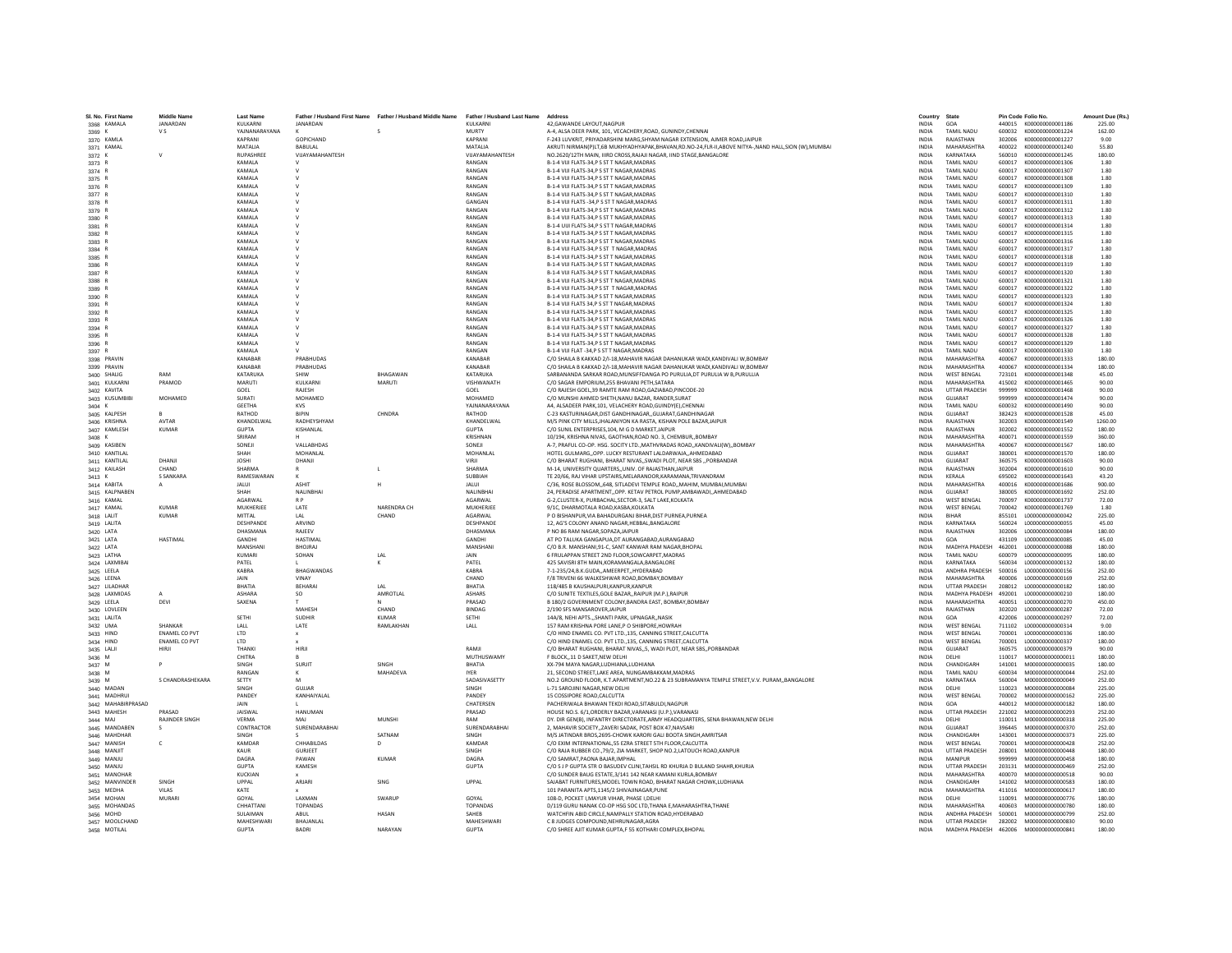| SI. No. First Name            | <b>Middle Name</b>            | <b>Last Name</b>      |                      |                                                                                                  |                           | Address                                                                                                                             | Country                      | State                           |                  | Pin Code Folio No.                   | Amount Due (Rs.) |
|-------------------------------|-------------------------------|-----------------------|----------------------|--------------------------------------------------------------------------------------------------|---------------------------|-------------------------------------------------------------------------------------------------------------------------------------|------------------------------|---------------------------------|------------------|--------------------------------------|------------------|
| 3459 MUKESH                   |                               | AGARWAL               | <b>IATF</b>          | Father / Husband First Name Father / Husband Middle Name Father / Husband Last Name<br><b>BI</b> | AGARWAL                   | AN 55B SHALIMAR BAGH.DELHI                                                                                                          | <b>INDIA</b>                 | DELHI                           |                  | 110033 M000000000000867              | 90.00            |
| 3460 MUKUL                    |                               | GUPTA                 | RAIFNDRA             |                                                                                                  | <b>GUPTA</b>              | F 164/A SURESH MARG, REHIND RAGARIA RHAWAN, 'C' SCHEME JAIPUR                                                                       | <b>INDIA</b>                 | RAIASTHAN                       |                  | 302001   M0000000000000892           | 72.00            |
| 3461 MURLIDHAI                |                               | GOYAL                 | SURAJMAL             |                                                                                                  | GOYAL                     | C/O ROOP RANI.LALJI SAND KA RASTA CHURA RASTA JAIPUR                                                                                | <b>INDIA</b>                 | RAJASTHAN                       | 302003           | M000000000000930                     | 90.00            |
| 3462 MANORAMA                 |                               | UPADHYAYA             |                      | HARI                                                                                             | PRASAD                    | 292/3, MAHAVIR APARTMENTS, GROUND FLOOR, SION, CHUNABHATI, VN PURAV MARG, BOMBAY                                                    | INDIA                        | <b>MAHARASHTRA</b>              | 400022           | M000000000001036                     | 72.00            |
| 3463 MAHESH                   | <b>KUMAR</b>                  | <b>DAMAN</b>          | SHRI                 | MAKHANLAI                                                                                        | DAMANI                    | SURYA MAHAL, 4TH FLOOR,, 5-BURJORJI BHARUCHA MARG,, FORT,, MUMBAI                                                                   | <b>INDIA</b>                 | MAHARASHTRA                     | 400023           | M000000000001131                     | 72.00            |
| 3464 MINAXI                   | DINESH                        | SHAH                  | <b>DINESH</b>        |                                                                                                  | <b>DINESH</b>             | VAISHALIBLDG.2ND FLOOR, JAIN TEMPLE, SHANTILAL MODY, ROAD NO 2, IRANWADI, KANDIVALI(W), BOMBAY                                      | <b>INDIA</b>                 | MAHARASHTRA                     | 400067           | M000000000001137                     | 720.00           |
| 3465 MANISH                   |                               | PARFKH                | <b>JAYANTILAI</b>    |                                                                                                  | PARFKH                    | 19,JETHVA-NIVAS,42,MAHANT ROAD,VILE-PARLE (E),BOMBAY                                                                                | <b>INDIA</b>                 | MAHARASHTRA                     | 400057           | M000000000001173                     | 72.00            |
| 3466 MADHU                    |                               | CHANDAK               |                      |                                                                                                  | CHANDAK                   | 10/875 MALVIYA NAGAR, JAIPUR                                                                                                        | INDIA                        | RAJASTHAN                       | 302017           | M000000000001270                     | 90.00            |
| 3467 MAHIMA                   |                               | <b>AGARWAI</b>        | KRISHAN              | <b>KUMAR</b>                                                                                     | AGARWAL                   | M/S.ALOK BROTHERS, OPP:FOREST CHOKI,ROAD NO.1, V K I AREA,JAIPUR                                                                    | INDIA                        | RAJASTHAN                       | 302013           | M000000000001315                     | 72.00            |
| 3468 MEENA                    |                               | <b>MATHUR</b>         |                      | N                                                                                                | MATHUR                    | A-8 ANITA COLONY BAJAJ NAGAR JAIPUR                                                                                                 | <b>INDIA</b>                 | RAJASTHAN                       | 302017           | M000000000001322                     | 72.00            |
| 3469 MOHAN                    | LAL                           | AGRAWAL               | PARAS                | RAM                                                                                              | <b>AGRAWAI</b>            | C/O ANIL AGENCIES.BIDHAN MARKET ROAD.SILIGURI                                                                                       | <b>INDIA</b>                 | <b>WEST RENGAL</b>              | 734401           | M000000000001350                     | 270.00           |
| 3470 MEENA                    |                               | <b>DOSHI</b>          | JAYSUKH              |                                                                                                  | DOSHI                     | C/O TALAKCHAND LALACHAND SHAH,, VELANI BHAWAN, SEVARAM LALVANI ROAD,, MULUND (WEST),, BOMBAY                                        | INDIA                        | <b>MAHARASHTRA</b>              | 400080           | M000000000001385                     | 72.00            |
| 3471 MAYA                     |                               | SOLANK                | <b>MATHURDAS</b>     |                                                                                                  | <b>SOLANKI</b>            | SURAJ MANSION, FLAT NO 2, KOREGAON PARK, BURNING GHAT ROAD, POONA, PUNE                                                             | <b>INDIA</b>                 | <b>MAHARASHTRA</b>              | 411001           | M000000000001437<br>M000000000001441 | 90.00            |
| 3472S                         |                               | MADHAN<br>MAHTTA      | YOVRAL               |                                                                                                  | CHALLANI<br><b>MAHTTA</b> | 3A SARANGAPANI ST,T NAGAR, MADRAS<br>670 DR MUKERIEE NAGAR DELHI                                                                    | INDIA<br><b>INDIA</b>        | TAMIL NADU<br>DELHI             | 600017<br>110009 | M000000000001446                     | 45.00<br>45.00   |
| 3473 MADHU<br>3474 SAMIP      | KR                            | MAILIMDAR             | <b>LATE</b>          | AK                                                                                               | MAILIMDAR                 | 271/283(1) BLOCK-B,,4TH FLOOR, BANGUR AVENUE,CALCUTTA                                                                               | <b>INDIA</b>                 | <b>WEST RENGAL</b>              | 700055           | M000000000001447                     | 360.00           |
| 3475 ALKA                     |                               | MEENA                 | DR                   | JL                                                                                               | MEENA                     | HARI CLOTH STORE, V K I A ROAD NO 5, JAIPUR                                                                                         | INDIA                        | RAJASTHAN                       | 302013           | M000000000001474                     | 180.00           |
| 3476 JITEN                    |                               | MEHTA                 | MR                   | <b>DINKAR</b>                                                                                    | MEHTA                     | 89 ARAMNAGAR II VERSOVA RD.ANDHERI W.BOMBA'                                                                                         | <b>INDIA</b>                 | MAHARASHTRA                     | 400061           | M00000000001492                      | 180.00           |
| 3477 GULAM                    | ABBAS ALI                     | MOHAMMED              | MR                   | HABIBULLABHAI ALI                                                                                | MOHD                      | NOBLE TRADERS.PO BOX 497.BAHRAIN                                                                                                    | BAHRAIN NA                   |                                 | 999999           | M000000000001509                     | 180.00           |
| 3478 GULAM                    | <b>ARRAS ALL</b>              | MOHAMMED              | MR                   | HABIBULLAHBHAI ALI                                                                               | MOHD                      | NOBLE TRADERS.PO BOX 497.BAHRAIN                                                                                                    | RAHRAIN NA                   |                                 | 999999           | M000000000001510                     | 180.00           |
| 3479 GULAM                    | ABBAS ALI                     | MOHAMMED              |                      |                                                                                                  |                           | NOBLE TRADERS, PO BOX 497, BAHRAIN                                                                                                  | BAHRAIN NA                   |                                 | 999999           | M000000000001511                     | 180.00           |
| 3480 GULAM                    | ABBAS ALI                     | MOHAMMED              | MR                   | HABIBULLAHBHAI ALI                                                                               | MOHD                      | NOBLE TRADERS.PO BOX 497.BAHRAIN                                                                                                    | BAHRAIN NA                   |                                 | 999999           | M000000000001512                     | 180.00           |
| 3481 GULAM                    | ABBAS ALI                     | MOHAMMED              | MR                   | HABIBULLAH BHAI ALI                                                                              | MOHD                      | NOBLE TRADERS, PO BOX 497, BAHRAIN                                                                                                  | BAHRAIN NA                   |                                 | 999999           | M00000000001513                      | 180.00           |
| 3482 GULAM                    | <b>ARRAS ALL</b>              | MOHAMMED              | MR                   | HARIRULLAM ALL                                                                                   | MOHAMMED                  | NOBLE TRADERS.PO BOX 497.BAHRAIN                                                                                                    | RAHRAIN NA                   |                                 | 999999           | M000000000001514                     | 180.00           |
| 3483 GULAM                    | ABBAS ALI                     | MOHAMMED              | MR                   | HABIBULLAH ALI                                                                                   | <b>MOHD</b>               | NOBLE TRADERS, PO BOX 497, BAHRAIN                                                                                                  | BAHRAIN NA                   |                                 | 999999           | M00000000001515                      | 180.00           |
| 3484 GULAM                    | ABBAS ALI                     | MOHAMMED              | MR                   | HABIBULLAH ALI                                                                                   | MOHAMMED                  | NOBLE TRADERS.PO BOX 497.BAHRAIN                                                                                                    | BAHRAIN NA                   |                                 | 999999           | M000000000001516                     | 180.00           |
| 3485 GULAM                    | ABBAS ALI                     | MOHAMMED              | MR                   | HABIBULLAHBHAS ALI                                                                               | MOHD                      | NOBLE TRADERS, PO BOX 497, BAHRAIN                                                                                                  | BAHRAIN NA                   |                                 | 999999           | M000000000001517                     | 180.00           |
| 3486 GULAM                    | <b>ARRAS ALL</b>              | MOHAMMED              | MR                   | HARIRULLAHRHALALL                                                                                | MOHAMMED                  | NOBLE TRADERS PO ROX 497 BAHRAIN                                                                                                    | RAHRAIN NA                   |                                 | 999999           | M000000000001518                     | 180.00           |
| 3487 GULAM                    | ABBAS ALI                     | MOHAMMED              | MR                   | HABIBULLAH ALI                                                                                   | MOHAMMED                  | NOBLE TRADERS, PO BOX 497, BAHRAIN                                                                                                  | BAHRAIN NA                   |                                 | 999999           | M000000000001519                     | 180.00           |
| 3488 GULAM                    | ABBAS ALI                     | <b>MOHAMMED</b>       | MR                   | HABIBULLAHBHAI ALI                                                                               | <b>MOHD</b>               | NOBLE TRADERS, PO BOX 497, BAHRAIN                                                                                                  | BAHRAIN NA                   |                                 | 999999           | M000000000001520                     | 180.00           |
| 3489 GULAM                    | ABBAS ALI                     | MOHAMMED              | <b>HABIBULLABHAI</b> |                                                                                                  | MOHAMMED                  | NOBLE TRADERS.PO BOX 497.BAHRAIN                                                                                                    | BAHRAIN NA                   |                                 | 999999           | M00000000001521                      | 180.00           |
| 3490 GULAM                    | ABBAS ALI                     | MOHAMMED              | MR                   | HABIBULLAHBHAI ALI                                                                               | MOHD                      | NOBLE TRADERS, PO BOX 497, BAHRAIN                                                                                                  | BAHRAIN NA                   |                                 | 999999           | M00000000001522                      | 180.00           |
| 3491 GULAM                    | <b>ARRAS ALL</b><br>ABBAS ALI | MOHAMMED<br>MOHAMMED  | MR<br>MR             | HARIRULLAHRHALALL<br>HABIBULLAHBHAI ALI                                                          | <b>MOHD</b><br>MOHD       | NORLE TRADERS P O ROX 497 RAHRAIN                                                                                                   | RAHRAIN NA<br>BAHRAIN NA     |                                 | 999999<br>999999 | M000000000001525<br>M00000000001526  | 180.00<br>180.00 |
| 3492 GULAM<br>3493 GULAM      | ABBAS ALI                     | MOHAMMED              |                      | HABIBULLAHBHAI ALI                                                                               | MOHD                      | NOBLE TRADERS, PO BOX 497, BAHRAIN<br>NOBLE TRADERS.PO BOX 497.BAHRAIN                                                              | BAHRAIN NA                   |                                 | 999999           | M000000000001527                     | 180.00           |
| 3494 GULAM                    | ABBAS ALI                     | MOHAMMED              | <b>HABIBULLABHAI</b> | <b>ALI</b>                                                                                       | MOHAMMED                  | NOBLE TRADERS, PO BOX 497, BAHRAIN                                                                                                  | BAHRAIN NA                   |                                 | 999999           | M00000000001528                      | 180.00           |
| 3495 GULAM                    | <b>ARRAS ALL</b>              | MOHAMMED              | MR                   | HABIBULLAM ALI                                                                                   | <b>MOHD</b>               | NORLE TRADERS PO ROX 497 RAHRAIN                                                                                                    | RAHRAIN NA                   |                                 | 999999           | M000000000001530                     | 180.00           |
| 3496 MANJULA                  | KANTILAI                      | <b>HARIA</b>          | <b>KANTILAI</b>      |                                                                                                  | KANTILAL                  | A/601, RATNAPURI BUILDING, GAUSALA LANE, DAFTARY ROAD, MALAD(E), BOMBAY                                                             | <b>INDIA</b>                 | MAHARASHTRA                     | 400097           | M000000000001583                     | 180.00           |
| 3497 MANISH                   | CHANDRAKANT                   | MIRANI                | CHANDRAKANT          | PREMJI                                                                                           | MIRANI                    | 6, NAVINVILLA, , J.P. ROAD, GHATKOPAR(W), BOMBAY                                                                                    | <b>INDIA</b>                 | MAHARASHTRA                     | 400086           | M00000000001624                      | 90.00            |
| 3498 MOOL                     | CHAND                         | AGARWAL               | MANOHAR              | LAL                                                                                              | AGARWAL                   | C-95 VAISHALI NAGAR, JAIPUR, RAJASTHAN, JAIPUR                                                                                      | <b>INDIA</b>                 | RAJASTHAN                       | 302012           | M000000000001638                     | 90.00            |
| 3499 MANORAMA                 | RAMCHANDRA                    | YADWADKAR             | RAMCHANDRA           | NARAYAN                                                                                          | YADWADKAR                 | B/8, GIRIDARSHAN R H B ROAD, MULUND(W), BOMBAY                                                                                      | <b>INDIA</b>                 | MAHARASHTRA                     | 400080           | M00000000001667                      | 90.00            |
| 3500 MANISH                   | KANAKRAI                      | DESAL                 | KANAKRAI             | PRITAWLAL                                                                                        | DESAI                     | 18, DALMIA BUILDING, T H KATARIA MARG, MAHIM, BOMBAY                                                                                | <b>INDIA</b>                 | MAHARASHTRA                     | 400016           | M000000000001670                     | 180.00           |
| 3501 MALTI                    |                               | CHANDKIKA             | PAWAN                |                                                                                                  | <b>JAIN</b>               | 435, FANCY HOUSE, HALDIYAN KA RASTA, JOHRI BAZAR, JAIPUR                                                                            | <b>INDIA</b>                 | RAIASTHAN                       | 302003           | M000000000001674                     | 270.00           |
| 3502 M                        |                               | SAILAJA               |                      |                                                                                                  | RAMANA                    | HOUSE NO. 171/2RT.VIJAYNAGAR COLONY.HYDERABAD                                                                                       | <b>INDIA</b>                 | ANDHRA PRADESH                  | 500457           | M000000000001694                     | 180.00           |
| 3503 MEENA                    |                               | THAKRAR               | <b>JITENDRA</b>      |                                                                                                  | <b>JITENDRA</b>           | 8-SHRIJI APARTMENT, WADI PLOT, STREET NO.-2, KAMALA PARK AVN., PORBANDAR                                                            | INDIA                        | GUJARAT                         | 360575           | M000000000001810                     | 90.00            |
| 3504 MAHESH                   |                               | <b>JOSHI</b>          | DHIRAILAL            |                                                                                                  | DHIRAJLAL                 | ARVIND NIVAS.4/14, LAXMIVADI, RAJKOT                                                                                                | <b>INDIA</b>                 | GUIARAT                         | 360002           | M000000000001941                     | 450.00           |
| 3505 N                        | c                             | <b>JOSHI</b>          | CHAGANLA             |                                                                                                  | <b>JOSHI</b>              | LAXMI TEA & COLDRINK HOUSE, 89-3/4, SOCIAL NAGAR, OPP: TRANSIST CAMP, BLOCK-2, DHARAVI,, MUMBAI                                     | <b>INDIA</b>                 | MAHARASHTRA                     | 400017           | N000000000000002                     | 225.00           |
| 3506 N                        |                               | DAGA                  | SRILAL               |                                                                                                  | DAGA                      | 347 MINT STREET, MADRAS, MADRAS                                                                                                     | INDIA                        | <b>TAMIL NADU</b>               | 600079           | N000000000000019                     | 45.00            |
| 3507 N                        |                               | RAMANATHAN            |                      | NARAYANA                                                                                         | PILLAI                    | 4-B SALAI STREET VANNARPET, TIRUNELVELI, TAMILNADU                                                                                  | INDIA                        | <b>TAMIL NADU</b>               | 627003           | N00000000000025                      | 180.00           |
| 3508 N                        |                               | RAMESH                |                      |                                                                                                  | NANDEESWARAPPA            | C/O SMT SAROJAMMA BAZAR STREET.DEVANAHALLI TOWN.BANGALORE                                                                           | <b>INDIA</b>                 | KARNATAKA                       | 562110           | N000000000000026                     | 225.00           |
| 3509 N                        | RAMESH                        | KUMAR<br>RAMAKRISHNAN |                      | NFMI<br>M APPU                                                                                   | CHAND<br>NAIR             | 8-A POLICE STATIION ROAD.PALLAUARAM.MADRAS                                                                                          | <b>INDIA</b><br><b>INDIA</b> | <b>TAMIL NADU</b>               | 600043<br>673006 | N000000000000027                     | 72.00<br>225.00  |
| 3510 NANGALI<br>3511 NARENDRA | KHANDUBHA                     | DESAI                 | KHANDUBHAI           | SHANKERJI                                                                                        | DESAI                     | REMYA, BILARHIKULAM, CALICUT, KERALA, KERALA<br>14C KHANDERAO BLOCKS KHOTALHI WADI, FIRST FLOOR ROOM NO 4 V P ROAD, GIRGAUN, BOMBAY | <b>INDIA</b>                 | KERALA<br>MAHARASHTRA           | 400004           | N000000000000114<br>N000000000000173 | 252.00           |
| 3512 NARESH                   |                               | AGARWAL               | RAMNIWASH            |                                                                                                  | <b>AGARWAL</b>            | 42 GOPAL BHAWAN.199 PRINCESS STREET.BOMBAY                                                                                          | <b>INDIA</b>                 | MAHARASHTRA                     | 400002           | N000000000000199                     | 90.00            |
| 3513 NAUEEN                   | <b>KUMAR</b>                  | <b>GUPTA</b>          | GHANSHYAMDASS        |                                                                                                  | <b>GUPTA</b>              | C/O GHAN SHYAM DASS GUPTA.92 JATWARA PULL MITHAI.DELHI                                                                              | <b>INDIA</b>                 | DELHI                           | 110006           | N000000000000263                     | 180.00           |
| 3514 NAWAL                    | KISHORE                       | SHARMA                | <b>ISHWAR</b>        |                                                                                                  | 1 AI                      | 3/501. MUKTAPEL NAGAR.BIKANER                                                                                                       | <b>INDIA</b>                 | RAJASTHAN                       | 999999           | N000000000000299                     | 180.00           |
| 3515 NAYANABEN                | D                             | PATEL                 | DAHYABHA             |                                                                                                  | PATEL                     | GAYATRIKRUPA PETROLEUM, VILL & PO UNDERA, BARODA                                                                                    | INDIA                        | GUJARAT                         | 391330           | N000000000000309                     | 180.00           |
| 3516 NEELIMA                  |                               | NAGAR                 | VINAY                | PRAKASH                                                                                          | NAGAR                     | 29 VAWAIYA GANESH GANJ, II LANE, LUCKNOW                                                                                            | INDIA                        | <b>UTTAR PRADESH</b>            | 226018           | N000000000000352                     | 252.00           |
| 3517 NEERJA                   |                               | <b>GUPTA</b>          | MAHESH               | CHAND                                                                                            | <b>GUPTA</b>              | D-39 PRITHIVI RAJ ROAD ADARSH NAGAR DELHI                                                                                           | <b>INDIA</b>                 | DELHI                           | 110033           | N000000000000373                     | 90.00            |
| 3518 NEETA                    | <b>MOHAN</b>                  | RAHEJA                | MOHAN                |                                                                                                  | RAHEJA                    | 6 ANANDA NIVAS 1ST FLOOR, KUMAR COT LAYOUT MADHAVNAGAR, BANGALORE                                                                   | INDIA                        | KARNATAKA                       | 560001           | N000000000000388                     | 180.00           |
| 3519 NIRENBHA                 |                               | SHAH                  | NALINBHAI            |                                                                                                  | NALINBHAI                 | 111/2 DHIKWA CHOWKY 1ST FLOOR, GANDHI ROAD, AHMEDABAD                                                                               | INDIA                        | GUJARAT                         | 380001           | N000000000000466                     | 72.00            |
| 3520 NIRMALA                  |                               | CHANDWAR              | KAMAL                |                                                                                                  | <b>KUMAR</b>              | C/O KAMALKUMAR CHANDWAR,C 5/602 GOPINATH MARG,JAIPUR                                                                                | INDIA                        | RAJASTHAN                       | 302001           | N000000000000499                     | 180.00           |
| 3521 NITIN                    | YFSHWAN'                      | LAVATE                | YESHWANT             | VITHAL                                                                                           | LAVATE                    | C/O STANDARAD CHARTERED BANK.25 M G ROAD.BOMBAY                                                                                     | <b>INDIA</b>                 | MAHARASHTRA                     | 400023           | N000000000000570                     | 225.00           |
| 3522 NAND                     | KISHORE                       | AGRAWAL               | <b>BHAIRUBUX</b>     |                                                                                                  | AGRAWAL                   | C/O SURYA AUTO PARTS.GURUDWARA BUILDINGS, SEVOK ROADSILIGURI                                                                        | <b>INDIA</b>                 | <b>WEST BENGAL</b>              | 734401           | N000000000000943                     | 270.00           |
| 3523 NARENDRA                 |                               | THALL                 | YESHWANT             |                                                                                                  | YFSHWANT                  | C/O 278, VALDAMIRA HOUSE, NEAR GOA URBAN BANK, FOTIHAT, PANJIM, GOA., GOA                                                           | <b>INDIA</b>                 | MAHARASHTRA                     | 999999           | N00000000000954                      | 90.00            |
| 3524 NEETA                    | SANTOSH                       | GORE                  | SANTOSH              |                                                                                                  | SANTOSH                   | 1/25, AHMED SAILOR BUILDING, GOVINDJI VENI ROAD, DADAR, BOMBAY                                                                      | INDIA                        | MAHARASHTRA                     | 400014           | N00000000000963                      | 252.00           |
| 3525 NITIN<br>3526 NIHITHA    | RADHESHYAM                    | AGARWAL<br>SHANKARN   | RADHESHYAM           |                                                                                                  | RADHESHYAM<br>SHANKARN    | 166. AMBER APARTMENTSDR. M.B. RAUT ROAD, SHIVAJI PARKBOMBAY<br>B/79/777 MIG.GANDHI NAGAR. OPP GURUNANAK HOSPBANDRA (E).BOMBAY       | <b>INDIA</b><br><b>INDIA</b> | MAHARASHTRA<br>MAHARASHTRA      | 400028<br>400051 | N000000000000970<br>N00000000000971  | 55.80<br>54.00   |
| 3527 N                        |                               | SEETALAKSHMI          |                      |                                                                                                  | MUTHUVNSHNAN              | NO 7. FIRST TRUST.LINK STREET. MANDAVELI.MADRAS                                                                                     | <b>INDIA</b>                 | <b>TAMIL NADU</b>               | 600028           | N000000000000989                     | 72.00            |
| 3528 N                        | SRINIVAS                      | KINI                  |                      |                                                                                                  | KINI                      | 4-6-602, "GANESH KUTEER", KARANGALPADY FEILDS, KODIALBAIL, MANGALORE                                                                | INDIA                        | KARNATAKA                       | 575003           | N000000000000990                     | 72.00            |
| 3529 NIPA                     | MANSUKHLAL                    | SHETH                 | MANSUKHLAL           |                                                                                                  | SHETH                     | C/O EXCEL PACK, 127 YOGI IND.ESTATE,RAMMANDIR ROAD,GOREGAON (W),,BOMBAY                                                             | INDIA                        | MAHARASHTRA                     | 400104           | N000000000000999                     | 180.00           |
| 3530 NARESHBHAI               |                               | RESHAMWALA            | NATHUBHAI            |                                                                                                  | RESHAMWALA                | 7/2366 RAMPURA MAIN ROAD.SURAT.GUJARAT.SURAT                                                                                        | <b>INDIA</b>                 | <b>GUJARAT</b>                  | 395003           | N000000000001001                     | 90.00            |
| 3531 NARENDRA                 |                               | SHAH                  | JAYANTILAL           | к                                                                                                | SHAH                      | 25 BUNDER STREET.MADRAS.MADRAS                                                                                                      | <b>INDIA</b>                 | <b>TAMIL NADU</b>               | 600001           | N000000000001002                     | 180.00           |
| 3532 SHRIKRISHNA              |                               | NADGAVDA              | KASHINATH            |                                                                                                  | NADGAUDA                  | PO BOX 73198, NDOLA, ZAMBIA                                                                                                         | ZAMBIA                       | <b>NA</b>                       | 999999           | N000000000001004                     | 180.00           |
| 3533 SHRIKRISHNA              |                               | NANDGAUDA             | KASHINATI            |                                                                                                  | NANDGAUD/                 | PO BOX 73198, NDOLA, ZAMBIA                                                                                                         | ZAMBIA                       | <b>NA</b>                       | 999999           | N000000000001022                     | 180.00           |
| 3534 V                        | VAIDHYA                       | <b>NATHAN</b>         | VENKATA              |                                                                                                  | RAMAN                     | "SREE CHARANA PADUKA", NO.132, 3RD 'D'CROSS, I MAIN, I STAGE, DOMLVR,, BANGALORE                                                    | <b>INDIA</b>                 | KARNATAKA                       | 560071           | N000000000001030                     | 45.00            |
| 3535 RITA                     |                               | NUNDY                 |                      |                                                                                                  | NUNDY                     | 39/1 GREEN PARK.CALCUTTA                                                                                                            | <b>INDIA</b>                 | <b>WEST BENGAL</b>              | 700055           | N000000000001036                     | 9.00             |
| 3536 NAYNA                    | RAMESH                        | RAVAL                 | RAMESH               |                                                                                                  | <b>KUMAR</b>              | C/O RAMESH VRAJLAL THAKER, KIDWAINAGAR PLOT 71/1, RAIYA ROAD, RAJKOT                                                                | <b>INDIA</b>                 | GUIARAT                         | 360005           | N000000000001043                     | 90.00            |
| 3537 N                        |                               | KRISHNAMURTHY         |                      |                                                                                                  | KONDAIAH                  | FLAT NO. 202, BLOCK - A"VISHNU RESIDENCY, STREET NO. 11,, GANDHINAGAR, HYDERABAD, HYDERABAD                                         | INDIA                        | ANDHRA PRADESH                  | 500080           | N000000000001046                     | 1.80             |
| 3538 NEELU                    |                               | PATNI                 |                      |                                                                                                  | PATNI                     | 435. FANCY HOUSE. HALDIYAN KA RASTAJOHRI BAZAR.JAIPUR                                                                               | <b>INDIA</b>                 | RAJASTHAN                       | 302003           | N000000000001110                     | 270.00           |
| 3539 NARAYAN                  |                               | <b>TAORI</b>          | MOTILAL              |                                                                                                  | <b>TAORI</b>              | SHREE INVESTMENTS.OPP.VASANT BHAVAN.NEAR LOKSATTA OFFICE.KASTURA ROADCHANDRAPURCHANDRAPUR                                           | <b>INDIA</b>                 | GOA                             |                  | 442401 N000000000001122              | 180.00           |
| 3540 NEETA                    |                               | <b>SINGH</b>          | PRAKASH              |                                                                                                  | <b>SINGH</b>              | DR. PRAKASH SINGH.NPSP UNIT:SITAPUR.ANM TRAINING CENTRE.ROTIGODAMSITAPUR-261 001 (UP).SITAPUR                                       | <b>INDIA</b>                 | <b>UTTAR PRADESH</b>            | 261001           | N000000000001123                     | 90.00            |
| 3541 NATHULA<br>3542 NEVILLE  |                               | PAREEK<br>TULI        | LATE<br>RAMJEE       | DASS                                                                                             | <b>GOPINATH</b><br>TULI   | B-2, HARI MARG, NEAR JAIN MANDIR, CIVIL LINES, JAIPUR<br>86/A, COZI HOME251, PALI HILL, BANDRA(W), BOMBAY                           | INDIA<br>INDIA               | RAJASTHAN<br><b>MAHARASHTRA</b> | 999999<br>400050 | N000000000001131<br>N000000000001153 | 90.00<br>90.00   |
| 3543 NOOLU                    |                               | TARA                  | <b>NVS</b>           |                                                                                                  | SURYANARAYANA             | C/O KOTHAMASU & CO., GANESH MARKET., MAIN BAZAR., VIJAYAWADA                                                                        | <b>INDIA</b>                 | ANDHRA PRADESH                  | 520001           | N000000000001154                     | 162.00           |
| 3544 N                        | S P RADHAKRISHNA              | RAJA                  | $\mathbb N$          | S PERUMAL                                                                                        | RAJA                      | "SAI PREM".287-A. SRIRENGAPALAYAM STREET.RAJAPALAYAM                                                                                | <b>INDIA</b>                 | <b>TAMIL NADU</b>               | 626117           | N000000000001161                     | 360.00           |
| 3545 NIRMALA                  |                               | SHAH                  | 1T                   | DHIRAJLAL G                                                                                      | SHAH                      | D/4, BLOCK 29, RAJAWADI, 'D' COLONY, CHITTARANJAN NAGAR, VIDYAVIHAR(EAST), MUMBAI                                                   | <b>INDIA</b>                 | MAHARASHTRA                     | 400077           | N00000000001179                      | 113.40           |
| 3546 NALINI                   |                               | KHANDELWAL            | RAKESH               |                                                                                                  | KHANDELWAL                | PUMARTH CREDIT & CAPITAL LTD.,,401, ALANKAR POINT, GEETA BHAWAN, SQUARE, A B ROAD, INDORE, INDORE                                   | INDIA                        | MADHYA PRADESH                  | 452001           | N000000000001204                     | 900.00           |
| 3547 OM                       | PRAKASH                       | GOYAL H U F           | RATAN                |                                                                                                  | GOYAL                     | 10/22 KATRAWAZIRKHAN.HATHRAS ROAD.AGRA                                                                                              | <b>INDIA</b>                 | <b>UTTAR PRADESH</b>            | 282006           | 000000000000022                      | 90.00            |
| 3548 OM                       | PRAKASH                       | SAHU                  | SAHU                 | RAM                                                                                              | KISHAN                    | KOTHI OF LATE SAHU RAM KISHAN.26 SAHUKARA.PILI BHIT U P.PILI BHIT                                                                   | <b>INDIA</b>                 | <b>UTTAR PRADESH</b>            | 262001           | 000000000000038                      | 180.00           |
| 3549 P                        | к                             | MAI HOTRA             | $\epsilon$           | п.                                                                                               | <b>MAI HOTRA</b>          | C-121 ANAND VIHAR.INDERPRASTHA EXTNNEW DELHI                                                                                        | <b>INDIA</b>                 | DELHI                           |                  | 110092 P000000000000017              | 72.00            |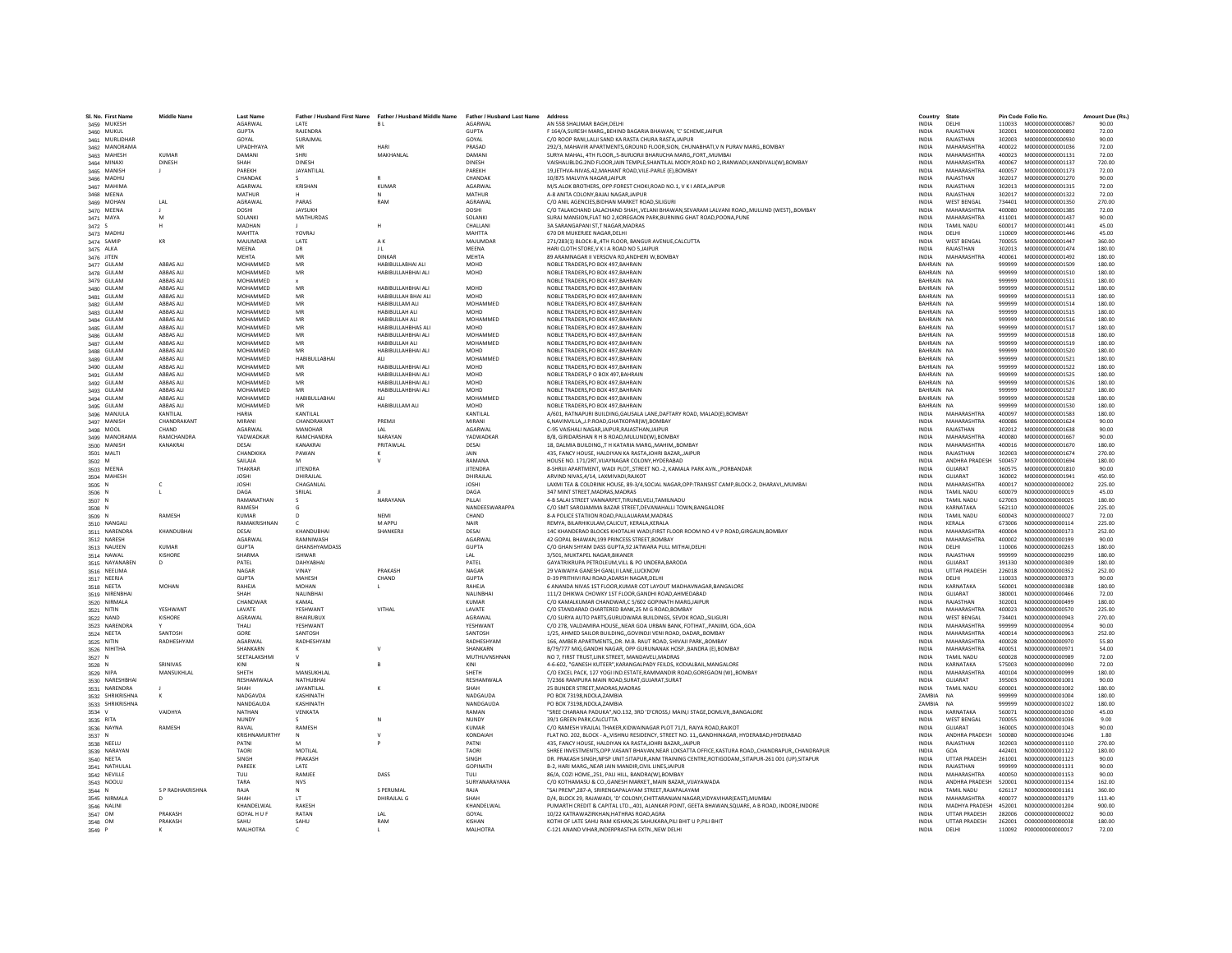| SI. No. First Name                | <b>Middle Name</b>           | <b>Last Name</b>            |                      | Father / Husband First Name Father / Husband Middle Name Father / Husband Last Name |                               | Address                                                                                                                                                    | Country                      | State                                        |                  | Pin Code Folio No.                   | Amount Due (Rs.) |
|-----------------------------------|------------------------------|-----------------------------|----------------------|-------------------------------------------------------------------------------------|-------------------------------|------------------------------------------------------------------------------------------------------------------------------------------------------------|------------------------------|----------------------------------------------|------------------|--------------------------------------|------------------|
| 3550 P                            | K SHANMUGA                   | SUNDARAM                    |                      |                                                                                     |                               | 15 RELIANCE RICE MILL ST.KONDITHOPE.MADRAS                                                                                                                 | <b>INDIA</b>                 | <b>TAMIL NADU</b>                            |                  |                                      | 180.00           |
| 3551 P                            |                              | NAGASUNDARANI               |                      |                                                                                     | SURRAHMANYAN                  | 7. SECOND MAIN ROAD JAGANNATHA PURAM VELACHERY CHENNAL                                                                                                     | <b>INDIA</b>                 | TAMIL NADLI                                  |                  | 600042 P000000000000043              | 225.00           |
| 3552 PADAN                        |                              | KUMAR                       | IAI                  | KISHAN                                                                              | DASS                          | 169 JAWHAR GANJ.HAPUR.HAPUR                                                                                                                                | <b>INDIA</b>                 | <b>UTTAR PRADESH</b>                         | 245101           | P000000000000052                     | 252.00           |
| 3553 PANKAJ                       | <b>KUMAR</b>                 | PUROHIT                     | GOPI                 | <b>KRISHNA</b>                                                                      | PUROHIT                       | C/O DR G K PUROHIT, M G HOSPITAL RD, BEHIND P N BANK, JODHPUR RAJ, JODHPUR                                                                                 | INDIA                        | RAJASTHAN                                    | 342001           | P000000000000121                     | 252.00           |
| 3554 PANKAJ                       |                              | NIGAM                       |                      | N                                                                                   | <b>NIGAM</b>                  | 55/8. SECTORI I.M.B. ROAD.NEW DELHI                                                                                                                        | <b>INDIA</b>                 | DELHI                                        | 110017           | P000000000000123                     | 180.00           |
| 3555 PARAG                        |                              | MAHESHWARI<br>KUMAR         | MOOLCHAND            |                                                                                     | MAHESHWARI<br>CHOPRA          | C 8 JUDGES COMPOUND.NEHRUNAGAR.AGRA<br>CHOPRA SHOES 719 HALWASIYA MARKET HAZRAT GANLLUCKNOW                                                                | <b>INDIA</b><br><b>INDIA</b> | <b>UTTAR PRADESH</b><br><b>UTTAR PRADESH</b> | 282002<br>226001 | P000000000000144<br>2000000000000161 | 90.00<br>243.00  |
| 3556 PARDEEP<br>3557 PARITHICHERI | <b>TIRUVCNGADA</b>           | RAMASWAMY                   | TIRUVENGADACHARI     | $\mathbf{L}$                                                                        | TIRUVENGADACHARI              | OLD 32 FOORTH STREET, KAMARAJ NAGAR MALACAURCRY, KOMBAKONAM                                                                                                | INDIA                        | TAMIL NADU                                   | 612002           | P000000000000182                     | 180.00           |
| 3558 PARKASH                      | WATI                         | KAPOOR                      | MUNI                 | LAL                                                                                 | KAPOOR                        | N 115 GREATER KAILASH.PART I.NEW DELHI                                                                                                                     | <b>INDIA</b>                 | DELHI                                        | 999999           | P000000000000188                     | 180.00           |
| 3559 PARMOD                       | <b>KUMAR</b>                 | MAHAJAN                     | OM                   | PARKASH                                                                             | <b>SHRUTI</b>                 | L-120. IST FLOORLAXMI NAGARDELHI                                                                                                                           | <b>INDIA</b>                 | DELHI                                        | 110092           | P000000000000204                     | 180.00           |
| 3560 POONAM                       |                              | RANSAL                      | $\mathbf{A}$         | $\kappa$                                                                            | RANSAL                        | MOTILAL AGARWAL MILLS.BIRLA NAGAR.GWALIOR                                                                                                                  | <b>INDIA</b>                 | MADHYA PRADESH 474004                        |                  | P000000000000301                     | 72.00            |
| 3561 PRABHAKAR                    |                              | AAKARAPU                    |                      |                                                                                     | PRABHAKAR                     | H NO 15-8-474 FEELKHANA, HYDERABAD, HYDERABAD                                                                                                              | <b>INDIA</b>                 | ANDHRA PRADESH                               | 999999           | P000000000000335                     | 180.00           |
| 3562 PRABHAKAR                    | GANESH                       | KHATAWKAR                   | GANESH               | G                                                                                   | KHATAWKAR                     | SURVEY NO.162/1 PLOT NO.11, NEAR,ANAND HOUSING SOCIETY, SHAHUNAGAR,(GODOLI), SATARA,SATARA                                                                 | <b>INDIA</b>                 | MAHARASHTRA                                  | 415002           | P000000000000337                     | 225.00           |
| 3563 PRABHAVATI                   | BAI                          | <b>MORAY</b><br><b>JAIN</b> |                      | $\mathbf{v}$                                                                        | ROYAL<br>IAIN                 | 31 PATALANNA TEPHLE ROAD, BASAVAD GUDI, BANGALORE<br><b>IAIN FARM HERRERT PUR DEHRADUN</b>                                                                 | INDIA<br><b>INDIA</b>        | KARNATAKA<br><b>UTTAR PRADESH</b>            | 560004<br>248142 | P000000000000343<br>P000000000000361 | 225.00<br>180.00 |
| 3564 PRACHI<br>3565 PRAFULCHANDRA | AMRITI AI                    | <b>RHOIANI</b>              | <b>AMRITI AI</b>     |                                                                                     | <b>BHOJANI</b>                | 2 BHOJESHWAR PLOT.PORBANDAR.PORBANDAR                                                                                                                      | <b>INDIA</b>                 | GUIARAT                                      | 360575           | P000000000000399                     | 180.00           |
| 3566 PRAKASH                      |                              | PANANDIKAF                  | SURIAII              |                                                                                     | SURIAJI                       | ABADE FARIA ROAD, MARGAO, GOA                                                                                                                              | INDIA                        | MAHARASHTRA                                  | 403601           | P000000000000447                     | 90.00            |
| 3567 PRAMILA                      |                              | TODARWAL                    | RAJESH               |                                                                                     | <b>TODARWA</b>                | 332 7TH MAIN ROAD 14TH CROSS.IIND BLOCK JAYANAGAR.BANGALORE                                                                                                | <b>INDIA</b>                 | KARNATAKA                                    | 560011           | P000000000000470                     | 252.00           |
| 3568 PRASAD                       |                              | KANDURI                     |                      |                                                                                     | RAMANJENEYULU                 | 17 IVTH BLOCK.KUMARA PARK WEST.BANGALORE                                                                                                                   | <b>INDIA</b>                 | KARNATAKA                                    | 560020           | P000000000000494                     | 180.00           |
| 3569 PRASHUN                      | KUMAR                        | <b>DUTT</b>                 | <b>RISHNU</b>        | PADA                                                                                | DUTTA                         | 6/1/1C PADMAPUKUR ROAD CALCUTTA                                                                                                                            | <b>INDIA</b>                 | <b>WEST RENGAL</b>                           | 700092           | P000000000000500                     | 225.00           |
| 3570 PRAVINA                      |                              | DHRUNA                      | NARENDRA             |                                                                                     | NARENDRA                      | 308A PATEL SHOPPING CENTRE, CHANDAVARKAR ROAD, BORIVALI W, BOMBAY                                                                                          | INDIA                        | MAHARASHTRA                                  | 400092           | P000000000000566                     | 252.00           |
| 3571 PREM<br>3572 PREM            | <b>KUMAR</b><br><b>KUMAR</b> | ARORA<br>SACHDEVA           | SONA<br>AMAR         |                                                                                     | RAM<br>NATH                   | 5/50 MOTI NAGAR.NEW DELHI<br>D-59 HUDSON LINE, KINGSWAY CAMP SGTB NAGAR, DELHI                                                                             | <b>INDIA</b><br>INDIA        | DELHI<br>DELHI                               | 110015<br>110009 | P000000000000594<br>P000000000000596 | 72.00<br>90.00   |
| 3573 PREM                         | KUMARI                       | DANGL                       | ARHAY                | RAJ                                                                                 | DANGL                         | 157 MINT STREET IST FLOOR.MADRAS.MADRAS                                                                                                                    | <b>INDIA</b>                 | TAMIL NADLI                                  | 600079           | P000000000000597                     | 252.00           |
| 3574 PREM                         | LATA                         | <b>JAIN</b>                 |                      |                                                                                     | <b>JAIN</b>                   | 3697 GALI JAMADAR, PAHARI DHIRAJ, DELHI                                                                                                                    | <b>INDIA</b>                 | DELHI                                        | 110006           | P000000000000604                     | 234.00           |
| 3575 PREM                         |                              | SINGH                       |                      | <b>JOGINDER</b>                                                                     | SINGH                         | 979/2, BHINDIAN STREET, PATIALA                                                                                                                            | <b>INDIA</b>                 | CHANDIGARI                                   | 147001           | P000000000000623                     | 180.00           |
| 3576 PREMILABEN                   |                              | PUJARA                      | JAYSUKHLAL           |                                                                                     | JAYSUKHLAL                    | JATIN 41 JAGNATH PLOT, OPP RACE COURSE, RAJKOT                                                                                                             | INDIA                        | GUJARAT                                      | 360001           | P000000000000637                     | 225.00           |
| 3577 PRITAM                       |                              | KALIR                       | <b>IOGINDER</b>      |                                                                                     | <b>SINGH</b>                  | POCKET GG - 3 M LG ELAT NO 66. VIKASPURL(RODELA) NEW DELHI                                                                                                 | <b>INDIA</b>                 | DELHI                                        | 110018           | P000000000000651                     | 225.00           |
| 3578 PRITAM                       | KAUR                         | LIPPAL                      |                      | $\mathcal{S}$                                                                       | <b>UPPAL</b>                  | SAJABAT FURNITURES, MODEL TOWN ROAD, BHARAT NAGAR CHOWK, LUDHIANA                                                                                          | <b>INDIA</b>                 | CHANDIGARH                                   | 141002           | P000000000000653                     | 180.00           |
| 3579 PURNIMA                      |                              | VAIDYA                      | RHAKKAMRHAI          |                                                                                     | RHAKKAMRHAI                   | 288611 ZAVERIWAD KOTHARI POLE, NEAR PATNIS STREET, AHMEDABAD                                                                                               | <b>INDIA</b>                 | GUIARAT                                      | 380001           | P000000000000713                     | 225.00           |
| 3580 PUSHPA<br>3581 PUSHPA        |                              | KADEL                       | KISHIN<br>KRISHNA    | CHAND                                                                               | DAS<br>KADEL                  | 756 POONA MALLEE HIGH ROAD.NEAR PADMA CLINIC KILPAUK.MADRAS<br>157, MINT STREET, 1st FLOOR, MADRAS                                                         | <b>INDIA</b><br>INDIA        | <b>TAMIL NADU</b><br>TAMIL NADU              | 600010<br>600079 | P000000000000738<br>P000000000000765 | 180.00<br>252.00 |
| 3582 PUSHPA                       |                              | PATFI                       | <b>IASHRHAI</b>      |                                                                                     | <b>IASHRHAI</b>               | 945 VISHAL NAGAR TARSALLBARODA                                                                                                                             | <b>INDIA</b>                 | GUIARAT                                      | 390009           | P000000000000782                     | 180.00           |
| 3583 PUSHPA                       |                              | SHAH                        | RAVJI                | KHIMJI                                                                              | SHAH                          | PREMSONS WBRARY, 76 A HILL ROAD BANDRA, BOMBAY                                                                                                             | INDIA                        | <b>MAHARASHTRA</b>                           | 400050           | P000000000000793                     | 252.00           |
| 3584 POONA                        | <b>DISTRICT LEPROSY</b>      | COMMITTEE                   |                      |                                                                                     |                               | MANISHA, 2nd FLOOR, FLAT NO. 35, 2-A, MOLEDINA ROAD, POONA, PUNE                                                                                           | <b>INDIA</b>                 | MAHARASHTRA                                  | 411001           | P000000000000891                     | 180.00           |
| 3585 PARIMAL                      |                              | DHANKI                      | PRAVINCHANDRA        |                                                                                     | PRAVINCHANDRA                 | C/O DR.PANKAJ P. DHANKI,3-RAVIKIRAN,CARTER ROAD - 3,,BORIVLI (EAST),,BOMBAY                                                                                | INDIA                        | MAHARASHTRA                                  | 400066           | P000000000000994                     | 450.00           |
| 3586 PREM                         | <b>I ATA</b>                 | GUPTA                       | SHRI                 | <b>ROHTASH KANWAR</b>                                                               | <b>GUPTA</b>                  | C/O MR. SUDHIR KUMAR GUPTA.211 PUSHPA BHAWAN.OPP TELEPHONE.BHAWAN. COLABA. BOMBAY                                                                          | <b>INDIA</b>                 | MAHARASHTRA                                  | 400005           | 2000000000001005                     | 162.00           |
| 3587 PUSHPANJALI                  | INDERCHAND                   | <b>JAIN</b><br>RAGHAVAN     | <b>INDERCHAND</b>    | K <sub>V</sub>                                                                      | <b>INDERCHAND</b><br>RAGHAVAN | 431/4, VISHWA APARTMENTS, ASHOK STAMBHA, NASIK                                                                                                             | <b>INDIA</b><br><b>INDIA</b> | GOA<br>DELHI                                 | 422002           | 2000000000001057                     | 396.00<br>325.80 |
| 3588 PADMA<br>3589 PANKAJ         |                              | <b>NANDA</b>                | LTCOL                |                                                                                     | NANDA                         | S-483 GREATER KAILASH-2, NEW DELHI<br>F-243 SHYAMNAGAR-EXTN,, PRIYDARSANI MARG, JAIPUR                                                                     | <b>INDIA</b>                 | RAJASTHAN                                    | 110048<br>302006 | P000000000001062<br>P000000000001097 | 90.00            |
| 3590 P                            | $\mathcal{L}$                | HARIHARAN                   | LATE                 | <b>PS</b>                                                                           | <b>IYER</b>                   | 32(OLD NO.53/1).BEACH ROAD. KALAKSHETRA COLONY.BESANT NAGAR.CHENNAI                                                                                        | <b>INDIA</b>                 | <b>TAMIL NADLI</b>                           | 600090           | P000000000001119                     | 90.00            |
| 3591 PARESH                       |                              | SHAH                        | M                    |                                                                                     | SHAH                          | 6/9.DAMANI ESTNAUPADA.THANE                                                                                                                                | <b>INDIA</b>                 | MAHARASHTRA                                  | 400602           | P000000000001138                     | 270.00           |
| 3592 PREM                         | CHAND                        | <b>JAIN</b>                 | INDER                | SAIN                                                                                | <b>JAIN</b>                   | 2. SUDHA SAGAR COLONY.NR. KARDHANI.MARKET.CHIDAND MARG.MALVIYA NAGARJAIPUR                                                                                 | <b>INDIA</b>                 | RAIASTHAN                                    | 302017           | P000000000001262                     | 180.00           |
| 3593 GOTTIPATI                    |                              | PADMA                       | RANGA                |                                                                                     | <b>RAO</b>                    | RANGA RAO.10-34-2 CO OPERATIVE COLONY.KAVALI AP.KAVALI                                                                                                     | <b>INDIA</b>                 | ANDHRA PRADESH                               | 524201           | P000000000001267                     | 90.00            |
| 3594 DURGESH                      | MOHAN                        | PAINULY                     | SHRI                 | M <sub>P</sub>                                                                      | PAINULY                       | S/O SRI M P PAINULY, 71 A SHUBHASH NAGAR PANYALA RD, ROORKEE UP, ROORKEE                                                                                   | INDIA                        | UTTAR PRADESH                                | 247667           | P000000000001271                     | 180.00           |
| 3595 DURGESH                      | <b>MOHAN</b>                 | PAINULY                     | SHRI                 | M P                                                                                 | PAINULY                       | S/O SRI M P PAINULY.71 A SHUBHASH NAGAR.PANYALA RD ROORKEE UP.ROORKEE                                                                                      | <b>INDIA</b>                 | <b>UTTAR PRADESH</b>                         | 247667           | P000000000001272                     | 180.00           |
| 3596 AMBRISH                      |                              | PAREEK<br>PAREEK            | SHRI<br>MR           | HR<br>H K                                                                           | PAREEK<br>PAREEK              | H NO 814 BABA HARISH CHANDR MARG, JAIPUR<br>H NO 814 BABA HARISH CHANDRA MARG, JAIPUR                                                                      | <b>INDIA</b><br><b>INDIA</b> | RAJASTHAN<br>RAJASTHAN                       | 302001<br>302001 | P000000000001293<br>P000000000001294 | 180.00<br>180.00 |
| 3597 AMBRISH<br>3598 AMBRISH      |                              | PAREEK                      | MR                   | H K                                                                                 | PAREEK                        | H NO 814 BABA HARISH CHANDRA MARG, JAIPUR                                                                                                                  | INDIA                        | RAJASTHAN                                    | 302001           | P000000000001295                     | 180.00           |
| 3599 VED                          |                              | PRAKASH                     | $\sim$               |                                                                                     | RAM                           | 101 VASUNDHRA COLONY TANK ROAD JAIPUR                                                                                                                      | <b>INDIA</b>                 | RAJASTHAN                                    | 302016           | P000000000001327                     | 180.00           |
| 3600 PADAM                        | CHAND                        | NAHAR                       |                      | $\mathsf{C}$                                                                        | NAHAR                         | NO.40, PERUMAL STREET, IIND FLOOR, KONDITHOPE MARKET, KONDITHOPE, CHENNAI                                                                                  | <b>INDIA</b>                 | <b>TAMIL NADLI</b>                           | 600079           | P000000000001352                     | 9.00             |
| 3601 PINAKBA                      |                              | PARMAR                      | SADARSINE            |                                                                                     | SADARSINE                     | KABA RUPA WADI.PALIYAD ROAD.BOTAD                                                                                                                          | <b>INDIA</b>                 | GUIARAT                                      | 364710           | P000000000001354                     | 45.00            |
| 3602 PRATUL                       | RAMANLAL                     | PATEL                       | RAMANLAL             |                                                                                     | RAMANLAL                      | 22/A,JAIHIND SOCIETY NR.SARDAR,PATEL,HOSPITAL RAMBAG,MANI NAGAR,AHMEDABAD                                                                                  | <b>INDIA</b>                 | GUJARAT                                      | 380008           | P000000000001399                     | 180.00           |
| 3603 PREM                         | CHAND                        | <b>JAIN</b>                 | <b>INDER</b>         |                                                                                     | <b>JAIN</b>                   | 2, SUDHA SAGAR COLONY, NR.KARDHANI, MARKET, CHIDAND MARG, MALVIYA NAGAR, JAIPUR                                                                            | <b>INDIA</b>                 | RAJASTHAN                                    | 302017           | 2000000000001425                     | 270.00           |
| 3604 PANKAJ<br>3605 PIYUSH        | DAMJI<br>SHESHMAL            | SAVLA<br><b>SHAH</b>        | DAMJI<br>SHESHMAL    | KUNUERJI                                                                            | SAVLA<br>SHESHMAL             | PAKIZA CHAWL.ROOM NO.3.BESIDE.WARDHAMAN COTTAGE.S.V.ROAD.KANDIVALI(W)BOMBAY<br>3/4164 THAKOR BHUVAN.BUNDELAWAD.SURAT                                       | <b>INDIA</b><br><b>INDIA</b> | MAHARASHTRA<br>GUIARAT                       | 400067<br>395003 | P000000000001429<br>2000000000001438 | 180.00<br>180.00 |
| 3606 PUSHPA                       | SANJAY                       | <b>GUPTA</b>                | SANJAY               | G                                                                                   | <b>GUPTA</b>                  | PLOT NO. 115, EAST WARDHAMAN NAGAR,, NAGPUR                                                                                                                | INDIA                        | <b>MAHARASHTRA</b>                           | 999999           | P000000000001446                     | 180.00           |
| 3607 PAWAN                        | KUMAR                        | JAIN                        | SARDAR               | M                                                                                   | <b>JAIN</b>                   | 435, FANCY HOUSE, HALDIYAN KA RASTA, JOHRI BAZAR, JAIPUR                                                                                                   | INDIA                        | RAJASTHAN                                    | 300003           | P000000000001451                     | 90.00            |
| 3608 PRAFUL                       | D.                           | UNADKAT                     | DHIRAILAL            |                                                                                     | DHIRAJLAL                     | 9. KRISHNA APPARTMENT.OPP.- POLICE HEAD QUARTER JUNAGADH JUNDGADH                                                                                          | <b>INDIA</b>                 | GUJARAT                                      | 999999           | P000000000001488                     | 180.00           |
| 3609 PRAMOD                       |                              | <b>AGARWAL</b>              |                      | $\mathbf{I}$                                                                        | <b>AGARWAI</b>                | THE BANK OF RAJASTHAN LTD."SUBODH COLLAGE, RAM BAGH CIRCLE, JAIPUR                                                                                         | <b>INDIA</b>                 | RAJASTHAN                                    | 302004           | P000000000001514                     | 180.00           |
| 3610 PRASHANT                     | <b>BABUBHAI</b>              | PATEL                       | <b>BABUBHAI</b>      |                                                                                     | PATEL                         | A-7, NEELKAMAL SOCIETY, 100, FEET ROAD, ANAND                                                                                                              | INDIA                        | GUJARAT                                      | 388001           | P000000000001524                     | 90.00            |
| 3611 PRAMOD                       | <b>KUMAR</b>                 | RASTOGI                     | LT                   | SH V P                                                                              | <b>RASTOGI</b>                | C-49, PREET VIHAR,, VIKAS MARG,, DELHI<br>119-127 BAMBA ROAD. DARSHAN PURWA.KANPUR                                                                         | INDIA                        | DELHI<br><b>UTTAR PRADESH</b>                | 110092           | P000000000001556                     | 45.00            |
| 3612 PRAVEEN<br>3613 PRAGNA       | BHAGVANJIBHAI                | GORECHA                     | SRI<br>BHAGVANJIBHAI | KRISHNA                                                                             | GOPAL<br><b>GORECHA</b>       | 'JAMNA APPARTMENT', 4TH FLOOR, A-404, DHANDUSAR ROAD, JUNAGARH                                                                                             | <b>INDIA</b><br><b>INDIA</b> | GUJARAT                                      | 208012<br>362001 | P000000000001626<br>P000000000001667 | 135.00<br>450.00 |
| 3614 R                            |                              | GUPTA                       |                      |                                                                                     | GUPTA                         | 86 ANUPURAM.HYDERABAD.HYDERABAD                                                                                                                            | <b>INDIA</b>                 | ANDHRA PRADESH                               | 500762           | R000000000000047                     | 135.00           |
| 3615 RADHA                        | KRISHEN                      | MATTU                       | SHIV                 |                                                                                     | MATTU                         | C/O A9 RESERVE BANK OFFICERS FLATS, HAUZ KHAS, , NEW DELHI                                                                                                 | INDIA                        | DELHI                                        | 110016           | R000000000000085                     | 162.00           |
| 3616 RAFAT                        |                              | <b>NAOVI</b>                | AHETRAM              | <b>ALI</b>                                                                          | <b>NAQVI</b>                  | H. NO.-1. KIDWAI NAGAR.IMLIWALA PHATAK.JAIPUF                                                                                                              | <b>INDIA</b>                 | RAJASTHAN                                    | 302015           | B000000000000118                     | 45.00            |
| 3617 RAGHUBHA                     | DEVI                         | CHOMAL                      |                      |                                                                                     |                               | KIRTI BUILDING SUBHASH ROAD.VERAVAL.VERAVAL                                                                                                                | <b>INDIA</b>                 | GUJARAT                                      | 362265           | R000000000000124                     | 225.00           |
| 3618 RAJ                          |                              | RUDHIRAIA                   | SHIV                 |                                                                                     | PRATAP                        | G-233 PREET VIHAR DELHI                                                                                                                                    | <b>INDIA</b>                 | DELHI                                        | 110092           | B000000000000140                     | 72.00            |
| 3619 RAJ<br>3620 RAJENDRA         | RANI                         | <b>GUPTA</b><br>PRASAD      | <b>JYOTI</b>         |                                                                                     | <b>GUPTA</b><br>PRASAD        | D 12 KAILASH COLONY, NEW DELH<br>C-475, SECOTR 19, ROAD, NOIDA COMPLEX, DISTT : GHASZIABAD(U.P.), GAZIABAD                                                 | INDIA<br>INDIA               | DELHI<br><b>UTTAR PRADESH</b>                | 110048<br>999999 | R00000000000200<br>R00000000000286   | 180.00<br>252.00 |
| 3621 RAJENDRA                     | PRASAD                       | SHARMA                      | LATE                 | V <sub>P</sub>                                                                      | SHARMA                        | "VITTHAL BHAWAN".2A/367, AZAD NAGAR,KANPUR                                                                                                                 | <b>INDIA</b>                 | <b>UTTAR PRADESH</b>                         | 208002           | R000000000000292                     | 180.00           |
| 3622 RAJENDRA                     |                              | PANDYA                      | SHANTILAL            |                                                                                     | PANAYA                        | C/O DR R R PANDYA.OPP DHURU FLAT 3 SHUBHASH NAGAR.RAIYA ROAD RAJKOT.RAJKOT                                                                                 | <b>INDIA</b>                 | GUJARAT                                      | 360001           | R000000000000296                     | 252.00           |
| 3623 RAJENDRAN                    |                              | PILLAI                      |                      |                                                                                     |                               | 2 ALOK NAGAR B, AGRA, AGRA                                                                                                                                 | <b>INDIA</b>                 | <b>UTTAR PRADESH</b>                         | 999999           | R000000000000301                     | 180.00           |
| 3624 RAJESH                       |                              | TEWARI                      | RAM                  | DAS                                                                                 | TEWARI                        | 119/59 BAMBA ROAD, GUMTI NO 5, KANPUR                                                                                                                      | INDIA                        | <b>UTTAR PRADESH</b>                         | 208012           | R000000000000365                     | 180.00           |
| 3625 RAJESH                       | VALI                         | <b>NISAR</b>                | VALI                 |                                                                                     | <b>NISAR</b>                  | 15/E ISHA PRASAD 1ST FLOOR, BLOCK NO 6 DR M B RAUT RD 2ND LANE, SHIVAJI PARK, BOMBAY                                                                       | <b>INDIA</b>                 | MAHARASHTRA                                  | 400028           | R000000000000370                     | 252.00           |
| 3626 RAJINDAR                     |                              | SINGH                       |                      | SATNAM                                                                              | SINGH<br><b>PARFFK</b>        | M/S JATINDAR BROTHERS.2695-CHOWK KARORI,AMRITSAR                                                                                                           | <b>INDIA</b>                 | CHANDIGARH                                   | 143001           | R000000000000385                     | 225.00           |
| 3627 RAJKUMARI<br>3628 RAKESH     |                              | PAREEK<br>SHARMA            | BHANWARLAL<br>ONKAR  | NATH                                                                                | SHARMA                        | 4809 SOTIYAN STREET.K G B KA RASTA JOHARI BAZAR JAIPUR<br>FLAT-503,A WING,CARARA BLDG,HIRANA-,NDANI ESTATE, OFF GHODBUNDER ROAD,PATLIPADA,THANE(W),,MUMBAI | <b>INDIA</b><br>INDIA        | RAJASTHAN<br>MAHARASHTRA                     | 302003<br>999999 | R000000000000437<br>R000000000000506 | 252.00<br>180.00 |
| 3629 RAM                          | <b>NIVAS</b>                 | AWASTHI                     | PT                   | SHEONATH                                                                            | AWASTH                        | 105/481 SRI NAGAR.KANPUR.KANPUR                                                                                                                            | <b>INDIA</b>                 | <b>UTTAR PRADESH</b>                         | 208012           | R000000000000564                     | 252.00           |
| 3630 RAMASHANKER                  |                              | SHUKLA                      |                      | N                                                                                   | <b>SHUKLA</b>                 | 2. SHREE PRABHA SOCIETYSUBHASH PARK, HARNI RING ROADVADODARA (GUIRAT).VADODARA                                                                             | <b>INDIA</b>                 | GUJARAT                                      | 390022           | R000000000000626                     | 225.00           |
| 3631 RAMESH                       | RARU                         | NARASIMHAN                  |                      |                                                                                     | NARASIMHAN                    | C/O R KRISHNAMURTHY 142 VALAYAPATHY STREET GANESH NAGAR CHENNAL                                                                                            | <b>INDIA</b>                 | <b>TAMIL NADLI</b>                           | 600073           | B000000000000641                     | 180.00           |
| 3632 RAMESH                       |                              | HULLUR                      |                      | <b>K MURTHY</b>                                                                     | <b>RAO</b>                    | 16-44-410/1/1, MOOSARAMBAGH, OPP. ANDARA TIMES OFFICE, HYDERABAD (A.P.), HYDERABAD                                                                         | INDIA                        | ANDHRA PRADESH                               | 500036           | R000000000000685                     | 90.00            |
| 3633 RAMESH                       |                              |                             | SIDDAPPA             |                                                                                     | JABI                          | 25/4, KAMAXIPURAM, SULLA ROAD, BEHIND MICROWAVE, TOWER, HUBLI, KARNATAKA, HUBLI                                                                            | INDIA                        | KARNATAKA                                    | 580023           | R00000000000686                      | 135.00           |
| 3634 RAMESH                       | <b>KUMAR</b>                 | <b>KAPOOR</b><br>NAVDIWALA  | NANABHAI             | G                                                                                   | <b>KAPOOR</b><br>NANABHAI     | 519 KATRA NEEL.CHANDNI CHOUK.DELHI<br>4/B/3, SHANTWAN RAIN HOUSE, NEAR L.P. SAWANI SCHOOL, PAL JAKAT NAKA, PAL CANEL, POST PAL, SURAT                      | <b>INDIA</b><br><b>INDIA</b> | DELHI<br>GUJARAT                             | 110006<br>395009 | R000000000000701<br>R00000000000720  | 180.00<br>252.00 |
| 3635 RAMESH<br>3636 RAMILA        | <b>IAYANTILAL</b>            | PATEL                       | JAYANTILAL           | MANII AI                                                                            | PATEL                         | 34/B HARIDWAR CO OPERATIVE, HOUSING SOCIETY, RANIP                                                                                                         | <b>INDIA</b>                 | GUIARAT                                      | 382480           | B000000000000757                     | 252.00           |
| 3637 RAMILA                       | KIRITKUMAR                   | MEHTA                       | KIRIT                | KANTILAL                                                                            | MEHTA                         | ISHWAER BHUVAN NO 24TH FLOOR, ROOM NO 15 NUL BAZAR ROAD, BOMBAY                                                                                            | INDIA                        | <b>MAHARASHTRA</b>                           | 400003           | R00000000000758                      | 252.00           |
| 3638 RAMNIWAS                     |                              | SODHAN                      | <sub>SO</sub>        | GAJANANDJI                                                                          | SODHANI                       | 32, EZRA STREET, [NORTH BLOCK ], 5TH FLOOR, ROOM NO.569, CALCUTTA                                                                                          | <b>INDIA</b>                 | <b>WEST BENGAL</b>                           | 700001           | R00000000000778                      | 252.00           |
| 3639 RANGABABU                    |                              | KORE                        | RANGAIAH             |                                                                                     | TORE                          | H NO 30/254.M.R.K. ROAD.VINUKONDA                                                                                                                          | <b>INDIA</b>                 | ANDHRA PRADESH                               | 522647           | R000000000000801                     | 180.00           |
| 3640 RANJANI                      |                              | SRIDHAR                     | M                    | $\mathbb{R}$                                                                        | SRIDHAR                       | NO 45 7TH AVENUE.ASHOK NAGAR.MADRAS                                                                                                                        | <b>INDIA</b>                 | TAMIL NADLI                                  |                  | 600083 8000000000000831              | 180.00           |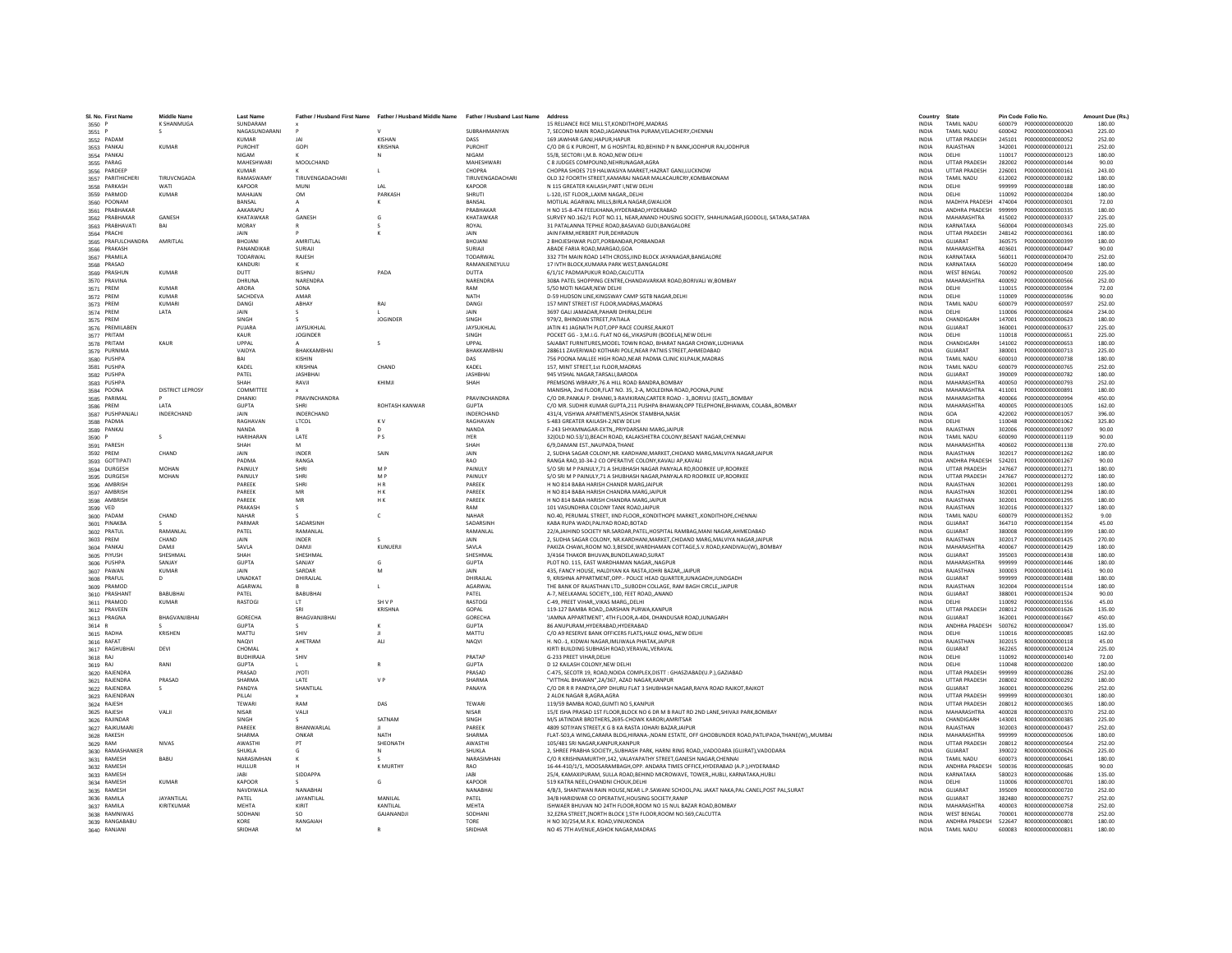| SI, No. First Name              | <b>Middle Name</b> | <b>Last Name</b>         | Father / Husband First Name | Father / Husband Middle Name | Father / Husband Last Name Address |                                                                                                                                               | Country                      | State                            |                  | Pin Code Folio No.                   | Amount Due (Rs.  |
|---------------------------------|--------------------|--------------------------|-----------------------------|------------------------------|------------------------------------|-----------------------------------------------------------------------------------------------------------------------------------------------|------------------------------|----------------------------------|------------------|--------------------------------------|------------------|
| 3641 RANJITH                    | KUMARI             |                          |                             | VENU                         | <b>RHAT</b>                        | H NO 33/1017 T D ROAD, ERNAKULAM COLLEGE P O, COCHIN                                                                                          | <b>INDIA</b>                 | <b>KFRAIA</b>                    |                  | 682035 R000000000000836              | 252.00           |
| 3642 RATILAL                    | SHANKARDAS         | PATEL                    | SHANKARDAS                  |                              | PATEL<br>MURTHY                    | O/1 VIKRAM APARTMENT.NEAR SHREYAS RAILWAY CROSSING AMBAWADIAHMEDABAD                                                                          | <b>INDIA</b>                 | <b>GUJARAT</b><br>ANDHRA PRADESH | 380015           | R000000000000909                     | 180.00           |
| 3643 RAVI                       | <b>KUMAR</b>       | VELURI<br>NAGARAJAN      | LATE                        | VSN                          | NAGARAJAN                          | C/O MR. V. KRISHNA MOHAN, ADVOCATE, 2/3 RT, LIG II, BARKATPURA, HYDRABAD, HYDERABAD<br>PLOT NO 11. ARUL NAGAR.URAPAKKAM.(TAMILNADU).URAPAKKAM | <b>INDIA</b><br><b>INDIA</b> | TAMIL NADU                       | 999999<br>603202 | R000000000000936<br>R000000000000945 | 180.00<br>180.00 |
| 3644 RAVIKUMAR                  |                    | VASWANI                  | MOHANDAS                    | s                            | VASWANI                            |                                                                                                                                               |                              |                                  | 421004           | R000000000001041                     | 225.00           |
| 3645 RESHMA                     |                    |                          |                             |                              |                                    | BLOCK NO C/543 108C, BEHIND VENUS CINEMA, ULHASNAGAR                                                                                          | INDIA                        | MAHARASHTRA                      |                  |                                      |                  |
| 3646 RINA                       | PARFSH             | <b>JARIWALA</b><br>RHATT |                             | $\mathsf{D}$                 | <b>JARIWALA</b><br>BHATT           | 51 VANIA SHERI MAHIDHARPURA SURAT                                                                                                             | <b>INDIA</b><br><b>INDIA</b> | <b>GUIARAT</b><br>GUJARAT        | 395003<br>360311 | B000000000001053                     | 252.00           |
| 3647 RITA                       |                    | <b>KANTOR</b>            | SHASHIKANT                  | <b>KUMAF</b>                 | KANTOR                             | SAI DARSHAN, 2 STATION PLOT, GONDAL<br>13A RAM NAGAR EXT II.KRISHAN NAGAR.DELH                                                                |                              |                                  |                  | R000000000001058<br>R000000000001099 | 225.00           |
| 3648 ROHIT                      |                    |                          | RAJ<br>EBRAHIM              |                              |                                    | 2/31 FATEMA MANZIL.4 MUSAFIRKHANA ROAD.BOMBAY                                                                                                 | <b>INDIA</b>                 | DELHI<br>MAHARASHTRA             | 110051           | B000000000001122                     | 90.00            |
| 3649 RUBAB                      | F                  | <b>MORA</b>              |                             |                              | <b>MORA</b>                        |                                                                                                                                               | <b>INDIA</b>                 |                                  | 400001           |                                      | 252.00           |
| 3650 RUKAMANI                   | A                  | $\sim$<br>VARIA          | RAMANATHAN                  |                              | s<br>VARIA                         | NO 10 JAY AMBIKA PRASANNA NO 2.AYRE RD NEAR GAODEVI TEMPLE.DOMBIVLI EAST.THANE                                                                | <b>INDIA</b>                 | MAHARASHTRA                      | 421201           | R000000000001126                     | 180.00           |
| 3651 RUKHIBEN                   |                    |                          | <b>ASHOK</b>                |                              |                                    | SECOND VILLAGE ROOM NO 205, MITHAPUR OKHAMANDAL, JAMNAGAR                                                                                     | <b>INDIA</b>                 | <b>GUJARAT</b>                   | 361345           | R000000000001129                     | 180.00           |
| 3652 RAMESH                     |                    | <b>KUMAR</b>             | SO.                         |                              | <b>SLAL</b>                        | 20-B SARABHA NAGAR, ,LUDHIANA, LUDHIANA                                                                                                       | INDIA                        | CHANDIGARH                       | 141001           | R000000000001366                     | 72.00            |
| 3653 RAMANLAL                   | $\mathbf{R}$       | UPADHYAY                 | NITYARAM                    | M                            | NITYARAM                           | A/202, VISHAL APARTMENT, SIR M.V.ROAD, ANDHERI(EAST), BOMBAY, BOMBAY                                                                          | <b>INDIA</b>                 | MAHARASHTRA<br>MAHARASHTRA       | 400069           | R000000000001403                     | 45.00            |
| 3654 RASHIKANT                  |                    | MFTHA                    | <b>RATILAL</b>              |                              | <b>MFHTA</b>                       | MAHAVIR PARK (A), 98/4 GARODIANAGAR, GHATKOPAR(E), BOMBAY                                                                                     | <b>INDIA</b>                 |                                  | 400077           | B000000000001511                     | 325.80           |
| 3655 RADHAGOBINDA               |                    | MUKHERJEI                | LATE                        | PANCHANAN                    | MUKHERJEE                          | J L NEHRU ROAD, POST RANIGANJ, DIST BURDWAN, WEST BENGAL, BURDWAN                                                                             | INDIA                        | WEST BENGAL                      | 713347           | R000000000001534                     | 72.00            |
| 3656 RASHM                      |                    | KHANNA                   | SHASHI                      |                              | KHANNA                             | C/O DIPAK MANEKALAL JAVERI,,3RD FLOOR, KHETWADI 10TH LANE,BOMBAY                                                                              | <b>INDIA</b>                 | MAHARASHTRA                      | 400004           | R000000000001612                     | 180.00           |
| 3657 RAMESH                     | AMANMAL            | <b>JASHNANI</b>          | AMARMAL                     |                              | AMARMAL                            | 10-D. CENCED APARTMENT PALI HILL ROAD, UNION PARK. KHAR (WEST). MUMBA                                                                         | <b>INDIA</b>                 | MAHARASHTRA                      | 400052           | R000000000001637                     | 439.20           |
| 3658 RANJANBEN                  |                    | SINDHAV                  | <b>GOVINDRHAL</b>           |                              | SINDHAV                            | 6/125 MUNICIPAL QUARTERS, AMRAIWADI, AHMEDABAD, AHMEDABAD                                                                                     | <b>INDIA</b>                 | <b>GUIARAT</b>                   | 380026           | R000000000001655                     | 252.00           |
| 3659 ROHIT                      | KISHOREBHAI        | DEDHIA                   | KISHOREBHA                  |                              | DEDHIA                             | 2 HAPPY HOME, KAMLA NEHRU CROSS RD.NO.2 KANDIVILI (WEST).BOMBAY                                                                               | <b>INDIA</b>                 | MAHARASHTRA                      | 400067           | R000000000001660                     | 72.00            |
| 3660 ROHIT                      | KISHOREBHAI        | DEDHIA                   | KISHOREBHA                  |                              | DEDHIA                             | 2 HAPPY HOME, KAMLA NEHRU CROSS RD, NO.2 KANDIVILI (WEST), BOMBAY                                                                             | <b>INDIA</b>                 | MAHARASHTRA                      | 400067           | R000000000001661                     | 72.00            |
| 3661 R                          |                    | JAIN                     | <b>GULAB</b>                | CHAND                        | KOTADIA                            | 469 MINT STREET.MADRAS.MADRAS                                                                                                                 | <b>INDIA</b>                 | <b>TAMIL NADU</b>                | 600079           | R000000000001693                     | 505.80           |
| 3662 RAMADEVI                   |                    | AGARWAL                  | VUAY                        | PRAKASH                      | AGARWAI                            | JAI SAKET CHSH LTD, FLAT NO 2,DADY SETH PATH, MALAD(W),BOMBAY                                                                                 | <b>INDIA</b>                 | MAHARASHTRA                      | 400064           | R000000000001703                     | 72.00            |
| 3663 RAMAN                      |                    | <b>JAIN</b>              | SH                          | RK                           | <b>JAIN</b>                        | FLAT NUMBER 100, SANSKRIT NAGAR, SOCIETY, PLOT NO.3 SECTOR 14, ROHINI, DELHI                                                                  | INDIA                        | DELHI                            | 110085           | R000000000001707                     | 225.00           |
| 3664 ROHIT                      |                    | AGARWAL                  | NAND                        | KISHORE                      | AGARWAI                            | C/O SURYA AUTO PARTS, GURUDWARA, BUILDING, SEVOKE ROAD, SLILIGURI, W.B, SILIGURI                                                              | <b>INDIA</b>                 | <b>WEST BENGAL</b>               | 734401           | R000000000001708                     | 360.00           |
| 3665 RAMESH                     | <b>KUMAR</b>       | AGARWAL                  | RAMPRASAD                   |                              | AGARWAL                            | C/O SURYA AUTO PARTSGURUDWARA BUILDING. SEVOKE ROAD.SILIGURI, W.B.SILIGURI                                                                    | <b>INDIA</b>                 | <b>WEST BENGAL</b>               | 734401           | R000000000001709                     | 450.00           |
| 3666 REKHA                      |                    | KHANCHANDANI             |                             |                              | LALL                               | C/O M K TRADERS, 1ANAND CHAMBERS, BABA HARISH CH. MARG, JAIPUR                                                                                | <b>INDIA</b>                 | RAJASTHAN                        | 999999           | R000000000001712                     | 45.00            |
| 3667 RAJENDRA                   | <b>KUMAR</b>       | PARAKH                   | ROOP                        | CHAND                        | PARAKH                             | C/O ROOP CHAND PARAKH, 5/1, LUCAS LANE 3RD FLOOR, CALCUTTA                                                                                    | INDIA                        | WEST BENGAL                      | 700001           | R000000000001717                     | 360.00           |
| 3668 RATAN                      | <b>KUMAR</b>       | AGARWAL                  | SANT                        | LAL                          | AGARWAL                            | C/O KRISHNA TRADING COMPANYNEHRU ROAD.KHALPARA.SILIGURI BAZARDARJEELING                                                                       | <b>INDIA</b>                 | <b>WEST BENGAL</b>               | 734405           | R000000000001760                     | 252.00           |
| 3669 RAJESH                     | <b>HARISHANKER</b> | O <sub>7</sub> A         | <b>HARISHANKER</b>          |                              | OZA                                | C 209 VIVEKANAND NAGAR.S.V.ROAD, BORIVALI (W).BOMBAY                                                                                          | <b>INDIA</b>                 | MAHARASHTRA                      | 400092           | B000000000001782                     | 180.00           |
| 3670 RAJ                        | DEVI               | RUIA                     |                             | к                            | RUIA                               | 122 - B. KARYA ROAD.CALCUTTA                                                                                                                  | <b>INDIA</b>                 | <b>WEST RENGAL</b>               | 700017           | R000000000001794                     | 180.00           |
| 3671 LACHHMAN                   | DAS CHH            | RAHEJA                   | CHHATA                      |                              | RAM                                | 8 ANANDA NIWAS 1ST FLOOR, KUMAR COL LAY OUT, MADHAV NAGAR, BANGALORE                                                                          | <b>INDIA</b>                 | KARNATAKA                        | 560001           | R000000000001801                     | 45.00            |
| 3672 MOHAN                      |                    | RAJ                      | MANORILAL                   |                              | MANORILAL                          | 26 CHUNDRAPA MUDLY STREET, MADRAS, MADRAS                                                                                                     | INDIA                        | TAMIL NADU                       | 600079           | R000000000001803                     | 45.00            |
| 3673 H                          |                    | RANGAN                   | VENKATARAMAN                |                              | VENKATARAMAN                       | B-1-4 VIJI FLATS-34.P S ST T NAGAR.MADRAS                                                                                                     | <b>INDIA</b>                 | TAMIL NADLI                      | 600017           | B000000000001821                     | 1.80             |
| 3674 V                          |                    | RANGAN                   | VENKATARAMAN                |                              | VENKATARAMAN                       | B-1-4 VIJI FLATS-34,P S ST T NAGAR, MADRAS                                                                                                    | <b>INDIA</b>                 | TAMIL NADU                       | 600017           | R000000000001822                     | 1.80             |
| 3675 V                          |                    | RANGAN                   | VENKATARAMAN                |                              | VENKATARAMAN                       | B-1-4 VUI FLATS 34 P S ST,T NAGAR, MADRAS                                                                                                     | <b>INDIA</b>                 | TAMIL NADU                       | 600017           | R000000000001823                     | 1.80             |
| 3676 V                          |                    | RANGAN                   | VENKATARAMAN                |                              | VENKATARAMAN                       | B-1-4 VIJI FLATS-34.P S ST T NAGAR.MADRAS                                                                                                     | <b>INDIA</b>                 | TAMIL NADU                       | 600017           | R000000000001824                     | 1.80             |
| 3677 V                          |                    | RANGAN                   | VENKATARAMAN                |                              | VENKATARAMAN                       | B-1-4 VIJI FLATS-34, P S ST T NAGAR, MADRAS                                                                                                   | <b>INDIA</b>                 | TAMIL NADU                       | 600017           | R000000000001825                     | 1.80             |
| 3678 V                          |                    | RANGAN                   | VENKATARAMAN                |                              | VENKATARAMAN                       | B-1-4 VIJI FLATS-34,P S ST T NAGAR, MADRAS                                                                                                    | INDIA                        | <b>TAMIL NADU</b>                | 600017           | R000000000001826                     | 1.80             |
| 3679 V                          |                    | RANGAN                   | VENKATARAMAM                |                              | VENKATARAMAN                       | B-1-4 VIJI FLATS-34 P S ST.T NAGAR.MADRAS                                                                                                     | <b>INDIA</b>                 | TAMIL NADU                       | 600017           | R000000000001827                     | 1.80             |
| 3680 V                          |                    | RANGAN                   | VENKATARAMAN                |                              | VENKATARAMAN                       | B-1-4 VIJI FLATS-34.P S ST T NAGAR.MADRAS                                                                                                     | <b>INDIA</b>                 | <b>TAMIL NADU</b>                | 600017           | R000000000001828                     | 1.80             |
| 3681 V                          |                    | RANGAN                   | VENKATARAMAN                |                              | VENKATARAMAN                       | B-1-4 VIJI FLATS, 34 PINJALA SUBRAMANIAN ST, T NAGAR MADRAS.MADRAS                                                                            | <b>INDIA</b>                 | TAMIL NADLI                      | 600017           | 8000000000001829                     | 1.80             |
| 3682 V                          |                    | RANGAN                   | VENKATARAMAM                |                              | VENKATARAMAN                       | B-1-4 VIJI FLATS-34 PINJALA, SUBRAMONIAN ST T NAGAR, MADRAS                                                                                   | INDIA                        | TAMIL NADU                       | 600017           | R000000000001830                     | 1.80             |
| 3683 V                          |                    | RANGAN                   | VENKATARAMAN                |                              | VENKATARAMAN                       | B-1-4 VIJI FLATS-34,P S ST T NAGAR, MADRAS                                                                                                    | <b>INDIA</b>                 | TAMIL NADU                       | 600017           | R000000000001831                     | 1.80             |
| 3684 V                          |                    | RANGAN                   | VENKATARAMAN                |                              | VENKATARAMAN                       | <b>B-1-4 VIII FLATS-34 P S ST T NAGAR MADRAS</b>                                                                                              | <b>INDIA</b>                 | TAMIL NADLI                      | 600017           | B000000000001832                     | 1.80             |
| 3685 V                          |                    | RANGAN                   | VENKATARAMAN                |                              | VENKATARAMAN                       | B-1-4 VIJI FLATS-34.P S ST T NAGAR.MADRAS                                                                                                     | <b>INDIA</b>                 | TAMIL NADLI                      | 600017           | R000000000001833                     | 1.80             |
| 3686 V                          |                    | RANGAN                   | VENKATARAMAN                |                              | VENKATARAMAN                       | B-1-4 VIJI FLATS-34, PS ST T NAGAR, MADRAS                                                                                                    | <b>INDIA</b>                 | <b>TAMIL NADU</b>                | 600017           | R000000000001834                     | 1.80             |
| 3687 V                          |                    | RANGAN                   | VENKATARAMAN                |                              | VENKATARAMAN                       | B-1-4 VIJI FLATS-34, PINJALA SUBRAMONIAM ST, T NAGAR MADRAS, MADRAS                                                                           | <b>INDIA</b>                 | TAMIL NADU                       | 600017           | R000000000001835                     | 1.80             |
| 3688 V                          |                    | RANGAN                   | VENKATARAMAN                |                              | VENKATARAMAN                       | B-1-4 VIJI FLATS-34.P S ST T NAGAR.MADRAS                                                                                                     | <b>INDIA</b>                 | <b>TAMIL NADU</b>                | 600017           | R000000000001836                     | 1.80             |
| 3689 V                          |                    | RANGAN                   | VENKATARAMAN                |                              | VENKATARAMAN                       | B-1-4 VIJI FLATS-34. PINJALA SUBRAMONIAM ST.T NAGAR MADRAS.MADRAS                                                                             | <b>INDIA</b>                 | TAMIL NADLI                      | 600017           | 8000000000001837                     | 1.80             |
| 3690 V                          |                    | RANGAN                   | VENKATARAMAN                |                              | VENKATARAMAN                       | B-1-4 VIJI FLATS-34, PS ST T NAGAR, MADRAS                                                                                                    | INDIA                        | TAMIL NADU                       | 600017           | R000000000001838                     | 1.80             |
| 3691 V                          |                    | RANGAN                   | VENKATARAMAN                |                              | VENKATARAMAN                       | B-1-4 VIJI FLATS-34.P S ST T NAGAR.MADRAS                                                                                                     | <b>INDIA</b>                 | <b>TAMIL NADU</b>                | 600017           | R000000000001839                     | 1.80             |
| 3692 V                          |                    | RANGAN                   | VENKATARAMAN                |                              | VENKATARAMAN                       | B-1-4 VIJI FLATS-34.P S ST T NAGAR.MADRAS                                                                                                     | <b>INDIA</b>                 | <b>TAMIL NADU</b>                | 600017           | R000000000001840                     | 1.80             |
| 3693 V                          |                    | RANGAN                   | VENKATARAMAN                |                              | VENKATARAMAN                       | B-1-4 VIJI FLATS-34,P S ST T NAGAR, MADRAS                                                                                                    | <b>INDIA</b>                 | <b>TAMIL NADU</b>                | 600017           | R000000000001841                     | 1.80             |
| 3694 V                          |                    | RANGAN                   | VENKATARAMAN                |                              | VENKATARAMAN                       | B-1-4 VIJI FLATS-34.P S ST T NAGAR.MADRAS                                                                                                     | INDIA                        | TAMIL NADU                       | 600017           | R000000000001842                     | 1.80             |
| 3695 V                          |                    | RANGAN                   | VENKATARAMAN                |                              | VENKATARAMAN                       | B-1-4 VIJI FLATS-34, PINJALA SUBRAMONIAM ST, T NAGAR MADRAS, MADRAS                                                                           | <b>INDIA</b>                 | TAMIL NADU                       | 600017           | R000000000001843                     | 1.80             |
| 3696 V                          |                    | RANGAN                   | VENKATARAMAN                |                              | VENKATARAMAN                       | B-1-4 VIJI FLATS-34.PINJALA SUBRAMONIAN ST.T NAGAR MADRAS.MADRAS                                                                              | <b>INDIA</b>                 | TAMIL NADLI                      | 600017           | B000000000001844                     | 1.80             |
| 3697 V                          |                    | RANGAN                   | VENKATARAMAN                |                              | VENKATARAMAN                       | B-1-4 VIJI FLATS-34,P S ST T NAGAR, MADRAS                                                                                                    | <b>INDIA</b>                 | TAMIL NADU                       | 600017           | R000000000001845                     | 1.80             |
| 3698 BHAGWANDAS                 |                    | RATHI                    | RAJARAM                     |                              | RATH                               | 14-6-10 BEGUM BAZAR.HYDERABAD.HYDERABAD                                                                                                       | <b>INDIA</b>                 | ANDHRA PRADESH                   | 500012           | R000000000001855                     | 45.00            |
| 3699 SUSHILA                    |                    | RATHOR                   |                             | $\sim$                       | RATHOR                             | W/O R S RATHOR.IFCI ANAND BHAWAN S C RD.JAIPUF                                                                                                | <b>INDIA</b>                 | RAIASTHAN                        | 302001           | B000000000001860                     | 180.00           |
| 3700 RAJESH                     |                    | <b>AGARWAL</b>           | MOOLCHAND                   |                              | <b>AGARWAI</b>                     | C-95 VAISHALI NAGARJAIPUR.RAJASTHANJAIPUR                                                                                                     | <b>INDIA</b>                 | RAJASTHAN                        | 302012           | B000000000002016                     | 90.00            |
| 3701 ROHIT                      |                    | POLADIYA                 | <b>JIVARAJ</b>              |                              | VERSHI                             | MAHAVIR ENTERPRISES,,11/261 CHEROOTTY ROAD, CALICUT, KERALA, CALICUT                                                                          | <b>INDIA</b>                 | <b>KFRALA</b>                    | 673032           | B000000000002017                     | 72.00            |
| 3702 RAJKISHOF                  | RADHESHYAM         | SONKHIA                  | RADHESHYAM                  |                              | RADHESHYAM                         | 501, DHANMORA COMPLEX, 5TH FLOOR, ACLAJAN PATIA, RANDER ROAD, SURAT                                                                           | <b>INDIA</b>                 | GUJARAT                          | 395009           | R00000000002048                      | 180.00           |
| 3703 RAMESHKUMAR                | KARSHANLAL         | THAKKAR                  | KARSHANLAL                  |                              | <b>THAKKAR</b>                     | C/O RAMESH MEDICAL STORE. OPP. PETROL PUMP.DHANERA(DIST-B.K.).N. GUJRAT.GUJRAT                                                                | <b>INDIA</b>                 | <b>GUJARAT</b>                   | 999999           | B000000000002066                     | 90.00            |
| 3704 REENA                      | <b>BALRAM</b>      | <b>BALANI</b>            | SQ.                         | MOTIRAM                      | <b>BALANI</b>                      | KARISHMA MED.&GEN. STORES/CLINIC.S-27, CLOVER CENTRE, MOLEDINA RD.,CAMP, PUNE.PUNE                                                            | <b>INDIA</b>                 | MAHARASHTRA                      | 411001           | B000000000002096                     | 720.00           |
| 3705 RAVINDRA                   | SHARMA             | M                        |                             | NARAYANA                     | BHAT                               | C/O RAVI SHARES & INVESTMENTS,, K.V.V. SANGHA BUILDING, MAIN ROAD,, PUTTUR (KARNATAKA), PUTTUR                                                | INDIA                        | KARNATAKA                        | 574201           | R00000000002128                      | 90.00            |
| 3706 RENU                       |                    | JAIN                     | SUNIL                       |                              | <b>BAKLIWA</b>                     | 54. BULLION BUILDINGHALDIYAN KA RASTA, JOHARI BAZAR.,JAIPUI                                                                                   | <b>INDIA</b>                 | RAJASTHAN                        | 302003           | R00000000002140                      | 180.00           |
| 3707 RANJAN                     | LALI               | THANKI                   | LALI                        |                              | HIRJI                              | C/O BHARAT RUGHANI, BHARAT NIVAS.5, WADI PLOT, NEAR SBS., PORBANDAR                                                                           | <b>INDIA</b>                 | GUJARAT                          | 360575           | R000000000002145                     | 90.00            |
| 3708 RAXA                       | <b>IAII</b>        | <b>THANKI</b>            | <b>IAII</b>                 | HIRII                        | <b>THANKI</b>                      | C/O BHARAT RUGHANI, BHARAT NIVAS.5, WADI PLOT, NEAR SBS., PORBANDAR                                                                           | <b>INDIA</b>                 | <b>GUIARAT</b>                   | 360575           | B000000000002159                     | 90.00            |
| 3709 RAJESH                     | <b>KUMAR</b>       | <b>GUPTA</b>             | MOHAN                       | LAL                          | <b>GUPTA</b>                       | H-49. KARAM PURASHIVAJI MARGNEW DELH                                                                                                          | <b>INDIA</b>                 | DELHI                            | 110015           | R000000000002164                     | 180.00           |
| 3710 RAJESHWAR                  |                    | PRASAD                   | VISHWANATH                  |                              | PRASAD                             | C/O SURESH KARNANI,,13, PATEL NAGAR, JHOTWARA,,JAIPUR                                                                                         | <b>INDIA</b>                 | RAJASTHAN                        | 302012           | R000000000002182                     | 180.00           |
| 3711 RUCHI                      |                    | <b>JAIN</b>              | SUBHASH                     |                              | <b>JAIN</b>                        | 501. SAVERA APARTMENTSSEC-13. ROHINI.DELHI                                                                                                    | <b>INDIA</b>                 | <b>DELHI</b>                     | 110085           | 8000000000002215                     | 90.00            |
| 3712 RAJESH                     | D                  | SHINGALA                 | DHIRAJLAL                   |                              | SHINGALA                           | C/O B.H. SHINGALA, E-31, MEDICAL CAMPAS, OPP. PATHIKASHRAM, JAMNAGAR                                                                          | <b>INDIA</b>                 | GUIARAT                          | 361008           | R00000000002233                      | 45.00            |
| 3713 ROHIT                      |                    | SHAH                     | AMRUTLAL                    |                              | SHAH                               | MEHTA BUILDING, ROOM NO: 10,,2ND FLOOR, NAGINDAS MASTER ROAD,,FORT,,BOMBAY                                                                    | <b>INDIA</b>                 | MAHARASHTRA                      | 400023           | R000000000002243                     | 90.00            |
| 3714 RANGAMANI                  |                    | MADHAVAN                 |                             |                              | <b>MADHAVAN</b>                    | C/O K S MADHAVAN (M.D.), TECUMSEH PRODUCTS INDIA LTD., BALANAGAR, HYDERABAD, HYDERABAD                                                        | INDIA                        | ANDHRA PRADESH                   | 500037           | B000000000002258                     | 72.00            |
| 3715 REKHA                      |                    | SHRIVASTAVA              | LT                          | <b>GYANENDRA NATH</b>        | SHRIVASTAVA                        | C-1534 (M I G HOUSE) INDIRA NAGAR LUCKNOW                                                                                                     | <b>INDIA</b>                 | <b>UTTAR PRADESH</b>             | 226016           | R000000000002290                     | 252.00           |
| 3716 RADHA                      | <b>NATH</b>        | SEN                      | LATE                        | MANMOTHONATH                 | SEN                                | 96/D. BENIATOLA STREET.CALCUTTA                                                                                                               | <b>INDIA</b>                 | <b>WEST BENGAL</b>               | 700005           | B000000000002369                     | 1.80             |
| 3717 RANBIF                     |                    | SINGH                    |                             | HUKAM                        | SINGH                              | A-21, MAYA PURI, PHASE II, NEW DELH                                                                                                           | INDIA                        | DELHI                            | 110064           | R000000000002383                     | 27.00            |
| 3718 S                          |                    | MALARVIZH                |                             |                              | SELVARETHINAM                      | B4/198, BHEL TOWNSHIP, KAILASAPURAM, TIRUCHIRAPALLI                                                                                           | <b>INDIA</b>                 | <b>TAMIL NADU</b>                | 620014           | S000000000000041                     | 252.00           |
| 3719 S                          | $\mathcal{L}$      | ARORA                    |                             | CHARANIIT                    | SINGH                              | 1698 PHASE VILSECTOR 61 SAS NAGAR MOHALL MOHALL                                                                                               | <b>INDIA</b>                 | CHANDIGARH                       | 160061           | \$000000000000071                    | 45.00            |
| 3720 S                          |                    | SIVASUBRAMANYAN          | <b>SIVALINGA</b>            |                              | NADAR                              | NO 4 EIGHTH CROSS STREET WEST, SHENOYNAGAR, MADRAS                                                                                            | <b>INDIA</b>                 | <b>TAMIL NADU</b>                | 600030           | \$000000000000082                    | 225.00           |
| 3721 SABHARWAL                  | PARMOD             | CHANDEI                  | SABHARWAI                   |                              |                                    | H NO 79/2A G NO 2 EAST MOTI BAGH, SARAI ROHILLA, DELHI                                                                                        | <b>INDIA</b>                 | DELHI                            | 110007           | \$000000000000096                    | 252.00           |
| 3722 SADANAND                   |                    | TUGNAIT                  |                             |                              | PARMANAND                          | XV/10523 BAGHICHI ALLEUDIN, PAHAR GANJ, NEW DELHI                                                                                             | INDIA                        | DELHI                            | 110055           | \$000000000000105                    | 252.00           |
|                                 |                    | SHAIKH                   | KASIM                       |                              | SAHFR                              | C/O.MRS S.Z. HUQSTATE BANK OF INDIA, MAIN BRANCH., PRODDATUR (A.P.), A.P., PRODDATUR                                                          | <b>INDIA</b>                 | ANDHRA PRADESH                   | 516360           | \$000000000000128                    | 252.00           |
| 3723 SAIDASAHEB<br>3724 SANDEEP |                    | VATWAN                   | <b>DAYALDAS</b>             |                              | VATWANI                            | J 10 RAJOURI GARDEN, NEW DELHI, NEW DELHI                                                                                                     | <b>INDIA</b>                 | <b>DELHI</b>                     | 110027           | \$000000000000186                    | 252.00           |
| 3725 SANGITA                    |                    | NARSARIA                 |                             |                              | NARSARIA                           | C/O F C MODI.30 BANSTALLA LANE.CALCUTTA                                                                                                       | <b>INDIA</b>                 | <b>WEST BENGAL</b>               | 700007           | \$000000000000215                    | 90.00            |
| 3726 SANJAY                     |                    | SEHGAL                   |                             |                              | SEHGAL                             | EA-220, MAYA ENCLAVENEW DELHI                                                                                                                 | <b>INDIA</b>                 | DELHI                            | 110064           | \$000000000000252                    | 180.00           |
|                                 |                    | SHRIVASTVA               |                             | $\mathsf{R}$                 | SHRIVASTVA                         | FLAT NO.-101, SADBHAVNA,,13 I.P. EXTENSION,,PATPARGANJ,,DELHI                                                                                 | <b>INDIA</b>                 | <b>DELHI</b>                     | 110092           | \$000000000000254                    | 252.00           |
| 3727 SANJAY<br>3728 SANJEEE     | <b>KUMAR</b>       | <b>GUPTA</b>             |                             |                              |                                    | 15/C/1 NOLIN SARKER STREET, CALCUTTA                                                                                                          | <b>INDIA</b>                 | <b>WEST BENGAL</b>               | 700004           | \$000000000000263                    | 252.00           |
| 3729 SARADA                     |                    | <b>AGARWALLA</b>         | SURESH                      | <b>KUMAF</b>                 | AGARWALLA                          | C/O SURESH KUMAR AGARWALLA, KARANJIA DIST MAYURBHANJ, ORISSA STATE, MAYURBHANJ                                                                | INDIA                        | <b>ORISSA</b>                    | 757037           | \$000000000000343                    | 234.00           |
| 3730 SAROJ                      |                    | RANI                     | DHARAM                      |                              | PAL                                | 42. J EXTENSION.GALI NO.5.LAXMI NAGAR.DELHI                                                                                                   | <b>INDIA</b>                 | DELHI                            |                  |                                      | 225.00           |
|                                 |                    | <b>SINGH</b>             |                             | $\sim$                       | <b>SINGH</b>                       | SHIVPURL SHASTRINAGAR PATNA PATNA                                                                                                             | <b>INDIA</b>                 | <b>RIHAR</b>                     |                  | 800023 \$000000000000438             | 90.00            |
| 3731 SAROJ                      |                    |                          |                             |                              |                                    |                                                                                                                                               |                              |                                  |                  |                                      |                  |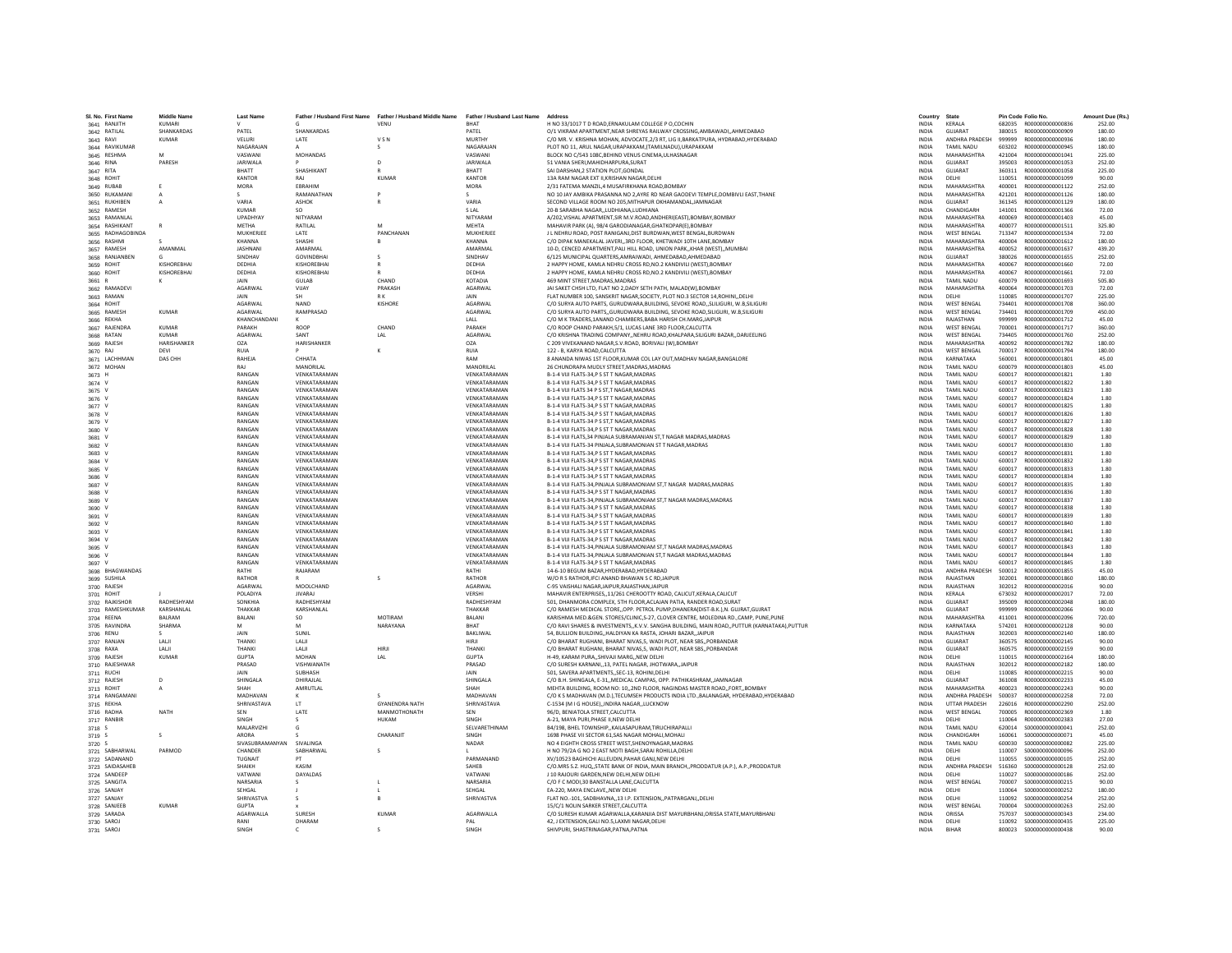| SL No. First Name                     | <b>Middle Name</b>   | <b>Last Name</b>             |                                 |                                                                                                     |                                      |                                                                                                                                                          | Country                      | State                                    | Pin Code Folio No. |                                        | Amount Due (Rs.) |
|---------------------------------------|----------------------|------------------------------|---------------------------------|-----------------------------------------------------------------------------------------------------|--------------------------------------|----------------------------------------------------------------------------------------------------------------------------------------------------------|------------------------------|------------------------------------------|--------------------|----------------------------------------|------------------|
| 3732 SATHEESH                         | BHAT                 |                              |                                 | Father / Husband First Name Father / Husband Middle Name Father / Husband Last Name Address<br>VENU | <b>RHAT</b>                          | H NO 33/1017 T D ROAD.ERNAKULAM COLLEGE P O.COCHIN                                                                                                       | <b>INDIA</b>                 | KERALA                                   |                    |                                        | 252.00           |
| 3733 SATINDER                         |                      | KALIR                        | <b>JASBIR</b>                   |                                                                                                     | SINGH                                | N-5 GREEN PARK EXATENSION NEW DELHI                                                                                                                      | <b>INDIA</b>                 | DELHI                                    |                    | 110016   50000000000000469             | 252.00           |
| 3734 SATWANT                          |                      | KAUR                         |                                 | RAGHUBIR                                                                                            | SINGH                                | 23 TIRATH NAGAR SODALA NEAW SANGANER ROAD JAIPUR                                                                                                         | <b>INDIA</b>                 | <b>RAJASTHAM</b>                         | 302006             | \$000000000000522                      | 90.00            |
| 3735 SAVITA                           |                      | <b>GUPTA</b>                 | PRAHALAD                        |                                                                                                     | NARAIN                               | 1074 JHALANI STREET, KISHAN POLE BAZAR, JAIPUR                                                                                                           | INDIA                        | RAJASTHAN                                | 302001             | \$000000000000568                      | 252.00           |
| 3736 SAVITABEN                        |                      | PATEL                        | <b>JASHBHA</b>                  | AMBALAL                                                                                             | PATEL                                | A-21, AMBICA SOCIETY, BEHIND G.E.B., POST: KANSARI, KHEDA(GUJ.), KHEDA                                                                                   | <b>INDIA</b>                 | GUJARAT                                  | 388630             | \$000000000000581                      | 180.00           |
| 3737 SAVITHRI                         |                      | <b>BHANDAR</b>               | <b>UTTAM</b>                    |                                                                                                     | CHAND                                | 143 TRIPLICANE HIGH ROAD.MADRAS.MADRAS                                                                                                                   | <b>INDIA</b>                 | <b>TAMIL NADU</b>                        | 600005             | \$000000000000589                      | 252.00           |
| 3738 SEEMA                            |                      | GUPTA                        | SRIPATI                         | IAI                                                                                                 | <b>GUPTA</b>                         | 143 CHANDWAR GATE FIROZARAD AGRA                                                                                                                         | <b>INDIA</b>                 | <b>UTTAR PRADESH</b>                     | 283203             | \$000000000000621                      | 180.00           |
| 3739 SH                               | OM PRAKASH           | <b>TANDON</b>                | <b>OM</b>                       | PRAKASH                                                                                             | TANDON                               | 6406, KARTA BARYAN, FATEHPURI, DELHI                                                                                                                     | <b>INDIA</b>                 | DELHI                                    | 110006             | \$000000000000639                      | 180.00           |
| 3740 SHAIK                            | MOHAMMED MASOOD      | <b>QUADRI</b>                | SHAIK                           | <b>MAHMOOD</b>                                                                                      | <b>QUADRI</b>                        | H NO 22-3-157 INSIDE YAKUTPURA, HYDERABAD, HYDERABAD                                                                                                     | <b>INDIA</b>                 | GUJARAT                                  | 388255             | \$00000000000659                       | 180.00           |
| 3741 SHAILESH                         |                      | KAKKAD                       | JAYANTILAL                      |                                                                                                     | JAYANTILAL                           | PRABHUDAS BLDG, BLOCK NO. - 11,,91A ST. XAVIER SCHOOL ROAD,,VILEPARLE(W),,BOMBAY                                                                         | <b>INDIA</b>                 | MAHARASHTRA                              | 400056             | \$000000000000681                      | 180.00           |
| 3742 SHAKUNTALA                       |                      | CHADHA                       | <b>BIRRAL</b>                   |                                                                                                     | CHADHA                               | <b>F11/33 KRISHAN NAGAR DELHI</b>                                                                                                                        | <b>INDIA</b>                 | DELHI                                    | 110051             | \$000000000000696                      | 180.00           |
| 3743 SHAKUNTALA                       | DEVI                 | TIKMANY                      | PRAHLAD                         | RAI                                                                                                 | TIKMANY                              | BARA PECH.SHIKOHABAD.SIKOHABAD                                                                                                                           | INDIA                        | <b>UTTAR PRADESH</b>                     | 205135             | \$000000000000700                      | 180.00           |
| 3744 SHAKUNTALA<br>3745 SHAMBHUPRASAD |                      | VANGAN<br><b>HARGOVAVDAS</b> | KESHAWDAS<br><b>HARGOVANDAS</b> | NARANDAS                                                                                            | KESHAWDAS<br>THAKKAR                 | UNITED INDIA INSURANCE CO LTD.DIGAMBER JAIN DHARAM SHALA BLDG.P BOX NO 233 JAIPUR.JAIPUR<br>5 VRANDAVAN COLONEY, THAKKAR RAMBAK KANKARIA ROAD, AHMEDABAD | <b>INDIA</b><br>INDIA        | RAJASTHAN<br>GUJARAT                     | 302001<br>380008   | \$000000000000712<br>\$000000000000731 | 252.00<br>252.00 |
| 3746 SHANTIDEVI                       | RAMCHANDRA           | MEHADIA                      | RAMCHANDRA                      |                                                                                                     | MFHADIA                              | MEHADIA & SONS OPP BUTY BUILDING MAIN ROAD SITABUIDLNAGPUR                                                                                               | <b>INDIA</b>                 | GOA                                      | 440012             | \$000000000000811                      | 90.00            |
| 3747 SHARDA                           |                      | GUPTA                        |                                 |                                                                                                     |                                      | C/O RAM KISHAN MODI.V & P O SADIYAL KALAN.DIST JAIPUR RAJJAIPUR                                                                                          | <b>INDIA</b>                 | RAIASTHAN                                | 999999             | \$000000000000849                      | 225.00           |
| 3748 SHARDABEN                        |                      | VORA                         | DHIRAJLAL                       |                                                                                                     | DHIRAJLAI                            | 7-B SONAL JIVRAJPARK SOCIETY, VEJALPUR ROAD POST JIVRAJPARK, AHMEDABAD                                                                                   | INDIA                        | GUJARAT                                  | 380051             | \$000000000000860                      | 252.00           |
| 3749 SHEELA                           |                      | <b>BHAGA</b>                 | <b>BACHUBHA</b>                 |                                                                                                     | <b>BACHUBHA</b>                      | ALUPARU BLDG 3RD FLOOR.R NO 68 19 NAVROJI HILL ROAD.BOMBAY                                                                                               | <b>INDIA</b>                 | <b>MAHARASHTRA</b>                       | 400009             | S000000000000912                       | 180.00           |
| 3750 SHIPRA                           |                      | CHAND                        | ABHUIT                          | <b>KUMAR</b>                                                                                        | CHANDA                               | 85 MOORE AVENUE.REGENT PARK.CALCUTTA                                                                                                                     | <b>INDIA</b>                 | <b>WEST BENGAL</b>                       |                    |                                        | 180.00           |
| 3751 SHIV                             | RATTAN               | SHARMA                       | SO.                             | IR                                                                                                  | SHARMA                               | SHREE MARUTI TUBES, B-24 GHANSHYAM, AVENUE, NAV-JIWAN, NR. HIGH COURT, ASHARAM ROAD,, AHMEDABAD                                                          | <b>INDIA</b>                 | GUIARAT                                  | 380014             | \$000000000000975                      | 225.00           |
| 3752 SHIVLAL                          |                      | <b>DAMANI</b>                | GOWRI                           | SHANKER                                                                                             | DAMANI                               | 338 MINT STREET, MADRAS, MADRAS                                                                                                                          | <b>INDIA</b>                 | <b>TAMIL NADU</b>                        | 600079             | \$000000000000985                      | 252.00           |
| 3753 SHIVPRIYA                        |                      | <b>DAMAN</b>                 | SHIVLAL                         |                                                                                                     | DAMAN                                | 338 MINT STREET.MADRAS.MADRAS                                                                                                                            | <b>INDIA</b>                 | <b>TAMIL NADU</b>                        | 600079             | \$000000000000987                      | 252.00           |
| 3754 SHREE                            | RAM                  | <b>KAPOOR</b>                | <b>BANARS</b>                   | LAL                                                                                                 | KAPOOR                               | HOUSE NO 410 GALI NO 12, LALITA QARK LAXMI NAGAR, DELHI                                                                                                  | <b>INDIA</b>                 | DELHI                                    | 110092             | \$000000000001017                      | 252.00           |
| 3755 SHRIKANT                         | POPATI AI            | GANDHI                       | POPATI AI                       | CHANDMAL                                                                                            | GANDHI                               | H N 2552 SHAHAJI ROAD AHMEDNAGAR AHMEDNAGAR                                                                                                              | <b>INDIA</b>                 | MAHARASHTRA                              | 414001             | \$000000000001030                      | 72.00            |
| 3756 SHYAM                            | KUMAR                | SHARMA                       | SURAJ                           |                                                                                                     | MAI                                  | I-22 LAJPAT LAGNAGAR-III.NEW DELHI                                                                                                                       | <b>INDIA</b>                 | DELHI                                    | 110024             | \$000000000001058                      | 90.00            |
| 3757 SHYAM                            | MANOHAR              | SHUKLA                       | $\mathsf{D}$                    |                                                                                                     | SHUKLA                               | 19/105 PATKAPUR.KANPUR.KANPUR                                                                                                                            | <b>INDIA</b>                 | <b>UTTAR PRADESH</b>                     | 208001             | \$000000000001063                      | 225.00           |
| 3758 SHREELEKHA                       |                      | <b>GUPTA</b>                 | <b>FH</b>                       | <b>ROVAT KR</b>                                                                                     | <b>GUPTA</b>                         | 15/C/1 NOLIN SARKER STREET, CALCUTTA                                                                                                                     | INDIA                        | <b>WEST BENGAL</b>                       | 700004             | S000000000001217                       | 252.00           |
| 3759 SRIDHARAN<br>3760 SRINIVAS       |                      | MADARUSHI                    | <b>FH</b><br><b>FH</b>          | M                                                                                                   | <b>VAITHELINGAM</b><br>PARTHASARATHY | V SRIDHARAN NO 17. FIRST STREET JAYALAXMIPURAM.NUNGAMBAKKAM.MADRAS<br>C-14, L.I.C. COLONY, VIVEK VIHAR POST, DELHI                                       | <b>INDIA</b><br><b>INDIA</b> | <b>TAMIL NADLI</b><br>DELHI              | 600034<br>110095   | \$000000000001226<br>S000000000001234  | 180.00<br>225.00 |
| 3761 SUBHAS                           | REDDY                | KUMBAM                       | <b>FH</b>                       | KUMBAM BALKRISHNA                                                                                   | REDDY                                | H NO 7-112/2, PLOT NO. 5-B,,HUDA COLONY,, SAROOR NAGAR, HYDERABAD (A.P.), HYDERABAD                                                                      | <b>INDIA</b>                 | ANDHRA PRADESH 500035                    |                    | \$000000000001249                      | 180.00           |
| 3762 SUBHASH                          |                      | <b>BHANDAR</b>               | <b>FH</b>                       | <b>BADAL</b>                                                                                        | CHAND                                | 159 MINT STREET.MADRAS.MADRAS                                                                                                                            | <b>INDIA</b>                 | <b>TAMIL NADU</b>                        | 600079             | S000000000001251                       | 252.00           |
| 3763 SUBHASH                          | CHAND                | BHIWANIWAL                   | <b>FH</b>                       | CH L CHANDAN                                                                                        | MAL                                  | H 81/3 SHIVAJI PARK, PUNJABI BAGH, NEW DELHI                                                                                                             | INDIA                        | DELHI                                    | 110026             | S000000000001252                       | 252.00           |
| 3764 SUBRAHMANYAM                     | KUMAR                |                              | <b>FH</b>                       |                                                                                                     | CHINNAIAH                            | H NO 7-1-307/14/F/29 J P NAGAR SANATHNAGAR HYDERABAD                                                                                                     | <b>INDIA</b>                 | ANDHRA PRADESH                           | 500018             | \$000000000001281                      | 180.00           |
| 3765 SUDARSHAN                        | <b>KUMAR</b>         | <b>JAIN</b>                  | <b>FH</b>                       | <b>KAI YAN</b>                                                                                      | MAI                                  | 4283 MAIN BAZAR PAHAR GANG, NEW DELHI                                                                                                                    | <b>INDIA</b>                 | DELHI                                    | 110055             | S000000000001292                       | 180.00           |
| 3766 SUDHA                            | RANI                 | CHOPRA                       | <b>FH</b>                       | <b>VIJAY KUMAR</b>                                                                                  | CHOPRA                               | R K CHOPRA TEXTILE MILLS, GALI GOSSAIAN O/S LAHORI GATE, AMRITSAR                                                                                        | <b>INDIA</b>                 | PUNJAB                                   | 999999             | \$000000000001339                      | 225.00           |
| 3767 SUDHA                            |                      | SHARMA                       | FH                              | RANA SMAMSHER BAHADUR                                                                               | <b>SHARMA</b>                        | 31/2 RLY COLONY LAXMI BAI NAGAR, NEW DELHI                                                                                                               | INDIA                        | DELHI                                    | 110023             | S000000000001343                       | 180.00           |
| 3768 SUDHIR                           |                      | SAXENA                       | <b>FH</b>                       |                                                                                                     | SAXENA                               | 42. BAIRATHI COLONY NO 2.M.P. INDORE                                                                                                                     | <b>INDIA</b>                 | MADHYA PRADESH 452001                    |                    | \$000000000001375                      | 180.00           |
| 3769 SUMAN                            |                      | MITTAL                       | <b>FH</b>                       | <b>SUROSH KUMAR</b>                                                                                 | MITTAL                               | P O BISHANPUR.VIA BAHADURGANJ BIHAR.DIST : PURNEA.PURNEA                                                                                                 | <b>INDIA</b>                 | <b>RIHAR</b>                             | 855101             | \$000000000001435                      | 225.00           |
| 3770 SUNDARLALL                       |                      | <b>ROTHRA</b>                | <b>FH</b>                       | MULCHAND                                                                                            | <b>BOTHRA</b>                        | C/O MADAN JUTE SUPPLY, 20 MULLICK STREET, CALCUTTA                                                                                                       | <b>INDIA</b>                 | <b>WEST BENGAL</b>                       | 700007             | S000000000001472                       | 252.00           |
| 3771 SUNEHRI                          | SINGH                | RAJPUT                       | <b>FH</b>                       | <b>CS</b>                                                                                           | RAJPUT                               | B-6, MAHENDRA PARK,, NEAR ADARSH NAGAR, DELHI                                                                                                            | INDIA                        | DELHI                                    | 110033             | \$000000000001485                      | 225.00           |
| 3772 SUNIOA                           | DEVI                 | PODDAR                       | <b>FH</b>                       | CHUNNILAI                                                                                           | PODDAR                               | LAXMI NIWAS.7/107 SWAROOP NAGAR.KANPUR                                                                                                                   | <b>INDIA</b>                 | <b>UTTAR PRADESH</b>                     | 208002             | \$000000000001486                      | 72.00            |
| 3773 SUNITA                           | KR                   | <b>MEHTA</b><br><b>JAIN</b>  | <b>FH</b><br><b>FH</b>          | <b>SURHASH CHANDRA</b><br><b>RHAIRLINDANII</b>                                                      | <b>MFHTA</b><br>MALOO                | FLAT NO. 52. POCKET B-8. SECTOR 4. ROHINI.DELHI<br>163 MINT STREET.MADRAS.MADRAS                                                                         | <b>INDIA</b><br><b>INDIA</b> | DELHI<br><b>TAMIL NADLI</b>              | 110085             | \$000000000001550<br>\$000000000001617 | 180.00<br>180.00 |
| 3774 SURENDRA                         |                      | LAKHOTIA                     | <b>FH</b>                       | <b>LATA BAL</b>                                                                                     | CHAND                                | C/O SHALINI LAKHOTIA.1706. SECTOR 7E, N.I.T., FARIDABAD, HARYANA, FARIDABAD                                                                              | <b>INDIA</b>                 | <b>HARYANA</b>                           | 600079<br>121006   | \$000000000001672                      | 180.00           |
| 3775 SURESH<br>3776 SURINDER          | KAUR                 | GOGIA                        | <b>FH</b>                       | J S                                                                                                 | MAKKAR                               | 58B MODEL TOWN EXTENTION, LUDHIANA, LUDHIANA                                                                                                             | INDIA                        | CHANDIGARH                               | 141002             | S000000000001701                       | 180.00           |
| 3777 SURINDER                         | KR                   | MEHTA                        | <b>FH</b>                       | <b>DEOKI NANDAN</b>                                                                                 | <b>MEHTA</b>                         | C 465 DEFENCE COLONY.NEW DELHI                                                                                                                           | <b>INDIA</b>                 | DELHI                                    | 110024             | \$000000000001707                      | 72.00            |
| 3778 SURRINDER                        | KR                   | KHURANA                      | FH                              | <b>RAM LAL</b>                                                                                      | KHURANA                              | 6 THE MALL, AGRA, AGRA                                                                                                                                   | INDIA                        | <b>UTTAR PRADESH</b>                     | 282001             | S000000000001720                       | 225.00           |
| 3779 SUSHEEL                          | KR                   | <b>JAIN</b>                  | <b>FH</b>                       | LAKHMI CHAND                                                                                        | JAIN                                 | C/O M/S LAKSHMICHAND SUSHIL KR JAIN, 1095, FRASH KHANA, DELHI                                                                                            | INDIA                        | DELHI                                    | 110006             | S000000000001737                       | 252.00           |
| 3780 SUSHEELA                         |                      |                              | FH                              | LALIT                                                                                               |                                      | C/O PANKAJ METALS, 166 AVENUE ROAD, BANGALORE                                                                                                            | INDIA                        | KARNATAKA                                | 560002             | \$000000000001738                      | 252.00           |
| 3781 SUSHILA                          |                      | <b>GUPTA</b>                 | <b>FH</b>                       | MADAN                                                                                               | MEDICALS                             | MADAN MEDICAL.KASHMIRI COLONY, YERVADA, PUNE                                                                                                             | <b>INDIA</b>                 | MAHARASHTRA                              | 411006             | S000000000001779                       | 252.00           |
| 3782 SHOBHA                           |                      | KAPAHI                       | <b>WO</b>                       | G I                                                                                                 | KAPAHI                               | DS-721.NEW RAJINDER NAGAR.NEW DELHI                                                                                                                      | <b>INDIA</b>                 | DELHI                                    | 110060             | \$000000000001932                      | 180.00           |
| 3783 SUSHIL                           |                      | <b>GUPTA</b>                 | so                              | MRLC                                                                                                | <b>GUPTA</b>                         | C 78-A,, SIWAR AREA, BAPU NAGAR,, JAIPUR                                                                                                                 | <b>INDIA</b>                 | RAIASTHAN                                | 302015             | \$000000000001958                      | 90.00            |
| 3784 SUSMITA                          |                      | <b>MEHTA</b>                 | <b>WO</b>                       |                                                                                                     | NIRANJAN                             | 22, GITANJALI, WALKESHWAR ROAD, BOMBAY                                                                                                                   | INDIA                        | MAHARASHTRA                              | 400006             | S000000000001981                       | 360.00           |
| 3785 SUSHIL                           | <b>MOHAN</b>         | MARWAH                       | SO.                             | MR MADAN MOHAN                                                                                      | MARWAH                               | 69. OLD GUPTA COLONY.VIJAY NAGAR.DELHI                                                                                                                   | <b>INDIA</b>                 | DELHI                                    | 110009             | \$000000000001995                      | 90.00            |
| 3786 SUSHMA                           | MUKESHBHAI           | PATEL<br>DELHIWALA           | MUKESH<br>PARMANAND             | SHANTILAL                                                                                           | PATEL<br>PARMANAND                   | SUGAN APARTMENT PART II.FLAT NO.1.OPP.SURAJBA SCHOOL.VASNAAHMEDABAD                                                                                      | <b>INDIA</b><br><b>INDIA</b> | GUJARAT<br>GUIARAT                       | 380007<br>380007   | \$000000000002197<br>\$00000000002199  | 55.80<br>180.00  |
| 3787 SITARAM                          | PARMANAND            | KHURANA                      | SH RAM                          | SWRUP                                                                                               | KHURANA                              | SUBHASIT.1.PADMAPRABHU SOCIETY.NARAYANNAGAR ROAD.PALDIAHMEDABAD<br>C/O S.K.KHERA,151/V KATRAMIT SINGH,,AMRITSAR.,AMRITSAR                                | INDIA                        | CHANDIGARH                               | 143001             | S000000000002241                       | 180.00           |
| 3788 SUSHIL<br>3789 S                 |                      | RAVISHANKAR                  |                                 |                                                                                                     | SUBRAMANIAN                          | FLAT A-4, STILT FIRST FLOOR, R.B.CLASSIC, BIJLI NAGAR, (NEAR DASHMES NAGAR), AURANGABAD                                                                  | INDIA                        | MAHARASHTRA                              | 431005             | \$000000000002246                      | 72.00            |
| 3790 SUNIL                            |                      | WADHWA                       | <b>JAGDISH</b>                  |                                                                                                     | WADHWA                               | C/O JAGDISH STORES72.CANNING STREET.SHOP NO 67-68CALCUTTA                                                                                                | <b>INDIA</b>                 | <b>WEST BENGAL</b>                       | 700001             | \$000000000002306                      | 450.00           |
| 3791 SAROJA                           |                      | SRIRAM                       |                                 |                                                                                                     | SRIRAM                               | 38, VENKATESH NAGAR, , VIRUGAMBAKKAM, , MADRAS                                                                                                           | <b>INDIA</b>                 | <b>TAMIL NADU</b>                        | 600092             | \$000000000002307                      | 225.00           |
| 3792 SAROJA                           |                      | SRIRAM                       |                                 |                                                                                                     | SRIRAM                               | 38, VENKATESH NAGAR, , VIRUGAMBAKKAM., MADRAS                                                                                                            | INDIA                        | <b>TAMIL NADU</b>                        | 600092             | \$000000000002323                      | 225.00           |
| 3793 SOFIYA                           |                      | <b>HAWA</b>                  | MOHAMMEDBHAI                    | v                                                                                                   | <b>HAWA</b>                          | 1343, MOLES POLE,, KALUPUR TOWER,, AHMEDABAD                                                                                                             | INDIA                        | GUJARAT                                  | 380001             | \$000000000002327                      | 450.00           |
| 3794 SUDHAKAR                         | SHANTARAM            | MAYEKAR                      | SHANTARAM                       |                                                                                                     | MAYEKAR                              | 29/3 MANISH NAGAR,4 BUNGLOW, VERSOVA ROAD, ANDHERI(W), BOMBAY                                                                                            | <b>INDIA</b>                 | MAHARASHTRA                              | 400058             | S000000000002374                       | 90.00            |
| 3795 SANKALCHAND                      | MAGANLAL             | PATEL                        | MAGANLAL                        |                                                                                                     | PATEL                                | A-1/11 PARADISE PARK. NR.SIDHARTH.HOTEL. DAFNALA ROAD. SHAHIBAUG.AHMEDABAD                                                                               | <b>INDIA</b>                 | GUJARAT                                  | 380004             | S00000000002416                        | 55.80            |
| 3796 SHASHIKALA                       |                      | NIHAI ANI                    | ROOPKUMAR                       |                                                                                                     | NIHALANI                             | BARRACK NO 833, SECTION 17, ULHASNAGAR, ULHASNAGAR                                                                                                       | <b>INDIA</b>                 | MAHARASHTRA                              | 421003             | S000000000002421                       | 54.00            |
| 3797 SUNIL                            | M                    | KOTHARI                      | MANIKANT                        |                                                                                                     | MANIKANT                             | 1/87 BRINDAVAN SOCIETY, THANE (W), THANE                                                                                                                 | INDIA                        | MAHARASHTRA                              | 400601             | \$000000000002423                      | 45.00            |
| 3798 SWAROOF                          |                      | MUKHERJEE<br>MUKHERJEE       | RADHA<br>RADHA                  | GORINDA<br><b>GOBINDA</b>                                                                           | <b>MUKHERJEE</b><br>MUKHERJEE        | J L NEHRU ROAD, POST RANIGANJ, DT BURDWAN, WEST BENGAL BURDWAN<br>J L NEHRU ROAD. POST RANIGANJ.DIST BURDWANWEST BENGAL.BURDWAN                          | <b>INDIA</b><br><b>INDIA</b> | <b>WEST BENGAL</b><br><b>WEST BENGAL</b> | 713347<br>713347   | \$000000000002445<br>S000000000002446  | 72.00<br>72.00   |
| 3799 SAIKAT                           |                      | <b>JAIN</b>                  | <b>MAHAVEER</b>                 | CHAND                                                                                               | <b>JAIN</b>                          | 2245, MODI KHANA, JAIPUR                                                                                                                                 | <b>INDIA</b>                 | RAIASTHAN                                | 302003             | \$000000000002464                      | 90.00            |
| 3800 SUNITA<br>3801 SATYENDRA         | <b>KUMAR</b>         | JAIN                         |                                 |                                                                                                     | JAIN                                 | D-11 M R ENGINEERING COLLEGE, COLONY, JAIPUR, JAIPUR                                                                                                     | INDIA                        | RAJASTHAN                                | 302017             | \$000000000002486                      | 90.00            |
| 3802 SAROJ                            |                      | <b>JAIN</b>                  |                                 |                                                                                                     | JAIN                                 | D-11 M R ENGINEERING, COLLEGE COLONY, JAIPUR                                                                                                             | INDIA                        | RAJASTHAN                                | 302017             | \$000000000002487                      | 90.00            |
| 3803 SHARMISTHA                       |                      | KAR                          | DILIP                           |                                                                                                     | KAR                                  | C/O PRADIP KAR (BAPI).P.O. - JHALJHALIA.MALDA.W.B.,MALDA                                                                                                 | <b>INDIA</b>                 | <b>WEST BENGAL</b>                       | 732102             | S00000000002550                        | 225.00           |
| 3804 SANTOSH                          | SURESH               | JAIN                         | SURESH                          |                                                                                                     | SURESH                               | G B GUNDESHA & CO., CHARTERED ACCT., PARTH CO-OP. SOC., 74/13 PASTA PETH,, PUNE                                                                          | <b>INDIA</b>                 | MAHARASHTRA                              | 411011             | S000000000002634                       | 180.00           |
| 3805 SHUB                             |                      | NANDA                        |                                 | $\overline{D}$                                                                                      | NANDA                                | F-243 LUVKRIT, PRIYADARSHINI MARG, SHYAM NAGAR, EXTENSION, JAIPUR, JAIPUR                                                                                | <b>INDIA</b>                 | RAJASTHAN                                | 302019             | \$000000000002658                      | 54.00            |
| 3806 SHEFALI                          |                      | MANDALIA                     | KANTILA                         |                                                                                                     | MANDALIA                             | 5/84 SINDHI LANE, VORA BUILDING, 3RD FLR, BOMBAY                                                                                                         | INDIA                        | <b>MAHARASHTRA</b>                       | 400004             | \$000000000002696                      | 55.80            |
| 3807 SURESH                           |                      | PATEL                        | <b>DINESHBHAI</b>               | G                                                                                                   | PATEL                                | SECTOR NO. 21 BLOCK NO.36/2.CHH TYPE GANDHINAGAR.GUJARAT.GANDHINAGAR                                                                                     | <b>INDIA</b>                 | GUJARAT                                  | 382021             | \$000000000002697                      | 72.00            |
| 3808 S                                | MUTHU                | SUBRAMANIAM                  |                                 | SIVA                                                                                                | SUBRAMANIAM                          | AC-52.ANNA NAGAR (W).MADRAS.MADRAS                                                                                                                       | <b>INDIA</b>                 | <b>TAMIL NADU</b>                        | 600040             | S000000000002700                       | 225.00           |
| 3809 SANJIVIKA                        |                      | <b>BALGOTRA</b>              | YOGI                            |                                                                                                     | RAI                                  | AP-77 SHALIMAR BAGH, DELHI                                                                                                                               | <b>INDIA</b>                 | DELHI                                    | 110052             | S00000000002716                        | 252.00           |
| 3810 SHOVA                            | DEVI<br>KAMALAKAR    | AGRAWAL<br><b>DURAGKAF</b>   | RAMESH<br>KAMALAKAI             | <b>KUMAR</b>                                                                                        | AGRAWAL<br>KAMALAKAR                 | C/O SURYA AUTO PARTS, GURUDWARA BUILDING, SEVOKE ROAD, SILIGURI<br>TULASMANJIRI.133-A.RAM NAGAR.NAGPUR                                                   | INDIA<br><b>INDIA</b>        | WEST BENGAL<br>MAHARASHTRA               | 734401<br>999999   | S000000000002724<br>\$000000000002763  | 270.00<br>126.00 |
| 3811 SMITA                            |                      |                              |                                 | KANTILAL                                                                                            |                                      | 103. ORIENTAL HOUSE229. SAMUEL STREET, MASJID BUNDERBOMBAY                                                                                               |                              |                                          |                    |                                        |                  |
| 3812 SANGEETA                         | <b>JITENDRA</b><br>M | SHAH<br>SHAH                 | <b>JITENDRA</b><br>MAYUR        |                                                                                                     | SHAH<br>MAYUR                        | 402, SARITA, VASANT HOUSING COMPLEX, NEAR MAHAVIR NAGAR, DAHANUKARWADIKANDIVALIIW)MUMBAI                                                                 | <b>INDIA</b><br><b>INDIA</b> | MAHARASHTRA<br>MAHARASHTRA               | 400003<br>400067   | \$000000000002768<br>\$000000000002775 | 360.00<br>90.00  |
| 3813 SANDHYA<br>3814 SHILPA           |                      | SHANKARN                     |                                 |                                                                                                     | SHANKARN                             | B/79/777 MIG, GANDHI NAGAR, OPP GURUNANAK HOSP., BANDRA (E), BOMBAY                                                                                      | INDIA                        | MAHARASHTRA                              | 400051             | \$000000000002787                      | 54.00            |
| 3815 SIVAJI                           |                      | CHATTERJEE                   | LATE                            | HRISHIKESH                                                                                          | CHATTERJEE                           | 7C, KARBALA TANK LANE, CALCUTTA                                                                                                                          | INDIA                        | <b>WEST BENGAL</b>                       | 700006             | \$000000000002812                      | 180.00           |
| 3816 SANJEEV                          |                      | AGARWAL                      | SAMPAT                          |                                                                                                     | AGARWAL                              | C/O JAIN BROTHERS, SUBASH MARKET., GEORGE MAHBERT ROAD, SILIGURI                                                                                         | <b>INDIA</b>                 | <b>WEST BENGAL</b>                       | 734401             | \$000000000002825                      | 225.00           |
| 3817 SHANTOSH                         | <b>KUMAR</b>         | <b>JHUNJHUNWALA</b>          | LAL                             | CHAND                                                                                               | <b>JHUNJHUNWALA</b>                  | S.K.ENGINEERING WORKS.DR. R.P. ROAD.BHAGALPUR                                                                                                            | <b>INDIA</b>                 | <b>BIHAR</b>                             | 999999             | \$000000000002833                      | 90.00            |
| 3818 SHWETA                           |                      | <b>JHUNJHUNWALA</b>          | SANTOSH                         | KUMAR                                                                                               | <b>JHUNJHUNWALA</b>                  | S.K.ENGINEERING WORKS.DR. RAJENDRA PRASAD ROADBHAGALPUR                                                                                                  | <b>INDIA</b>                 | <b>BIHAR</b>                             | 999999             | S000000000002834                       | 450.00           |
| 3819 SUGARA                           | G                    | MUSHE                        | GULAMHUSAIN                     |                                                                                                     | MUSHE                                | C/O G.H.MUSHE, SULTANABAD NIWAS,, 102/10 BEHRAM BAUG, JOGESHWARI(W), BOMBAY                                                                              | INDIA                        | MAHARASHTRA                              | 400102             | \$000000000002878                      | 90.00            |
| 3820 S                                | N                    | SHARMA                       | LATE                            | SHRISL                                                                                              | <b>SHARMA</b>                        | OPP. IRRIGATION REST HOUSE, BH. MR. P. K. BHATT HOUSE, SHANKERNAGAR RD, RAIPUR, RAIPUR                                                                   | <b>INDIA</b>                 | MADHYA PRADESH 492001                    |                    | \$000000000002880                      | 180.00           |
| 3821 SUSHEELA                         |                      | BHANDARI                     | DR                              |                                                                                                     | <b>GD BHANDARI</b>                   | HOUSE NO 30, I TYPE, BANGUR NAGAR, DANDELI (N.K.), DANDELI                                                                                               | <b>INDIA</b>                 | KARNATAKA                                |                    |                                        | 180.00           |
| 3822 SRIDEVI                          |                      | <b>KULKARNI</b>              | DR                              |                                                                                                     | <b>KULKARNI</b>                      | H.NO. 63.I TYPE.BANGUR NAGAR.DANDELI                                                                                                                     | <b>INDIA</b>                 | KARNATAKA                                |                    | 581825 \$000000000002889               | 90.00            |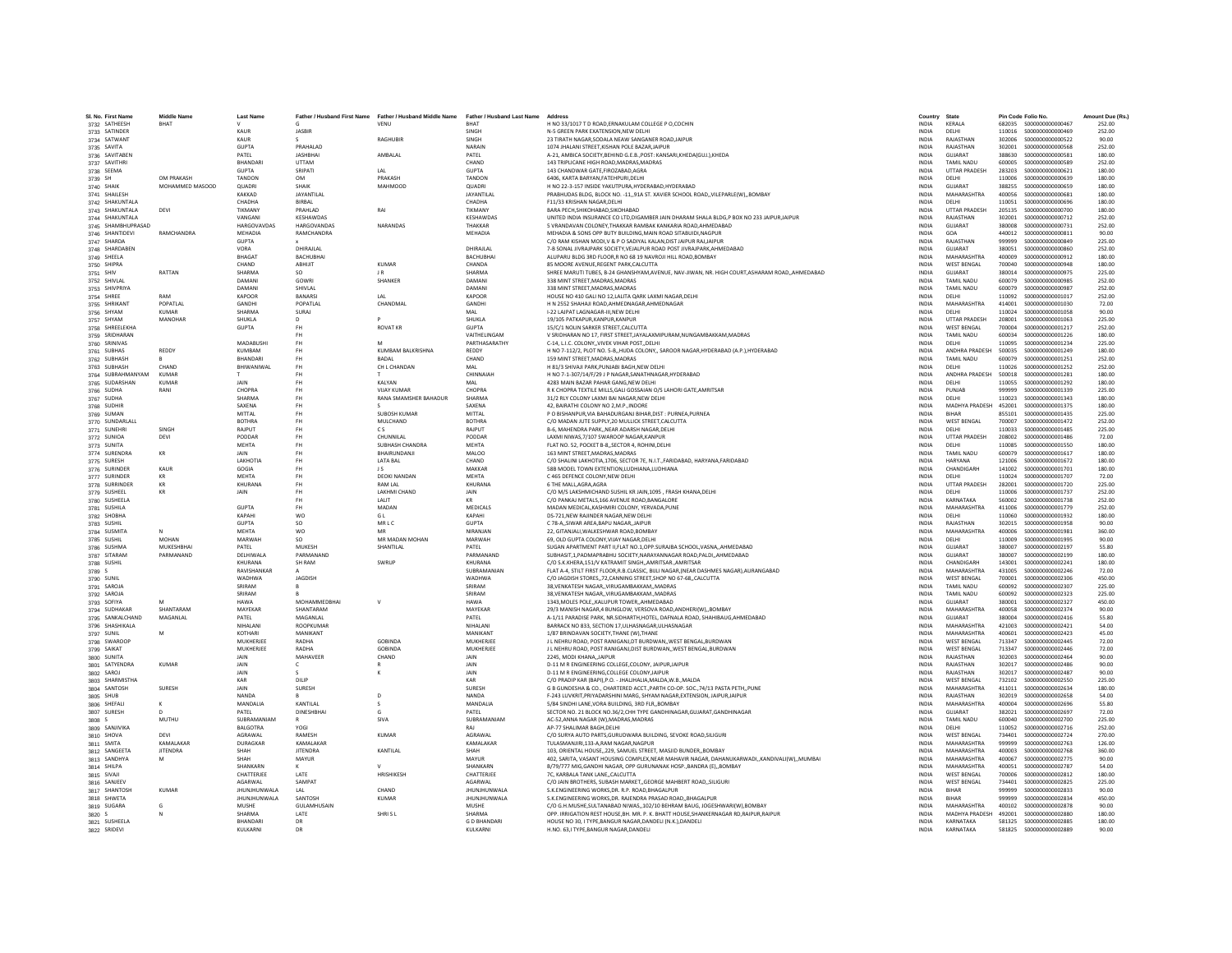| SI. No. First Name<br>3823 BHOLA | <b>Middle Name</b><br>RAM | <b>Last Name</b><br>SAINI | <b>BHORI</b>               | Father / Husband First Name Father / Husband Middle Name Father / Husband Last Name<br>1 AI | SAINI                    | Address<br>C/O WIRES & FABRIKS SA LTD.AREA JHOTWARA JAIPURJAIPUR                                                                                                             | Country<br><b>INDIA</b>      | State<br>RAJASTHAN                | Pin Code Folio No. |                                        | Amount Due (Rs.)<br>180.00 |
|----------------------------------|---------------------------|---------------------------|----------------------------|---------------------------------------------------------------------------------------------|--------------------------|------------------------------------------------------------------------------------------------------------------------------------------------------------------------------|------------------------------|-----------------------------------|--------------------|----------------------------------------|----------------------------|
| 3824 SAVITHRI                    |                           |                           |                            |                                                                                             | <b>SWAMINATHAN</b>       | C 2 IFCLSTAFF COLONY IAGATHPURA RD MALVIYANAGAR JAIPUR                                                                                                                       | <b>INDIA</b>                 | RAIASTHAN                         | 302017             | \$000000000002927                      | 45.00                      |
| 3825 BHARAJ                      |                           | SHAH                      | JAYANTILAL                 |                                                                                             | SHAH                     | C/O N J SHAH.25 BUNDER STREET.MADRAS                                                                                                                                         | <b>INDIA</b>                 | <b>TAMIL NADU</b>                 | 600001             | S000000000002947                       | 45.00                      |
| 3826 NARENDRA                    |                           |                           | <b>JAYANTILAI</b>          |                                                                                             | SHAH                     | C/O N J SHAH, 25, BUNDER STREET, MADRAS                                                                                                                                      | <b>INDIA</b>                 | TAMIL NADU                        | 600001             | \$000000000002985                      | 45.00                      |
| 3827 SHAKUNTALA                  |                           | <b>SHARMA</b>             |                            |                                                                                             | SHARMA                   | H NO 2506 JAILAL MUNSHI MARG.4TH CROSSING PURANI BAGH.JAIPUR                                                                                                                 | <b>INDIA</b>                 | RAJASTHAN                         | 302001             | \$000000000003049                      | 180.00                     |
| 3828 SWARN                       | KANTA                     | SHARMA                    | SUSHIL                     | <b>KUMAR</b>                                                                                | SHARMA                   | 8. GAYATRI NAGAR AIMER ROAD SODALA JAIPUR                                                                                                                                    | <b>INDIA</b>                 | RAJASTHAN                         | 302006             | \$000000000003057                      | 180.00                     |
| 3829 SANTOSH                     |                           | SHEKHAWAT                 | RAIFNDRA                   |                                                                                             | SINGH                    | C/O SH SURENDRA SINGH CHOUHAN.76 BANK COLONY MADHUBAN.ALWAR RAJ.ALWAR                                                                                                        | <b>INDIA</b>                 | RAIASTHAN                         | 999999             | \$000000000003064                      | 180.00                     |
| 3830 AMAR                        |                           | SINGH                     | CHATAR                     | SHAL                                                                                        | SINGH                    | PLOT NO 101 GANESH COLONEY, JHOTWARA JAIPUR, JAIPU                                                                                                                           | INDIA                        | RAJASTHAN                         | 302012             | \$000000000003074                      | 180.00                     |
| 3831 BHAWAN                      |                           | SINGH                     | <b>GUMAN</b>               |                                                                                             | SINGH                    | C/O WIRES FABRICKS SA LTD.INDUSTRIAL AREA JHOTWARA JAIPUI                                                                                                                    | <b>INDIA</b>                 | RAJASTHAN                         | 302012             | \$000000000003075                      | 90.00                      |
| 3832 MADAN                       |                           | SINGH                     | LT.                        | SHRI CHANDRA                                                                                | SINGH                    | C/O PLOT NO 40.SHIV VIHAR V K I JAIPUR                                                                                                                                       | <b>INDIA</b>                 | RAJASTHAN                         | 302013             | \$000000000003081                      | 180.00                     |
| 3833 RAJENDRA                    |                           | <b>SINGH</b>              | <b>RISHAN</b>              |                                                                                             | SINGH                    | C/O SH SURENDRA SINGH CHOUHAN, 76 BANK COLONY MADHUBAN, ALWAR RAJ, ALWAR                                                                                                     | <b>INDIA</b>                 | RAIASTHAN                         | 999999             | \$000000000003085                      | 180.00                     |
| 3834 ATUL                        |                           | SRIVASTAVA                | LATE                       | SHRIMP                                                                                      | SRIVASTAVA               | E-65 CHITRANJAN MARG,C SCHEME, JAIPUR                                                                                                                                        | <b>INDIA</b>                 | RAJASTHAN                         | 302001             | \$000000000003102                      | 180.00                     |
| 3835 A                           |                           | SUKUMAR                   |                            |                                                                                             | AGNIMAHALINGAM           | 218/6 R K MUTT ROAD.MYLAPORE.MADRAS                                                                                                                                          | <b>INDIA</b>                 | <b>TAMIL NADU</b>                 | 600004             | \$000000000003105                      | 45.00                      |
| 3836 GOMATH                      |                           | SUNDARAM                  |                            |                                                                                             | SUNDHARAM                | 64 NYNIAPPA MAISTRY ST,1ST FLOOR PARK TOWN, MADRAS                                                                                                                           | <b>INDIA</b>                 | <b>TAMIL NADU</b>                 | 600003             | S000000000003111                       | 1.80                       |
| 3837 K                           |                           | SUNDHARAM<br>SUNDHARAM    |                            |                                                                                             | SADASIVAN<br>SADASIVAN   | 64 NYNIAPPA MAISTRY ST 1ST FLOOR PARK TOWN MADRAS                                                                                                                            | <b>INDIA</b><br><b>INDIA</b> | <b>TAMIL NADLI</b><br>TAMIL NADLI | 600003<br>600003   | \$000000000003117                      | 1.80<br>1.80               |
| 3838 K<br>3839 STOCK HOLDING     | OF INDIA LTD AC           | LIC MUTUAL FUND           |                            |                                                                                             |                          | 64 NYNIAPPA MAISTRY ST,1ST FLOOR PARK TOWN, MADRAS<br>A/C LIC MUTUAL FUND, 224 MITTAL COURT, B WING 2ND FLOOR, NARIMAN POINT, BOMBAY                                         | INDIA                        | <b>MAHARASHTRA</b>                | 400021             | S000000000003124<br>\$000000000003129  | 180.00                     |
| 3840 SRIDEVI                     |                           | KULKARN                   | R K                        |                                                                                             | KULKARNI                 | H.NO. 63 . I TYPE.BANGUR NAGAR.DANDELI                                                                                                                                       | <b>INDIA</b>                 | KARNATAKA                         | 581325             | \$000000000003130                      | 90.00                      |
| 3841 SUNITA                      |                           | <b>GUPTA</b>              | MAHESH                     | CHANDRA                                                                                     | <b>GUPTA</b>             | C/O MAHESH CHANDRA GUPTA, S.B.I. - KALPI, POST - KALPI, DISTT - JALAUN, U.P., JALAUN                                                                                         | <b>INDIA</b>                 | <b>UTTAR PRADESH</b>              | 285204             | \$000000000003166                      | 180.00                     |
| 3842 SATYANARAYAN                |                           | <b>VYAS</b>               | MANGLAI                    |                                                                                             | <b>VYAS</b>              | C/O JEETMAL JAGDISH PRASAD.GANDHI GUNJ.NIZAMABAD                                                                                                                             | <b>INDIA</b>                 | ANDHRA PRADESH                    | 503001             | \$000000000003237                      | 45.00                      |
| 3843 SUNITA                      | <b>RENC</b>               | <b>GANDHI</b>             | CHIMAN                     | <b>RHAI</b>                                                                                 | <b>GANDHI</b>            | HODI STREET, 8/427 MOTA BARIYAWAD, HIRAGHASU CHAL, NAVSARI                                                                                                                   | <b>INDIA</b>                 | GUIARAT                           | 396445             | \$000000000003269                      | 180.00                     |
| 3844 SUNIL                       |                           | WADHWA                    | <b>JAGDISH</b>             |                                                                                             | WADHWA                   | J K JEWELLERS, 48B BEHARI BAUGH, 3RD BHOWALA, BOMBAY                                                                                                                         | <b>INDIA</b>                 | MAHARASHTRA                       | 400002             | \$000000000003334                      | 360.00                     |
| 3845 SUBHASHIN                   |                           | CHUGH                     |                            |                                                                                             | CHUGH                    | SECTOR 31, HOUSE NO. 518, GURGAON, HARYANA, GURGAON                                                                                                                          | INDIA                        | <b>HARYANA</b>                    | 999999             | \$000000000003349                      | 252.00                     |
| 3846 SURESH                      |                           | <b>JAIN</b>               | HANS                       | RAI                                                                                         | CHORARIA                 | 2 THA-1 JAWAHAR NAGAR JAIPUR                                                                                                                                                 | <b>INDIA</b>                 | RAIASTHAN                         | 302004             | \$000000000003350                      | 360.00                     |
| 3847 SUNIL                       |                           | SHETTY                    | SADASHIV                   | M                                                                                           | SHETTY                   | HOTEL VAIBHAV, SHAHAR ROAD, ANDHERI(EAST), BOMBAY                                                                                                                            | <b>INDIA</b>                 | MAHARASHTRA                       | 400069             | \$000000000003358                      | 270.00                     |
| 3848 SARLA                       | B                         | <b>SHARMA</b>             | <b>BALARAM</b>             |                                                                                             | SHARMA                   | 3/27 ELPHINSTONE STAFF OTSSAYANI ROADBOMBAY                                                                                                                                  | <b>INDIA</b>                 | MAHARASHTRA                       | 400025             | \$000000000003393                      | 72.00                      |
| 3849 SWARAJ                      |                           | TULI                      | RAMJEEDASS                 |                                                                                             | TULI                     | 8TH FLOOR-RASHMI, CHARMICHAEL ROAD, MUMBAI                                                                                                                                   | INDIA                        | MAHARASHTRA                       | 400026             | \$000000000003401                      | 90.00                      |
| 3850 SUKUMAR                     |                           | MUKHERIFF                 | $\sim$                     |                                                                                             | MUKHERIFF                | D-57 STREET NO-4 MAHAVIR ENCLAVE PALAM DARRI ROAD, NEW DELHI                                                                                                                 | <b>INDIA</b>                 | DELHI                             | 110045             | \$000000000003402                      | 90.00                      |
| 3851 SANTOSH                     |                           | CHORDIA                   | LT                         | RAIFNDRA                                                                                    | CHORDIA                  | RAJENDRA SINGH CHORDIA, RTD.CHIF ENG, PLOT A-51, FLAT F-1, FLR-1, P.M.C, HOUSE, SHASTRI NGR, JAIPUR                                                                          | <b>INDIA</b>                 | RAIASTHAN                         | 302016             | S000000000003411                       | 450.00                     |
| 3852 SRIVILAS                    | INVESTMENTS AND ESTATES   | PLTD                      |                            |                                                                                             |                          | 11-4-649/2, A.C. GUARDS, HYDERABAD                                                                                                                                           | <b>INDIA</b>                 | ANDHRA PRADESH                    | 500004             | S000000000003414                       | 90.00                      |
| 3853 SUSHIL                      | <b>KUMAR</b>              | SINGHANIA                 | LT                         | <b>RAM KUMAR</b>                                                                            | SINGHANIA                | 147, MAHATMA GANDHI ROAD,,2ND FLOOR, BLOCK "C",CALCUTTA                                                                                                                      | <b>INDIA</b>                 | <b>WEST BENGAL</b>                | 700007             | \$000000000003419                      | 270.00                     |
| 3854 SUNIL<br>3855 SAVITABEN     | PUNAMRHAI                 | GARG<br>PATFI             | BRU<br>PUNAMRHA            | MOHAN                                                                                       | GARG<br>PATFI            | C-82, SECTOR 26, DIST: GHAZI8ABAD, NOIDA<br>C/O RAJANIKANT M PATEL36. MAHATMA GANDHI SHOPPING CENTRE.BORSAD.DIST-KHEDA(GUJ.).KHEDA                                           | INDIA<br><b>INDIA</b>        | <b>UTTAR PRADESH</b><br>GUIARAT   | 201001<br>388540   | S000000000003423<br>\$000000000003434  | 180.00<br>180.00           |
| 3856 SHISHIR                     |                           | KHANDWALA                 | JAYANTILAL                 |                                                                                             | JAYANTILAL               | 7/10, BOTAWALA BLDG., 1ST FLOOR,,ROOM NO.-5, HORNIMAN CIRCLE, FORT,MUMBAI                                                                                                    | <b>INDIA</b>                 | MAHARASHTRA                       | 400023             | \$000000000003440                      | 45.00                      |
| 3857 SEEMA                       |                           | MALHOTRA                  |                            |                                                                                             | MALHOTRA                 | E-134. KALKAJI (1ST FLOOR).NEW DELHI                                                                                                                                         | <b>INDIA</b>                 | DELHI                             | 110019             | \$000000000003455                      | 180.00                     |
| 3858 SIKHA                       | RANI                      | BALA                      | PRADIPKUMAR                |                                                                                             | <b>BALA</b>              | 19, 1ST PHOPHAL WADI, GROUND FLOOR, ROOM NO.3, KALBADEVI ROAD, BOMBAY                                                                                                        | INDIA                        | MAHARASHTRA                       | 400002             | \$000000000003457                      | 90.00                      |
| 3859 SUNIL                       |                           | <b>SULTANIA</b>           | M                          |                                                                                             | <b>SULTANIA</b>          | 27. 2ND FLOOR, SUGRA BLDG 16. TRIBHUWAN ROAD., MUMBAI                                                                                                                        | <b>INDIA</b>                 | MAHARASHTRA                       | 400004             | \$000000000003489                      | 360.00                     |
| 3860 S                           |                           | PARVATHY                  |                            |                                                                                             | MURALIDHARAN             | C/O SRI BALAJI INVESTMENTS, 32, RAJU NAICKAN STREET, FLAT NO-7, WEST MAMBALAM, MADRAS, MADRAS                                                                                | <b>INDIA</b>                 | <b>TAMIL NADU</b>                 | 550003             | \$000000000003492                      | 72.00                      |
| 3861 SEEMA                       |                           | CHADHA                    | D                          |                                                                                             | CHADHA                   | E-134 (FIRST FLOOR),,KALKAJI,NEW DELHI                                                                                                                                       | <b>INDIA</b>                 | DELHI                             | 110019             | \$000000000003497                      | 180.00                     |
| 3862 SHALINI                     |                           | <b>MATHUR</b>             | <b>JYOTI</b>               | PRAKASH                                                                                     | MATHUR                   | D-79, PATRAKAR COLONY, (OPP. MAMA KE HOTEL), SHANTI PATH, JAIPUR                                                                                                             | INDIA                        | RAJASTHAN                         | 302003             | \$000000000003504                      | 540.00                     |
| 3863 SHAKUNTALA                  |                           | VASIREDDY                 | $\mathsf{v}$               | <b>BADARI</b>                                                                               | PRASAD                   | 5-78-64/3. I LINEASHOK NAGARGUNTUR                                                                                                                                           | <b>INDIA</b>                 | ANDHRA PRADESH                    | 522002             | \$000000000003514                      | 180.00                     |
| 3864 SANJAY                      |                           | SAXENA                    | $\mathsf{R}$               |                                                                                             | SAXENA                   | C/O MANOJ KR PUROHIT, J-53, KRISHNA MARG, 'C' SCHEME, JAIPUR                                                                                                                 | <b>INDIA</b>                 | RAIASTHAN                         | 302001             | S000000000003524                       | 90.00                      |
| 3865 SAXENA                      |                           | SANJAY                    |                            |                                                                                             | SAXFNA                   | C/O MANOJ KR PUROHIT, J-53, KRISHNA MARG, 'C'SCHEME,, JAIPUR                                                                                                                 | <b>INDIA</b>                 | RAJASTHAN                         | 302001             | \$000000000003532                      | 90.00                      |
| 3866 SHYAMRAO                    | D                         | ZADE                      | DAYARAN                    |                                                                                             | DAYARAM                  | SHOP NO. 6 'A' MARKET, HUDCO, AMDI NAGAR., BHILAINAGAR (M.P.), BHILAINAGAR                                                                                                   | <b>INDIA</b>                 | MADHYA PRADESH                    | 490006             | \$000000000003539                      | 90.00                      |
| 3867 SMITA                       |                           | AGARWAL                   | VIVEK                      |                                                                                             | AGARWAL                  | C/O SRI K K GUPTA,40, KAYASTHAN, CHANDPUR, DIST: BUNOR (U.P.), BUNOR                                                                                                         | INDIA                        | UTTAR PRADESH                     | 999999             | \$000000000003591                      | 180.00                     |
| 3868 SATYENDRA                   | <b>KUMAR</b>              | SINGH                     | <b>SH</b>                  | SHRI KRISHNA                                                                                | SINGH                    | C/O WIRES & FABRIKS (S.A.) LTD. JHOTWARA. IND. AREA. JAIPUR                                                                                                                  | <b>INDIA</b>                 | RAJASTHAN                         | 302012             | \$000000000003605                      | 360.00                     |
| 3869 SURESH                      | CHANDRA                   | CHANDER                   | <b>SH</b><br>LATE          | N <sub>C</sub>                                                                              | PARASRAM<br><b>DUTT</b>  | 501 SAVERA APARTMENTS, SEC-13, ROHINI, , DELHI                                                                                                                               | INDIA<br><b>INDIA</b>        | DELHI<br><b>WEST BENGAL</b>       | 110085             | \$000000000003608<br>\$000000000003630 | 90.00<br>1.80              |
| 3870 SADHAN<br>3871 SHARDA       |                           | DUTT<br>SONI              | SHRI                       | RAKESH                                                                                      | SONI                     | 263, JODHPUR PARK, CALCUTTA<br>72. PRATAP NAGAR., KHATIPURA., JAIPUR                                                                                                         | <b>INDIA</b>                 | RAJASTHAN                         | 700068<br>302021   | \$000000000003673                      | 180.00                     |
| 3872 STANDARD                    | CHARTERED                 | BANK                      |                            |                                                                                             |                          | RAJA RAJESHWARI TOWERS, 29-30 DR. RADHAKRISHANAN SALAI, MYLAPORE, MADRAS, MADRAS                                                                                             | <b>INDIA</b>                 | <b>TAMIL NADU</b>                 | 600004             | \$000000000003690                      | 90.00                      |
| 3873 STANDARD                    | CHARTERED                 | <b>BANK</b>               |                            |                                                                                             |                          | RAJA RAJESHWARI TOWERS, 29-30, DR RADHAKRISHNAN SALAI, , MYLAPORE, , CHENNAI                                                                                                 | <b>INDIA</b>                 | <b>TAMIL NADU</b>                 | 600004             | \$000000000003694                      | 180.00                     |
| 3874 STANDARD                    | CHARTERED                 | RANK                      |                            |                                                                                             |                          | RAJA RAJESHWARI TOWERS, 29-30, DR RADHAKRISHNAN SALAI,, MYLAPORE,, CHENNAI                                                                                                   | <b>INDIA</b>                 | <b>TAMIL NADU</b>                 | 600004             | \$000000000003695                      | 180.00                     |
| 3875 SANTOSH                     |                           | SHARMA                    | DAMODAR                    | LAL                                                                                         | SHARMA                   | H NO.-959 MISHRA RAJA JI KA RASTA, IIIRD CROSSING, CHANDPOLE BAZAR, JAIPUR                                                                                                   | INDIA                        | RAJASTHAN                         | 999999             | \$000000000003771                      | 270.00                     |
| 3876 SANDHYA                     |                           | DAS                       |                            | N                                                                                           | DAS                      | C/O SUBRATA DAS, CHARAKDANGA,, BARASAT, NORTH 24 PGS., KOLKATA                                                                                                               | <b>INDIA</b>                 | <b>WEST BENGAL</b>                | 700124             | \$000000000003833                      | 1.80                       |
| 3877 T                           | M                         | MAHALINGAM                |                            |                                                                                             | MAHADEVAN                | JEEVAN DEEP BLDG.R NO 12. 3RD FLOOR.PANDURANGWADI.MANPADA ROAD DOMBIVLI.EAST THANE MAHARASHTRA.THANE                                                                         | <b>INDIA</b>                 | MAHARASHTRA                       | 421201             | T000000000000012                       | 72.00                      |
| 3878                             |                           | SUBBARAYUDH               | FH                         |                                                                                             | <b>TIRUPALIAH</b>        | C/O SAI RAM MEDICALS.NEW MALAKPET.HYDERABAD                                                                                                                                  | <b>INDIA</b>                 | ANDHRA PRADESH                    | 500036             | T000000000000018                       | 234.00                     |
| 3879 TANUJA                      |                           | <b>AGNIHOTRI</b>          | FH                         | CHANDESH                                                                                    | <b>AGNIHOTRI</b>         | 501, HOYSALA APTS 6 CUNNINGHAM, CRESCENT ROAD, BANGALORE                                                                                                                     | INDIA                        | KARNATAKA                         | 560052             | T000000000000031                       | 180.00                     |
| 3880 TAPAN                       | <b>KUMAR</b>              | BISWAS                    | FH                         | <b>JIBAN</b>                                                                                | <b>BISWAS</b>            | C/O SUBHASH CHANDRA AGARWALLA,26/18 MOHINI MOHAN ROAD,CALCUTTA                                                                                                               | INDIA                        | <b>WEST BENGAL</b>                | 700020             | T000000000000033                       | 180.00                     |
| 3881 TODARWAL                    | <b>INVESTMENT P</b>       | <b>LTD</b>                |                            |                                                                                             |                          | 40.LAXMI COMPLEX.2ND FLOOR.K.R ROAD.FORT.OPP. VANI VILAS HOSP., BANGALORE                                                                                                    | <b>INDIA</b>                 | KARNATAKA                         | 560002             | T000000000000134                       | 252.00                     |
| 3882 TRILOK                      | CHAND                     | <b>JAIN</b>               | SOBHAGMALI                 |                                                                                             | SOBHAGMALI               | 151/4 IMLI BAZAR, INDORE                                                                                                                                                     | INDIA                        | MADHYA PRADESH                    | 452004             | T000000000000142                       | 72.00                      |
| 3883 TARUN<br>3884 TRILOCHAM     |                           | MALHOTRA<br>SINGH         | <b>SO</b><br>HURY          | <b>MRRR</b><br>LT KURTAR                                                                    | MALHOTRA<br>SINGH        | 43-C/AN SHALIMAR BAGH, DELHI                                                                                                                                                 | INDIA                        | DELHI<br>ANDHRA PRADESH           | 110052<br>500010   | T000000000000169<br>T000000000000195   | 180.00<br>72.00            |
| 3885 THAKORLAL                   |                           | PARIKH                    | VITHALDAS                  |                                                                                             | PARIKH                   | COL. ADM, COLLEGE OF DEFENCE MANAGE-, MENT, BOLARUM P.O., SECUNDERABAD (A.P.), SECUNDERABAD<br>C/O HITESH DIWAN 5 RAINIKUNI NO.-2.FIRST FLOOR, M G ROAD, KANDIVALI(W) MUMBAI | INDIA<br><b>INDIA</b>        | MAHARASHTRA                       | 400067             | T000000000000198                       | 360.00                     |
| 3886 TUSHAR                      | <b>NAVNITRA</b>           | VORA                      | NAVMITRAI                  |                                                                                             | VORA                     | 15 NATHKRUPA.3/4 V N PURAV MARG.BOMBAY                                                                                                                                       | <b>INDIA</b>                 | MAHARASHTRA                       | 400022             | T000000000000231                       | 180.00                     |
| 3887 TUSHAF                      | <b>NAVNITRA</b>           | VORA                      | NAVNITRAL                  |                                                                                             | VORA                     | 15 NATHKRUPA, 3/4 V N PURAV MARG, BOMBAY                                                                                                                                     | <b>INDIA</b>                 | MAHARASHTRA                       | 400022             | T000000000000232                       | 180.00                     |
| 3888 TAPASI                      |                           | BHATTACHARYA              | ARUP                       |                                                                                             | BHATTACHARYA             | 78 A/1, BANGUR PARK, RISHRA, HOOGHLY                                                                                                                                         | <b>INDIA</b>                 | <b>WEST BENGAL</b>                | 712248             | T000000000000304                       | 180.00                     |
| 3889 T                           | $\mathbf N$               | JEGADEESAN                | LATE                       | T <sub>M</sub>                                                                              | NARASIMMACHEARI          | 19, PANTHADI CROSS STREET,, MADURAI (TAMIL NADU), MADURAI                                                                                                                    | <b>INDIA</b>                 | <b>TAMIL NADU</b>                 | 625001             | T000000000000320                       | 90.00                      |
| 3890 USHA                        |                           | RANI                      |                            |                                                                                             | <b>ARORA</b>             | B/IV/52, NEAR CENTRAL CO, OP, BANK G.T ROAD, CIVIL LINES. MOGAIPB.) MOGA                                                                                                     | <b>INDIA</b>                 | CHANDIGARH                        | 142001             | U000000000000237                       | 90.00                      |
| 3891 UMESH                       |                           | <b>BAROT</b>              | <b>GOVINDI AI</b>          |                                                                                             | GOVINDLAL                | 33/B PUSHPA PARK, DAFTORY ROAD, MALAD (E), BOMBAY                                                                                                                            | <b>INDIA</b>                 | MAHARASHTRA                       | 400097             | 11000000000000255                      | 72.00                      |
| 3892 MANVINDE                    | SINGH                     | UPPAL                     | ARJAN                      | SINGH                                                                                       | UPPAL                    | 655 Z TYPE TIMAR PUR, DELHI                                                                                                                                                  | <b>INDIA</b>                 | DELHI                             | 110054             | U00000000000257                        | 45.00                      |
| 3893 PRITAM                      | KAUR                      | UPPAL                     | ARJAN                      | SINGH                                                                                       | UPPAL                    | 655 Z TYPE TIMAR PUR, DELHI                                                                                                                                                  | <b>INDIA</b>                 | DELHI                             | 110054             | U00000000000258                        | 45.00                      |
| 3894 UNIT                        | <b>TRUST OF</b>           | <b>INDIA</b>              |                            |                                                                                             |                          | COMMERCE CENTRE 1. (29TH FLOOR). WORLD TRADE CENTRE. CUFFE PARDE.COLABA.BOMBAY                                                                                               | <b>INDIA</b>                 | MAHARASHTRA                       | 400005             | U000000000000263                       | 990.00                     |
| 3895 V                           | CHAYA                     | DEVI                      | <b>FH</b>                  | V VAIDHAYA                                                                                  | NATHAN                   | "SHREE CHARANA PADUKA".NO.132.3RD 'D' CROSS.I MAIN.I STAGE.DOMLVR LAYOUTBANGALORE                                                                                            | <b>INDIA</b>                 | KARNATAKA                         | 560071             | V000000000000005                       | 180.00                     |
| 3896                             |                           | CHUGH                     | <b>FH</b>                  | <b>LRN</b>                                                                                  | CHUG                     | 95, S.F.S. FLATS, REGORI APARTMENTS, (OPP. GOVT. OF INDIA PRESS), NEW DELHI                                                                                                  | <b>INDIA</b>                 | DELHI                             | 110064             | V000000000000008                       | 144.00                     |
| 3897<br>3898 VANDANA             |                           | SUYAMPRAKASH<br>PATEL     | FH<br><b>FH</b>            | v v<br>BHAGUBHAI                                                                            | KRISHNAN<br>PATEL        | 13 NAMMALWAR STREET, VEPERY, MADRAS<br>3-MILAN SOCIETY.RACE COURSE ROAD.BARODA                                                                                               | <b>INDIA</b><br><b>INDIA</b> | <b>TAMIL NADU</b><br>GUJARAT      | 600112<br>390005   | V000000000000010<br>V000000000000068   | 180.00<br>45.00            |
| 3899 VASANT                      | $\mathbf{r}$              | PARIKH                    | <b>FH</b>                  |                                                                                             | TRIKAMLAL                | C/O PURAK VIRIMAL LTD,225-C ACHARAYA J C BOSE ROAD,CALCUTTA                                                                                                                  | <b>INDIA</b>                 | <b>WEST BENGAL</b>                | 700020             | V000000000000101                       | 225.00                     |
| 3900 VASU                        | DEV                       |                           | <b>FH</b>                  | M SEETHA RAMA                                                                               | RAJU                     | 83 MAMULPET, BANGALORE, BANGALORE                                                                                                                                            | <b>INDIA</b>                 | KARNATAKA                         | 560053             | V000000000000121                       | 252.00                     |
| 3901 VEERENDRA                   |                           | SINGH                     | SC                         | SURJEET                                                                                     | SINGH                    | G 93, 1ST FLOOR, SAHET, NEW DELHI                                                                                                                                            | <b>INDIA</b>                 | DELHI                             | 110017             | V000000000000187                       | 252.00                     |
| 3902 VENKOBAYYA                  |                           | <b>DOWLATABAD</b>         | FH                         |                                                                                             | HANUMANTHAYYA            | H NO 11-12-59 BRESTHAWARPET.RAICHUR.KARNATAKA                                                                                                                                | <b>INDIA</b>                 | KARNATAKA                         | 584101             | V000000000000210                       | 225.00                     |
| 3903 VIJAY                       | <b>KUMAR</b>              | CHOPRA                    | <b>FH</b>                  | <b>RAJ KUMAF</b>                                                                            | CHOPRA                   | R K CHOPRA TEXTILE MILLS, GALI GOSSAIAN O/S LAHORI GATE, AMRITSAR                                                                                                            | <b>INDIA</b>                 | PUNJAB                            | 999999             | V000000000000269                       | 225.00                     |
| 3904 VIJAY                       |                           | MITTAL                    | FH                         | <b>IOTI SARUP</b>                                                                           | MITTAI                   | 1509 WAZIR NAGAR NEW DELHI                                                                                                                                                   | <b>INDIA</b>                 | DELHI                             | 110003             | V000000000000296                       | 180.00                     |
| 3905 VIJAY                       | RAI                       | JAIN                      | FH                         | LAXMI                                                                                       | CHAND                    | C/O VIJAY RAJ BHERU LAL JAIN, KAPRA BAZAR, JODHPUR                                                                                                                           | INDIA                        | RAJASTHAN                         | 342001             | V000000000000302                       | 252.00                     |
| 3906 VIJAY                       |                           | YADAV                     | FH                         | <b>UMRAO</b>                                                                                | SINGH                    | 207 SAMAYPUR, DELHI                                                                                                                                                          | <b>INDIA</b>                 | DELHI                             | 110042             | V000000000000312                       | 225.00                     |
| 3907 VIMLA                       |                           | <b>BALIGA</b>             | $\mathsf R$                | SHIDHA                                                                                      | <b>BALIGA</b>            | 2133. 8TH MAIN. 'D' BLOCK.SECOND STAGE. RAJALI NAGAR.BANGALORE                                                                                                               | <b>INDIA</b>                 | KARNATAKA                         | 560010             | V000000000000387                       | 90.00                      |
| 3908 VINAYA                      | VIJAY                     | DESHPANDE                 |                            |                                                                                             |                          | 996/3 NAVI PETH, ABHINAV APARTMENTS SAKET, PUNE                                                                                                                              | <b>INDIA</b>                 | MAHARASHTRA                       | 411030             | V000000000000413                       | 45.00                      |
| 3909 VINOD                       |                           | KHANDELWAL                | SHRI                       |                                                                                             | NARAIN                   | 52/77 RAMJAS ROAD.KAROL BAGH.NEW DELHI                                                                                                                                       | <b>INDIA</b>                 | DELHI                             | 110005             | V000000000000448                       | 90.00                      |
| 3910 VINOD<br>3911 VINODRAY      |                           | KHANNA<br>THAKKAR         | RAMRATAN<br>PURUSHOTTAMDAS |                                                                                             | <b>KHANNA</b><br>THAKKAF | POCKET E, FLAT NO.406, MAYUR VIHAR, PHASE II, DELHI<br>375/2 AMBIKA NIVAS.SECTOR-22 GANDHINAGAR.GUJARAT.GANDHINAGAR                                                          | <b>INDIA</b><br><b>INDIA</b> | DELHI<br>GUJARAT                  | 110091<br>382022   | V000000000000449<br>V000000000000489   | 90.00<br>243.00            |
| 3912 VIVEK                       | <b>INDIA PVT</b>          | LIMITED                   |                            |                                                                                             |                          | SHANTINIKETAN GROUND FLOOR.R NO 26 8 CAMAC STREET.CALCUTTA                                                                                                                   | <b>INDIA</b>                 | <b>WEST BENGAL</b>                |                    | 700017 V000000000000577                | 252.00                     |
| 3913 V                           |                           | NAGARAIAN                 | SO <sub>1</sub>            | <b>SV</b>                                                                                   | RAMAN                    | 15(OLD NO. 7).I MAIN ROAD. R.A. PURAMCHENNA                                                                                                                                  | <b>INDIA</b>                 | TAMIL NADLI                       |                    | 600028 V000000000000608                | 72.00                      |
|                                  |                           |                           |                            |                                                                                             |                          |                                                                                                                                                                              |                              |                                   |                    |                                        |                            |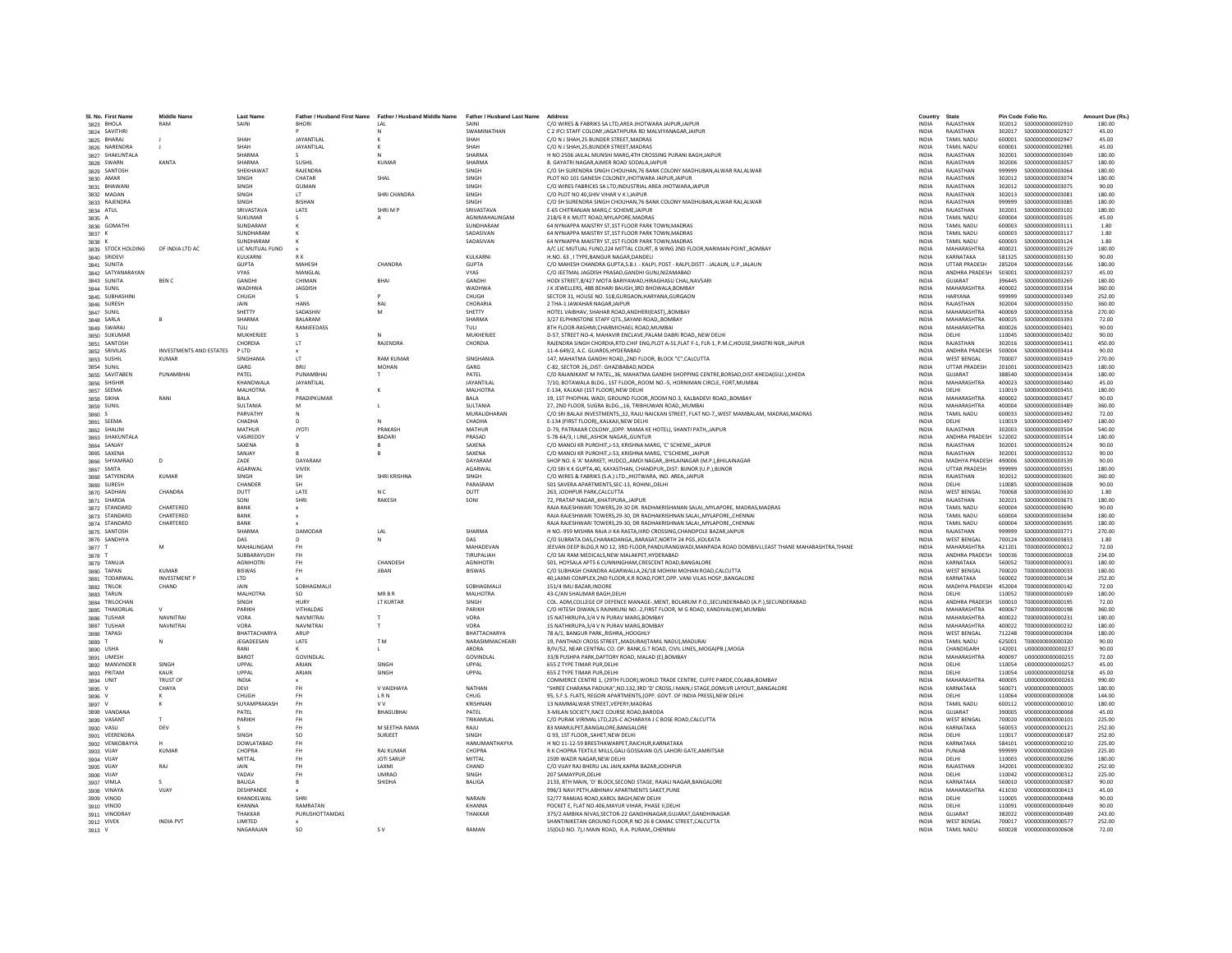| SL No. First Name                  | <b>Middle Name</b> | <b>Last Name</b>            |                            | Father / Husband First Name Father / Husband Middle Name Father / Husband Last Name |                           | Address                                                                                                                                                                         | Country                      | State                            | Pin Code Folio No. |                                      | Amount Due (Rs.) |
|------------------------------------|--------------------|-----------------------------|----------------------------|-------------------------------------------------------------------------------------|---------------------------|---------------------------------------------------------------------------------------------------------------------------------------------------------------------------------|------------------------------|----------------------------------|--------------------|--------------------------------------|------------------|
| 3914 VIMAL                         | <b>KUMAR</b>       | JAIN                        | - so                       | KAJORIMAL                                                                           | <b>JAIN</b>               | C/O RAJASTHAN STEEL SUPPLIERS.56. SEMLUDOSS STREET.MADRAS                                                                                                                       | <b>INDIA</b>                 | <b>TAMIL NADU</b>                |                    | 600001  V000000000000640             | 180.00           |
| 3915 VINIT                         | VASTUPAL           | SHAH                        | VASTUPAL                   | AMRATI AI                                                                           | SHAH                      | C/O MONEY MAKERS, BLDG. NO.-6, 1ST FLOOR, STADIUM COMPLEX, M G ROAD, NASIK, NASIK                                                                                               | <b>INDIA</b>                 | GOA                              |                    | 422001   V0000000000000807           | 90.00            |
| 3916 VIVEK                         |                    | GOYAL                       |                            | $\epsilon$                                                                          | GOYAL                     | 3-DA-16JAWAHAR NAGAR, JAIPUR                                                                                                                                                    | <b>INDIA</b>                 | RAJASTHAN                        | 302004             | V000000000000841                     | 180.00           |
| 3917 VARTHAKAV                     |                    | SRINIVAS                    |                            | V K                                                                                 | <b>MOORTHY</b>            | FLAT NO. 34, BUILDING NO. 1,, STATE GOVERNMENT QUARTERS, HAJI ALI, BOMBAY                                                                                                       | INDIA                        | <b>MAHARASHTRA</b>               | 400034             | V000000000000883                     | 180.00           |
| 3918 VASANTBHAI                    | MANUBHAI           | THAKKAR                     | MANUBHA                    |                                                                                     | MANUBHA                   | 5/7 SAYED MUKARI STREET.OPP BHAGUBHAI CHEMBER.KATHA BAZAR.BOMBAY                                                                                                                | <b>INDIA</b>                 | MAHARASHTRA                      | 400009             | V000000000000908                     | 2520.00          |
| 3919 VAJEDA                        |                    | QUANUNGO<br><b>AGARWAL</b>  | MOHOMMED<br>RAI            | CHAND                                                                               | NAEEM<br><b>AGARWAI</b>   | 1. MAYUR APARTMENT. BEHIND PARSI-, AGIYARI, FATEHGUNJ, BARODA<br>C-95 VAISHALLNAGAR JAIPUR RAJASTHAN JAIPUR                                                                     | <b>INDIA</b><br><b>INDIA</b> | GUJARAT<br>RAIASTHAN             | 390002<br>302012   | V000000000001017<br>V000000000001024 | 180.00<br>90.00  |
| 3920 VINOD<br>3921 VIKASH          |                    | SAHARIA                     | SHYAM                      | SUNDER                                                                              | SAHARIA                   | 304, JEEVAN DEEP(THIRD FLOOR), OPP. J K TOWER, RING ROAD, , SURAT                                                                                                               | INDIA                        | GUJARAT                          | 395002             | V000000000001085                     | 360.00           |
| 3922 VAISHALI                      | <b>BABUBHA</b>     | PATEL                       | BABU                       | BHAI                                                                                | PATEL                     | A-7, NEELKAMAL SOCIETY,,100, FEET ROAD,,ANAND                                                                                                                                   | <b>INDIA</b>                 | GUJARAT                          | 388001             | V000000000001089                     | 90.00            |
| 3923 VIJAY                         |                    | AGRAWAL                     | RADHA                      | GOVIND                                                                              | AGRAWAL                   | 3711 KHATUWALA STREETPHUTTA KHUKRA, RAM GANJ, JAIPUR                                                                                                                            | <b>INDIA</b>                 | RAJASTHAN                        | 302002             | V000000000001112                     | 360.00           |
| 3924 VIJAY                         | RAI                | <b>KOTHARIN</b>             | NEMICHAND                  |                                                                                     | KOTHARL                   | 8. MAHAVEER COLONYE V K SAMPATH ROAD, VEPERY.CHENNAI                                                                                                                            | <b>INDIA</b>                 | <b>TAMIL NADLI</b>               | 600007             | V000000000001165                     | 1.80             |
| 3925 YAGNESH                       |                    | MODY                        | BHAGUAYILAI                |                                                                                     | BHAGUAYILA                | CHHUTABHAI PATEL ROAD, KANDIVALI EAST BOMBAY, BOMBAY                                                                                                                            | INDIA                        | <b>MAHARASHTRA</b>               | 400101             | Y000000000000005                     | 225.00           |
| 3926 YASHODA                       |                    | <b>BHANDAR</b>              | MADANLAL                   |                                                                                     | BHANDARI                  | 4 13TH CROSS.KILARI ROAD.BANGALORE                                                                                                                                              | <b>INDIA</b>                 | KARNATAKA                        | 560053             | Y000000000000014                     | 72.00            |
| 3927 YESH                          |                    | KASHYAF                     | DEV                        | PAL                                                                                 | KASHYAP                   | CIVIL LINES.MOGA.MOGA                                                                                                                                                           | INDIA                        | CHANDIGARH                       | 142001             | Y000000000000026                     | 252.00           |
| 3928 YASHPAI                       | DEVEN              | <b>SINGH</b><br><b>VYAS</b> | DARSHAN<br>DEVEN           |                                                                                     | SINGH<br><b>DEVEN</b>     | C\O 196 /3 ZONE 1 M P. NAGAR RHOPAL<br>G/5, VARDHMAN NAGAR SOCIETY, BHYUNGDEV CHAR RASTA, SOLAPUR, GHATLOTIA, , AHMEDABAD                                                       | <b>INDIA</b><br><b>INDIA</b> | MADHYA PRADESH 462011<br>GUIARAT | 380061             | Y000000000000091<br>Y000000000000103 | 270.00<br>90.00  |
| 3929 YAMINI<br>3930 ZAFAR          |                    | TARIQ                       | MOHD                       |                                                                                     | <b>HALIM</b>              | B-17/10 RAMESH NAGAR, NEW DELHI                                                                                                                                                 | INDIA                        | DELHI                            | 110015             | Z000000000000003                     | 180.00           |
| 3931 ZAMILA                        |                    | KAPADIA                     |                            |                                                                                     |                           | AZIZ SILK & COTTON FACTORY.GULAMBABA MILL COMP STATION ROAD.SURAT                                                                                                               | <b>INDIA</b>                 | <b>GUJARAT</b>                   | 395001             | 2000000000000007                     | 45.00            |
| 3932 NARPAT                        | MAL                | BHANDARI                    | SO.                        | LATE SAMPATLAL                                                                      | BHANDARI                  | 11 LAKSHMI VILLAS.87 NAPEAN SEA ROAD.BOMBAY                                                                                                                                     | <b>INDIA</b>                 | MAHARASHTRA                      | 400006             | 0000000000000077                     | 720.00           |
| 3933 ARIHANT                       |                    | GARG                        | RHAGWAN                    |                                                                                     | DASS                      | BHAGWAN DASS & SONS.HANDIAYA BAZAR.BARNALA PB                                                                                                                                   | <b>INDIA</b>                 | CHANDIGARH                       | 148101             | A000000000000514                     | 72.00            |
| 3934 B                             |                    | AGGARWA                     | so                         | MR O P                                                                              | AGGARWAI                  | A-682 MALVIYA NAGAR JAIPUR                                                                                                                                                      | <b>INDIA</b>                 | RAJASTHAN                        | 302017             | B000000000000622                     | 1170.00          |
| 3935 BIMAL                         |                    | AGGARWA                     | <sub>SO</sub>              | OM P                                                                                | AGGARWAL                  | A-682, SHIV MARG, MALVIYA NAGAR JAIPUR                                                                                                                                          | <b>INDIA</b>                 | RAJASTHAN                        | 302017             | B00000000000689                      | 1170.00          |
| 3936 GIAY                          |                    | SINGH                       | <b>GURDILAL</b>            |                                                                                     | SINGH                     | GIAY SINGH KUCHA KORA HALWAI, HALL BAZAR, AMRITSAR                                                                                                                              | INDIA                        | CHANDIGARH                       | 143001             | G000000000000155                     | 252.00           |
| 3937 JAYANTILAL                    | MANOHAR            | SHAH<br>NAYAK               | <b>LAXMICHAND</b>          | RARURAYA                                                                            | SHAH<br>NAYAK             | SH SHREENATHJI CO-OP, HSG, SOC, LTD, FLAT NO-2, PLOT NO-4, SECTOR-14/VASHI, NAVI, MUMBAI                                                                                        | <b>INDIA</b><br><b>INDIA</b> | MAHARASHTRA<br>KARNATAKA         | 400703<br>575001   | 1000000000000651                     | 90.00<br>252.00  |
| 3938 K<br>3939 KAUSHLYA            |                    | DEVI                        | RAM                        |                                                                                     | LUBHAYA                   | NR RUPAVANI TALKIES, BHAVANTHI STREET A S PAI ROAD, MANGALORE<br>39 AMRIT NAGAR.NEW DELHI                                                                                       | <b>INDIA</b>                 | DELHI                            | 110003             | K000000000000035<br>K000000000000474 | 180.00           |
| 3940 ARUN                          |                    | KHANDELWAL                  | PREMNATH                   |                                                                                     | KHANDELWAL                | ZZ                                                                                                                                                                              | INDIA                        | WEST BENGAL                      | 999999             | K000000000001410                     | 45.00            |
| 3941 LESLIE                        |                    | <b>RODRIGUES</b>            |                            |                                                                                     |                           | ROSARY VILLA CO OP HOUSING SCOEIETY. FLAT NO 1 3RD DOMINIC COLONY. ORLEM MALAD WEST., BOMBAY                                                                                    | <b>INDIA</b>                 | MAHARASHTRA                      | 400064             | 1000000000000175                     | 234.00           |
| 3942 M                             |                    | <b>BOOTHALINGAM</b>         |                            |                                                                                     |                           | 5-69. MAIN ROAD SIDE.VADAKKOOR.THOVALAI                                                                                                                                         | <b>INDIA</b>                 | <b>TAMIL NADLI</b>               | 629302             | M000000000001004                     | 180.00           |
| 3943 NARENDRA                      |                    | KUMAR                       | RAMSARAN                   |                                                                                     | SINGH                     | PRESS INFORMATION BUREAU(N.R), G.O.I, M.O.I&B, KENDRIYA SADAN, BLOCK -V, SECTOR - 9A,, CHANDIGARH                                                                               | <b>INDIA</b>                 | CHANDIGARH                       | 160017             | N000000000001128                     | 45.00            |
| 3944 F                             |                    | VEERADEVI                   | <b>WO</b>                  | PAHLAJRAI                                                                           | <b>TIKAMDAS</b>           | 61.SEVEN WELLS STREET.MADRAS.MADRAS                                                                                                                                             | <b>INDIA</b>                 | <b>TAMIL NADU</b>                | 600001             | P000000000000089                     | 225.00           |
| 3945 PRANJIVAN                     | KESHAVLAL          | SHAH                        | KESHAVLAL                  |                                                                                     | KESHAVLAL                 | 101, SHRUSTI COMPLEX, OPP: GOTRI GEB SUB STATION, GOTRI ROAD, VADODARA                                                                                                          | INDIA                        | GUJARAT                          | 390021             | P000000000001534                     | 180.00           |
| 3946 R                             |                    | NARAYANAN                   |                            | $\mathbf{M}$                                                                        | RAMAMURTHY                | NO.-1. R K NAGAR. IIND MAIN ROAD.SECOND FLOOR. FLAT RAJA ANNAMALAI.PURAM. CHENNAI.CHENNAI                                                                                       | <b>INDIA</b>                 | <b>TAMIL NADLI</b>               | 600028             | B000000000000031                     | 180.00           |
| 3947 RAMGOPAL                      | RADHAVALLABH       | AGRAWAL                     | RADHAVALLABH               | GOVINDRAM                                                                           | AGRAWAL                   | GOVIND TEXTILES TRADING CO,249 KALBADEVI ROAD, BOMBAY                                                                                                                           | INDIA                        | MAHARASHTRA                      | 400002             | R00000000000754                      | 225.00           |
| 3948 RASIKLAL                      | <b>BAPULAL</b>     | SHAH<br><b>KUMAR</b>        | <b>BAPULAL</b><br>RAMESH   | KR                                                                                  | <b>BAPULAL</b><br>SHARMA  | 101, SHRUSTI COMPLEX, OPP: GOTRI GEB SUB STATION, GOTRI ROAD,, VADODARA<br>A-302, CHANDRESH SWAGAT, SHANKESHWAR NAGAR, ACHOLE ROAD, NALLASOPARA(E), THANE, THANE                | <b>INDIA</b><br>INDIA        | GUJARAT<br>MAHARASHTRA           | 390021<br>401203   | R00000000002112<br>R00000000002168   | 180.00<br>180.00 |
| 3949 RAJ<br>3950 SHANTI            | DEVI               | AGGARWAI                    | <b>IAGANNATH</b>           |                                                                                     | AGGARWAI                  | 1/4 PATEL ROAD JALANDHAR CANTT.PUNJAB JALANDHAR                                                                                                                                 | <b>INDIA</b>                 | CHANDIGARH                       | 144005             | \$000000000000789                    | 243.00           |
| 3951 SURAJ                         |                    | PARKASH                     | <b>FH</b>                  | <b>LATE MANOHAR</b>                                                                 | IAI                       | D-23 GREEN PARK NEW DELHI                                                                                                                                                       | <b>INDIA</b>                 | DELHI                            | 110016             | \$000000000001585                    | 252.00           |
| 3952 K                             |                    | SRINIVASAN                  | $\mathsf{R}$               |                                                                                     | KRISHNAMACHARI            | I FLOOR, 3 A, JEEVARTHNAM NAGAR, ADYAR, CHENNAI                                                                                                                                 | <b>INDIA</b>                 | <b>TAMIL NADU</b>                | 600020             | \$000000000003099                    | 90.00            |
| 3953 K                             |                    | SRINIVASAN                  |                            |                                                                                     | KRISHNAMACHARI            | I FLOOR, 3 A, JEEVARATHNAM NAGAR, ADYAR, CHENNAI                                                                                                                                | <b>INDIA</b>                 | <b>TAMIL NADU</b>                | 600020             | \$000000000003100                    | 90.00            |
| 3954 VINESH                        |                    | SHAH                        | JAYANTILAL                 |                                                                                     | <b>SHAH</b>               | SH SHREENATHJI CO-OP HSG SOC. LTD., FLAT NO-2, PLOT NO-4, SECTOR-14, VASHI, NAVI, MUMBAI                                                                                        | <b>INDIA</b>                 | MAHARASHTRA                      | 400703             | V000000000000834                     | 90.00            |
| 3955 VINESH                        |                    | SHAH                        | <b>JAYNTILAL</b>           | $\mathbf{L}$                                                                        | SHAH                      | SH SHREENATHJI CO-OP HSG. SOC. LTD., FLAT NO-2, PLOT NO-4, SECTOR-14, VASHI, NAVI, MUMBAI                                                                                       | <b>INDIA</b>                 | MAHARASHTRA                      | 400703             | V000000000000835                     | 90.00            |
| 3956 CHANDRAKANT                   | <b>DUARGADAS</b>   | SATYADEV                    | <b>DUARGADAS</b>           |                                                                                     | <b>DUARGADAS</b>          | C/O CHANDRAKANT DUARGADAS.USHA KIRAN BLDG4TH FLOOR.44/B. DR.YAGNIK ROAD.RAJKOT                                                                                                  | <b>INDIA</b>                 | GUIARAT                          | 360001             | 000000000000642                      | 360.00           |
| 3957 JATIN                         | <b>ASHOK</b>       | KHANDWALA                   | ASHOK                      |                                                                                     | <b>ASHOK</b>              | JAYANTILAL KHANDWALA & SONS.201 STOCK EXCH. PLAZA.DALAL STREET.BOMBAY                                                                                                           | <b>INDIA</b>                 | MAHARASHTRA                      | 400023             | J00000000000676                      | 46.80            |
| 3958 MANJULA                       | <b>JAWAHAR</b>     | VORA<br>PATEL               | <b>JAWAHAR</b><br>NARANBHA | DEVSI                                                                               | VORA<br>NARANBHA          | GANESH BHUVAN, 270, TELANG ROAD, MATUNGA, BOMBAY<br>SARDAR CHOK, AT, DABHOW, TK, POTLAD, DIST: TIUIR, GUJARAT, TIUIR                                                            | INDIA<br><b>INDIA</b>        | MAHARASHTRA<br>GUJARAT           | 400015<br>387210   | M000000000001132<br>M000000000001631 | 180.00<br>90.00  |
| 3959 M<br>3960 PREM                | CHAND              | JAIN                        | <b>INDER</b>               |                                                                                     | <b>JAIN</b>               | 2, SUDHA SAGAR COLONY, NR.KARDHANI, MARKET, CHIDAND MARG, MALVIYA NAGAR, JAIPUR                                                                                                 | INDIA                        | RAJASTHAN                        | 302017             | P000000000001425                     | 360.00           |
| 3961 RANJIT                        | <b>KUMAR</b>       | DHAR                        | ASHUTOSH                   |                                                                                     | DHAR                      | P31/1 C.I.T. SCHEME VII M,CALCUTTA                                                                                                                                              | INDIA                        | <b>WEST BENGAL</b>               | 700054             | R000000000001921                     | 90.00            |
| 3962 SUBHASH                       | MANAK CHAND        | KABRA                       | <b>FH</b>                  |                                                                                     |                           | 390 BUDHWAR PETH, CHOLKHAN ALI, PUNE                                                                                                                                            | INDIA                        | MAHARASHTRA                      | 411002             | \$000000000001268                    | 135.00           |
| 3963 RAJENDRA                      |                    | <b>SHARMA</b>               |                            | к                                                                                   | SHARMA                    | 1E48 SUBHASH COLONY.SHASTRI NAGAR.JAIPUR                                                                                                                                        | <b>INDIA</b>                 | RAJASTHAN                        | 302016             | 5000000000003046                     | 270.00           |
| 3964 BRAHAM                        | PRAKASH            | MUNDRA                      |                            |                                                                                     |                           | 3075/76 B WING, OBEROI GARDEN ESTATE, CHANDIVALI STUTIO, MUMBAI, MAHARASHTRA                                                                                                    | <b>INDIA</b>                 | MAHARASHTRA                      | 400072             | 1201060000128735                     | 252.00           |
| 3965 SNEHLATA                      |                    | <b>JAIN</b>                 | VINAY                      | KUMAR                                                                               | <b>JAIN</b>               | 56, PADMAWATI COLONY A, NEW SANGANER ROAD, JAIPUR, RAJASTHAN                                                                                                                    | <b>INDIA</b>                 | RAIASTHAN                        | 302020             | 1201770100566421                     | 540.00           |
| 3966 AMAN                          |                    | JAIN                        | JANESHWAR                  | DAS                                                                                 | JAIN                      | H - 23, HEAVY WATER COLONY, RAWATBHATA, KOTA, RAJASTHAN                                                                                                                         | <b>INDIA</b>                 | RAJASTHAN                        | 323307             | 1202840000038011                     | 63.00            |
| 3967 MOHANRAO                      | SHANKAR            | PATIL                       | PATIL                      | SHANKARRAO                                                                          | VISHNU                    | PLOT NO. 15, RUKMINI ESTATE, NAMRATA APARTMENTS, KARAD, MAHARASHTRA<br>1. SHIVMOHINI APARTMENT, VIJAY, HOUSING SOC., NEAR JAGADAMBA, MANDIR, GORAKSHAN ROAD, AKOLA, MAHARASHTRA | <b>INDIA</b>                 | MAHARASHTRA                      | 415110             | 1202890000076190                     | 45.00            |
| 3968 MANDA<br>3969 BASANTA         | VIJAY<br>SURHASH   | RUIWALE<br>DHOOT            | VUAY<br><b>SURHASE</b>     |                                                                                     | VIJAY<br><b>SURHASH</b>   | FLAT NO 1 RAJDEEP APPT, NANDIGRAM COLONY, GARKHEDA, AURANGABAD,, MAHARASHTRA                                                                                                    | <b>INDIA</b><br><b>INDIA</b> | GOA<br>GOA                       | 444005<br>431005   | 1203150000003635<br>1203320003013882 | 90.00<br>180.00  |
| 3970 NARESH                        | <b>KUMAR</b>       | KALANI                      | CHAINA                     | RAM                                                                                 | KALANI                    | G 15, PKT 2, NARAINA VIHAR, NEW DELHI, DELHI                                                                                                                                    | INDIA                        | DELHI                            | 110028             | 1203350300562576                     | 252.00           |
| 3971 ASHUTOSH                      |                    | PRASAD                      | SHRI                       | MAHENDRA PRASAD                                                                     | MATHUR                    | 80, SHREE VIHAR, BEHIND HOTEL CLARKS AMER, J. L. N. MARG, JAIPUR, RAJASTHAN                                                                                                     | INDIA                        | RAJASTHAN                        | 302018             | 1203660000018924                     | 225.00           |
| 3972 KOMAL                         |                    | WADHWA                      | SH                         | RAJINDAR PAL                                                                        | WADHWA                    | H NO- 17. DESH BANDHU APARTMENT. KALKAJI NEW DELHI DELHI                                                                                                                        | <b>INDIA</b>                 | DELHI                            | 110019             | 1204910000149894                     | 180.00           |
| 3973 DAMODAR                       |                    | IAI                         | <b>BADRI</b>               |                                                                                     |                           | NEAR AGARWAL DHARMSHALA, STATION ROAD, GANGAPUR CITY, DIST. SAWAI, MADHOPUR, RAJASTHAN                                                                                          | <b>INDIA</b>                 | RAJASTHAN                        | 322201             | 1301760000131317                     | 90.00            |
| 3974 GOVIND                        |                    | PRASAD                      | SH KALYAN                  |                                                                                     | PRASAD                    | MANGAL SADAN, MADHAV NAGAR, UDAI MODE, GANGAPUR CITY, DIST. SAWAI, MADHOPUR, RAJASTHAN                                                                                          | INDIA                        | RAJASTHAN                        | 322201             | 1301760000141644                     | 18.00            |
| 3975 A                             |                    | KAMALA                      |                            |                                                                                     | SIVASAMY                  | 18, VIJAYALAXMI ILLAM,,TIRUMURUGAN NAGAR, VADAVALLI,,COIMBATORE                                                                                                                 | INDIA                        | <b>TAMIL NADU</b>                | 641041             | A000000000000016                     | 72.00            |
| 3976 ABDULHUSAIN                   | SARAFALI           | GANGARDIWALA<br>RAHMAN      | SARAFALI                   |                                                                                     | <b>GANGARDIWALA</b>       | 11 DIMTIMKAR ROAD 1ST FLOOR, ROOM NO 36 OPP J J HOSPITAL BOMBAY<br>C/O SAMAJ STORE.P O ARARIA.DIST PURNEA                                                                       | <b>INDIA</b><br><b>INDIA</b> | MAHARASHTRA<br>BIHAR             | 400008<br>854311   | A000000000000056<br>A000000000000060 | 252.00<br>45.00  |
| 3977 ABDUR<br>3978 ABHA            |                    | <b>JAIN</b>                 | RUPAK                      |                                                                                     | <b>JAIN</b>               | 41 RAJPUR ROAD.DELHI                                                                                                                                                            | <b>INDIA</b>                 | DELHI                            | 110054             | A000000000000063                     | 90.00            |
| 3979 ACHINTYA                      |                    | MUKHERJEE                   | RABANTA                    |                                                                                     | MUKHERJEE                 | F 6 PRASAD NAGAR, PHASE II NEAR RAJENDRA PLACE, NEW DELHI                                                                                                                       | INDIA                        | DELHI                            | 110005             | A000000000000079                     | 180.00           |
| 3980 AGDISH                        | CHANDER            | RHATIA                      | RAMLAL                     |                                                                                     | <b>RHATIA</b>             | E 71 ASHOK VIHAR PHASE I DELHI                                                                                                                                                  | <b>INDIA</b>                 | DELHI                            | 110052             | A000000000000090                     | 252.00           |
| 3981 AJAY                          | <b>KUMAR</b>       | GOYAL                       | G.                         |                                                                                     | GOYAL                     | 2A/208 AZADNAGAR.KANPUR                                                                                                                                                         | <b>INDIA</b>                 | <b>UTTAR PRADESH</b>             | 208002             | A000000000000111                     | 180.00           |
| 3982 ALKA                          |                    | RANI                        | DO.                        | PRARHA                                                                              | LALL                      | 106-C.POCKET A., SUKHDEV VIHAR NEW DELHI                                                                                                                                        | <b>INDIA</b>                 | DELHI                            | 110065             | A000000000000168                     | 180.00           |
| 3983 ALOKE                         |                    | MAHESHWARI                  |                            |                                                                                     | MAHESHAWARI               | SH R L MAHESHWARI,N 10 GREATER KAILASH,NEW DELHI                                                                                                                                | INDIA                        | DELHI                            | 110048             | A000000000000183                     | 252.00           |
| 3984 AMAR                          |                    | SINGH                       |                            | SARWAN                                                                              | SINGH                     | H NO 720-A, SECTOR 36 B, CHANDIGARH                                                                                                                                             | INDIA                        | CHANDIGARH                       | 160036             | A000000000000198                     | 225.00           |
| 3985 AMARJEET                      | KOUR               | DANG                        |                            |                                                                                     |                           | 177.SAINIK VIHAR, DELHI                                                                                                                                                         | <b>INDIA</b>                 | DELHI                            | 110034             | A000000000000205                     | 180.00           |
| 3986 AMARJEET                      | SINGH              | BHAMVRA<br>GANESAN          | RAMJAS                     | SINGH                                                                               | <b>BHAMVRA</b><br>GANESAN | C/O EXECUTIVE ENGINEER.C A D MOMEWALI DISTY DIVISION.SRIBIJENAGAR                                                                                                               | <b>INDIA</b>                 | RAJASTHAN<br>MAHARASHTRA         | 335704             | A000000000000206                     | 252.00           |
| 3987 ANANTHAKRISHAN<br>3988 ANGELO |                    | NAZARETH                    | <b>ANTHONY</b>             |                                                                                     | PAUL                      | 105, KULIN APARTMENTS,, PANDIT DEENDAYAL ROAD, DOMBIVLI(W), DOMBIVLI<br>BLDG NO 27/B/105 MANISH NAGAR, JAI PRAKASH ROAD ANDHERI WEST, BOMBAY                                    | <b>INDIA</b><br>INDIA        | <b>MAHARASHTRA</b>               | 421202<br>400058   | A000000000000286<br>A000000000000291 | 180.00<br>180.00 |
| 3989 ANIL                          | KUMAR              | AGARWAL                     |                            |                                                                                     | AGARWAL                   | L26/389(OLD 3714) BALKA BASTI.RAJA MANDI.AGRA                                                                                                                                   | <b>INDIA</b>                 | <b>UTTAR PRADESH</b>             | 282002             | A000000000000314                     | 180.00           |
| 3990 ANIL                          | <b>KUMAR</b>       | JAIN                        | LAJPAT                     | RAI                                                                                 | JAIN                      | 15 ANAND LOK.NEW DELHI                                                                                                                                                          | <b>INDIA</b>                 | DELHI                            | 110049             | A000000000000337                     | 180.00           |
| 3991 ANIL                          | <b>KUMAR</b>       | <b>MUNDRA</b>               | <b>SHRI</b>                |                                                                                     | RAMJI                     | C/O MUNDRA BROTHERS, 384-B KALBADEVI ROAD, BOMBAY                                                                                                                               | INDIA                        | MAHARASHTRA                      | 400002             | A000000000000343                     | 252.00           |
| 3992 ANIL                          |                    | PRABHU                      | RAGHOBA                    |                                                                                     | PRABHU                    | 580 SAHAKAR NAGAR NO 2, BEHIND SHEEL COLONY CHEMBUR, BOMBAY                                                                                                                     | INDIA                        | MAHARASHTRA                      | 400071             | A000000000000362                     | 252.00           |
| 3993 ANITA                         |                    | GOEL                        | MURARILAL                  |                                                                                     | GOEL                      | E 41 MASUID MOTH.NEW DELH                                                                                                                                                       | <b>INDIA</b>                 | DELHI                            | 110048             | A000000000000393                     | 252.00           |
| 3994 ANJALI                        | DATTATRAYA         | NEWASKAR                    | DATTATRAYA                 |                                                                                     | DATTATRAYA                | PURUA KARMAVEER SOCIETY.416-A DURGA NAGAR.PUNE                                                                                                                                  | <b>INDIA</b>                 | MAHARASHTRA                      | 411016             | A000000000000415                     | 180.00           |
| 3995 ANOOP                         | LALL               | SAKHUJA                     | <b>NARSING</b>             | DASS                                                                                | SAKHUJA                   | LIFE GUARD CLINIC.328 9TH CROSS WILSON GARDEN.BANGALORE                                                                                                                         | <b>INDIA</b>                 | KARNATAKA                        | 560027             | A000000000000463                     | 225.00           |
| 3996 ANU                           |                    | GOEL<br><b>SHASTRI</b>      | <b>MURARI</b>              | LAL                                                                                 | GOEL                      | E 41 MASJID MOTH, NEW DELHI<br>14 NARAYAN PARK NAVBANGPURA, AHMEDABAD                                                                                                           | INDIA<br>INDIA               | DELHI<br>GUJARAT                 | 110048<br>380009   | A000000000000476<br>A000000000000485 | 252.00<br>180.00 |
| 3997 ANUP<br>3998 ARVINDBHAI       |                    | PATEL                       | VITHALBHAI                 |                                                                                     | PATEL                     | F/1 VASUDHA APPARTMENT.NEAR VIJAY PARK NAVRANGPURA.AHMEDABAD                                                                                                                    | <b>INDIA</b>                 | GUJARAT                          | 380009             | A000000000000611                     | 225.00           |
| 3999 ASHA                          | ASHWANI            | ADVANI                      | <b>ASHWANI</b>             | <b>KUMAR</b>                                                                        | ADVANI                    | TRIMURTI TRAVEL AND TOURS PVT LTD.2ND FLOOR SHALE BLDG 28 BANK STREET.BOMBAY                                                                                                    | <b>INDIA</b>                 | MAHARASHTRA                      | 400023             | A000000000000627                     | 90.00            |
| 4000 ASHA                          |                    | <b>GUPTA</b>                | <b>WO</b>                  | MAHESH CHAND GUPTA                                                                  | ADVOCATE                  | W/O MAHESH CHAND GUPTA ADVOCATE.B-7 SHIV MARG. BANI PARKJAIPUR                                                                                                                  | <b>INDIA</b>                 | RAJASTHAN                        | 302016             | A000000000000640                     | 225.00           |
| 4001 ASHA                          |                    | PATIL                       | SHASHIDHAR                 |                                                                                     | PATIL                     | SAVISRI 425 IV BLOCK 8TH MAIN, KORAMANGALA, BANGALORE                                                                                                                           | INDIA                        | KARNATAKA                        | 560034             | A000000000000650                     | 180.00           |
| 4002 ASHIMA                        |                    | SOOD                        | ASHOK                      | <b>KUMAR</b>                                                                        | SOOD                      | 805, SUMERU TOWERS,, KAUSHAMBI, PO: SAHIBABAD, DIST GAZIABAD                                                                                                                    | <b>INDIA</b>                 | <b>UTTAR PRADESH</b>             | 201010             | A000000000000670                     | 180.00           |
| 4003 ASHOK                         |                    | AGARWAL                     |                            |                                                                                     | AGARWAL                   | 43 KISHAN NAGARSHYAM NAGAR.JAIPUR                                                                                                                                               | <b>INDIA</b>                 | RAJASTHAN                        |                    | 302019 A000000000000679              | 180.00           |
| 4004 ASHOK                         | <b>AIITSINH</b>    | VFD                         | <b>AIITSINE</b>            | <b>IFTHMAL</b>                                                                      | VFD                       | 607 SHRINATH APPARTMENTS, SHATILAL MODI ROAD, KANDIVALI W, BOMBAY                                                                                                               | <b>INDIA</b>                 | MAHARASHTRA                      |                    | 400067 A000000000000681              | 90.00            |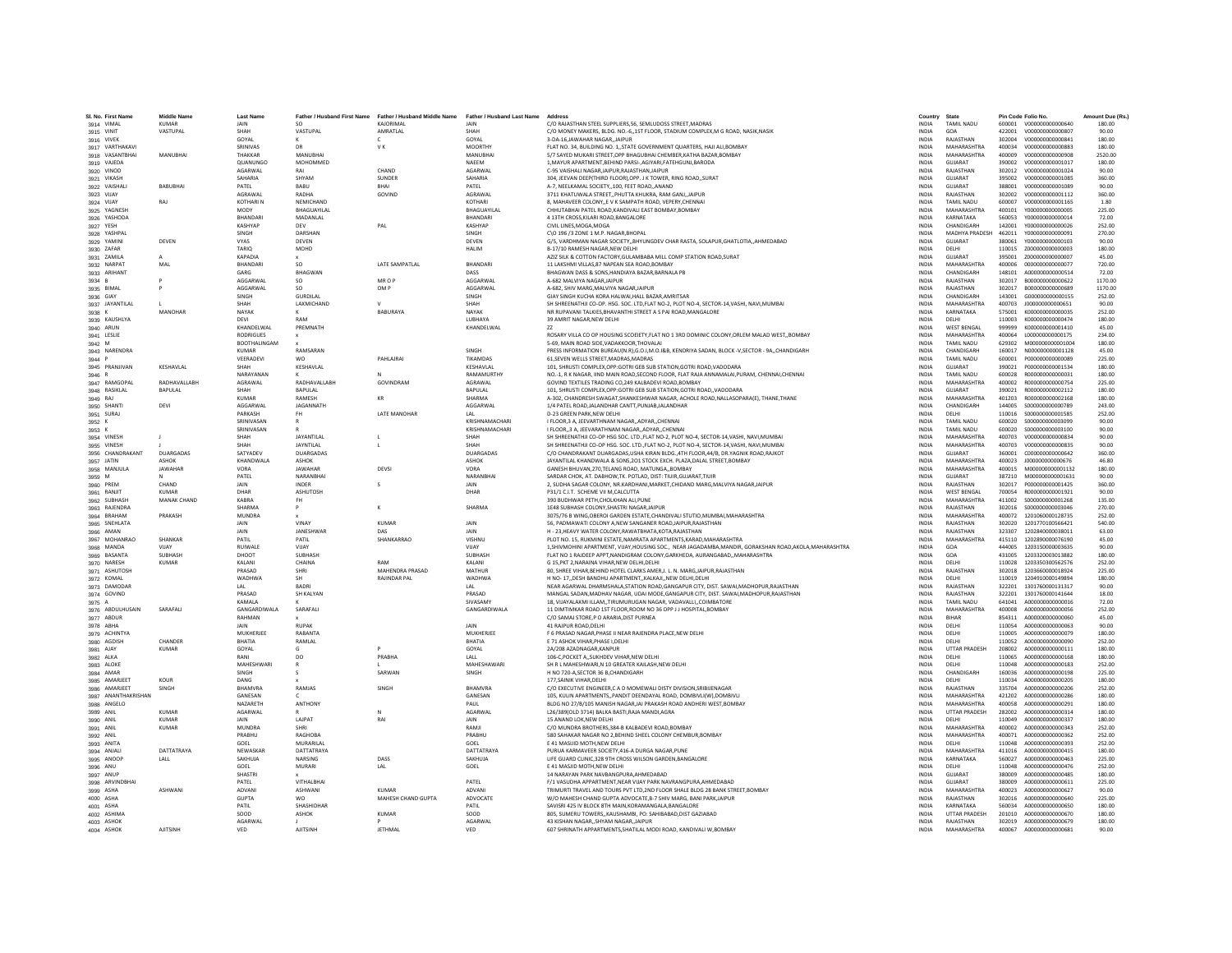| SL No. First Name                                 | <b>Middle Name</b>           | <b>Last Name</b>          |                                    | Father / Husband First Name Father / Husband Middle Name Father / Husband Last Name |                                  | Address                                                                                                                                             | Country                      | State                                    |                  | Pin Code Folio No.                    | Amount Due (Rs.) |
|---------------------------------------------------|------------------------------|---------------------------|------------------------------------|-------------------------------------------------------------------------------------|----------------------------------|-----------------------------------------------------------------------------------------------------------------------------------------------------|------------------------------|------------------------------------------|------------------|---------------------------------------|------------------|
| 4005 ASHOK                                        |                              | AKAR                      | <b>MOHAN</b>                       | IAI                                                                                 | AKAR                             | 3187 AKAR BHAWAN CHANDPOLE BAZAR, KALYAN JI KA RASTA, JAIPUR                                                                                        | <b>INDIA</b>                 | RAJASTHAN                                |                  | 302001 A000000000000682               | 90.00            |
| 4006 ASHOK                                        | KUMAR                        | <b>RANSAI</b>             | CH                                 | VFD                                                                                 | PKASH                            | M/S OM PARKASH SATISH KUMAR MANDI KESAR GANLI UDHIANA                                                                                               | <b>INDIA</b>                 | PUNJAR                                   | 999999           | 4000000000000715                      | 225.00           |
| 4007 ASHWAN                                       | <b>KUMAR</b>                 | DHAWAN                    | LATE                               |                                                                                     | INDERJIT                         | J 8/88 RAJOURI GARDEN.NEW DELHI                                                                                                                     | <b>INDIA</b>                 | DELHI                                    | 110027           | A000000000000799                      | 180.00           |
| 4008 AJIT                                         |                              | KUCHERIA                  |                                    |                                                                                     | TUKARAM                          | C/O UNIQUE INVESTMENTS, 63, DONTAD STREET, DAMAR GALLI,, BOMBAY                                                                                     | INDIA                        | MAHARASHTRA                              | 400009           | A000000000000997                      | 360.00           |
| 4009 ANITA                                        |                              | SINHA                     | VARESH                             |                                                                                     | SINHA                            | G-3.SAMARPAN FLATSNEAR GULBAI TEKRA.ELLISBRIDGEAHMEDABAD                                                                                            | <b>INDIA</b>                 | GUJARAT                                  | 380006           | A000000000001071                      | 505.80           |
| 4010 ANJU                                         | NATTHURHAI                   | KASERA<br>PATFI           | SHIVDUTTARA<br>NATTHURHAL          |                                                                                     | KASERA<br>PATFI                  | C-188 BIRLASAGAR COLONY.PO : PORBANDAR-2.PORBANDAR<br>C-1 PWD STAFF OUARTERS OPP NANPURA POST OFFICE, NANPURA, SURAT                                | <b>INDIA</b><br><b>INDIA</b> | GUJARAT<br>GUIARAT                       | 360576<br>395001 | A000000000001097<br>A000000000001175  | 72.00<br>90.00   |
| 4011 AMRUTBHAI<br>4012 AMRITA                     |                              | MADHAVAN                  |                                    |                                                                                     | MADHAVAN                         | C/O MR. K S MADHAVAN, (M.D.), TECUMSEH PRODUCTS INDIA LTD., BALANAGAR,, HYDERABAD                                                                   | INDIA                        | ANDHRA PRADESH                           | 500037           | A000000000001186                      | 180.00           |
| 4013 ANURADHA                                     |                              | HAMIRWASIA                | KIRAN                              | <b>KUMAR</b>                                                                        | <b>HIMARWASH</b>                 | 1/2.KRISHNA RAM BOSE STREET.CALCUTTA                                                                                                                | <b>INDIA</b>                 | <b>WEST BENGAL</b>                       | 700004           | A000000000001190                      | 72.00            |
| 4014 AFZAL                                        | ABDUL                        | KARDER                    | ABDUL                              | KADER HAJI                                                                          | <b>ISMAIL</b>                    | 106/108 NEW KAZI STREET2ND FLOOR, ROOM NO-4.BOMBAY                                                                                                  | <b>INDIA</b>                 | MAHARASHTRA                              | 400003           | A000000000001201                      | 505.80           |
| 4015 ASHVIN                                       | VALLARHDAS                   | SHAH                      | <b>VALLARHDAS</b>                  |                                                                                     | SHAH                             | 11 TARDEO APARTMENT 245 TARDEO ROAD ROMRAY                                                                                                          | <b>INDIA</b>                 | MAHARASHTRA                              | 400007           | A000000000001203                      | 90.00            |
| 4016 AMITABH                                      |                              | <b>GUPTA</b>              | SHRI                               | CHANDRA                                                                             | VIRA                             | 151 BAIROONI KHANDAK.LUCKNOW 1.LUCKNOW                                                                                                              | <b>INDIA</b>                 | <b>UTTAR PRADESH</b>                     | 999999           | A000000000001233                      | 252.00           |
| 4017 A                                            |                              | RETHNAN                   |                                    |                                                                                     | ANAIAPPAN                        | Y-195 ANNANAGAR WEST, MADRAS, MADRAS                                                                                                                | INDIA                        | <b>TAMIL NADU</b>                        | 600040           | A000000000001255                      | 360.00           |
| 4018 ANIL                                         | <b>KUMAR</b><br><b>KUMAR</b> | AGARWAL<br>AGARWAL        | <b>OM</b><br>SITARAM               | PRAKASH                                                                             | AGARWAL<br>AGARWAL               | C/O CAR PLUS, SEVOKE ROAD, OPP GURUDWARA, SILIGURI<br>GEEL CONSULTANCY SERVICE.448/2 BIDHAN ROAD, 2ND FLOOR, DARJEELING.SILIGURI                    | <b>INDIA</b>                 | <b>WEST BENGAL</b><br><b>WEST BENGAL</b> | 734401           | A000000000001261                      | 180.00<br>36.00  |
| 4019 ASHOK<br>4020 ARUN                           | KANTI                        | RATHI                     | RAM                                | GOPAL                                                                               | RATHI                            | C/O AAR AAR INVESTMENTS.141/143.PRINCESS STREEET.2ND FLOOR.SAI BHUVANBOMBAY                                                                         | <b>INDIA</b><br><b>INDIA</b> | MAHARASHTRA                              | 734401<br>400002 | A000000000001262<br>A000000000001274  | 72.00            |
| 4021 ANTHONY                                      |                              | <b>DIAS</b>               | LINO                               |                                                                                     | LINO                             | CAMELLIA APARTMENT, ST. LAWRENCE COLONY, RASILA ROAD,, PUNE                                                                                         | INDIA                        | MAHARASHTRA                              | 411013           | A000000000001288                      | 180.00           |
| 4022 ARTI                                         |                              | KAPOOR                    | RAMAN                              |                                                                                     | KAPOOR                           | C/O BOMBAY MACHINERY STORES.1.JAVER BHAVAN.NR. MUNICIPAL OFFICE.NASIK ROAD.,NASIK                                                                   | <b>INDIA</b>                 | GOA                                      | 422101           | A000000000001289                      | 72.00            |
| 4023 ADVANCE                                      | CONSTRUCTION CO              | PVT LTD                   | N A                                |                                                                                     |                                  | C-6/14-02, SECTOR - 6., C.B.D. OPP, KONKAN BHAVAN, NEW BOMBAY., BOMBAY                                                                              | <b>INDIA</b>                 | MAHARASHTRA                              | 400614           | A000000000001314                      | 720.00           |
| 4024 ANTONETTE                                    |                              | FERNANDES                 | SAVIO                              | $\mathsf{C}$                                                                        | FERNANDES                        | A 11/12. KAILASH APTSRAMBAUG. BORIVALI (W).BOMBAY                                                                                                   | <b>INDIA</b>                 | MAHARASHTRA                              | 400092           | A000000000001337                      | 252.00           |
| 4025 ASHOK                                        |                              | <b>AGARWAL</b>            | MOOLCHAND                          |                                                                                     | AGARWAI                          | C/O BALABUX KANYALAL.P.O. RENWALJAIPUR                                                                                                              | <b>INDIA</b>                 | RAIASTHAN                                | 303603           | A000000000001340                      | 252.00           |
| 4026 AKBARALI                                     | CHAND                        | MUSHE<br>AGRAWAL          | DAWOOD<br><b>SHRI</b>              | <b>DURGA LAL</b>                                                                    | DAWOOD<br>AGRAWAL                | C/O G.H.MUSHE, SULTANABAD NIWAS, 102/10 BEHRAM BAUG, JOGESHWARI(W), BOMBAY<br>C/O R.P.GUPTA, A-86 SHYAM NAGAR AJMER ROAD, JAIPUR, RAJASTHAN, JAIPUR | INDIA<br><b>INDIA</b>        | MAHARASHTRA<br>RAJASTHAN                 | 400102<br>302006 | A000000000001341<br>A000000000001410  | 90.00<br>180.00  |
| 4027 KAPOOR<br>4028 AJAY                          |                              | <b>AJMANI</b>             | <b>INDER</b>                       |                                                                                     | SAIN                             | WZ-108-AI.BASAI DARAPURMOTI NAGAR.NEW DELHI                                                                                                         | <b>INDIA</b>                 | DELHI                                    | 110015           | A000000000001420                      | 45.00            |
| 4029 GULAM                                        | <b>ARRAS ALL</b>             | MOHAMMED                  | MR                                 | HARIRULLAHRHALALL                                                                   | MOHAMMED                         | NOBLE TRADERS PO ROX 497 BAHRAIN                                                                                                                    | RAHRAIN NA                   |                                          | 999999           | A000000000001427                      | 180.00           |
| 4030 ARVIND                                       |                              | JAIN                      | <b>HEMRAJ</b>                      |                                                                                     | SOHANRAJ                         | C/O UMESH G SHAH,16 AMUL SOC,NR. SHARDA NAGAR,P.O. PALDI,,AHMEDABAD                                                                                 | INDIA                        | GUJARAT                                  | 380007           | A000000000001441                      | 90.00            |
| 4031 ARUNA                                        | G                            | DAGA                      | GIRRAJ                             | <b>KISHORE</b>                                                                      | DAGA                             | P-112 CIT ROAD, SCHEME NO.VI M, PHOOLBAGAN, CALCUTTA                                                                                                | <b>INDIA</b>                 | <b>WEST BENGAL</b>                       | 700054           | A000000000001525                      | 1.80             |
| 4032 ASHOK                                        |                              | KIRPLANI                  | <b>JUMOMAL</b>                     |                                                                                     | <b>JUMOMAI</b>                   | C/O RACHANA COLDNRGH SENTER BUS STATION ROAD. AT BANTWA BANTWA                                                                                      | <b>INDIA</b>                 | GUJARAT                                  | 362620           | A000000000001540                      | 90.00            |
| 4033 ALKA                                         |                              | KHANNA                    |                                    |                                                                                     | KHANNA                           | C/O HARVINDER BABBAR.82 HARGOBIND.ENCLAVE. VIKAS MARG EXTNDELHI                                                                                     | <b>INDIA</b>                 | DELHI                                    | 110092           | A000000000001546                      | 252.00           |
| 4034 ASHWIN                                       | <b>MOTIRAM</b>               | <b>ACHARYA</b>            | MOTIRAM                            | $\epsilon$                                                                          | <b>ACHARYA</b>                   | 9-A GANGOTRI SOCIETY NEAR LD ENGG COLLEGE GUI RAITEKRA AHMEDARAD                                                                                    | <b>INDIA</b>                 | GUIARAT                                  | 380006           | A000000000001554                      | 72.00            |
| 4035 ARUN<br>4036 AJIT                            | <b>KUMAR</b><br><b>KUMAR</b> | AGARWAL<br>SOGANI         | <b>GIRDHARI</b><br>SHIKHAR         | LAL<br>CHAND                                                                        | AGARWAL<br>SOGANI                | C/O SUNIL ENTERPRISES, 104 MGD MARKET, JAIPUR<br>56. PADMAWATI COLONY-A NEAR KISAN DHARAM KANTA NEW SANGNER ROAD. JAIPUR.JAIPUR                     | INDIA<br><b>INDIA</b>        | RAJASTHAN<br>RAJASTHAN                   | 302002<br>302019 | A000000000001557<br>A000000000001565  | 270.00<br>180.00 |
| 4037 AMIT                                         |                              | SHARMA                    | KAILASH                            | CHANDRA                                                                             | SHARMA                           | H NO 2032 BIRDHI CHAND BHAIYA KA CHOLK, KHAZANE WALON KA RASTA., JAIPUR                                                                             | <b>INDIA</b>                 | RAJASTHAN                                | 302001           | A000000000001580                      | 180.00           |
| 4038 ARVIND                                       |                              | PUIARA                    | <b>TRIRHLIVANDAS</b>               |                                                                                     | PULARA                           | C/O ALLOY STEEL ENTERPRISES13. KACHALEESWAR AGRAHARAM STREET.MADRAS                                                                                 | <b>INDIA</b>                 | <b>TAMIL NADLI</b>                       | 600004           | A000000000001602                      | 180.00           |
| 4039 ASHOK                                        | <b>KUMAR</b>                 | <b>BUDHWAN</b>            | PRATAP                             |                                                                                     | SINGH                            | C/O SANGEET TAHLANI,608, SOMA APARTMENT, 5TH FLOOR,,'N' BLOCK, PARNASREE PALLY,BEHALA,KOLKATA                                                       | INDIA                        | <b>WEST BENGAL</b>                       | 700060           | A000000000001606                      | 72.00            |
| 4040 ASHA                                         |                              | PATEL                     | BALDEVBHA                          |                                                                                     | BALDEVBHA                        | 30. MAHA PRABHUJI SOCIETYASARVAAHMEDABAD                                                                                                            | <b>INDIA</b>                 | GUJARAT                                  | 380016           | A000000000001614                      | 90.00            |
| 4041 ASHABEN                                      | BALDEVBHAI                   | PATEL                     | BALDEVBHAI                         |                                                                                     | BALDEVBHAI                       | 30. MAHA PRABHUJI SOCIETYASARVAAHMEDABAD                                                                                                            | <b>INDIA</b>                 | GUJARAT                                  |                  | 380016 A000000000001618               | 90.00            |
| 4042 ANURADHA                                     |                              | MANDOVARA                 | RAVI                               |                                                                                     | MANDOVARA                        | MAHESHWARI INVESTMENT, 35 HAMAM ST., 2ND FLR, B/H DENA BANK, R.NO.1-B, MUMBAI                                                                       | <b>INDIA</b>                 | MAHARASHTRA                              | 400023           | A000000000001688                      | 72.00            |
| 4043 B<br>4044 B                                  | $\epsilon$                   | KAKNKARIA<br>GAUBA        | <b>LATE</b>                        |                                                                                     | <b>HASTIMAL</b><br>GAUBA         | 7 HUSSAIN SAHIB STREET.PARK TOWN.MADRAS<br>HOUSE NO 3F-32,,NIT FARIDABAD, HARYANA, FARIDABAD                                                        | <b>INDIA</b><br>INDIA        | <b>TAMIL NADLI</b><br><b>HARYANA</b>     | 600003<br>121001 | B0000000000000004<br>B000000000000015 | 180.00<br>252.00 |
| $4045$ B                                          |                              | YATHISH                   |                                    | PADMANABHA                                                                          | NAIDU                            | 11 15TH MAIN ROAD, VASANTHANAGAR, BANGALORE                                                                                                         | <b>INDIA</b>                 | KARNATAKA                                | 560052           | B000000000000034                      | 180.00           |
| 4046 B                                            | PADMANABHA                   | NAIDU                     |                                    | GOVINDARAJULU                                                                       | <b>NAIDU</b>                     | 11 15TH MAIN ROAD.VASANTHANAGAR.BANGALORE                                                                                                           | <b>INDIA</b>                 | KARNATAKA                                | 560052           | B000000000000036                      | 180.00           |
| 4047B                                             | PRAKASH CHAND                | DUGAR                     | <b>RHFRUDAN</b>                    |                                                                                     | DUGAR                            | NO 11 PERIYANAIYA KARAN STREET SOWCARPET MADRAS                                                                                                     | <b>INDIA</b>                 | <b>TAMIL NADLI</b>                       | 600079           | B000000000000038                      | 180.00           |
| 4048 B                                            |                              | SUBBARAO                  |                                    |                                                                                     | NARASIMHAN                       | A-401,3RD FLOOR, KRISHNA VILAS, APARTMENTS, 39/01, MADRAS                                                                                           | INDIA                        | <b>TAMIL NADU</b>                        | 600059           | B00000000000058                       | 72.00            |
| 4049 BALASHAHEB                                   | D                            | GHAG                      | DATTATRAY                          |                                                                                     | DATTATRAY                        | H NO 945 LOHOGAON.OPP INDIRA THEATRE.PUNE                                                                                                           | <b>INDIA</b>                 | MAHARASHTRA                              | 411047           | B000000000000135                      | 225.00           |
| 4050 BALBIR                                       |                              | SINGH                     |                                    | MANOHAR                                                                             | SINGH                            | HX-97, E-7 EXTENSION, ARERA COLONY, BHOPAL, M P, BHOPAL                                                                                             | <b>INDIA</b>                 | MADHYA PRADESH                           | 462016           | B000000000000136                      | 45.00            |
| 4051 BALDEV                                       | SINGH                        | <b>BHORIA</b>             | PRABHU                             |                                                                                     | <b>DYAL</b>                      | FLAT NO. 104A, B/3,LAWRENCE ROAD, DELHI                                                                                                             | <b>INDIA</b>                 | DELHI                                    | 110035           | B000000000000144                      | 180.00           |
| 4052 BHAGWATI<br>4053 BHAGWATI                    | DEVI                         | DEVI<br>SABOO             | AANUHA<br>LALIT                    | KUMAR                                                                               | IAI<br>SABOO                     | 1-12 I UXMI NAGAR DELHI<br>701, SRI RAMKRISHNA SADAN, , SIR. POCHKHANWALA ROAD, WORLI, , BOMBAY                                                     | <b>INDIA</b><br>INDIA        | DELHI<br>MAHARASHTRA                     | 110092<br>400025 | 8000000000000274<br>B00000000000276   | 180.00<br>135.00 |
| 4054 BHANUMATI                                    |                              |                           |                                    |                                                                                     |                                  | 15 SHRIRAM NAGAR NORTH STREET.ALWARPET.MADRAS                                                                                                       | <b>INDIA</b>                 | <b>TAMIL NADU</b>                        | 600018           | B00000000000297                       | 180.00           |
| 4055 BHANWARLAL                                   |                              | <b>JAIN</b>               | LATE                               | JODHRAJJI P                                                                         | <b>JAIN</b>                      | 9 KALYAN KUTIR NEAR LOHIA NAGAR.L B SHASHTRI MARG KURLA W.BOMBAY                                                                                    | <b>INDIA</b>                 | MAHARASHTRA                              | 400070           | B000000000000316                      | 252.00           |
| 4056 BHARAT                                       | RHUSHAN                      | KHATTAR                   | <b>HIRA</b>                        | <b>NAND</b>                                                                         | KHATTAR                          | 21/129 VIKRAM VIHAR.LAJPAT NAGAR IV.NEW DELHI                                                                                                       | <b>INDIA</b>                 | DELHI                                    | 110024           | 8000000000000327                      | 252.00           |
| 4057 BHARATIBEN                                   | <b>SURESHCHANDRA</b>         | MALI                      | SURESHCHANDRA                      |                                                                                     | MALL                             | 5/678 HARIPURA MAIN ROAD SURAT                                                                                                                      | INDIA                        | GUJARAT                                  | 395003           | B000000000000367                      | 162.00           |
| 4058 BHARTI                                       |                              | KISHNAN                   | RAI                                | KUMAR                                                                               | KISHNANI                         | B-12 C C COLONY, OPP RANA PARTAP BAGH, DELHI                                                                                                        | INDIA                        | DELHI                                    | 110007           | B000000000000380                      | 90.00            |
| 4059 BHASKAR                                      |                              | PATEL                     | SOMABHA                            |                                                                                     | PATEL                            | 43 GODOWN STREET.MADRAS                                                                                                                             | INDIA                        | <b>TAMIL NADU</b>                        | 600001           | B000000000000391                      | 180.00           |
| 4060 BHAVNA                                       | MAHENDRA                     | PATEL<br>IAI              | MAHENDRA<br><b>HIMMAT</b>          | <b>JAYANTILAL</b>                                                                   | PATEL<br>MAI                     | 34/B HARIDWAR CO OP HOUSING SOCIETY.RANIP<br>SRI PARSHVA DRUG HOUSE, 21 & 21/2, LALBAGH FORT ROAD, BANGALORE                                        | <b>INDIA</b><br><b>INDIA</b> | GUJARAT<br>KARNATAKA                     | 382480<br>560004 | B000000000000410<br>B000000000000424  | 252.00<br>252.00 |
| 4061 BHAWAR<br>4062 BHERUDAN                      |                              | DUGAR                     | SUGANMAI                           |                                                                                     | DUGAR                            | NO 11 PERIYANAIYA KARAN STREET, SOWCARPET, MADRAS                                                                                                   | INDIA                        | TAMIL NADU                               | 600079           | B000000000000432                      | 180.00           |
| 4063 BHIKAJI                                      | <b>LADUJI SAWANT</b>         | <b>BHONSALE</b>           | LADUJI                             | <b>BHIKAJI SAWANT</b>                                                               | <b>BHONSALE</b>                  | GR.FLOOR.LAXMI SADAN.SAVARKAR PATHNEAR 3 PETROL PUMP.THANE                                                                                          | <b>INDIA</b>                 | <b>MAHARASHTRA</b>                       | 400602           | B000000000000435                      | 90.00            |
| 4064 BHOGILAL                                     | PURSHOTTAM                   | LAKHANI                   | PURSHOTTAN                         | <b>MONJI</b>                                                                        | LAKHANI                          | 427/2 ODHAV BHUVAN.CHIRA BAZAR.BOMBAY                                                                                                               | <b>INDIA</b>                 | MAHARASHTRA                              | 400002           | B000000000000443                      | 180.00           |
| 4065 BHUPINDER                                    |                              | KOLIR                     |                                    | <b>RHUPINDER</b>                                                                    | <b>SINGH</b>                     | F-41 MOTI NAGAR NEW DELHI                                                                                                                           | <b>INDIA</b>                 | DELHI                                    | 110015           | 8000000000000467                      | 225.00           |
| 4066 BRAJ                                         | NANDAN SINGH                 | TYAGI                     | HARDEO                             | <b>SINGH</b>                                                                        | TYAGI                            | PLOT NO 6 TYAGI COLONY, TONK ROAD, JAIPUR                                                                                                           | INDIA                        | RAJASTHAN                                | 302015           | B000000000000561                      | 135.00           |
| 4067 B                                            | <b>KUMAR CHAND</b>           | SANGHVI<br><b>GOTHIA</b>  | wo<br>SO                           | <b>STRAPS</b><br>SATYA NARAYAN CHAND                                                | CENTRE<br><b>GOTHIA</b>          | C/O M/S L P TRADERS, 62, NARAYANA MUDALI STREET, MADRAS                                                                                             | INDIA<br><b>INDIA</b>        | TAMIL NADU<br>KARNATAKA                  | 600079<br>560002 | B00000000000612                       | 90.00<br>180.00  |
| 4068 BIMAL<br>4069 BINA                           |                              | NAHATA                    | PRODYOT                            | <b>KUMAR</b>                                                                        | NAHATA                           | C/O STEEL TUBE CENTRE,,10/2, SADDAR PATRAPPA ROAD, BANGALORE<br>65. NALINI SETH ROAD.CALCUTTA                                                       | <b>INDIA</b>                 | <b>WEST BENGAL</b>                       | 700007           | B00000000000616<br>B000000000000632   | 180.00           |
| 4070 BIHARILAL                                    | ĸ                            | <b>LAKHI</b>              | PESOOMAL                           |                                                                                     | <b>LAKHL</b>                     | 1-6-15 MAHALAXMLRLDG M G ROAD SECUNDERARAD                                                                                                          | <b>INDIA</b>                 | ANDHRA PRADESH                           | 500003           | 8000000000000707                      | 45.00            |
| 4071 BITHALDAS                                    |                              | TAPADIA                   | SO                                 | LATE GOKULDAS                                                                       | TAPADIA                          | 60-B, RATAN SARKAR STREET, CALCUTTA                                                                                                                 | INDIA                        | <b>WEST BENGAL</b>                       | 700007           | B000000000000711                      | 252.00           |
| 4072 BHANWARIDEVI                                 |                              | BIYANI                    | RAM                                | <b>NIWAS</b>                                                                        | BIYANI                           | DIVYA JYOT FLATS, BLDG, NO E/27, SUMUL DAIRY ROAD, SURAT                                                                                            | <b>INDIA</b>                 | GUJARAT                                  | 395004           | B000000000000819                      | 180.00           |
| 4073 BEENA                                        |                              | SHARMA                    | MADHUSADAN                         |                                                                                     | SHARMA                           | B-182.MANGAL MARG.BAPUNAGAR.JAIPUR                                                                                                                  | <b>INDIA</b>                 | RAJASTHAN                                | 302015           | B000000000000832                      | 135.00           |
| 4074 BHARAT                                       |                              | RHUSHAN<br>SHARMA         | <b>SH</b><br>M                     | HARI<br>s                                                                           | CHAND<br>SHARMA                  | 65 HAKIKAT NAGAR G T.O. NAGAR DELHI<br>B-182.MANGAL MARG.BAPU NAGARJAIPUR                                                                           | <b>INDIA</b><br><b>INDIA</b> | DELHI<br>RAIASTHAN                       | 110009<br>302015 | 8000000000000834<br>B000000000000838  | 45.00<br>135.00  |
| 4075 BEENA<br>4076 B                              |                              | SIVKUMAR                  |                                    |                                                                                     | BALSUBRAMANIAM                   | 13, VALLIAMMAI STREET,, KUMARANKUNDRAM, CHROMEPET,, MADRAS                                                                                          | INDIA                        | TAMIL NADU                               | 600044           | B000000000000902                      | 630.00           |
| 4077B                                             | N                            | MURTHY                    |                                    | N <sub>B</sub>                                                                      | KRISHNAN                         | FLAT NO-705, 7TH FLOOR.MEENAXI TOWERS, GOKULDHAM.GOREGAON(EAST)BOMBAY                                                                               | <b>INDIA</b>                 | <b>MAHARASHTRA</b>                       | 400063           | B00000000000907                       | 90.00            |
| 4078 KOKARAM                                      |                              | BABU                      | <b>KOKA</b>                        | ADINARAYANA                                                                         | BABU                             | B-24, F-1., VIDHYANAGAR, HYDERABAD                                                                                                                  | <b>INDIA</b>                 | ANDHRA PRADESH                           | 500049           | B000000000000923                      | 180.00           |
| 4079 SHOBHA                                       |                              | <b>RANAVALIKER</b>        | MR                                 | VIIAY N                                                                             | <b>RANAVALIKEE</b>               | 7/187 SWAROOP NAGAR.KANPUR.KANPUR                                                                                                                   | <b>INDIA</b>                 | <b>UTTAR PRADESH</b>                     | 208002           | 8000000000000934                      | 45.00            |
| 4080 PARIDHI                                      |                              | BERIA                     | PRADIP                             | <b>KUMAR</b>                                                                        | BERIA                            | 28-C ROWLAND ROAD, CALCUTTA                                                                                                                         | INDIA                        | WEST BENGAL                              | 700020           | B000000000000951                      | 360.00           |
| 4081 PARIDHI                                      |                              | BERIA                     | PRADIP                             | <b>KUMAR</b>                                                                        | BERIA                            | 28-C ROWLAND ROAD.CALCUTTA                                                                                                                          | <b>INDIA</b>                 | <b>WEST BENGAL</b>                       | 700020           | B00000000000952                       | 360.00           |
| 4082 POOJA                                        |                              | BERIA                     | PRADIP                             | <b>KUMAR</b>                                                                        | BERIA                            | 28-C ROWLAND ROAD CALCUTTA                                                                                                                          | <b>INDIA</b>                 | <b>WEST BENGAL</b>                       | 700020           | B000000000000953                      | 360.00           |
| 4083 POOJA<br>4084 SHUBHA                         |                              | RERIA<br><b>RHATNAGAR</b> | PRADIP                             | KUMAR                                                                               | <b>RERIA</b><br><b>BHATNAGAR</b> | 28-C ROWLAND ROAD CALCUTTA<br>H NO 1022 PANOKA DARIBA.SUBHASH CHAUK JAIPUR                                                                          | <b>INDIA</b><br><b>INDIA</b> | <b>WEST RENGAL</b><br>RAIASTHAN          | 700020<br>999999 | B000000000000954<br>B000000000000993  | 360.00<br>180.00 |
| 4085 BHARAT                                       |                              | SHAH                      | <b>JAYANTILAL</b>                  |                                                                                     |                                  | C/O N J SHAH, 25 BUNDER STREET, MADRAS                                                                                                              | INDIA                        | TAMIL NADU                               | 600001           | B000000000001012                      | 90.00            |
| $4086$ B                                          |                              | SIVAKUMAR                 |                                    |                                                                                     | BALASUBRAMANIAN                  | C/O K. RANGATHAN (ADVOCATE),,4 - S.K.V. KOIL STREET,,THIRUNAGAR COLONY, ERODE,ERODE                                                                 | <b>INDIA</b>                 | <b>TAMIL NADU</b>                        | 638003           | B000000000001045                      | 540.00           |
| 4087 BISHEMBER                                    | LAL                          | KEDIA                     | RAMESWAR                           | LAL                                                                                 | KEDIA                            | P.O. ISLAMPUR. JHUNJHUNU(RAJ.) JHUNJHUNU                                                                                                            | <b>INDIA</b>                 | RAJASTHAN                                | 333024           | B000000000001084                      | 360.00           |
|                                                   |                              |                           |                                    |                                                                                     | <b>RHAI</b>                      | PLOT NO-52412-C. LILASHAH NAGAR, GANDHIDHAM, KUTCH                                                                                                  | <b>INDIA</b>                 | GUIARAT                                  | 370201           | B000000000001123                      | 180.00           |
| 4088 BHARTI                                       |                              | MORRIA                    | <b>BHARAT</b>                      |                                                                                     |                                  |                                                                                                                                                     |                              |                                          |                  |                                       |                  |
| 4089 BEENA                                        |                              | <b>BHANDAR</b>            |                                    |                                                                                     | BHANDARI                         | 12/18, MALVIYA NAGAR, JAIPUR                                                                                                                        | INDIA                        | RAJASTHAN                                | 302017           | B000000000001130                      | 900.00           |
| 4090 BHUPENDRA                                    | <b>BABULAL</b>               | SHAH                      | BABULAL                            | KACHARALAL                                                                          | SHAH                             | PLOT NO.63,BLOCK NO.12,,SHREE SATYANARAYAN BHAVAN,7TH ROAD,DAULAT NAGAR,BORIVALI(EAST),MUMBAI                                                       | <b>INDIA</b>                 | <b>MAHARASHTRA</b>                       | 400066           | B000000000001203                      | 90.00            |
| 4091 C                                            |                              | SUBHASH                   | CHETAN                             |                                                                                     | ANAND                            | B-30/A.VIJAY NAGAR.DELHI                                                                                                                            | <b>INDIA</b>                 | DELHI                                    | 110009           | C000000000000021                      | 225.00           |
| 4092 CHALUKUNNEI                                  | ARRAHAM                      | MATHEW<br>SHAH            | CHALLIKUNNEL<br><b>GUI ARCHAND</b> | MATHAI                                                                              | ARRAHAM<br><b>GULARCHAND</b>     | G 2/6 RANI SATI NAGAR S V ROAD MALAD WEST ROMRAY<br>NALIN NIWAS NAGARSHETHS WANDA.GHEEKANTA ROAD.AHMEDABAD                                          | <b>INDIA</b><br><b>INDIA</b> | MAHARASHTRA<br>GUIARAT                   | 400064<br>380001 | 000000000000031<br>000000000000074    | 252.00<br>252.00 |
| 4093 CHANDANBEN<br>4094 CHANDRIKA<br>4095 CHANDRU |                              | PAREKH                    | NIRANJAN                           |                                                                                     | PAREKH                           | 9/4A, MAYORSHIVSUNMUGUM ST., VILLAGE ROAD, ,NUNGAMBAKKAM, CHENNAI                                                                                   | <b>INDIA</b>                 | <b>TAMIL NADU</b>                        | 600034           | C000000000000181                      | 252.00           |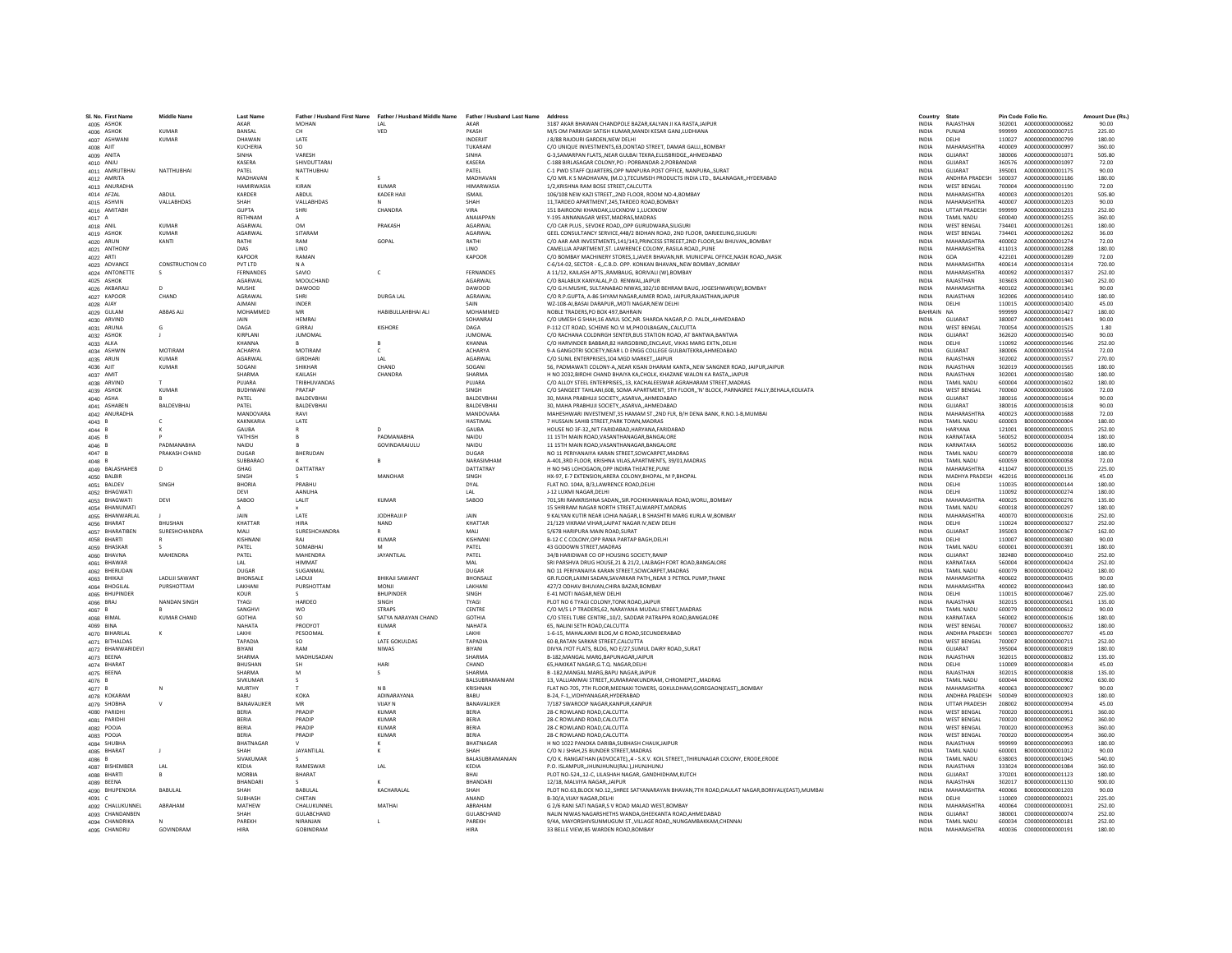| SL No. First Name                | <b>Middle Name</b>           | <b>Last Name</b>              |                                 | Father / Husband First Name Father / Husband Middle Name Father / Husband Last Name |                           | Address                                                                                                                                 | Country                      | State                                      | Pin Code Folio No.                                       | Amount Due (Rs.)  |
|----------------------------------|------------------------------|-------------------------------|---------------------------------|-------------------------------------------------------------------------------------|---------------------------|-----------------------------------------------------------------------------------------------------------------------------------------|------------------------------|--------------------------------------------|----------------------------------------------------------|-------------------|
| 4096 CHUAUHANG                   |                              | SANGKUNGI                     | PABINDRA                        | <b>DUTTA</b>                                                                        | CHOWADHURY                | C/O HOTEL RELLE VUE P LTD, MAHATMA GANDHI ROAD, GAUHATI, GAWAHATI                                                                       | <b>INDIA</b>                 | ASSAM                                      |                                                          | 180.00            |
| 4097 CHANDRIKA                   | RHUPENDRA                    | SHAH                          | <b>RHUPENDRA</b>                |                                                                                     | SHAH                      | STATE BANK OF INDIA SECURITIES DIVISION ROMBAY MAIN BRANCH BOMBAY SAMACHAR MARG FORT, BOMBAY                                            | <b>INDIA</b>                 | MAHARASHTRA                                |                                                          | 2340.00           |
| 4098 C                           |                              | MALHOTRA                      | LATE                            | SHND                                                                                | <b>MALHOTRA</b>           | C-121 ANAND VIHARINDERPRASTHA EXTNNEW DELHI                                                                                             | <b>INDIA</b>                 | DELHI<br>MAHARASHTRA                       | 110092<br>0000000000000396                               | 72.00             |
| 4099 CHANDRALAXMI<br>$4100$ C    |                              | CHATRABHUJ<br>SANDILL         | CHATRABHUJ                      |                                                                                     | <b>HARIDAS</b><br>SANDILL | B-2, BHARAT NAGAR, 2ND FLOOR, FLAT-24, 342, GRANT ROAD, BOMBAY<br>34 2ND CROSS, INDIRANAGAR.II STAGE, BANGALORE, BANGALORE              | INDIA<br><b>INDIA</b>        | KARNATAKA                                  | 400007<br>C000000000000409<br>560038<br>C000000000000427 | 72.00<br>252.00   |
| 4101 ANJALI                      |                              | CHATURVEDI                    | SHIVE                           | KUMAR                                                                               | CHATURVEDI                | C 45 HARI MARG.MALVIYA NAGAR.JAIPUR                                                                                                     | <b>INDIA</b>                 | RAJASTHAN                                  | 302017<br>C000000000000461                               | 45.00             |
| 4102 RONJI                       | <b>SUCHET</b>                | CHAUDHURI                     | <b>LATE</b>                     | SC                                                                                  | CHAUDHURI                 | 18/22 BALLYGUNI PLACE EAST CALCUTTA                                                                                                     | <b>INDIA</b>                 | <b>WEST RENGAL</b>                         | 700019<br>C000000000000463                               | 45.00             |
| 4103 CHIRAG                      | D                            | PARIKH                        | DILIP                           |                                                                                     | PARIKH                    | 4, GANESH PARK, B/4 MAIMANDIR, NEAR BHAKTI NAGAR, NADIAD(GUJ.), NADIAD                                                                  | INDIA                        | GUJARAT                                    | 387001<br>C000000000000590                               | 180.00            |
| 4104 CHANDRIKA                   |                              | SHAH<br>VASUDEVAN             | <b>JAYSUKHLAI</b><br>BALAPILLAI |                                                                                     | JAYSUKHLAI<br>BALAPILLAI  | MODI FALIVANIA STREET.RAJKOT<br>25 KALATHIYAPPA MUDALI STREET.CHOOLAI P O.MADRAS                                                        | <b>INDIA</b><br><b>INDIA</b> | GUJARAT<br><b>TAMIL NADU</b>               | 363621<br>C00000000000616<br>600112<br>D00000000000002   | 90.00<br>180.00   |
| 4105 D<br>4106 D                 | <b>RIAGADISH</b>             | KUMAR                         |                                 | RAMANATH                                                                            | <b>GUPTA</b>              | 33/1 MIDDLE SCHOOL ROAD VISWESWARAPURAM RANGALORE                                                                                       | <b>INDIA</b>                 | KARNATAKA                                  | 560004<br>0000000000000013                               | 180.00            |
| 4107 DALJEET                     | KAUR                         | RHATIA                        | SULAKHAN                        | SINGH                                                                               | BHATIA                    | C/O BANTY.STATION ROAD JUGSALAI JAMSHEDPUR                                                                                              | <b>INDIA</b>                 | <b>BIHAR</b>                               | 831006<br>0000000000000044                               | 225.00            |
| 4108 DAYA                        |                              | <b>NAND</b>                   | CHHON                           |                                                                                     | CHAND                     | WZ 42 G BLOCK,UTTAM NAGAR, NEW DELHI                                                                                                    | INDIA                        | DELHI                                      | 110059<br>D00000000000096                                | 252.00            |
| 4109 DEBADITYA                   |                              | MUKHERJEE                     | TARAPADA                        |                                                                                     | MUKHERJEE                 | DA99 SALT LAKE.CALCUTTA                                                                                                                 | <b>INDIA</b>                 | <b>WEST BENGAL</b>                         | 700064<br>D00000000000111                                | 90.00             |
| 4110 DEBASIS                     |                              | DATTA<br>GROVER               | LATE<br>RAMESH                  | S K<br>CHANDRA                                                                      | DATTA<br>GROVER           | 1/1 RUPCHAND MUKHERJEE LANE.CALCUTTA<br>GREEN HOUSE 126/G/85 GOVINDNAGAR KANPUR                                                         | <b>INDIA</b><br><b>INDIA</b> | <b>WEST BENGAL</b><br><b>UTTAR PRADESH</b> | D000000000000112<br>700025<br>208006<br>0000000000000151 | 180.00<br>252.00  |
| 4111 DEEPTI<br>4112 DEVINDAR     | NATH                         | BAHL                          | G                               |                                                                                     | BAHL                      | F 4/7 VASANT VIHAR.NEW DELHI                                                                                                            | INDIA                        | DELHI                                      | 110057<br>D000000000000198                               | 90.00             |
| 4113 DEVINDER                    | SINGH                        | <b>JOGI</b>                   | LATE                            | S JOGINDER                                                                          | SINGH                     | 8 JAT.C/O 56 APO.DELHI                                                                                                                  | <b>INDIA</b>                 | DELHI                                      | 999999<br>D00000000000204                                | 90.00             |
| 4114 DEVRAJ                      |                              | <b>DUGAR</b>                  | BHERUDAN                        |                                                                                     | DUGAR                     | NO 11 PERIYANIAYA KARAN STREET, SOWCARPET, MADRAS                                                                                       | <b>INDIA</b>                 | <b>TAMIL NADU</b>                          | 600079<br>D000000000000212                               | 180.00            |
| 4115 DHANANJAY                   | <b>KUMAR</b>                 | JAIN                          |                                 |                                                                                     | JAIN                      | A-72.SECTOR-12., NODIA (U.P.), NOIDA                                                                                                    | <b>INDIA</b>                 | <b>UTTAR PRADESH</b>                       | 201301<br>D00000000000217                                | 225.00            |
| 4116 DHARAM                      | <b>VIR</b>                   | <b>JAIN</b><br><b>JOSHI</b>   | <b>UCHAMBA</b><br><b>HARI</b>   | IAI                                                                                 | <b>JAIN</b><br>HARI       | MOHAN DAIOSWAL CANCER TREATMENT & RESEARCH FOUNDATION G T ROAD LUDHIANA<br>122 DNYANESHWAR SOCIETY, SAHAKAR NO 1, PUNE                  | <b>INDIA</b><br>INDIA        | PUNJAR<br>MAHARASHTRA                      | 141009<br>0000000000000241<br>411009<br>D00000000000286  | 180.00<br>180.00  |
| 4117 DHUNDIRAJ<br>4118 DINESH    | CHAND                        | KHANDELWAL                    | PHOOL                           |                                                                                     | CHAND                     | 137. HARSH VIHAR PITAMPURA DELHI                                                                                                        | <b>INDIA</b>                 | DELHI                                      | 110034<br>D000000000000324                               | 252.00            |
| 4119 DINESH                      | к                            | MAJITHIA                      | KALYANJI                        |                                                                                     | KALYANJI                  | CAT - III. BLOCK 72/432.BHUMALIA.POST KEVADIA COLONY.KEVADIA COLONY                                                                     | <b>INDIA</b>                 | GUJARAT                                    | 393151<br>D000000000000335                               | 72.00             |
| 4120 DINESH                      |                              | KHANDELWAL                    | <b>IAINARAIN</b>                |                                                                                     | KHANDELWAL                | PLOT NO. 80 LOHIA NAGAR COLONY "SHANTIKUNI" ASHAPUR, VARANASI                                                                           | <b>INDIA</b>                 | <b>UTTAR PRADESH</b>                       | 999999<br>0000000000000338                               | 180.00            |
| 4121 DINESH                      |                              | KINI                          | VASANTH                         |                                                                                     | KINI                      | CIPLA LTD SARKHEI ROAD, NAROL, AHMEDABAD                                                                                                | INDIA                        | GUJARAT                                    | 999999<br>D00000000000339                                | 180.00            |
| 4122 DINESH                      | SHANTILAL                    | BHATT<br>TODARWAL             | BHATT<br>M                      | SHANTILAL                                                                           | SHANJIBHAI<br>TODARWAL    | C/38. NAGESHWAR SOC., PART-2.VIP ROAD, KARELIBAUG.BARODA<br>332 7TH MAIN ROAD 14TH CROSS.IIND BLOCK JAYANAGAR.BANGALORE                 | <b>INDIA</b><br><b>INDIA</b> | GUJARAT<br>KARNATAKA                       | 390022<br>D00000000000352<br>560011<br>D000000000000353  | 360.00<br>252.00  |
| 4123 DINESH<br>4124 DIPTI        | DUTTA                        | ROY                           |                                 | K DUTTA                                                                             | ROY                       | FD-179. SALT LAKE CITY.SECTOR III.CALCUTTA                                                                                              | <b>INDIA</b>                 | <b>WEST BENGAL</b>                         | 700091<br>D000000000000385                               | 180.00            |
| 4125 DIVYAPRABHA                 | <b>NAVINCHANDRA</b>          | CHOKSY                        | $\mathbb N$                     | M                                                                                   | CHOKSY                    | 5-H PARADISE APPTS ATHWA GATE SURAT                                                                                                     | <b>INDIA</b>                 | GUIARAT                                    | 395001<br>000000000000396                                | 225.00            |
| 4126 DON                         | BOSCO                        | SAM                           | JOSEPH                          |                                                                                     | SAM                       | 16 RENGANATHA PURAM STREET, CHETPUT, MADRAS                                                                                             | INDIA                        | <b>TAMIL NADU</b>                          | 600031<br>D000000000000405                               | 225.00            |
| 4127 NARAINDAS                   | HIRANAND                     | PHERWAN                       | HIRANAND                        |                                                                                     | PHERWAN                   | BASANT PARK BLDG NO 6 FLAT NO A-2, CHEMBUR-MAHUL ROAD CHEMBUR, BOMBAY                                                                   | INDIA                        | <b>MAHARASHTRA</b>                         | 400071<br>D00000000000421                                | 90.00             |
| 4128 DATA                        | <b>SCAN PVT</b><br>NARASIMHA | LTD<br>RAO                    | <b>LATE</b>                     | RAMA                                                                                | KURHNAIAH                 | NO 5.PADMANABHA NAGAR3RD, FLOOR.ADYAR CORNERADYAR.MADRAS.MADRAS<br>27-1-3 SANTHE BAZAR CHIRALA A P CHIRALA                              | <b>INDIA</b><br><b>INDIA</b> | <b>TAMIL NADU</b><br><b>ANDHRA PRADESH</b> | 600020<br>D000000000000608<br>523155<br>0000000000000664 | 270.00<br>55.80   |
| 4129 DIVVELA<br>4130 D           |                              | MOHANTY                       |                                 |                                                                                     | MOHANTY                   | FLAT NO 7,,76, THEATRE ROAD, CALCUTTA                                                                                                   | INDIA                        | <b>WEST BENGAL</b>                         | 700017<br>D00000000000678                                | 450.00            |
| 4131 DHUNJISHAW                  | SHERIAR                      | WADIA                         | SHERIAF                         | D                                                                                   | <b>WADIA</b>              | 21B, USHA KIRON, 2ND PASTA LANECOLABABOMBAY                                                                                             | <b>INDIA</b>                 | <b>MAHARASHTRA</b>                         | 400005<br>D00000000000752                                | 55.80             |
| 4132 DHIREN                      | VANUBHAI                     | <b>MEHTA</b>                  | VANUBHAI                        | $\mathsf{D}$                                                                        | <b>MEHTA</b>              | 23 MAKANI MANOR.16 PEDDER ROAD.BOMBAY                                                                                                   | <b>INDIA</b>                 | MAHARASHTRA                                | 400026<br>D00000000000772                                | 63.00             |
| 4133 DHIREN                      | VANUBHAI                     | <b>MEHTA</b>                  | VANUBHAI                        | $\mathsf{D}$                                                                        | MEHTA                     | 23 MAKANI MANOR.16 PEDDER ROAD.BOMBAY                                                                                                   | <b>INDIA</b>                 | MAHARASHTRA                                | 400026<br>D00000000000779                                | 63.00             |
| 4134 DEEPAK                      |                              | SHAH                          | <b>JAYANTILAI</b>               | ĸ                                                                                   | SHAH                      | C/O N.J.SHAH.25 BUNDER STREET.MADRAS                                                                                                    | <b>INDIA</b>                 | <b>TAMIL NADLI</b>                         | 600001<br>0000000000000782                               | 90.00             |
| 4135 NIRANJAN<br>4136 RAMA       |                              | DAS<br>DATTA                  | LATE                            | AC<br>MUKTI PADA                                                                    | DAS<br>DATTA              | PLOT NO 19 SHRI RAM KRISHNA MARG, NEW SANGANER RD SODALA JAIPUR, JAIPUR<br>4/47, GARFA 3RD LANE, CALCUTTA                               | INDIA<br><b>INDIA</b>        | RAJASTHAN<br><b>WEST BENGAL</b>            | 302019<br>D000000000000784<br>700075<br>D00000000000785  | 180.00<br>45.00   |
| 4137 ASHA                        | N                            | DESAI                         | NITIN                           |                                                                                     | DESAI                     | F/1 SAMARTHESHWAR FLAT, AMBAWADI AHMEDABAD, AHMEDABAD                                                                                   | <b>INDIA</b>                 | GUJARAT                                    | 380006<br>D000000000000798                               | 45.00             |
| 4138 BAIDYANATH                  |                              | DFY                           | LT.                             | <b>ASHLITOSH</b>                                                                    | DFY                       | 24 BANGUR AVENUE BLOCK A CALCUTTA                                                                                                       | <b>INDIA</b>                 | <b>WEST RENGAL</b>                         | 700055<br>0000000000000801                               | 45.00             |
| 4139 DINESH                      |                              | CHOUDHARY                     |                                 |                                                                                     | CHOUDHARY                 | 53, TOLLYGUNJ CIRCULAR ROAD, NEW ALIPUR, CALCUTTA                                                                                       | INDIA                        | <b>WEST BENGAL</b>                         | 700053<br>D00000000000909                                | 360.00            |
| 4140 DILIP                       |                              | DAVE                          |                                 |                                                                                     | DAVE                      | 11/2ND FLOOR. TULSI VRINDA CHS LTD.,L.T. ROAD. BORIVALI(W)., BOMBAY                                                                     | <b>INDIA</b>                 | <b>MAHARASHTRA</b>                         | 400092<br>D00000000000934                                | 180.00            |
| 4141 DILIP                       |                              | VAKHARIA                      | NARBHERAN                       |                                                                                     | NARBHERAM                 | J/166 MOHAN NAGAR., DAHANUKAR WADI, KANDIVALI(W).MUMBAI                                                                                 | <b>INDIA</b>                 | MAHARASHTRA                                | 400067<br>D00000000000949                                | 180.00            |
| 4142 DHANANJAY<br>4143 DEBABRATA |                              | GAEKWAD<br>MUKHERIEF          | LAXMANRAO<br>LATE               | к                                                                                   | GAEKWAD<br>S C MUKHERIEF  | ISHWAR SADAN.2ND FLOOR, OPP.LAKDI POOL.DANDIA BAZAR.VADODARA<br>78/2/32 THAKUR RAMKRISHNA LANE HOWRAH                                   | <b>INDIA</b><br><b>INDIA</b> | GUJARAT<br><b>WEST RENGAL</b>              | 390007<br>D000000000001024<br>711104<br>0000000000001029 | 225.00<br>1.80    |
| 4144                             |                              | RAJAGOPALAN                   |                                 | v                                                                                   | RAMACHANDRAN              | 36/2 V CROSS S P EXTN, MALLESWARAM, BANGALORE                                                                                           | INDIA                        | KARNATAKA                                  | 560003<br>E000000000000004                               | 72.00             |
| 4145 FATEH                       | SINGH                        | <b>BOTHRA</b>                 | SUNDERLAL                       |                                                                                     | SUNDERLAL                 | E - 121. SHASTRI NAGAR. JAIPUR.RAJ.JAIPUR                                                                                               | INDIA                        | RAJASTHAN                                  | 302016<br>F000000000000040                               | 252.00            |
| 4146 GWEN                        |                              | FERNANDES                     | LATE                            | VICTOR                                                                              | FERNANDES                 | GWEN RITA FERNANDES.15 RAJAN NEVIC VILLA, OFF CARTER RD.BANDRABOMBAY                                                                    | <b>INDIA</b>                 | MAHARASHTRA                                | F000000000000042<br>400050                               | 45.00             |
| 4147 FEDERAL                     | RANK                         | <b>ITD</b>                    |                                 |                                                                                     |                           | THE FEDERAL BANK LTDP B NO 2518, 44-45, RESIDENCY ROADBANGAORE                                                                          | <b>INDIA</b>                 | KARNATAKA                                  | 560025<br>E000000000000056                               | 180.00            |
| 4148 G                           |                              | KAPOOR<br>NAGARAJA            |                                 |                                                                                     | KAPOOR<br>SHAMARAO        | HOTAL RAINBOW RLY ROAD, GHAZIABAD, GAZIABAD<br>NO 16 4TH MAIN MARUTHI EXTENSION, BANGALORE, BANGALORE                                   | <b>INDIA</b><br>INDIA        | <b>UTTAR PRADESH</b><br>KARNATAKA          | 201001<br>G000000000000023<br>560021<br>G000000000000024 | 180.00<br>180.00  |
| 4149 G<br>4150 GAYATRI           |                              | DHAWAN                        | MAHESH                          |                                                                                     | DHAWAN                    | C/O MAHESH DHAWAN, 81-B, SHALIMAR APT, BLOCK B, POCKET W (SFS), SHALIMAR BAGH, , DELHI                                                  | <b>INDIA</b>                 | DELHI                                      | 110052<br>G000000000000086                               | 180.00            |
| 4151 GAYATRI                     |                              | SAXENA                        |                                 |                                                                                     | PRASAD                    | B-180/2 GOVERNMENT COLONY.BANDRA EAST.BOMBAY                                                                                            | <b>INDIA</b>                 | MAHARASHTRA                                | 400051<br>G000000000000089                               | 45.00             |
| 4152 GEETA                       |                              | MATHUR                        | <b>HITESH</b>                   | NARIAN                                                                              | MATHUR                    | III / 55 GANDHI NAGAR JAIPUR                                                                                                            | <b>INDIA</b>                 | RAIASTHAN                                  | 999999<br>6000000000000113                               | 252.00            |
| 4153 GHASI                       | RAM                          | TAAK                          | <b>BUDDH</b>                    |                                                                                     | RAM                       | 16/120 ANAND PURI TANK ROAD, KAROL BAGH, NEW DELHI                                                                                      | INDIA                        | DELHI                                      | 110005<br>G000000000000147                               | 252.00            |
| 4154 GIRIJARANI                  |                              | PASUPULETY                    | DINKERRAI                       |                                                                                     | MANOHAI                   | W-B-3-162. VIJAYALAXMIPURAM. BAPATLA                                                                                                    | <b>INDIA</b>                 | ANDHRA PRADESH                             | 522101<br>G000000000000180                               | 252.00            |
| 4155 GIRISH<br>4156 GOVIND       | <b>DINKERRAI</b>             | DESAI<br>CHAND                | VISHAN                          | $\mathsf{R}$                                                                        | DESAI<br>DASS             | 135 AZAD SOCIETY.ELLISBRIDGE.AHMEDABAD<br>C-2/307 JANAK PURLNEW DELHI                                                                   | <b>INDIA</b><br><b>INDIA</b> | GUJARAT<br>DELHI                           | 380015<br>G000000000000187<br>110058<br>6000000000000222 | 180.00<br>180.00  |
| 4157 GOPAL                       |                              | KRISHAN                       |                                 | c                                                                                   | MAHAJAN                   | N 15 MALVIYA NAGAR, NEW DELHI                                                                                                           | INDIA                        | DELHI                                      | 110017<br>G000000000000250                               | 252.00            |
| 4158 GOPINATH                    | DASHARATH                    | WADEKAR                       | DASHARATH                       |                                                                                     | DASHARATH                 | 165 MUNDHAWA, POONA, PUNE                                                                                                               | INDIA                        | MAHARASHTRA                                | 411036<br>G00000000000277                                | 90.00             |
| 4159 GOVIND                      | GANESH                       | DANDEKAR                      | GANESH                          | NARAYAN                                                                             | DANDEKAR                  | A-804, SICILIAA.B.T.KAWDE ROAD.GHORPADI.PUNE                                                                                            | <b>INDIA</b>                 | MAHARASHTRA                                | 411001<br>G000000000000297                               | 252.00            |
| 4160 GUPTA<br>4161 GURBINDAR     | SAROJ                        | RANI<br><b>SINGH</b>          | RAIINDAR                        |                                                                                     | <b>GUPTA</b><br>SINGH     | 71.VISHWAS ROAD., VISHWAS NAGAR., DELHI<br>FLAT NO 6, 'B' WING, GROUND FLOOR, VIVEK' APPTS, VIDYANAGRI MARG.KAL-JNA, SANTACRUZ(E)BOMBAY | <b>INDIA</b><br><b>INDIA</b> | DELHI<br>MAHARASHTRA                       | 110032<br>G000000000000358<br>400098<br>6000000000000360 | 252.00<br>225.00  |
| 4162 GURDARSHANSINGH             |                              | OBEROI                        |                                 | s                                                                                   | OBEROI                    | 32 OKHALA PHASE II SCHEME III, NEW DELHI                                                                                                | INDIA                        | DELHI                                      | 110020<br>G000000000000368                               | 180.00            |
| 4163 GURDEEP                     |                              | KAUR                          | <b>JOGINDER</b>                 |                                                                                     | SINGH                     | J 11/4 RAJOURI GARDEN.NEW DELHI                                                                                                         | <b>INDIA</b>                 | DELHI                                      | 110027<br>G000000000000370                               | 180.00            |
| 4164 GURMUKH                     |                              | SINGH                         | LATE                            | PRITAM                                                                              | SINGH                     | NEW COLONY 3/13A.BIRLA NAGAR.GWALIOR                                                                                                    | <b>INDIA</b>                 | MADHYA PRADESH                             | 6000000000000377<br>474004                               | 252.00            |
| 4165 GRACY                       |                              | LORO                          | <b>WO</b>                       | PAUL                                                                                | <b>LORO</b>               | SYNDICATE RANK SHOOLAY RRANCH, RESIDENCY ROAD RANGALORE                                                                                 | <b>INDIA</b>                 | KARNATAKA                                  | 560025<br>6000000000000405                               | 225.00            |
| 4166 G<br>4167 GAUTAM            | <b>TAMANNA</b>               | NIHAI ANI<br>AGRAWAL          | RAIKUMAR<br><b>NAND</b>         | KISHORE                                                                             | NIHAI ANI<br>AGRAWAL      | BARRACK NO 833.SECTION 17. ULHASANAGAR.ULHASNAGAR<br>C/O SURYA AUTO PARTS, GURUDWARA BUILDINGS, SEVOKE ROAD, SILIGURI                   | <b>INDIA</b><br>INDIA        | MAHARASHTRA<br><b>WEST BENGAL</b>          | 421003<br>6000000000000503<br>734401<br>G000000000000551 | 54.00<br>270.00   |
| 4168 GOTTIPATI                   |                              | KONDALARAO                    | SUBBARAYUDU                     |                                                                                     | SUBBARAYUDU               | SIDDANA KONDUR P.O., KALIGIRI (MANDAL), NELLORE(DT.), A.P., NELLORE                                                                     | <b>INDIA</b>                 | ANDHRA PRADESH                             | 524225<br>G000000000000566                               | 225.00            |
| 4169 NAVNIT                      |                              | GARG                          | LATE                            | SRI VED P                                                                           | GARG                      | C/O WIRES & FABRIKS SA LTD.INDUSTRIAL AREA JHOTWARA JAIPUR                                                                              | <b>INDIA</b>                 | RAJASTHAN                                  | 302012<br>G000000000000592                               | 180.00            |
| 4170 MOHIT                       |                              | GOEL                          | SH                              | H <sub>V</sub>                                                                      | GOEL                      | 1509 WAZIR NAGAR NEW DELHI                                                                                                              | <b>INDIA</b>                 | DELHI                                      | 110003<br>6000000000000599                               | 45.00             |
| 4171 SAROJ                       |                              | GOYAL                         | ANUP                            |                                                                                     | GOYAL                     | D 99 TULSI MARG, BANI PARK, JAIPUR                                                                                                      | INDIA                        | RAJASTHAN                                  | 302006<br>G000000000000618                               | 90.00             |
| 4172 AMIT                        | SINGH                        | GROVER                        |                                 |                                                                                     | GROVER                    | 102 NARMDA APARTMENTS.ALKA NANDA.NEW DELHI<br>BANK OF INDIA, BOMBAY NRI BRANCH, 2ND FLOOR, MITTAL TOWER, C WING, NARIMAN POINT, BOMBAY  | <b>INDIA</b>                 | DELHI                                      | 110019<br>G00000000000625                                | 45.00             |
| 4173 GULAAM<br>4174 GOPAL        | ABBAS<br>KRISHNA             | ALIMOHAMMED<br><b>PALIWAL</b> | ABBAS                           | ĸ                                                                                   | ABBAS<br><b>PALIWAL</b>   | B-17, GOVIND DEV COLONY INNER CIRCLE, GANGALIRI BAZAR JAIPUR                                                                            | <b>INDIA</b><br><b>INDIA</b> | MAHARASHTRA<br>RAIASTHAN                   | 400021<br>G000000000000698<br>302002<br>6000000000000722 | 1800.00<br>270.00 |
| 4175 GANESH                      | <b>RASUDEV</b>               | DAMLE                         | <b>LATE</b>                     | V <sub>D</sub>                                                                      | <b>DAMIE</b>              | B-3. GAVDEVI PRASAD BUILDINGMANAPADA ROAD. PANDURANG WADIDOMBIVLI (WEST).DOMBIVLI                                                       | <b>INDIA</b>                 | MAHARASHTRA                                | 421201<br>6000000000000723                               | 90.00             |
| 4176 GAGAN                       |                              | <b>JHA</b>                    |                                 |                                                                                     | <b>JHA</b>                | 244, RAI COLONY, HASANPURA, 'C', JAIPUR, JAIPUR                                                                                         | INDIA                        | RAJASTHAN                                  | 302006<br>G00000000000755                                | 180.00            |
| 4177 GITA                        |                              | PYNE                          | LT.                             | <b>SUSHANTA KUMAR</b>                                                               | PYNE                      | "AUROVIL".30A, BHADURI PARA LANE, PO.CHATRA, SERAMPORE, DIST.HOOGHLY                                                                    | <b>INDIA</b>                 | <b>WEST BENGAL</b>                         | 712204<br>G000000000000791                               | 225.00            |
| 4178 HANS                        | RAI                          | BENGANI                       | KODAMAL                         |                                                                                     | BENGANI                   | C/O GOLDEN INDUSTRIES.4684, ANSARI ROAD, 21, DARIYA GANJ, NEW DELHI                                                                     | <b>INDIA</b>                 | DELHI                                      | 110002<br>H00000000000024                                | 180.00            |
| 4179 HANSABEN<br>4180 HARBANS    | <b>DUYALAL</b>               | SHAH<br>SINGH                 | DAIALAI<br>BALWANT              | <b>SULACHAND</b>                                                                    | SHAH<br>SINGH             | 21 GIGAR APARTMENT LALURHALPOLE MANGAL PARCKH S KHOCHO AHMEDARAD<br>NAWAN KOT GALI NO 6,HOUSE NO 2419/20,AMRITSAR                       | <b>INDIA</b><br>INDIA        | GUIARAT<br>CHANDIGARH                      | 999999<br>H000000000000031<br>143001<br>H00000000000053  | 225.00<br>225.00  |
| 4181 HEMLATA                     |                              | KOTHAR                        | KAILASH                         | CHAND                                                                               | KOTHARI                   | C/O BOHRA & CO.360 MINT STREET 2ND FLOOR, MADRAS                                                                                        | <b>INDIA</b>                 | <b>TAMIL NADU</b>                          | 600079<br>H00000000000260                                | 252.00            |
| 4182 HEMLATA                     |                              | VEERA                         | LALII                           |                                                                                     | LALI                      | 318 NEW GANGAWALA BLDG.TARDEO.TARDEO                                                                                                    | <b>INDIA</b>                 | MAHARASHTRA                                | H00000000000263<br>400034                                | 252.00            |
| 4183 HEMLATHA                    |                              | ANCHALIA                      | ASHOK                           | KUMAR                                                                               | <b>ANCHALIA</b>           | 8/1. 1ST FLOOR, 4TH STREET, DR. RADHAKRISHNAN SALAL CHENNAL                                                                             | <b>INDIA</b>                 | <b>TAMIL NADLI</b>                         | 600004<br>H000000000000265                               | 252.00            |
| 4184 HUKAMICHAND                 |                              | KATARIYA                      | NEMICHAND                       |                                                                                     | KATARIYA                  | C/O RANIIT RAL& CO COTTON MERCHANT GANDHI CHOWK RAICHUR                                                                                 | <b>INDIA</b>                 | KARNATAKA                                  | 584101 H000000000000337                                  | 252.00            |
| 4185 H                           |                              | SREENIVASAMURTHY<br>AMANNA    |                                 |                                                                                     | NARAYANAMURTHY<br>AMANNA  | C/O ASHOK STORES, SRINIDHI SHOPPING COMPLEX, SHIMOGA<br>23/354.KANNAMWAR NAGAR.VIKHROLI.BOMBAY                                          | INDIA<br><b>INDIA</b>        | KARNATAKA<br>MAHARASHTRA                   | 577201<br>H00000000000460<br>400083 H000000000000487     | 55.80<br>252.00   |
| 4186 H                           |                              |                               |                                 |                                                                                     |                           |                                                                                                                                         |                              |                                            |                                                          |                   |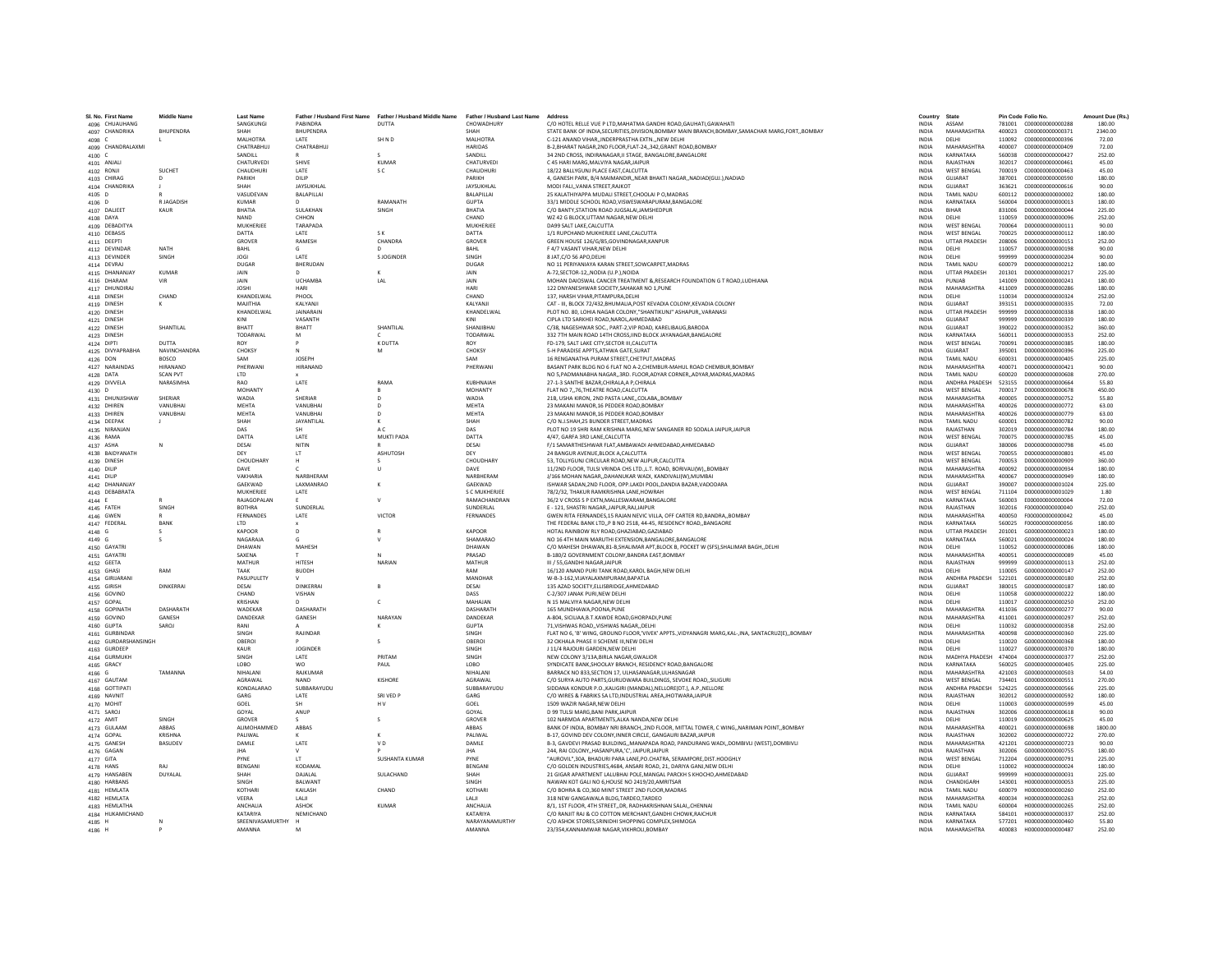| SI, No. First Name               | Middle Name         | <b>Last Name</b>     |                       | Father / Husband First Name Father / Husband Middle Name | Father / Husband Last Name | Address                                                                                                                  | Country                      | State                       |                  | Pin Code Folio No                    | Amount Due (Rs. |
|----------------------------------|---------------------|----------------------|-----------------------|----------------------------------------------------------|----------------------------|--------------------------------------------------------------------------------------------------------------------------|------------------------------|-----------------------------|------------------|--------------------------------------|-----------------|
| 4187 HITESH                      |                     | VADODARIA<br>SONKHIA | CHHABILDAS<br>PRAKASH |                                                          | VADODARIA                  | 81 SAHAKARNAGAR SOCIETY, NEAR STATION BOTAD, DIST BHAVNAGAR, BHAVNAGAR<br>C/O S B FASTENERS.LOHA MANDI, S C ROAD, JAIPUR | <b>INDIA</b>                 | <b>GUJARA1</b><br>RAIASTHAN | 364710<br>302001 | H000000000000526<br>H000000000000531 | 72.00<br>252.00 |
| 4188 HEMANT                      |                     |                      |                       |                                                          | CHAND                      |                                                                                                                          | <b>INDIA</b>                 |                             |                  |                                      |                 |
| 4189 HARESH                      |                     | PARFKH               | RASIKLAL              | $\kappa$                                                 | <b>PARFKH</b>              | PAREKH BHUVANVEER SAWARKAR ROAD.VIRAR (E).VIRAR                                                                          | <b>INDIA</b>                 | MAHARASHTRA                 | 401303           | H000000000000533                     | 9.00            |
| 4190 HAJI                        | YOUNAS HAILMOHAMED  | <b>NOORAN</b>        | HAII                  |                                                          | MOHAMED                    | PLOT NO 20, BH. DENA VIHAR SOCIETY, ADAJAN PATIA, SURAT                                                                  | <b>INDIA</b>                 | GUIARAT                     | 395009           | H000000000000565                     | 55.80           |
| 4191 HINABEN                     | <b>JIGNESHKUMAR</b> | PATEL                | JAGNESH               | <b>KUMAR</b>                                             | PATEI                      | C/O SAVITABEN BHOGILAL PATEL, BHAGVANDAS MAMA BLDG, STATION ROAD, RANUJ, DIST - MEHSANA, RANUJ                           | INDIA                        | GUJARAT                     | 384275           | H000000000000590                     | 180.00          |
| 4192 HARISH                      | <b>KUMAR</b>        | TAWANI               | DANAMAL               |                                                          | TAWANI                     | 264. SURAYA NAGAR, SUDAMA KUTI., GOPALPURA BIPASS, JAIPUR                                                                | <b>INDIA</b>                 | RAIASTHAN                   | 302015           | H000000000000633                     | 180.00          |
| 4193 HARI                        | RAM                 | SHARMA               |                       |                                                          | SHARMA                     | 9 SHANTI NAGAR, VAID MARG, N R C ROAD, JAIPUR                                                                            | <b>INDIA</b>                 | RAIASTHAN                   | 302006           | H000000000000648                     | 90.00           |
| 4194 HIREN                       |                     | AMBEGAOKAR           | SATISH                |                                                          | AMBEGAOKAF                 | B-9/36, 3RD FLOOR, KHIRA NAGAR, S V ROAD, SANTACRUZ(W), BOMBAY                                                           | <b>INDIA</b>                 | MAHARASHTRA                 | 400054           | H000000000000665                     | 90.00           |
| 4195 HEMA                        |                     | BHARWAN              | PREM                  |                                                          | BHARWAN                    | 25. SEA VIEW PALACE, 7TH FLOOR, 48, PALI HILL, BANDRA, BOMBAY                                                            | <b>INDIA</b>                 | MAHARASHTRA                 | 400050           | H00000000000666                      | 360.00          |
| 4196 INDER                       |                     | WADHWAN              | LAXAMANDAS            |                                                          | LAXAMANDAS                 | 33 MUKUNDNAGAR, 13 HARI KUNJ.SOCIETY, PUNE, PUNE                                                                         | <b>INDIA</b>                 | MAHARASHTRA                 | 411037           | 1000000000000025                     | 180.00          |
| 4197 INDIRA                      |                     | GOYAL                | <b>IAGDISH</b>        | PRASAD                                                   | GOYAL                      | 38/51 MOTI KUNJ LOHA MANDI AGRA AGRA                                                                                     | <b>INDIA</b>                 | <b>UTTAR PRADESH</b>        | 282002           | 1000000000000041                     | 252.00          |
| 4198 INDIRA                      | <b>RASHMIKANT</b>   | DESAI                | <b>RASHMIKAN</b>      |                                                          | <b>DESAT</b>               | 1-A JALPARI APARTMENTSB/H AMBICA NIKETAN TEMPLE.PARLE-POINT.SURAT                                                        | <b>INDIA</b>                 | GUJARAT                     | 395007           | 1000000000000048                     | 252.00          |
| 4199 INDRA                       | PAL                 | SINGH                | SEWA                  |                                                          | SINGH                      | C/O MR H P SINGH, 103-ROHANICK APPT, OFF YARI ROAD, VERSOVA, ANDHERI(E),, MUMBAI                                         | <b>INDIA</b>                 | <b>MAHARASHTRA</b>          | 999999           | 1000000000000067                     | 225.00          |
| 4200 INDRAN                      |                     | <b>BASU</b>          | SIDDHARTHA            |                                                          | <b>BASU</b>                | KAMALA KUTIR.NOAPARA BYE LANE. P O GARULIA.24 PARGANAS                                                                   | <b>INDIA</b>                 | <b>WEST BENGAL</b>          | 743133           | 1000000000000072                     | 180.00          |
| 4201 ISH                         | KUMARI              | VARMA                | JAIDEV                |                                                          | <b>VARMA</b>               | C/O SATISH KUMAR VARMA,,FLAT NO.C-403, PRINCE APARTMENTS,,PLOT NO.54, PATPARGANJ,,DELHI                                  | <b>INDIA</b>                 | DELHI                       | 110092           | 1000000000000108                     | 243.00          |
| 4202 IVY                         |                     | <b>ROCHE</b>         | HENRY                 | EOWARD                                                   | <b>ROCHE</b>               | 11 LADHANT HOUSE PROF, ALMEIDA ROAD BANDRA, BOMBAY                                                                       | INDIA                        | MAHARASHTRA                 | 400050           | 1000000000000118                     | 225.00          |
| 4203 INDUMATI                    |                     | CHIPLUNKAR           | SADASHIV              |                                                          | SADASHIV                   | NEW 711 SADASHIV PETH, NEAR S I E.PUNE                                                                                   | <b>INDIA</b>                 | MAHARASHTRA                 | 411030           | 1000000000000157                     | 162.00          |
| 4204 INDRA                       |                     | SHARMA               | RAMESHWAR             | PD                                                       | SHARMA                     | 308 MAHAVEER NAGAR TONK ROAD JAIPUR                                                                                      | <b>INDIA</b>                 | RAJASTHAN                   | 302018           | 1000000000000166                     | 90.00           |
| 4205 KRISHNAMURTHY               |                     | <b>IYER</b>          |                       | RAMACHANDRA                                              | <b>IYER</b>                | 142, VALAYAPATHY STREET, GANESH NAGAR, CHENNAI                                                                           | <b>INDIA</b>                 | TAMII NADLI                 | 600073           | 1000000000000301                     | 45.00           |
| 4206 INDRANI                     |                     | MUKHERJE             | SRI                   | KAMAL KUMAR                                              | <b>MUKHERJEI</b>           | 9/1C, DHARMOTALA ROAD, KASBA, KOLKATA                                                                                    | INDIA                        | <b>WEST BENGAL</b>          | 700042           | 1000000000000334                     | 9.00            |
| 4207 KAMALA                      |                     | ESWARAN              |                       |                                                          | ESWARAN                    | D-2 PLOT NO 114, INDRA PRASTHA APARTMENTS, PATPARGANJ I P EXTENSION, DELHI                                               | INDIA                        | DELHI                       | 110017           | IN30011811108895                     | 225.00          |
| 4208 PRAVEEN                     | KUMAR               | AHUIA                | <b>IATF</b>           | SH DES RAJ                                               | AHUIA                      | F - 11/6 KRISHANA NAGAR DELHI                                                                                            | <b>INDIA</b>                 | <b>DELHI</b>                | 110051           | IN30020610710913                     | 90.00           |
| 4209 ANNIE                       |                     | MATHEW               | MATHEW                |                                                          |                            | 11/750 B, GRACE VILLA, BISHOP'S GARDEN, COCHIN                                                                           | <b>INDIA</b>                 | <b>KFRALA</b>               | 682001           | IN30023913118397                     | 180.00          |
| 4210 PAWAN                       | <b>KUMAF</b>        | AGARWAL              | LATE                  | BISHWANATH                                               | AGARWAI                    | SHREE SHYAM COMPLEX, RAMKRISHNA ROAD BY LANE, ASHRAM PARA, NEAR SAIL TAX OFFICE, SILIGURI                                | <b>INDIA</b>                 | <b>WEST BENGAL</b>          | 734401           | IN30032710331609                     | 225.00          |
| 4211 N                           |                     | VENKATESH            | N                     | S MEENAKSHI                                              | SUNDARAM                   | OLD NO-66 NEW NO-58, BAZULLAH ROAD, T NAGAR, CHENNAI                                                                     | <b>INDIA</b>                 | TAMIL NADLI                 | 600017           | IN30039415788829                     | 135.00          |
| 4212 MAMTA                       |                     | SFTH                 |                       |                                                          |                            | PRABHU KUNJ 157 JAWAHAR NAGAR, EXTATION BHELUPUR, VARANASI, U P                                                          | <b>INDIA</b>                 | <b>UTTAR PRADESH</b>        | 221010           | IN30045014159419                     | 180.00          |
| 4213 HARDEEPAK                   |                     | CHAWLA               | <b>INDERIIT</b>       | SINGH                                                    | CHAWLA                     | H-73 KIRTI NAGAR.NEW DELHI                                                                                               | <b>INDIA</b>                 | DELHI                       | 110015           | IN30047610050584                     | 180.00          |
| 4214 MAMTA                       |                     | <b>JALAN</b>         |                       |                                                          | <b>JALAN</b>               | FE 378 SECTOR 3 SALT LAKE CITY, NEAR TANK 12, KOLKATA                                                                    | INDIA                        | <b>WEST BENGAL</b>          | 700091           | IN30047641957668                     | 900.00          |
| 4215 ANKIT                       |                     | <b>KUMAR</b>         | DINESH                |                                                          | <b>KUMAR</b>               | SHA SAMRATHMAL SUMERMAL AND SONS NO 30 MAMULPET BANGALORE KARNATAKA                                                      | <b>INDIA</b>                 | KARNATAKA                   | 560053           | IN30051312668527                     | 225.00          |
| 4216 SHAH                        | <b>SURFKHARFN</b>   | $\Omega$             | D                     |                                                          | SHAH                       | 503/505 MOHAMMED BLDG.3RD FLR Q NO 21.MAULANA AZAD RD.MUMBAI MAHARASHTRA                                                 | <b>INDIA</b>                 | MAHARASHTRA                 | 400004           | IN30051319422274                     | 360.00          |
| 4217 VALLABI                     | DAS                 | <b>BOHRA</b>         | HANUMAN               | DAS                                                      | <b>BOHRA</b>               | 8-8-28.STATION ROAD.WARANGAL                                                                                             | INDIA                        | ANDHRA PRADESH              | 506002           | IN30061010526508                     | 360.00          |
| 4218 K                           | S RAJESWARI         | NATARAJ              |                       |                                                          | NATARAL                    | D. NO. 70,3RD CROSS, 1ST MAIN, SILVERPARK, DEVANGPET ROAD, HUBLI                                                         | <b>INDIA</b>                 | KARNATAKA                   | 580020           | IN30061010566144                     | 180.00          |
| 4219 PATEL                       | MAFATBHAI           | MAHUIBHAI            | PATEL                 |                                                          | MAHIJIBHA                  | NEAR VASODHARA MATA AT AND POST- VASO TA - NADIAD.                                                                       | <b>INDIA</b>                 | <b>GUJARAT</b>              | 387380           | IN30065210092330                     | 90.00           |
| 4220 VIVEK                       |                     | <b>BANDUKE</b>       | VINAYAK               |                                                          | BANDUKE                    | PLOT NO 12.SHIRE LAYOUT.YAVATMAL                                                                                         | <b>INDIA</b>                 | GOA                         | 445001           | IN30088814864050                     | 90.00           |
| 4221 DINESHCHANDRA               | PITAMBAR            | BAGDAI               |                       |                                                          |                            | BAGDAI BROTHERSNR. CENTRAL BANK OF INDIAGONDAL ROADRAJKOT                                                                | <b>INDIA</b>                 | GUJARAT                     | 360002           | IN30097410088458                     | 225.00          |
| 4222 DINESH                      | DUNGARSH            | NAYGANDH             | DUNGARSHI             |                                                          | NAYGANDHI                  | PRAJAPATI SOCIETY, PLOT NO 4, NAYA ANJAR KUTCH                                                                           | <b>INDIA</b>                 | <b>GUJARAT</b>              | 370110           | IN30103924580153                     | 180.00          |
| 4223 MAHESH                      | NARAYAN             | ARORA                |                       |                                                          |                            | FLAT NO 1001&1002, PASHUPATINATH CHS, PLOT NO16, SECTOR-50(W),, NERUL,, NAVI MUMBAI                                      | <b>INDIA</b>                 | MAHARASHTRA                 | 400706           | IN30112715257874                     | 243.00          |
| 4224 ANANT                       | LAL                 | <b>GUPTA</b>         | LATE                  | <b>TRILOKI</b>                                           | SAHU                       | M/S ANANT METALS, NORTH MARKET ROAD, RANCHI, BIHAR                                                                       | <b>INDIA</b>                 | RIHAR                       | 834001           | IN30112715390474                     | 225.00          |
| 4225 ANUP                        |                     | AGRAWA               |                       |                                                          |                            | ANUP VILA, B 32/16-2, NARIA, VARANASI                                                                                    | INDIA                        | <b>UTTAR PRADESH</b>        | 221005           | IN30112715645219                     | 252.00          |
| 4226 SANGITA                     |                     | AGRAWAI              |                       |                                                          |                            | ANUP VILA.B 32/16-2.NARIA.VARANASI                                                                                       | <b>INDIA</b>                 | <b>UTTAR PRADESH</b>        | 221005           | IN30112715645227                     | 72.00           |
| 4227 GIRISH                      |                     | ABANI                | <b>GANPAT</b>         | RAJ                                                      | ABANI                      | ABANI BHAWAN ASOPA STREET.MOTI CHOWK DABGARON KI GALIJODHPUR                                                             | <b>INDIA</b>                 | RAJASTHAN                   | 342002           | IN30112716299754                     | 1.80            |
| 4228 SUMAN                       |                     | SETHI                | INDER                 | PAI                                                      | SETHI                      | 56 AMAN PARK PHASE 5,3RD STREET BEHIND CANADIAN PALACE, NEAR RAJGURU NAGAR, LUDHIANA                                     | <b>INDIA</b>                 | CHANDIGARH                  | 141001           | IN30114310280415                     | 180.00          |
| 4229 ATUL                        |                     | MITTAL               |                       |                                                          | P MITTAL                   | SFS GH - 13 - 127, PASCHIM VIHAR, NEW DELHI                                                                              | INDIA                        | DELHI                       | 110087           | IN30120910020340                     | 45.00           |
|                                  |                     | GATTAN               | GATTANI               |                                                          |                            | 111 COSSIPORE ROAD RAJAKAL NEAR REGENT CINEMA.NEAR CHITPORE BAZAR.KOLKATA                                                |                              | <b>WEST BENGAL</b>          |                  | IN30131320624575                     | 1.80            |
| 4230 GURUDUTT<br>4231 SARBANANDA |                     | GATTAN               | TII AK                | CHAND                                                    | <b>GATTANI</b>             | NO 111 COSSIPORE ROAD.RAJAKAL NEAR CHITPORE BAZAR.NEAR REGENT CINEMA.KOLKATA                                             | <b>INDIA</b><br><b>INDIA</b> | <b>WEST RENGAL</b>          | 700002<br>700002 | IN30131320651107                     | 1.80            |
|                                  | NARAIN              | WAHAL                | LATE                  | SH TRIYOGI                                               | <b>NARAIN</b>              | D26.CHANDER NAGAR.GHAZIABAD                                                                                              | <b>INDIA</b>                 | <b>UTTAR PRADESH</b>        | 201011           | IN30133019583917                     | 180.00          |
| 4232 KAMAL                       |                     | MALLHI               | ATMA                  |                                                          | SINGH                      | VILLAGE ARGOWAL.TEHSIL DASUYA.DISTT-HOSHIAR PUR (PB)                                                                     | <b>INDIA</b>                 | CHANDIGARH                  | 144205           | IN30133020677666                     | 360.00          |
| 4233 SATINDER                    | <b>IIGAR</b>        | ATULKUMAR            | JAYSWAL               | ATULKUMAR                                                | AMBUPRASAD                 | SANGAM PARTY PLOT.OPP, GEB.TALOD.DIST-SABARKANTHA                                                                        |                              | <b>GUIARAT</b>              | 383215           | IN30146910081855                     | 1.80            |
| 4234 JAYSWAL                     |                     |                      |                       |                                                          |                            |                                                                                                                          | <b>INDIA</b>                 |                             |                  |                                      |                 |
| 4235 PRAVEEN                     |                     | SONI                 | <b>IAI</b>            | NARAYAN                                                  | SONI                       | WARD NO. 15.BALOTRA.TEH - PACHPADRA, DIST - BARMER, RAJASTHAN                                                            | <b>INDIA</b>                 | RAIASTHAN                   | 344022           | IN30148510633762                     | 882.00          |
| 4236 GURCHARAI                   |                     | SINGH                | $\epsilon$            | <b>JOGINDER</b>                                          | SINGH                      | 79/2, SHOP NO 2,LATOUCHE ROAD, KANPUR                                                                                    | <b>INDIA</b>                 | <b>UTTAR PRADESH</b>        | 208001           | IN30155720615072                     | 180.00          |
| 4237 SUSHMA                      |                     | KALRA                | RAMESH                | <b>KUMAR</b>                                             | KALRA                      | B-9, SHREENATH APPARTMENT, BEHIND GOPAL TOWER, MANI NAGAR AHMEDABAD                                                      | INDIA                        | GUJARAT                     | 380008           | IN30155721793502                     | 252.00          |
| 4238 MODI                        | CHANDRIKAREN        | JASAVANTLAL          | <b>MODI</b>           | JASAVANTLAL                                              | SOMCHAND                   | NO 38. HILLNAGAR SOCIETY PART 2. NEAR SAHAKAR NAGAR HIGHWAY. MEHSANA                                                     | <b>INDIA</b>                 | <b>GUJARAT</b>              | 384002           | IN30169610722807                     | 135.00          |
| 4239 THOTTIKKATTU                |                     | RAMACHANDRAN         |                       | SEKHARA                                                  | <b>PANICKER</b>            | P O BOX 60912.DUBAI., UNITED ARAB EMIRATES                                                                               | <b>UNITED</b>                | NA.                         | 999999           | IN30189510322832                     | 360.00          |
| 4240 SINDHL                      |                     | PRABHU               | <b>RANGANATHA</b>     |                                                          | KAMATH                     | CHENNAMCHERIL HOUSE, CMC 25, CHERTHALA, ALAPPUZHA, KERALA                                                                | INDIA                        | KERALA                      | 688525           | IN30189510377018                     | 900.00          |
| 4241 DROUPADI                    |                     | <b>GELANI</b>        | <b>UDHAMDAS</b>       |                                                          | <b>GELAN</b>               | 2781 NEAR HARI MANDIR NALBAND GALLI ATHANI                                                                               | <b>INDIA</b>                 | KARNATAKA                   | 591304           | IN30192630659931                     | 90.00           |
| 4242 SUNITA                      |                     | KATTA                | ANIL                  |                                                          | KATTA                      | D/85.MEERA MARG.BANI PARK.JAIPUR                                                                                         | <b>INDIA</b>                 | RAJASTHAN                   | 302016           | IN30223610903450                     | 180.00          |
| 4243 RASHMI                      |                     | <b>JAIN</b>          | PANKAL                |                                                          | <b>JAIN</b>                | KHATI KHANA ROAD.HATHRAS.UP                                                                                              | <b>INDIA</b>                 | <b>UTTAR PRADESH</b>        | 204101           | IN30240410053813                     | 180.00          |
| 4244 REKHA                       |                     | <b>BHARGAVA</b>      | <b>RAJENDRA</b>       | NATH                                                     | BHARGAVA                   | BHARGAVA STREET.KESHO PURA.MATHURA                                                                                       | <b>INDIA</b>                 | <b>UTTAR PRADESH</b>        | 281001           | IN30262010040414                     | 252.00          |
| 4245 SUNIL                       |                     | RATHORE              | INDAR                 | SINGH                                                    | RATHORE                    | 141 RATHORE NAGAR, AMRAPALI MARG, QUEENS ROAD, JAIPUR                                                                    | INDIA                        | RAJASTHAN                   | 302021           | IN30290244791056                     | 360.00          |
| 4246 J                           |                     | SRINIVASAN           |                       |                                                          | <b>IAYARAMAN</b>           | A 713 SAROJINI NAGAR NEW DELHI                                                                                           | <b>INDIA</b>                 | <b>DELHI</b>                | 110023           | 1000000000000022                     | 180.00          |
| 4247 JAGANNATH                   |                     | RAM                  | NAGINA                |                                                          | SAHU                       | RZ-76C VAISHALI DABRI EXTN,P O PALAM,NEW DELHI                                                                           | <b>INDIA</b>                 | DELHI                       | 999999           | J00000000000040                      | 180.00          |
| 4248 JAIVEER                     | SINGH               | KASHANWAL            |                       | <b>BALBIF</b>                                            | SINGH                      | VILL: PURANI MANDI, KHAIRTHAL, P.O. KHAIRTHAL, RAJASTHAN, ALWAR                                                          | <b>INDIA</b>                 | RAJASTHAN                   | 999999           | J000000000000115                     | 252.00          |
| 4249 JANKI                       |                     | RAI                  | SHYAM                 |                                                          | SUNDER                     | 35 BAGH DIWAR.FATEHPURI.DELHI                                                                                            | <b>INDIA</b>                 | DELHI                       | 110006           | 1000000000000140                     | 72.00           |
| 4250 JASHWANT                    |                     | KARIA                | <b>JAGJIVAN</b>       |                                                          | KARIA                      | 4, PATEL COLONY, 3, SATYANAM APPARTMENTS, JAMNAGAR                                                                       | <b>INDIA</b>                 | GUJARAT                     | 361008           | J000000000000145                     | 252.00          |
| 4251 JASPA                       | SINGH               | KAKAR                | <b>MFHTAR</b>         | <b>SINGH</b>                                             | KAKAR                      | A/335, DEFENCE COLONY, NEW DELHI                                                                                         | <b>INDIA</b>                 | DELHI                       | 110024           | J00000000000155                      | 72.00           |
| 4252 JATINA                      |                     | PAREKH               | MANHERLA              |                                                          | PAREKH                     | C/O KIRIT PAREKH, SA, PADDA PUKUR LANE, GROUND FLOOR, CALCUTTA                                                           | INDIA                        | <b>WEST BENGAL</b>          | 700020           | J00000000000173                      | 180.00          |
| 4253 JAYA                        | c.                  | <b>MEHTA</b>         | CHANDULAL             |                                                          | CHANDULAL                  | C/O TARACHAND DHANJEE.487 S V P RD RAMCHANDRA MANSION1ST FLOOR.BOMBAY                                                    | <b>INDIA</b>                 | MAHARASHTRA                 | 400004           | J000000000000191                     | 180.00          |
| 4254 JAYALKSHM                   |                     | NARAYANASAWMY        |                       | $\mathbb{R}$                                             | NARAYAIVASWAMY             | C/O P R NARAYANASAWMY 14 SARASWATHIPURAM WEST CHROMEPET MADRAS                                                           | <b>INDIA</b>                 | TAMII NADLI                 | 600044           | 1000000000000211                     | 180.00          |
| 4255 JAYALKSHM                   |                     | KARANTH              | D                     |                                                          | KARANTH                    | C/O D.S.KARANTH,17 BELVEDRE(CGO QTR,BHULABHAI DESAI RD,OPP AMERICAN AM-,BASSY,BREACH CANDY,,MUMBAI                       | INDIA                        | MAHARASHTRA                 | 400026           | J00000000000213                      | 180.00          |
| 4256 JAYANTI                     |                     | CHAUDHR              |                       |                                                          | CHAUDHURY                  | 18/22 BALLYGUNGE PLACE,,(EAST) 1ST FLOOR,CALCUTTA                                                                        | <b>INDIA</b>                 | <b>WEST BENGAL</b>          | 700019           | J00000000000228                      | 180.00          |
| 4257 JAYESHKUMAR                 | PRAI AI             | SHAH                 | PRANI AI              | POPATLAL                                                 | <b>SHAH</b>                | 65 TATANAGAR SOCIETY, MEGHANINAGAR RD B/H NEW CIVIL HOSPITAL, AHMEDABAD                                                  | <b>INDIA</b>                 | <b>GUIARAT</b>              | 380016           | 1000000000000285                     | 252.00          |
| 4258 JAYSHREE                    |                     | SHAH                 | DHIRFN                |                                                          | DHIRFN                     | 658 TARDEO ROAD.5-16, KAILASH NAGAR., MUMBAI                                                                             | <b>INDIA</b>                 | MAHARASHTRA                 | 400007           | 1000000000000305                     | 90.00           |
| 4259 JAYSING                     | KRISHANRAO          | LAD                  | KRISHANRAO            | M                                                        | LAD                        | YOGI NAGAR BLDG NO A/34 BLOCK, NO 004 EKSAR ROAD BORIWALI, WEST BOMBAY, BOMBAY                                           | <b>INDIA</b>                 | MAHARASHTRA                 | 400092           | J000000000000311                     | 252.00          |
| 4260 JAYSUKHLAL                  |                     | PUJARA               | JETHALAL              |                                                          | <b>JETHALAI</b>            | JATIN 41 JAGNATH PLOT, OPP RACE COURSE, RAJKOT                                                                           | <b>INDIA</b>                 | GUJARAT                     | 360001           | J000000000000315                     | 225.00          |
| 4261 JITENDRA                    |                     | PANDYA               | GAJENDRA              |                                                          | <b>GAJENDRA</b>            | C I G E B COLONY.DHUVARAN.GUJARAT.DHUVARAN                                                                               | <b>INDIA</b>                 | GUJARAT                     | 388610           | J000000000000356                     | 252.00          |
| 4262 JITENDRAKUMAR               | <b>JAYANTILAL</b>   | GANDHI               | JAYANTILAL            | $\mathsf{G}$                                             | GANDHI                     | DURVESH NAGAR, BLOCK NO 53, JUNAGADH                                                                                     | <b>INDIA</b>                 | <b>GUJARAT</b>              | 362001           | 1000000000000362                     | 225.00          |
| 4263 JYOTH                       |                     | SALUNKHE             |                       |                                                          | DEEPAK                     | C/O KRISHNA GYAN & CO,157, MINT STREET I FLOOR, MADRAS                                                                   | INDIA                        | TAMIL NADU                  | 600079           | J000000000000408                     | 252.00          |
| 4264 JOTIBEN                     | RHUPENDDRA          | DESAI                | <b>BHUPENDRA</b>      | RANCHHODJI                                               | DESAI                      | VANKO MOHOLLO OPP N K TAILOR BILIOMORA DIST BULSAR GUJ STATE BULSAR                                                      | <b>INDIA</b>                 | GUJARAT                     | 999999           | J000000000000434                     | 225.00          |
| 4265 JYOTIKA                     | KRISHANAKUMAR       | SHAH                 | KRISHNAKUMAR          |                                                          | KRISHNAKUMAR               | 29A SANSKARBHARATI SOCIETY.NR ANKUR SOCIETY.NARANPURA.AHMEDABAD                                                          | <b>INDIA</b>                 | <b>GUJARAT</b>              | 380013           | J00000000000436                      | 180.00          |
| 4266 JYOTSNABEN                  | <b>JASUBHAI</b>     | PATFI                | <b>JASUBHAI</b>       |                                                          | <b>IASURHAI</b>            | A/2 GITAKUNJ SOCIETY, NR. GNFC TOWNSHIP,P O NARMADANAGAR,( GUJRAT ), BHARUCH                                             | <b>INDIA</b>                 | <b>GUIARAT</b>              | 392015           | J000000000000456                     | 225.00          |
| 4267 -                           |                     | RAMNATHAN            | SO                    | T N CHANDRA                                              | SHEKARIAH                  | BHAGYA & CO., NO. 27, BULL TEMPLE ROAD, BANGALORE                                                                        | <b>INDIA</b>                 | KARNATAKA                   | 560004           | J00000000000482                      | 180.00          |
| 4268 JAYABEN                     | KESHAVLAL           | GANDH                | KESHAVLAL             |                                                          | GANDHI                     | 22/5, JAGJIVAN MENSION, 2ND FANAS WADI, BOMBAY                                                                           | INDIA                        | MAHARASHTRA                 | 400002           | J00000000000569                      | 1620.00         |
| 4269 JAYITA                      |                     | MUKHERIFF            | RADHA                 | GOBINDA                                                  | MUKHERIFF                  | C/O R G MUKHERJEE, J L NEHRU ROAD, POST RANIGANJ, DIST BURDWAN, WEST BENGAL, BURDWAN                                     | <b>INDIA</b>                 | <b>WEST RENGAL</b>          | 713347           | 1000000000000611                     | 72.00           |
| 4270 J                           |                     | <b>AMANNA</b>        |                       |                                                          | AMANNA                     | 23/354, KANNAMWAR NAGAR, VIKHROLI, BOMBAY                                                                                | <b>INDIA</b>                 | <b>MAHARASHTRA</b>          | 400083           | J000000000000625                     | 252.00          |
| 4271 JIGNESH                     |                     | FADIA                | HASMUKHLAL            |                                                          | <b>FADIA</b>               | 2-A/4 JITEKARWADI, NEW BLDG., 2ND FLR, THAKUDWAR ROAD, BOMBAY                                                            | <b>INDIA</b>                 | MAHARASHTRA                 | 400002           | J00000000000665                      | 72.00           |
| 4272 JAGDISH                     | PRASAD              | KARASIA              | LATE                  | BHARULAL                                                 | KARASIA                    | C/O SURYA AUTO PARTS.GURUDWARA BUILDING, SEVOKE ROADSILIGURI                                                             | <b>INDIA</b>                 | <b>WEST BENGAL</b>          | 734401           | J000000000000672                     | 270.00          |
| 4273 JUGAL                       | KISHORE             | DHOOT                | SANKER                | LAL                                                      | DHOOT                      | LAXMI NIVAS - D - 60, INF.OFF- PRATAR NAGAR P.S., KAMALA, NEHRU NAGAR, JODHPURJODHPUR                                    | <b>INDIA</b>                 | RAIASTHAN                   | 342003           | 1000000000000698                     | 225.00          |
| 4274 USHA                        |                     | <b>JAIN</b>          | CHANDMA               |                                                          | <b>JAIN</b>                | H NO 1426 BAJ ST, PT SHIVDEEN KA RASTA, JAIPUR                                                                           | <b>INDIA</b>                 | RAJASTHAN                   | 302003           | J00000000000750                      | 180.00          |
| 4275 SIDHARTI                    |                     | <b>JALAN</b>         | RAJENDRA              | <b>KUMAR</b>                                             | <b>JALAN</b>               | 118A CHITTARANJAN AVENUE, CALCUTTA                                                                                       | INDIA                        | <b>WEST BENGAL</b>          | 700073           | J000000000000758                     | 900.00          |
| 4276 MAHESH                      | <b>KUMAR</b>        | <b>JANGIR</b>        | SHRI                  | <b>BHAGWANA RAM</b>                                      | <b>JANGIR</b>              | C/O F25 SHAYAM NAGAR EXTN.RAM PATH NEW SANGANER RDJAIPUR                                                                 | <b>INDIA</b>                 | RAJASTHAN                   | 302019           | J00000000000766                      | 360.00          |
| 4277 R                           |                     | <b>IAYARAMAN</b>     | ĸ                     |                                                          | <b>RAMAMOORTHY</b>         | B-1-4 VIJI FLATS-34.P S ST T NAGAR.MADRAS                                                                                | <b>INDIA</b>                 | <b>TAMIL NADLI</b>          | 600017           | 1000000000000772                     | 1.80            |
|                                  |                     |                      |                       |                                                          |                            |                                                                                                                          |                              |                             |                  |                                      |                 |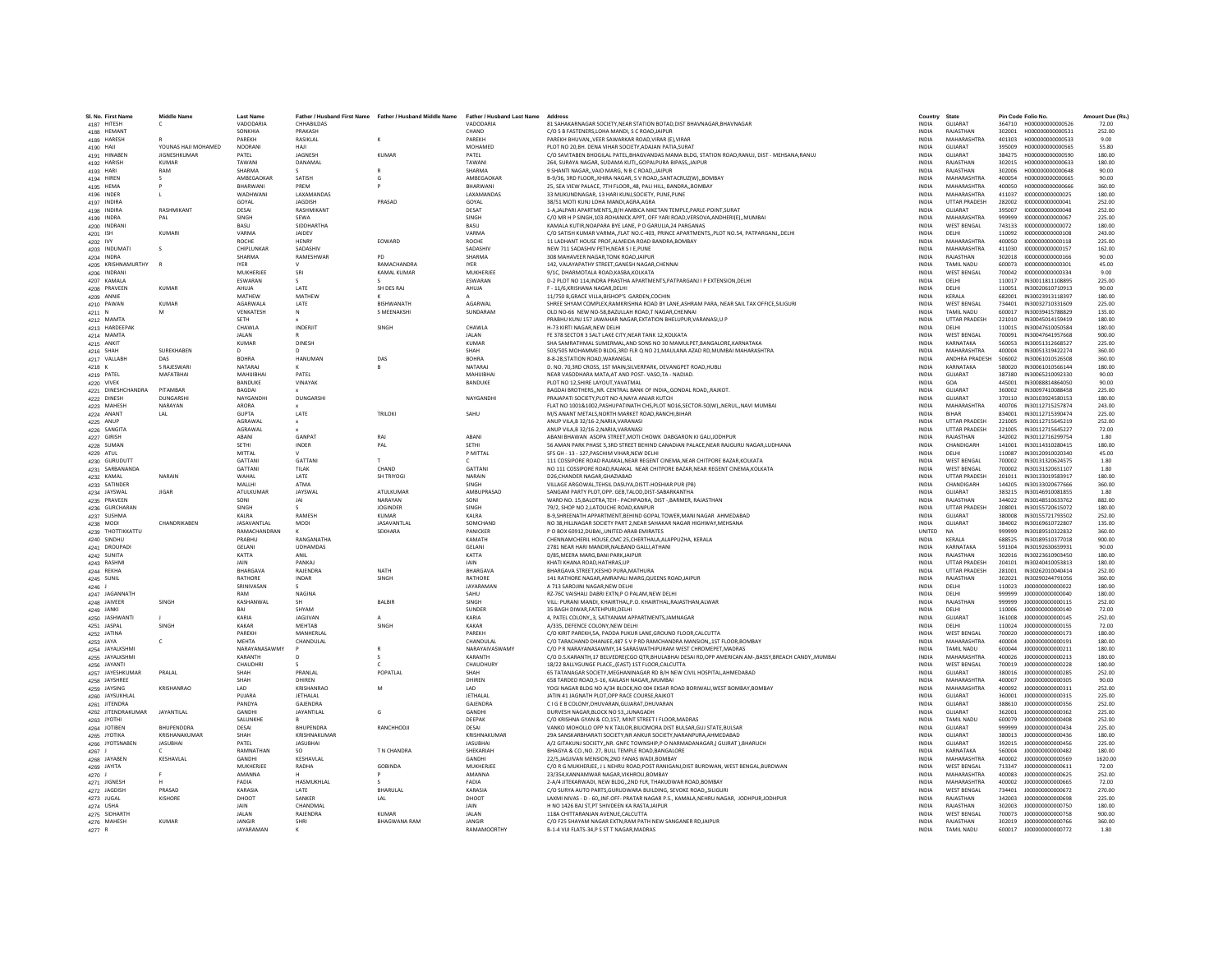| SI. No. First Name<br>4278 R     | <b>Middle Name</b>      | <b>Last Name</b><br>JAYARAMAN |                     | Father / Husband First Name Father / Husband Middle Name Father / Husband Last Name | RAMAMOORTHY                | Address<br>B-1-4 VIJI FLATS-34, P S STREET T NAGAR, MADRAS                                                                    | Country<br><b>INDIA</b>      | State<br><b>TAMIL NADU</b>              |                  | Pin Code Folio No.<br>600017 J000000000000773 | Amount Due (Rs.)<br>1.80 |
|----------------------------------|-------------------------|-------------------------------|---------------------|-------------------------------------------------------------------------------------|----------------------------|-------------------------------------------------------------------------------------------------------------------------------|------------------------------|-----------------------------------------|------------------|-----------------------------------------------|--------------------------|
| 4279 R                           |                         | <b>IAYARAMAN</b>              |                     |                                                                                     | RAMAMOORTHY                | <b>B-1-4 VIII FLATS-34 P S STREET T NAGAR MADRAS MADRAS</b>                                                                   | <b>INDIA</b>                 | <b>TAMIL NADLI</b>                      | 600017           | 1000000000000774                              | 1.80                     |
| 4280 R                           |                         | <b>JAYARAMAN</b>              |                     |                                                                                     | RAMAMOORTHY                | B-1-4 VIJI FLATS-34, PS ST T NAGAR, MADRAS                                                                                    | <b>INDIA</b>                 | <b>TAMIL NADU</b>                       | 600017           | J00000000000775                               | 1.80                     |
| 4281 R                           |                         | <b>JAYARAMAN</b>              |                     |                                                                                     | RAMAMOORTHY                | B-1-4 VIJI FLATS-34, PS STREET T NAGAR, MADRAS                                                                                | INDIA                        | <b>TAMIL NADU</b>                       | 600017           | J000000000000776                              | 1.80                     |
| 4282 R                           |                         | <b>JAYARAMAN</b>              |                     |                                                                                     | RAMAMOORTHY                | B-1-4 VIJI FLATS-34.P S STREET T NAGAR.MADRAS                                                                                 | <b>INDIA</b>                 | <b>TAMIL NADU</b>                       | 600017           | J00000000000777                               | 1.80                     |
| 4283 R                           |                         | JAYARAMAN                     |                     |                                                                                     | RAMAMOORTHY                | B-1-4 VIJI FLATS-34.P S ST T NAGAR.MADRAS                                                                                     | <b>INDIA</b>                 | <b>TAMIL NADU</b>                       | 600017           | J00000000000778                               | 1.80                     |
| 4284 R                           |                         | <b>IAYARAMAN</b>              |                     |                                                                                     | RAMAMOORTHY                | B-1-4 VIJI FLATS-34.P S ST T NAGAR.MADRAS                                                                                     | <b>INDIA</b>                 | <b>TAMIL NADLI</b>                      | 600017           | 1000000000000779                              | 1.80                     |
| 4285 R                           |                         | <b>JAYARAMAN</b>              |                     |                                                                                     | RAMAMOORTHY                | B-1-4 VIJI FLATS-34, P S ST T NAGAR, MADRAS                                                                                   | INDIA                        | <b>TAMIL NADU</b>                       | 600017           | J00000000000780                               | 1.80                     |
| 4286 R                           |                         | <b>JAYARAMAN</b>              |                     |                                                                                     | RAMAMOORTHY                | B-1-4 VIJI FLATS-34,P S ST T NAGAR, MADRAS                                                                                    | <b>INDIA</b>                 | <b>TAMIL NADU</b>                       | 600017           | J000000000000781                              | 1.80                     |
| 4287 R                           |                         | JAYARAMAN                     |                     |                                                                                     | RAMAMOORTHY                | B-1-4 VIJI FLATS-34.P S ST T NAGAR.MADRAS                                                                                     | <b>INDIA</b>                 | <b>TAMIL NADU</b>                       | 600017           | J000000000000782                              | 1.80                     |
| 4288 R                           |                         | <b>IAYARAMAN</b>              |                     |                                                                                     | RAMAMOORTHY                | B-1-4 VIJI FLATS-34.P S STREET T NAGAR MADRAS                                                                                 | <b>INDIA</b>                 | <b>TAMIL NADLI</b>                      | 600017           | 1000000000000783                              | 1.80                     |
| 4289 R                           |                         | <b>JAYARAMAN</b>              |                     |                                                                                     | RAMAMOORTHY                | B-1-4 VIJI FLATS-34, P S ST T NAGAR, MADRAS                                                                                   | INDIA                        | <b>TAMIL NADU</b>                       | 600017           | J00000000000784                               | 1.80                     |
| 4290 R                           |                         | <b>JAYARAMAN</b>              |                     |                                                                                     | <b>RAMAMOORTH</b>          | B-1-4 VIJI FLATS-34.P S ST T NAGAR.MADRAS                                                                                     | <b>INDIA</b>                 | <b>TAMIL NADU</b>                       | 600017           | 100000000000785                               | 1.80                     |
| 4291 R                           |                         | JAYARAMAN                     |                     |                                                                                     | RAMAMOORTHY                | B-1-4 VIJI FLATS-34, PS ST T NAGAR, MADRAS                                                                                    | <b>INDIA</b>                 | <b>TAMIL NADU</b>                       | 600017           | J00000000000786                               | 1.80                     |
| 4292 R                           |                         | <b>IAYARAMAN</b>              |                     |                                                                                     | RAMAMOORTHY                | <b>B-1-4 VIII FLATS-34 P S ST T NAGAR MADRAS</b>                                                                              | <b>INDIA</b>                 | <b>TAMIL NADLI</b>                      | 600017           | 1000000000000787                              | 1.80                     |
| 4293 R                           |                         | JAYARAMAN                     |                     |                                                                                     | RAMAMOORTHY                | B-1-4 VIJI FLATS-34, PS STREET T NAGAR, MADRAS                                                                                | <b>INDIA</b>                 | <b>TAMIL NADU</b>                       | 600017           | 1000000000000788                              | 1.80                     |
| 4294 R                           |                         | <b>JAYARAMAN</b>              |                     |                                                                                     | RAMAMOORTHY                | B-1-4 VIJI FLATS-34,P S ST T NAGAR, MADRAS                                                                                    | INDIA                        | TAMIL NADU                              | 600017           | J00000000000789                               | 1.80                     |
| 4295 R                           |                         | <b>JAYARAMAN</b>              |                     |                                                                                     | RAMAMOORTHY                | B-1-4 VIJI FLATS -34, PS ST T NAGAR, MADRAS                                                                                   | <b>INDIA</b>                 | <b>TAMIL NADU</b>                       | 600017           | J00000000000790                               | 1.80                     |
| 4296 R                           |                         | JAYARAMAN<br><b>IAYARAMAN</b> |                     |                                                                                     | RAMAMOORTHY<br>RAMAMOORTHY | B-1-4 VIJI FLATS-34.P S ST T NAGAR.MADRAS                                                                                     | <b>INDIA</b><br><b>INDIA</b> | <b>TAMIL NADU</b><br><b>TAMIL NADLI</b> | 600017<br>600017 | J00000000000791<br>1000000000000792           | 1.80<br>1.80             |
| 4297 R                           |                         | <b>JAYARAMAN</b>              |                     |                                                                                     | RAMAMOORTHY                | B-1-4 VIJI FLATS-34.P S ST T NAGAR.MADRAS<br>B-1-4 VIJI FLATS-34,P S ST T NAGAR, MADRAS                                       | <b>INDIA</b>                 | <b>TAMIL NADU</b>                       | 600017           | J00000000000793                               | 1.80                     |
| 4298 R<br>4299 R                 |                         | <b>JAYARAMAN</b>              |                     |                                                                                     | RAMAMOORTHY                | B-1-4 VIJI FLATS 34.P S ST T NAGAR MADRAS                                                                                     | <b>INDIA</b>                 | <b>TAMIL NADU</b>                       | 600017           | J00000000000794                               | 1.80                     |
| 4300 R                           |                         | <b>JAYARAMAN</b>              |                     |                                                                                     | RAMAMOORTHY                | B-1-4 VIJI FLATS-34, P S STREET T NAGAR, MADRAS                                                                               | INDIA                        | <b>TAMIL NADU</b>                       | 600017           | J00000000000795                               | 1.80                     |
| 4301 R                           |                         | <b>IAYARAMAN</b>              |                     |                                                                                     | RAMAMOORTHY                | B-1-4 VJI FLATS-34, PS ST T NAGAR, MADRAS                                                                                     | <b>INDIA</b>                 | <b>TAMIL NADLI</b>                      | 600017           | 1000000000000796                              | 1.80                     |
| 4302 KAMAL                       | KRISHNA                 | <b>IOSHI</b>                  | <b>LATE</b>         | <b>HANUMAN PD</b>                                                                   | <b>IOSHI</b>               | C 67 VAAISHALI NAGARJAIPUR                                                                                                    | <b>INDIA</b>                 | RAIASTHAN                               | 302012           | 1000000000000814                              | 180.00                   |
| 4303 JAI                         | CHAND                   | AGARWAL                       | PHOOL               | CHAND                                                                               | AGARWAL                    | C-95 VAISHALI NAGAR, JAIPUR, RAJASTHAN, JAIPUR                                                                                | <b>INDIA</b>                 | RAJASTHAN                               | 302012           | J00000000000858                               | 90.00                    |
| 4304 JOHN                        |                         | MASCARENHAS                   | GABRIH              |                                                                                     | MASCARENHAS                | D/8 ACHANAK COLONY, MAHAKALI CAVES ROAD, ,ANDHERI (EAST), ,BOMBAY                                                             | <b>INDIA</b>                 | MAHARASHTRA                             | 400093           | J00000000000890                               | 180.00                   |
| 4305 JALA                        | RABURA                  | <b>IAVANSINH</b>              | <b>JAIA</b>         | <b>IAVANSINH</b>                                                                    | MAHORATSINH                | 2. MANGALMURTI APPARTMENT. OPP- TECHNICAL SCHOOL. HIGHWAY ROAD.KALOL (NORTH GUIRAT).KALOL                                     | <b>INDIA</b>                 | GUIARAT                                 | 382721           | 1000000000000932                              | 180.00                   |
| 4306 J                           | $\mathcal{L}$           | REDDY                         |                     |                                                                                     | REDDY                      | C-801, ARENJA TOWER, SECTOR, 11, C B D BELAPUR, NAVI, MUMBAI                                                                  | <b>INDIA</b>                 | MAHARASHTRA                             | 400614           | J000000000000942                              | 540.00                   |
| 4307 K                           |                         | SURYA                         |                     |                                                                                     | CHICKURAPPA                | NO.15 (ABHINAVA),1 CROSS SRI KRUPA LAYOUT,CHIKKABADANAVARA ROAD, ABNGERE,BANGALORE                                            | <b>INDIA</b>                 | KARNATAKA                               | 560090           | K000000000000010                              | 180.00                   |
| 4308 K                           | J MOHAMED               | ALI                           |                     |                                                                                     |                            | C/O MD. HYDER, AG-53, ANNA NAGAR, MADRAS                                                                                      | <b>INDIA</b>                 | <b>TAMIL NADU</b>                       | 600040           | K000000000000020                              | 225.00                   |
| 4309 K                           | JAVERCHAND              | JAIN                          | KESRIMAL            |                                                                                     | JAIN                       | 02 BANGALORE HOSIERY COMPLEX, A S CHAR STREET CROSS, BANGALORE                                                                | INDIA                        | KARNATAKA                               | 560053           | K000000000000021                              | 252.00                   |
| 4310 K                           |                         | <b>JAYAKUMAR</b>              | M                   | $\mathsf R$                                                                         | <b>NAIR</b>                | THACHOTH HOUSE.P.O.CHEROORTRICHUR                                                                                             | <b>INDIA</b>                 | <b>KFRALA</b>                           | 680008           | K000000000000022                              | 180.00                   |
| 4311 K                           |                         | SARATHA                       |                     |                                                                                     | KADHIRAESAN                | 53 CHEETTY STREET, MAYILADUTURAI, T NADU, MAILADUTURAI                                                                        | <b>INDIA</b>                 | <b>TAMIL NADU</b>                       | 609001           | K000000000000074                              | 180.00                   |
| 4312 K                           | V SANDAYA               |                               |                     |                                                                                     | VARADARAJ                  | SRI RAMCHARAN ENTERPRISES, G 9 SAKALAJI MARKET AVENUE ROAD, BANGALORE                                                         | INDIA                        | KARNATAKA                               | 560002           | K000000000000095                              | 180.00                   |
| 4313 K                           | VEERABHADRA             | RAO                           |                     | <b>VENKATA SUBBA</b>                                                                | <b>RAO</b>                 | PLOT NO. 718, VIVEKANANDA NAAGAR, COLONY, KUKATPALLY, HYDERABAD                                                               | INDIA                        | ANDHRA PRADESH                          | 500072           | K000000000000097                              | 252.00                   |
| 4314 KALA                        |                         | AMIN                          | KIRITKUMAF          |                                                                                     | AMIN                       | 5 TARANGA HILL SOCIETY NR ARIUN ASHLAM CHANDLODIA AHMEDARAD                                                                   | <b>INDIA</b>                 | GUIARAT                                 | 382481           | K000000000000129                              | 225.00                   |
| 4315 KALPANA                     | P                       | PARFKH                        | RATILAL             |                                                                                     | PAREKH                     | F/7 KAMLA APARTMENT, NEAR SHREYAS RAILWAY CROSSING, AMBAWADI, , AHMEDABAD                                                     | <b>INDIA</b>                 | GUIARAT                                 | 380015           | K000000000000155                              | 225.00                   |
| 4316 KAMINI                      |                         | DFVI                          | GOPAL               |                                                                                     | DAS                        | 14/266 GANESH MARKET.GUR KI MANDI.AGRA                                                                                        | <b>INDIA</b>                 | <b>UTTAR PRADESH</b>                    | 282003           | K000000000000245                              | 45.00                    |
| 4317 KAMLA                       |                         | BEHAL                         |                     |                                                                                     | BEHAL                      | C/O ASHOK BEHAL, CENTRAL BANK OF IND, ZONAL COMPUTER CENTRE, I.M.A HALL, NR-I.T.O, I.P. MARG, N.DELHI, NEW DELHI              | <b>INDIA</b>                 | DELHI                                   | 110002           | K000000000000249                              | 180.00                   |
| 4318 KAMALKANT                   |                         | SHUKLA                        | <b>HIRALAL</b>      |                                                                                     | SHUKLA                     | 111A/393 RAM NIVAS.ASHOK NAGAR.KANPUR                                                                                         | <b>INDIA</b>                 | <b>UTTAR PRADESH</b>                    | 208012           | K000000000000279                              | 252.00                   |
| 4319 KAMNI                       |                         |                               | <b>SATISH</b>       |                                                                                     | CHANDER                    | MIG FLAT NO 515, SECTOR NO 8, POCKET NO 8, ROHINI, , DELHI                                                                    | <b>INDIA</b>                 | <b>DELHI</b>                            | 110085           | K000000000000310                              | 252.00                   |
| 4320 KANCHAN                     |                         | MANCHANDA                     | RAIAN               |                                                                                     | MANCHANDA                  | M8/D8, JHULELAL SOCIETY,,ROAD NO. 44, PITAMPURA,DELHI                                                                         | <b>INDIA</b>                 | DELHI                                   | 110034           | K000000000000333                              | 180.00                   |
| 4321 KANCHANLAL                  | NANALAL                 | SHAH<br>KOTHARI               | <b>BHOGILAL</b>     |                                                                                     | <b>BHOGILAL</b><br>NANALA  | 278 TARDEO ROAD.10/32 MATRU MANDIR.BOMBAY<br>UTTAM NIVAS 263/6 PARVATI, NEAR DANDEKAR BRIDGE, PUNE                            | <b>INDIA</b>                 | MAHARASHTRA<br>MAHARASHTRA              | 400007           | K000000000000344<br>K000000000000345          | 180.00<br>180.00         |
| 4322 KANCHANMALA                 | DAVI                    | AGARWAL                       | NANALA<br><b>WO</b> | SHYAMLAL                                                                            | AGARWAL                    | C/O SHYAM SUNDER SHYAMLAL SADAR ROAD AMBIKAPUR DT SURGUJA M.P. SURGUJA                                                        | INDIA<br><b>INDIA</b>        | MADHYA PRADESH 497001                   | 411030           | K000000000000361                              | 45.00                    |
| 4323 KANTA<br>4324 KANTABAN      | SURESHKUMAR             | BORSANIA                      | SURESHKUMAR         |                                                                                     | MANJIBHA                   | AT & P O SARDARGADH, JUNAGADH, GUJARAT, GUNAGADH                                                                              | <b>INDIA</b>                 | GUJARAT                                 | 362640           | K000000000000384                              | 225.00                   |
| 4325 KASHMIRI                    |                         | SHARMA                        |                     |                                                                                     | SHARMA                     | E-14/A, D.D.A. FLATS, MUNIRRKA, NEW DELHI                                                                                     | <b>INDIA</b>                 | DELHI                                   | 110067           | K000000000000458                              | 180.00                   |
| 4326 KESHAV                      |                         | KOGEKAR                       | JAGANNATH           |                                                                                     | JAGANNATH                  | C/O V J KOGEKAR,14 RAMCHANDRA NIVAS RAM MARUTI RD,DADAR,BOMBAY                                                                | INDIA                        | MAHARASHTRA                             | 400028           | K000000000000498                              | 180.00                   |
| 4327 KHUSHAL                     | <b>BHAI BHAVANBHAI</b>  | KAWA                          | SUBRAMANIAN         |                                                                                     |                            | O 198 R B I STAFF ORS.NEAR EGA THEATRE KILPAUK.MADRAS                                                                         | <b>INDIA</b>                 | <b>TAMIL NADU</b>                       | 600062           | K000000000000525                              | 180.00                   |
| 4328 KHYAL                       | <b>SINGH</b>            | RAIPLIT                       | SIRA                |                                                                                     | RAM                        | M 173 LAXMI NAGAR.DELHI                                                                                                       | <b>INDIA</b>                 | <b>DELHI</b>                            | 110092           | K000000000000528                              | 180.00                   |
| 4329 KOMAL                       |                         | PATHAK                        | RAMESH              |                                                                                     | PATHAK                     | 19 4A MOTI NAGAR, NEW DELHI                                                                                                   | <b>INDIA</b>                 | DELHI                                   | 110015           | K000000000000655                              | 180.00                   |
| 4330 KRISHAN                     | <b>KUMAR</b>            | SHARMA                        | BANWAR              | LAL                                                                                 | SHARMA                     | UTTAM KIRANA STORE JANTA NAGAR, HATWARA ROAD, JAIPUR                                                                          | <b>INDIA</b>                 | RAJASTHAN                               | 302006           | K000000000000676                              | 180.00                   |
| 4331 KRISHAN                     | KUMAR                   | TUTEJA                        | RHIM                | SFN                                                                                 | TUTEJA                     | 3/10 KALKA JEE EXTENSION.NEW DELHI                                                                                            | <b>INDIA</b>                 | DELHI                                   | 110019           | K000000000000678                              | 180.00                   |
| 4332 KRISHANA                    | <b>KUMARI</b>           | SAPRA                         | <b>KRISHAN</b>      | GOPAL                                                                               | SAPRA                      | 48 GLAMOUR HOUSE.NEAR STARAND CINEMA COLABA.BOMBAY                                                                            | <b>INDIA</b>                 | MAHARASHTRA                             | 400005           | K000000000000692                              | 72.00                    |
| 4333 KRISHNA                     |                         | KHFRA                         | CHANDRA             | BHAN                                                                                | KHERA                      | J 5/137.RAJOURI GARDEN.NEW DELHI                                                                                              | <b>INDIA</b>                 | <b>DELHI</b>                            | 110027           | K000000000000710                              | 252.00                   |
| 4334 KRISHNA                     | <b>KUMAR</b>            | <b>DUBE</b>                   | KUNJILAL            |                                                                                     | DUBEY                      | KUNJI LAL DUBEY MARG, 250 NAPIER TOWN, JABALPUR                                                                               | <b>INDIA</b>                 | MADHYA PRADESH                          | 482001           | K000000000000713                              | 225.00                   |
| 4335 KRISHNAMURTHY               |                         | <b>IYER</b>                   |                     | RAMACHANDRA                                                                         | <b>IYER</b>                | 142, VALAYAPATHY STREET, GANESH NAGAR, CHENNAI                                                                                | INDIA                        | TAMIL NADU                              | 600073           | K000000000000738                              | 252.00                   |
| 4336 KUSUM                       |                         | DUTTA                         | <b>WO</b>           | D.                                                                                  | DATTA                      | 16. EAST END ENCLAVEDELHI                                                                                                     | <b>INDIA</b>                 | DELHI                                   | 110092           | K000000000000795                              | 180.00                   |
| 4337 KALVINDER                   | SINGH                   | TULL                          | SO                  | S INDER                                                                             | SINGH                      | 23, NEW MARKET WEST, PATEL NAGAR, NEW DELHI, NEW DELHI                                                                        | <b>INDIA</b>                 | DELHI                                   | 999999           | K000000000000843                              | 225.00                   |
| 4338 KESHAV                      |                         | GOYAL                         | SO                  | SHRI                                                                                | MANGATURAM                 | C/O SHRI R.P. MODI,E-125, AMBABARI,, JAIPUR                                                                                   | <b>INDIA</b>                 | RAJASTHAN                               | 302012           | K000000000000855                              | 180.00                   |
| 4339 N                           | VIJAYA                  | LAKSHMI                       | wo                  | <b>PS</b>                                                                           | <b>HARIHARAN</b>           | NEW NO.32(OLD NO.53/1), BEACH ROAD, KALAKSHETRA COLONY, BESANT NAGAR, CHENNAI                                                 | INDIA                        | <b>TAMIL NADU</b>                       | 600090           | K00000000000908                               | 90.00                    |
| 4340 KETAN                       | <b>KUMAR</b>            | UPADHYAYA                     | MR                  | HARI                                                                                | PRASAD                     | 292/3. MAHAVIR-APARTMENTS.GROUND FLOOR.SION-CHUNABHATI.V N PURAV MARGBOMBAY                                                   | <b>INDIA</b>                 | MAHARASHTRA                             | 400022           | K000000000000935                              | 72.00                    |
| 4341 KANCHAN                     |                         | <b>JAIN</b>                   | <b>WO</b>           | VIMAL                                                                               | JAIN                       | J/142 RBI STAFF QUARTERS.NR SUBHASH BRIDGE. ASHRAM ROAD.AHMEDABAD                                                             | <b>INDIA</b>                 | GUJARAT                                 | 380027           | K000000000000946                              | 90.00<br>360.00          |
| 4342 KAMLA                       | <b>HOLDINGS PRIVATE</b> | LTD<br>BOYAD                  | SHIVJI              |                                                                                     | BOYAD                      | 2, BENI MADHAV MUKHERJEE LANE, SOUTH HOWRAH, HOWRAH<br>BLOCK-4, DUTT VIHAR 118A,, PRABHAT COLONY ROAD, SANTACRUTZ (E), MUMBAI | <b>INDIA</b><br>INDIA        | <b>WEST BENGAL</b><br>MAHARASHTRA       | 711101<br>400055 | K000000000001063<br>K000000000001067          | 3745.80                  |
| 4343 KALYANJI<br>4344 KANAIYALAL | s<br>- 11               | <b>DOSHI</b>                  | <b>JAMNADAS</b>     |                                                                                     | JAMNADAS                   | SOPARIWALA BLDG, 1ST FLOOR.BAPUBHAI VASHI ROAD, VILE-PARLEIW).BOMBAY                                                          | <b>INDIA</b>                 | MAHARASHTRA                             | 400056           | K000000000001068                              | 90.00                    |
| 4345 KAILASH                     |                         | SHARMA                        | <b>BHAGIRATH</b>    |                                                                                     | SHARMA                     | 1.NEW PALASIA.INDORE.INDORE                                                                                                   | <b>INDIA</b>                 | MADHYA PRADESH 452001                   |                  | K000000000001179                              | 505.80                   |
| 4346 KEKI                        | DORARII                 | SIDHWA                        | <b>DORABII</b>      |                                                                                     | DORARIL                    | IRANSHAH VIEW.IRANSHAH ROAD.UDVADA                                                                                            | <b>INDIA</b>                 | GUIARAT                                 | 396180           | K000000000001180                              | 90.00                    |
| 4347 KAMAL/                      | JANARDAN                | KULKARNI                      | JANARDAN            |                                                                                     | KULKARN                    | 42, GAWANDE LAYOUT, NAGPUR                                                                                                    | <b>INDIA</b>                 | GOA                                     | 440015           | K000000000001186                              | 225.00                   |
| 4348 K                           | v s                     | YAJNANARAYANA                 |                     |                                                                                     | MURTY                      | A-4, ALSA DEER PARK, 101, VECACHERY, ROAD, GUNINDY, CHENNAI                                                                   | INDIA                        | TAMIL NADU                              | 600032           | K000000000001224                              | 162.00                   |
| 4349 KAMLA                       |                         | KAPRANI                       | GOPICHAND           |                                                                                     | KAPRANI                    | F-243 LUVKRIT, PRIYADARSHINI MARG SHYAM NAGAR EXTENSION. AJMER ROAD JAIPUR                                                    | <b>INDIA</b>                 | RAJASTHAN                               | 302006           | K000000000001227                              | 9.00                     |
| 4350 KAMAL                       |                         | MATALIA                       | BABULAL             |                                                                                     | MATALIA                    | AKRUTI NIRMAN(P)LT,6B MUKHYADHYAPAK,BHAVAN,RD.NO-24,FLR-II,ABOVE NITYA-,NAND HALL,SION (W),MUMBAI                             | <b>INDIA</b>                 | MAHARASHTRA                             | 400022           | K000000000001240                              | 55.80                    |
| 4351 K                           |                         | RUPASHREE                     | VUAYAMAHANTESH      |                                                                                     | VIJAYAMAHANTESH            | NO.2620/12TH MAIN, IIIRD CROSS, RAJAJI NAGAR, IIND STAGE, BANGALORE                                                           | <b>INDIA</b>                 | KARNATAKA                               | 560010           | K000000000001245                              | 180.00                   |
| 4352 K                           |                         | <b>JOSEPHINE</b>              |                     |                                                                                     | <b>KASIPANDY</b>           | 33 NEW SECRETARIAT COLONY, KILPWUK, MADRAS                                                                                    | INDIA                        | TAMIL NADU                              | 600010           | K000000000001289                              | 252.00                   |
| 4353 R                           |                         | <b>KAMALA</b>                 |                     |                                                                                     | RANGAN                     | B-1-4 VIJI FLATS-34.P S ST T NAGAR.MADRAS                                                                                     | <b>INDIA</b>                 | <b>TAMIL NADU</b>                       | 600017           | K000000000001306                              | 1.80                     |
| 4354 R                           |                         | KAMALA                        |                     |                                                                                     | RANGAN                     | B-1-4 VIJI FLATS-34.P S ST T NAGAR.MADRAS                                                                                     | <b>INDIA</b>                 | <b>TAMIL NADU</b>                       | 600017           | K000000000001307                              | 1.80                     |
| 4355 R                           |                         | KAMALA                        | $\mathsf{v}$        |                                                                                     | RANGAN                     | B-1-4 VIJI FLATS-34, PS ST T NAGAR, MADRAS                                                                                    | <b>INDIA</b>                 | <b>TAMIL NADU</b>                       | 600017           | K000000000001308                              | 1.80                     |
| 4356 R                           |                         | KAMALA                        |                     |                                                                                     | RANGAN                     | B-1-4 VIJI FLATS-34, P S ST T NAGAR, MADRAS                                                                                   | <b>INDIA</b>                 | <b>TAMIL NADU</b>                       | 600017           | K000000000001309                              | 1.80                     |
| 4357 R                           |                         | KAMALA                        |                     |                                                                                     | RANGAN                     | B-1-4 VIJI FLATS-34.P S ST T NAGAR.MADRAS                                                                                     | <b>INDIA</b>                 | <b>TAMIL NADU</b>                       | 600017           | K000000000001310                              | 1.80                     |
| 4358 R                           |                         | KAMALA                        |                     |                                                                                     | GANGAN                     | B-1-4 VIJI FLATS -34.P S ST T NAGAR MADRAS                                                                                    | <b>INDIA</b>                 | <b>TAMIL NADU</b>                       | 600017           | K000000000001311                              | 1.80                     |
| 4359 R                           |                         | <b>KAMALA</b>                 |                     |                                                                                     | RANGAN                     | B-1-4 VIJI FLATS-34.P S ST T NAGAR.MADRAS                                                                                     | <b>INDIA</b>                 | <b>TAMIL NADLI</b>                      | 600017           | K000000000001312                              | 1.80                     |
| 4360 R                           |                         | KAMALA                        |                     |                                                                                     | RANGAN                     | B-1-4 VIJI FLATS-34,P S ST T NAGAR, MADRAS                                                                                    | INDIA                        | <b>TAMIL NADU</b>                       | 600017           | K000000000001313                              | 1.80                     |
| 4361 R                           |                         | KAMALA                        |                     |                                                                                     | RANGAN                     | B-1-4 UUI FLATS-34,P S ST T NAGAR, MADRAS                                                                                     | INDIA                        | TAMIL NADU                              | 600017           | K000000000001314                              | 1.80                     |
| 4362 R                           |                         | KAMALA                        |                     |                                                                                     | RANGAN                     | B-1-4 VIJI FLATS-34.P S ST T NAGAR.MADRAS                                                                                     | <b>INDIA</b>                 | <b>TAMIL NADU</b>                       | 600017           | K000000000001315                              | 1.80                     |
| 4363 R                           |                         | KAMALA                        |                     |                                                                                     | RANGAN<br>RANGAN           | B-1-4 VIJI FLATS-34,P S ST T NAGAR, MADRAS                                                                                    | <b>INDIA</b>                 | <b>TAMIL NADU</b>                       | 600017           | K000000000001316                              | 1.80                     |
| 4364 R                           |                         | KAMALA<br>KAMALA              |                     |                                                                                     | RANGAN                     | B-1-4 VIJI FLATS-34,P S ST T NAGAR, MADRAS<br>B-1-4 VIJI FLATS-34,P S ST T NAGAR, MADRAS                                      | <b>INDIA</b><br>INDIA        | <b>TAMIL NADU</b><br><b>TAMIL NADU</b>  | 600017<br>600017 | K000000000001317<br>K000000000001318          | 1.80<br>1.80             |
| 4365 R<br>4366 R                 |                         | KAMALA                        |                     |                                                                                     | RANGAN                     | B-1-4 VIJI FLATS-34,P S ST T NAGAR, MADRAS                                                                                    | <b>INDIA</b>                 | <b>TAMIL NADU</b>                       | 600017           | K000000000001319                              | 1.80                     |
| 4367 R                           |                         | KAMALA                        |                     |                                                                                     | RANGAN                     | B-1-4 VIJI FLATS-34.P S ST T NAGAR.MADRAS                                                                                     | <b>INDIA</b>                 | <b>TAMIL NADU</b>                       |                  | 600017 K000000000001320                       | 1.80                     |
| 4368 R                           |                         | <b>KAMALA</b>                 |                     |                                                                                     | RANGAN                     | B-1-4 VIJI FLATS-34.P S ST T NAGAR.MADRAS                                                                                     | <b>INDIA</b>                 | <b>TAMIL NADU</b>                       |                  | 600017 K000000000001321                       | 1.80                     |
|                                  |                         |                               |                     |                                                                                     |                            |                                                                                                                               |                              |                                         |                  |                                               |                          |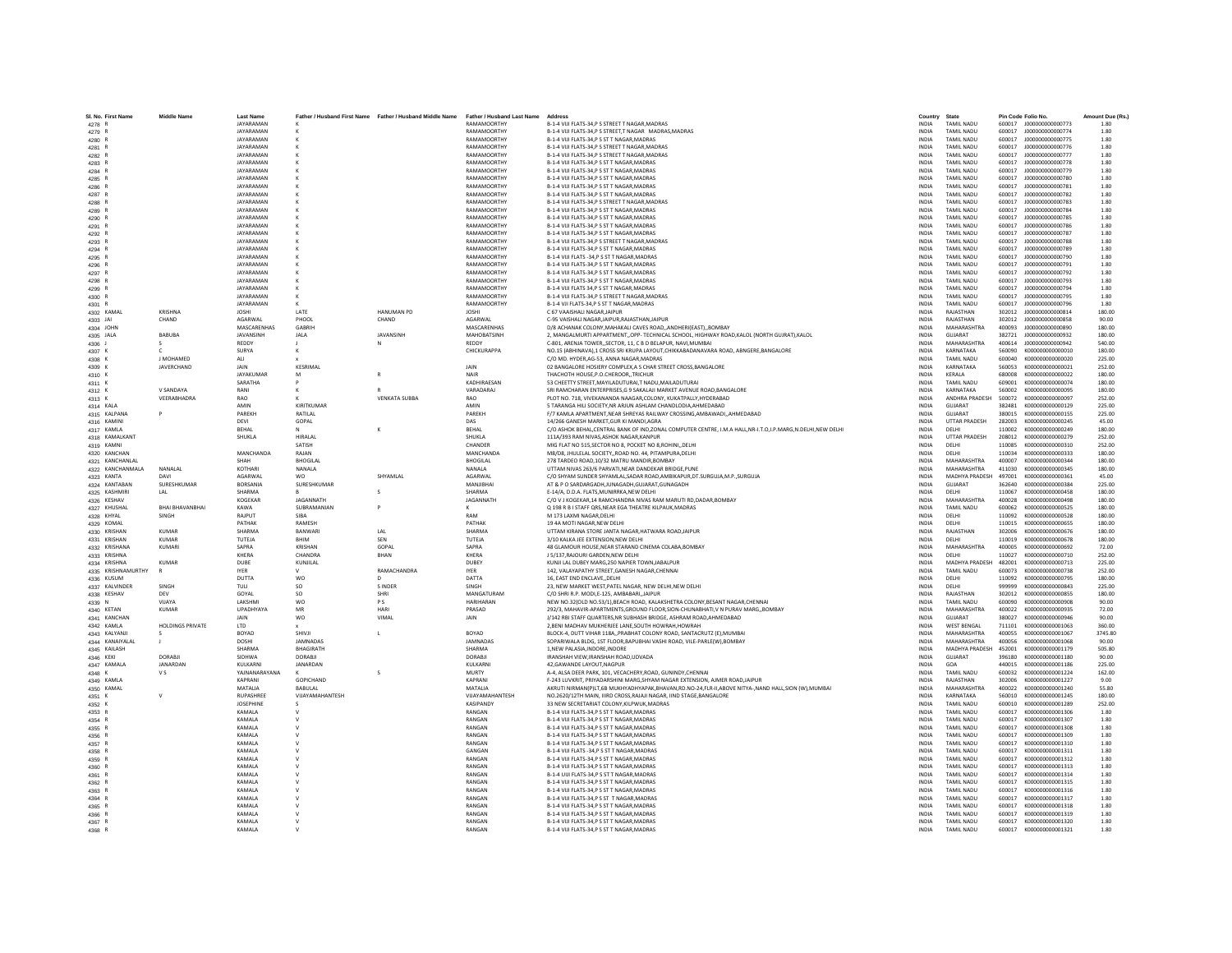|                            |                      |                  | "ather / Husband First Name Father / Husband Middle Name |                 | <b>Father / Husband Last Name</b> |                                                                                                                                              | Country                      |                                        |                  |                                             |                  |
|----------------------------|----------------------|------------------|----------------------------------------------------------|-----------------|-----------------------------------|----------------------------------------------------------------------------------------------------------------------------------------------|------------------------------|----------------------------------------|------------------|---------------------------------------------|------------------|
| 4369                       |                      | KAMALA<br>KAMALA |                                                          |                 | RANGAN<br>RANGAN                  | B-1-4 VIJI FLATS-34,P S ST T NAGAR, MADRAS<br>B-1-4 VIJI FLATS-34.P S ST T NAGAR.MADRAS                                                      | <b>INDIA</b><br><b>INDIA</b> | <b>TAMIL NADU</b><br><b>TAMIL NADU</b> | 600017           | 600017 K000000000001322<br>K000000000001323 |                  |
| 4370 R                     |                      |                  |                                                          |                 |                                   |                                                                                                                                              |                              |                                        |                  |                                             | 1.80             |
| 4371 R                     |                      | KAMALA           |                                                          |                 | <b>RANGAN</b>                     | B-1-4 VIJI FLATS 34.P S ST T NAGAR MADRAS                                                                                                    | <b>INDIA</b>                 | <b>TAMIL NADU</b>                      | 600017           | K000000000001324                            | 1.80             |
| 4372 R                     |                      | <b>KAMALA</b>    |                                                          |                 | RANGAN<br>RANGAN                  | B-1-4 VIJI FLATS-34.P S ST T NAGAR.MADRAS                                                                                                    | <b>INDIA</b>                 | TAMIL NADLI                            | 600017           | K000000000001325                            | 1.80             |
| 4373 R                     |                      | KAMALA           |                                                          |                 |                                   | B-1-4 VIJI FLATS-34,P S ST T NAGAR, MADRAS                                                                                                   | <b>INDIA</b>                 | <b>TAMIL NADU</b>                      | 600017           | K000000000001326                            | 1.80             |
| 4374 R                     |                      | KAMALA           |                                                          |                 | RANGAN                            | B-1-4 VIJI FLATS-34,P S ST T NAGAR, MADRAS                                                                                                   | <b>INDIA</b>                 | <b>TAMIL NADU</b>                      | 600017           | K000000000001327                            | 1.80             |
| 4375 R                     |                      | KAMALA           |                                                          |                 | RANGAN                            | B-1-4 VIJI FLATS-34.P S ST T NAGAR.MADRAS                                                                                                    | <b>INDIA</b>                 | <b>TAMIL NADU</b>                      | 600017           | K000000000001328                            | 1.80             |
| 4376 R                     |                      | KAMALA           |                                                          |                 | RANGAN                            | B-1-4 VIJI FLATS-34,P S ST T NAGAR, MADRAS                                                                                                   | <b>INDIA</b>                 | TAMIL NADLI                            | 600017           | K000000000001329                            | 1.80             |
| 4377                       |                      | KAMALA           |                                                          |                 | RANGAN                            | B-1-4 VIJI FLAT -34, PS ST T NAGAR, MADRAS                                                                                                   | <b>INDIA</b>                 | TAMIL NADU                             | 600017           | K000000000001330                            | 1.80             |
| 4378 MANJU                 |                      | KUMARI           |                                                          |                 | <b>VFRMA</b>                      | WIRES & FABRIKS LTD.P NO 6 JHOSHI COLONY BRAHU PARIJAIPUR                                                                                    | <b>INDIA</b>                 | RAJASTHAN                              | 999999           | K000000000001440                            | 90.00            |
| 4379 KULKARN               | PRAMOD               | MARUTI           | KULKARNI                                                 | MARUTI          | VISHWANATH                        | C/O SAGAR EMPORIUM.255 BHAVANI PETH.SATARA                                                                                                   | <b>INDIA</b>                 | MAHARASHTRA                            | 415002           | K000000000001465                            | 90.00            |
| 4380 KAVITA                |                      | GOEL             | RAJESH                                                   |                 | GOEL                              | C/O RAJESH GOEL, 39 RAMTE RAM ROAD, GAZIABAD, PINCODE-20                                                                                     | <b>INDIA</b>                 | <b>UTTAR PRADESH</b>                   | 999999           | K00000000001468                             | 90.00            |
| 4381 KUSUMBIE              | MOHAMED              | SURATI           | MOHAMED                                                  |                 | MOHAMED                           | C/O MUNSHI AHMED SHETH, NANU BAZAR, RANDER, SURAT                                                                                            | INDIA                        | GUJARAT                                | 999999           | K000000000001474                            | 90.00            |
| 4382 K                     |                      | <b>GEETHA</b>    | <b>KVS</b>                                               |                 | YAJNANARAYAN/                     | A4. ALSADEER PARK.101. VELACHERY ROAD.GUINDY(E).CHENNA                                                                                       | <b>INDIA</b>                 | TAMIL NADU                             | 600032           | K00000000001490                             | 90.00            |
| 4383 KALPESH               |                      | RATHOD           | <b>BIPIN</b>                                             | CHNDRA          | RATHOD                            | C-23 KASTURINAGAR.DIST GANDHINAGARGUJARAT.GANDHINAGAR                                                                                        | <b>INDIA</b>                 | GUIARAT                                | 382423           | K000000000001528                            | 45.00            |
| 4384 KRISHNA               | <b>AVTAR</b>         | KHANDELWAL       | RADHEYSHYAM                                              |                 | KHANDELWAL                        | M/S PINK CITY MILLS, JHALANIYON KA RASTA, KISHAN POLE BAZAR, JAIPUR                                                                          | <b>INDIA</b>                 | RAIASTHAN                              | 302003           | K000000000001549                            | 1260.00          |
| 4385 KAMLESH               | <b>KUMAR</b>         | <b>GUPTA</b>     | KISHANLAL                                                |                 | <b>GUPTA</b>                      | C/O SUNIL ENTERPRISES.104, M G D MARKET.JAIPUF                                                                                               | <b>INDIA</b>                 | RAJASTHAN                              | 302002           | K000000000001552                            | 180.00           |
| 4386 K                     |                      | SRIRAM           |                                                          |                 | KRISHNAN                          | 10/194, KRISHNA NIVAS, GAOTHAN, ROAD NO. 3, CHEMBUR, BOMBAY                                                                                  | INDIA                        | MAHARASHTRA                            | 400071           | K000000000001559                            | 360.00           |
| 4387 KANTILAI              |                      | SHAH             | <b>MOHANLAI</b>                                          |                 | MOHANLAL                          | HOTEL GULMARGOPP. LUCKY RESTURANT LALDARWAJAAHMEDABAD                                                                                        | <b>INDIA</b>                 | <b>GUIARAT</b>                         | 380001           | K000000000001570                            | 180.00           |
| 4388 KANTILAI              | DHANII               | <b>IOSHI</b>     | DHANJI                                                   |                 | VIRII                             | C/O BHARAT RUGHANI, BHARAT NIVAS,, SWADI PLOT, NEAR SBS ,, PORBANDAR                                                                         | <b>INDIA</b>                 | GUIARAT                                | 360575           | K000000000001603                            | 90.00            |
| 4389 KAILASH               | CHAND                | <b>SHARMA</b>    |                                                          |                 | SHARMA                            | M-14, UNIVERSITY QUARTERS, UNIV. OF RAJASTHAN JAIPUF                                                                                         | INDIA                        | RAJASTHAN                              | 302004           | K000000000001610                            | 90.00            |
| 4390 K                     | <b>S SANKARA</b>     | RAMESWARAN       |                                                          |                 | SUBBIAH                           | TE 20/66, RAJ VIHAR UPSTAIRS.MELARANOOR.KARAMANA.TRIVANDRAM                                                                                  | <b>INDIA</b>                 | <b>KERALA</b>                          | 695002           | K000000000001643                            | 43.20            |
| 4391 KALPANA               |                      | <b>MOTTA</b>     | PRAFUL                                                   |                 | <b>MOTTA</b>                      | C/O MRS. N J KHONA.77/12. KESHWAPUR ROAD-3HUBLI (KARNATAKA).HUBLI                                                                            | <b>INDIA</b>                 | KARNATAKA                              | 580023           | K000000000001654                            | 45.00            |
| 4392 KABITA                |                      | <b>JALUI</b>     | <b>ASHIT</b>                                             |                 | <b>JALUI</b>                      | C/36, ROSE BLOSSOM, 648, SITLADEVI TEMPLE ROAD, MAHIM, MUMBAI, MUMBAI                                                                        | INDIA                        | MAHARASHTRA                            | 400016           | K000000000001686                            | 900.00           |
| 4393 KAMAL                 |                      | <b>AGARWAI</b>   | R P                                                      |                 | <b>AGARWA</b>                     | G-2.CLUSTER-X, PURBACHAL.SECTOR-3, SALT LAKE.KOLKATA                                                                                         | <b>INDIA</b>                 | <b>WEST BENGAL</b>                     | 700097           | K00000000001737                             | 72.00            |
| 4394 KOMAL                 |                      | DAWAR            | SUNIL                                                    |                 | DAWAR                             | C-30, SHAKTINAGAR EXTENSION.DELHI                                                                                                            | <b>INDIA</b>                 | DELHI                                  | 110052           | K000000000001754                            | 111.60           |
| 4395 KAMAL                 | KUMAR                | MUKHERIFF        | LATE                                                     | NARENDRA CH     | <b>MUKHERIFF</b>                  | 9/1C. DHARMOTALA ROAD.KASBA.KOLKATA                                                                                                          | <b>INDIA</b>                 | <b>WEST RENGAL</b>                     | 700042           | K000000000001769                            | 1.80             |
| 4396 LAKSHMIMADHA\         |                      | UDAYAGIR         |                                                          |                 | MADHAVARAC                        | 18/67/2. MES COLONY.VENKATAPURAM.SECUNDERABAD                                                                                                | <b>INDIA</b>                 | <b>ANDHRA PRADESH</b>                  | 500015           | L00000000000031                             | 252.00           |
| 4397 LALIT                 | <b>KUMAR</b>         | <b>MITTAL</b>    | LAL                                                      | CHAND           | AGARWAL                           | P O BISHANPUR, VIA BAHADURGANJ BIHAR, DIST PURNEA, PURNEA                                                                                    | INDIA                        | <b>BIHAR</b>                           | 855101           | L000000000000042                            | 225.00           |
| 4398 LALITA                |                      | DESHPANDE        | ARVIND                                                   |                 | <b>DESHPANDE</b>                  | 12. AG'S COLONY ANAND NAGAR.HEBBAL.BANGALORE                                                                                                 | <b>INDIA</b>                 | KARNATAKA                              | 560024           | 1000000000000055                            | 45.00            |
| 4399 LATA                  |                      | DHASMANA         | RAIFFV                                                   |                 | DHASMANA                          | P NO 86 RAM NAGAR SOPAZA JAIPUR                                                                                                              | <b>INDIA</b>                 | RAIASTHAN                              | 302006           | 1000000000000084                            | 180.00           |
|                            |                      | MANSHAN          | BHOJRA                                                   |                 | MANSHANI                          | C/O B.R. MANSHANI, 91-C, SANT KANWAR RAM NAGAR, BHOPAL                                                                                       | INDIA                        | <b>MADHYA PRADESH</b>                  | 462001           | L00000000000088                             | 180.00           |
| 4400 LATA                  | KRISHNAIL            |                  |                                                          |                 | KRISHNAII                         | ISHWAR SADAN 2ND FLOOR.DANDIA BAZAR OPP LAKADI POOL.BARODA                                                                                   |                              | <b>GUIARAT</b>                         |                  | 1000000000000107                            |                  |
| 4401 LAXMANRAO             |                      | GAEKWAD<br>PATEL | KRISHNAJ                                                 |                 | PATEL                             | 425 SAVISRI 8TH MAIN.KORAMANGALA.BANGALORE                                                                                                   | <b>INDIA</b><br><b>INDIA</b> | KARNATAKA                              | 390001<br>560034 | L00000000000132                             | 135.00<br>180.00 |
| 4402 LAXMIBAI              |                      |                  |                                                          |                 |                                   |                                                                                                                                              |                              |                                        |                  |                                             |                  |
| 4403 LEENA                 |                      | <b>JAIN</b>      | VINAY                                                    |                 | CHAND                             | F/8 TRIVENI 66 WALKESHWAR ROAD, BOMBAY, BOMBAY                                                                                               | <b>INDIA</b>                 | MAHARASHTRA                            | 400006           | L00000000000169                             | 252.00           |
| 4404 LILADHAF              |                      | BHATIA           | <b>BEHARA</b>                                            | LAL             | BHATIA                            | 118/485 B KAUSHALPURI.KANPUR.KANPUF                                                                                                          | <b>INDIA</b>                 | <b>UTTAR PRADESH</b>                   | 208012           | L000000000000182                            | 180.00           |
| 4405 LAXMIDAS              |                      | ASHARA           | SO.                                                      | AMROTLAI        | <b>ASHARS</b>                     | C/O SUNITE TEXTILES.GOLE BAZARRAIPUR (M.P.).RAIPUR                                                                                           | <b>INDIA</b>                 | MADHYA PRADESH                         | 492001           | L000000000000210                            | 180.00           |
| 4406 LEELA                 | <b>DEVI</b>          | SAXENA           |                                                          |                 | PRASAD                            | B 180/2 GOVERNMENT COLONY.BANDRA EAST, BOMBAY.BOMBAY                                                                                         | <b>INDIA</b>                 | MAHARASHTRA                            | 400051           | 1000000000000270                            | 450.00           |
| 4407 LOVLEEN               |                      |                  | MAHESH                                                   | CHAND           | <b>RINDAG</b>                     | 2/190 SFS MANSAROVER, JAIPUR                                                                                                                 | INDIA                        | RAIASTHAN                              | 302020           | 1000000000000287                            | 72.00            |
| 4408 LAKSHMI               | <b>SAI PRASAD</b>    | M                | NAGABHUSHANAM                                            |                 | NAGABHUSHANAM                     | M L S PRASAD, OLD SBI COLONY,,I LINE VI Q MANGALAGIRI, GUNTUR DT, ANDRA, GUNTUR                                                              | <b>INDIA</b>                 | ANDHRA PRADESH                         | 522503           | L00000000000290                             | 135.00           |
| 4409 LATA                  | VASANT               | DOSHI            | VASANT                                                   |                 | VASANT                            | A 9/33. SAVITACHITTERANJAN NAGAR COLONY.RAJAWADIGHATKOPAR (E)BOMBAY                                                                          | <b>INDIA</b>                 | MAHARASHTRA                            | 400077           | 1000000000000296                            | 90.00            |
| 4410 LALITA                |                      | SETHI            | SUDHIR                                                   | KUMAR           | SETHI                             | 14A/8, NEHI APTS., SHANTI PARK, UPNAGAR, NASIK                                                                                               | <b>INDIA</b>                 | GOA                                    | 422006           | L00000000000297                             | 72.00            |
| 4411 RAVI                  |                      | <b>LAKHOTIA</b>  | SHRI                                                     | <b>KRISHAN</b>  | LAKHOTIA                          | H NO. 231, SEC 7/A, HOUSING BOARD COLONY, ,FARIDABAD, HARYANA, FARIDABAD                                                                     | INDIA                        | <b>HARYANA</b>                         | 121006           | L00000000000310                             | 45.00            |
| 4412 HIND                  | <b>ENAMEL CO PVT</b> | <b>ITD</b>       | $\mathbf{x}$                                             |                 |                                   | C/O HIND ENAMEL CO. PVT LTD.,135, CANNING STREET, CALCUTTA                                                                                   | <b>INDIA</b>                 | <b>WEST RENGAL</b>                     | 700001           | 100000000000336                             | 180.00           |
| 4413 HIND                  | <b>ENAMEL CO PVT</b> | <b>LTD</b>       |                                                          |                 |                                   | C/O HIND ENAMEL CO. PVT LTD135. CANNING STREET.CALCUTTA                                                                                      | <b>INDIA</b>                 | <b>WEST BENGAL</b>                     | 700001           | L000000000000337                            | 180.00           |
| 4414 LAKSHMI               |                      | RAI              | RAIINATH                                                 |                 | RAI                               | C/O SON.LDR.B.N.RAI221/2B MAHENDRANAGAR, TRANSPORT NAGAR.ALLAHABAD                                                                           | <b>INDIA</b>                 | <b>UTTAR PRADESH</b>                   | 211011           | 100000000000340                             | 180.00           |
| 4415 LALJI                 |                      | THANK            | <b>HIRJ</b>                                              |                 | <b>RAMJ</b>                       | C/O BHARAT RUGHANI, BHARAT NIVAS, 5, WADI PLOT, NEAR SBS, PORBANDAR                                                                          | INDIA                        | GUJARAT                                | 360575           | L00000000000379                             | 90.00            |
|                            |                      |                  |                                                          |                 |                                   |                                                                                                                                              |                              |                                        |                  |                                             |                  |
|                            |                      |                  |                                                          |                 |                                   |                                                                                                                                              |                              |                                        |                  |                                             |                  |
| 4416 M                     | <b>BHANWAR LAI</b>   | <b>BOHRA</b>     | LATE                                                     | MANGI LAI       | <b>BOHRA</b>                      | C/O MEENA JEWELLERY, 144 J N S C BOSE ROAD, MADRAS                                                                                           | <b>INDIA</b>                 | TAMIL NADU                             | 600079           | M000000000000007                            | 72.00            |
| 4417 M                     |                      | RHATIA           | <b>BALA</b>                                              |                 | MAI                               | 52/3 MODEL TOWN AMRITSAR AMRITSAR                                                                                                            | <b>INDIA</b>                 | CHANDIGARH                             | 143001           | M000000000000025                            | 225.00           |
| 4418 M                     |                      | SINGH            | SURJIT                                                   | SINGH           | BHATIA                            | XX-794 MAYA NAGAR,LUDHIANA,LUDHIANA                                                                                                          | <b>INDIA</b>                 | CHANDIGARH                             | 141001           | M000000000000035                            | 180.00           |
| 4419 M                     |                      | <b>RANGAM</b>    |                                                          | <b>MAHADEVA</b> | <b>IYER</b>                       | 21, SECOND STREET, LAKE AREA, NUNGAMBAKKAM, MADRAS                                                                                           | <b>INDIA</b>                 | TAMIL NADU                             | 600034           | M00000000000004                             | 252.00           |
| 4420 MADAN                 | I AI                 | <b>JAIN</b>      | <b>LATE</b>                                              | KHFMRAI         | <b>JAIN</b>                       | C/O MADANLAL GOURISHANKAR,1, GANESH CHANDRA AVENUE, 4TH FLOOR, CALCUTTA                                                                      | <b>INDIA</b>                 | <b>WEST BENGAL</b>                     | 700013           | M000000000000075                            | 505.80           |
| 4421 MADAN                 |                      | SINGH            | GUIJAR                                                   |                 | SINGH                             | <b>1-71 SAROJINI NAGAR NEW DELHI</b>                                                                                                         | <b>INDIA</b>                 | <b>DELHI</b>                           | 110023           | M000000000000084                            | 225.00           |
| 4422 MADHRUI               |                      | PANDEY           | KANHAIYALAL                                              |                 | <b>PANDEY</b>                     | 15 COSSIPORE ROAD.CALCUTTA                                                                                                                   | <b>INDIA</b>                 | <b>WEST BENGAL</b>                     | 700002           | M000000000000162                            | 225.00           |
| 4423 MAFATBHAI             | MAHUIBHA             | PATEL            | MAHIJIBHAI                                               |                 | ВНАШВНА                           | NEAR VASODHARA MATA P O VASO TAL, NADIAD DIST KAIRA, GUJARAT STATE, KAIRA                                                                    | INDIA                        | GUJARAT                                | 387380           | M000000000000167                            | 162.00           |
| 4424 MAHABIRPRASAD         |                      | <b>JAIN</b>      |                                                          |                 | CHATERSEN                         | PACHERIWALA BHAWAN TEKDI ROAD SITABULDI.NAGPUR                                                                                               | <b>INDIA</b>                 | GOA                                    | 440012           | M000000000000182                            | 180.00           |
| 4425 MAHENDRA              |                      | KUMAR            | MANAK                                                    |                 | CHANDII                           | #6 ANUSUYA AVENUE, ORMES ROAD, KIPAUK CHENNAL                                                                                                | <b>INDIA</b>                 | TAMIL NADLI                            | 600010           | M000000000000223                            | 180.00           |
| 4426 MAHESI                | PRASAD               | <b>JAISWAI</b>   | <b>HANUMAN</b>                                           |                 | PRASAD                            | HOUSE NO.S. 6/1, ORDERLY BAZAR, VARANASI (U.P.), VARANASI                                                                                    | INDIA                        | <b>UTTAR PRADESH</b>                   | 221002           | M000000000000293                            | 252.00           |
| 4427 MAJ                   | RAJINDER SINGH       | VERMA            | MAJ                                                      | <b>MUNSH</b>    | RAM                               | DY.DIR GEN(B), INFANTRY DIRECTORATE, ARMY HEADQUARTERS, SENA BHAWAN, NEW DELHI                                                               | <b>INDIA</b>                 | DELHI                                  | 110011           | M000000000000318                            | 225.00           |
| 4428 MANAV                 |                      | <b>JAIN</b>      | SUBHASH                                                  |                 | JAIN                              | 455 THE MALL.LUDHIANA.LUDHIANA                                                                                                               | <b>INDIA</b>                 | CHANDIGARH                             | 141001           | M000000000000368                            | 180.00           |
| 4429 MANDABEN              |                      | CONTRACTOR       | SURENDARABHAI                                            |                 | SURENDARABHA                      | 2, MAHAVIR SOCIETY, ZAVERI SADAK, POST BOX 47, NAVSARI                                                                                       | <b>INDIA</b>                 | GUIARAT                                | 396445           | M000000000000370                            | 252.00           |
| 4430 MAHDHAR               |                      | SINGH            |                                                          | SATNAM          | SINGH                             | M/S JATINDAR BROS.2695-CHOWK KARORI GALI BOOTA SINGH.AMRITSAR                                                                                | <b>INDIA</b>                 | CHANDIGARH                             | 143001           | M000000000000373                            | 225.00           |
| 4431 MANISH                | c                    | KAMDAR           | CHHABILDAS                                               |                 | KAMDAR                            | C/O EXIM INTERNATIONAL, 55 EZRA STREET STH FLOOR, CALCUTTA                                                                                   | INDIA                        | <b>WEST BENGAL</b>                     | 700001           | M000000000000428                            | 252.00           |
| 4432 MANJIT                |                      | KAUR             | <b>GURJEET</b>                                           |                 | SINGH                             | C/O RAJA RUBBER CO., 79/2, ZIA MARKET, SHOP NO.2. LATOUCH ROAD.KANPUR                                                                        | <b>INDIA</b>                 | <b>UTTAR PRADESH</b>                   | 208001           | M000000000000448                            | 180.00           |
| 4433 MANJIT                | SINGH                | RANDHAWA         | <b>SINGH</b>                                             |                 | SINGH                             | FLAT NO. 304 MOUGAL APPARTMENT, DECCAN TOWER, BASHIR BAGH, HYDERABAD, A.P., HYDERABAD                                                        | <b>INDIA</b>                 | <b>ANDHRA PRADESH</b>                  | 500004           | M000000000000449                            | 252.00           |
| 4434 MANJU                 |                      | <b>DAGRA</b>     | PAWAN                                                    | <b>KUMAR</b>    | <b>DAGRA</b>                      | C/O SAMRAT, PAONA BAJAR, IMPHAI                                                                                                              | INDIA                        | MANIPUR                                | 999999           | M000000000000458                            | 180.00           |
| 4435 MANJU                 |                      | <b>GUPTA</b>     | KAMESH                                                   |                 | <b>GUPTA</b>                      | C/O S J P GUPTA STR O BASUDEV CLINI, TAHSIL RD KHURJA D BULAND SHAHR, KHURJA                                                                 | <b>INDIA</b>                 | <b>UTTAR PRADESH</b>                   | 203131           | M000000000000469                            | 252.00           |
| 4436 MANVINDER             | SINGH                | UPPAL            | ARJARI                                                   | SING            | UPPAL                             | SAJABAT FURNITURES, MODEL TOWN ROAD, BHARAT NAGAR CHOWK, LUDHIANA                                                                            | <b>INDIA</b>                 | CHANDIGARH                             | 141002           | M00000000000583                             | 180.00           |
| 4437 MEDHA                 | VILAS                | KATE             |                                                          |                 |                                   | 101 PARANITA APTS, 1145/2 SHIVAJINAGAR, PUNE                                                                                                 | <b>INDIA</b>                 | MAHARASHTRA                            | 411016           | M000000000000617                            | 180.00           |
| 4438 MOHAN                 | MURARI               | GOYAL            | LAXMAN                                                   | SWARUF          | GOYAL                             | 108-D, POCKET I, MAYUR VIHAR, PHASE I, DELHI                                                                                                 | <b>INDIA</b>                 | DELHI                                  | 110091           | M00000000000776                             | 180.00           |
| 4439 MOHANDAS              |                      | CHHATTAN         | <b>TOPANDAS</b>                                          |                 | <b>TOPANDAS</b>                   | D/119 GURU NANAK CO-OP HSG SOC LTD, THANA E, MAHARASHTRA, THANE                                                                              | INDIA                        | MAHARASHTRA                            | 400603           | M00000000000780                             | 180.00           |
| 4440 MOHD                  | HANIE                | RAO              | <b>IATF</b>                                              | SHAMBUDDIN      |                                   | RAO CLINIC.CHHIPA MOHALLA.KUCHAMAN CITY.RAJASTHAN.KUCHAMAN                                                                                   | <b>INDIA</b>                 | RAIASTHAN                              | 341508           | M000000000000796                            | 135.00           |
|                            |                      | SULAIMAN         | ABUL                                                     | <b>HASAN</b>    | <b>SAHFF</b>                      | WATCHFIN ABID CIRCLE, NAMPALLY STATION ROAD, HYDERABAD                                                                                       | <b>INDIA</b>                 | ANDHRA PRADESH                         | 500001           | M00000000000799                             | 252.00           |
| 4441 MOHD<br>4442 MOHINDER | SINGH                | DANG             |                                                          | <b>JIWAN</b>    | SINGH                             | 177. SAINIK VIHAR, DELHI                                                                                                                     | <b>INDIA</b>                 | DELHI                                  | 110034           | M000000000000810                            | 180.00           |
| 4443 MOOLCHAND             |                      | MAHESHWAR        | BHAJANLAI                                                |                 | MAHESHWAR                         | C 8 JUDGES COMPOUND.NEHRUNAGAR.AGRA                                                                                                          | <b>INDIA</b>                 | <b>UTTAR PRADESH</b>                   | 282002           | M000000000000830                            | 90.00            |
| 4444 MOTILAL               |                      | GUPTA            | <b>BADRI</b>                                             | NARAYAN         | <b>GUPTA</b>                      |                                                                                                                                              | <b>INDIA</b>                 | <b>MADHYA PRADESH</b>                  | 462006           | M000000000000841                            | 180.00           |
| 4445 MUKESH                |                      | <b>AGARWA</b>    | LATE                                                     | <b>BL</b>       | <b>AGARWA</b>                     | C/O SHREE AJIT KUMAR GUPTA,F 55 KOTHARI COMPLEX, BHOPAL<br>AN 55B SHALIMAR BAGH, DELHI                                                       | INDIA                        | DELHI                                  | 110033           | M000000000000867                            | 90.00            |
| 4446 MUKUL                 |                      | <b>GUPTA</b>     | RAJENDRA                                                 |                 | <b>GUPTA</b>                      | F 164/A,SURESH MARG,, BEHIND BAGARIA BHAWAN, 'C' SCHEME, JAIPUR                                                                              | <b>INDIA</b>                 | RAJASTHAN                              | 302001           | M000000000000892                            | 72.00            |
| 4447 MURLIDHAF             |                      | GOYAL            | SURAJMAI                                                 |                 | GOYAL                             | C/O ROOP RANI.LALJI SAND KA RASTA CHURA RASTAJAIPUR                                                                                          | <b>INDIA</b>                 | RAJASTHAN                              | 302003           | M000000000000930                            | 90.00            |
|                            |                      | <b>UPADHYAYA</b> | MR                                                       | HARI            | PRASAD                            | 292/3, MAHAVIR APARTMENTS, GROUND FLOOR, SION, CHUNABHATI, VN PURAV MARG, BOMBAY                                                             | <b>INDIA</b>                 | MAHARASHTRA                            | 400022           | M000000000001036                            | 72.00            |
| 4448 MANORAMA              |                      |                  |                                                          |                 |                                   |                                                                                                                                              |                              |                                        |                  |                                             |                  |
| 4449 MINAXI                | <b>DINESH</b>        | SHAH             | DINESH                                                   |                 | <b>DINESH</b>                     | VAISHALIBLDG.2ND FLOOR, JAIN TEMPLE, SHANTILAL MODY, ROAD NO 2, IRANWADI, KANDIVALI (W), BOMBAY                                              | INDIA                        | <b>MAHARASHTRA</b>                     | 400067           | M000000000001137                            | 720.00           |
| 4450 MANISH                |                      | PAREKH<br>GHOSH  | JAYANTILAL<br>MR                                         |                 | PAREKH<br>P K GHOSH               | 19,JETHVA-NIVAS,42,MAHANT ROAD,VILE-PARLE (E),BOMBAY                                                                                         | <b>INDIA</b><br><b>INDIA</b> | MAHARASHTRA<br><b>WEST RENGAL</b>      | 400057<br>712101 | M00000000001173<br>M000000000001185         | 72.00<br>225.00  |
| 4451 MALA                  |                      |                  |                                                          |                 |                                   | 120.NETAJI SUBHASH ROADP.O.CHINSURAHDIST.HOOGHLY.(WESTBENGAL).HOOGLY                                                                         |                              |                                        | 382007           |                                             |                  |
| 4452 MANJULABEN            | G                    | PATEL            | GORDHANBHAI                                              |                 | PATEL                             | PLOT NO.846/2, SECTOR-2/C, NEAR GH-2 CIRCLE, GANDHINAGAR, GUJARAT, GANDHINAGAR                                                               | <b>INDIA</b>                 | <b>GUJARAT</b>                         |                  | M000000000001213                            | 72.00            |
| 4453 MADHU                 |                      | <b>CHANDAK</b>   |                                                          |                 | CHANDAR                           | 10/875 MALVIYA NAGAR JAIPUR                                                                                                                  | <b>INDIA</b>                 | RAJASTHAN                              | 302017           | M000000000001270                            | 90.00            |
| 4454 MINAXIBEN             | SURYAKANTBHA         | PATEL            | SURYAKANT                                                |                 | RHAI                              | PUSHPAK LEASING & FINANCE, 9-2ND FL, RAINBOW COMPLEX, NR. HIGH COURT RLY, CROSSING, , AHMEDABAD                                              | <b>INDIA</b>                 | GUIARAT                                | 380009           | M000000000001312                            | 72.00            |
| 4455 MAHIMA                |                      | AGARWAI          | KRISHAN                                                  | KUMAR           | <b>AGARWAI</b>                    | M/S.ALOK BROTHERS, OPP:FOREST CHOKI,ROAD NO.1, V K I AREA,JAIPUR                                                                             | <b>INDIA</b>                 | RAIASTHAN                              | 302013           | M000000000001315                            | 72.00            |
| 4456 MEENA                 |                      | MATHUR           |                                                          |                 | MATHUR                            | A-8 ANITA COLONY, BAJAJ NAGAR, JAIPUR                                                                                                        | <b>INDIA</b>                 | RAJASTHAN                              | 302017           | M000000000001322                            | 72.00            |
| 4457 MAHAVEER              |                      | CHAND            | NATHNAL                                                  |                 | NATHNA                            | 6 GENERAL MUTHIYA MUDALI ST,, SOWCARPET,, MADRAS                                                                                             | INDIA                        | TAMIL NADU                             | 600079           | M000000000001348                            | 180.00           |
| 4458 MOHAN<br>4459 MEENA   | LAL                  | AGRAWAL<br>DOSHI | PARAS<br><b>JAYSUKH</b>                                  | RAM             | AGRAWAL<br>DOSHI                  | C/O ANIL AGENCIES.BIDHAN MARKET ROAD.SILIGURI<br>C/O TALAKCHAND LALACHAND SHAH, VELANI BHAWAN, SEVARAM LALVANI ROAD,, MULUND (WEST),, BOMBAY | <b>INDIA</b><br><b>INDIA</b> | <b>WEST BENGAL</b><br>MAHARASHTRA      | 734401<br>400080 | M000000000001350<br>M000000000001385        | 270.00<br>72.00  |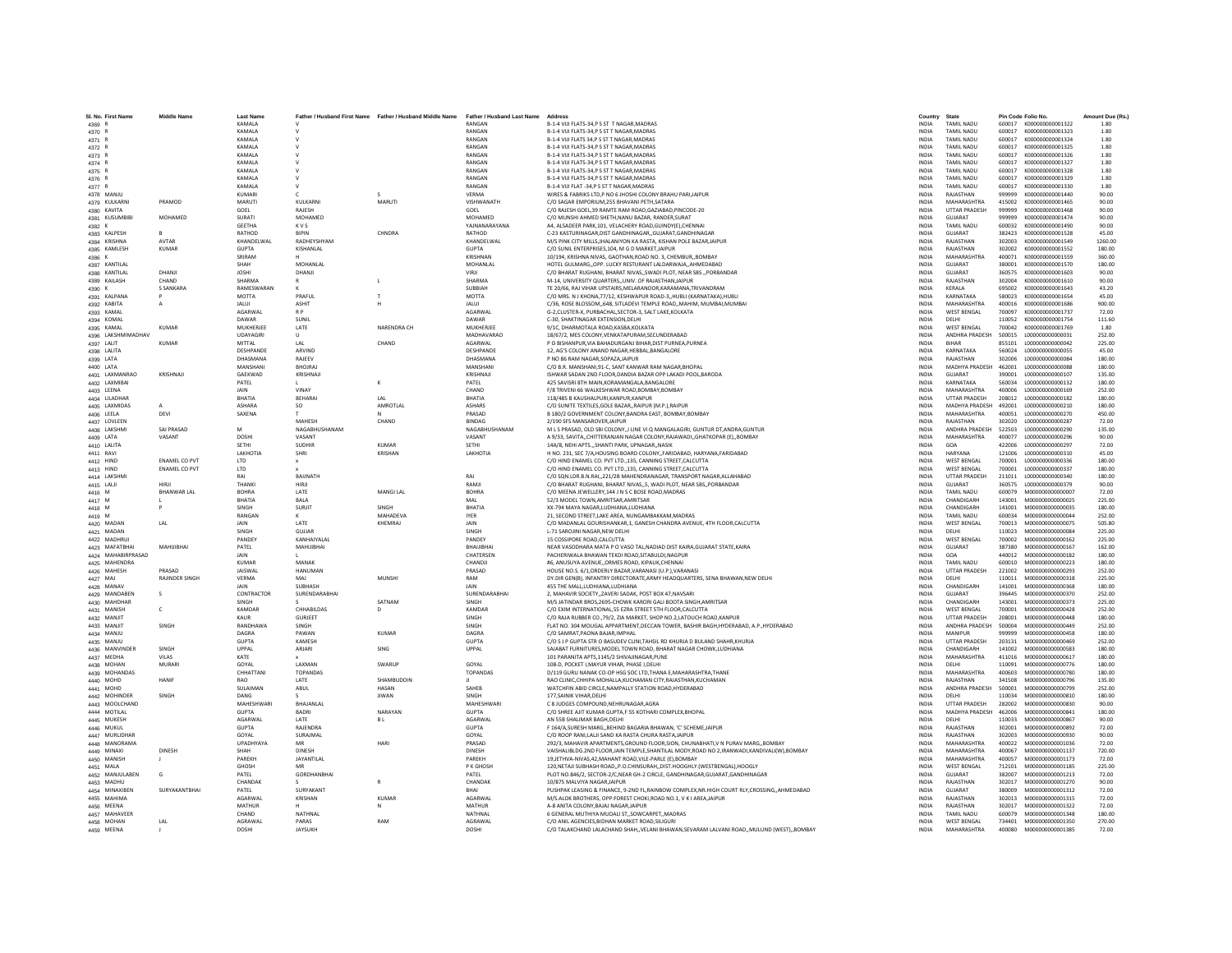| SI, No. First Name | Name                  | <b>Last Name</b>     |                      | Father / Husband First Name Father / Husband Middle Name | Father / Husband Last Name | Address                                                                                               | Country                  | State                |        | Pin Code Folio No | Amount Due (Rs. |
|--------------------|-----------------------|----------------------|----------------------|----------------------------------------------------------|----------------------------|-------------------------------------------------------------------------------------------------------|--------------------------|----------------------|--------|-------------------|-----------------|
| 4460 MAYA          |                       | SOLANKI              | <b>MATHURDAS</b>     |                                                          | SOLANKI                    | SURAJ MANSION, FLAT NO 2, KOREGAON PARK, BURNING GHAT ROAD, POONA, PUNE                               | <b>INDIA</b>             | MAHARASHTRA          | 411001 | M000000000001437  | 90.00           |
| 4461 S             | н                     | MADHAN               |                      |                                                          | CHALLANI                   | 3A SARANGAPANI ST.T NAGAR.MADRAS                                                                      | <b>INDIA</b>             | TAMIL NADLI          | 600017 | M000000000001441  | 45.00           |
| 4462 MADHU         |                       | <b>MAHTTA</b>        | YOVRAJ               |                                                          | MAHTTA                     | 670 DR MUKERJEE NAGAR.DELHI                                                                           | <b>INDIA</b>             | DELHI                | 110009 | M000000000001446  | 45.00           |
| 4463 SAMIF         | KR                    | MAILIMDAR            | LATE                 | AK.                                                      | MAJUMDAR                   | 271/283(1) BLOCK-B,,4TH FLOOR, BANGUR AVENUE, CALCUTTA                                                | <b>INDIA</b>             | <b>WEST BENGAL</b>   | 700055 | M00000000001447   | 360.00          |
| 4464 KAILASH       | ANIL                  | MANDIR               | ANIL                 |                                                          | MANDIR                     | 3/6 LAXMINAGAR, MOMAI NIWAS, B/H BWT RAILWAY STATION, RAJKOT                                          | INDIA                    | GUJARAT              | 360002 | M000000000001456  | 45.00           |
| 4465 ALKA          |                       | MEENA                | DR                   | J <sub>L</sub>                                           | MEENA                      | HARI CLOTH STORE.V K I A ROAD NO 5.JAIPUR                                                             | <b>INDIA</b>             | RAJASTHAN            | 302013 | M000000000001474  | 180.00          |
| 4466 MOHAN         | IAI                   | MFFNA                | <b>RAMILAL</b>       |                                                          | <b>RAMIII AI</b>           | IN FRONT OF SATSANG BHAWAN.GHAS.MANDI, NEAR TRUCK UNION.GANGAPUR.CITY.DIST:SAWAI MADHOPUR.GANGAPUR    | <b>INDIA</b>             | RAIASTHAN            | 322201 | M000000000001481  | 180.00          |
| 4467 JITEN         |                       | <b>MEHTA</b>         | MR                   | DINKAR                                                   | MEHTA                      | 89 ARAMNAGAR II VERSOVA RD, ANDHERI W, BOMBAY                                                         | <b>INDIA</b>             | MAHARASHTRA          | 400061 | M00000000001492   | 180.00          |
| 4468 GULAM         | ABBAS ALI             | MOHAMMED             | MR                   | HABIBULLABHAI ALI                                        | MOHD                       | NOBLE TRADERS.PO BOX 497.BAHRAIN                                                                      | BAHRAIN NA               |                      | 999999 | M000000000001509  | 180.00          |
| 4469 GULAM         | ABBAS ALI             | MOHAMMED             | MR                   | HABIBULLAHBHAI ALI                                       | MOHD                       | NOBLE TRADERS.PO BOX 497.BAHRAIN                                                                      | BAHRAIN NA               |                      | 999999 | M000000000001510  | 180.00          |
| 4470 GULAM         | <b>ARRAS ALL</b>      | MOHAMMED             |                      |                                                          |                            | NOBLE TRADERS, PO BOX 497, BAHRAIN                                                                    | RAHRAIN NA               |                      | 999999 | M000000000001511  | 180.00          |
| 4471 GULAN         | ABBAS ALI             | MOHAMMED             | MR                   | HABIBULLAHBHAI ALI                                       | MOHD                       | NOBLE TRADERS.PO BOX 497.BAHRAIN                                                                      | BAHRAIN NA               |                      | 999999 | M000000000001512  | 180.00          |
| 4472 GULAM         | ABBAS ALI             | MOHAMMED             | MR                   | HABIBULLAH BHAI ALI                                      | MOHD                       | NOBLE TRADERS, PO BOX 497, BAHRAIN                                                                    | BAHRAIN NA               |                      | 999999 | M000000000001513  | 180.00          |
| 4473 GULAM         | ABBAS ALI             | MOHAMMED             | MR                   | <b>HABIBULLAM ALI</b>                                    | MOHAMMED                   | NOBLE TRADERS.PO BOX 497.BAHRAIN                                                                      | BAHRAIN NA               |                      | 999999 | M000000000001514  | 180.00          |
| 4474 GULAM         | ABBAS ALI             | MOHAMMED             | MR                   | HABIBULLAH ALI                                           | <b>MOHD</b>                | NOBLE TRADERS, PO BOX 497, BAHRAIN                                                                    | BAHRAIN NA               |                      | 999999 | M000000000001515  | 180.00          |
| 4475 GULAM         | ABBAS ALI             | MOHAMMED             | MR                   | HABIBULLAH ALI                                           | MOHAMMED                   | NOBLE TRADERS, PO BOX 497, BAHRAIN                                                                    | BAHRAIN NA               |                      | 999999 | M000000000001516  | 180.00          |
| 4476 GULAM         | <b>ARRAS ALL</b>      | MOHAMMED             | MR                   | <b>HABIBULLAHBHAS ALI</b>                                | <b>MOHD</b>                | NOBLE TRADERS.PO BOX 497.BAHRAIN                                                                      | BAHRAIN NA               |                      | 999999 | M000000000001517  | 180.00          |
| 4477 GULAM         | ABBAS ALI             | MOHAMMED             | MR                   | HABIBULLAHBHAI ALI                                       | MOHAMMED                   | NOBLE TRADERS.PO BOX 497.BAHRAIN                                                                      | BAHRAIN NA               |                      | 999999 | M000000000001518  | 180.00          |
|                    | <b>ARRAS ALL</b>      | MOHAMMED             | MR                   | HABIBULLAH ALI                                           | MOHAMMED                   |                                                                                                       | BAHRAIN NA               |                      |        |                   |                 |
| 4478 GULAM         |                       |                      | MR                   |                                                          |                            | NOBLE TRADERS, PO BOX 497, BAHRAIN                                                                    |                          |                      | 999999 | M000000000001519  | 180.00          |
| 4479 GULAM         | ABBAS AL<br>ABBAS ALI | MOHAMMED<br>MOHAMMED | <b>HABIBULLABHA</b>  | HABIBULLAHBHAI ALI                                       | MOHD<br>MOHAMMED           | NOBLE TRADERS, PO BOX 497, BAHRAIN                                                                    | BAHRAIN NA<br>BAHRAIN NA |                      | 999999 | M000000000001520  | 180.00          |
| 4480 GULAM         |                       |                      |                      |                                                          |                            | NOBLE TRADERS, PO BOX 497, BAHRAIN                                                                    |                          |                      | 999999 | M000000000001521  | 180.00          |
| 4481 GULAM         | <b>ARRAS ALL</b>      | MOHAMMED             | MR                   | HARIRULLAHRHALALL                                        | <b>MOHD</b>                | NORLE TRADERS PO ROX 497 RAHRAIN                                                                      | RAHRAIN NA               |                      | 999999 | M000000000001522  | 180.00          |
| 4482 GULAM         | ABBAS ALI             | MOHAMMED             | MR                   | HABIBULLAHBHAI ALI                                       | MOHD                       | NOBLE TRADERS, P O BOX 497, BAHRAIN                                                                   | BAHRAIN NA               |                      | 999999 | M000000000001525  | 180.00          |
| 4483 GULAM         | ABBAS ALI             | MOHAMMED             |                      | HABIBULLAHBHAI ALI                                       | MOHD                       | NOBLE TRADERS.PO BOX 497.BAHRAIN                                                                      | BAHRAIN NA               |                      | 999999 | M000000000001526  | 180.00          |
| 4484 GULAN         | <b>ARRAS ALL</b>      | MOHAMMED             |                      | HABIBULLAHBHAI ALI                                       | MOHD                       | NOBLE TRADERS.PO BOX 497.BAHRAIN                                                                      | BAHRAIN NA               |                      | 999999 | M000000000001527  | 180.00          |
| 4485 GULAM         | <b>ARRAS ALL</b>      | MOHAMMED             | <b>HARIRULLARHAL</b> | ALL                                                      | MOHAMMED                   | NOBLE TRADERS, PO BOX 497, BAHRAIN                                                                    | RAHRAIN NA               |                      | 999999 | M00000000001528   | 180.00          |
| 4486 GULAM         | ABBAS ALI             | MOHAMMED             | MR                   | HABIBULLAM ALI                                           | <b>MOHD</b>                | NOBLE TRADERS, PO BOX 497, BAHRAIN                                                                    | BAHRAIN NA               |                      | 999999 | M000000000001530  | 180.00          |
| 4487 MANISH        | <b>CHANDRAKANT</b>    | MIRANI               | CHANDRAKANT          | PREMJI                                                   | MIRAN                      | 6,NAVINVILLA,,J.P.ROAD,GHATKOPAR(W),BOMBAY                                                            | <b>INDIA</b>             | MAHARASHTRA          | 400086 | M000000000001624  | 90.00           |
| 4488 MOOL          | CHAND                 | AGARWAL              | MANOHAR              | LAL                                                      | AGARWAL                    | C-95 VAISHALI NAGAR JAIPUR RAJASTHAN JAIPUR                                                           | <b>INDIA</b>             | RAJASTHAN            | 302012 | M000000000001638  | 90.00           |
| 4489 MUKESH        |                       | <b>KIRPLANI</b>      | <b>ILIMOMAL</b>      |                                                          | <b>ILIMOMAL</b>            | RACHANA COLDNNGH SENTER NEAR RUS STATION ROAD, RANTWA                                                 | <b>INDIA</b>             | <b>GUIARAT</b>       | 362620 | M000000000001652  | 90.00           |
| 4490 MANORAMA      | <b>RAMCHANDRA</b>     | YADWADKAR            | <b>RAMCHANDRA</b>    | NARAYAN                                                  | YADWADKAF                  | B/8, GIRIDARSHAN R H B ROAD, MULUND(W), BOMBA'                                                        | INDIA                    | MAHARASHTRA          | 400080 | M000000000001667  | 90.00           |
| 4491 MANISH        | KANAKRAI              | DESAI                | KANAKRAI             | PRITAWLAL                                                | DESAI                      | 18, DALMIA BUILDING,,T H KATARIA MARG,,MAHIM,,BOMBAY                                                  | <b>INDIA</b>             | MAHARASHTRA          | 400016 | M00000000001670   | 180.00          |
| 4492 M             |                       | SAILAJA              | M                    |                                                          | RAMANA                     | HOUSE NO. 171/2RT, VIJAYNAGAR COLONY, HYDERABAD                                                       | <b>INDIA</b>             | ANDHRA PRADESH       | 500457 | M000000000001694  | 180.00          |
| 4493 MAHENDRA      |                       | CHOWDHARY            | <b>IATF</b>          | <b>BADRI PRASAD</b>                                      | CHOWDHARY                  | 13/1 KALAKAR STREET, CALCUTTA                                                                         | <b>INDIA</b>             | <b>WEST BENGAL</b>   | 700007 | M00000000001736   | 180.00          |
| 4494 MEENA         |                       | THAKRAF              | <b>JITENDRA</b>      |                                                          | <b>JITENDRA</b>            | 8-SHRIJI APARTMENT, WADI PLOT,,STREET NO.-2, KAMALA PARK AVN.,,PORBANDAR                              | <b>INDIA</b>             | <b>GUJARAT</b>       | 360575 | M000000000001810  | 90.00           |
| 4495 MAHESH        |                       | <b>GUPTA</b>         | RAMESHWAR            |                                                          | <b>GUPTA</b>               | GANESH BHAVANI,,10, SASSOON ROAD,,PUNE                                                                | INDIA                    | MAHARASHTRA          | 411001 | M000000000001816  | 180.00          |
| 4496 MOHAN         | RAI                   | <b>BAGMAR</b>        | MANGILAI             |                                                          | MANGIL AL                  | 47. KALATHI PILLAI STREETSOWCARPETCHENNAI                                                             | <b>INDIA</b>             | TAMIL NADLI          | 600079 | M000000000001879  | 180.00          |
| 4497 MAHENDRA      |                       | <b>KUMAWAT</b>       |                      | <b>JUGAL</b>                                             | KISHORE                    | 8-D-K-NAGAR, KHATIPURA ROAD, JHOTWARA, JAIPUR                                                         | <b>INDIA</b>             | RAJASTHAN            | 302012 | M000000000001906  | 180.00          |
| 4498 MAHESH        |                       | <b>JOSHI</b>         | DHIRAJLAI            |                                                          | DHIRAJLAI                  | ARVIND NIVAS, 4/14, LAXMIVADI, RAJKOT                                                                 | INDIA                    | GUJARAT              | 360002 | M000000000001941  | 450.00          |
| 4499 N             | c.                    | <b>JOSHI</b>         | CHAGANLAL            |                                                          | <b>JOSHI</b>               | LAXMI TEA & COLDRINK HOUSE, 89-3/4, SOCIAL NAGAR, OPP: TRANSIST CAMP, BLOCK-2, DHARAVI, , MUMBAI      | <b>INDIA</b>             | <b>MAHARASHTRA</b>   | 400017 | N00000000000002   | 225.00          |
|                    |                       | RAMANATHAN           |                      | NARAYANA                                                 | PILLAI                     | 4-B SALAI STREET VANNARPET.TIRUNELVELI.TAMILNADU                                                      | <b>INDIA</b>             | <b>TAMIL NADU</b>    | 627003 | N000000000000025  | 180.00          |
| 4500 N             | <b>RAMESH</b>         | <b>KUMAR</b>         |                      | NFMI                                                     | CHAND                      |                                                                                                       | <b>INDIA</b>             |                      | 600043 |                   |                 |
| 4501 N             |                       |                      |                      |                                                          |                            | 8-A POLICE STATIION ROAD, PALLAUARAM, MADRAS                                                          |                          | <b>TAMIL NADU</b>    |        | N00000000000027   | 72.00           |
| 4502 N             | SAROJA                |                      |                      | NEMI                                                     | CHAND                      | 8-A POLICE STATION ROAD, PALLAUARAM, MADRAS                                                           | INDIA                    | TAMIL NADU           | 600043 | N000000000000031  | 72.00           |
| 4503 NANGALI       |                       | RAMAKRISHNAN         |                      | M APPL                                                   | <b>NAIR</b>                | REMYA, BILARHIKULAM, CALICUT, KERALA, KERALA                                                          | <b>INDIA</b>             | KERALA               | 673006 | N000000000000114  | 225.00          |
| 4504 NARAIN        |                       | KUMAR                | RAI                  |                                                          | KUMAR                      | <b>R-274 VIVEK VIHAR DELHI</b>                                                                        | <b>INDIA</b>             | DELHI                | 110032 | N000000000000126  | 252.00          |
| 4505 NARENDRA      |                       | KADIWAR              | MAVII                | MANIL                                                    | KADIWAR                    | ANURAAG OPP ELITES APT, NEAR NARMAD COLONY DUFFNALA, SHAHIBAUG, AHMEDABAD                             | <b>INDIA</b>             | GUIARAT              | 380004 | N000000000000172  | 252.00          |
| 4506 NARENDRA      | KHANDUBHAI            | DESAI                | KHANDUBHA            | SHANKERJI                                                | DESAI                      | 14C KHANDERAO BLOCKS KHOTALHI WADI, FIRST FLOOR ROOM NO 4 V P ROAD, GIRGAUN, BOMBAY                   | <b>INDIA</b>             | MAHARASHTRA          | 400004 | N000000000000173  | 252.00          |
| 4507 NARESH        |                       | <b>AGARWAI</b>       | RAMNIWASH            |                                                          | <b>AGARWAI</b>             | 42 GOPAL BHAWAN.199 PRINCESS STREET.BOMBAY                                                            | <b>INDIA</b>             | MAHARASHTRA          | 400002 | N000000000000199  | 90.00           |
| 4508 NARINDER      | KAUR                  | RANDHAWA             | MANIIT               | SINGH                                                    | RANDHAWA                   | FLAT NO. 304, MOUGUL APPARTMENT, DECCAN TOWER, BASHIR BAGH, HYDERABAD, (A.P.), HYDERABAD              | <b>INDIA</b>             | ANDHRA PRADESH       | 500004 | N000000000000228  | 252.00          |
| 4509 NAUEEN        | <b>KUMAR</b>          | <b>GLIPTA</b>        | GHANSHYAMDASS        |                                                          | <b>GUPTA</b>               | C/O GHAN SHYAM DASS GUPTA,92 JATWARA PULL MITHAI, DELHI                                               | <b>INDIA</b>             | <b>DELHI</b>         | 110006 | N000000000000263  | 180.00          |
| 4510 NAVEEN        |                       | <b>KUMAR</b>         |                      |                                                          | AGARWAL                    | KG 119,NEW KAVI NAGAR,GHAZIABAD U P,GAZIABAD                                                          | INDIA                    | <b>UTTAR PRADESH</b> | 999999 | N00000000000271   | 135.00          |
| 4511 NAYANABEN     | D.                    | PATEL                | DAHYABHAI            |                                                          | PATEL                      | GAYATRIKRUPA PETROLEUM.VILL & PO UNDERA.BARODA                                                        | <b>INDIA</b>             | <b>GUJARAT</b>       | 391330 | N000000000000309  | 180.00          |
| 4512 NEELAM        |                       | <b>AIMANI</b>        | AIAY                 |                                                          | AIMANI                     | WZ-108-A/I.BASAI DARAPUR.MOTI NAGAR.NEW DELHI                                                         | <b>INDIA</b>             | <b>DELHI</b>         | 110015 | N000000000000325  | 180.00          |
| 4513 NEELIMA       |                       | NAGAR                | VINAY                | PRAKASH                                                  | NAGAR                      | 29 VAWAIYA GANESH GANJ, II LANE, LUCKNOW                                                              | INDIA                    | UTTAR PRADESH        | 226018 | N000000000000352  | 252.00          |
| 4514 NEERJA        |                       | <b>GUPTA</b>         | MAHESH               | CHAND                                                    | <b>GUPTA</b>               | D-39 PRITHIVI RAJ ROAD ADARSH NAGAR DELHI                                                             | <b>INDIA</b>             |                      | 110033 | N000000000000373  | 90.00           |
| 4515 NEETA         | <b>MOHAN</b>          | RAHEJA               | MOHAN                |                                                          | RAHEJA                     | 6 ANANDA NIVAS 1ST FLOOR.KUMAR COT LAYOUT MADHAVNAGAR.BANGALORE                                       | <b>INDIA</b>             | KARNATAKA            | 560001 | N000000000000388  | 180.00          |
| 4516 NERGISH       |                       | GOEL                 | SATYA                |                                                          | GOEL                       | 8 SHAKUNTALA OPP SAHAKAR CINEMA.CHEMBUR.BOMBAY                                                        | <b>INDIA</b>             | MAHARASHTRA          | 400089 | N0000000000000409 | 180.00          |
| 4517 NIRANJAN      | SINGH                 | <b>MAROK</b>         | UTTAM                |                                                          | SINGH                      | VILL: HUSSAINPUR PO: BHULLANA VIA SHEIKHUPUR, TEH. & DIST: KAPURTHALA                                 | <b>INDIA</b>             | CHANDIGARH           | 144601 | N000000000000461  | 180.00          |
| 4518 NIRENBHA      |                       | SHAH                 | NALINBHA             |                                                          | NALINBHA                   | 111/2 DHIKWA CHOWKY 1ST FLOOR, GANDHI ROAD, AHMEDABAD                                                 | <b>INDIA</b>             | GUJARAT              | 380001 | N000000000000466  | 72.00           |
| 4519 NIRMALA       |                       | CHANDWAF             | KAMAI                |                                                          | KUMAR                      | C/O KAMALKUMAR CHANDWAR.C 5/602 GOPINATH MARGJAIPUR                                                   | <b>INDIA</b>             | RAIASTHAN            | 302001 | N000000000000499  | 180.00          |
| 4520 NISHITHA      |                       | KUMAR                |                      |                                                          |                            | "MOON BEAMS", PLOT NO. -51, P & T COLONY, TRIMULGHERRY, SECUNDERABAD                                  | <b>INDIA</b>             | ANDHRA PRADESH       | 500015 | N000000000000545  | 90.00           |
| 4521 NITIN         | YESHWANT              | LAVATE               | <b>YESHWANT</b>      | VITHAL                                                   | LAVATE                     | C/O STANDARAD CHARTERED BANK, 25 M G ROAD, BOMBAY                                                     | <b>INDIA</b>             | MAHARASHTRA          | 400023 | N00000000000570   | 225.00          |
| 4522 NIRMALA       |                       | <b>RANSAI</b>        | PARAS                |                                                          | KUMAR                      | C/O M/S DEV RAJ SURESH KUMARH.P. DEALER TALWANDI SABOO.BATHINDA                                       | <b>INDIA</b>             | CHANDIGARH           | 151302 | N000000000000790  | 45.00           |
| 4523 NAND          | KISHORE               | AGRAWAL              | BHAIRUBUX            |                                                          | AGRAWAL                    | C/O SURYA AUTO PARTS.GURUDWARA BUILDINGS, SEVOK ROADSILIGURI                                          | <b>INDIA</b>             | <b>WEST BENGAL</b>   | 734401 | N000000000000943  | 270.00          |
| 4524 NARENDRA      |                       | THALI                | YESHWANT             |                                                          | YFSHWANT                   | C/O 278, VALDAMIRA HOUSE, NEAR GOA URBAN BANK, FOTIHAT, PANJIM, GOA., GOA                             | <b>INDIA</b>             | MAHARASHTRA          | 999999 | N000000000000954  | 90.00           |
| 4525 NEETA         | SANTOSH               | GORE                 | SANTOSH              |                                                          | SANTOSH                    | 1/25, AHMED SAILOR BUILDING, GOVINDJI VENI ROAD, DADAR, BOMBA'                                        | INDIA                    | MAHARASHTRA          | 400014 | N000000000000963  | 252.00          |
| 4526 NITIN         | RADHESHYAM            | AGARWAL              | RADHESHYAM           |                                                          | RADHESHYAM                 | 166. AMBER APARTMENTS., DR. M.B. RAUT ROAD, SHIVAJI PARK., BOMBAY                                     | <b>INDIA</b>             | MAHARASHTRA          | 400028 | N000000000000970  | 55.80           |
| 4527 NIHITHA       |                       | SHANKARN             |                      |                                                          | SHANKARN                   | B/79/777 MIG GANDHI NAGAR, OPP GURUNANAK HOSP, BANDRA (E) BOMBAY                                      | <b>INDIA</b>             | MAHARASHTRA          | 400051 | N000000000000971  | 54.00           |
| 4528 NARENDRA      | <b>BADRINATH</b>      | LADDHA               | <b>BADRINATH</b>     |                                                          | LADDHA                     | AMRAVATI METAL WORKS, INDUSTRIAL ESTATE, SATURNA, AMRAVATI                                            | INDIA                    | MAHARASHTRA          | 999999 | N000000000000985  | 90.00           |
| 4529 N             | SRINIVAS              | KINI                 |                      |                                                          | KINI                       | 4-6-602, "GANESH KUTEER", KARANGALPADY FEILDS, KODIALBAIL, MANGALORE                                  | <b>INDIA</b>             | KARNATAKA            | 575003 | N000000000000990  | 72.00           |
| 4530 NIPA          | MANSUKHLAL            | SHETH                | MANSUKHLAL           |                                                          | SHETH                      | C/O EXCEL PACK, 127 YOGI IND ESTATE RAMMANDIR ROAD GOREGAON (W). BOMBAY                               | <b>INDIA</b>             | MAHARASHTRA          | 400104 | N000000000000999  | 180.00          |
|                    |                       | SHAH                 | <b>JAYANTILAL</b>    |                                                          | SHAH                       | 25 BUNDER STREET.MADRAS.MADRAS                                                                        | <b>INDIA</b>             | TAMIL NADLI          | 600001 | N000000000001002  | 180.00          |
| 4531 NARENDRA      |                       | NADGAVDA             | KASHINATH            |                                                          | <b>NADGAUDA</b>            | PO BOX 73198, NDOLA, ZAMBIA                                                                           | ZAMBIA                   | <b>NA</b>            | 999999 | N000000000001004  | 180.00          |
| 4532 SHRIKRISHNA   |                       | NANDGAUDA            | KASHINATH            |                                                          | NANDGAUDA                  | PO BOX 73198.NDOLA.ZAMBIA                                                                             | ZAMBIA                   | <b>NA</b>            | 999999 | N000000000001022  | 180.00          |
| 4533 SHRIKRISHNA   |                       |                      |                      |                                                          |                            |                                                                                                       |                          |                      |        |                   |                 |
| 4534 RINA          |                       | <b>NANDI</b>         | DEBASIS              |                                                          | <b>NANDI</b>               | C/O DEBASIS NANDI, SIBTALA BABUGANJ POST HOOGHLY, HOOGHLY                                             | <b>INDIA</b>             | <b>WEST BENGAL</b>   | 712103 | N000000000001023  | 45.00           |
| 4535 V             | VAIDHVA               | NATHAN               | VENKATA              |                                                          | RAMAN                      | "SREE CHARANA PADUKA".NO.132, 3RD 'D'CROSS.I MAIN.I STAGE.DOMLVRBANGALORE                             | <b>INDIA</b>             | KARNATAKA            | 560071 | N000000000001030  | 45.00           |
| 4536 NAYNA         | RAMESH                | RAVAL                | RAMESH               |                                                          | <b>KUMAF</b>               | C/O RAMESH VRAJLAL THAKER, KIDWAINAGAR PLOT 71/1, RAIYA ROAD, RAJKOT                                  | INDIA                    | <b>GUJARAT</b>       | 360005 | N000000000001043  | 90.00           |
| 4537 NARAYAN       |                       | <b>TAORI</b>         | MOTILAL              |                                                          | <b>TAORI</b>               | SHREE INVESTMENTS, OPP. VASANT BHAVAN, NEAR LOKSATTA OFFICE, KASTURA ROAD, , CHANDRAPUR, , CHANDRAPUR | <b>INDIA</b>             | GOA                  | 442401 | N000000000001122  | 180.00          |
| 4538 NEETA         |                       | SINGH                | PRAKASH              |                                                          | SINGH                      | DR. PRAKASH SINGH, NPSP UNIT:SITAPUR, ANM TRAINING CENTRE, ROTIGODAM, SITAPUR-261 001 (UP), SITAPUR   | <b>INDIA</b>             | <b>UTTAR PRADESH</b> | 261001 | N000000000001123  | 90.00           |
| 4539 NATHULAL      |                       | PAREEK               | LATE                 |                                                          | <b>GOPINATH</b>            | B-2, HARI MARG, NEAR JAIN MANDIR, CIVIL LINES, JAIPUR                                                 | <b>INDIA</b>             | RAIASTHAN            | 999999 | N000000000001131  | 90.00           |
| 4540 NITIN         |                       | AGARWAL              |                      |                                                          | <b>GUPTA</b>               | M/S RAMESH CHANDRA NITIN AGARWAL SARRAF, CHARAI NEEM KI., BARA BAZAR, BAREILLY                        | <b>INDIA</b>             | <b>UTTAR PRADESH</b> | 243003 | N000000000001137  | 1.80            |
| 4541 NEVILLE       |                       | TULI                 | RAMJEE               | DASS                                                     | TULI                       | 86/A, COZI HOME, 251, PALI HILL, BANDRA(W), BOMBAY                                                    | <b>INDIA</b>             | MAHARASHTRA          | 400050 | N000000000001153  | 90.00           |
| 4542 NOOLU         |                       | TARA                 | <b>NVS</b>           |                                                          | SURYANARAYANA              | C/O KOTHAMASU & CO., GANESH MARKET., MAIN BAZAR., VIJAYAWADA                                          | <b>INDIA</b>             | ANDHRA PRADESH       | 520001 | N000000000001154  | 162.00          |
| 4543 N             | S P RADHAKRISHNA      | RAJA                 |                      | S PERUMAL                                                | RAJA                       | "SAI PREM", 287-A, SRIRENGAPALAYAM STREET, RAJAPALAYAM                                                | <b>INDIA</b>             | TAMIL NADU           | 626117 | N000000000001161  | 360.00          |
| 4544 NIRMALA       | D                     | SHAH                 | LT                   | DHIRAJLAL G                                              | SHAH                       | D/4, BLOCK 29, RAJAWADI, 'D' COLONY, CHITTARANJAN NAGAR, VIDYAVIHAR(EAST), MUMBAI                     | <b>INDIA</b>             | MAHARASHTRA          | 400077 | N000000000001179  | 113.40          |
| 4545 NEETA         |                       | OBEROL               |                      |                                                          | OBEROI                     | 12. AARTI, V P ROAD, SANTACRUZIWEST), MUMBAI                                                          | <b>INDIA</b>             | MAHARASHTRA          | 400054 | N000000000001212  | 180.00          |
| 4546 OM            | PRAKASH               | <b>GOYAL H U F</b>   | RATAN                | IAI                                                      | GOYAL                      | 10/22 KATRAWAZIRKHAN.HATHRAS ROAD.AGRA                                                                | <b>INDIA</b>             | <b>UTTAR PRADESH</b> | 282006 | 0000000000000022  | 90.00           |
| 4547 OM            | PRAKASH               | SAHU                 | SAHU                 | RAM                                                      | KISHAN                     | KOTHI OF LATE SAHU RAM KISHAN,26 SAHUKARA, PILI BHIT U P, PILI BHIT                                   | <b>INDIA</b>             | <b>UTTAR PRADESH</b> | 262001 | 000000000000038   | 180.00          |
| 4548 OMVAT         |                       |                      | wo                   |                                                          | GANGARAM                   | D-103, MMTC COLONY, MEHRAULI ROAD, NEW DELH                                                           | INDIA                    | DELHI                | 110017 | 0000000000000060  | 225.00          |
| 4549 P             |                       | MALHOTRA             | $\epsilon$           |                                                          | MALHOTRA                   | C-121 ANAND VIHAR INDERPRASTHA EXTN NEW DELHI                                                         | <b>INDIA</b>             | DELHI                | 110092 | P000000000000017  | 72.00           |
| 4550 P             | <b>K SHANMUGA</b>     | SUNDARAM             |                      |                                                          |                            | 15 RELIANCE RICE MILL ST.KONDITHOPE.MADRAS                                                            | <b>INDIA</b>             | <b>TAMIL NADLI</b>   | 600079 | 2000000000000020  | 180.00          |
|                    |                       |                      |                      |                                                          |                            |                                                                                                       |                          |                      |        |                   |                 |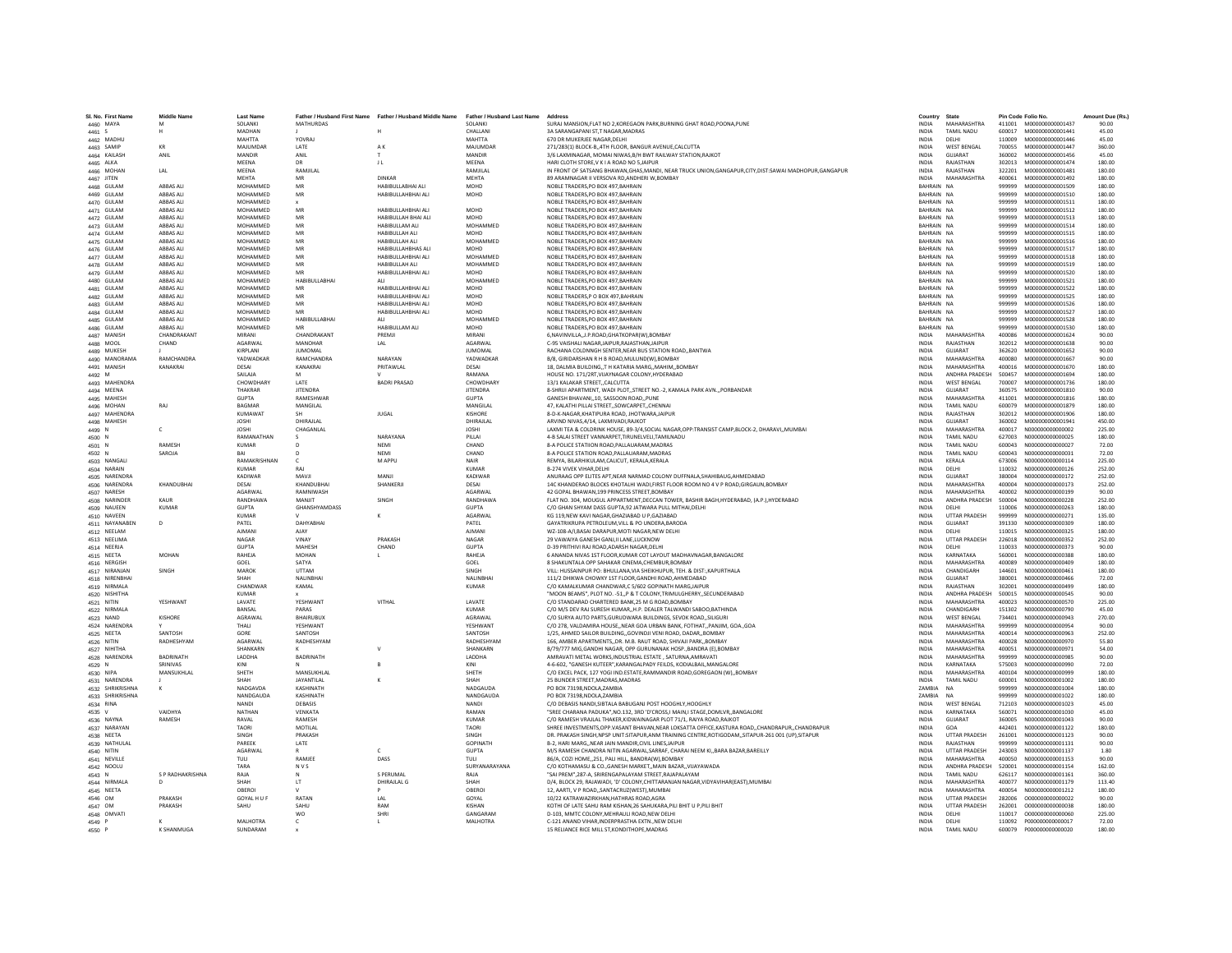| SL No. First Name<br>4551 PADAM | <b>Middle Name</b> | <b>Last Name</b><br><b>KUMAR</b> | <b>IAI</b>              | Father / Husband First Name Father / Husband Middle Name Father / Husband Last Name<br>KISHAN | DASS                          | Address<br>169 JAWHAR GANJ, HAPUR, HAPUR                                                                                                                     | Country<br><b>INDIA</b>      | State<br><b>UTTAR PRADESH</b>       | Pin Code Folio No. |                                      | Amount Due (Rs.)<br>252.00 |
|---------------------------------|--------------------|----------------------------------|-------------------------|-----------------------------------------------------------------------------------------------|-------------------------------|--------------------------------------------------------------------------------------------------------------------------------------------------------------|------------------------------|-------------------------------------|--------------------|--------------------------------------|----------------------------|
| 4552 PANKAJ                     | KUMAR              | PUROHIT                          | GOPI                    | KRISHNA                                                                                       | PUROHIT                       | C/O DR G K PUROHIT. M G HOSPITAL RD REHIND P N RANK JODHPUR RALJODHPUR                                                                                       | <b>INDIA</b>                 | RAIASTHAN                           | 342001             | 2000000000000121                     | 252.00                     |
| 4553 PANKAJ                     |                    | NIGAM                            |                         |                                                                                               | <b>NIGAM</b>                  | 55/8, SECTORI I.M.B. ROAD.NEW DELHI                                                                                                                          | <b>INDIA</b>                 | DELHI                               | 110017             | P000000000000123                     | 180.00                     |
| 4554 PARAG                      |                    | MAHESHWAR                        | MOOLCHAND               |                                                                                               | MAHESHWARI                    | C 8 JUDGES COMPOUND, NEHRUNAGAR, AGRA                                                                                                                        | INDIA                        | <b>UTTAR PRADESH</b>                | 282002             | P000000000000144                     | 90.00                      |
| 4555 PARAS                      | RAJ                | MOHNOT                           | PREMRAJ                 |                                                                                               | MOHNOT                        | BADRI NARAIN STREET.GUNDI KA MOHALLAJODHPUF                                                                                                                  | <b>INDIA</b>                 | RAJASTHAN                           | 342001             | P000000000000152                     | 252.00                     |
| 4556 PARDEEF                    |                    | <b>KUMAR</b>                     |                         | $\mathsf{L}$                                                                                  | CHOPRA                        | CHOPRA SHOES 719 HALWASIYA MARKET, HAZRAT GANJ, LUCKNOW                                                                                                      | <b>INDIA</b>                 | <b>UTTAR PRADESH</b>                | 226001             | P000000000000161                     | 243.00                     |
| 4557 PARITHICHERI               | TIRUVCNGADA        | RAMASWAMY                        | <b>TIRUVENGADACHARI</b> |                                                                                               | <b>TIRUVENGADACHARI</b>       | OLD 32 FOORTH STREET, KAMARAJ NAGAR MALACAURCRY, KOMBAKONAM                                                                                                  | <b>INDIA</b>                 | TAMIL NADLI                         | 612002             | P000000000000182                     | 180.00                     |
| 4558 PARKASH                    | WATI               | KAPOOF                           | MUNI                    | LAL                                                                                           | KAPOOR                        | N 115 GREATER KAILASH, PART I, NEW DELHI                                                                                                                     | INDIA                        | DELHI                               | 999999             | P000000000000188                     | 180.00                     |
| 4559 PARMOD                     | <b>KUMAR</b>       | MAHAJAN                          | <b>OM</b>               | PARKASH                                                                                       | <b>SHRUTI</b>                 | L-120. IST FLOORLAXMI NAGARDELHI                                                                                                                             | <b>INDIA</b>                 | DELHI                               | 110092             | P000000000000204                     | 180.00                     |
| 4560 PARVEEN                    |                    | GAMBHIR                          | $\mathbf{A}$            | F.                                                                                            | <b>GAMBHIR</b>                | 87-B. DDA FLATS, MASJID MOTH, PHASE-II, GREATER KAILASH - III, NEW DELHI                                                                                     | <b>INDIA</b>                 | DELHI                               | 110048             | P000000000000227                     | 180.00                     |
| 4561 PAWAN                      | KUMAR              | CHOUDHARY                        | SHOORHAGAWAN            |                                                                                               | CHOUDHARY                     | C/O RAMAWTAR MAHABIR PRASAD.161/1 MAHATAMA GANDHI ROAD.CALCUTTA                                                                                              | <b>INDIA</b>                 | <b>WEST RENGAL</b>                  | 700007             | P000000000000263                     | 225.00                     |
| 4562 POONAM                     |                    | BANSAL                           |                         |                                                                                               | BANSAL                        | MOTILAL AGARWAL MILLS, BIRLA NAGAR, GWALIOR                                                                                                                  | INDIA                        | MADHYA PRADESH 474004               |                    | P000000000000301                     | 72.00                      |
| 4563 POONAM<br>4564 PRABHAKA    |                    | VERMA<br>AAKARAPU                |                         |                                                                                               | PRABHAKAF                     | C-3/211. JANAK PURI.NEW DELHI<br>H NO 15-8-474 FEELKHANA, HYDERABAD, HYDERABAD                                                                               | <b>INDIA</b>                 | DELHI<br>ANDHRA PRADESH             | 110058<br>999999   | P000000000000314<br>P000000000000335 | 225.00<br>180.00           |
| 4565 PRABHAVATI                 | RAI                | MORAY                            |                         | $\sim$                                                                                        | ROYAL                         | 31 PATALANNA TEPHLE ROAD RASAVAD GUDLBANGALORE                                                                                                               | INDIA<br><b>INDIA</b>        | KARNATAKA                           | 560004             | P000000000000343                     | 225.00                     |
| 4566 PRACHI                     |                    | <b>JAIN</b>                      |                         | к                                                                                             | <b>JAIN</b>                   | JAIN FARM.HERBERT PUR.DEHRADUN                                                                                                                               | <b>INDIA</b>                 | <b>UTTAR PRADESH</b>                | 248142             | P000000000000361                     | 180.00                     |
| 4567 PRAKASH                    |                    | PANANDIKAR                       | SURIAII                 |                                                                                               | SURIAJI                       | ABADE FARIA ROAD, MARGAO, GOA                                                                                                                                | INDIA                        | MAHARASHTRA                         | 403601             | P000000000000447                     | 90.00                      |
| 4568 PRAMILA                    |                    | TODARWAL                         | RAJESH                  |                                                                                               | TODARWAL                      | 332 7TH MAIN ROAD 14TH CROSS.IIND BLOCK JAYANAGAR.BANGALORE                                                                                                  | <b>INDIA</b>                 | KARNATAKA                           | 560011             | P000000000000470                     | 252.00                     |
| 4569 PRANATI                    |                    | CHAKRABARTY                      | SANKARI                 | PRASAD                                                                                        | CHAKRABORTY                   | 46 SREE RAM DHANG ROAD.P.O. SALIKA.HOWRAH                                                                                                                    | <b>INDIA</b>                 | <b>WEST BENGAL</b>                  | 711106             | P000000000000489                     | 252.00                     |
| 4570 PRASAD                     |                    | KANDURI                          |                         |                                                                                               | RAMANJENEYULU                 | 17 IVTH BLOCK KUMARA PARK WEST RANGALORE                                                                                                                     | <b>INDIA</b>                 | KARNATAKA                           | 560020             | P0000000000000494                    | 180.00                     |
| 4571 PRASHUN                    | <b>KUMAR</b>       | <b>DUTT</b>                      | <b>RISHNU</b>           | PADA                                                                                          | <b>DUTTA</b>                  | 6/1/1C PADMAPUKUR ROAD, CALCUTTA                                                                                                                             | <b>INDIA</b>                 | <b>WEST BENGAL</b>                  | 700092             | P000000000000500                     | 225.00                     |
| 4572 PRATIBHA                   |                    | MOHELA                           | PROF                    | R <sub>N</sub>                                                                                | MOHELA                        | C/O NAVEEN CHANDRA SHARMA, ADVOCATE, TEHSIL COMPOUND, DADRI,, DISTT: GAUTAM BUDH NAGAR, DADRI                                                                | <b>INDIA</b>                 | <b>UTTAR PRADESH</b>                | 203207             | P000000000000514                     | 180.00                     |
| 4573 PREM                       | <b>KUMAR</b>       | ARORA                            | SONA                    |                                                                                               | RAM                           | 5/50 MOTI NAGAR.NEW DELHI                                                                                                                                    | INDIA                        | DELHI                               | 110015             | P000000000000594                     | 72.00                      |
| 4574 PREM                       | KUMAR              | SACHDEVA                         | AMAR                    |                                                                                               | <b>NATH</b>                   | D-59 HUDSON LINE KINGSWAY CAMP SGTR NAGAR DELHI                                                                                                              | <b>INDIA</b>                 | DELHI                               | 110009             | P000000000000596                     | 90.00                      |
| 4575 PREM                       | KUMARI<br>LATA     | DANGL<br>JAIN                    | <b>ARHAY</b>            | RAJ                                                                                           | DANGL<br>JAIN                 | 157 MINT STREET IST FLOOR, MADRAS, MADRAS<br>3697 GALI JAMADAR, PAHARI DHIRAJ, DELHI                                                                         | <b>INDIA</b><br><b>INDIA</b> | <b>TAMIL NADU</b><br>DELHI          | 600079<br>110006   | P000000000000597<br>P000000000000604 | 252.00<br>234.00           |
| 4576 PREM<br>4577 PREM          |                    | SINGH                            |                         | JOGINDER                                                                                      | SINGH                         | 979/2, BHINDIAN STREET, PATIALA                                                                                                                              | INDIA                        | CHANDIGARH                          | 147001             | P000000000000623                     | 180.00                     |
| 4578 PREMILABEN                 |                    | PUIARA                           | <b>JAYSUKHLAL</b>       |                                                                                               | <b>JAYSUKHLAL</b>             | JATIN 41 JAGNATH PLOT OPP RACE COURSE RAIKOT                                                                                                                 | <b>INDIA</b>                 | GUIARAT                             | 360001             | P000000000000637                     | 225.00                     |
| 4579 PRITAM                     |                    | KALIR                            | <b>JOGINDER</b>         |                                                                                               | <b>SINGH</b>                  | POCKET GG - 3, M.I.G. FLAT NO 66, VIKASPURI (BODELA), NEW DELHI                                                                                              | <b>INDIA</b>                 | DELHI                               | 110018             | P000000000000651                     | 225.00                     |
| 4580 PRITAM                     | KAUR               | <b>IIDDAI</b>                    |                         | $\varsigma$                                                                                   | <b>UPPAL</b>                  | SAJABAT FURNITURES, MODEL TOWN ROAD, BHARAT NAGAR CHOWK, LUDHIANA                                                                                            | <b>INDIA</b>                 | CHANDIGARH                          | 141002             | P000000000000653                     | 180.00                     |
| 4581 PURNIMA                    |                    | VAIDYA                           | BHAKKAMBHAI             |                                                                                               | BHAKKAMBHAI                   | 288611 ZAVERIWAD KOTHARI POLE, NEAR PATNIS STREET, AHMEDABAD                                                                                                 | <b>INDIA</b>                 | GUJARAT                             | 380001             | P000000000000713                     | 225.00                     |
| 4582 PURSHOTTAM                 |                    | <b>RUSTAGI</b>                   | RAM                     |                                                                                               | KUMAR                         | 5838, JAGIWARA, NAI SARAK, DELHI                                                                                                                             | INDIA                        | DELHI                               | 110006             | P000000000000717                     | 180.00                     |
| 4583 PUSHPA                     |                    | RAI                              | KISHIN                  |                                                                                               | DAS                           | 756 POONA MALLEE HIGH ROAD, NEAR PADMA CLINIC KILPAUK, MADRAS                                                                                                | <b>INDIA</b>                 | <b>TAMIL NADLI</b>                  | 600010             | 2000000000000738                     | 180.00                     |
| 4584 PUSHPA                     |                    | KADEL                            | KRISHNA                 | CHAND                                                                                         | KADEL                         | 157, MINT STREET, 1st FLOOR, MADRAS                                                                                                                          | <b>INDIA</b>                 | <b>TAMIL NADU</b>                   | 600079             | P000000000000765                     | 252.00                     |
| 4585 PUSHPA                     |                    | PATEL                            | <b>JASHBHAI</b>         |                                                                                               | <b>JASHBHAI</b>               | 945 VISHAL NAGAR.TARSALI.BARODA                                                                                                                              | <b>INDIA</b>                 | GUJARAT                             | 390009             | P000000000000782                     | 180.00                     |
| 4586 PANKAJ                     | G                  | PATEL                            | GORDHANBHA              | $\mathbf{A}$                                                                                  | PATEL                         | PLOT NO.846/2, SECTOR-2 /C, NEAR GH-2 CIRCLE, GANDHINAGAR, GUJARAT, GANDHINAGAR                                                                              | INDIA                        | GUJARAT                             | 382007             | P000000000000987                     | 72.00                      |
| 4587 PARIMAL                    | <b>IATA</b>        | DHANKI<br>GUPTA                  | PRAVINCHANDRA<br>SHRI   | <b>ROHTASH KANWAR</b>                                                                         | PRAVINCHANDRA<br><b>GUPTA</b> | C/O DR PANKALP, DHANKL3-RAVIKIRAN CARTER ROAD - 3, BORIVI LIFASTI, BOMBAY<br>C/O MR. SUDHIR KUMAR GUPTA.211 PUSHPA BHAWAN.OPP TELEPHONE.BHAWAN. COLABABOMBAY | <b>INDIA</b><br><b>INDIA</b> | MAHARASHTRA<br>MAHARASHTRA          | 400066<br>400005   | 2000000000000994<br>2000000000001005 | 450.00<br>162.00           |
| 4588 PREM<br>4589 PARESH        |                    | SHAH                             | SHANTILAL               |                                                                                               | SHAH                          | C/O SHAH SUNDERILAL KESHAVLAL.RICHI ROAD NEAR BRIDGE.AHMEDABAD                                                                                               | <b>INDIA</b>                 | GUIARAT                             | 380001             | P000000000001044                     | 234.00                     |
| 4590 PANKAJ                     |                    | NANDA                            |                         |                                                                                               | NANDA                         | F-243 SHYAMNAGAR-EXTN,, PRIYDARSANI MARG, JAIPUR                                                                                                             | <b>INDIA</b>                 | RAJASTHAN                           | 302006             | P000000000001097                     | 90.00                      |
| 4591 P                          | $\mathcal{L}$      | <b>HARIHARAN</b>                 | LATE                    | <b>PS</b>                                                                                     | <b>IYER</b>                   | 32(OLD NO.53/1).BEACH ROAD, KALAKSHETRA COLONY.BESANT NAGAR.CHENNAI                                                                                          | <b>INDIA</b>                 | <b>TAMIL NADLI</b>                  | 600090             | P000000000001119                     | 90.00                      |
| 4592 PARESH                     |                    | SHAH                             | M                       |                                                                                               | SHAH                          | 6/9.DAMANI ESTNAUPADA.THANE                                                                                                                                  | <b>INDIA</b>                 | MAHARASHTRA                         | 400602             | P000000000001138                     | 270.00                     |
| 4593 PUKHRAJ                    |                    | BHANSALI                         | MRIGENDRA               | RA1                                                                                           | <b>RHANSALL</b>               | 14-2-332/7/A, GYAN BAGH COLONY.S.I.GUNJ.HYDERABAD                                                                                                            | <b>INDIA</b>                 | ANDHRA PRADESH                      | 500012             | P000000000001241                     | 505.80                     |
| 4594 PREM                       | CHAND              | JAIN                             | INDER                   | SAIN                                                                                          | JAIN                          | 2, SUDHA SAGAR COLONY, NR. KARDHANI, MARKET, CHIDAND MARG, MALVIYA NAGAR, JAIPUR                                                                             | <b>INDIA</b>                 | RAJASTHAN                           | 302017             | P000000000001262                     | 180.00                     |
| 4595 GOTTIPATI                  |                    | PADMA                            | RANGA                   |                                                                                               | <b>RAO</b>                    | RANGA RAO, 10-34-2 CO OPERATIVE COLONY, KAVALI AP, KAVALI                                                                                                    | INDIA                        | ANDHRA PRADESH                      | 524201             | P000000000001267                     | 90.00                      |
| 4596 DURGESH                    | <b>MOHAN</b>       | PAINULY                          | SHRI                    | M <sub>P</sub>                                                                                | PAINULY                       | S/O SRI M P PAINULY, 71 A SHUBHASH NAGAR PANYALA RD, ROORKEE UP, ROORKEE                                                                                     | <b>INDIA</b>                 | <b>UTTAR PRADESH</b>                | 247667             | P000000000001271                     | 180.00                     |
| 4597 DURGESH                    | <b>MOHAN</b>       | PAINULY                          | SHRI                    | M <sub>P</sub>                                                                                | <b>PAINULY</b>                | S/O SRI M P PAINULY, 71 A SHUBHASH NAGAR, PANYALA RD ROORKEE UP, ROORKEE                                                                                     | <b>INDIA</b>                 | <b>UTTAR PRADESH</b>                | 247667             | P000000000001272                     | 180.00                     |
| 4598 AMBRISH                    |                    | PAREEK<br>PAREEK                 | SHRI<br>MR              | HR<br>HK.                                                                                     | PAREEK<br>PAREEK              | H NO 814 BABA HARISH CHANDR MARG, JAIPUR                                                                                                                     | INDIA                        | RAJASTHAN<br>RAJASTHAN              | 302001<br>302001   | P000000000001293<br>P000000000001294 | 180.00<br>180.00           |
| 4599 AMBRISH<br>4600 AMBRISH    |                    | PAREEK                           | MR                      | H K                                                                                           | PAREEK                        | H NO 814 BABA HARISH CHANDRA MARG, JAIPUR<br>H NO 814 BABA HARISH CHANDRA MARG.JAIPUR                                                                        | INDIA<br><b>INDIA</b>        | RAJASTHAN                           | 302001             | P000000000001295                     | 180.00                     |
| 4601 VED                        |                    | PRAKASH                          | $\mathcal{S}$           |                                                                                               | RAM                           | 101 VASUNDHRA COLONY TANK ROAD JAIPUR                                                                                                                        | <b>INDIA</b>                 | RAIASTHAN                           | 302016             | P000000000001327                     | 180.00                     |
| 4602 PADAM                      | CHAND              | NAHAR                            |                         | c                                                                                             | NAHAR                         | NO.40, PERUMAL STREET, IIND FLOOR,, KONDITHOPE MARKET,, KONDITHOPE, CHENNAI                                                                                  | <b>INDIA</b>                 | <b>TAMIL NADU</b>                   | 600079             | P000000000001352                     | 9.00                       |
| 4603 PINAKBA                    |                    | PARMAR                           | SADARSINE               |                                                                                               | SADARSINH                     | KABA RUPA WADI.PALIYAD ROAD.BOTAD                                                                                                                            | <b>INDIA</b>                 | GUJARAT                             | 364710             | P000000000001354                     | 45.00                      |
| 4604 PRATUL                     | RAMANI AI          | PATEL                            | <b>RAMANIAI</b>         |                                                                                               | RAMANLAL                      | 22/A,JAIHIND SOCIETY NR.SARDAR,PATEL,HOSPITAL RAMBAG,MANI NAGAR,AHMEDABAD                                                                                    | <b>INDIA</b>                 | GUIARAT                             | 380008             | P000000000001399                     | 180.00                     |
| 4605 PREM                       | CHAND              | JAIN                             | INDER                   | s                                                                                             | <b>JAIN</b>                   | 2. SUDHA SAGAR COLONY, NR.KARDHANI, MARKET, CHIDAND MARG, MALVIYA NAGAR JAIPUR                                                                               | <b>INDIA</b>                 | RAJASTHAN                           | 302017             | P000000000001425                     | 270.00                     |
| 4606 PANKAJ                     | <b>DAMIL</b>       | SAVI A                           | <b>DAMIL</b>            | KUNUFRII                                                                                      | SAVLA                         | PAKIZA CHAWL.ROOM NO.3.BESIDE.WARDHAMAN COTTAGE.S.V.ROAD.KANDIVALI(W)BOMBAY                                                                                  | <b>INDIA</b>                 | MAHARASHTRA                         | 400067             | P000000000001429                     | 180.00                     |
| 4607 PIYUSH                     | SHESHMAL           | SHAH                             | SHESHMAL                |                                                                                               | SHESHMAL                      | 3/4164 THAKOR BHUVAN, BUNDELAWAD, SURAT                                                                                                                      | INDIA                        | GUJARAT                             | 395003             | P000000000001438                     | 180.00                     |
| 4608 PUSHPA                     | SANJAY             | <b>GUPTA</b>                     | SANJAY                  | G                                                                                             | <b>GUPTA</b>                  | PLOT NO.115, EAST WARDHAMAN, NAGAR,, NAGPUR                                                                                                                  | INDIA                        | MAHARASHTRA                         | 999999             | P000000000001446                     | 180.00                     |
| 4609 PRABHA                     | <b>KUMAR</b>       | PAREKAH<br>SINGHAI               | RAMNIKLAL<br>RAM        |                                                                                               | RAMNIKLAL<br>GOPAL            | 5. VINAY.68 TILAK ROAD.NEAR LION'S.PARK. GHATKOPAR(EAST)BOMBAY                                                                                               | <b>INDIA</b><br><b>INDIA</b> | MAHARASHTRA<br><b>UTTAR PRADESH</b> | 400077<br>201204   | P000000000001468<br>P000000000001486 | 90.00<br>90.00             |
| 4610 PROMOD<br>4611 PUKHRA      |                    | LUNKAR                           | SRI                     | SAGARMAL                                                                                      | LUNKAR                        | 47, GHANDHAI MARKET, MODI NAGAR, ,DIST .- GHAZIABAD(U.P.), GAZIABAD<br>1 ST FLOOR, BETALA NIWAS, TOKOBARI ROAD, GUWAHATI (ASSAM), GUWAHATI                   | INDIA                        | ASSAM                               | 781001             | P000000000001501                     | 90.00                      |
| 4612 PRAMOD                     |                    | AGARWAI                          |                         |                                                                                               | AGARWAL                       | THE BANK OF RAJASTHAN LTD."SUBODH COLLAGE, RAM BAGH CIRCLE, JAIPUR                                                                                           | INDIA                        | RAJASTHAN                           | 302004             | P000000000001514                     | 180.00                     |
| 4613 PRASHANT                   | <b>BABUBHAI</b>    | PATEL                            | BABUBHAI                |                                                                                               | PATEL                         | A-7. NEELKAMAL SOCIETY100. FEET ROADANAND                                                                                                                    | <b>INDIA</b>                 | GUJARAT                             | 388001             | P000000000001524                     | 90.00                      |
| 4614 PRADEEP                    |                    | VARMA                            | <b>JAI</b>              | DEV                                                                                           | VARMA                         | FLAT NO.C-403.PRINCE APARTMENTS.PLOT NO.54, PATPARGANJ.DELHI                                                                                                 | <b>INDIA</b>                 | DELHI                               | 110092             | P000000000001532                     | 90.00                      |
| 4615 PRAMOD                     | KUMAR              | <b>RASTOGI</b>                   | $\mathsf{I}$            | SH V P                                                                                        | <b>RASTOGI</b>                | C-49, PREET VIHAR,, VIKAS MARG,, DELHI                                                                                                                       | <b>INDIA</b>                 | DELHI                               | 110092             | P000000000001556                     | 45.00                      |
| 4616 PRAGNA                     | BHAGVANJIBHA       | GORECHA                          | BHAGVANJIBHAI           |                                                                                               | GORECHA                       | 'JAMNA APPARTMENT', 4TH FLOOR, A-404, DHANDUSAR ROAD, JUNAGARH                                                                                               | INDIA                        | GUJARAT                             | 362001             | P000000000001667                     | 450.00                     |
| 4617 R                          |                    | <b>GUPTA</b>                     |                         | к                                                                                             | <b>GUPTA</b>                  | 86 ANUPURAM.HYDERABAD.HYDERABAD                                                                                                                              | <b>INDIA</b>                 | ANDHRA PRADESH                      | 500762             | B0000000000000047                    | 135.00                     |
| 4618 RADHA                      | KRISHEN            | MATTU                            | SHIV                    |                                                                                               | MATTU                         | C/O A9 RESERVE BANK OFFICERS FLATS.HAUZ KHASNEW DELHI                                                                                                        | <b>INDIA</b>                 | DELHI                               | 110016             | R000000000000085                     | 162.00                     |
| 4619 RAFAT                      |                    | <b>NAOVI</b>                     | AHFTRAM                 | <b>ALI</b>                                                                                    | <b>NAOVI</b>                  | H. NO.-1. KIDWAI NAGAR.IMLIWALA PHATAK.JAIPUR                                                                                                                | <b>INDIA</b>                 | RAIASTHAN                           | 302015             | R000000000000118                     | 45.00                      |
| 4620 RAJ                        | <b>KUMAR</b>       | BUDHIRAJA<br>JAIN                | SHIV<br>BABULAL         |                                                                                               | PRATAE<br>JAIN                | G-233 PREET VIHAR, DELHI<br>B-72 GALI NO-5, NEW GOVINDPURA, DELHI                                                                                            | INDIA<br>INDIA               | DELHI<br>DELHI                      | 110092<br>110051   | R000000000000140<br>R000000000000161 | 72.00<br>225.00            |
| 4621 RAJ<br>4622 RAJ            | RANI               | <b>GUPTA</b>                     |                         | $\mathsf R$                                                                                   | <b>GUPTA</b>                  | D 12 KAILASH COLONY.NEW DELHI                                                                                                                                | <b>INDIA</b>                 | DELHI                               | 110048             | B000000000000200                     | 180.00                     |
| 4623 RAJA                       |                    |                                  |                         |                                                                                               | <b>GUPTHA</b>                 | PRAKASH FANCY STORES 58 RAJA MARKET AVENUE ROAD.BANGALORE                                                                                                    | <b>INDIA</b>                 | KARNATAKA                           | 560002             | R00000000000209                      | 252.00                     |
| 4624 RAJENDRA                   |                    | MERCHANT                         | <b>BHOGILAI</b>         |                                                                                               | MERCHANT                      | 426/1 NARAYAN PETH FALT NO 11, ANIRUDH CO-OP HSG SOC BHOSARI, PUNE                                                                                           | <b>INDIA</b>                 | MAHARASHTRA                         | 411030             | B000000000000281                     | 180.00                     |
| 4625 RAJENDRA                   |                    | PRASAD                           | <b>JYOTI</b>            |                                                                                               | PRASAD                        | C-475, SECOTR 19, ROAD, NOIDA COMPLEX, DISTT : GHASZIABAD(U.P.), GAZIABAD                                                                                    | INDIA                        | <b>UTTAR PRADESH</b>                | 999999             | R000000000000286                     | 252.00                     |
| 4626 RAJENDRA                   | PRASAD             | SHARMA                           | <b>LATE</b>             | V <sub>P</sub>                                                                                | SHARMA                        | "VITTHAL BHAWAN".2A/367, AZAD NAGAR,KANPUR                                                                                                                   | <b>INDIA</b>                 | <b>UTTAR PRADESH</b>                | 208002             | 8000000000000292                     | 180.00                     |
| 4627 RAJENDRA                   | s.                 | PANDYA                           | SHANTILAL               |                                                                                               | PANAYA                        | C/O DR R R PANDYA.OPP DHURU FLAT 3 SHUBHASH NAGAR.RAIYA ROAD RAJKOT.RAJKOT                                                                                   | <b>INDIA</b>                 | GUJARAT                             | 360001             | R000000000000296                     | 252.00                     |
| 4628 RAJENDRAN                  |                    | PILLAL                           |                         |                                                                                               |                               | 2 ALOK NAGAR B.AGRA.AGRA                                                                                                                                     | <b>INDIA</b>                 | <b>UTTAR PRADESH</b>                | 999999             | R000000000000301                     | 180.00                     |
| 4629 RAJESH                     |                    | TEWARI                           | RAM                     | DAS                                                                                           | TEWARI                        | 119/59 BAMBA ROAD, GUMTI NO 5, KANPUR                                                                                                                        | INDIA                        | <b>UTTAR PRADESH</b>                | 208012             | R000000000000365                     | 180.00                     |
| 4630 RAKESH                     |                    | BANKA                            | so                      | PL                                                                                            | <b>BANKA</b>                  | B - 33/2, DOUBLE STOREY, RAMESH NAGAR, NEW DELHI                                                                                                             | <b>INDIA</b>                 | DELHI                               | 110015             | R000000000000502                     | 252.00                     |
| 4631 RAKESH                     |                    | SHARMA                           | ONKAR                   | <b>NATH</b>                                                                                   | SHARMA                        | FLAT-503,A WING,CARARA BLDG,HIRANA-,NDANI ESTATE, OFF GHODBUNDER ROAD,PATLIPADA,THANE(W),,MUMBAI                                                             | <b>INDIA</b>                 | MAHARASHTRA                         | 999999             | R000000000000506                     | 180.00                     |
| 4632 RAM                        | <b>NIVAS</b>       | AWASTHI                          | PT                      | SHEONATH                                                                                      | <b>AWASTHI</b>                | 105/481 SRI NAGAR KANPUR KANPUR                                                                                                                              | <b>INDIA</b>                 | <b>UTTAR PRADESH</b>                | 208012             | B000000000000564                     | 252.00                     |
| 4633 RAMASHANKER                |                    | SHUKLA                           | G                       | N                                                                                             | SHUKLA                        | 2, SHREE PRABHA SOCIETY, SUBHASH PARK, HARNI RING ROAD, VADODARA (GUJRAT), VADODARA                                                                          | INDIA                        | GUJARAT                             | 390022             | R000000000000626                     | 225.00                     |
| 4634 RAMESH<br>4635 RAMESH      | BABU               | NARASIMHAN<br>HULLUR             |                         | <b>K MURTHY</b>                                                                               | NARASIMHAM<br><b>RAO</b>      | C/O R KRISHNAMURTHY,142, VALAYAPATHY STREET, GANESH NAGAR, CHENNAI<br>16-44-410/1/1. MOOSARAMBAGH.OPP. ANDARA TIMES OFFICE.HYDERABAD (A.P.).HYDERABAD        | INDIA<br><b>INDIA</b>        | TAMIL NADU<br>ANDHRA PRADESH        | 600073<br>500036   | R000000000000641<br>B000000000000685 | 180.00<br>90.00            |
| 4636 RAMESH                     |                    | JABI                             | <b>SIDDAPPA</b>         |                                                                                               | <b>JABI</b>                   | 25/4, KAMAXIPURAM, SULLA ROAD, BEHIND MICROWAVE, TOWER, HUBLI, KARNATAKA, HUBLI                                                                              | <b>INDIA</b>                 | KARNATAKA                           | 580023             | R000000000000686                     | 135.00                     |
| 4637 RAMESH                     | <b>KUMAR</b>       | KAPOOR                           |                         | G                                                                                             | KAPOOR                        | 519 KATRA NEEL CHANDNI CHOUK.DELHI                                                                                                                           | <b>INDIA</b>                 | DELHI                               | 110006             | 8000000000000701                     | 180.00                     |
| 4638 RAMESH                     |                    | NAVDIWALA                        | NANABHAI                |                                                                                               | NANABHA                       | 4/B/3, SHANTWAN RAIN HOUSE, NEAR L.P. SAWANI SCHOOL, PAL JAKAT NAKA, PAL CANEL, POST PAL, SURAT                                                              | INDIA                        | GUJARAT                             | 395009             | R00000000000720                      | 252.00                     |
| 4639 RAMILA                     | <b>JAYANTILAL</b>  | PATEL                            | <b>JAYANTILAI</b>       | MANILAI                                                                                       | PATEL                         | 34/B HARIDWAR CO OPERATIVE, HOUSING SOCIETY, RANIP                                                                                                           | <b>INDIA</b>                 | GUJARAT                             | 382480             | R00000000000757                      | 252.00                     |
| 4640 RAMNIWAS                   |                    | SODHANI                          | <b>SO</b>               | GAJANANDJI                                                                                    | SODHANI                       | 32.EZRA STREET.INORTH BLOCK 1.5TH FLOOR.ROOM NO.569.CALCUTTA                                                                                                 | <b>INDIA</b>                 | <b>WEST BENGAL</b>                  |                    |                                      | 252.00                     |
| 4641 RANJANI                    |                    | SRIDHAR                          | M                       |                                                                                               | SRIDHAR                       | NO 45 7TH AVENUE.ASHOK NAGAR.MADRAS                                                                                                                          | <b>INDIA</b>                 | <b>TAMIL NADLI</b>                  |                    | 600083 8000000000000831              | 180.00                     |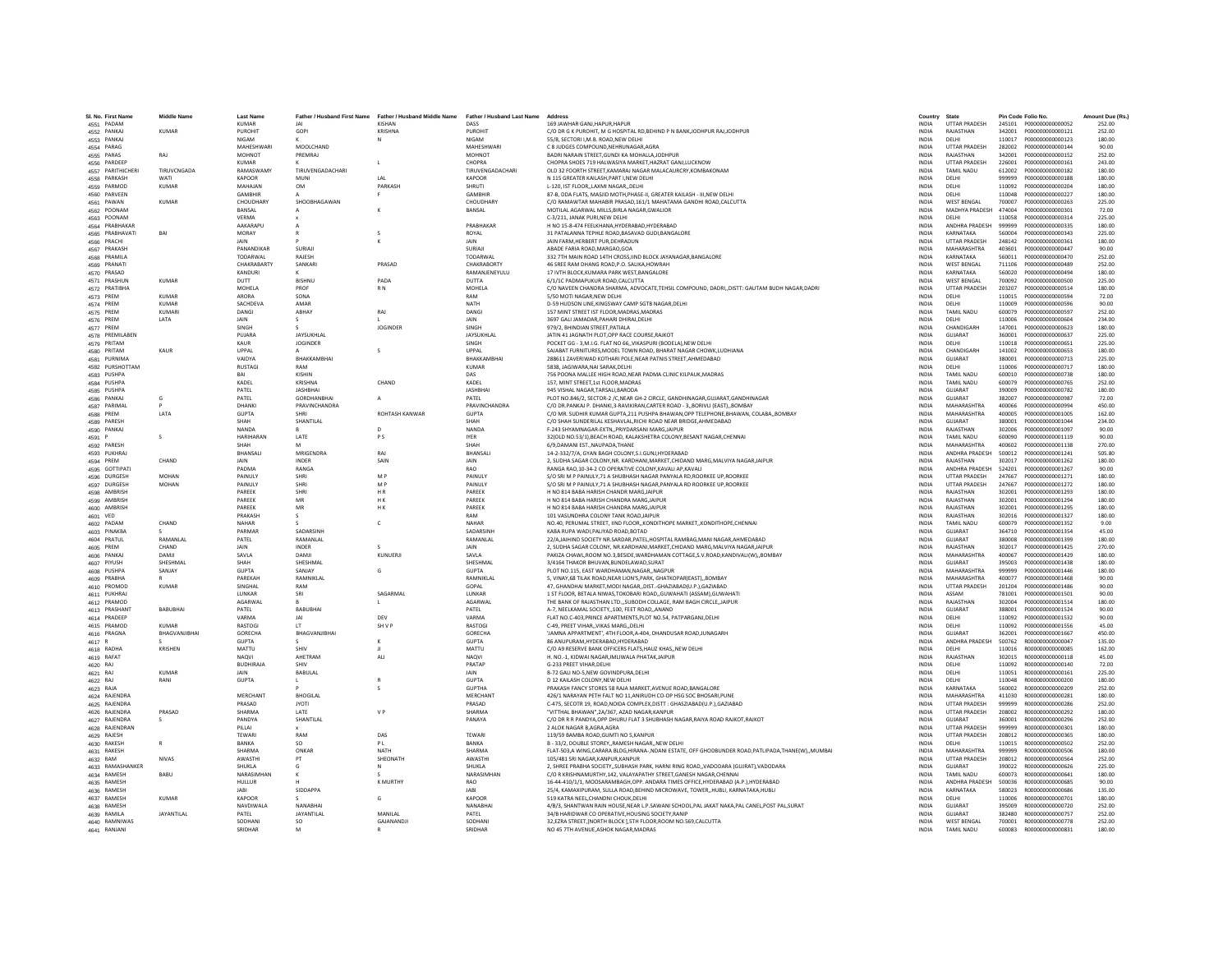| SI, No. First Name       | <b>Middle Name</b><br><b>KUMARI</b> | <b>Last Name</b>       | Father / Husband First Name  | Father / Husband Middle Name | Father / Husband Last Name Address<br>BHAT | H NO 33/1017 T D ROAD.ERNAKULAM COLLEGE P O.COCHIN                                                                             | Country<br><b>INDIA</b>      | State<br>KERALA                  |                  | Pin Code Folio No<br>R000000000000836 | Amount Due (Rs.  |
|--------------------------|-------------------------------------|------------------------|------------------------------|------------------------------|--------------------------------------------|--------------------------------------------------------------------------------------------------------------------------------|------------------------------|----------------------------------|------------------|---------------------------------------|------------------|
| 4642 RANJITH             |                                     |                        | MANOHARLAL                   | VENU                         |                                            |                                                                                                                                |                              |                                  | 682035           | R000000000000889                      | 252.00           |
| 4643 RATAN               | CHAND                               | JAIN                   |                              |                              | JAIN                                       | FLAT NO.36, RAJDHANI NIKUNJ,94 INDRAPRASTHA EXTN, PATPARGANJ,DELHI                                                             | INDIA                        | DELHI                            | 110092           |                                       | 225.00           |
| 4644 RATHNA              | M<br>SHANKARDAS                     | N                      | ASHOK                        |                              | ASHOK                                      | NO 963 1ST 5TH BLOCK RAIAUNAGAR BANGALORE                                                                                      | <b>INDIA</b>                 | KARNATAKA<br>GUIARAT             | 560010           | B000000000000904                      | 225.00           |
| 4645 RATILAL             |                                     | PATFI                  | SHANKARDAS                   |                              | PATFI                                      | O/1 VIKRAM APARTMENT, NEAR SHREYAS RAILWAY CROSSING, AMBAWADI, , AHMEDABAD                                                     | <b>INDIA</b>                 |                                  | 380015           | R000000000000909                      | 180.00           |
| 4646 RAVI                | <b>KUMAR</b>                        | VELURI                 | LATE                         | VSN                          | <b>MURTHY</b>                              | C/O MR. V. KRISHNA MOHAN, ADVOCATE, 2/3 RT, LIG II, BARKATPURA, HYDRABAD, HYDERABAD                                            | INDIA                        | ANDHRA PRADESH                   | 999999           | R000000000000936                      | 180.00           |
| 4647 RAVIKUMAR           |                                     | NAGARAIAN              |                              |                              | NAGARAJAN                                  | PLOT NO 11. ARUL NAGAR.URAPAKKAM.(TAMILNADU).URAPAKKAM                                                                         | <b>INDIA</b>                 | TAMIL NADU                       | 603202           | B000000000000945                      | 180.00           |
| 4648 RESHMA              | M                                   | VASWANI                | <b>MOHANDAS</b>              |                              | VASWANI                                    | BLOCK NO C/543 108C.BEHIND VENUS CINEMA, ULHASNAGAR                                                                            | <b>INDIA</b>                 | MAHARASHTRA                      | 421004           | R000000000001041                      | 225.00           |
| 4649 REWA                | SHANKER                             | SHARMA                 | HARISHANKER                  |                              | SHARMA                                     | B116 VIJAY PATH, TILAK NAGAR, JAIPUF                                                                                           | <b>INDIA</b>                 | RAJASTHAN                        | 302004           | R000000000001048                      | 252.00           |
| 4650 RITA                |                                     | BHATT                  | SHASHIKANT                   |                              | BHATT                                      | SAI DARSHAN.2 STATION PLOT.GONDA                                                                                               | INDIA                        | GUJARAT                          | 360311           | R000000000001058                      | 225.00           |
| 4651 RM                  |                                     | ALAMELL                | M                            |                              | RAMANATHAN                                 | 25-C, UPSTAIRS, SBI STAFF FIRST, COLONY, BYE PASS ROAD, MADURAI                                                                | <b>INDIA</b>                 | <b>TAMIL NADU</b>                | 625010           | R000000000001085                      | 90.00            |
| 4652 ROHIT               |                                     | KANTOR                 | RAI                          | KUMAR                        | KANTOR                                     | 13A RAM NAGAR EXT II KRISHAN NAGAR DELHI                                                                                       | <b>INDIA</b>                 | <b>DELHI</b>                     | 110051           | B000000000001099                      | 90.00            |
| 4653 RUBAB               |                                     | MORA                   | EBRAHIM                      |                              | MORA                                       | 2/31 FATEMA MANZIL,4 MUSAFIRKHANA ROAD,BOMBAY                                                                                  | INDIA                        | <b>MAHARASHTRA</b>               | 400001           | R000000000001122                      | 252.00           |
| 4654 RUKAMANI            |                                     |                        | RAMANATHAN                   |                              |                                            | NO 10 JAY AMBIKA PRASANNA NO 2,AYRE RD NEAR GAODEVI TEMPLE, DOMBIVLI EAST, THANE                                               | <b>INDIA</b>                 | MAHARASHTRA                      | 421201           | R000000000001126                      | 180.00           |
| 4655 RUKHIBEN            | А                                   | VARIA                  | <b>ASHOK</b>                 |                              | VARIA                                      | SECOND VILLAGE ROOM NO 205.MITHAPUR OKHAMANDAL.JAMNAGAR                                                                        | <b>INDIA</b>                 | GUIARAT                          | 361345           | B000000000001129                      | 180.00           |
| 4656 RUKMANI             |                                     | RAO                    |                              | SADASHIV                     | RAO                                        | C-64 EUSRESS 10TH FLOOR, ANTOP HILL WABALA EAST, BOMBAY                                                                        | <b>INDIA</b>                 | MAHARASHTRA                      | 400037           | R000000000001138                      | 180.00           |
| 4657 RUP                 | RANI                                | <b>MEHRA</b>           | KAILASH                      | <b>NATH</b>                  | <b>MFHRA</b>                               | 43 VIVEKANAND ROAD, CALCUTTA                                                                                                   | <b>INDIA</b>                 | <b>WEST BENGAL</b>               | 700007           | R000000000001142                      | 225.00           |
| 4658 RAGHUNANDAN         |                                     | <b>CHOUDHURY</b>       | <b>SO</b>                    | MR SHYAN                     | CHOUDHURY                                  | LUSADIH, P.O. RAJGANJ, DHANBAD (BIHAR), DHANBAD                                                                                | INDIA                        | BIHAR                            | 828113           | R000000000001325                      | 252.00           |
| 4659 RAVI                | <b>KUMAR</b>                        | AGGARWAL               | SHRI                         | GAJA                         | <b>NAND</b>                                | 2. EAST PARK ROAD.NEW ROHTAK ROAD.NEW DELHI                                                                                    | <b>INDIA</b>                 | DELHI                            | 110005           | R000000000001349                      | 720.00           |
| 4660 RAMESH              |                                     | KUMAR                  | SO.                          |                              | MR S LAL                                   | 20-B SARABHA NAGAR, LUDHIANA, LUDHIANA                                                                                         | <b>INDIA</b>                 | CHANDIGARH                       | 141001           | R000000000001366                      | 72.00            |
| 4661 RAMANLAI            |                                     | <b>UPADHYAY</b>        | NITYARAM                     |                              | NITYARAM                                   | A/202, VISHAL APARTMENT, SIR M.V.ROAD, ANDHERI (EAST), BOMBAY, BOMBAY                                                          | <b>INDIA</b>                 | MAHARASHTRA                      | 400069           | R000000000001403                      | 45.00            |
| 4662 REETA               |                                     | <b>JOSHI</b>           | DILIP                        |                              | <b>JOSHI</b>                               | 10/360 ICHALKARANJI.ICHALKARANJI                                                                                               | <b>INDIA</b>                 | MAHARASHTRA                      | 416115           | R000000000001460                      | 1980.00          |
| 4663 RASHIKANT           |                                     | METHA                  | RATILAL                      | M                            | <b>MEHTA</b>                               | MAHAVIR PARK (A), 98/4 GARODIANAGAR, GHATKOPAR(E), BOMBAY                                                                      | <b>INDIA</b>                 | MAHARASHTRA                      | 400077           | R000000000001511                      | 325.80           |
| 4664 RASHMI              |                                     | KHANNA                 | SHASHI                       |                              | KHANNA                                     | C/O DIPAK MANEKALAL JAVERI3RD FLOOR, KHETWADI 10TH LANE.BOMBAY                                                                 | <b>INDIA</b>                 | MAHARASHTRA                      | 400004           | B000000000001612                      | 180.00           |
| 4665 RAMESH              | AMANMAL                             | JASHNAN                | AMARMAL                      |                              | AMARMAL                                    | 10-D, CENCED APARTMENT, PALI HILL ROAD, UNION PARK,, KHAR (WEST),, MUMBAI                                                      | INDIA                        | MAHARASHTRA                      | 400052           | R000000000001637                      | 439.20           |
| 4666 ROHIT               | KISHOREBHA                          | DEDHIA                 | KISHOREBHA                   |                              | DEDHIA                                     | 2 HAPPY HOME, KAMLA NEHRU CROSS RD, NO.2 KANDIVILI (WEST), BOMBAY                                                              | <b>INDIA</b>                 | MAHARASHTRA                      | 400067           | R000000000001660                      | 72.00            |
| 4667 ROHIT               | KISHORFRHAI                         | DEDHIA                 | KISHORFRHAI                  |                              | DEDHIA                                     | 2 HAPPY HOME, KAMLA NEHRU CROSS RD.NO.2 KANDIVILI (WEST).BOMBAY                                                                | <b>INDIA</b>                 | MAHARASHTRA                      | 400067           | B000000000001661                      | 72.00            |
|                          |                                     | <b>JAIN</b>            | <b>GUIAR</b>                 | CHAND                        | KOTADIA                                    | 469 MINT STREET, MADRAS, MADRAS                                                                                                | <b>INDIA</b>                 | <b>TAMIL NADLI</b>               | 600079           | B000000000001693                      | 505.80           |
| 4668 R<br>4669 RAMADEV   |                                     | AGARWAL                | VUAY                         | PRAKASH                      | <b>AGARWA</b>                              | JAI SAKET CHSH LTD. FLAT NO 2.DADY SETH PATH. MALAD(W).BOMBAY                                                                  | <b>INDIA</b>                 | MAHARASHTRA                      | 400064           | R000000000001703                      | 72.00            |
| 4670 RAMAN               |                                     | JAIN                   | <b>SH</b>                    | <b>RK</b>                    | JAIN                                       | FLAT NUMBER 100, SANSKRIT NAGAR, SOCIETY, PLOT NO.3 SECTOR 14, ROHINI, DELHI                                                   | INDIA                        | DELHI                            | 110085           | R000000000001707                      | 225.00           |
|                          |                                     | AGARWAL                | <b>NAND</b>                  | <b>KISHORE</b>               | AGARWAI                                    | C/O SURYA AUTO PARTS, GURUDWARA, BUILDING, SEVOKE ROAD. . SLILIGURI, W.B.SILIGUR                                               | <b>INDIA</b>                 | <b>WEST BENGAL</b>               | 734401           | R000000000001708                      | 360.00           |
| 4671 ROHIT               | KUMAR                               | <b>AGARWAL</b>         | RAMPRASAD                    |                              | <b>AGARWAL</b>                             |                                                                                                                                | <b>INDIA</b>                 | <b>WEST RENGAL</b>               | 734401           |                                       |                  |
| 4672 RAMESH              |                                     |                        |                              |                              |                                            | C/O SURYA AUTO PARTS, GURUDWARA BUILDING, SEVOKE ROAD, SILIGURI, W.B, SILIGURI                                                 |                              |                                  |                  | R000000000001709                      | 450.00           |
| 4673 REKHA               |                                     | KHANCHANDANI           |                              |                              | LALL                                       | C/O M K TRADERS, 1ANAND CHAMBERS, BABA HARISH CH.MARG, JAIPUR                                                                  | INDIA                        | RAJASTHAN                        | 999999           | R000000000001712                      | 45.00            |
| 4674 RAJENDRA            | KUMAR                               | PARAKH                 | ROOP                         | CHAND                        | PARAKH                                     | C/O ROOP CHAND PARAKH.5/1. LUCAS LANE 3RD FLOOR.CALCUTTA                                                                       | <b>INDIA</b>                 | <b>WEST BENGAL</b>               | 700001           | B000000000001717                      | 360.00           |
| 4675 RACHNA              |                                     | KHANDELWAI             | SHARAD                       |                              | KHANDELWAL                                 | F-120.GAUTAM MARG.C - SCHEMEJAIPUR                                                                                             | <b>INDIA</b>                 | RAJASTHAN                        | 302001           | R00000000001728                       | 505.80           |
| 4676 RAJESH              |                                     | <b>KUMAR</b>           | <b>PARSURAN</b>              |                              | <b>KUMAR</b>                               | TISCO GENREL OFFICE, ACCOUNTS DIV, (9.9 SECTION), BISTUPUR, JAMSHEDPUR, BIHAR, JAMSHEDPUR                                      | <b>INDIA</b>                 | RIHAR                            | 831001           | R000000000001780                      | 126.00           |
| 4677 RAJESH              | HARISHANKER                         | OZA                    | HARISHANKER                  |                              | OZA                                        | C 209 VIVEKANAND NAGAR, S.V.ROAD, BORIVALI (W), BOMBAY                                                                         | INDIA                        | <b>MAHARASHTRA</b>               | 400092           | R000000000001782                      | 180.00           |
| 4678 RAJ                 | DEVI                                | <b>RUIA</b>            | P                            |                              | <b>RUIA</b>                                | 122 - B. KARYA ROAD.CALCUTTA                                                                                                   | <b>INDIA</b>                 | <b>WEST BENGAL</b>               | 700017           | R000000000001794                      | 180.00           |
| 4679 A                   |                                     | RAGUNATHAN             |                              |                              |                                            | KAMADHENU COLONY, M/18-D PONNAMBALAM STREET, K K NAGAR W MADRAS. MADRAS                                                        | <b>INDIA</b>                 | TAMII NADLI                      | 600078           | 8000000000001800                      | 180.00           |
| 4680 LACHHMAN            | DAS CHH                             | RAHEJA                 | CHHATA                       |                              | RAM                                        | 8 ANANDA NIWAS 1ST FLOOR, KUMAR COL LAY OUT, MADHAV NAGAR, BANGALORE                                                           | <b>INDIA</b>                 | KARNATAKA                        | 560001           | R000000000001801                      | 45.00            |
| 4681 MOHAN               |                                     |                        | MANORILAL                    |                              | MANORILAL                                  | 26 CHUNDRAPA MUDLY STREET.MADRAS.MADRAS                                                                                        | <b>INDIA</b>                 | TAMIL NADU                       | 600079           | R000000000001803                      | 45.00            |
| 4682 KETAKI              | SHAILESH                            | RANDERIA               | SHAILESH                     |                              | SHAILESH                                   | C/O GOVIND PAREKH & CO., NO 6, BURHANI ESTATE, 2ND LINE BEACH, MADRAS                                                          | INDIA                        | TAMIL NADU                       | 600001           | R000000000001819                      | 180.00           |
| 4683 H                   |                                     | RANGAN                 | VENKATARAMAN                 |                              | VENKATARAMAN                               | B-1-4 VIJI FLATS-34.P S ST T NAGAR.MADRAS                                                                                      | <b>INDIA</b>                 | <b>TAMIL NADLI</b>               | 600017           | B000000000001821                      | 1.80             |
| 4684                     |                                     | RANGAN                 | VENKATARAMAN                 |                              | VENKATARAMAN                               | B-1-4 VIJI FLATS-34,P S ST T NAGAR, MADRAS                                                                                     | <b>INDIA</b>                 | <b>TAMIL NADLI</b>               | 600017           | R000000000001822                      | 1.80             |
| 4685 V                   |                                     | <b>RANGAM</b>          | VENKATARAMAM                 |                              | VENKATARAMAN                               | B-1-4 VIJI FLATS 34 P S ST.T NAGAR.MADRAS                                                                                      | <b>INDIA</b>                 | TAMIL NADU                       | 600017           | R000000000001823                      | 1.80             |
| 4686 V                   |                                     | RANGAN                 | VENKATARAMAN                 |                              | VENKATARAMAN                               | B-1-4 VIJI FLATS-34.P S ST T NAGAR.MADRAS                                                                                      | <b>INDIA</b>                 | TAMIL NADU                       | 600017           | R000000000001824                      | 1.80             |
| 4687 V                   |                                     | RANGAN                 | VENKATARAMAN                 |                              | VENKATARAMAN                               | B-1-4 VIJI FLATS-34.P S ST T NAGAR.MADRAS                                                                                      | <b>INDIA</b>                 | TAMIL NADU                       | 600017           | R000000000001825                      | 1.80             |
| 4688 V                   |                                     | RANGAN                 | VENKATARAMAM                 |                              | VENKATARAMAN                               | B-1-4 VIJI FLATS-34,P S ST T NAGAR, MADRAS                                                                                     | <b>INDIA</b>                 | TAMIL NADU                       | 600017           | R000000000001826                      | 1.80             |
|                          |                                     | RANGAN                 | VENKATARAMAM                 |                              | VENKATARAMAN                               | B-1-4 VIJI FLATS-34 P S ST,T NAGAR, MADRAS                                                                                     | INDIA                        | TAMIL NADU                       | 600017           | R000000000001827                      | 1.80             |
| 4689 V                   |                                     |                        |                              |                              |                                            |                                                                                                                                |                              |                                  |                  |                                       |                  |
| 4690 V                   |                                     | RANGAN<br>RANGAN       | VENKATARAMAN<br>VENKATARAMAN |                              | VENKATARAMAN<br>VENKATARAMAN               | B-1-4 VIJI FLATS-34.P S ST T NAGAR.MADRAS                                                                                      | <b>INDIA</b><br><b>INDIA</b> | TAMIL NADU<br><b>TAMIL NADLI</b> | 600017<br>600017 | R000000000001828<br>8000000000001829  | 1.80<br>1.80     |
| 4691 V                   |                                     |                        |                              |                              |                                            | B-1-4 VIJI FLATS.34 PINJALA SUBRAMANIAN ST.T NAGAR MADRAS.MADRAS                                                               |                              |                                  |                  |                                       |                  |
| 4692 V                   |                                     | RANGAN                 | VENKATARAMAM                 |                              | VENKATARAMAN                               | B-1-4 VIJI FLATS-34 PINJALA, SUBRAMONIAN ST T NAGAR, MADRAS                                                                    | INDIA                        | TAMIL NADU                       | 600017           | R000000000001830                      | 1.80             |
| 4693 V                   |                                     | RANGAN                 | VENKATARAMAM                 |                              | VENKATARAMAN                               | B-1-4 VIJI FLATS-34,P S ST T NAGAR, MADRAS                                                                                     | <b>INDIA</b>                 | TAMIL NADU                       | 600017           | R000000000001831                      | 1.80             |
| 4694 V                   |                                     | RANGAN                 | VENKATARAMAN                 |                              | VENKATARAMAN                               | B-1-4 VIJI FLATS-34.P S ST T NAGAR.MADRAS                                                                                      | <b>INDIA</b>                 | TAMIL NADU                       | 600017           | R000000000001832                      | 1.80             |
| 4695 V                   |                                     | RANGAN                 | VENKATARAMAN                 |                              | VENKATARAMAN                               | B-1-4 VIJI FLATS-34,P S ST T NAGAR, MADRAS                                                                                     | <b>INDIA</b>                 | <b>TAMIL NADLI</b>               | 600017           | B000000000001833                      | 1.80             |
| 4696 V                   |                                     | RANGAN                 | VENKATARAMAN                 |                              | VENKATARAMAN                               | B-1-4 VIJI FLATS-34,P S ST T NAGAR, MADRAS                                                                                     | <b>INDIA</b>                 | TAMII NADLI                      | 600017           | R000000000001834                      | 1.80             |
| 4697 V                   |                                     | RANGAN                 | VENKATARAMAN                 |                              | VENKATARAMAN                               | B-1-4 VIJI FLATS-34, PINJALA SUBRAMONIAM ST, T NAGAR MADRAS, MADRAS                                                            | INDIA                        | TAMIL NADU                       | 600017           | R000000000001835                      | 1.80             |
| V RPAN                   |                                     | RANGAN                 | VENKATARAMAN                 |                              | VENKATARAMAN                               | B-1-4 VIJI FLATS-34.P S ST T NAGAR.MADRAS                                                                                      | <b>INDIA</b>                 | <b>TAMIL NADLI</b>               | 600017           | R000000000001836                      | 1.80             |
| 4699 V                   |                                     | RANGAN                 | VENKATARAMAN                 |                              | VENKATARAMAN                               | B-1-4 VIJI FLATS-34, PINJALA SUBRAMONIAM ST, T NAGAR MADRAS, MADRAS                                                            | <b>INDIA</b>                 | TAMIL NADU                       | 600017           | R000000000001837                      | 1.80             |
| 4700 V                   |                                     | RANGAN                 | VENKATARAMAM                 |                              | VENKATARAMAN                               | B-1-4 VIJI FLATS-34,P S ST T NAGAR, MADRAS                                                                                     | INDIA                        | TAMIL NADU                       | 600017           | R000000000001838                      | 1.80             |
| 4701 V                   |                                     | RANGAN                 | VENKATARAMAN                 |                              | VENKATARAMAN                               | B-1-4 VIJI FLATS-34.P S ST T NAGAR.MADRAS                                                                                      | <b>INDIA</b>                 | TAMII NADLI                      | 600017           | B000000000001839                      | 1.80             |
| 4702 V                   |                                     | RANGAN                 | VENKATARAMAN                 |                              | VENKATARAMAN                               | B-1-4 VIJI FLATS-34.P S ST T NAGAR.MADRAS                                                                                      | <b>INDIA</b>                 | <b>TAMIL NADU</b>                | 600017           | R000000000001840                      | 1.80             |
| 4703 V                   |                                     | RANGAN                 | VENKATARAMAN                 |                              | VENKATARAMAN                               | B-1-4 VIJI FLATS-34,P S ST T NAGAR, MADRAS                                                                                     | <b>INDIA</b>                 | TAMII NADLI                      | 600017           | R000000000001841                      | 1.80             |
| 4704 V                   |                                     | RANGAN                 | VENKATARAMAM                 |                              | VENKATARAMAN                               | B-1-4 VIJI FLATS-34,P S ST T NAGAR, MADRAS                                                                                     | INDIA                        | TAMIL NADU                       | 600017           | R000000000001842                      | 1.80             |
| $4705$ V                 |                                     | RANGAN                 | VENKATARAMAN                 |                              | VENKATARAMAN                               | B-1-4 VIJI FLATS-34, PINJALA SUBRAMONIAM ST, T NAGAR MADRAS, MADRAS                                                            | <b>INDIA</b>                 | TAMIL NADU                       | 600017           | R000000000001843                      | 1.80             |
| 4706 V                   |                                     | RANGAN                 | VENKATARAMAN                 |                              | VENKATARAMAN                               | B-1-4 VIJI FLATS-34. PINJALA SUBRAMONIAN ST. T NAGAR MADRAS. MADRAS                                                            | <b>INDIA</b>                 | TAMIL NADU                       | 600017           | R000000000001844                      | 1.80             |
| 4707 V                   |                                     | RANGAN                 | VENKATARAMAN                 |                              | VENKATARAMAN                               | B-1-4 VIJI FLATS-34, PS ST T NAGAR, MADRAS                                                                                     | <b>INDIA</b>                 | <b>TAMIL NADLI</b>               | 600017           | B000000000001845                      | 1.80             |
| 4708 SUSHILA             |                                     | RATHOR                 |                              |                              | RATHOR                                     | W/O R S RATHOR.IFCI ANAND BHAWAN S C RD.JAIPUF                                                                                 | <b>INDIA</b>                 | RAJASTHAN                        | 302001           | R000000000001860                      | 180.00           |
| 4709 RAJESH              |                                     | <b>AGARWAI</b>         | MOOLCHAND                    |                              | AGARWA                                     | C-95 VAISHALI NAGAR, JAIPUR, RAJASTHAN, JAIPUR                                                                                 | INDIA                        | RAJASTHAN                        | 302012           | R000000000002016                      | 90.00            |
| 4710 ROHIT               |                                     | POLADIYA               | <b>IIVARAI</b>               |                              | VERSHI                                     | MAHAVIR ENTERPRISES11/261 CHEROOTTY ROAD, CALICUT, KERALA, CALICUT                                                             | <b>INDIA</b>                 | <b>KFRALA</b>                    | 673032           | 8000000000002017                      | 72.00            |
| 4711 RAM                 | PRAKASH                             | AGARWAL                |                              |                              | <b>AGARWAI</b>                             | C/O GOEL PHARMA, 4-4-230/3, SHOP-6, 1ST FLOOR, INDER BAGH, SULTAN BAZAR, HYDERABAD                                             | <b>INDIA</b>                 | ANDHRA PRADESH                   | 500095           | R000000000002051                      | 1.80             |
| 4712 RAMESHKUMAR         | KARSHANLAL                          | THAKKAR                | KARSHANLAI                   |                              | THAKKAF                                    | C/O RAMESH MEDICAL STORE, OPP. PETROL PUMP, DHANERA(DIST-B.K.), N. GUJRAT, GUJRAT                                              | INDIA                        | <b>GUJARAT</b>                   | 999999           | R000000000002066                      | 90.00            |
| 4713 RAVINDER            |                                     | TALWAR                 | PIARELAL                     |                              | TALWAR                                     | 408/C MANJU MAHAL 35 PALI HILL ROAD.BANDRA BOMBAY.BOMBAY                                                                       | <b>INDIA</b>                 | MAHARASHTRA                      | 400050           | B000000000002080                      | 45.00            |
| 4714 REENA               | <b>BALRAM</b>                       | BALANI                 | SO.                          | MOTIRAM                      | <b>BALANI</b>                              | KARISHMA MED.&GEN. STORES/CLINIC.S-27. CLOVER CENTRE. MOLEDINA RD.,CAMP. PUNE.PUNE                                             | <b>INDIA</b>                 | MAHARASHTRA                      | 411001           | R000000000002096                      | 720.00           |
| 4715 RAMESH              | <b>KUMAR</b>                        | <b>RUNGTA</b>          | SURENDRA                     | KUMAR                        | <b>RUNGTA</b>                              | 224, MANSAROWAR COLONY, SHIV MARG, KALWAD ROAD, JHOTAWARA, JAIPUF                                                              | <b>INDIA</b>                 | RAJASTHAN                        | 302012           | R00000000002100                       | 180.00           |
| 4716 RAJENDRA            |                                     | PAREEK                 | RAM                          | KRISHNA                      | PAREEK                                     | B-2, HARI MARG, NEAR JAIN MANDIR, CIVIL LINES, JAIPUR                                                                          | INDIA                        | RAJASTHAN                        | 999999           | R000000000002114                      | 90.00            |
|                          |                                     |                        | NARAINDAS                    |                              |                                            |                                                                                                                                |                              |                                  |                  |                                       |                  |
| 4717 RANJIT<br>4718 RENU | NARAINDAS                           | BHAVNAN<br><b>JAIN</b> | SUNIL                        |                              | NARAINDAS<br><b>RAKLIWAL</b>               | 508. SINDHU APARTMENTSNARAYAN NAGAR, SION CHUNABHATT.BOMBAY<br>54, BULLION BUILDING., HALDIYAN KA RASTA, JOHARI BAZAR., JAIPUR | <b>INDIA</b><br><b>INDIA</b> | MAHARASHTRA<br>RAIASTHAN         | 400022<br>302003 | R00000000002125<br>B000000000002140   | 144.00<br>180.00 |
|                          |                                     |                        |                              |                              |                                            |                                                                                                                                |                              |                                  |                  |                                       |                  |
| 4719 RANJAN              | LALII                               | THANKI                 | LALII                        |                              | HIRJI                                      | C/O BHARAT RUGHANI, BHARAT NIVAS, 5, WADI PLOT, NEAR SBS,, PORBANDAR                                                           | INDIA                        | GUJARAT                          | 360575           | R00000000002145                       | 90.00            |
| 4720 RAXA                | LALI                                | THANKI                 | LALI                         | HIRJI                        | THANK                                      | C/O BHARAT RUGHANI, BHARAT NIVAS, 5, WADI PLOT, NEAR SBS,, PORBANDAR                                                           | <b>INDIA</b>                 | GUJARAT                          | 360575           | R00000000002159                       | 90.00            |
| 4721 RAJESH              | <b>KUMAR</b>                        | <b>GUPTA</b>           | MOHAN                        | LAL                          | <b>GUPTA</b>                               | H-49, KARAM PURA, SHIVAJI MARG, NEW DELHI                                                                                      | INDIA                        | DELHI                            | 110015           | R000000000002164                      | 180.00           |
| 4722 RAMBHA              | DAHYARHA                            | PATFI                  | <b>DAHYARHAI</b>             | $\epsilon$                   | PATFI                                      | AT & PO VANSOL, TA- ANAND, DIST : KHEDA, ST: GUJARAT, VIA - ALINDRA, KHEDA                                                     | <b>INDIA</b>                 | <b>GUIARAT</b>                   | 387115           | B000000000002185                      | 270.00           |
| 4723 RUCHI               |                                     | <b>JAIN</b>            | SUBHASH                      |                              | <b>JAIN</b>                                | 501, SAVERA APARTMENTS, SEC-13, ROHINI, DELHI                                                                                  | <b>INDIA</b>                 | <b>DELHI</b>                     | 110085           | R00000000002215                       | 90.00            |
| 4724 RAJESH              | D                                   | SHINGALA               | DHIRAJLAL                    |                              | SHINGALA                                   | C/O B.H. SHINGALA, E-31,, MEDICAL CAMPAS, OPP. PATHIKASHRAM,, JAMNAGAR                                                         | <b>INDIA</b>                 | GUJARAT                          | 361008           | R00000000002233                       | 45.00            |
| 4725 RAVI                |                                     | SANYAL                 | NIRMALENDU                   |                              | SANYAI                                     | PLOT NO. 53, SANTOSH NAGAR, NEW, SANGANER ROAD(NEAR J K PETROL PUMP), JAIPUR                                                   | <b>INDIA</b>                 | RAIASTHAN                        | 302019           | B000000000002234                      | 180.00           |
| 4726 ROHIT               |                                     | SHAH                   | AMRUTLAL                     |                              | SHAH                                       | MEHTA BUILDING, ROOM NO: 10,,2ND FLOOR, NAGINDAS MASTER ROAD,,FORT,,BOMBAY                                                     | <b>INDIA</b>                 | MAHARASHTRA                      | 400023           | R00000000002243                       | 90.00            |
| 4727 RANGAMANI           |                                     | MADHAVAN               |                              |                              | MADHAVAN                                   | C/O K S MADHAVAN (M.D.), TECUMSEH PRODUCTS INDIA LTD., BALANAGAR, HYDERABAD, HYDERABAD                                         | <b>INDIA</b>                 | ANDHRA PRADESH                   | 500037           | R00000000002258                       | 72.00            |
| 4728 REKHA               |                                     | SHRIVASTAVA            | LT                           | <b>GYANENDRA NATH</b>        | SHRIVASTAVA                                | C-1534 (M I G HOUSE), INDIRA NAGAR, LUCKNOW                                                                                    | INDIA                        | <b>UTTAR PRADESH</b>             | 226016           | R00000000002290                       | 252.00           |
| 4729 RADHA               | NATH                                | SEN                    | LATE                         | MANMOTHONATH                 | <b>SEN</b>                                 | 96/D. BENIATOLA STREET.CALCUTTA                                                                                                | <b>INDIA</b>                 | <b>WEST BENGAL</b>               | 700005           | R000000000002369                      | 1.80             |
| 4730 R                   |                                     | RAMESH                 | ĸ                            | RAGHAVENDRA                  | <b>RAO</b>                                 | NO.33. "SRIVATSA" III CROSS WIDIA LAYOUT, VIIAYA NAGAR II STAGE RANGALORE                                                      | <b>INDIA</b>                 | KARNATAKA                        | 560040           | B000000000002388                      | 180.00           |
| 4731 S                   |                                     | MALARVIZH              |                              |                              | SELVARETHINAM                              | B4/198, BHEL TOWNSHIP,,KAILASAPURAM,TIRUCHIRAPALLI                                                                             | <b>INDIA</b>                 | <b>TAMIL NADU</b>                | 620014           | S000000000000041                      | 252.00           |
| 4732 S                   |                                     | <b>GUPTA</b>           | KESHO                        |                              | RAM                                        | HOUSE NO 328 SECTOR 16.PANCHKULA, DISTT: AMBALA, HARYANA, AMBALA                                                               | <b>INDIA</b>                 | <b>HARYANA</b>                   |                  |                                       | 72.00            |
|                          |                                     |                        |                              |                              |                                            |                                                                                                                                |                              |                                  |                  |                                       |                  |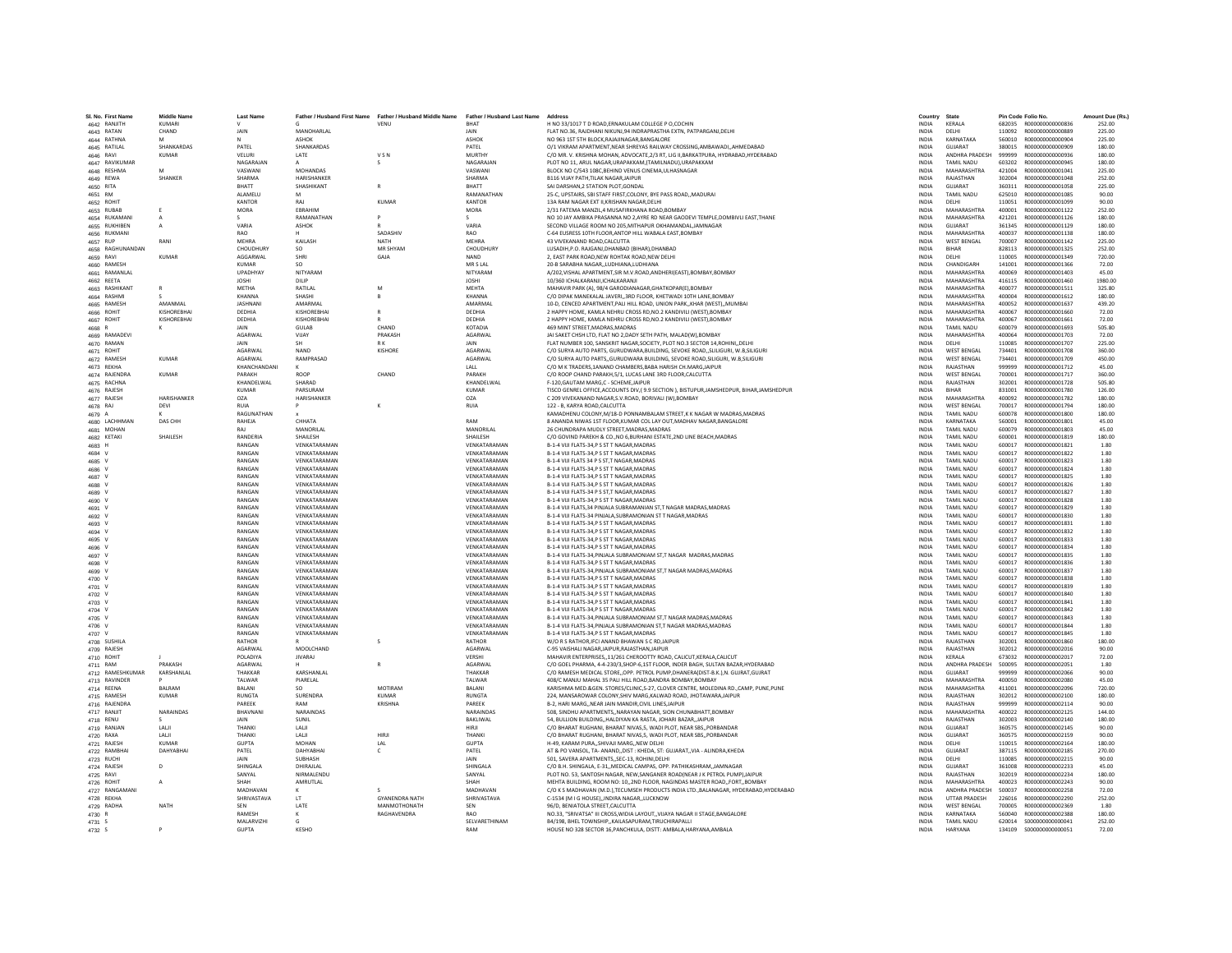| SI. No. First Name                | <b>Middle Name</b> | <b>Last Name</b>                   | Father / Husband First Name | Father / Husband Middle Name | Father / Husband Last Name | Address                                                                                            | Country                      | State                     |                  | Pin Code Folio No                      | Amount Due (Rs.  |
|-----------------------------------|--------------------|------------------------------------|-----------------------------|------------------------------|----------------------------|----------------------------------------------------------------------------------------------------|------------------------------|---------------------------|------------------|----------------------------------------|------------------|
| 4733 S                            |                    | ARORA<br>SIVASUBRAMANYAN SIVALINGA |                             | CHARANJIT                    | SINGH                      | 1698 PHASE VII SECTOR 61.SAS NAGAR MOHALI.MOHALI                                                   | <b>INDIA</b>                 | CHANDIGARI<br>TAMIL NADLI | 160061<br>600030 | \$000000000000071<br>\$000000000000082 | 45.00<br>225.00  |
| 4734 S                            |                    |                                    |                             |                              | NADAR                      | NO 4 EIGHTH CROSS STREET WEST, SHENOYNAGAR, MADRAS                                                 | <b>INDIA</b>                 |                           |                  |                                        |                  |
| 4735 SABHARWAL                    | PARMOD             | CHANDER                            | SARHARWAL                   | -S                           |                            | H NO 79/2A G NO 2 EAST MOTI BAGH SARAI ROHILLA DELHI                                               | <b>INDIA</b>                 | DELHI                     | 110007           | \$000000000000096                      | 252.00           |
| 4736 SADANAND                     |                    | TUGNAIT                            |                             |                              | PARMANAND                  | XV/10523 BAGHICHI ALLEUDIN, PAHAR GANJ, NEW DELHI                                                  | <b>INDIA</b>                 | <b>DELHI</b>              | 110055           | \$000000000000105                      | 252.00           |
| 4737 SADHANA                      |                    | <b>GUPTA</b>                       | RAMESH                      | KUMAR                        | <b>GUPTA</b>               | W/O RAJESH KUMAR GUPTA,4267, BAHUJI STREET, PAHARI DHIRAJ, DELHI                                   | INDIA                        | DELHI                     | 110006           | \$000000000000109                      | 180.00           |
| 4738 SAGARMAL                     | $\vee$             | SHAH                               |                             |                              | BHANJI                     | 35/39 MIRZA STREET.3RD FLOOR.BOMBAY                                                                | <b>INDIA</b>                 | MAHARASHTRA               | 400003           | \$000000000000124                      | 180.00           |
| 4739 SAIDASAHEB                   |                    | SHAIKH                             | KASIM                       |                              | SAHFR                      | C/O.MRS S.Z. HUQ, STATE BANK OF INDIA, MAIN BRANCH, PRODDATUR (A.P.), A.P., PRODDATUR              | <b>INDIA</b>                 | ANDHRA PRADESH            | 516360           | \$000000000000128                      | 252.00           |
| 4740 SAKARLAL                     | <b>JIVRAJ</b>      | <b>MEHTA</b>                       | <b>JIVRAJ</b>               |                              | MEHTA                      | A/2 ANAND NAGAR, FORJETT STREET, BOMBAY                                                            | <b>INDIA</b>                 | MAHARASHTRA               | 400036           | S000000000000143                       | 252.00           |
| 4741 SANDEEP                      |                    | VATWAN                             | DAYALDAS                    |                              | VATWAN                     | J 10 RAJOURI GARDEN.NEW DELHI.NEW DELHI                                                            | <b>INDIA</b>                 | DELHI                     | 110027           | \$000000000000186                      | 252.00           |
| 4742 SANGITA                      |                    | NARSARIA                           |                             |                              | NARSARIA                   | C/O F C MODI.30 BANSTALLA LANE.CALCUTTA                                                            | <b>INDIA</b>                 | <b>WEST BENGAL</b>        | 700007           | S000000000000215                       | 90.00            |
| 4743 SANJAY                       |                    | SEHGAL                             |                             |                              | <b>SEHGAL</b>              | EA-220, MAYA ENCLAVENEW DELHI                                                                      | <b>INDIA</b>                 | DELHI                     | 110064           | \$000000000000252                      | 180.00           |
| 4744 SANJAY                       |                    | SHRIVASTVA                         |                             |                              | SHRIVASTVA                 | FLAT NO.-101, SADBHAVNA,,13 I.P. EXTENSION,,PATPARGANJ,,DELHI                                      | <b>INDIA</b>                 | DELHI                     | 110092           | \$00000000000254                       | 252.00           |
| 4745 SANJEEB                      | <b>KUMAR</b>       | <b>GUPTA</b>                       |                             |                              |                            | 15/C/1 NOLIN SARKER STREET, CALCUTTA                                                               | <b>INDIA</b>                 | <b>WEST BENGAL</b>        | 700004           | \$00000000000263                       | 252.00           |
| 4746 SANJEEV                      |                    | BAVEJA                             |                             | $\mathsf{D}$                 | VAVEJA                     | PLOT NO 139 MEENAKASHI GARDEN.NEW DELHI.NEW DELHI                                                  | <b>INDIA</b>                 | DELHI                     | 110018           | \$000000000000265                      | 252.00           |
| 4747 SARITA                       |                    | MITAL                              | OM                          | PRAKASH                      | MITAL                      | C/O M/S NATIONAL FURNITURE HOUSE, COURT OF WARDS COMPOUNDS, ALIGARH                                | <b>INDIA</b>                 | <b>UTTAR PRADESH</b>      | 202001           | \$000000000000362                      | 180.00           |
| 4748 SAROJ                        |                    | KOCHHAF                            | <b>ROSHAN</b>               | LAL                          | KOCHHAF                    | H.NO.53-SECTOR 9, PANCHKULA, DISTT. AMBALA (HARYANA), AMBALA                                       | INDIA                        | <b>HARYANA</b>            | 134109           | \$000000000000413                      | 252.00           |
| 4749 SAROJ                        |                    | RANI                               | DHARAM                      |                              | PAI                        | 42. J EXTENSION.GALI NO.5.LAXMI NAGAR.DELHI                                                        | <b>INDIA</b>                 | DELHI                     | 110092           | \$000000000000435                      | 225.00           |
| 4750 SAROJ                        |                    | SINGH                              | c.                          |                              | SINGH                      | SHIVPURI, SHASTRINAGAR, PATNA, PATNA                                                               | <b>INDIA</b>                 | <b>BIHAR</b>              | 800023           | \$000000000000438                      | 90.00            |
| 4751 SATINDER                     |                    | KALIR                              | <b>IASRIR</b>               |                              | <b>SINGH</b>               | N-5 GREEN PARK EXATENSION.NEW DELHI                                                                | <b>INDIA</b>                 | DELHI                     | 110016           | \$000000000000469                      | 252.00           |
| 4752 SATISH                       | <b>KUMAR</b>       | VARMA                              | <b>JAIDEV</b>               |                              | VARMA                      | FLAT NO. C-403, PRINCE APARTMENTS, PLOT NO. 54, PATPARGANJ, DELHI                                  | INDIA                        | DELHI                     | 110092           | \$000000000000503                      | 252.00           |
| 4753 SATWANT                      |                    | KAUR                               | -S.                         | RAGHUBIR                     | SINGH                      | 23 TIRATH NAGAR, SODALA NEAW SANGANER ROAD, JAIPUR                                                 | <b>INDIA</b>                 | RAJASTHAN                 | 302006           | \$000000000000522                      | 90.00            |
| 4754 SAURABH                      |                    | KUMAR                              |                             | $\mathbb N$                  | PRASAD                     | DDA FLAT NO -225 POCKET-5 SECTOR-8 ROHINLDELHI                                                     | <b>INDIA</b>                 | <b>DELHI</b>              | 110085           | \$000000000000559                      | 252.00           |
|                                   |                    | GUPTA                              | PRAHALAD                    |                              | NARAIN                     | 1074 JHALANI STREET, KISHAN POLE BAZAR, JAIPUR                                                     | <b>INDIA</b>                 | RAJASTHAN                 | 302001           | \$000000000000568                      | 252.00           |
| 4755 SAVITA                       |                    | PATEL                              | <b>JASHBHA</b>              | AMBALAL                      | PATEL                      | A-21. AMBICA SOCIETY.BEHIND G.E.B., POST: KANSARI, KHEDAIGUJ, ), KHEDA                             | <b>INDIA</b>                 | GUJARAT                   | 388630           | \$000000000000581                      | 180.00           |
| 4756 SAVITABEN<br>4757 SAVITRIRAN |                    | CHANDIOK                           | OM                          | PARKASH                      | CHANDIOK                   | B-236, VAISHALI NAGAR, P.O. KHATIPURAJAIPUR                                                        | <b>INDIA</b>                 | RAIASTHAN                 | 302012           | \$000000000000609                      | 72.00            |
|                                   |                    |                                    |                             |                              |                            |                                                                                                    |                              |                           |                  |                                        |                  |
| 4758 SEEMA                        |                    | <b>GUPTA</b>                       | SRIPATI                     | LAL                          | <b>GUPTA</b>               | 143 CHANDWAR GATE.FIROZABAD.AGRA                                                                   | <b>INDIA</b>                 | <b>UTTAR PRADESH</b>      | 283203           | \$000000000000621                      | 180.00           |
| 4759 SHAHIDA                      | YUSUF              | DHUMADIA                           | YUSUF                       |                              | DHUMADIA                   | POST BOX NO 10, LIGHT BAZAR, NAVAPUR                                                               | <b>INDIA</b>                 | GOA                       | 425418           | \$000000000000657                      | 72.00            |
| 4760 SHAILESH                     |                    | KAKKAD                             | JAYANTILAL                  |                              | JAYANTILAL                 | PRABHUDAS BLDG, BLOCK NO. - 11,,91A ST. XAVIER SCHOOL ROAD,,VILEPARLE(W),,BOMBAY                   | <b>INDIA</b>                 | MAHARASHTRA               | 400056           | \$000000000000681                      | 180.00           |
| 4761 SHAKUNTALA                   |                    | CHADHA                             | BIRBAL                      |                              | CHADHA                     | F11/33 KRISHAN NAGAR DELHI                                                                         | <b>INDIA</b>                 | DELHI                     | 110051           | \$000000000000696                      | 180.00           |
| 4762 SHAKUNTALA                   | DEVI               | <b>TIKMANY</b>                     | PRAHLAD                     | RAI                          | TIKMANY                    | <b>BARA PECH SHIKOHARAD SIKOHARAD</b>                                                              | <b>INDIA</b>                 | <b>UTTAR PRADESH</b>      | 205135           | \$000000000000700                      | 180.00           |
| 4763 SHAMBHUPRASAD                |                    | <b>HARGOVAVDAS</b>                 | HARGOVANDA:                 | NARANDAS                     | THAKKAR                    | 5 VRANDAVAN COLONEY, THAKKAR RAMBAK KANKARIA ROAD, AHMEDABAD                                       | INDIA                        | GUJARAT                   | 380008           | \$000000000000731                      | 252.00           |
| 4764 SHANTIDEVI                   | RAMCHANDRA         | MEHADIA                            | RAMCHANDRA                  |                              | MEHADIA                    | MEHADIA & SONS OPP BUTY BUILDING, MAIN ROAD SITABUIDI, NAGPUI                                      | <b>INDIA</b>                 | GOA                       | 440012           | S000000000000811                       | 90.00            |
| 4765 SHARDA                       |                    | <b>GUPTA</b>                       |                             |                              |                            | C/O RAM KISHAN MODI.V & P O SADIYAL KALAN.DIST JAIPUR RAJJAIPUR                                    | <b>INDIA</b>                 | RAJASTHAN                 | 999999           | \$00000000000849                       | 225.00           |
| 4766 SHARDA                       | <b>HARISH</b>      | THAKKAR                            | <b>HARISH</b>               |                              | HIRII                      | C/44 HIGHWAY APARTMENTS, 2D/23, HIND, CO-OP HSG.SOC, B/H SION FORT, HILL, GARDEN, SION(E),, MUMBAI | <b>INDIA</b>                 | MAHARASHTRA               | 400022           | \$000000000000851                      | 45.00            |
| 4767 SHARDABEN                    |                    | VORA                               | DHIRAJLAI                   |                              | DHIRAJLAL                  | 7-B SONAL JIVRAJPARK SOCIETY.VEJALPUR ROAD POST JIVRAJPARK.AHMEDABAD                               | <b>INDIA</b>                 | <b>GUJARAT</b>            | 380051           | \$000000000000860                      | 252.00           |
| 4768 SHASHI                       |                    | DUBEY                              | SURENDRA                    |                              | DUBEY                      | AT KATANGI, DIST BALAGHAT, M P. BALAGHAT                                                           | INDIA                        | MADHYA PRADESH            | 481445           | \$000000000000874                      | 225.00           |
| 4769 SHASHI                       |                    | KOHLI                              |                             | $\epsilon$                   | KOHI I                     | C/O VIKAS FINANCE CO.D-3/11 SHIVPURI EXTENTION.DELHI                                               | <b>INDIA</b>                 | DELHI                     | 110051           | \$000000000000882                      | 180.00           |
| 4770 SHEELA                       |                    | <b>BHAGAT</b>                      | <b>BACHUBHAI</b>            |                              | <b>RACHURHAL</b>           | ALUPARU BLDG 3RD FLOOR,R NO 68 19 NAVROJI HILL ROAD,BOMBAY                                         | <b>INDIA</b>                 | MAHARASHTRA               | 400009           | \$00000000000912                       | 180.00           |
| 4771 SHIPRA                       |                    | CHAND                              | ABHUIT                      | KUMAR                        | CHANDA                     | 85 MOORE AVENUE, REGENT PARK, CALCUTTA                                                             | INDIA                        | <b>WEST BENGAL</b>        | 700040           | \$00000000000948                       | 180.00           |
| 4772 SHIVE                        | KUMAR              | CHATURVEDI                         | RAM                         | NARAIN                       | CHATURVEDI                 | H.NO.343, NAHARGARH ROADJAGGANATH LANEJAIPUF                                                       | <b>INDIA</b>                 | RAJASTHAN                 | 302001           | \$00000000000982                       | 180.00           |
| 4773 SHREE                        | RAM                | <b>KAPOOR</b>                      | BANARSI                     | LAL                          | <b>KAPOOR</b>              | HOUSE NO 410 GALI NO 12.LALITA OARK LAXMI NAGAR.DELHI                                              | <b>INDIA</b>                 | DELHI                     | 110092           | S000000000001017                       | 252.00           |
| 4774 SHRIKAN                      | POPATLAI           | GANDHI                             | POPATLAL                    | CHANDMAI                     | GANDHI                     | H N 2552 SHAHAJI ROAD, AHMEDNAGAR, AHMEDNAGAR                                                      | <b>INDIA</b>                 | MAHARASHTRA               | 414001           | \$000000000001030                      | 72.00            |
| 4775 SHUBHADA                     | SHANTILAL          | SINGBAL                            | SHANTILAL                   |                              | SINGBAL                    | MANGUERISH PRASAD, MUNDWEL, VASCO DA GAMA GOA, GOA                                                 | INDIA                        | MAHARASHTRA               | 403802           | S000000000001047                       | 252.00           |
| 4776 SHYAM                        | <b>KUMAR</b>       | SHARMA                             | SURAJ                       |                              | MAL                        | I-22 LAJPAT LAGNAGAR-III.NEW DELHI                                                                 | <b>INDIA</b>                 | DELHI                     | 110024           | \$000000000001058                      | 90.00            |
| 4777 SHYAM                        | MANOHAR            | <b>SHUKLA</b>                      | $\sqrt{2}$                  |                              | <b>SHUKLA</b>              | 19/105 PATKAPUR KANPUR KANPUR                                                                      | <b>INDIA</b>                 | <b>UTTAR PRADESH</b>      | 208001           | \$000000000001063                      | 225.00           |
| 4778 SOHAN                        | LAL                | RATHORE                            | <b>FH</b>                   | MI                           | RATHORE                    | SURYA COLOUR CHEM,46,MISSION ROAD,(DOUBLE RD.),BANGALORE                                           | <b>INDIA</b>                 | KARNATAKA                 | 560027           | S000000000001192                       | 252.00           |
| 4779 SHREELEKHA                   |                    | <b>GUPTA</b>                       | <b>FH</b>                   | <b>ROVAT KR</b>              | <b>GUPTA</b>               | 15/C/1 NOLIN SARKER STREET.CALCUTTA                                                                | <b>INDIA</b>                 | <b>WEST BENGAL</b>        | 700004           | S000000000001217                       | 252.00           |
| 4780 SRINIVAS                     |                    | MADARUSH                           | <b>FH</b>                   |                              | PARTHASARATHY              | C-14, L.I.C. COLONYVIVEK VIHAR POSTDELHI                                                           | <b>INDIA</b>                 | DELHI                     | 110095           | \$000000000001234                      | 225.00           |
| 4781 SUBHAS                       | REDDY              | KUMBAM                             | <b>FH</b>                   | KUMBAM BALKRISHNA            | REDDY                      | H NO 7-112/2, PLOT NO. 5-B,,HUDA COLONY,, SAROOR NAGAR,HYDERABAD (A.P.),HYDERABAD                  | <b>INDIA</b>                 | <b>ANDHRA PRADESH</b>     | 500035           | \$000000000001249                      | 180.00           |
| 4782 SUBHASH                      |                    | <b>BHANDARI</b>                    | <b>FH</b>                   | RADAL                        | CHAND                      | 159 MINT STREET, MADRAS, MADRAS                                                                    | <b>INDIA</b>                 | TAMIL NADLI               | 600079           | S000000000001251                       | 252.00           |
| 4783 SUBHASH                      | CHAND              | BHIWANIWA                          | <b>FH</b>                   | CH L CHANDAN                 | MAL                        | H 81/3 SHIVAJI PARK, PUNJABI BAGH, NEW DELHI                                                       | INDIA                        | DELHI                     | 110026           | S000000000001252                       | 252.00           |
| 4784 SUBRAHMANYAM                 | KUMAR              |                                    | <b>FH</b>                   |                              | CHINNAIAH                  | H NO 7-1-307/14/F/29 J P NAGAR SANATHNAGAR HYDERABAD                                               | <b>INDIA</b>                 | ANDHRA PRADESH            | 500018           | \$000000000001281                      | 180.00           |
| 4785 SUDARSHAN                    | <b>KUMAR</b>       | <b>JAIN</b>                        | <b>FH</b>                   | KALYAN                       | MAI                        | 4283 MAIN BAZAR PAHAR GANG.NEW DELHI                                                               | <b>INDIA</b>                 | DELHI                     | 110055           | \$000000000001292                      | 180.00           |
| 4786 SUDERSHAN                    |                    | NARANG                             | <b>FH</b>                   | LD                           | NARANG                     | BLOCK NO 51 QRT 35, OLD RAJINDER NAGAR, NEW DELHI                                                  | INDIA                        | DELHI                     | 110060           | \$000000000001303                      | 225.00           |
| 4787 SUDESH                       |                    | GULATI                             | FH.                         | <b>GULSHAN GA</b>            | <b>GULATI</b>              | C-205. IFCI COLONY.PASCHIM VIHAR.NEW DELH                                                          | <b>INDIA</b>                 | DELHI                     | 110063           | \$000000000001305                      | 225.00           |
|                                   |                    |                                    |                             |                              | CHOPRA                     | R K CHOPRA TEXTILE MILLS.GALI GOSSAIAN O/S LAHORI GATE.AMRITSAR                                    |                              |                           |                  |                                        |                  |
| 4788 SUDHA                        | RANI               | CHOPRA<br>SHARMA                   | <b>FH</b><br>FH.            | <b>VIJAY KUMAR</b>           | SHARMA                     |                                                                                                    | <b>INDIA</b><br><b>INDIA</b> | PUNJAB<br>DELHI           | 999999<br>110023 | S000000000001339<br>\$000000000001343  | 225.00<br>180.00 |
| 4789 SUDHA                        |                    |                                    |                             | RANA SMAMSHER BAHADUR        |                            | 31/2 RLY COLONY LAXMI BAI NAGAR.NEW DELHI                                                          |                              |                           |                  |                                        |                  |
| 4790 SUDHIR                       | G                  | DICHOLKAI                          | GANGARAM                    | SAVLARAN                     | DICHOLKAR                  | 1/43 SEETA SADAN.D L MARG KALACHOWKI.BOMBAY                                                        | <b>INDIA</b>                 | MAHARASHTRA               | 400033           | \$000000000001358                      | 180.00           |
| 4791 SUDHIF                       |                    | SAXENA                             | <b>FH</b>                   |                              | SAXENA                     | 42, BAIRATHI COLONY NO 2,M.P., INDORE                                                              | <b>INDIA</b>                 | MADHYA PRADESH            | 452001           | S000000000001375                       | 180.00           |
| 4792 SUMAN                        |                    | MITTAL                             | <b>FH</b>                   | SUROSH KUMAR                 | MITTAL                     | P O BISHANPUR.VIA BAHADURGANJ BIHAR.DIST : PURNEA.PURNEA                                           | <b>INDIA</b>                 | <b>RIHAR</b>              | 855101           | \$000000000001435                      | 225.00           |
| 4793 SUMAT                        | KUMAR              | <b>JAIN</b>                        | <b>FH</b>                   | <b>HUKAM CHAND</b>           | <b>JAIN</b>                | C/O SH H C JAIN, P - 7, EAST AZAD NAGAR, DELHI                                                     | <b>INDIA</b>                 | DELHI                     | 110051           | S000000000001444                       | 180.00           |
| 4794 SUNDARLALL                   |                    | <b>BOTHRA</b>                      | <b>FH</b>                   | MULCHAND                     | <b>BOTHRA</b>              | C/O MADAN JUTE SUPPLY, 20 MULLICK STREET, CALCUTTA                                                 | <b>INDIA</b>                 | <b>WEST BENGAL</b>        | 700007           | S000000000001472                       | 252.00           |
| 4795 SUNEHRI                      | SINGH              | RAIPUT                             | <b>FH</b>                   | CS.                          | RAIPUT                     | B-6. MAHENDRA PARKNEAR ADARSH NAGAR.DELH                                                           | <b>INDIA</b>                 | DELHI                     | 110033           | \$000000000001485                      | 225.00           |
| 4796 SUNIOA                       | DEVI               | PODDAF                             | <b>FH</b>                   | CHUNNILAL                    | PODDAR                     | LAXMI NIWAS.7/107 SWAROOP NAGAR.KANPUR                                                             | <b>INDIA</b>                 | <b>UTTAR PRADESH</b>      | 208002           | S000000000001486                       | 72.00            |
| 4797 SUNITA                       |                    | <b>MFHTA</b>                       | FH                          | <b>SUBHASH CHANDRA</b>       | MEHTA                      | FLAT NO. 52, POCKET B-8, SECTOR 4, ROHINI, DELHI                                                   | <b>INDIA</b>                 | <b>DELHI</b>              | 110085           | \$000000000001550                      | 180.00           |
| 4798 SURENDER                     |                    | DUBEY                              | FH                          | RAMBODH                      | DUBEY                      | AT KATANGI, DIST BALAGHAT, M P, BALAGHAT                                                           | INDIA                        | MADHYA PRADESH            | 481445           | \$000000000001599                      | 225.00           |
| 4799 SURENDRA                     | KR                 | JAIN                               | <b>FH</b>                   | BHAIRUNDANJ                  | <b>MALOO</b>               | 163 MINT STREET.MADRAS.MADRAS                                                                      | <b>INDIA</b>                 | <b>TAMIL NADU</b>         | 600079           | S000000000001617                       | 180.00           |
| 4800 SURESH                       |                    | <b>LAKHOTIA</b>                    | <b>FH</b>                   | <b>LATA RAL</b>              | CHAND                      | C/O SHALINI LAKHOTIA 1706, SECTOR 7E, N.L.T. FARIDARAD, HARYANA FARIDARAD                          | <b>INDIA</b>                 | <b>HARYANA</b>            | 121006           | \$000000000001672                      | 180.00           |
| 4801 SURINDER                     | KAUR               | GOGIA                              | FH                          | JS                           | MAKKAR                     | 58B MODEL TOWN EXTENTION, LUDHIANA, LUDHIANA                                                       | INDIA                        | CHANDIGARE                | 141002           | S000000000001701                       | 180.00           |
| 4802 SURINDER                     |                    | MEHTA                              | <b>FH</b>                   | <b>DEOKI NANDAN</b>          | MEHTA                      | C 465 DEFENCE COLONY.NEW DELHI                                                                     | <b>INDIA</b>                 | DELHI                     | 110024           | S000000000001707                       | 72.00            |
| 4803 SUSHEELA                     |                    |                                    | <b>FH</b>                   | <b>I AI IT</b>               | KR                         | C/O PANKAJ METALS.166 AVENUE ROAD.BANGALORE                                                        | <b>INDIA</b>                 | KARNATAKA                 | 560002           | \$000000000001738                      | 252.00           |
| 4804 SUSHILA                      |                    | <b>GUPTA</b>                       | FH.                         | MADAN                        | <b>MEDICALS</b>            | MADAN MEDICAL.KASHMIRI COLONY, YERVADA.PUNE                                                        | <b>INDIA</b>                 | MAHARASHTRA               | 411006           | \$000000000001779                      | 252.00           |
| 4805 SHOBHA                       |                    | KAPAHI                             | WO                          | GL                           | KAPAHI                     | DS-721, NEW RAJINDER NAGAR, NEW DELHI                                                              | <b>INDIA</b>                 | <b>DELHI</b>              | 110060           | S000000000001932                       | 180.00           |
| 4806 SUSHIL                       |                    | <b>GUPTA</b>                       | so                          | MRLC                         | <b>GUPTA</b>               | C 78-A. SIWAR AREA BAPU NAGAR. JAIPUF                                                              | <b>INDIA</b>                 | RAJASTHAN                 | 302015           | \$000000000001958                      | 90.00            |
| 4807 SUSHIL                       | MOHAN              | MARWAH                             | SO.                         | MR MADAN MOHAN               | MARWAH                     | 69. OLD GUPTA COLONY.VIJAY NAGAR.DELHI                                                             | <b>INDIA</b>                 | DELHI                     | 110009           | S000000000001995                       | 90.00            |
| 4808 SUSHMA                       | MUKESHBHAI         | PATFI                              | MUKESH                      | <b>SHANTILAI</b>             | PATFI                      | SUGAN APARTMENT PART II, FLAT NO.1, OPP.SURAJBA SCHOOL, VASNA,, AHMEDABAD                          | <b>INDIA</b>                 | GUIARAT                   | 380007           | \$000000000002197                      | 55.80            |
| 4809 SUSHIL                       |                    | <b>KHURANA</b>                     | SH RAM                      | SWRUP                        | KHURANA                    | C/O S.K.KHERA,151/V KATRAMIT SINGH,,AMRITSAR.,AMRITSA                                              | INDIA                        | CHANDIGARH                | 143001           | S000000000002241                       | 180.00           |
| 4810 S                            |                    | RAVISHANKAR                        | $\mathbf{A}$                |                              | SUBRAMANIAN                | FLAT A-4, STILT FIRST FLOOR, R.B.CLASSIC, BIJLI NAGAR, (NEAR DASHMES NAGAR), AURANGABAD            | <b>INDIA</b>                 | MAHARASHTRA               | 431005           | \$000000000002246                      | 72.00            |
| 4811 SUNIL                        |                    | WADHWA                             | <b>JAGDISH</b>              |                              | WADHWA                     | C/O JAGDISH STORES, 72, CANNING STREET, SHOP NO 67-68, CALCUTTA                                    | <b>INDIA</b>                 | <b>WEST BENGAL</b>        | 700001           | \$000000000002306                      | 450.00           |
| 4812 SAROJA                       |                    | SRIRAM                             |                             |                              | SRIRAM                     | 38, VENKATESH NAGAR, , VIRUGAMBAKKAM, , MADRAS                                                     | <b>INDIA</b>                 | <b>TAMIL NADU</b>         | 600092           | \$000000000002307                      | 225.00           |
| 4813 SAROJA                       |                    | SRIRAM                             |                             |                              | SRIRAM                     | 38, VENKATESH NAGAR, , VIRUGAMBAKKAM., MADRAS                                                      | <b>INDIA</b>                 | TAMIL NADU                | 600092           | \$000000000002323                      | 225.00           |
| 4814 SOFIYA                       |                    | <b>HAWA</b>                        | MOHAMMEDBHAI                |                              | <b>HAWA</b>                | 1343, MOLES POLE, , KALUPUR TOWER, , AHMEDABAD                                                     | INDIA                        | <b>GUJARAT</b>            | 380001           | \$000000000002327                      | 450.00           |
| 4815 SUDHAKAR                     | SHANTARAM          | MAYEKAR                            | SHANTARAM                   |                              | MAYEKAR                    | 29/3 MANISH NAGAR,4 BUNGLOW, VERSOVA ROAD, ANDHERI(W),, BOMBAY                                     | <b>INDIA</b>                 | MAHARASHTRA               | 400058           | \$000000000002374                      | 90.00            |
| 4816 SURESH                       |                    | CHANDAK                            | DEOKARAN                    |                              | DEOKARAN                   | 2-A/6, MOOLII NAGAR, S V ROAD, BORIVLI (WEST), BOMBAY                                              | <b>INDIA</b>                 | MAHARASHTRA               | 400092           | S000000000002389                       | 135.00           |
| 4817 SANKALCHAND                  | MAGANLAL           | PATEL                              | MAGANLAL                    |                              | PATEL                      | A-1/11 PARADISE PARK, NR.SIDHARTH,HOTEL, DAFNALA ROAD, SHAHIBAUG,AHMEDABAD                         | <b>INDIA</b>                 | <b>GUJARAT</b>            | 380004           | S00000000002416                        | 55.80            |
| 4818 SHASHIKALA                   |                    | NIHALANI                           | ROOPKUMAF                   |                              | NIHALANI                   | BARRACK NO 833, SECTION 17, ULHASNAGAR, ULHASNAGAR                                                 | <b>INDIA</b>                 | MAHARASHTRA               | 421003           | S000000000002421                       | 54.00            |
| 4819 SUNIL                        | M                  | KOTHARI                            | MANIKANT                    |                              | MANIKANT                   | 1/87 BRINDAVAN SOCIETY.THANE (W).THANE                                                             | <b>INDIA</b>                 | MAHARASHTRA               | 400601           | \$000000000002423                      | 45.00            |
| 4820 SWAROOI                      |                    | MUKHERJEE                          | RADHA                       | <b>GORINDA</b>               | <b>MUKHERJEE</b>           | J L NEHRU ROAD, POST RANIGANJ, DT BURDWAN, , WEST BENGAL, BURDWAN                                  | <b>INDIA</b>                 | <b>WEST BENGAL</b>        | 713347           | S000000000002445                       | 72.00            |
| 4821 SUNITA                       |                    | JAIN                               | MAHAVEER                    | CHAND                        |                            | 2245, MODI KHANA, JAIPUR                                                                           | INDIA                        | RAJASTHAN                 | 302003           | \$000000000002464                      | 90.00            |
| 4822 SUBHASH                      |                    | VAID                               | PURUSHOTTAM                 |                              | PURUSHOTTAM                | 201 CUPID, 2ND FLOOR.66-E, LINKING ROAD, KHARIW), MUMBAI                                           | <b>INDIA</b>                 | MAHARASHTRA               |                  |                                        | 72.00            |
| 4823 SATYENDRA                    | KUMAR              | <b>JAIN</b>                        | $\epsilon$                  | $\mathbf{R}$                 | <b>JAIN</b>                | D-11 M R ENGINEERING COLLEGE.COLONY. JAIPUR JAIPUR                                                 | <b>INDIA</b>                 | RAIASTHAN                 |                  | 302017 \$000000000002486               | 90.00            |
|                                   |                    |                                    |                             |                              |                            |                                                                                                    |                              |                           |                  |                                        |                  |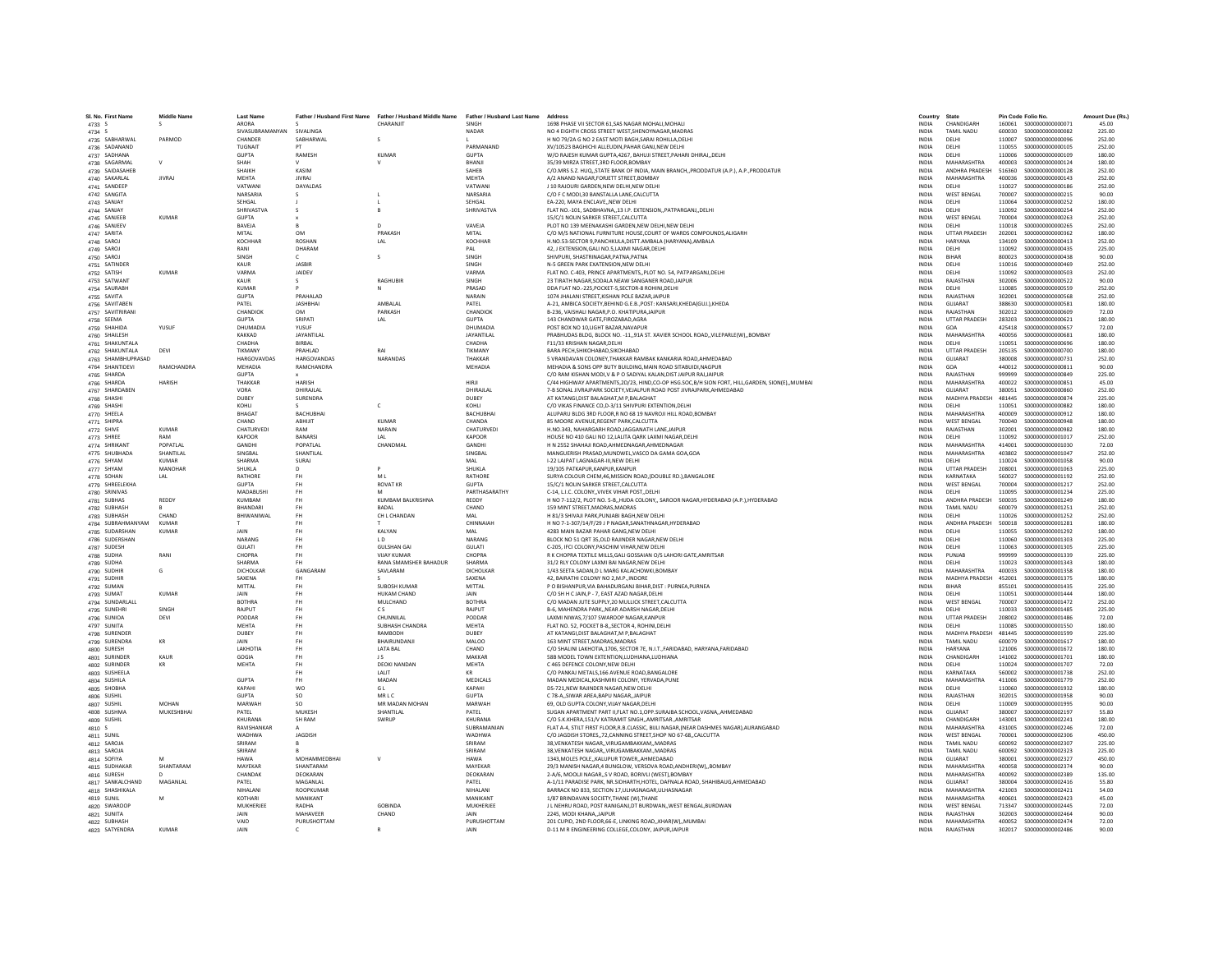| SI. No. First Name<br>4824 SAROJ | <b>Middle Name</b>      | <b>Last Name</b><br>JAIN  |                        | Father / Husband First Name Father / Husband Middle Name Father / Husband Last Name | <b>JAIN</b>                | Address<br><b>D-11 M R ENGINEERING.COLLEGE COLONY JAIPUR</b>                                                                                            | Country<br><b>INDIA</b>      | State<br>RAJASTHAN                   |                  | Pin Code Folio No.                     | Amount Due (Rs.)<br>90.00 |
|----------------------------------|-------------------------|---------------------------|------------------------|-------------------------------------------------------------------------------------|----------------------------|---------------------------------------------------------------------------------------------------------------------------------------------------------|------------------------------|--------------------------------------|------------------|----------------------------------------|---------------------------|
| 4825 SHILPA                      |                         | <b>GANDHI</b>             | MANHAR                 | M                                                                                   | <b>GANDHI</b>              | 8A/8 SONAWALA BLDG, SLEATER ROAD, TARDEO ROMBAY                                                                                                         | <b>INDIA</b>                 | MAHARASHTRA                          | 400007           | \$000000000002503                      | 990.00                    |
| 4826 SRICHAND                    |                         | AHUJA                     | PREMCHAND              |                                                                                     | PREMCHAND                  | 35-36A, TURNER ROAD,,FLAT NO.-21/22, 6TH FLOOR,,BANDRA (WEST),,BOMBAY                                                                                   | <b>INDIA</b>                 | MAHARASHTRA                          | 400050           | S000000000002513                       | 180.00                    |
| 4827 SANTOSH                     | SURESH                  |                           | SURESH                 |                                                                                     | SURESH                     | G B GUNDESHA & CO., CHARTERED ACCT., PARTH CO-OP. SOC., 74/13 PASTA PETH, PUNE                                                                          | <b>INDIA</b>                 | MAHARASHTRA                          | 411011           | S000000000002634                       | 180.00                    |
| 4828 SHUB                        |                         | <b>NANDA</b>              |                        |                                                                                     | NANDA                      | F-243 LUVKRIT, PRIYADARSHINI MARG, SHYAM NAGAR, EXTENSION, JAIPUR, JAIPUR                                                                               | <b>INDIA</b>                 | RAJASTHAN                            | 302019           | \$000000000002658                      | 54.00                     |
| 4829 SANGEETA                    |                         | BANSAL                    | RAVI                   | <b>KUMAR</b>                                                                        | BANSAL                     | L-26 KIRTI NAGARNEW DELHI                                                                                                                               | <b>INDIA</b>                 | DELHI                                | 110015           | \$000000000002686                      | 72.00                     |
| 4830 SHEFALI                     | $\kappa$                | <b>MANDALIA</b>           | <b>KANTILAI</b>        | $\sim$                                                                              | <b>MANDALIA</b>            | 5/84 SINDHI LANE.VORA BUILDING, 3RD FLR., BOMBAY                                                                                                        | <b>INDIA</b>                 | MAHARASHTRA                          | 400004           | \$000000000002696                      | 55.80                     |
| 4831 SURESH                      |                         | PATEL                     | <b>DINESHBHA</b>       | G                                                                                   | PATEL                      | SECTOR NO. 21 BLOCK NO.36/2,CHH TYPE GANDHINAGAR, GUJARAT, GANDHINAGAR                                                                                  | <b>INDIA</b>                 | GUJARAT                              | 382021           | \$000000000002697                      | 72.00                     |
| 4832 S                           | MUTHU                   | SUBRAMANIAM               |                        | SIVA                                                                                | SUBRAMANIAM                | AC-52.ANNA NAGAR (W).MADRAS.MADRAS                                                                                                                      | <b>INDIA</b>                 | <b>TAMIL NADU</b>                    | 600040           | \$000000000002700                      | 225.00                    |
| 4833 SANJIVIKA                   |                         | <b>BALGOTRA</b>           | YOGI                   |                                                                                     | RAI                        | AP-77 SHALIMAR BAGH.DELHI                                                                                                                               | <b>INDIA</b>                 | DELHI                                | 110052           | S000000000002716                       | 252.00                    |
| 4834 SHOVA                       | DEVI                    | AGRAWAL                   | RAMESH                 | KUMAR                                                                               | AGRAWAL                    | C/O SURYA AUTO PARTS.GURUDWARA BUILDING. SEVOKE ROAD.SILIGURI                                                                                           | <b>INDIA</b>                 | <b>WEST RENGAL</b>                   | 734401           | \$000000000002724                      | 270.00                    |
| 4835 SARITA                      |                         | KHANDELWAL                | RAMESH                 |                                                                                     | CHAND                      | 3043 NEAR DUMON KA WELL, RAGRON KI KOTHI, GHAT GATE, JAIPUR                                                                                             | INDIA                        | RAJASTHAN                            | 302003           | S000000000002739                       | 90.00                     |
| 4836 SMITA                       | KAMALAKAR               | DURAGKAR                  | KAMALAKAF              |                                                                                     | KAMALAKAF                  | TULASMANJIRI.133-A.RAM NAGAR.NAGPUR                                                                                                                     | <b>INDIA</b>                 | <b>MAHARASHTRA</b>                   | 999999           | \$000000000002763                      | 126.00                    |
| 4837 SANGEETA                    | <b>JITENDRA</b>         | SHAH                      | <b>JITENDRA</b>        | KANTILAL                                                                            | SHAH                       | 103, ORIENTAL HOUSE, 229, SAMUEL STREET, MASJID BUNDER, BOMBAY                                                                                          | <b>INDIA</b>                 | MAHARASHTRA                          | 400003           | \$000000000002768                      | 360.00                    |
| 4838 SANDHYA                     | M                       | SHAH<br>SHANKARN          | MAYUR<br>к             | $\mathbf{v}$                                                                        | MAYUR<br>SHANKARN          | 402. SARITA, VASANT HOLISING COMPLEX NEAR MAHAVIR NAGAR, DAHANLIKARWADI, KANDIVALI(W), MLIMRAI                                                          | <b>INDIA</b><br><b>INDIA</b> | MAHARASHTRA<br>MAHARASHTRA           | 400067<br>400051 | \$000000000002775                      | 90.00<br>54.00            |
| 4839 SHILPA<br>4840 SUPRABH      |                         | SHANKARN                  |                        |                                                                                     | <b>SHANKARM</b>            | B/79/777 MIG, GANDHI NAGAR, OPP GURUNANAK HOSP., BANDRA (E), BOMBAY<br>212, BHARAT INDUSTRIAL ESTATE, LBS MARG, BHANDUP (WEST), MUMBA                   | INDIA                        | <b>MAHARASHTRA</b>                   | 400078           | \$000000000002787<br>\$000000000002788 | 72.00                     |
| 4841 SHRIKANT                    |                         | CHOKHANI                  | RATIRAM                |                                                                                     | RATIRAM                    | 22/5, PARIJAT, J.B. NAGAR, ANDHERI (EAST), BOMBAY                                                                                                       | <b>INDIA</b>                 | MAHARASHTRA                          | 400059           | S000000000002821                       | 39.60                     |
| 4842 SHRIKANT                    |                         | CHOKHANI                  | RATIRAM                |                                                                                     | RATIRAM                    | 22/5. PARIJATJ.B. NAGAR. ANDHERI (EAST)BOMBAY                                                                                                           | <b>INDIA</b>                 | MAHARASHTRA                          | 400059           | S000000000002823                       | 72.00                     |
| 4843 SANJEEV                     |                         | <b>AGARWAL</b>            | SAMPAT                 |                                                                                     | AGARWAL                    | C/O JAIN BROTHERS, SUBASH MARKET. GEORGE MAHBERT ROAD, SILIGURI                                                                                         | <b>INDIA</b>                 | <b>WEST BENGAL</b>                   | 734401           | \$000000000002825                      | 225.00                    |
| 4844 SHANTOSH                    | KUMAR                   | <b>JHUNJHUNWALA</b>       | LAL                    | CHAND                                                                               | <b>JHUNJHUNWALA</b>        | S.K.ENGINEERING WORKS, DR. R.P. ROAD, BHAGALPUR                                                                                                         | <b>INDIA</b>                 | <b>RIHAR</b>                         | 999999           | \$000000000002833                      | 90.00                     |
| 4845 SHWETA                      |                         | <b>JHUNJHUNWALA</b>       | SANTOSH                | <b>KUMAR</b>                                                                        | <b>JHUNJHUNWALA</b>        | S.K.ENGINEERING WORKS.DR. RAJENDRA PRASAD ROADBHAGALPUR                                                                                                 | <b>INDIA</b>                 | BIHAR                                | 999999           | S000000000002834                       | 450.00                    |
| 4846 SATYNARAYAN                 |                         | AGARWAL                   | MOOLCHAND              |                                                                                     | <b>AGARWAL</b>             | C/O BALABUX KANYALAL, P.O. RENWAL, JAIPUR                                                                                                               | INDIA                        | RAJASTHAN                            | 303603           | \$000000000002873                      | 72.00                     |
| 4847 SUGARA                      | - G                     | MUSHE                     | <b>GUI AMHUSAIN</b>    |                                                                                     | MUSHE                      | C/O G.H.MUSHE, SULTANABAD NIWAS,, 102/10 BEHRAM BAUG, JOGESHWARI(W), BOMBAY                                                                             | <b>INDIA</b>                 | MAHARASHTRA                          | 400102           | \$000000000002878                      | 90.00                     |
| 4848 S                           | N                       | SHARMA                    | LATE                   | SHRISL                                                                              | SHARMA                     | OPP. IRRIGATION REST HOUSE, BH. MR. P. K. BHATT HOUSE, SHANKERNAGAR RD, RAIPUR, RAIPUR                                                                  | <b>INDIA</b>                 | MADHYA PRADESH 492001                |                  | \$000000000002880                      | 180.00                    |
| 4849 SUSHEELA                    |                         | BHANDAR                   | DR                     |                                                                                     | <b>GD BHANDAR</b>          | HOUSE NO 30, I TYPE, BANGUR NAGAR, DANDELI (N.K.), DANDELI                                                                                              | <b>INDIA</b>                 | KARNATAKA                            | 581325           | \$00000000002885                       | 180.00                    |
| 4850 SRIDEVI                     |                         | KULKARNI                  | DR                     |                                                                                     | R K KULKARNI               | H.NO. 63,I TYPE, BANGUR NAGAR, DANDELI                                                                                                                  | <b>INDIA</b>                 | KARNATAKA                            | 581825           | \$000000000002889                      | 90.00                     |
| 4851 SAVITHRI                    |                         |                           |                        | N                                                                                   | SWAMINATHAN                | C 2 IFCLSTAFF COLONY IAGATHPURA RD MALVIYANAGAR JAIPUR                                                                                                  | <b>INDIA</b>                 | RAIASTHAN                            | 302017           | \$000000000002927                      | 45.00                     |
| 4852 BHARAJ                      |                         | SHAH                      | <b>JAYANTILAI</b>      |                                                                                     | SHAH                       | C/O N J SHAH.25 BUNDER STREET.MADRAS                                                                                                                    | <b>INDIA</b>                 | <b>TAMIL NADLI</b>                   | 600001           | S000000000002947                       | 45.00                     |
| 4853 NARENDRA                    |                         | SHAH                      | JAYANTILAL             |                                                                                     | SHAH                       | C/O N J SHAH, 25, BUNDER STREET, MADRAS                                                                                                                 | <b>INDIA</b>                 | <b>TAMIL NADU</b>                    | 600001           | \$000000000002985                      | 45.00                     |
| 4854 RUMA                        |                         | SHAH<br>SHAH              | NAYANKUMAF             |                                                                                     | NAYANKUMAR<br><b>KUMAR</b> | 29 A SANSKARABHARTI SOCIETY, NR ANKUR SOCIETY NARANPURA, AHMEDABAD<br>29 A SANSKAR BHARTI SOC, NR ANKUR SOC NARANPURA, AHMEDABAD                        | <b>INDIA</b>                 | GUJARAT<br>GUJARAT                   | 380013           | \$000000000003002<br>\$000000000003003 | 45.00                     |
| 4855 RUMA<br>4856 SUSHIL         | KUMAR                   | SHARMA                    | NAYAN<br><b>SH</b>     | DAULAL                                                                              | SHARMA                     | 89 GAYATRI NAGAR AIMER RD SODALA JAIPUR RALJAIPUR                                                                                                       | INDIA<br><b>INDIA</b>        | RAIASTHAN                            | 380013<br>302006 | \$000000000003055                      | 45.00<br>180.00           |
| 4857 SUSHIL                      | KUMAR                   | SHARMA                    | RAM                    | DAYAL                                                                               | SHARMA                     | C/O WIRES & FABRIKS S A LTD, JHOTWARA INDISTRIAL AREA, JAIPUR                                                                                           | <b>INDIA</b>                 | RAJASTHAN                            | 302012           | \$000000000003056                      | 180.00                    |
| 4858 SWARN                       | KANTA                   | SHARMA                    | SUSHIL                 | KUMAR                                                                               | SHARMA                     | 8. GAYATRI NAGAR.AJMER ROAD SODALA,JAIPUR                                                                                                               | <b>INDIA</b>                 | RAJASTHAN                            | 302006           | \$000000000003057                      | 180.00                    |
| 4859 AMAR                        |                         | SINGH                     | CHATAR                 | SHAL                                                                                | SINGH                      | PLOT NO 101 GANESH COLONEY, JHOTWARA JAIPUR, JAIPUR                                                                                                     | INDIA                        | RAJASTHAN                            | 302012           | \$000000000003074                      | 180.00                    |
| 4860 MADAN                       |                         | <b>SINGH</b>              | <b>IT</b>              | SHRI CHANDRA                                                                        | SINGH                      | C/O PLOT NO 40 SHIV VIHAR V K L JAIPUR                                                                                                                  | <b>INDIA</b>                 | RAIASTHAN                            | 302013           | \$000000000003081                      | 180.00                    |
| 4861 ATUL                        |                         | SRIVASTAVA                | LATE                   | SHRIMP                                                                              | SRIVASTAVA                 | E-65 CHITRANJAN MARG.C SCHEME JAIPUR                                                                                                                    | <b>INDIA</b>                 | RAIASTHAN                            | 302001           | \$000000000003102                      | 180.00                    |
| 4862<br>N                        | SAI                     | SURRAMANIAN               | LATE                   | <b>RN</b>                                                                           | <b>IYER</b>                | 58/2 CHITRAKULAM NORTH STREET, MYLAPORE MADRAS, MADRAS                                                                                                  | <b>INDIA</b>                 | <b>TAMIL NADU</b>                    | 600004           | \$000000000003103                      | 45.00                     |
| 4863 GOMATHI                     |                         | SUNDARAM                  |                        |                                                                                     | SUNDHARAM                  | 64 NYNIAPPA MAISTRY ST,1ST FLOOR PARK TOWN, MADRAS                                                                                                      | INDIA                        | <b>TAMIL NADU</b>                    | 600003           | S000000000003111                       | 1.80                      |
| 4864 K                           |                         | SUNDHARAM                 |                        |                                                                                     | SADASIVAN                  | 64 NYNIAPPA MAISTRY ST.1ST FLOOR PARK TOWN.MADRAS                                                                                                       | <b>INDIA</b>                 | <b>TAMIL NADLI</b>                   | 600003           | \$000000000003117                      | 1.80                      |
| 4865 K                           |                         | SUNDHARAM                 |                        |                                                                                     | SADASIVAN                  | 64 NYNIAPPA MAISTRY ST.1ST FLOOR PARK TOWN.MADRAS                                                                                                       | <b>INDIA</b>                 | <b>TAMIL NADLI</b>                   | 600003           | S000000000003124                       | 1.80                      |
| 4866 STOCK HOLDING               | OF INDIA LTD AC         | LIC MUTUAL FUND           |                        |                                                                                     |                            | A/C LIC MUTUAL FUND, 224 MITTAL COURT, B WING 2ND FLOOR, NARIMAN POINT, BOMBAY                                                                          | <b>INDIA</b>                 | MAHARASHTRA                          | 400021           | \$000000000003129                      | 180.00                    |
| 4867 SRIDEVI                     |                         | KULKARNI                  |                        |                                                                                     | <b>K KULKARN</b>           | H.NO. 63. I TYPE.BANGUR NAGAR.DANDEL                                                                                                                    | <b>INDIA</b>                 | KARNATAKA                            | 581325           | \$000000000003130                      | 90.00                     |
| 4868 SHIKHA                      |                         | SHARMA                    | RAVI                   | <b>KUMAR</b>                                                                        | SHARMA                     | 3 JANKIDAS LANE, OFF MUKTARAM BABU STREET, CALCUTTA                                                                                                     | INDIA                        | <b>WEST BENGAL</b>                   | 700007           | \$000000000003210                      | 5.40                      |
| 4869 SUNITA                      | <b>RFN C</b>            | GANDHI                    | CHIMAN                 | BHAI                                                                                | <b>GANDHI</b>              | HODI STREET.8/427 MOTA BARIYAWAD.HIRAGHASU CHAL.NAVSARI                                                                                                 | <b>INDIA</b>                 | GUIARAT                              | 396445           | \$000000000003269                      | 180.00                    |
| 4870 SUNIL                       |                         | WADHWA<br>JAIN            | <b>JAGDISH</b><br>HANS | RAI                                                                                 | <b>WADHWA</b><br>CHORARIA  | J K JEWELLERS, 48B BEHARI BAUGH, 3RD BHOWALA, BOMBAY                                                                                                    | INDIA<br><b>INDIA</b>        | <b>MAHARASHTRA</b><br>RAJASTHAN      | 400002<br>302004 | \$000000000003334<br>\$000000000003350 | 360.00<br>360.00          |
| 4871 SURESH<br>4872 SUNIL        |                         | SHETTY                    | SADASHIV               | M                                                                                   | SHETTY                     | 2 THA-1 JAWAHAR NAGAR, JAIPUR<br>HOTEL VAIBHAV, SHAHAR ROAD, ANDHERI(EAST), ,BOMBAY                                                                     | <b>INDIA</b>                 | MAHARASHTRA                          | 400069           | \$000000000003358                      | 270.00                    |
| 4873 SWARAJ                      |                         | TULI                      | RAMJEEDASS             |                                                                                     | TULI                       | 8TH FLOOR-RASHMI, CHARMICHAEL ROAD, MUMBAI                                                                                                              | <b>INDIA</b>                 | MAHARASHTRA                          | 400026           | \$000000000003401                      | 90.00                     |
| 4874 SUKUMAR                     |                         | <b>MUKHERIFE</b>          |                        |                                                                                     | MUKHERJEE                  | D-57, STREET NO-4, MAHAVIR ENCLAVE, PALAM DABRI ROAD, NEW DELHI                                                                                         | <b>INDIA</b>                 | DELHI                                | 110045           | \$000000000003402                      | 90.00                     |
| 4875 SANTOSH                     |                         | CHORDIA                   | LT                     | RAJENDRA                                                                            | CHORDIA                    | RAJENDRA SINGH CHORDIA, RTD.CHIF ENG, PLOT A-51, FLAT F-1, FLR-1, P.M.C, HOUSE, SHASTRI NGR, , JAIPUR                                                   | <b>INDIA</b>                 | RAJASTHAN                            | 302016           | S000000000003411                       | 450.00                    |
| 4876 SRIVILAS                    | INVESTMENTS AND ESTATES | PLTD                      |                        |                                                                                     |                            | 11-4-649/2, A.C. GUARDS, HYDERABAD                                                                                                                      | <b>INDIA</b>                 | ANDHRA PRADESH                       | 500004           | S000000000003414                       | 90.00                     |
| 4877 SUSHIL                      | <b>KUMAR</b>            | SINGHANIA                 | <b>IT</b>              | <b>RAM KUMAR</b>                                                                    | SINGHANIA                  | 147. MAHATMA GANDHI ROAD2ND FLOOR, BLOCK "C",CALCUTTA                                                                                                   | <b>INDIA</b>                 | <b>WEST BENGAL</b>                   | 700007           | \$000000000003419                      | 270.00                    |
| 4878 SUNIL                       |                         | GARG                      | <b>BRIL</b>            | <b>MOHAN</b>                                                                        | GARG                       | C-82, SECTOR 26., DIST: GHAZI8ABAD.NOIDA                                                                                                                | <b>INDIA</b>                 | <b>UTTAR PRADESH</b>                 | 201001           | \$000000000003423                      | 180.00                    |
| 4879 SAVITABEN                   | PUNAMRHAI               | PATFI                     | PUNAMBHA               | $\mathbf{r}$                                                                        | PATEL                      | C/O RAJANIKANT M PATEL36. MAHATMA GANDHI SHOPPING CENTRE.BORSAD.DIST-KHEDA(GUJ.).KHEDA                                                                  | <b>INDIA</b>                 | GUIARAT                              | 388540           | \$000000000003434                      | 180.00                    |
| 4880 SANJAY                      |                         | <b>KUMAR</b>              | DAMODAR                |                                                                                     | 1 AI                       | C/O DAMODAR LAL SARRON, SARRAFA BAZAR, GANGAPUR CITY, DIST: SWAI MODHOPUR, GANGAPUR                                                                     | INDIA                        | RAJASTHAN                            | 322201           | \$000000000003438                      | 180.00                    |
| 4881 SHISHIF                     |                         | KHANDWALA                 | JAYANTILAL             |                                                                                     | JAYANTILAL                 | 7/10, BOTAWALA BLDG., 1ST FLOOR, ROOM NO.-5, HORNIMAN CIRCLE, FORT, MUMBAI                                                                              | INDIA                        | MAHARASHTRA                          | 400023           | S000000000003440                       | 45.00                     |
| 4882 SEEMA                       |                         | MALHOTRA                  |                        |                                                                                     | MALHOTRA                   | E-134. KALKAJI (1ST FLOOR).NEW DELHI                                                                                                                    | <b>INDIA</b>                 | DELHI                                | 110019           | \$000000000003455                      | 180.00                    |
| 4883 SHAILEN                     |                         | AMBEGAOKAR                | SATISH                 | G                                                                                   | AMBEGAOKAR                 | B-9/36, 3RD FLOOR, KHIRA NAGAR, S.V. ROAD, SANTACRUZ(W), BOMBAY                                                                                         | INDIA                        | MAHARASHTRA                          | 400054           | \$000000000003456                      | 90.00                     |
| 4884 SIKHA                       | RANI                    | <b>BALA</b>               | PRADIPKUMAR            |                                                                                     | <b>BALA</b>                | 19, 1ST PHOPHAL WADI, GROUND FLOOR, ROOM NO.3, KALBADEVI ROAD, BOMBAY                                                                                   | <b>INDIA</b>                 | MAHARASHTRA                          | 400002           | \$000000000003457                      | 90.00                     |
| 4885 SUNIL<br>4886 S             |                         | SULTANIA<br>PARVATHY      | M<br>N                 |                                                                                     | SULTANIA<br>MURALIDHARAN   | 27, 2ND FLOOR, SUGRA BLDG., 16, TRIBHUWAN ROAD, MUMBAI<br>C/O SRI BALAJI INVESTMENTS, 32, RAJU NAICKAN STREET, FLAT NO-7, WEST MAMBALAM, MADRAS, MADRAS | INDIA<br><b>INDIA</b>        | MAHARASHTRA<br><b>TAMIL NADU</b>     | 400004<br>600033 | \$000000000003489<br>S000000000003492  | 360.00<br>72.00           |
| 4887 SEEMA                       |                         | CHADHA                    | D                      | N                                                                                   | CHADHA                     | E-134 (FIRST FLOOR) KALKAJI.NEW DELHI                                                                                                                   | <b>INDIA</b>                 | DELHI                                | 110019           | \$000000000003497                      | 180.00                    |
| 4888 SHALINI                     |                         | MATHUR                    | <b>JYOTI</b>           | PRAKASH                                                                             | MATHUR                     | D-79, PATRAKAR COLONY, (OPP. MAMA KE HOTEL), SHANTI PATH, JAIPUR                                                                                        | <b>INDIA</b>                 | RAJASTHAN                            | 302003           | \$000000000003504                      | 540.00                    |
| 4889 SHAKUNTALA                  |                         | VASIREDDY                 |                        | <b>BADARI</b>                                                                       | PRASAD                     | 5-78-64/3, I LINE, ASHOK NAGAR, GUNTUR                                                                                                                  | INDIA                        | ANDHRA PRADESH                       | 522002           | \$000000000003514                      | 180.00                    |
| 4890 SANJAY                      |                         | SAXENA                    |                        |                                                                                     | SAXENA                     | C/O MANOJ KR PUROHIT.J-53. KRISHNA MARG. 'C' SCHEMEJAIPUR                                                                                               | <b>INDIA</b>                 | RAJASTHAN                            | 302001           | \$000000000003524                      | 90.00                     |
| 4891 SHARDA                      |                         | <b>MISHRA</b>             | PAWAN                  | <b>KUMAR</b>                                                                        | MISHRA                     | E-84, PREM NAGAR, JHOTWARA, JAIPUR                                                                                                                      | <b>INDIA</b>                 | RAJASTHAN                            | 302012           | \$000000000003529                      | 180.00                    |
| 4892 SAXENA                      |                         | SANJAY                    |                        |                                                                                     | SAXENA                     | C/O MANOJ KR PUROHIT, J-53, KRISHNA MARG, 'C'SCHEME,, JAIPUR                                                                                            | <b>INDIA</b>                 | RAIASTHAN                            | 302001           | \$000000000003532                      | 90.00                     |
| 4893 SHYAMRAO                    |                         | ZADE                      | DAYARAN                |                                                                                     | DAYARAM                    | SHOP NO. 6 'A' MARKET, HUDCO,,AMDI NAGAR,,BHILAINAGAR (M.P.),BHILAINAGAR                                                                                | INDIA                        | MADHYA PRADESH                       | 490006           | \$000000000003539                      | 90.00                     |
| 4894 SIPRA                       |                         | SEAL                      |                        |                                                                                     | SEAL                       | 44, SIKDARPARA STREET, CALCUTTA                                                                                                                         | INDIA                        | <b>WEST BENGAL</b>                   | 700007           | \$000000000003552                      | 90.00                     |
| 4895 SHANKAF                     | KRISHNA                 | YAII                      | LATE                   | KM.                                                                                 | YAII                       | B/H JANATHA HIGH SCHOOLPOST : SHIRALI.KANARA                                                                                                            | <b>INDIA</b>                 | KARNATAKA                            | 581354           | \$000000000003572                      | 90.00                     |
| 4896 SMITA                       |                         | AGARWAL                   | <b>VIVEK</b>           |                                                                                     | <b>AGARWAL</b>             | C/O SRI K K GUPTA,40, KAYASTHAN, CHANDPUR, DIST: BUNOR (U.P.), BUNOR                                                                                    | <b>INDIA</b>                 | <b>UTTAR PRADESH</b>                 | 999999           | \$000000000003591                      | 180.00                    |
| 4897 SATYENDRA<br>4898 SURESH    | <b>KUMAR</b>            | SINGH<br>CHANDER          | <b>SH</b><br><b>SH</b> | SHRI KRISHNA                                                                        | <b>SINGH</b><br>PARASRAM   | C/O WIRES & FABRIKS (S.A.) LTD., JHOTWARA, IND. AREA, JAIPUR<br>501 SAVERA APARTMENTS, SEC-13, ROHINI, DELHI                                            | <b>INDIA</b><br>INDIA        | RAJASTHAN<br>DELHI                   | 302012<br>110085 | \$000000000003605<br>\$000000000003608 | 360.00<br>90.00           |
|                                  | CHANDRA                 |                           | <b>IATF</b>            |                                                                                     |                            | 263. JODHPUR PARK.CALCUTTA                                                                                                                              |                              | <b>WEST BENGAL</b>                   |                  |                                        |                           |
| 4899 SADHAN<br>4900 SHABBIR      |                         | <b>DUTT</b><br>UMRETHWALA | TAHER                  | N <sub>C</sub>                                                                      | <b>DUTT</b><br>TAHER       | 143/147 ADAM MAHAL, D'BLOCK3RD FLOOR, NEW TARDEN ROADBOMBAY                                                                                             | <b>INDIA</b><br><b>INDIA</b> | MAHARASHTRA                          | 700068<br>400034 | \$000000000003630<br>S000000000003640  | 1.80<br>540.00            |
| 4901 SHIMA                       |                         | BHATTACHARYYA             | SHYAM                  | SUNDAR                                                                              | BHATTACHARYYA              | 2/3, A.C, SARKER ROAD, DAKSHINESWAR, CALCUTTA                                                                                                           | <b>INDIA</b>                 | <b>WEST BENGAL</b>                   | 700076           | \$000000000003651                      | 9.00                      |
| 4902 SAROJ                       |                         | AGRAWAL                   | RAMESH                 |                                                                                     | AGRAWAL                    | 7, CHHIPABAKHAL, STREET NO.1, INDORI                                                                                                                    | INDIA                        | MADHYA PRADESH                       | 452002           | \$000000000003652                      | 54.00                     |
| 4903 STANDARD                    | CHARTERED               | BANK                      |                        |                                                                                     |                            | RAJA RAJESHWARI TOWERS.29-30 DR. RADHAKRISHANAN SALAIMYLAPORE, MADRAS.MADRAS                                                                            | <b>INDIA</b>                 | <b>TAMIL NADU</b>                    | 600004           |                                        | 90.00                     |
| 4904 STANDARD                    | CHARTERED               | BANK                      |                        |                                                                                     |                            | RAJA RAJESHWARI TOWERS.29-30. DR RADHAKRISHNAN SALAIMYLAPORECHENNAI                                                                                     | <b>INDIA</b>                 | <b>TAMIL NADU</b>                    | 600004           | \$000000000003694                      | 180.00                    |
| 4905 STANDARD                    | CHARTERED               | RANK                      |                        |                                                                                     |                            | RAJA RAJESHWARI TOWERS.29-30. DR RADHAKRISHNAN SALAIMYLAPORECHENNAI                                                                                     | <b>INDIA</b>                 | <b>TAMIL NADLI</b>                   | 600004           | \$000000000003695                      | 180.00                    |
| 4906 SANGEETA                    |                         | SOMANI                    | <b>DINESH</b>          |                                                                                     | SOMANI                     | 14 A, KRISHNAPURI, RAKADI, HATWARA ROAD, JAIPUR                                                                                                         | <b>INDIA</b>                 | RAJASTHAN                            | 302006           | \$000000000003733                      | 630.00                    |
| 4907 SANTOSH                     |                         | SHARMA                    | DAMODAF                | LAL                                                                                 | SHARMA                     | H NO.-959 MISHRA RAJA JI KA RASTA, IIIRD CROSSING, CHANDPOLE BAZAR, JAIPUR                                                                              | INDIA                        | RAJASTHAN                            | 999999           | \$000000000003771                      | 270.00                    |
| 4908 SIPRA                       |                         | <b>SEAL</b>               | SRI                    | -S L                                                                                | <b>SFAI</b>                | 44. SIKDAR PARA STREET.KOLKATA                                                                                                                          | <b>INDIA</b>                 | <b>WEST BENGAL</b>                   | 700007           | \$000000000003855                      | 1.80                      |
| 4909 T                           | M                       | MAHALINGAM                | <b>FH</b>              |                                                                                     | MAHADEVAN                  | JEEVAN DEEP BLDG,R NO 12, 3RD FLOOR,PANDURANGWADI,MANPADA ROAD DOMBIVLI,EAST THANE MAHARASHTRA,THANE                                                    | <b>INDIA</b>                 | MAHARASHTRA                          | 421201           | T000000000000012                       | 72.00                     |
| 4910 T                           |                         | SUBBARAYUDH               | <b>FH</b>              |                                                                                     | TIRUPALIAH                 | C/O SAI RAM MEDICALS, NEW MALAKPET, HYDERABAD                                                                                                           | <b>INDIA</b>                 | ANDHRA PRADESH                       | 500036           | T000000000000018                       | 234.00                    |
| 4911 TALVINDEI                   | KAUR                    | ANAND                     | FH                     | G S                                                                                 | ANAND                      | 49 VISHNU PARK, NEW DELHI                                                                                                                               | INDIA                        | DELHI                                | 110018           | T000000000000028                       | 252.00                    |
| 4912 TANUJA                      |                         | <b>AGNIHOTRI</b>          | <b>FH</b>              | CHANDESH                                                                            | <b>AGNIHOTRI</b>           | 501, HOYSALA APTS 6 CUNNINGHAM, CRESCENT ROAD, BANGALORE<br>C/O SUBHASH CHANDRA AGARWALLA.26/18 MOHINI MOHAN ROAD.CALCUTTA                              | <b>INDIA</b>                 | KARNATAKA                            | 560052           | T000000000000031                       | 180.00                    |
| 4913 TAPAN                       | <b>KUMAR</b>            | <b>BISWAS</b><br>GUHA     | <b>FH</b><br>FH        | <b>JIBAN</b><br>SATYARRATA                                                          | <b>BISWAS</b><br>GUHA      | C/O MR.S.GOEL.HOUSE NO.587. SECT.-23.GURGAON                                                                                                            | <b>INDIA</b><br><b>INDIA</b> | <b>WEST BENGAL</b><br><b>HARYANA</b> | 700020<br>122017 | T000000000000033<br>T000000000000103   | 180.00<br>180.00          |
| 4914 TEJASWINI                   |                         |                           |                        |                                                                                     |                            |                                                                                                                                                         |                              |                                      |                  |                                        |                           |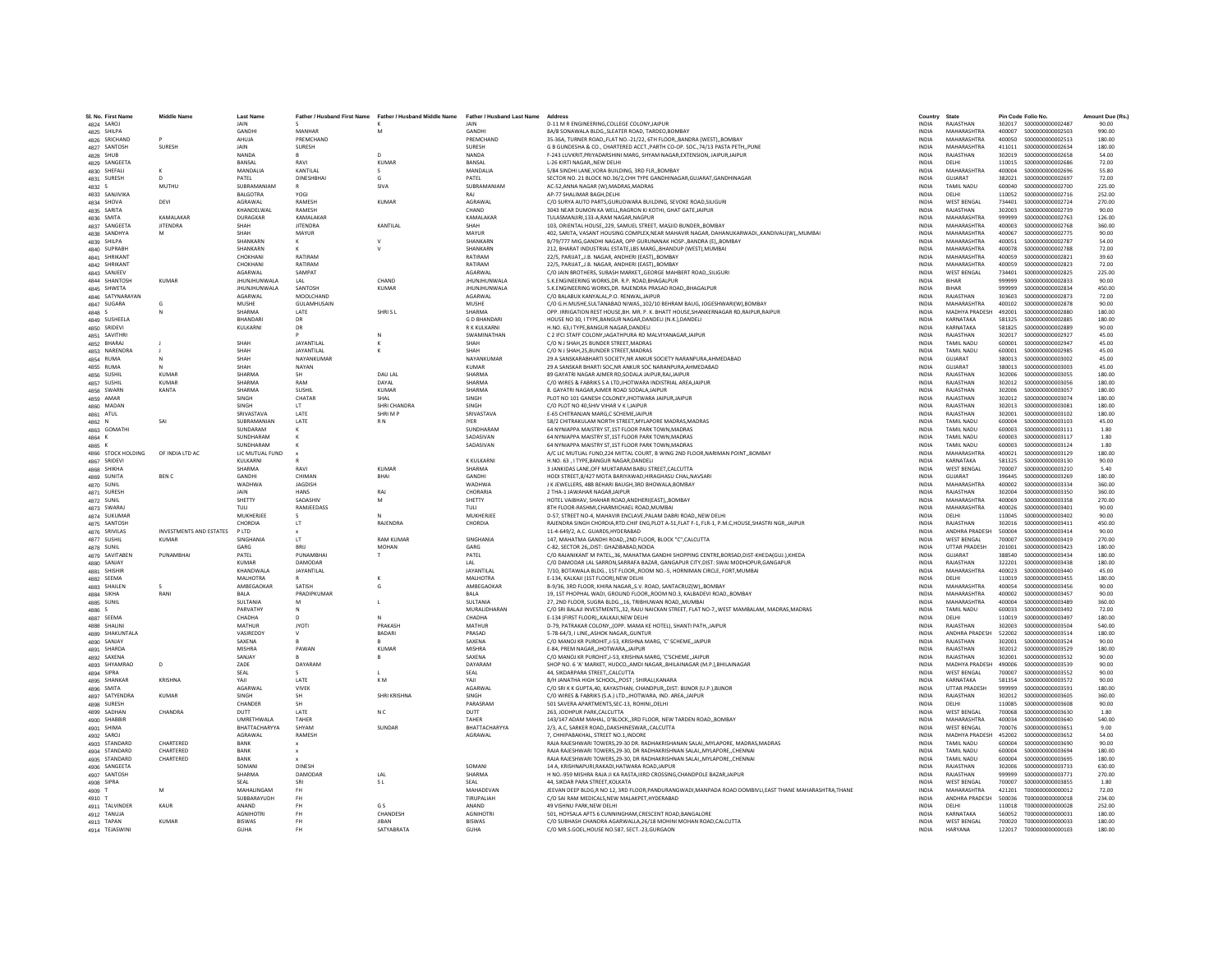| SI. No. First Nam            | <b>Middle Name</b>        | <b>Last Nam</b>            |                      | Father / Husband First Name Father / Husband Middle Name | Father / Husband Last Name | <b>Address</b>                                                                                                                                 | Country                      | State                                      |                  | Pin Code Folio No                    | Amount Due (Rs   |
|------------------------------|---------------------------|----------------------------|----------------------|----------------------------------------------------------|----------------------------|------------------------------------------------------------------------------------------------------------------------------------------------|------------------------------|--------------------------------------------|------------------|--------------------------------------|------------------|
| 4915 TIKOO                   | <b>INVESTMENT P</b>       | RAM<br>LTD                 | FH.                  |                                                          | PREMARAMII                 | P O KALBLDIST NAGAUR (RAI) NAGAUR                                                                                                              | <b>INDIA</b><br><b>INDIA</b> | RAIASTHAN<br>KARNATAKA                     | 341001<br>560002 | T000000000000125<br>T000000000000134 | 180.00<br>252.00 |
| 4916 TODARWAL<br>4917 TRILOK | CHAND                     | <b>JAIN</b>                | SOBHAGMALII          |                                                          | SOBHAGMALI                 | 40, LAXMI COMPLEX, 2ND FLOOR, K.R ROAD, FORT, OPP. VANI VILAS HOSP., BANGALORE<br>151/4 IMLI BAZAR.INDORE                                      | <b>INDIA</b>                 | MADHYA PRADESH                             | 452004           | T000000000000142                     | 72.00            |
| 4918 TRILOCHAN               |                           | SINGH                      | <b>HURY</b>          | LT KURTAR                                                | SINGH                      | COL. ADM, COLLEGE OF DEFENCE MANAGE-, MENT, BOLARUM P.O., SECUNDERABAD (A.P.), SECUNDERABAD                                                    | <b>INDIA</b>                 | ANDHRA PRADESH                             | 500010           | T000000000000195                     | 72.00            |
| 4919 THAKORLAL               |                           | PARIKH                     | VITHALDAS            |                                                          | PARIKH                     | C/O HITESH DIWAN 5 RAINIKUNI NO.-2.FIRST FLOOR, M G ROAD, KANDIVALI(W) MUMBA                                                                   | <b>INDIA</b>                 | MAHARASHTRA                                | 400067           | T000000000000198                     | 360.00           |
| 4920 TUSHAR                  | NAVNITRA                  | VORA                       | <b>NAVMITRAL</b>     | $\mathbf{r}$                                             | VORA                       | 15 NATHKRUPA.3/4 V N PURAV MARG.BOMBAY                                                                                                         | <b>INDIA</b>                 | <b>MAHARASHTRA</b>                         | 400022           | T000000000000231                     | 180.00           |
| 4921 TUSHAR                  | <b>NAVNITRA</b>           | VORA                       | NAVNITRAI            |                                                          | <b>VORA</b>                | 15 NATHKRUPA, 3/4 V N PURAV MARG, BOMBAY                                                                                                       | INDIA                        | MAHARASHTRA                                | 400022           | T000000000000232                     | 180.00           |
| 4922 TULSI                   | DEVI                      | <b>JHAMTAN</b>             | KRISHAN              | <b>KUMAF</b>                                             | <b>JHAMTANI</b>            | 55. PADMAWATI COLONY-A., NEW SANGANER ROAD, JAIPUR                                                                                             | <b>INDIA</b>                 | RAJASTHAN                                  | 302019           | T000000000000294                     | 180.00           |
| 4923 T                       |                           | <b>IFGADEFSAN</b>          | <b>IATF</b>          | T <sub>M</sub>                                           | NARASIMMACHEARI            | 19. PANTHADI CROSS STREET. MADURAI(TAMIL NADU) MADURA                                                                                          | <b>INDIA</b>                 | <b>TAMIL NADLI</b>                         | 625001           | T000000000000320                     | 90.00            |
| 4924 UMED                    | CHAND                     | <b>JAIN</b>                | <b>FH</b>            |                                                          | SAMPATLALIEE               | KALYAN SINGH BUILDING, SOJATI BUILDING, SOJATI GATE, JODHPUR, JODHPUR                                                                          | INDIA                        | RAJASTHAN                                  | 999999           | U000000000000047                     | 180.00           |
| 4925 UTTAM                   | <b>KUMAR</b>              | AGARWAL                    | <b>FH</b>            | <b>LAL CHAND</b>                                         | AGARWAL                    | P O BISHANPUR.VIA BAHADURGANJ BIHAR.DIST PURNEA.PURNEA                                                                                         | <b>INDIA</b>                 | <b>BIHAR</b>                               | 855101           | U000000000000174                     | 225.00           |
| 4926 USHA                    |                           | RANI                       |                      | л.                                                       | <b>ARORA</b>               | B/IV/52, NEAR CENTRAL CO. OP. BANK, G.T ROAD, CIVIL LINES, MOGA(PB.), MOGA                                                                     | <b>INDIA</b>                 | CHANDIGARH                                 | 142001           | U000000000000237                     | 90.00            |
| 4927 UPENDRA                 |                           | SHROFF                     | VASANTILAI           | G                                                        | SHROFF                     | 2/166 SILAMPURA.BURHANAPUR.INDORE                                                                                                              | <b>INDIA</b>                 | MADHYA PRADESH                             | 450331           | 11000000000000238                    | 72.00            |
| 4928 U                       |                           | <b>JAIN</b>                |                      |                                                          | JAIN                       | 6 GENERAL MUTHIAH STREET, MADRAS, MADRAS                                                                                                       | <b>INDIA</b>                 | <b>TAMIL NADU</b>                          | 600079           | U00000000000244                      | 162.00           |
| 4929 UMESH                   |                           | <b>BAROT</b>               | <b>GOVINDLAL</b>     |                                                          | <b>GOVINDLA</b>            | 33/B PUSHPA PARK, DAFTORY ROAD, MALAD (E), BOMBAY                                                                                              | <b>INDIA</b>                 | MAHARASHTRA                                | 400097           | U00000000000255                      | 72.00            |
| 4930 MANVINDER               | SINGH                     | LIPPAL                     | ARJAN                | SINGH                                                    | UPPAL                      | 655 Z TYPE TIMAR PUR.DELHI                                                                                                                     | <b>INDIA</b>                 | DELHI                                      | 110054           | 11000000000000257                    | 45.00            |
| 4931 PRITAM                  | KAUR                      | LIPPAL                     | ARJAN                | <b>SINGH</b>                                             | <b>UPPAL</b>               | 655 Z TYPE TIMAR PUR.DELHI                                                                                                                     | <b>INDIA</b>                 | DELHI                                      | 110054           | 11000000000000258                    | 45.00            |
| 4932 UNIT                    | <b>TRUST OF</b>           | <b>INDIA</b>               |                      |                                                          |                            | COMMERCE CENTRE 1, (29TH FLOOR), WORLD TRADE CENTRE, CUFFE PARDE, COLABA, BOMBAY                                                               | <b>INDIA</b>                 | MAHARASHTRA                                | 400005           | U00000000000263                      | 990.00           |
| 4933 V                       | CHAYA                     | DEVI                       | <b>FH</b>            | V VAIDHAYA                                               | NATHAN                     | "SHREE CHARANA PADUKA", NO.132,3RD 'D' CROSS, I MAIN, I STAGE, DOMLVR LAYOUT,, BANGALORE                                                       | INDIA                        | KARNATAKA                                  | 560071           | V000000000000005                     | 180.00           |
| 4934 V                       |                           | CHUGH                      | FH.                  | LRN                                                      | CHUG                       | 95. S.F.S. FLATS. REGORI APARTMENTS.(OPP. GOVT. OF INDIA PRESS).NEW DELHI                                                                      | <b>INDIA</b>                 | DELHI                                      | 110064           | V000000000000008                     | 144.00           |
| 4935 V                       |                           | SUYAMPRAKASH               | <b>FH</b>            | <b>VV</b>                                                | KRISHNAN                   | 13 NAMMAI WAR STREET VEPERY MADRAS                                                                                                             | <b>INDIA</b>                 | <b>TAMIL NADLI</b>                         | 600112           | V000000000000010                     | 180.00           |
| 4936 VANDANA                 |                           | PATEL                      | FH.                  | <b>BHAGUBHAI</b>                                         | PATEL                      | 3-MILAN SOCIETY, RACE COURSE ROAD, BARODA                                                                                                      | INDIA                        | GUJARAT                                    | 390005           | V000000000000068                     | 45.00            |
| 4937 VARUNA                  | REDDI                     | KAYATAM                    | <b>FH</b>            | PRABHAKER                                                | <b>REDD</b>                | NO 3-4-508 BARKATPURA.HYDERABAD.A P.HYDERABAD                                                                                                  | <b>INDIA</b>                 | <b>ANDHRA PRADESH</b>                      | 500027           |                                      | 225.00           |
| 4938 VASU                    | DEV                       |                            | <b>FH</b>            | M SEETHA RAMA                                            | RAJU                       | 83 MAMULPET.BANGALORE.BANGALORE                                                                                                                | <b>INDIA</b>                 | KARNATAKA                                  | 560053           | V000000000000121                     | 252.00           |
| 4939 VEENESH                 |                           | PARIKH                     | FH                   | PRAVIN I                                                 | <b>PARIKH</b>              | PARIKH APARTMENT GROUND FLOOR.S V ROAD, DAHISAR EAST.BOMBAY                                                                                    | <b>INDIA</b>                 | MAHARASHTRA                                | 400068           | V000000000000183                     | 252.00           |
| 4940 VENKATA                 | SUBRAHMANYAM              | <b>JAMMALAMADAKA</b>       | FH                   | <b>J ANANTHA</b>                                         | RAO                        | B-210, DATTA SAI APARTMENTS, R.T.C.CROSS ROADS, HYDERABAD                                                                                      | INDIA                        | ANDHRA PRADESH                             | 500020           | V000000000000198                     | 180.00           |
| 4941 VENKOBAYYA              |                           | <b>DOWLATABAD</b>          | <b>FH</b>            |                                                          | HANUMANTHAYYA              | H NO 11-12-59 BRESTHAWARPET, RAICHUR, KARNATAKA                                                                                                | <b>INDIA</b>                 | KARNATAKA                                  | 584101           | V000000000000210                     | 225.00           |
| 4942 VIBHA                   |                           | <b>PANKAI</b>              | <b>FH</b>            |                                                          | PANKAL                     | C/O DR. C.P GUPTA 160 SOLANI PURAM ROORKEE (U.P) ROORKEE                                                                                       | <b>INDIA</b>                 | <b>UTTAR PRADESH</b>                       | 247667           | V000000000000217                     | 252.00           |
| 4943 VIJAY                   | KUMAR                     | CHOPRA                     | FH.                  | <b>RAJ KUMAR</b>                                         | CHOPRA                     | R K CHOPRA TEXTILE MILLS, GALI GOSSAIAN O/S LAHORI GATE, AMRITSAR                                                                              | <b>INDIA</b>                 | PUNJAR                                     | 999999           | V00000000000269                      | 225.00           |
| 4944 VIJAY                   | <b>KUMAR</b>              | <b>GUPTA</b>               | FH.                  | $\mathsf{I}$                                             | <b>GUPTA</b>               | H.NO.E-1,,CENTRAL EXCISE COLONY, RANJEET NAGAR, KANPUR                                                                                         | <b>INDIA</b>                 | <b>UTTAR PRADESH</b>                       | 208005           | V00000000000275                      | 180.00           |
| 4945 VIJAY                   |                           | MITTAL                     | FH                   | <b>JOTI SARUP</b>                                        | MITTAL                     | 1509 WAZIR NAGAR.NEW DELHI                                                                                                                     | INDIA                        | DELHI                                      | 110003           | V000000000000296                     | 180.00           |
| 4946 VIJAY                   | RAJ                       | JAIN                       | <b>FH</b>            | LAXMI                                                    | CHAND                      | C/O VIJAY RAJ BHERU LAL JAIN, KAPRA BAZAR, JODHPUR                                                                                             | <b>INDIA</b>                 | RAJASTHAN                                  | 342001           | V000000000000302                     | 252.00           |
| 4947 VIJAY                   |                           | YADAV                      | FH.                  | <b>UMRAO</b>                                             | SINGH                      | 207 SAMAYPUR.DELHI                                                                                                                             | <b>INDIA</b>                 | <b>DELHI</b>                               | 110042           | V000000000000312                     | 225.00           |
| 4948 VIJAYAMALA              |                           | GAEKWAD                    | FH                   | LAXMANRAC                                                | GAEKWAD                    | ISHWAR SADAN 2ND FLOOR, DANDIA BAZAR OPP LAKADI POOL, BARODA                                                                                   | INDIA                        | GUJARAT                                    | 390001           | V000000000000335                     | 225.00           |
| 4949 VIMLA                   | $\mathcal{S}$             | BALIGA                     |                      | SHIDHA                                                   | BALIGA                     | 2133, 8TH MAIN, 'D' BLOCK, SECOND STAGE, RAJALI NAGAR, BANGALORE                                                                               | <b>INDIA</b>                 | KARNATAKA                                  | 560010           | V000000000000387                     | 90.00            |
| 4950 VINOD                   |                           | KHANDELWAL                 | SHRI                 |                                                          | NARAIN                     | 52/77 RAMJAS ROAD.KAROL BAGH.NEW DELHI                                                                                                         | <b>INDIA</b>                 | DELHI                                      | 110005           | V000000000000448                     | 90.00            |
| 4951 VINOD                   |                           | <b>KHANNA</b>              | RAMRATAN             |                                                          | <b>KHANNA</b>              | POCKET E, FLAT NO.406, MAYUR VIHAR, PHASE II, DELHI                                                                                            | INDIA                        | DELHI                                      | 110091           | V00000000000449                      | 90.00            |
| 4952 VINODRAY                |                           | THAKKAF                    | PURUSHOTTAMDAS       |                                                          | THAKKAF                    | 375/2 AMBIKA NIVAS.SECTOR-22 GANDHINAGAR.GUJARAT.GANDHINAGAR                                                                                   | <b>INDIA</b>                 | GUJARAT                                    | 382022           | V000000000000489                     | 243.00           |
| 4953 VIRENDER                | <b>KUMAR</b>              | <b>GUPTA</b>               | SHANKERLAL           |                                                          | <b>GUPTA</b>               | 6/135, LODHI MOHALLA, FRASH BAZAR, , DELHI                                                                                                     | <b>INDIA</b>                 | DELHI                                      | 110032           | V000000000000519                     | 252.00           |
| 4954 VIRENDRA                | SINGH<br><b>INDIA PVT</b> | KATIYAR<br><b>I IMITED</b> | LATE                 | <b>RAM CHANDRA</b>                                       | KATIYAR                    | H-340. INDRALOK.P.O.-KRISHNANAGAR.LUCKNOW U P.LUCKNOW                                                                                          | <b>INDIA</b><br><b>INDIA</b> | <b>UTTAR PRADESE</b><br><b>WEST BENGAL</b> | 226005<br>700017 | V000000000000531<br>V000000000000577 | 180.00<br>252.00 |
| 4955 VIVEK                   |                           |                            |                      |                                                          |                            | SHANTINIKETAN GROUND FLOOR, R NO 26 8 CAMAC STREET, CALCUTTA                                                                                   |                              |                                            |                  |                                      |                  |
| 4956                         | PRITAMI AI                | NAGARAJAN<br>SHETH         | SO<br>D <sub>O</sub> | S V<br>MR                                                | RAMAN<br>PREETAMI AI       | 15(OLD NO. 7).I MAIN ROAD. R.A. PURAMCHENNA<br>P.O. VESMA, VIS MAROLI, DIST VALSAD, VALSAD                                                     | INDIA                        | TAMIL NADU<br>GUIARAT                      | 600028<br>999999 | V000000000000608<br>V000000000000620 | 72.00<br>225.00  |
| 4957 VISHAKHA                | KUMAR                     | <b>JAIN</b>                | SO.                  | KAIORIMAL                                                | <b>JAIN</b>                |                                                                                                                                                | INDIA<br><b>INDIA</b>        | <b>TAMIL NADLI</b>                         | 600001           | V000000000000640                     | 180.00           |
| 4958 VIMAL<br>4959 VINIT     | VASTUPAL                  | SHAH                       | VASTUPAL             | AMRATLAL                                                 | SHAH                       | C/O RAJASTHAN STEEL SUPPLIERS, 56, SEMLUDOSS STREET, MADRAS<br>C/O MONEY MAKERS, BLDG. NO.-6,,1ST FLOOR, STADIUM COMPLEX,M G ROAD, NASIK,NASIK | <b>INDIA</b>                 | GOA                                        | 422001           | V000000000000807                     | 90.00            |
|                              |                           | GOYAL                      |                      |                                                          | GOYAL                      | 3-DA-16, JAWAHAR NAGAR, JAIPUR                                                                                                                 | INDIA                        | RAJASTHAN                                  | 302004           | V000000000000841                     | 180.00           |
| 4960 VIVEK<br>4961 VARTHAKAV |                           | SRINIVAS                   | DR                   | VK.                                                      | <b>MOORTH</b>              | FLAT NO. 34, BUILDING NO. 1, STATE GOVERNMENT QUARTERS, HAJI ALI, BOMBAY                                                                       | <b>INDIA</b>                 | MAHARASHTRA                                | 400034           | V000000000000883                     | 180.00           |
| 4962 PRADEEP                 | <b>KUMAR</b>              | VARMA                      | <b>JAI</b>           | DEV                                                      | VARMA                      | C/O SATISH KUMAR VARMA, FLAT NO.C-403, PRINCE APARTMENTS, PLOT NO.54, PATPARGANJ, DELHI                                                        | <b>INDIA</b>                 | DELHI                                      | 110092           | V000000000000926                     | 45.00            |
| 4963 VAJED/                  |                           | QUANUNGC                   | <b>MOHOMMED</b>      |                                                          | NAEEM                      | 1, MAYUR APARTMENT, BEHIND PARSI-, AGIYARI, FATEHGUNJ, BARODA                                                                                  | INDIA                        | GUJARAT                                    | 390002           | V000000000001017                     | 180.00           |
| 4964 VAISHALI                | <b>BABUBHA</b>            | PATEL                      | BABU                 | BHAI                                                     | PATEL                      | A-7. NEELKAMAL SOCIETY100. FEET ROADANAND                                                                                                      | <b>INDIA</b>                 | GUJARAT                                    | 388001           |                                      | 90.00            |
| 4965 VED                     | PRAKASH                   | SHARMA                     | SHRI                 | <b>ROOP CHAND</b>                                        | SHARMA                     | 155/92.HARI NAGAR.(NEAR TATSILA PUBLIC SCHOOL).SHARDA PURI-I, KANKER KHERA.MEERUT CANTT.                                                       | <b>INDIA</b>                 | <b>UTTAR PRADESH</b>                       | 250001           | V000000000001105                     | 360.00           |
| 4966 VIJAY                   |                           | <b>AGRAWAI</b>             | RADHA                | GOVIND                                                   | AGRAWAI                    | 3711 KHATUWALA STREETPHUTTA KHUKRA, RAM GANJ, JAIPUR                                                                                           | <b>INDIA</b>                 | RAIASTHAN                                  | 302002           | V000000000001112                     | 360.00           |
| 4967 V                       |                           | RAMANA                     |                      | VISWANATH                                                | <b>ACHARYA</b>             | KAMADHENU AGENCIES, BUDHAWARA PETA, KURNOOI                                                                                                    | INDIA                        | ANDHRA PRADESH                             | 999999           | v000000000001122                     | 180.00           |
| 4968 VIJAY                   | RAJ                       | KOTHARI N                  | NEMICHAND            |                                                          | KOTHARI                    | 8, MAHAVEER COLONY,,E V K SAMPATH ROAD, VEPERY,CHENNAI                                                                                         | <b>INDIA</b>                 | <b>TAMIL NADU</b>                          | 600007           | V00000000001165                      | 1.80             |
| 4969 YAGNESI                 |                           | MODY                       | BHAGUAYILAL          |                                                          | BHAGUAYILAL                | CHHUTABHAI PATEL ROAD.KANDIVALI EAST BOMBAY.BOMBAY                                                                                             | <b>INDIA</b>                 | MAHARASHTRA                                | 400101           | Y000000000000005                     | 225.00           |
| 4970 YESH                    |                           | KASHYAP                    | DFV                  | PAL                                                      | <b>KASHYAP</b>             | CIVIL LINES.MOGA.MOGA                                                                                                                          | <b>INDIA</b>                 | CHANDIGARH                                 | 142001           | Y000000000000026                     | 252.00           |
| 4971 YASHPAL                 |                           | <b>SINGH</b>               | DARSHAN              |                                                          | SINGH                      | C\O 196 /3 ZONE 1 M.P. NAGAR, BHOPAL                                                                                                           | <b>INDIA</b>                 | MADHYA PRADESH                             | 462011           | Y000000000000091                     | 270.00           |
| 4972 YOGITA                  |                           | PANDEYA                    |                      |                                                          | PANDEYA                    | 13/360, MALVIYA NAGAR, JAIPUR                                                                                                                  | <b>INDIA</b>                 | RAJASTHAN                                  | 302017           | Y000000000000101                     | 360.00           |
| 4973 YAMIN                   | DEVEN                     | <b>VYAS</b>                | DEVEN                |                                                          | <b>DEVEN</b>               | G/5, VARDHMAN NAGAR SOCIETY,, BHYUNGDEV CHAR RASTA, SOLAPUR, GHATLOTIA,, AHMEDABAD                                                             | <b>INDIA</b>                 | GUJARAT                                    | 380061           | Y000000000000103                     | 90.00            |
| 4974 ZAFAR                   |                           | TARIO                      | MOHD                 |                                                          | <b>HALIM</b>               | B-17/10 RAMESH NAGAR, NEW DELHI                                                                                                                | <b>INDIA</b>                 | <b>DELHI</b>                               | 110015           | 2000000000000003                     | 180.00           |
| 4975 ZAMIL/                  |                           | <b>KAPADIA</b>             |                      |                                                          |                            | AZIZ SILK & COTTON FACTORY, GULAMBABA MILL COMP STATION ROAD, SURAT                                                                            | INDIA                        | GUJARAT                                    | 395001           | 200000000000007                      | 45.00            |
| 4976 NARPAT                  | MAL                       | <b>BHANDAR</b>             | so                   | LATE SAMPATLAL                                           | BHANDARI                   | 11 LAKSHMI VILLAS.87 NAPEAN SEA ROAD.BOMBAY                                                                                                    | <b>INDIA</b>                 | <b>MAHARASHTRA</b>                         | 400006           | 0000000000000077                     | 720.00           |
| 4977 ARIHAN                  |                           | GARG                       | BHAGWAN              |                                                          | DASS                       | BHAGWAN DASS & SONS.HANDIAYA BAZAR.BARNALA PE                                                                                                  | <b>INDIA</b>                 | CHANDIGARH                                 | 148101           | A000000000000514                     | 72.00            |
| 4978 B                       |                           | AGGARWAI                   | SO.                  | MR O P                                                   | AGGARWAI                   | A-682 MAI VIYA NAGAR JAIPUR                                                                                                                    | <b>INDIA</b>                 | RAIASTHAN                                  | 302017           | B000000000000622                     | 1170.00          |
| 4979 BIMAL                   |                           | AGGARWAL                   | SO                   | OM P                                                     | AGGARWA                    | A-682, SHIV MARG, MALVIYA NAGAR, JAIPUR                                                                                                        | INDIA                        | RAJASTHAN                                  | 302017           | B00000000000689                      | 1170.00          |
| 4980 GIAY                    |                           | SINGH                      | <b>GURDILAL</b>      |                                                          | SINGH                      | GIAY SINGH KUCHA KORA HALWAI, HALL BAZAR, AMRITSAR                                                                                             | <b>INDIA</b>                 | CHANDIGARI                                 | 143001           | G000000000000155                     | 252.00           |
| 4981 JAYANTILAL              |                           | SHAH                       | <b>LAXMICHAND</b>    |                                                          | SHAH                       | SH SHREENATHJI CO-OP. HSG. SOC. LTD,FLAT NO-2, PLOT NO-4, SECTOR-14,VASHI, NAVI,MUMBAI                                                         | <b>INDIA</b>                 | MAHARASHTRA                                | 400703           | 1000000000000651                     | 90.00            |
| 4982 K                       | MANOHAR                   | NAYAK                      |                      | BABURAYA                                                 | NAYAK                      | NR RUPAVANI TALKIES, BHAVANTHI STREET A S PAI ROAD, MANGALORE                                                                                  | <b>INDIA</b>                 | KARNATAKA                                  | 575001           | K000000000000035                     | 252.00           |
| 4983 KAMLESHWAR              | DATT                      | <b>SHARMA</b>              |                      | D                                                        | SHARM/                     | EA-86 INDER PURI.NEW DELH                                                                                                                      | <b>INDIA</b>                 | DELH                                       | 110012           | K000000000000308                     | 252.00           |
| 4984 KAUSHLYA                |                           | DEVI                       | RAM                  |                                                          | LUBHAYA                    | 39 AMRIT NAGAR.NEW DELHI                                                                                                                       | INDIA                        | DELHI                                      | 110003           | K00000000000474                      | 180.00           |
| 4985 ARUN                    |                           | KHANDELWAL                 | PREMNATH             |                                                          | KHANDELWAL                 |                                                                                                                                                | <b>INDIA</b>                 | <b>WEST BENGAL</b>                         | 999999           | K000000000001410                     | 45.00            |
| 4986 LESLIE                  |                           | <b>RODRIGUES</b>           |                      |                                                          |                            | ROSARY VILLA CO OP HOUSING SCOEIETY, FLAT NO 1 3RD DOMINIC COLONY, ORLEM MALAD WEST,, BOMBAY                                                   | <b>INDIA</b>                 | MAHARASHTRA                                | 400064           | L000000000000175                     | 234.00           |
| 4987 MEGHSINGH               |                           | PARIHAR                    | LIS                  | <b>BHAIRON</b>                                           | SINGH                      | B-56, AJIT COLONY, JODHPUR (RAJ.) JODHPUF                                                                                                      | INDIA                        | RAJASTHAN                                  | 342001           | M00000000000688                      | 90.00            |
| 4988 M                       |                           | BOOTHALINGAM               | RAMSARAN             |                                                          |                            | 5-69. MAIN ROAD SIDE, VADAKKOOR, THOVALAI                                                                                                      | <b>INDIA</b>                 | <b>TAMIL NADLI</b>                         | 629302           | M000000000001004                     | 180.00           |
| 4989 NARENDRA                |                           | <b>KUMAR</b>               |                      | PAHI AIRAI                                               | SINGH                      | PRESS INFORMATION BUREAU(N.R), G.O.I, M.O.I&B, KENDRIYA SADAN, BLOCK -V, SECTOR - 9A,, CHANDIGARH                                              | <b>INDIA</b>                 | CHANDIGARH                                 | 160017           | N000000000001128                     | 45.00            |
| 4990 P                       |                           | VEERADEVI<br><b>GUPTA</b>  | <b>WO</b><br>wo      | RAMESH CHANDRA                                           | <b>TIKAMDAS</b><br>GARG    | 61, SEVEN WELLS STREET, MADRAS, MADRAS<br>2619, NAYA BAZAR, DELH                                                                               | <b>INDIA</b><br>INDIA        | TAMIL NADU<br>DELH                         | 600001<br>110006 | P000000000000089<br>P000000000000846 | 225.00<br>180.00 |
| 4991 PUSHP/                  | KESHAVLAL                 |                            | KESHAVLAL            |                                                          | KESHAVLAL                  | 101, SHRUSTI COMPLEX, OPP: GOTRI GEB SUB STATION, GOTRI ROAD, VADODARA                                                                         | <b>INDIA</b>                 | GUJARAT                                    |                  | P000000000001534                     | 180.00           |
| 4992 PRANJIVAN<br>4993 R     |                           | SHAH<br>NARAYANAN          |                      | $\mathbf{M}$                                             | RAMAMURTHY                 | NO.-1. R.K. NAGAR. IIND MAIN ROAD SECOND FLOOR. FLAT RAIA ANNAMALAI PURAM. CHENNAL CHENNAL                                                     | <b>INDIA</b>                 | TAMIL NADLI                                | 390021<br>600028 | R00000000000031                      | 180.00           |
| 4994 RAMGOPAL                | RADHAVALLABH              | AGRAWAL                    | RADHAVALLABH         | GOVINDRAM                                                | <b>AGRAWA</b>              | GOVIND TEXTILES TRADING CO.249 KALBADEVI ROAD.BOMBAY                                                                                           | <b>INDIA</b>                 | <b>MAHARASHTRA</b>                         | 400002           | R00000000000754                      | 225.00           |
| 4995 RASIKLAL                | <b>BAPULAL</b>            | SHAH                       | <b>BAPULAL</b>       |                                                          | <b>BAPULAL</b>             | 101, SHRUSTI COMPLEX, OPP: GOTRI GEB SUB STATION, GOTRI ROAD,, VADODARA                                                                        | <b>INDIA</b>                 | GUJARAT                                    | 390021           | R00000000002112                      | 180.00           |
| 4996 RAJ                     |                           | <b>KUMAR</b>               | RAMESH               | KR                                                       | SHARMA                     | A-302, CHANDRESH SWAGAT, SHANKESHWAR NAGAR, ACHOLE ROAD, NALLASOPARA(E), THANE, THANE                                                          | INDIA                        | <b>MAHARASHTRA</b>                         | 401203           | R00000000002168                      | 180.00           |
| 4997 SHANT                   | DEVI                      | AGGARWAI                   | <b>IAGANNATH</b>     |                                                          | AGGARWAI                   | 1/4 PATEL ROAD JALANDHAR CANTT.PUNJAB JALANDHAR                                                                                                | <b>INDIA</b>                 | CHANDIGARH                                 | 144005           | \$000000000000789                    | 243.00           |
| 4998 SURAJ                   |                           | PARKASH                    | <b>FH</b>            | LATE MANOHAF                                             | LAL                        | <b>D-23 GREEN PARK.NEW DELHI</b>                                                                                                               | <b>INDIA</b>                 | DELHI                                      | 110016           | \$000000000001585                    | 252.00           |
| 4999 K                       |                           | SRINIVASAP                 |                      |                                                          | KRISHNAMACHAR              | I FLOOR, 3 A, JEEVARTHNAM NAGAR, ADYAR, CHENNAI                                                                                                | <b>INDIA</b>                 | TAMIL NADU                                 | 600020           | \$000000000003099                    | 90.00            |
| 5000 K                       |                           | SRINIVASAN                 |                      |                                                          | KRISHNAMACHARI             | I FLOOR  3 A. JEEVARATHNAM NAGAR., ADYAR., CHENNAI                                                                                             | <b>INDIA</b>                 | <b>TAMIL NADU</b>                          | 600020           | \$000000000003100                    | 90.00            |
| 5001 VINESH                  |                           | SHAH                       | <b>JAYANTILAI</b>    |                                                          | SHAH                       | SH SHREENATHJI CO-OP HSG SOC, LTD.,FLAT NO-2, PLOT NO-4, SECTOR-14.VASHI, NAVI.MUMBAI                                                          | <b>INDIA</b>                 | MAHARASHTRA                                | 400703           | V000000000000834                     | 90.00            |
| 5002 VINESH                  |                           | SHAH                       | JAYNTILAL            |                                                          | SHAH                       | SH SHREENATHJI CO-OP HSG.SOC.LTD., FLAT NO-2, PLOT NO-4, SECTOR-14, VASHI, NAVI, MUMBAI                                                        | INDIA                        | <b>MAHARASHTRA</b>                         | 400703           | V000000000000835                     | 90.00            |
| 5003 CHANDRAKANT             | DUARGADAS                 | SATYADEV                   | DUARGADAS            |                                                          | <b>DUARGADAS</b>           | C/O CHANDRAKANT DUARGADAS.USHA KIRAN BLDG4TH FLOOR.44/B. DR.YAGNIK ROAD.RAJKOT                                                                 | <b>INDIA</b>                 | GUJARAT                                    | 360001           | C000000000000642                     | 360.00           |
| 5004 JATIN                   | <b>ASHOK</b>              | KHANDWALA                  | <b>ASHOK</b>         |                                                          | ASHOK                      | JAYANTILAL KHANDWALA & SONS.201 STOCK EXCH. PLAZA.DALAL STREET.BOMBAY                                                                          | <b>INDIA</b>                 | MAHARASHTRA                                | 400023           | J00000000000676                      | 46.80            |
| 5005 MANJULA                 | <b>JAWAHAR</b>            | VORA                       | <b>IAWAHAR</b>       | DEVSI                                                    | VORA                       | GANESH BHUVAN.270.TELANG ROAD, MATUNGABOMBAY                                                                                                   | <b>INDIA</b>                 | MAHARASHTRA                                | 400015           | M000000000001132                     | 180.00           |
|                              |                           |                            |                      |                                                          |                            |                                                                                                                                                |                              |                                            |                  |                                      |                  |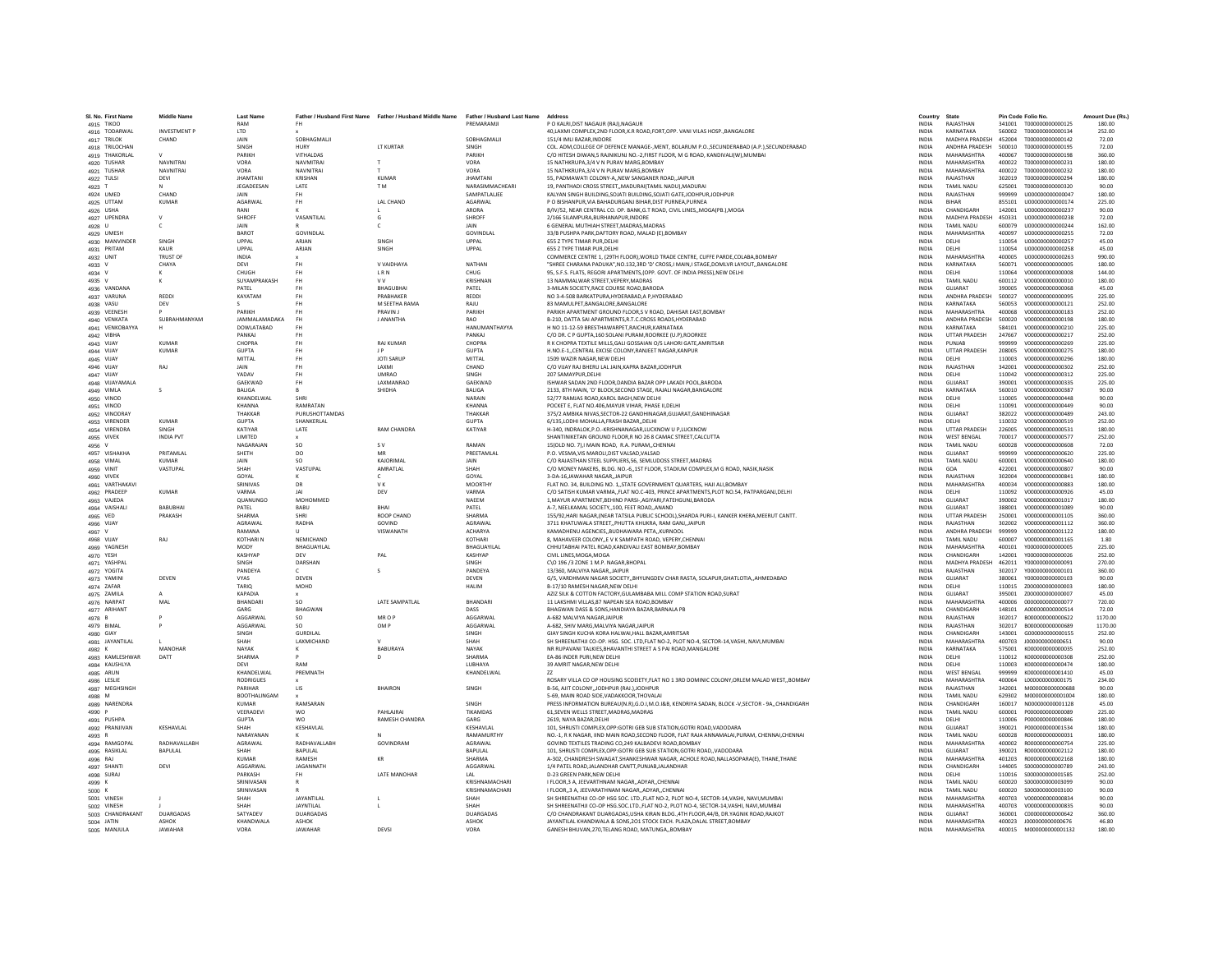| SL No. First Name             | <b>Middle Name</b>     | <b>Last Name</b>              |                                 | Father / Husband First Name Father / Husband Middle Name Father / Husband Last Name |                              | Address                                                                                                                                                                             | Country                      | State                               | Pin Code Folio No. |                                      | Amount Due (Rs.) |
|-------------------------------|------------------------|-------------------------------|---------------------------------|-------------------------------------------------------------------------------------|------------------------------|-------------------------------------------------------------------------------------------------------------------------------------------------------------------------------------|------------------------------|-------------------------------------|--------------------|--------------------------------------|------------------|
| 5006 M                        |                        | PATEL                         | NARANBHAI                       |                                                                                     | NARANBHAI                    | SARDAR CHOK, AT, DABHOW, TK, POTLAD, DIST: TIUIR, GUJARAT, TIUIR                                                                                                                    | <b>INDIA</b>                 | GUJARAT                             |                    | 387210 M000000000001631              | 90.00            |
| 5007 PREM                     | CHAND                  | <b>JAIN</b>                   | <b>INDER</b>                    |                                                                                     | <b>JAIN</b>                  | 2. SUDHA SAGAR COLONY. NR KARDHANI MARKET CHIDAND MARG MALVIYA NAGAR JAIPUR                                                                                                         | <b>INDIA</b>                 | RAIASTHAN                           | 302017             | 2000000000001425                     | 360.00           |
| 5008 RANJIT                   | <b>KUMAR</b>           | DHAR                          | ASHUTOSH                        |                                                                                     | DHAR                         | P31/1 C.I.T. SCHEME VII M.CALCUTTA                                                                                                                                                  | <b>INDIA</b>                 | <b>WEST BENGAL</b>                  | 700054             | R000000000001921                     | 90.00            |
| 5009 SUBHASH                  | MANAK CHAND            | <b>KABRA</b>                  |                                 |                                                                                     |                              | 390 BUDHWAR PETH, CHOLKHAN ALI, PUNE                                                                                                                                                | INDIA                        | MAHARASHTRA                         | 411002             | S000000000001268                     | 135.00           |
| 5010 RAJENDRA                 |                        | <b>SHARMA</b>                 |                                 |                                                                                     | <b>SHARMA</b>                | 1E48 SUBHASH COLONY, SHASTRI NAGAR, JAIPUR<br>3075/76 B WING OBEROI GARDEN ESTATE CHANDIVALI STUTIO MUMBAI MAHARASHTRA                                                              | <b>INDIA</b>                 | RAJASTHAN                           | 302016             | \$000000000003046                    | 270.00           |
| 5011 BRAHAM<br>5012 USHA      | PRAKASH                | <b>MUNDRA</b><br><b>TOTLA</b> | SH                              | <b>JALIT MOHAN</b>                                                                  | TOTI A                       | C/O PHOOL NIWAS.NEAR JAAT DHARAMSHALA.HANUMANGARH TOWN.HANUMANGARH TOWN.RAJASTHAN                                                                                                   | <b>INDIA</b><br><b>INDIA</b> | MAHARASHTRA<br>RAIASTHAN            | 400072<br>335513   | 1201060000128735<br>1201210100460297 | 252.00<br>360.00 |
| 5013 SNEHLATA                 |                        | JAIN                          | VINAY                           | KUMAR                                                                               | JAIN                         | 56, PADMAWATI COLONY A, NEW SANGANER ROAD, JAIPUR, RAJASTHAN                                                                                                                        | INDIA                        | RAJASTHAN                           | 302020             | 1201770100566421                     | 540.00           |
| 5014 NARESH                   | <b>KUMAR</b>           | <b>GUPTA</b>                  | LATE                            | <b>BRIJ MOHAN</b>                                                                   | <b>GUPTA</b>                 | 205.RABINDRA SARANI(3RD FLOOR).ROOM NO.113.,KOLKATA.WEST BENGAL                                                                                                                     | <b>INDIA</b>                 | <b>WEST BENGAL</b>                  | 700007             | 1201910300005219                     | 180.00           |
| 5015 TESSY                    | GUEIZELAR              |                               | <b>IVAN</b>                     |                                                                                     | GUEIZELAR                    | 'EMRITA', H/NO X1/721, BISHOP GARDEN, PATTALAM, FORTCOCHIN, COCHIN, KERALA                                                                                                          | <b>INDIA</b>                 | KERALA                              | 682001             | 1202390000004071                     | 495.00           |
| 5016 MALA                     | DFVI                   | KARNANI                       | MANGL                           | IAI                                                                                 | KARNANI                      | C/O GOURDHAN DAS.RAM CHANDAR.MARWARI PATTY.JORHAT.ASSAM                                                                                                                             | <b>INDIA</b>                 | ASSAM                               | 785001             | 1202890000099731                     | 720.00           |
| 5017 GOPAL                    | LAL                    | MEENA                         |                                 | <b>KNAHAIYA LAL</b>                                                                 | MEENA                        | 3-GAYTRI COLONY,'B' NR. AIRPORT, OVER BRIDGE, JAIPUR, RAJ                                                                                                                           | <b>INDIA</b>                 | RAJASTHAN                           | 302011             | 1202920000072581                     | 180.00           |
| 5018 UTPAL                    | VIJAY                  | SAHA<br>RUIWALE               | MAHADEB                         |                                                                                     | SAHA<br>VIJAY                | C/O - MAHADEB SAHA, GOPINATH, SAHA ROAD, ANJANA PARA, P.O.-SAKTINAGAR, DIST - NADIA., KRISHNAGAR, WEST BENGA                                                                        | INDIA                        | <b>WEST BENGAL</b>                  | 741102             | 1203000000070151                     | 1.80             |
| 5019 MANDA<br>5020 BASANTA    | SURHASH                | DHOOT                         | VUAY<br><b>SURHASH</b>          |                                                                                     | SURHASH                      | 1, SHIVMOHINI APARTMENT, VIJAY, HOUSING SOC., NEAR JAGADAMBA, MANDIR, GORAKSHAN ROAD, AKOLA, MAHARASHTRA<br>FLAT NO 1 RAIDEEP APPT.NANDIGRAM COLONY.GARKHEDA.AURANGABAD.MAHARASHTRA | INDIA<br><b>INDIA</b>        | GOA<br>GOA                          | 444005<br>431005   | 1203150000003635<br>1203320003013882 | 90.00<br>180.00  |
| 5021 RASHID                   | AHMED MOHAMED          | SURTI                         | MOHAMED                         | AHMED                                                                               | <b>SURTI</b>                 | 6 100 NANA BAZAR.RANDER.SURAT.GUJRAT                                                                                                                                                | <b>INDIA</b>                 | GUIARAT                             | 395005             | 1203330000231368                     | 90.00            |
| 5022 NARESH                   | KUMAR                  | KALAN                         | CHAINA                          |                                                                                     | KALAN                        | G 15, PKT 2, NARAINA VIHAR, NEW DELHI, DELHI                                                                                                                                        | INDIA                        | DELHI                               | 110028             | 1203350001751321                     | 252.00           |
| 5023 ASHUTOSH                 |                        | PRASAD                        |                                 | MAHENDRA PRASAD                                                                     | MATHUR                       | 80. SHREE VIHAR.BEHIND HOTEL CLARKS AMER.J. L. N. MARG.JAIPUR.RAJASTHAN                                                                                                             | <b>INDIA</b>                 | RAJASTHAN                           | 302018             | 1203660000018924                     | 225.00           |
| 5024 SUNIL                    |                        | OJHA                          | CHANDULAL                       |                                                                                     | OJHA                         | SURAVI APARTMENT 2ND FLOOR.S B GORAI ROAD.ASANSOL.WEST BENGAL                                                                                                                       | <b>INDIA</b>                 | <b>WEST BENGAL</b>                  | 713301             | 1204470006049110                     | 585.00           |
| 5025 PRADIP                   | KUMAR                  | DAS                           | DERENDRA                        | NATH                                                                                | DAS                          | 23D BARWARITALA ROAD KOLKATA WEST BENGAL                                                                                                                                            | <b>INDIA</b>                 | <b>WEST BENGAL</b>                  | 700010             | 1204630000340923                     | 1.80             |
| 5026 KOMAL                    |                        | <b>WADHWA</b>                 | <b>SH</b>                       | RAJINDAR PAL                                                                        | WADHWA                       | H NO- 17, DESH BANDHU APARTMENT, KALKAJI, NEW DELHI DELHI                                                                                                                           | <b>INDIA</b>                 | DELHI                               | 110019             | 1204910000149894                     | 180.00           |
| 5027 ATUL<br>5028 DAMODAF     |                        | SINGHAL<br>LAL                | <b>MISHRI</b><br><b>BADRI</b>   | LAL                                                                                 | SINGHAL<br>LAL               | B188 JANTA COLONY JAIPUR JAIPUR RAJASTHAN<br>NEAR AGARWAL DHARMSHALA, STATION ROAD, GANGAPUR CITY, DIST. SAWAI MADHOPUR, RAJASTHAN                                                  | <b>INDIA</b><br><b>INDIA</b> | RAJASTHAN<br>RAJASTHAN              | 302004<br>322201   | 1206590000003460<br>1301760000131317 | 180.00<br>90.00  |
| 5029 GOVIND                   |                        | PRASAD                        | SH KAI YAN                      |                                                                                     | PRASAD                       | MANGAL SADAN.MADHAV NAGAR. UDAI MODE.GANGAPUR CITY.DIST. SAWAI MADHOPUR.RAJASTHAN                                                                                                   | <b>INDIA</b>                 | RAIASTHAN                           | 322201             | 1301760000141644                     | 18.00            |
| 5030 A                        |                        | KAMALA                        |                                 |                                                                                     | SIVASAMY                     | 7, KARPPAGA VINAYAGAR NAGAR, POLLACHI MAIN ROAD, COIMBATORE                                                                                                                         | <b>INDIA</b>                 | <b>TAMIL NADU</b>                   | 641032             | A000000000000016                     | 72.00            |
| 5031 ABDUL                    |                        | AZIZ                          | MOHAHED                         |                                                                                     | KUNJU                        | NEW BANGALOW KARAMOODU.THONNAKKAL P O TRIVANDRUM.TRIVANDRUM. KERALA                                                                                                                 | <b>INDIA</b>                 | KERALA                              | 695582             | A000000000000047                     | 72.00            |
| 5032 ABDULHUSAIN              | SARAFALI               | GANGARDIWALA                  | SARAFALI                        |                                                                                     | GANGARDIWALA                 | 11 DIMTIMKAR ROAD 1ST FLOOR, ROOM NO 36 OPP J J HOSPITAL, BOMBAY                                                                                                                    | INDIA                        | MAHARASHTRA                         | 400008             | A000000000000056                     | 252.00           |
| 5033 ABDUR                    |                        | RAHMAN                        |                                 |                                                                                     |                              | C/O SAMAI STORE P O ARARIA DIST PURNEA                                                                                                                                              | <b>INDIA</b>                 | <b>RIHAR</b>                        | 854311             | A000000000000060                     | 45.00            |
| 5034 ABHA                     | CHANDER                | <b>JAIN</b><br>RHATIA         | RUPAK<br>RAMLAL                 |                                                                                     | <b>JAIN</b><br><b>RHATIA</b> | 41 RAJPUR ROAD.DELHI                                                                                                                                                                | <b>INDIA</b><br><b>INDIA</b> | DELHI<br>DELHI                      | 110054<br>110052   | A000000000000063<br>A000000000000090 | 90.00<br>252.00  |
| 5035 AGDISH<br>5036 AJAY      | <b>KUMAR</b>           | GOYAL                         | G                               |                                                                                     | GOYAL                        | E 71 ASHOK VIHAR, PHASE I, DELHI<br>2A/208 AZADNAGAR.KANPUR                                                                                                                         | <b>INDIA</b>                 | <b>UTTAR PRADESH</b>                | 208002             | A000000000000111                     | 180.00           |
| 5037 ALKA                     |                        | RANI                          | DO                              | PRABHA                                                                              | LALL                         | 106-C, POCKET A, SUKHDEV VIHAR, NEW DELHI                                                                                                                                           | INDIA                        | DELHI                               | 110065             | A000000000000168                     | 180.00           |
| 5038 ALOKE                    |                        | MAHFSHWARI                    |                                 |                                                                                     | MAHESHAWARI                  | SH R L MAHESHWARI.N 10 GREATER KAILASH.NEW DELHI                                                                                                                                    | <b>INDIA</b>                 | DELHI                               | 110048             | A000000000000183                     | 252.00           |
| 5039 AMAR                     |                        | SINGH                         |                                 | SARWAN                                                                              | SINGH                        | H NO 720-A SECTOR 36 B, CHANDIGARH                                                                                                                                                  | <b>INDIA</b>                 | CHANDIGARH                          | 160036             | A000000000000198                     | 225.00           |
| 5040 AMARJEET                 | KOUR                   | DANG                          |                                 |                                                                                     |                              | 177. SAINIK VIHAR. DELHI                                                                                                                                                            | <b>INDIA</b>                 | DELHI                               | 110034             | A000000000000205                     | 180.00           |
| 5041 ANANTHAKRISHAN           |                        | GANESAN                       |                                 |                                                                                     | GANESAN                      | 105, KULIN APARTMENTS,, PANDIT DEENDAYAL ROAD, DOMBIVLI(W), DOMBIVLI                                                                                                                | <b>INDIA</b>                 | MAHARASHTRA                         | 421202             | A00000000000286                      | 180.00           |
| 5042 ANGELO                   | KUMAR                  | NAZARETH                      | <b>ANTHONY</b><br><b>LAIPAT</b> |                                                                                     | PAUL                         | BLDG NO 27/B/105 MANISH NAGAR, JAI PRAKASH ROAD ANDHERI WEST, BOMBAY<br>15 ANAND LOK NEW DELHI                                                                                      | <b>INDIA</b>                 | MAHARASHTRA                         | 400058<br>110049   | 4000000000000291                     | 180.00<br>180.00 |
| 5043 ANIL<br>5044 ANIL        | <b>KUMAR</b>           | <b>JAIN</b><br>MUNDRA         | <b>SHRI</b>                     | RAI                                                                                 | <b>JAIN</b><br>RAMIL         | C/O MUNDRA BROTHERS, 384-B KALBADEVI ROAD, BOMBAY                                                                                                                                   | <b>INDIA</b><br><b>INDIA</b> | DELHI<br>MAHARASHTRA                | 400002             | A000000000000337<br>A000000000000343 | 252.00           |
| 5045 ANIL                     |                        | SHAH                          | LAXMICHAND                      |                                                                                     | SHAH                         | 3/206, OFF SINGARAVELAN SALAI,, CHINNA NEELANKARAI,, MADRAS                                                                                                                         | <b>INDIA</b>                 | TAMIL NADU                          | 600041             | A000000000000355                     | 180.00           |
| 5046 ANIL                     | M                      | MUDDEBIHAL                    |                                 |                                                                                     | MUDDEBIHAL                   | 9-A 43 19TH C MAIN ROAD. 1ST BLOCK RAJAJINAGAR. BANGALORE                                                                                                                           | <b>INDIA</b>                 | KARNATAKA                           | 560010             | A00000000000356                      | 225.00           |
| 5047 ANIL                     |                        | PRABHU                        | RAGHORA                         |                                                                                     | PRARHU                       | 580 SAHAKAR NAGAR NO 2, BEHIND SHEEL COLONY CHEMBUR, BOMBAY                                                                                                                         | <b>INDIA</b>                 | MAHARASHTRA                         | 400071             | A000000000000362                     | 252.00           |
| 5048 ANITA                    |                        | GOEL                          | MURARILAI                       |                                                                                     | GOEL                         | E 41 MASUID MOTH.NEW DELHI                                                                                                                                                          | <b>INDIA</b>                 | DELHI                               | 110048             | A000000000000393                     | 252.00           |
| 5049 ANJALI                   | DATTATRAYA             | NEWASKAP                      | <b>DATTATRAYA</b>               |                                                                                     | DATTATRAYA                   | PURUA KARMAVEER SOCIETY,416-A DURGA NAGAR,PUNE                                                                                                                                      | <b>INDIA</b>                 | MAHARASHTRA                         | 411016             | A000000000000415                     | 180.00           |
| 5050 ANOOF                    | LALL                   | SAKHUJA                       | NARSING                         | DASS                                                                                | SAKHUJA                      | LIFE GUARD CLINIC,328 9TH CROSS WILSON GARDEN, BANGALORE                                                                                                                            | INDIA                        | KARNATAKA                           | 560027             | A000000000000463                     | 225.00           |
| 5051 ANUP<br>5052 ARVINDBHAI  |                        | SHASTRI<br>PATEL              | VITHALBHA                       |                                                                                     | PATEL                        | 14 NARAYAN PARK NAVBANGPURA.AHMEDABAD<br>F/1 VASUDHA APPARTMENT, NEAR VIJAY PARK NAVRANGPURA, AHMEDABAD                                                                             | <b>INDIA</b><br>INDIA        | GUIARAT<br>GUJARAT                  | 380009<br>380009   | A000000000000485<br>A000000000000611 | 180.00<br>225.00 |
| 5053 ASHA                     | <b>ASHWANI</b>         | ADVANI                        | <b>ASHWANI</b>                  | KUMAR                                                                               | ADVANI                       | TRIMURTI TRAVEL AND TOURS PVT LTD, 2ND FLOOR SHALE BLDG 28 BANK STREET, BOMBAY                                                                                                      | INDIA                        | MAHARASHTRA                         | 400023             | A000000000000627                     | 90.00            |
| 5054 ASHA                     |                        | <b>GUPTA</b>                  | wo                              | MAHESH CHAND GUPTA                                                                  | ADVOCATE                     | W/O MAHESH CHAND GUPTA ADVOCATE.B-7 SHIV MARG. BANI PARKJAIPUR                                                                                                                      | <b>INDIA</b>                 | RAJASTHAN                           | 302016             | A000000000000640                     | 225.00           |
| 5055 ASHA                     |                        | PATIL                         | SHASHIDHAF                      |                                                                                     | PATIL                        | SAVISRI 425 IV BLOCK 8TH MAIN.KORAMANGALA.BANGALORE                                                                                                                                 | <b>INDIA</b>                 | KARNATAKA                           | 560034             | A000000000000650                     | 180.00           |
| 5056 ASHIMA                   |                        | soon                          | <b>ASHOK</b>                    | <b>KUMAR</b>                                                                        | soon                         | 805, SUMERU TOWERS, KAUSHAMBI, PO: SAHIBABAD, DIST GAZIABAD                                                                                                                         | <b>INDIA</b>                 | <b>UTTAR PRADESH</b>                | 201010             | A000000000000570                     | 180.00           |
| 5057 ASHOK                    |                        | <b>AGARWAI</b>                |                                 |                                                                                     | AGARWAL                      | 43 KISHAN NAGAR,, SHYAM NAGAR,, JAIPUR                                                                                                                                              | <b>INDIA</b>                 | RAIASTHAN                           | 302019             | A000000000000679                     | 180.00           |
| 5058 ASHOK                    | <b>AJITSINH</b>        | VED                           | <b>AJITSINE</b>                 | <b>JETHMAL</b>                                                                      | VED                          | 607 SHRINATH APPARTMENTS, SHATILAL MODI ROAD, KANDIVALI W, BOMBAY<br>3187 AKAR BHAWAN CHANDPOLE BAZAR.KALYAN JI KA RASTAJAIPUR                                                      | <b>INDIA</b>                 | MAHARASHTRA<br>RAJASTHAN            | 400067             | A000000000000681<br>A000000000000682 | 90.00            |
| 5059 ASHOK<br>5060 ASHOK      |                        | AKAR<br>BEHAL                 | <b>MOHAN</b>                    | LAL<br>к                                                                            | AKAR<br>BEHAL                | C/O CENTRAL BANK OF INDIA.ZONAL COMPUTER.CEN.I.M.A.HALL.NR I.T.O.I.P. MARG.NEW DELHI                                                                                                | <b>INDIA</b><br><b>INDIA</b> | DELHI                               | 302001<br>110002   | A000000000000686                     | 90.00<br>252.00  |
| 5061 ASHOK                    | <b>IAYENDRARHAI</b>    | <b>SHAH</b>                   | <b>IAYENDRA</b>                 |                                                                                     | MOHANLAL                     | 3300 GOVIND KASHIRAMS POLE.MANGAL PAREKAKHANCHA SHAHPUR.AHMEDABAD                                                                                                                   | <b>INDIA</b>                 | GUIARAT                             | 380001             | A000000000000695                     | 225.00           |
| 5062 ASHOK                    | KUMAR                  | BANSAL                        |                                 | VED                                                                                 | PKASH                        | M/S OM PARKASH SATISH KUMAR, MANDI KESAR GANJ, LUDHIANA                                                                                                                             | INDIA                        | PUNJAB                              | 999999             | A000000000000715                     | 225.00           |
| 5063 ASISH                    |                        | DECHOWDHURY                   | LAXMINARAYAN                    |                                                                                     | DECHOWDHURY                  | 22/1 GOABAGAN STREET,R O BEADON STREET,CALCUTTA                                                                                                                                     | INDIA                        | <b>WEST BENGAL</b>                  | 700006             | A000000000000818                     | 225.00           |
| 5064 AUTAR                    | SINGH                  | PADDA                         | <b>BANTA</b>                    |                                                                                     | SINGH                        | D-576, RANJIT AVENUE AMRITSAR                                                                                                                                                       | <b>INDIA</b>                 | CHANDIGARH                          | 143001             | A000000000000850                     | 225.00           |
| 5065 AJIT                     |                        | KUCHERIA                      | SO.                             |                                                                                     | TUKARAM                      | C/O UNIQUE INVESTMENTS, 63, DONTAD STREET, DAMAR GALLI,, BOMBAY                                                                                                                     | INDIA                        | MAHARASHTRA                         | 400009             | A000000000000997                     | 360.00           |
| 5066 ANITA<br>5067 ALIMOHAMED | <b>ISMAIL</b>          | <b>SINHA</b><br>PATEL         | VARESH<br><b>ISMAIL</b>         |                                                                                     | <b>SINHA</b><br>PATEL        | G-3, SAMARPAN FLATS, , NEAR GULBAI TEKRA, ELLISBRIDGE, , AHMEDABAD<br>A GANI MANSION, NEW PATELWADA, VERAVAL                                                                        | INDIA<br>INDIA               | GUJARAT<br>GUJARAT                  | 380006<br>362265   | A000000000001071<br>A000000000001088 | 505.80<br>180.00 |
| 5068 ANJU                     |                        | KASERA                        | SHIVDUTTARAI                    |                                                                                     | <b>KASERA</b>                | C-188 BIRLASAGAR COLONY.PO : PORBANDAR-2.PORBANDAR                                                                                                                                  | <b>INDIA</b>                 | GUJARAT                             | 360576             | A000000000001097                     | 72.00            |
| 5069 AMIYA                    | SANKAR                 | <b>MITRA</b>                  | LATE                            | HK.                                                                                 | <b>MITRA</b>                 | 95A C ROAD, ANANDAPURI P O: NONA CHANDAN PUKUR DT NORTH 24 PARGANAS.                                                                                                                | <b>INDIA</b>                 | <b>WEST BENGAL</b>                  | 743102             | A000000000001142                     | 90.00            |
| 5070 AMRUTBHAI                | NATTHUBHAI             | PATEL                         | NATTHUBHAI                      |                                                                                     | PATEL                        | C-1 PWD STAFF QUARTERS, OPP NANPURA POST OFFICE, NANPURA,, SURAT                                                                                                                    | <b>INDIA</b>                 | GUIARAT                             | 395001             | A000000000001175                     | 90.00            |
| 5071 AMRITA                   |                        | MADHAVAN                      |                                 |                                                                                     | MADHAVAN                     | C/O MR. K S MADHAVAN, (M.D.), TECUMSEH PRODUCTS INDIA LTD., BALANAGAR, HYDERABAD                                                                                                    | INDIA                        | ANDHRA PRADESH                      | 500037             | A000000000001186                     | 180.00           |
| 5072 ANURADHA                 |                        | <b>HAMIRWASIA</b>             | KIRAN                           | <b>KUMAR</b>                                                                        | <b>HIMARWASH</b>             | 1/2.KRISHNA RAM BOSE STREET.CALCUTTA                                                                                                                                                | <b>INDIA</b>                 | <b>WEST BENGAL</b>                  | 700004             | A000000000001190                     | 72.00            |
| 5073 AFZAL<br>5074 AMITABH    | ABDUL                  | <b>KARDER</b><br><b>GUPTA</b> | ABDUL<br>SHRI                   | KADER HAJI<br>CHANDRA                                                               | <b>ISMAIL</b><br><b>VIRA</b> | 106/108 NEW KAZI STREET2ND FLOOR, ROOM NO-4.BOMBAY<br>151 BAIROONI KHANDAK.LUCKNOW 1.LUCKNOW                                                                                        | <b>INDIA</b><br><b>INDIA</b> | MAHARASHTRA<br><b>UTTAR PRADESH</b> | 400003<br>999999   | A000000000001201<br>A000000000001233 | 505.80<br>252.00 |
| 5075 A                        |                        | RETHNAN                       |                                 |                                                                                     | ANAIAPPAN                    | Y-195 ANNANAGAR WEST, MADRAS, MADRAS                                                                                                                                                | INDIA                        | <b>TAMIL NADU</b>                   | 600040             | A000000000001255                     | 360.00           |
| 5076 ASHOK                    | KUMAR                  | AGARWAL                       | SITARAM                         |                                                                                     | AGARWAL                      | GEEL CONSULTANCY SERVICE, 448/2 BIDHAN ROAD, 2ND FLOOR, DARJEELING, SILIGURI                                                                                                        | INDIA                        | <b>WEST BENGAL</b>                  | 734401             | A000000000001262                     | 36.00            |
| 5077 ANIL                     | BHAVANJI               | SHAH                          | BHAVANJI                        |                                                                                     | <b>SHAH</b>                  | BABANAGAR A/23.24 ST PETERS ROAD.BANDRA.BOMBAY                                                                                                                                      | <b>INDIA</b>                 | MAHARASHTRA                         | 400050             | A000000000001265                     | 45.00            |
| 5078 ARUN                     | KANTI                  | RATHI                         | RAM                             | GOPAL                                                                               | RATHI                        | C/O AAR AAR INVESTMENTS.141/143.PRINCESS STREEET.2ND FLOOR.SAI BHUVANBOMBAY                                                                                                         | <b>INDIA</b>                 | MAHARASHTRA                         | 400002             | A000000000001274                     | 72.00            |
| 5079 ARTI                     |                        | <b>KAPOOR</b>                 | RAMAN                           |                                                                                     | KAPOOR                       | C/O BOMBAY MACHINERY STORES,1, JAVER BHAVAN, NR. MUNICIPAL OFFICE, NASIK ROAD,, NASIK                                                                                               | <b>INDIA</b>                 | GOA                                 | 422101             | A000000000001289                     | 72.00            |
| 5080 ASHISH                   | PRAKASH                | ARYA                          |                                 |                                                                                     | ARYA                         | C/O NAVRATNA JEWELLERS, 677, MAIN ROAD, RANCHI (BIHAR)., RANCH                                                                                                                      | INDIA                        | <b>BIHAR</b>                        | 834001             | A000000000001311                     | 252.00           |
| 5081 ADVANCE<br>5082 ANJU     | <b>CONSTRUCTION CO</b> | PVT LTD<br>SUNGER             | N A<br>RAVINDER                 |                                                                                     | SUNGER                       | C-6/14-02, SECTOR - 6., C.B.D. OPP, KONKAN BHAVAN, NEW BOMBAY, BOMBAY<br>459. SECTOR - 28., NOIDA., UTTAR PRADESH, NOIDA                                                            | <b>INDIA</b><br><b>INDIA</b> | MAHARASHTRA<br><b>UTTAR PRADESH</b> | 400614<br>201301   | A000000000001314<br>A000000000001323 | 720.00<br>72.00  |
| 5083 ANTONETT                 |                        | FERNANDES                     | SAVIO                           | c                                                                                   | <b>FERNANDES</b>             | A 11/12, KAILASH APTS., RAMBAUG, BORIVALI (W), BOMBAY                                                                                                                               | <b>INDIA</b>                 | MAHARASHTRA                         | 400092             | A000000000001337                     | 252.00           |
| 5084 AKBARAL                  |                        | MUSHE                         | DAWOOD                          |                                                                                     | DAWOOD                       | C/O G.H.MUSHE, SULTANABAD NIWAS, 102/10 BEHRAM BAUG, JOGESHWARI(W), BOMBAY                                                                                                          | INDIA                        | MAHARASHTRA                         | 400102             | A000000000001341                     | 90.00            |
| 5085 KAPOOR                   | CHAND                  | AGRAWAL                       | <b>SHRI</b>                     | <b>DURGA LAL</b>                                                                    | AGRAWAL                      | C/O R.P.GUPTA, A-86 SHYAM NAGAR, AJMER ROAD, JAIPUR, RAJASTHAN, JAIPUR                                                                                                              | <b>INDIA</b>                 | RAJASTHAN                           | 302006             | A000000000001410                     | 180.00           |
| 5086 GULAM                    | ABBAS ALI              | MOHAMMED                      | MR                              | HABIBULLAHBHAI ALI                                                                  | MOHAMMED                     | NOBLE TRADERS.PO BOX 497.BAHRAIN                                                                                                                                                    | BAHRAIN NA                   |                                     | 999999             | A000000000001427                     | 180.00           |
| 5087 ARVIND                   |                        | <b>JAIN</b>                   | <b>HFMRAI</b>                   |                                                                                     | SOHANRAL                     | C/O UMESH G SHAH 16 AMUL SOC NR. SHARDA NAGAR P.O. PALDL AHMEDARAD                                                                                                                  | <b>INDIA</b>                 | GUIARAT                             | 380007             | A000000000001441                     | 90.00            |
| 5088 ASHOK                    |                        | KIRPLANI                      | <b>JUMOMAL</b>                  |                                                                                     | <b>JUMOMAI</b>               | C/O RACHANA COLDNRGH SENTER, BUS STATION ROAD, AT BANTWA, BANTWA                                                                                                                    | INDIA                        | GUJARAT                             | 362620             | A000000000001540                     | 90.00            |
| 5089 ALKA<br>5090 ASHWIN      | <b>MOTIRAM</b>         | KHANNA<br><b>ACHARYA</b>      | <b>MOTIRAM</b>                  | $\epsilon$                                                                          | KHANNA<br><b>ACHARYA</b>     | C/O HARVINDER BABBAR, 82 HARGOBIND, ENCLAVE, VIKAS MARG EXTN., DELHI<br>9-A GANGOTRI SOCIETY.NEAR L D ENGG COLLEGE GULBAITEKRA AHMEDABAD                                            | INDIA<br><b>INDIA</b>        | DELHI<br>GUJARAT                    | 110092<br>380006   | A000000000001546<br>A000000000001554 | 252.00<br>72.00  |
| 5091 ARUN                     | <b>KUMAR</b>           | AGARWAL                       | GIRDHARI                        | LAL                                                                                 | AGARWAL                      | C/O SUNIL ENTERPRISES.104 MGD MARKET.JAIPUR                                                                                                                                         | <b>INDIA</b>                 | RAJASTHAN                           | 302002             | A000000000001557                     | 270.00           |
| 5092 AJIT                     | <b>KUMAR</b>           | SOGANI                        | <b>SHIKHAR</b>                  | CHAND                                                                               | SOGANI                       | 56, PADMAWATI COLONY-A,, NEAR KISAN DHARAM KANTA,, NEW SANGNER ROAD, JAIPUR, JAIPUR                                                                                                 | <b>INDIA</b>                 | RAIASTHAN                           | 302019             | A000000000001565                     | 180.00           |
| 5093 AMIT                     |                        | SHARMA                        | KAILASH                         | CHANDRA                                                                             | <b>SHARMA</b>                | H NO 2032, BIRDHI CHAND BHAIYA KA, CHOLK, KHAZANE WALON KA RASTA, JAIPUF                                                                                                            | INDIA                        | RAJASTHAN                           | 302001             | A000000000001580                     | 180.00           |
| 5094 ARVIND                   |                        | PUJARA                        | TRIBHUVANDAS                    |                                                                                     | PUJARA                       | C/O ALLOY STEEL ENTERPRISES, 13, KACHALEESWAR AGRAHARAM STREET, MADRAS                                                                                                              | <b>INDIA</b>                 | <b>TAMIL NADU</b>                   | 600004             | A000000000001602                     | 180.00           |
| 5095 ASHOK                    | <b>KUMAR</b>           | <b>BUDHWANI</b>               | PRATAP                          |                                                                                     | SINGH                        | C/O SANGEET TAHLANI, 608, SOMA APARTMENT, 5TH FLOOR,,'N' BLOCK, PARNASREE PALLY, BEHALA, KOLKATA                                                                                    | <b>INDIA</b>                 | <b>WEST BENGAL</b>                  |                    | 700060 A000000000001606              | 72.00            |
| 5096 ASHA                     | $\mathbf R$            | PATFI                         | <b>BALDEVRHAL</b>               |                                                                                     | <b>RAI DEVRHAI</b>           | 30. MAHA PRABHUJI SOCIETY., ASARVA, AHMEDABAD                                                                                                                                       | <b>INDIA</b>                 | GUIARAT                             |                    | 380016 A000000000001614              | 90.00            |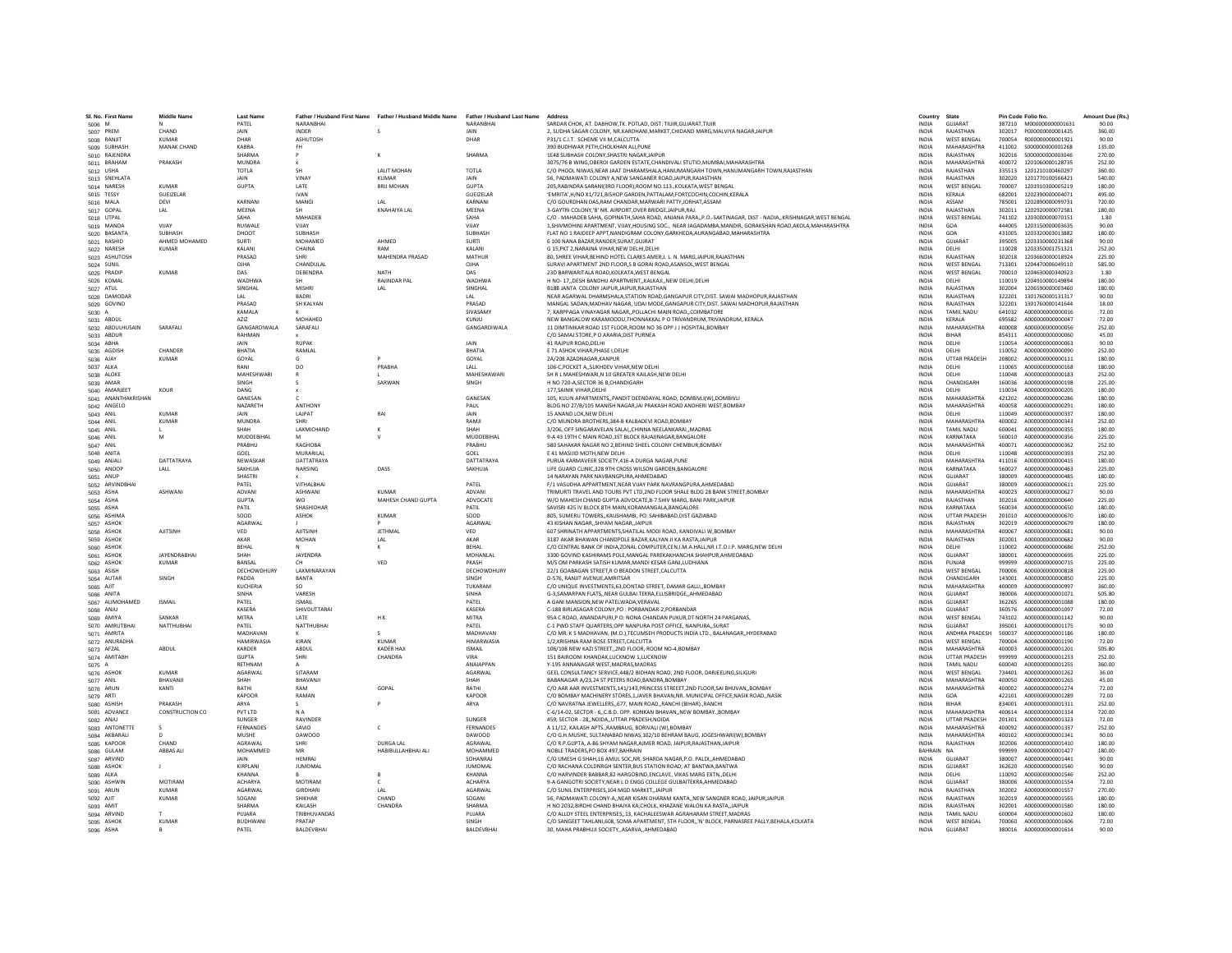| SL No. First Name               | <b>Middle Name</b>   | <b>Last Name</b>              |                                 | Father / Husband First Name Father / Husband Middle Name Father / Husband Last Name |                            | Address                                                                                                                   | Country                      | State                                    | Pin Code Folio No. |                                      | Amount Due (Rs.) |
|---------------------------------|----------------------|-------------------------------|---------------------------------|-------------------------------------------------------------------------------------|----------------------------|---------------------------------------------------------------------------------------------------------------------------|------------------------------|------------------------------------------|--------------------|--------------------------------------|------------------|
| 5097 ASHABEN                    | <b>BALDEVBHAI</b>    | PATEL                         | BALDEVBHAI                      |                                                                                     | BALDEVBHAI                 | 30. MAHA PRABHUJI SOCIETYASARVAAHMEDABAD                                                                                  | <b>INDIA</b>                 | GUJARAT                                  |                    | 380016 A000000000001618              | 90.00            |
| 5098 ANURADHA                   |                      | MANDOVARA                     | RAVI                            |                                                                                     | MANDOVARA                  | MAHESHWARI INVESTMENT.35 HAMAM ST.,2ND FLR. B/H DENA BANK, R.NO.1-B.MUMBAI                                                | <b>INDIA</b>                 | MAHARASHTRA                              |                    | 400023 A000000000001688              | 72.00            |
| 5099 B                          |                      | KAKNKARIA                     | LATE                            |                                                                                     | <b>HASTIMAL</b>            | 7 HUSSAIN SAHIB STREET.PARK TOWN.MADRAS                                                                                   | <b>INDIA</b>                 | TAMIL NADU                               | 600003             | B000000000000004                     | 180.00           |
| 5100                            |                      | GAUBA<br>YATHISH              |                                 | <b>PADMANABHA</b>                                                                   | GAUBA<br>NAIDU             | HOUSE NO 3F-32, NIT FARIDABAD, HARYANA, FARIDABAD<br>11 15TH MAIN ROAD.VASANTHANAGAR.BANGALORE                            | INDIA<br><b>INDIA</b>        | HARYANA<br>KARNATAKA                     | 121001<br>560052   | B000000000000015<br>B000000000000034 | 252.00<br>180.00 |
| $5101$ E<br>5102 B              | PADMANABHA           | NAIDU                         | B                               | GOVINDARAJULU                                                                       | NAIDU                      | 11 15TH MAIN ROAD, VASANTHANAGAR, BANGALORE                                                                               | <b>INDIA</b>                 | KARNATAKA                                | 560052             | B000000000000036                     | 180.00           |
| 5103 B                          | PRAKASH CHAND        | DUGAR                         | RHFRUDAN                        |                                                                                     | DUGAR                      | NO 11 PERIYANAIYA KARAN STREET SOWCARPET MADRAS                                                                           | <b>INDIA</b>                 | <b>TAMIL NADLI</b>                       | 600079             | B000000000000038                     | 180.00           |
| 5104 E                          |                      | PANDU                         |                                 |                                                                                     | RAMCHANDRAN                | NO 28 EAST ANJANEYA TEMPLE STREET, BA20AVANAGUDI, BANGALORE                                                               | INDIA                        | KARNATAKA                                | 560004             | B000000000000044                     | 180.00           |
| 5105 B                          |                      | SUBBARAC                      |                                 |                                                                                     | NARASIMHAN                 | A-401.3RD FLOOR. KRISHNA VILAS.APARTMENTS. 39/01.MADRAS                                                                   | <b>INDIA</b>                 | <b>TAMIL NADU</b>                        | 600059             | B000000000000058                     | 72.00            |
| 5106 BABY                       |                      | KUDRAVALLY<br>KUNWAR          | $\kappa$<br><b>IARAR</b>        | SRRV<br>MAI                                                                         | PRASAD<br><b>LODHA</b>     | 8-3-319/9 YELLAREDDYGUDA.HYDERABAD<br>KISTUR BHAWAN OPP GOL BLDG SARDARPURA IODHPUR                                       | <b>INDIA</b><br><b>INDIA</b> | ANDHRA PRADESH<br>RAIASTHAN              | 500873<br>342003   | B000000000000103<br>8000000000000110 | 234.00<br>90.00  |
| 5107 BADAN<br>5108 BAIKUNTHA    | NATH                 | DAS                           | LATE                            | SUDHAMOY                                                                            | DAS                        | C/O BUAN KUMAR DAS,C-364, SHALIMAR GARDEN, EXTN-II,,SAHIBABAD, GHAZIABAD,U.P.,GHAZIABAD                                   | INDIA                        | <b>UTTAR PRADESH</b>                     | 201005             | B000000000000116                     | 180.00           |
| 5109 BALBIR                     |                      | SINGH                         |                                 | MANOHAR                                                                             | SINGH                      | HX-97, E-7 EXTENSION, ARERA COLONY, BHOPAL, M P. BHOPAL                                                                   | <b>INDIA</b>                 | MADHYA PRADESH                           | 462016             | B000000000000136                     | 45.00            |
| 5110 BALBIR                     | SINGH                | BHANDAR                       | MANOHAR                         |                                                                                     | SINGH                      | 17 DADU BAGH SANSAR CHANDRA RDJAIPUR                                                                                      | INDIA                        | RAJASTHAN                                | 302001             | B000000000000137                     | 252.00           |
| 5111 BALDEV                     | SINGH                | <b>RHORIA</b>                 | PRARHIJ                         |                                                                                     | DYAI                       | FLAT NO. 104A R/3 LAWRENCE ROAD DELHI                                                                                     | <b>INDIA</b>                 | DELHI                                    | 110035             | B000000000000144                     | 180.00           |
| 5112 BALVINDERJEET              | KAUR                 | $\mathbf{H}$<br>DEVI          | <b>GURIOPAL</b><br>AANUHA       | SINGH                                                                               | GILL<br>LAL                | HOUSE NO 706 SECTOR 11 B.CHANDIGARH<br>J-12 LUXMI NAGAR, DELHI                                                            | <b>INDIA</b><br>INDIA        | CHANDIGARH<br>DELHI                      | 160011<br>110092   | B000000000000166<br>B000000000000274 | 180.00<br>180.00 |
| 5113 BHAGWATI<br>5114 BHAGWATI  | DEVI                 | SABOO                         | LALIT                           | <b>KUMAR</b>                                                                        | SABOO                      | 701.SRI RAMKRISHNA SADANSIR.POCHKHANWALA ROAD.WORLIBOMBAY                                                                 | <b>INDIA</b>                 | MAHARASHTRA                              | 400025             | B00000000000276                      | 135.00           |
| 5115 BHALCHANDRA                |                      | KARANDE                       | P                               | G                                                                                   | KARANDE                    | 8 SAFALYA DR RAJENDRA PRASAD ROAD. TILAK NAGAR DOMBIVLI E.DIST THANE. THANE                                               | <b>INDIA</b>                 | MAHARASHTRA                              | 421201             | B000000000000288                     | 252.00           |
| 5116 BHANUMATI                  |                      |                               |                                 |                                                                                     |                            | 15 SHRIRAM NAGAR NORTH STREET AI WARPET MADRAS                                                                            | <b>INDIA</b>                 | TAMIL NADLI                              | 600018             | 8000000000000297                     | 180.00           |
| 5117 BHANUMATI                  |                      | KHATRI                        | RADHE                           | SHAM                                                                                | KHATRI                     | NEAR POST OFFICE, SAWAI MADHOPUR, RAJ, MADHOPUR                                                                           | INDIA                        | RAJASTHAN                                | 999999             | B000000000000301                     | 180.00           |
| 5118 BHANWARLAL<br>5119 BHARAT  | BHUSHAN              | <b>JAIN</b><br>KHATTAF        | LATE<br><b>HIRA</b>             | JODHRAJJI F<br>NAND                                                                 | JAIN<br>KHATTAR            | 9 KALYAN KUTIR NEAR LOHIA NAGAR.L B SHASHTRI MARG KURLA W.BOMBAY<br>21/129 VIKRAM VIHAR, LAJPAT NAGAR IV, NEW DELHI       | <b>INDIA</b><br>INDIA        | MAHARASHTRA<br>DELHI                     | 400070<br>110024   | B000000000000316<br>B000000000000327 | 252.00<br>252.00 |
| 5120 BHARTI                     | $\mathbb{R}$         | KISHNANI                      | RAI                             | <b>KUMAR</b>                                                                        | KISHNANI                   | B-12 C C COLONY OPP RANA PARTAP RAGH DELHI                                                                                | <b>INDIA</b>                 | DELHI                                    | 110007             | B000000000000380                     | 90.00            |
| 5121 BHASKAR                    |                      | PATEL                         | SOMARHAI                        | M                                                                                   | PATFI                      | 43 GODOWN STREET, MADRAS                                                                                                  | <b>INDIA</b>                 | <b>TAMIL NADLI</b>                       | 600001             | B000000000000391                     | 180.00           |
| 5122 BHAVNA                     | MAHENDRA             | PATEL                         | MAHENDRA                        | JAYANTILAL                                                                          | PATEL                      | 34/B HARIDWAR CO OP HOUSING SOCIETY.RANIP                                                                                 | <b>INDIA</b>                 | GUJARAT                                  | 382480             | B000000000000410                     | 252.00           |
| 5123 BHAWAR                     |                      | LAL                           | <b>HIMMAT</b>                   |                                                                                     | <b>MAL</b>                 | SRI PARSHVA DRUG HOUSE, 21 & 21/2, LALBAGH FORT ROAD, BANGALORE                                                           | INDIA                        | KARNATAKA                                | 560004             | B000000000000424                     | 252.00           |
| 5124 BHERUDAN<br>5125 BHIKAJI   | <b>LADUIL SAWANT</b> | DUGAR<br><b>RHONSALE</b>      | SUGANMAL<br><b>LADUIL</b>       | <b>RHIKAII SAWANT</b>                                                               | DUGAR<br><b>BHONSALE</b>   | NO 11 PERIYANAIYA KARAN STREET SOWCARPET MADRAS<br>GR.FLOOR.LAXMI SADAN.SAVARKAR PATHNEAR 3 PETROL PUMP.THANE             | <b>INDIA</b><br><b>INDIA</b> | <b>TAMIL NADLI</b><br>MAHARASHTRA        | 600079<br>400602   | B000000000000432<br>B000000000000435 | 180.00<br>90.00  |
| 5126 BHOGILAL                   | PURSHOTTAM           | LAKHANI                       | PURSHOTTAM                      | MONIL                                                                               | <b>LAKHANI</b>             | 427/2 ODHAV BHUVAN.CHIRA BAZAR.BOMBAY                                                                                     | <b>INDIA</b>                 | MAHARASHTRA                              | 400002             | B000000000000443                     | 180.00           |
| 5127 BHUPINDER                  |                      | KAUR                          |                                 | <b>JAITINDER</b>                                                                    | SINGH                      | C/O JAITINDER SINGH.G-99 SAKET.NEW DELHI                                                                                  | <b>INDIA</b>                 | DELHI                                    | 110017             | B000000000000465                     | 225.00           |
| 5128 BHUPINDER                  |                      | KOUR                          |                                 | <b>BHUPINDER</b>                                                                    | SINGH                      | E-41 MOTI NAGAR, NEW DELHI                                                                                                | INDIA                        | DELHI                                    | 110015             | B000000000000467                     | 225.00           |
| 5129 BINDU                      | MOHAN                | <b>RHAGWANDAS</b>             | MOHAN                           |                                                                                     | <b>RHAWNAN</b>             | 1206 NILANIANA MARVE ROAD MALAD W ROMBAY                                                                                  | <b>INDIA</b>                 | MAHARASHTRA                              | 400064             | B000000000000530                     | 45.00            |
| 5130 BRAJ                       | NANDAN SINGH         | <b>TYAGI</b><br>SANGHV        | HARDEO<br>wo                    | SINGH<br><b>STRAPS</b>                                                              | <b>TYAGI</b><br>CENTRE     | PLOT NO 6 TYAGI COLONY, TONK ROAD, JAIPUR<br>C/O M/S L P TRADERS.62. NARAYANA MUDALI STREET.MADRAS                        | <b>INDIA</b><br><b>INDIA</b> | RAIASTHAN<br><b>TAMIL NADU</b>           | 302015<br>600079   | B000000000000561<br>B00000000000612  | 135.00<br>90.00  |
| 5131 B<br>5132 BIMAL            | <b>KUMAR CHAND</b>   | <b>GOTHIA</b>                 | <b>SO</b>                       | SATYA NARAYAN CHAND                                                                 | <b>GOTHIA</b>              | C/O STEEL TUBE CENTRE, 10/2, SADDAR PATRAPPA ROAD, BANGALORE                                                              | INDIA                        | KARNATAKA                                | 560002             | B000000000000616                     | 180.00           |
| 5133 BINA                       |                      | <b>NAHATA</b>                 | PRODYOT                         | <b>KUMAR</b>                                                                        | NAHATA                     | 65. NALINI SETH ROAD CALCUTTA                                                                                             | <b>INDIA</b>                 | <b>WEST RENGAL</b>                       | 700007             | B000000000000632                     | 180.00           |
| 5134 BIHARILAL                  | $\kappa$             | <b>LAKHI</b>                  | PESOOMAL                        |                                                                                     | <b>LAKHI</b>               | 1-6-15. MAHALAXMI BLDG.M G ROAD.SECUNDERABAD                                                                              | <b>INDIA</b>                 | ANDHRA PRADESH                           | 500003             | 8000000000000707                     | 45.00            |
| 5135 BITHALDAS                  |                      | TAPADIA                       | SO.                             | <b>LATE GOKULDAS</b>                                                                | TAPADIA                    | 60-B.RATAN SARKAR STREET.CALCUTTA                                                                                         | <b>INDIA</b>                 | <b>WEST BENGAL</b>                       | 700007             | B00000000000711                      | 252.00           |
| 5136 BHANWARIDEVI<br>5137 BEENA |                      | BIYANI<br>SHARMA              | <b>RAM</b><br>MADHUSADAN        | <b>NIWAS</b>                                                                        | BIYANI<br>SHARMA           | DIVYA JYOT FLATS, BLDG, NO E/27, SUMUL DAIRY ROAD,, SURAT<br>B-182.MANGAL MARG.BAPUNAGAR.JAIPUR                           | INDIA<br><b>INDIA</b>        | GUJARAT<br>RAIASTHAN                     | 395004<br>302015   | B000000000000819<br>B000000000000832 | 180.00<br>135.00 |
| 5138 BHARAT                     |                      | RHUSHAN                       | <b>SH</b>                       | HARI                                                                                | CHAND                      | 65. HAKIKAT NAGAR.G.T.O. NAGAR.DELHI                                                                                      | <b>INDIA</b>                 | DELHI                                    | 110009             | B000000000000834                     | 45.00            |
| 5139 BEENA                      |                      | SHARMA                        | M                               | s                                                                                   | SHARMA                     | B-182.MANGAL MARG.BAPU NAGARJAIPUR                                                                                        | <b>INDIA</b>                 | RAIASTHAN                                | 302015             | B000000000000838                     | 135.00           |
| 5140 B                          |                      | SIVKUMAR                      | s                               |                                                                                     | BALSUBRAMANIAM             | 13. VALLIAMMAI STREETKUMARANKUNDRAM. CHROMEPETMADRAS                                                                      | <b>INDIA</b>                 | <b>TAMIL NADU</b>                        | 600044             | B000000000000902                     | 630.00           |
| 5141 B                          |                      | MURTHY                        |                                 | N <sub>B</sub>                                                                      | KRISHNAN                   | FLAT NO-705, 7TH FLOOR, MEENAXI TOWERS, GOKULDHAM, GOREGAON(EAST), BOMBAY                                                 | INDIA                        | MAHARASHTRA                              | 400063             | B000000000000907                     | 90.00            |
| 5142 KOKARAM                    |                      | BABU<br>BANAVALIKER           | <b>KOKA</b><br>MR               | ADINARAYANA<br><b>VIJAY N</b>                                                       | BABU<br>BANAVALIKER        | B-24, F-1., VIDYANAGAR., HYDERABAD                                                                                        | <b>INDIA</b><br><b>INDIA</b> | ANDHRA PRADESH<br><b>UTTAR PRADESH</b>   | 500049<br>208002   | B000000000000922<br>B00000000000934  | 180.00<br>45.00  |
| 5143 SHOBHA<br>5144 SHUBHA      | $\vee$               | <b>BHATNAGAR</b>              |                                 |                                                                                     | BHATNAGAR                  | 7/187 SWAROOP NAGAR, KANPUR, KANPUR<br>H NO 1022 PANOKA DARIBA, SUBHASH CHAUK, JAIPUR                                     | <b>INDIA</b>                 | RAJASTHAN                                | 999999             | B000000000000993                     | 180.00           |
| 5145 BHARAT                     |                      | SHAH                          | JAYANTILAL                      | K                                                                                   | SHAH                       | C/O N J SHAH.25 BUNDER STREET.MADRAS                                                                                      | <b>INDIA</b>                 | TAMIL NADU                               | 600001             | B000000000001012                     | 90.00            |
| 5146 BISHEMBER                  | LAL                  | KEDIA                         | RAMESWAR                        | LAL                                                                                 | KEDIA                      | P.O. ISLAMPUR. JHUNJHUNU(RAJ.) JHUNJHUNU                                                                                  | <b>INDIA</b>                 | RAJASTHAN                                | 333024             | B000000000001084                     | 360.00           |
| 5147 BHANUDAS                   |                      | <b>PASTE</b>                  | RAMA                            |                                                                                     | <b>PASTE</b>               | C/O RAM LAXMAN VASAHAT, A WARD ROOM 135 2/3, BEHIND CHAYANA, MILL, T.J.RD. SEWREE, BOMBAY                                 | <b>INDIA</b>                 | MAHARASHTRA                              | 400015             | B000000000001119                     | 90.00            |
| 5148 BHARTI                     | B.                   | MORRIA<br>BHANDARI            | <b>BHARAT</b>                   |                                                                                     | RHAI<br>BHANDAR            | PLOT NO-524,,12-C, LILASHAH NAGAR, GANDHIDHAM,KUTCH<br>12/18. MALVIYA NAGAR. JAIPUR                                       | <b>INDIA</b><br><b>INDIA</b> | GUIARAT<br>RAJASTHAN                     | 370201             | B000000000001123                     | 180.00<br>900.00 |
| 5149 BEENA<br>5150 BHAGWAN      | DAS                  | RATHI                         | RAIARAM                         | К                                                                                   | RATHI                      | 14-6-10, BEGUM BAZAR., HYDERABAD                                                                                          | <b>INDIA</b>                 | ANDHRA PRADESH                           | 302017<br>500012   | B000000000001130<br>8000000000001179 | 90.00            |
| 5151 C                          | PRAKASH              | CHAND H U F                   | CHAMPALA                        |                                                                                     | CHAMPALA                   | NO 10 GOWDIA MUTT ROAD.ROYAPETTAH.MADRAS                                                                                  | <b>INDIA</b>                 | TAMIL NADU                               | 600014             | C000000000000014                     | 72.00            |
| 5152 C                          |                      | <b>SURHASH</b>                | CHETAN                          |                                                                                     | ANAND                      | <b>B-30/A VIIAY NAGAR DELHI</b>                                                                                           | <b>INDIA</b>                 | DELHI                                    | 110009             | 000000000000021                      | 225.00           |
| 5153 CHANDANBEN                 |                      | SHAH                          | GULABCHAND                      |                                                                                     | GULABCHAND                 | NALIN NIWAS NAGARSHETHS WANDA, GHEEKANTA ROAD, AHMEDABAD                                                                  | INDIA                        | GUJARAT                                  | 380001             | C000000000000074                     | 252.00           |
| 5154 CHANDRIKA<br>5155 CHANDRU  | GOVINDRAM            | PAREKH<br><b>HIRA</b>         | NIRANJAN<br><b>GOBINDRAM</b>    | L                                                                                   | PAREKH<br><b>HIRA</b>      | 9/4A, MAYORSHIVSUNMUGUM ST., VILLAGE ROAD, ,NUNGAMBAKKAM, CHENNAI<br>33 BELLE VIEW.85 WARDEN ROAD.BOMBAY                  | INDIA<br><b>INDIA</b>        | TAMIL NADU<br>MAHARASHTRA                | 600034<br>400036   | C000000000000181<br>C000000000000191 | 252.00<br>180.00 |
| 5156 CHANSUKLAL                 |                      | <b>ROGAWAT</b>                | <b>MUKANDAS</b>                 |                                                                                     | <b>BOGAWAT</b>             | AT PO BHIGWAN, TALOKA INDAPUR, DIST PUNE, PUNE                                                                            | <b>INDIA</b>                 | MAHARASHTRA                              | 413105             | C000000000000202                     | 252.00           |
| 5157 CHUAUHANG                  |                      | SANGKUNGI                     | PABINDRA                        | DUTTA                                                                               | CHOWADHURY                 | C/O HOTEL RELLE VUE P LTD, MAHATMA GANDHI ROAD, GAUHATI, GAWAHATI                                                         | INDIA                        | ASSAM                                    | 781001             | C000000000000288                     | 180.00           |
| 5158 CHAITANYA                  | DINESHCHANDRA        | TRIPATHI                      | SO                              | <b>DINESHCHANDRA B</b>                                                              | TRIPATHI                   | 2694, VASTA CHELJI'S POLE, SHAHPUR, AHMEDABAD                                                                             | INDIA                        | GUJARAT                                  | 380001             | C000000000000330                     | 90.00            |
| 5159 CHANDRIKA                  | <b>BHUPENDRA</b>     | SHAH                          | <b>BHUPENDRA</b>                |                                                                                     | SHAH                       | STATE BANK OF INDIA, SECURITIES, DIVISION, BOMBAY MAIN BRANCH, BOMBAY, SAMACHAR MARG, FORT, , BOMBAY                      | <b>INDIA</b>                 | MAHARASHTRA                              | 400023             | C000000000000371                     | 2340.00          |
| 5160 C<br>5161 CHANDRALAXMI     |                      | <b>MALHOTRA</b><br>CHATRARHUI | LATE<br>CHATRARHUI              | SH <sub>ND</sub>                                                                    | <b>MALHOTRA</b><br>HARIDAS | C-121 ANAND VIHARINDERPRASTHA EXTNNEW DELHI<br>B-2, BHARAT NAGAR, 2ND FLOOR, FLAT-24,, 342, GRANT ROAD, BOMBAY            | <b>INDIA</b><br><b>INDIA</b> | DELHI<br>MAHARASHTRA                     | 110092<br>400007   | C000000000000396<br>C000000000000409 | 72.00<br>72.00   |
| 5162 CHETANA                    | SUNILKUMAR           | AMIN                          | SUNILKUMAR                      |                                                                                     | SUNILKUMAR                 | C/O SUNIL R AMIN, STATE BANK OF SAURASHTRA, SARDARGANJ, AT.ANAND, DIST. ANAND                                             | INDIA                        | GUJARAT                                  | 388001             | C000000000000413                     | 225.00           |
| 5163 C                          |                      | SANDILL                       |                                 |                                                                                     | SANDILL                    | 34 2ND CROSS, INDIRANAGAR, II STAGE, BANGALORE, BANGALORE                                                                 | <b>INDIA</b>                 | KARNATAKA                                | 560038             | 0000000000000427                     | 252.00           |
| 5164 CHANDER                    | SHEKHAR              | BAJAJ                         | LATE                            | SHASHI BHUSHAN                                                                      | BAJAJ                      | SHGASHI BHUSHAN BAJAJ.GRAIN MARKET, BATALA.BATALA                                                                         | <b>INDIA</b>                 | CHANDIGARH                               | 143505             | C000000000000429                     | 225.00           |
| 5165 RONJI                      | SUCHET               | CHAUDHURI                     | <b>IATF</b>                     | s c                                                                                 | CHAUDHURI                  | 18/22 BALLYGUNI PLACE EAST CALCUTTA                                                                                       | <b>INDIA</b>                 | <b>WEST RENGAL</b>                       | 700019             | C000000000000463                     | 45.00            |
| 5166  <br>5167 E                |                      | CHRISTIAN<br>CHRISTIAN        | SHIVLAL<br>SHIVLAL              | D<br>D                                                                              | CHRISTIAN<br>CHRISTIN      | DAVID S CHRISTAN O/S SARAS PURA, GALI 70 RAIPUR MILLS CHALL, AHMEDABAD<br>70 RAIPUR MILLS CHALL, O/S SERAS PUR, AHMEDABAD | INDIA<br>INDIA               | GUJARAT<br>GUJARAT                       | 380021<br>380021   | C000000000000543<br>C000000000000544 | 45.00<br>45.00   |
| 5168 CHANDRA                    |                      | SHAH                          | <b>HIRALAL</b>                  |                                                                                     | HIRALAL                    | A/3, EVERBRIGHT FLATS, OPP. BANK OF, BARODA SOCIETY, RAMDEV PIR NO TEKRO, NAVA VADAJ, , AHMEDABAD                         | <b>INDIA</b>                 | GUJARAT                                  | 380013             | C000000000000571                     | 180.00           |
| 5169 CHANDRA                    | SHEKHAR              | <b>JAIN</b>                   | SHYAM                           | LAL                                                                                 | JAIN                       | C/O SHYAM CHILD HOSPITAL, 1133, SUBHASH CHOWK, JAIPUR                                                                     | <b>INDIA</b>                 | RAJASTHAN                                | 302002             | C000000000000584                     | 360.00           |
| 5170 CHIRAG                     |                      | PARIKH                        | DILIP                           |                                                                                     | PARIKH                     | 4. GANESH PARK, B/4 MAIMANDIR., NEAR BHAKTI NAGAR., NADIADIGUJ.), NADIAD                                                  | <b>INDIA</b>                 | GUIARAT                                  | 387001             | C000000000000590                     | 180.00           |
| 5171 CHETANA                    |                      | AMIN                          | SUNIL                           |                                                                                     | SUNIL                      | C/O SUNIL R AMIN, STATE BANK OF SAURASHTRA, SARDARGANJ, AT. ANAND, DIST. ANAND                                            | INDIA                        | GUJARAT                                  | 388001             | C000000000000600                     | 180.00           |
| 5172 CHANDRIKA<br>5173 D        |                      | SHAH<br>DHUNNA                | <b>JAYSUKHLAI</b><br>CHARANDASS |                                                                                     | JAYSUKHLAL<br>DHUNNA       | MODI FALIVANIA STREET.RAJKOT<br>58-B MODEL TOWN.PHAGWARA.PHAGWARA                                                         | <b>INDIA</b><br><b>INDIA</b> | GUJARAT<br>CHANDIGARH                    | 363621<br>144401   | C000000000000616<br>D00000000000012  | 90.00<br>252.00  |
| 5174 D                          | R JAGADISH           | KUMAR                         |                                 | RAMANATH                                                                            | GUPTA                      | 33/1 MIDDLE SCHOOL ROAD.VISWESWARAPURAM.BANGALORE                                                                         | <b>INDIA</b>                 | KARNATAKA                                | 560004             | D00000000000013                      | 180.00           |
| 5175 DALJEET                    | KAUR                 | <b>BHATIA</b>                 | SULAKHAN                        | SINGH                                                                               | BHATIA                     | C/O BANTY, STATION ROAD JUGSALAI, JAMSHEDPUF                                                                              | INDIA                        | <b>RIHAR</b>                             | 831006             | D000000000000044                     | 225.00           |
| 5176 DAVID                      |                      | CHRISTIAN                     | SHIVLAL                         | D                                                                                   | CHRISTIAN                  | 70 RAIPUR MILLS CHALL OUT SIDE SARAS GATE AHMEDABAD                                                                       | <b>INDIA</b>                 | GUJARAT                                  | 380021             | D00000000000093                      | 180.00           |
| 5177 DAYA                       |                      | NAND                          | CHHON                           |                                                                                     | CHAND                      | WZ 42 G BLOCK.UTTAM NAGAR.NEW DELHI                                                                                       | <b>INDIA</b>                 | DELHI                                    |                    | 110059 D000000000000096              | 252.00           |
| 5178 DEBADITYA<br>5179 DEBASIS  |                      | MUKHERIFF<br>DATTA            | TARAPADA<br>LATE                | S K                                                                                 | MUKHERIFF<br>DATTA         | DA99 SALT LAKE CALCUTTA<br>1/1 RUPCHAND MUKHERJEE LANE, CALCUTTA                                                          | <b>INDIA</b><br>INDIA        | <b>WEST RENGAL</b><br><b>WEST BENGAL</b> | 700064<br>700025   | 0000000000000111<br>D00000000000112  | 90.00<br>180.00  |
| 5180 DEEN                       | DAYAL                | <b>SHARMA</b>                 |                                 | N                                                                                   | <b>SHARMA</b>              | 136 SHILP COLONY, KALWA- ROAD JHOTWARA, JAIPUR                                                                            | INDIA                        | RAJASTHAN                                | 302012             | D00000000000114                      | 180.00           |
| 5181 DEEPAK                     | RAMCHANDRA           | KHOLE                         | RAMCHANDRA                      |                                                                                     | KHOLE                      | 160 RASTA PETH, PUNE, PUNE                                                                                                | <b>INDIA</b>                 | MAHARASHTRA                              | 411011             | D00000000000140                      | 162.00           |
| 5182 DEEPTI                     |                      | GROVER                        | RAMESH                          | CHANDRA                                                                             | GROVER                     | GREEN HOUSE 126/G/85,GOVINDNAGAR, KANPUR                                                                                  | <b>INDIA</b>                 | <b>UTTAR PRADESH</b>                     | 208006             | D000000000000151                     | 252.00           |
| 5183 DEVINDAR                   | <b>NATH</b>          | BAHL                          |                                 |                                                                                     | BAHL                       | F 4/7 VASANT VIHAR.NEW DELHI                                                                                              | <b>INDIA</b>                 | DELHI                                    |                    | 110057 0000000000000198              | 90.00            |
| 5184 DEVINDER<br>5185 DEVRAJ    | SINGH                | JOGI<br>DUGAR                 | LATE<br>BHERUDAN                | S JOGINDER                                                                          | SINGH<br><b>DUGAR</b>      | 8 JAT, C/O 56 APO, DELHI<br>NO 11 PERIYANIAYA KARAN STREET.SOWCARPET.MADRAS                                               | INDIA<br><b>INDIA</b>        | DELHI<br><b>TAMIL NADU</b>               | 999999<br>600079   | D000000000000204<br>D000000000000212 | 90.00<br>180.00  |
| 5186 DHANANJAY                  | <b>KUMAR</b>         | <b>JAIN</b>                   | $\mathbf{D}$                    | к                                                                                   | JAIN                       | A-72.SECTOR-12., NODIA (U.P.), NOIDA                                                                                      | <b>INDIA</b>                 | UTTAR PRADESH                            |                    | 201301 D000000000000217              | 225.00           |
| 5187 DHARAM                     | VIR                  | <b>JAIN</b>                   | <b>UCHAMRA</b>                  | IAI                                                                                 | <b>JAIN</b>                | MOHAN DAIOSWAL CANCER TREATMENT & RESEARCH FOUNDATION G T ROAD, LUDHIANA                                                  | <b>INDIA</b>                 | PUNJAR                                   |                    | 141009 0000000000000241              | 180.00           |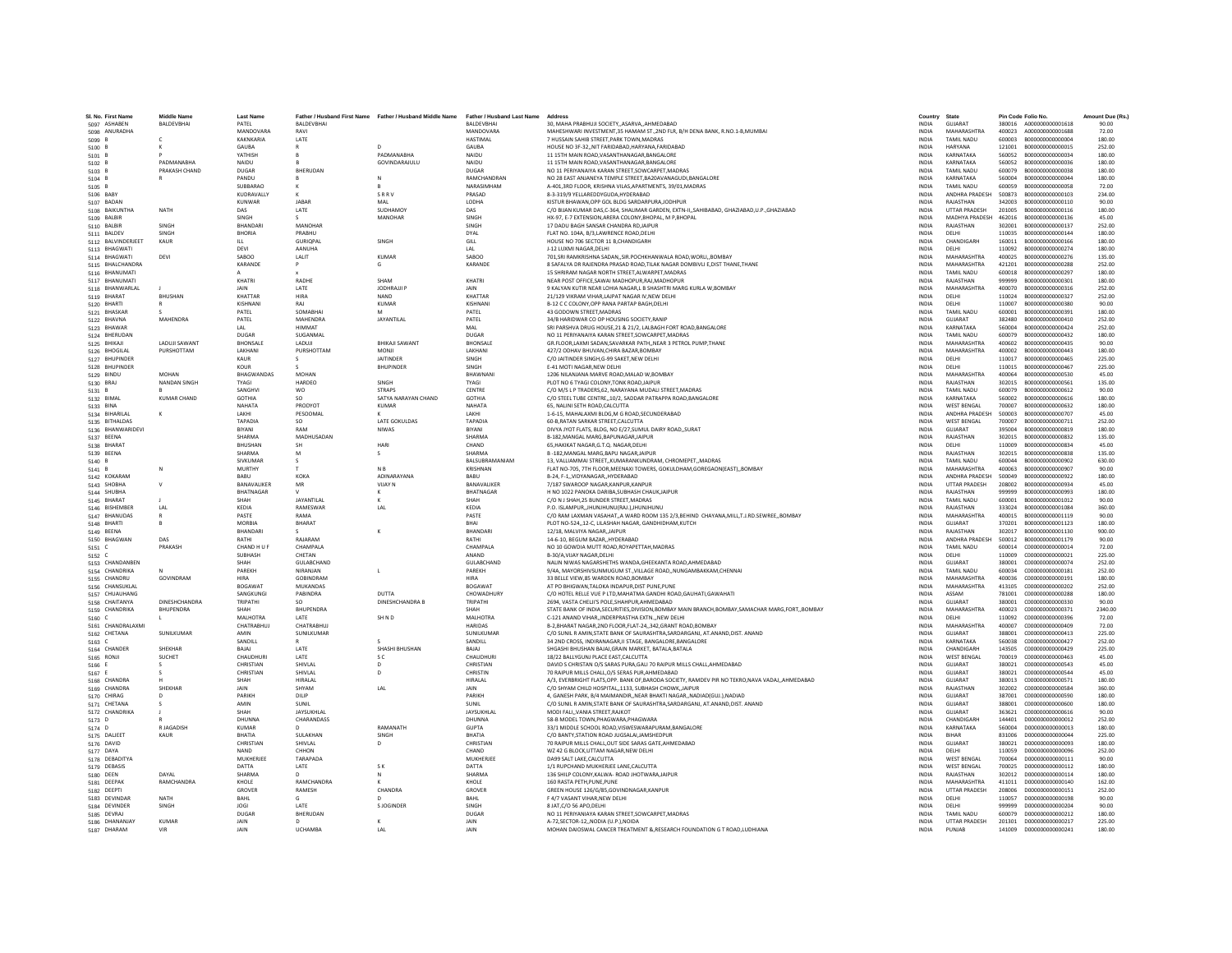| SI, No. First Nam    | Middle Name         | <b>Last Name</b>   |                         | Father / Husband First Name Father / Husband Middle Name | <b>Father / Husband Last Name</b> | <b>Addres:</b>                                                                                         | Country      | State                 |        | Pin Code Folio No       | Amount Due (Rs.) |
|----------------------|---------------------|--------------------|-------------------------|----------------------------------------------------------|-----------------------------------|--------------------------------------------------------------------------------------------------------|--------------|-----------------------|--------|-------------------------|------------------|
| 5188 DHIRAJ          | <b>VALCHANDDAS</b>  | SHAH               |                         |                                                          |                                   | C IAYESH TERENE CENTKE RATANPOLE FATEHRHALS HAVELIT AHMEDARAD                                          | <b>INDIA</b> | GUIARAT               |        | 380001 0000000000000266 | 252.00           |
| 5189 DHUNDIRAJ       |                     | <b>JOSHI</b>       | HARI                    |                                                          | HARI                              | 122 DNYANESHWAR SOCIETY, SAHAKAR NO 1, PUNE                                                            | <b>INDIA</b> | MAHARASHTRA           | 411009 | D00000000000286         | 180.00           |
| 5190 DINESH          | CHAND               | KHANDELWAL         | PHOOL                   |                                                          | CHAND                             | 137. HARSH VIHAR PITAMPURA DELH                                                                        | <b>INDIA</b> | DELHI                 | 110034 | D000000000000324        | 252.00           |
| 5191 DINESH          |                     | MAIITHIA           | <b>KAI YANII</b>        |                                                          | KAIYANII                          | CAT - III, BLOCK 72/432, BHUMALIA, POST KEVADIA COLONY, KEVADIA COLONY                                 | <b>INDIA</b> | GUIARAT               | 393151 | D000000000000335        | 72.00            |
| 5192 DINESH          |                     | KHANDELWAL         | <b>JAINARAIN</b>        |                                                          | KHANDELWAL                        | PLOT NO. 80, LOHIA NAGAR COLONY, "SHANTIKUNJ" ASHAPUR,, VARANASI                                       | <b>INDIA</b> | <b>UTTAR PRADESH</b>  | 999999 | D00000000000338         | 180.00           |
| 5193 DINESH          |                     | KINI<br>BHATT      | VASANTH                 |                                                          | KINI                              | CIPLA LTD SARKHEI ROAD, NAROL, AHMEDABAD                                                               | <b>INDIA</b> | GUIARAT               | 999999 | D000000000000339        | 180.00           |
| 5194 DINESH          | SHANTILAI           |                    | BHATT                   | SHANTILAL                                                | SHANJIBHA                         | C/38, NAGESHWAR SOC., PART-2, VIP ROAD, KARELIBAUG, BARODA                                             | INDIA        | GUJARAT               | 390022 | D00000000000352         | 360.00           |
| 5195 DINESH          |                     | TODARWAL           | м                       | K DUTTA                                                  | TODARWAL                          | 332 7TH MAIN ROAD 14TH CROSS.IIND BLOCK JAYANAGAR.BANGALORE                                            | <b>INDIA</b> | KARNATAKA             | 560011 | D000000000000353        | 252.00           |
| 5196 DIPTI           | <b>DUTTA</b>        | <b>ROY</b>         |                         |                                                          | ROV                               | FD-179, SALT LAKE CITY SECTOR III CALCUTTA                                                             | <b>INDIA</b> | <b>WEST RENGAL</b>    | 700091 | D000000000000385        | 180.00           |
| 5197 DIVYAPRABHA     | <b>NAVINCHANDRA</b> | CHOKSY             |                         | M                                                        | CHOKSY                            | 5-H PARADISE APPTS, ATHWA GATE, SURAT                                                                  | INDIA        | <b>GUJARAT</b>        | 395001 | D00000000000396         | 225.00           |
| 5198 DON             | <b>BOSCO</b>        | SAM                | <b>JOSEPH</b>           |                                                          | SAM                               | 16 RENGANATHA PURAM STREET.CHETPUT.MADRAS                                                              | <b>INDIA</b> | TAMIL NADU            | 600031 | D00000000000405         | 225.00           |
| 5199 NARAINDAS       | HIRANAND            | PHERWAN            | <b>HIRANAND</b>         |                                                          | PHERWAN                           | BASANT PARK BLDG NO 6 FLAT NO A-2.CHEMBUR-MAHUL ROAD CHEMBUR.BOMBAY                                    | <b>INDIA</b> | MAHARASHTRA           | 400071 | D000000000000421        | 90.00            |
| 5200 DURU            | RAILL               | <b>I AI VANI</b>   | RAJU                    | <b>INDUR</b>                                             | <b>JAIVANI</b>                    | A/2 PALM LANDS MORLROAD MAHIM ROMRAY                                                                   | <b>INDIA</b> | MAHARASHTRA           | 400016 | 0000000000000442        | 90.00            |
| 5201 DATA            | <b>SCAN PVT</b>     | <b>LTD</b>         |                         |                                                          |                                   | NO 5, PADMANABHA NAGAR,, 3RD. FLOOR, ADYAR CORNER,, ADYAR, MADRAS, MADRAS                              | <b>INDIA</b> | TAMIL NADU            | 600020 | 0000000000000608        | 270.00           |
| 5202 DIVVELA         | <b>NARASIMHA</b>    | <b>RAO</b>         | LATE                    | RAMA                                                     | KUBHNAIAH                         | 27-1-3 SANTHE BAZAR.CHIRALA A P.CHIRALA                                                                | <b>INDIA</b> | <b>ANDHRA PRADESH</b> | 523155 | D00000000000664         | 55.80            |
| $5203$ D             |                     | MOHANT             |                         | R                                                        | <b>MOHANTY</b>                    | FLAT NO 776.THEATRE ROAD.CALCUTTA                                                                      | <b>INDIA</b> | <b>WEST BENGAL</b>    | 700017 | 0000000000000678        | 450.00           |
| 5204 D               | <b>JAIT</b>         | KUMAR              | DHANRAI                 |                                                          | DHANRAL                           | 26. STRAHANS ROAD.MADRAS.MADRAS                                                                        | <b>INDIA</b> | TAMIL NADLI           | 600012 | 0000000000000719        | 72.00            |
| 5205 DHIRE           | VANURHA             | MFHTA              | VANUBHAI                | D                                                        | <b>MFHTA</b>                      | 23 MAKANI MANOR,16 PEDDER ROAD,BOMBAY                                                                  | <b>INDIA</b> | <b>MAHARASHTRA</b>    | 400026 | D00000000000772         | 63.00            |
| 5206 DHIREN          | VANUBHA             | MEHTA              | VANUBHAI                | D                                                        | MEHTA                             | 23 MAKANI MANOR,16 PEDDER ROAD,BOMBAY                                                                  | INDIA        | MAHARASHTRA           | 400026 | D00000000000779         | 63.00            |
| 5207 DEEPAK          | - 11                | SHAH               | JAYANTILAL              | к                                                        | SHAH                              | C/O N.J.SHAH.25 BUNDER STREET.MADRAS                                                                   | <b>INDIA</b> | TAMIL NADU            | 600001 | D00000000000782         | 90.00            |
| 5208 NIRANJAN        |                     | DAS                | <b>SH</b>               | A C                                                      | DAS                               | PLOT NO 19 SHRI RAM KRISHNA MARG, NEW SANGANER RD SODALA JAIPUR, JAIPUR                                | <b>INDIA</b> | RAIASTHAN             | 302019 | 0000000000000784        | 180.00           |
| 5209 RAMA            |                     | DATTA              | LATE                    | <b>MUKTI PADA</b>                                        | DATTA                             | 4/47, GARFA 3RD LANE, CALCUTTA                                                                         | INDIA        | <b>WEST BENGAL</b>    | 700075 | D00000000000785         | 45.00            |
| 5210 BAIDYANATH      |                     | DEY                | LT.                     | <b>ASHUTOSH</b>                                          | DEY                               | 24 BANGUR AVENUE.BLOCK A.CALCUTTA                                                                      | <b>INDIA</b> | <b>WEST BENGAL</b>    | 700055 | D00000000000801         | 45.00            |
| 5211 DINESH          |                     | CHOUDHARY          |                         | $\leq$                                                   | CHOUDHARY                         | 53. TOLLYGUNJ CIRCULAR ROAD.NEW ALIPUR.CALCUTTA                                                        | <b>INDIA</b> | <b>WEST BENGAL</b>    | 700053 | D00000000000909         | 360.00           |
| 5212 DILIP           | <b>KUMAR R</b>      | PATEL              | <b>RATILAL</b>          |                                                          | PATFI                             | NANUBHAI-NI-SHERI, DAVE-NO-PADA, GUNDHI ROAD, PATAN (N.G.), PATAN                                      | <b>INDIA</b> | <b>GUIARAT</b>        | 999999 | 0000000000000918        | 180.00           |
| 5213 DILIP           |                     | DAVE               |                         | $\mathbf{u}$                                             | DAVE                              | 11/2ND FLOOR, TULSI VRINDA CHS LTD., L.T. ROAD, BORIVALI(W), BOMBAY                                    | INDIA        | MAHARASHTRA           | 400092 | D00000000000934         | 180.00           |
| 5214 DILIP           |                     | VAKHARIA           | NARBHERAM               |                                                          | NARBHERAM                         | J/166 MOHAN NAGAR,,DAHANUKAR WADI, KANDIVALI(W),MUMBAI                                                 | INDIA        | MAHARASHTRA           | 400067 | D00000000000949         | 180.00           |
| 5215 E               |                     | <b>RAIAGOPALAN</b> |                         | $\mathbf{v}$                                             | RAMACHANDRAN                      | 36/2 V CROSS S P EXTN MALLESWARAM BANGALORE                                                            | <b>INDIA</b> | KARNATAKA             | 560003 | E000000000000004        | 72.00            |
| 5216 FATEH           | SINGH               | <b>ROTHRA</b>      | SUNDERLAL               |                                                          | SUNDERLAL                         | E - 121, SHASTRI NAGAR, JAIPUR, RAJ, JAIPUR                                                            | <b>INDIA</b> | RAJASTHAN             | 302016 | F000000000000040        | 252.00           |
| 5217 GWEN            |                     | <b>FERNANDES</b>   | LATE                    | VICTOR                                                   | FERNANDES                         | GWEN RITA FERNANDES, 15 RAJAN NEVIC VILLA, OFF CARTER RD, BANDRA,, BOMBAY                              | <b>INDIA</b> | MAHARASHTRA           | 400050 | F000000000000042        | 45.00            |
| 5218 G               |                     | KAPOOR             | D                       |                                                          | KAPOOR                            | HOTAL RAINBOW RLY ROAD, GHAZIABAD, GAZIABAD                                                            | INDIA        | <b>UTTAR PRADESH</b>  | 201001 | G00000000000023         | 180.00           |
| $5219$ G             |                     | NAGARAJA           |                         |                                                          | SHAMARAO                          | NO 16 4TH MAIN MARUTHI EXTENSION.BANGALORE.BANGALORE                                                   | <b>INDIA</b> | KARNATAKA             | 560021 | G00000000000024         | 180.00           |
| 5220 GAYATRI         |                     | DHAWAN             | MAHESH                  |                                                          | DHAWAN                            | C/O MAHESH DHAWAN, 81-B, SHALIMAR APT, BLOCK B, POCKET W (SFS), SHALIMAR BAGH, , DELHI                 | <b>INDIA</b> | <b>DELHI</b>          | 110052 | 6000000000000086        | 180.00           |
| 5221 GAYATR          |                     | SAXENA             |                         | N                                                        | PRASAD                            | B-180/2 GOVERNMENT COLONY, BANDRA EAST, BOMBAY                                                         | INDIA        | <b>MAHARASHTRA</b>    | 400051 | G000000000000089        | 45.00            |
| 5222 GEETA           |                     | MATHUR             | <b>HITESH</b>           | NARIAN                                                   | MATHUR                            | III / 55.GANDHI NAGARJAIPUR                                                                            | <b>INDIA</b> | RAJASTHAN             | 999999 | G000000000000113        | 252.00           |
| 5223 GENDALAL        |                     | SOMANI             | PANNALAL                |                                                          | SOMANI                            | 8 SEVAK NAGAR BEHIND GAUTAM NAGAR.RACE COURSE.BARODA                                                   | <b>INDIA</b> | GUJARAT               | 390007 | G000000000000132        | 90.00            |
| 5224 GHASI           | RAM                 | TAAK               | <b>BUDDH</b>            |                                                          | RAM                               | 16/120 ANAND PURI TANK ROAD, KAROL BAGH, NEW DELH                                                      | INDIA        | DELHI                 | 110005 | G000000000000147        | 252.00           |
| 5225 GIRDHARI        | LAL                 | AGARWALA           |                         |                                                          | AGARWAL                           | C/O MANOJ KUMAR & CO.52/3A STRAND ROAD.CALCUTTA                                                        | <b>INDIA</b> | <b>WEST BENGAL</b>    | 700070 | G000000000000165        | 72.00            |
| 5226 GIRIJARAN       |                     | PASUPULETY         |                         |                                                          | MANOHAR                           | W-B-3-162. VIJAYALAXMIPURAM. BAPATLA                                                                   | <b>INDIA</b> | <b>ANDHRA PRADESH</b> | 522101 | G000000000000180        | 252.00           |
| 5227 GIRISH          | <b>DINKERRA</b>     | DESAL              | DINKERRAI               |                                                          | DESAL                             | 135 AZAD SOCIETY FLUSBRIDGE AHMEDARAD                                                                  | <b>INDIA</b> | GUIARAT               | 380015 | 6000000000000187        | 180.00           |
| 5228 GIRRAJ          | KISHORE             | GOEL               |                         |                                                          | GOEL                              | RESIDENT OF BANKEY BEHARI KUNJ,,E-174,ASHOK VIHAR,PHASE-1,DELHI                                        | <b>INDIA</b> | <b>DELHI</b>          | 110052 | 6000000000000201        | 180.00           |
| 5229 GOVIND          |                     | CHAND              | VISHAN                  |                                                          | DASS                              | C-2/307 JANAK PURI.NEW DELH                                                                            | <b>INDIA</b> | DELHI                 | 110058 | G000000000000222        | 180.00           |
| 5230 GOPINATH        | DASHARATH           | <b>WADEKAR</b>     | DASHARATH               |                                                          | DASHARATH                         | 165 MUNDHAWA, POONA, PUNE                                                                              | INDIA        | MAHARASHTRA           | 411036 | 6000000000000277        | 90.00            |
| 5231 GOVIND          | GANESH              | DANDEKAR           | <b>GANESH</b>           | NARAYAN                                                  | DANDEKAR                          | A-804, SICILIAA, B.T.KAWDE ROAD, GHORPADI, PUNE                                                        | <b>INDIA</b> | MAHARASHTRA           | 411001 | 6000000000000297        | 252.00           |
| 5232 GURBINDAR       |                     | <b>SINGH</b>       | RAIINDAR                |                                                          | <b>SINGH</b>                      | FLAT NO 6, 'B' WING, GROUND FLOOR, 'VIVEK' APPTS., VIDYANAGRI MARG, KAL-, INA, SANTACRUZ(E),, BOMBAY   | <b>INDIA</b> | MAHARASHTRA           | 400098 | 6000000000000360        | 225.00           |
| 5233 GURDARSHANSINGH |                     | OBEROI             |                         | s                                                        | OBEROI                            | 32 OKHALA PHASE II SCHEME III, NEW DELHI                                                               | INDIA        | DELHI                 | 110020 | G000000000000368        | 180.00           |
| 5234 GURMUKH         |                     | SINGH              | LATE                    | PRITAM                                                   | SINGH                             | NEW COLONY 3/13A.BIRLA NAGAR.GWALIOF                                                                   | <b>INDIA</b> | <b>MADHYA PRADESH</b> | 474004 | 6000000000000377        | 252.00           |
| 5235 GRACY           |                     | LOBO               | <b>WO</b>               | PAUL                                                     | LOBO                              | SYNDICATE BANK.SHOOLAY BRANCH, RESIDENCY ROAD, BANGALORE                                               | <b>INDIA</b> | KARNATAKA             | 560025 | G000000000000405        | 225.00           |
| 5236 G               | TAMANNA             | NIHAI ANI          | RAJKUMAR                |                                                          | NIHALAN                           | BARRACK NO 833, SECTION 17, ULHASANAGAR, ULHASNAGAR                                                    | <b>INDIA</b> | MAHARASHTRA           | 421003 | G000000000000503        | 54.00            |
| 5237 GAUTAM          |                     | AGRAWAI            | NAND                    | <b>KISHORE</b>                                           | AGRAWAL                           | C/O SURYA AUTO PARTS.GURUDWARA BUILDINGS, SEVOKE ROADSILIGUR                                           | <b>INDIA</b> | <b>WEST BENGAL</b>    | 734401 | G000000000000551        | 270.00           |
| 5238 GOTTIPATI       |                     | KONDALARAO         | SUBBARAYUDU             |                                                          | SUBBARAYUDU                       | SIDDANA KONDUR P.O., KALIGIRI (MANDAL), NELLORE(DT.), A.P., NELLORE                                    | <b>INDIA</b> | ANDHRA PRADESH        | 524225 | G000000000000566        | 225.00           |
| 5239 GOPICHAND       |                     | MATHANI            | <b><i>RHIMANDAS</i></b> |                                                          | MATHANI                           | C/O G.C.MATHANI & CO / C.A.).MAHAVIR MARKET, M.G.ROAD.RAIPUR                                           | <b>INDIA</b> | MADHYA PRADESH        | 492001 | 6000000000000576        | 45.00            |
| 5240 AMIT            |                     | GANDH              | RAMESH                  |                                                          | GANDHI                            | 610/3 VISHAL COMPLEX NARSING LANE,S V ROAD, MALAD W, BOMBAY                                            | INDIA        | MAHARASHTRA           | 400064 | G000000000000583        | 180.00           |
| 5241 NAVNIT          |                     | GARG               | LATE                    | SRI VED F                                                | GARG                              | C/O WIRES & FABRIKS SA LTD, INDUSTRIAL AREA, JHOTWARA, JAIPUR                                          | <b>INDIA</b> | RAJASTHAN             | 302012 | G000000000000592        | 180.00           |
| 5242 MOHIT           |                     | GOEL               | <b>SH</b>               | HV                                                       | GOEL                              | 1509 WAZIR NAGAR, NEW DELHI                                                                            | <b>INDIA</b> | DELHI                 | 110003 | 6000000000000599        | 45.00            |
| 5243 SAROJ           |                     | GOYAL              | ANUP                    |                                                          | GOYAL                             | D 99 TULSI MARG.BANI PARK.JAIPUR                                                                       | <b>INDIA</b> | RAIASTHAN             | 302006 | 6000000000000618        | 90.00            |
| 5244 AMIT            | SINGH               | GROVER             |                         | s                                                        | GROVER                            | 102 NARMDA APARTMENTS, ALKA NANDA, NEW DELHI                                                           | <b>INDIA</b> | DELHI                 | 110019 | G000000000000625        | 45.00            |
| 5245 RAJ             | <b>KUMAR</b>        | <b>GUPTA</b>       | DEB                     | DUTT                                                     | <b>GUPTA</b>                      | C/O MANOJ KUMAR GUPTA, GANGES GARDEN, BLOCK-C-2, TYPE-B, 106, KIRAN CHAND SINGHA ROAD, SHIBPUR, HOWRAH | <b>INDIA</b> | <b>WEST BENGAL</b>    | 711102 | G00000000000649         | 45.00            |
| 5246 GULAAN          | ABBAS               | ALIMOHAMMED        | ABBAS                   |                                                          | ABBAS                             | BANK OF INDIA, BOMBAY NRI BRANCH., 2ND FLOOR, MITTAL TOWER, C WING., NARIMAN POINT., BOMBAY            | <b>INDIA</b> | MAHARASHTRA           | 400021 | G000000000000698        | 1800.00          |
| 5247 GAURI           | SHANKAR             | RAIAI              | PRAKASH                 | CHANDRAS                                                 | RAIAI                             | C/O M/S BAJAJ PRODUCTS, 214, RABINDRA SARANI, CALCUTTA                                                 | <b>INDIA</b> | <b>WEST BENGAL</b>    | 700007 | G00000000000721         | 720.00           |
| 5248 GOPAL           | KRISHNA             | PALIWAL            |                         |                                                          | PALIWAI                           | B-17, GOVIND DEV COLONY, INNER CIRCLE, GANGAURI BAZAR, JAIPUF                                          | INDIA        | RAJASTHAN             | 302002 | G000000000000722        | 270.00           |
| 5249 GAGAM           |                     | <b>JHA</b>         |                         |                                                          | <b>IHA</b>                        | 244. RAI COLONYHASANPURA.'C'. JAIPUR.JAIPUR                                                            | <b>INDIA</b> | RAJASTHAN             | 302006 | 6000000000000755        | 180.00           |
| 5250 GITA            |                     | PYNE               | IT.                     | <b>SUSHANTA KUMAR</b>                                    | PYNE                              | 'AUROVIL".30A, BHADURI PARA LANE.PO.CHATRA, SERAMPORE.DIST.HOOGHLY                                     | <b>INDIA</b> | <b>WEST BENGAL</b>    | 712204 | G000000000000791        | 225.00           |
| 5251 HANS            | RAI                 | <b>RENGANI</b>     | KODAMAI                 |                                                          | <b>RENGANI</b>                    | C/O GOLDEN INDUSTRIES, 4684, ANSARI ROAD, 21, DARIYA GANJ, NEW DELHI                                   | <b>INDIA</b> | <b>DELHI</b>          | 110002 | H000000000000024        | 180.00           |
| 5252 HANSABEM        | DUYALAL             | SHAH               | DAJALAL                 | SULACHAND                                                | SHAH                              | 21 GIGAR APARTMENT LALUBHAI POLE, MANGAL PARCKH S KHOCHO, AHMEDABAD                                    | INDIA        | GUJARAT               | 999999 | H00000000000031         | 225.00           |
| 5253 HARBANS         |                     | SINGH              | BALWANT                 |                                                          | SINGH                             | NAWAN KOT GALI NO 6.HOUSE NO 2419/20.AMRITSAR                                                          | <b>INDIA</b> | CHANDIGARH            | 143001 | H000000000000053        | 225.00           |
| 5254 HASMUKH         | N                   | SHAH               |                         |                                                          |                                   | 10 ARADHANA APARTMENTS.HAPPY HOME SOCIETY, DAHISARIWESTI.MUMBAI                                        | <b>INDIA</b> | MAHARASHTRA           | 400068 | H000000000000195        | 252.00           |
| 5255 HASMUKHLAL      |                     | SHAH               | <b>SHIVIAI</b>          | <b>BHUDAR</b>                                            | <b>RHAI</b>                       | C/O BHARAT TOOL STEEL SYNDICATE,"ALLOYS HOUSE",,LAXMI FURNITURE STREET, DHEBAR ROAD,RAJKOT             | <b>INDIA</b> | <b>GUIARAT</b>        | 360002 | H000000000000198        | 162.00           |
| 5256 HEMLATA         |                     | <b>KOTHAR</b>      | KAILASH                 | CHAND                                                    | KOTHARI                           | C/O BOHRA & CO.360 MINT STREET 2ND FLOOR MADRAS                                                        | <b>INDIA</b> | TAMIL NADU            | 600079 | H00000000000260         | 252.00           |
| 5257 HEMLATA         |                     | VEERA              | LALI                    |                                                          | LALII                             | 318 NEW GANGAWALA BLDG, TARDEO, TARDEO                                                                 | INDIA        | MAHARASHTRA           | 400034 | H00000000000263         | 252.00           |
| 5258 HEMLATHA        |                     | ANCHALIA           | <b>ASHOK</b>            | <b>KUMAR</b>                                             | ANCHALIA                          | 8/1, 1ST FLOOR, 4TH STREET., DR. RADHAKRISHNAN SALAI., CHENNA                                          | <b>INDIA</b> | TAMIL NADU            | 600004 | H000000000000265        | 252.00           |
| 5259 HIMA            | <b>M</b>            | SAMANI             | MOHANLAL                |                                                          | SAMANI                            | CHANDRA KANT NIWAS.OPP SARDA MANDIR THAKKAR PLOT.PORBANDAR                                             | <b>INDIA</b> | GUIARAT               | 360575 | H000000000000287        | 252.00           |
| 5260 HUKAMICHAND     |                     | KATARIYA           | NEMICHAND               |                                                          | <b>KATARIYA</b>                   | C/O RANJIT RAJ & CO COTTON MERCHANT, GANDHI CHOWK, RAICHUR                                             | INDIA        | KARNATAKA             | 584101 | H000000000000337        | 252.00           |
| 5261 H               |                     | <b>AMANNA</b>      |                         |                                                          | AMANNA                            | 23/354.KANNAMWAR NAGAR.VIKHROLI.BOMBAY                                                                 | <b>INDIA</b> | MAHARASHTRA           | 400083 | 11000000000000487       | 252.00           |
| 5262 HEMAN           |                     | SONKHIA            | PRAKASH                 |                                                          | CHAND                             | C/O S B FASTENERS.LOHA MANDI, S C ROAD, JAIPUR                                                         | <b>INDIA</b> | RAJASTHAN             | 302001 | H000000000000531        | 252.00           |
| 5263 HARESH          |                     | PAREKH             | <b>RASIKI AI</b>        |                                                          | PAREKH                            | PAREKH BHUVAN,, VEER SAWARKAR ROAD, VIRAR (E), VIRAR                                                   | <b>INDIA</b> | MAHARASHTRA           | 401303 | H000000000000533        | 9.00             |
| 5264 HINABER         | JIGNESHKUMAR        | PATEL              | JAGNESH                 | KUMAR                                                    | PATEL                             | C/O SAVITABEN BHOGILAL PATEL, BHAGVANDAS MAMA BLDG, STATION ROAD, RANUJ, DIST - MEHSANA, RANUJ         | INDIA        | GUJARAT               | 384275 | H000000000000590        | 180.00           |
| 5265 HARISH          | <b>KUMAR</b>        | TAWANI             | DANAMAL                 |                                                          | TAWANI                            | 264. SURAYA NAGAR, SUDAMA KUTI., GOPALPURA BIPASS, JAIPUR                                              | <b>INDIA</b> | RAJASTHAN             | 302015 | H000000000000633        | 180.00           |
| 5266 HARI            | RAM                 | SHARMA             |                         | R                                                        | SHARMA                            | 9 SHANTI NAGAR, VAID MARG, N R C ROAD, JAIPUR                                                          | <b>INDIA</b> | RAIASTHAN             | 302006 | H000000000000648        | 90.00            |
| 5267 HEMANT          |                     | <b>GANDHI</b>      | KANTILAL                |                                                          | <b>GANDHI</b>                     | 5/303, BARANPURI BHAGAL, NEAR VEGETABLE MARKET, SURAT                                                  | <b>INDIA</b> | GUIARAT               | 395003 | H00000000000649         | 360.00           |
| 5268 HEMA            |                     | BHARWAN            | PREM                    |                                                          | BHARWAN                           | 25, SEA VIEW PALACE, 7TH FLOOR, 48, PALI HILL, BANDRA,, BOMBAY                                         | <b>INDIA</b> | <b>MAHARASHTRA</b>    | 400050 | H000000000000666        | 360.00           |
| 5269 INDER           |                     | WADHWAN            | LAXAMANDAS              |                                                          | LAXAMANDAS                        | 33 MUKUNDNAGAR, 13 HARI KUNJ, SOCIETY, PUNE, PUNE                                                      | INDIA        | MAHARASHTRA           | 411037 | 1000000000000025        | 180.00           |
| 5270 INDRA           | PAI                 | <b>SINGH</b>       | SEWA                    |                                                          | SINGH                             | C/O MR H P SINGH.103-ROHANICK APPT, OFF YARI ROAD.VERSOVA.ANDHERI(E)MUMBAI                             | <b>INDIA</b> | MAHARASHTRA           | 999999 | 1000000000000057        | 225.00           |
| 5271 INDRANI         |                     | BASU               | SIDDHARTHA              |                                                          | BASU                              | KAMALA KUTIR, NOAPARA BYE LANE, P O GARULIA, 24 PARGANAS                                               | <b>INDIA</b> | <b>WEST BENGAL</b>    | 743133 | 1000000000000072        | 180.00           |
| 5272 ISH             |                     | NAGPAL             | CHANDIRAM               | G                                                        |                                   | 19 YAGA COOP HSG SOC A-1JUBU SCH GULMOHAR X RD NO 12.BOMBAY                                            | <b>INDIA</b> | MAHARASHTRA           | 400049 | 1000000000000107        | 180.00           |
| 5273 INDUMAT         |                     | CHIPLUNKAR         | SADASHIV                |                                                          | SADASHIV                          | NEW 711 SADASHIV PETH, NEAR S I E.PUNE                                                                 | <b>INDIA</b> | MAHARASHTRA           | 411030 | 1000000000000157        | 162.00           |
| 5274 INDRA           |                     | SHARMA             | RAMESHWAR               | PD                                                       | SHARMA                            | 308 MAHAVEER NAGAR TONK ROAD JAIPUR                                                                    | <b>INDIA</b> | RAIASTHAN             | 302018 | 1000000000000166        | 90.00            |
| 5275 KRISHNAMURTHY   |                     | <b>IYER</b>        |                         | RAMACHANDRA                                              | <b>IYER</b>                       | 142, VALAYAPATHY STREET, GANESH NAGAR, CHENNAI                                                         | <b>INDIA</b> | <b>TAMIL NADU</b>     | 600073 | 1000000000000301        | 45.00            |
| 5276 INDRANI         |                     | MUKHERJEI          | SRI                     | KAMAL KUMAR                                              | MUKHERJEE                         | 9/1C. DHARMOTALA ROAD.KASBA.KOLKATA                                                                    | INDIA        | <b>WEST BENGAL</b>    | 700042 | 1000000000000334        | 9.00             |
| 5277 LATABEN         | BHARATKUMAR         | SHETH              |                         |                                                          |                                   | NEAR DAFTARY UPASH RAY.POST DHARANGADHRA.DIST SURENDRANAGAR                                            | <b>INDIA</b> | GUJARAT               |        | 363310 IN30018310488323 | 225.00           |
| 5278 ANNIE           |                     | MATHEW             | MATHEW                  | $\kappa$                                                 | $\Lambda$                         | 11/750 B.GRACE VILLA.BISHOP'S GARDEN.COCHIN                                                            | <b>INDIA</b> | <b>KFRALA</b>         |        | 682001 IN30023913118397 | 180.00           |
|                      |                     |                    |                         |                                                          |                                   |                                                                                                        |              |                       |        |                         |                  |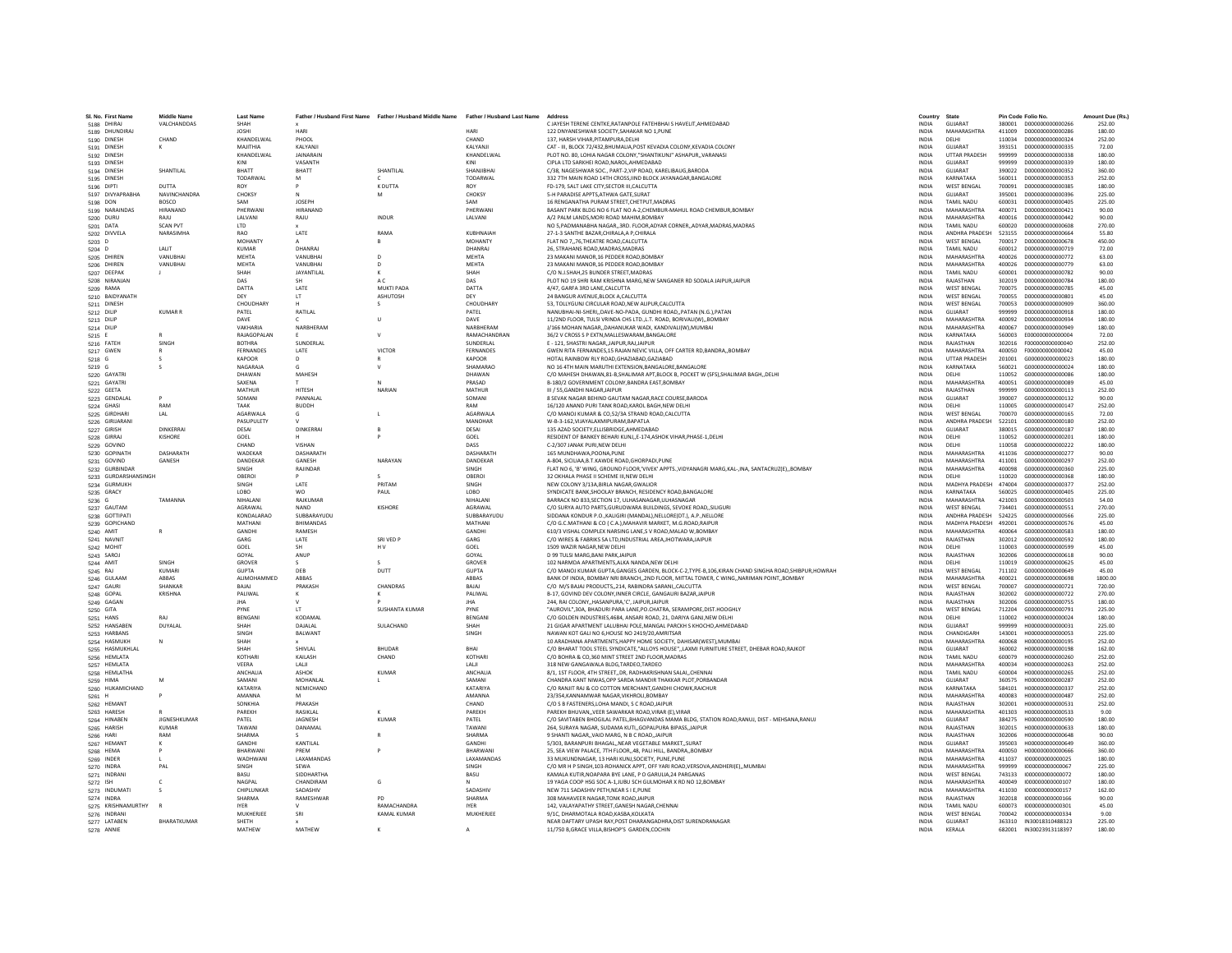| SL No. First Name                | <b>Middle Name</b> | <b>Last Name</b>                     |                            | Father / Husband First Name Father / Husband Middle Name Father / Husband Last Name |                                  | Address                                                                                                                       | Country                      | State                                   | Pin Code Folio No.                                       | Amount Due (Rs.)  |
|----------------------------------|--------------------|--------------------------------------|----------------------------|-------------------------------------------------------------------------------------|----------------------------------|-------------------------------------------------------------------------------------------------------------------------------|------------------------------|-----------------------------------------|----------------------------------------------------------|-------------------|
| 5279 PAWAN                       | <b>KUMAR</b>       | AGARWALA                             | LATE                       | BISHWANATH                                                                          | AGARWAL                          | SHREE SHYAM COMPLEX.RAMKRISHNA ROAD BY LANE.ASHRAM PARA. NEAR SAIL TAX OFFICE.SILIGURI                                        | <b>INDIA</b>                 | <b>WEST BENGAL</b>                      | 734401 IN30032710331609                                  | 225.00            |
| 5280 DASTAGIRI                   | REDDY              |                                      | SURRA                      | REDDY                                                                               |                                  | H NO 2-344-1 ROLLAVARAM RAM NAGAR PRODDATUR KADAPA DIST                                                                       | <b>INDIA</b>                 | ANDHRA PRADESH                          | 516360 IN30039412419499                                  | 252.00            |
| 5281 MAMTA                       |                    | SETH                                 |                            |                                                                                     |                                  | PRABHU KUNJ 157 JAWAHAR NAGAR, EXTATION BHELUPUR, VARANASI, U P                                                               | <b>INDIA</b>                 | <b>UTTAR PRADESH</b>                    | 221010 IN30045014159419                                  | 180.00            |
| 5282 HARDEEPAK                   |                    | CHAWLA                               | INDERJIT                   | SINGH                                                                               | CHAWLA                           | H-73 KIRTI NAGAR, NEW DELHI                                                                                                   | INDIA                        | DELHI                                   | 110015<br>IN30047610050584                               | 180.00            |
| 5283 LAL                         |                    | MOTWANI                              | DEWANDAS                   |                                                                                     | <b>MOTWAN</b>                    | 101. EKEN HEIGHTS . 21ST ROAD.OFF 33RD ROAD.BANDRA WEST.MUMBAI                                                                | <b>INDIA</b>                 | MAHARASHTRA                             | 400050<br>IN30047610375245                               | 252.00            |
| 5284 KUSUM                       | PRAKASH            | OSWAL<br><b>JAI AN</b>               | PRAKASH                    | SOGALAL                                                                             | OSWAL<br><b>JAI AN</b>           | AT POST MASUR.TAL KARAD.DIST SATARA.MASUR<br>FE 378 SECTOR 3 SALT LAKE CITY NEAR TANK 12 KOLKATA                              | <b>INDIA</b><br><b>INDIA</b> | MAHARASHTRA<br><b>WEST BENGAL</b>       | 415106 IN30047641283857<br>700091<br>IN30047641957668    | 900.00<br>900.00  |
| 5285 MAMTA<br>5286 SANTOSH       |                    | DEVI                                 | MAHENDRA                   |                                                                                     | <b>KUMAR</b>                     | X 15 NAVEEN SHAHADRA, DELHI                                                                                                   | INDIA                        | DELHI                                   | 110032<br>IN30047642680660                               | 252.00            |
| 5287 ANKIT                       |                    | <b>KUMAR</b>                         | <b>DINESH</b>              |                                                                                     | <b>KUMAR</b>                     | SHA SAMRATHMAL SUMERMAL AND SONS NO 30 MAMULPET BANGALORE KARNATAKA                                                           | <b>INDIA</b>                 | KARNATAKA                               | 560053<br>IN30051312668527                               | 225.00            |
| 5288 K                           | S RAJESWARI        | <b>NATARAJ</b>                       |                            | $\mathsf{R}$                                                                        | NATARAJ                          | D. NO. 70.3RD CROSS. 1ST MAIN.SILVERPARK. DEVANGPET ROAD.HUBLI                                                                | <b>INDIA</b>                 | KARNATAKA                               | 580020 IN30061010566144                                  | 180.00            |
| 5289 NIRMALABEN                  | N                  | RHATT                                | <b>NAVINCHANDRA</b>        |                                                                                     | <b>NAVINCHANDRA</b>              | AMRUT NAGAR, KODINAR                                                                                                          | <b>INDIA</b>                 | GUIARAT                                 | 362720 IN30097410745858                                  | 180.00            |
| 5290 ARUNA                       |                    | DARJI                                |                            |                                                                                     |                                  | PUSHPENDRA C.H.S.LTD,402, C-4,SECTOR-4,SHANTI NAGAR,,MIRA ROAD THANE,,MUMBAI                                                  | INDIA                        | MAHARASHTRA                             | 401107<br>IN30112715342715                               | 45.00             |
| 5291 ANANT                       | LAL                | <b>GUPTA</b>                         | LATE                       | TRILOKI                                                                             | SAHU                             | M/S ANANT METALS.NORTH MARKET ROAD.RANCHI.BIHAR                                                                               | <b>INDIA</b>                 | <b>RIHAR</b><br><b>UTTAR PRADESH</b>    | 834001<br>IN30112715390474<br>221005                     | 225.00            |
| 5292 ANUP<br>5293 SANGITA        |                    | AGRAWAL<br>AGRAWAL                   |                            |                                                                                     |                                  | ANUP VILA, B 32/16-2, NARIA, VARANASI<br>ANUP VILA R 32/16-2 NARIA VARANASI                                                   | INDIA<br><b>INDIA</b>        | <b>UTTAR PRADESH</b>                    | IN30112715645219<br>221005<br>IN30112715645227           | 252.00<br>72.00   |
| 5294 GAVINDER                    |                    | <b>IINDAI</b>                        | RAM                        |                                                                                     | <b>PARKASH</b>                   | H.NO.857.GAGNEJA STREET.JALALABADIWEST)                                                                                       | <b>INDIA</b>                 | CHANDIGARH                              | 152024<br>IN30112716331166                               | 900.00            |
| 5295 SUMAN                       |                    | SETHI                                | <b>INDER</b>               | PAL                                                                                 | SETHI                            | 56 AMAN PARK PHASE 5,3RD STREET BEHIND CANADIAN PALACE, NEAR RAJGURU NAGAR, LUDHIANA                                          | INDIA                        | CHANDIGARH                              | 141001<br>IN30114310280415                               | 180.00            |
| 5296 KAMAL                       | NARAIN             | WAHAL                                | LATE                       | <b>SH TRIYOGI</b>                                                                   | NARAIN                           | D26.CHANDER NAGAR.GHAZIABAD                                                                                                   | <b>INDIA</b>                 | <b>UTTAR PRADESH</b>                    | 201011<br>IN30133019583917                               | 180.00            |
| 5297 JASPAL                      | SINGH              | BANSAL                               | <b>GURDIA</b>              | SINGH                                                                               | BANSAL                           | 3877/8 SHANTI MOHLLA.RAGHUBARPURA 2.GANDHI NAGAR.DELHI                                                                        | <b>INDIA</b>                 | DELHI                                   | 110031 IN30133020006551                                  | 180.00            |
| 5298 JAYSWAL                     | <b>IIGAR</b>       | <b>ATULKUMAR</b>                     | JAYSWAL                    | ATULKUMAR                                                                           | AMBUPRASAD                       | SANGAM PARTY PLOT OPP, GER TALOD DIST-SARARKANTHA                                                                             | <b>INDIA</b>                 | GUIARAT                                 | 383215 IN30146910081855                                  | 1.80              |
| 5299 DILIP                       | DEVIDAS            | <b>MEHTA</b><br>KALRA                | RAMESH                     | <b>KUMAR</b>                                                                        | KALRA                            | GAYATRI DARSHAN,6 2ND FL ZAVER RD, MULUND WEST, MUMBAI<br>B-9.SHREENATH APPARTMENT.BEHIND GOPAL TOWER, MANI NAGAR AHMEDABAD   | INDIA<br><b>INDIA</b>        | MAHARASHTRA<br>GUJARAT                  | 400080<br>IN30154916183138<br>380008<br>IN30155721793502 | 90.00<br>252.00   |
| 5300 SUSHMA<br>5301 SAVITRI      |                    | <b>SURANA</b>                        |                            |                                                                                     | SURANA                           | D182 JAGRAJ MARG.BAPU NAGAR JAIPUR JAIPUR                                                                                     | INDIA                        | RAJASTHAN                               | 302015<br>IN30160410580892                               | 504.00            |
| 5302 MODI                        | CHANDRIKAREN       | <b>IASAVANTI AI</b>                  | <b>MODI</b>                | <b>IASAVANTI AI</b>                                                                 | SOMCHAND                         | NO 38 HILLNAGAR SOCIETY PART 2 NEAR SAHAKAR NAGAR HIGHWAY MEHSANA                                                             | <b>INDIA</b>                 | GUIARAT                                 | 384002 IN30169610722807                                  | 135.00            |
| 5303 SHANTI                      |                    | SHARMA                               | BALDEV                     | KRISHAN                                                                             | SHARMA                           | 470 A STREET NO 5.SHARMA COLONY.GURUNANAK PURA(EAST) JALANDHAR                                                                | <b>INDIA</b>                 | CHANDIGARH                              | 144009<br>IN30184610192619                               | 68.40             |
| 5304 THOTTIKKATTU                |                    | RAMACHANDRAN                         |                            | SEKHARA                                                                             | PANICKER                         | P O BOX 60912.DUBAI, UNITED ARAB EMIRATES                                                                                     | UNITED                       |                                         | 999999<br>IN30189510322832                               | 360.00            |
| 5305 KRISHNENDU                  |                    | BOSE                                 | LATE                       | <b>BISWA NATH</b>                                                                   | BOSE                             | 1/8, PAIK PARA ROW, P.O.-BELGACHIA, KOLKATA                                                                                   | INDIA                        | WEST BENGAL                             | 700037<br>IN30210510288116                               | 1.80              |
| 5306 PARVEEN                     |                    | SHARMA                               | PREM                       | CHAND                                                                               | SHARMA                           | HOUSE NO-R-2/92/LIODHA MAL ROAD SHAUMAR NAGAR HOSHIARPUR                                                                      | <b>INDIA</b>                 | CHANDIGARH                              | 146001<br>IN30211310073438                               | 268.20            |
| 5307 PARVEEN                     |                    | KANSAL<br><b>JAIN</b>                | <b>I ACHMAN</b><br>PANKAL  |                                                                                     | DASS<br><b>JAIN</b>              | KANSAL HOSPITAL DHURI ROAD SANGRUR<br>KHATI KHANA ROAD.HATHRAS.UP                                                             | <b>INDIA</b><br><b>INDIA</b> | CHANDIGARH<br><b>UTTAR PRADESH</b>      | 148001<br>IN30231610004069<br>204101<br>IN30240410053813 | 1800.00<br>180.00 |
| 5308 RASHMI<br>5309 REKHA        |                    | BHARGAVA                             | RAJENDRA                   | <b>NATH</b>                                                                         | BHARGAVA                         | BHARGAVA STREET.KESHO PURA.MATHURA                                                                                            | <b>INDIA</b>                 | <b>UTTAR PRADESH</b>                    | 281001<br>IN30262010040414                               | 252.00            |
| 5310 J                           |                    | SRINIVASAN                           |                            |                                                                                     | JAYARAMAN                        | A 713 SAROJINI NAGAR, NEW DELHI                                                                                               | INDIA                        | DELHI                                   | 110023<br>1000000000000022                               | 180.00            |
| 5311 JAGANNATH                   |                    | RAM                                  | <b>NAGINA</b>              |                                                                                     | SAHU                             | RZ-76C VAISHALI DABRI EXTN.P O PALAM.NEW DELHI                                                                                | <b>INDIA</b>                 | DELHI                                   | 999999<br>10000000000000040                              | 180.00            |
| 5312 JANKI                       |                    | RAI                                  | SHYAM                      |                                                                                     | SUNDER                           | 35 BAGH DIWAR, FATEHPURI, DELHI                                                                                               | INDIA                        | DELHI                                   | 110006<br>J00000000000140                                | 72.00             |
| 5313 JASHWANTI                   |                    | KARIA                                | <b>JAGJIVAN</b>            | A                                                                                   | KARIA                            | 4. PATEL COLONY3. SATYANAM APPARTMENTS.JAMNAGAR                                                                               | <b>INDIA</b>                 | GUJARAT                                 | 361008<br>J000000000000145                               | 252.00            |
| 5314 JASHY                       |                    | <b>JANI</b>                          | PRAVIN                     |                                                                                     | PRAVIN                           | C/O NAGINDAS & MANEKLAL, 102 DALAMAL CHAMBERS, SIR VITHALDAS, T. MARG,, MUMBAI                                                | INDIA                        | MAHARASHTRA                             | 400020<br>J00000000000150                                | 180.00            |
| 5315 JASPAL                      | <b>SINGH</b>       | RANSAL                               |                            | GURDIAL                                                                             | <b>SINGH</b>                     | 3877/8 SHANTI MOHALLA.RAGHU BARPURA NO 2.DELHI                                                                                | <b>INDIA</b>                 | DELHI                                   | 110031<br>1000000000000154                               | 72.00             |
| 5316 JASPAL<br>5317 JATINA       | SINGH              | KAKAR<br>PARFKH                      | <b>MEHTAR</b><br>MANHERI A | SINGH                                                                               | KAKAR<br>PARFKH                  | A/335 DEFENCE COLONY NEW DELHI<br>C/O KIRIT PAREKH, SA, PADDA PUKUR LANE, GROUND FLOOR, CALCUTTA                              | <b>INDIA</b><br><b>INDIA</b> | DELHI<br><b>WEST BENGAL</b>             | 110024<br>1000000000000155<br>700020<br>J000000000000173 | 72.00<br>180.00   |
| 5318 JAYA                        | c                  | <b>MEHTA</b>                         | CHANDULAL                  |                                                                                     | CHANDULAL                        | C/O TARACHAND DHANJEE,487 S V P RD RAMCHANDRA MANSION,,1ST FLOOR,BOMBAY                                                       | <b>INDIA</b>                 | MAHARASHTRA                             | 400004<br>J00000000000191                                | 180.00            |
| 5319 JAYALKSHMI                  |                    | NARAYANASAWMY                        |                            |                                                                                     | NARAYAIVASWAMY                   | C/O P R NARAYANASAWMY.14 SARASWATHIPURAM WEST CHROMEPET.MADRAS                                                                | <b>INDIA</b>                 | <b>TAMIL NADU</b>                       | 600044<br>1000000000000211                               | 180.00            |
| 5320 JAYANTI                     |                    | CHAUDHRI                             |                            | c                                                                                   | CHAUDHURY                        | 18/22 BALLYGUNGE PLACE(EAST) 1ST FLOOR.CALCUTTA                                                                               | <b>INDIA</b>                 | <b>WEST BENGAL</b>                      | 700019<br>1000000000000228                               | 180.00            |
| 5321 JAYENDRAKUMAR               |                    | TRIVEDI                              | CHIMANLAL                  |                                                                                     | CHIMANLAL                        | 80. NEW ARTISOCIETY.GHODSAR.AHMEDABAD                                                                                         | <b>INDIA</b>                 | GUIARAT                                 | 380050<br>1000000000000267                               | 180.00            |
| 5322 JAYSHREE                    | D                  | SHAH                                 |                            |                                                                                     | SHAH                             | C/O SAPANI & CO.74 DEVARAJA MUDALI ST.MADRAS                                                                                  | <b>INDIA</b>                 | <b>TAMIL NADU</b>                       | 600003<br>J00000000000288                                | 162.00            |
| 5323 JAYSHREE                    | KRISHANRAO         | SHAH                                 | DHIREN                     |                                                                                     | DHIREN                           | 658 TARDEO ROAD, 5-16, KAILASH NAGAR, MUMBAI                                                                                  | INDIA                        | MAHARASHTRA                             | 400007<br>J000000000000305                               | 90.00             |
| 5324 JAYSING                     |                    | LAD<br>PUIARA                        | KRISHANRAC<br>JETHALAL     | M                                                                                   | LAD<br><b>JETHALAL</b>           | YOGI NAGAR BLDG NO A/34 BLOCK.NO 004 EKSAR ROAD BORIWALI.WEST BOMBAY.BOMBAY<br>JATIN 41 JAGNATH PLOT, OPP RACE COURSE, RAJKOT | <b>INDIA</b><br><b>INDIA</b> | MAHARASHTRA<br>GUIARAT                  | J000000000000311<br>400092<br>360001<br>J000000000000315 | 252.00<br>225.00  |
| 5325 JAYSUKHLAL<br>5326 JITENDRA |                    | PANDYA                               | GAJENDRA                   |                                                                                     | GAJENDRA                         | C I G E B COLONY, DHUVARAN, GUJARAT, DHUVARAN                                                                                 | INDIA                        | GUJARAT                                 | 388610<br>J000000000000356                               | 252.00            |
| 5327 JITENDRAKUMAR               | <b>JAYANTILAL</b>  | GANDHI                               | JAYANTILAL                 | G                                                                                   | GANDHI                           | DURVESH NAGAR, BLOCK NO 53, JUNAGADH                                                                                          | INDIA                        | GUJARAT                                 | 362001<br>J000000000000362                               | 225.00            |
| 5328 JYOTHI                      |                    | SALUNKHE                             |                            |                                                                                     | DEEPAK                           | C/O KRISHNA GYAN & CO.157. MINT STREET I FLOOR.MADRAS                                                                         | <b>INDIA</b>                 | <b>TAMIL NADU</b>                       | 600079<br>1000000000000408                               | 252.00            |
| 5329 JOTIBEN                     | RHUPENDDRA         | DESAL                                | <b>BHUPENDRA</b>           | RANCHHODJI                                                                          | DESAL                            | VANKO MOHOLLO OPP N K TAILOR BILIOMORA DIST BULSAR GUJ STATE BULSAR                                                           | <b>INDIA</b>                 | GUIARAT                                 | 999999<br>1000000000000434                               | 225.00            |
| 5330 JYOTSNABEN                  | <b>JASUBHAI</b>    | PATEL                                | <b>JASUBHAI</b>            |                                                                                     | <b>JASUBHAI</b>                  | A/2 GITAKUNJ SOCIETYNR. GNFC TOWNSHIP.P O NARMADANAGAR.I GUJRAT I.BHARUCH                                                     | <b>INDIA</b>                 | GUIARAT                                 | 392015<br>1000000000000456                               | 225.00            |
| 5331 JOHN                        |                    | CHRISTIAN<br>RAMNATHAN               | SO.                        | T N CHANDRA                                                                         | SHIVLAL<br>SHEKARIAH             | 70, RAIPUR MILL'S CHAWL, O/S SARASPURGATE, AHMEDABAD<br>BHAGYA & CO., NO. 27, BULL TEMPLE ROAD, BANGALORE                     | <b>INDIA</b>                 | GUJARAT<br>KARNATAKA                    | 380021<br>J00000000000466<br>1000000000000482            | 180.00            |
| 5332 J<br>5333 JAYABEN           | KESHAVLAL          | GANDHI                               | SO.<br>KESHAVLAL           |                                                                                     | GANDHI                           | 22/5.JAGJIVAN MENSION.2ND FANAS WADI.BOMBAY                                                                                   | <b>INDIA</b><br><b>INDIA</b> | MAHARASHTRA                             | 560004<br>400002<br>J00000000000569                      | 180.00<br>1620.00 |
| 5334 JAYITA                      |                    | MUKHERIFF                            | RADHA                      | GOBINDA                                                                             | MUKHERIEF                        | C/O R G MUKHERJEE, J L NEHRU ROAD, POST RANIGANJ, DIST BURDWAN, WEST BENGAL, BURDWAN                                          | <b>INDIA</b>                 | <b>WEST RENGAL</b>                      | 713347<br>1000000000000611                               | 72.00             |
| 5335                             |                    | AMANNA                               |                            |                                                                                     | AMANNA                           | 23/354, KANNAMWAR NAGAR, VIKHROLI, BOMBAY                                                                                     | INDIA                        | MAHARASHTRA                             | 400083<br>J000000000000625                               | 252.00            |
| 5336 JIGNESH                     |                    | FADIA                                | HASMUKHLAL                 |                                                                                     | FADIA                            | 2-A/4 JITEKARWADI, NEW BLDG,,2ND FLR, THAKUDWAR ROAD,BOMBAY                                                                   | INDIA                        | MAHARASHTRA                             | 400002<br>J00000000000665                                | 72.00             |
| 5337 JAGDISH                     | PRASAD             | KARASIA                              | LATE                       | BHARULAL                                                                            | KARASIA                          | C/O SURYA AUTO PARTS.GURUDWARA BUILDING, SEVOKE ROADSILIGURI                                                                  | <b>INDIA</b>                 | <b>WEST BENGAL</b>                      | 1000000000000672<br>734401                               | 270.00            |
| 5338 JUGAL                       | KISHORE            | DHOOT                                | SANKER                     | LAL                                                                                 | DHOOT                            | LAXMI NIVAS - D - 60,, INF.OFF- PRATAR NAGAR P.S., KAMALA, NEHRU NAGAR, JODHPUR, JODHPUR                                      | <b>INDIA</b>                 | RAIASTHAN                               | 342003<br>1000000000000698                               | 225.00            |
| 5339 S<br>5340 SIDHARTH          | к                  | JAIN<br>JALAN                        | RAJENDRA                   | KUMAR                                                                               | <b>JAIN</b><br>JALAN             | 19 BANASTHALI MARG, SANSAR CHANDRA ROAD, JAIPUR<br>118A CHITTARANJAN AVENUE.CALCUTTA                                          | <b>INDIA</b><br>INDIA        | RAJASTHAN<br><b>WEST BENGAL</b>         | 302001<br>J000000000000741<br>700073<br>J00000000000758  | 180.00<br>900.00  |
| 5341 MAHESH                      | KUMAR              | <b>JANGIR</b>                        | SHRI                       | <b>BHAGWANA RAM</b>                                                                 | JANGIR                           | C/O F25 SHAYAM NAGAR EXTN, RAM PATH NEW SANGANER RD, JAIPUR                                                                   | <b>INDIA</b>                 | RAJASTHAN                               | J00000000000766<br>302019                                | 360.00            |
| 5342 R                           |                    | JAYARAMAN                            |                            |                                                                                     | RAMAMOORTHY                      | B-1-4 VIJI FLATS-34.P S ST T NAGAR.MADRAS                                                                                     | <b>INDIA</b>                 | <b>TAMIL NADU</b>                       | 600017<br>J00000000000772                                | 1.80              |
| 5343                             |                    | <b>JAYARAMAN</b>                     |                            |                                                                                     | RAMAMOORTHY                      | B-1-4 VIJI FLATS-34.P S STREET T NAGAR.MADRAS                                                                                 | <b>INDIA</b>                 | <b>TAMIL NADU</b>                       | 600017<br>J00000000000773                                | 1.80              |
| 5344 F                           |                    | JAYARAMAN                            |                            |                                                                                     | <b>RAMAMOORTH</b>                | B-1-4 VIJI FLATS-34,P S STREET,T NAGAR MADRAS, MADRAS                                                                         | INDIA                        | <b>TAMIL NADU</b>                       | 600017<br>J00000000000774                                | 1.80              |
| 5345 R                           |                    | <b>JAYARAMAN</b>                     |                            |                                                                                     | RAMAMOORTHY                      | B-1-4 VIJI FLATS-34.P S ST T NAGAR.MADRAS                                                                                     | <b>INDIA</b>                 | <b>TAMIL NADLI</b>                      | 1000000000000775<br>600017                               | 1.80              |
| 5346 R                           |                    | JAYARAMAN<br><b>JAYARAMAN</b>        |                            |                                                                                     | RAMAMOORTHY<br>RAMAMOORTHY       | B-1-4 VIJI FLATS-34.P S STREET T NAGAR.MADRAS                                                                                 | <b>INDIA</b><br><b>INDIA</b> | <b>TAMIL NADU</b><br><b>TAMIL NADLI</b> | 600017<br>J000000000000776<br>600017<br>100000000000777  | 1.80<br>1.80      |
| 5347 R<br>5348 8                 |                    | <b>JAYARAMAN</b>                     |                            |                                                                                     | RAMAMOORTHY                      | B-1-4 VIJI FLATS-34.P S STREET T NAGAR.MADRAS<br>B-1-4 VIJI FLATS-34, PS ST T NAGAR, MADRAS                                   | INDIA                        | <b>TAMIL NADU</b>                       | 600017<br>J00000000000778                                | 1.80              |
| 5349 F                           |                    | JAYARAMAN                            |                            |                                                                                     | <b>RAMAMOORTH'</b>               | B-1-4 VIJI FLATS-34,P S ST T NAGAR, MADRAS                                                                                    | INDIA                        | TAMIL NADU                              | 600017<br>J00000000000779                                | 1.80              |
| 5350 R                           |                    | JAYARAMAN                            |                            |                                                                                     | RAMAMOORTHY                      | B-1-4 VIJI FLATS-34.P S ST T NAGAR.MADRAS                                                                                     | <b>INDIA</b>                 | <b>TAMIL NADU</b>                       | J00000000000780<br>600017                                | 1.80              |
| 5351 R                           |                    | JAYARAMAN                            |                            |                                                                                     | RAMAMOORTHY                      | B-1-4 VIJI FLATS-34.P S ST T NAGAR.MADRAS                                                                                     | <b>INDIA</b>                 | <b>TAMIL NADU</b>                       | 600017<br>J000000000000781                               | 1.80              |
| 5352 R                           |                    | <b>JAYARAMAN</b>                     |                            |                                                                                     | RAMAMOORTHY                      | B-1-4 VIJI FLATS-34.P S ST T NAGAR.MADRAS                                                                                     | <b>INDIA</b>                 | <b>TAMIL NADLI</b>                      | 600017<br>1000000000000782                               | 1.80              |
| 5353 R                           |                    | JAYARAMAN                            |                            |                                                                                     | RAMAMOORTH                       | B-1-4 VIJI FLATS-34, PS STREET T NAGAR, MADRAS                                                                                | INDIA                        | TAMIL NADU                              | 600017<br>J00000000000783                                | 1.80              |
| 5354 R                           |                    | JAYARAMAN                            |                            |                                                                                     | RAMAMOORTHY                      | B-1-4 VIJI FLATS-34.P S ST T NAGAR.MADRAS                                                                                     | <b>INDIA</b>                 | <b>TAMIL NADU</b>                       | 600017<br>J000000000000784                               | 1.80              |
| 5355 R<br>5356 R                 |                    | <b>JAYARAMAN</b><br><b>JAYARAMAN</b> |                            |                                                                                     | RAMAMOORTHY<br>RAMAMOORTHY       | B-1-4 VIJI FLATS-34.P S ST T NAGAR.MADRAS<br>B-1-4 VIJI FLATS-34,P S ST T NAGAR, MADRAS                                       | <b>INDIA</b><br><b>INDIA</b> | <b>TAMIL NADU</b><br><b>TAMIL NADU</b>  | 600017<br>J00000000000785<br>600017<br>J00000000000786   | 1.80<br>1.80      |
| 5357 F                           |                    | JAYARAMAN                            |                            |                                                                                     | <b>RAMAMOORTH</b>                | B-1-4 VIJI FLATS-34,P S ST T NAGAR, MADRAS                                                                                    | INDIA                        | <b>TAMIL NADU</b>                       | 600017<br>J00000000000787                                | 1.80              |
| 5358 R                           |                    | <b>JAYARAMAN</b>                     |                            |                                                                                     | <b>RAMAMOORTH</b>                | B-1-4 VIJI FLATS-34.P S STREET T NAGAR.MADRAS                                                                                 | <b>INDIA</b>                 | <b>TAMIL NADU</b>                       | 600017                                                   | 1.80              |
| 5359 R                           |                    | JAYARAMAN                            |                            |                                                                                     | RAMAMOORTHY                      | B-1-4 VIJI FLATS-34.P S ST T NAGAR.MADRAS                                                                                     | <b>INDIA</b>                 | <b>TAMIL NADU</b>                       | 600017<br>J00000000000789                                | 1.80              |
| 5360 R                           |                    | <b>IAYARAMAN</b>                     |                            |                                                                                     | RAMAMOORTHY                      | <b>B-1-4 VIII FLATS -34 P S ST T NAGAR MADRAS</b>                                                                             | <b>INDIA</b>                 | <b>TAMIL NADLI</b>                      | 600017<br>1000000000000790                               | 1.80              |
| 5361 R                           |                    | <b>JAYARAMAN</b>                     |                            |                                                                                     | RAMAMOORTHY                      | B-1-4 VIJI FLATS-34, PS ST T NAGAR, MADRAS                                                                                    | INDIA                        | <b>TAMIL NADU</b>                       | 600017<br>J00000000000791                                | 1.80              |
| 5362 R                           |                    | JAYARAMAN                            |                            |                                                                                     | <b>RAMAMOORTH'</b>               | B-1-4 VIJI FLATS-34,P S ST T NAGAR, MADRAS                                                                                    | INDIA                        | TAMIL NADU                              | 600017<br>J00000000000792                                | 1.80              |
| 5363 R<br>5364 R                 |                    | JAYARAMAN<br>JAYARAMAN               |                            |                                                                                     | <b>RAMAMOORTH</b><br>RAMAMOORTHY | B-1-4 VIJI FLATS-34.P S ST T NAGAR.MADRAS<br>B-1-4 VIJI FLATS 34.P S ST T NAGAR MADRAS                                        | <b>INDIA</b><br><b>INDIA</b> | <b>TAMIL NADU</b><br><b>TAMIL NADU</b>  | J00000000000793<br>600017<br>600017<br>J00000000000794   | 1.80<br>1.80      |
| 5365 R                           |                    | <b>JAYARAMAN</b>                     |                            |                                                                                     | RAMAMOORTHY                      | B-1-4 VIJI FLATS-34.P S STREET T NAGAR.MADRAS                                                                                 | <b>INDIA</b>                 | <b>TAMIL NADU</b>                       | 600017<br>J00000000000795                                | 1.80              |
| 5366 F                           |                    | <b>JAYARAMAN</b>                     |                            |                                                                                     | <b>RAMAMOORTH</b>                | B-1-4 VJI FLATS-34, P S ST T NAGAR, MADRAS                                                                                    | INDIA                        | TAMIL NADU                              | 600017<br>J00000000000796                                | 1.80              |
| 5367 BHANUSHANKAR                |                    | <b>JOSHI</b>                         |                            | SHAMJI                                                                              | <b>JOSHI</b>                     | B/24 KRISHNALAYA SOC, SIOD DUNCAN CAUSEWAY RD, 6TH FLOOR, CHUNABHATI, BOMBAY                                                  | <b>INDIA</b>                 | <b>MAHARASHTRA</b>                      | 400022<br>J000000000000812                               | 180.00            |
| 5368 KAMAL<br>5369 JAYANTILAL    | KRISHNA            | <b>JOSHI</b>                         | <b>LATE</b>                | HANUMAN PD                                                                          | <b>JOSHI</b>                     | C 67 VAAISHALI NAGARJAIPUR                                                                                                    | <b>INDIA</b>                 | RAJASTHAN                               | 1000000000000814<br>302012                               | 180.00            |
|                                  |                    | OSWAI                                | <b>SHANTILAI</b>           |                                                                                     | <b>SHANTILAL</b>                 | 37/B NEW TIMBER MARKET, PUNE, PUNE                                                                                            | <b>INDIA</b>                 | MAHARASHTRA                             | 411042<br>1000000000000839                               | 360.00            |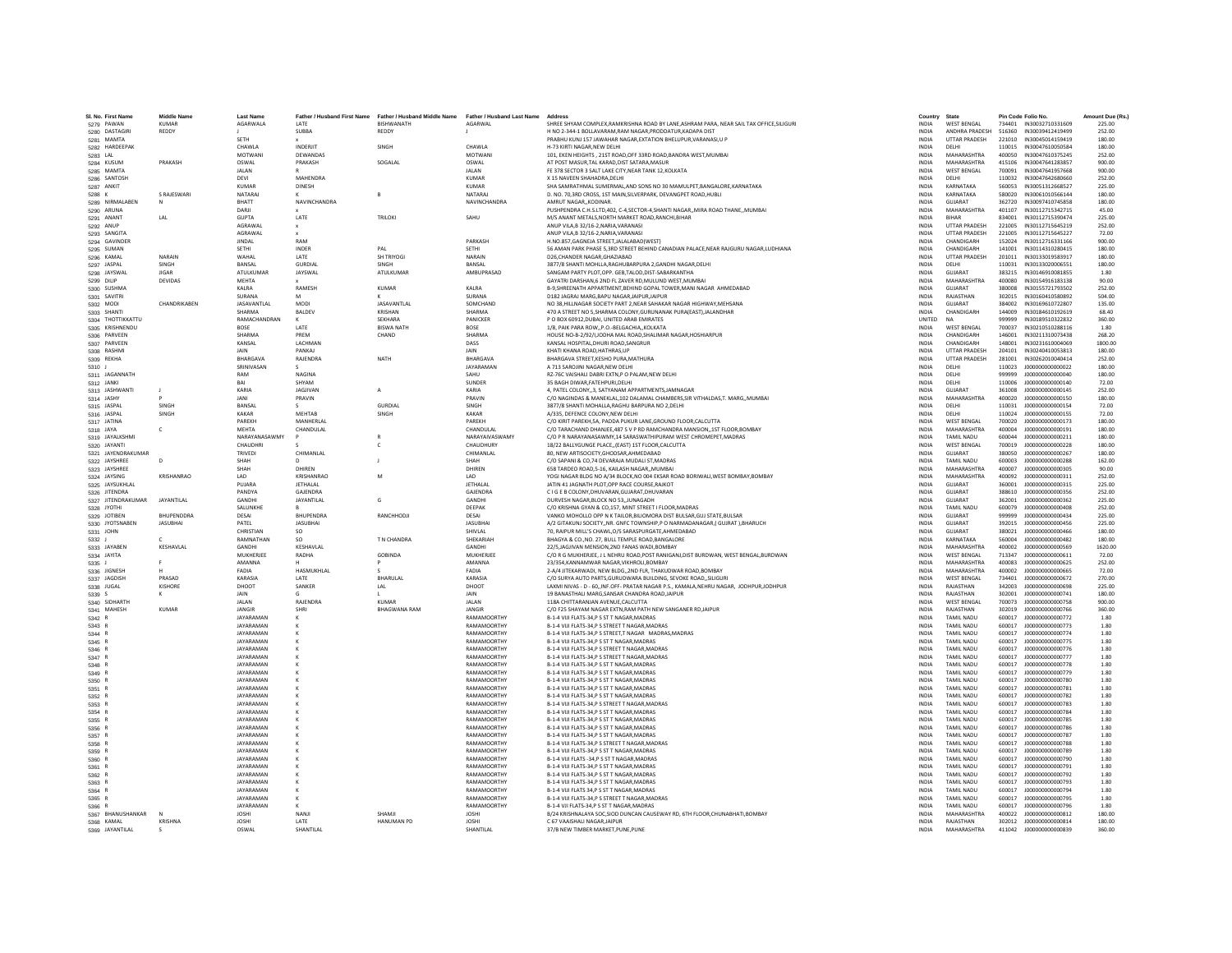| SI, No. First Name | <b>Middle Name</b>      | <b>Last Name</b> | Father / Husband First Name | Father / Husband Middle Name | Father / Husband Last Name Address |                                                                                                                                                                                    | Country                      | State                 |                  | Pin Code Folio No.        | Amount Due (Rs.) |
|--------------------|-------------------------|------------------|-----------------------------|------------------------------|------------------------------------|------------------------------------------------------------------------------------------------------------------------------------------------------------------------------------|------------------------------|-----------------------|------------------|---------------------------|------------------|
| 5370 JAI           | CHAND                   | AGARWAL          | PHOOL                       | CHAND                        | AGARWAL                            | C-95 VAISHALI NAGAR JAIPUR RAJASTHAN JAIPUR                                                                                                                                        | <b>INDIA</b>                 | RAIASTHAN             |                  | 302012 J000000000000858   | 90.00            |
| 5371 J             | M                       | DEO              | MADHUSUDHAN                 |                              | DEO                                | C/O TRUPTI. 1 RATAN COLONYJIWAJIGANJ . LASHKARGWALLOR                                                                                                                              | <b>INDIA</b>                 | MADHYA PRADESH        | 474001           | J00000000000886           | 180.00           |
| 5372 JOHN          |                         | MASCARENHAS      | GARRIH                      |                              | MASCARENHAS                        | D/8 ACHANAK COLONY, MAHAKALI CAVES ROAD, , ANDHERI (EAST), , BOMBAY                                                                                                                | <b>INDIA</b>                 | MAHARASHTRA           | 400093           | J00000000000890           | 180.00           |
| 5373 JITUBHAI      | NATHALAL                | SHAH             | NATHALA                     |                              | SHAH                               | 68. RANNA PARK SOCIETY II., GHATLODIA, AHMEDABAD                                                                                                                                   | INDIA                        | GUJARAT               | 380061           | J000000000000894          | 360.00           |
| 5374 JANARDAN      |                         | <b>GUPTA</b>     | PRAHLAD                     |                              | RAIJI                              | PLOT NO.-419,,N-3, CIDCO,,P.O. AURONGABAD (M.S.),AURANGABAD                                                                                                                        | <b>INDIA</b>                 | MAHARASHTRA           | 999999           | J00000000000900           | 180.00           |
| 5375 JALA          | BABUBA                  | <b>IAVANSINE</b> | <b>JAIA</b>                 | <b>IAVANSINH</b>             | MAHORATSINH                        | 2. MANGALMURTI APPARTMENTOPP- TECHNICAL SCHOOL, HIGHWAY ROAD.KALOL (NORTH GUJRAT).KALOI                                                                                            | <b>INDIA</b>                 | <b>GUIARAT</b>        | 382721           | 1000000000000932          | 180.00           |
| 5376 J             |                         | REDDY            |                             |                              | <b>REDDY</b>                       | C-801, ARENJA TOWER, SECTOR, 11, C B D BELAPUR, NAVI, MUMBAI                                                                                                                       | <b>INDIA</b>                 | <b>MAHARASHTRA</b>    | 400614           | J00000000000942           | 540.00           |
| 5377 K             | JAVERCHAND              | JAIN             | KESRIMAI                    |                              | JAIN                               | 02 BANGALORE HOSIERY COMPLEX A S CHAR STREET CROSS BANGALORE                                                                                                                       | <b>INDIA</b>                 | KARNATAKA             | 560053           | K00000000000021           | 252.00           |
| 5378 K             |                         | JAYAKUMAF        | M                           |                              | NAIR                               | THACHOTH HOUSE P.O.CHEROOR. TRICHUR                                                                                                                                                | <b>INDIA</b>                 | <b>KFRAIA</b>         | 680008           | K000000000000022          | 180.00           |
| 5379 K             |                         | SARATHA          |                             |                              | KADHIRAFSAN                        | 53 CHEETTY STREET, MAYILADUTURAI, T NADU, MAILADUTURAI                                                                                                                             | <b>INDIA</b>                 | TAMIL NADLI           | 609001           | K000000000000074          | 180.00           |
| 5380 K             | V SANDAYA               | RANI             |                             |                              | VARADARAJ                          | SRI RAMCHARAN ENTERPRISES, G 9 SAKALAJI MARKET AVENUE ROAD, BANGALORE                                                                                                              | <b>INDIA</b>                 | KARNATAKA             | 560002           | K000000000000095          | 180.00           |
| 5381 K             | VEERABHADRA             | RAO              |                             | <b>VENKATA SUBBA</b>         | RAO                                | PLOT NO. 718, VIVEKANANDA NAAGAR,COLONY, KUKATPALLY, HYDERABAD                                                                                                                     | <b>INDIA</b>                 | <b>ANDHRA PRADESH</b> | 500072           | K000000000000097          | 252.00           |
| 5382 KALA          |                         | AMIN             | KIRITKUMAF                  |                              | AMIN                               | 5 TARANGA HILI SOCIETY.NR ARJUN ASHLAM CHANDLODIA.AHMEDABAD                                                                                                                        | <b>INDIA</b>                 | <b>GUJARAT</b>        | 382481           | K000000000000129          | 225.00           |
| 5383 KALAVATI      | DEVI                    | ASAWA            | <b>IAIKISHAN</b>            |                              | ASAWA                              | 21-3-77 CHOWK KASARATTA HYDERARAD                                                                                                                                                  | <b>INDIA</b>                 | ANDHRA PRADESH        | 500002           | K000000000000138          | 45.00            |
| 5384 KALPANA       |                         | PAREKH           | RATILAL                     |                              | PAREKH                             | F/7 KAMLA APARTMENT, NEAR SHREYAS RAILWAY CROSSING, AMBAWADI, , AHMEDABAD                                                                                                          | INDIA                        | GUJARAT               | 380015           | K000000000000155          | 225.00           |
| 5385 KAMAL         | MOTILAL                 | AGRAWAL          | MOTILAL                     |                              | AGRAWA                             | MEHADIA & SONS OPP BUTY BUILDING, MAIN ROAD SITABULDI, NAGPUR                                                                                                                      | <b>INDIA</b>                 | GOA                   | 440012           | K000000000000198          | 225.00           |
| 5386 KAMIN         |                         | DEVI             | GOPAL                       |                              | DAS                                | 14/266 GANESH MARKET.GUR KI MANDI.AGRA                                                                                                                                             | <b>INDIA</b>                 | <b>UTTAR PRADESH</b>  | 282003           | K000000000000245          | 45.00            |
| 5387 KAMLA         |                         | RFHAI            |                             |                              | RFHAI                              | C/O ASHOK BEHAL,CENTRAL BANK OF IND,ZONAL COMPUTER CENTRE, I.M.A HALL,NR-I.T.O,I.P.MARG,N.DELHI,NEW DELHI                                                                          | <b>INDIA</b>                 | <b>DELHI</b>          | 110002           | K000000000000249          | 180.00           |
| 5388 KANCHAN       |                         | <b>BHANDAR</b>   |                             |                              | BHANDARI                           | 17 DUDU BAGH SANSAR CHANDRA ROAD JAIPUR                                                                                                                                            | <b>INDIA</b>                 | RAJASTHAN             | 302001           | K000000000000325          | 252.00           |
| 5389 KANCHAN       |                         | <b>MANCHANDA</b> | RAJAN                       |                              | <b>MANCHANDA</b>                   | M8/D8, JHULELAL SOCIETY, ROAD NO. 44, PITAMPURA, DELHI                                                                                                                             | <b>INDIA</b>                 | DELHI                 | 110034           | K000000000000333          | 180.00           |
| 5390 KANCHANLAI    |                         | <b>SHAH</b>      | <b>BHOGILAL</b>             |                              | <b>BHOGILAL</b>                    | 278 TARDEO ROAD.10/32 MATRU MANDIR.BOMBAY                                                                                                                                          | <b>INDIA</b>                 | MAHARASHTRA           | 400007           | K000000000000344          | 180.00           |
| 5391 KANCHANMALA   | NANALAL                 | KOTHARI          | NANALA                      |                              | NANALA                             | UTTAM NIVAS 263/6 PARVATI, NEAR DANDEKAR BRIDGE, PUNE                                                                                                                              | <b>INDIA</b>                 | MAHARASHTRA           | 411030           | K000000000000345          | 180.00           |
| 5392 KANTA         |                         | AGARWAL          | <b>WO</b>                   | SHYAMLAL                     | AGARWAI                            | C/O SHYAM SUNDER SHYAMLAL, SADAR ROAD, AMBIKAPUR, DT. SURGUJA, M.P., SURGUJA                                                                                                       | <b>INDIA</b>                 | MADHYA PRADESH        | 497001           | K000000000000361          | 45.00            |
| 5393 KANTABAN      | SURESHKUMAR             | BORSANIA         | SURESHKUMAR                 |                              | MANJIBHA                           | AT & P O SARDARGADH.JUNAGADH.GUJARAT.GUNAGADH                                                                                                                                      | <b>INDIA</b>                 | <b>GUJARAT</b>        | 362640           | K000000000000384          | 225.00           |
| 5394 KASHMIRI      | LAL                     | SHARMA           |                             |                              | SHARMA                             | E-14/A. D.D.A. FLATS.MUNIRRKA.NEW DELHI                                                                                                                                            | <b>INDIA</b>                 | DELHI                 | 110067           | K000000000000458          | 180.00           |
| 5395 KESHAV        |                         | KOGEKAR          | <b>IAGANNATH</b>            |                              | JAGANNATH                          | C/O V J KOGEKAR, 14 RAMCHANDRA NIVAS RAM MARUTI RD, DADAR, BOMBAY                                                                                                                  | <b>INDIA</b>                 | MAHARASHTRA           | 400028           | K000000000000498          | 180.00           |
| 5396 KHUSHAI       | <b>BHAI BHAVANBHAI</b>  | KAWA             | SUBRAMANIAN                 |                              |                                    | Q 198 R B I STAFF QRS, NEAR EGA THEATRE KILPAUK, MADRAS                                                                                                                            | INDIA                        | TAMIL NADU            | 600062           | K000000000000525          | 180.00           |
| 5397 KHYAL         | SINGH                   | RAJPUT           | <b>SIRA</b>                 |                              | RAM                                | M 173 LAXMI NAGAR.DELHI                                                                                                                                                            | <b>INDIA</b>                 | DELHI                 | 110092           | K000000000000528          | 180.00           |
| 5398 KOMAL         |                         | PATHAK           | <b>RAMESH</b>               |                              | PATHAK                             | 19 4A MOTI NAGAR NEW DELHI                                                                                                                                                         | <b>INDIA</b>                 | DELHI                 | 110015           | K000000000000655          | 180.00           |
| 5399 KRISHAN       | KUMAR                   | GUPTA            | RAM                         | NANDAN                       | <b>GUPTA</b>                       | H.NO. 3-G-14, P.O. OBRA COLONEY, OBRA, SONEBHADRA(U.P.), SONEBHADRA                                                                                                                | <b>INDIA</b>                 | <b>UTTAR PRADESH</b>  | 999999           | K000000000000667          | 180.00           |
| 5400 KRISHAN       | <b>KUMAR</b>            | <b>SHARMA</b>    | <b>BANWAR</b>               |                              | SHARM/                             | UTTAM KIRANA STORE JANTA NAGAR HATWARA ROAD JAIPUF                                                                                                                                 | <b>INDIA</b>                 | RAJASTHAN             | 302006           | K000000000000676          | 180.00           |
| 5401 KRISHANA      | <b>KUMAR</b>            | SAPRA            | KRISHAN                     | GOPAL                        | SAPRA                              | 48 GLAMOUR HOUSE, NEAR STARAND CINEMA COLABA, BOMBAY                                                                                                                               | INDIA                        | MAHARASHTRA           | 400005           | K000000000000692          | 72.00            |
| 5402 KRISHNA       |                         | KHFRA            | CHANDRA                     | <b>RHAN</b>                  | KHFRA                              | J 5/137.RAJOURI GARDEN.NEW DELHI                                                                                                                                                   | <b>INDIA</b>                 | <b>DELHI</b>          | 110027           | K000000000000710          | 252.00           |
| 5403 KRISHNAMURTHY |                         | <b>IYER</b>      |                             | <b>RAMACHANDRA</b>           | <b>IYER</b>                        | 142, VALAYAPATHY STREET, GANESH NAGAR, CHENNAI                                                                                                                                     | <b>INDIA</b>                 | TAMIL NADLI           | 600073           | K000000000000738          | 252.00           |
|                    | CHOWDARY                | THAMMINEN        |                             |                              | <b>BALAPPA</b>                     |                                                                                                                                                                                    |                              | ANDHRA PRADESH        | 515004           |                           |                  |
| 5404 KULDEEF       |                         |                  | NASHIRUDDIN                 |                              |                                    | D NO:4-600E, DEPTI SCHOOL, OPP:JANAS-, HAKTI NAGAR, NEAR BEDLARY BYPASS, JUNCTION RD., ANANTPUR(A.P), ANANTAPUR<br>10/A NEEL TERRACE SOCIETY.NEAR PARUL APARTMENT.FATEHGANJ.BARODA | <b>INDIA</b>                 |                       |                  | K000000000000748          | 234.00           |
| 5405 KULSUM        | NASHIRUDDIN             | PATEL            |                             |                              | PATEL                              |                                                                                                                                                                                    | <b>INDIA</b>                 | <b>GUJARAT</b>        | 390002           | K000000000000755          | 252.00           |
| 5406 KUSUM         |                         | DUTTA            | <b>WO</b>                   | $\mathbf{D}$                 | DATTA                              | 16, EAST END ENCLAVE, DELHI                                                                                                                                                        | <b>INDIA</b>                 | DELHI                 | 110092           | K000000000000795          | 180.00           |
| 5407 KUSUM         |                         | MODI             | PURUSHOTTAMBHAI             |                              | PURUSHOTTAMBHAI                    | PLOT NO 1281-B-2, OPP KHARANIVAS GHOGHA CIRCLE, BHAVNAGAR                                                                                                                          | <b>INDIA</b>                 | GUJARAT               | 364001           | K000000000000813          | 225.00           |
| 5408 KALVINDER     | SINGH                   | TULI             | SO                          | <b>SINDER</b>                |                                    | 23. NEW MARKET WEST.PATEL NAGAR. NEW DELHI.NEW DELHI                                                                                                                               | <b>INDIA</b>                 | DELHI                 | 999999           | K000000000000843          | 225.00           |
| 5409 KAMAL         | CHAND                   | JAIN             | SO.                         | KUSHAL                       | CHANDJ                             | 48. KALATHI PILLAI STREET.SOWCARPET. MADRAS.MADRAS                                                                                                                                 | <b>INDIA</b>                 | <b>TAMIL NADU</b>     | 600079           | K000000000000847          | 180.00           |
| 5410 KESHAV        | <b>DFV</b>              | GOYAL            | SO.                         | SHRI                         | MANGATURAM                         | C/O SHRLR P. MODLE-125, AMRARARL JAIPUR                                                                                                                                            | <b>INDIA</b>                 | RAIASTHAN             | 302012           | K000000000000855          | 180.00           |
| 5411 N             | VIJAYA                  | LAKSHM           | wo                          | PS                           | <b>HARIHARA</b>                    | NEW NO.32(OLD NO.53/1), BEACH ROAD, KALAKSHETRA COLONY, BESANT NAGAR, CHENNAI                                                                                                      | INDIA                        | TAMIL NADU            | 600090           | K000000000000908          | 90.00            |
| 5412 KETAN         | <b>KUMAR</b>            | <b>UPADHYAYA</b> | MR                          | HARI                         | PRASAD                             | 292/3, MAHAVIR-APARTMENTS, GROUND FLOOR, SION-CHUNABHATI, V N PURAV MARG,, BOMBAY                                                                                                  | <b>INDIA</b>                 | MAHARASHTRA           | 400022           | K000000000000935          | 72.00            |
| 5413 KANCHAN       |                         | <b>JAIN</b>      | <b>WO</b>                   | VIMAI                        | <b>JAIN</b>                        | 1/142 RBLSTAFF OLIARTERS NR SUBHASH BRIDGE, ASHRAM ROAD AHMEDARAD                                                                                                                  | <b>INDIA</b>                 | <b>GUIARAT</b>        | 380027           | K000000000000946          | 90.00            |
| 5414 KHUSHRU       |                         | <b>IRANI</b>     | <b>ASKANDER</b>             |                              | ASKANDER                           | 3/35, TATA COLONY, ELPHESHTON ROAD, PAREL,, BOMBAY                                                                                                                                 | <b>INDIA</b>                 | MAHARASHTRA           | 400012           | K000000000001033          | 37.80            |
| 5415 KAMLA         | <b>HOLDINGS PRIVATE</b> | <b>LTD</b>       |                             |                              |                                    | 2, BENI MADHAV MUKHERJEE LANE, SOUTH HOWRAH, HOWRAH                                                                                                                                | <b>INDIA</b>                 | <b>WEST BENGAL</b>    | 711101           | K000000000001063          | 360.00           |
| 5416 KALYANJ       | s                       | BOYAD            | SHIVJI                      |                              | BOYAD                              | BLOCK-4, DUTT VIHAR 118A,, PRABHAT COLONY ROAD, SANTACRUTZ (E), MUMBAI                                                                                                             | <b>INDIA</b>                 | MAHARASHTRA           | 400055           | K000000000001067          | 3745.80          |
| 5417 KAILASH       |                         | SHARMA           | <b>BHAGIRATH</b>            |                              | <b>SHARMA</b>                      | 1.NEW PALASIA.INDORE.INDORE                                                                                                                                                        | <b>INDIA</b>                 | MADHYA PRADESH        | 452001           | K000000000001179          | 505.80           |
| 5418 KEKI          | DORARII                 | <b>SIDHWA</b>    | DORABIL                     |                              | DORABIL                            | IRANSHAH VIEW.IRANSHAH ROAD.UDVADA                                                                                                                                                 | <b>INDIA</b>                 | GUIARAT               | 396180           | K000000000001180          | 90.00            |
| 5419 KAMALA        | JANARDAN                | KULKARNI         | JANARDAN                    |                              | KULKARN                            | 42, GAWANDE LAYOUT, NAGPUF                                                                                                                                                         | INDIA                        | GOA                   | 440015           | K000000000001186          | 225.00           |
| 5420 K             | V S                     | YAJNANARAYANA    |                             |                              | MURTY                              | A-4, ALSA DEER PARK, 101, VECACHERY, ROAD, GUNINDY, CHENNAI                                                                                                                        | <b>INDIA</b>                 | TAMIL NADU            | 600032           | K000000000001224          | 162.00           |
| 5421 KAMLA         |                         | KAPRANI          | <b>GOPICHAND</b>            |                              | KAPRANI                            | F-243 LUVKRIT, PRIYADARSHINI MARG SHYAM NAGAR EXTENSION, AJMER ROAD JAIPUR                                                                                                         | <b>INDIA</b>                 | RAJASTHAN             | 302006           | K000000000001227          | 9.00             |
| 5422 KAMAL         |                         | MATALIA          | <b>BABULAL</b>              |                              | MATALIA                            | AKRUTI NIRMAN(P)LT,6B MUKHYADHYAPAK,BHAVAN,RD.NO-24,FLR-II,ABOVE NITYA-,NAND HALL,SION (W),MUMBAI                                                                                  | INDIA                        | <b>MAHARASHTRA</b>    | 400022           | K000000000001240          | 55.80            |
| 5423 K             |                         | RUPASHREI        | VUAYAMAHANTESH              |                              | VIJAYAMAHANTESH                    | NO.2620/12TH MAIN. IIIRD CROSS.RAJAJI NAGAR. IIND STAGE.BANGALORE                                                                                                                  | INDIA                        | KARNATAKA             | 560010           | K000000000001245          | 180.00           |
| 5424 K             |                         | <b>JOSEPHINE</b> |                             |                              | <b>KASIPANDY</b>                   | 33 NEW SECRETARIAT COLONY, KILPWUK, MADRAS                                                                                                                                         | <b>INDIA</b>                 | TAMIL NADU            | 600010           | K000000000001289          | 252.00           |
| 5425 KAVITA        |                         | GOEL             | RAIFSH                      |                              | GOEL                               | C/O RAIESH GOEL 39 RAMTE RAM ROAD GAZIARAD PINCODE-20                                                                                                                              | <b>INDIA</b>                 | <b>UTTAR PRADESH</b>  | 999999           | K000000000001468          | 90.00            |
| 5426 K             |                         | <b>GEETHA</b>    | <b>KVS</b>                  |                              | YAINANARAYANA                      | A4, ALSADEER PARK, 101, VELACHERY ROAD, GUINDY(E), CHENNAI                                                                                                                         | <b>INDIA</b>                 | TAMIL NADU            | 600032           | K000000000001490          | 90.00            |
| 5427 KALPESH       |                         | RATHOD           | <b>BIPIN</b>                | CHNDRA                       | RATHOD                             | C-23 KASTURINAGAR.DIST GANDHINAGAR., GUJARAT.GANDHINAGAR                                                                                                                           | <b>INDIA</b>                 | GUJARAT               | 382423           | K000000000001528          | 45.00            |
| 5428 KAMLESH       | KUMAR                   | <b>GUPTA</b>     | KISHANLAL                   |                              | <b>GUPTA</b>                       | C/O SUNIL ENTERPRISES.104, M G D MARKET, JAIPUR                                                                                                                                    | <b>INDIA</b>                 | RAIASTHAN             | 302002           | K000000000001552          | 180.00           |
| 5429 K             |                         | SRIRAM           |                             |                              | KRISHNAN                           | 10/194, KRISHNA NIVAS, GAOTHAN, ROAD NO. 3, CHEMBUR, BOMBAY                                                                                                                        | <b>INDIA</b>                 | MAHARASHTRA           | 400071           | K000000000001559          | 360.00           |
| 5430 KIRTI         | CHANDRESH               | SAMANI           | CHANDRESH                   |                              | CHANDRESH                          | C/O CHANDRESH M SAMANI, THAKKER PLOT, WORD NO-7, STREET NO-5, KARSHANDAS, KHERAJ HOUSE,, PORBANDAR                                                                                 | <b>INDIA</b>                 | GUIARAT               | 360515           | K000000000001602          | 90.00            |
| 5431 KANTILAL      | DHANJI                  | <b>JOSHI</b>     | DHANJI                      |                              | VIRJI                              | C/O BHARAT RUGHANI, BHARAT NIVAS, SWADI PLOT, NEAR SBS , PORBANDAR                                                                                                                 | <b>INDIA</b>                 | GUJARAT               | 360575           | K000000000001603          | 90.00            |
| 5432 KAILASH       | CHAND                   | SHARMA           |                             |                              | <b>SHARMA</b>                      | M-14, UNIVERSITY QUARTERS., UNIV, OF RAJASTHAN JAIPUR                                                                                                                              | <b>INDIA</b>                 | RAJASTHAN             | 302004           | K000000000001610          | 90.00            |
| 5433 KUSUMA        |                         | YADAV            | DEVENDRA                    | PRATAP SINGH                 | YADAV                              | 410/11. SHASTRI NAGAR, KANPUR                                                                                                                                                      | <b>INDIA</b>                 | <b>UTTAR PRADESH</b>  | 999999           | K000000000001611          | 90.00            |
| 5434 K             | <b>S SANKARA</b>        | RAMESWARAN       |                             |                              | SUBBIAH                            | TE 20/66, RAJ VIHAR UPSTAIRS, MELARANOOR, KARAMANA, TRIVANDRAM                                                                                                                     | INDIA                        | KERALA                | 695002           | K000000000001643          | 43.20            |
| 5435 KALPANA       |                         | <b>MOTTA</b>     | PRAFUL                      |                              | <b>MOTTA</b>                       | C/O MRS. NJ KHONA.77/12. KESHWAPUR ROAD-3HUBLI (KARNATAKA).HUBL                                                                                                                    | <b>INDIA</b>                 | KARNATAKA             | 580023           | K000000000001654          | 45.00            |
| 5436 KABITA        | $\mathsf{A}$            | <b>JALUI</b>     | <b>ASHIT</b>                |                              | <b>JALUI</b>                       | C/36, ROSE BLOSSOM., 648, SITLADEVI TEMPLE ROAD., MAHIM, MUMBAI, MUMBAI                                                                                                            | <b>INDIA</b>                 | MAHARASHTRA           | 400016           | K000000000001686          | 900.00           |
| 5437 KAMAL         |                         | <b>AGARWAL</b>   | R P AGARWAI                 |                              |                                    | G-2.CLUSTER-X, PURBACHAL.SECTOR-3, SALT LAKE.KOLKATA                                                                                                                               | <b>INDIA</b>                 | <b>WEST RENGAL</b>    | 700097           | K000000000001737          | 72.00            |
| 5438 KAMAL         | KUMAR                   | MUKHERJEI        | LATE                        | NARENDRA CH                  | MUKHERIFF                          | 9/1C, DHARMOTALA ROAD, KASBA, KOLKATA                                                                                                                                              | <b>INDIA</b>                 | <b>WEST BENGAL</b>    | 700042           | K000000000001769          | 1.80             |
| 5439 LAKSHMIMADHAV |                         | UDAYAGIRI        |                             |                              | MADHAVARAO                         | 18/67/2, MES COLONY, VENKATAPURAM, SECUNDERABAD                                                                                                                                    | <b>INDIA</b>                 | ANDHRA PRADESH        | 500015           | L00000000000031           | 252.00           |
| 5440 LALITA        |                         | DESHPANDI        | ARVIND                      |                              | <b>DESHPANDE</b>                   | 12. AG'S COLONY ANAND NAGAR.HEBBAL.BANGALORE                                                                                                                                       | <b>INDIA</b>                 | KARNATAKA             | 560024           | 1000000000000055          | 45.00            |
| 5441 LATA          |                         | DHASMANA         | RAJEEV                      |                              | DHASMANA                           | P NO 86 RAM NAGAR, SOPAZA, JAIPUR                                                                                                                                                  | <b>INDIA</b>                 | RAJASTHAN             | 302006           | 1000000000000084          | 180.00           |
| 5442 LATA          | <b>HASTIMAL</b>         | GANDH            | <b>HASTIMA</b>              |                              | GANDHI                             | AT PO TALUKA GANGAPUA, DT AURANGABAD, AURANGABAD                                                                                                                                   | <b>INDIA</b>                 | GOA                   | 431109           | L00000000000085           | 45.00            |
| 5443 LATA          |                         | MANSHAN          | <b>RHOIRAL</b>              |                              | MANSHANI                           | C/O B.R. MANSHANI, 91-C, SANT KANWAR RAM NAGAR, BHOPAL                                                                                                                             | INDIA                        | MADHYA PRADESH        | 462001           | 1000000000000088          | 180.00           |
| 5444 LAXMIBA       |                         | PATEL            |                             | к                            | PATEL                              | 425 SAVISRI 8TH MAIN.KORAMANGALA.BANGALORE                                                                                                                                         | <b>INDIA</b>                 | KARNATAKA             | 560034           | L000000000000132          | 180.00           |
| 5445 LEELA         |                         | <b>WANTI</b>     |                             |                              |                                    | B-X-176 IQBAL GANJ,LUDHIANA,LUDHIANA                                                                                                                                               | <b>INDIA</b>                 | PUNIAR                | 999999           | L00000000000162           | 234.00           |
| 5446 LAXMIDAS      |                         | <b>ASHARA</b>    | SO                          | AMROTLAL                     | ASHARS                             | C/O SUNITE TEXTILES, GOLE BAZAR, , RAIPUR (M.P.), RAIPUR                                                                                                                           | INDIA                        | MADHYA PRADESH        | 492001           | L00000000000210           | 180.00           |
| 5447 LALIT         | MOHAN                   | <b>BINDLISH</b>  | SO.                         | MR OM PRAKASH                | <b>BINDLISH</b>                    | POCKET-I, FLAT NO. 25-B.(DDA MIG), DILSHAD GARDEN. NEAR SEEMA PURI, DELHI                                                                                                          |                              | DELHI                 |                  | 1000000000000222          | 72.00            |
|                    | DEVI                    | SAXENA           |                             | $\mathbf{M}$                 | PRASAD                             | B 180/2 GOVERNMENT COLONY, BANDRA EAST, BOMBAY, BOMBAY                                                                                                                             | <b>INDIA</b><br><b>INDIA</b> | MAHARASHTRA           | 110032<br>400051 | 1000000000000270          | 450.00           |
| 5448 LEELA         |                         |                  | <b>MAHFSH</b>               |                              | <b>BINDAG</b>                      | 2/190 SFS MANSAROVER JAIPUR                                                                                                                                                        | <b>INDIA</b>                 | RAIASTHAN             | 302020           |                           | 72.00            |
| 5449 LOVLEEN       |                         |                  |                             | CHAND                        |                                    |                                                                                                                                                                                    |                              |                       |                  | L000000000000287          |                  |
| 5450 LAKSHM        | SAI PRASAD              | M                | NAGABHUSHANAN               |                              | NAGABHUSHANAM                      | M L S PRASAD, OLD SBI COLONY,,I LINE VI Q MANGALAGIRI, GUNTUR DT, ANDRA, GUNTUR                                                                                                    | <b>INDIA</b>                 | ANDHRA PRADESH        | 522503           | L00000000000290           | 135.00           |
| 5451 LALITA        |                         | SETHI            | <b>SUDHIR</b>               | <b>KUMAF</b>                 | SETHI                              | 14A/8, NEHI APTS., SHANTI PARK, UPNAGAR, NASIK                                                                                                                                     | INDIA                        | GOA                   | 422006           | L00000000000297           | 72.00            |
| 5452 RAVI          |                         | <b>LAKHOTIA</b>  | SHRI                        | KRISHAN                      | LAKHOTIA                           | H NO. 231. SEC 7/A.HOUSING BOARD COLONY., FARIDABAD, HARYANA, FARIDABAD                                                                                                            | <b>INDIA</b>                 | <b>HARYANA</b>        | 121006           | 1000000000000310          | 45.00            |
| 5453 HIND          | <b>ENAMEL CO PVT</b>    | LTD              |                             |                              |                                    | C/O HIND ENAMEL CO. PVT LTD., 135, CANNING STREET, CALCUTTA                                                                                                                        | <b>INDIA</b>                 | <b>WEST BENGAL</b>    | 700001           | 1000000000000336          | 180.00           |
| 5454 HIND          | <b>ENAMEL CO PVT</b>    | LTD              |                             |                              |                                    | C/O HIND ENAMEL CO. PVT LTD., 135, CANNING STREET, CALCUTTA                                                                                                                        | <b>INDIA</b>                 | <b>WEST BENGAL</b>    | 700001           | L000000000000337          | 180.00           |
| 5455 LAUI          | HIRII                   | THANKI           | HIRJI                       |                              | RAMI                               | C/O BHARAT RUGHANI, BHARAT NIVAS,,5, WADI PLOT, NEAR SBS,, PORBANDAR                                                                                                               | <b>INDIA</b>                 | GUJARAT               | 360575           | L000000000000379          | 90.00            |
| 5456 M             |                         | CHITRA           |                             |                              | MUTHUSWAMY                         | F BLOCK11 D SAKET.NEW DELHI                                                                                                                                                        | <b>INDIA</b>                 | <b>DELHI</b>          | 110017           | M00000000000011           | 180.00           |
| 5457 M             |                         | SINGH            | SURJIT                      | SINGH                        | <b>BHATIA</b>                      | XX-794 MAYA NAGAR,LUDHIANA,LUDHIANA                                                                                                                                                | <b>INDIA</b>                 | CHANDIGARH            | 141001           | M000000000000035          | 180.00           |
| 5458 M             |                         | RANGAN           |                             | MAHADEVA                     | <b>IYER</b>                        | 21, SECOND STREET, LAKE AREA, NUNGAMBAKKAM, MADRAS                                                                                                                                 | INDIA                        | TAMIL NADU            | 600034           | M000000000000044          | 252.00           |
| 5459 M             | S CHANDRASHEKARA        | SETTY            |                             |                              | SADASIVASETTY                      | NO.2 GROUND FLOOR, K.T.APARTMENT, NO.22 & 23 SUBRAMANYA TEMPLE STREET, V.V. PURAM,, BANGALORE                                                                                      | <b>INDIA</b>                 | KARNATAKA             | 560004           | M000000000000049          | 252.00           |
| 5460 MADAN         |                         | <b>SINGH</b>     | GUIJAR                      |                              | <b>SINGH</b>                       | <b>1-71 SAROJINI NAGAR NEW DELHI</b>                                                                                                                                               | <b>INDIA</b>                 | <b>DELHI</b>          |                  | 110023  M0000000000000084 | 225.00           |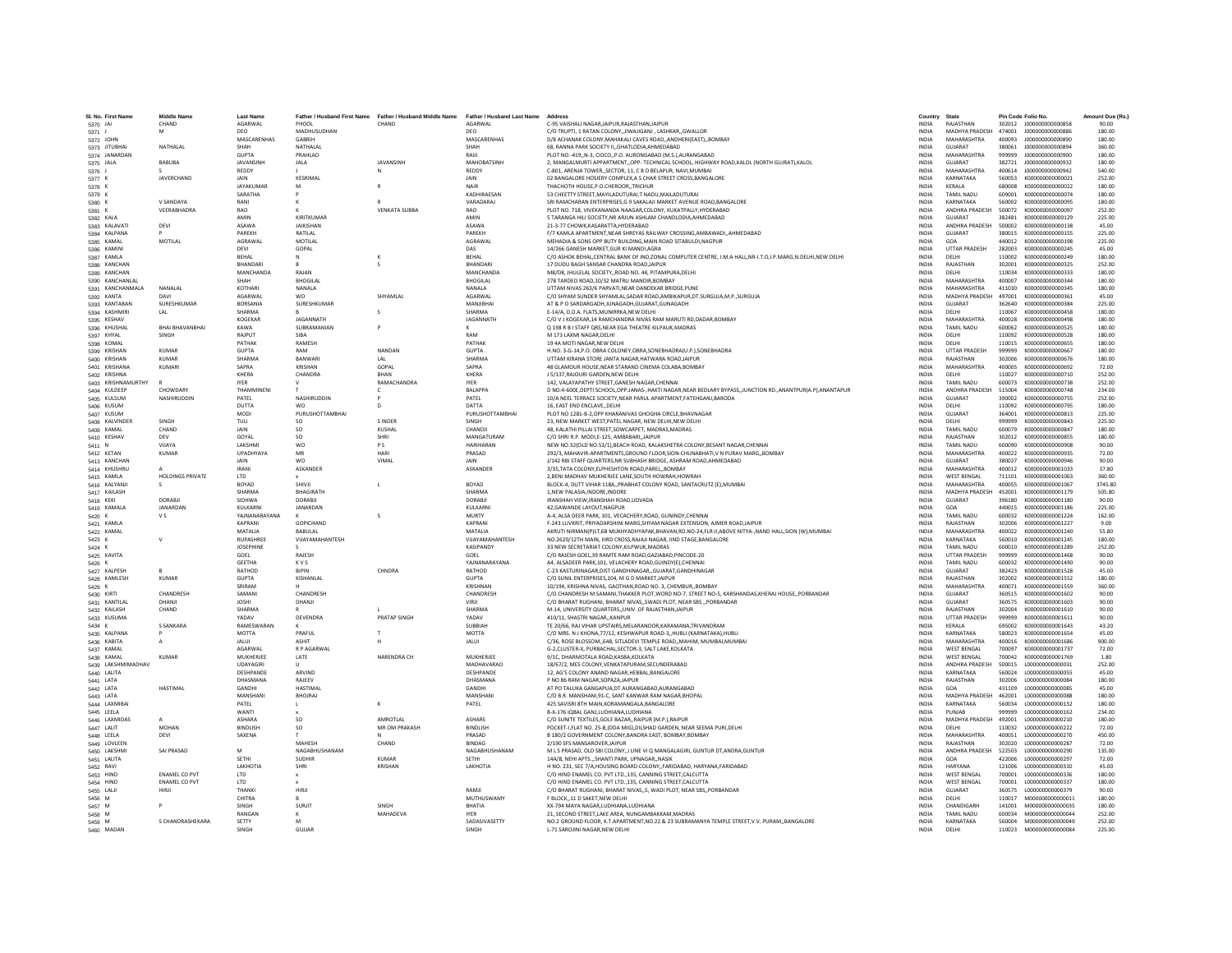| SL No. First Name            | <b>Middle Name</b>                   | <b>Last Name</b>            |                            |                                                                                            |                               | Address                                                                                                                                                      | Country                      | State                            |                  | Pin Code Folio No.                   | Amount Due (Rs.) |
|------------------------------|--------------------------------------|-----------------------------|----------------------------|--------------------------------------------------------------------------------------------|-------------------------------|--------------------------------------------------------------------------------------------------------------------------------------------------------------|------------------------------|----------------------------------|------------------|--------------------------------------|------------------|
| 5461 MADHU                   | BALA                                 | PAHUJA                      | YOG                        | Father / Husband First Name Father / Husband Middle Name Father / Husband Last Name<br>RAI | PAHUJA                        | D K 304, SUBHASH NAGAR,, GURGAON, HARYANA, GURGAON                                                                                                           | <b>INDIA</b>                 | HARYANA                          |                  | 122001 M000000000000115              | 225.00           |
| 5462 MADHRUI                 |                                      | PANDEY                      | KANHAIYAI AI               |                                                                                            | PANDEY                        | 15 COSSIPORE ROAD CALCUTTA                                                                                                                                   | <b>INDIA</b>                 | <b>WEST RENGAL</b>               |                  | 700002  M000000000000162             | 225.00           |
| 5463 MAFATBHA                | MAHUIBHA                             | PATEL                       | MAHIJIBHAI                 |                                                                                            | BHAUIBHAI                     | NEAR VASODHARA MATA P O VASO TAL, NADIAD DIST KAIRA, GUJARAT STATE, KAIRA                                                                                    | <b>INDIA</b>                 | GUJARAT                          | 387380           | M000000000000167                     | 162.00           |
| 5464 MAHABIRPRASAD           |                                      | JAIN                        |                            |                                                                                            | CHATERSEN                     | PACHERIWALA BHAWAN TEKDI ROAD, SITABULDI, NAGPUR                                                                                                             | INDIA                        | GOA                              | 440012           | M000000000000182                     | 180.00           |
| 5465 MAHESH                  | PRASAD                               | <b>JAISWAI</b>              | <b>HANUMAN</b>             |                                                                                            | PRASAD                        | HOUSE NO.S. 6/1.ORDERLY BAZAR.VARANASI (U.P.).VARANASI                                                                                                       | <b>INDIA</b>                 | <b>UTTAR PRADESH</b>             | 221002           | M000000000000293                     | 252.00           |
| 5466 MAJ<br>5467 MAMAN       | RAJINDER SINGH                       | <b>VERMA</b><br>CHAND       | MAJ<br>PURAN               | MUNSHI                                                                                     | RAM<br>MAI                    | DY, DIR GEN(B), INFANTRY DIRECTORATE.ARMY HEADQUARTERS, SENA BHAWAN.NEW DELHI<br>C/O M/S KUNDANLAL PURAN MAL.GURMANDI SONEPAT DIST - SONEPAT.HARYANA.SONEPAT | <b>INDIA</b><br><b>INDIA</b> | DELHI<br>HARYANA                 | 110011<br>131001 | M000000000000318<br>M000000000000347 | 225.00<br>252.00 |
| 5468 MANDABEN                | s                                    | CONTRACTOR                  | SURENDARABHA               |                                                                                            | SURENDARABHAI                 | 2, MAHAVIR SOCIETY, ZAVERI SADAK, POST BOX 47, NAVSARI                                                                                                       | INDIA                        | GUJARAT                          | 396445           | M00000000000370                      | 252.00           |
| 5469 MAHDHAR                 |                                      | SINGH                       |                            | SATNAM                                                                                     | SINGH                         | M/S JATINDAR BROS.2695-CHOWK KARORI GALI BOOTA SINGH.AMRITSAR                                                                                                | <b>INDIA</b>                 | CHANDIGARH                       | 143001           | M000000000000373                     | 225.00           |
| 5470 MANGLESH                |                                      | VAID                        | MAHENDRA                   |                                                                                            | VAID                          | H NO 1817 OPP CHINK MATA KA TEMPLE.MAHAVEER PARK ROAD JAIPUR.RAJASTHAN.JAIPUR                                                                                | <b>INDIA</b>                 | RAJASTHAN                        | 999999           | M000000000000405                     | 252.00           |
| 5471 MANI                    |                                      | ANANDAN                     | DR                         | N <sub>S</sub>                                                                             | ANANDAN                       | 21 SHREE NIVAS DEONAR FARM ROAD DEONAR ROMRAY                                                                                                                | <b>INDIA</b>                 | MAHARASHTRA                      | 400088           | M000000000000408                     | 234.00           |
| 5472 MANISH                  | $\mathsf{c}$                         | KAMDAR                      | CHHABILDAS                 | D                                                                                          | KAMDAR                        | C/O EXIM INTERNATIONAL, 55 EZRA STREET STH FLOOR, CALCUTTA                                                                                                   | INDIA                        | <b>WEST BENGAL</b>               | 700001           | M000000000000428                     | 252.00           |
| 5473 MANJIT                  |                                      | KAUR<br>RANDHAWA            | <b>GURJEET</b>             |                                                                                            | SINGH                         | C/O RAJA RUBBER CO., 79/2, ZIA MARKET, SHOP NO.2. LATOUCH ROAD.KANPUR                                                                                        | <b>INDIA</b>                 | <b>UTTAR PRADESH</b>             | 208001           | M000000000000448<br>M000000000000449 | 180.00           |
| 5474 MANJIT<br>5475 MANJU    | SINGH                                | DAGRA                       | SINGH<br>PAWAN             | KUMAR                                                                                      | SINGH<br>DAGRA                | FLAT NO. 304 MOUGAL APPARTMENT, DECCAN TOWER, BASHIR BAGH, HYDERABAD, A.P., HYDERABAD<br>C/O SAMRAT PAONA RAIAR IMPHAL                                       | INDIA<br><b>INDIA</b>        | ANDHRA PRADESH<br>MANIPUR        | 500004<br>999999 | M000000000000458                     | 252.00<br>180.00 |
| 5476 MANJU                   |                                      | <b>GUPTA</b>                | KAMFSH                     |                                                                                            | <b>GUPTA</b>                  | C/O S J P GUPTA STR O BASUDEV CLINI, TAHSIL RD KHURJA D BULAND SHAHR, KHURJA                                                                                 | <b>INDIA</b>                 | <b>UTTAR PRADESH</b>             | 203131           | M000000000000469                     | 252.00           |
| 5477 MANOHAR                 |                                      | SEETHAPATHY                 | SEETHAPATHY                |                                                                                            |                               | C-9 BROWNSTONE APARTMENTS,, MAHALINGAPURAM,, MADRAS                                                                                                          | INDIA                        | TAMIL NADU                       | 600034           | M000000000000524                     | 252.00           |
| 5478 MANSA                   | RAM                                  | VERMA                       | PUTTULAL                   |                                                                                            | VERMA                         | B-46, VIVEK VIHAR, PHASE-I, DELHI                                                                                                                            | <b>INDIA</b>                 | DELHI                            | 110095           | M000000000000560                     | 135.00           |
| 5479 MANUBHAI                |                                      | DESAI                       | RANCHHODJI                 |                                                                                            | RANCHHODJI                    | 4/2330, MULCHAND MARKET.13, SECOND FLOOR, RING ROAD, SURAT                                                                                                   | <b>INDIA</b>                 | GUJARAT                          | 395002           | M000000000000579                     | 252.00           |
| 5480 MANVINDER               | SINGH                                | LIPPAL                      | <b>ARIARI</b>              | SING                                                                                       | <b>UPPAL</b>                  | SAJABAT FURNITURES.MODEL TOWN ROAD, BHARAT NAGAR CHOWK.LUDHIANA                                                                                              | <b>INDIA</b>                 | CHANDIGARH                       | 141002           | M000000000000583                     | 180.00           |
| 5481 MOHAN                   | <b>MURARI</b>                        | GOYAL<br>CHHATTAN           | LAXMAN<br><b>TOPANDAS</b>  | SWARUP                                                                                     | GOYAL<br><b>TOPANDAS</b>      | 108-D, POCKET I, MAYUR VIHAR, PHASE I, DELHI<br>D/119 GURU NANAK CO-OP HSG SOC LTD.THANA E.MAHARASHTRA.THANE                                                 | INDIA<br><b>INDIA</b>        | DELHI<br>MAHARASHTRA             | 110091<br>400603 | M00000000000776<br>M00000000000780   | 180.00<br>180.00 |
| 5482 MOHANDAS<br>5483 MOHD   | <b>HANIF</b>                         | RAO                         | LATE                       | SHAMBUDDIN                                                                                 |                               | RAO CLINIC, CHHIPA MOHALLA, KUCHAMAN CITY, RAJASTHAN, KUCHAMAN                                                                                               | INDIA                        | RAJASTHAN                        | 341508           | M00000000000796                      | 135.00           |
| 5484 MOHINDER                | SINGH                                | DANG                        |                            | <b>IIWAN</b>                                                                               | <b>SINGH</b>                  | 177 SAINIK VIHAR DELHI                                                                                                                                       | <b>INDIA</b>                 | DELHI                            | 110034           | M000000000000810                     | 180.00           |
| 5485 MOOLCHAND               |                                      | MAHESHWARI                  | <b>RHAIANI AI</b>          |                                                                                            | MAHESHWARI                    | C 8 JUDGES COMPOUND, NEHRUNAGAR, AGRA                                                                                                                        | <b>INDIA</b>                 | <b>UTTAR PRADESH</b>             | 282002           | M000000000000830                     | 90.00            |
| 5486 MOTILAL                 |                                      | <b>GUPTA</b>                | <b>BADRI</b>               | NARAYAN                                                                                    | <b>GUPTA</b>                  | C/O SHREE AJIT KUMAR GUPTA,F 55 KOTHARI COMPLEX, BHOPAL                                                                                                      | <b>INDIA</b>                 | MADHYA PRADESH                   | 462006           | M000000000000841                     | 180.00           |
| 5487 MUKESH                  |                                      | AGARWAL                     | LATE                       | <b>BL</b>                                                                                  | AGARWAL                       | AN 55B SHALIMAR BAGH, DELHI                                                                                                                                  | INDIA                        | DELHI                            | 110033           | M000000000000867                     | 90.00            |
| <b>5488 MUKUL</b>            |                                      | GUPTA                       | RAIFNDRA                   |                                                                                            | <b>GUPTA</b>                  | F 164/A SURESH MARG, REHIND RAGARIA RHAWAN, 'C' SCHEME JAIPUR                                                                                                | <b>INDIA</b>                 | RAIASTHAN                        | 302001           | M000000000000892                     | 72.00            |
| 5489 MURLIDHAF               |                                      | GOYAL<br>LIPADHYAYA         | SURAIMAL<br>MR             | HARI                                                                                       | GOYAL<br>PRASAD               | C/O ROOP RANI.LALII SAND KA RASTA CHURA RASTA JAIPUR                                                                                                         | <b>INDIA</b><br><b>INDIA</b> | RAIASTHAN<br>MAHARASHTRA         | 302003<br>400022 | M000000000000930<br>M000000000001036 | 90.00<br>72.00   |
| 5490 MANORAMA<br>5491 MANISH |                                      | PAREKH                      | <b>JAYANTILAI</b>          |                                                                                            | PAREKH                        | 292/3, MAHAVIR APARTMENTS, GROUND FLOOR, SION, CHUNABHATI, V N PURAV MARG,, BOMBAY<br>19.JETHVA-NIVAS.42.MAHANT ROAD.VILE-PARLE (E).BOMBAY                   | <b>INDIA</b>                 | MAHARASHTRA                      | 400057           | M00000000001173                      | 72.00            |
| 5492 MUSTAK                  | $\overline{A}$                       | PATEL                       | ALI                        | MOHMD                                                                                      | PATEL                         | NEAR PATEL WADA, A GANI MANSION, VERAVAL                                                                                                                     | INDIA                        | GUJARAT                          | 362265           | M00000000001245                      | 45.00            |
| 5493 MADHU                   |                                      | CHANDAK                     |                            |                                                                                            | CHANDAK                       | 10/875 MAI VIYA NAGAR JAIPUR                                                                                                                                 | <b>INDIA</b>                 | RAIASTHAN                        | 302017           | M000000000001270                     | 90.00            |
| 5494 MULJI                   | LAKHAMSHI                            | SAWLA                       | <b>LAKHAMSH</b>            |                                                                                            | SAWLA                         | 21 KAUSHAL NIVAS, SAROJINI NAIDU,ROAD, MULUND (W),BOMBAY                                                                                                     | INDIA                        | MAHARASHTRA                      | 400080           | M00000000001274                      | 180.00           |
| 5495 MUSTAK                  |                                      | PATEL                       | ALIBHAI                    |                                                                                            | ALIBHAI                       | NEW PATEL WADA.A GANI MANSION.VERAVAL                                                                                                                        | <b>INDIA</b>                 | GUJARAT                          | 362265           | M000000000001285                     | 45.00            |
| 5496 M                       | PRAKASH                              | JAIN                        |                            | MEGHRAJ                                                                                    | JAIN                          | F-18, BALAJI COMPLEX, SULTANPET CIRCLE, BANGALORE                                                                                                            | INDIA                        | KARNATAKA                        | 560053           | M000000000001293                     | 252.00           |
| 5497 MINAXIBEN               | SURYAKANTRHAI                        | PATFI<br><b>AGARWAL</b>     | <b>SURYAKANT</b>           | KUMAR                                                                                      | <b>RHAI</b><br><b>AGARWAI</b> | PUSHPAK LEASING & FINANCE, 9-2ND FL.RAINBOW COMPLEX.NR.HIGH COURT RLY.CROSSINGAHMEDABAD                                                                      | <b>INDIA</b><br><b>INDIA</b> | GUIARAT<br>RAIASTHAN             | 380009<br>302013 | M000000000001312                     | 72.00            |
| 5498 MAHIMA<br>5499 MEENA    |                                      | MATHUR                      | KRISHAN                    |                                                                                            | MATHUR                        | M/S.ALOK BROTHERS, OPP:FOREST CHOKI,ROAD NO.1, V K I AREA,JAIPUR<br>A-8 ANITA COLONY, BAJAJ NAGAR, JAIPUR                                                    | <b>INDIA</b>                 | RAJASTHAN                        | 302017           | M000000000001315<br>M000000000001322 | 72.00<br>72.00   |
| 5500 MOHAN                   | LAL                                  | AGRAWAL                     | PARAS                      | RAM                                                                                        | AGRAWAL                       | C/O ANIL AGENCIES.BIDHAN MARKET ROAD.SILIGURI                                                                                                                | <b>INDIA</b>                 | <b>WEST BENGAL</b>               | 734401           | M00000000001350                      | 270.00           |
| 5501 MEENA                   |                                      | DOSHI                       | <b>JAYSUKH</b>             |                                                                                            | DOSHI                         | C/O TALAKCHAND LALACHAND SHAH, VELANI BHAWAN, SEVARAM LALVANI ROAD, MULUND (WEST), BOMBAY                                                                    | <b>INDIA</b>                 | MAHARASHTRA                      | 400080           | M000000000001385                     | 72.00            |
| 5502 MAYA                    | M                                    | SOLANKI                     | MATHURDAS                  |                                                                                            | SOLANKI                       | SURAJ MANSION, FLAT NO 2, KOREGAON PARK, BURNING GHAT ROAD, POONA, PUNE                                                                                      | <b>INDIA</b>                 | MAHARASHTRA                      | 411001           | M000000000001437                     | 90.00            |
| 5503 S                       |                                      | MADHAN                      |                            |                                                                                            | CHALLANI                      | 3A SARANGAPANI ST.T NAGAR.MADRAS                                                                                                                             | <b>INDIA</b>                 | <b>TAMIL NADU</b>                | 600017           | M000000000001441                     | 45.00            |
| 5504 MADHU                   |                                      | MAHTTA                      | YOVRAJ                     |                                                                                            | MAHTTA                        | 670 DR MUKERJEE NAGAR.DELHI                                                                                                                                  | <b>INDIA</b>                 | DELHI                            | 110009           | M00000000001446                      | 45.00            |
| 5505 SAMIP                   | KR                                   | MAJUMDAR                    | LATE                       | A <sub>K</sub>                                                                             | MAJUMDAR                      | 271/283(1) BLOCK-B,,4TH FLOOR, BANGUR AVENUE,CALCUTTA                                                                                                        | INDIA                        | <b>WEST BENGAL</b>               | 700055           | M000000000001447                     | 360.00           |
| 5506 ALKA                    | LAL                                  | <b>MEENA</b><br>MEENA       | DR<br>RAMJILAL             | J L                                                                                        | <b>MEENA</b><br>RAMJILAL      | HARI CLOTH STORE V K I A ROAD NO 5 JAIPUR                                                                                                                    | <b>INDIA</b><br><b>INDIA</b> | RAJASTHAN<br>RAJASTHAN           | 302013<br>322201 | M000000000001474<br>M000000000001481 | 180.00<br>180.00 |
| 5507 MOHAN<br>5508 JITEN     |                                      | <b>MEHTA</b>                | MR                         | <b>DINKAR</b>                                                                              | <b>MEHTA</b>                  | IN FRONT OF SATSANG BHAWAN, GHAS, MANDI, NEAR TRUCK UNION, GANGAPUR, CITY, DIST: SAWAI MADHOPUR, GANGAPUR<br>89 ARAMNAGAR II VERSOVA RD, ANDHERI W, BOMBAY   | INDIA                        | MAHARASHTRA                      | 400061           | M00000000001492                      | 180.00           |
| 5509 PRADIP                  |                                      | <b>MITRA</b>                | PRAFULLA                   |                                                                                            | <b>MITRA</b>                  | C/O CHLORIDE INDUSTRIES LTD, EXIDE HOUSE 59 E CHOWRINGEE RD, CALCUTTA                                                                                        | <b>INDIA</b>                 | <b>WEST BENGAL</b>               | 700020           | M000000000001504                     | 45.00            |
| 5510 GULAM                   | <b>ABBAS ALI</b>                     | MOHAMMED                    | MR                         | HABIBULLABHAI ALI                                                                          | MOHD                          | NOBLE TRADERS.PO BOX 497.BAHRAIN                                                                                                                             | BAHRAIN NA                   |                                  | 999999           | M000000000001509                     | 180.00           |
| 5511 GULAM                   | ABBAS ALI                            | MOHAMMED                    | MR                         | HABIBULLAHBHAI ALI                                                                         | MOHD                          | NOBLE TRADERS.PO BOX 497.BAHRAIN                                                                                                                             | BAHRAIN NA                   |                                  | 999999           | M000000000001510                     | 180.00           |
| 5512 GULAM                   | ABBAS ALI                            | MOHAMMED                    |                            |                                                                                            |                               | NOBLE TRADERS, PO BOX 497, BAHRAIN                                                                                                                           | BAHRAIN NA                   |                                  | 999999           | M00000000001511                      | 180.00           |
| 5513 GULAM                   | <b>ABBAS ALI</b>                     | MOHAMMED                    | MR                         | HABIBULLAHBHAI ALI                                                                         | MOHD                          | NOBLE TRADERS, PO BOX 497, BAHRAIN                                                                                                                           | BAHRAIN NA                   |                                  | 999999           | M000000000001512                     | 180.00           |
| 5514 GULAM                   | <b>ABBAS ALI</b><br><b>ABBAS ALI</b> | <b>MOHAMMED</b><br>MOHAMMED | MR<br>MR                   | HABIBULLAH BHAI ALI<br>HABIBULLAM ALI                                                      | <b>MOHD</b><br>MOHAMMED       | NOBLE TRADERS.PO BOX 497.BAHRAIN<br>NOBLE TRADERS.PO BOX 497.BAHRAIN                                                                                         | BAHRAIN NA<br>BAHRAIN NA     |                                  | 999999<br>999999 | M000000000001513<br>M000000000001514 | 180.00<br>180.00 |
| 5515 GULAM<br>5516 GULAM     | ABBAS ALI                            | MOHAMMED                    | MR                         | HABIBULLAH ALI                                                                             | <b>MOHD</b>                   | NOBLE TRADERS, PO BOX 497, BAHRAIN                                                                                                                           | BAHRAIN NA                   |                                  | 999999           | M00000000001515                      | 180.00           |
| 5517 GULAM                   | ABBAS ALI                            | MOHAMMED                    | MR                         | HABIBULLAH ALI                                                                             | MOHAMMED                      | NOBLE TRADERS, PO BOX 497, BAHRAIN                                                                                                                           | BAHRAIN NA                   |                                  | 999999           | M000000000001516                     | 180.00           |
| 5518 GULAM                   | ABBAS ALI                            | MOHAMMED                    | MR                         | HABIBULLAHBHAS ALI                                                                         | MOHD                          | NOBLE TRADERS, PO BOX 497, BAHRAIN                                                                                                                           | BAHRAIN NA                   |                                  | 999999           | M00000000001517                      | 180.00           |
| 5519 GULAM                   | <b>ABBAS ALI</b>                     | <b>MOHAMMED</b>             | MR                         | HABIBULLAHBHAI ALI                                                                         | MOHAMMED                      | NOBLE TRADERS.PO BOX 497.BAHRAIN                                                                                                                             | BAHRAIN NA                   |                                  | 999999           | M000000000001518                     | 180.00           |
| 5520 GULAM                   | ABBAS ALI                            | MOHAMMED                    | MR                         | HABIBULLAH ALI                                                                             | MOHAMMED                      | NOBLE TRADERS, PO BOX 497, BAHRAIN                                                                                                                           | BAHRAIN NA                   |                                  | 999999           | M00000000001519                      | 180.00           |
| 5521 GULAM                   | ABBAS ALI                            | MOHAMMED                    | MR                         | HABIBULLAHBHAI ALI                                                                         | MOHD                          | NOBLE TRADERS, PO BOX 497, BAHRAIN                                                                                                                           | BAHRAIN NA                   |                                  | 999999           | M00000000001520                      | 180.00           |
| 5522 GULAM<br>5523 GULAM     | ABBAS ALI<br><b>ABBAS ALI</b>        | MOHAMMED<br>MOHAMMED        | <b>HABIBULLABHAI</b><br>MR | HABIBULLAHBHAI ALI                                                                         | MOHAMMED<br>MOHD              | NOBLE TRADERS, PO BOX 497, BAHRAIN<br>NOBLE TRADERS.PO BOX 497.BAHRAIN                                                                                       | BAHRAIN NA<br>BAHRAIN NA     |                                  | 999999<br>999999 | M00000000001521<br>M000000000001522  | 180.00<br>180.00 |
| 5524 GULAM                   | <b>ABBAS ALI</b>                     | MOHAMMED                    | MR                         | HABIBULLAHBHAI ALI                                                                         | MOHD                          | NOBLE TRADERS.P O BOX 497.BAHRAIN                                                                                                                            | BAHRAIN NA                   |                                  | 999999           | M00000000001525                      | 180.00           |
| 5525 GULAM                   | <b>ABBAS ALI</b>                     | MOHAMMED                    | MR                         | HABIBULLAHBHAI ALI                                                                         | MOHD                          | NOBLE TRADERS, PO BOX 497, BAHRAIN                                                                                                                           | BAHRAIN NA                   |                                  | 999999           | M00000000001526                      | 180.00           |
| 5526 GULAM                   | ABBAS ALI                            | MOHAMMED                    | MR                         | HABIBULLAHBHAI ALI                                                                         | MOHD                          | NOBLE TRADERS, PO BOX 497, BAHRAIN                                                                                                                           | BAHRAIN NA                   |                                  | 999999           | M000000000001527                     | 180.00           |
| 5527 GULAM                   | <b>ARRAS ALL</b>                     | <b>MOHAMMED</b>             | <b>HABIBULLABHAI</b>       | AI I                                                                                       | MOHAMMED                      | NOBLE TRADERS.PO BOX 497.BAHRAIN                                                                                                                             | RAHRAIN NA                   |                                  | 999999           | M000000000001528                     | 180.00           |
| 5528 GULAM                   | <b>ABBAS ALI</b>                     | MOHAMMED                    | MR                         | HABIBULLAM ALI                                                                             | <b>MOHD</b>                   | NOBLE TRADERS.PO BOX 497.BAHRAIN                                                                                                                             | BAHRAIN NA                   |                                  | 999999           | M000000000001530                     | 180.00           |
| 5529 HARESHCHANDRA           |                                      | MOTIL AL<br>MIRANI          | MOTILAL                    |                                                                                            | CALLIANIL<br>MIRANI           | CALLIAN BLDG NO 1.156 KHADILKAR ROAD.BOMBAY                                                                                                                  | <b>INDIA</b>                 | MAHARASHTRA                      | 400004           | M000000000001531                     | 45.00            |
| 5530 MANISH<br>5531 MOOL     | CHANDRAKANT<br>CHAND                 | AGARWAL                     | CHANDRAKANT<br>MANOHAR     | PREMJI                                                                                     | AGARWAL                       | 6, NAVINVILLA, , J.P. ROAD, GHATKOPAR(W), BOMBAY<br>C-95 VAISHALI NAGAR, JAIPUR, RAJASTHAN, JAIPUR                                                           | INDIA<br>INDIA               | MAHARASHTRA<br>RAJASTHAN         | 400086<br>302012 | M000000000001624<br>M000000000001638 | 90.00<br>90.00   |
| 5532 MANOJ                   |                                      | AGARWAL                     | SHYAM                      | SUNDER                                                                                     | AGARWAL                       | AJANTA.18, MOTILAL ATAL ROAD.JAIPUR                                                                                                                          | <b>INDIA</b>                 | RAJASTHAN                        | 302001           | M000000000001646                     | 90.00            |
| 5533 MUKESH                  |                                      | KIRPLANI                    | <b>JUMOMAL</b>             |                                                                                            | <b>JUMOMAL</b>                | RACHANA COLDNNGH SENTER, NEAR BUS STATION ROAD, BANTWA                                                                                                       | <b>INDIA</b>                 | GUJARAT                          | 362620           | M00000000001652                      | 90.00            |
| 5534 MANORAMA                | RAMCHANDRA                           | YADWADKAR                   | RAMCHANDRA                 | NARAYAN                                                                                    | YADWADKAR                     | B/8, GIRIDARSHAN R H B ROAD, MULUND(W), BOMBAY                                                                                                               | <b>INDIA</b>                 | MAHARASHTRA                      | 400080           | M00000000001667                      | 90.00            |
| 5535 MALA                    | CHANDRAKANT                          | MIRANI                      | CHANDRAKANT                | PREMJI                                                                                     | MIRANI                        | C/O MANISH C MIRANI, 6, SWAHRYA, HIGH SOCIETY, OFF R N NARKAR ROAD, GHATKOPAR(E),, BOMBAY                                                                    | INDIA                        | <b>MAHARASHTRA</b>               | 400077           | M000000000001669                     | 90.00            |
| 5536 MALTI                   |                                      | <b>CHANDKIKA</b>            | PAWAN                      | к                                                                                          | <b>JAIN</b>                   | 435. FANCY HOUSE. HALDIYAN KA RASTAJOHRI BAZAR. JAIPUR                                                                                                       | <b>INDIA</b>                 | RAJASTHAN                        | 302003           | M000000000001674                     | 270.00           |
| 5537 M                       |                                      | SAILAJA<br>PANDYA           | M<br>RAI                   | <b>KUMAR</b>                                                                               | RAMANA<br><b>JAIN</b>         | HOUSE NO. 171/2RT.VIJAYNAGAR COLONY.HYDERABAD                                                                                                                | <b>INDIA</b>                 | ANDHRA PRADESH<br>RAJASTHAN      | 500457<br>302018 | M000000000001694<br>M00000000001699  | 180.00           |
| 5538 MAHIMA<br>5539 MUKUL    |                                      | <b>BOSE</b>                 | SUKUMAF                    |                                                                                            | BOSE                          | B-1, TRIVENI NAGAR, GOPALPURA BYEPASS, JAIPUR<br>A-1 MEHER APARTMENT,,43 MEHER COLONY, PANCHDEEP NAGAR,, WARDHA ROAD,, NAGPUR                                | INDIA<br>INDIA               | GOA                              | 440025           | M000000000001733                     | 90.00<br>90.00   |
| 5540 MEENA                   |                                      | THAKRAR                     | <b>JITENDRA</b>            |                                                                                            | <b>JITENDRA</b>               | 8-SHRIJI APARTMENT, WADI PLOTSTREET NO.-2, KAMALA PARK AVNPORBANDAR                                                                                          | <b>INDIA</b>                 | GUJARAT                          | 360575           | M000000000001810                     | 90.00            |
| 5541 MADHU                   |                                      |                             | GOPAL                      |                                                                                            | KRISHNA                       | C/O K K MOTWANID-53/14-A. LUXA ROADVARANASI                                                                                                                  | <b>INDIA</b>                 | <b>UTTAR PRADESH</b>             | 221010           | M000000000001830                     | 180.00           |
| 5542 MAHENDRA                |                                      | KUMAWAT                     | <b>SH</b>                  | <b>ILIGAL</b>                                                                              | KISHORE                       | 8-D-K-NAGAR KHATIPURA ROAD, IHOTWARA JAIPUR                                                                                                                  | <b>INDIA</b>                 | RAIASTHAN                        | 302012           | M000000000001906                     | 180.00           |
| 5543 MOHMED                  | RAFIK                                | LOHIA                       | ABDUL                      | SATAR                                                                                      | LOHIA                         | 1, VINAYAK APPARTMENT, 7, SRIMALI SOCIETY, OPP.NAVRANGPURA JAIN DEHRASAR, AHMEDABAD                                                                          | INDIA                        | GUJARAT                          | 380009           | M000000000001947                     | 252.00           |
| 5544 MEENA                   |                                      | ASRANI                      | NANDLAI                    |                                                                                            | NANDLAL                       | A 32/4, MAITRI PARK,135, S.T.ROAD,CHEMBUR,MUMBA                                                                                                              | INDIA                        | <b>MAHARASHTRA</b>               | 400071           | M000000000001954                     | 180.00           |
| 5545 N                       |                                      | <b>JOSHI</b><br>RAMANATHAN  | CHAGANLAI                  | NARAYANA                                                                                   | <b>JOSHI</b><br>PILLAI        | LAXMI TEA & COLDRINK HOUSE, 89-3/4.SOCIAL NAGAR.OPP:TRANSIST CAMP.BLOCK-2, DHARAVI.,MUMBAI                                                                   | <b>INDIA</b><br><b>INDIA</b> | MAHARASHTRA<br><b>TAMIL NADU</b> | 400017<br>627003 | N00000000000002<br>N000000000000025  | 225.00<br>180.00 |
| 5546 N<br>5547 N             | RAMESH                               | <b>KUMAR</b>                |                            | NFMI                                                                                       | CHAND                         | 4-B SALAI STREET VANNARPET, TIRUNELVELI, TAMILNADU<br>8-A POLICE STATIION ROAD, PALLAUARAM, MADRAS                                                           | <b>INDIA</b>                 | <b>TAMIL NADU</b>                | 600043           | N00000000000027                      | 72.00            |
| 5548 N                       | SAROJA                               | BAI                         |                            | NEMI                                                                                       | CHAND                         | 8-A POLICE STATION ROAD, PALLAUARAM, MADRAS                                                                                                                  | INDIA                        | TAMIL NADU                       | 600043           | N000000000000031                     | 72.00            |
| 5549 NANGALI                 |                                      | RAMAKRISHNAN                |                            | M APPU                                                                                     | NAIR                          | REMYA, BILARHIKULAM, CALICUT, KERALA, KERALA                                                                                                                 | <b>INDIA</b>                 | KERALA                           | 673006           | N000000000000114                     | 225.00           |
| 5550 NARAIN                  |                                      | <b>KUMAR</b>                | RAI                        |                                                                                            | <b>KUMAR</b>                  | <b>B-274 VIVEK VIHAR DELHI</b>                                                                                                                               | <b>INDIA</b>                 | DELHI                            |                  | 110032 N000000000000126              | 252.00           |
| 5551 NARAYAN                 | DAS                                  | CHOWDHURY                   | <b>LATE</b>                | <b>MAHENDRA DAS</b>                                                                        | CHOWDHURY                     | BIJALI APARTMENT, FLAT NO.3C,148, VIDYASAGAR SARANI, (512, PURBAPARA ROAD), KOLKATA                                                                          | <b>INDIA</b>                 | <b>WEST BENGAL</b>               |                  | 700063 N000000000000140              | 72.00            |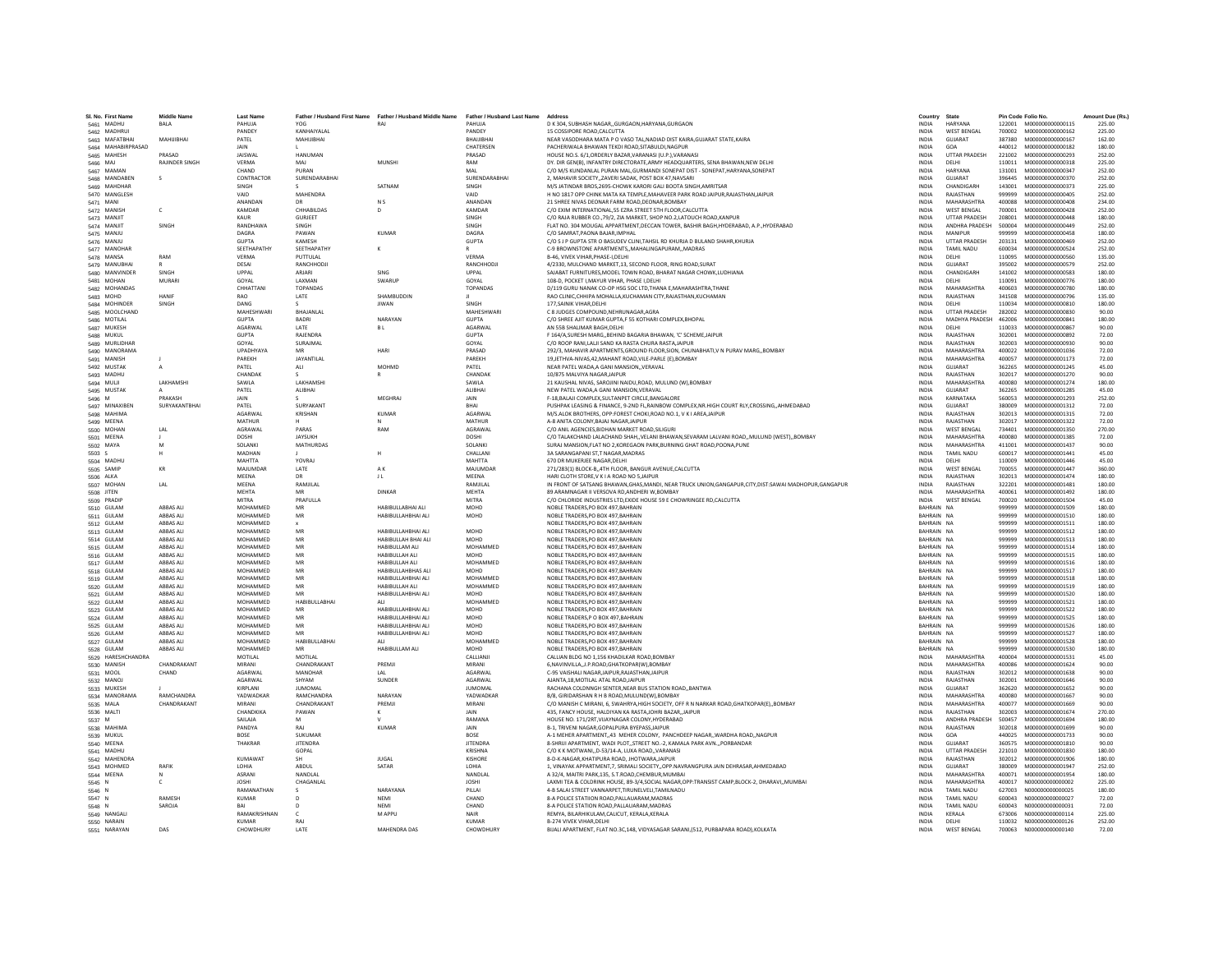| SI, No. First Name<br>5552 NARENDRA | <b>Middle Name</b>           | <b>Last Name</b>   | Father / Husband First Name | Father / Husband Middle Name<br>MANJI | Father / Husband Last Name Address<br>KADIWAR |                                                                                                                                                                  | Country<br><b>INDIA</b>      | State<br><b>GUJARAT</b>  |                  | Pin Code Folio No.<br>N000000000000172 | Amount Due (Rs.  |
|-------------------------------------|------------------------------|--------------------|-----------------------------|---------------------------------------|-----------------------------------------------|------------------------------------------------------------------------------------------------------------------------------------------------------------------|------------------------------|--------------------------|------------------|----------------------------------------|------------------|
| 5553 NARENDRA                       | KHANDURHAI                   | KADIWAR<br>DESAL   | ILVAM<br>KHANDURHAI         | SHANKERII                             | DESAL                                         | ANURAAG OPP ELITES APT, NEAR NARMAD COLONY DUFFNALA, SHAHIBAUG, AHMEDABAD<br>14C KHANDERAO BLOCKS KHOTALHI WADI, FIRST FLOOR ROOM NO 4 V P ROAD, GIRGAUN, BOMBAY | <b>INDIA</b>                 | MAHARASHTRA              | 380004<br>400004 | N000000000000173                       | 252.00<br>252.00 |
| 5554 NARESH                         |                              | <b>AGARWAL</b>     | RAMNIWASH                   |                                       | <b>AGARWAI</b>                                | 42 GOPAL BHAWAN.199 PRINCESS STREET.BOMBAY                                                                                                                       | <b>INDIA</b>                 | MAHARASHTRA              | 400002           | N000000000000199                       | 90.00            |
| 5555 NAUEEN                         | KUMAR                        | <b>GUPTA</b>       | GHANSHYAMDASS               |                                       | <b>GUPTA</b>                                  | C/O GHAN SHYAM DASS GUPTA,92 JATWARA PULL MITHAI, DELHI                                                                                                          | <b>INDIA</b>                 | <b>DELHI</b>             | 110006           | N000000000000263                       | 180.00           |
| 5556 NAYANABEN                      | D                            | PATEL              | DAHYABHAI                   |                                       | PATEL                                         | GAYATRIKRUPA PETROLEUM, VILL & PO UNDERA, BARODA                                                                                                                 | INDIA                        | GUJARAT                  | 391330           | N000000000000309                       | 180.00           |
| 5557 NEELIMA                        |                              | NAGAR              | VINAY                       | PRAKASH                               | NAGAR                                         | 29 VAWAIYA GANESH GANJ.II LANE.LUCKNOW                                                                                                                           | <b>INDIA</b>                 | <b>UTTAR PRADESH</b>     | 226018           | N000000000000352                       | 252.00           |
| 5558 NEERJA                         |                              | GUPTA              | <b>MAHFSH</b>               | CHAND                                 | <b>GUPTA</b>                                  | D-39 PRITHIVI RAI ROAD ADARSH NAGAR DELHI                                                                                                                        | <b>INDIA</b>                 | <b>DELHI</b>             | 110033           | N000000000000373                       | 90.00            |
| 5559 NEETA                          | <b>MOHAN</b>                 | RAHEJA             | <b>MOHAN</b>                |                                       | RAHEJA                                        | 6 ANANDA NIVAS 1ST FLOOR, KUMAR COT LAYOUT MADHAVNAGAR, BANGALORE                                                                                                | <b>INDIA</b>                 | KARNATAKA                | 560001           | N000000000000388                       | 180.00           |
| 5560 NERGISH                        |                              | GOEL               | SATYA                       |                                       | GOEL                                          | 8 SHAKUNTALA OPP SAHAKAR CINEMA.CHEMBUR.BOMBA                                                                                                                    | <b>INDIA</b>                 | MAHARASHTRA              | 400089           | N000000000000409                       | 180.00           |
| 5561 NIRENBHA                       |                              | SHAH               | NALINBHAI                   |                                       | NALINBHA                                      | 111/2 DHIKWA CHOWKY 1ST FLOOR GANDHI ROAD AHMEDABAD                                                                                                              | <b>INDIA</b>                 | GUJARAT                  | 380001           | N000000000000466                       | 72.00            |
| 5562 NIRMAL                         |                              | GROVER             | <b>RAMESH</b>               | CHAND                                 | GROVER                                        | 450.KHOAT ENCLAVEPITAM PURADELHI                                                                                                                                 | <b>INDIA</b>                 | <b>DELHI</b>             | 110034           | N000000000000476                       | 180.00           |
| 5563 NIRMALA                        |                              | CHANDWAI           | KAMAL                       |                                       | <b>KUMAR</b>                                  | C/O KAMALKUMAR CHANDWAR.C 5/602 GOPINATH MARGJAIPUR                                                                                                              | <b>INDIA</b>                 | RAJASTHAN                | 302001           | N000000000000499                       | 180.00           |
| 5564 NITIN                          | YESHWANT                     | LAVATE             | YESHWANT                    | VITHAL                                | LAVATE                                        | C/O STANDARAD CHARTERED BANK, 25 M G ROAD, BOMBAY                                                                                                                | <b>INDIA</b>                 | MAHARASHTRA              | 400023           | N000000000000570                       | 225.00           |
| 5565 NEERAL                         |                              | SHARMA             | SO.                         | <b>RADHEY SHYAM</b>                   | <b>JANGID</b>                                 | F-198 AMRARARI IAIPUR                                                                                                                                            | <b>INDIA</b>                 | RAJASTHAN                | 302012           | N000000000000616                       | 252.00           |
| 5566 HEMLATA                        |                              | MFHTA              | <b>RASIKI AI</b>            |                                       | <b>MFHTA</b>                                  | 41/8, SAMBHAV, BEHIND AURORA CINEMA, MATANGA, BOMBAY                                                                                                             | <b>INDIA</b>                 | MAHARASHTRA              | 400019           | N00000000000743                        | 55.80            |
|                                     |                              | BANSAL             | PARAS                       |                                       | KUMAR                                         | C/O M/S DEV RAJ SURESH KUMAR,, H.P. DEALER TALWANDI SABOO, BATHINDA                                                                                              | INDIA                        | CHANDIGARH               | 151302           | N000000000000790                       | 45.00            |
| 5567 NIRMALA                        |                              | <b>VISAI AKSHI</b> | NACHIAPPAN                  |                                       | NACHIAPPAN                                    | 49, KASTHURI BAI STREET, KANDANUR, P.T.T. DIST, TAMILNADU, KANDANUR                                                                                              | <b>INDIA</b>                 | TAMIL NADU               | 623104           | N000000000000867                       | 72.00            |
| 5568 N                              |                              | MAGO               |                             |                                       | MAGO                                          | C1/107 JANAK PURI. NEW DELHI.NEW DELHI                                                                                                                           | <b>INDIA</b>                 | DELHI                    | 110058           | N000000000000904                       | 45.00            |
| 5569 NEERAJ                         |                              | AGRAWAL            | <b>RHAIRURUX</b>            |                                       | AGRAWAL                                       |                                                                                                                                                                  |                              | <b>WEST BENGAL</b>       | 734401           | N000000000000943                       | 270.00           |
| 5570 NAND<br>5571 NARENDR           | KISHORE                      | THALI              | YESHWANT                    |                                       | <b>YESHWAN</b>                                | C/O SURYA AUTO PARTS, GURUDWARA BUILDINGS, SEVOK ROAD,, SILIGURI<br>C/O 278, VALDAMIRA HOUSE, NEAR GOA URBAN BANK, FOTIHAT, PANJIM, GOA., GOA                    | <b>INDIA</b><br>INDIA        | MAHARASHTRA              | 999999           | N000000000000954                       | 90.00            |
|                                     | SANTOSH                      | GORE               | SANTOSH                     |                                       | SANTOSH                                       |                                                                                                                                                                  | <b>INDIA</b>                 | MAHARASHTRA              | 400014           | N000000000000963                       | 252.00           |
| 5572 NEETA                          | RADHESHYAM                   | <b>AGARWAL</b>     | RADHESHYAM                  |                                       | RADHESHYAM                                    | 1/25, AHMED SAILOR BUILDING, GOVINDJI VENI ROAD, DADAR, BOMBAY<br>166. AMRER APARTMENTS, DR. M. R. RAUT ROAD, SHIVAII PARK, ROMRAY                               | <b>INDIA</b>                 | MAHARASHTRA              | 400028           | N000000000000970                       | 55.80            |
| 5573 NITIN                          |                              | SHANKARN           |                             |                                       | SHANKARN                                      |                                                                                                                                                                  | <b>INDIA</b>                 |                          | 400051           |                                        | 54.00            |
| 5574 NIHITHA                        |                              |                    |                             |                                       |                                               | B/79/777 MIG, GANDHI NAGAR, OPP GURUNANAK HOSP., BANDRA (E), BOMBAY                                                                                              |                              | MAHARASHTRA              |                  | N000000000000971                       |                  |
| 5575 NARENDRA                       | <b>BADRINATH</b><br>SRINIVAS | LADDHA             | BADRINATH                   |                                       | LADDHA                                        | AMRAVATI METAL WORKS.INDUSTRIAL ESTATE . SATURNA AMRAVAT                                                                                                         | <b>INDIA</b><br><b>INDIA</b> | MAHARASHTRA<br>KARNATAKA | 999999<br>575003 | N000000000000985<br>N000000000000990   | 90.00            |
| 5576 N                              |                              | KINI               |                             |                                       | KINI                                          | 4-6-602, "GANESH KUTEER", KARANGALPADY FEILDS, KODIALBAIL, MANGALORE                                                                                             |                              |                          |                  |                                        | 72.00            |
| 5577 NIPA                           | <b>MANSUKHLAI</b>            | SHETH              | <b>MANSUKHLAL</b>           |                                       | SHFTH                                         | C/O EXCEL PACK, 127 YOGI IND.ESTATE,RAMMANDIR ROAD,GOREGAON (W),,BOMBAY                                                                                          | <b>INDIA</b>                 | MAHARASHTRA              | 400104           | N000000000000999                       | 180.00           |
| 5578 NARENDRA                       |                              | SHAH               | JAYANTILAL                  |                                       | SHAH                                          | 25 BUNDER STREET, MADRAS, MADRAS                                                                                                                                 | <b>INDIA</b>                 | <b>TAMIL NADU</b>        | 600001           | N000000000001002                       | 180.00           |
| 5579 SHRIKRISHNA                    | к                            | <b>NADGAVDA</b>    | KASHINATH                   |                                       | NADGAUDA                                      | PO BOX 73198.NDOLA.ZAMBIA                                                                                                                                        | ZAMBIA                       | <b>NA</b>                | 999999           | N000000000001004                       | 180.00           |
| 5580 SHRIKRISHNA                    |                              | NANDGAUDA          | KASHINATH                   |                                       | NANDGAUDA                                     | PO BOX 73198.NDOLA.ZAMBIA                                                                                                                                        | ZAMBIA                       | <b>NA</b>                | 999999           | N000000000001022                       | 180.00           |
| 5581 V                              | VAIDHYA                      | <b>NATHAN</b>      | VENKATA                     |                                       | RAMAN                                         | "SREE CHARANA PADUKA", NO.132, 3RD 'D'CROSS, I MAIN, I STAGE, DOMLVR  BANGALORE                                                                                  | <b>INDIA</b>                 | KARNATAKA                | 560071           | N000000000001030                       | 45.00            |
| 5582 NAYNA                          | RAMESH                       | RAVAL              | RAMESH                      |                                       | KUMAR                                         | C/O RAMESH VRAJLAL THAKER, KIDWAINAGAR PLOT 71/1, RAIYA ROAD, RAJKOT                                                                                             | INDIA                        | <b>GUJARAT</b>           | 360005           | N000000000001043                       | 90.00            |
| 5583 NEELU                          |                              | PATNI              |                             |                                       | PATNI                                         | 435, FANCY HOUSE, HALDIYAN KA RASTA, JOHRI BAZAR, JAIPUR                                                                                                         | <b>INDIA</b>                 | RAJASTHAN                | 302003           | N000000000001110                       | 270.00           |
| 5584 NARAYAN                        |                              | <b>TAORI</b>       | MOTILAL                     |                                       | <b>TAORI</b>                                  | SHREE INVESTMENTS.OPP.VASANT BHAVAN.NEAR LOKSATTA OFFICE.KASTURA ROADCHANDRAPURCHANDRAPUR                                                                        | <b>INDIA</b>                 | GOA                      | 442401           | N000000000001122                       | 180.00           |
| 5585 NEETA                          |                              | <b>SINGH</b>       | PRAKASH                     |                                       | <b>SINGH</b>                                  | DR. PRAKASH SINGH, NPSP UNIT:SITAPUR, ANM TRAINING CENTRE, ROTIGODAM, , SITAPUR-261 001 (UP), SITAPUR                                                            | <b>INDIA</b>                 | <b>UTTAR PRADESH</b>     | 261001           | N000000000001123                       | 90.00            |
| 5586 NEEL                           | KAMAI                        | SARAWG             | DHAN                        | RAJ                                   | JAIN                                          | B-1. TRIVENI NAGAR.GOPALPURA BYEPASS.JAIPUR                                                                                                                      | <b>INDIA</b>                 | RAJASTHAN                | 302018           | N000000000001126                       | 90.00            |
| 5587 NATHULA                        |                              | PAREEK             | LATE                        |                                       | <b>GOPINATH</b>                               | B-2, HARI MARG, NEAR JAIN MANDIR, CIVIL LINES, JAIPUR                                                                                                            | <b>INDIA</b>                 | RAJASTHAN                | 999999           | N000000000001131                       | 90.00            |
| 5588 NITIN                          |                              | <b>AGARWAI</b>     |                             | $\epsilon$                            | <b>GUPTA</b>                                  | M/S RAMESH CHANDRA NITIN AGARWAL, SARRAF, CHARAI NEEM KI,, BARA BAZAR, BAREILLY                                                                                  | <b>INDIA</b>                 | <b>UTTAR PRADESH</b>     | 243003           | N000000000001137                       | 1.80             |
| 5589 NEVILLE                        |                              | TULL               | RAMIFF                      | DASS                                  | TULI                                          | 86/A, COZI HOME, 251, PALI HILL, BANDRA(W), BOMBAY                                                                                                               | <b>INDIA</b>                 | MAHARASHTRA              | 400050           | N000000000001153                       | 90.00            |
| 5590 NOOLU                          |                              | TARA               | NVS                         |                                       | SURYANARAYANA                                 | C/O KOTHAMASU & CO., GANESH MARKET, MAIN BAZAR, VIJAYAWADA                                                                                                       | <b>INDIA</b>                 | <b>ANDHRA PRADESH</b>    | 520001           | N000000000001154                       | 162.00           |
| 5591 N                              | S P RADHAKRISHNA             | RAJA               |                             | S PERUMAL                             | RAJA                                          | "SAI PREM",287-A, SRIRENGAPALAYAM STREET, RAJAPALAYAM                                                                                                            | <b>INDIA</b>                 | TAMIL NADU               | 626117           | N000000000001161                       | 360.00           |
| 5592 NIRMALA                        | D                            | SHAH               | <b>IT</b>                   | <b>DHIRAJLAL G</b>                    | SHAH                                          | D/4, BLOCK 29, RAJAWADI, 'D' COLONY, CHITTARANJAN NAGAR, VIDYAVIHAR(EAST), MUMBAI                                                                                | <b>INDIA</b>                 | MAHARASHTRA              | 400077           | N000000000001179                       | 113.40           |
| 5593 NEETA                          |                              | OBEROL             |                             |                                       | OBEROI                                        | 12, AARTI, V P ROAD,, SANTACRUZ(WEST), MUMBAI                                                                                                                    | <b>INDIA</b>                 | MAHARASHTRA              | 400054           | N000000000001212                       | 180.00           |
| 5594 NARAYAN                        |                              | MAHALE             | GOVINDRAO                   |                                       | MAHALE                                        | 416, SRIRANGA, 30, 1ST TEMPLE STREET, 11TH CROSS, MALLESHWARAM, BANGALORE                                                                                        | INDIA                        | KARNATAKA                | 560003           | N000000000001259                       | 180.00           |
| 5595 OM                             | PRAKASH                      | GOYAL H U F        | RATAN                       | LAL                                   | GOYAL                                         | 10/22 KATRAWAZIRKHAN.HATHRAS ROAD.AGRA                                                                                                                           | <b>INDIA</b>                 | <b>UTTAR PRADESH</b>     | 282006           | 0000000000000022                       | 90.00            |
| 5596 OM                             | PRAKASH                      | SAHU               | SAHU                        | RAM                                   | KISHAN                                        | KOTHI OF LATE SAHU RAM KISHAN.26 SAHUKARA, PILI BHIT U P.PILI BHIT                                                                                               | <b>INDIA</b>                 | <b>UTTAR PRADESH</b>     | 262001           | 0000000000000038                       | 180.00           |
| 5597 OMVATI                         |                              |                    | <b>WO</b>                   | <b>SHRI</b>                           | GANGARAM                                      | D-103, MMTC COLONY, MEHRAULI ROAD, NEW DELHI                                                                                                                     | <b>INDIA</b>                 | <b>DELHI</b>             | 110017           | 0000000000000060                       | 225.00           |
| 5598 OM                             | PRAKASH                      | <b>GUPTA</b>       |                             |                                       | <b>GUPTA</b>                                  | B-84 NANDPURI EXTENSION22 GODOWN.JAIPUF                                                                                                                          | <b>INDIA</b>                 | RAJASTHAN                | 302006           | 000000000000082                        | 45.00            |
| 5599 OM                             | PARKASH                      | SHARMA             | PIARE                       | IAI                                   | SHARMA                                        | H.NO.2636 CHONKALA MAHALLA, KHARAR, H.NO.H-M-28 PHASE I,, MOHALI, ROPAR, ROPAR                                                                                   | <b>INDIA</b>                 | PUNIAR                   | 999999           | 0000000000000084                       | 225.00           |
| 5600 P                              |                              | MAI HOTRA          | c.                          | $\mathbf{L}$                          | <b>MALHOTRA</b>                               | C-121 ANAND VIHAR.INDERPRASTHA EXTNNEW DELHI                                                                                                                     | <b>INDIA</b>                 | <b>DELHI</b>             | 110092           | P000000000000017                       | 72.00            |
| 5601 P                              | K SHANMUGA                   | SUNDARAM           |                             |                                       |                                               | 15 RELIANCE RICE MILL ST, KONDITHOPE, MADRAS                                                                                                                     | <b>INDIA</b>                 | <b>TAMIL NADLI</b>       | 600079           | P000000000000020                       | 180.00           |
| 5602 PANKAJ                         | <b>KUMAR</b>                 | PUROHIT            | GOPI                        | KRISHNA                               | PUROHIT                                       | C/O DR G K PUROHIT, M G HOSPITAL RD, BEHIND P N BANK, JODHPUR RAJ, JODHPUR                                                                                       | INDIA                        | RAJASTHAN                | 342001           | P000000000000121                       | 252.00           |
| 5603 PANKA                          |                              | NIGAM              |                             |                                       | <b>NIGAM</b>                                  | 55/8. SECTORI I.M.B. ROAD.NEW DELHI                                                                                                                              | <b>INDIA</b>                 | DELHI                    | 110017           | P000000000000123                       | 180.00           |
| 5604 PARAG                          |                              | MAHFSHWARI         | MOOLCHAND                   |                                       | <b>MAHESHWAR</b>                              | C 8 JUDGES COMPOUND.NEHRUNAGAR.AGRA                                                                                                                              | <b>INDIA</b>                 | <b>UTTAR PRADESH</b>     | 282002           | P000000000000144                       | 90.00            |
| 5605 PARDEEF                        |                              | <b>KUMAR</b>       |                             |                                       | CHOPRA                                        | CHOPRA SHOES 719 HALWASIYA MARKET, HAZRAT GANJ, LUCKNOW                                                                                                          | INDIA                        | <b>UTTAR PRADESH</b>     | 226001           | P000000000000161                       | 243.00           |
| 5606 PARITHICHERI                   | TIRUVCNGADA                  | <b>RAMASWAM</b>    | TIRUVENGADACHAR             |                                       | <b>TIRUVENGADACHARI</b>                       | OLD 32 FOORTH STREET.KAMARAJ NAGAR MALACAURCRY.KOMBAKONAM                                                                                                        | <b>INDIA</b>                 | TAMIL NADU               | 612002           | P000000000000182                       | 180.00           |
| 5607 PARKASH                        | WATI                         | <b>KAPOOR</b>      | MUNI                        | LAL                                   | <b>KAPOOR</b>                                 | N 115 GREATER KAILASH.PART I.NEW DELHI                                                                                                                           | <b>INDIA</b>                 | DELHI                    | 999999           | P000000000000188                       | 180.00           |
| 5608 PARMOD                         | KUMAR                        | MAHAIAN            | OM                          | <b>PARKASH</b>                        | SHRUTI                                        | L-120. IST FLOORLAXMI NAGARDELHI                                                                                                                                 | <b>INDIA</b>                 | <b>DELHI</b>             | 110092           | P000000000000204                       | 180.00           |
| 5609 PARVEEN                        |                              | <b>GAMBHIF</b>     |                             |                                       | <b>GAMBHIR</b>                                | 87-B. DDA FLATS. MASJID MOTH.PHASE-II. GREATER KAILASH - III.NEW DELHI                                                                                           | <b>INDIA</b>                 | DELHI                    | 110048           | P000000000000227                       | 180.00           |
| 5610 POONAM                         |                              | BANSAL             |                             |                                       | BANSAL                                        | MOTILAL AGARWAL MILLS, BIRLA NAGAR, GWALIOR                                                                                                                      | <b>INDIA</b>                 | MADHYA PRADESH           | 474004           | P000000000000301                       | 72.00            |
| 5611 PRABHAKAR                      |                              | <b>AAKARAPLI</b>   |                             |                                       | PRARHAKAR                                     | H NO 15-8-474 FEELKHANA HYDERARAD HYDERARAD                                                                                                                      | <b>INDIA</b>                 | ANDHRA PRADESH           | 999999           | P000000000000335                       | 180.00           |
| 5612 PRABHAVATI                     | BAI                          | MORAY              |                             |                                       | ROYAL                                         | 31 PATALANNA TEPHLE ROAD, BASAVAD GUDI, BANGALORE                                                                                                                | <b>INDIA</b>                 | KARNATAKA                | 560004           | P000000000000343                       | 225.00           |
| 5613 PRACHI                         |                              | JAIN               |                             |                                       | JAIN                                          | JAIN FARM, HERBERT PUR, DEHRADUN                                                                                                                                 | <b>INDIA</b>                 | <b>UTTAR PRADESH</b>     | 248142           | P000000000000361                       | 180.00           |
| 5614 PRAKASH                        |                              | PANANDIKAR         | SURIAII                     |                                       | SURIAL                                        | ABADE FARIA ROAD, MARGAO, GOA                                                                                                                                    | <b>INDIA</b>                 | MAHARASHTRA              | 403601           | P0000000000000447                      | 90.00            |
| 5615 PRAMILA                        |                              | TODARWAL           | RAJESH                      |                                       | TODARWA                                       | 332 7TH MAIN ROAD 14TH CROSS, IIND BLOCK JAYANAGAR, BANGALORE                                                                                                    | <b>INDIA</b>                 | KARNATAKA                | 560011           | P000000000000470                       | 252.00           |
| 5616 PRASHUN                        | <b>KUMAR</b>                 | DUTT               | <b>RISHNU</b>               | PADA                                  | DUTTA                                         | 6/1/1C PADMAPUKUR ROAD.CALCUTTA                                                                                                                                  | <b>INDIA</b>                 | <b>WEST BENGAL</b>       | 700092           | P000000000000500                       | 225.00           |
| 5617 PRATIBHA                       |                              | <b>MOHELA</b>      | PROF                        | RN                                    | <b>MOHELA</b>                                 | C/O NAVEEN CHANDRA SHARMA, ADVOCATE, TEHSIL COMPOUND, DADRI,, DISTT: GAUTAM BUDH NAGAR, DADRI                                                                    | INDIA                        | UTTAR PRADESH            | 203207           | P000000000000514                       | 180.00           |
| 5618 PRATIMA                        | RANI                         | <b>MUNDHRA</b>     | KANT                        |                                       | <b>MUNDHRA</b>                                | 13 GOVIND MARG.ADARSH NAGAR.JAIPUR                                                                                                                               | <b>INDIA</b>                 | RAJASTHAN                | 302004           | P000000000000526                       | 90.00            |
| 5619 PREM                           | KUMAR                        | ARORA              | SONA                        |                                       | RAM                                           | 5/50 MOTLNAGAR NEW DELHI                                                                                                                                         | <b>INDIA</b>                 | <b>DELHI</b>             | 110015           | P000000000000594                       | 72.00            |
| 5620 PREM                           | <b>KUMAR</b>                 | <b>SACHDEV</b>     | AMAR                        |                                       | NATH                                          | D-59 HUDSON LINE, KINGSWAY CAMP SGTB NAGAR, DELHI                                                                                                                | INDIA                        | DELHI                    | 110009           | P000000000000596                       | 90.00            |
| 5621 PREM                           | <b>KUMAR</b>                 | DANGI              | ABHAY                       | RAJ                                   | DANG                                          | 157 MINT STREET IST FLOOR MADRAS MADRAS                                                                                                                          | <b>INDIA</b>                 | TAMIL NADU               | 600079           | P000000000000597                       | 252.00           |
| 5622 PREMILABEN                     |                              | PUIARA             | JAYSUKHLAL                  |                                       | JAYSUKHLAL                                    | JATIN 41 JAGNATH PLOT.OPP RACE COURSE.RAJKOT                                                                                                                     | <b>INDIA</b>                 | <b>GUIARAT</b>           | 360001           | P000000000000637                       | 225.00           |
| 5623 PRITAM                         | KAUR                         | LIPPAL             |                             | $\varsigma$                           | <b>UPPAL</b>                                  | SAJABAT FURNITURES, MODEL TOWN ROAD, BHARAT NAGAR CHOWK, LUDHIANA                                                                                                | <b>INDIA</b>                 | CHANDIGARH               | 141002           | P000000000000653                       | 180.00           |
| 5624 PROMILA                        |                              | KUMAR              | SURESH                      |                                       | KUMAR                                         | C/O MANAV STHALI SCHOOL, 37 PUSA ROAD, NEW DELHI                                                                                                                 | <b>INDIA</b>                 | DELHI                    | 110005           | P000000000000678                       | 180.00           |
| 5625 PURNIMA                        |                              | VAIDYA             | BHAKKAMBHAI                 |                                       | BHAKKAMBHA                                    | 288611 ZAVERIWAD KOTHARI POLE, NEAR PATNIS STREET, AHMEDABAD                                                                                                     | <b>INDIA</b>                 | GUJARAT                  | 380001           | P000000000000713                       | 225.00           |
| 5626 PURSHOTTAM                     |                              | <b>RUSTAGI</b>     | RAM                         |                                       | <b>KUMAR</b>                                  | 5838, JAGIWARA, NAI SARAK, DELHI                                                                                                                                 | <b>INDIA</b>                 | DELHI                    | 110006           | P000000000000717                       | 180.00           |
| 5627 PUSHPA                         |                              | RAI                | KISHIN                      |                                       | DAS                                           | 756 POONA MALLEE HIGH ROAD.NEAR PADMA CLINIC KILPAUK.MADRAS                                                                                                      | INDIA                        | TAMIL NADLL              | 600010           | 2000000000000738                       | 180.00           |
| 5628 PUSHP/                         |                              | KADEL              | KRISHNA                     | CHAND                                 | KADEL                                         | 157, MINT STREET, 1st FLOOR, MADRAS                                                                                                                              | INDIA                        | <b>TAMIL NADU</b>        | 600079           | P000000000000765                       | 252.00           |
| 5629 PUSHPA                         |                              | PATEL              | <b>JASHBHAI</b>             |                                       | <b>JASHBHAI</b>                               | 945 VISHAL NAGAR, TARSALI, BARODA                                                                                                                                | <b>INDIA</b>                 | GUJARAT                  | 390009           | P000000000000782                       | 180.00           |
| 5630 PUSHPA                         | $\mathsf{v}$                 | <b>JERAJAN</b>     | VINOD                       | N                                     | JERAJANI                                      | 103. IVORY TOWER 130-F., SANTACRUZ(WEST), MUMBAI                                                                                                                 | <b>INDIA</b>                 | MAHARASHTRA              | 400049           | P000000000000798                       | 252.00           |
| 5631 PARIMAL                        |                              | DHANKI             | PRAVINCHANDRA               |                                       | PRAVINCHANDRA                                 | C/O DR.PANKAJ P. DHANKI,3-RAVIKIRAN,CARTER ROAD - 3,,BORIVLI (EAST),,BOMBAY                                                                                      | <b>INDIA</b>                 | MAHARASHTRA              | 400066           | P000000000000994                       | 450.00           |
| 5632 PREM                           | LATA                         | <b>GUPTA</b>       |                             | ROHTASH KANWAR                        | <b>GUPTA</b>                                  | C/O MR. SUDHIR KUMAR GUPTA, 211 PUSHPA BHAWAN, OPP TELEPHONE, BHAWAN, COLABA,, BOMBAY                                                                            | <b>INDIA</b>                 | MAHARASHTRA              | 400005           | P000000000001005                       | 162.00           |
| 5633 PARESH                         |                              | SHAH               | SHANTILAL                   |                                       | SHAH                                          | C/O SHAH SUNDERILAL KESHAVLAL, RICHI ROAD NEAR BRIDGE, AHMEDABAD                                                                                                 | <b>INDIA</b>                 | GUJARAT                  | 380001           | P000000000001044                       | 234.00           |
| 5634 PANKA                          |                              | <b>NANDA</b>       |                             | $\sim$                                | NANDA                                         | F-243 SHYAMNAGAR-EXTNPRIYDARSANI MARG.JAIPUR                                                                                                                     | <b>INDIA</b>                 | RAIASTHAN                | 302006           | 2000000000001097                       | 90.00            |
| 5635 P                              | s                            | <b>HARIHARAN</b>   | LATE                        | PS                                    | <b>IYER</b>                                   | 32(OLD NO.53/1), BEACH ROAD, KALAKSHETRA COLONY, BESANT NAGAR, CHENNAI                                                                                           | <b>INDIA</b>                 | TAMIL NADU               | 600090           | P000000000001119                       | 90.00            |
| 5636 PARESH                         |                              | SHAH               |                             |                                       | SHAH                                          | 6/9.DAMANI EST., NAUPADA, THANE                                                                                                                                  | <b>INDIA</b>                 | MAHARASHTRA              | 400602           | P000000000001138                       | 270.00           |
| 5637 PUKHRA                         |                              | BHANSALI           | <b>MRIGENDRA</b>            | RAI                                   | BHANSAL                                       | 14-2-332/7/A, GYAN BAGH COLONY, S.I.GUNJ, HYDERABAD                                                                                                              | <b>INDIA</b>                 | ANDHRA PRADESH           | 500012           | P000000000001241                       | 505.80           |
| 5638 PREM                           | CHAND                        | <b>JAIN</b>        | <b>INDER</b>                | SAIN                                  | <b>JAIN</b>                                   | 2, SUDHA SAGAR COLONY, NR. KARDHANI, MARKET, CHIDAND MARG, MALVIYA NAGAR, JAIPUR                                                                                 | <b>INDIA</b>                 | RAIASTHAN                | 302017           | P000000000001262                       | 180.00           |
| 5639 GOTTIPAT                       |                              | PADMA              | RANGA                       |                                       | RAO                                           | RANGA RAO, 10-34-2 CO OPERATIVE COLONY, KAVALI AP, KAVALI                                                                                                        | <b>INDIA</b>                 | ANDHRA PRADESH           | 524201           | P000000000001267                       | 90.00            |
| 5640 DURGESH                        | MOHAN                        | PAINUL'            | SHRI                        | M <sub>D</sub>                        | PAINULY                                       | S/O SRI M P PAINULY, 71 A SHUBHASH NAGAR PANYALA RD, ROORKEE UP, ROORKEE                                                                                         | INDIA                        | <b>UTTAR PRADESH</b>     | 247667           | P000000000001271                       | 180.00           |
| 5641 DURGESH                        | <b>MOHAN</b>                 | PAINULY            | SHRI                        | M P                                   | PAINULY                                       | S/O SRI M P PAINULY.71 A SHUBHASH NAGAR.PANYALA RD ROORKEE UP.ROORKEE                                                                                            | <b>INDIA</b>                 | <b>UTTAR PRADESH</b>     | 247667           | P000000000001272                       | 180.00           |
| 5642 AMBRISH                        |                              | PARFFK             | SHRI                        | HR.                                   | PARFFK                                        | H NO 814 BABA HARISH CHANDR MARGJAIPUR                                                                                                                           | <b>INDIA</b>                 | RAIASTHAN                |                  | 302001 P000000000001293                | 180.00           |
|                                     |                              |                    |                             |                                       |                                               |                                                                                                                                                                  |                              |                          |                  |                                        |                  |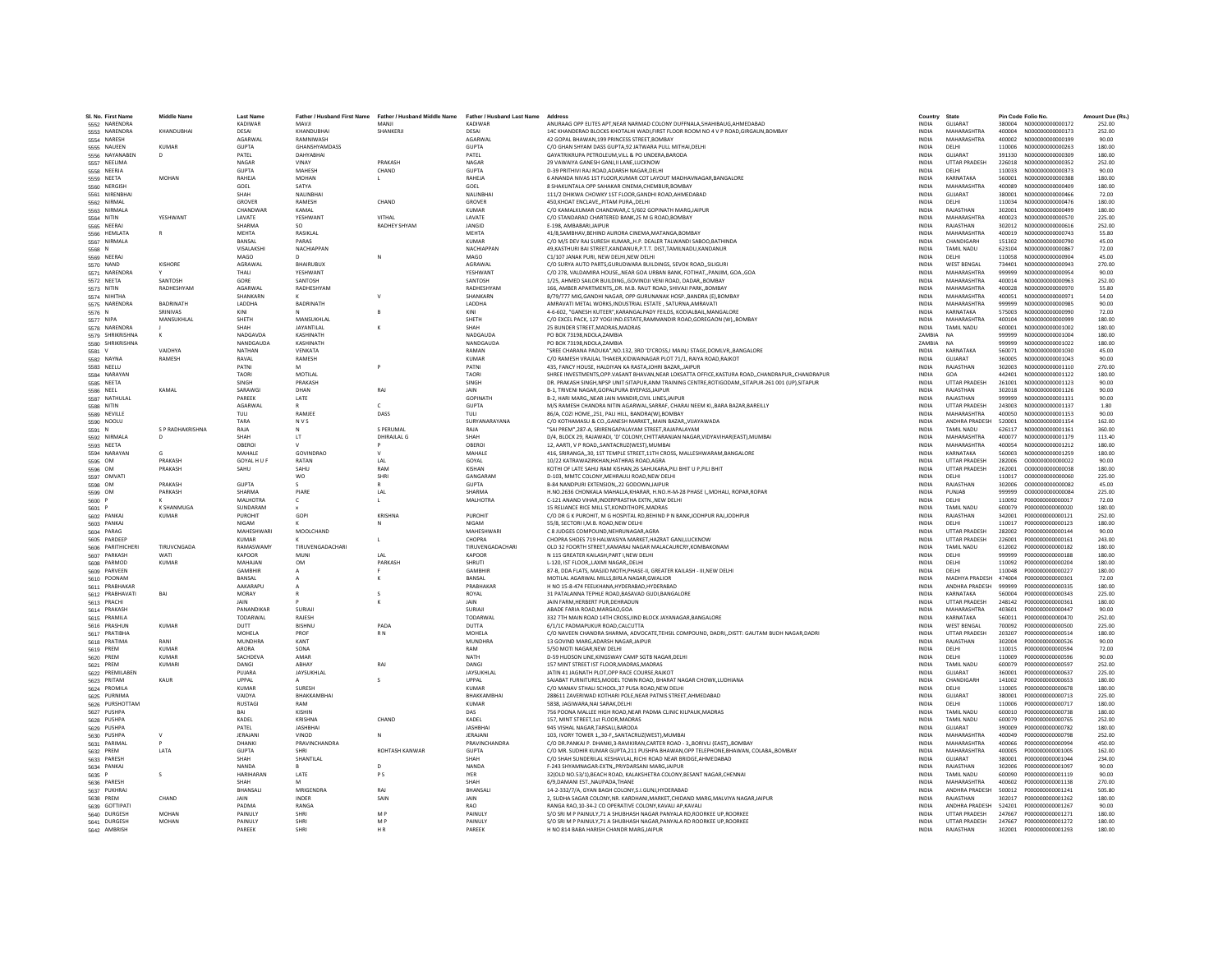| SL No. First Name              | <b>Middle Name</b>         | <b>Last Name</b>            |                            | Father / Husband First Name Father / Husband Middle Name Father / Husband Last Name |                         | Address                                                                                                                                                                                  | Country                      | State                       | Pin Code Folio No.                                       | Amount Due (Rs.) |
|--------------------------------|----------------------------|-----------------------------|----------------------------|-------------------------------------------------------------------------------------|-------------------------|------------------------------------------------------------------------------------------------------------------------------------------------------------------------------------------|------------------------------|-----------------------------|----------------------------------------------------------|------------------|
| 5643 AMBRISH                   |                            | PAREEK                      | <b>MR</b>                  | H K                                                                                 | PAREEK                  | H NO 814 BABA HARISH CHANDRA MARGJAIPUR                                                                                                                                                  | <b>INDIA</b>                 | RAJASTHAN                   |                                                          | 180.00           |
| 5644 AMBRISH                   |                            | PARFFK                      | MR                         | HK.                                                                                 | PARFFK                  | H NO 814 BARA HARISH CHANDRA MARG JAIPUR                                                                                                                                                 | <b>INDIA</b>                 | RAIASTHAN                   | 302001<br>2000000000001295                               | 180.00           |
| 5645 KALPESHBHAI               |                            | PATEL                       | RAMESHBHAI                 |                                                                                     | PATEL                   | AT&PO GALUDAN, NEAR RAMJI MANDIR, DIST GANDHINAGAR, GANDHINAGAR                                                                                                                          | <b>INDIA</b>                 | GUIARAT                     | 382355<br>P000000000001318                               | 45.00            |
| 5646 VED                       |                            | PRAKASH                     |                            |                                                                                     | RAM                     | 101 VASUNDHRA COLONY TANK ROAD, JAIPUR                                                                                                                                                   | INDIA                        | RAJASTHAN                   | 302016<br>P000000000001327                               | 180.00           |
| 5647 PINAKBA                   |                            | PARMA                       | SADARSINE                  |                                                                                     | SADARSINE               | KABA RUPA WADI.PALIYAD ROAD.BOTAD                                                                                                                                                        | <b>INDIA</b>                 | GUJARAT                     | 364710<br>P000000000001354                               | 45.00            |
| 5648 PRATUL                    | RAMANLAL                   | PATEL                       | RAMANLAI                   |                                                                                     | RAMANLAL                | 22/AJAIHIND SOCIETY NR.SARDAR.PATEL.HOSPITAL RAMBAG.MANI NAGAR.AHMEDABAD                                                                                                                 | <b>INDIA</b>                 | GUJARAT                     | 380008<br>P000000000001399                               | 180.00           |
| 5649 PREM                      | CHAND                      | <b>JAIN</b>                 | <b>INDER</b>               |                                                                                     | <b>JAIN</b>             | 2. SUDHA SAGAR COLONY, NR.KARDHANI, MARKET, CHIDAND MARG, MALVIYA NAGAR JAIPUR                                                                                                           | <b>INDIA</b>                 | RAIASTHAN                   | 302017<br>2000000000001425                               | 270.00           |
| 5650 PANKA                     | DAMIL                      | SAVLA                       | DAMJI                      | KUNUERJI                                                                            | SAVLA                   | PAKIZA CHAWL,ROOM NO.3,BESIDE,WARDHAMAN COTTAGE,S.V.ROAD,KANDIVALI(W),,BOMBAY                                                                                                            | INDIA                        | <b>MAHARASHTRA</b>          | 400067<br>P000000000001429                               | 180.00           |
| 5651 PIYUSH                    | SHESHMAL                   | SHAH                        | SHESHMAL                   |                                                                                     | SHESHMAL                | 3/4164 THAKOR BHUVAN.BUNDELAWAD.SURAT                                                                                                                                                    | <b>INDIA</b>                 | GUJARAT                     | 395003<br>P000000000001438                               | 180.00           |
| 5652 PAWAN<br>5653 PRABHA      | <b>KUMAR</b>               | JAIN<br><b>JAIN</b>         | SARDAR<br>PAWAN            | M                                                                                   | JAIN<br><b>JAIN</b>     | 435. FANCY HOUSE. HALDIYAN KA RASTAJOHRI BAZAR. JAIPUR<br>PANNA BHAWAN2. ANSARI ROAD. DARYA GANJNEW DELHI                                                                                | <b>INDIA</b><br><b>INDIA</b> | RAJASTHAN<br>DELHI          | 300003<br>P000000000001451<br>110002<br>2000000000001466 | 90.00<br>270.00  |
| 5654 PROMOD                    | KUMAR                      | SINGHAI                     | RAM                        |                                                                                     | GOPAL                   | 47, GHANDHAI MARKET, MODI NAGAR, , DIST.-GHAZIABAD(U.P.), GAZIABAD                                                                                                                       | INDIA                        | <b>UTTAR PRADESH</b>        | 201204<br>P000000000001486                               | 90.00            |
| 5655 PARUL                     |                            | <b>SUROLIA</b>              |                            |                                                                                     | <b>SUROLIA</b>          | A-131, NEHRU NAGAR, JAIPUR                                                                                                                                                               | <b>INDIA</b>                 | RAJASTHAN                   | 302016<br>P000000000001513                               | 90.00            |
| 5656 PRAMOD                    |                            | AGARWAL                     |                            |                                                                                     | AGARWAL                 | THE BANK OF RAJASTHAN LTD."SUBODH COLLAGE, RAM BAGH CIRCLE, JAIPUR                                                                                                                       | INDIA                        | RAJASTHAN                   | 302004<br>P000000000001514                               | 180.00           |
| 5657 PRASHANT                  | RABURHAI                   | PATFI                       | <b>BARURHAL</b>            |                                                                                     | PATFI                   | A-7 NEELKAMAL SOCIETY, 100 FEET ROAD, ANAND                                                                                                                                              | <b>INDIA</b>                 | GUIARAT                     | 388001<br>P000000000001524                               | 90.00            |
| 5658 PRAMOD                    | KUMAR                      | RASTOGI                     | $\mathsf{I}$               | <b>SHVP</b>                                                                         | <b>RASTOGL</b>          | C-49, PREET VIHAR., VIKAS MARG., DELHI                                                                                                                                                   | <b>INDIA</b>                 | DELHI                       | 110092<br>P000000000001556                               | 45.00            |
| 5659 PRADEEP                   |                            | MEHADIA                     | RAMCHANDRA                 |                                                                                     | MEHADIA                 | MEHADIA & SONS, PHARMACEUTICAL, DISTRIBUTORS, OPP BUTY BUILDING, MAIN RD, SITABULDI, NAGPUR                                                                                              | INDIA                        | GOA                         | 440012<br>P000000000001588                               | 135.00           |
| 5660 PRAGNA                    | BHAGVANJIBHAI              | <b>GORECHA</b>              | BHAGVANJIBHAI              |                                                                                     | GORECHA                 | 'JAMNA APPARTMENT', 4TH FLOOR, A-404, DHANDUSAR ROAD, JUNAGARH                                                                                                                           | <b>INDIA</b>                 | <b>GUJARAT</b>              | 362001<br>P000000000001667                               | 450.00           |
| 5661 R                         |                            | <b>GUPTA</b>                |                            | к                                                                                   | <b>GUPTA</b>            | 86 ANUPURAM.HYDERABAD.HYDERABAD                                                                                                                                                          | <b>INDIA</b>                 | ANDHRA PRADESH              | 500762<br>R000000000000047                               | 135.00           |
| 5662 RADHA                     | KRISHEN                    | MATTU                       | SHIV                       | H.                                                                                  | MATTU                   | C/O A9 RESERVE BANK OFFICERS FLATS.HAUZ KHASNEW DELHI                                                                                                                                    | <b>INDIA</b>                 | DELHI                       | 110016<br>B000000000000085                               | 162.00           |
| 5663 RAFAT                     |                            | <b>NAQVI</b>                | AHETRAM                    | ALI                                                                                 | NAQVI                   | H. NO.-1, KIDWAI NAGAR,IMLIWALA PHATAK,JAIPUF                                                                                                                                            | <b>INDIA</b>                 | RAJASTHAN                   | 302015<br>R000000000000118                               | 45.00            |
| 5664 RAGHUBHAI                 | DEVI                       | CHOMAL                      |                            |                                                                                     |                         | KIRTI BUILDING SUBHASH ROAD, VERAVAL, VERAVAL                                                                                                                                            | <b>INDIA</b>                 | GUJARAT                     | 362265<br>R000000000000124                               | 225.00           |
| 5665 RAJ                       |                            | <b>BUDHIRAJA</b>            | SHIV                       |                                                                                     | PRATAE                  | G-233 PREET VIHAR, DELHI                                                                                                                                                                 | INDIA                        | DELHI                       | 110092<br>R000000000000140                               | 72.00            |
| 5666 RAJ                       | KUMAR                      | <b>JAIN</b><br><b>GUPTA</b> | <b>BARULAL</b>             | R                                                                                   | <b>JAIN</b><br>GUPTA    | B-72 GALI NO-5.NEW GOVINDPURA.DELHI<br>D 12 KAILASH COLONY.NEW DELHI                                                                                                                     | <b>INDIA</b><br><b>INDIA</b> | DELHI<br>DELHI              | 110051<br>B000000000000161<br>110048<br>8000000000000200 | 225.00<br>180.00 |
| 5667 RAJ                       | RANI                       | PRASAD                      | <b>JYOTI</b>               |                                                                                     | PRASAD                  |                                                                                                                                                                                          | <b>INDIA</b>                 | <b>UTTAR PRADESH</b>        | 999999<br>R00000000000286                                | 252.00           |
| 5668 RAJENDRA<br>5669 RAJENDRA | PRASAD                     | SHARMA                      | LATE                       | V <sub>P</sub>                                                                      | <b>SHARMA</b>           | C-475, SECOTR 19, ROAD, NOIDA COMPLEX, DISTT : GHASZIABAD(U.P.), GAZIABAD<br>"VITTHAL BHAWAN",2A/367, AZAD NAGAR,KANPUR                                                                  | <b>INDIA</b>                 | <b>UTTAR PRADESH</b>        | 208002<br>R000000000000292                               | 180.00           |
| 5670 RAIFNDRA                  | S.                         | PANDYA                      | <b>SHANTILAI</b>           |                                                                                     | PANAYA                  | C/O DR R R PANDYA.OPP DHURU FLAT 3 SHUBHASH NAGAR.RAIYA ROAD RAJKOT.RAJKOT                                                                                                               | <b>INDIA</b>                 | GUIARAT                     | 360001<br>B000000000000296                               | 252.00           |
| 5671 RAJENDRAN                 |                            | PILLAL                      |                            |                                                                                     |                         | 2 ALOK NAGAR B AGRA AGRA                                                                                                                                                                 | <b>INDIA</b>                 | <b>UTTAR PRADESH</b>        | 999999<br>R000000000000301                               | 180.00           |
| 5672 RAJKUMAR                  |                            | KUCHERIA                    | PARASCHAND                 |                                                                                     | <b>BIRDICHAND</b>       | 35/36, "TAPOVAN" PROJECT NISARG, NEAR, MUNICIPAL COMMISSINR BUNGLOW, , GHODBUNDER ROAD, THANE(W), THANE                                                                                  | <b>INDIA</b>                 | MAHARASHTRA                 | 999999<br>B0000000000000425                              | 72.00            |
| 5673 RAJKUMARI                 |                            | PAREEK                      | BHANWARLA                  |                                                                                     | PAREEK                  | 4809 SOTIYAN STREET.K G B KA RASTA JOHARI BAZAR JAIPUR                                                                                                                                   | <b>INDIA</b>                 | RAJASTHAN                   | 302003<br>R000000000000437                               | 252.00           |
| 5674 RAJU                      |                            | GUPTA                       | JAGDISH                    | PRASAD                                                                              | <b>GUPTA</b>            | 3098 KUCHA TARA CHAND, DARYA GANI, NEW DELHI                                                                                                                                             | INDIA                        | DELHI                       | 110002<br>R000000000000469                               | 252.00           |
| 5675 RAKESH                    | $\mathbb{R}$               | RANKA                       | SO.                        | P <sub>1</sub>                                                                      | RANKA                   | B - 33/2. DOUBLE STOREY, RAMESH NAGAR, NEW DELHI                                                                                                                                         | <b>INDIA</b>                 | DELHI                       | 110015<br>R000000000000502                               | 252.00           |
| 5676 RAKESH                    |                            | SHARMA                      | ONKAR                      | <b>NATH</b>                                                                         | <b>SHARMA</b>           | FLAT-503,A WING,CARARA BLDG,HIRANA-,NDANI ESTATE, OFF GHODBUNDER ROAD,PATLIPADA,THANE(W),,MUMBAI                                                                                         | <b>INDIA</b>                 | MAHARASHTRA                 | 999999<br>R000000000000506                               | 180.00           |
| 5677 RAM                       | <b>NIVAS</b>               | AWASTH                      | PT                         | SHEONATH                                                                            | AWASTHI                 | 105/481 SRI NAGAR.KANPUR.KANPUR                                                                                                                                                          | <b>INDIA</b>                 | <b>UTTAR PRADESH</b>        | 208012<br>R000000000000564                               | 252.00           |
| 5678 RAMANLAL                  | AMRUTLAL                   | MODH                        |                            |                                                                                     |                         | OPP BADU PAAREKHS STREET, SIDHPUR, N G, SIDHPUR                                                                                                                                          | <b>INDIA</b>                 | GUJARAT                     | R00000000000619<br>999999                                | 228.60           |
| 5679 RAMASHANKER               |                            | <b>SHUKLA</b>               | G.                         | N                                                                                   | SHUKLA                  | 2. SHREE PRABHA SOCIETY, SUBHASH PARK, HARNI RING ROAD, VADODARA (GUJRAT), VADODARA                                                                                                      | <b>INDIA</b>                 | GUIARAT                     | 390022<br>R000000000000626                               | 225.00           |
| 5680 RAMESH                    | BABU                       | NARASIMHAN                  |                            |                                                                                     | NARASIMHAN              | C/O R KRISHNAMURTHY,142, VALAYAPATHY STREET, GANESH NAGAR, CHENNAI                                                                                                                       | <b>INDIA</b>                 | <b>TAMIL NADLI</b>          | 600073<br>R000000000000641                               | 180.00           |
| 5681 RAMESH                    |                            | HULLUR                      |                            | <b>K MURTHY</b>                                                                     | <b>RAO</b>              | 16-44-410/1/1, MOOSARAMBAGH, OPP. ANDARA TIMES OFFICE, HYDERABAD (A.P.), HYDERABAD                                                                                                       | <b>INDIA</b>                 | ANDHRA PRADESH              | 500036<br>R00000000000685                                | 90.00            |
| 5682 RAMESH                    | KUMAR                      | <b>JABI</b>                 | SIDDAPPA                   | G                                                                                   | <b>JABI</b>             | 25/4, KAMAXIPURAM, SULLA ROAD, BEHIND MICROWAVE, TOWER, HUBLI, KARNATAKA, HUBLI                                                                                                          | <b>INDIA</b>                 | KARNATAKA                   | 580023<br>R000000000000686                               | 135.00           |
| 5683 RAMESH                    |                            | <b>KAPOOR</b>               |                            |                                                                                     | KAPOOR                  | 519 KATRA NEEL.CHANDNI CHOUK.DELHI                                                                                                                                                       | <b>INDIA</b>                 | DELHI                       | 110006<br>B000000000000701                               | 180.00           |
| 5684 RAMESH<br>5685 RAMESH     | M                          | KUNKULOL<br>SHAH            | <b>FURHAND</b><br>MANII AI | $\mathbf{u}$                                                                        | <b>KISANDAS</b><br>SHAH | 371 NANA PETH.PUNE.PUNE                                                                                                                                                                  | <b>INDIA</b><br><b>INDIA</b> | MAHARASHTRA<br>GUIARAT      | 411002<br>8000000000000711<br>385535<br>R000000000000715 | 90.00<br>90.00   |
| 5686 RAMESH                    |                            | NAVDIWALA                   | NANABHA                    |                                                                                     | NANABHA                 | C/O SANGITA R SHAH,15, VIRVIJAY FLAT, NEAR GURVMANDIR, NAMVATH NAGAR, DISA, B.K, DISA<br>4/B/3, SHANTWAN RAIN HOUSE, NEAR L.P. SAWANI SCHOOL, PAL JAKAT NAKA, PAL CANEL, POST PAL, SURAT | <b>INDIA</b>                 | GUJARAT                     | 395009<br>R00000000000720                                | 252.00           |
| 5687 RAMILA                    | <b>JAYANTILAL</b>          | PATEL                       | JAYANTILAI                 | MANILAL                                                                             | PATEL                   | 34/B HARIDWAR CO OPERATIVE, HOUSING SOCIETY, RANIP                                                                                                                                       | INDIA                        | GUJARAT                     | 382480<br>B000000000000757                               | 252.00           |
| 5688 RAMNIWAS                  |                            | SODHANI                     | <sub>SO</sub>              | GAJANANDJ                                                                           | SODHANI                 | 32.EZRA STREET.INORTH BLOCK 1.5TH FLOOR.ROOM NO.569.CALCUTTA                                                                                                                             | <b>INDIA</b>                 | <b>WEST BENGAL</b>          | B000000000000778<br>700001                               | 252.00           |
| 5689 RANJANI                   |                            | SRIDHAR                     | M                          |                                                                                     | SRIDHAF                 | NO 45 7TH AVENUE, ASHOK NAGAR, MADRAS                                                                                                                                                    | <b>INDIA</b>                 | <b>TAMIL NADU</b>           | 600083<br>R000000000000831                               | 180.00           |
| 5690 RANJITH                   | <b>KUMARI</b>              |                             |                            | VENU                                                                                | <b>RHAT</b>             | H NO 33/1017 T D ROAD, ERNAKULAM COLLEGE P O, COCHIN                                                                                                                                     | INDIA                        | KERALA                      | 682035<br>R000000000000836                               | 252.00           |
| 5691 RATHNA                    |                            |                             | <b>ASHOK</b>               |                                                                                     | <b>ASHOK</b>            | NO 963 1ST 5TH BLOCK.RAJAJINAGAR.BANGALORE                                                                                                                                               | <b>INDIA</b>                 | KARNATAKA                   | 560010<br>R000000000000904                               | 225.00           |
| 5692 RATILAL                   | SHANKARDAS                 | PATEL                       | SHANKARDAS                 |                                                                                     | PATEL                   | O/1 VIKRAM APARTMENT, NEAR SHREYAS RAILWAY CROSSING, AMBAWADI, , AHMEDABAD                                                                                                               | <b>INDIA</b>                 | GUIARAT                     | 380015<br>R000000000000909                               | 180.00           |
| 5693 RAVI                      | KUMAR                      | VELURI                      | <b>LATE</b>                | VSN                                                                                 | <b>MURTHY</b>           | C/O MR. V. KRISHNA MOHAN, ADVOCATE, 2/3 RT, LIG II, BARKATPURA, HYDRABAD, HYDERABAD                                                                                                      | <b>INDIA</b>                 | ANDHRA PRADESH              | 999999<br>B000000000000936                               | 180.00           |
| 5694 REKHABEN                  | SUNILKUMAR                 | SHAH                        | SUNILKUMAR                 | <b>BACHUBHAI</b>                                                                    | SHAH                    | 2535, PAKHALI NI POLE, BAGDAWAD,, RAIPUR,, AHMEDABAD                                                                                                                                     | <b>INDIA</b>                 | GUJARAT                     | 380001<br>R000000000001017                               | 252.00           |
| 5695 RENU                      |                            | CHANDEL                     |                            |                                                                                     |                         | G 35 PHASE ONE, ASHOK VIHAR, DELHI                                                                                                                                                       | INDIA                        | DELHI                       | 110052<br>R000000000001020                               | 180.00           |
| 5696 RESHMA                    | M                          | VASWANI                     | <b>MOHANDAS</b>            |                                                                                     | VASWANI                 | BLOCK NO C/543 108C.BEHIND VENUS CINEMA, ULHASNAGAR                                                                                                                                      | <b>INDIA</b>                 | MAHARASHTRA                 | B000000000001041<br>421004                               | 225.00           |
| 5697 RITA                      |                            | BHATT                       | SHASHIKANT                 |                                                                                     | BHATT                   | SAI DARSHAN.2 STATION PLOT.GONDAL                                                                                                                                                        | <b>INDIA</b>                 | GUJARAT                     | 360311<br>R000000000001058                               | 225.00           |
| 5698 ROHIT                     |                            | KANTOR                      | RAI<br>EBRAHIM             | KUMAR                                                                               | KANTOR                  | 13A RAM NAGAR EXT II.KRISHAN NAGAR.DELHI                                                                                                                                                 | <b>INDIA</b>                 | DELHI<br>MAHARASHTRA        | 110051<br>B000000000001099<br>400001                     | 90.00            |
| 5699 RUBAB<br>5700 RUKAMANI    | $\mathsf{A}$               | MORA                        | RAMANATHAN                 |                                                                                     | MORA                    | 2/31 FATEMA MANZIL,4 MUSAFIRKHANA ROAD,BOMBAY<br>NO 10 JAY AMBIKA PRASANNA NO 2, AYRE RD NEAR GAODEVI TEMPLE, DOMBIVLI EAST, THANE                                                       | INDIA<br>INDIA               | MAHARASHTRA                 | R000000000001122<br>421201<br>R000000000001126           | 252.00<br>180.00 |
| 5701 RUKHIBEN                  | $\mathbf{A}$               | VARIA                       | <b>ASHOK</b>               | R                                                                                   | VARIA                   | SECOND VILLAGE ROOM NO 205.MITHAPUR OKHAMANDAL.JAMNAGAR                                                                                                                                  | <b>INDIA</b>                 | GUJARAT                     | R000000000001129<br>361345                               | 180.00           |
| 5702 RUP                       | RANI                       | MEHRA                       | KAILASH                    | <b>NATH</b>                                                                         | MFHRA                   | 43 VIVEKANAND ROAD, CALCUTTA                                                                                                                                                             | <b>INDIA</b>                 | <b>WEST BENGAL</b>          | 700007<br>R000000000001142                               | 225.00           |
| 5703 RAMESHBHAI                | PUNJABHAI                  | PATEL                       | PUNJABHAI                  |                                                                                     | PUNJABHA                | OPP-RAMJI'S TEMPLE, DIST- GANDHI NAGAR, POST-GALUDAN, GALUDAN                                                                                                                            | INDIA                        | GUJARAT                     | 999999<br>R000000000001245                               | 90.00            |
| 5704 RAMESH                    |                            | <b>KUMAR</b>                | SO                         |                                                                                     | <b>SLAL</b>             | 20-B SARABHA NAGAR,,LUDHIANA,LUDHIANA                                                                                                                                                    | <b>INDIA</b>                 | CHANDIGARH                  | 141001<br>R000000000001366                               | 72.00            |
| 5705 RAMANLAL                  |                            | UPADHYAY                    | NITYARAM                   |                                                                                     | NITYARAM                | A/202, VISHAL APARTMENT, SIR M.V.ROAD, ANDHERI(EAST), BOMBAY, BOMBAY                                                                                                                     | <b>INDIA</b>                 | MAHARASHTRA                 | R000000000001403<br>400069                               | 45.00            |
| 5706 RUCHI                     |                            | <b>GUPTA</b>                | <b>BRAHMA</b>              | NAND                                                                                | <b>GUPTA</b>            | F/A 230 LAJPAT NAGAR SAHIBABAD.GHAZIABAD.GAZIABAD                                                                                                                                        | <b>INDIA</b>                 | <b>UTTAR PRADESH</b>        | 201005<br>R000000000001475                               | 450.00           |
| 5707 RASHIKANT                 |                            | <b>MFTHA</b>                | RATILAL                    | M                                                                                   | <b>MFHTA</b>            | MAHAVIR PARK (A), 98/4 GARODIANAGAR, GHATKOPAR(E), BOMBAY                                                                                                                                | <b>INDIA</b>                 | MAHARASHTRA                 | 400077<br>R000000000001511                               | 325.80           |
| 5708 RASHMI                    |                            | KHANNA                      | SHASHI                     |                                                                                     | <b>KHANNA</b>           | C/O DIPAK MANEKALAL JAVERI,,3RD FLOOR, KHETWADI 10TH LANE, BOMBAY                                                                                                                        | INDIA                        | MAHARASHTRA                 | 400004<br>R000000000001612                               | 180.00           |
| 5709 RAMESH                    | AMANMAL                    | <b>JASHNAN</b>              | AMARMAI                    |                                                                                     | AMARMAI                 | 10-D. CENCED APARTMENT.PALI HILL ROAD, UNION PARK.,KHAR (WEST).,MUMBAI                                                                                                                   | <b>INDIA</b>                 | MAHARASHTRA                 | 8000000000001637<br>400052                               | 439.20           |
| 5710 ROHIT                     | KISHOREBHAI<br>KISHOREBHAI | DEDHIA<br>DEDHIA            | KISHOREBHAI<br>KISHOREBHAI | R                                                                                   | DEDHIA<br>DEDHIA        | 2 HAPPY HOME, KAMLA NEHRU CROSS RD.NO.2 KANDIVILI (WEST).BOMBAY                                                                                                                          | <b>INDIA</b><br><b>INDIA</b> | MAHARASHTRA<br>MAHARASHTRA  | 400067<br>R000000000001660<br>400067<br>R000000000001661 | 72.00            |
| 5711 ROHIT<br>5712 R           |                            | <b>JAIN</b>                 | GULAB                      | CHAND                                                                               | KOTADIA                 | 2 HAPPY HOME, KAMLA NEHRU CROSS RD, NO.2 KANDIVILI (WEST), BOMBAY<br>469 MINT STREET, MADRAS, MADRAS                                                                                     | INDIA                        | <b>TAMIL NADU</b>           | 600079<br>R000000000001693                               | 72.00<br>505.80  |
| 5713 RAMESHCHANDRA             |                            | AMIN                        | CHHOTALAL                  |                                                                                     | CHHOTALAI               | C/O SUNIL R AMIN, STATE BANK OF SAURASHTRA, SARDARGANJ, AT. ANAND, DIST.ANAND                                                                                                            | INDIA                        | GUJARAT                     | 388001<br>R000000000001699                               | 180.00           |
| 5714 RAMAN                     |                            | <b>JAIN</b>                 | <b>SH</b>                  | R K                                                                                 | JAIN                    | FLAT NUMBER 100, SANSKRIT NAGAR, SOCIETY, PLOT NO.3 SECTOR 14, ROHINI., DELHI                                                                                                            | <b>INDIA</b>                 | DELHI                       | 110085<br>B000000000001707                               | 225.00           |
| 5715 ROHIT                     |                            | AGARWAL                     | <b>NAND</b>                | <b>KISHORE</b>                                                                      | AGARWAL                 | C/O SURYA AUTO PARTS, GURUDWARA, BUILDING, SEVOKE ROAD., SLILIGURI, W.B.SILIGURI                                                                                                         | <b>INDIA</b>                 | <b>WEST BENGAL</b>          | 734401<br>R000000000001708                               | 360.00           |
| 5716 RAMESH                    | <b>KUMAR</b>               | <b>AGARWAL</b>              | RAMPRASAD                  |                                                                                     | AGARWAL                 | C/O SURYA AUTO PARTSGURUDWARA BUILDING. SEVOKE ROAD.SILIGURI. W.B.SILIGURI                                                                                                               | <b>INDIA</b>                 | <b>WEST BENGAL</b>          | 734401<br>R000000000001709                               | 450.00           |
| 5717 REKHA                     |                            | KHANCHANDANI                |                            |                                                                                     |                         | C/O M K TRADERS, 1ANAND CHAMBERS, BABA HARISH CH. MARG, JAIPUF                                                                                                                           | INDIA                        | RAJASTHAN                   | 999999<br>R000000000001712                               | 45.00            |
| 5718 RAJENDRA                  | <b>KUMAR</b>               | PARAKH                      | ROOP                       | CHAND                                                                               | PARAKH                  | C/O ROOP CHAND PARAKH.5/1, LUCAS LANE 3RD FLOOR.CALCUTTA                                                                                                                                 | <b>INDIA</b>                 | <b>WEST BENGAL</b>          | R00000000001717<br>700001                                | 360.00           |
| 5719 RACHNA                    |                            | KHANDELWAL                  | SHARAD                     |                                                                                     | KHANDELWAL              | F-120.GAUTAM MARG.C - SCHEMEJAIPUR                                                                                                                                                       | <b>INDIA</b>                 | RAJASTHAN                   | 302001<br>R000000000001728                               | 505.80           |
| 5720 RAJESH                    |                            | <b>KUMAR</b>                | PARSURAM                   |                                                                                     | KUMAR                   | TISCO GENREL OFFICE, ACCOUNTS DIV, (9.9 SECTION), BISTUPUR, JAMSHEDPUR, BIHAR, JAMSHEDPUR                                                                                                | <b>INDIA</b>                 | <b>RIHAR</b>                | 831001<br>R000000000001780                               | 126.00           |
| 5721 RAJESH                    | HARISHANKER                | OZA                         | HARISHANKER                |                                                                                     | OZA                     | C 209 VIVEKANAND NAGAR, S.V.ROAD, BORIVALI (W), BOMBAY                                                                                                                                   | INDIA                        | MAHARASHTRA                 | 400092<br>R000000000001782                               | 180.00           |
| 5722 RAJ                       | DEVI                       | <b>RUIA</b>                 |                            | K                                                                                   | <b>RUIA</b>             | 122 - B. KARYA ROAD.CALCUTTA                                                                                                                                                             | <b>INDIA</b>                 | <b>WEST BENGAL</b>          | 700017<br>R000000000001794                               | 180.00           |
| 5723 A                         |                            | RAGUNATHAN                  |                            |                                                                                     |                         | KAMADHENU COLONY.M/18-D PONNAMBALAM STREET.K K NAGAR W MADRAS.MADRAS                                                                                                                     | <b>INDIA</b>                 | <b>TAMIL NADU</b>           | 600078<br>R000000000001800                               | 180.00           |
| 5724 LACHHMAN                  | DAS CHH                    | RAHFIA                      | CHHATA                     |                                                                                     | RAM                     | 8 ANANDA NIWAS 1ST FLOOR KUMAR COLLAY OUT MADHAV NAGAR RANGALORE                                                                                                                         | <b>INDIA</b>                 | KARNATAKA                   | 560001<br>B000000000001801                               | 45.00            |
| 5725 MOHAN                     |                            | RAI                         | MANORILA                   |                                                                                     | MANORILAI               | 26 CHUNDRAPA MUDLY STREET, MADRAS, MADRAS                                                                                                                                                | INDIA                        | <b>TAMIL NADU</b>           | 600079<br>R000000000001803                               | 45.00            |
| 5726 KETAKI                    | SHAILESH                   | RANDERIA                    | SHAILESH                   |                                                                                     | SHAILESH                | C/O GOVIND PAREKH & CO., NO 6, BURHANI ESTATE, 2ND LINE BEACH, MADRAS                                                                                                                    | INDIA                        | TAMIL NADU                  | 600001<br>R000000000001819                               | 180.00           |
| 5727 BHAGWANDAS<br>5728 P      |                            | RATHI<br><b>RITA</b>        | RAJARAM                    |                                                                                     | RATHI<br>PANDU          | 14-6-10 BEGUM BAZAR.HYDERABAD.HYDERABAD<br>NO 28 EAST ANJANEYA TEMPLE STREET, BANGALORE, BANGALORE                                                                                       | <b>INDIA</b><br><b>INDIA</b> | ANDHRA PRADESH<br>KARNATAKA | 500012<br>R000000000001855<br>560004<br>R000000000001868 | 45.00<br>45.00   |
| 5729 RASHMI                    |                            | <b>AGARWAI</b>              | MANOJ                      |                                                                                     | <b>AGARWAI</b>          | AJANTA 18 MOTILAL ATAL ROAD JAIPUR                                                                                                                                                       | <b>INDIA</b>                 | RAJASTHAN                   | 302001<br>R000000000001939                               | 90.00            |
| 5730 R                         |                            | SHANGHV                     | C J                        |                                                                                     | SANGHVI                 | 35, LALIT WAREHOUSE, RANIPUR PATIYA-, BUS-STOP NAROL, AHMEDABAD                                                                                                                          | INDIA                        | GUJARAT                     | 382405<br>R000000000002000                               | 180.00           |
| 5731 RAJESH                    |                            | AGARWAL                     | MOOLCHAND                  |                                                                                     | AGARWAL                 | C-95 VAISHALI NAGAR JAIPUR RAJASTHAN JAIPUR                                                                                                                                              | <b>INDIA</b>                 | RAJASTHAN                   | 302012<br>R00000000002016                                | 90.00            |
| 5732 ROHIT                     |                            | POLADIYA                    | <b>JIVARAJ</b>             |                                                                                     | VERSHI                  | MAHAVIR ENTERPRISES11/261 CHEROOTTY ROAD, CALICUT, KERALA, CALICUT                                                                                                                       | <b>INDIA</b>                 | KERALA                      | 673032 R000000000002017                                  | 72.00            |
| 5733 RAMESHKUMAR               | <b>KARSHANI AI</b>         | <b>THAKKAR</b>              | <b>KARSHANLAL</b>          |                                                                                     | THAKKAF                 | C/O RAMESH MEDICAL STOREOPP. PETROL PUMP.DHANERA(DIST-B.K.).N. GUJRAT.GUJRAT                                                                                                             | <b>INDIA</b>                 | GUIARAT                     | 999999 8000000000002066                                  | 90.00            |
|                                |                            |                             |                            |                                                                                     |                         |                                                                                                                                                                                          |                              |                             |                                                          |                  |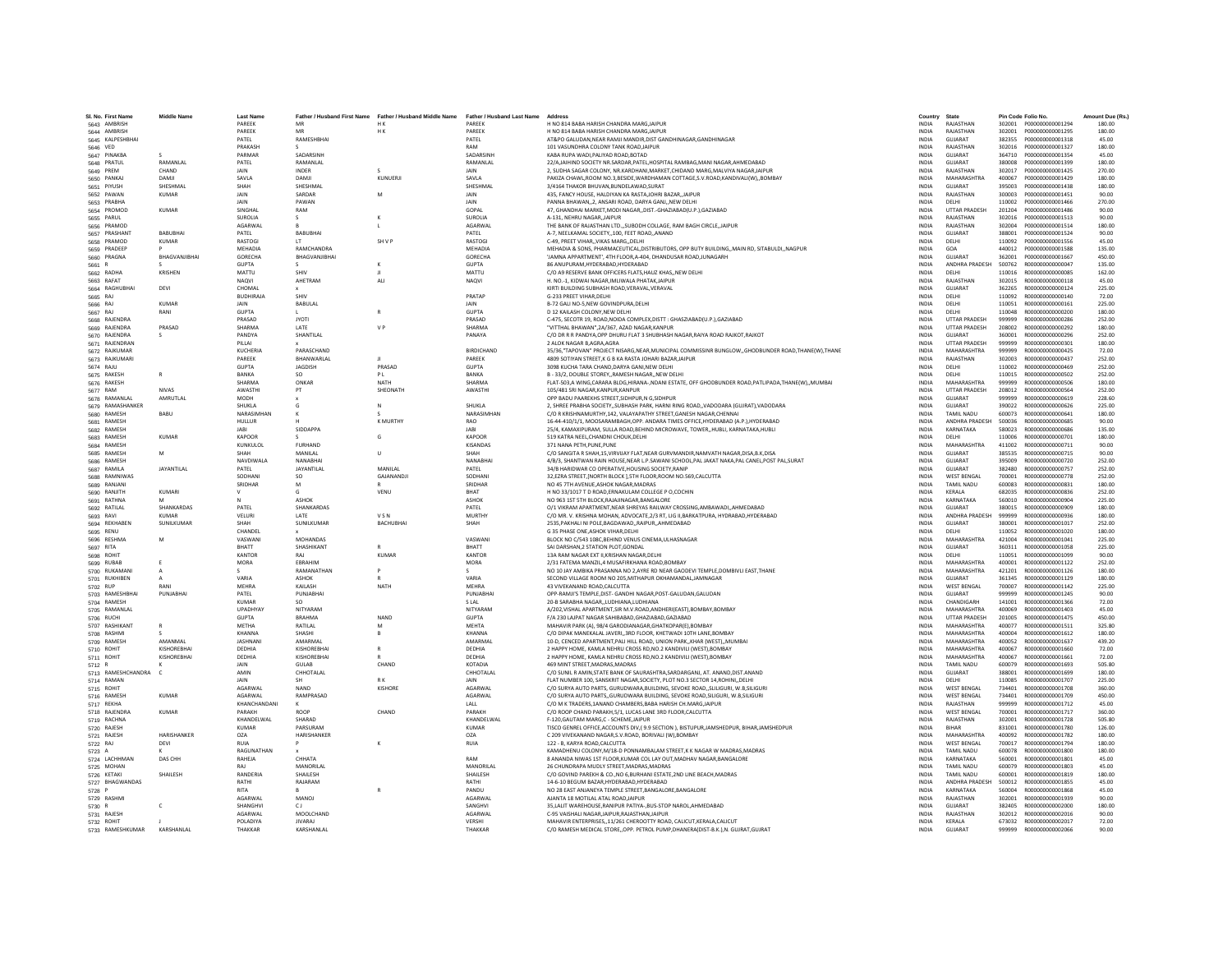| SI. No. First Nam            | <b>Middle Name</b>            | <b>Last Name</b>               | Father / Husband First Name | Father / Husband Middle Name | Father / Husband Last Name | Address                                                                                                                                                               | Countr                       | <b>State</b>                     |                  | Pin Code Folio No                      | Amount Due (Rs.) |
|------------------------------|-------------------------------|--------------------------------|-----------------------------|------------------------------|----------------------------|-----------------------------------------------------------------------------------------------------------------------------------------------------------------------|------------------------------|----------------------------------|------------------|----------------------------------------|------------------|
| 5734 REENA                   | <b>BALRAM</b><br><b>KUMAR</b> | <b>BALANI</b><br><b>RUNGTA</b> |                             | MOTIRAM                      | <b>BALANI</b>              | KARISHMA MED.&GEN. STORES/CLINIC,S-27, CLOVER CENTRE, MOLEDINA RD.,CAMP, PUNE,PUNE                                                                                    | <b>INDIA</b>                 | MAHARASHTRA<br>RAJASTHAN         | 411001           | R000000000002096                       | 720.00           |
| 5735 RAMESH                  | NARAINDAS                     | BHAVNANI                       | SURENDRA<br>NARAINDAS       | KUMAR                        | <b>RUNGTA</b>              | 224, MANSAROWAR COLONY, SHIV MARG, KALWAD ROAD, JHOTAWARA, JAIPUR<br>508. SINDHU APARTMENTSNARAYAN NAGAR, SION CHUNABHATT.BOMBAY                                      | INDIA                        | MAHARASHTRA                      | 302012           | R00000000002100                        | 180.00           |
| 5736 RANJIT                  | SHARMA                        | M                              | M                           | NARAYANA                     | NARAINDAS<br><b>RHAT</b>   | C/O RAVI SHARES & INVESTMENTS, K.V.V. SANGHA BUILDING, MAIN ROAD, PUTTUR (KARNATAKA) PUTTUR                                                                           | <b>INDIA</b><br><b>INDIA</b> | KARNATAKA                        | 400022<br>574201 | R00000000002125<br>B000000000002128    | 144.00<br>90.00  |
| 5737 RAVINDRA                |                               | <b>JAIN</b>                    | SUNIL                       |                              | <b>RAKLIWAL</b>            | 54. BULLION BUILDINGHALDIYAN KA RASTA, JOHARI BAZAR, JAIPUR                                                                                                           | <b>INDIA</b>                 | RAIASTHAN                        | 302003           | R00000000002140                        | 180.00           |
| 5738 RENU<br>5739 RANJAN     | LALI                          | THANKI                         | LALI                        |                              | HIRI                       | C/O BHARAT RUGHANI, BHARAT NIVAS.5, WADI PLOT, NEAR SBS., PORBANDAR                                                                                                   | INDIA                        | GUJARAT                          | 360575           | R00000000002145                        | 90.00            |
| 5740 RAXA                    | LALI                          | THANKI                         | LALI                        | HIRJI                        | THANK                      | C/O BHARAT RUGHANI, BHARAT NIVAS.5, WADI PLOT, NEAR SBS., PORBANDAR                                                                                                   | INDIA                        | GUJARAT                          | 360575           | R00000000002159                        | 90.00            |
| 5741 RAJESH                  | KUMAR                         | <b>GUPTA</b>                   | MOHAN                       | IAI                          | <b>GUPTA</b>               | H-49 KARAM PURA, SHIVAII MARG, NEW DELHI                                                                                                                              | <b>INDIA</b>                 | DELHI                            | 110015           | B000000000002164                       | 180.00           |
| 5742 RAKESH                  | <b>KUMAR</b>                  | <b>JAIN</b>                    | NORTANMAL                   |                              | <b>JAIN</b>                | S K CHOPRA & CO., REGRO KI KOTHI, GHAT GATE, JAIPUR                                                                                                                   | <b>INDIA</b>                 | RAJASTHAN                        | 302003           | R00000000002209                        | 1800.00          |
| 5743 R                       |                               | <b>GUPTA</b>                   | LATE                        | SH B S                       | <b>GUPTA</b>               | 494. MANTOLA  PAHAR GANJ.NEW DELH                                                                                                                                     | <b>INDIA</b>                 | DELHI                            | 110055           | R00000000002217                        | 72.00            |
| 5744 RAJESH                  | <sup>D</sup>                  | SHINGALA                       | DHIRAJLAL                   |                              | SHINGALA                   | C/O B.H. SHINGALA, E-31,,MEDICAL CAMPAS, OPP. PATHIKASHRAM,,JAMNAGAR                                                                                                  | <b>INDIA</b>                 | GUIARAT                          | 361008           | B000000000002233                       | 45.00            |
| 5745 RAVI                    |                               | SANYAL                         | NIRMAL ENDU                 |                              | SANYAL                     | PLOT NO. 53. SANTOSH NAGAR, NEW SANGANER ROADINEAR J K PETROL PUMPI JAIPUR                                                                                            | <b>INDIA</b>                 | RAIASTHAN                        | 302019           | B000000000002234                       | 180.00           |
| 5746 ROHIT                   | А                             | SHAH                           | AMRUTLAL                    |                              | SHAH                       | MEHTA BUILDING, ROOM NO: 10,,2ND FLOOR, NAGINDAS MASTER ROAD,,FORT,,BOMBAY                                                                                            | <b>INDIA</b>                 | <b>MAHARASHTRA</b>               | 400023           | R000000000002243                       | 90.00            |
| 5747 RANGAMANI               |                               | MADHAVAN                       |                             | s                            | MADHAVAM                   | C/O K S MADHAVAN (M.D.),TECUMSEH PRODUCTS INDIA LTD.,BALANAGAR, HYDERABAD,HYDERABAD                                                                                   | INDIA                        | ANDHRA PRADESH                   | 500037           | R00000000002258                        | 72.00            |
| 5748 RANJINI                 |                               | ADKA                           | KRISHNAPPA                  |                              | ADKA                       | 3 YASH CO-OP HSG, SOCIETY2A, JEEVAN VIKAS KENDRA MARG, ANDHERI(E), MUMBAI                                                                                             | <b>INDIA</b>                 | MAHARASHTRA                      | 400069           | B000000000002263                       | 180.00           |
| 5749 REKHA                   |                               | SHRIVASTAVA                    | LT.                         | <b>GYANENDRA NATH</b>        | SHRIVASTAVA                | C-1534 (M I G HOUSE), INDIRA NAGAR, LUCKNOW                                                                                                                           | <b>INDIA</b>                 | <b>UTTAR PRADESH</b>             | 226016           | R000000000002290                       | 252.00           |
| 5750 RADHA                   | NATH                          | SEN                            | LATE                        | MANMOTHONATH                 | SEN                        | 96/D, BENIATOLA STREET, CALCUTTA                                                                                                                                      | <b>INDIA</b>                 | <b>WEST BENGAL</b>               | 700005           | R000000000002369                       | 1.80             |
| 5751 R                       |                               | RAMESH                         |                             | RAGHAVENDRA                  | <b>RAO</b>                 | NO.33, "SRIVATSA" III CROSS, WIDIA LAYOUT,, VIJAYA NAGAR II STAGE, BANGALORE                                                                                          | <b>INDIA</b>                 | KARNATAKA                        | 560040           | R00000000002388                        | 180.00           |
| 5752 S                       |                               | ARORA                          | - 6                         |                              | <b>ARORA</b>               | 106. STATE BANK NAGAR PASCHIM VIHAR NEW DELHI                                                                                                                         | <b>INDIA</b>                 | DELHI                            | 110063           | \$000000000000050                      | 225.00           |
| 5753 S                       |                               | <b>GUPTA</b>                   | KESHO                       |                              | RAM                        | HOUSE NO 328 SECTOR 16. PANCHKULA, DISTT: AMBALA, HARYANA, AMBALA                                                                                                     | <b>INDIA</b>                 | <b>HARYANA</b>                   | 134109           | \$000000000000051                      | 72.00            |
| 5754 S                       | <b>R R V PRASAD</b>           | KUDARAVALL                     |                             | <b>SURRA</b>                 | RAO                        | 8-3-319/9 YELLAREDDYGUDA, HYDERABAD, HYDERABAD                                                                                                                        | <b>INDIA</b>                 | ANDHRA PRADESH                   | 500873           | \$00000000000060                       | 234.00           |
| 5755 S                       |                               | ARORA                          |                             | CHARANJIT                    | SINGH                      | 1698 PHASE VII SECTOR 61, SAS NAGAR MOHALI, MOHALI                                                                                                                    | <b>INDIA</b>                 | CHANDIGARH                       | 160061           | \$000000000000071                      | 45.00            |
| 5756 S                       |                               | SIVASUBRAMANYAN                | <b>SIVALINGA</b>            |                              | NADAR                      | NO 4 EIGHTH CROSS STREET WEST, SHENOYNAGAR, MADRAS                                                                                                                    | INDIA                        | TAMIL NADU                       | 600030           | \$000000000000082                      | 225.00           |
| 5757 SABHARWAL               | PARMOD                        | CHANDER                        | SARHARWAL                   |                              |                            | H NO 79/2A G NO 2 EAST MOTI BAGH SARAI ROHILLA DELHI                                                                                                                  | <b>INDIA</b>                 | DELHI                            | 110007           | \$000000000000096                      | 252.00           |
| 5758 SADANAND                |                               | <b>TUGNAIT</b>                 | <b>DT</b>                   |                              | PARMANAND                  | XV/10523 BAGHICHI ALLEUDIN.PAHAR GANJ.NEW DELHI                                                                                                                       | <b>INDIA</b>                 | DELHI                            | 110055           | \$000000000000105                      | 252.00           |
| 5759 SAGARMAL                | $\vee$                        | SHAH                           |                             |                              | BHANJI                     | 35/39 MIRZA STREET.3RD FLOOR.BOMBAY                                                                                                                                   | <b>INDIA</b>                 | MAHARASHTRA                      | 400003           | S000000000000124                       | 180.00           |
| 5760 SAIDASAHEB              | KUMAR                         | SHAIKH<br>SAHA                 | KASIM<br><b>NIRMAL</b>      | KUMAR                        | SAHEB                      | C/O.MRS S.Z. HUQSTATE BANK OF INDIA, MAIN BRANCH., PRODDATUR (A.P.), A.P., PRODDATUR                                                                                  | <b>INDIA</b>                 | ANDHRA PRADESH                   | 516360<br>700064 | \$000000000000128<br>\$000000000000162 | 252.00           |
| 5761 SAMIR                   |                               | VATWAN                         |                             |                              | SAHA<br>VATWAN             | KAMINI BHAWAN BLOCK BC,HOUSE NO 130 SALT LAKE CITY, CALCUTTA                                                                                                          | <b>INDIA</b>                 | <b>WEST BENGAL</b>               |                  |                                        | 180.00           |
| 5762 SANDEER                 |                               | NARSARIA                       | DAYALDAS                    |                              | NARSARIA                   | J 10 RAJOURI GARDEN, NEW DELHI, NEW DELHI<br>C/O F C MODI,30 BANSTALLA LANE,CALCUTTA                                                                                  | <b>INDIA</b><br>INDIA        | DELHI<br><b>WEST BENGAL</b>      | 110027<br>700007 | \$000000000000186<br>\$000000000000215 | 252.00<br>90.00  |
| 5763 SANGITA<br>5764 SANJAY  |                               | SEHGAL                         |                             |                              | SEHGAL                     | EA-220, MAYA ENCLAVENEW DELHI                                                                                                                                         | <b>INDIA</b>                 | DELHI                            | 110064           | \$00000000000252                       | 180.00           |
| 5765 SANJEEB                 | KUMAR                         | <b>GUPTA</b>                   |                             |                              |                            | 15/C/1 NOLIN SARKER STREET CALCUTTA                                                                                                                                   | <b>INDIA</b>                 | <b>WEST RENGAL</b>               | 700004           | \$000000000000263                      | 252.00           |
| 5766 SANTOSH                 |                               | GUGNAN                         | SANT                        |                              | LAL                        | 11/293 GEETA COLONY, DELHI                                                                                                                                            | INDIA                        | DELHI                            | 110051           | \$000000000000304                      | 45.00            |
| 5767 SANTOSH                 |                               | MONG/                          |                             |                              |                            | 166, GREEN FIELD., PAKHOWAL ROAD., LUDHIANA                                                                                                                           | <b>INDIA</b>                 | CHANDIGARH                       | 141002           | \$000000000000328                      | 225.00           |
| 5768 SARITA                  |                               | MITAL                          | OM                          | PRAKASH                      | MITAL                      | C/O M/S NATIONAL FURNITURE HOUSE.COURT OF WARDS COMPOUNDS.ALIGARH                                                                                                     | <b>INDIA</b>                 | <b>UTTAR PRADESH</b>             | 202001           | \$000000000000362                      | 180.00           |
| 5769 SARLA                   |                               | GOEL                           | <b>SURFSH</b>               |                              | KUAMB                      | C/O M/S CHUNNILAL RAJNISH KUMAR.2732 NAYA BAZAR.DELHI                                                                                                                 | <b>INDIA</b>                 | <b>DELHI</b>                     | 110006           | \$000000000000372                      | 180.00           |
| 5770 SARO                    |                               | SINGH                          |                             | $\mathbf{S}$                 | SINGH                      | SHIVPURI, SHASTRINAGAR, PATNA, PATNA                                                                                                                                  | <b>INDIA</b>                 | <b>BIHAR</b>                     | 800023           | \$000000000000438                      | 90.00            |
| 5771 SATHEESH                | BHAT                          |                                |                             | VENU                         | BHAT                       | H NO 33/1017 T D ROAD, ERNAKULAM COLLEGE P O, COCHIN                                                                                                                  | <b>INDIA</b>                 | KERALA                           | 682035           | \$000000000000467                      | 252.00           |
| 5772 SATWANT                 |                               | KAUR                           |                             | <b>RAGHUBIR</b>              | SINGH                      | 23 TIRATH NAGAR SODALA NEAW SANGANER ROAD JAIPUR                                                                                                                      | <b>INDIA</b>                 | RAJASTHAN                        | 302006           | \$000000000000522                      | 90.00            |
| 5773 SAVITA                  |                               | GUPTA                          | PRAHALAD                    |                              | NARAIN                     | 1074 JHALANI STREET.KISHAN POLE BAZAR JAIPUR                                                                                                                          | <b>INDIA</b>                 | RAIASTHAN                        | 302001           | \$00000000000568                       | 252.00           |
| 5774 SAVITABEN               |                               | PATEL                          | <b>JASHBHAI</b>             | AMBALAL                      | PATEL                      | A-21, AMBICA SOCIETY, BEHIND G.E.B., POST: KANSARI, KHEDA(GUJ.), KHEDA                                                                                                | <b>INDIA</b>                 | <b>GUJARAT</b>                   | 388630           | \$00000000000581                       | 180.00           |
| 5775 SAVITRI                 |                               | TAYAL                          | NARENDER                    | <b>KUMAR</b>                 | TAYAL                      | C/O SRI N K TAYAL, SYNDICATE BANK, JHAJJAR ROAD, P.O.ROHTAK, HARYANA, ROHTAK                                                                                          | INDIA                        | <b>HARYANA</b>                   | 124001           | \$000000000000607                      | 225.00           |
| 5776 SAVITRIRAN              |                               | CHANDIOK                       | OM                          | PARKASH                      | CHANDIOK                   | B-236, VAISHALI NAGAR, P.O. KHATIPURAJAIPUR                                                                                                                           | <b>INDIA</b>                 | RAJASTHAN                        | 302012           | \$000000000000609                      | 72.00            |
| 5777 SEEMA                   |                               | <b>GLIPTA</b>                  | SRIPATI                     | I AI                         | <b>GUPTA</b>               | 143 CHANDWAR GATE, FIROZABAD, AGRA                                                                                                                                    | <b>INDIA</b>                 | <b>UTTAR PRADESH</b>             | 283203           | \$00000000000621                       | 180.00           |
| 5778 SH                      | OM PRAKASH                    | TANDON                         | OM                          | PRAKASH                      | TANDON                     | 6406, KARTA BARYAN, FATEHPURI, DELHI                                                                                                                                  | INDIA                        | DELHI                            | 110006           | \$00000000000639                       | 180.00           |
| 5779 SHABANA                 |                               | ANJOON                         |                             | <b>SA</b>                    | ANJOON                     | BD 260.SALT LAKE.CALCUTTA                                                                                                                                             | <b>INDIA</b>                 | <b>WEST BENGAL</b>               | 700064           | \$000000000000644                      | 252.00           |
| 5780 SHAILESH                |                               | <b>KAKKAD</b>                  | JAYANTILAL                  |                              | <b>JAYANTILAI</b>          | PRABHUDAS BLDG, BLOCK NO. -11,,91A ST. XAVIER SCHOOL ROAD,,VILEPARLE(W),,BOMBAY                                                                                       | <b>INDIA</b>                 | MAHARASHTRA                      | 400056           | \$00000000000681                       | 180.00           |
| 5781 SHAKUNTALA              |                               | CHADHA                         | <b>BIRRAL</b>               |                              | CHADHA                     | F11/33 KRISHAN NAGAR DELHI                                                                                                                                            | <b>INDIA</b>                 | <b>DELHI</b>                     | 110051           | \$000000000000696                      | 180.00           |
| 5782 SHAKUNTALA              | DEVI                          | TIKMANY                        | PRAHLAD                     | RAI                          | TIKMANY                    | BARA PECH, SHIKOHABAD, SIKOHABAD                                                                                                                                      | INDIA                        | <b>UTTAR PRADESH</b>             | 205135           | \$000000000000700                      | 180.00           |
| 5783 SHAKUNTALA              |                               | VANGAN                         | KESHAWDAS                   |                              | KESHAWDAS                  | UNITED INDIA INSURANCE CO LTD.DIGAMBER JAIN DHARAM SHALA BLDG.P BOX NO 233 JAIPUR.JAIPUR                                                                              | <b>INDIA</b>                 | RAJASTHAN                        | 302001           | \$00000000000712                       | 252.00           |
| 5784 SHAMBHUPRASAD           |                               | <b>HARGOVAVDAS</b>             | <b>HARGOVANDAS</b>          | <b>NARANDAS</b>              | THAKKAR                    | 5 VRANDAVAN COLONEY THAKKAR RAMRAK KANKARIA ROAD AHMEDARAD                                                                                                            | <b>INDIA</b>                 | GUIARAT                          | 380008           | \$000000000000731                      | 252.00           |
| 5785 SHANTI                  | <b>SHAMI AI</b>               | AHUIA                          | SHAMI AI                    |                              | JAMNADAS                   | PLOT NO 468 14TH T Q S ROAD KAHR BOMBAY                                                                                                                               | <b>INDIA</b>                 | MAHARASHTRA                      | 400052           | \$000000000000801                      | 90.00            |
| 5786 SHANTIDEVI              | RAMCHANDRA                    | <b>MEHADIA</b>                 | RAMCHANDRA                  |                              | MEHADIA                    | MEHADIA & SONS OPP BUTY BUILDING.MAIN ROAD SITABUIDI.NAGPUR                                                                                                           | <b>INDIA</b>                 | GOA                              | 440012           | \$000000000000811                      | 90.00            |
| 5787 SHARDA                  |                               | <b>GUPTA</b>                   | <b>HARISH</b>               |                              | HIRII                      | C/O RAM KISHAN MODI, V & P O SADIYAL KALAN, DIST JAIPUR RAJ, JAIPUR<br>C/44 HIGHWAY APARTMENTS.2D/23, HIND.CO-OP HSG.SOC.B/H SION FORT, HILL.GARDEN, SION(E)., MUMBAI | INDIA                        | RAJASTHAN<br>MAHARASHTRA         | 999999           | \$00000000000849                       | 225.00           |
| 5788 SHARDA                  | <b>HARISH</b>                 | THAKKAR<br>DURFY               | SURENDRA                    |                              |                            |                                                                                                                                                                       | <b>INDIA</b><br><b>INDIA</b> |                                  | 400022<br>481445 | \$000000000000851<br>\$000000000000874 | 45.00            |
| 5789 SHASHI                  | KANTA                         | KHETERPA                       |                             |                              | DUBEY<br>KHETERPAL         | AT KATANGI, DIST BALAGHAT, M P, BALAGHAT<br>HOUSE NO.912,, SECTOR-2, PANCHKULA                                                                                        | INDIA                        | MADHYA PRADESH<br><b>HARYANA</b> | 134112           | \$00000000000879                       | 225.00<br>252.00 |
| 5790 SHASHI<br>5791 SHASHI   |                               | KOHI I                         |                             | $\epsilon$                   | KOHLI                      | C/O VIKAS FINANCE CO.D-3/11 SHIVPURI EXTENTION.DELHI                                                                                                                  | <b>INDIA</b>                 | <b>DELHI</b>                     | 110051           | \$000000000000882                      | 180.00           |
| 5792 SHEELA                  |                               | BHAGAT                         | <b>BACHUBHAI</b>            |                              | <b>BACHUBHA</b>            | ALUPARU BLDG 3RD FLOOR.R NO 68 19 NAVROJI HILL ROAD.BOMBAY                                                                                                            | <b>INDIA</b>                 | MAHARASHTRA                      | 400009           | \$000000000000912                      | 180.00           |
| 5793 SHIPRA                  |                               | CHAND                          | ARHIIIT                     | <b>KUMAR</b>                 | CHANDA                     | 85 MOORE AVENUE.REGENT PARK.CALCUTTA                                                                                                                                  | <b>INDIA</b>                 | <b>WEST BENGAL</b>               | 700040           | \$000000000000948                      | 180.00           |
| 5794 SHREE                   | RAM                           | KAPOOR                         | <b>BANARS</b>               |                              | KAPOOR                     | HOUSE NO 410 GALI NO 12, LALITA QARK LAXMI NAGAR, DELH                                                                                                                | INDIA                        | DELHI                            | 110092           | \$000000000001017                      | 252.00           |
| 5795 SHRIKAN'                | POPATLAL                      | GANDH                          | POPATLAL                    | CHANDMAL                     | GANDHI                     | H N 2552 SHAHAJI ROAD AHMEDNAGAR AHMEDNAGAR                                                                                                                           | <b>INDIA</b>                 | MAHARASHTRA                      | 414001           | \$000000000001030                      | 72.00            |
| 5796 SHUBHA                  | ARVIND                        | KHFR                           |                             |                              | KHFR                       | PLOT NO 12A, FLAT NO.2, DAHANUKAR COLONY, KOTHRUD, PUNE                                                                                                               | <b>INDIA</b>                 | MAHARASHTRA                      | 411029           | \$000000000001044                      | 225.00           |
| 5797 SHYAM                   | KUMAR                         | SHARMA                         | SURAI                       |                              | MAI                        | I-22 LAJPAT LAGNAGAR-III.NEW DELHI                                                                                                                                    | <b>INDIA</b>                 | DELHI                            | 110024           | \$000000000001058                      | 90.00            |
| 5798 SHYAM                   | MANOHAR                       | SHUKLA                         |                             |                              | SHUKLA                     | 19/105 PATKAPUR.KANPUR.KANPUR                                                                                                                                         | <b>INDIA</b>                 | <b>UTTAR PRADESH</b>             | 208001           | \$000000000001063                      | 225.00           |
| 5799 SMITA                   |                               | <b>GUPTA</b>                   | FH                          | <b>SURENDRA KR</b>           | <b>GUPTA</b>               | 128/6 Y-BLOCK, KIDWAI NAGAR, , KANPUR., KANPUR                                                                                                                        | INDIA                        | <b>UTTAR PRADESH</b>             | 208011           | S000000000001138                       | 180.00           |
| 5800 SMT                     | MANJU                         | <b>AGARWAI</b>                 | <b>FH</b>                   | SURHASH                      | CHANDRA                    | C/O BIDHI CHAND AGRAWAL,4217, MADIA, KATRA, MATHURA ROAD,, AGRA                                                                                                       | <b>INDIA</b>                 | <b>UTTAR PRADESH</b>             | 999999           | \$000000000001155                      | 225.00           |
| 5801 SOHAN                   | LAL                           | RATHORE                        | FH                          | M <sub>1</sub>               | <b>RATHORE</b>             | SURYA COLOUR CHEM, 46, MISSION ROAD, (DOUBLE RD.), BANGALORE                                                                                                          | <b>INDIA</b>                 | KARNATAKA                        | 560027           | S000000000001192                       | 252.00           |
| 5802 SHREELEKHA              |                               | <b>GUPTA</b>                   | FH                          | <b>ROVAT KR</b>              | <b>GUPTA</b>               | 15/C/1 NOLIN SARKER STREET.CALCUTTA                                                                                                                                   | <b>INDIA</b>                 | <b>WEST BENGAL</b>               | 700004           | S000000000001217                       | 252.00           |
| 5803 SRIDHARAN               |                               |                                |                             |                              | VAITHELINGAM               | V SRIDHARAN NO 17, FIRST STREET, JAYALAXMIPURAM, NUNGAMBAKKAM, MADRAS                                                                                                 | <b>INDIA</b>                 | TAMIL NADU                       | 600034           | \$000000000001226                      | 180.00           |
| 5804 SRINIVAS                |                               | MADABUSHI                      | FH.                         | M                            | PARTHASARATHY              | C-14, L.I.C. COLONYVIVEK VIHAR POSTDELHI                                                                                                                              | <b>INDIA</b>                 | DELHI                            | 110095           | S000000000001234                       | 225.00           |
| 5805 SUBHAS                  | CHANDRA                       | <b>JHUNJHUNWALA</b>            | <b>FH</b>                   | KALI PRASAD JHON JHUN        | <b>WAI A</b>               | CHITTARANJAN ROAD, P O RANIGANJ, RAIGANJ                                                                                                                              | <b>INDIA</b>                 | <b>WEST RENGAL</b>               | 713347           | S000000000001248                       | 45.00            |
| 5806 SUBHASH                 |                               | <b>BHANDAR</b>                 |                             | <b>BADAL</b>                 | CHAND                      | 159 MINT STREET, MADRAS, MADRAS                                                                                                                                       | INDIA                        | TAMIL NADU                       | 600079           | \$000000000001251                      | 252.00           |
| 5807 SUBHASH                 | CHAND<br><b>KUMAR</b>         | BHIWANIWAI                     | FH.<br><b>FH</b>            | CH L CHANDAN                 | MAI<br>CHINNAIAH           | H 81/3 SHIVAJI PARK.PUNJABI BAGH.NEW DELHI<br>H NO 7-1-307/14/F/29 J P NAGAR SANATHNAGAR HYDERABAD                                                                    | <b>INDIA</b><br><b>INDIA</b> | DELHI<br>ANDHRA PRADESH          | 110026<br>500018 | \$000000000001252<br>S000000000001281  | 252.00<br>180.00 |
| 5808 SUBRAHMANYAM            |                               | NARANG                         | FH                          |                              | NARANG                     |                                                                                                                                                                       |                              |                                  |                  |                                        |                  |
| 5809 SUDERSHAN<br>5810 SUDHA | RANI                          | <b>CHOPRA</b>                  | FH                          | LD<br><b>VIJAY KUMAR</b>     | CHOPRA                     | BLOCK NO 51 QRT 35,OLD RAJINDER NAGAR, NEW DELHI<br>R K CHOPRA TEXTILE MILLS.GALI GOSSAIAN O/S LAHORI GATE.AMRITSAR                                                   | INDIA<br><b>INDIA</b>        | DELHI<br>PUNJAB                  | 110060<br>999999 | \$000000000001303<br>\$000000000001339 | 225.00<br>225.00 |
| 5811 SUDHA                   |                               | <b>SHARMA</b>                  | <b>FH</b>                   | <b>RANA SMAMSHER BAHADUR</b> | SHARMA                     | 31/2 RLY COLONY LAXMI BAI NAGAR.NEW DELHI                                                                                                                             | <b>INDIA</b>                 | DELHI                            | 110023           | S000000000001343                       | 180.00           |
| 5812 SUDHIR                  |                               | SAXENA                         | FH                          |                              | SAXENA                     | 42. RAIRATHI COLONY NO 2 M P. INDORE                                                                                                                                  | <b>INDIA</b>                 | MADHYA PRADESH                   | 452001           | \$000000000001375                      | 180.00           |
| 5813 SUMAN                   |                               | MITTAL                         | FH                          | SUBOSH KUMAR                 | MITTAL                     | P O BISHANPUR, VIA BAHADURGANJ BIHAR, DIST : PURNEA, PURNEA                                                                                                           | <b>INDIA</b>                 | <b>RIHAR</b>                     | 855101           | S00000000001435                        | 225.00           |
| 5814 SUMAT                   | <b>KUMAR</b>                  | <b>JAIN</b>                    |                             | <b>HUKAM CHAND</b>           | JAIN                       | C/O SH H C JAIN.P - 7. EAST AZAD NAGAR.DELH                                                                                                                           | <b>INDIA</b>                 | DELHI                            | 110051           | S000000000001444                       | 180.00           |
| 5815 SUNDARLALL              |                               | <b>ROTHRA</b>                  | FH                          | MULCHAND                     | <b>BOTHRA</b>              | C/O MADAN JUTE SUPPLY, 20 MULLICK STREET, CALCUTTA                                                                                                                    | INDIA                        | <b>WEST BENGAL</b>               | 700007           | \$000000000001472                      | 252.00           |
| 5816 SUNEHRI                 | SINGH                         | RAIPLIT                        | <b>FH</b>                   | CS.                          | RAIPUT                     | B-6. MAHENDRA PARKNEAR ADARSH NAGAR.DELH                                                                                                                              | <b>INDIA</b>                 | DELHI                            | 110033           | \$000000000001485                      | 225.00           |
| 5817 SUNIOA                  | DEVI                          | PODDAR                         | <b>FH</b>                   | CHUNNILAL                    | PODDAF                     | LAXMI NIWAS, 7/107 SWAROOP NAGAR, KANPUR                                                                                                                              | <b>INDIA</b>                 | <b>UTTAR PRADESH</b>             | 208002           | S000000000001486                       | 72.00            |
| 5818 SUNITA                  |                               | <b>KUMAR</b>                   | FH                          | SUSHIL                       | <b>KUMAR</b>               | <b>B-274 VIVEK VIHAR DELHI</b>                                                                                                                                        | <b>INDIA</b>                 | DELHI                            | 110095           | S000000000001547                       | 252.00           |
| 5819 SURENDRA                | KR                            | JAIN                           | FH.                         | <b>BHAIRUNDANJ</b>           | <b>MALOO</b>               | 163 MINT STREET.MADRAS.MADRAS                                                                                                                                         | <b>INDIA</b>                 | <b>TAMIL NADU</b>                | 600079           | S000000000001617                       | 180.00           |
| 5820 SURESH                  | KR                            | DEVSHI                         | FH                          | DEVSHI                       | <b>WORAH</b>               | 206-B, NARMADA KRUPA,,CABIN ROAD, BHAYANDAR (EAST),DIST.- THANE,THANE                                                                                                 | <b>INDIA</b>                 | MAHARASHTRA                      | 401105           | \$000000000001660                      | 252.00           |
| 5821 SURESH                  |                               | LAKHOTIA                       | <b>FH</b>                   | <b>LATA BAL</b>              | CHAND                      | C/O SHALINI LAKHOTIA,1706, SECTOR 7E, N.I.T., FARIDABAD, HARYANA, FARIDABAD                                                                                           | <b>INDIA</b>                 | <b>HARYANA</b>                   | 121006           | \$000000000001672                      | 180.00           |
| 5822 SURINDER                | KAUF                          | GOGIA                          |                             | J S                          | MAKKAF                     | 58B MODEL TOWN EXTENTION.LUDHIANA.LUDHIANA                                                                                                                            | INDIA                        | CHANDIGARH                       | 141002           | S000000000001701                       | 180.00           |
| 5823 SURINDER                | KR                            | MEHTA                          | FH                          | <b>DEOKI NANDAN</b>          | <b>MEHTA</b>               | C 465 DEFENCE COLONY.NEW DELHI                                                                                                                                        | <b>INDIA</b>                 | DELHI                            | 110024           | \$000000000001707                      | 72.00            |
| 5824 SUSHEELA                |                               |                                | FH.                         | <b>JAIT</b>                  | KR                         | C/O PANKAJ METALS, 166 AVENUE ROAD, BANGALORE                                                                                                                         | <b>INDIA</b>                 | KARNATAKA                        | 560002           | \$000000000001738                      | 252.00           |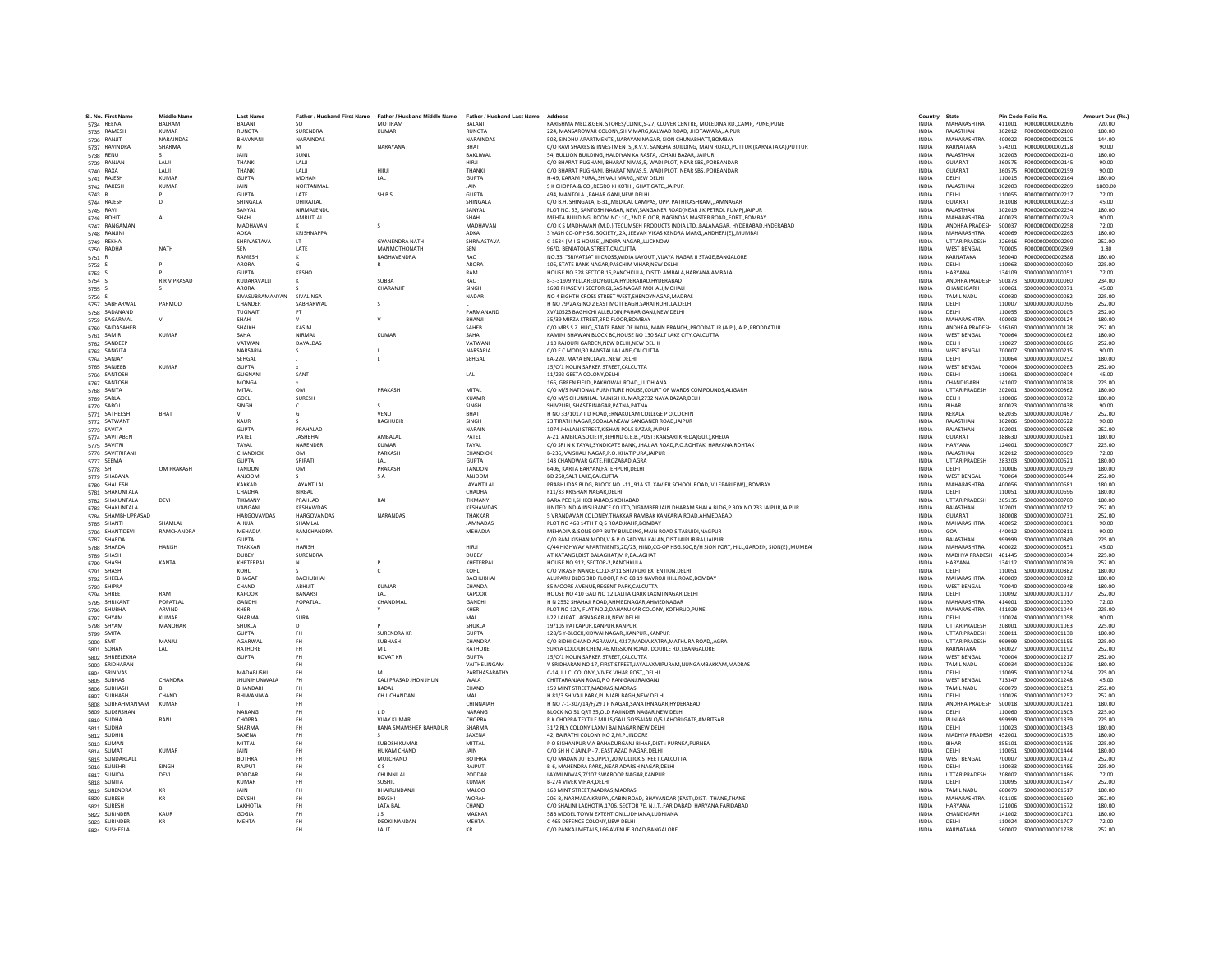| SI, No. First Name          | Middle Name                    | <b>Last Name</b>     | Father / Husband First Name | Father / Husband Middle Name<br>MADAN | <b>Father / Husband Last Name</b> | Address<br>MADAN MEDICAL.KASHMIRI COLONY, YERVADA.PUNE                                                                                                   | Country<br><b>INDIA</b>      | State<br>MAHARASHTRA          |                  | Pin Code Folio No<br>S000000000001779  | Amount Due (Rs.  |
|-----------------------------|--------------------------------|----------------------|-----------------------------|---------------------------------------|-----------------------------------|----------------------------------------------------------------------------------------------------------------------------------------------------------|------------------------------|-------------------------------|------------------|----------------------------------------|------------------|
| 5825 SUSHILA<br>5826 SUSHMA |                                | <b>GUPTA</b><br>RANI | <b>FH</b>                   | SHYAM                                 | <b>MEDICALS</b><br><b>SUNDER</b>  | H NO.157 MOHALLA BASSA PARA, BEHIND HANUMAN MANDIR, FARIDABAD OLD, FARIDABAD                                                                             | <b>INDIA</b>                 | <b>HARYANA</b>                | 411006<br>121002 | \$000000000001804                      | 252.00<br>252.00 |
| 5827 SHOBHA                 |                                | KAPAHI               | <b>WO</b>                   | GL                                    | KAPAHI                            | DS-721.NEW RAJINDER NAGAR.NEW DELHI                                                                                                                      | <b>INDIA</b>                 | <b>DELHI</b>                  | 110060           | \$000000000001932                      | 180.00           |
|                             |                                | MEHTA                | <b>WO</b>                   | MR                                    | <b>NIRANIAN</b>                   | 22. GITANJALI.WALKESHWAR ROAD.BOMBAY                                                                                                                     | <b>INDIA</b>                 | MAHARASHTRA                   | 400006           | S000000000001981                       | 360.00           |
| 5828 SUSMITA                | <b>MOHAN</b>                   | MARWAH               |                             | MR MADAN MOHAN                        | MARWAH                            | 69, OLD GUPTA COLONY, VIJAY NAGAR, DELHI                                                                                                                 | INDIA                        | DELHI                         | 110009           | S000000000001995                       | 90.00            |
| 5829 SUSHIL                 |                                |                      |                             |                                       | PATFI                             | SUGAN APARTMENT PART II.FLAT NO.1.OPP.SURAJBA SCHOOL.VASNAAHMEDABAD                                                                                      |                              |                               |                  |                                        |                  |
| 5830 SUSHMA                 | MUKESHBHAI                     | PATEL<br>KHURANA     | MUKESH<br><b>SH RAM</b>     | SHANTILAL<br>SWRUP                    | KHURANA                           | C/O S.K.KHERA.151/V KATRAMIT SINGHAMRITSARAMRITSAR                                                                                                       | <b>INDIA</b><br><b>INDIA</b> | GUJARAT<br>CHANDIGARH         | 380007<br>143001 | S00000000002197<br>\$000000000002241   | 55.80<br>180.00  |
| 5831 SUSHIL                 |                                | RAVISHANKAI          |                             |                                       | SUBRAMANIAN                       |                                                                                                                                                          |                              | MAHARASHTRA                   |                  |                                        |                  |
| 5832 S<br>5833 SUNIL        |                                | <b>WADHW</b>         | <b>JAGDISH</b>              |                                       | <b>WADHWA</b>                     | FLAT A-4, STILT FIRST FLOOR, R.B.CLASSIC, BIJLI NAGAR, (NEAR DASHMES NAGAR), AURANGABAD<br>C/O JAGDISH STORES,,72,CANNING STREET,SHOP NO 67-68,,CALCUTTA | INDIA<br><b>INDIA</b>        | <b>WEST BENGAL</b>            | 431005<br>700001 | \$000000000002246<br>\$000000000002306 | 72.00<br>450.00  |
| 5834 SAROJA                 |                                | SRIRAM               |                             |                                       | SRIRAM                            | 38.VENKATESH NAGAR., VIRUGAMBAKKAM, MADRAS                                                                                                               | <b>INDIA</b>                 | TAMIL NADU                    | 600092           | S000000000002307                       | 225.00           |
|                             |                                | SRIRAM               |                             |                                       | SRIRAM                            |                                                                                                                                                          | <b>INDIA</b>                 | TAMII NADLI                   | 600092           | \$000000000002323                      | 225.00           |
| 5835 SAROJA                 |                                |                      |                             |                                       |                                   | 38, VENKATESH NAGAR, , VIRUGAMBAKKAM., MADRAS                                                                                                            |                              |                               |                  |                                        |                  |
| 5836 SOFIYA                 | SHANTARAM                      | <b>HAWA</b>          | MOHAMMEDBHAI<br>SHANTARAM   |                                       | <b>HAWA</b>                       | 1343.MOLES POLEKALUPUR TOWERAHMEDABAD                                                                                                                    | <b>INDIA</b>                 | GUJARAT<br><b>MAHARASHTRA</b> | 380001           | \$000000000002327                      | 450.00           |
| 5837 SUDHAKAR               |                                | MAYEKAE<br>CHANDAK   |                             |                                       | MAYEKAR                           | 29/3 MANISH NAGAR,4 BUNGLOW, VERSOVA ROAD, ANDHERI(W),, BOMBAY<br>2-A/6, MOOLJI NAGARS V ROAD, BORIVLI (WEST) BOMBAY                                     | <b>INDIA</b><br><b>INDIA</b> | MAHARASHTRA                   | 400058           | S00000000002374<br>\$000000000002389   | 90.00<br>135.00  |
| 5838 SURESH                 |                                |                      | DEOKARAN                    |                                       | DEOKARAN<br>PATFI                 |                                                                                                                                                          |                              | GUIARAT                       | 400092<br>380004 |                                        |                  |
| 5839 SANKALCHAND            | MAGANLAL                       | PATEL                | MAGANLAL                    |                                       |                                   | A-1/11 PARADISE PARK, NR.SIDHARTH, HOTEL, DAFNALA ROAD, SHAHIBAUG, AHMEDABAD                                                                             | <b>INDIA</b>                 |                               |                  | \$000000000002416                      | 55.80            |
| 5840 SHASHIKALA             |                                | NIHALAN<br>KOTHARI   | ROOPKUMAF                   |                                       | NIHALANI                          | BARRACK NO 833, SECTION 17, ULHASNAGAR, ULHASNAGAR                                                                                                       | INDIA                        | MAHARASHTRA<br>MAHARASHTRA    | 421003           | S000000000002421                       | 54.00            |
| 5841 SUNIL                  | M                              |                      | MANIKANT                    |                                       | MANIKANT                          | 1/87 BRINDAVAN SOCIETY.THANE (W).THANE                                                                                                                   | <b>INDIA</b>                 |                               | 400601           | \$000000000002423                      | 45.00            |
| 5842 SWAROOP                |                                | MUKHERJEE            | RADHA                       | <b>GOBINDA</b>                        | MUKHERJEE                         | J L NEHRU ROAD, POST RANIGANJ, DT BURDWAN, , WEST BENGAL, BURDWAN                                                                                        | <b>INDIA</b>                 | <b>WEST BENGAL</b>            | 713347           | S000000000002445                       | 72.00            |
| 5843 SUNITA                 |                                | <b>JAIN</b>          | MAHAVEER                    | CHAND                                 | <b>JAIN</b>                       | 2245. MODI KHANA, JAIPUR                                                                                                                                 | <b>INDIA</b>                 | RAJASTHAN                     | 302003           | S00000000002464                        | 90.00            |
| 5844 SUBHASH                |                                | VAID                 | PURUSHOTTAN                 |                                       | PURUSHOTTAM                       | 201 CUPID, 2ND FLOOR, 66-E, LINKING ROAD, KHAR(W), MUMBAI                                                                                                | INDIA                        | MAHARASHTRA                   | 400052           | S000000000002474                       | 72.00            |
| 5845 SATYENDRA              | <b>KUMAR</b>                   | JAIN                 | c.                          |                                       | JAIN                              | D-11 M R ENGINEERING COLLEGE, COLONY, JAIPUR, JAIPUR                                                                                                     | INDIA                        | RAJASTHAN                     | 302017           | S000000000002486                       | 90.00            |
| 5846 SAROJ                  |                                | <b>JAIN</b>          |                             |                                       | <b>JAIN</b>                       | D-11 M R ENGINEERING COLLEGE COLONY JAIPUR                                                                                                               | <b>INDIA</b>                 | RAIASTHAN                     | 302017           | \$000000000002487                      | 90.00            |
| 5847 SRICHAND               |                                | AHUJA                | PREMCHAND                   |                                       | PREMCHAND                         | 35-36A, TURNER ROAD, FLAT NO.-21/22, 6TH FLOOR, BANDRA (WEST), BOMBAY                                                                                    | <b>INDIA</b>                 | <b>MAHARASHTRA</b>            | 400050           | \$000000000002513                      | 180.00           |
| 5848 SHARMISTHA             |                                | KAR                  | DILIP                       |                                       | KAR                               | C/O PRADIP KAR (BAPI), P.O. - JHALJHALIA, MALDA, W.B., MALDA                                                                                             | <b>INDIA</b>                 | <b>WEST BENGAL</b>            | 732102           | \$00000000002550                       | 225.00           |
| 5849 SHUB                   |                                | NANDA                |                             | $\mathsf{D}$                          | <b>NANDA</b>                      | F-243 LUVKRIT.PRIYADARSHINI MARG. SHYAM NAGAR.EXTENSION. JAIPUR.JAIPUR                                                                                   | <b>INDIA</b>                 | RAIASTHAN                     | 302019           | \$000000000002658                      | 54.00            |
| 5850 SANJAY                 |                                | VORA                 | <b>RAMESH</b>               |                                       | VORA                              | SANJAY TIMBER MART, 99 KHETWADI MAIN ROAD, BOMBAY                                                                                                        | <b>INDIA</b>                 | MAHARASHTRA                   | 400004           | \$00000000002680                       | 252.00           |
| 5851 SANJAY                 |                                | CHAUHAN              | ISHWARLAL                   |                                       | CHAUHAN                           | PUSHPENDRA SECTOR NO.4, C-4, 402, SHANTINAGAR, MIRA ROAD (E), DIST THANE, THANE                                                                          | <b>INDIA</b>                 | MAHARASHTRA                   | 401107           | S00000000002681                        | 45.00            |
| 5852 SANGEETA               |                                | BANSAL               | RAVI                        | KUMAR                                 | BANSAL                            | L-26 KIRTI NAGARNEW DELHI                                                                                                                                | INDIA                        | DELHI                         | 110015           | \$000000000002686                      | 72.00            |
| 5853 SHEFALL                |                                | MANDALIA             | KANTILAL                    |                                       | MANDALIA                          | 5/84 SINDHI LANE.VORA BUILDING, 3RD FLR., BOMBAY                                                                                                         | <b>INDIA</b>                 | MAHARASHTRA                   | 400004           | \$000000000002696                      | 55.80            |
| 5854 SURESH                 |                                | PATFI                | <b>DINESHRHAI</b>           | $\mathsf{G}$                          | PATFI                             | SECTOR NO. 21 BLOCK NO.36/2,CHH TYPE GANDHINAGAR, GUJARAT, GANDHINAGAR                                                                                   | <b>INDIA</b>                 | <b>GUIARAT</b>                | 382021           | \$000000000002697                      | 72.00            |
| 5855                        | MUTHU                          | SUBRAMANIAM          |                             | SIVA                                  | SUBRAMANIAM                       | AC-52, ANNA NAGAR (W), MADRAS, MADRAS                                                                                                                    | INDIA                        | TAMIL NADU                    | 600040           | \$000000000002700                      | 225.00           |
| 5856 SANJIVIKA              |                                | <b>BALGOTRA</b>      | YOGI                        |                                       | RAJ                               | AP-77 SHALIMAR BAGH.DELHI                                                                                                                                | <b>INDIA</b>                 | DELHI                         | 110052           | S00000000002716                        | 252.00           |
| 5857 SHOVA                  | DEVI                           | AGRAWAL              | RAMESH                      | <b>KUMAR</b>                          | AGRAWAL                           | C/O SURYA AUTO PARTS, GURUDWARA BUILDING, SEVOKE ROAD, SILIGURI                                                                                          | <b>INDIA</b>                 | <b>WEST BENGAL</b>            | 734401           | S00000000002724                        | 270.00           |
| 5858 SARIKA                 |                                | SHARMA               |                             |                                       | SHARMA                            | PLOT NO B4/C. AMBABARI JAIPUR JAIPUR                                                                                                                     | <b>INDIA</b>                 | RAIASTHAN                     | 302012           | \$000000000002732                      | 180.00           |
| 5859 SARITA                 |                                | KHANDELWA            | RAMESH                      |                                       | CHAND                             | 3043 NEAR DUMON KA WELL, RAGRON KI KOTHI, GHAT GATE, JAIPUR                                                                                              | INDIA                        | RAJASTHAN                     | 302003           | \$000000000002739                      | 90.00            |
| 5860 SMITA                  | KAMALAKAR                      | DURAGKAR             | KAMALAKAF                   |                                       | KAMALAKAR                         | TULASMANJIRI,133-A,RAM NAGAR,NAGPUR                                                                                                                      | <b>INDIA</b>                 | MAHARASHTRA                   | 999999           | \$00000000002763                       | 126.00           |
| 5861 SANGEETA               | <b>JITENDRA</b>                | SHAH                 | <b>IITENDRA</b>             | <b>KANTILAI</b>                       | SHAH                              | 103. ORIENTAL HOUSE229. SAMUEL STREET, MASJID BUNDERBOMBAY                                                                                               | <b>INDIA</b>                 | MAHARASHTRA                   | 400003           | \$000000000002768                      | 360.00           |
| 5862 SANDHYA                | M                              | SHAH                 | MAYUR                       |                                       | MAYUR                             | 402, SARITA, VASANT HOUSING COMPLEX, NEAR MAHAVIR NAGAR, DAHANUKARWADI,, KANDIVALI(W),, MUMBAI                                                           | <b>INDIA</b>                 | MAHARASHTRA                   | 400067           | S00000000002775                        | 90.00            |
| 5863 SHILPA                 |                                | <b>SHANKARM</b>      |                             |                                       | SHANKARN                          | B/79/777 MIG, GANDHI NAGAR, OPP GURUNANAK HOSP., BANDRA (E), BOMBAY                                                                                      | INDIA                        | MAHARASHTRA                   | 400051           | S00000000002787                        | 54.00            |
| 5864 SUPRABI                |                                | SHANKARM             |                             |                                       | SHANKARN                          | 212, BHARAT INDUSTRIAL ESTATE,LBS MARG,, BHANDUP (WEST), MUMBAI                                                                                          | <b>INDIA</b>                 | MAHARASHTRA                   | 400078           | \$000000000002788                      | 72.00            |
| 5865 SHRIKANT               |                                | CHOKHANI             | RATIRAM                     |                                       | RATIRAM                           | 22/5. PARIJAT.J.B. NAGAR. ANDHERI (EAST)BOMBAY                                                                                                           | <b>INDIA</b>                 | MAHARASHTRA                   | 400059           | S000000000002821                       | 39.60            |
| 5866 SHRIKAN'               |                                | CHOKHAN              | RATIRAM                     |                                       | RATIRAM                           | 22/5, PARIJAT, J.B. NAGAR, ANDHERI (EAST), BOMBAY                                                                                                        | <b>INDIA</b>                 | MAHARASHTRA                   | 400059           | \$000000000002823                      | 72.00            |
| 5867 SANJEEV                |                                | AGARWAL              | SAMPAT                      |                                       | AGARWAL                           | C/O JAIN BROTHERS, SUBASH MARKET, GEORGE MAHBERT ROAD, SILIGUR                                                                                           | INDIA                        | <b>WEST BENGAL</b>            | 734401           | \$000000000002825                      | 225.00           |
| <b>5868 SHANTOSH</b>        | <b>KUMAR</b>                   | JHUNJHUNWALA         | IAI                         | CHAND                                 | <b>JHUNJHUNWALA</b>               | S.K.ENGINEERING WORKS.DR. R.P. ROAD.BHAGALPUR                                                                                                            | <b>INDIA</b>                 | <b>RIHAR</b>                  | 999999           | \$000000000002833                      | 90.00            |
| 5869 SHWETA                 |                                | <b>IHUNIHUNWALA</b>  | SANTOSH                     | KUMAR                                 | <b>IHUNIHUNWALA</b>               | S.K.ENGINEERING WORKS.DR. RAJENDRA PRASAD ROADBHAGALPUR                                                                                                  | <b>INDIA</b>                 | <b>RIHAR</b>                  | 999999           | \$000000000002834                      | 450.00           |
| 5870 SANJAY                 |                                | <b>KUMAR</b>         | NARENDRA                    |                                       | <b>KUMAR</b>                      | C - 133, NIRALA NAGAR, BEHIND SARASWATI SHISHU MANDIR, LUCKNOW, U.P., LUCKNOW                                                                            | <b>INDIA</b>                 | <b>UTTAR PRADESH</b>          | 999999           | S00000000002845                        | 162.00           |
| 5871 SUGARA                 | Ġ                              | MUSHE                | GULAMHUSAIN                 |                                       | MUSHI                             | C/O G.H.MUSHE, SULTANABAD NIWAS,, 102/10 BEHRAM BAUG, JOGESHWARI(W), BOMBAY                                                                              | <b>INDIA</b>                 | MAHARASHTRA                   | 400102           | \$000000000002878                      | 90.00            |
| 5872 S                      |                                | SHARMA               | LATE                        | SHRISL                                | SHARMA                            | OPP, IRRIGATION REST HOUSE.BH, MR, P. K. BHATT HOUSE.SHANKERNAGAR RD.RAIPUR.RAIPUR                                                                       | <b>INDIA</b>                 | MADHYA PRADESH                | 492001           | \$000000000002880                      | 180.00           |
| 5873 SUSHEELA               |                                | <b>RHANDAR</b>       | DR                          |                                       | <b>GD RHANDAR</b>                 | HOUSE NO 30, I TYPE, BANGUR NAGAR, DANDELI (N.K.), DANDELI                                                                                               | <b>INDIA</b>                 | KARNATAKA                     | 581325           | \$000000000002885                      | 180.00           |
| 5874 SRIDEVI                |                                | KULKARN              | DR                          |                                       | R K KULKARNI                      | H.NO. 63.I TYPE.BANGUR NAGAR.DANDELI                                                                                                                     | <b>INDIA</b>                 | KARNATAKA                     | 581825           | \$00000000002889                       | 90.00            |
| 5875 TRIPTI                 |                                | SAHA                 | MR                          | SAMIR KUMAR                           | SAHA                              | BC-130 SECTOR-1, SALT LAKE CITY, CALCUTTA                                                                                                                | <b>INDIA</b>                 | <b>WEST BENGAL</b>            | 700064           | \$000000000002903                      | 45.00            |
| 5876 TRIPTI                 |                                | SAHA                 | SAMIN                       |                                       | SAHA                              | FLAT NO. B-302., GIRIKUNJ.390, S.N.ROY ROAD.KOLKATA                                                                                                      | <b>INDIA</b>                 | <b>WEST BENGAL</b>            | 700038           | \$000000000002904                      | 45.00            |
| 5877 SAVITHRI               |                                |                      |                             |                                       | SWAMINATHAN                       | C 2 IFCI STAFF COLONY, JAGATHPURA RD MALVIYANAGAR JAIPUR                                                                                                 | <b>INDIA</b>                 | RAIASTHAN                     | 302017           | \$000000000002927                      | 45.00            |
| 5878 BHARAJ                 |                                | SHAH                 | <b>JAYANTILAI</b>           |                                       | SHAH                              | C/O N J SHAH, 25 BUNDER STREET, MADRAS                                                                                                                   | INDIA                        | TAMIL NADU                    | 600001           | \$000000000002947                      | 45.00            |
| 5879 NARENDRA               |                                | SHAH                 | <b>JAYANTILAI</b>           |                                       | SHAH                              | C/O N J SHAH.25.BUNDER STREET.MADRAS                                                                                                                     | <b>INDIA</b>                 | TAMIL NADU                    | 600001           | \$000000000002985                      | 45.00            |
| 5880 N                      |                                | <b>SHARMA</b>        | HARI                        | SAHAI                                 | <b>SHARMA</b>                     | PLOT NO B4/C.AMBABARI JAIPUR.JAIPUR                                                                                                                      | <b>INDIA</b>                 | RAJASTHAN                     | 302012           | \$000000000003043                      | 180.00           |
| 5881 SUSHIL                 | KUMAR                          | SHARMA               | <b>SH</b>                   | DAU LAL                               | <b>SHARMA</b>                     | 89 GAYATRI NAGAR AJMER RD, SODALA JAIPUR, RAJ, JAIPUR                                                                                                    | <b>INDIA</b>                 | RAIASTHAN                     | 302006           | \$000000000003055                      | 180.00           |
| 5882 SWARN                  | KANTA                          | SHARMA               | SUSHIL                      | <b>KUMAR</b>                          | <b>SHARMA</b>                     | 8. GAYATRI NAGAR AJMER ROAD SODALA JAIPU                                                                                                                 | <b>INDIA</b>                 | RAJASTHAN                     | 302006           | \$000000000003057                      | 180.00           |
| 5883 AMAR                   |                                | SINGH                | CHATAR                      | SHAL                                  | SINGH                             | PLOT NO 101 GANESH COLONEY, JHOTWARA JAIPUR, JAIPUR                                                                                                      | INDIA                        | RAJASTHAN                     | 302012           | S000000000003074                       | 180.00           |
| 5884 MADAN                  |                                | SINGH                | <b>IT</b>                   | SHRI CHANDRA                          | <b>SINGH</b>                      | C/O PLOT NO 40 SHIV VIHAR V K L JAIPUR                                                                                                                   | <b>INDIA</b>                 | RAIASTHAN                     | 302013           | \$000000000003081                      | 180.00           |
| 5885 ATUL                   |                                | <b>SRIVASTAVA</b>    | LATE                        | SHRIMP                                | SRIVASTAVA                        | E-65 CHITRANJAN MARG,C SCHEME, JAIPUR                                                                                                                    | <b>INDIA</b>                 | RAJASTHAN                     | 302001           | \$000000000003102                      | 180.00           |
| 5886 A                      |                                | SUKUMAR              |                             |                                       | AGNIMAHALINGAM                    | 218/6 R K MUTT ROAD.MYLAPORE.MADRAS                                                                                                                      | <b>INDIA</b>                 | TAMIL NADU                    | 600004           | S000000000003105                       | 45.00            |
| 5887 GOMATH                 |                                | SUNDARAN             |                             |                                       | SUNDHARAM                         | 64 NYNIAPPA MAISTRY ST.1ST FLOOR PARK TOWN.MADRAS                                                                                                        | <b>INDIA</b>                 | <b>TAMIL NADLI</b>            | 600003           | \$000000000003111                      | 1.80             |
| 5888 K                      |                                | SUNDHARAM            |                             |                                       | SADASIVAN                         | 64 NYNIAPPA MAISTRY ST.1ST FLOOR PARK TOWN.MADRAS                                                                                                        | <b>INDIA</b>                 | <b>TAMIL NADU</b>             | 600003           | S000000000003117                       | 1.80             |
| 5889 K                      |                                | SUNDHARAM            |                             |                                       | SADASIVAN                         | 64 NYNIAPPA MAISTRY ST,1ST FLOOR PARK TOWN, MADRAS                                                                                                       | <b>INDIA</b>                 | <b>TAMIL NADU</b>             | 600003           | S000000000003124                       | 1.80             |
| 5890 STOCK HOLDING          | OF INDIA LTD AC                | LIC MUTUAL FUND      |                             |                                       |                                   | A/C LIC MUTUAL FUND, 224 MITTAL COURT, B WING 2ND FLOOR, NARIMAN POINT, BOMBAY                                                                           | INDIA                        | <b>MAHARASHTR</b>             | 400021           | \$000000000003129                      | 180.00           |
| 5891 SRIDEVI                |                                | KULKARNI             |                             |                                       | KULKARNI                          | H.NO. 63 . I TYPE.BANGUR NAGAR.DANDELI                                                                                                                   | <b>INDIA</b>                 | KARNATAKA                     | 581325           | \$000000000003130                      | 90.00            |
| 5892 SUNITA                 |                                | <b>GUPTA</b>         | <b>MAHFSH</b>               | CHANDRA                               | <b>GUPTA</b>                      | C/O MAHESH CHANDRA GUPTA S.B.I. - KALPI, POST - KALPI,DISTT - JALAUN, U.P. JALAUN                                                                        | <b>INDIA</b>                 | <b>UTTAR PRADESH</b>          | 285204           | \$000000000003166                      | 180.00           |
| 5893 SHIKHA                 |                                | SHARMA               | RAVI                        | <b>KUMAR</b>                          | <b>SHARMA</b>                     | 3 JANKIDAS LANE, OFF MUKTARAM BABU STREET, CALCUTT/                                                                                                      | INDIA                        | WEST BENGAL                   | 700007           | \$000000000003210                      | 5.40             |
| 5894 SUNITA                 | <b>BENC</b>                    | GANDHI               | CHIMAN                      | BHAI                                  | GANDHI                            | HODI STREET,8/427 MOTA BARIYAWAD,HIRAGHASU CHAL,NAVSARI                                                                                                  | <b>INDIA</b>                 | GUJARAT                       | 396445           | \$000000000003269                      | 180.00           |
| 5895 SARLA                  |                                | <b>AGARWAI</b>       | MALL                        | RAM                                   | AGARWA                            | C-95 VAISHALI NAGARJAIPUR.RAJASTHANJAIPUR                                                                                                                | <b>INDIA</b>                 | RAIASTHAN                     | 302012           | \$000000000003286                      | 90.00            |
| 5896 SEEMA                  |                                | AGARWAI              | MALI                        | RAM                                   | <b>AGARWAI</b>                    | C-95 VAISHALI NAGAR JAIPUR RAJASTHAN JAIPUR                                                                                                              | <b>INDIA</b>                 | RAIASTHAN                     | 302012           | \$000000000003288                      | 90.00            |
| 5897 SUBHASHINI             |                                | CHUGH                |                             |                                       | CHUGH                             | SECTOR 31, HOUSE NO. 518, GURGAON, HARYANA, GURGAON                                                                                                      | <b>INDIA</b>                 | <b>HARYANA</b>                | 999999           | \$000000000003349                      | 252.00           |
| 5898 SURESH                 |                                | <b>JAIN</b>          | <b>HANS</b>                 | RAJ                                   | CHORARIA                          | 2 THA-1 JAWAHAR NAGAR JAIPUR                                                                                                                             | INDIA                        | RAJASTHAN                     | 302004           | \$000000000003350                      | 360.00           |
| 5899 SUNIL                  |                                | SHETTY               | SADASHIV                    |                                       | SHETTY                            | HOTEL VAIBHAV, SHAHAR ROAD, ANDHERI(EAST) BOMBAY                                                                                                         | <b>INDIA</b>                 | MAHARASHTRA                   | 400069           | \$000000000003358                      | 270.00           |
| 5900 SHUBHADRABEN           | DHIRAILAI                      | SHAH                 | <b>DHIRAILAI</b>            | MAGANI AI                             | SHAH                              | C/O MAGANLAL CHAKUBHAI, NANI BAZAR, DHRANGADHRA                                                                                                          | <b>INDIA</b>                 | GUIARAT                       | 363310           | \$000000000003379                      | 180.00           |
| 5901 SARLA                  |                                | <b>SHARMA</b>        | <b>BALARAM</b>              |                                       | <b>SHARMA</b>                     | 3/27 ELPHINSTONE STAFF QTS., SAYANI ROAD,, BOMBAY                                                                                                        | INDIA                        | <b>MAHARASHTRA</b>            | 400025           | \$000000000003393                      | 72.00            |
| 5902 SWARAJ                 |                                | TULI                 | RAMJEEDASS                  |                                       | TULI                              | 8TH FLOOR-RASHMI.CHARMICHAEL ROAD.MUMBAI                                                                                                                 | <b>INDIA</b>                 | MAHARASHTRA                   | 400026           | \$000000000003401                      | 90.00            |
| 5903 SUKUMAR                |                                | MUKHERJEE            |                             |                                       | MUKHERJEE                         | D-57, STREET NO-4, MAHAVIR ENCLAVE, PALAM DABRI ROADNEW DELHI                                                                                            | <b>INDIA</b>                 | DELHI                         | 110045           | \$000000000003402                      | 90.00            |
| 5904 SANTOSH                |                                | CHORDIA              | <b>IT</b>                   | RAIFNDRA                              | CHORDIA                           | RAJENDRA SINGH CHORDIA, RTD.CHIF ENG, PLOT A-51, FLAT F-1, FLR-1, P.M.C, HOUSE, SHASTRI NGR, JAIPUR                                                      | <b>INDIA</b>                 | RAIASTHAN                     | 302016           | S000000000003411                       | 450.00           |
| 5905 SRIVILAS               | <b>INVESTMENTS AND ESTATES</b> | <b>PLTD</b>          |                             |                                       |                                   | 11-4-649/2, A.C. GUARDS, HYDERABAD                                                                                                                       | INDIA                        | ANDHRA PRADESH                | 500004           | S000000000003414                       | 90.00            |
| 5906 SUNIL                  |                                | GARG                 |                             | <b>MOHAN</b>                          | GARG                              | C-82, SECTOR 26., DIST: GHAZI8ABAD.NOIDA                                                                                                                 | INDIA                        | <b>UTTAR PRADESH</b>          | 201001           | \$000000000003423                      | 180.00           |
| 5907 SAVITABEN              | PUNAMRHAI                      | PATFI                | PUNAMBHAI                   |                                       | PATFI                             | C/O RAJANIKANT M PATEL36, MAHATMA GANDHI SHOPPING CENTRE.BORSAD.DIST-KHEDA(GUJ.).KHEDA                                                                   | <b>INDIA</b>                 | GUIARAT                       | 388540           | \$000000000003434                      | 180.00           |
| 5908 SHISHIR                |                                | KHANDWALA            | JAYANTILAL                  |                                       | JAYANTILAL                        | 7/10, BOTAWALA BLDG., 1ST FLOOR,,ROOM NO.-5, HORNIMAN CIRCLE, FORT,MUMBAI                                                                                | <b>INDIA</b>                 | MAHARASHTRA                   | 400023           | S000000000003440                       | 45.00            |
| 5909 SIKHA                  | RANI                           | <b>BALA</b>          | PRADIPKUMAR                 |                                       | <b>BALA</b>                       | 19, 1ST PHOPHAL WADI, GROUND FLOOR, ROOM NO.3, KALBADEVI ROAD, BOMBAY                                                                                    | <b>INDIA</b>                 | MAHARASHTRA                   | 400002           | \$00000000003457                       | 90.00            |
| 5910 SANJAY                 |                                | MEHTA                | SHEKHAR                     | CHAND                                 | <b>MEHTA</b>                      | MEHTA HOUSEC-117. SHIVAJI MARG. TILAK NAGARJAIPUR                                                                                                        | <b>INDIA</b>                 | RAJASTHAN                     | 302004           | S000000000003474                       | 540.00           |
| 5911 SUNIL                  |                                | SULTANIA             | M                           |                                       | <b>SUITANIA</b>                   | 27, 2ND FLOOR, SUGRA BLDG., 16, TRIBHUWAN ROAD, MUMBAI                                                                                                   | <b>INDIA</b>                 | MAHARASHTRA                   | 400004           | \$000000000003489                      | 360.00           |
| 5912 S                      |                                | PARVATHY             |                             |                                       | MURALIDHARAM                      | C/O SRI BALAJI INVESTMENTS,,32, RAJU NAICKAN STREET, FLAT NO-7,,WEST MAMBALAM, MADRAS, MADRAS                                                            | <b>INDIA</b>                 | <b>TAMIL NADU</b>             | 600033           | \$000000000003492                      | 72.00            |
|                             |                                | RAMASWAM             |                             |                                       | SIVARAMAN                         | NO.5, SWAMI VIVEKANANDA STREET, V.O.C.NAGAR, PAMMAL, CHENNAI                                                                                             | INDIA                        | <b>TAMIL NADU</b>             | 600075           | \$000000000003496                      | 180.00           |
| 5913 S<br>5914 SEEMA        |                                | CHADHA               |                             |                                       | CHADHA                            | E-134 (FIRST FLOOR) KALKAJI.NEW DELHI                                                                                                                    | <b>INDIA</b>                 | DELHI                         |                  |                                        | 180.00           |
| 5915 SHAKUNTALA             |                                | VASIREDDY            |                             | <b>BADARI</b>                         | PRASAD                            | 5-78-64/3. I LINEASHOK NAGARGUNTUR                                                                                                                       | <b>INDIA</b>                 | ANDHRA PRADESH                |                  |                                        | 180.00           |
|                             |                                |                      |                             |                                       |                                   |                                                                                                                                                          |                              |                               |                  |                                        |                  |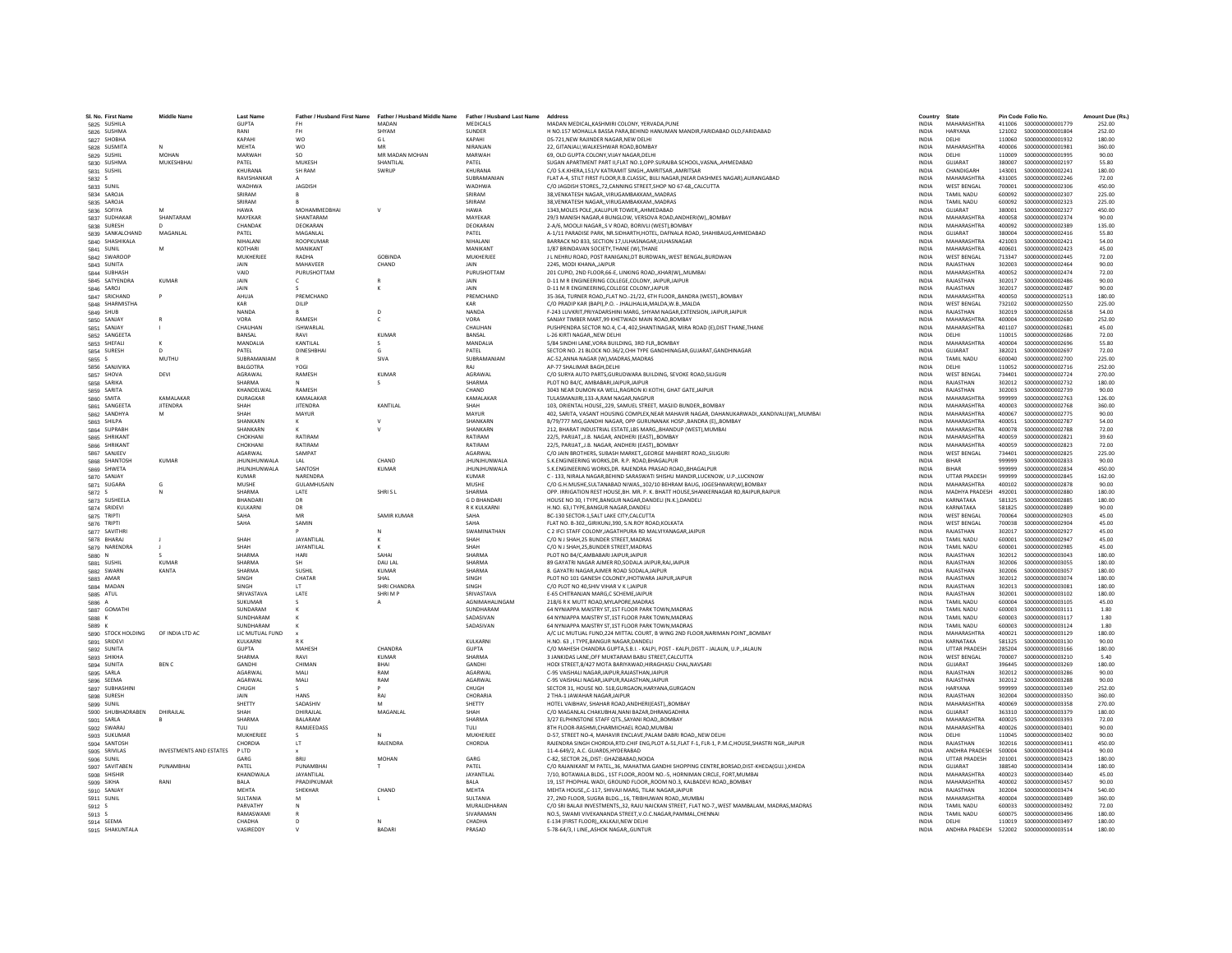| SL No. First Name             | <b>Middle Name</b>   | <b>Last Name</b>           |                        | Father / Husband First Name Father / Husband Middle Name Father / Husband Last Name |                          | Address                                                                                                                       | Country                      | State                              |                  | Pin Code Folio No.                     | Amount Due (Rs.) |
|-------------------------------|----------------------|----------------------------|------------------------|-------------------------------------------------------------------------------------|--------------------------|-------------------------------------------------------------------------------------------------------------------------------|------------------------------|------------------------------------|------------------|----------------------------------------|------------------|
| 5916 SANJAY                   |                      | SAXENA                     |                        |                                                                                     | SAXENA                   | C/O MANOJ KR PUROHIT.J-53, KRISHNA MARG, 'C' SCHEMEJAIPUR                                                                     | <b>INDIA</b>                 | RAJASTHAN                          |                  |                                        | 90.00            |
| 5917 SANJEEV                  | KUMAR                | <b>SUROUA</b>              | SHAYAM                 | <b>SUNDER</b>                                                                       | <b>SUROUA</b>            | A-131 NEHRU NAGAR RASTI SITARAMPURA JAIPUR                                                                                    | <b>INDIA</b>                 | RAIASTHAN                          |                  | 302016 \$000000000003525               | 90.00            |
| 5918 SHARDA                   |                      | <b>MISHRA</b>              | PAWAN                  | <b>KUMAR</b>                                                                        | <b>MISHRA</b>            | E-84, PREM NAGAR, JHOTWARA, JAIPUR                                                                                            | <b>INDIA</b>                 | RAIASTHAN                          | 302012           | \$000000000003529                      | 180.00           |
| 5919 SAXENA                   |                      | SANJAY                     |                        |                                                                                     | SAXENA                   | C/O MANOJ KR PUROHIT, J-53, KRISHNA MARG, 'C'SCHEME,, JAIPUR                                                                  | INDIA                        | RAJASTHAN                          | 302001           | \$000000000003532                      | 90.00            |
| 5920 SHYAMRAO                 | D                    | ZADE                       | DAYARAN                |                                                                                     | DAYARAM                  | SHOP NO. 6 'A' MARKET, HUDCO,,AMDI NAGAR,,BHILAINAGAR (M.P.),BHILAINAGAR                                                      | <b>INDIA</b>                 | MADHYA PRADESH                     | 490006           | \$000000000003539                      | 90.00            |
| 5921 SHARAD                   | s                    | <b>JOSHI</b><br>SEAL       | SHANTILAL              |                                                                                     | <b>JOSHI</b><br>SEAL     | FLAT NO 4, 18TH FLOOR, VASHISHTHA DHARA, ASHOK CHAKRAVARTY, ROAD, KANDIVALI(E), BOMBAY<br>44 SIKDARPARA STREET, CALCUTTA      | <b>INDIA</b><br><b>INDIA</b> | MAHARASHTRA<br><b>WEST RENGAL</b>  | 400101<br>700007 | \$000000000003546<br>\$000000000003552 | 360.00<br>90.00  |
| 5922 SIPRA<br>5923 SUNIL      |                      | AMIN                       | RAMESHCHANDRA          |                                                                                     | RAMESHCHANDRA            | C/O STATE BANK OF SAURASHTRA, SARDARGANJ, AT. ANAND, DIST. ANAND                                                              | INDIA                        | GUJARAT                            | 388001           | \$000000000003589                      | 180.00           |
| 5924 SMITA                    |                      | AGARWAL                    | <b>VIVEK</b>           |                                                                                     | AGARWAL                  | C/O SRI K K GUPTA, 40, KAYASTHAN, CHANDPUR, ,DIST: BUNOR (U.P.), BUNOR                                                        | <b>INDIA</b>                 | <b>UTTAR PRADESH</b>               | 999999           | \$000000000003591                      | 180.00           |
| 5925 SATYENDRA                | <b>KUMAR</b>         | SINGH                      | <b>SH</b>              | SHRI KRISHNA                                                                        | SINGH                    | C/O WIRES & FABRIKS (S.A.) LTD. JHOTWARA, IND. AREA. JAIPUR                                                                   | <b>INDIA</b>                 | RAJASTHAN                          | 302012           | \$000000000003605                      | 360.00           |
| 5926 SURESH                   |                      | CHANDER                    | <b>SH</b>              |                                                                                     | PARASRAM                 | 501 SAVERA APARTMENTS.SEC-13, ROHINIDELHI                                                                                     | <b>INDIA</b>                 | DELHI                              | 110085           | \$000000000003608                      | 90.00            |
| 5927 SADHAN                   | CHANDRA              | DUTT                       | LATE                   | N <sub>C</sub>                                                                      | DUTT                     | 263, JODHPUR PARK, CALCUTTA                                                                                                   | INDIA                        | WEST BENGAL                        | 700068           | \$000000000003630                      | 1.80             |
| 5928 SHABBIR                  |                      | UMRETHWALA                 | TAHER                  |                                                                                     | TAHER                    | 143/147 ADAM MAHAL, D'BLOCK, 3RD FLOOR, NEW TARDEN ROAD, BOMBAY                                                               | <b>INDIA</b>                 | <b>MAHARASHTRA</b>                 | 400034           | \$000000000003640                      | 540.00           |
| 5929 SAROJ                    |                      | AGRAWAL<br>SONI            | RAMESH<br>SHRI         | RAKESH                                                                              | AGRAWAL<br>SONI          | 7, CHHIPABAKHAL, STREET NO.1, INDORE<br>72. PRATAP NAGAR, KHATIPURA, JAIPUR                                                   | INDIA<br><b>INDIA</b>        | MADHYA PRADESH 452002<br>RAIASTHAN | 302021           | \$000000000003652<br>\$000000000003673 | 54.00<br>180.00  |
| 5930 SHARDA<br>5931 STANDARD  | CHARTERED            | RANK                       |                        |                                                                                     |                          | RAJA RAJESHWARI TOWERS.29-30 DR. RADHAKRISHANAN SALAIMYLAPORE, MADRAS.MADRAS                                                  | <b>INDIA</b>                 | <b>TAMIL NADLI</b>                 | 600004           | \$000000000003690                      | 90.00            |
| 5932 STANDARD                 | CHARTERED            | BANK                       |                        |                                                                                     |                          | RAJA RAJESHWARI TOWERS, 29-30, DR RADHAKRISHNAN SALAI,, MYLAPORE,, CHENNAI                                                    | INDIA                        | TAMIL NADU                         | 600004           | \$000000000003694                      | 180.00           |
| 5933 STANDARD                 | CHARTERED            | BANK                       |                        |                                                                                     |                          | RAJA RAJESHWARI TOWERS.29-30. DR RADHAKRISHNAN SALAIMYLAPORECHENNAI                                                           | <b>INDIA</b>                 | <b>TAMIL NADU</b>                  | 600004           | \$000000000003695                      | 180.00           |
| 5934 SANTOSH                  |                      | SHARMA                     | DAMODAR                | LAL                                                                                 | SHARMA                   | H NO.-959 MISHRA RAJA JI KA RASTA, IIIRD CROSSING, CHANDPOLE BAZAR, JAIPUR                                                    | <b>INDIA</b>                 | RAJASTHAN                          | 999999           | S000000000003771                       | 270.00           |
| 5935 SIPRA                    |                      | SEAL                       | SRI                    | S L                                                                                 | SEAL                     | 44 SIKDAR PARA STREET KOLKATA                                                                                                 | <b>INDIA</b>                 | <b>WEST RENGAL</b>                 | 700007           | \$000000000003855                      | 1.80             |
| 5936                          | M                    | <b>MAHALINGAM</b>          | <b>FH</b>              |                                                                                     | MAHADEVAN                | JEEVAN DEEP BLDG,R NO 12, 3RD FLOOR,PANDURANGWADI,MANPADA ROAD DOMBIVLI,EAST THANE MAHARASHTRA,THANE                          | INDIA                        | MAHARASHTRA                        | 421201           | T000000000000012                       | 72.00            |
| 5937 1<br>5938 TALVINDER      | KAUR                 | SUBBARAYUDH<br>ANAND       | <b>FH</b><br><b>FH</b> | G S                                                                                 | TIRUPALIAH<br>ANAND      | C/O SAI RAM MEDICALS.NEW MALAKPET.HYDERABAD<br>49 VISHNU PARK.NEW DELHI                                                       | <b>INDIA</b><br>INDIA        | ANDHRA PRADESH<br>DELHI            | 500036<br>110018 | T000000000000018<br>T00000000000028    | 234.00<br>252.00 |
| 5939 TANUJA                   |                      | <b>AGNIHOTRI</b>           | <b>FH</b>              | CHANDESH                                                                            | <b>AGNIHOTRI</b>         | 501, HOYSALA APTS 6 CUNNINGHAM, CRESCENT ROAD.BANGALORE                                                                       | <b>INDIA</b>                 | KARNATAKA                          | 560052           | T000000000000031                       | 180.00           |
| 5940 TAPAN                    | KUMAR                | <b>BISWAS</b>              | <b>FH</b>              | <b>JIBAN</b>                                                                        | <b>RISWAS</b>            | C/O SUBHASH CHANDRA AGARWALLA,26/18 MOHINI MOHAN ROAD,CALCUTTA                                                                | <b>INDIA</b>                 | <b>WEST BENGAL</b>                 | 700020           | T000000000000033                       | 180.00           |
| 5941 TIKOO                    |                      | RAM                        | <b>FH</b>              |                                                                                     | PREMARAMJ                | P O KALRI DIST NAGAUR (RAJ).NAGAUR                                                                                            | <b>INDIA</b>                 | RAJASTHAN                          | 341001           | T000000000000125                       | 180.00           |
| 5942 TODARWAL                 | <b>INVESTMENT P</b>  | LTD                        |                        |                                                                                     |                          | 40, LAXMI COMPLEX, 2ND FLOOR, K.R ROAD, FORT, OPP. VANI VILAS HOSP., BANGALORE                                                | INDIA                        | KARNATAKA                          | 560002           | T000000000000134                       | 252.00           |
| 5943 TRILOK                   | CHAND                | <b>JAIN</b>                | SORHAGMALII            |                                                                                     | SORHAGMALII              | 151/4 IMI LBAZAR INDORF                                                                                                       | <b>INDIA</b>                 | MADHYA PRADESH 452004              |                  | T000000000000142                       | 72.00            |
| 5944 TARUN                    |                      | MALHOTRA                   | SO.                    | <b>MRRR</b>                                                                         | <b>MALHOTRA</b>          | 43-C/AN SHALIMAR BAGH.DELHI                                                                                                   | <b>INDIA</b>                 | DELHI                              | 110052           | T000000000000169                       | 180.00           |
| 5945 TRILOCHAN                |                      | <b>SINGH</b><br>PARIKH     | HURY<br>VITHALDAS      | <b>LT KURTAR</b>                                                                    | SINGH<br>PARIKH          | COL. ADM, COLLEGE OF DEFENCE MANAGE-, MENT, BOLARUM P.O., SECUNDERABAD (A.P.), SECUNDERABAD                                   | <b>INDIA</b><br><b>INDIA</b> | ANDHRA PRADESH<br>MAHARASHTRA      | 500010<br>400067 | T000000000000195                       | 72.00<br>360.00  |
| 5946 THAKORLAL<br>5947 TUSHAR | <b>NAVNITRA</b>      | VORA                       | NAVMITRAL              | T                                                                                   | VORA                     | C/O HITESH DIWAN,5 RAJNIKUNJ NO.-2,FIRST FLOOR, M G ROAD, KANDIVALI(W),MUMBAI<br>15 NATHKRUPA, 3/4 V N PURAV MARG, BOMBAY     | INDIA                        | MAHARASHTRA                        | 400022           | T000000000000198<br>T000000000000231   | 180.00           |
| 5948 TUSHAR                   | <b>NAVNITRAI</b>     | VORA                       | NAVNITRAL              | T                                                                                   | VORA                     | 15 NATHKRUPA 3/4 V N PURAV MARG ROMRAY                                                                                        | <b>INDIA</b>                 | MAHARASHTRA                        | 400022           | T000000000000232                       | 180.00           |
| 5949 TULSI                    | DEVI                 | <b>JHAMTANI</b>            | <b>KRISHAN</b>         | <b>KUMAR</b>                                                                        | <b>JHAMTANI</b>          | 55, PADMAWATI COLONY-A,, NEW SANGANER ROAD, JAIPUR                                                                            | INDIA                        | RAJASTHAN                          | 302019           | T000000000000294                       | 180.00           |
| 5950 T                        |                      | JEGADEESAN                 | LATE                   | TM.                                                                                 | NARASIMMACHEARI          | 19, PANTHADI CROSS STREET,, MADURAI (TAMIL NADU), MADURAI                                                                     | <b>INDIA</b>                 | <b>TAMIL NADU</b>                  | 625001           | T000000000000320                       | 90.00            |
| 5951 UMED                     | CHAND                | <b>JAIN</b>                | <b>FH</b>              |                                                                                     | SAMPATLALJEE             | KALYAN SINGH BUILDING, SOJATI BUILDING, SOJATI GATE, JODHPUR, JODHPUR                                                         | INDIA                        | RAJASTHAN                          | 999999           | U000000000000047                       | 180.00           |
| 5952 URMILA                   | CHANDURHAL           | ANADKAT                    | <b>FH</b>              |                                                                                     | CHANDURHA                | <b>B-41 MILAPNAGAR LINIVERSITY ROAD RAIKOT</b>                                                                                | <b>INDIA</b>                 | GUIARAT                            | 360005           | 11000000000000074                      | 243.00           |
| 5953 USHA                     |                      | RANI<br><b>JAIN</b>        |                        | $\mathbf{I}$                                                                        | ARORA<br><b>JAIN</b>     | B/IV/52, NEAR CENTRAL CO. OP. BANK, G.T ROAD, CIVIL LINES, MOGA(PB.), MOGA                                                    | <b>INDIA</b><br><b>INDIA</b> | CHANDIGARH                         | 142001           | 11000000000000237                      | 90.00<br>162.00  |
| 5954 U<br>5955 UMESH          | c                    | <b>BAROT</b>               | GOVINDLA               | c                                                                                   | GOVINDLAL                | 6 GENERAL MUTHIAH STREET, MADRAS, MADRAS<br>33/B PUSHPA PARK, DAFTORY ROAD, MALAD (E), BOMBAY                                 | INDIA                        | <b>TAMIL NADU</b><br>MAHARASHTRA   | 600079<br>400097 | U00000000000244<br>U000000000000255    | 72.00            |
| 5956 MANVINDER                | SINGH                | UPPAL                      | ARJAN                  | SINGH                                                                               | UPPAL                    | 655 Z TYPE TIMAR PUR.DELHI                                                                                                    | <b>INDIA</b>                 | DELHI                              | 110054           | 11000000000000257                      | 45.00            |
| 5957 PRITAM                   | KAUR                 | LIPPAL                     | ARJAN                  | SINGH                                                                               | UPPAL                    | 655 7 TYPE TIMAR PUR DEI HI                                                                                                   | <b>INDIA</b>                 | DELHI                              | 110054           | 11000000000000258                      | 45.00            |
| 5958 UNIT                     | <b>TRUST OF</b>      | <b>INDIA</b>               |                        |                                                                                     |                          | COMMERCE CENTRE 1, (29TH FLOOR), WORLD TRADE CENTRE, CUFFE PARDE, COLABA, BOMBAY                                              | <b>INDIA</b>                 | MAHARASHTRA                        | 400005           | 11000000000000263                      | 990.00           |
| 5959 V                        | CHAYA                | DEVI                       | <b>FH</b>              | V VAIDHAYA                                                                          | NATHAN                   | "SHREE CHARANA PADUKA".NO.132.3RD 'D' CROSS.I MAIN.I STAGE.DOMLVR LAYOUTBANGALORE                                             | <b>INDIA</b>                 | KARNATAKA                          | 560071           | V000000000000005                       | 180.00           |
| 5960 V                        |                      | CHUGH                      | <b>FH</b>              | LRN                                                                                 | CHUG                     | 95, S.F.S. FLATS, REGORI APARTMENTS, (OPP. GOVT. OF INDIA PRESS), NEW DELHI                                                   | INDIA                        | DELHI                              | 110064           | V000000000000008                       | 144.00           |
| 5961 V                        | к                    | SUYAMPRAKASH               | <b>FH</b>              | <b>VV</b>                                                                           | KRISHNAN                 | 13 NAMMALWAR STREET.VEPERY.MADRAS                                                                                             | <b>INDIA</b>                 | <b>TAMIL NADU</b><br>GUIARAT       | 600112           | V000000000000010                       | 180.00           |
| 5962 VANDANA<br>5963 VASU     | DEV                  | PATEL                      | <b>FH</b><br><b>FH</b> | BHAGUBHAI<br>M SEETHA RAMA                                                          | PATEL<br>RAJU            | 3-MILAN SOCIETY, RACE COURSE ROAD, BARODA<br>83 MAMULPET, BANGALORE, BANGALORE                                                | <b>INDIA</b><br>INDIA        | KARNATAKA                          | 390005<br>560053 | V000000000000068<br>V000000000000121   | 45.00<br>252.00  |
| 5964 VEENESH                  |                      | PARIKH                     | <b>FH</b>              | PRAVIN J                                                                            | PARIKH                   | PARIKH APARTMENT GROUND FLOOR,S V ROAD, DAHISAR EAST,BOMBAY                                                                   | INDIA                        | MAHARASHTRA                        | 400068           | V000000000000183                       | 252.00           |
| 5965 VEERENDRA                |                      | SINGH                      | <sub>SO</sub>          | SURJEET                                                                             | SINGH                    | G 93. 1ST FLOORSAHET.NEW DELHI                                                                                                | <b>INDIA</b>                 | DELHI                              | 110017           | V000000000000187                       | 252.00           |
| 5966 VENKOBAYYA               |                      | DOWLATABAD                 | <b>FH</b>              |                                                                                     | HANUMANTHAYYA            | H NO 11-12-59 BRESTHAWARPET.RAICHUR.KARNATAKA                                                                                 | <b>INDIA</b>                 | KARNATAKA                          | 584101           | V000000000000210                       | 225.00           |
| 5967 VIJAY                    | KUMAR                | CHOPRA                     | <b>FH</b>              | RAJ KUMAR                                                                           | CHOPRA                   | R K CHOPRA TEXTILE MILLS, GALI GOSSAIAN O/S LAHORI GATE, AMRITSAR                                                             | <b>INDIA</b>                 | PUNJAR                             | 999999           | V000000000000269                       | 225.00           |
| 5968 VIJAY                    | <b>KUMAR</b>         | <b>GUPTA</b>               | <b>FH</b>              |                                                                                     | <b>GUPTA</b>             | H.NO.E-1,,CENTRAL EXCISE COLONY,RANJEET NAGAR,KANPUR                                                                          | <b>INDIA</b>                 | <b>UTTAR PRADESH</b>               | 208005           | V000000000000275                       | 180.00           |
| 5969 VIJAY                    | RAJ                  | MITTAL<br>JAIN             | <b>FH</b><br><b>FH</b> | <b>JOTI SARUP</b><br>LAXMI                                                          | MITTAL<br>CHAND          | 1509 WAZIR NAGAR.NEW DELHI<br>C/O VIJAY RAJ BHERU LAL JAIN, KAPRA BAZAR, JODHPUR                                              | <b>INDIA</b><br><b>INDIA</b> | DELHI<br>RAJASTHAN                 | 110003<br>342001 | V000000000000296<br>V000000000000302   | 180.00<br>252.00 |
| 5970 VIJAY<br>5971 VIJAY      |                      | VADAV                      | <b>FH</b>              | <b>UMBAO</b>                                                                        | SINGH                    | 207 SAMAYPUR DELHI                                                                                                            | <b>INDIA</b>                 | DELHI                              | 110042           | V000000000000312                       | 225.00           |
| 5972 VIJAYABEN                |                      | NAGDA                      | FH                     | <b>TOKARSHI</b>                                                                     | NARSHI                   | 222/12 RUP MAHAL R A KIDWAI ROAD, WADALA, BOMBAY                                                                              | INDIA                        | <b>MAHARASHTRA</b>                 | 400031           | V000000000000322                       | 180.00           |
| 5973 VIKRAM                   | <b>SURESHCHANDRA</b> | GANDHI                     | FH                     | SURESH R                                                                            | GANDHI                   | 205, AKASHDEEP, NEAR, SHREYASH RLY, CROSSING, AMBAWADI, AHMEDABAD                                                             | INDIA                        | GUJARAT                            | 380015           | V000000000000347                       | 252.00           |
| 5974 VIMLA                    | $\mathcal{L}$        | <b>BALIGA</b>              | $\mathsf R$            | SHIDHA                                                                              | BALIGA                   | 2133. 8TH MAIN. 'D' BLOCK.SECOND STAGE. RAJALI NAGAR.BANGALORE                                                                | <b>INDIA</b>                 | KARNATAKA                          | 560010           | V000000000000387                       | 90.00            |
| 5975 VINOD                    |                      | KHANDELWAL                 | SHRI                   |                                                                                     | <b>NARAIN</b>            | 52/77 RAMJAS ROAD, KAROL BAGH, NEW DELHI                                                                                      | INDIA                        | DELHI                              | 110005           | V000000000000448                       | 90.00            |
| 5976 VINOD                    |                      | KHANNA                     | RAMRATAN               |                                                                                     | KHANNA                   | POCKET E, FLAT NO.406, MAYUR VIHAR, PHASE II, DELHI                                                                           | INDIA                        | DELHI                              | 110091           | V000000000000449                       | 90.00            |
| 5977 VINODRAY<br>5978 VIVEK   | <b>INDIA PVT</b>     | THAKKAR<br>LIMITED         | PURUSHOTTAMDAS         |                                                                                     | THAKKAR                  | 375/2 AMBIKA NIVAS, SECTOR-22 GANDHINAGAR, GUJARAT, GANDHINAGAR<br>SHANTINIKETAN GROUND FLOOR.R NO 26 8 CAMAC STREET.CALCUTTA | INDIA<br><b>INDIA</b>        | GUJARAT<br><b>WEST BENGAL</b>      | 382022<br>700017 | V000000000000489<br>V000000000000577   | 243.00<br>252.00 |
| 5979 V                        |                      | NAGARAJAN                  | so                     | S V                                                                                 | RAMAN                    | 15(OLD NO. 7).I MAIN ROAD. R.A. PURAMCHENNAI                                                                                  | <b>INDIA</b>                 | <b>TAMIL NADU</b>                  | 600028           | V000000000000608                       | 72.00            |
| 5980 VIMAL                    | <b>KUMAR</b>         | <b>JAIN</b>                | so                     | KAJORIMAL                                                                           | <b>JAIN</b>              | C/O RAJASTHAN STEEL SUPPLIERS, 56, SEMLUDOSS STREET, MADRAS                                                                   | <b>INDIA</b>                 | <b>TAMIL NADU</b>                  | 600001           | V000000000000640                       | 180.00           |
| 5981 VARINDER                 |                      | <b>KUMAR</b>               | <sub>SO</sub>          |                                                                                     | <b>KLARORA</b>           | 52-B/IV, NEAR CENTRAL CO-OP. BANK,, CIVIL LINES, G.T. ROAD,, MOGA(PB.), MOGA                                                  | INDIA                        | CHANDIGARH                         | 142001           | V000000000000665                       | 90.00            |
| 5982 VINIT                    | VASTUPAL             | SHAH                       | VASTUPAL               | AMRATLAL                                                                            | SHAH                     | C/O MONEY MAKERS, BLDG, NO.-6., 1ST FLOOR, STADIUM COMPLEX, M G ROAD, NASIK, NASIK                                            | <b>INDIA</b>                 | GOA                                | 422001           | V000000000000807                       | 90.00            |
| 5983 VIVEK                    |                      | GOYAL                      | K                      | -C                                                                                  | GOYAL                    | 3-DA-16 JAWAHAR NAGAR, JAIPUR                                                                                                 | <b>INDIA</b>                 | RAJASTHAN                          | 302004           | V000000000000841                       | 180.00           |
| 5984 VARTHAKAVI               |                      | SRINIVAS                   | D <sub>R</sub>         | <b>VK</b>                                                                           | <b>MOORTHY</b><br>MURTHY | FLAT NO. 34, BUILDING NO. 1. STATE GOVERNMENT QUARTERS, HAJI ALI BOMBAY                                                       | <b>INDIA</b>                 | MAHARASHTRA                        | 400034           | V000000000000883                       | 180.00           |
| 5985 SRI<br>5986 VAJEDA       |                      | VALLI<br>QUANUNGO          | MOHOMMED               | R KRISHNA                                                                           | NAEEM                    | 503/9 GARUHOTMAN PARK, BASAVANAGUDI, BANGALORE<br>1, MAYUR APARTMENT, BEHIND PARSI-, AGIYARI, FATEHGUNJ, BARODA               | INDIA<br>INDIA               | KARNATAKA<br>GUJARAT               | 560004<br>390002 | V000000000000922<br>V000000000001017   | 45.00<br>180.00  |
| 5987 VINOD                    |                      | AGARWAL                    | RAI                    | CHAND                                                                               | AGARWAL                  | C-95 VAISHALI NAGAR JAIPUR RAJASTHAN JAIPUR                                                                                   | <b>INDIA</b>                 | RAJASTHAN                          | 302012           | V000000000001024                       | 90.00            |
| 5988 VIKASH                   |                      | SAHARIA                    | SHYAM                  | SUNDER                                                                              | SAHARIA                  | 304. JEEVAN DEEP(THIRD FLOOR).OPP. J K TOWER, RING ROADSURAT                                                                  | <b>INDIA</b>                 | GUJARAT                            | 395002           | V000000000001085                       | 360.00           |
| 5989 VAISHAL                  | <b>BABUBHAI</b>      | PATEL                      | <b>BARU</b>            | RHAI                                                                                | PATEL                    | A-7, NEELKAMAL SOCIETY,,100, FEET ROAD,,ANAND                                                                                 | <b>INDIA</b>                 | GUIARAT                            | 388001           | V000000000001089                       | 90.00            |
| 5990 VIJAY                    |                      | AGRAWAI                    | RADHA                  | GOVIND                                                                              | AGRAWAL                  | 3711 KHATUWALA STREET, PHUTTA KHUKRA, RAM GANJ, JAIPUR                                                                        | INDIA                        | RAJASTHAN                          | 302002           | V000000000001112                       | 360.00           |
| 5991 V                        |                      | RAMANA                     |                        | VISWANATH                                                                           | <b>ACHARYA</b>           | KAMADHENU AGENCIESBUDHAWARA PETAKURNOOL                                                                                       | <b>INDIA</b>                 | ANDHRA PRADESH                     | 999999           | V000000000001122                       | 180.00           |
| 5992 VIJAY                    | RAJ                  | <b>KOTHARIN</b>            | NEMICHAND              |                                                                                     | KOTHARI                  | 8. MAHAVEER COLONYE V K SAMPATH ROAD, VEPERY.CHENNAI                                                                          | <b>INDIA</b>                 | <b>TAMIL NADU</b><br>GUIARAT       | 600007           | V000000000001165                       | 1.80             |
| 5993 KAMLA<br>5994 YAGNESH    |                      | WADHWANI<br>MODY           | CHUOMAL<br>BHAGUAYILAI |                                                                                     | WADHWAN<br>BHAGUAYILA    | A-41, SHARDA SOCIETY, B/H RTO, WARASIA, S. K. COLONY, BARODA<br>CHHUTABHAI PATEL ROAD, KANDIVALI EAST BOMBAY, BOMBAY          | <b>INDIA</b><br>INDIA        | MAHARASHTRA                        | 390006<br>400101 | W000000000000014<br>Y000000000000005   | 45.00<br>225.00  |
| 5995 YESH                     |                      | KASHYAP                    | DEV                    | PAL                                                                                 | KASHYAP                  | CIVIL LINES.MOGA.MOGA                                                                                                         | <b>INDIA</b>                 | CHANDIGARH                         | 142001           |                                        | 252.00           |
| 5996 YASHPAI                  |                      | SINGH                      | DARSHAN                |                                                                                     | SINGH                    | C\O 196 /3 ZONE 1 M.P. NAGAR.BHOPAL                                                                                           | <b>INDIA</b>                 | MADHYA PRADESH 462011              |                  | Y000000000000091                       | 270.00           |
| 5997 YOGITA                   |                      | PANDEYA                    |                        | $\leq$                                                                              | PANDEYA                  | 13/360. MAI VIYA NAGAR. IAIPUR                                                                                                | <b>INDIA</b>                 | RAIASTHAN                          | 302017           | Y000000000000101                       | 360.00           |
| 5998 YAMINI                   | DEVEN                | VYAS                       | DEVEN                  |                                                                                     | DEVEN                    | G/5, VARDHMAN NAGAR SOCIETY,, BHYUNGDEV CHAR RASTA, SOLAPUR, GHATLOTIA,, AHMEDABAD                                            | INDIA                        | GUJARAT                            | 380061           | Y000000000000103                       | 90.00            |
| 5999 ZAFAR                    |                      | TARIQ                      | MOHD                   |                                                                                     | <b>HALIM</b>             | B-17/10 RAMESH NAGAR, NEW DELHI                                                                                               | INDIA                        | DELHI                              | 110015           | Z000000000000003                       | 180.00           |
| 6000 ZAMILA                   | MAL                  | <b>KAPADIA</b><br>BHANDARI | SO.                    | LATE SAMPATLAL                                                                      | BHANDARI                 | AZIZ SILK & COTTON FACTORY.GULAMBABA MILL COMP STATION ROAD.SURAT<br>11 LAKSHMI VILLAS.87 NAPEAN SEA ROAD.BOMBAY              | <b>INDIA</b><br><b>INDIA</b> | GUJARAT<br>MAHARASHTRA             | 395001<br>400006 | 7000000000000007<br>000000000000077    | 45.00<br>720.00  |
| 6001 NARPAT<br>6002 ARIHANT   |                      | GARG                       | BHAGWAN                |                                                                                     | DASS                     | BHAGWAN DASS & SONS.HANDIAYA BAZAR.BARNALA PB                                                                                 | <b>INDIA</b>                 | CHANDIGARH                         | 148101           | A000000000000514                       | 72.00            |
| 6003 B                        |                      | AGGARWA                    | so                     | MR O P                                                                              | AGGARWAL                 | A-682 MALVIYA NAGAR, JAIPUR                                                                                                   | INDIA                        | RAJASTHAN                          | 302017           | B000000000000622                       | 1170.00          |
| 6004 BIMAL                    |                      | AGGARWAL                   | <b>SO</b>              | OM P                                                                                | AGGARWAI                 | A-682, SHIV MARG, MALVIYA NAGARJAIPUR                                                                                         | <b>INDIA</b>                 | RAJASTHAN                          | 302017           | B00000000000689                        | 1170.00          |
| 6005 CHALUKUNNEL              | ABRAHAM              | MATHEW                     | CHALUKUNNEL            | MATHAI                                                                              | ABRAHAM                  | G 2/6 RANI SATI NAGAR.S V ROAD MALAD WEST.BOMBAY                                                                              | <b>INDIA</b>                 | MAHARASHTRA                        | 400064           | C000000000000031                       | 252.00           |
| 6006 GIAY                     |                      | <b>SINGH</b>               | <b>GURDILAI</b>        |                                                                                     | <b>SINGH</b>             | GIAY SINGH KUCHA KORA HALWAI.HALL BAZAR.AMRITSAR                                                                              | <b>INDIA</b>                 | CHANDIGARH                         | 143001           | 6000000000000155                       | 252.00           |